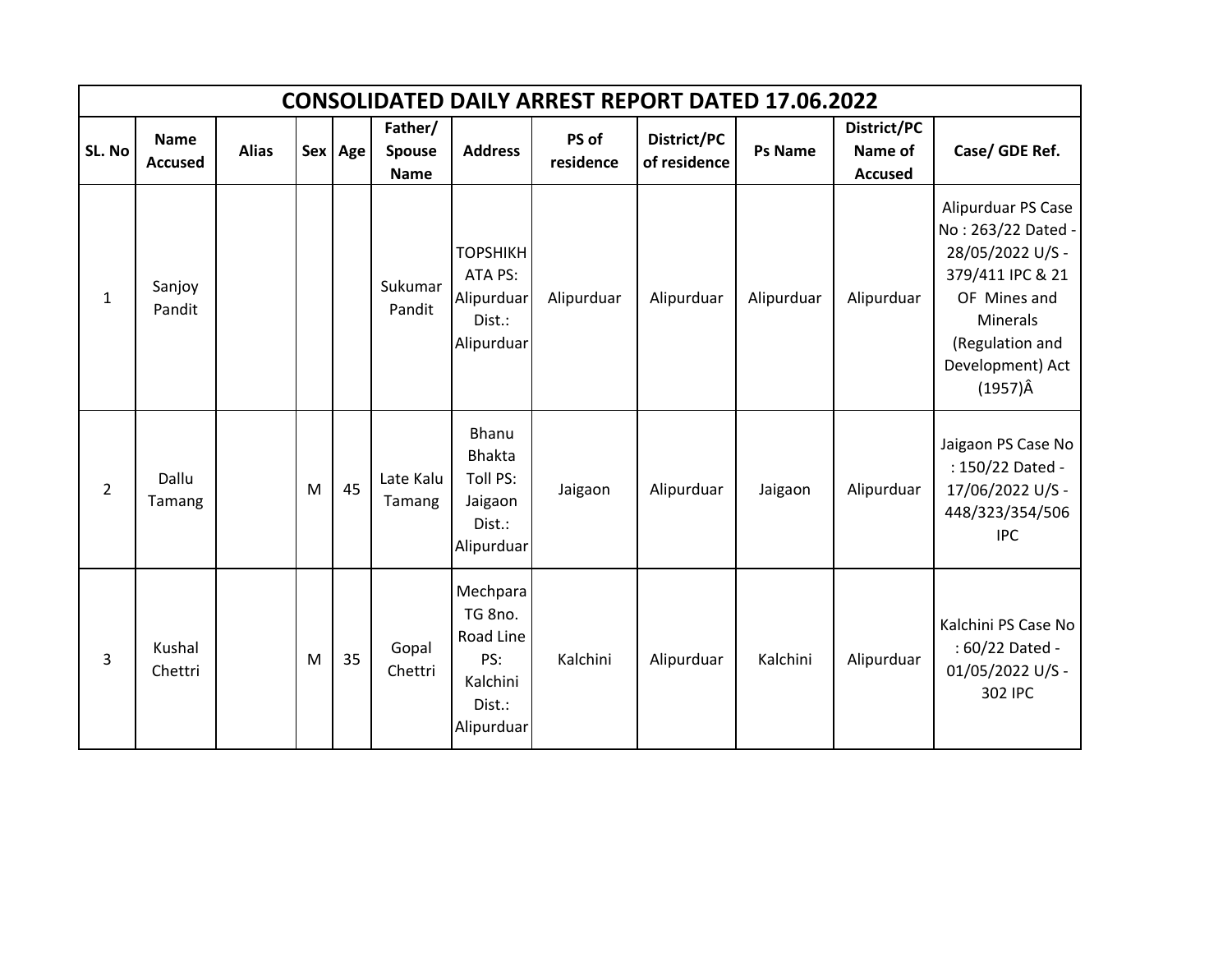| $\overline{4}$ | <b>Bharat</b><br>Chettri   | M | 37 | Lt.<br>Hastabaha<br>dur<br>Chettri | Gangutia<br><b>TG Dara</b><br>Line PS:<br>Kalchini<br>Dist.:<br>Alipurduar                                                                                                                                    | Kalchini          | Alipurduar                                           | Kalchini          | Alipurduar                                           | Kalchini PS Case No<br>: 60/22 Dated -<br>01/05/2022 U/S -<br>302 IPC                       |
|----------------|----------------------------|---|----|------------------------------------|---------------------------------------------------------------------------------------------------------------------------------------------------------------------------------------------------------------|-------------------|------------------------------------------------------|-------------------|------------------------------------------------------|---------------------------------------------------------------------------------------------|
| 5              | Asvini<br><b>Kumar Sin</b> | M | 40 | Lavaling<br>Prasad<br>Singh        | R.K<br>Mission<br>Bye Lane,<br>Talpokhari<br>a, P.S-<br>Asansol<br>South,<br>District-<br>Paschim<br>Bardhama<br>n PS:<br>Asansole<br>south<br>Dist.:<br>Asansol<br>Durgapur<br>Police<br>Commissi<br>onerate | Asansole<br>south | Asansol<br>Durgapur<br>Police<br>Commission<br>erate | Asansole<br>south | Asansol<br>Durgapur<br>Police<br>Commissione<br>rate | Asansole south PS<br>Case No: 255/22<br>Dated - 17/06/2022<br>U/S-341/509/506<br><b>IPC</b> |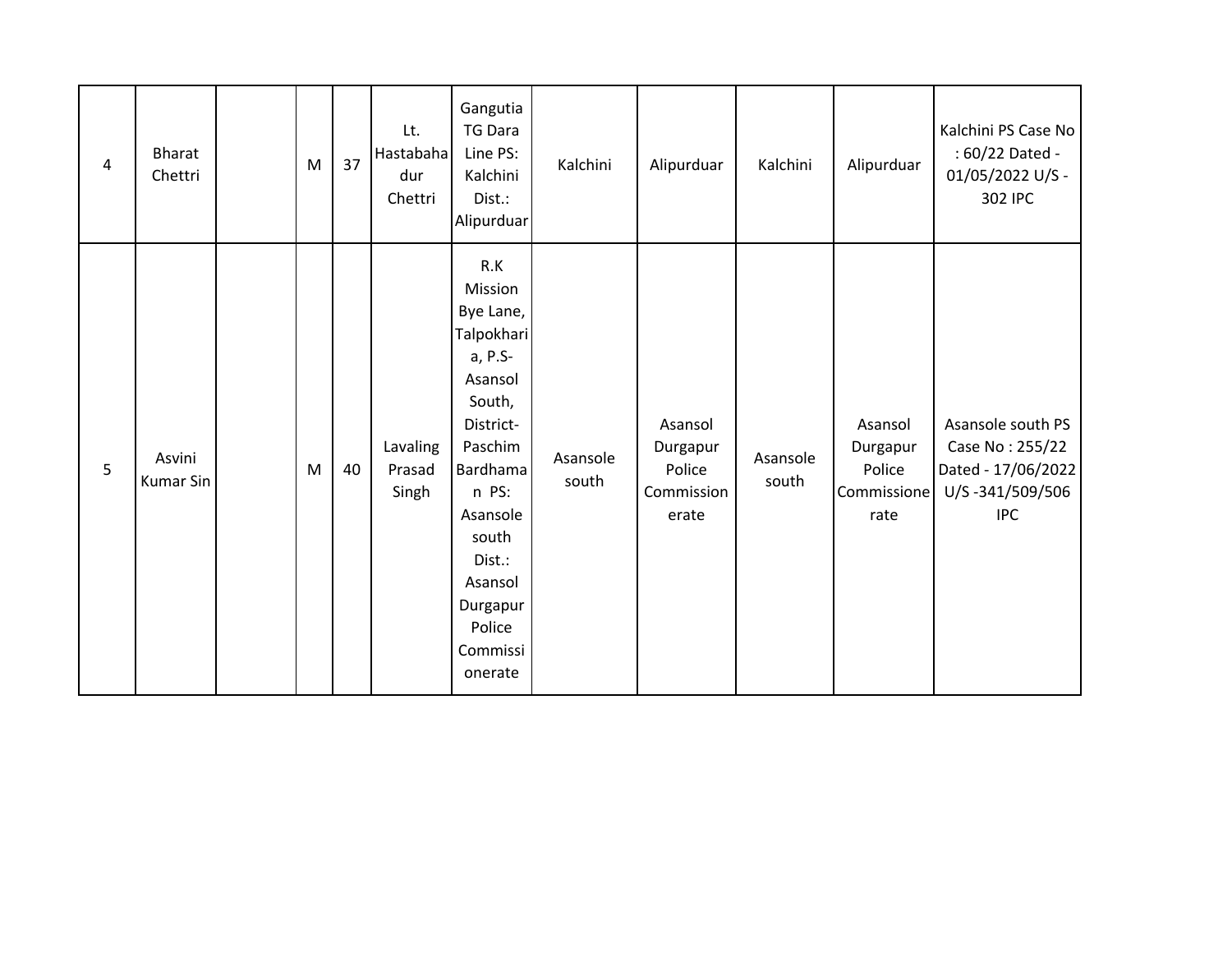| 6              | Sk Gaffar       | M |    | Sekh Fatik      | PS:<br>Barabani<br>Dist.:<br>Asansol<br>Durgapur<br>Police<br>Commissi<br>onerate                                                          | Barabani          | Asansol<br>Durgapur<br>Police<br>Commission<br>erate | Barabani | Asansol<br>Durgapur<br>Police<br>Commissione<br>rate | Barabani PS Case<br>No: 180/21 Dated -<br>15/10/2021 U/S -<br>461/380 IPC |
|----------------|-----------------|---|----|-----------------|--------------------------------------------------------------------------------------------------------------------------------------------|-------------------|------------------------------------------------------|----------|------------------------------------------------------|---------------------------------------------------------------------------|
| $\overline{7}$ | Mehatab<br>Alam | M | 23 | Mehemud<br>Alam | Rail Par,<br>Ok road<br>near RCM<br>Hospital<br>PS:<br>Asansole<br>north<br>Dist.:<br>Asansol<br>Durgapur<br>Police<br>Commissi<br>onerate | Asansole<br>north | Asansol<br>Durgapur<br>Police<br>Commission<br>erate | Hirapur  | Asansol<br>Durgapur<br>Police<br>Commissione<br>rate | Hirapur PS Case No<br>: 161/22 Dated -<br>01/05/2022 U/S -<br>380 IPC     |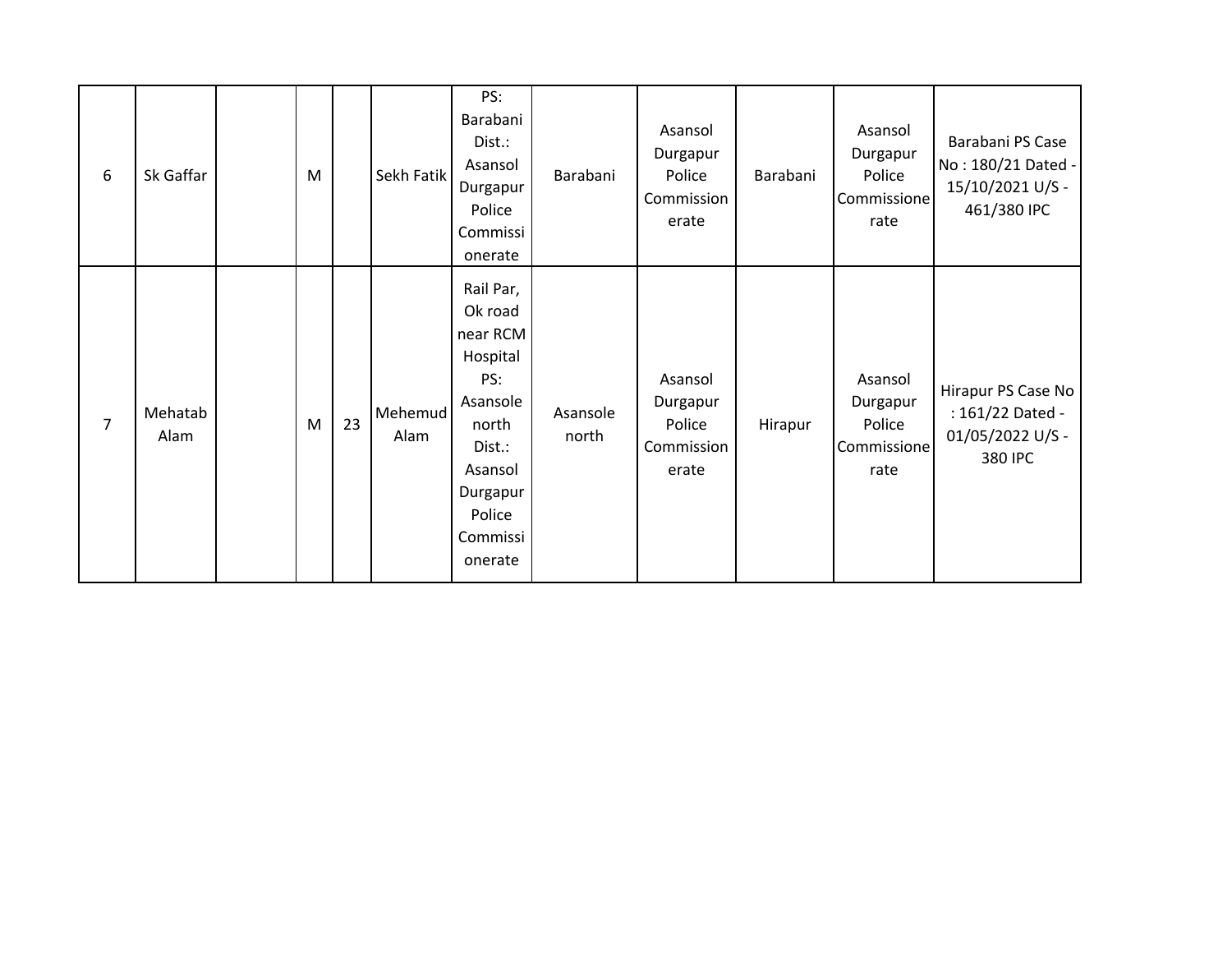| 8 | Chiranjit<br>Khan      | Sintu | M | 24 | Dhiren<br>Khan             | Gholkeary<br>PS:<br>Barabani<br>Dist.:<br>Asansol<br>Durgapur<br>Police<br>Commissi<br>onerate              | Barabani | Asansol<br>Durgapur<br>Police<br>Commission<br>erate | Kulti | Asansol<br>Durgapur<br>Police<br>Commissione<br>rate | Kulti PS Case No:<br>380/22 Dated -<br>17/06/2022 U/S -<br>379/411/413/414/1<br>20B IPC & 4(i)<br>Mines and Minerals<br>(Regulation and<br>Development) Act<br>$(1957)\hat{A}$ & 30(ii)<br><b>Coal Mines</b><br>(Nationalisation)<br>Act, 1973 |
|---|------------------------|-------|---|----|----------------------------|-------------------------------------------------------------------------------------------------------------|----------|------------------------------------------------------|-------|------------------------------------------------------|------------------------------------------------------------------------------------------------------------------------------------------------------------------------------------------------------------------------------------------------|
| 9 | Pinku<br>Chowdhur<br>у |       |   | 42 | Lt. Jahar<br>Chowdhur<br>y | Kulti<br>Kendwa<br><b>Bazar PS:</b><br>Kulti Dist.:<br>Asansol<br>Durgapur<br>Police<br>Commissi<br>onerate | Kulti    | Asansol<br>Durgapur<br>Police<br>Commission<br>erate | Kulti | Asansol<br>Durgapur<br>Police<br>Commissione<br>rate | Kulti PS Case No:<br>380/22 Dated -<br>17/06/2022 U/S -<br>379/411/413/414/1<br>20B IPC & 4(i)<br>Mines and Minerals<br>(Regulation and<br>Development) Act<br>$(1957)\hat{A}$ & 30(ii)<br><b>Coal Mines</b><br>(Nationalisation)<br>Act, 1973 |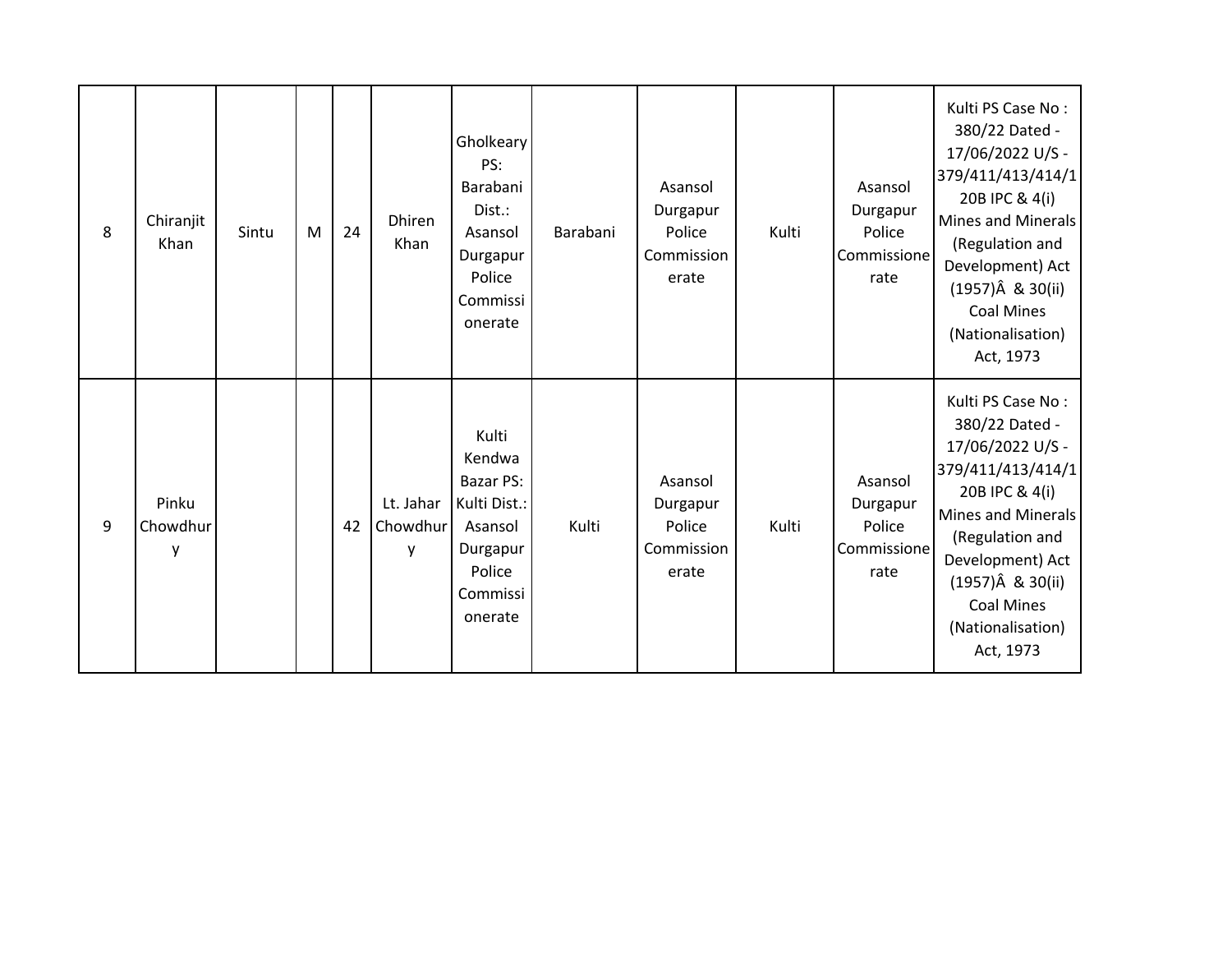| 10 | Md<br>Wahid    | Chhotu | M | 21 | Lt. Md<br>Haider           | Lalbazar,<br>02 Post,<br>Kulti PS:<br>Kulti Dist.:<br>Asansol<br>Durgapur<br>Police<br>Commissi<br>onerate | Kulti    | Asansol<br>Durgapur<br>Police<br>Commission<br>erate | Kulti | Asansol<br>Durgapur<br>Police<br>Commissione<br>rate | Kulti PS Case No:<br>380/22 Dated -<br>17/06/2022 U/S -<br>379/411/413/414/1<br>20B IPC & 4(i)<br>Mines and Minerals<br>(Regulation and<br>Development) Act<br>$(1957)\hat{A}$ & 30(ii)<br><b>Coal Mines</b><br>(Nationalisation)<br>Act, 1973 |
|----|----------------|--------|---|----|----------------------------|------------------------------------------------------------------------------------------------------------|----------|------------------------------------------------------|-------|------------------------------------------------------|------------------------------------------------------------------------------------------------------------------------------------------------------------------------------------------------------------------------------------------------|
| 11 | Samar<br>Bauri |        |   | 75 | Lt. Chhapu<br><b>Bouri</b> | Khudika<br>PS:<br>Salanpur<br>Dist.:<br>Asansol<br>Durgapur<br>Police<br>Commissi<br>onerate               | Salanpur | Asansol<br>Durgapur<br>Police<br>Commission<br>erate | Kulti | Asansol<br>Durgapur<br>Police<br>Commissione<br>rate | Kulti PS Case No:<br>380/22 Dated -<br>17/06/2022 U/S -<br>379/411/413/414/1<br>20B IPC & 4(i)<br>Mines and Minerals<br>(Regulation and<br>Development) Act<br>$(1957)\hat{A}$ & 30(ii)<br><b>Coal Mines</b><br>(Nationalisation)<br>Act, 1973 |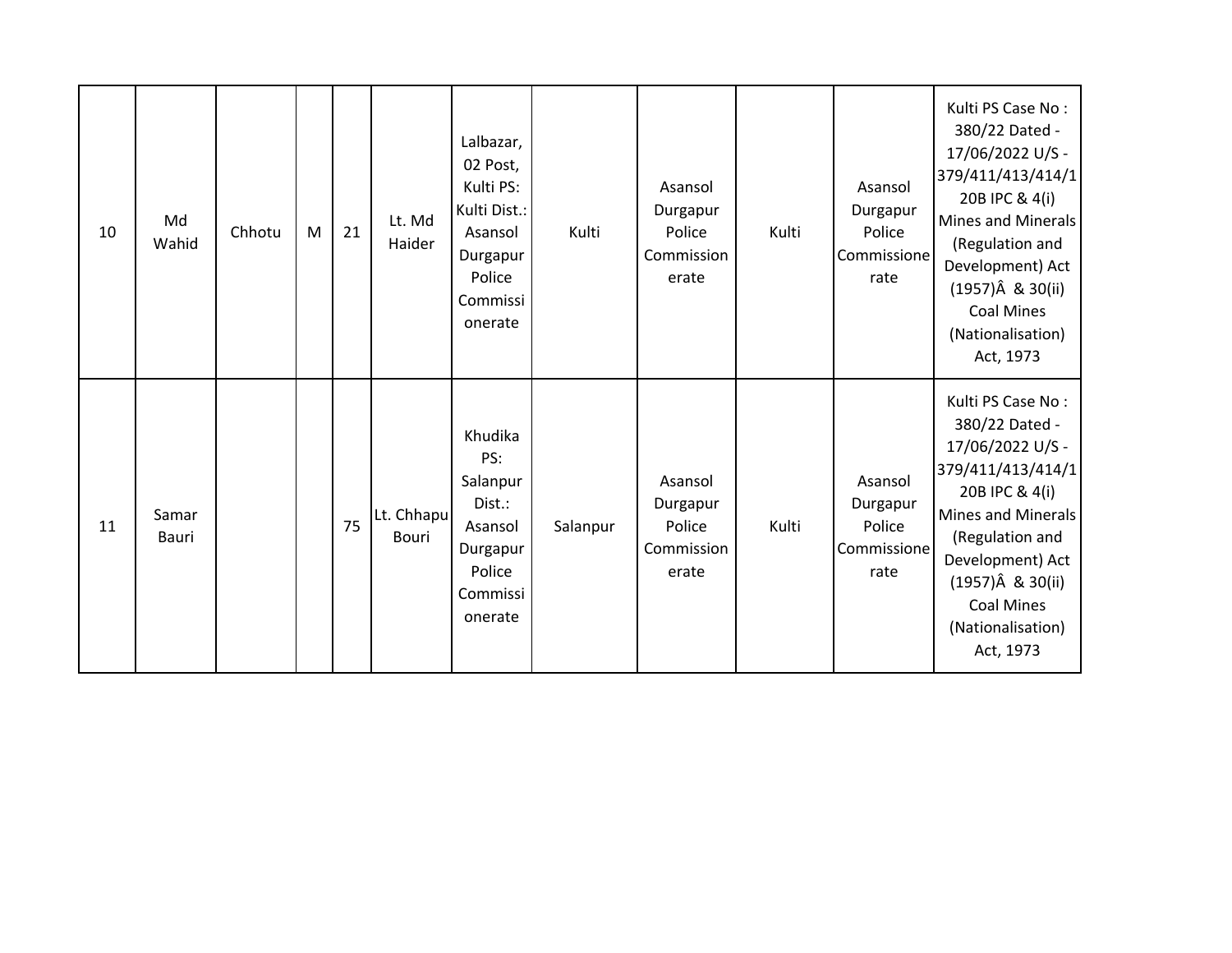| 12 | Rupa Das        | Parimal | 32 | <b>Bhaba Das</b>     | Nakrajoria<br>PS:<br>Salanpur<br>Dist.:<br>Asansol<br>Durgapur<br>Police<br>Commissi<br>onerate | Salanpur | Asansol<br>Durgapur<br>Police<br>Commission<br>erate | Kulti | Asansol<br>Durgapur<br>Police<br>Commissione<br>rate | Kulti PS Case No:<br>380/22 Dated -<br>17/06/2022 U/S -<br>379/411/413/414/1<br>20B IPC & 4(i)<br>Mines and Minerals<br>(Regulation and<br>Development) Act<br>$(1957)\hat{A}$ & 30(ii)<br><b>Coal Mines</b><br>(Nationalisation)<br>Act, 1973 |
|----|-----------------|---------|----|----------------------|-------------------------------------------------------------------------------------------------|----------|------------------------------------------------------|-------|------------------------------------------------------|------------------------------------------------------------------------------------------------------------------------------------------------------------------------------------------------------------------------------------------------|
| 13 | Adul<br>Mallick | Chhotu  | 58 | Lt. Fakir<br>Mallick | Lachmanp<br>ur PS:<br>Kulti Dist.:<br>Asansol<br>Durgapur<br>Police<br>Commissi<br>onerate      | Kulti    | Asansol<br>Durgapur<br>Police<br>Commission<br>erate | Kulti | Asansol<br>Durgapur<br>Police<br>Commissione<br>rate | Kulti PS Case No:<br>380/22 Dated -<br>17/06/2022 U/S -<br>379/411/413/414/1<br>20B IPC & 4(i)<br>Mines and Minerals<br>(Regulation and<br>Development) Act<br>$(1957)\hat{A}$ & 30(ii)<br><b>Coal Mines</b><br>(Nationalisation)<br>Act, 1973 |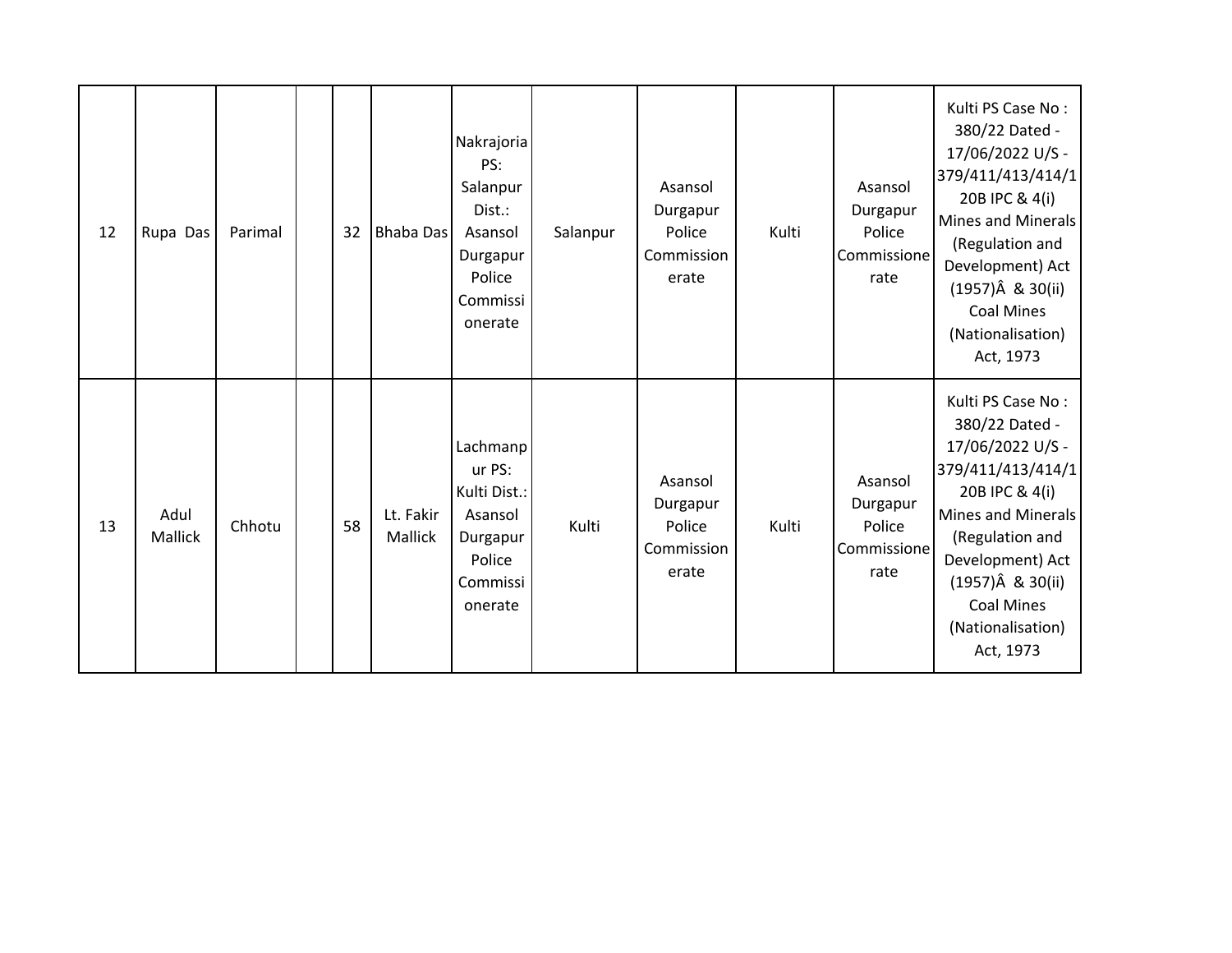| 14 | Subodh<br><b>Bouri</b> |       |   | 50 | Lt. Kalo<br><b>Bouri</b> | Lachmanp<br>ur PS:<br>Kulti Dist.:<br>Asansol<br>Durgapur<br>Police<br>Commissi<br>onerate        | Kulti    | Asansol<br>Durgapur<br>Police<br>Commission<br>erate | Kulti    | Asansol<br>Durgapur<br>Police<br>Commissione<br>rate | Kulti PS Case No:<br>380/22 Dated -<br>17/06/2022 U/S -<br>379/411/413/414/1<br>20B IPC & 4(i)<br>Mines and Minerals<br>(Regulation and<br>Development) Act<br>$(1957)\hat{A}$ & 30(ii)<br><b>Coal Mines</b><br>(Nationalisation)<br>Act, 1973        |
|----|------------------------|-------|---|----|--------------------------|---------------------------------------------------------------------------------------------------|----------|------------------------------------------------------|----------|------------------------------------------------------|-------------------------------------------------------------------------------------------------------------------------------------------------------------------------------------------------------------------------------------------------------|
| 15 | Dhana<br>Roy           | Dhanu |   | 30 | Lt.<br>Dharani<br>Roy    | Nakrajuriy<br>a PS:<br>Salanpur<br>Dist.:<br>Asansol<br>Durgapur<br>Police<br>Commissi<br>onerate | Salanpur | Asansol<br>Durgapur<br>Police<br>Commission<br>erate | Kulti    | Asansol<br>Durgapur<br>Police<br>Commissione<br>rate | Kulti PS Case No:<br>380/22 Dated -<br>17/06/2022 U/S -<br>379/411/413/414/1<br>20B IPC & 4(i)<br><b>Mines and Minerals</b><br>(Regulation and<br>Development) Act<br>$(1957)\hat{A}$ & 30(ii)<br><b>Coal Mines</b><br>(Nationalisation)<br>Act, 1973 |
| 16 | Amal<br>Bouri          |       | M |    | Baru Bouri               | PS:<br>Raniganj<br>Dist.:<br>Asansol<br>Durgapur<br>Police<br>Commissi<br>onerate                 | Raniganj | Asansol<br>Durgapur<br>Police<br>Commission<br>erate | Raniganj | Asansol<br>Durgapur<br>Police<br>Commissione<br>rate | Raniganj PS Case No<br>: 340/22 Dated -<br>17/06/2022 U/S -<br>323/325/354/34<br><b>IPC</b>                                                                                                                                                           |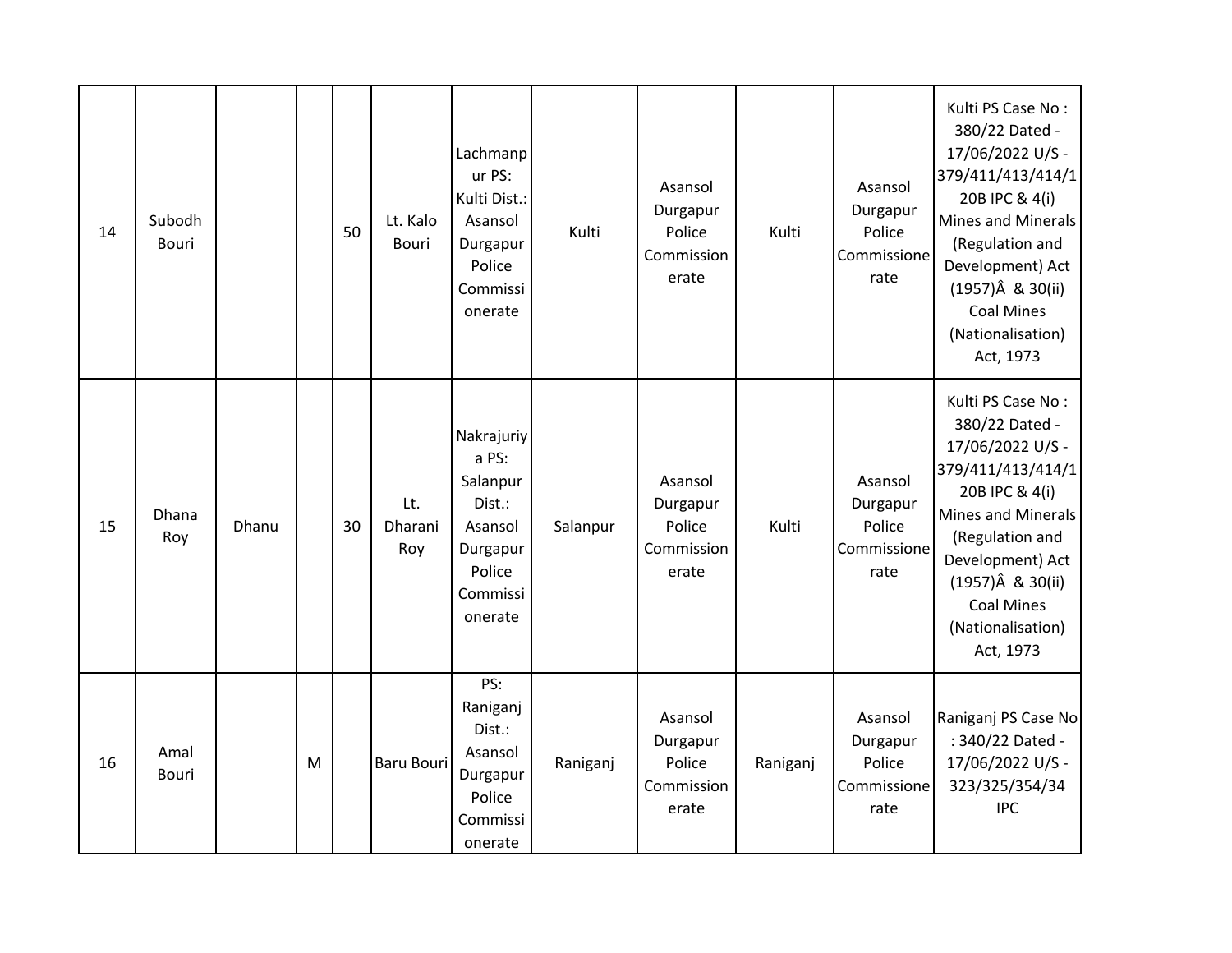| 17 | Baru Bouri             | <b>Dipak</b> | M |    | Lt.<br>Badyanath<br><b>Bouri</b> | PS:<br>Raniganj<br>Dist.:<br>Asansol<br>Durgapur<br>Police<br>Commissi<br>onerate                             | Raniganj  | Asansol<br>Durgapur<br>Police<br>Commission<br>erate | Raniganj       | Asansol<br>Durgapur<br>Police<br>Commissione<br>rate | Raniganj PS Case No<br>: 340/22 Dated -<br>17/06/2022 U/S -<br>323/325/354/34<br><b>IPC</b> |
|----|------------------------|--------------|---|----|----------------------------------|---------------------------------------------------------------------------------------------------------------|-----------|------------------------------------------------------|----------------|------------------------------------------------------|---------------------------------------------------------------------------------------------|
| 18 | Volanath<br>Mal        |              | M | 19 | Lt. Bhusan<br>Mal                | Natunpuk<br>ur<br>Malpara<br>PS:<br>Bankura<br>Dist.:<br><b>Bankura</b>                                       | Bankura   | <b>Bankura</b>                                       | <b>Bankura</b> | Bankura                                              | Bankura PS Case No<br>: 123/22 Dated -<br>25/03/2022 U/S -<br>420/406/506/34<br><b>IPC</b>  |
| 19 | Samir<br>Lohar         |              | M | 25 | Dilip<br>Lohar                   | Sitaljor PS:<br>Barjora<br>Dist.:<br>Bankura                                                                  | Barjora   | <b>Bankura</b>                                       | Barjora        | Bankura                                              | Barjora PS Case No:<br>115/22 Dated -<br>17/06/2022 U/S -<br>46A Bengal Excise<br>Act, 1909 |
| 20 | <b>Tapas</b><br>Mondal |              | M | 30 | Subhas<br>Mondal                 | Vill-<br>Radharam<br>anpur, P.S-<br>Sonamukh<br>i, Dist-<br>Bankura<br>PS:<br>Sonamukh<br>i Dist.:<br>Bankura | Sonamukhi | <b>Bankura</b>                                       | Barjora        | Bankura                                              | Barjora PS Case No:<br>115/22 Dated -<br>17/06/2022 U/S -<br>46A Bengal Excise<br>Act, 1909 |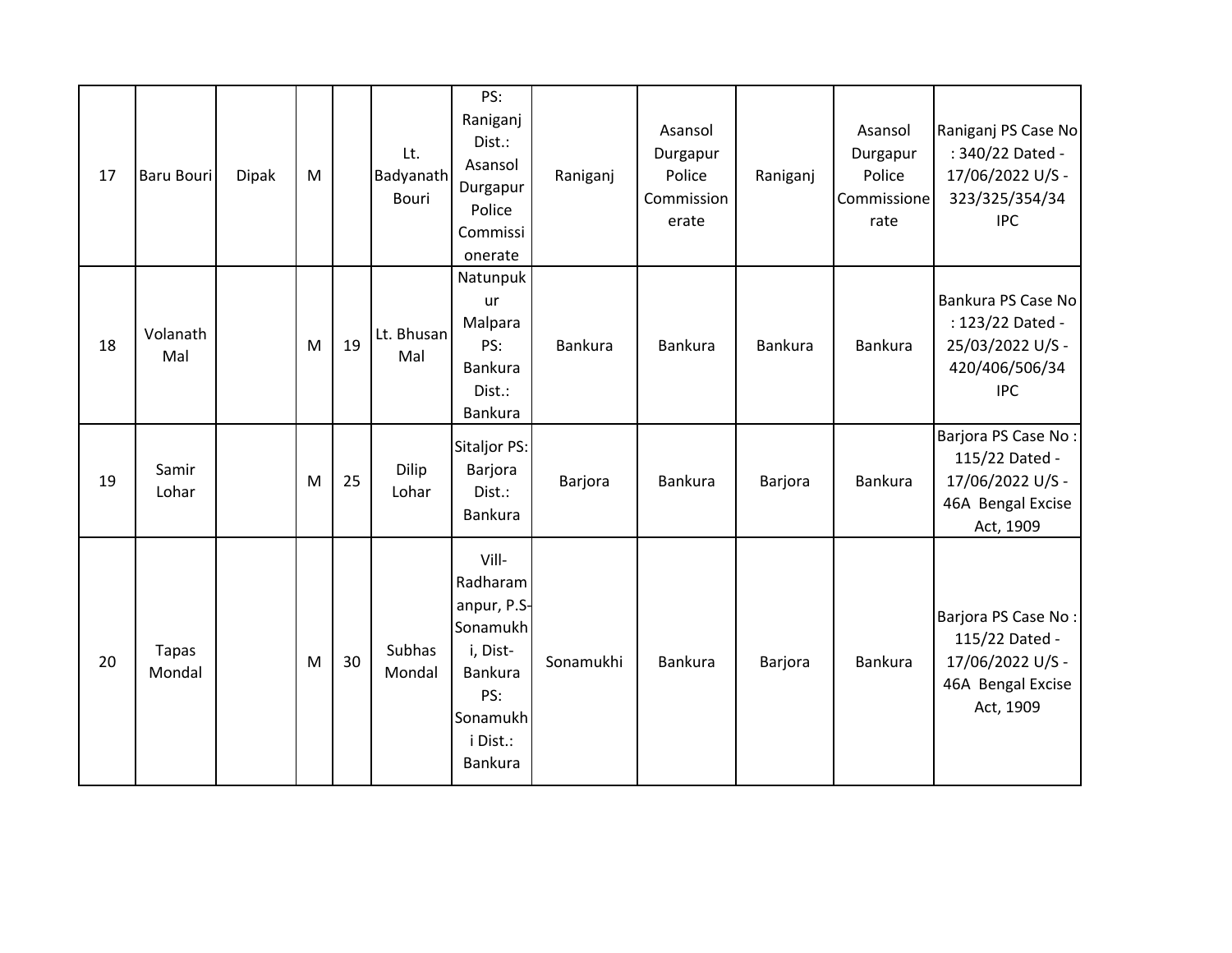| 21 | Susanta<br>Ghosh   | M |    | Kartick<br>Ghosh        | PS: Onda<br>Dist.:<br>Bankura                            | Onda       | <b>Bankura</b> | Onda       | <b>Bankura</b> | Onda PS Case No:<br>87/22 Dated -<br>17/06/2022 U/S -<br>379/411 IPC & 21<br>Mines and Minerals<br>(Regulation and<br>Development) Act<br>$(1957)\hat{A}$ |
|----|--------------------|---|----|-------------------------|----------------------------------------------------------|------------|----------------|------------|----------------|-----------------------------------------------------------------------------------------------------------------------------------------------------------|
| 22 | Mukul<br>Bagdi     | M | 36 | Gora<br>Bagdi           | <b>Barasat</b><br>PS:<br>Patrasayar<br>Dist.:<br>Bankura | Patrasayar | <b>Bankura</b> | Patrasayar | Bankura        | Patrasayar PS<br>Warrant No = $121$                                                                                                                       |
| 23 | Tapan<br>Akura     | M | 52 | Lt<br>Kalipada<br>Akura | <b>Barasat</b><br>PS:<br>Patrasayar<br>Dist.:<br>Bankura | Patrasayar | <b>Bankura</b> | Patrasayar | Bankura        | Patrasayar PS<br>Warrant $No = 122$                                                                                                                       |
| 24 | Judisthir<br>Ghosh | M | 42 | Mohan<br>Ghosh          | Baraban<br>PS:<br>Patrasayar<br>Dist.:<br>Bankura        | Patrasayar | <b>Bankura</b> | Patrasayar | Bankura        | Patrasayar PS<br>Warrant No = $111$                                                                                                                       |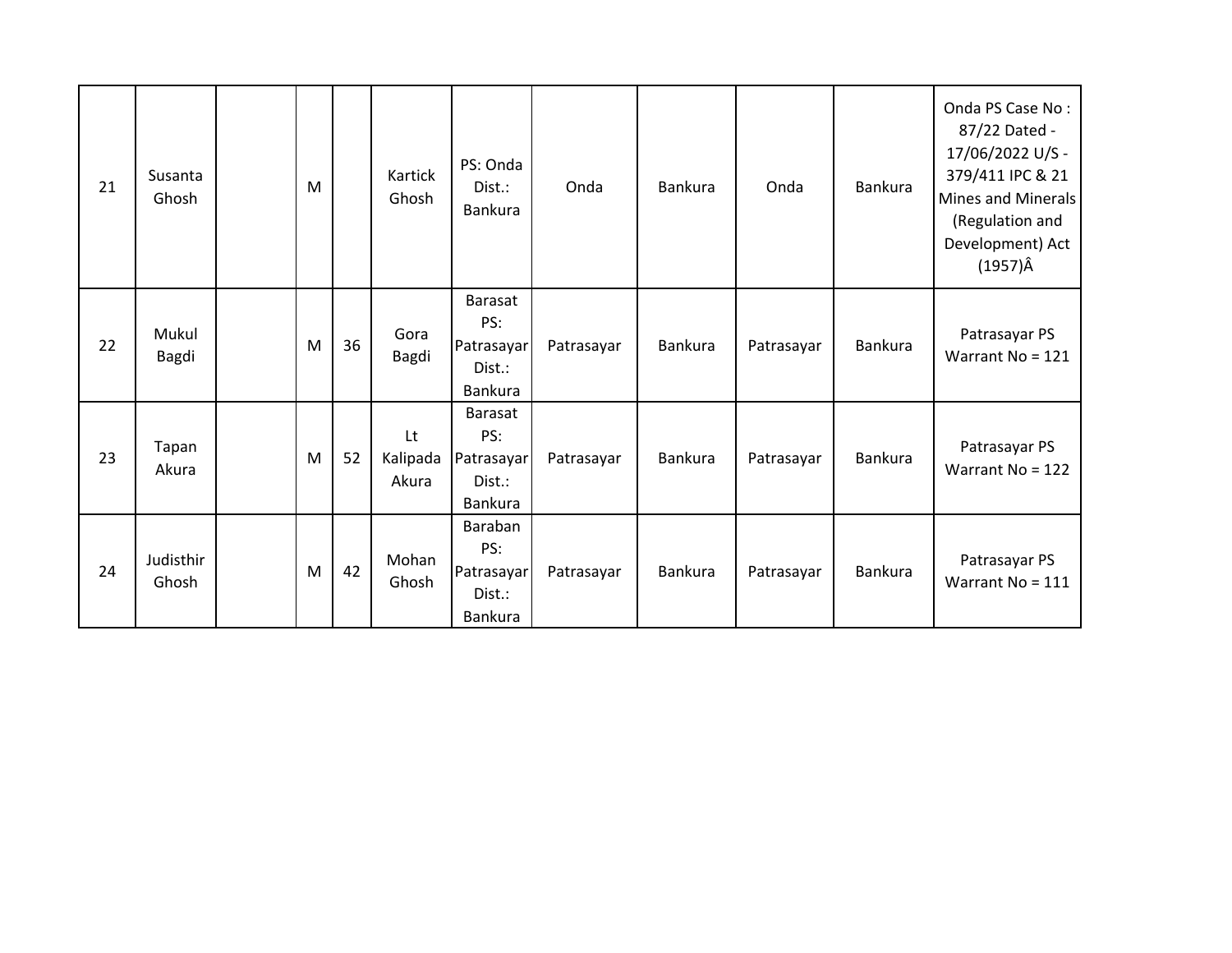| 25 | Kanai<br>Mistri  |      | M | 18 | Mohendra<br>Mistri | 11 No<br>Railgate<br>Near<br>Sandhani<br>Club, P.S-<br>Barasat,<br>North 24<br>Pgs PS:<br>Barasat<br>Dist.:<br>Barasat | Barasat | Barasat | <b>Barasat</b> | Barasat        | Barasat PS Case No<br>: 888/21 Dated -<br>23/11/2021 U/S -<br>399/402 IPC |
|----|------------------|------|---|----|--------------------|------------------------------------------------------------------------------------------------------------------------|---------|---------|----------------|----------------|---------------------------------------------------------------------------|
| 26 | Rajesh<br>Singha | Hulo | M | 30 | Kamal<br>Singha    | Horitala,<br>$P.O+P.S-$<br>Barasat,<br>North 24<br>Pgs PS:<br><b>Barasat</b><br>Dist.:<br>Barasat                      | Barasat | Barasat | Barasat        | <b>Barasat</b> | Barasat PS Case No<br>: 888/21 Dated -<br>23/11/2021 U/S -<br>399/402 IPC |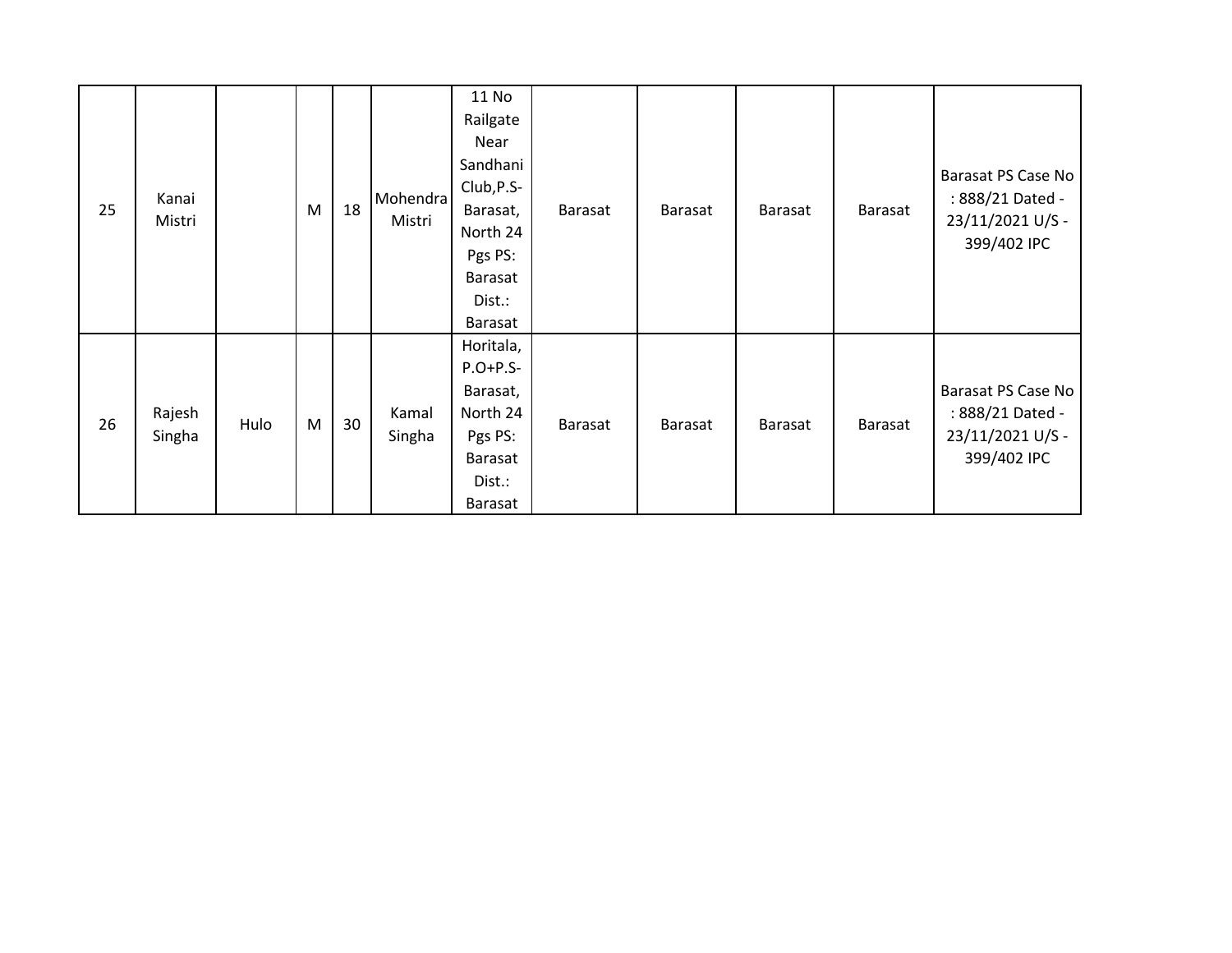| 27 | Md Irshad<br>Alam |  | M |  | Md.<br>Haider Ali | Mondalpa<br>ra, Ward<br>No. 15,<br>Sonarpur,<br>Kol –<br>150 A/P B-<br>P.T.R<br>Siding,<br>Shalimar,<br>P.S –<br>Shibpur, H<br>owrah –<br>711102<br>PS:<br>Shibpur<br>Dist.:<br>Howrah<br>Police<br>Commissi<br>onerate | Shibpur | Howrah<br>Police<br>Commission<br>erate | Barasat | Barasat | Barasat PS Case No<br>: 335/22 Dated -<br>21/05/2022 U/S -<br>279/338/427 IPC |
|----|-------------------|--|---|--|-------------------|-------------------------------------------------------------------------------------------------------------------------------------------------------------------------------------------------------------------------|---------|-----------------------------------------|---------|---------|-------------------------------------------------------------------------------|
|----|-------------------|--|---|--|-------------------|-------------------------------------------------------------------------------------------------------------------------------------------------------------------------------------------------------------------------|---------|-----------------------------------------|---------|---------|-------------------------------------------------------------------------------|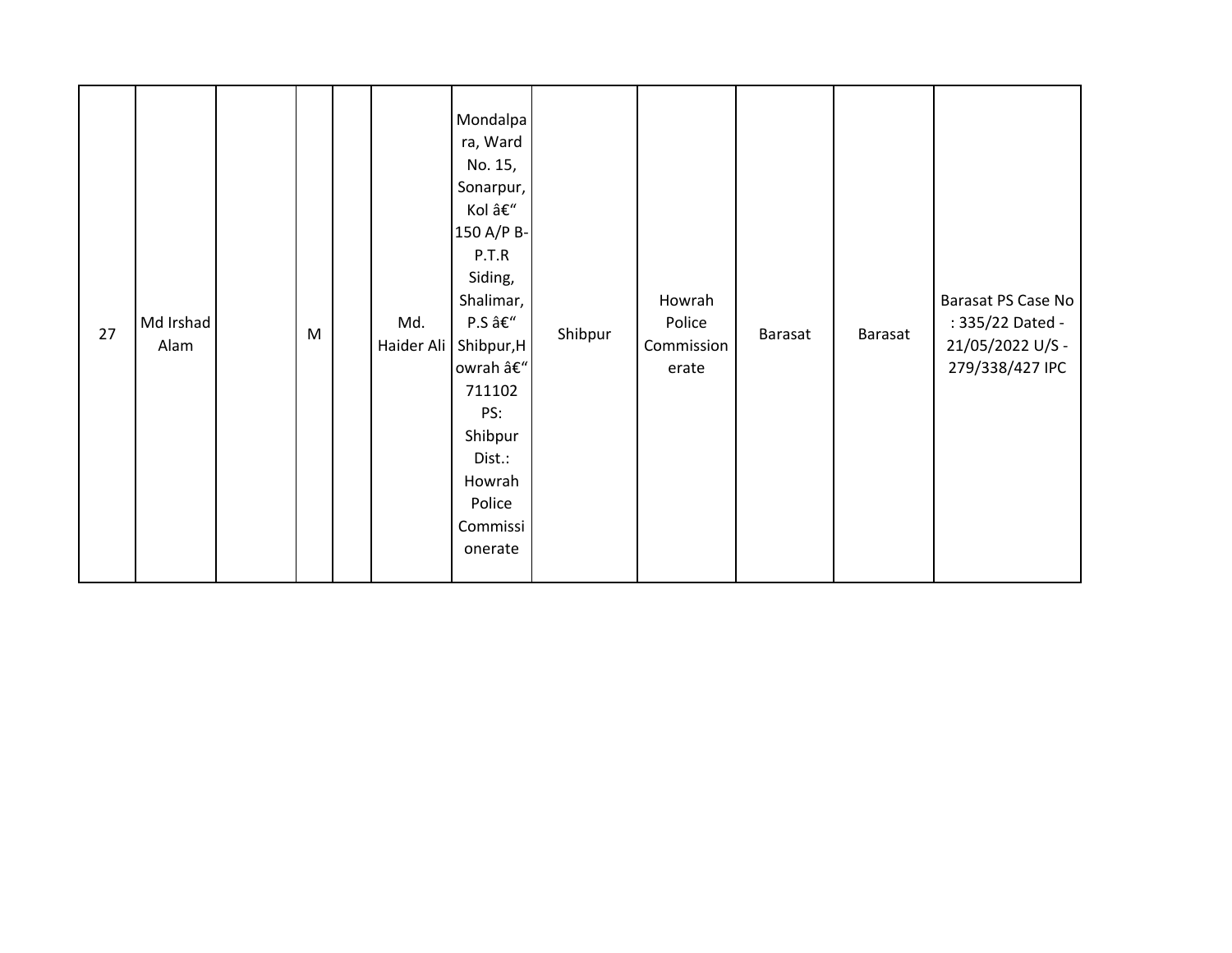| 28 | Somnath<br>Mondal        |   |    | Asit<br>Mondal             | Chandihor<br>Pashimpar<br>a, P.O<br>Badu, Pg.S<br>Duttapuku<br>r Dist-<br>North 24<br>Pgs. PS:<br>Duttapuku<br>r Dist.:<br>Barasat                                                                     | Duttapukur | Barasat                                      | Duttapukur | Barasat                                      | Duttapukur PS Case<br>No: 485/22 Dated -<br>17/05/2022 U/S -<br>379 IPC                     |
|----|--------------------------|---|----|----------------------------|--------------------------------------------------------------------------------------------------------------------------------------------------------------------------------------------------------|------------|----------------------------------------------|------------|----------------------------------------------|---------------------------------------------------------------------------------------------|
| 29 | <b>Tapas</b><br>Majumder | M | 36 | Tapan<br>Kumar<br>Majumder | Mallick<br><b>Bag</b><br>Muchipar<br>a Lane, PO-<br>Kanchrapa<br>ra, PS-<br>Halisahar,<br>Dist-<br>North 24<br>Parganas<br>PS:<br>Halisahar<br>Dist.:<br>Barrackpo<br>re Police<br>Commissi<br>onerate | Halisahar  | Barrackpore<br>Police<br>Commission<br>erate | Bizpur     | Barrackpore<br>Police<br>Commissione<br>rate | Bizpur PS Case No:<br>268/22 Dated -<br>17/06/2022 U/S -<br>341/323/325/354/4<br>35/506 IPC |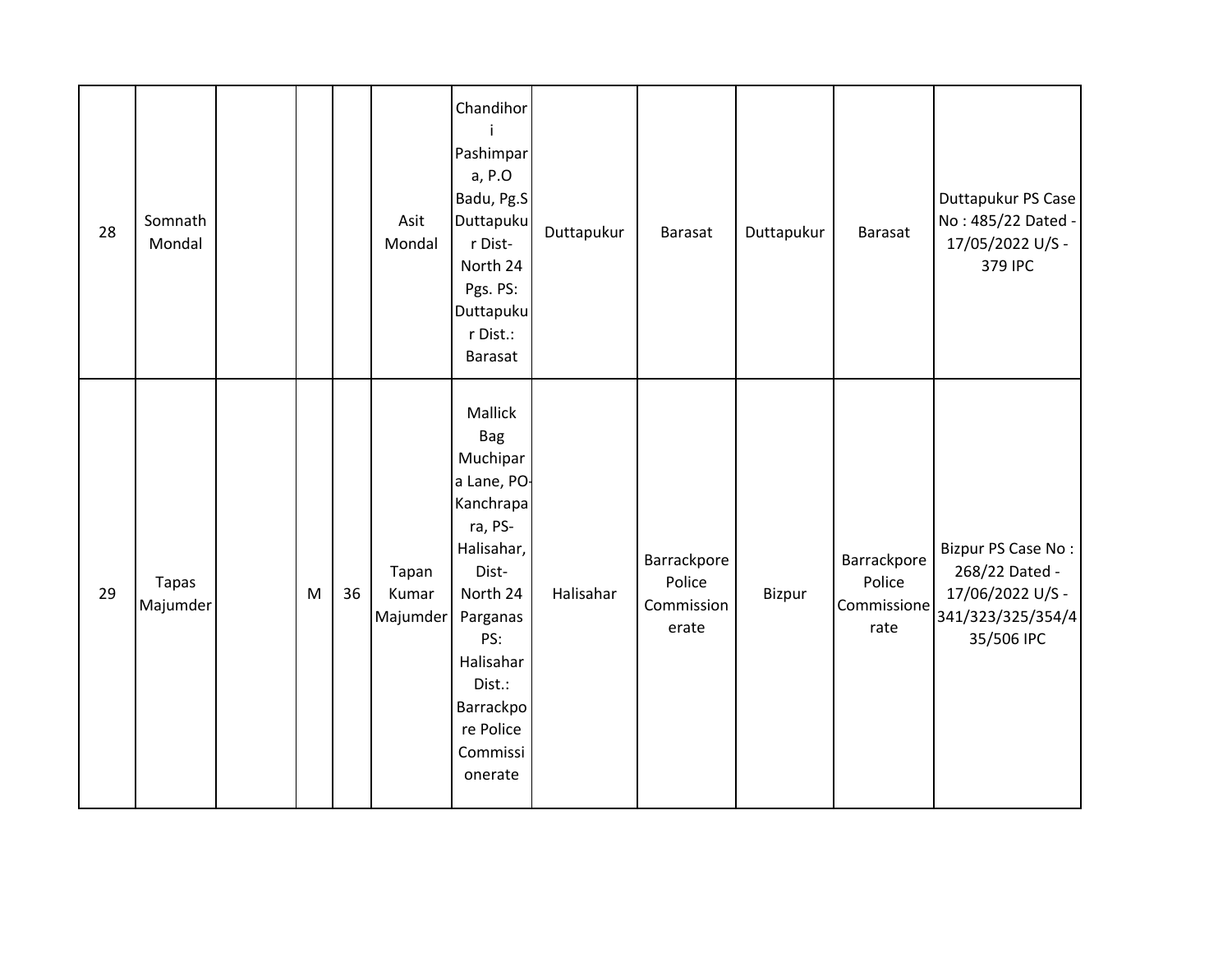| 30 | Rajesh<br>Singh |  | M | 21 | S/o-Dilip<br>Singh | Of BL No-<br>06, H/No-<br>$21, H/O-$<br>Shiblal<br>Shaw, PO-<br>Kankinara,<br>PS-<br>Bhatpara,<br>Dist:<br>North 24<br>Parganas<br>PS:<br>Bhatpara<br>Dist.:<br>Barrackpo<br>re Police<br>Commissi<br>onerate | Bhatpara | Barrackpore<br>Police<br>Commission<br>erate | Jagaddal | Barrackpore<br>Police<br>Commissione<br>rate | Jagaddal PS Case<br>No: 310/22 Dated -<br>12/05/2022 U/S -<br>399/402 IPC |
|----|-----------------|--|---|----|--------------------|---------------------------------------------------------------------------------------------------------------------------------------------------------------------------------------------------------------|----------|----------------------------------------------|----------|----------------------------------------------|---------------------------------------------------------------------------|
|----|-----------------|--|---|----|--------------------|---------------------------------------------------------------------------------------------------------------------------------------------------------------------------------------------------------------|----------|----------------------------------------------|----------|----------------------------------------------|---------------------------------------------------------------------------|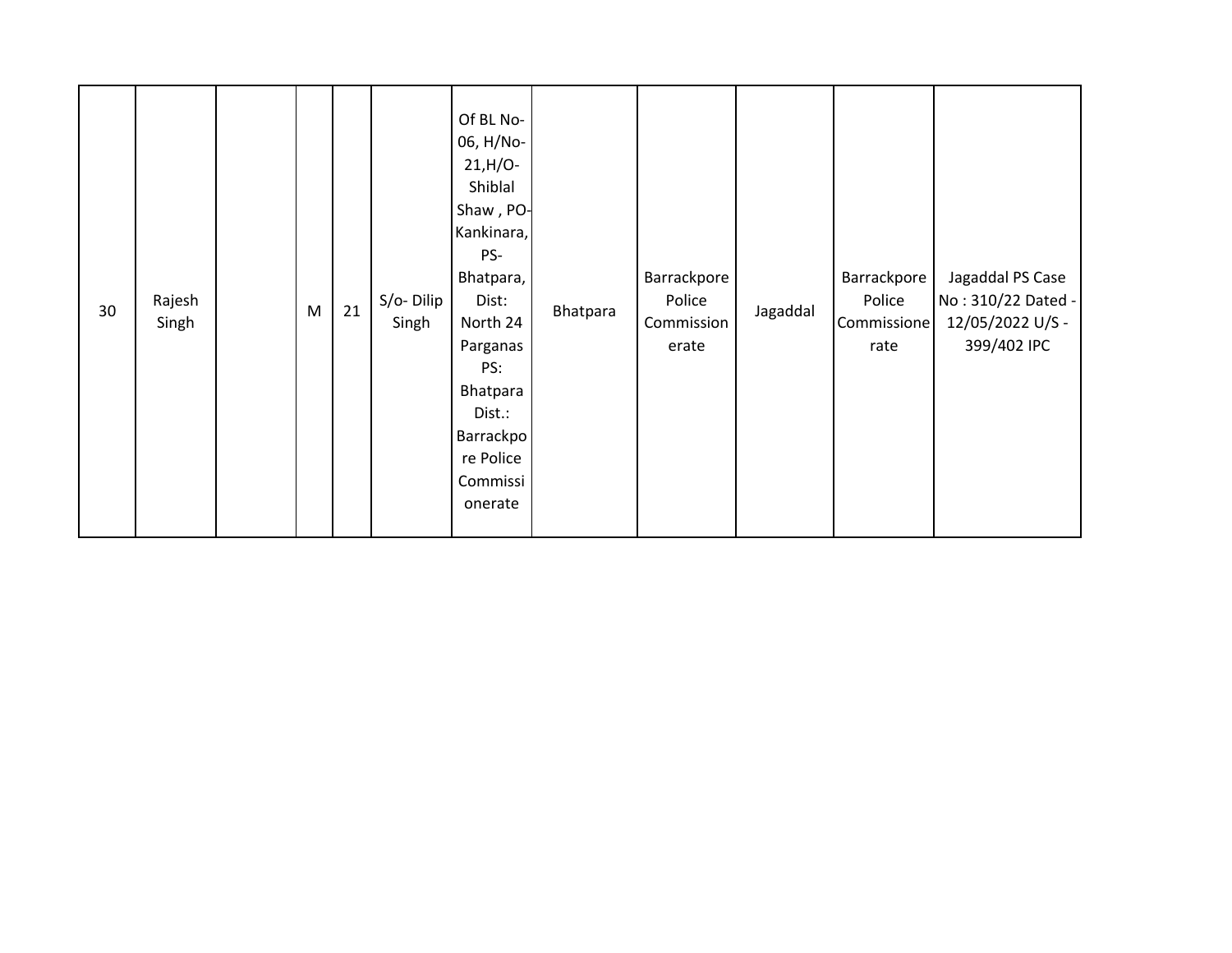| 31 | Prtiam<br>Nag |  | M | 24 | Goutam<br>Nag | Halisahar<br>Bagmore<br>chutarpar<br>a lane,<br>PO+PS-<br>Halisahar,<br>Dist-<br>North 24<br>Parganas<br>PS:<br>Halisahar<br>Dist.:<br>Barrackpo<br>re Police<br>Commissi<br>onerate | Halisahar | Barrackpore<br>Police<br>Commission<br>erate | Jatia | Barrackpore<br>Police<br>Commissione<br>rate | Jatia PS Case No:<br>27/22 Dated -<br>29/05/2022 U/S -<br>399/402 IPC |
|----|---------------|--|---|----|---------------|--------------------------------------------------------------------------------------------------------------------------------------------------------------------------------------|-----------|----------------------------------------------|-------|----------------------------------------------|-----------------------------------------------------------------------|
|----|---------------|--|---|----|---------------|--------------------------------------------------------------------------------------------------------------------------------------------------------------------------------------|-----------|----------------------------------------------|-------|----------------------------------------------|-----------------------------------------------------------------------|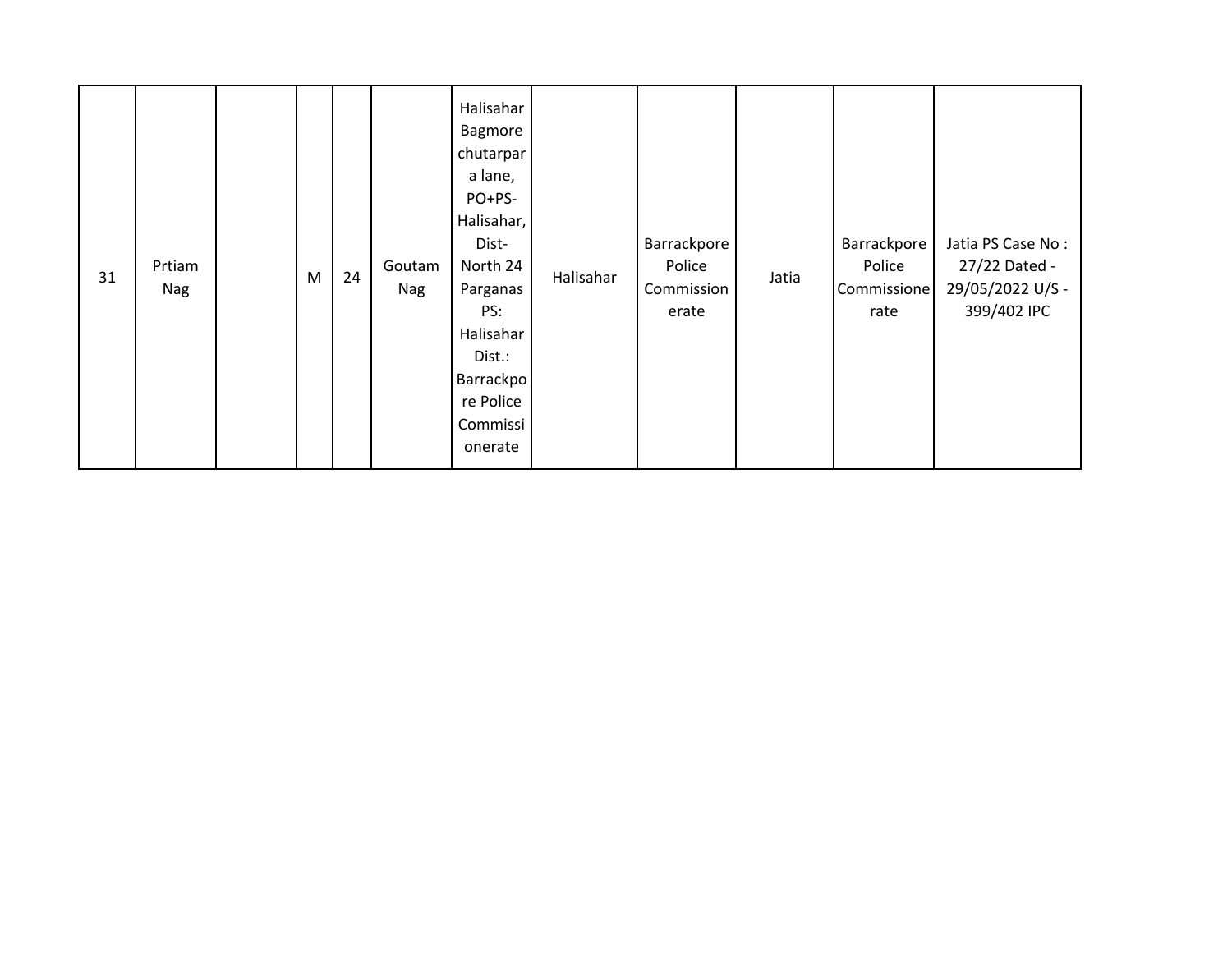| 32 | Subhankar<br>Sarkar |  | M |  | Tarapada<br>Sarkar | <b>BRS</b><br>Colony,<br>Kadamtala<br>more, Po-<br>Purnanan<br>dapally,<br>PS-<br>Naihati,<br>North 24<br>Parganas.<br>PS:<br>Naihati<br>Dist.:<br><b>Barrackpo</b><br>re Police<br>Commissi<br>onerate | Naihati | Barrackpore<br>Police<br>Commission<br>erate | Naihati | Barrackpore<br>Police<br>Commissione<br>rate | Naihati PS Case No:<br>259/22 Dated -<br>16/06/2022 U/S -<br>341/326/506/34<br><b>IPC</b> |
|----|---------------------|--|---|--|--------------------|---------------------------------------------------------------------------------------------------------------------------------------------------------------------------------------------------------|---------|----------------------------------------------|---------|----------------------------------------------|-------------------------------------------------------------------------------------------|
|----|---------------------|--|---|--|--------------------|---------------------------------------------------------------------------------------------------------------------------------------------------------------------------------------------------------|---------|----------------------------------------------|---------|----------------------------------------------|-------------------------------------------------------------------------------------------|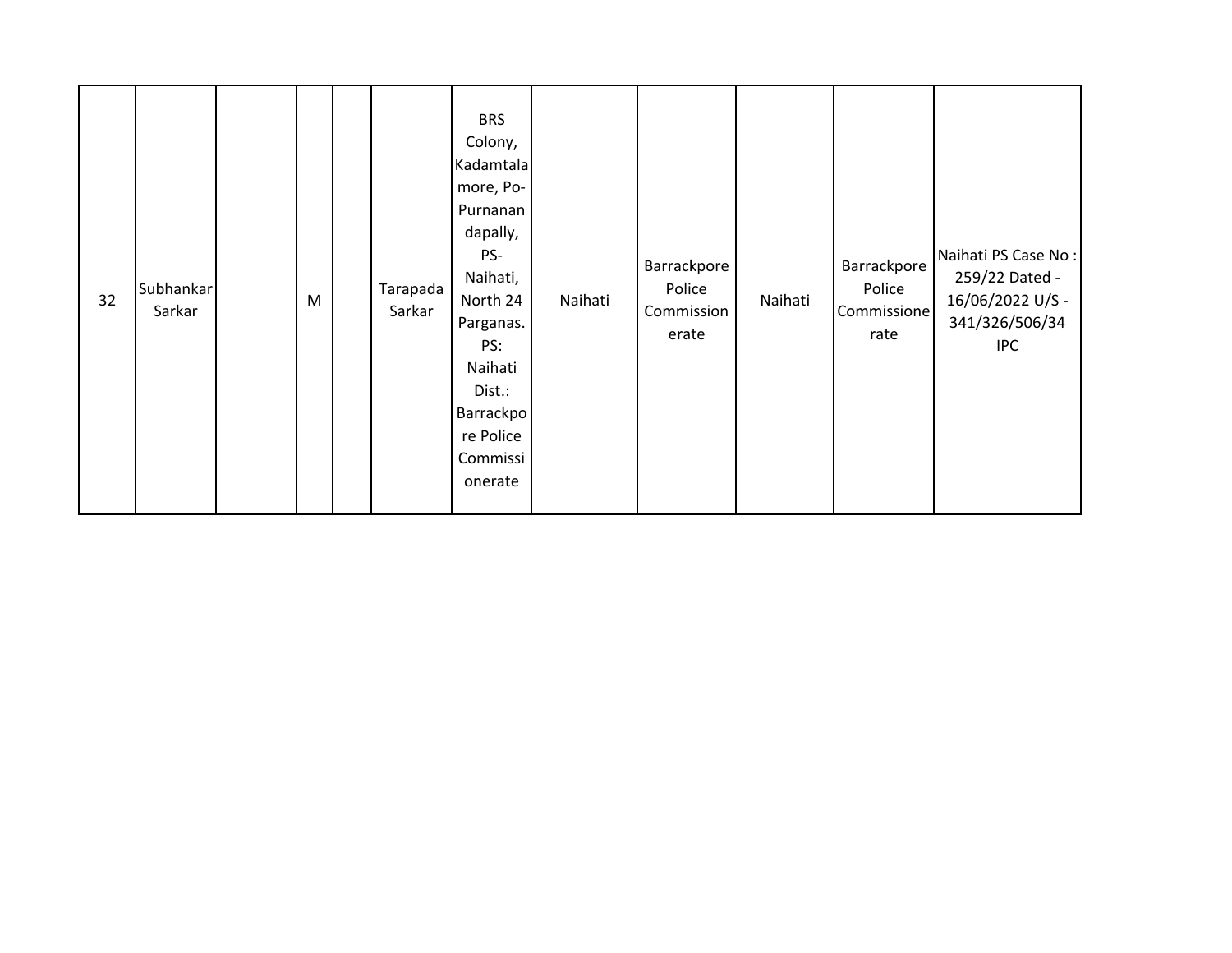| 33 | Subrata<br>Sarkar |  | M |  | Tarapada<br>Sarkar | <b>BRS</b><br>Colony,<br>Kadamtala<br>more, Po-<br>Purnanan<br>dapally,<br>PS-<br>Naihati,<br>North 24<br>Parganas.<br>PS:<br>Naihati<br>Dist.:<br>Barrackpo<br>re Police<br>Commissi<br>onerate | Naihati | Barrackpore<br>Police<br>Commission<br>erate | Naihati | Barrackpore<br>Police<br>Commissione<br>rate | Naihati PS Case No:<br>259/22 Dated -<br>16/06/2022 U/S -<br>341/326/506/34<br><b>IPC</b> |
|----|-------------------|--|---|--|--------------------|--------------------------------------------------------------------------------------------------------------------------------------------------------------------------------------------------|---------|----------------------------------------------|---------|----------------------------------------------|-------------------------------------------------------------------------------------------|
|----|-------------------|--|---|--|--------------------|--------------------------------------------------------------------------------------------------------------------------------------------------------------------------------------------------|---------|----------------------------------------------|---------|----------------------------------------------|-------------------------------------------------------------------------------------------|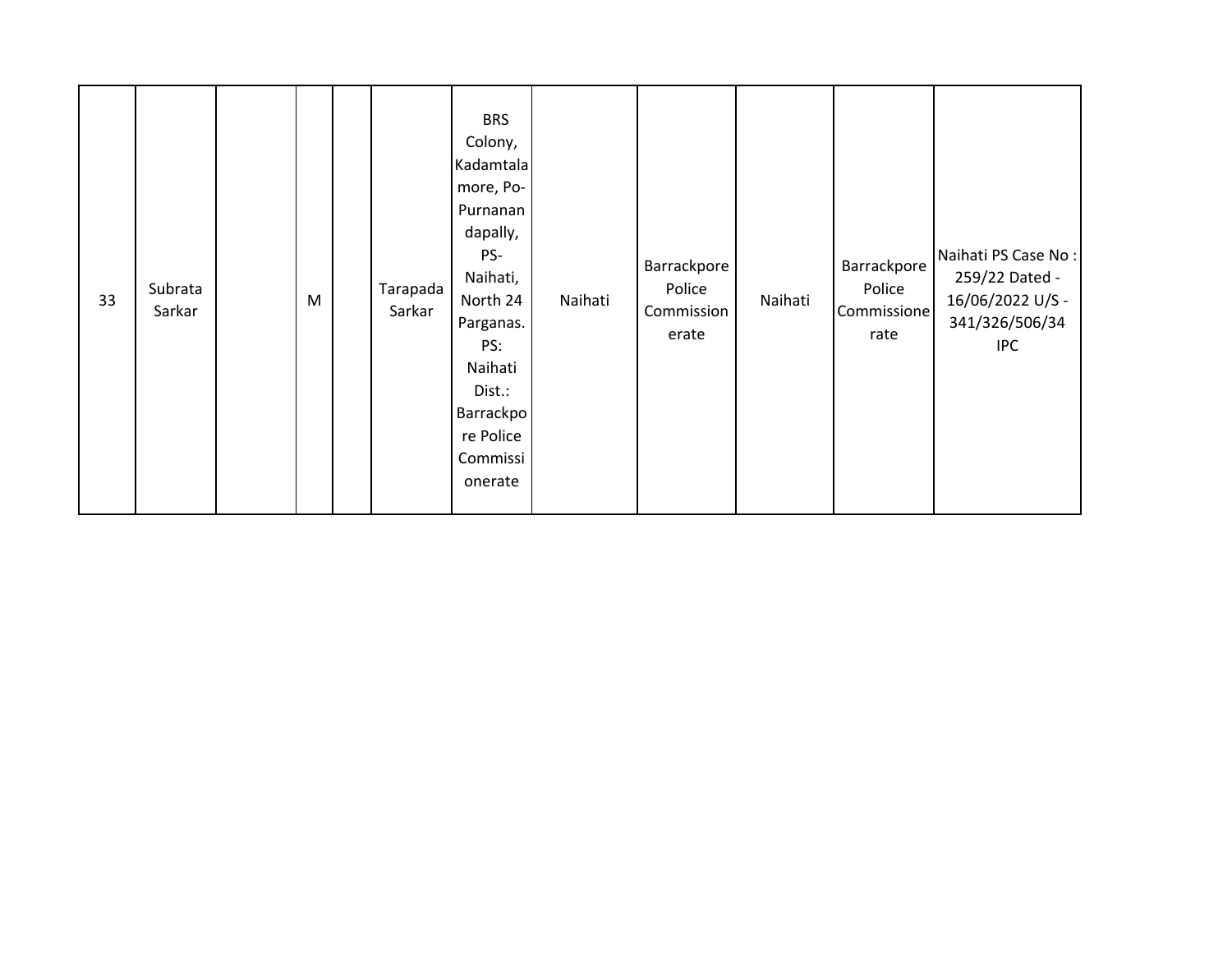| 34 | Tarapada<br>Sarkar |                | M | Late<br>Sukumar<br>Sarkar | <b>BRS</b><br>Colony,<br>Kadamtala<br>more, Po-<br>Purnanan<br>dapally,<br>PS-<br>Naihati,<br>North 24<br>Parganas.<br>PS:<br>Naihati<br>Dist.:<br>Barrackpo<br>re Police<br>Commissi<br>onerate | Naihati | Barrackpore<br>Police<br>Commission<br>erate | Naihati | Barrackpore<br>Police<br>Commissione<br>rate | Naihati PS Case No:<br>259/22 Dated -<br>16/06/2022 U/S -<br>341/326/506/34<br><b>IPC</b>    |
|----|--------------------|----------------|---|---------------------------|--------------------------------------------------------------------------------------------------------------------------------------------------------------------------------------------------|---------|----------------------------------------------|---------|----------------------------------------------|----------------------------------------------------------------------------------------------|
| 35 | Sanjay<br>Pandey   | Kalu<br>Pandey | M | Lt. Sudhir<br>Pandey      | of 171,<br>B.R.S<br>Colony,<br>PO+PS-<br>Naihati,<br>North 24<br>Parganas<br>PS:<br>Naihati<br>Dist.:<br>Barrackpo<br>re Police<br>Commissi<br>onerate                                           | Naihati | Barrackpore<br>Police<br>Commission<br>erate | Naihati | Barrackpore<br>Police<br>Commissione<br>rate | Naihati PS Case No:<br>261/22 Dated -<br>17/06/2022 U/S -<br>448/325/354/354B<br>/506/34 IPC |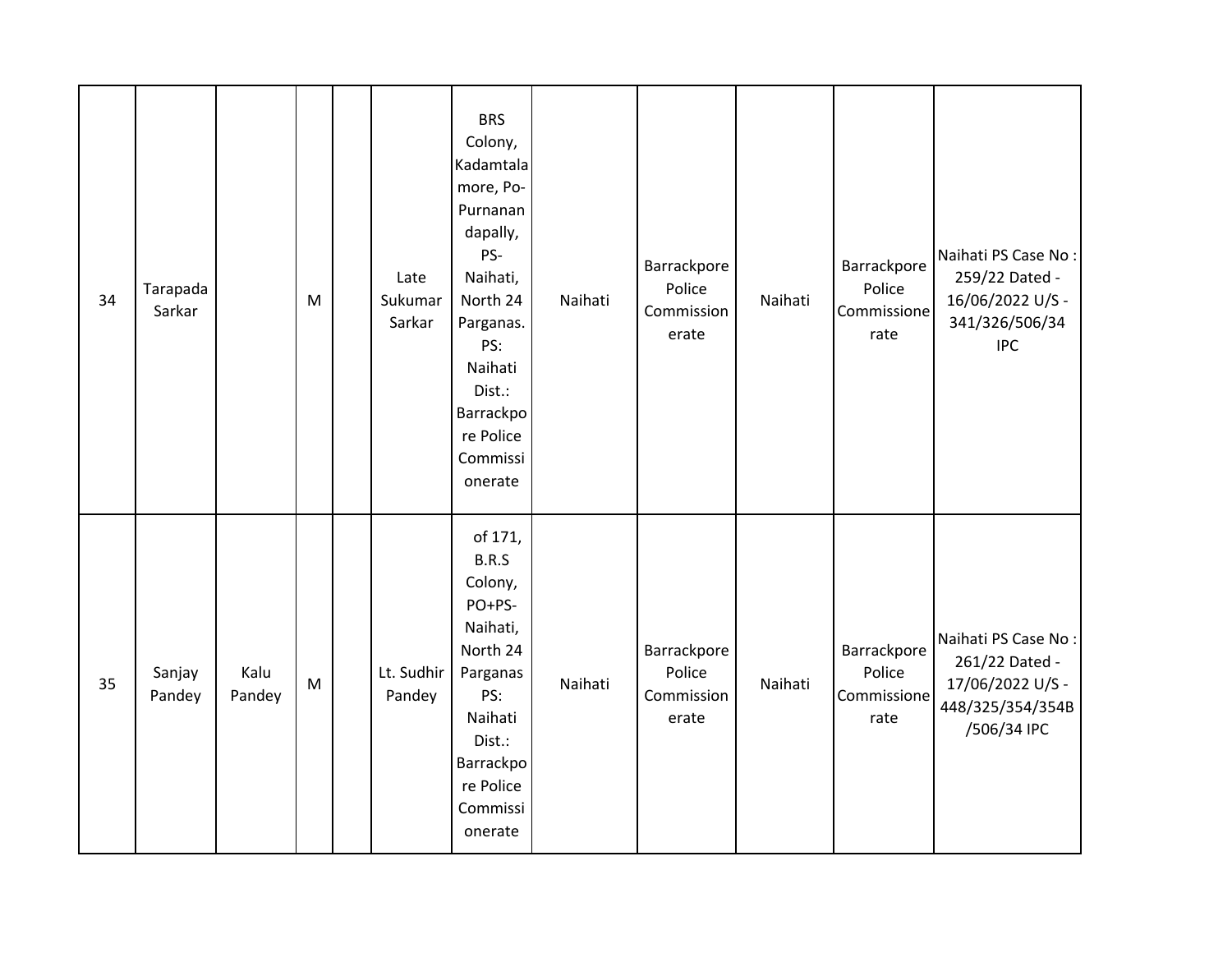| 36 | Santanu<br>Chatterjee |                  |   |    | Sadhan<br>Chatterjee | 127, SL<br>Chatterjee<br>Street, PO<br>& PS-<br>Nimta, Kol-<br>49. PS:<br>Nimta<br>Dist.:<br>Barrackpo<br>re Police<br>Commissi<br>onerate | Nimta   | Barrackpore<br>Police<br>Commission<br>erate | Nimta   | Barrackpore<br>Police<br>Commissione<br>rate | Nimta PS Case No:<br>346/22 Dated -<br>17/06/2022 U/S -<br>352/506/509 IPC &<br>24 Maintenance<br>and Welfare of<br>Parents and Senior<br>Citizens Act, 2007 |
|----|-----------------------|------------------|---|----|----------------------|--------------------------------------------------------------------------------------------------------------------------------------------|---------|----------------------------------------------|---------|----------------------------------------------|--------------------------------------------------------------------------------------------------------------------------------------------------------------|
| 37 | Supriya<br>Das        | Toton @<br>Babai | M | 25 | Shibu Das            | Palta<br>health<br>center<br>Math PS:<br>Noapara<br>Dist.:<br>Barrackpo<br>re Police<br>Commissi<br>onerate                                | Noapara | Barrackpore<br>Police<br>Commission<br>erate | Noapara | Police<br>Commissione<br>rate                | Barrackpore Noapara PS Case No<br>: 175/22 Dated -<br>03/06/2022 U/S -<br>380 IPC                                                                            |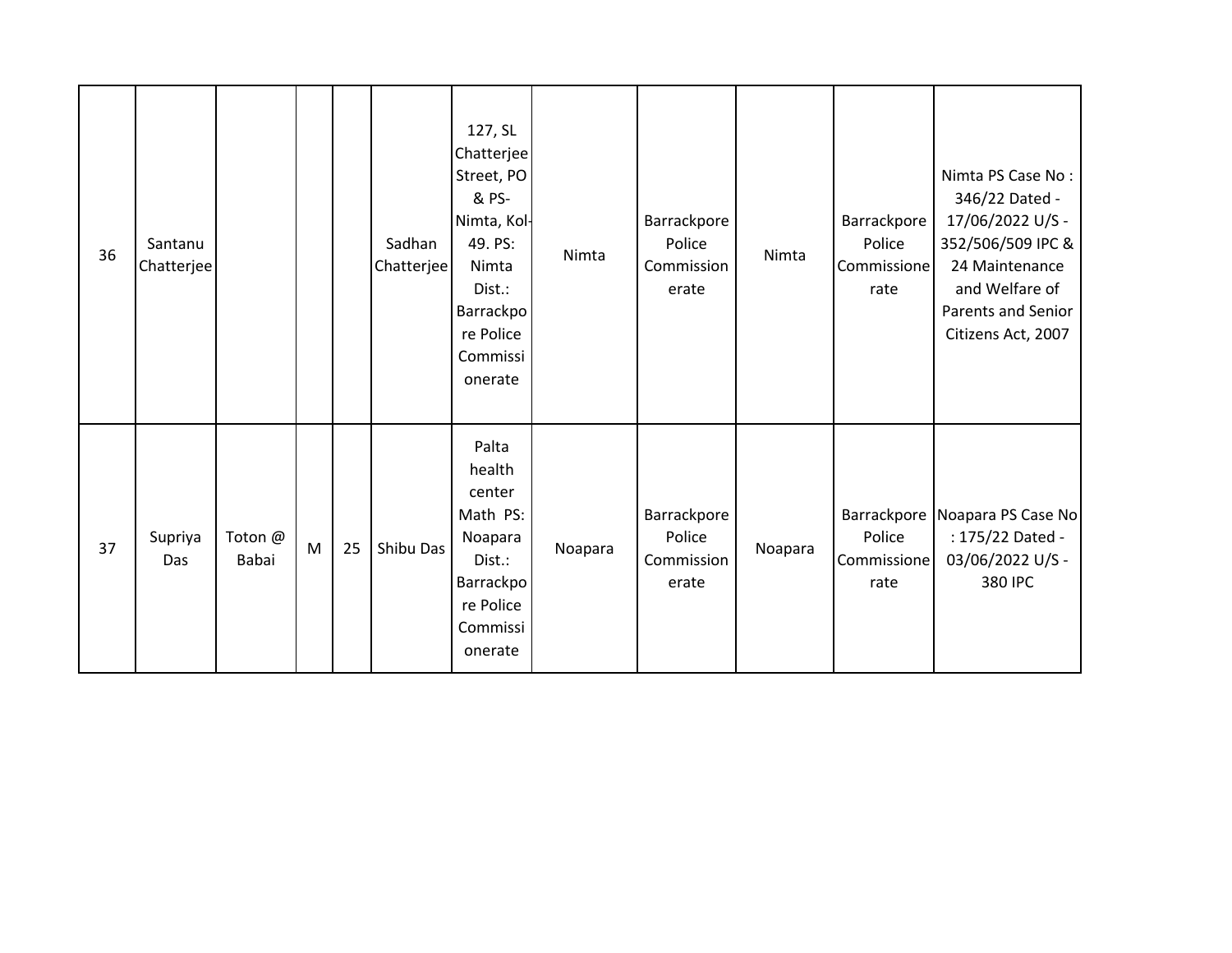| 38 | Punam<br>Devi<br>Chowdhur<br>y | F | 35 | Lt Satish<br>Kr<br>Chowdhur<br>y   | A.P. Devi<br>Road near<br>Sastri<br>Vidyalaya,<br>$P.O.+P.S.$<br>Titagarh,<br>North 24<br>Parganas<br>PS:<br>Titagarh<br>Dist.:<br>Barrackpo<br>re Police<br>Commissi<br>onerate | Titagarh | Barrackpore<br>Police<br>Commission<br>erate | Titagarh | Police<br>Commissione<br>rate                | Barrackpore   Titagarh PS Case No<br>: 44/22 Dated -<br>16/01/2022 U/S -<br>306/34 IPC |
|----|--------------------------------|---|----|------------------------------------|----------------------------------------------------------------------------------------------------------------------------------------------------------------------------------|----------|----------------------------------------------|----------|----------------------------------------------|----------------------------------------------------------------------------------------|
| 39 | Ratindra<br>Sekhar<br>Chandra  | M | 62 | Lt.<br>Indrabhus<br>han<br>Chandra | <b>RAHARA</b><br><b>DAKSHINP</b><br>ALLY, P.O.<br>& P.S.<br><b>RAHARA</b><br>PS: Rahara<br>Dist.:<br>Barrackpo<br>re Police<br>Commissi<br>onerate                               | Rahara   | Barrackpore<br>Police<br>Commission<br>erate | Titagarh | Barrackpore<br>Police<br>Commissione<br>rate | Titagarh PS Case No<br>: 532/17 U/S -                                                  |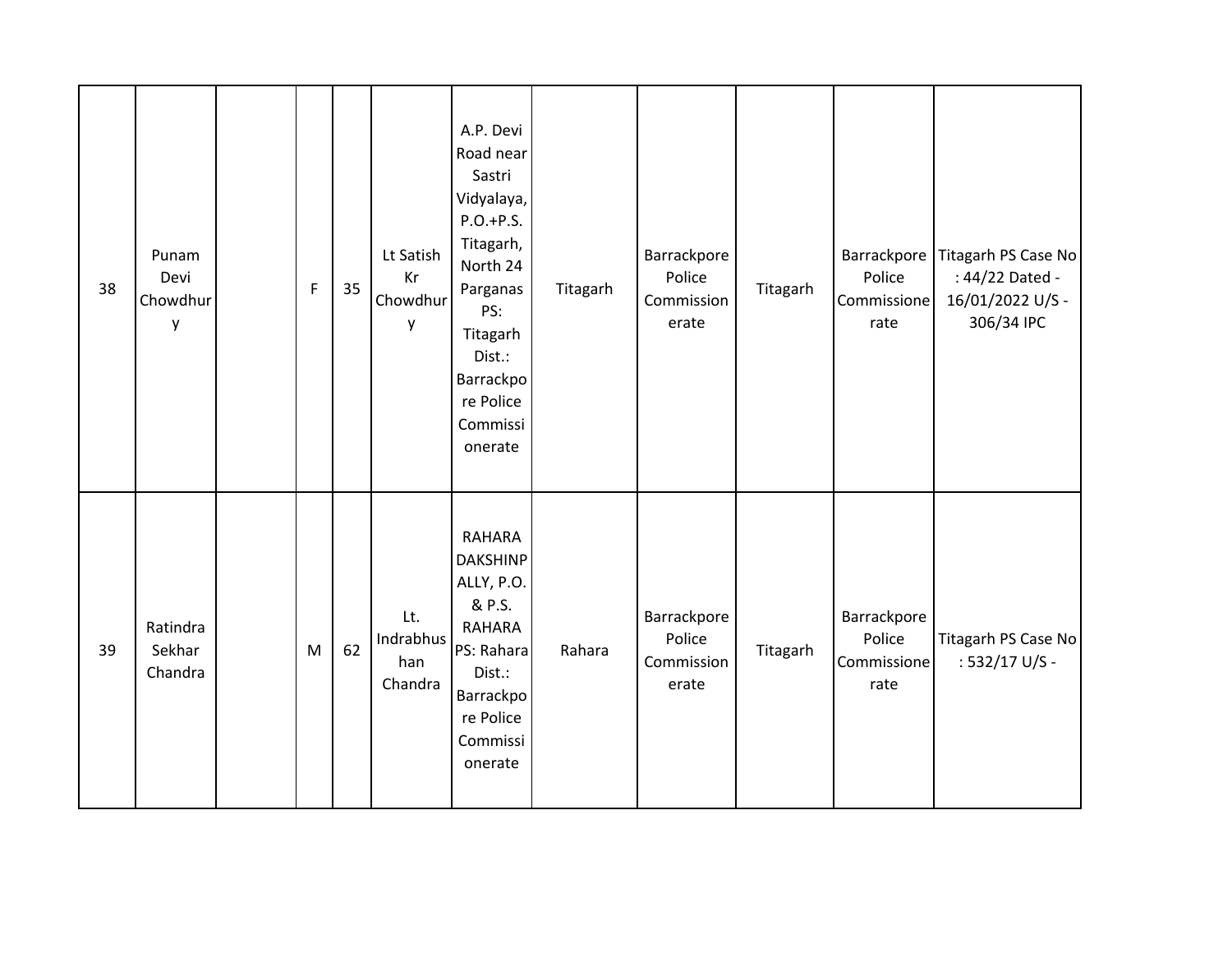| 40 | Shantanu<br>Pal     |  | S                             | PS:<br>Baruipur<br>Dist.:<br><b>Baruipur</b><br>Police<br>District        | Baruipur | Baruipur<br>Police<br>District               | Baruipur | Baruipur<br>Police<br><b>District</b> | <b>Baruipur PS Case</b><br>No: 1087/22 Dated<br>- 17/06/2022 U/S -<br>379/411 IPC     |
|----|---------------------|--|-------------------------------|---------------------------------------------------------------------------|----------|----------------------------------------------|----------|---------------------------------------|---------------------------------------------------------------------------------------|
| 41 | Soumitra<br>Mondal  |  | $\mathsf S$                   | PS:<br>Baruipur<br>Dist.:<br>Baruipur<br>Police<br><b>District</b>        | Baruipur | <b>Baruipur</b><br>Police<br><b>District</b> | Baruipur | Baruipur<br>Police<br><b>District</b> | <b>Baruipur PS Case</b><br>No: 1087/22 Dated<br>- 17/06/2022 U/S -<br>379/411 IPC     |
| 42 | Raja<br>Halder      |  | S/o Late<br>Santosh<br>Halder | PS:<br>Baruipur<br>Dist.:<br>Baruipur<br>Police<br>District               | Baruipur | Baruipur<br>Police<br>District               | Baruipur | Baruipur<br>Police<br>District        | <b>Baruipur PS Case</b><br>No: 812/22 Dated -<br>12/05/2022 U/S -<br>399/402 IPC      |
| 43 | Samsher<br>Alam     |  | S/O<br>Nishad<br>Alam         | PS:<br><b>Baruipur</b><br>Dist.:<br><b>Baruipur</b><br>Police<br>District | Baruipur | Baruipur<br>Police<br><b>District</b>        | Baruipur | Baruipur<br>Police<br>District        | <b>Baruipur PS Case</b><br>No: 1027/22 Dated<br>- 10/06/2022 U/S -<br>399/402 IPC     |
| 44 | Presanjit<br>Mondal |  | S/o Late<br>Palan<br>Mondal   | PS:<br>Baruipur<br>Dist.:<br>Baruipur<br>Police<br>District               | Baruipur | Baruipur<br>Police<br>District               | Baruipur | Baruipur<br>Police<br>District        | <b>Baruipur PS Case</b><br>No: 1044/22 Dated<br>- 13/06/2022 U/S -<br>341/325/506 IPC |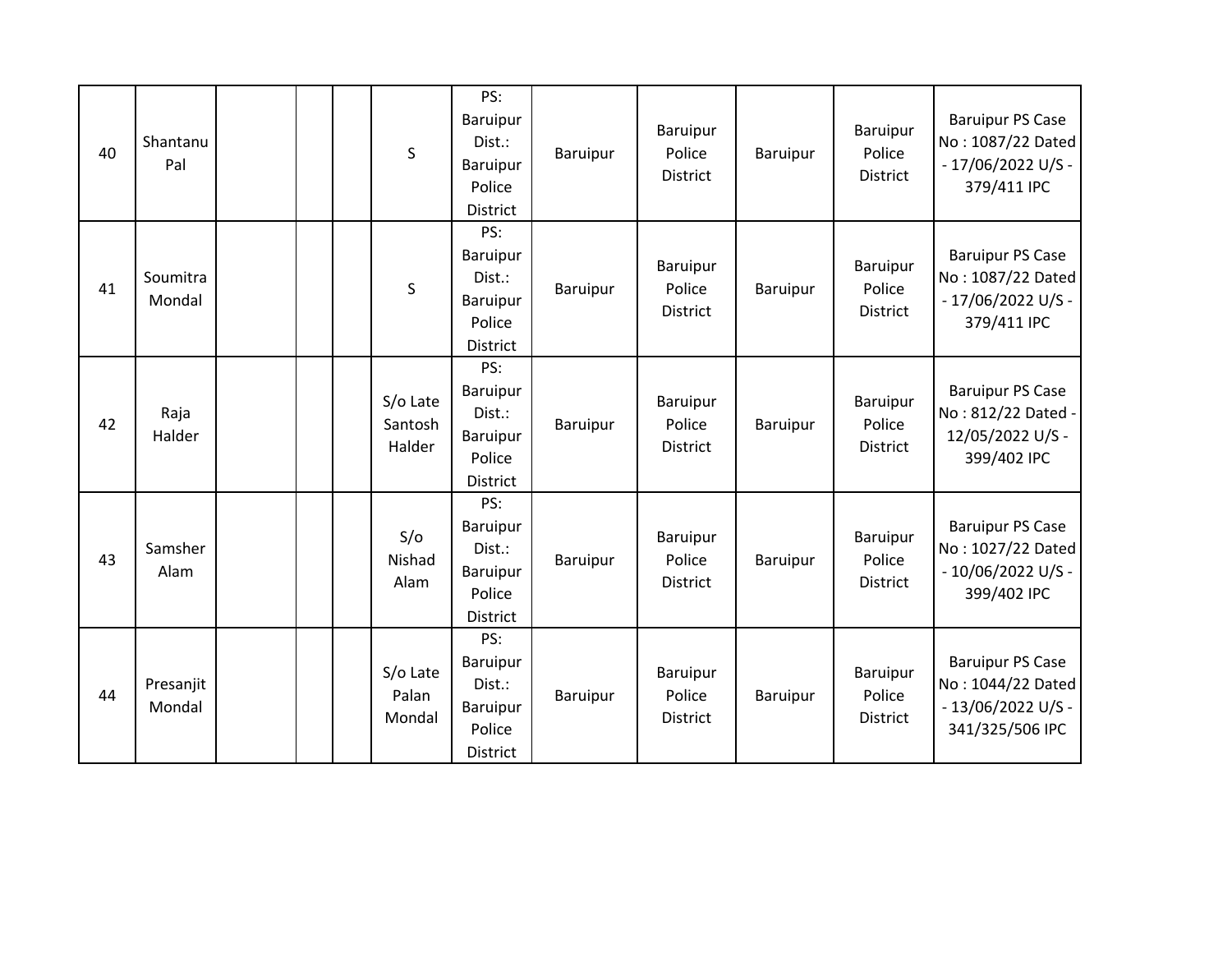| 45 | Pintu<br>Sardar   | M | 30 | Dursasan           | 04 No.<br>Harekrish<br>napur, PS-<br>Basanti,<br>Dist-<br>South 24<br>Pgs PS:<br>Basanti<br>Dist.:<br>Baruipur<br>Police<br>District | Basanti  | Baruipur<br>Police<br>District | Basanti | Baruipur<br>Police<br>District | Basanti PS Case No:<br>448/22 Dated -<br>15/06/2022 U/S -<br>448/323/307/506/3<br>4 IPC |
|----|-------------------|---|----|--------------------|--------------------------------------------------------------------------------------------------------------------------------------|----------|--------------------------------|---------|--------------------------------|-----------------------------------------------------------------------------------------|
| 46 | Taslima<br>Sardar | F |    | Ubaidur            | Of<br>Bedberia,<br>PS-<br>Baruipur<br>PS:<br>Baruipur<br>Dist.:<br><b>Baruipur</b><br>Police<br>District                             | Baruipur | Baruipur<br>Police<br>District | Basanti | Baruipur<br>Police<br>District | Basanti PS Case No:<br>450/22 Dated -<br>16/06/2022 U/S -<br>363/365 IPC                |
| 47 | Arup<br>Mondal    | M | 28 | Sudhanya<br>Mondal | Ranipur<br>PS:<br>Gosaba<br>Dist.:<br>Baruipur<br>Police<br>District                                                                 | Gosaba   | Baruipur<br>Police<br>District | Gosaba  | Baruipur<br>Police<br>District | Gosaba PS Case No<br>: 97/22 Dated -<br>17/06/2022 U/S -<br>417/376/406 IPC             |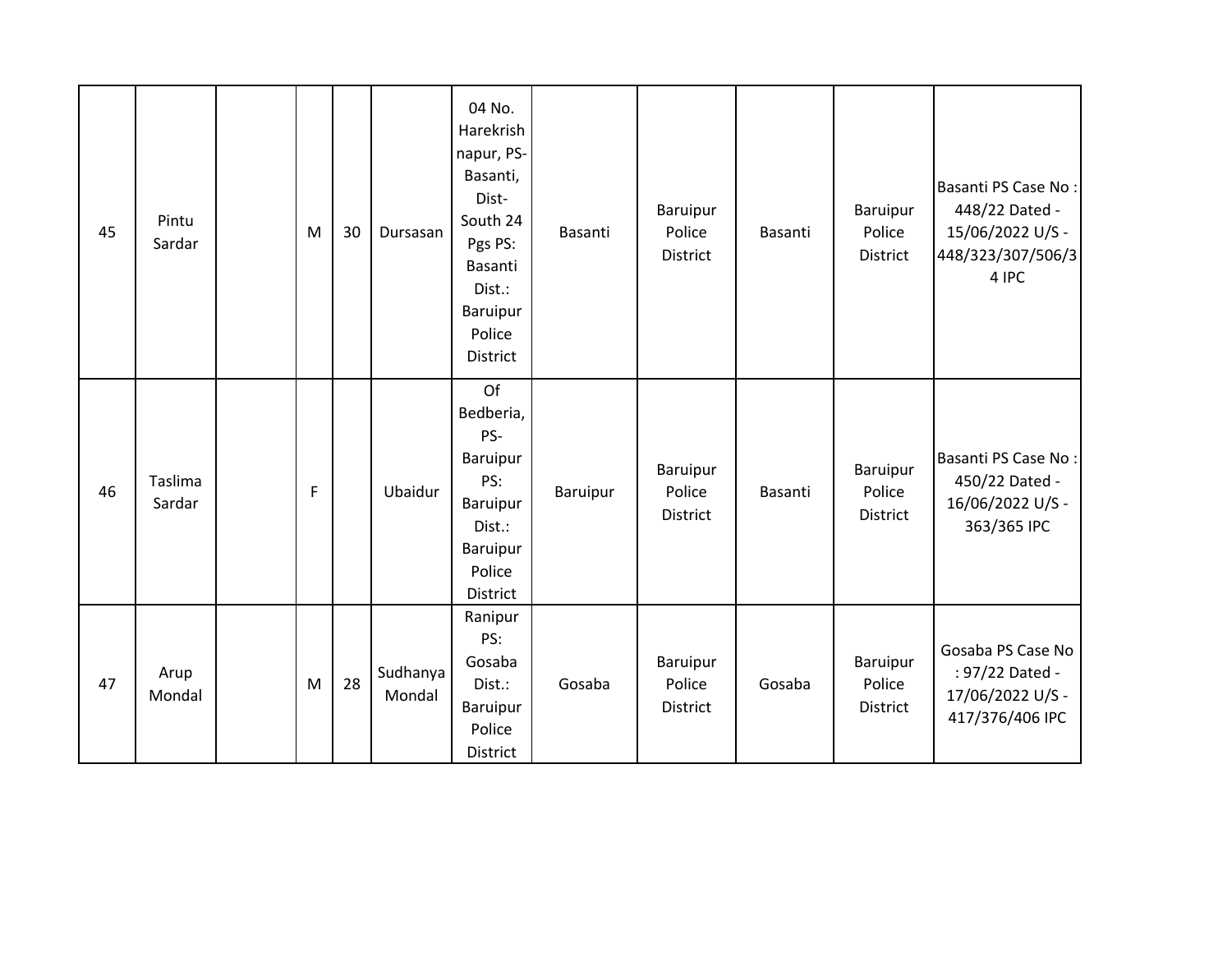| 48 | Rafikul<br>Islam        | Bapi | M | 30 | Samad<br>Molla                             | Purba<br>Kathalia<br>PS:<br>Kashipore<br>Dist.:<br>Baruipur<br>Police<br>District                                                           | Kashipore   | Baruipur<br>Police<br>District | Kashipore   | <b>Baruipur</b><br>Police<br>District | Kashipore PS Case<br>No: 221/22 Dated -<br>17/05/2022 U/S -<br>498A/323/307/494<br><b>IPC</b>                               |
|----|-------------------------|------|---|----|--------------------------------------------|---------------------------------------------------------------------------------------------------------------------------------------------|-------------|--------------------------------|-------------|---------------------------------------|-----------------------------------------------------------------------------------------------------------------------------|
| 49 | Rahul<br>Kumar<br>Yadav |      | M | 35 | S/o. Binda<br>Yadav                        | Santigarh,<br>Burdwan,<br>PS-<br>Memari<br>PS:<br>Memari<br>Dist.:<br>Purba<br>Burdwan                                                      | Memari      | Purba<br>Burdwan               | Narendrapur | Baruipur<br>Police<br>District        | Narendrapur PS<br>Case No: 436/22<br>Dated - 05/05/2022<br>U/S-188 IPC & 4D<br>The West Bengal<br>Land Reforms Act,<br>1955 |
| 50 | Surajit<br>Sengupta     |      |   | 25 | $S/O$ . Lt.<br>Pranab<br>Kumar<br>Sengupta | Dakshin<br>Laskarpur,<br>PO-<br>Laskarpur,<br>PS-<br>Narendra<br>pur PS:<br>Narendra<br>pur Dist.:<br>Baruipur<br>Police<br><b>District</b> | Narendrapur | Baruipur<br>Police<br>District | Narendrapur | Baruipur<br>Police<br><b>District</b> | Narendrapur PS<br>Case No: 657/22<br>Dated - 17/06/2022<br>$U/S -$<br>341/353/186/332/5<br>06 IPC                           |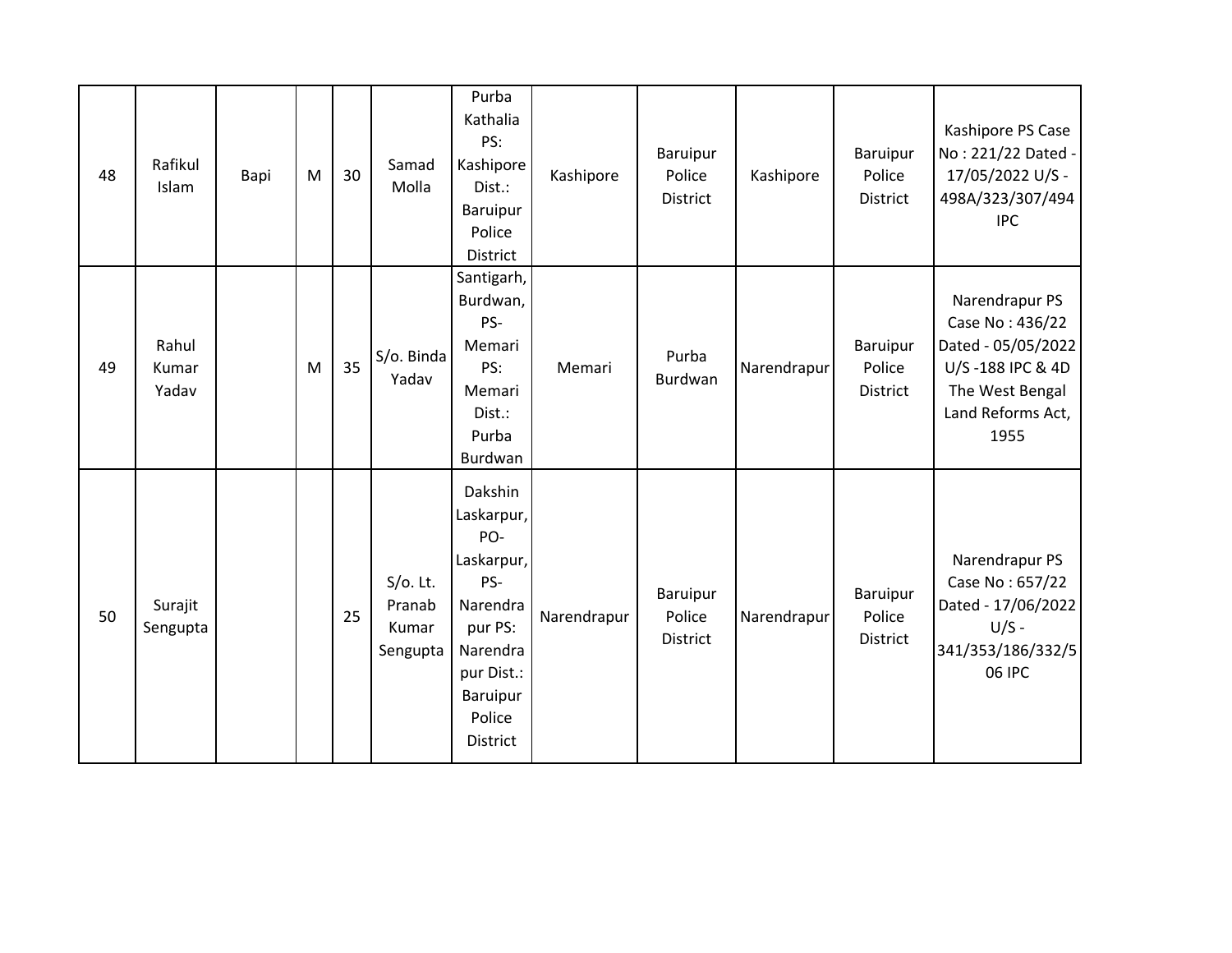| 51 | Ranjit<br>Kumar<br>Poddar |  |    | $S/O$ . Lt.<br>Jitendrana<br>th Poddar | PS:<br>Narendra<br>pur Dist.:<br>Baruipur<br>Police<br>District                                                                               | Narendrapur | Baruipur<br>Police<br><b>District</b>    | Narendrapur | <b>Baruipur</b><br>Police<br><b>District</b> | Narendrapur PS<br>Case No: 381/22<br>Dated - 20/04/2022<br>U/S-420/467/468<br><b>IPC</b>            |
|----|---------------------------|--|----|----------------------------------------|-----------------------------------------------------------------------------------------------------------------------------------------------|-------------|------------------------------------------|-------------|----------------------------------------------|-----------------------------------------------------------------------------------------------------|
| 52 | Sanju<br>Halder           |  |    | $S/O$ .<br>Joydeb<br>Halder            | Vill+ PO-<br>Ghatakpur<br>, PS-<br>Usthi,<br>South 24<br>Pgs. PS:<br>Usthi<br>Dist.:<br>Diamond<br>Harbour<br>Police<br>District              | Usthi       | Diamond<br>Harbour<br>Police<br>District | Narendrapur | <b>Baruipur</b><br>Police<br>District        | Narendrapur PS<br>Case No: 649/22<br>Dated - 15/06/2022<br>U/S-363/365 IPC                          |
| 53 | Raju Pal                  |  | 48 | $S/O$ . Lt.<br>AbulÂ<br>Chandra<br>Pal | Garia,<br>Baisakhi<br>Sangha,<br>po-<br>Panchpota<br>, PS<br>–Naren<br>drapur PS:<br>Narendra<br>pur Dist.:<br>Baruipur<br>Police<br>District | Narendrapur | Baruipur<br>Police<br><b>District</b>    | Narendrapur | <b>Baruipur</b><br>Police<br>District        | Narendrapur PS<br>Case No: 659/22<br>Dated - 17/06/2022<br>$U/S -$<br>341/325/504/506<br><b>IPC</b> |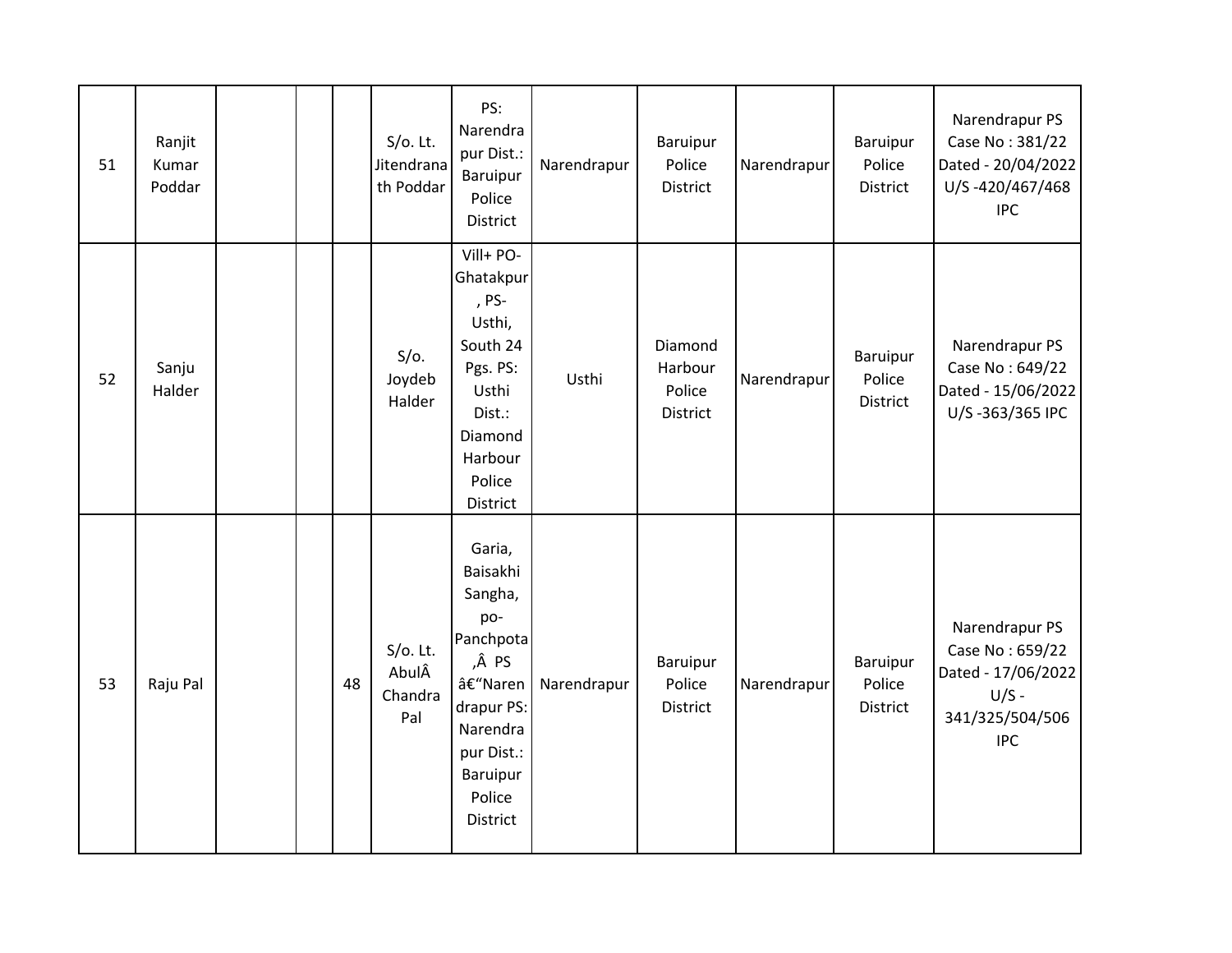| 54 | Bapan<br>Mondal        |   | 30 | $S/O$ .<br>Monoranj<br>an<br>Mondal | Srikhanda,<br>PO-<br>Panchpota<br>, PS-<br>Narendra<br>pur PS:<br>Narendra<br>pur Dist.:<br>Baruipur<br>Police<br>District | Narendrapur | Baruipur<br>Police<br><b>District</b> | Narendrapur          | Baruipur<br>Police<br><b>District</b> | Narendrapur PS<br>Case No: 654/22<br>Dated - 16/06/2022<br>U/S-363/365 IPC                                   |
|----|------------------------|---|----|-------------------------------------|----------------------------------------------------------------------------------------------------------------------------|-------------|---------------------------------------|----------------------|---------------------------------------|--------------------------------------------------------------------------------------------------------------|
| 55 | Sanjoy<br>Roy          | M | 23 | S/o Late<br>Arabindu<br>Roy         | Kachukhal<br>i,<br>Harishpur<br>PS:<br>Gosaba<br>Dist.:<br>Baruipur<br>Police<br>District                                  | Gosaba      | Baruipur<br>Police<br><b>District</b> | Sundarban<br>coastal | Baruipur<br>Police<br>District        | Sundarban coastal<br>PS Case No: 85/22<br>Dated - 17/06/2022<br>$U/S -376(2)(n)/506$<br><b>IPC</b>           |
| 56 | Ujjal<br><b>Biswas</b> | M |    | <b>Biswas</b>                       | Ketopole,<br>(Tentulia),<br><b>PS</b><br>Pashupati   Swarupna<br>gar PS:<br>Swarupna<br>gar Dist.:<br><b>Basirhat</b>      | Swarupnagar | Basirhat                              | <b>Baduria</b>       | <b>Basirhat</b>                       | Baduria PS Case No<br>: 281/22 Dated -<br>13/05/2022 U/S -<br>399/402 IPC &<br>25(i)(a)/27 Arms<br>Act, 1959 |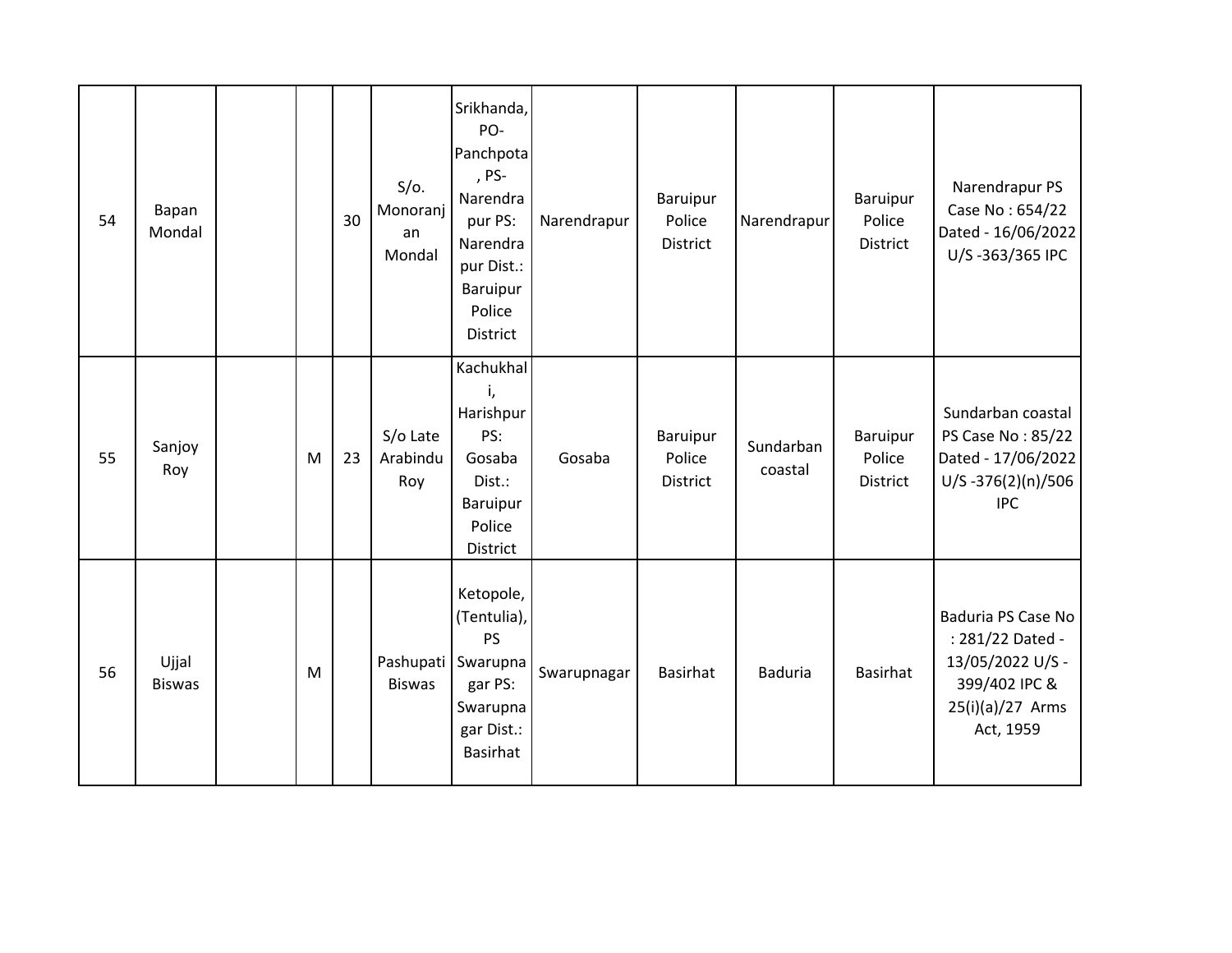| 57 | Goutam<br>Chowdhur<br>y | M | Biswanath<br>Chowdhur<br>y | $S/O-$ of<br>Vill-Son<br>pukurdhar<br>, Palpara,<br>PS-<br>Basirhat,<br>Dist.-<br>North 24<br>Pgs. PS:<br>Bashirhat<br>Dist.:<br>Basirhat | Bashirhat | Basirhat | Bashirhat | Basirhat | <b>Bashirhat PS Case</b><br>No: 393/22 Dated -<br>16/06/2022 U/S -<br>498A/325/308/34<br><b>IPC</b> |
|----|-------------------------|---|----------------------------|-------------------------------------------------------------------------------------------------------------------------------------------|-----------|----------|-----------|----------|-----------------------------------------------------------------------------------------------------|
| 58 | Dinaband<br>hu Das      |   | Lt. Anil<br>Chandra<br>Das | Vill-<br>Panitar,<br>PS-<br>Basirhat,<br>Dist.-<br>North 24<br>Pgs. PS:<br>Bashirhat<br>Dist.:<br>Basirhat                                | Bashirhat | Basirhat | Bashirhat | Basirhat | <b>Bashirhat PS Case</b><br>No: 387/22 Dated -<br>14/06/2022 U/S -<br>279/338 IPC                   |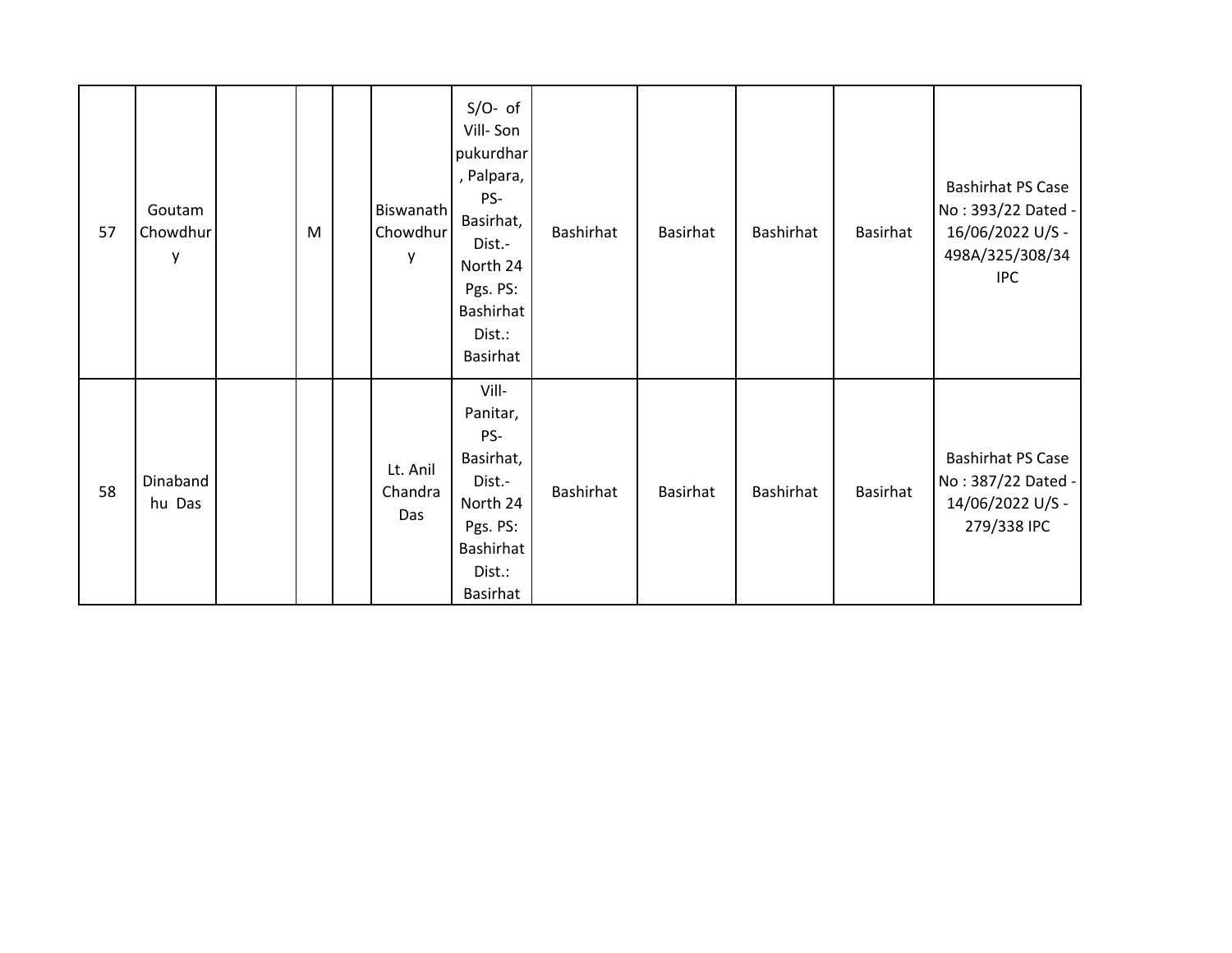| 59 | Mannan            | M |    | Fakir<br>Ahammed<br>Gharami | Vill-<br>Devog, PO-<br>Kathur, PS-<br>Basirhat,<br>Dist.-<br>North 24<br>Pgs PS:<br><b>Bashirhat</b><br>Dist.:<br>Basirhat | Bashirhat | Basirhat        | Bashirhat | <b>Basirhat</b> | <b>Bashirhat PS Case</b><br>No: 372/22 Dated -<br>08/06/2022 U/S -<br>447/323/325/354B<br>/506/34 IPC     |
|----|-------------------|---|----|-----------------------------|----------------------------------------------------------------------------------------------------------------------------|-----------|-----------------|-----------|-----------------|-----------------------------------------------------------------------------------------------------------|
| 60 | Hannan<br>Gharami | M |    | Fakir<br>Ahammed<br>Gharami | Vill-<br>Devog, PO-<br>Kathur, PS-<br>Basirhat,<br>Dist.-<br>North 24<br>Pgs PS:<br><b>Bashirhat</b><br>Dist.:<br>Basirhat | Bashirhat | Basirhat        | Bashirhat | <b>Basirhat</b> | <b>Bashirhat PS Case</b><br>No: 373/22 Dated -<br>08/06/2022 U/S -<br>447/323/325/307/3<br>54B/506/34 IPC |
| 61 | Palan<br>Mondal   | M | 43 | Lt. Motilal<br>Mondal       | Kalibari<br>PS: Haroa<br>Dist.:<br><b>Basirhat</b>                                                                         | Haroa     | <b>Basirhat</b> | Haroa     | <b>Basirhat</b> | Haroa PS Case No:<br>343/21 Dated -<br>13/08/2021 U/S -<br>399/402 IPC &<br>25/27 Arms Act,<br>1959       |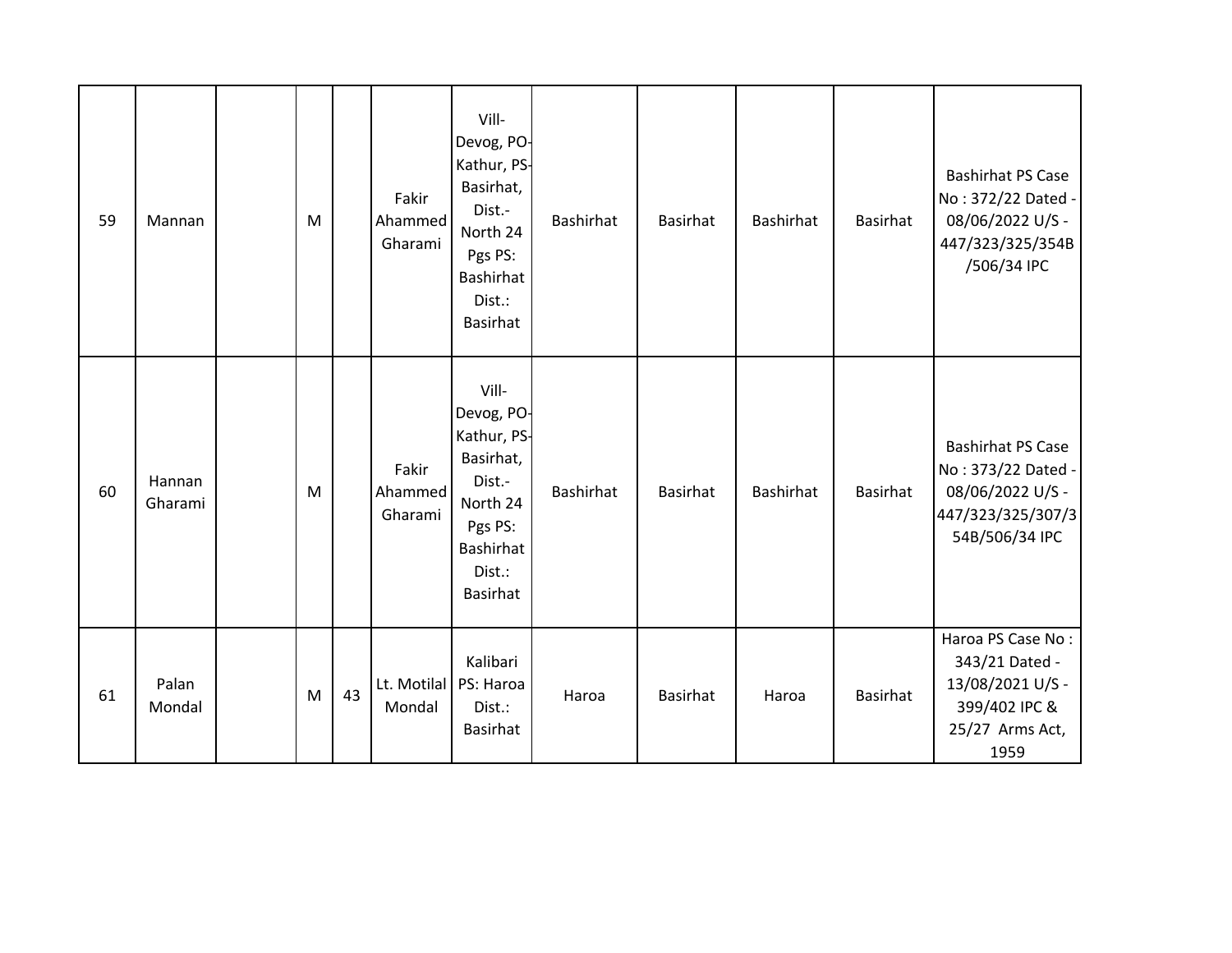| 62 | Arif Mistri            |                | M | 34 | Amir Ali<br>Mistri       | Dakshi<br>Barunhat,<br>PS-<br>Hasnabad<br>PS:<br>Hasnabad<br>Dist.:<br>Basirhat | Hasnabad    | <b>Basirhat</b> | Hasnabad    | Basirhat        | Hasnabad PS Case<br>No: 299/22 Dated -<br>16/06/2022 U/S -<br>498A/323/307/506<br><b>IPC</b>          |
|----|------------------------|----------------|---|----|--------------------------|---------------------------------------------------------------------------------|-------------|-----------------|-------------|-----------------|-------------------------------------------------------------------------------------------------------|
| 63 | Firoj<br>Kamal<br>Gazi | Babu<br>Master | M | 53 | Late Hayat<br>Ali Gazi   | Ghosalati,<br>PS-<br>Hasnabad<br>PS:<br>Hasnabad<br>Dist.:<br>Basirhat          | Hasnabad    | <b>Basirhat</b> | Hasnabad    | Basirhat        | Hasnabad PS Case<br>No: 212/22 Dated -<br>05/05/2022 U/S -<br>$25(i)(a)/27$ Arms<br>Act, 1959         |
| 64 | Poritosh<br>Gain       |                | M |    | S/O<br>Radshyam<br>Gayen | PS:<br>Minakhan<br>Dist.:<br><b>Basirhat</b>                                    | Minakhan    | <b>Basirhat</b> | Minakhan    | <b>Basirhat</b> | Minakhan PS Case<br>No: 147/22 Dated -<br>16/06/2022 U/S -<br>447/448/325/326/3<br>07/506/34 IPC      |
| 65 | Sima<br><b>Begum</b>   |                | F | 24 | Late Jalil<br>Seikh      | PS:<br>Swarupna<br>gar Dist.:<br>Basirhat                                       | Swarupnagar | <b>Basirhat</b> | Swarupnagar | Basirhat        | Swarupnagar PS<br>Case No: 629/22<br>Dated - 17/06/2022<br>$U/S - 14A(b)$<br>Foreigners Act,<br>1946Â |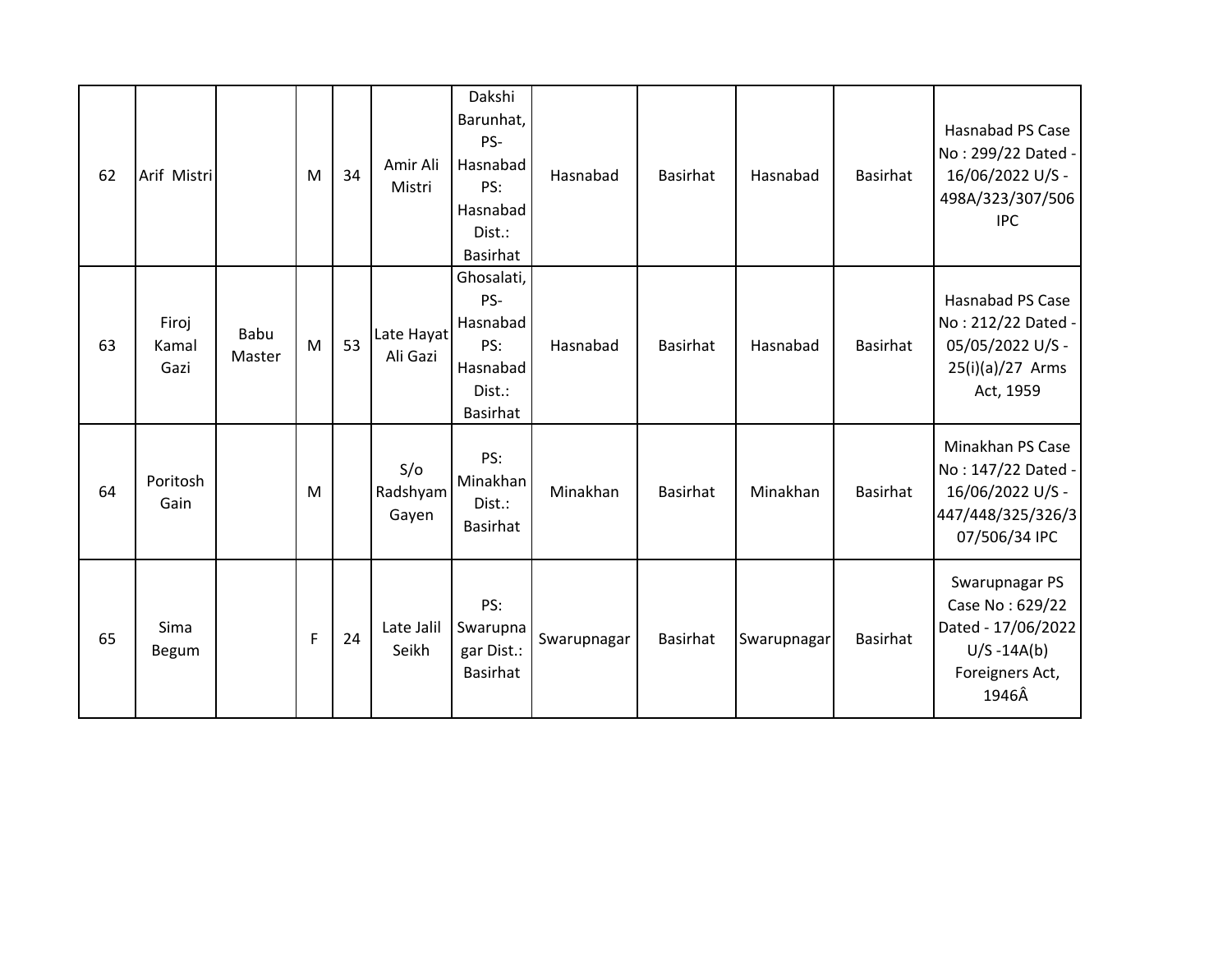| 66 | Hasina         | F | 60 | Late Siraj<br>Morole              | PS:<br>Swarupna<br>gar Dist.:<br>Basirhat | Swarupnagar | Basirhat | Swarupnagar | Basirhat | Swarupnagar PS<br>Case No: 630/22<br>Dated - 17/06/2022<br>$U/S - 14A(b)$<br>Foreigners Act,<br>1946Â |
|----|----------------|---|----|-----------------------------------|-------------------------------------------|-------------|----------|-------------|----------|-------------------------------------------------------------------------------------------------------|
| 67 | Choto<br>Khuki | F | 37 | Late Siraj<br>Morol               | PS:<br>Swarupna<br>gar Dist.:<br>Basirhat | Swarupnagar | Basirhat | Swarupnagar | Basirhat | Swarupnagar PS<br>Case No: 630/22<br>Dated - 17/06/2022<br>$U/S - 14A(b)$<br>Foreigners Act,<br>1946Â |
| 68 | Wahed Ali      | M | 37 | Late<br>Jimtulla<br><b>Biswas</b> | PS:<br>Swarupna<br>gar Dist.:<br>Basirhat | Swarupnagar | Basirhat | Swarupnagar | Basirhat | Swarupnagar PS<br>Case No: 630/22<br>Dated - 17/06/2022<br>$U/S - 14A(b)$<br>Foreigners Act,<br>1946Â |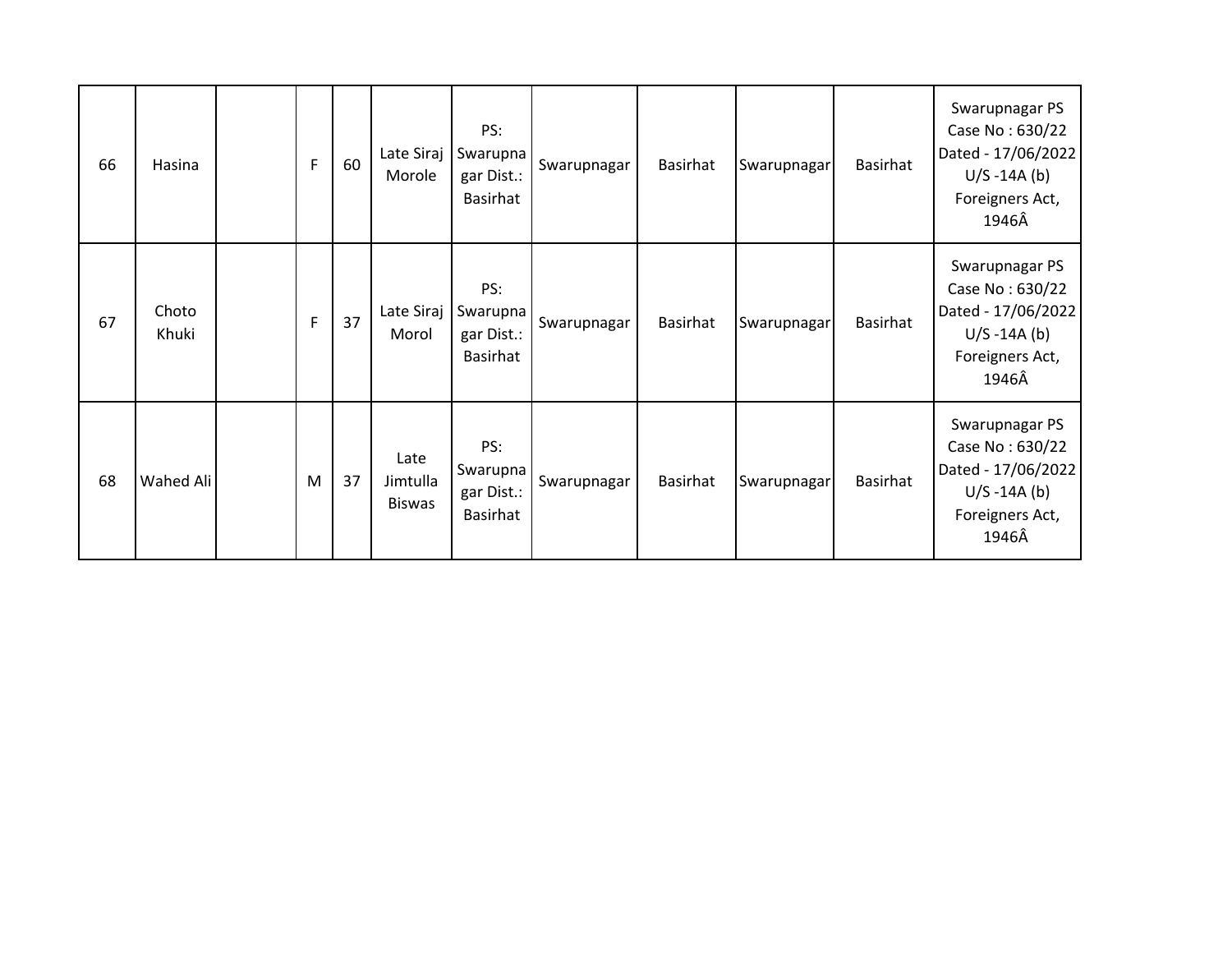| 69 | Yeamin<br>Gazi                  |                 | M | 21 | Altab Gazi                                       | Vill-Tarali<br>Uttarpara,<br>PO-<br>Hakimpur,<br>PS-<br>Swarupna<br>gar, Dist-<br>North 24<br>Parganas<br>PS:<br>Swarupna<br>gar Dist.:<br>Basirhat | Swarupnagar | Basirhat       | Swarupnagar | <b>Basirhat</b> | Swarupnagar PS<br>Case No: 608/22<br>Dated - 12/06/2022<br>U/S-363/365/34<br><b>IPC</b>                               |
|----|---------------------------------|-----------------|---|----|--------------------------------------------------|-----------------------------------------------------------------------------------------------------------------------------------------------------|-------------|----------------|-------------|-----------------|-----------------------------------------------------------------------------------------------------------------------|
| 70 | Sk Gul<br>Mahamm<br>ad          | Gulu            | M | 32 | Sk Lila                                          | Islampur<br>Bonkatipa<br>ra PS:<br>Dubrajpor<br>e Dist.:<br>Birbhum                                                                                 | Dubrajpore  | Birbhum        | Dubrajpore  | Birbhum         | Dubrajpore PS Case<br>No: 131/22 Dated -<br>17/06/2022 U/S -<br>498A/307 IPC & 3/4<br>Dowry Prohibition<br>Act, 1961Â |
| 71 | Appended<br>Ccl Boy<br>Raj Sk   | Sahin<br>Mondal | M | 15 | Lt. Ruhul<br>Amin Sk<br>$@$ Lt<br>Ruhul A        | Paniyara<br>PS:<br>Murarai<br>Dist.:<br>Birbhum                                                                                                     | Murarai     | Birbhum        | Murarai     | Birbhum         | Murarai PS Case No<br>: 62/22 Dated -<br>17/04/2022 U/S -<br>341/323/325/506/3<br>4 IPC                               |
| 72 | Appended<br>Ccl Boy<br>Rahan Sk | Rahan<br>Mondal | M | 15 | Lt. Ruhul<br>Amin Sk<br>$@$ Lt<br><b>Ruhul A</b> | Paniyara<br>PS:<br>Murarai<br>Dist.:<br><b>Birbhum</b>                                                                                              | Murarai     | <b>Birbhum</b> | Murarai     | Birbhum         | Murarai PS Case No<br>: 62/22 Dated -<br>17/04/2022 U/S -<br>341/323/325/506/3<br>4 IPC                               |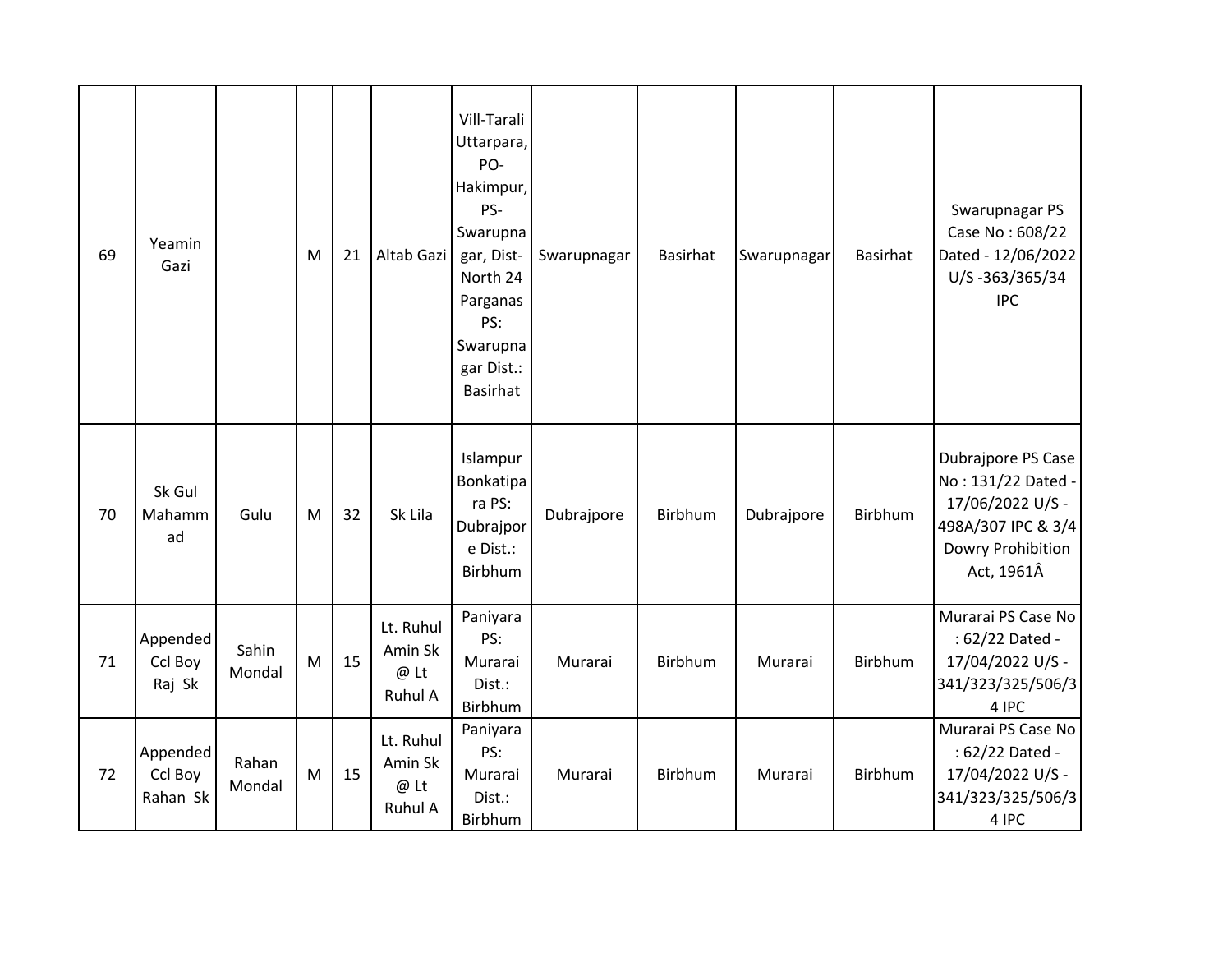| 73 | Asraf Sk             | M | 34 | Mursalim<br><b>Sk</b>              | Kulgachi<br>PS:<br>Nalhati<br>Dist.:<br>Birbhum                                 | Nalhati  | Birbhum     | Nalhati  | Birbhum | Nalhati PS Case No:<br>241/22 Dated -<br>10/06/2022 U/S -<br>399/402 IPC   |
|----|----------------------|---|----|------------------------------------|---------------------------------------------------------------------------------|----------|-------------|----------|---------|----------------------------------------------------------------------------|
| 74 | Sk Arabul<br>Hossain | M | 40 | Sk Abdul<br>Ohid                   | Nabadang<br>al PS:<br>Sainthia<br>Dist.:<br>Birbhum                             | Sainthia | Birbhum     | Sainthia | Birbhum | Sainthia PS Case No<br>: 193/22 Dated -<br>17/06/2022 U/S -<br>379 IPC     |
| 75 | Chattu<br>Ankur      | M | 26 | Sonatan<br>Ankur@<br>Sona<br>Ankur | Sainthia<br>Chayerpall<br>y Ward No-<br>09 PS:<br>Sainthia<br>Dist.:<br>Birbhum | Sainthia | Birbhum     | Sainthia | Birbhum | Sainthia PS Case No<br>: 194/22 Dated -<br>17/06/2022 U/S -<br>399/402 IPC |
| 76 | Sanju Das            | M | 35 | Lt Arun<br>Das                     | Sainthia<br>Manasapa<br>lly, Ward<br>no-09 PS:<br>Sainthia<br>Dist.:<br>Birbhum | Sainthia | Birbhum     | Sainthia | Birbhum | Sainthia PS Case No<br>: 194/22 Dated -<br>17/06/2022 U/S -<br>399/402 IPC |
| 77 | <b>Titu Bittar</b>   | M | 26 | Tapan<br><b>Bittar</b>             | Ranipur<br>PS:<br>Burwan<br>Dist.:<br>Murshida<br>bad                           | Burwan   | Murshidabad | Sainthia | Birbhum | Sainthia PS Case No<br>: 195/22 U/S -                                      |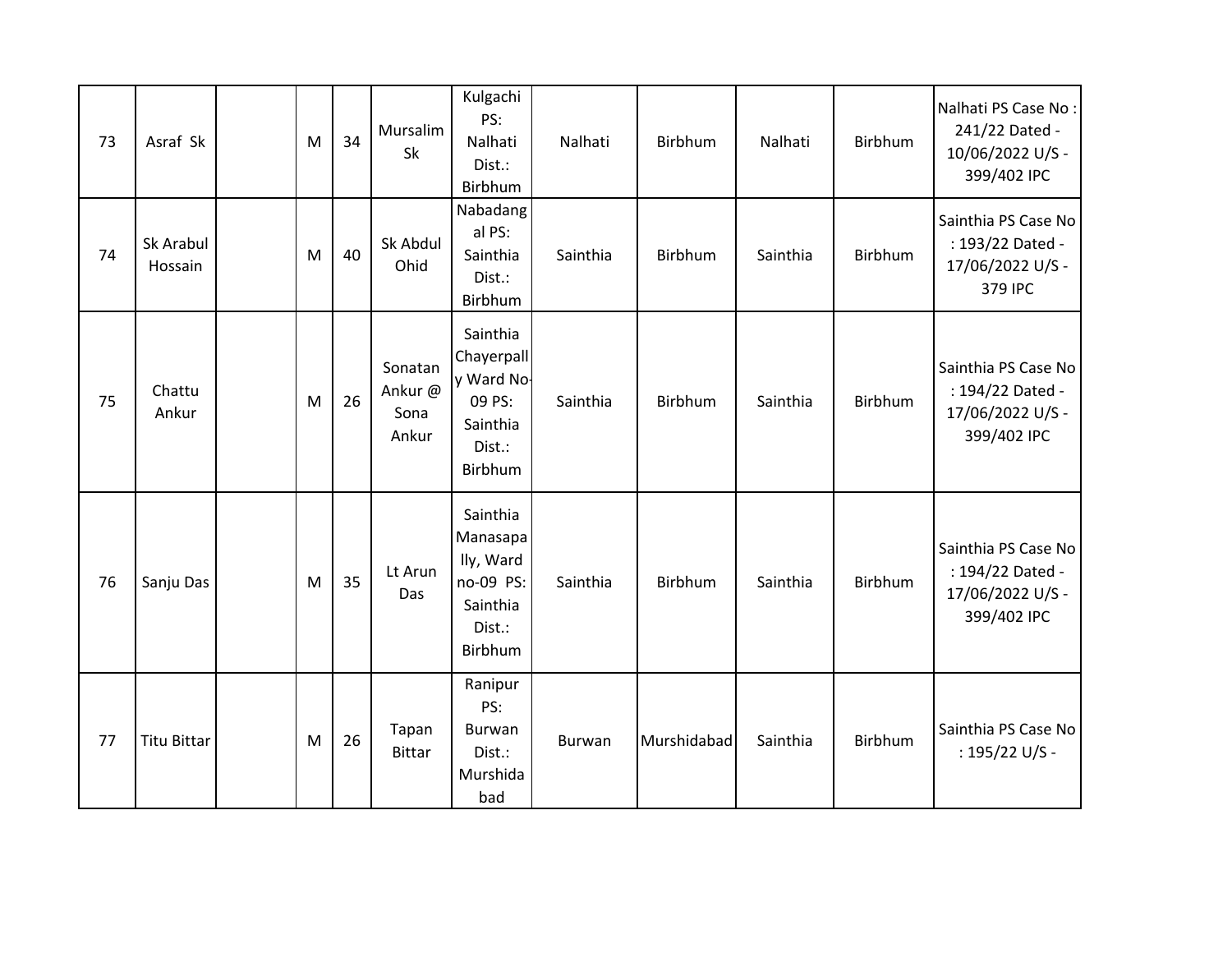| 78 | Bidur<br>Mondal      |          | M | 32 | Debprasa<br>d Mondal | Jiwe PS:<br>Sainthia<br>Dist.:<br>Birbhum                                        | Sainthia | Birbhum | Sainthia | Birbhum | Sainthia PS Case No<br>: 182/22 Dated -<br>10/06/2022 U/S -<br>498(A)/307 IPC                         |
|----|----------------------|----------|---|----|----------------------|----------------------------------------------------------------------------------|----------|---------|----------|---------|-------------------------------------------------------------------------------------------------------|
| 79 | Babu Das             |          | M | 37 | Bhuban<br>Das        | Suri S.P<br>More<br>Bideshi<br>para PS:<br>Suri Dist.:<br>Birbhum                | Suri     | Birbhum | Suri     | Birbhum | Suri PS Case No:<br>291/22 Dated -<br>17/06/2022 U/S -<br>436/307 IPC                                 |
| 80 | Sk<br>Alauddin       | Sk.Najir |   | 48 | Lt.sk.jardis<br>h    | Kanspai<br>PS: Suri<br>Dist.:<br>Birbhum                                         | Suri     | Birbhum | Suri     | Birbhum | Suri PS Case No:<br>292/22 Dated -<br>17/06/2022 U/S -<br>$25(1)(a)$ Arms Act,<br>1959                |
| 81 | <b>Baka</b><br>Kahar |          | M | 24 | Swapan<br>Kahar      | Sunripuku<br>r para<br>Municipali<br>ty Quarter<br>PS: Suri<br>Dist.:<br>Birbhum | Suri     | Birbhum | Suri     | Birbhum | Suri PS Case No:<br>366/21 Dated -<br>10/09/2021 U/S -<br>399/402 IPC &<br>25/27/35 Arms<br>Act, 1959 |
| 82 | Sk Julhan            |          |   | 20 | Lt.sk<br>Raosan Ali  | Chhoto<br>Alunda<br><b>Beltala PS:</b><br>Suri Dist.:<br>Birbhum                 | Suri     | Birbhum | Suri     | Birbhum | Suri PS Case No:<br>201/22 Dated -<br>16/04/2022 U/S -<br>341/325/326/34<br><b>IPC</b>                |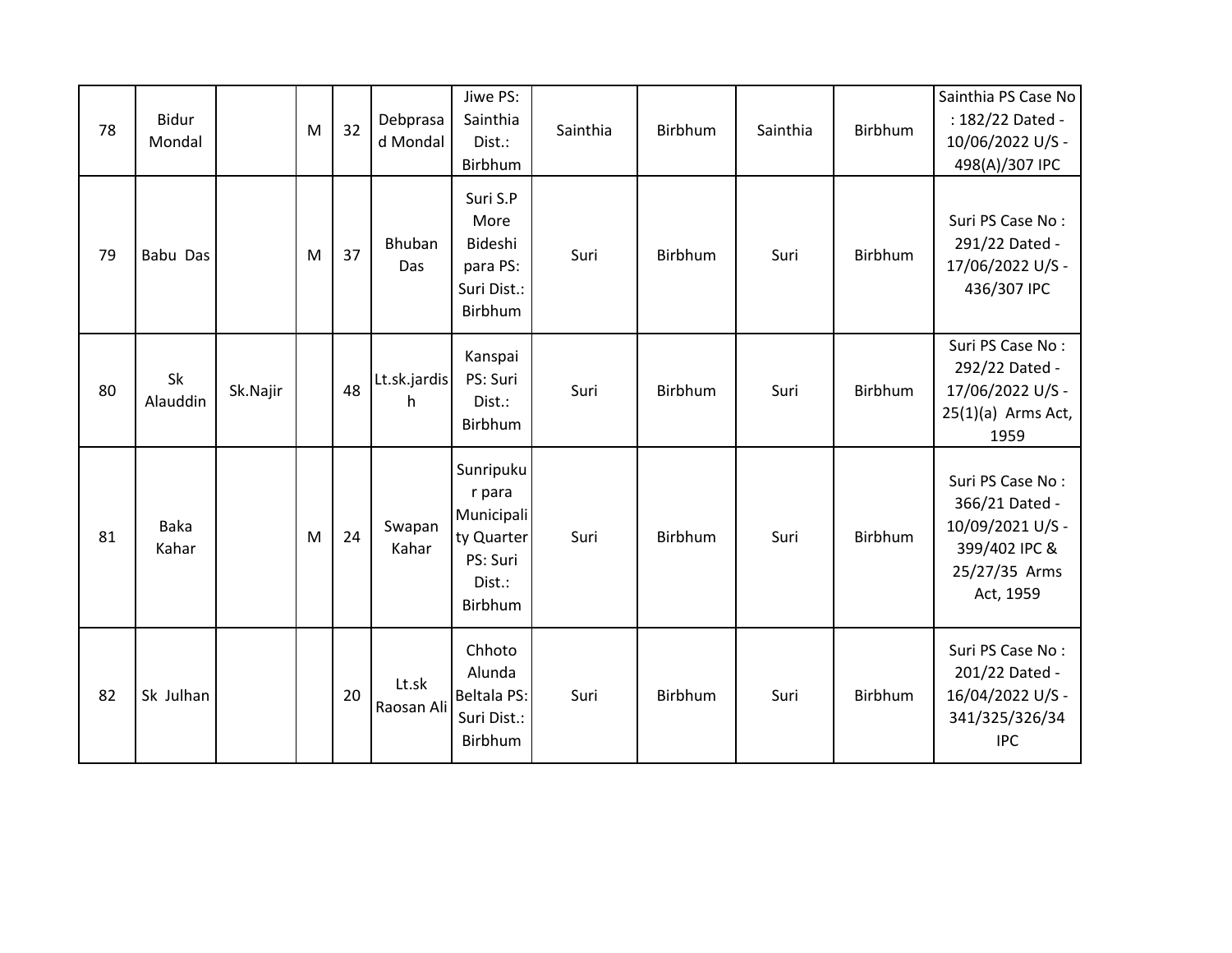| 83 | Alim<br>Rehman       | M | Lt.<br>Mizanur<br>Rehman |                                                          |        | Basirhat                             | Bagdah | Bongaon<br>Police<br>District | Bagdah PS Case No<br>: 448/22 Dated -<br>17/06/2022 U/S-14<br>Foreigners Act,<br>1946Â & 20(C)<br>Narcotic Drugs and<br>Psychotropic<br>Substances Act,<br>1985 |
|----|----------------------|---|--------------------------|----------------------------------------------------------|--------|--------------------------------------|--------|-------------------------------|-----------------------------------------------------------------------------------------------------------------------------------------------------------------|
| 84 | Sunil<br>Ghosh       |   | Lt. Suren<br>Ghosh       | PS:<br>Bagdah<br>Dist.:<br>Bongaon<br>Police<br>District | Bagdah | Bongaon<br>Police<br>District        | Bagdah | Bongaon<br>Police<br>District | Bagdah PS Case No<br>: 447/22 Dated -<br>17/06/2022 U/S -<br>447/326/307/34<br><b>IPC</b>                                                                       |
| 85 | Tapash<br>Ghosh      |   | Lt. Binod<br>Ghosh       | PS:<br>Bagdah<br>Dist.:<br>Bongaon<br>Police<br>District | Bagdah | Bongaon<br>Police<br>District        | Bagdah | Bongaon<br>Police<br>District | Bagdah PS Case No<br>: 447/22 Dated -<br>17/06/2022 U/S -<br>447/326/307/34<br><b>IPC</b>                                                                       |
| 86 | Sandhya<br>Ghosh     |   | Tapash<br>Ghosh          | PS:<br>Bagdah<br>Dist.:<br>Bongaon<br>Police<br>District | Bagdah | Bongaon<br>Police<br><b>District</b> | Bagdah | Bongaon<br>Police<br>District | Bagdah PS Case No<br>: 447/22 Dated -<br>17/06/2022 U/S -<br>447/326/307/34<br><b>IPC</b>                                                                       |
| 87 | <b>Bulu</b><br>Ghosh |   | Sunil<br>Ghosh           | PS:<br>Bagdah<br>Dist.:<br>Bongaon<br>Police<br>District | Bagdah | Bongaon<br>Police<br>District        | Bagdah | Bongaon<br>Police<br>District | Bagdah PS Case No<br>: 447/22 Dated -<br>17/06/2022 U/S -<br>447/326/307/34<br><b>IPC</b>                                                                       |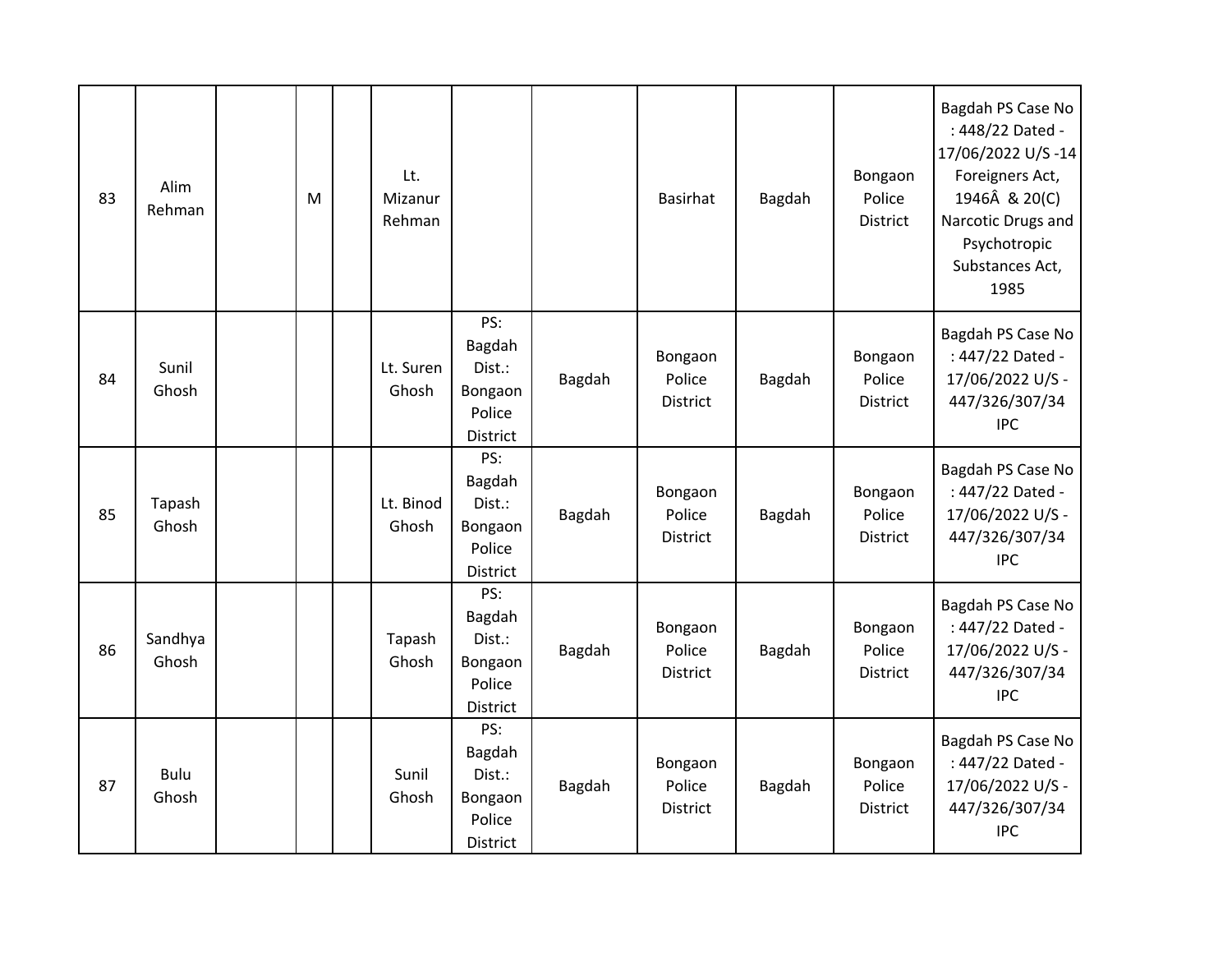| 88 | Rakibul<br>Shaikh | Roni | M |    | Anoyar Ali<br>Shaikh | Bansghata<br>, P.O –<br>Amdob,<br>P.S –<br>Bagdah,<br>North 24<br>Pgs PS:<br>Bagdah<br>Dist.:<br>Bongaon<br>Police<br>District | Bagdah     | Bongaon<br>Police<br>District        | Bagdah     | Bongaon<br>Police<br>District        | Bagdah PS Case No<br>: 309/22 Dated -<br>26/04/2022 U/S -<br>498A/406/325/307<br>/506/34 IPC & 3/4<br>Dowry Prohibition<br>Act, 1961Â                            |
|----|-------------------|------|---|----|----------------------|--------------------------------------------------------------------------------------------------------------------------------|------------|--------------------------------------|------------|--------------------------------------|------------------------------------------------------------------------------------------------------------------------------------------------------------------|
| 89 | Dilip<br>Kundu    |      | M | 55 | Lt. Bishnu<br>Kundu  | Kadamtala<br>Bazar PS:<br>Bongaon<br>Dist.:<br>Bongaon<br>Police<br>District                                                   | Bongaon    | Bongaon<br>Police<br><b>District</b> | Gopalnagar | Bongaon<br>Police<br>District        | Gopalnagar PS Case<br>No: 144/22 Dated -<br>01/04/2022 U/S -<br>399/402 IPC &<br>25(i)(a)/27 Arms<br>Act, 1959                                                   |
| 90 | Akanta<br>Sarkar  |      | M | 45 | Dinesh<br>Sarkar     | Nahata<br>PS:<br>Gopalnaga<br>r Dist.:<br>Bongaon<br>Police<br>District                                                        | Gopalnagar | Bongaon<br>Police<br>District        | Gopalnagar | Bongaon<br>Police<br><b>District</b> | Gopalnagar PS Case<br>No: 323/22 Dated -<br>12/06/2022 U/S -<br>428/429 IPC & 11(I)<br>Prevention of<br>Cruelty to Animals<br>Act, 1960 (Relevant<br>Provisions) |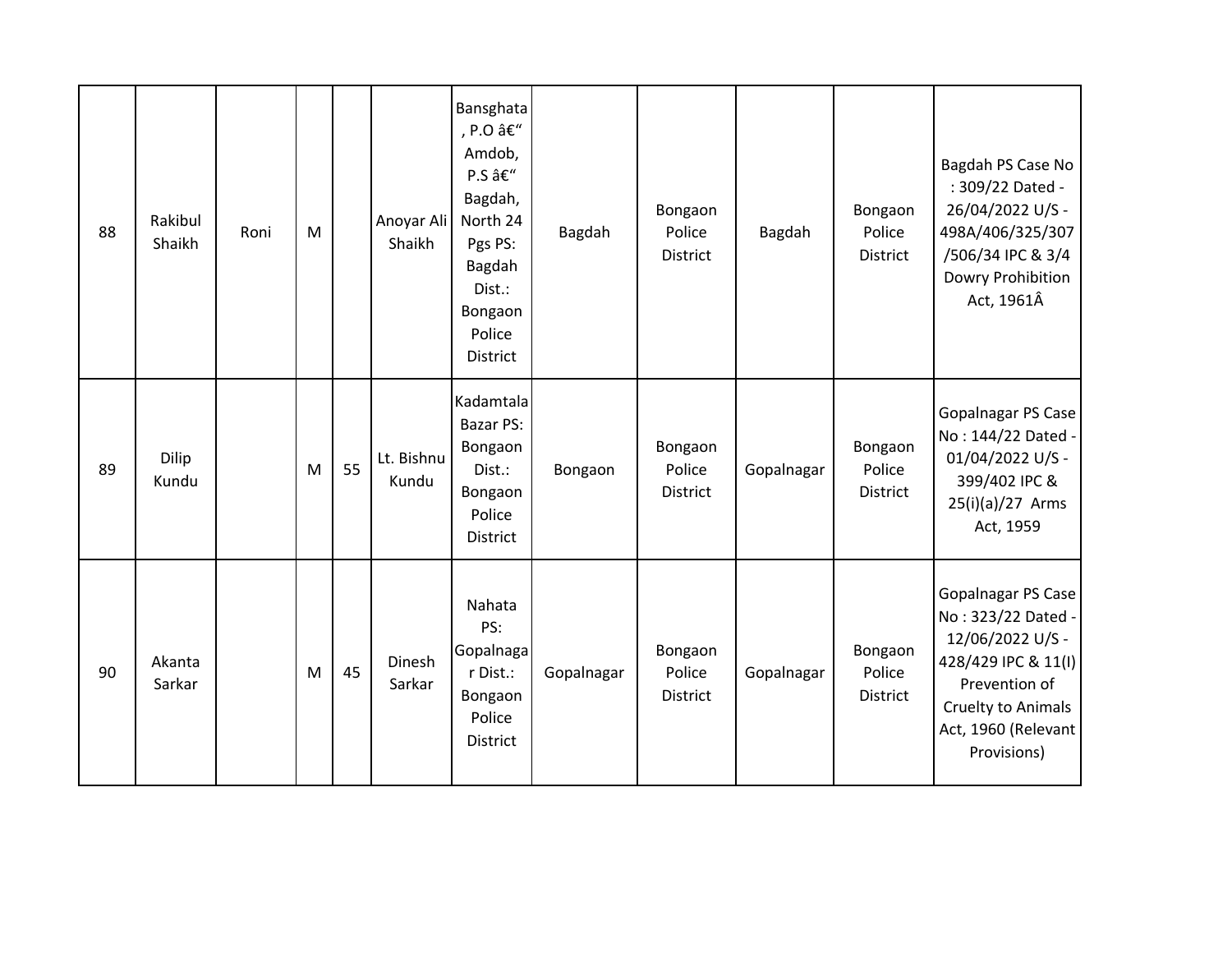| 91 | Ibrahim<br>Miah |       | M |    | Moznu<br>Miah | PS:<br>Petropole                                                                                                                  | Petropole  | <b>Basirhat</b>                                | Petropole  | Bongaon<br>Police<br><b>District</b>           | Petropole PS Case<br>No: 176/22 Dated -<br>17/06/2022 U/S -<br>417/465/467/468/4<br>71 IPC & 14<br>Foreigners Act,<br>1946Â |
|----|-----------------|-------|---|----|---------------|-----------------------------------------------------------------------------------------------------------------------------------|------------|------------------------------------------------|------------|------------------------------------------------|-----------------------------------------------------------------------------------------------------------------------------|
| 92 | Saddam          |       |   |    | Goni          | PS:<br>Bhadresw<br>ar Dist.:<br>Chandann<br>agar<br>Police<br>Commissi<br>onerate                                                 | Bhadreswar | Chandannag<br>ar Police<br>Commission<br>erate | Bhadreswar | Chandannag<br>ar Police<br>Commissione<br>rate | <b>Bhadreswar PS Case</b><br>No: 305/22 Dated -<br>17/06/2022 U/S -<br>341/326/504/34<br><b>IPC</b>                         |
| 93 | Nabin Roy       | Vicky | M | 36 | Manik Roy     | R.N.S<br>Road,<br>Gondolpar<br>a, PS Cgr<br>$(H)$ PS:<br>Chinsurah<br>Dist.:<br>Chandann<br>agar<br>Police<br>Commissi<br>onerate | Chinsurah  | Chandannag<br>ar Police<br>Commission<br>erate | Chinsurah  | Chandannag<br>ar Police<br>Commissione<br>rate | Chinsurah PS Case<br>No: 319/22 Dated -<br>17/06/2022 U/S -<br>25/27 Arms Act,<br>1959                                      |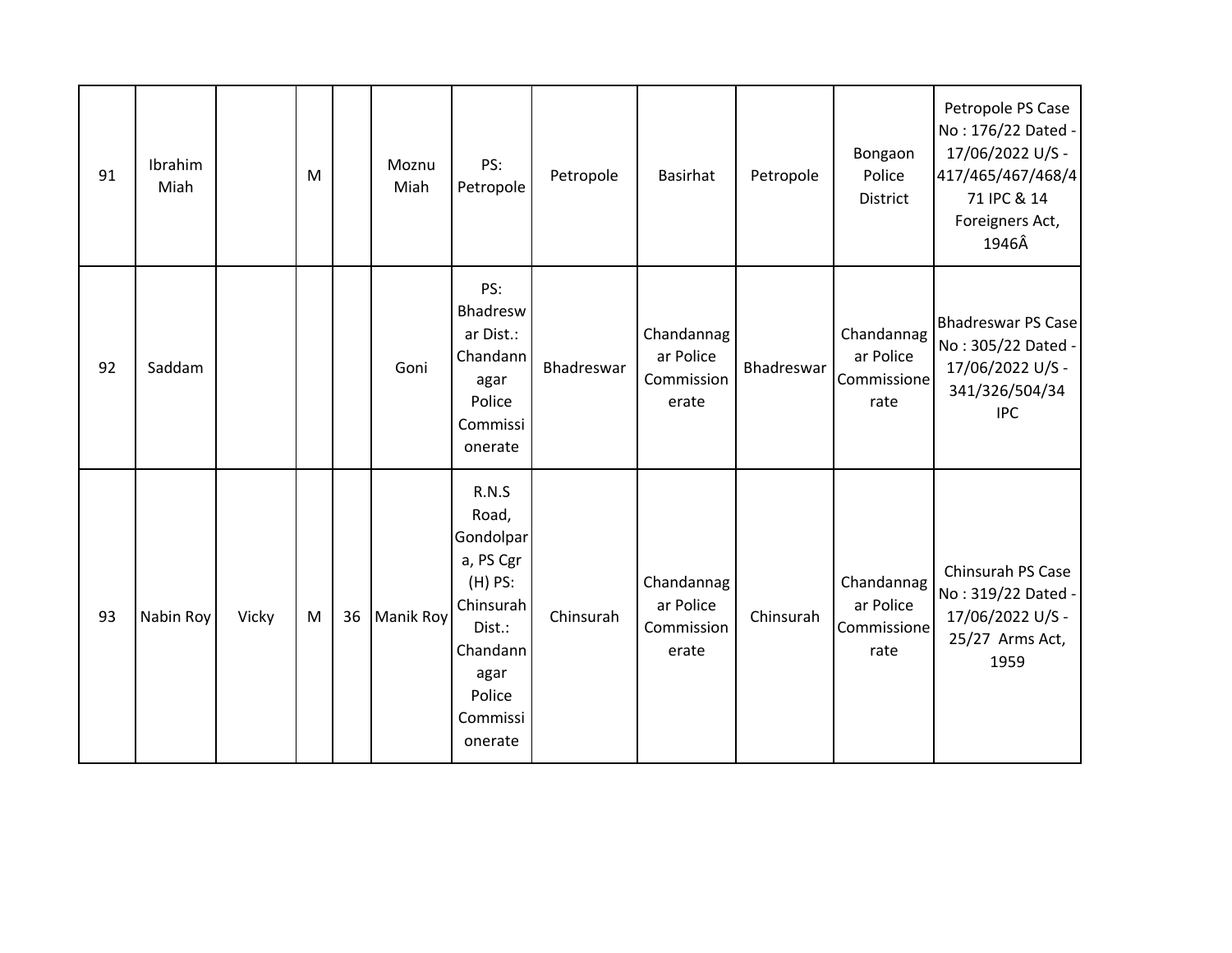| 94 | Laltu<br>Singh            | M | 34 | Lt. Uday<br>Singh      | Bandel<br>Manaspur<br>Basti, near<br><b>Bandel GP</b><br>Office, PS<br>CHN, (H)<br>PS:<br>Chinsurah<br>Dist.:<br>Chandann<br>agar<br>Police<br>Commissi<br>onerate | Chinsurah | Chandannag<br>ar Police<br>Commission<br>erate | Chinsurah | Chandannag<br>ar Police<br>Commissione<br>rate | Chinsurah PS Case<br>No: 321/22 Dated -<br>17/06/2022 U/S-46<br>A Bengal Excise<br>Act, 1909 |
|----|---------------------------|---|----|------------------------|--------------------------------------------------------------------------------------------------------------------------------------------------------------------|-----------|------------------------------------------------|-----------|------------------------------------------------|----------------------------------------------------------------------------------------------|
| 95 | Indranil<br><b>Biswas</b> | M | 48 | Kanti<br><b>Biswas</b> | 44<br>Vivekanan<br>da Road,<br>Kadamtala<br>, Shibtala,<br>PS CHN<br>$(H)$ PS:<br>Chinsurah<br>Dist.:<br>Chandann<br>agar<br>Police<br>Commissi<br>onerate         | Chinsurah | Chandannag<br>ar Police<br>Commission<br>erate | Chinsurah | Chandannag<br>ar Police<br>Commissione<br>rate | Chinsurah PS<br>Warrant No = 286                                                             |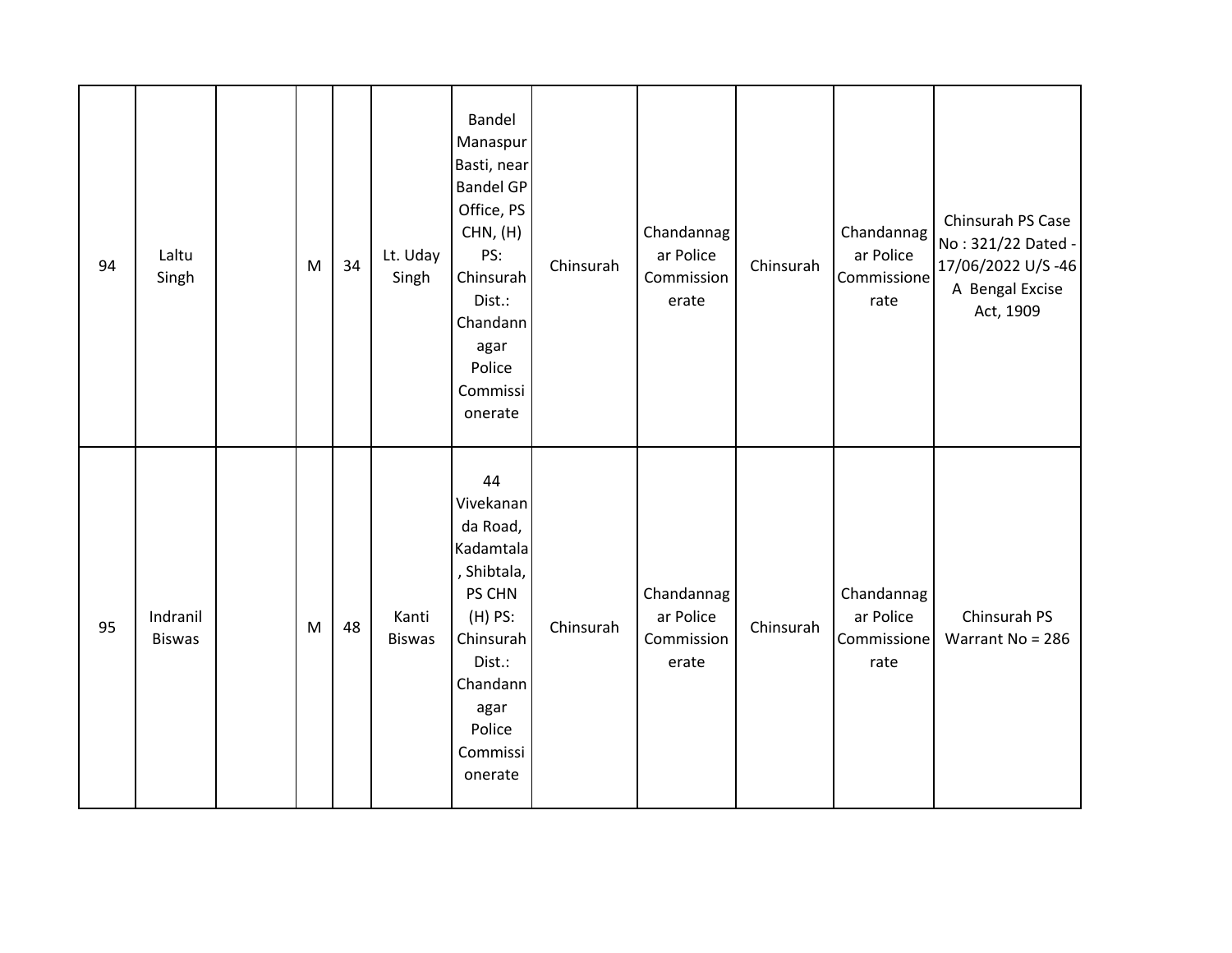| 96 | Krishna<br>Sarkar        | M | 30 | Monindra<br>Sarkar               | Rajyadhar<br>pur<br>Mathpara,<br>PS-<br>Serampor<br>e, Hooghly<br>PS:<br>Srirampor<br>e Dist.:<br>Chandann<br>agar<br>Police<br>Commissi<br>onerate             | Srirampore | Chandannag<br>ar Police<br>Commission<br>erate | Srirampore | ar Police<br>Commissione<br>rate               | Chandannag   Srirampore PS Case<br>No: 152/22 Dated -<br>16/05/2022 U/S -<br><b>224 IPC</b> |
|----|--------------------------|---|----|----------------------------------|-----------------------------------------------------------------------------------------------------------------------------------------------------------------|------------|------------------------------------------------|------------|------------------------------------------------|---------------------------------------------------------------------------------------------|
| 97 | Shyam<br>Sundar<br>Ghosh | M | 47 | Lt.<br><b>Bholanath</b><br>Ghosh | 11 No. R.K<br>Road,<br>Goalapara<br>PS-<br>Serampor<br>e, Dist-<br>Hooghly<br>PS:<br>Srirampor<br>e Dist.:<br>Chandann<br>agar<br>Police<br>Commissi<br>onerate | Srirampore | Chandannag<br>ar Police<br>Commission<br>erate | Srirampore | Chandannag<br>ar Police<br>Commissione<br>rate | Srirampore PS<br>Warrant No = 340                                                           |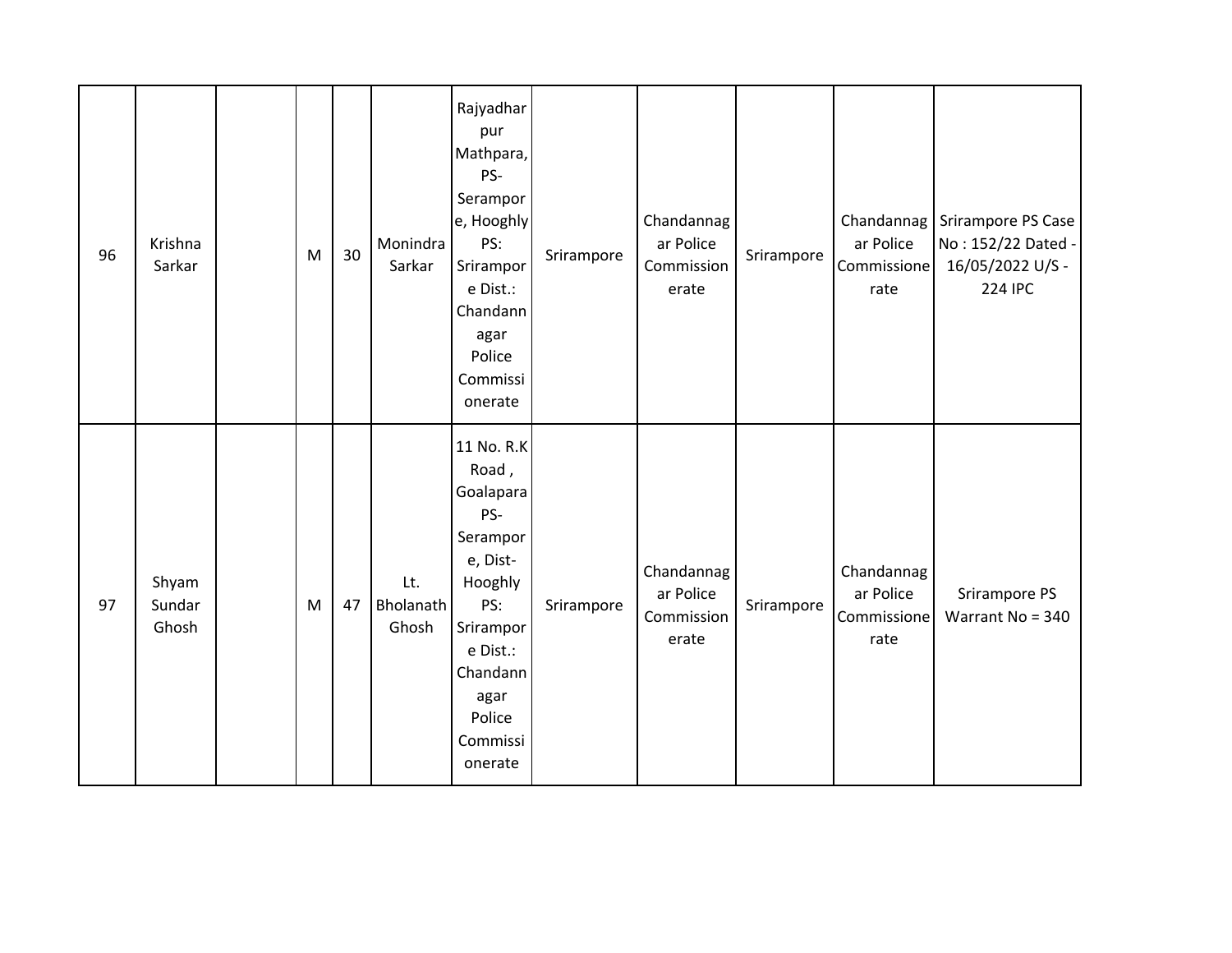| 98  | Sagar<br>Ghorui        |   |    | $S/O$ Lt.<br>Ganesh<br>Ghorui | PS:<br>Uttarpara<br>Dist.:<br>Chandann<br>agar<br>Police<br>Commissi<br>onerate  | Uttarpara   | Chandannag<br>ar Police<br>Commission<br>erate | Uttarpara           | Chandannag<br>ar Police<br>Commissione<br>rate | Uttarpara PS Case<br>No: 213/22 Dated -<br>15/06/2022 U/S -<br>399/402 IPC        |
|-----|------------------------|---|----|-------------------------------|----------------------------------------------------------------------------------|-------------|------------------------------------------------|---------------------|------------------------------------------------|-----------------------------------------------------------------------------------|
| 99  | Pirthiraj<br>Saha      | M |    | Ch. Saha                      | Manmoha<br>n Road PS:<br>Lt. Paresh   Mathabha  <br>nga Dist.:<br>Coochbeh<br>ar | Mathabhanga | Coochbehar                                     | Coochbehar<br>women | Coochbehar                                     | Coochbehar women<br>PS Case No: 79/22<br>Dated - 17/06/2022<br>U/S-498(A)/506 IPC |
| 100 | Ashok<br><b>Barman</b> | M | 35 | Giren<br>Barman               | <b>NICHABA</b><br><b>NDAR PS:</b><br>Patiram<br>Dist.:<br>Dakshin<br>Dinajpur    | Patiram     | Dakshin<br>Dinajpur                            | Patiram             | Dakshin<br>Dinajpur                            | Patiram PS Case No<br>: 115/22 Dated -<br>17/06/2022 U/S -<br>498A/323/307 IPC    |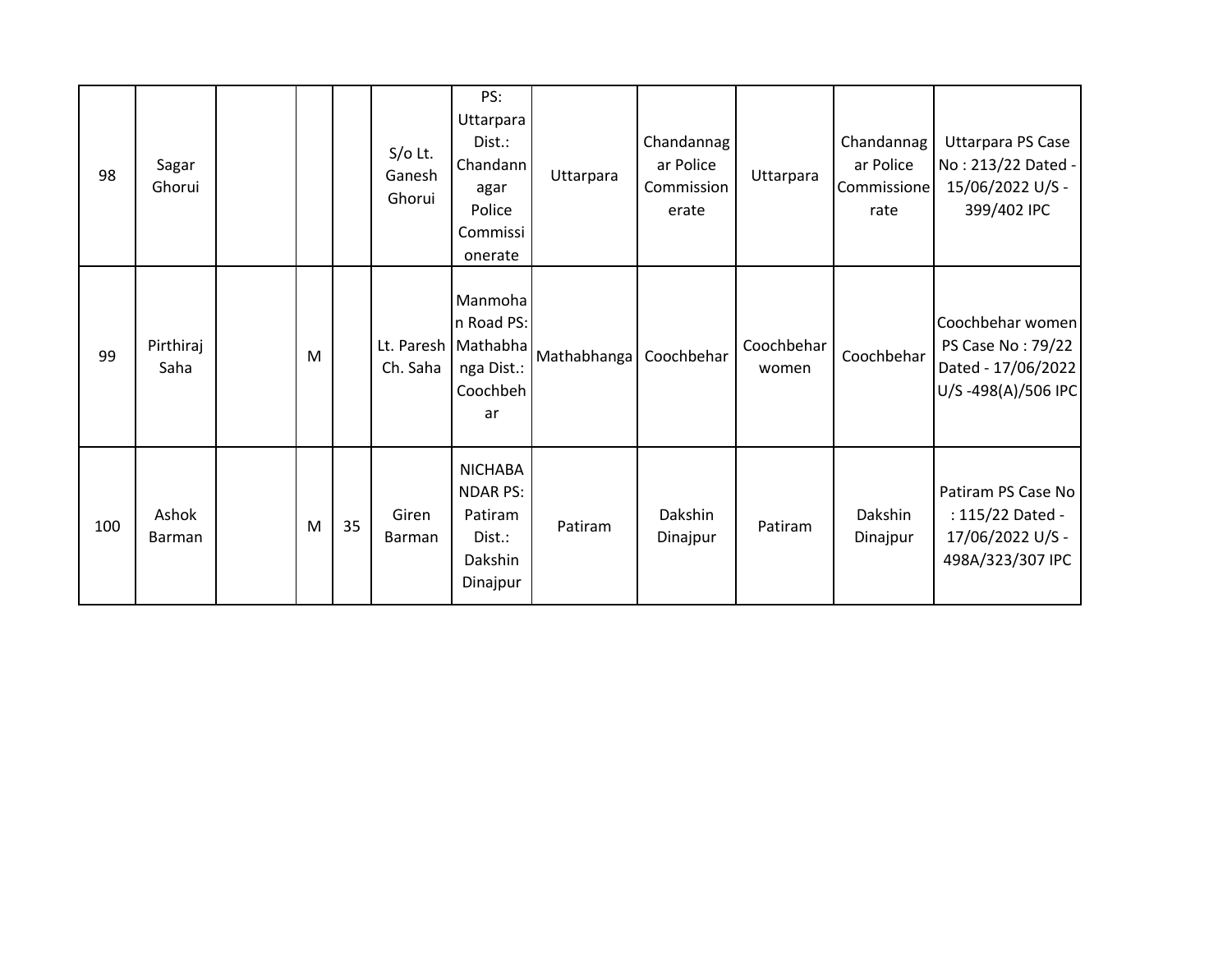| 101 | Joydeb<br>Tanti       | M | 41 | Sohan<br>Tanti        | Of Vill:<br>Dumariya,<br>PO:<br>Tehijor,<br>PS:<br>Mohonpu<br>r, Dist:<br>Deoghar,<br>Jharkhand<br>, 814157;<br>$A/P$ 11/A<br>Hazra RD,<br>Kolkata(M<br>Crop), PS:<br>Beleghata,<br>Kolkata,<br>700026 |         | Basirhat         | Chanditala  | Hooghly<br>Rural | Chanditala PS Case<br>No: 251/22 Dated -<br>11/06/2022 U/S -<br>279/333/335/353/4<br>27 IPC & 3<br>Prevention of<br>Damage to Public<br>Property Act, 1984 |
|-----|-----------------------|---|----|-----------------------|--------------------------------------------------------------------------------------------------------------------------------------------------------------------------------------------------------|---------|------------------|-------------|------------------|------------------------------------------------------------------------------------------------------------------------------------------------------------|
| 102 | Sk<br>Rakhibul<br>Ali | M | 19 | Lt. Sk.<br>Idrish Ali | Jigria PS:<br>Haripal<br>Dist.:<br>Hooghly<br>Rural                                                                                                                                                    | Haripal | Hooghly<br>Rural | Dhaniakhali | Hooghly<br>Rural | Dhaniakhali PS Case<br>No: 155/22 U/S -                                                                                                                    |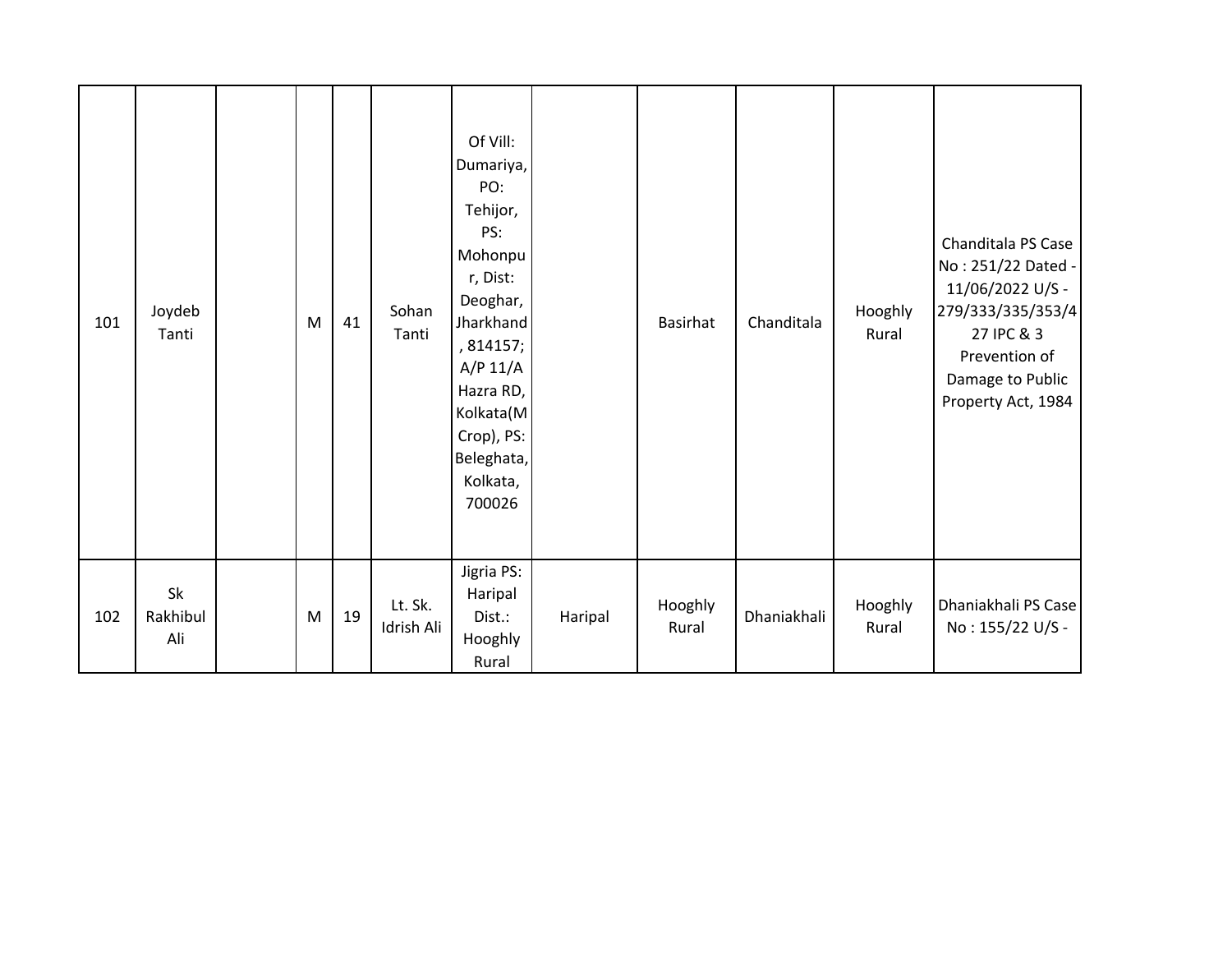| 103 | Samir<br><b>Mallick</b>  | Samirul Ali<br>Mallick | M | 20 | Takdir<br>Mallick           | Vill-<br>Ramanand<br>apur, PS<br>–<br>Goghat,<br>Dist –<br>Hooghly<br>PS:<br>Goghat<br>Dist.:<br>Hooghly<br>Rural | Goghat   | Hooghly<br>Rural | Goghat   | Hooghly<br>Rural | Goghat PS Case No:<br>82/22 Dated -<br>26/04/2022 U/S -<br>363/365 IPC               |
|-----|--------------------------|------------------------|---|----|-----------------------------|-------------------------------------------------------------------------------------------------------------------|----------|------------------|----------|------------------|--------------------------------------------------------------------------------------|
| 104 | Samir<br>Malik           |                        | M | 34 | Khoka<br>Malik              | Nedampur<br>Purpatti<br>PS: Gurap<br>Dist.:<br>Hooghly<br>Rural                                                   | Gurap    | Hooghly<br>Rural | Gurap    | Hooghly<br>Rural | Gurap PS Case No:<br>70/22 Dated -<br>22/04/2022 U/S -<br>417/420/406/506/3<br>4 IPC |
| 105 | Sk<br>Mojamme<br>I Haque | Babul @<br>Bablu       | M | 67 | Lt. Sk.<br>Joynal<br>Abedin | <b>Balipur</b><br>Dakshin<br>PS:<br>Khanakul<br>Dist.:<br>Hooghly<br>Rural                                        | Khanakul | Hooghly<br>Rural | Khanakul | Hooghly<br>Rural | Khanakul PS Case<br>No: 280/22 Dated -<br>17/06/2022 U/S -<br>498(A)/304(B) IPC      |
| 106 | Rafnara<br>Begam         |                        | F | 59 | Sk<br>Mojamme<br>I Haque    | <b>Balipur</b><br>Dakshin<br>PS:<br>Khanakul<br>Dist.:<br>Hooghly<br>Rural                                        | Khanakul | Hooghly<br>Rural | Khanakul | Hooghly<br>Rural | Khanakul PS Case<br>No: 280/22 Dated -<br>17/06/2022 U/S -<br>498(A)/304(B) IPC      |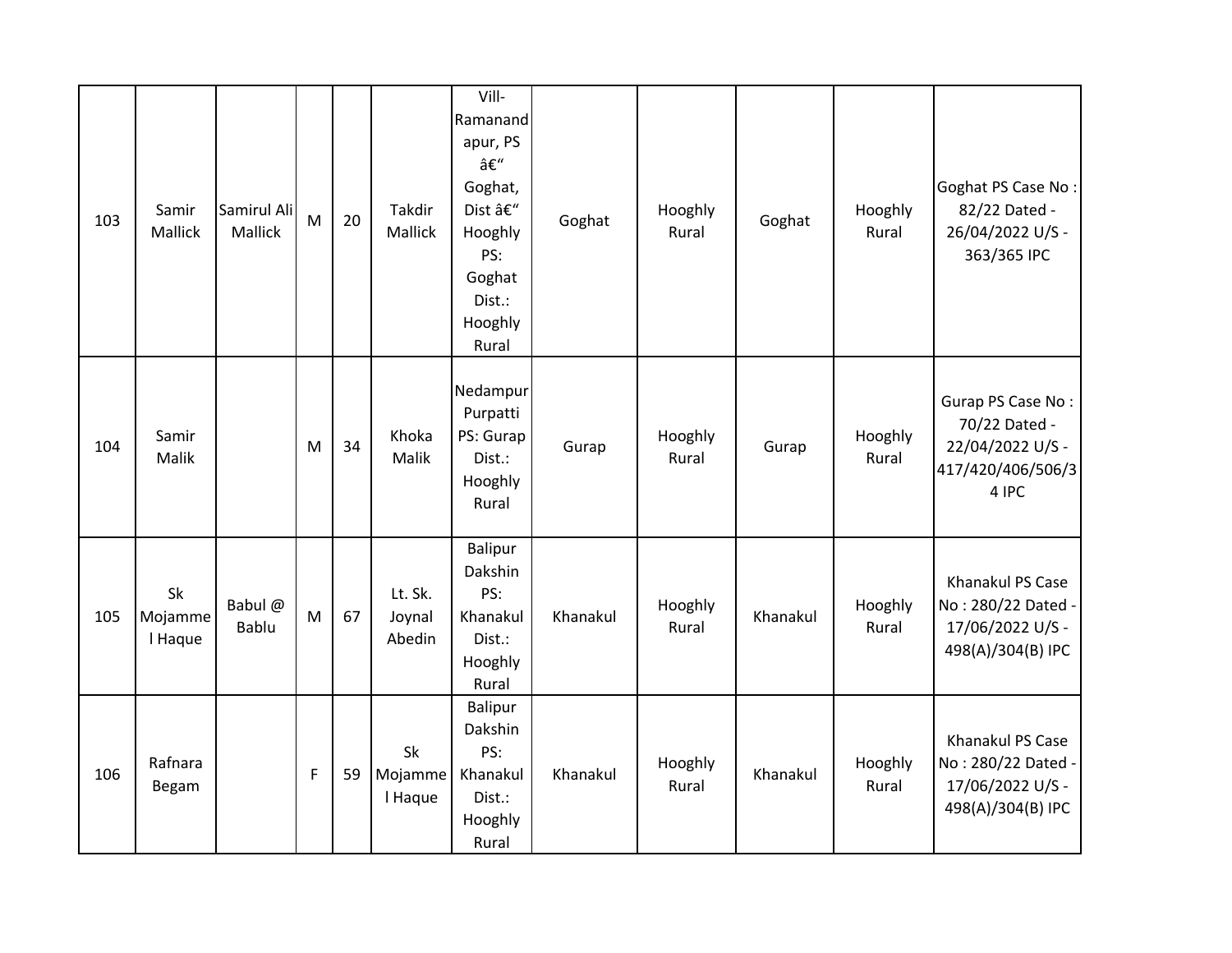| 107 | Koushik<br>Jana                    | M | 32 | Ashok<br>Jana                     | Khuniacha<br>k PS:<br>Khanakul<br>Dist.:<br>Hooghly<br>Rural                  | Khanakul | Hooghly<br>Rural | Khanakul | Hooghly<br>Rural | Khanakul PS Case<br>No: 243/15 U/S -                                                        |
|-----|------------------------------------|---|----|-----------------------------------|-------------------------------------------------------------------------------|----------|------------------|----------|------------------|---------------------------------------------------------------------------------------------|
| 108 | Haradhan<br>Hazra                  | M | 48 | Ananda<br>Hazra                   | Mostafap<br>ur,<br>Hazrapara<br>PS:<br>Khanakul<br>Dist.:<br>Hooghly<br>Rural | Khanakul | Hooghly<br>Rural | Khanakul | Hooghly<br>Rural | Khanakul PS Case<br>No: 25/13 U/S -                                                         |
| 109 | Shyamsun<br>dar<br>Chakrabor<br>ty | M | 71 | Ramkrishn<br>a<br>Chakrabor<br>ty | Vill-<br>Kulbatpur<br>PS:<br>Pursurah<br>Dist.:<br>Hooghly<br>Rural           | Pursurah | Hooghly<br>Rural | Pursurah | Hooghly<br>Rural | Pursurah PS Case<br>No: 85/22 Dated -<br>05/06/2022 U/S -<br>341/326/307/504/5<br>06/34 IPC |
| 110 | Goutam<br>Chakrabor<br>ty          | M | 45 | Ramkrishn<br>a<br>Chakrabor<br>ty | Vill-<br>Kulbatpur<br>PS:<br>Pursurah<br>Dist.:<br>Hooghly<br>Rural           | Pursurah | Hooghly<br>Rural | Pursurah | Hooghly<br>Rural | Pursurah PS Case<br>No: 85/22 Dated -<br>05/06/2022 U/S -<br>341/326/307/504/5<br>06/34 IPC |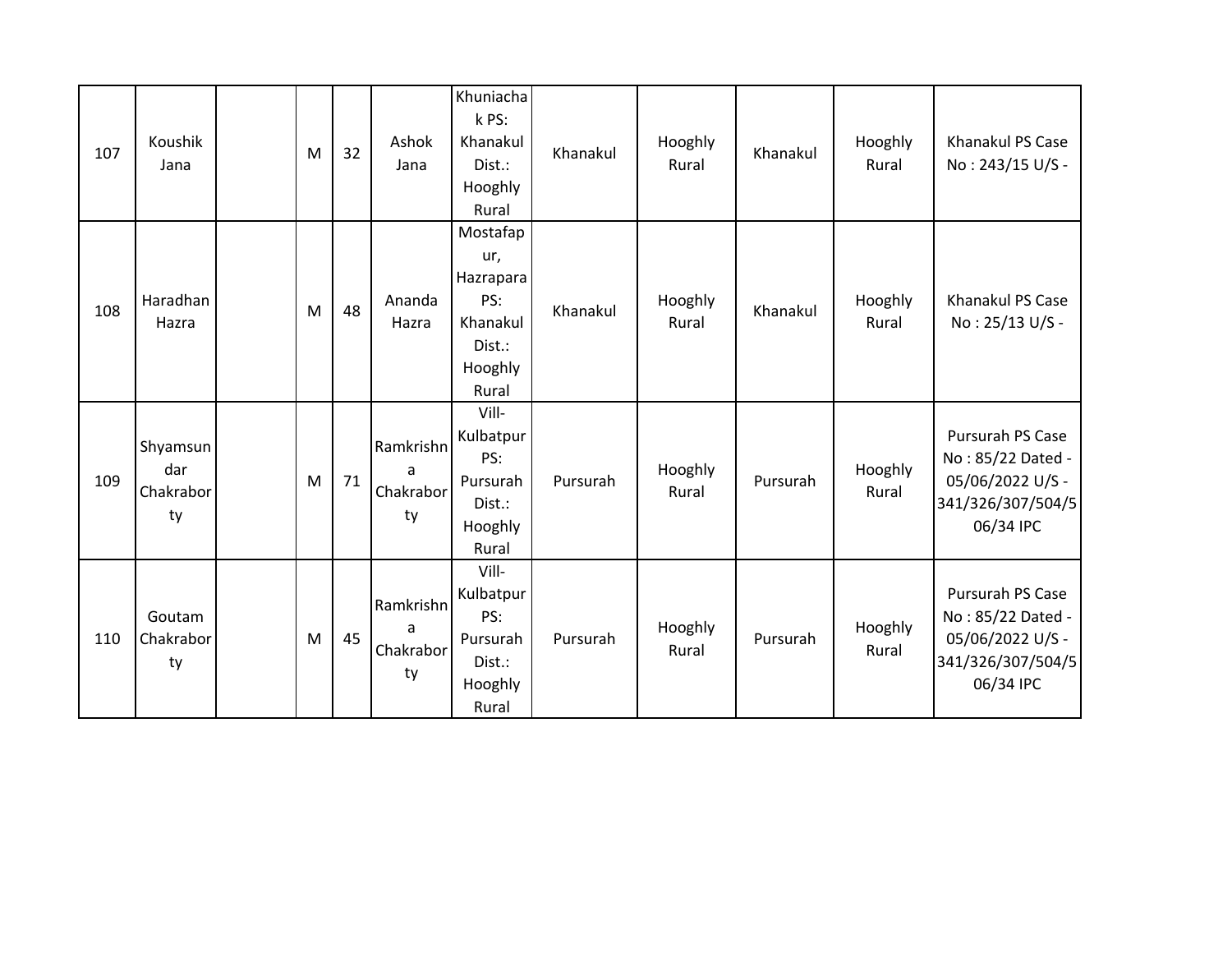| 111 | Tabrej<br>Khan      | M | 18 | Lt. Jarul<br>Khan   | Mohona<br>Mejia<br>Bankura,<br>WB PS:<br>Mejhia<br>Dist.:<br>Bankura                                         | Mejhia     | Bankura                                        | Asansole<br>g.r.p.s. | Howrah<br>G.R.P. | Asansole g.r.p.s. PS<br>Case No: 26/22<br>Dated - 16/06/2022<br>U/S-399/402 IPC |
|-----|---------------------|---|----|---------------------|--------------------------------------------------------------------------------------------------------------|------------|------------------------------------------------|----------------------|------------------|---------------------------------------------------------------------------------|
| 112 | Sahabaj<br>Khan     | M | 21 | Manbul<br>Khan      | Mohona<br>Mejia<br>Bankura,<br>WB PS:<br>Mejhia<br>Dist.:<br>Bankura                                         | Mejhia     | Bankura                                        | Asansole<br>g.r.p.s. | Howrah<br>G.R.P. | Asansole g.r.p.s. PS<br>Case No: 26/22<br>Dated - 16/06/2022<br>U/S-399/402 IPC |
| 113 | Lakshman<br>Bhowmik | M | 31 | Lt. Ledu<br>Bhowmik | Linedhar<br>Saheb<br>Bagan PS:<br>Bhadresw<br>ar Dist.:<br>Chandann<br>agar<br>Police<br>Commissi<br>onerate | Bhadreswar | Chandannag<br>ar Police<br>Commission<br>erate | Burdwan<br>g.r.p.s.  | Howrah<br>G.R.P. | Burdwan g.r.p.s. PS<br>Case No: 24/22<br>Dated - 03/06/2022<br>U/S-399/402 IPC  |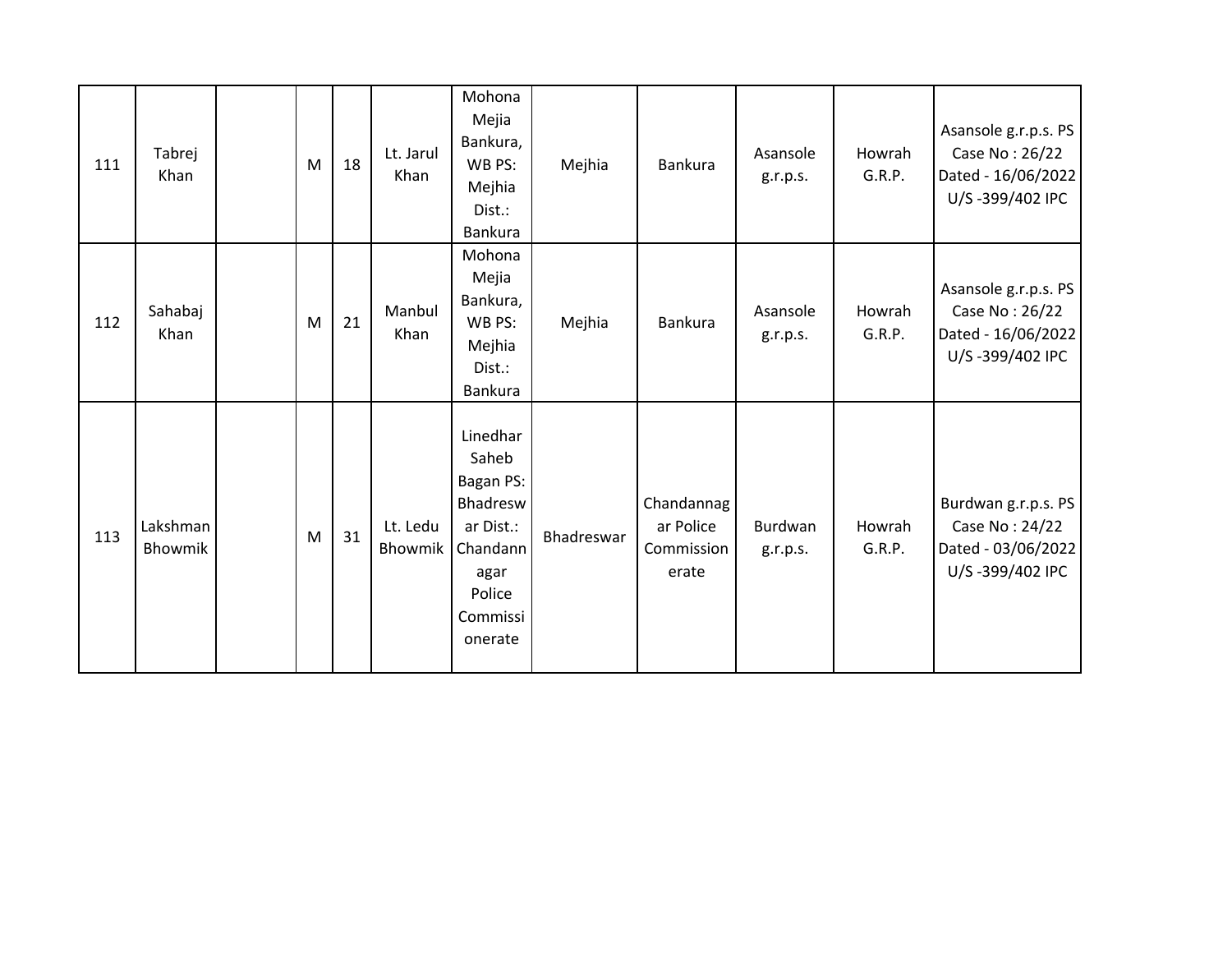| 114 | Jahangir<br>Ali Khan | M | 31 | Lt Abbas<br>Ali Khan        | Of<br>Sultanpur,<br>PO-<br>Mallikpur<br>Baruipur<br>South 24<br>Pgs PS:<br>Baruipur<br>Dist.:<br>Baruipur<br>Police<br>District                                       | Baruipur  | Baruipur<br>Police<br>District                 | Howrah<br>g.r.p.s.      | Howrah<br>G.R.P. | Howrah g.r.p.s. PS<br>Case No: 38/22<br>Dated - 09/05/2022<br>U/S-399/402 IPC      |
|-----|----------------------|---|----|-----------------------------|-----------------------------------------------------------------------------------------------------------------------------------------------------------------------|-----------|------------------------------------------------|-------------------------|------------------|------------------------------------------------------------------------------------|
| 115 | Sankar<br>Das        | M | 35 | $S/O-$ Lt.<br>Swapan<br>Das | 1 no<br>Krishnapu<br>Sangrami<br>Sangha,<br>P.S-<br>Chinsurah,<br>Dist-<br>Hooghly<br>PS:<br>Chinsurah<br>Dist.:<br>Chandann<br>agar<br>Police<br>Commissi<br>onerate | Chinsurah | Chandannag<br>ar Police<br>Commission<br>erate | Sheoraphuli<br>g.r.p.s. | Howrah<br>G.R.P. | Sheoraphuli g.r.p.s.<br>PS Case No: 05/22<br>Dated - 01/04/2022<br>U/S-399/402 IPC |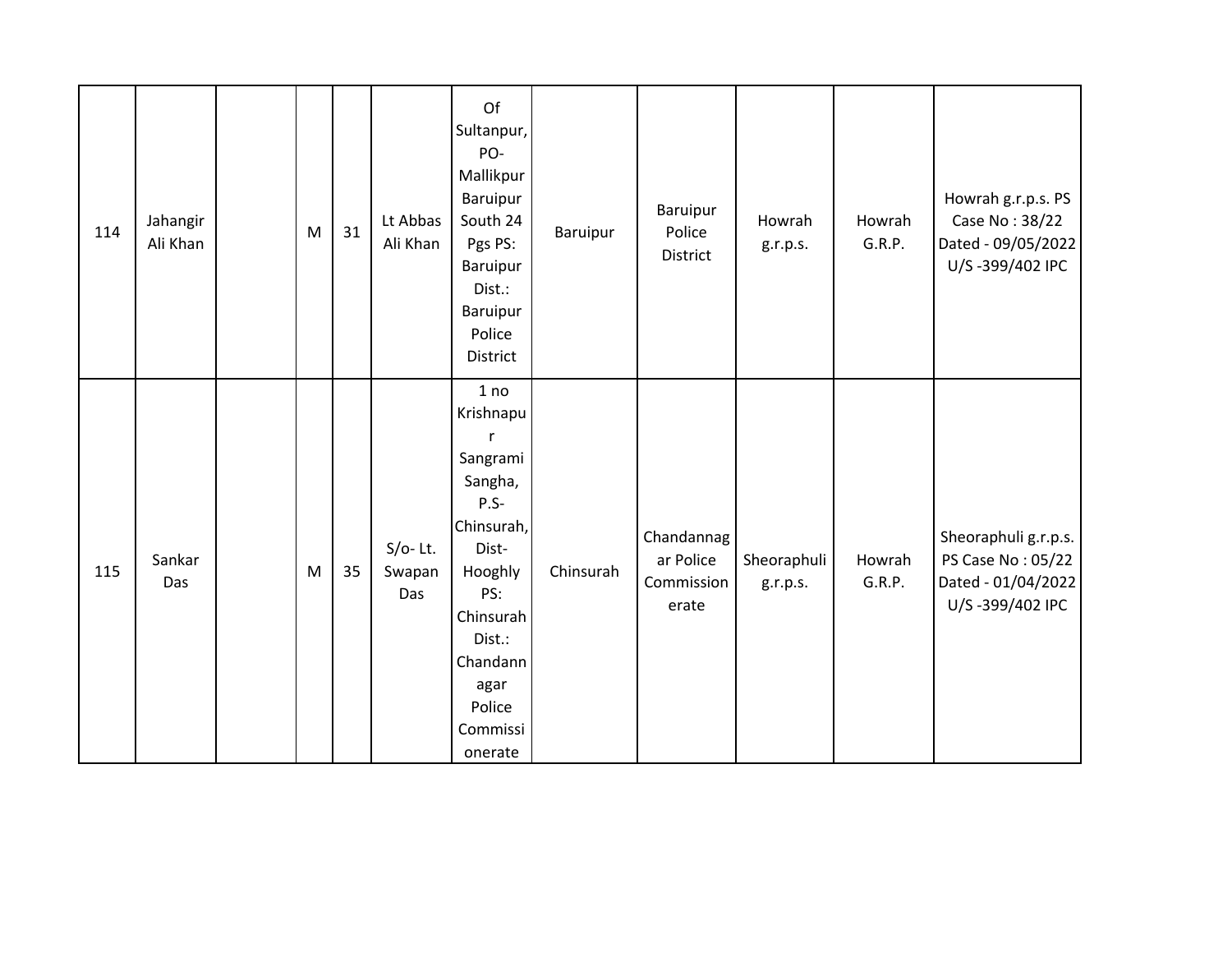| 116 | Deep<br>Chatterjee  | M |    | Lt. Ashok<br>Chatterjee | PS:<br>Dasnagar<br>Dist.:<br>Howrah<br>Police<br>Commissi<br>onerate                                             | Dasnagar     | Howrah<br>Police<br>Commission<br>erate | Dasnagar | Howrah<br>Police<br>Commissione<br>rate | Dasnagar PS Case<br>No: 65/22 Dated -<br>17/06/2022 U/S -<br>461/379 IPC                                                |
|-----|---------------------|---|----|-------------------------|------------------------------------------------------------------------------------------------------------------|--------------|-----------------------------------------|----------|-----------------------------------------|-------------------------------------------------------------------------------------------------------------------------|
| 117 | Md<br>Shaibaj       | M | 23 | Md Sorab                | Metiabruz<br>Gardenrec<br>h Road, P-<br>104 Khan<br>Samapara<br>road PS:<br>Garden<br>reach<br>Dist.:<br>Kolkata | Garden reach | Kolkata                                 | Domjur   | Howrah<br>Police<br>Commissione<br>rate | Domjur PS Case No<br>: 246/22 Dated -<br>25/03/2022 U/S -<br>399/402 IPC & 4/5<br>Explosive<br>Substances Act,<br>1908Â |
| 118 | Sudipta<br>Banerjee | M | 34 | Swapan<br>Banerjee      | Kantlia<br>Jhowtala<br>PS:<br>Domjur<br>Dist.:<br>Howrah<br>Police<br>Commissi<br>onerate                        | Domjur       | Howrah<br>Police<br>Commission<br>erate | Domjur   | Howrah<br>Police<br>Commissione<br>rate | Domjur PS Case No<br>: 246/22 Dated -<br>25/03/2022 U/S -<br>399/402 IPC & 4/5<br>Explosive<br>Substances Act,<br>1908Â |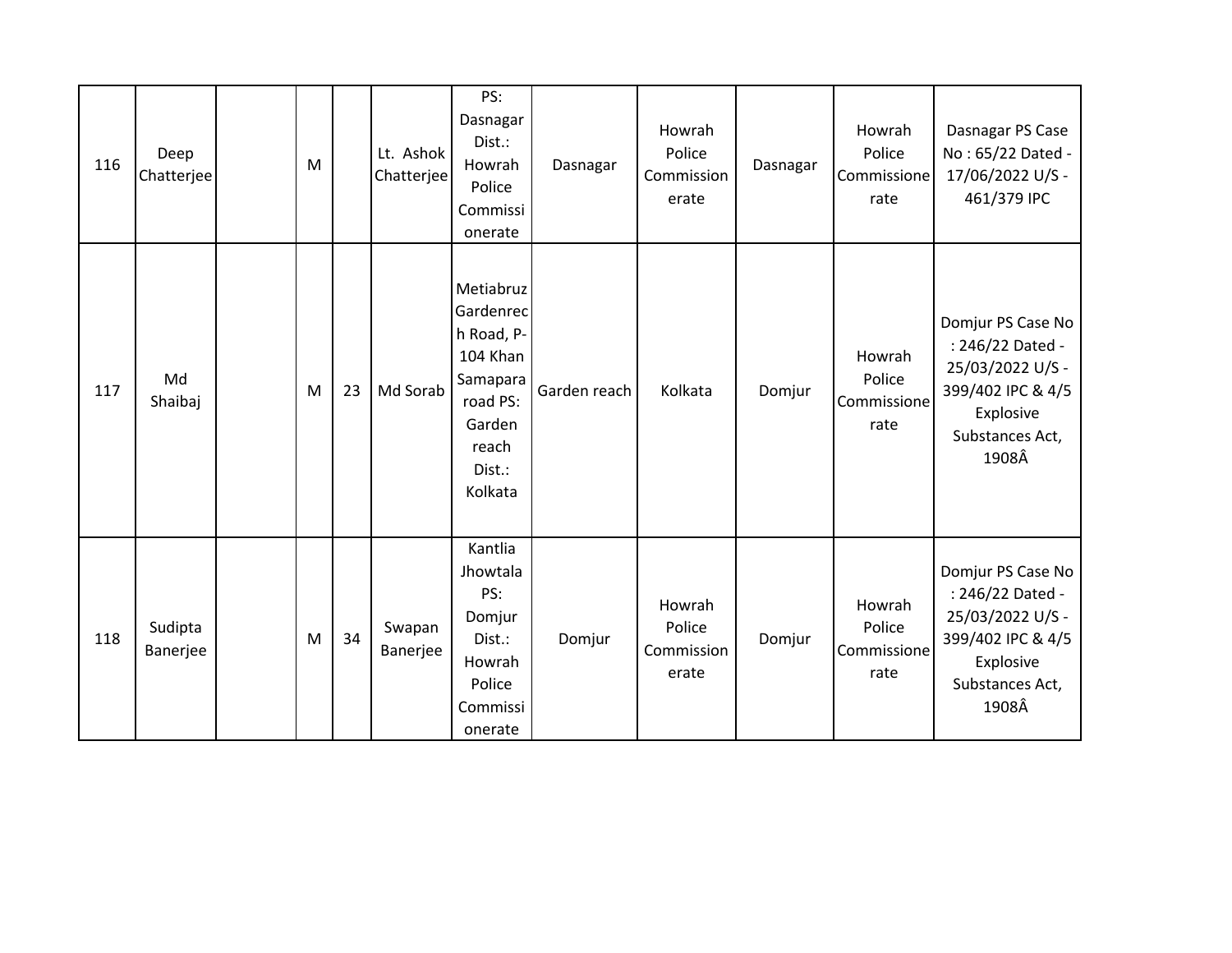| 119 | Tanmay<br>Das | M | 29 | Goutam<br>Das            | 72, B<br>Road,<br>Kolabagan<br>, PS Liluah<br>Howrah<br>PS: Liluah<br>Dist.:<br>Howrah<br>Police<br>Commissi<br>onerate                        | Liluah | Howrah<br>Police<br>Commission<br>erate | Liluah | Howrah<br>Police<br>Commissione<br>rate | Liluah PS Case No:<br>289/22 Dated -<br>17/06/2022 U/S -<br>341/385/506/323/3<br>25/379/34 IPC |
|-----|---------------|---|----|--------------------------|------------------------------------------------------------------------------------------------------------------------------------------------|--------|-----------------------------------------|--------|-----------------------------------------|------------------------------------------------------------------------------------------------|
| 120 | Anjan Bag     | M | 25 | Lt. Bankim<br><b>Bag</b> | Vill-<br>Radhamo<br>hanpur,<br>PO-<br>Turiya, PS-<br>Debra,<br>Dist-<br>Paschim<br>Mednipur<br>PS: Debra<br>Dist.:<br>Paschim<br>Mednipor<br>e | Debra  | Paschim<br>Mednipore                    | Bagnan | Howrah<br>Rural                         | Bagnan PS Case No<br>: 302/22 Dated -<br>13/06/2022 U/S -<br>379 IPC                           |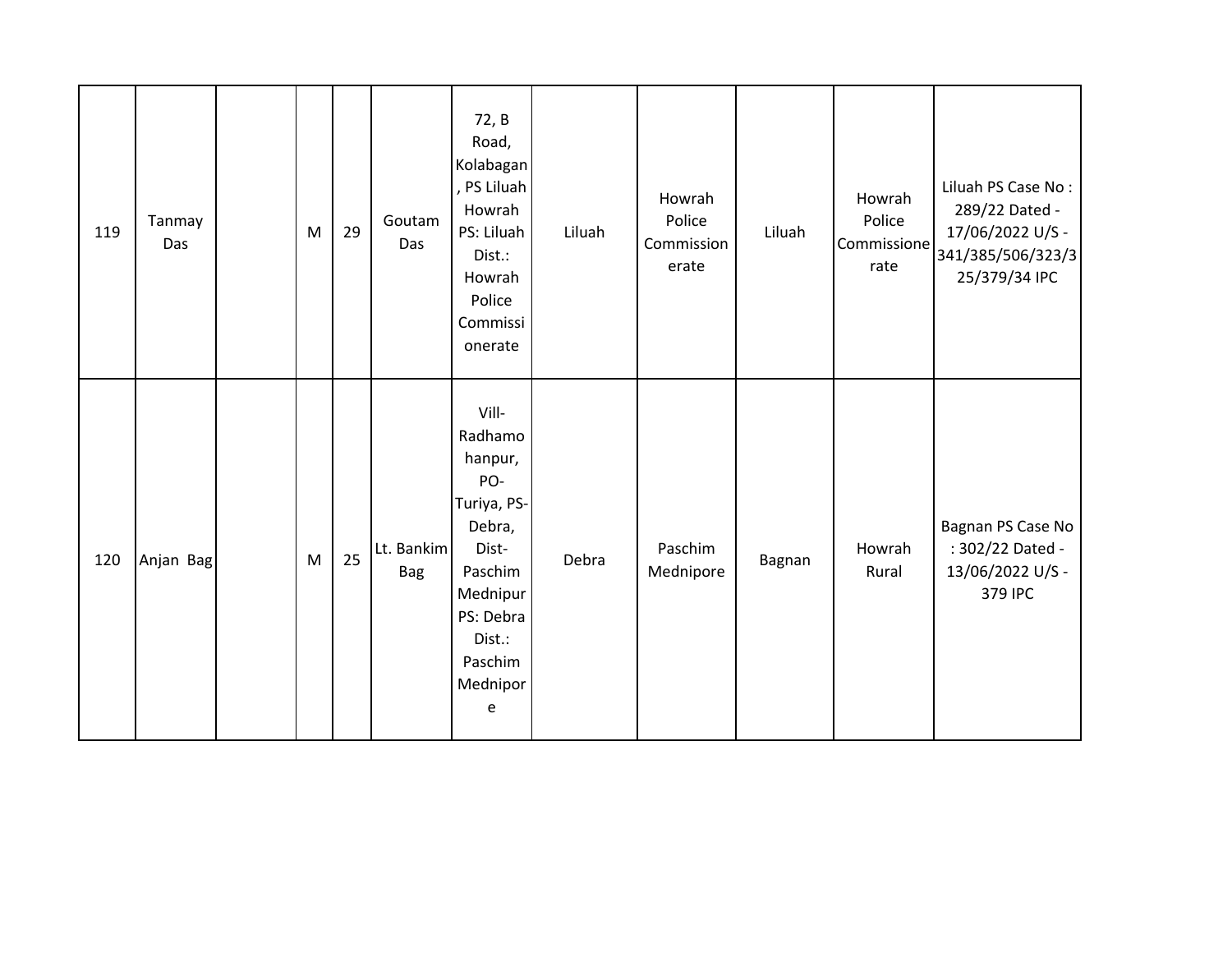| 121 | Priyanshu<br>Mondal | M |    | Pradip<br>Mondal    | <b>Nuntia</b><br>Mirjapur,<br>PS-<br>Bagnan,<br>Dist-<br>Howrah<br>PS:<br>Bagnan<br>Dist.:<br>Howrah<br>Rural | Bagnan | Howrah<br>Rural | Bagnan | Howrah<br>Rural | Bagnan PS Case No<br>: 315/22 Dated -<br>17/06/2022 U/S -<br>376(AB) IPC & 6<br>The Protection of<br>children from<br>sexual offences<br>Act, 2012 (POCSO) |
|-----|---------------------|---|----|---------------------|---------------------------------------------------------------------------------------------------------------|--------|-----------------|--------|-----------------|------------------------------------------------------------------------------------------------------------------------------------------------------------|
| 122 | Abbas<br>Middya     | M |    | Lt. Moti<br>Middya  | Naopara,<br>PS-<br>Bagnan,<br>Dist-<br>Howrah<br>PS:<br>Bagnan<br>Dist.:<br>Howrah<br>Rural                   | Bagnan | Howrah<br>Rural | Bagnan | Howrah<br>Rural | Bagnan PS Case No<br>: 316/22 Dated -<br>17/06/2022 U/S -<br>341/354/506 IPC                                                                               |
| 123 | Purna<br>Marandi    | M | 30 | Someswar<br>Marandi | Vill-<br>Samlapur,<br>Po-<br>Jarmundi,<br>PS-<br>Jarmundi,<br>Dist-<br>Damka,<br>State-<br>Jharkhand          |        | Basirhat        | Bagnan | Howrah<br>Rural | Bagnan PS Case No<br>: 95/22 Dated -<br>05/03/2022 U/S -<br>379 IPC                                                                                        |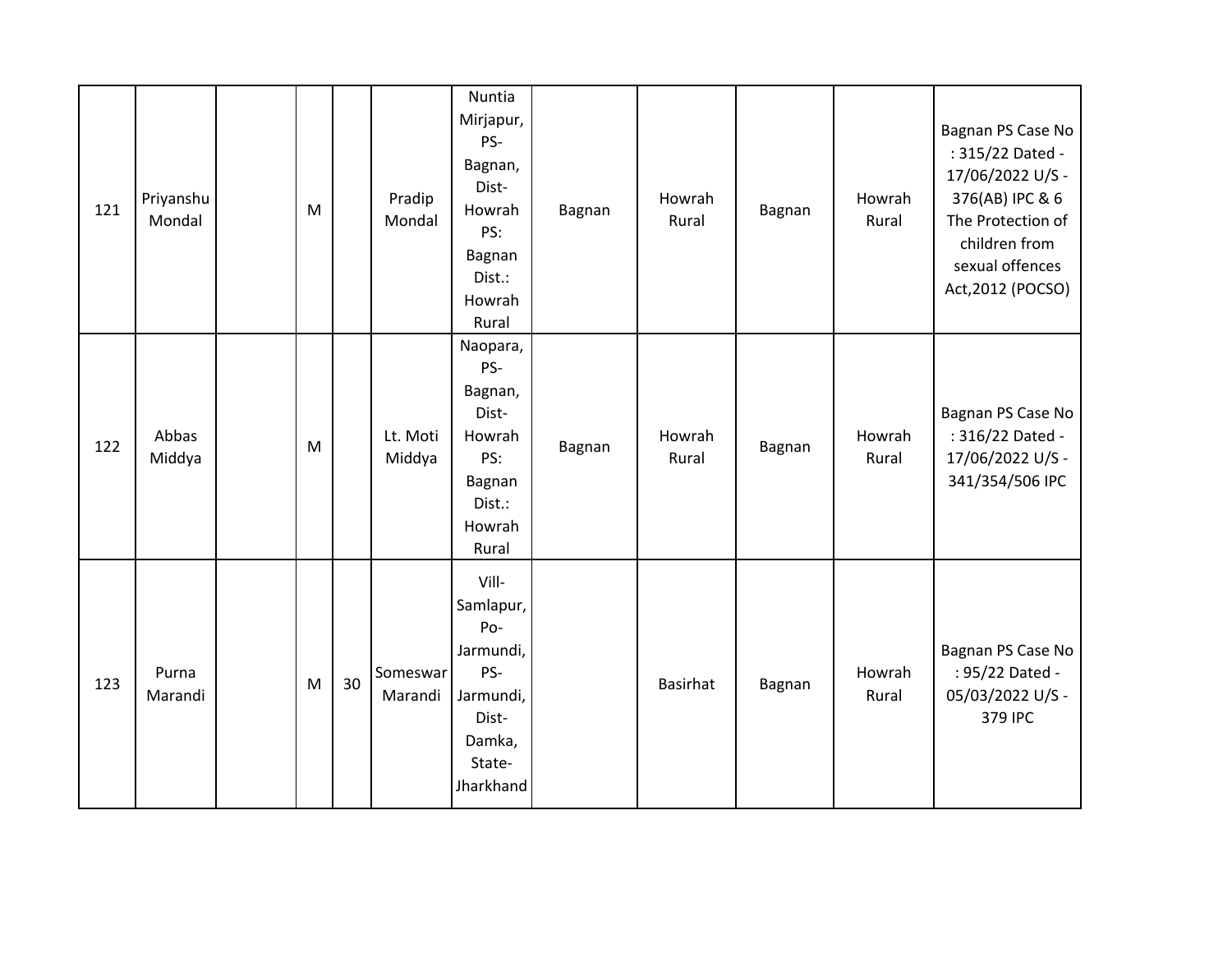| 124 | Sunil<br>Ghosh         | M | 40 | Lt. Hatasu<br>Ghosh  | <b>Baligura</b><br>PS:<br>Chakulia<br>Dist.:<br>Islampur<br>Police<br>District                    | Chakulia   | Islampur<br>Police<br>District | Chakulia   | Islampur<br>Police<br>District | Chakulia PS Case No<br>: 154/22 Dated -<br>29/05/2022 U/S -<br>341/323/326/354<br><b>IPC</b>             |
|-----|------------------------|---|----|----------------------|---------------------------------------------------------------------------------------------------|------------|--------------------------------|------------|--------------------------------|----------------------------------------------------------------------------------------------------------|
| 125 | Mejarul Sk             |   | 42 | Lt. Arjan<br>Sk      | Doulatpur<br>Paschimp<br>ara PS:<br>Islampore<br>Dist.:<br>Murshida<br>bad                        | Islampore  | Murshidabad                    | Islampore  | Murshidabad                    | <b>Islampore PS Case</b><br>No: 267/22 Dated -<br>14/06/2022 U/S -<br>448/323/325/354/3<br>08/506/34 IPC |
| 126 | <b>Bikki</b><br>Sharma | M | 23 | Kishorilal<br>Sharma | PC<br>Sharma,<br><b>PS</b><br>Kotwali,<br>Jalpaiguri<br>PS:<br>Jalpaiguri<br>Dist.:<br>Jalpaiguri | Jalpaiguri | Jalpaiguri                     | Jalpaiguri | Jalpaiguri                     | Jalpaiguri PS Case<br>No: 386/22 Dated -<br>17/06/2022 U/S -<br>27(b)(ii) IPC                            |
| 127 | Akash<br>Sharma        | M | 21 | Lt. Manoj<br>Sharma  | Kamarpar<br>a, PS<br>Kotwali,<br>Jalpaiguri<br>PS:<br>Jalpaiguri<br>Dist.:<br>Jalpaiguri          | Jalpaiguri | Jalpaiguri                     | Jalpaiguri | Jalpaiguri                     | Jalpaiguri PS Case<br>No: 386/22 Dated -<br>17/06/2022 U/S -<br>27(b)(ii) IPC                            |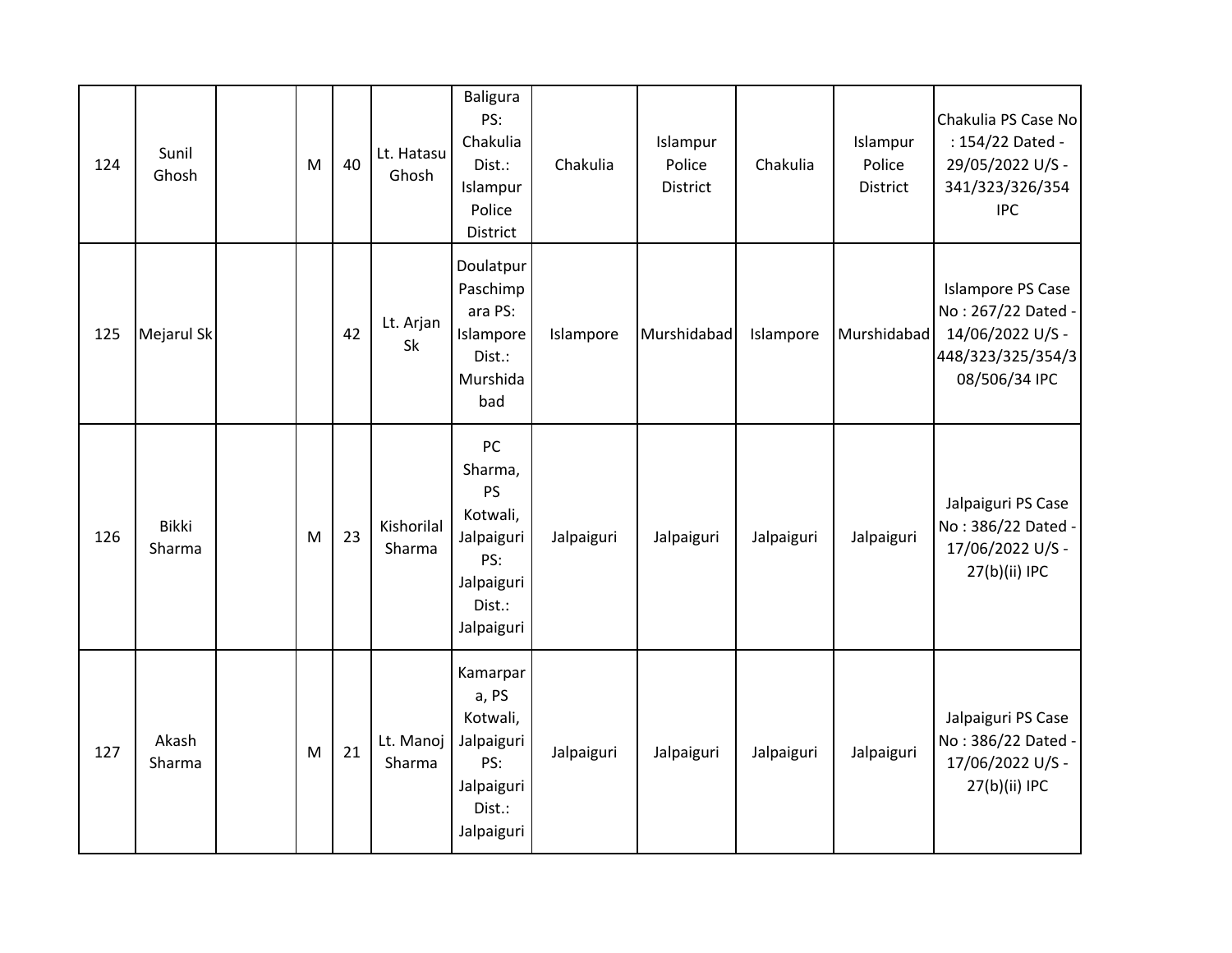| 128 | Biswajit<br>Roy   | M | 24 | Lt Amit<br>Roy            | Benunaga<br>r, Mohit<br>Nagar, PS<br>Kotwali,<br>Dist.<br>Jalpaiguri<br>PS:<br>Jalpaiguri<br>Dist.:<br>Jalpaiguri | Jalpaiguri | Jalpaiguri | Moynaguri | Jalpaiguri | Moynaguri PS Case<br>No: 249/22 Dated -<br>16/06/2022 U/S -<br>363 IPC                  |
|-----|-------------------|---|----|---------------------------|-------------------------------------------------------------------------------------------------------------------|------------|------------|-----------|------------|-----------------------------------------------------------------------------------------|
| 129 | Karna Deb<br>Roy  | M | 48 | Lt.<br>Harosund<br>ar Roy | Khudivita<br>P.O & PS-<br>Rajganj,<br>Dist-<br>Jalpaiguri.<br>PS:<br>Rajganj<br>Dist.:<br>Jalpaiguri              | Rajganj    | Jalpaiguri | Rajganj   | Jalpaiguri | Rajganj PS Case No:<br>361/22 Dated -<br>15/06/2022 U/S -<br>447/341/379/506/3<br>4 IPC |
| 130 | Rajendra<br>Kumar | M | 32 | Jokhu<br>Ram              | Balomou,<br>PS-<br>Goshaigan<br>j, Dist-<br>Sultanpur<br>(U.P) PS:<br>Rajganj<br>Dist.:<br>Jalpaiguri             | Rajganj    | Jalpaiguri | Rajganj   | Jalpaiguri | Rajganj PS Case No:<br>362/22 Dated -<br>17/06/2022 U/S -<br>279/427 IPC                |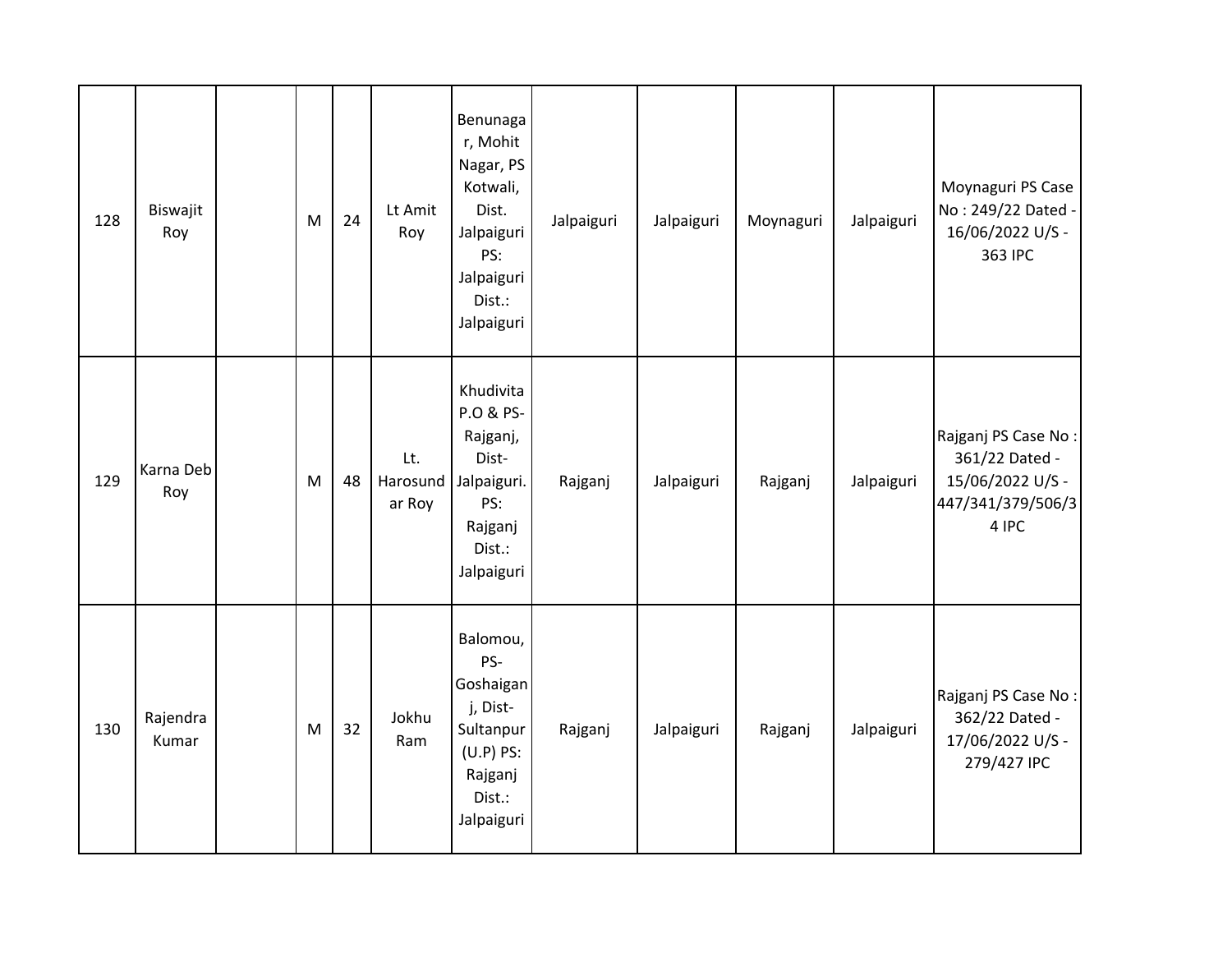| 131 | Babu Sk    | M | 22 | Sarmaj Sk             | PS:<br>Raghunat<br>hganj<br>Dist.:<br>Jangipur<br>Police<br>District | Raghunathga<br>nj | Jangipur<br>Police<br><b>District</b> | Raghunathga<br>nj | Jangipur<br>Police<br><b>District</b> | Raghunathganj PS<br>Case No: 507/22<br>Dated - 17/06/2022<br>U/S-399/402 IPC |
|-----|------------|---|----|-----------------------|----------------------------------------------------------------------|-------------------|---------------------------------------|-------------------|---------------------------------------|------------------------------------------------------------------------------|
| 132 | Asik Sk    |   | 25 | Abjal Sk              | PS:<br>Raghunat<br>hganj<br>Dist.:<br>Jangipur<br>Police<br>District | Raghunathga<br>nj | Jangipur<br>Police<br><b>District</b> | Raghunathga<br>nj | Jangipur<br>Police<br><b>District</b> | Raghunathganj PS<br>Case No: 507/22<br>Dated - 17/06/2022<br>U/S-399/402 IPC |
| 133 | Arif Sk    | M | 21 | Lt<br>Nababul<br>Sk   | PS:<br>Raghunat<br>hganj<br>Dist.:<br>Jangipur<br>Police<br>District | Raghunathga<br>ni | Jangipur<br>Police<br><b>District</b> | Raghunathga<br>nj | Jangipur<br>Police<br><b>District</b> | Raghunathganj PS<br>Case No: 507/22<br>Dated - 17/06/2022<br>U/S-399/402 IPC |
| 134 | Jenarul Sk | M | 34 | Sukchand<br><b>Sk</b> | PS:<br>Raghunat<br>hganj<br>Dist.:<br>Jangipur<br>Police<br>District | Raghunathga<br>nj | Jangipur<br>Police<br><b>District</b> | Raghunathga<br>nj | Jangipur<br>Police<br><b>District</b> | Raghunathganj PS<br>Case No: 507/22<br>Dated - 17/06/2022<br>U/S-399/402 IPC |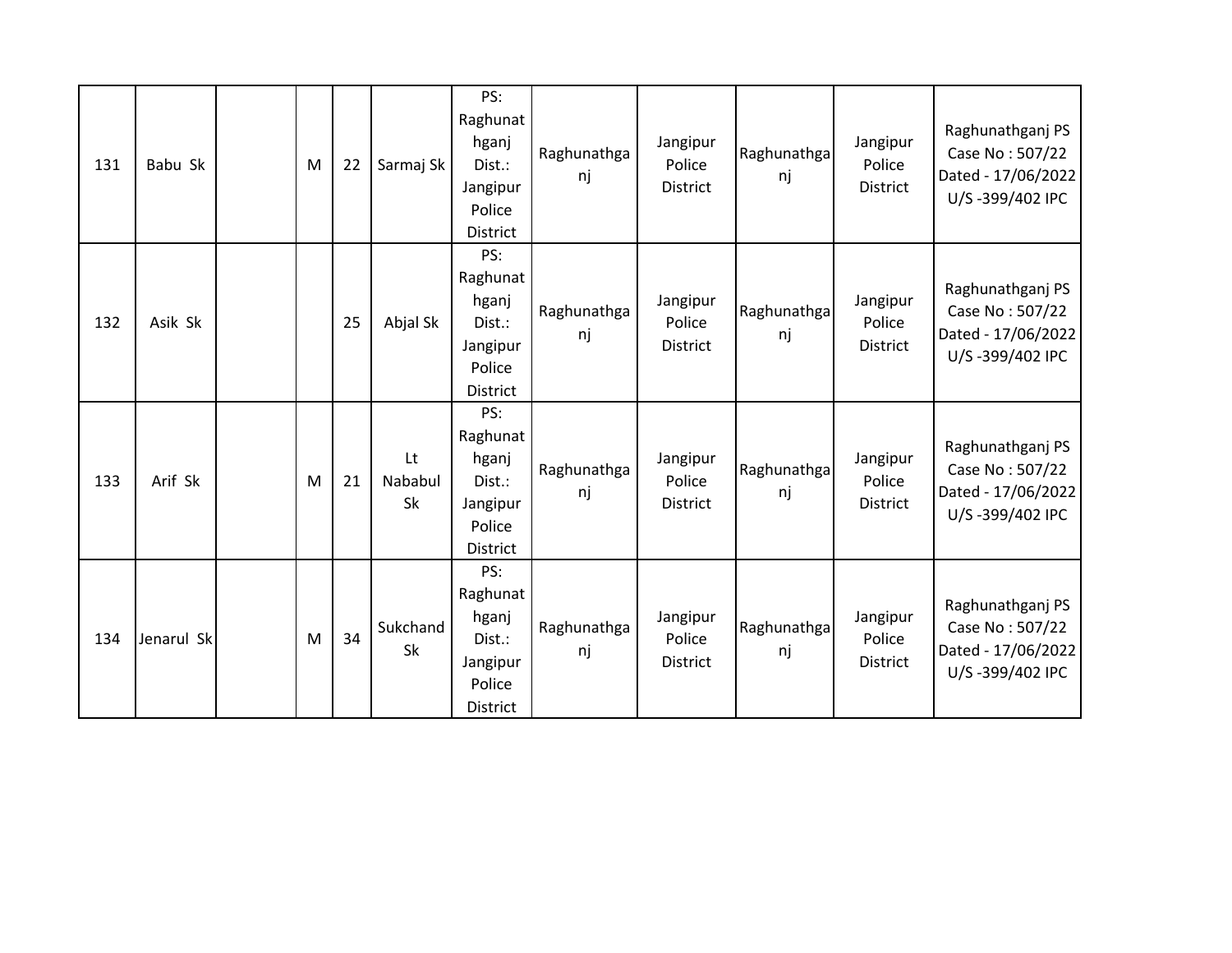| 135 | Aklesur<br>Rahaman  | м | 32 | Arsad Ali                                | PS:<br>Raghunat<br>hganj<br>Dist.:<br>Jangipur<br>Police<br><b>District</b>            | Raghunathga<br>nj | Jangipur<br>Police<br>District        | Raghunathga<br>nj | Jangipur<br>Police<br><b>District</b> | Raghunathganj PS<br>Case No: 508/22<br>Dated - 17/06/2022<br>$U/S - 21(b)/29$<br>Narcotic Drugs and<br>Psychotropic<br>Substances Act,<br>1985 |
|-----|---------------------|---|----|------------------------------------------|----------------------------------------------------------------------------------------|-------------------|---------------------------------------|-------------------|---------------------------------------|------------------------------------------------------------------------------------------------------------------------------------------------|
| 136 | Anima<br>Mondal     | F | 55 | Lt<br>Baidyanat<br>h Mondal              | Bangsia<br>Dangapar<br>a PS:<br>Sagardighi<br>Dist.:<br>Jangipur<br>Police<br>District | Sagardighi        | Jangipur<br>Police<br>District        | Sagardighi        | Jangipur<br>Police<br>District        | Sagardighi PS Case<br>No: 239/22 Dated -<br>02/06/2022 U/S -<br>498A/304B/306/34<br><b>IPC</b>                                                 |
| 137 | Kalpana<br>Mandal   | F | 47 | <b>Badal</b><br>Mandal                   | Raiganj<br>PS:<br>Samsherg<br>anj Dist.:<br>Jangipur<br>Police<br><b>District</b>      | Samsherganj       | Jangipur<br>Police<br><b>District</b> | Samsherganj       | Jangipur<br>Police<br>District        | Samsherganj PS<br>Case No: 208/22<br>Dated - 14/06/2022<br>$U/S -$<br>326/307/302/34<br><b>IPC</b>                                             |
| 138 | Prasenjit<br>Mondal | M | 30 | Nobo<br>Mondal @<br>Nabokum<br>ar Mondal | Basantapu<br>Kalimandi<br>rpara PS:<br>Suti Dist.:<br>Jangipur<br>Police<br>District   | Suti              | Jangipur<br>Police<br>District        | Suti              | Jangipur<br>Police<br>District        | Suti PS Case No:<br>333/22 Dated -<br>16/06/2022 U/S -<br>341/325/326/307/3<br>4 IPC                                                           |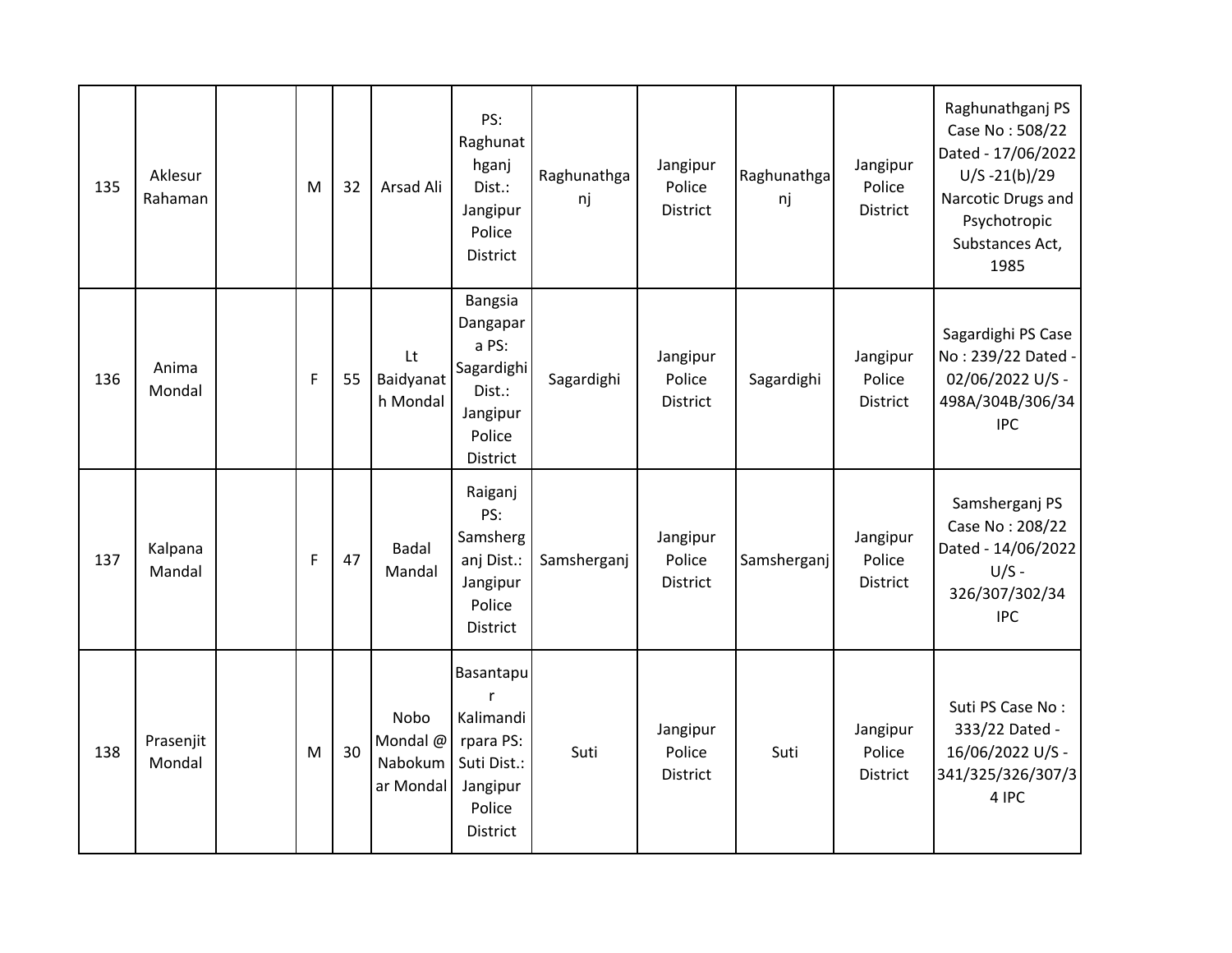| 139 | Abu Sk           | M | 62 | Lt Munsad<br>Sk               | Harua PS:<br>Suti Dist.:<br>Jangipur<br>Police<br><b>District</b>                       | Suti | Jangipur<br>Police<br><b>District</b> | Suti | Jangipur<br>Police<br>District        | Suti PS Case No:<br>334/22 Dated -<br>16/06/2022 U/S -<br>447/325/354/34<br><b>IPC</b>   |
|-----|------------------|---|----|-------------------------------|-----------------------------------------------------------------------------------------|------|---------------------------------------|------|---------------------------------------|------------------------------------------------------------------------------------------|
| 140 | Ganesh<br>Mondal |   | 30 | Ramesh<br>Mondal              | Lokaipur<br>Dakshinpa<br>ra PS: Suti<br>Dist.:<br>Jangipur<br>Police<br><b>District</b> | Suti | Jangipur<br>Police<br>District        | Suti | Jangipur<br>Police<br>District        | Suti PS Case No:<br>332/22 Dated -<br>16/06/2022 U/S -<br>448/325/326/307/3<br>79/34 IPC |
| 141 | Dablu Sk         | M | 38 | Lt-yonus<br>Sk                | Jagtai PS:<br>Suti Dist.:<br>Jangipur<br>Police<br>District                             | Suti | Jangipur<br>Police<br><b>District</b> | Suti | Jangipur<br>Police<br><b>District</b> | Suti PS Case No:<br>315/22 Dated -<br>04/06/2022 U/S -<br>341/325/307/34<br><b>IPC</b>   |
| 142 | Jabed Sk         | M | 18 | <b>Rabiul Sk</b><br>@ Jinu Sk | Sahajadpu<br>r PS: Suti<br>Dist.:<br>Jangipur<br>Police<br>District                     | Suti | Jangipur<br>Police<br>District        | Suti | Jangipur<br>Police<br><b>District</b> | Suti PS Case No:<br>329/22 Dated -<br>14/06/2022 U/S -<br>448/379 IPC                    |
| 143 | Ramjan<br>Sk     | M | 18 | Abdul<br>Sekh                 | Sahajadpu<br>r PS: Suti<br>Dist.:<br>Jangipur<br>Police<br><b>District</b>              | Suti | Jangipur<br>Police<br>District        | Suti | Jangipur<br>Police<br><b>District</b> | Suti PS Case No:<br>329/22 Dated -<br>14/06/2022 U/S -<br>448/379 IPC                    |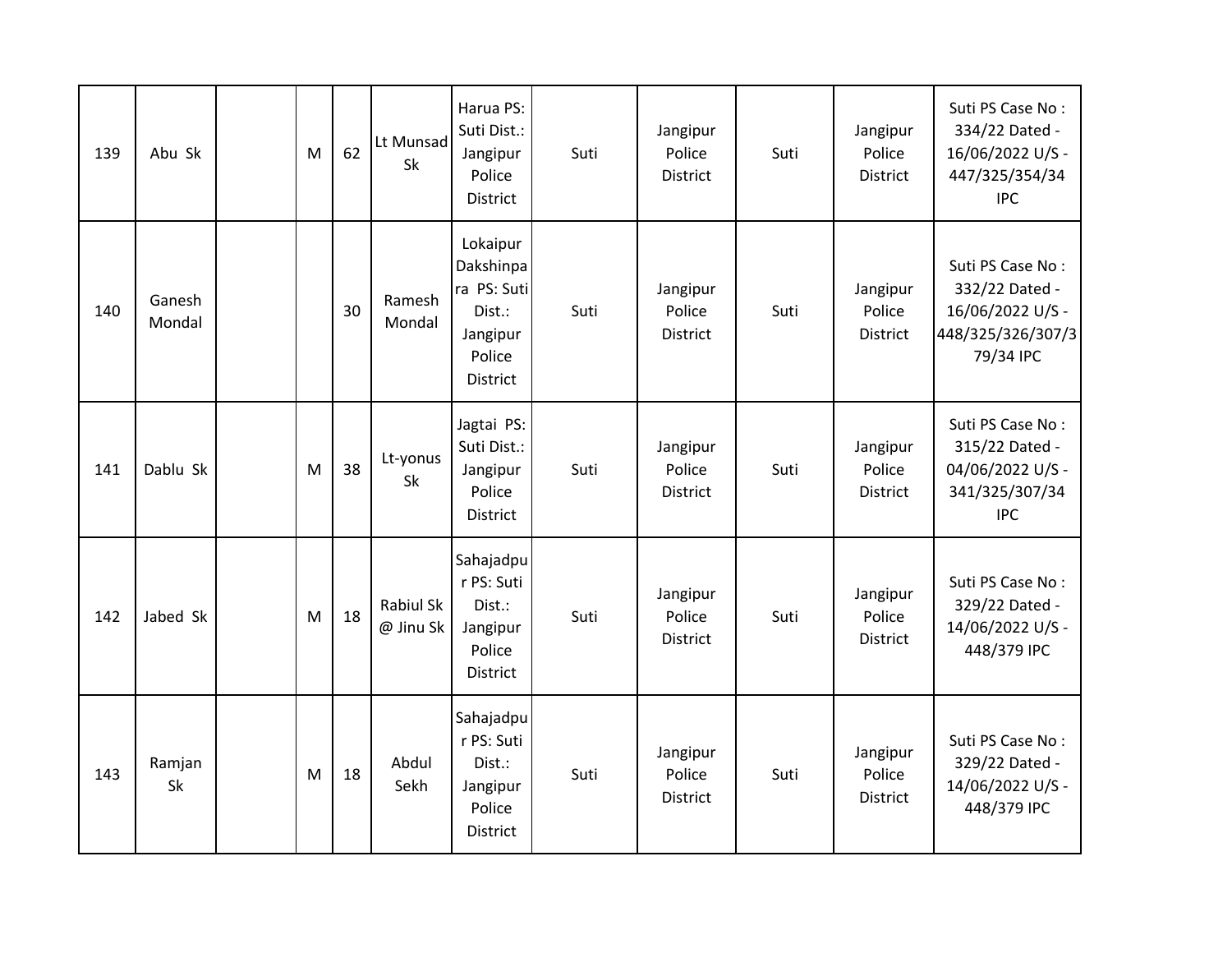| 144 | Sanjit<br>Sing  |       | M | 23 |                                | Vill-<br>Kapasia<br>(Guabag),<br>P.O<br>pur PS:<br>Gopiballav<br>pur Dist.:<br>Jhargram          | Putul Sing Gopiballav Gopiballavpur | Jhargram                                  | Gopiballavpu<br>r | Jhargram                           | Gopiballavpur PS<br>Case No: 46/22<br>Dated - 07/05/2022<br>U/S-379 IPC                                                    |
|-----|-----------------|-------|---|----|--------------------------------|--------------------------------------------------------------------------------------------------|-------------------------------------|-------------------------------------------|-------------------|------------------------------------|----------------------------------------------------------------------------------------------------------------------------|
| 145 | Farej<br>Mandal | Faroj | M | 62 | Lt. Jeher<br>Mondal @<br>Faran | Joyrampur<br>Paschimp<br>ara PS:<br>Hogalberi<br>a Dist.:<br>Krishnana<br>gar Police<br>District | Hogalberia                          | Krishnanagar<br>Police<br>District        | Hogalberia        | Police<br><b>District</b>          | Hogalberia PS Case<br>Krishnanagar No: 194/22 Dated -<br>14/06/2022 U/S -<br>341/323/326/354/3<br>4 IPC                    |
| 146 | Sujay<br>Sarkar |       | M |    | Bhajan<br>Sarkar               | Mathurap<br>ur PS:<br>Krishnaga<br>nj Dist.:<br>Krishnana<br>gar Police<br><b>District</b>       | Krishnaganj                         | Krishnanagar<br>Police<br><b>District</b> | Krishnaganj       | Krishnanagar<br>Police<br>District | Krishnaganj PS Case<br>No: 216/22 Dated -<br>17/06/2022 U/S -<br>9/10/11<br>Prohibition of Child<br>Marriage Act,<br>2006Â |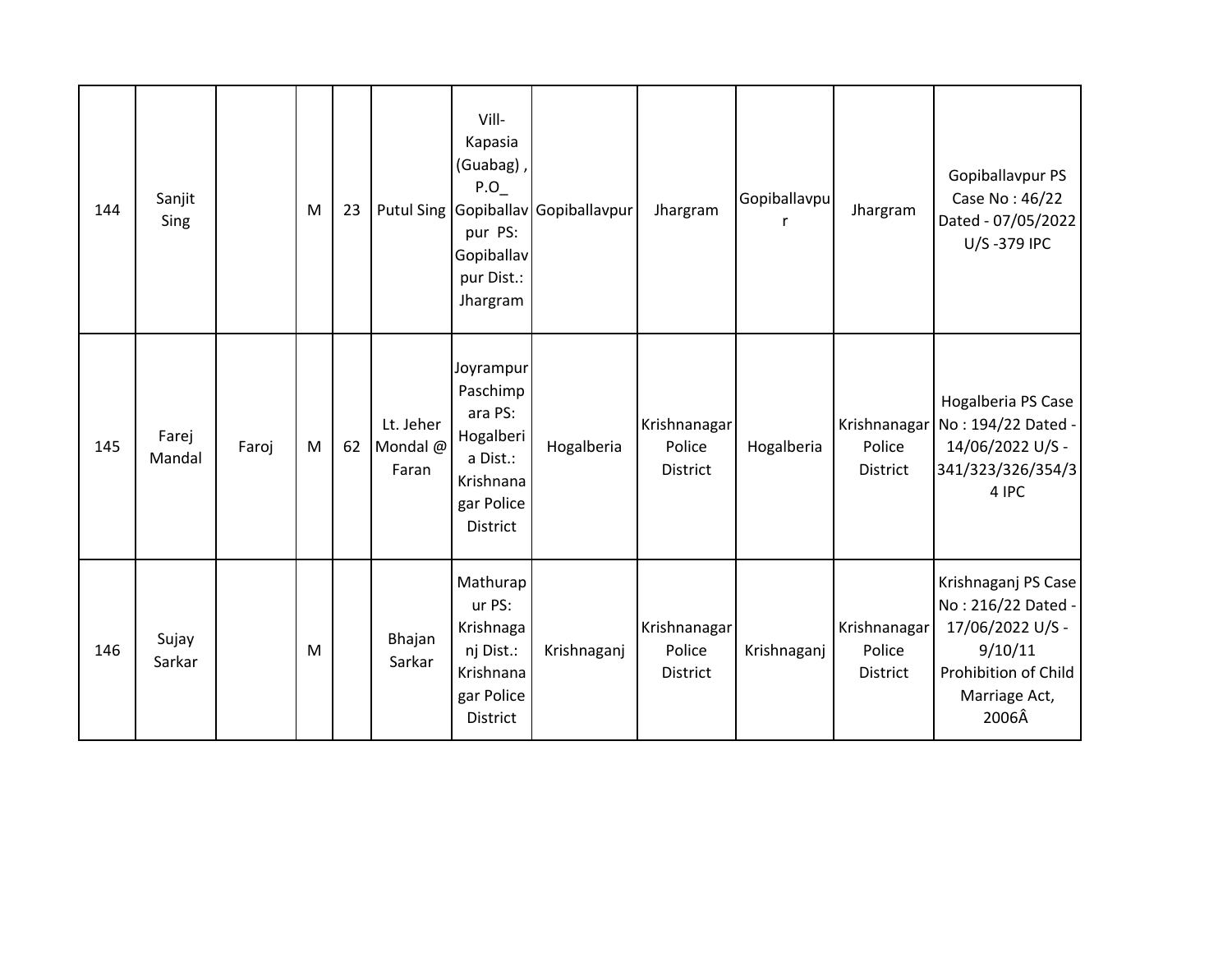| 147 | Arjun<br>Ghosh       |  | S/O<br>Narayan<br>Ghosh       | PS:<br>Krishnana<br>gar Dist.:<br>Krishnana<br>gar Police<br>District        | Krishnanagar | Krishnanagar<br>Police<br>District | Krishnanagar | Krishnanagar<br>Police<br><b>District</b> | Krishnanagar PS<br>Case No: 511/22<br>Dated - 21/05/2022<br>U/S-498A/34 IPC                       |
|-----|----------------------|--|-------------------------------|------------------------------------------------------------------------------|--------------|------------------------------------|--------------|-------------------------------------------|---------------------------------------------------------------------------------------------------|
| 148 | <b>Bikash</b><br>Das |  | $S/O$ Lt.<br><b>Bimal Das</b> | PS:<br>Krishnana<br>gar Dist.:<br>Krishnana<br>gar Police<br><b>District</b> | Krishnanagar | Krishnanagar<br>Police<br>District | Krishnanagar | Krishnanagar<br>Police<br><b>District</b> | Krishnanagar PS<br>Case No: 612/22<br>Dated - 16/06/2022<br>$U/S -$<br>447/324/325/308/3<br>4 IPC |
| 149 | Somnath<br>Ghosh     |  | S/O<br>Choton<br>Ghosh        | PS:<br>Krishnana<br>gar Dist.:<br>Krishnana<br>gar Police<br>District        | Krishnanagar | Krishnanagar<br>Police<br>District | Krishnanagar | Krishnanagar<br>Police<br>District        | Krishnanagar PS<br>Case No: 612/22<br>Dated - 16/06/2022<br>$U/S -$<br>447/324/325/308/3<br>4 IPC |
| 150 | Palash<br>Das        |  | S/o Jugal<br>Das              | PS:<br>Krishnana<br>gar Dist.:<br>Krishnana<br>gar Police<br>District        | Krishnanagar | Krishnanagar<br>Police<br>District | Krishnanagar | Krishnanagar<br>Police<br>District        | Krishnanagar PS<br>Case No: 506/22<br>Dated - 21/05/2022<br>U/S-363/365 IPC                       |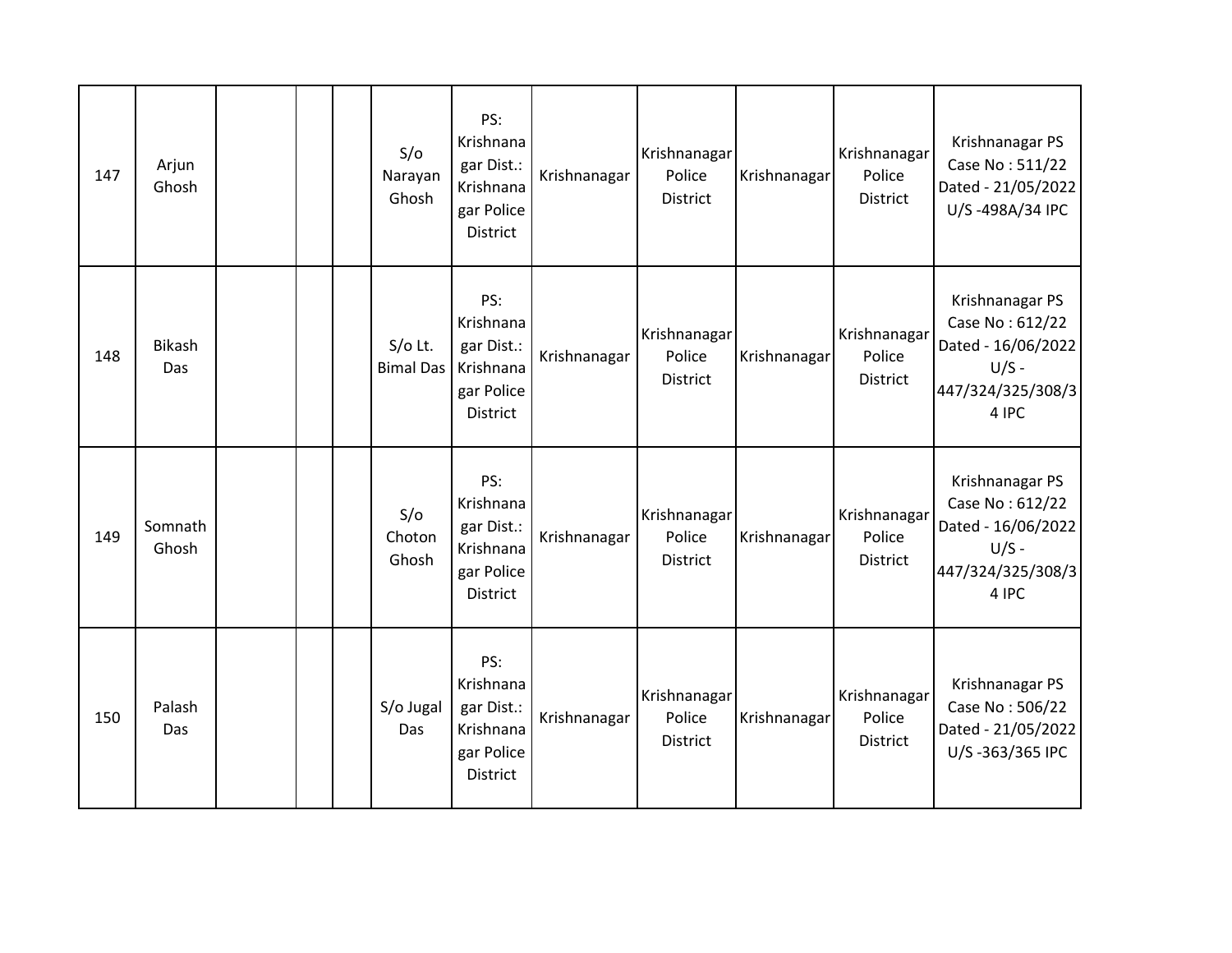| 151 | Sourav<br>Chakrabor<br>ty |   |    | S/O<br>Prasanta<br>Chakrabor<br>ty | PS:<br>Krishnana<br>gar Dist.:<br>Krishnana<br>gar Police<br>District                                                                              | Krishnanagar | Krishnanagar<br>Police<br><b>District</b> | Krishnanagar      | Krishnanagar<br>Police<br><b>District</b> | Krishnanagar PS<br>Case No: 542/22<br>Dated - 30/05/2022<br>U/S-399/402 IPC                                     |
|-----|---------------------------|---|----|------------------------------------|----------------------------------------------------------------------------------------------------------------------------------------------------|--------------|-------------------------------------------|-------------------|-------------------------------------------|-----------------------------------------------------------------------------------------------------------------|
| 152 | Safikul Sk                | M | 42 | Sarthak Sk                         | Gopinathp<br><b>ur</b><br>Khukirbatt<br>ala, PS-<br>Palashipar<br>a, Nadia<br>PS:<br>Palashipar<br>a Dist.:<br>Krishnana<br>gar Police<br>District | Palashipara  | Krishnanagar<br>Police<br>District        | Palashipara       | Krishnanagar<br>Police<br><b>District</b> | Palashipara PS Case<br>No: 122/22 Dated -<br>03/04/2022 U/S -<br>399/402 IPC & 25(i-<br>a)(b) Arms Act,<br>1959 |
| 153 | Safikul<br>Islam          | M |    |                                    | UmmarTol<br>a PS:<br>Asraful Sk   Baishnabn  <br>agar Dist.:<br>Malda                                                                              | Baishnabnaga | Malda                                     | Baishnabnag<br>ar | Malda                                     | Baishnabnagar PS<br>Case No: 482/22<br>Dated - 05/06/2022<br>$U/S -$<br>448/323/325/307/3<br>41/326/506/34 IPC  |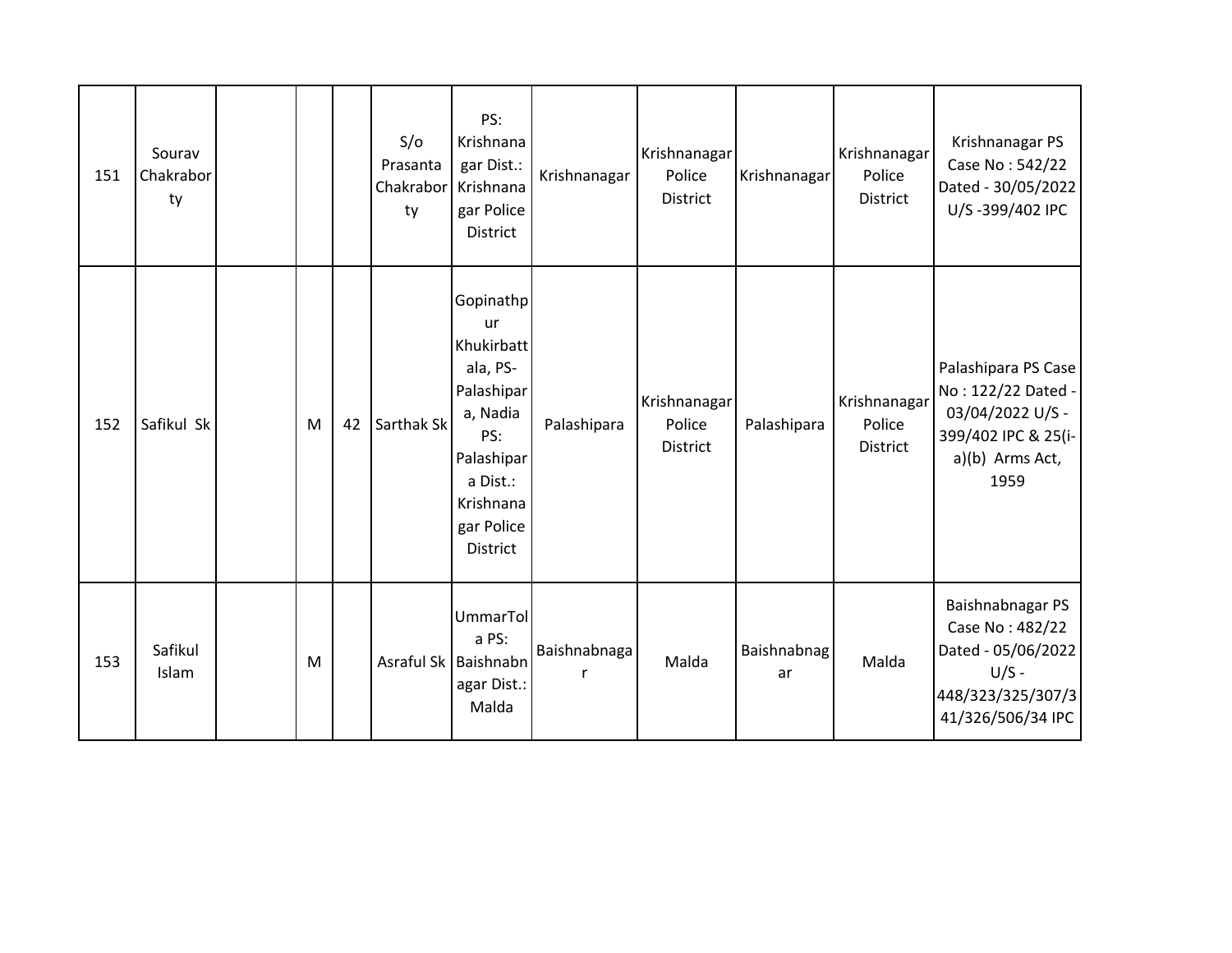| 154 | Mojamme<br>Hossain | Munna | M | 42 | Late<br>Toyab Ali          | Debiganj<br>PS:<br>Chanchal<br>Dist.:<br>Malda | Chanchal | Malda | Chanchal | Malda | Chanchal PS Case<br>No: 625/22 Dated -<br>17/06/2022 U/S -<br>399/402 IPC & 25(1-<br>A)/27/35 Arms Act,<br>1959 |
|-----|--------------------|-------|---|----|----------------------------|------------------------------------------------|----------|-------|----------|-------|-----------------------------------------------------------------------------------------------------------------|
| 155 | Rejaul<br>Hoque    |       | M | 35 | Lt.<br>Muslemud<br>din     | Hatinda<br>PS:<br>Chanchal<br>Dist.:<br>Malda  | Chanchal | Malda | Chanchal | Malda | Chanchal PS Case<br>No: 625/22 Dated -<br>17/06/2022 U/S -<br>399/402 IPC & 25(1-<br>A)/27/35 Arms Act,<br>1959 |
| 156 | Alamgir            |       | M | 39 | Md. Eliyas                 | Debiganj<br>PS:<br>Chanchal<br>Dist.:<br>Malda | Chanchal | Malda | Chanchal | Malda | Chanchal PS Case<br>No: 625/22 Dated -<br>17/06/2022 U/S -<br>399/402 IPC & 25(1-<br>A)/27/35 Arms Act,<br>1959 |
| 157 | Masum<br>Reja      |       | M | 39 | Late Sukur<br>Mohamm<br>ad | Sihipur PS:<br>Chanchal<br>Dist.:<br>Malda     | Chanchal | Malda | Chanchal | Malda | Chanchal PS Case<br>No: 625/22 Dated -<br>17/06/2022 U/S -<br>399/402 IPC & 25(1-<br>A)/27/35 Arms Act,<br>1959 |
| 158 | Chandan<br>Das     |       | M | 46 | Late Sajali<br>Kanta       | Singia, PS:<br>Chanchal<br>Dist.:<br>Malda     | Chanchal | Malda | Chanchal | Malda | Chanchal PS Case<br>No: 625/22 Dated -<br>17/06/2022 U/S -<br>399/402 IPC & 25(1-<br>A)/27/35 Arms Act,<br>1959 |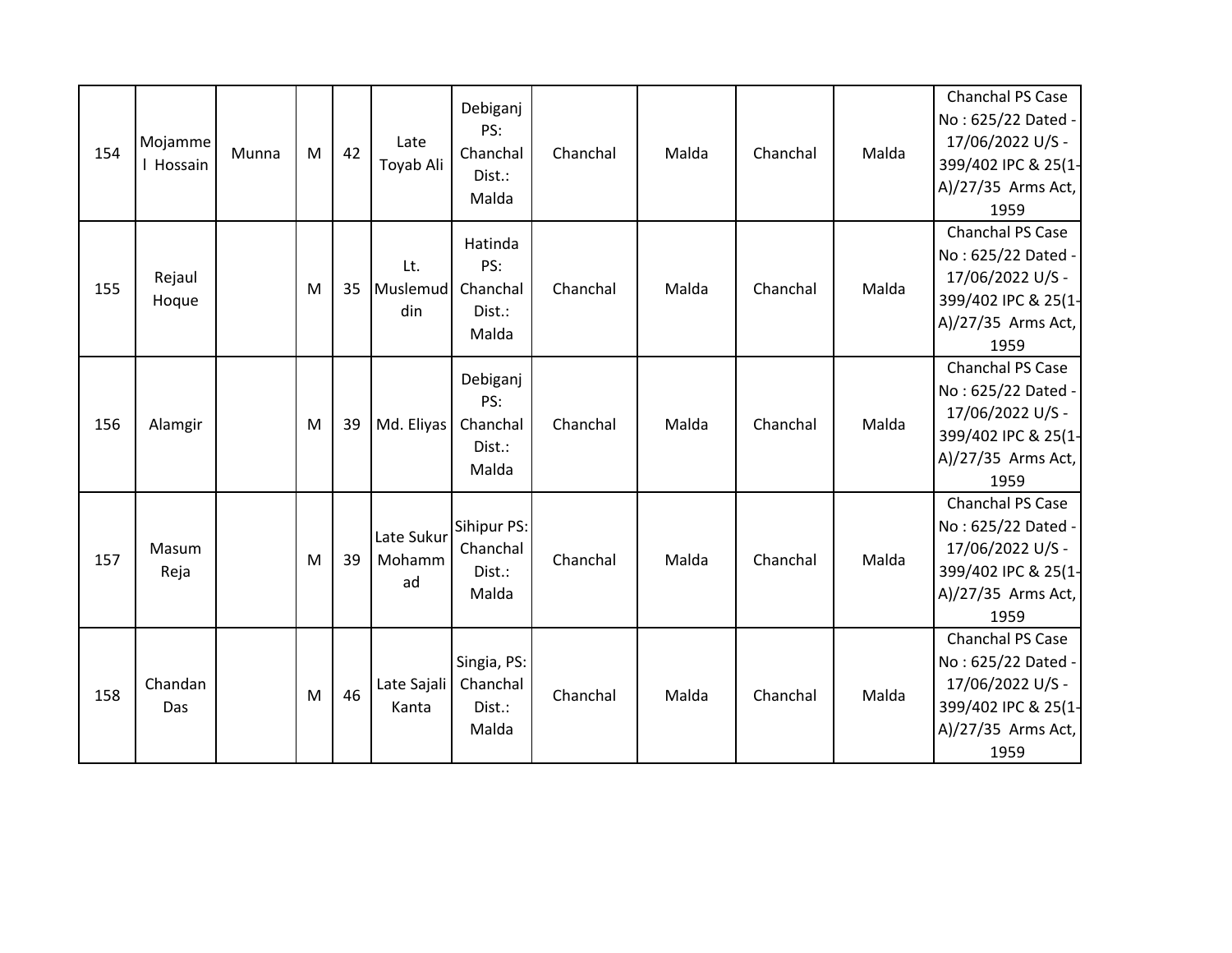| 159 | Muktar<br>Ali      | M | 25 | Abdul<br>Khalek    | Debiganj<br>PS:<br>Chanchal<br>Dist.:<br>Malda                                                           | Chanchal | Malda                                 | Chanchal | Malda | Chanchal PS Case<br>No: 625/22 Dated -<br>17/06/2022 U/S -<br>399/402 IPC & 25(1-<br>A)/27/35 Arms Act,<br>1959                            |
|-----|--------------------|---|----|--------------------|----------------------------------------------------------------------------------------------------------|----------|---------------------------------------|----------|-------|--------------------------------------------------------------------------------------------------------------------------------------------|
| 160 | <b>Babul Sk</b>    | M | 28 | Lt. Saiyad<br>Sk   | Umarpur,<br>PO.<br>Ghorsala<br>PS.<br>Raghunat<br>hganj PS:<br>Murshida<br>bad Dist.:<br>Murshida<br>bad |          | Murshidabad Murshidabad English bazar |          | Malda | English bazar PS<br>Case No: 940/22<br>Dated - 14/06/2022<br>U/S-399/402 IPC                                                               |
| 161 | Mobarak<br>Hossain |   |    | Enamul             | PS:<br>Oldmalda<br>Dist.:<br>Malda                                                                       | Oldmalda | Malda                                 | Gajole   | Malda | Gajole PS Case No:<br>470/22 Dated -<br>17/06/2022 U/S-04<br>of The Protection<br>of children from<br>sexual offences<br>Act, 2012 (POCSO) |
| 162 | Md Irsad<br>Ali    |   |    | Md Abdul<br>Gaffar | PS:<br>Oldmalda<br>Dist.:<br>Malda                                                                       | Oldmalda | Malda                                 | Gajole   | Malda | Gajole PS Case No:<br>473/22 Dated -<br>17/06/2022 U/S -<br>$21(c)/29$ of<br>Narcotic Drugs and<br>Psychotropic<br>Substances Act,<br>1985 |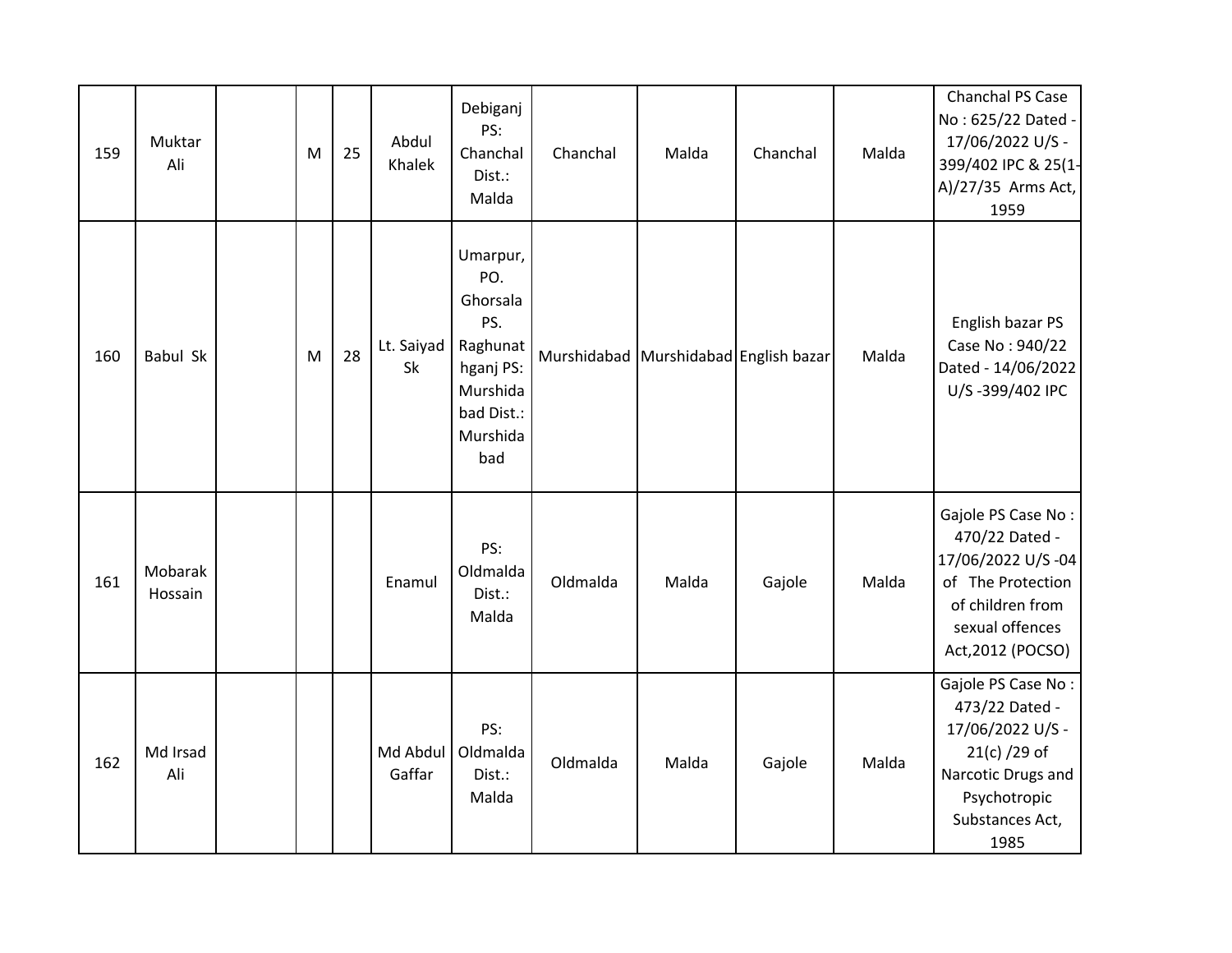| 163 | Md<br>Waker<br>Yunus |   |    | Lt Md<br>Alauddin | PS:<br>Kaliachak<br>Dist.:<br>Malda                                                                                              | Kaliachak            | Malda       | Gajole               | Malda | Gajole PS Case No:<br>473/22 Dated -<br>17/06/2022 U/S -<br>$21(c)/29$ of<br>Narcotic Drugs and<br>Psychotropic<br>Substances Act,<br>1985 |
|-----|----------------------|---|----|-------------------|----------------------------------------------------------------------------------------------------------------------------------|----------------------|-------------|----------------------|-------|--------------------------------------------------------------------------------------------------------------------------------------------|
| 164 | Arif Sk              |   |    | Jasimuddi<br>n Sk | PS:<br>Sagarpara<br>Dist.:<br>Murshida<br>bad                                                                                    | Sagarpara            | Murshidabad | Gajole               | Malda | Gajole PS Case No:<br>473/22 Dated -<br>17/06/2022 U/S -<br>$21(c)/29$ of<br>Narcotic Drugs and<br>Psychotropic<br>Substances Act,<br>1985 |
| 165 | Amal<br>Pandey       | M | 55 | Lt Ram<br>Pandey  | Jagjibanpu<br>r PS:<br>Habibpur<br>Dist.:<br>Malda                                                                               | Habibpur             | Malda       | Habibpur             | Malda | Habibpur PS Case<br>No: 198/22 Dated -<br>16/06/2022 U/S -<br>341/302/201/34<br><b>IPC</b>                                                 |
| 166 | Merina<br>Khatun     | F |    | Lt Ajmal<br>Hosen | Vill<br>Puratan<br>Rangaipur<br>$P.S-$<br>Harishcha<br>ndrapur,<br>Dist-<br>Malda PS:<br>Harishcha<br>ndrapur<br>Dist.:<br>Malda | Harishchandr<br>apur | Malda       | Harishchand<br>rapur | Malda | Harishchandrapur<br>PS Case No: 482/22<br>Dated - 17/06/2022<br>U/S-302/120(B)/34<br><b>IPC</b>                                            |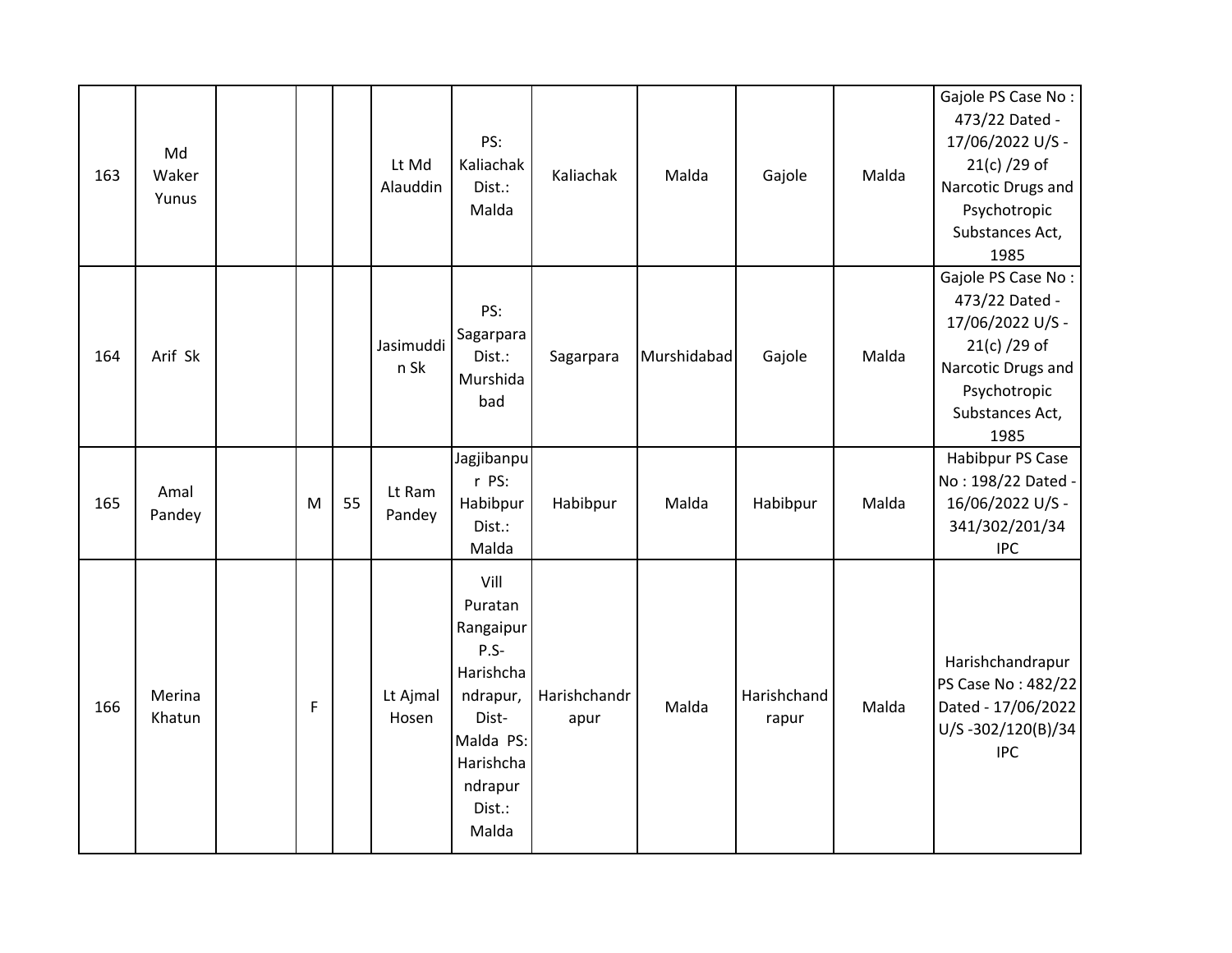| 167 | <b>Rabiul Sk</b>      | M |    | Lt. Lal<br>Mohamm<br>ad Sk      | Gharialich<br>ak PS:<br>Kaliachak<br>Dist.:<br>Malda                      | Kaliachak | Malda | Kaliachak | Malda | Kaliachak PS Case<br>No: 625/22 Dated -<br>16/06/2022 U/S -<br>399/402 IPC                                                                        |
|-----|-----------------------|---|----|---------------------------------|---------------------------------------------------------------------------|-----------|-------|-----------|-------|---------------------------------------------------------------------------------------------------------------------------------------------------|
| 168 | Ibrahim Sk            | M |    | Ansar Sk                        | Sujapur<br>Hospita;l<br>Chandpar<br>a PS:<br>Kaliachak<br>Dist.:<br>Malda | Kaliachak | Malda | Kaliachak | Malda | Kaliachak PS Case<br>No: 625/22 Dated -<br>16/06/2022 U/S -<br>399/402 IPC                                                                        |
| 169 | <b>Badal</b><br>Ghosh | M |    | Rama<br>Ghosh @<br>Ram<br>Ghosh | Sahilapur<br>PS:<br>Kaliachak<br>Dist.:<br>Malda                          | Kaliachak | Malda | Kaliachak | Malda | Kaliachak PS Case<br>No: 86/20 Dated -<br>29/01/2020 U/S - 6<br>The Protection of<br>children from<br>sexual offences<br>Act, 2012 (POCSO)        |
| 170 | Jahir Sk              | M |    | Lt. Abu<br><b>Bakkar Sk</b>     | Old 16<br>mile PS:<br>Kaliachak<br>Dist.:<br>Malda                        | Kaliachak | Malda | Kaliachak | Malda | Kaliachak PS Case<br>No: 613/20 Dated -<br>11/08/2020 U/S -<br>447/427/506/34<br>IPC & 25/27 Arms<br>Act, 1959 & 9(b)<br>Explosives Act,<br>1884Â |
| 171 | Tinku Sk              | M | 33 | Yeasin Ali<br>@ Khalifa         | Gosaihat<br>PS:<br>Mothabari<br>Dist.:<br>Malda                           | Mothabari | Malda | Mothabari | Malda | Mothabari PS Case<br>No: 251/22 Dated -<br>17/06/2022 U/S -<br>379/411/413/414<br><b>IPC</b>                                                      |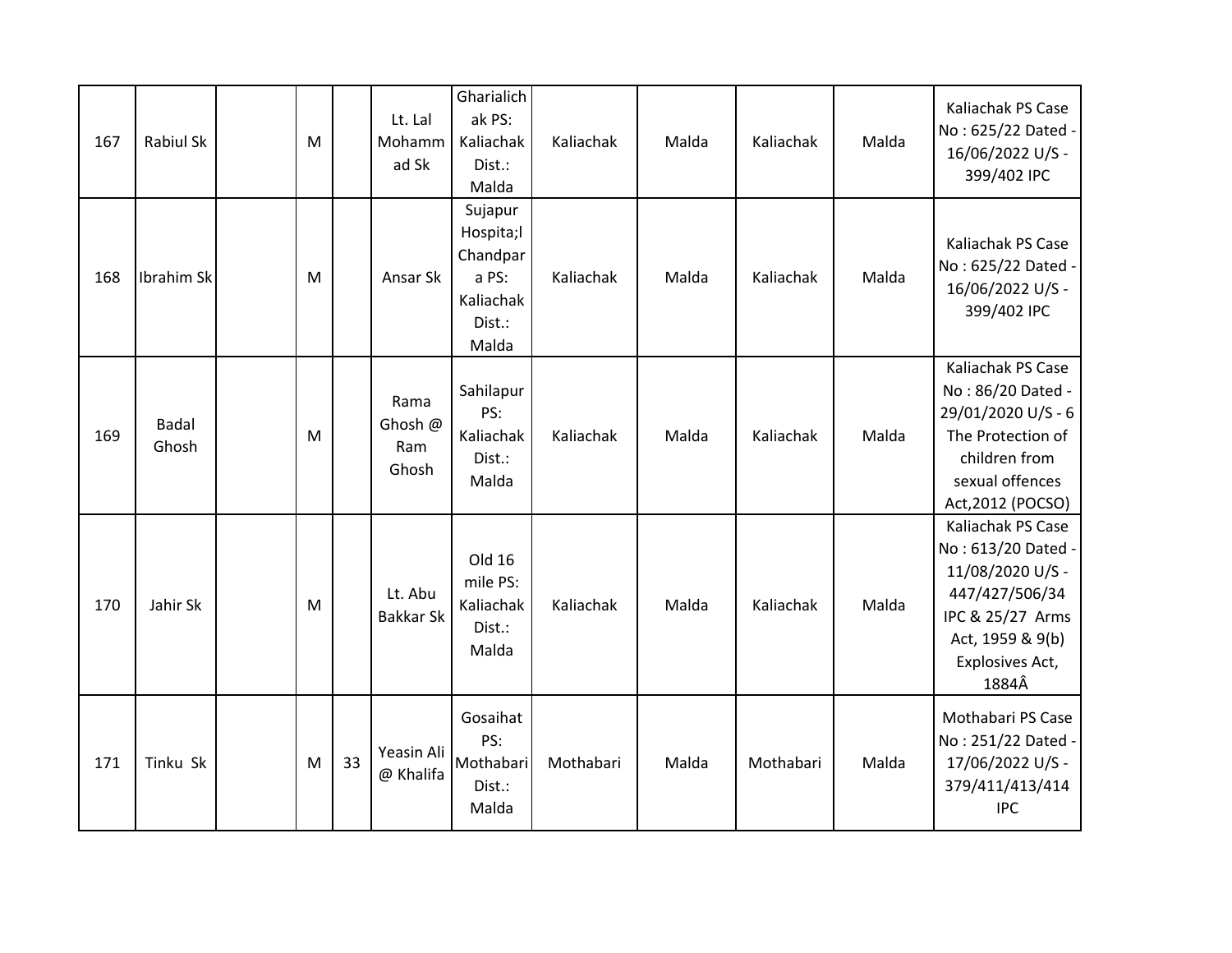| 172 | Samir Sk | M | 22 | Jalal Sk                      | Gayeshpu<br>r,<br>Koltapara,<br>PS English<br>Bazar, Dist-<br>Malda PS:<br>English<br>bazar<br>Dist.:<br>Malda | English bazar | Malda | Oldmalda | Malda                              | Oldmalda PS Case<br>No: 244/22 Dated -<br>12/06/2022 U/S -<br>302/120B/201/34<br><b>IPC</b>                                                                                        |
|-----|----------|---|----|-------------------------------|----------------------------------------------------------------------------------------------------------------|---------------|-------|----------|------------------------------------|------------------------------------------------------------------------------------------------------------------------------------------------------------------------------------|
| 173 | Sk Madhu | M | 61 | Lt. Sk<br>Sahbaj @<br>Sahabaj | Cahndpur<br>Gass<br>Pump PS:<br>Pukhuria<br>Dist.:<br>Malda                                                    | Pukhuria      | Malda | Pukhuria | Malda                              | Pukhuria PS Case<br>No: 207/22 Dated -<br>12/06/2022 U/S -<br>341/323/325/354/3<br>07/34 IPC & 10/12<br>The Protection of<br>children from<br>sexual offences<br>Act, 2012 (POCSO) |
| 174 | Rahim Sk | M |    | Ajad Sk                       | Naginabag<br>, PS+Dist-<br>Murshida<br>bad. PS:<br>Berhampo<br>re Dist.:<br>Murshida<br>bad                    | Berhampore    |       |          | Murshidabad Berhampore Murshidabad | Berhampore PS<br>Case No: 794/22<br>Dated - 16/06/2022<br>U/S-379 IPC                                                                                                              |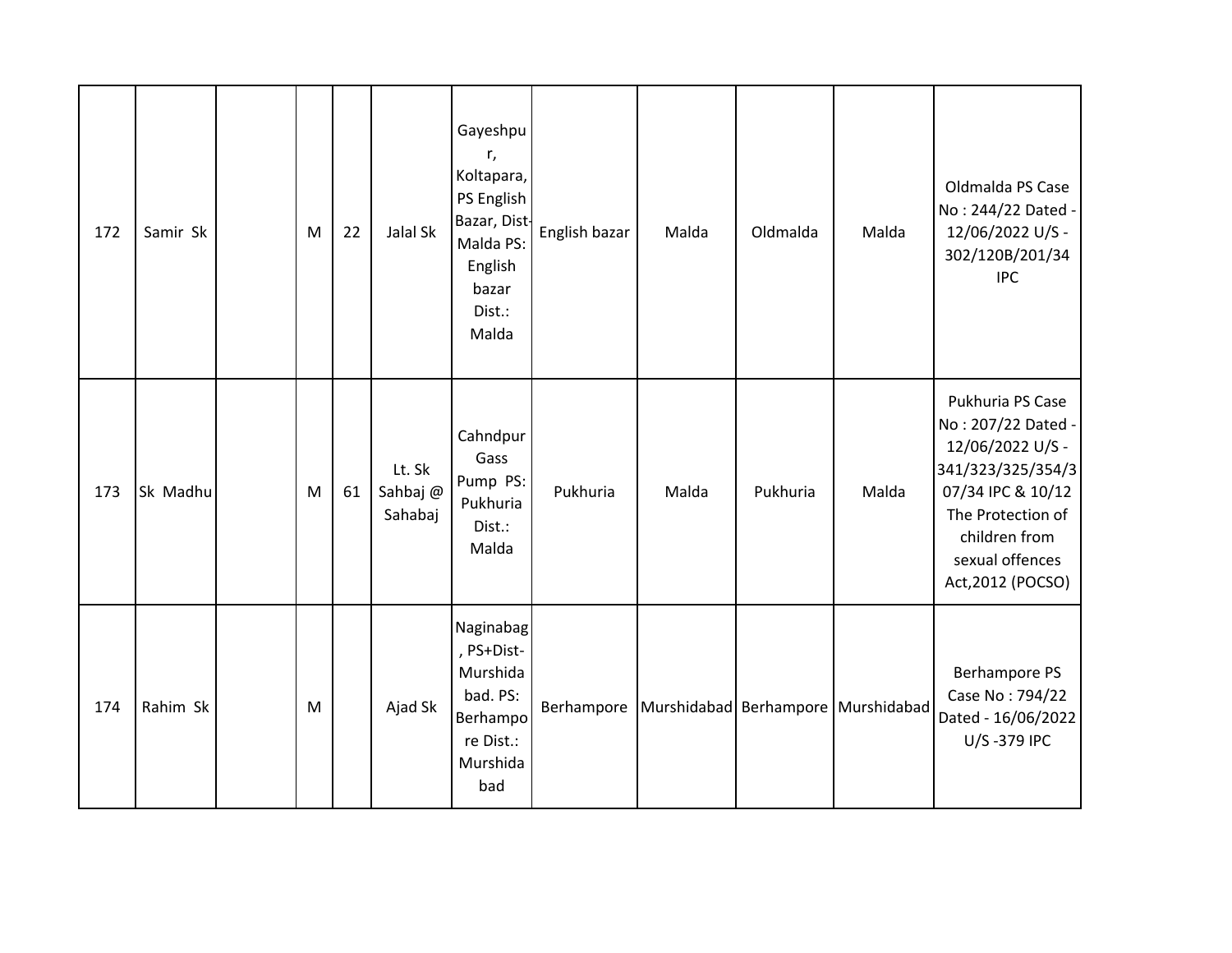| 175 | Kajol Sk         |   | Loku Sk         | Kharasing<br>hapur, Po-<br>Katigram,<br>PS-<br>Mollarpur,<br>Dist-<br>Birbhum.<br>PS:<br>Berhampo<br>re Dist.:<br>Murshida<br>bad | Berhampore |  | Murshidabad Berhampore Murshidabad | Berhampore PS<br>Case No: 794/22<br>Dated - 16/06/2022<br>U/S-379 IPC |
|-----|------------------|---|-----------------|-----------------------------------------------------------------------------------------------------------------------------------|------------|--|------------------------------------|-----------------------------------------------------------------------|
| 176 | Aminul<br>Islam  | M | Ysab Sk         | PS:<br>Berhampo<br>re Dist.:<br>Murshida<br>bad                                                                                   | Berhampore |  | Murshidabad Berhampore Murshidabad | Berhampore PS<br>Case No: 794/22<br>Dated - 16/06/2022<br>U/S-379 IPC |
| 177 | Sirajul<br>Islam |   | Abdul<br>Mannan | Kanachi,<br>Po-<br>Kanachi,<br>PS-<br>Mollarpur,<br>Dist-<br>Birbhum.<br>PS:<br>Berhampo<br>re Dist.:<br>Murshida<br>bad          | Berhampore |  | Murshidabad Berhampore Murshidabad | Berhampore PS<br>Case No: 794/22<br>Dated - 16/06/2022<br>U/S-379 IPC |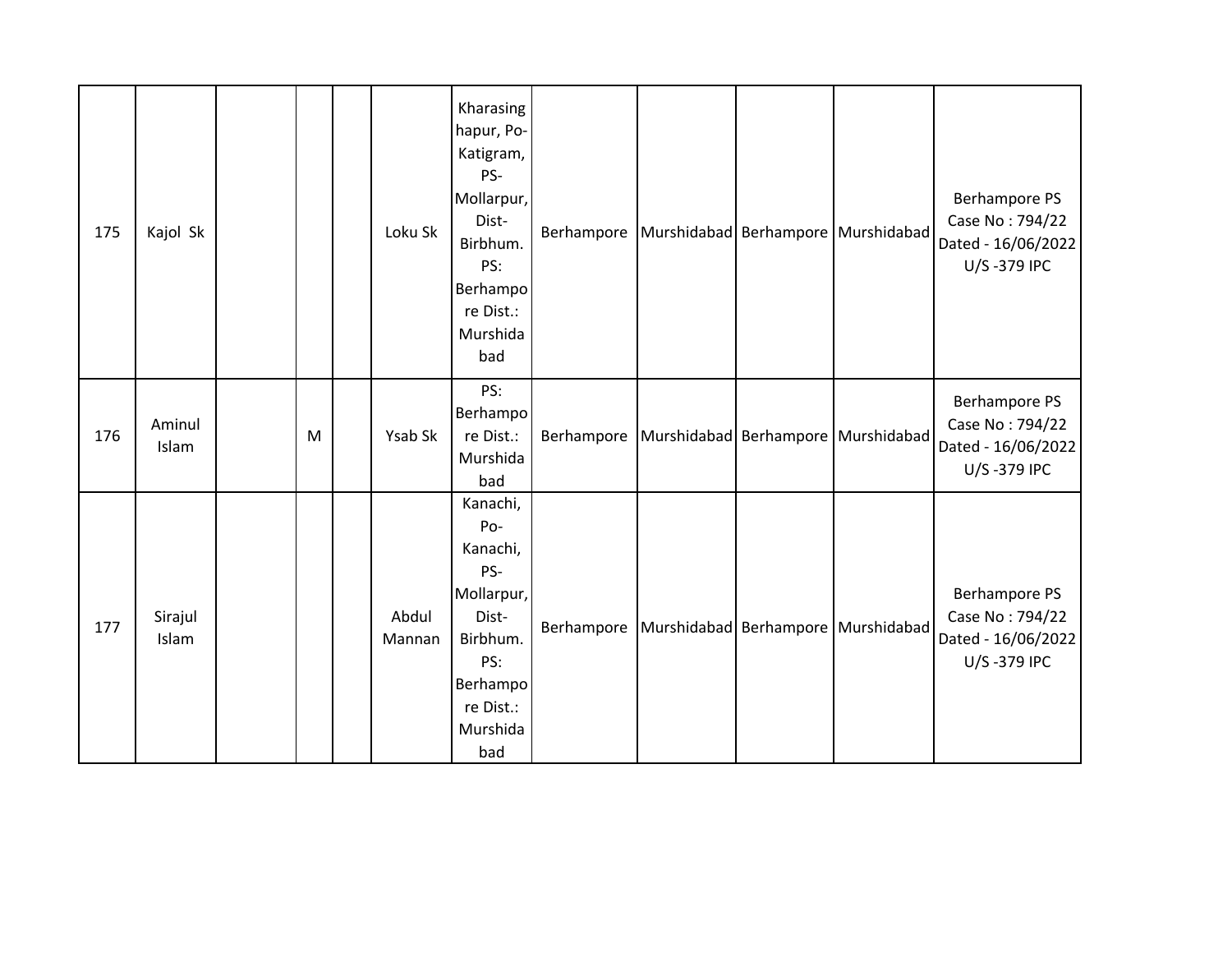| 178 | Nibendu<br>Mandal | M | Nihar<br>Mandal | Goalpara,<br>PO+PS+Di<br>st-Pakur.<br>PS:<br>Berhampo<br>re Dist.:<br>Murshida<br>bad                           |           |             |           | Berhampore Murshidabad Berhampore Murshidabad | Berhampore PS<br>Case No: 794/22<br>Dated - 16/06/2022<br>U/S-379 IPC                             |
|-----|-------------------|---|-----------------|-----------------------------------------------------------------------------------------------------------------|-----------|-------------|-----------|-----------------------------------------------|---------------------------------------------------------------------------------------------------|
| 179 | Setabuddi<br>n Sk | M | Mursalim<br>Sk  | Vill+PO-<br>Durgapur,<br>PS-Kandi,<br>Dist-<br>Murshida<br>bad. PS:<br>Berhampo<br>re Dist.:<br>Murshida<br>bad |           |             |           | Berhampore Murshidabad Berhampore Murshidabad | <b>Berhampore PS</b><br>Case No: 794/22<br>Dated - 16/06/2022<br>U/S-379 IPC                      |
| 180 | Rahamot<br>Sk     | M | Lt Khoka<br>Sk  | Sahapur<br>Kazipara<br>PS:<br>Bharatpur<br>Dist.:<br>Murshida<br>bad                                            | Bharatpur | Murshidabad | Bharatpur | Murshidabad                                   | <b>Bharatpur PS Case</b><br>No: 191/22 Dated -<br>17/06/2022 U/S -<br>341/323/325/354B<br>/34 IPC |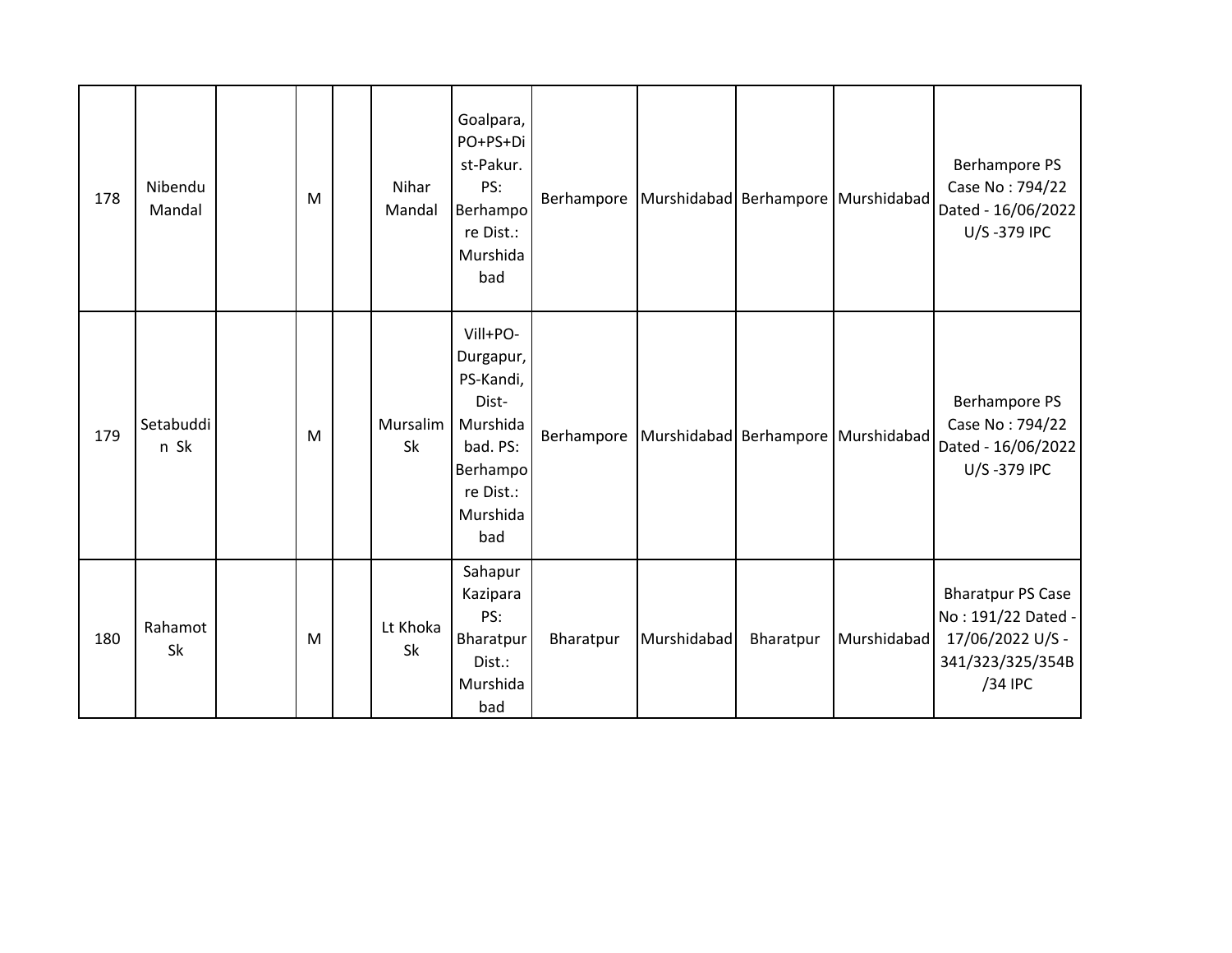| 181 | Rajib Sk       |                  | M |    | Lt Khoka<br><b>Sk</b>        | Sahapur<br>Kazipara<br>PS:<br>Bharatpur<br>Dist.:<br>Murshida<br>bad                       | Bharatpur  | Murshidabad | Bharatpur     | Murshidabad | <b>Bharatpur PS Case</b><br>No: 191/22 Dated -<br>17/06/2022 U/S -<br>341/323/325/354B<br>/34 IPC |
|-----|----------------|------------------|---|----|------------------------------|--------------------------------------------------------------------------------------------|------------|-------------|---------------|-------------|---------------------------------------------------------------------------------------------------|
| 182 | Rejaul Sk      |                  | M | 21 | Apel Sk@<br>Afajuddin<br>Sk  | Shimulia<br>PS:<br><b>Burwan</b><br>Dist.:<br>Murshida<br>bad                              | Burwan     | Murshidabad | <b>Burwan</b> | Murshidabad | Burwan PS Case No<br>: 178/22 Dated -<br>16/06/2022 U/S -<br>341/323/325/307/3<br>4 IPC           |
| 183 | Riyaj Sk       | Riyajuddin<br>sk | M | 25 | Apel Sk @<br>Afajuddin<br>Sk | Shimulia<br>PS:<br><b>Burwan</b><br>Dist.:<br>Murshida<br>bad                              | Burwan     | Murshidabad | <b>Burwan</b> | Murshidabad | Burwan PS Case No<br>: 178/22 Dated -<br>16/06/2022 U/S -<br>341/323/325/307/3<br>4 IPC           |
| 184 | Sumon<br>Ghosh |                  | M | 25 | Biswanath<br>Ghosh           | Daulataba<br>$\mathsf{d}$<br>Ghoshpar<br>a PS:<br>Daulataba<br>d Dist.:<br>Murshida<br>bad | Daulatabad | Murshidabad | Daulatabad    | Murshidabad | Daulatabad PS Case<br>No: 157/22 Dated -<br>17/06/2022 U/S -<br>153/153A/295A/50<br>$5(2)$ IPC    |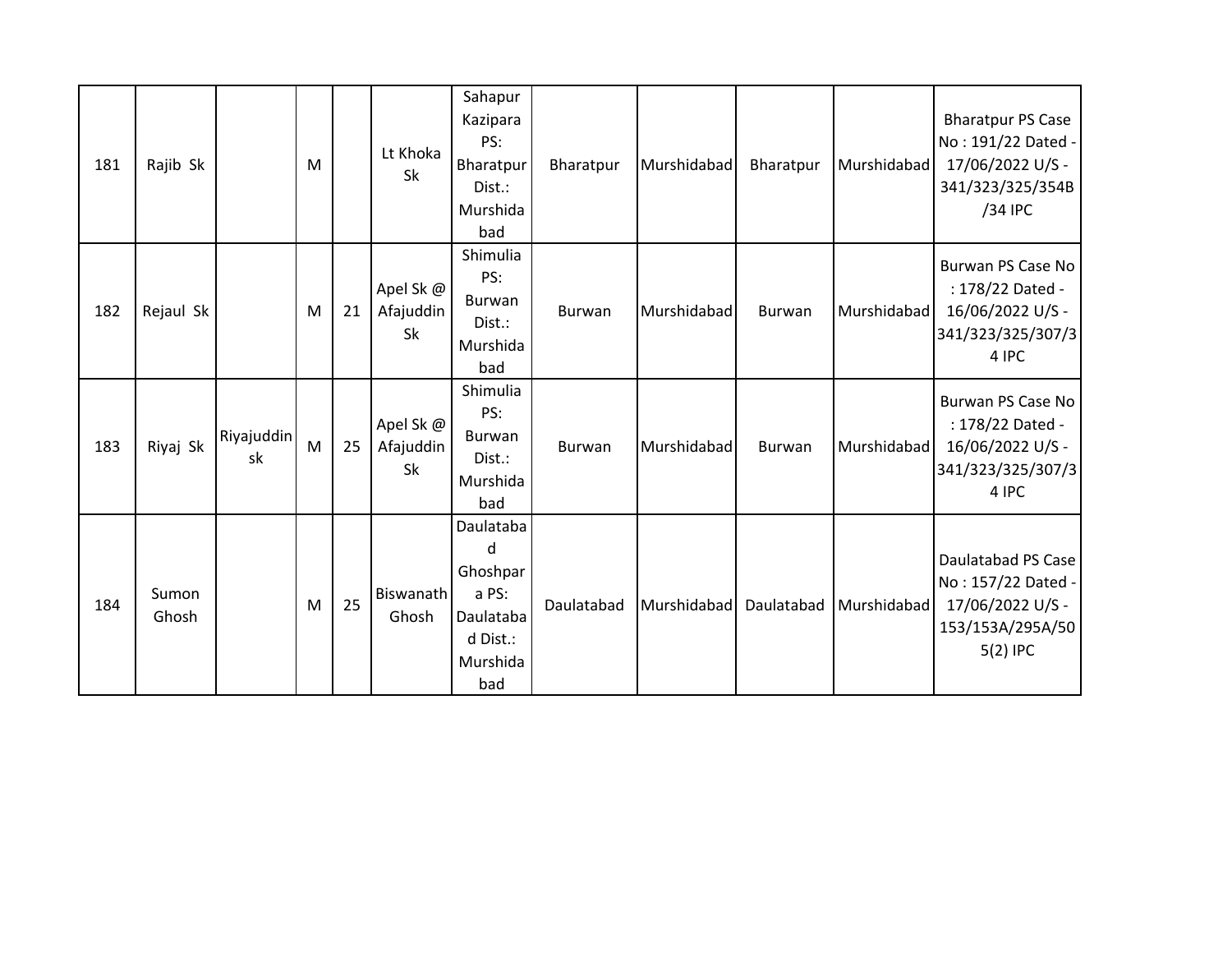| 185 | Soriful<br>Khan | Felu  | M | 35 | Lt. Saiful<br>Khan      | Domkal<br>Khansahe<br>bpara PS:<br>Domkal<br>Dist.:<br>Murshida<br>bad     | Domkal    | Murshidabad | Domkal    | Murshidabad | Domkal PS Case No<br>: 317/22 Dated -<br>24/05/2022 U/S -<br>399/402 IPC                                 |
|-----|-----------------|-------|---|----|-------------------------|----------------------------------------------------------------------------|-----------|-------------|-----------|-------------|----------------------------------------------------------------------------------------------------------|
| 186 | Rejaul<br>Khan  | Pacha | M | 38 | Lt.<br>Jahangir<br>Khan | Bhagirath<br>pur PS:<br>Domkal<br>Dist.:<br>Murshida<br>bad                | Domkal    | Murshidabad | Domkal    | Murshidabad | Domkal PS Case No<br>: 317/22 Dated -<br>24/05/2022 U/S -<br>399/402 IPC                                 |
| 187 | Mejarul Sk      |       |   | 42 | Lt. Arjan<br><b>Sk</b>  | Doulatpur<br>Paschimp<br>ara PS:<br>Islampore<br>Dist.:<br>Murshida<br>bad | Islampore | Murshidabad | Islampore | Murshidabad | <b>Islampore PS Case</b><br>No: 267/22 Dated -<br>14/06/2022 U/S -<br>448/323/325/354/3<br>08/506/34 IPC |
| 188 | Juel Sk         |       | M | 20 | Fajal Sk                | Uttar<br>Ghoshpar<br>a PS:<br>Jalangi<br>Dist.:<br>Murshida<br>bad         | Jalangi   | Murshidabad | Jalangi   | Murshidabad | Jalangi PS Case No:<br>199/22 Dated -<br>15/06/2022 U/S -<br>341/323/307/354/4<br>27/34 IPC              |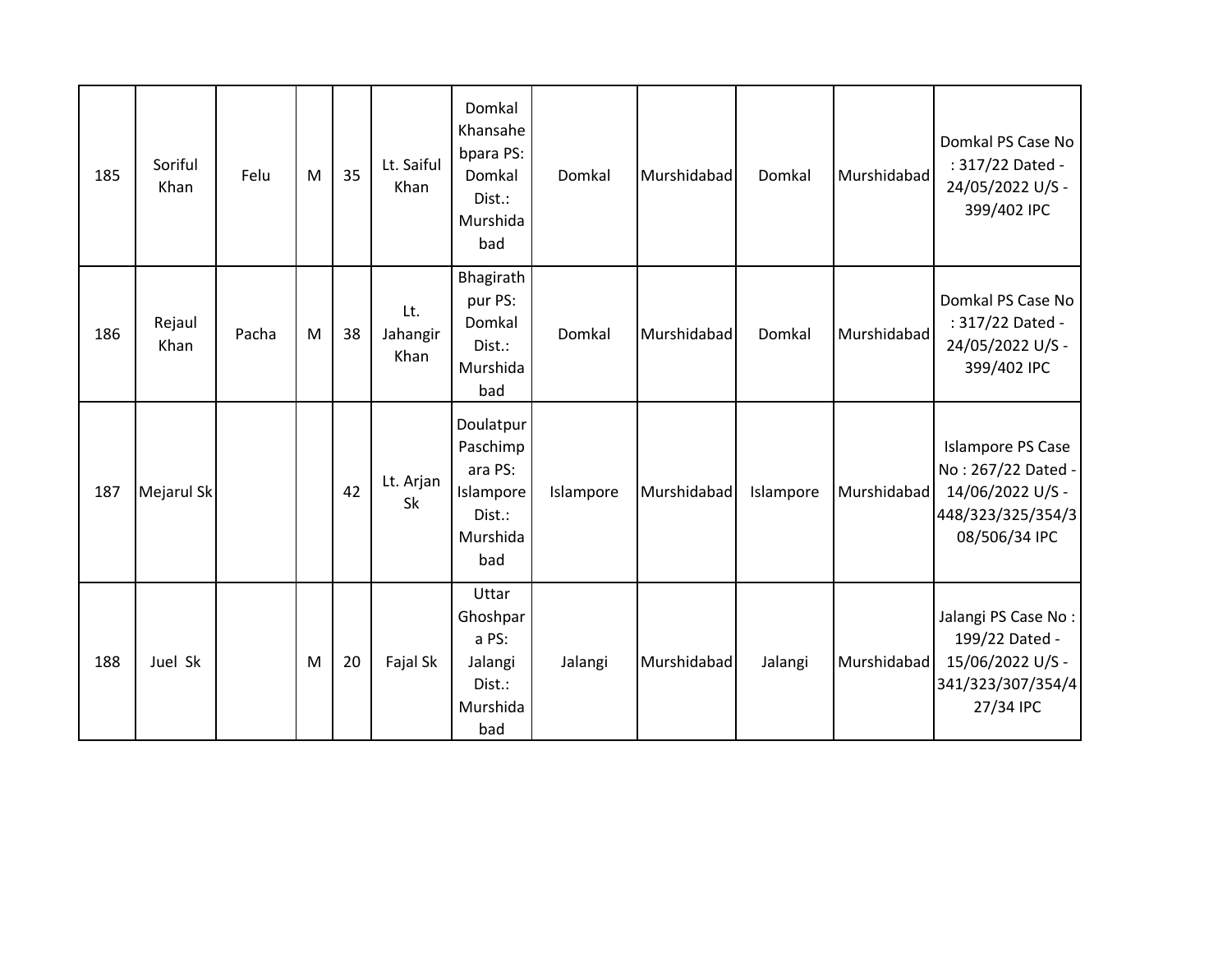| 189 | Rajkumar<br>Mandal   |                          | M |    | Lt. Ratan<br>Mandal           | Bagdahar<br>Sibir PS:<br>Jiaganj<br>Dist.:<br>Murshida<br>bad    | Jiaganj                 | Murshidabad | Jiaganj         | Murshidabad | Jiaganj PS Case No:<br>162/22 Dated -<br>16/06/2022 U/S -<br>341/325/308 IPC            |
|-----|----------------------|--------------------------|---|----|-------------------------------|------------------------------------------------------------------|-------------------------|-------------|-----------------|-------------|-----------------------------------------------------------------------------------------|
| 190 | Sunil<br>Sarkar      |                          | M | 36 | Lt Santosh<br>Kumar<br>Sarkar | Hosnabad<br>Kalitala<br>PS: Lalgola<br>Dist.:<br>Murshida<br>bad | Lalgola                 | Murshidabad | Lalgola         | Murshidabad | Lalgola PS Case No:<br>199/22 Dated -<br>17/06/2022 U/S -<br>505(2) IPC                 |
| 191 | Sahabul<br><b>Sk</b> | Sahabur<br>Sk @<br>Rinku | M | 27 | Lt Siddik<br><b>Sk</b>        | Baulibagh<br>PS:<br>Murshida<br>bad Dist.:<br>Murshida<br>bad    | Murshidabad Murshidabad |             | Murshidaba<br>d | Murshidabad | Murshidabad PS<br>Case No: 335/22<br>Dated - 15/06/2022<br>U/S-363/365/34<br><b>IPC</b> |
| 192 | Nur Alim<br>Sk       |                          | M | 32 | Hamjar Sk                     | Khojardan<br>ga PS:<br>Nabagram<br>Dist.:<br>Murshida<br>bad     | Nabagram                | Murshidabad | Nabagram        | Murshidabad | Nabagram PS Case<br>No: 214/22 Dated -<br>16/06/2022 U/S -<br>279/304A/427 IPC          |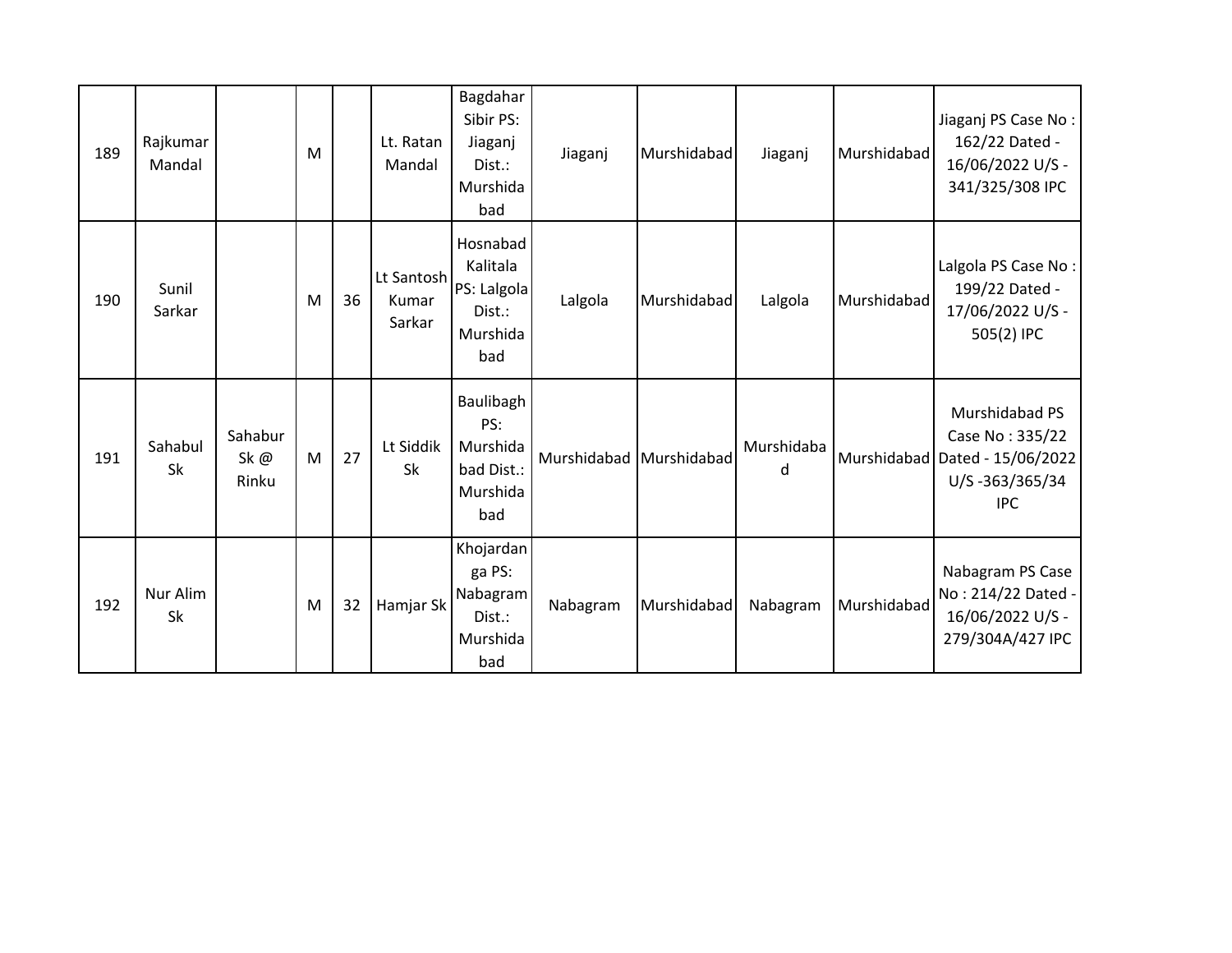| 193 | Md<br>Akherul<br><b>Biswas</b> |      | M | 50 | Samsuddi<br>n Biswas | Fajilnagar<br>(Amtala<br>Ghatpara)<br>PS:<br>Thanapara<br>Dist.:<br>Krishnana<br>gar Police<br>District | Thanapara | Krishnanagar<br>Police<br>District | Nawda    | Murshidabad | Nawda PS Case No:<br>152/22 Dated -<br>17/06/2022 U/S -<br>379 IPC                                                                                                                                                                                                     |
|-----|--------------------------------|------|---|----|----------------------|---------------------------------------------------------------------------------------------------------|-----------|------------------------------------|----------|-------------|------------------------------------------------------------------------------------------------------------------------------------------------------------------------------------------------------------------------------------------------------------------------|
| 194 | Khurshid<br>Alam<br>Malithya   |      | M | 35 | Mekil<br>Malithya    | Nowda<br>PS: Nawda<br>Dist.:<br>Murshida<br>bad                                                         | Nawda     | Murshidabad                        | Nawda    | Murshidabad | Nawda PS Case No:<br>152/22 Dated -<br>17/06/2022 U/S -<br>379 IPC                                                                                                                                                                                                     |
| 195 | Tapi Sk                        | Topi | M |    | Jahirul Sk           | Jolmathpa<br>ra PS:<br>Saktipur<br>Dist.:<br>Murshida<br>bad                                            | Saktipur  | Murshidabad                        | Saktipur | Murshidabad | Saktipur PS Case No<br>: 75/22 Dated -<br>13/06/2022 U/S -<br>147/148/149/186/3<br>32/333/353/427/44<br>8/447//307 IPC &<br>25/27 Arms Act,<br>1959 & 3/4/5<br>Explosive<br>Substances Act,<br>1908Â & 9 West<br>Bengal<br>Maintenance of<br>Public Order Act,<br>1972 |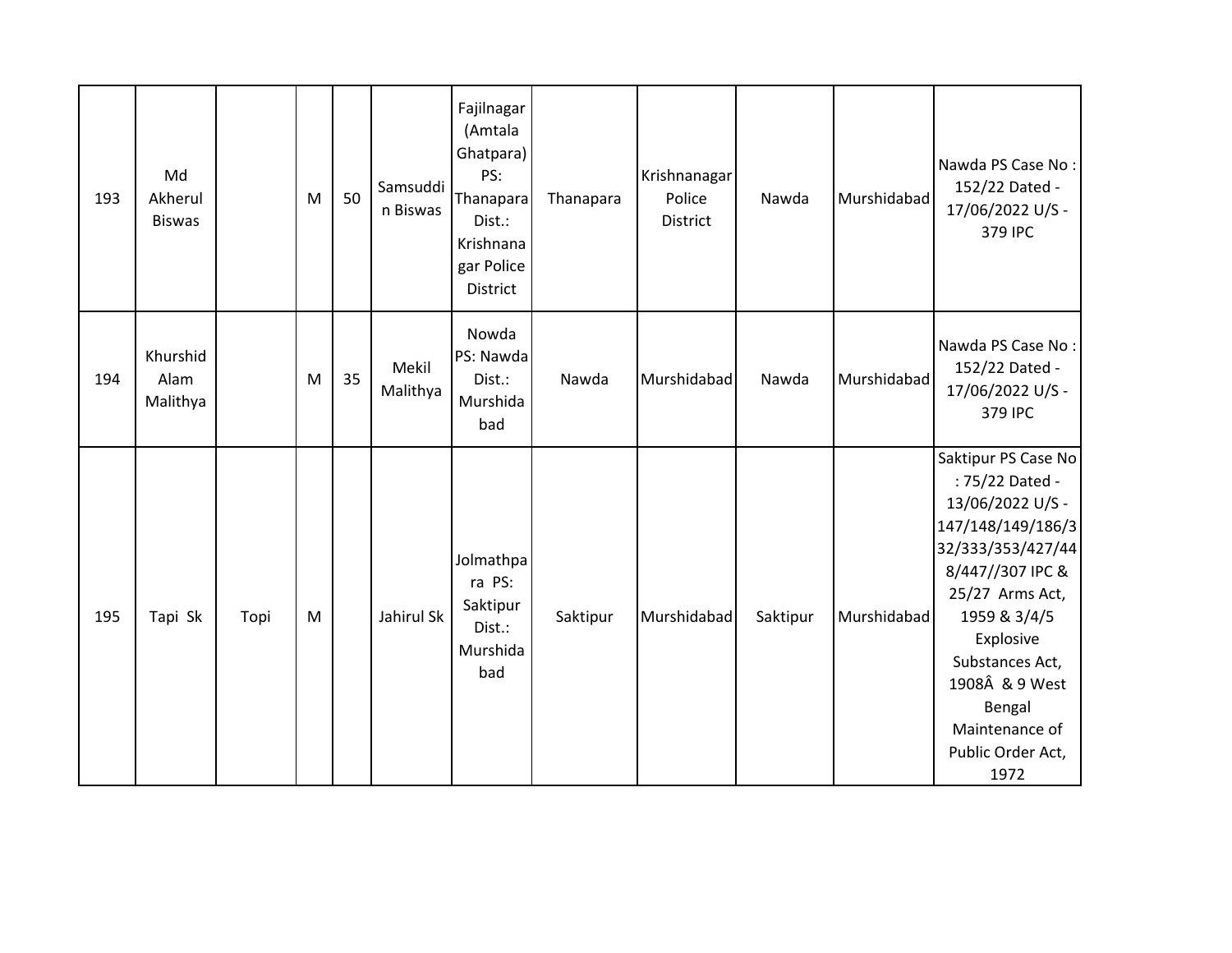| 196 | Arindam<br>Ghosh    | M | 33 | Srikanta<br>Ghosh                   | Sasinda<br>PS: Belda<br>Dist.:<br>Paschim<br>Mednipor<br>e                                                            | Belda  | Paschim<br>Mednipore | Belda  | Paschim<br>Mednipore | Belda PS Case No:<br>79/22 Dated -<br>04/03/2022 U/S -<br>467/468/506/34<br><b>IPC</b>         |
|-----|---------------------|---|----|-------------------------------------|-----------------------------------------------------------------------------------------------------------------------|--------|----------------------|--------|----------------------|------------------------------------------------------------------------------------------------|
| 197 | Mahanan<br>da Maity |   | 52 | $S/O$ Lt.<br>Chandicha<br>ran Maity | <b>OF</b><br>AJURIA,<br>$P.O-$<br>POLASHP<br>AI PS:<br>Daspur<br>Dist.:<br>Paschim<br>Mednipor<br>e                   | Daspur | Paschim<br>Mednipore | Daspur | Paschim<br>Mednipore | Daspur PS Case No:<br>198/22 Dated -<br>20/05/2022 U/S -<br>420/406/323/354/5<br><b>06 IPC</b> |
| 198 | Purna<br>Santra     |   | 19 | S/o Sibu<br>Santra                  | <b>OF</b><br><b>NAKULBA</b><br>ZAR, P.O-<br>RADHANA<br><b>GAR PS:</b><br>Ghatal<br>Dist.:<br>Paschim<br>Mednipor<br>e | Ghatal | Paschim<br>Mednipore | Daspur | Paschim<br>Mednipore | Daspur PS Case No:<br>237/22 Dated -<br>12/06/2022 U/S -<br>363/365/34 IPC                     |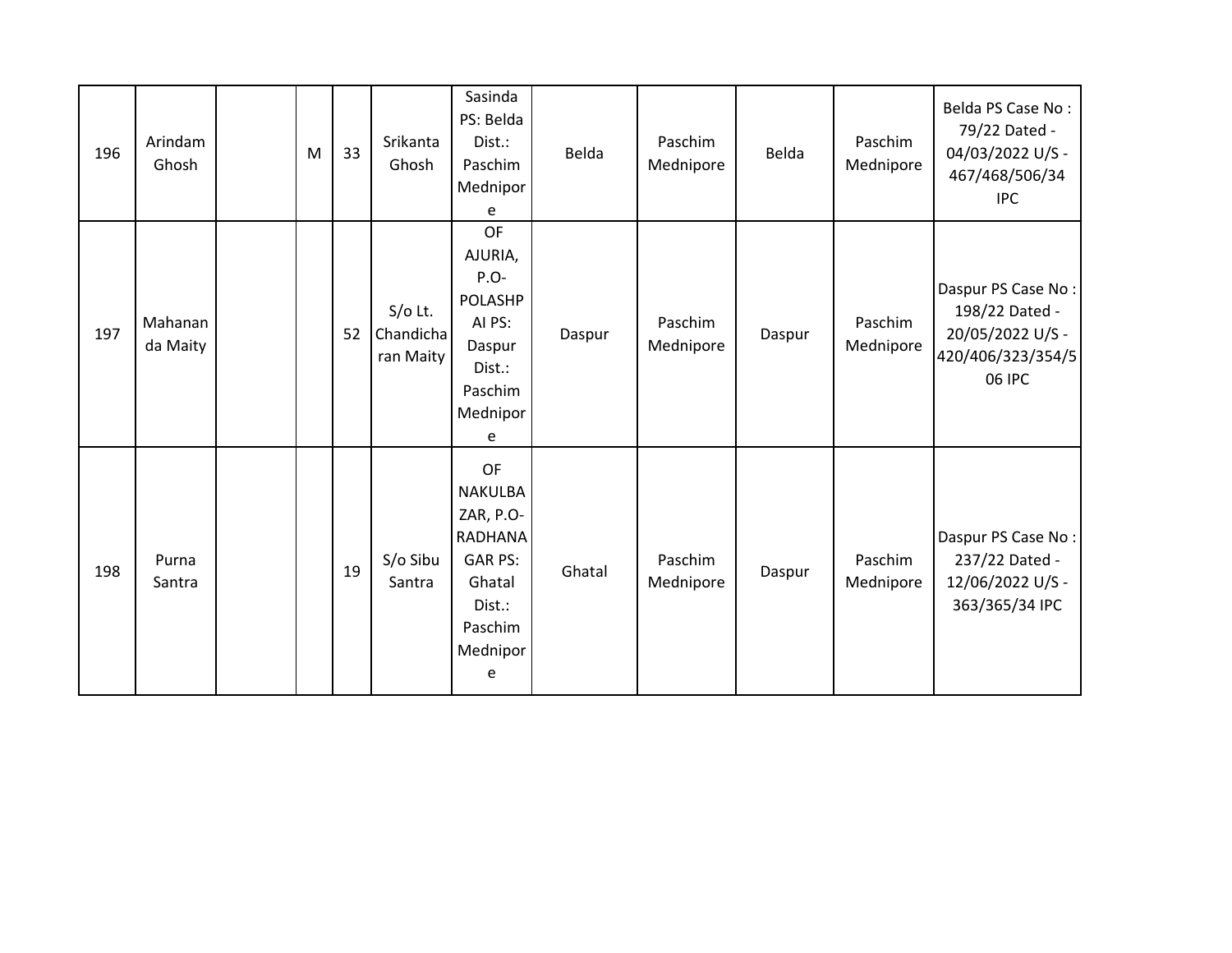| 199 | Biswarup<br>Middya |  | $S/O$ Lt.<br>Sukdeb<br>Middya | of<br>Pathrisole,<br><b>PS</b><br>Garhbeta<br>PS:<br>Garbeta<br>Dist.:<br>Paschim<br>Mednipor<br>e | Garbeta | Paschim<br>Mednipore | Garbeta | Paschim<br>Mednipore | Garbeta PS Case No<br>: 353/22 Dated -<br>17/06/2022 U/S -<br>341/323/325/307/5<br>06/34 IPC |
|-----|--------------------|--|-------------------------------|----------------------------------------------------------------------------------------------------|---------|----------------------|---------|----------------------|----------------------------------------------------------------------------------------------|
| 200 | Dilip<br>Sarkar    |  | Lt.<br>Prahllad               | , r of<br>Chandabil<br>a, PS<br>Garhbeta<br>PS:<br>Garbeta<br>Dist.:<br>Paschim<br>Mednipor<br>e   | Garbeta | Paschim<br>Mednipore | Garbeta | Paschim<br>Mednipore | Garbeta PS Case No<br>: 353/22 Dated -<br>17/06/2022 U/S -<br>341/323/325/307/5<br>06/34 IPC |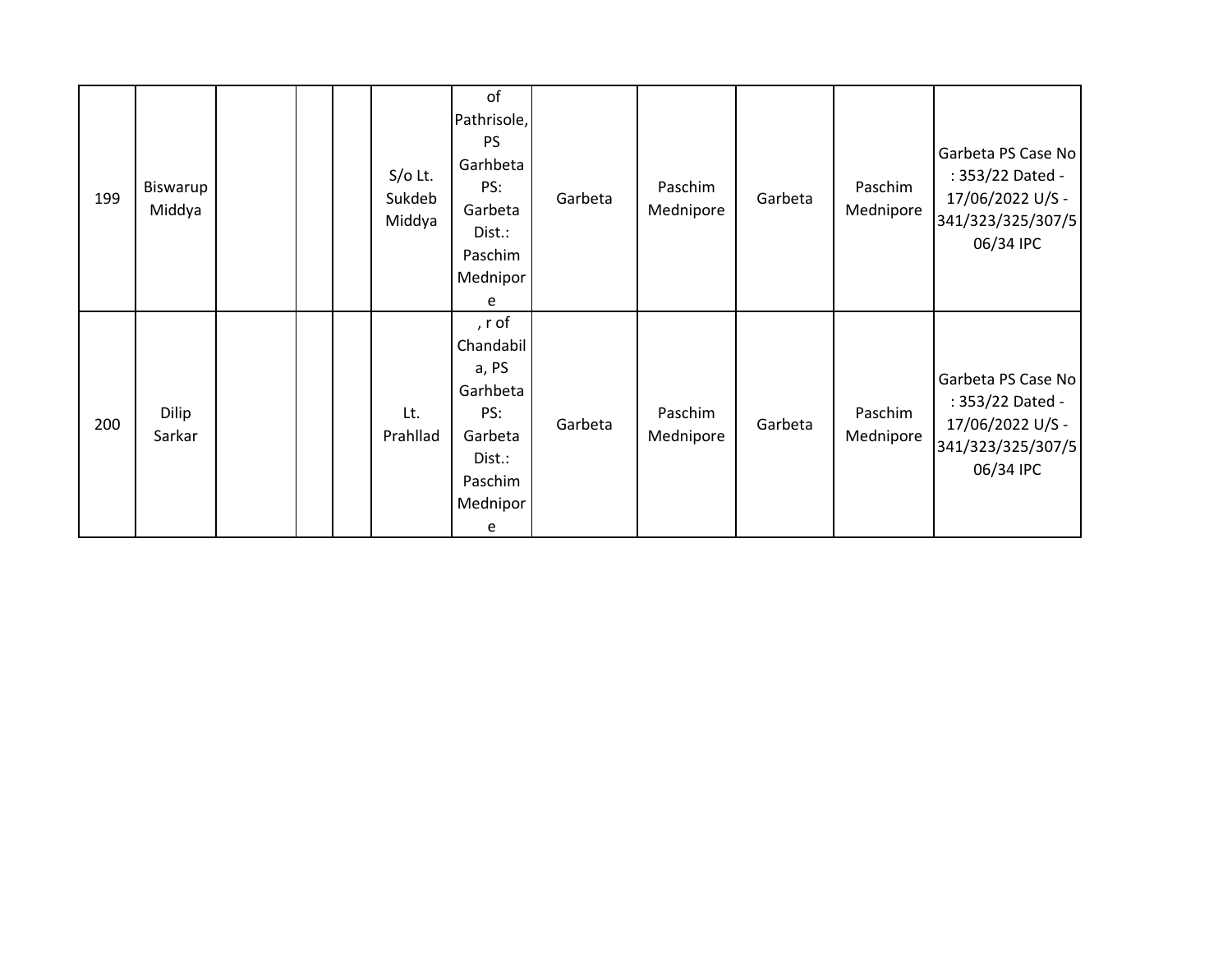| 201 | Prabir<br>Kumar<br>Das | M | Lt. Manoj<br>Das        | 5/1<br>Srimanipa<br>ra Lane,<br><b>PS</b><br>Baranagar<br>, Dist-<br>North 24<br>Pargana,<br>Kol.36 PS:<br>Baranagar<br>Dist.:<br>Barrackpo<br>re Police<br>Commissi<br>onerate | Baranagar | Barrackpore<br>Police<br>Commission<br>erate | Ghatal | Paschim<br>Mednipore | Ghatal PS Case No:<br>184/19 Dated -<br>03/07/2019 U/S -<br>417/420/506 IPC                                                                  |
|-----|------------------------|---|-------------------------|---------------------------------------------------------------------------------------------------------------------------------------------------------------------------------|-----------|----------------------------------------------|--------|----------------------|----------------------------------------------------------------------------------------------------------------------------------------------|
| 202 | Raju Kanri             | M | Lt.<br>Sanatan<br>Kanri | Kuran PS:<br>Ghatal<br>Dist.:<br>Paschim<br>Mednipor<br>e                                                                                                                       | Ghatal    | Paschim<br>Mednipore                         | Ghatal | Paschim<br>Mednipore | Ghatal PS Case No:<br>27/22 Dated -<br>21/01/2022 U/S -<br>498(A)/323/509/35<br>4/406/506/34 IPC &<br>3/4 Dowry<br>Prohibition Act,<br>1961Â |
| 203 | Sk Rejaul<br>Hoque     | M | Sk. Rabiul<br>Hossen    | Vill.<br>Bhagirath<br>pur PS:<br>Ghatal<br>Dist.:<br>Paschim<br>Mednipor<br>$\mathsf e$                                                                                         | Ghatal    | Paschim<br>Mednipore                         | Ghatal | Paschim<br>Mednipore | <b>Ghatal PS</b>                                                                                                                             |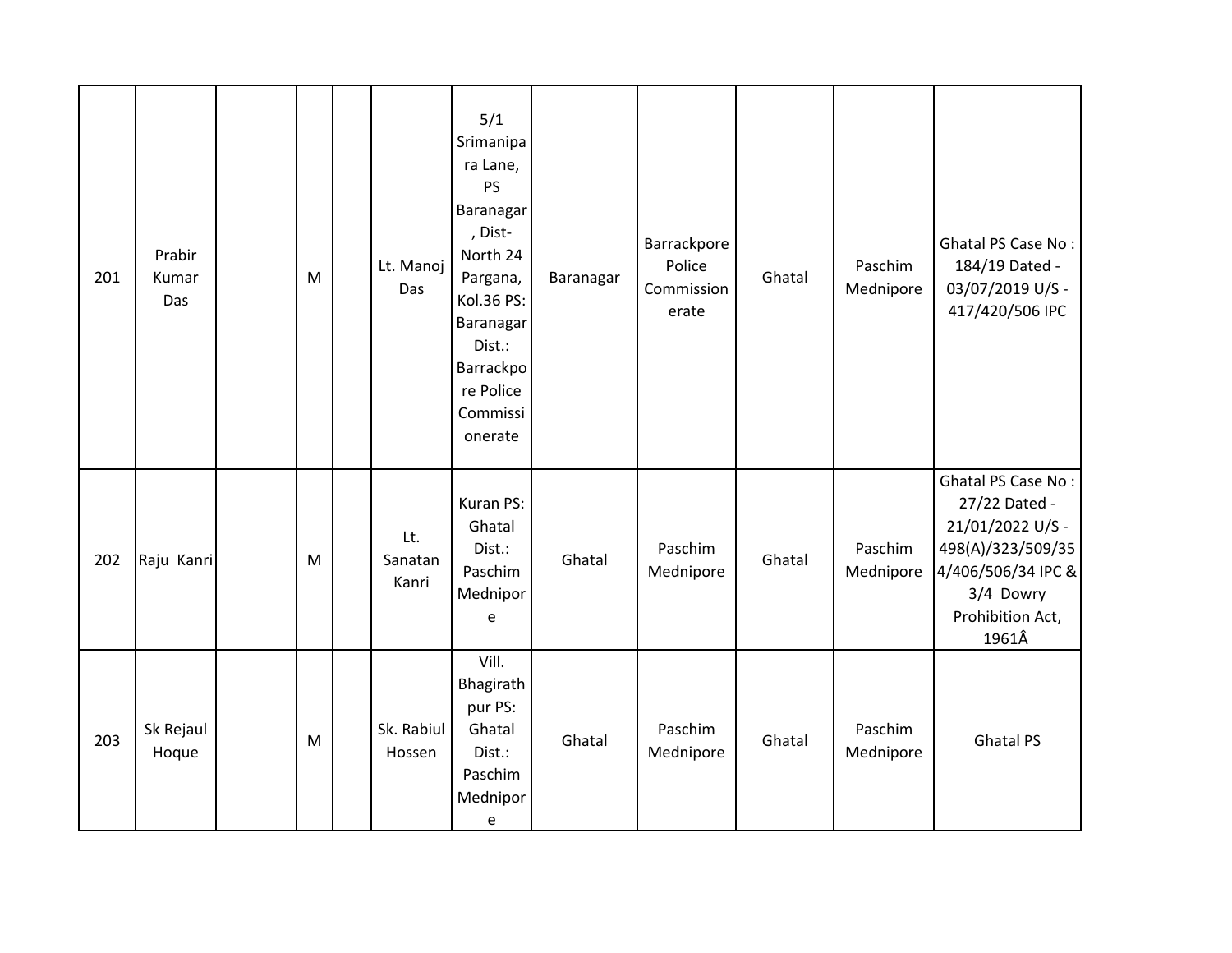| 204 | <b>Bulbul</b><br>Rahoman | Khokan | M | Sk. Asraf<br>Ali     | Nalgeria<br>PS: Ghatal<br>Dist.:<br>Paschim<br>Mednipor<br>e                                                        | Ghatal | Paschim<br>Mednipore | Ghatal | Paschim<br>Mednipore | <b>Ghatal PS</b> |
|-----|--------------------------|--------|---|----------------------|---------------------------------------------------------------------------------------------------------------------|--------|----------------------|--------|----------------------|------------------|
| 205 | Ajim Ali<br>Khan         |        | M | Moniruddi<br>n Khan  | Ranisimuli<br>a (Ranir<br>Bazar<br>Khan<br>Para) PO.<br>Simulia<br>PS: Ghatal<br>Dist.:<br>Paschim<br>Mednipor<br>e | Ghatal | Paschim<br>Mednipore | Ghatal | Paschim<br>Mednipore | <b>Ghatal PS</b> |
| 206 | Ruma Bibi                |        | F | Sk<br>Mohidul<br>Ali | Bhagirath<br>pur PS:<br>Ghatal<br>Dist.:<br>Paschim<br>Mednipor<br>e                                                | Ghatal | Paschim<br>Mednipore | Ghatal | Paschim<br>Mednipore | <b>Ghatal PS</b> |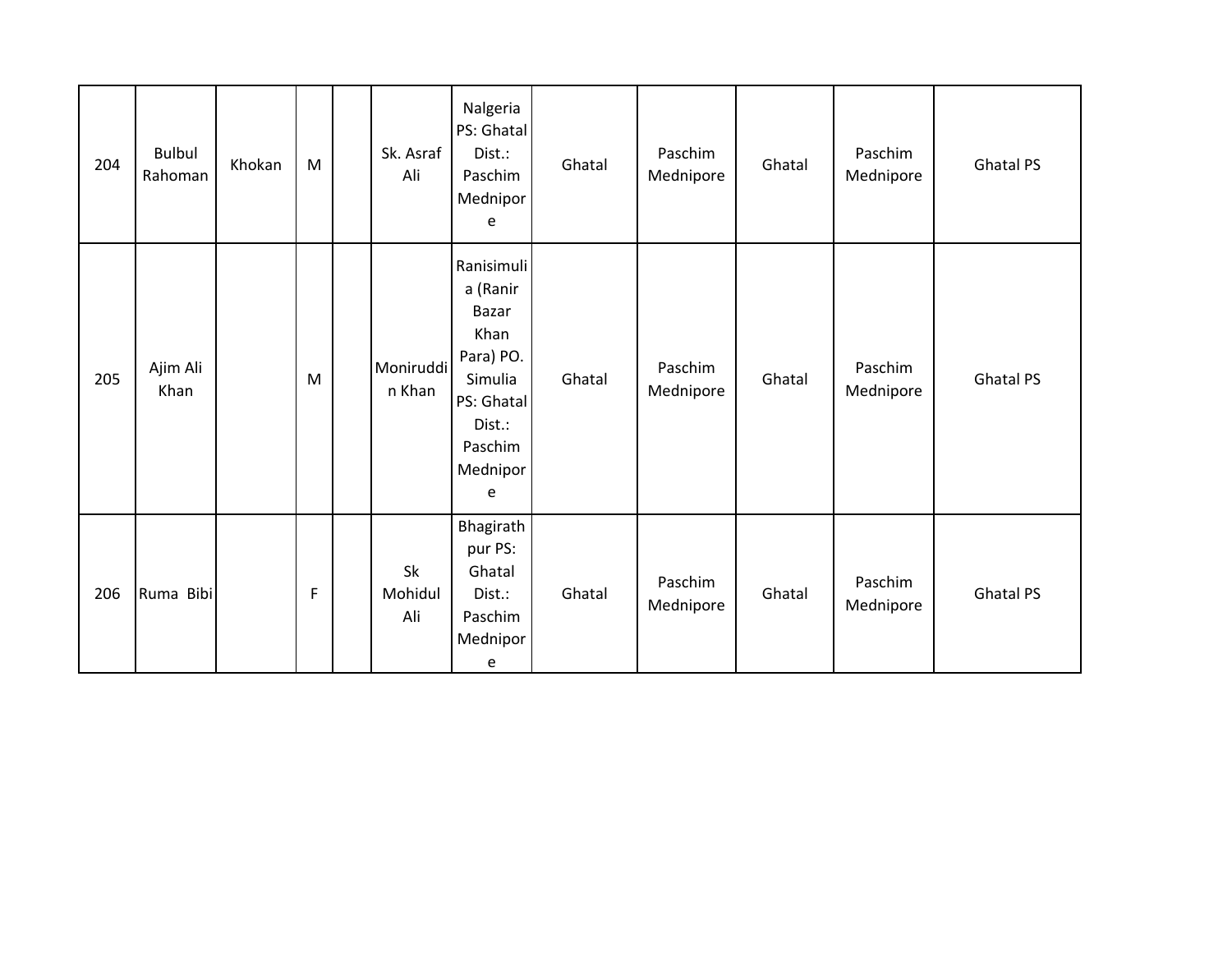| 207 | Gouranga<br>Mahata |              | M | 45 | Lt Satya<br>Mahata     | Village-<br>Singla PO-<br>Bulanpur<br>PS:<br>Goaltore<br>Dist.:<br>Paschim<br>Mednipor<br>e             | Goaltore           | Paschim<br>Mednipore | Goaltore           | Paschim<br>Mednipore | <b>Goaltore PS Case</b><br>No: 186/22 Dated -<br>17/06/2022 U/S -<br>46(A)(C) IPC                       |
|-----|--------------------|--------------|---|----|------------------------|---------------------------------------------------------------------------------------------------------|--------------------|----------------------|--------------------|----------------------|---------------------------------------------------------------------------------------------------------|
| 208 | Chandi<br>Ghosh    |              | M |    | Jugal<br>Ghosh         | Moura PS:<br>Gurguripal<br>Dist.:<br>Paschim<br>Mednipor<br>e                                           | Gurguripal         | Paschim<br>Mednipore | Gurguripal         | Paschim<br>Mednipore | <b>Gurguripal PS Case</b><br>No: 111/22 Dated -<br>16/06/2022 U/S -<br>341/326/307/506/3<br>4 IPC       |
| 209 | <b>Dilip Bisal</b> | <b>Bhola</b> | M | 31 | Sankar<br><b>Bisal</b> | Kharida,<br>36 Para,<br>Ward No-<br>18 PS:<br>Kharagpor<br>e town<br>Dist.:<br>Paschim<br>Mednipor<br>e | Kharagpore<br>town | Paschim<br>Mednipore | Kharagpore<br>town | Paschim<br>Mednipore | Kharagpore town<br>PS Case No: 363/22<br>Dated - 17/06/2022<br>$U/S -$<br>341/325/307/506<br><b>IPC</b> |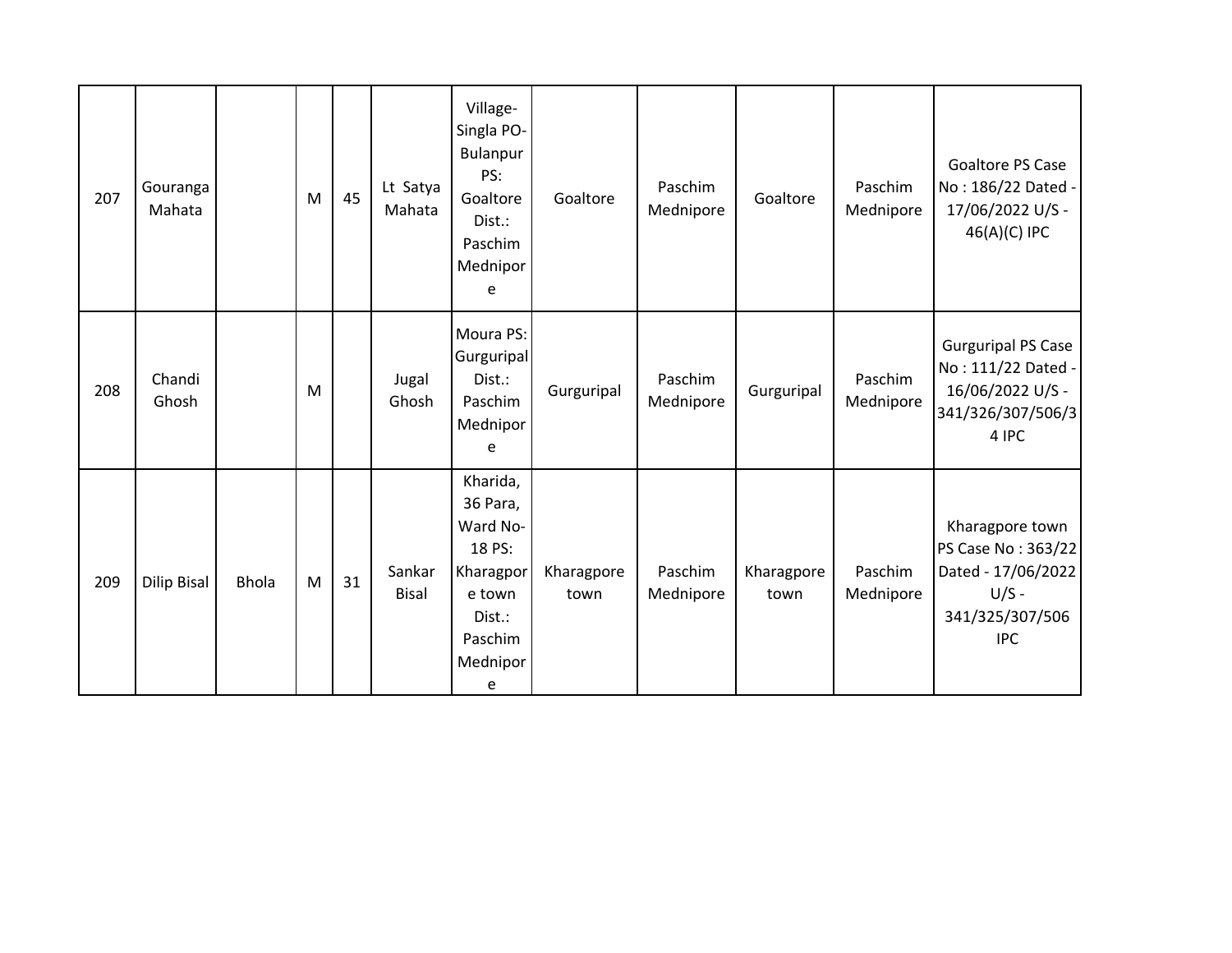| 210 | Sk Arif                    |          | M         | 20 | Sk. Arif                            | Mehbob<br>Nagar,<br>Panchberi<br>a, Ward<br>No-4 PS:<br>Kharagpor<br>e town<br>Dist.:<br>Paschim<br>Mednipor<br>e     | Kharagpore<br>town | Paschim<br>Mednipore | Kharagpore<br>town | Paschim<br>Mednipore | Kharagpore town<br>PS Case No: 297/22<br>Dated - 28/05/2022<br>U/S-363/365 IPC                            |
|-----|----------------------------|----------|-----------|----|-------------------------------------|-----------------------------------------------------------------------------------------------------------------------|--------------------|----------------------|--------------------|----------------------|-----------------------------------------------------------------------------------------------------------|
| 211 | Khokan<br>Khan             | Son Khan |           | 27 | Asraf<br>Khan                       | Panchberi<br>a, Ward<br>No-04 PS:<br>Kharagpor<br>e town<br>Dist.:<br>Paschim<br>Mednipor<br>e                        | Kharagpore<br>town | Paschim<br>Mednipore | Kharagpore<br>town | Paschim<br>Mednipore | Kharagpore town<br>PS Case No: 361/22<br>Dated - 14/06/2022<br>$U/S -$<br>448/506/323/325/3<br>54B/34 IPC |
| 212 | Sourav<br>Nanda<br>Goswami | Krishna  | ${\sf M}$ | 30 | Durga<br>Sankar<br>Nanda<br>Goswami | Kuikota,<br>Goalapara<br>Kali<br>Mandir,<br>PS-<br>Kotwali<br>PS:<br>Midnapor<br>e Dist.:<br>Paschim<br>Mednipor<br>e | Midnapore          | Paschim<br>Mednipore | Midnapore          | Paschim<br>Mednipore | Midnapore PS Case<br>No: 340/22 Dated -<br>25/05/2022 U/S -<br>363/365 IPC                                |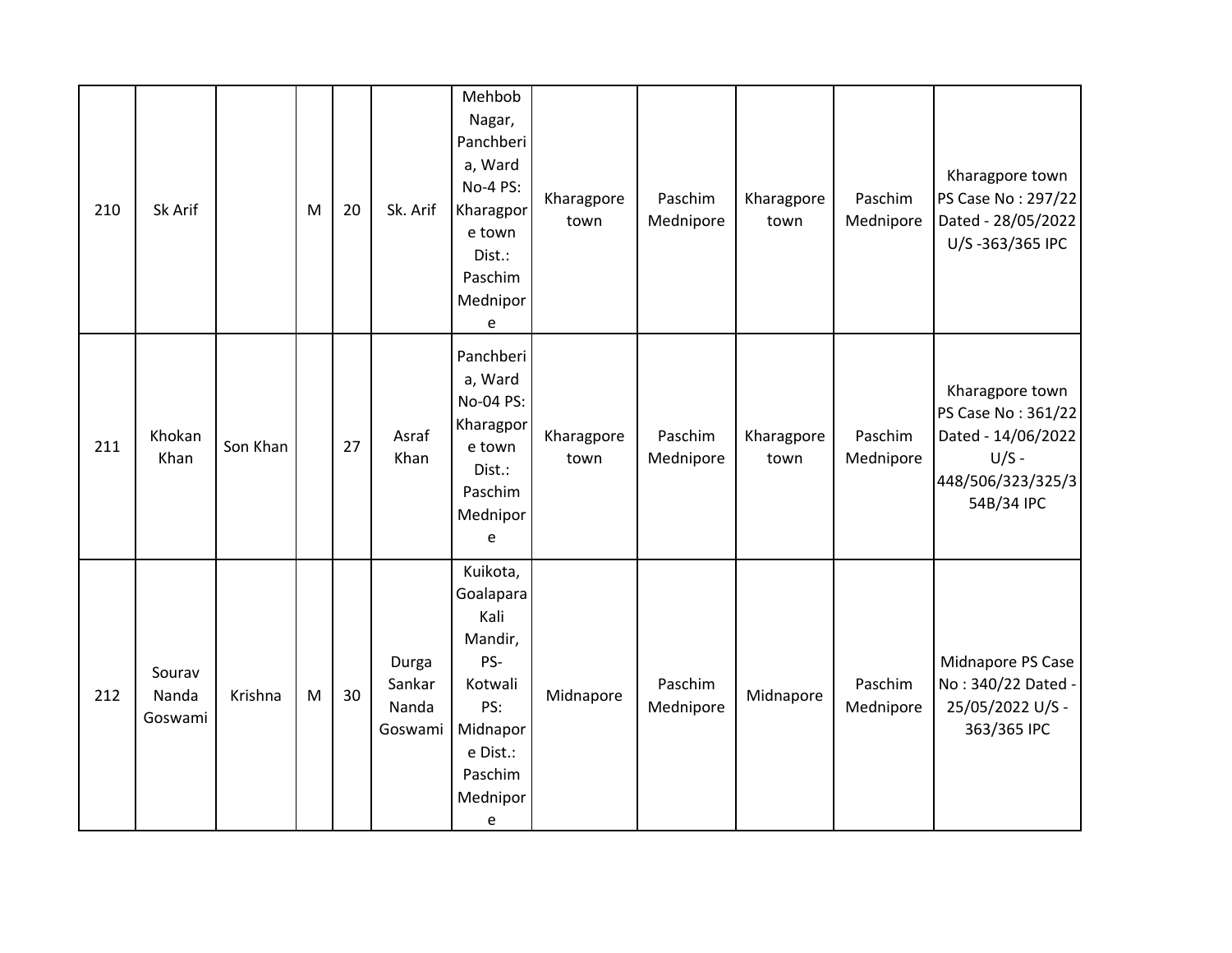| 213 | Ranjan<br>Das    | Manu  | M | 22 | Prabir Das    | Bahurupa<br>PS:<br>Narayanga<br>rh Dist.:<br>Paschim<br>Mednipor<br>e                                               | Narayangarh | Paschim<br>Mednipore | Narayangarh | Paschim<br>Mednipore | Narayangarh PS<br>Case No: 94/22<br>Dated - 19/04/2022<br>U/S-399/402 IPC  |
|-----|------------------|-------|---|----|---------------|---------------------------------------------------------------------------------------------------------------------|-------------|----------------------|-------------|----------------------|----------------------------------------------------------------------------|
| 214 | Bijoy<br>Tudu    | Chatu | M | 20 | Nimai<br>Tudu | Bahurupa<br>PS:<br>Narayanga<br>rh Dist.:<br>Paschim<br>Mednipor<br>e                                               | Narayangarh | Paschim<br>Mednipore | Narayangarh | Paschim<br>Mednipore | Narayangarh PS<br>Case No: 94/22<br>Dated - 19/04/2022<br>U/S-399/402 IPC  |
| 215 | Angsuman<br>Maji |       | M | 24 | Madan<br>Maji | Gobardha<br>npur, PS<br>Pingla,<br>Dist<br>Paschim<br>Medinipur<br>PS: Pingla<br>Dist.:<br>Paschim<br>Mednipor<br>e | Pingla      | Paschim<br>Mednipore | Pingla      | Paschim<br>Mednipore | Pingla PS Case No:<br>204/22 Dated -<br>16/06/2022 U/S -<br>363/365/34 IPC |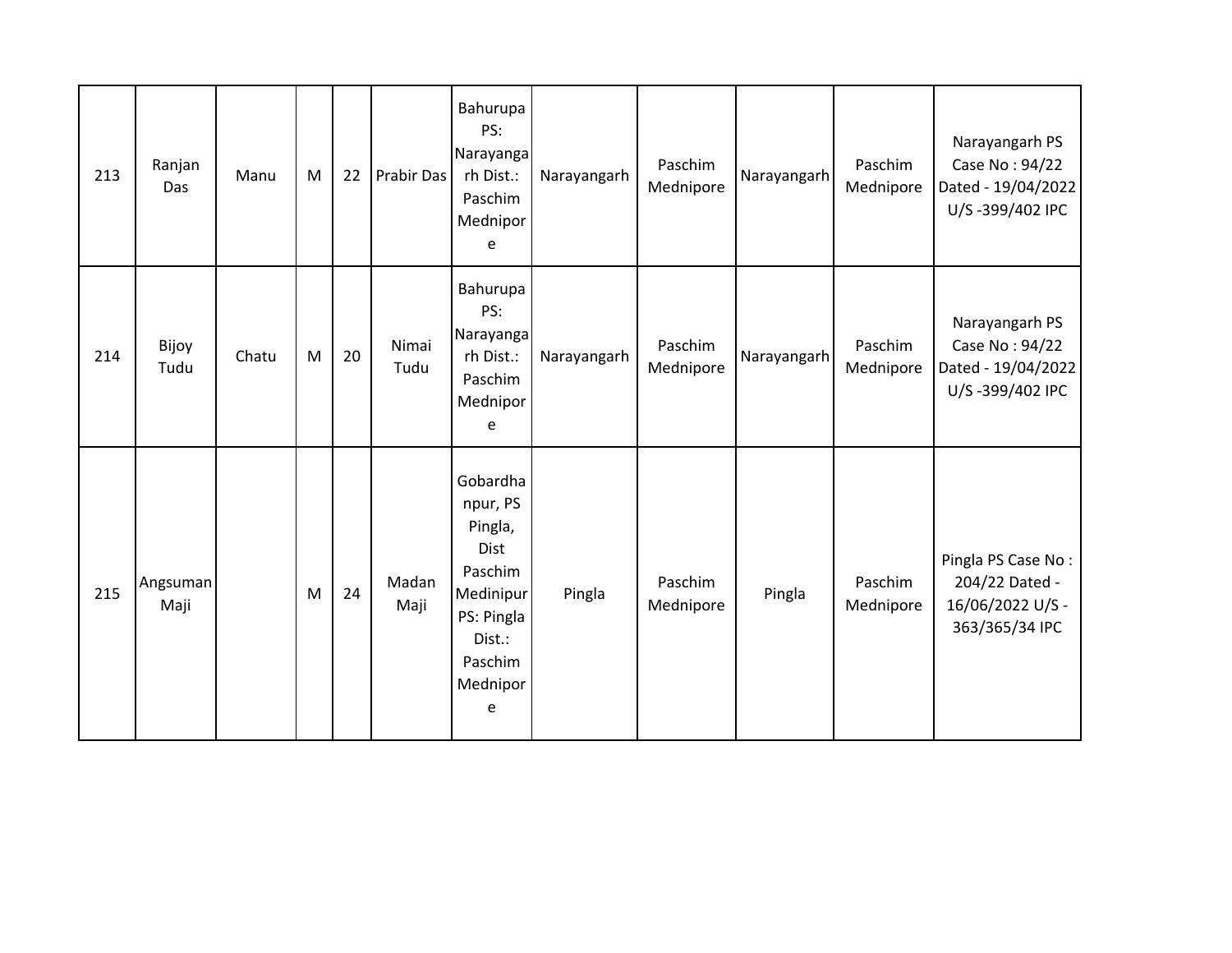| 216 | Nantu<br>Nayek   |                  | M | 35 | Nitai<br>Nayek   | Sahara, PS<br>Pingla Dist<br>Paschim<br>Medinipur<br>PS: Pingla<br>Dist.:<br>Paschim<br>Mednipor<br>e       | Pingla     | Paschim<br>Mednipore                     | Pingla | Paschim<br>Mednipore | Pingla PS                                                               |
|-----|------------------|------------------|---|----|------------------|-------------------------------------------------------------------------------------------------------------|------------|------------------------------------------|--------|----------------------|-------------------------------------------------------------------------|
| 217 | Sadik Sk         | Sajid @<br>Sakil | M | 24 | Sk Jakir         | Santoshpu<br>r<br>Fakirpara<br>PS:<br>Maheshtal<br>a Dist.:<br>Diamond<br>Harbour<br>Police<br>District     | Maheshtala | Diamond<br>Harbour<br>Police<br>District | Sabang | Paschim<br>Mednipore | Sabang PS Case No:<br>200/22 Dated -<br>17/06/2022 U/S -<br>399/402 IPC |
| 218 | Ikbal<br>Hossain | Rahul            |   | 22 | Ld. Md.<br>Sahid | Santoshpu<br>r New<br>Ailanpara<br>PS:<br>Maheshtal<br>a Dist.:<br>Diamond<br>Harbour<br>Police<br>District | Maheshtala | Diamond<br>Harbour<br>Police<br>District | Sabang | Paschim<br>Mednipore | Sabang PS Case No:<br>200/22 Dated -<br>17/06/2022 U/S -<br>399/402 IPC |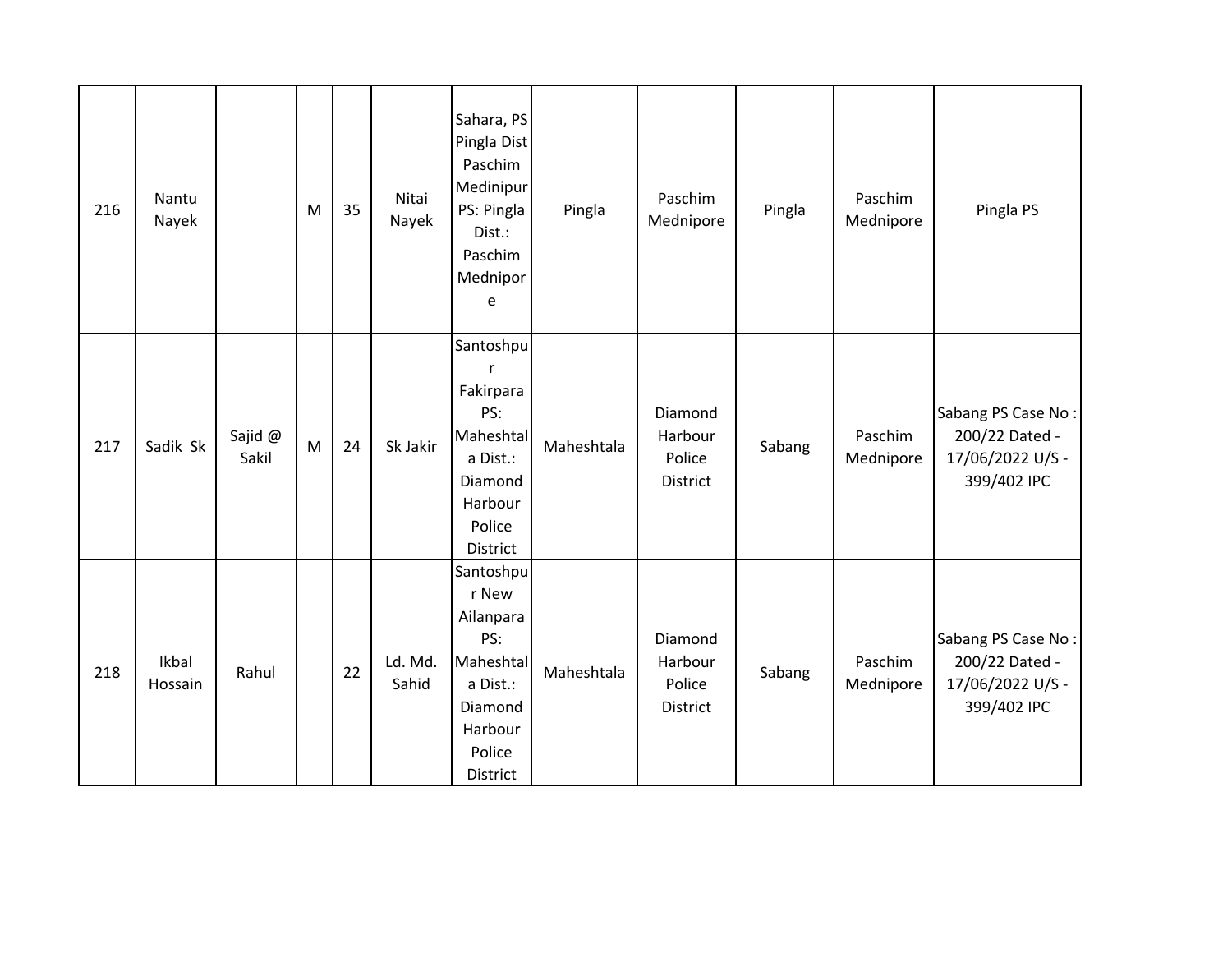| 219 | Sairul<br>Mollah   | <b>Bhola</b> | 34 | Dulal<br>Mollah   | Santoshpu<br>r kankhuli<br>banstala<br>PS:<br>Rajabagan<br>Dist.:<br>Kolkata                               | Rajabagan          | Kolkata                                  | Sabang | Paschim<br>Mednipore | Sabang PS Case No:<br>200/22 Dated -<br>17/06/2022 U/S -<br>399/402 IPC |
|-----|--------------------|--------------|----|-------------------|------------------------------------------------------------------------------------------------------------|--------------------|------------------------------------------|--------|----------------------|-------------------------------------------------------------------------|
| 220 | Khursid<br>Answari | Kurban       | 33 | Kashim<br>Answari | Santoshpu<br>r<br>padarhali<br>PS:<br>Rajabagan<br>Dist.:<br>Kolkata                                       | Rajabagan          | Kolkata                                  | Sabang | Paschim<br>Mednipore | Sabang PS Case No:<br>200/22 Dated -<br>17/06/2022 U/S -<br>399/402 IPC |
| 221 | Bachhan<br>Majhi   |              | 27 | Swap<br>Majhi     | Kanaigach<br>hi kajipur<br>PS:<br>Diamond<br>harbour<br>Dist.:<br>Diamond<br>Harbour<br>Police<br>District | Diamond<br>harbour | Diamond<br>Harbour<br>Police<br>District | Sabang | Paschim<br>Mednipore | Sabang PS Case No:<br>200/22 Dated -<br>17/06/2022 U/S -<br>399/402 IPC |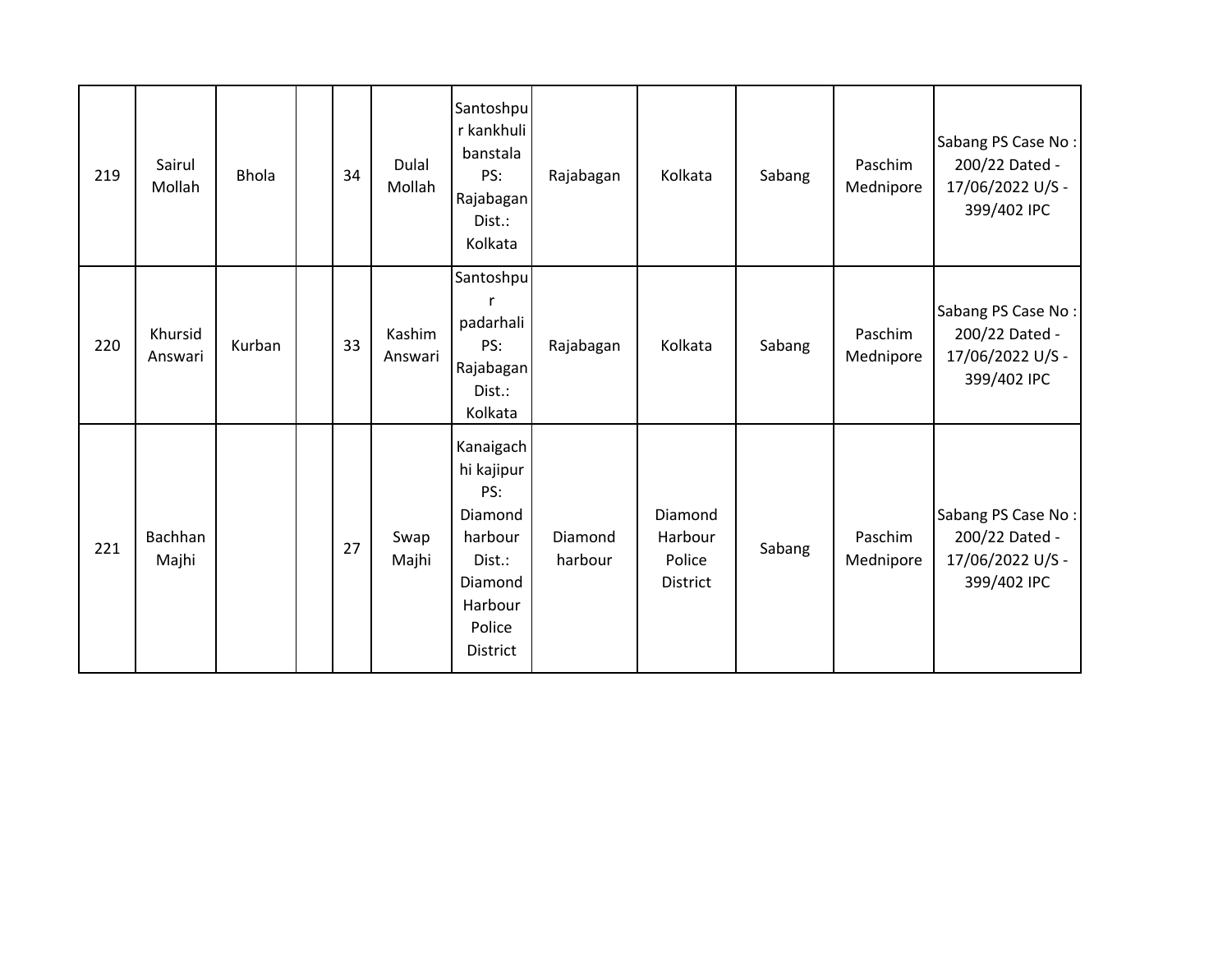| 222 |                 | Md Istak Lal Badsha |   | 18 | Lt.<br>Mahamm<br>ad Mustak | Nayabasti<br>budge<br>budge<br>road PS:<br>Maheshtal<br>a Dist.:<br>Diamond<br>Harbour<br>Police<br>District | Maheshtala | Diamond<br>Harbour<br>Police<br>District | Sabang  | Paschim<br>Mednipore | Sabang PS Case No:<br>200/22 Dated -<br>17/06/2022 U/S -<br>399/402 IPC                                                                                                            |
|-----|-----------------|---------------------|---|----|----------------------------|--------------------------------------------------------------------------------------------------------------|------------|------------------------------------------|---------|----------------------|------------------------------------------------------------------------------------------------------------------------------------------------------------------------------------|
| 223 | Lalit<br>Mana   |                     | M | 21 | Lasa Mana                  | <b>Burimahal</b><br>PS:<br>Jhargram<br>Dist.:<br>Jhargram                                                    | Jhargram   | Jhargram                                 | Salbani | Paschim<br>Mednipore | Salbani PS Case No:<br>186/22 Dated -<br>16/06/2022 U/S -<br>376(2)(f)/376D/307<br>/354C/506 IPC & 6<br>The Protection of<br>children from<br>sexual offences<br>Act, 2012 (POCSO) |
| 224 | Susanta<br>Maha |                     | M | 28 | Haktipada<br>Mana          | Kashijora<br>PS:<br>Salbani<br>Dist.:<br>Paschim<br>Mednipor<br>e                                            | Salbani    | Paschim<br>Mednipore                     | Salbani | Paschim<br>Mednipore | Salbani PS Case No:<br>186/22 Dated -<br>16/06/2022 U/S -<br>376(2)(f)/376D/307<br>/354C/506 IPC & 6<br>The Protection of<br>children from<br>sexual offences<br>Act, 2012 (POCSO) |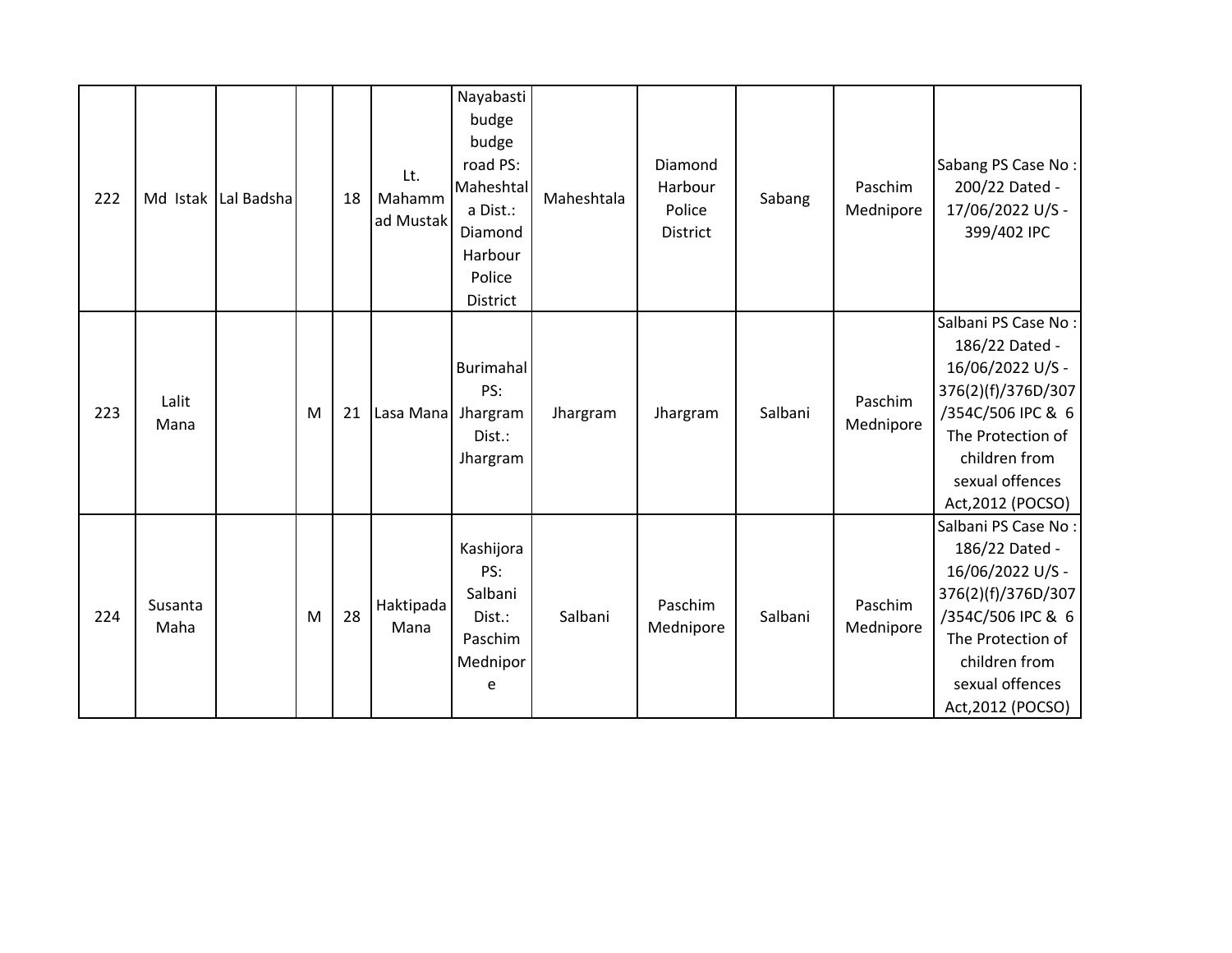| 225 | Dipu<br>Hazra | M |    | Netai<br>Hazra              | Galsi<br>Station<br>Rail<br>Colony, PS<br>Galsi,<br>Purba<br>Bardhama<br>n. PS:<br>Galsi Dist.:<br>Purba<br>Burdwan | Galsi | Purba<br>Burdwan | Galsi | Purba<br>Burdwan | Galsi PS Case No:<br>371/22 Dated -<br>17/06/2022 U/S -<br>376/417 IPC                |
|-----|---------------|---|----|-----------------------------|---------------------------------------------------------------------------------------------------------------------|-------|------------------|-------|------------------|---------------------------------------------------------------------------------------|
| 226 | Abdul Sk      |   |    | Late Suk<br>Mohamm<br>ad Sk | Katwa<br><b>Bagane</b><br>Para PS:<br>Katwa<br>Dist.:<br>Purba<br>Burdwan                                           | Katwa | Purba<br>Burdwan | Katwa | Purba<br>Burdwan | Katwa PS Case No:<br>343/22 Dated -<br>17/06/2022 U/S -<br>323/384/504/306/3<br>4 IPC |
| 227 | Suraj Sk      | M | 46 | Lt Selim Sk                 | Katwa<br><b>Bagane</b><br>Para PS:<br>Katwa<br>Dist.:<br>Purba<br>Burdwan                                           | Katwa | Purba<br>Burdwan | Katwa | Purba<br>Burdwan | Katwa PS Case No:<br>343/22 Dated -<br>17/06/2022 U/S -<br>323/384/504/306/3<br>4 IPC |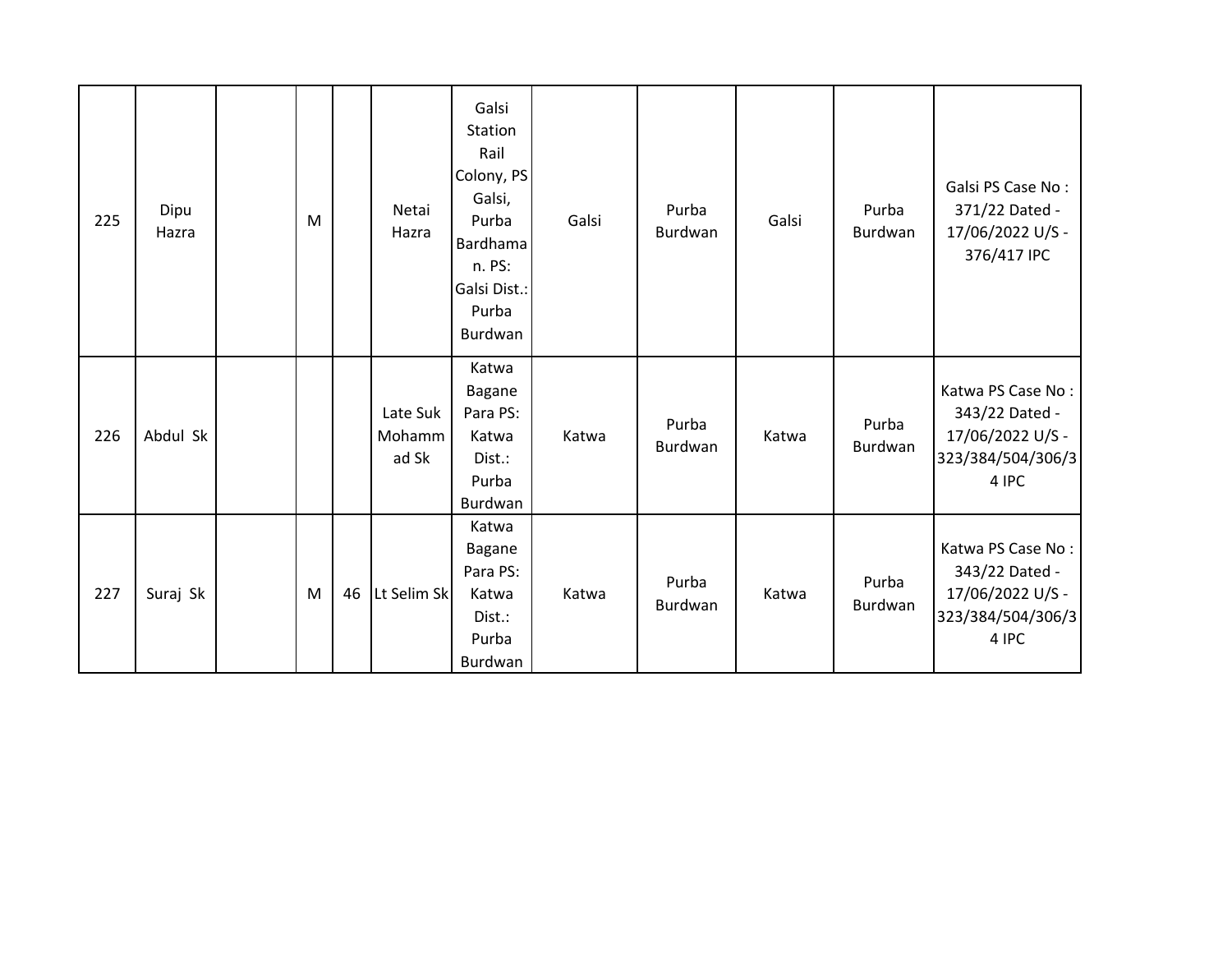| 228 | <b>Bijulal A</b><br>Dibasi | Kisku              | M | 28 | Lt. Sunil<br>Krishna<br>Adibasi | Vill-<br>Srikhanda<br><b>Bus Stand</b><br>Adibasi<br>Para PS:<br>Katwa<br>Dist.:<br>Purba<br>Burdwan | Katwa      | Purba<br>Burdwan        | Katwa      | Purba<br>Burdwan | Katwa PS Case No:<br>342/22 Dated -<br>16/06/2022 U/S -<br>448/323/354B/506<br><b>IPC</b>           |
|-----|----------------------------|--------------------|---|----|---------------------------------|------------------------------------------------------------------------------------------------------|------------|-------------------------|------------|------------------|-----------------------------------------------------------------------------------------------------|
| 229 | Bapi<br>Mallick            | Mahasin<br>Mallick | M | 28 | Hamid<br>Mallick                | Atashpur<br>PS:<br>Montesh<br>war Dist.:<br>Purba<br>Burdwan                                         | Monteshwar | Purba<br><b>Burdwan</b> | Monteshwar | Purba<br>Burdwan | Monteshwar PS<br>Case No: 225/22<br>Dated - 16/06/2022<br>$U/S -$<br>341/323/324/354/3<br>54A IPC   |
| 230 | Sudeb<br>Malik             |                    | M | 35 | Lt.<br>Sadanand<br>a Malik      | Atashpur<br>PS:<br>Montesh<br>war Dist.:<br>Purba<br>Burdwan                                         | Monteshwar | Purba<br>Burdwan        | Monteshwar | Purba<br>Burdwan | Monteshwar PS<br>Case No: 224/22<br>Dated - 16/06/2022<br>$U/S -$<br>341/323/325/326/5<br>06/34 IPC |
| 231 | Arabinda<br>Malik          |                    | M | 32 | Lt. Ananda<br>Malik             | Atashpur<br>PS:<br>Montesh<br>war Dist.:<br>Purba<br>Burdwan                                         | Monteshwar | Purba<br>Burdwan        | Monteshwar | Purba<br>Burdwan | Monteshwar PS<br>Case No: 224/22<br>Dated - 16/06/2022<br>$U/S -$<br>341/323/325/326/5<br>06/34 IPC |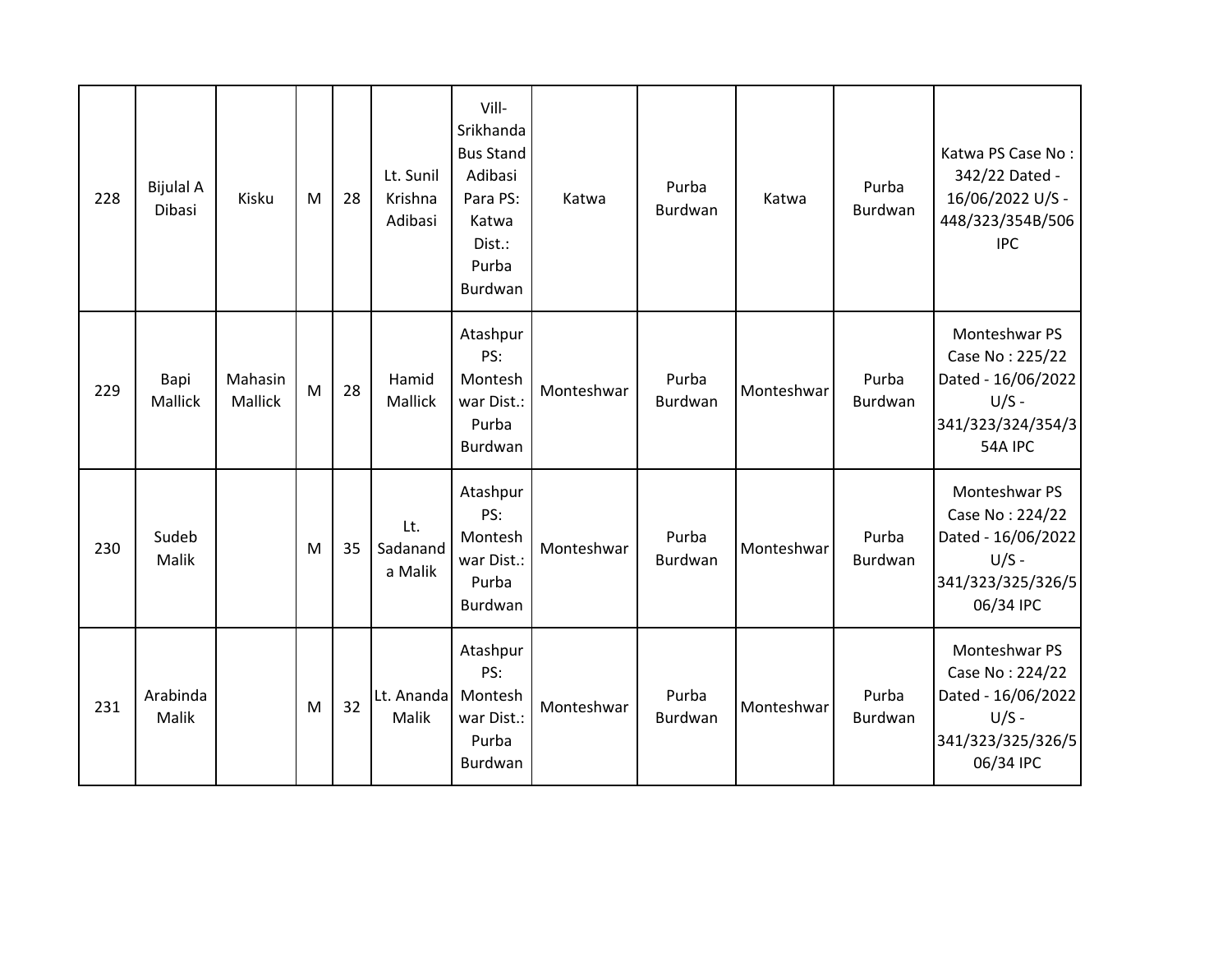| 232 | Sovan Bar             |        | M         | 35 | Niranjan<br>Bar                        | PS:<br>Marishda<br>Dist.:<br>Purba<br>Mednipor<br>e                                                             | Marishda | Purba<br>Mednipore   | Contai<br>women | Purba<br>Mednipore | Contai women PS<br>Case No: 77/22<br>Dated - 14/06/2022<br>$U/S -$<br>448/323/354/376/5<br>11/506/509 IPC |
|-----|-----------------------|--------|-----------|----|----------------------------------------|-----------------------------------------------------------------------------------------------------------------|----------|----------------------|-----------------|--------------------|-----------------------------------------------------------------------------------------------------------|
| 233 | Smt Durga<br>Manna    |        | F         | 38 | <b>Dipak</b><br>Manna                  | Vill-<br>Ismalichak<br>, PS:<br>Moyna<br>Dist.:<br>Purba<br>Mednipor<br>e                                       | Moyna    | Purba<br>Mednipore   | Moyna           | Purba<br>Mednipore | Moyna PS Case No:<br>158/22 Dated -<br>17/06/2022 U/S-46<br>A (C) Bengal Excise<br>Act, 1909              |
| 234 | Chandan<br>Samanta    |        | M         | 50 | Lt<br>Bishnupad Medinipur<br>a Samanta | Vill-<br>Dubarajpu<br>r, PS<br>Sabang<br>Dist<br>Paschim<br>PS:<br>Sabang<br>Dist.:<br>Paschim<br>Mednipor<br>e | Sabang   | Paschim<br>Mednipore | Moyna           | Purba<br>Mednipore | Moyna PS Case No:<br>159/22 Dated -<br>17/06/2022 U/S-46<br>A (C Bengal Excise<br>Act, 1909               |
| 235 | <b>Bablu</b><br>Lohar | Chotna | ${\sf M}$ | 20 | Sadanand<br>a Lohar                    | Rangiladih<br>PS:<br>Kashipur<br>Dist.:<br>Purulia                                                              | Kashipur | Purulia              | Barabazar       | Purulia            | Barabazar PS Case<br>No: 83/22 Dated -<br>21/05/2022 U/S -<br>363/365 IPC                                 |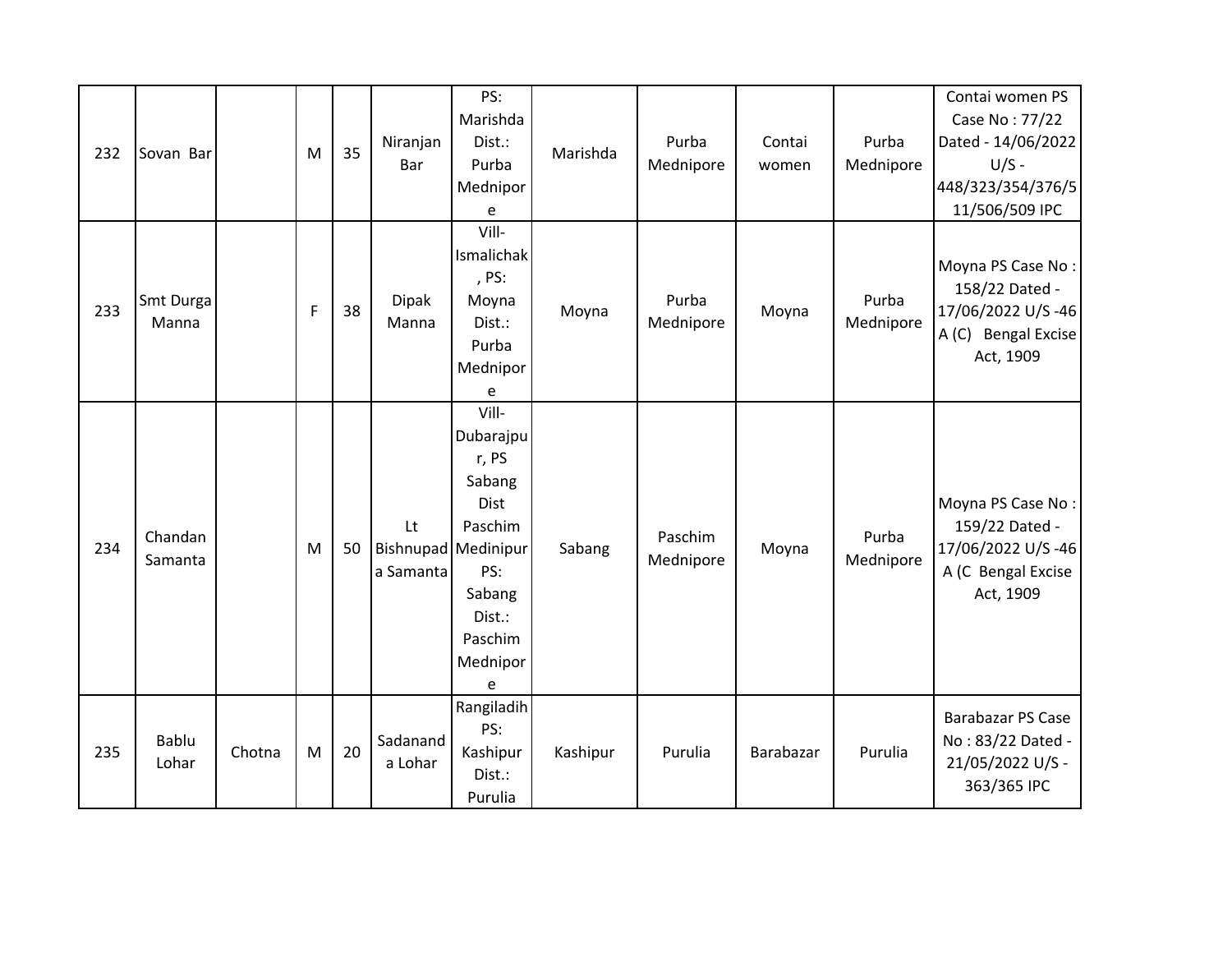| 236 | Pintu Sing            |          |   | 40 | Shree Sing            | Vill-Romi,<br>$P.O+P.S-$<br>Itkhori,<br>Dist-<br>Chatra<br>(Jharkhan<br>d) |                     | <b>Basirhat</b> | Hura                | Purulia | Hura PS Case No:<br>97/22 Dated -<br>17/06/2022 U/S -<br>279/427 IPC & 184<br>Motor Vehicles Act,<br>1988 (Relevant<br>Provisions)Â |
|-----|-----------------------|----------|---|----|-----------------------|----------------------------------------------------------------------------|---------------------|-----------------|---------------------|---------|-------------------------------------------------------------------------------------------------------------------------------------|
| 237 | Prasenjit<br>Dutta    | Subhajit | M | 25 | Lt. Asit<br>Dutta     | Joynagar<br>PS: Purulia<br>mufassil<br>Dist.:<br>Purulia                   | Purulia<br>mufassil | Purulia         | Purulia<br>mufassil | Purulia | Purulia mufassil PS<br>Case No: 125/22<br>Dated - 17/06/2022<br>U/S-302/34 IPC                                                      |
| 238 | <b>Dibakar</b><br>Roy |          | M | 32 | Lt. Patal<br>Roy      | Joynagar<br>PS: Purulia<br>mufassil<br>Dist.:<br>Purulia                   | Purulia<br>mufassil | Purulia         | Purulia<br>mufassil | Purulia | Purulia mufassil PS<br>Case No: 125/22<br>Dated - 17/06/2022<br>U/S-302/34 IPC                                                      |
| 239 | Ananda<br>Tudu        |          | M | 25 | <b>Budhan</b><br>Tudu | Alkusha<br>PS:<br>Neturia<br>Dist.:<br>Purulia                             | Neturia             | Purulia         | Santari             | Purulia | Santari PS Case No:<br>05/19 Dated -<br>24/01/2019 U/S -<br>323/325/307 IPC                                                         |
| 240 | Dulal<br>Modak        |          | M | 35 | Nemai<br>Modak        | Chakaltor<br>e PS:<br>Tamna<br>Dist.:<br>Purulia                           | Tamna               | Purulia         | Tamna               | Purulia | Tamna PS Case No:<br>106/22 Dated -<br>17/06/2022 U/S-46<br>A (c) Bengal Excise<br>Act, 1909                                        |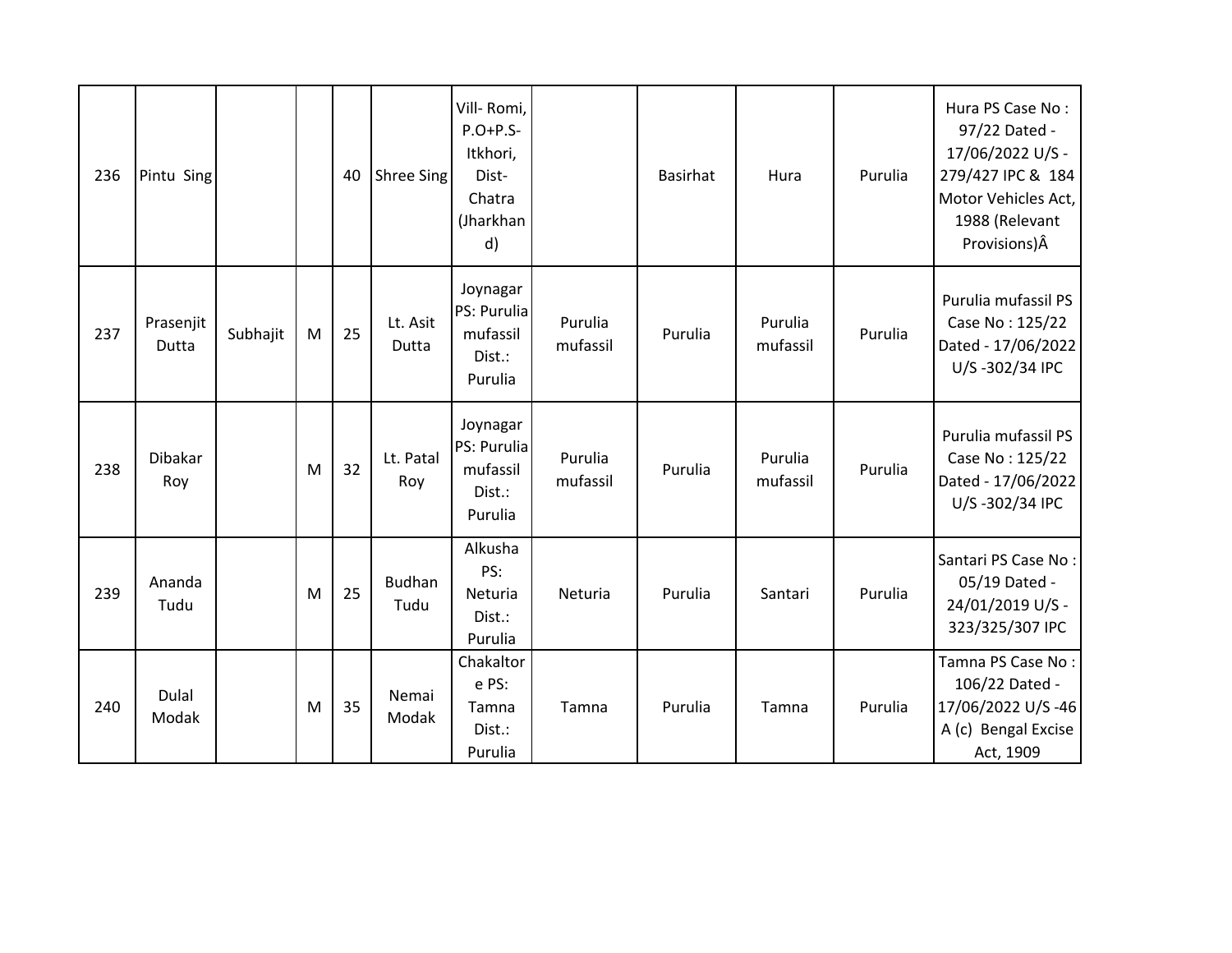| 241 | Mustafa         | M | 65 | Lt Samser<br>Ali | Gopla PS:<br>Karandighi<br>Dist.:<br>Raiganj<br>Police<br>District        | Karandighi | Raiganj<br>Police<br><b>District</b> | Karandighi | Raiganj<br>Police<br><b>District</b> | Karandighi PS Case<br>No: 241/22 Dated -<br>11/05/2022 U/S -<br>448/341/323/325/5<br>06/34 IPC & 4 of<br>The Protection of<br>children from<br>sexual offences<br>Act, 2012 (POCSO) |
|-----|-----------------|---|----|------------------|---------------------------------------------------------------------------|------------|--------------------------------------|------------|--------------------------------------|-------------------------------------------------------------------------------------------------------------------------------------------------------------------------------------|
| 242 | Satani<br>Bibi  | F | 55 | Mustafa          | Gopla PS:<br>Karandighi<br>Dist.:<br>Raiganj<br>Police<br>District        | Karandighi | Raiganj<br>Police<br><b>District</b> | Karandighi | Raiganj<br>Police<br>District        | Karandighi PS Case<br>No: 241/22 Dated -<br>11/05/2022 U/S -<br>448/341/323/325/5<br>06/34 IPC & 4 of<br>The Protection of<br>children from<br>sexual offences<br>Act, 2012 (POCSO) |
| 243 | Salmara<br>Bibi | F | 42 | Motibul          | Gopla PS:<br>Karandighi<br>Dist.:<br>Raiganj<br>Police<br><b>District</b> | Karandighi | Raiganj<br>Police<br>District        | Karandighi | Raiganj<br>Police<br>District        | Karandighi PS Case<br>No: 241/22 Dated -<br>11/05/2022 U/S -<br>448/341/323/325/5<br>06/34 IPC & 4 of<br>The Protection of<br>children from<br>sexual offences<br>Act, 2012 (POCSO) |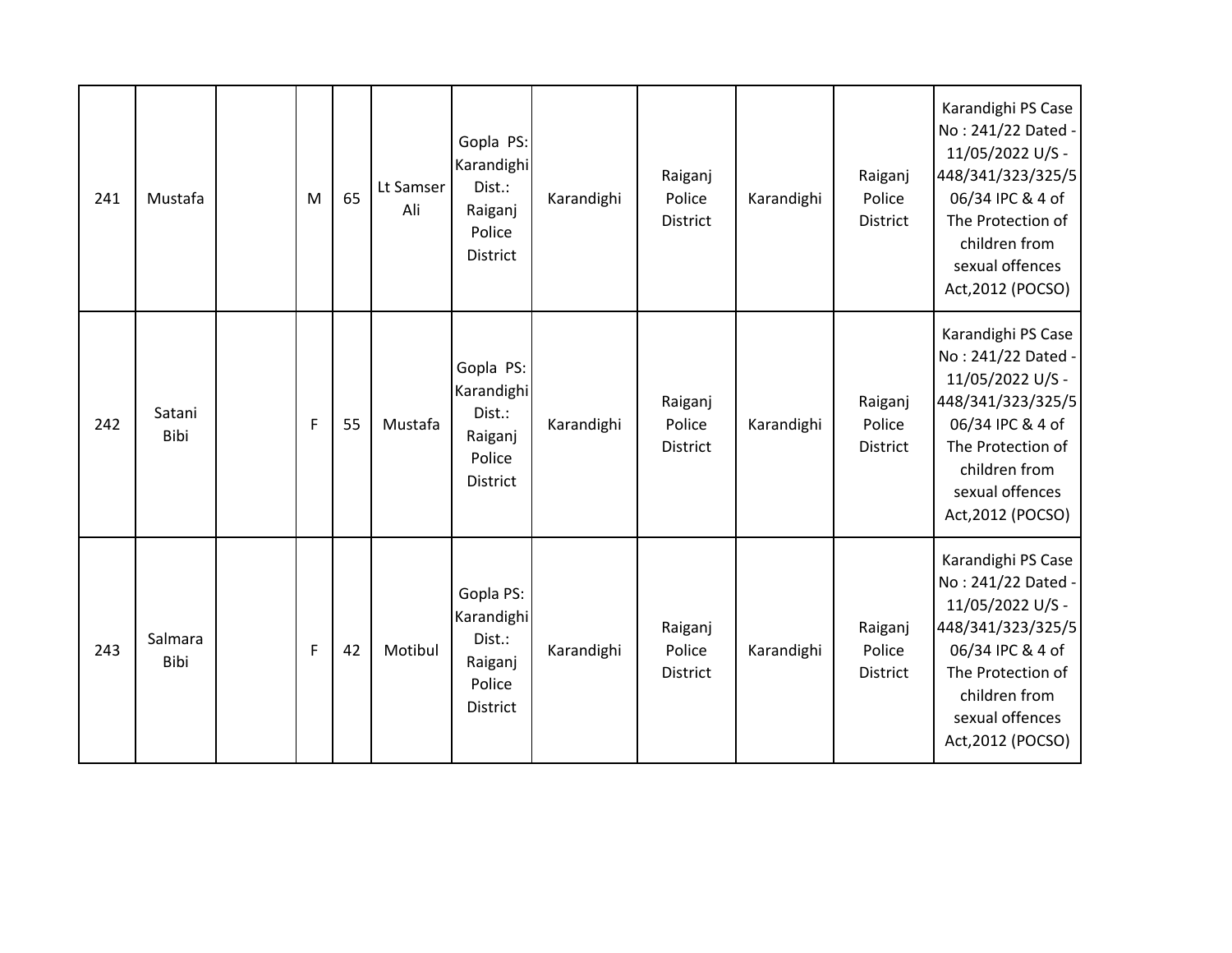| 244 | Dilara<br>Bibi   | F | 19 | Motibul                         | Gopla PS:<br>Karandighi<br>Dist.:<br>Raiganj<br>Police<br>District                        | Karandighi       | Raiganj<br>Police<br>District        | Karandighi       | Raiganj<br>Police<br>District | Karandighi PS Case<br>No: 241/22 Dated -<br>11/05/2022 U/S -<br>448/341/323/325/5<br>06/34 IPC & 4 of<br>The Protection of<br>children from<br>sexual offences<br>Act, 2012 (POCSO) |
|-----|------------------|---|----|---------------------------------|-------------------------------------------------------------------------------------------|------------------|--------------------------------------|------------------|-------------------------------|-------------------------------------------------------------------------------------------------------------------------------------------------------------------------------------|
| 245 | Pulak<br>Sarkar  | M |    | Lt.<br><b>Basudev</b><br>Sarkar | PS:<br>Raiganj<br>women<br>Dist.:<br>Raiganj<br>Police<br>District                        | Raiganj<br>women | Raiganj<br>Police<br><b>District</b> | Raiganj<br>women | Raiganj<br>Police<br>District | Raiganj women PS<br>Case No: 98/22<br>Dated - 16/06/2022<br>U/S-498A/307/109<br><b>IPC</b>                                                                                          |
| 246 | Debojit<br>Ghosh | M | 26 | Dulal<br>Ghosh                  | Vivekanan<br>dapally<br>PS:<br>Raigunje<br>Dist.:<br>Raiganj<br>Police<br><b>District</b> | Raigunje         | Raiganj<br>Police<br>District        | Raigunje         | Raiganj<br>Police<br>District | Raigunje PS Case<br>No: 762/22 Dated -<br>14/06/2022 U/S -<br>379/34 IPC                                                                                                            |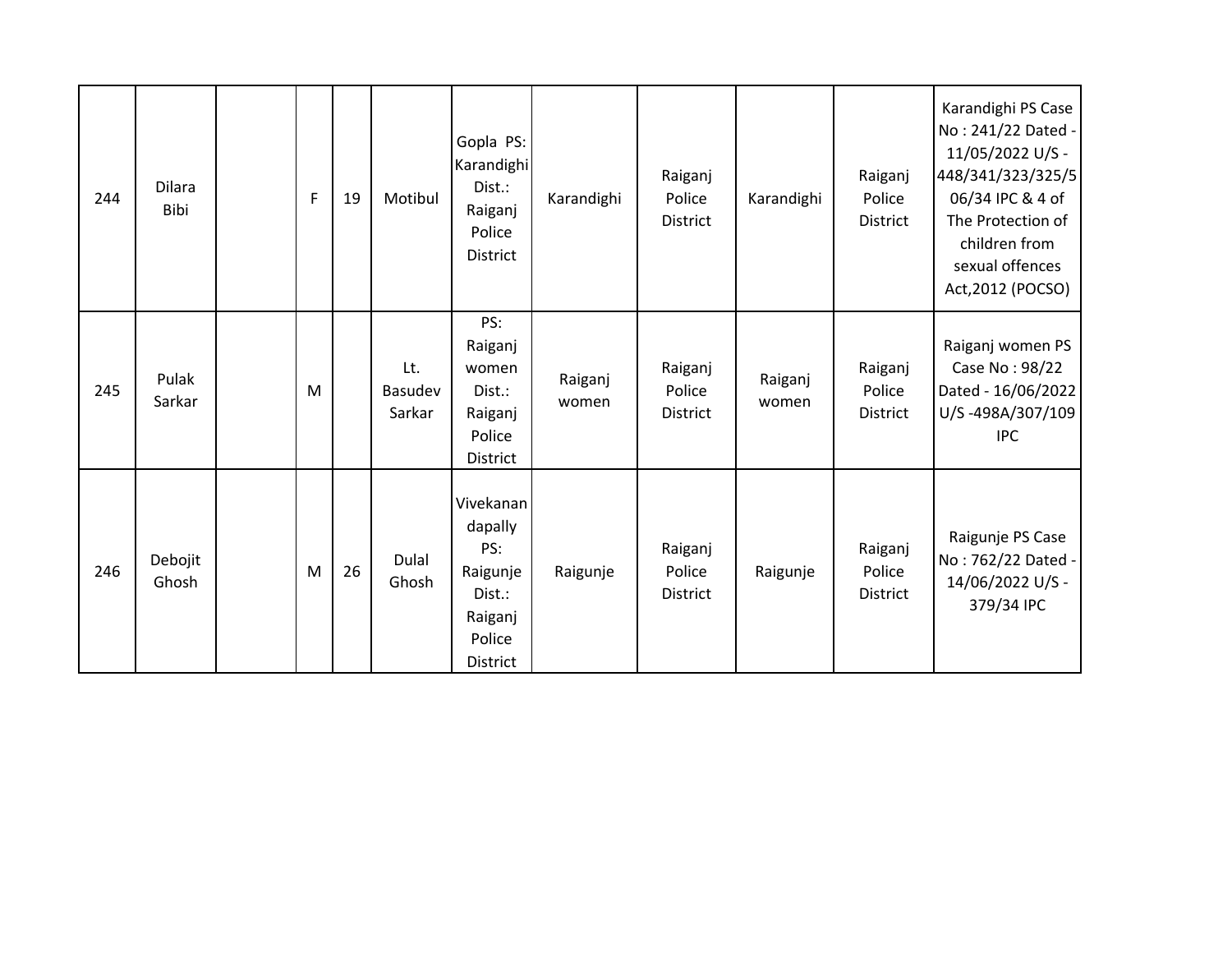| 247 | Sunil<br>Baidya                    | Roy | M | 48 | Lt. Lalu<br>Baidya @<br>Roy        | Garapota<br>Beltala, PS<br>Hanskhali,<br>Nadia PS:<br>Hanskhli<br>Dist.:<br>Ranaghat<br>Police<br>District | Hanskhli | Ranaghat<br>Police<br>District        | Hanskhli | Ranaghat<br>Police<br>District | Hanskhli PS Case No<br>: 548/22 Dated -<br>10/06/2022 U/S -<br>448/354A/354B/50<br>6/509 IPC    |
|-----|------------------------------------|-----|---|----|------------------------------------|------------------------------------------------------------------------------------------------------------|----------|---------------------------------------|----------|--------------------------------|-------------------------------------------------------------------------------------------------|
| 248 | Sodu<br>Mondal<br>Saiful<br>Mondol |     |   |    | $S/O$ Lt.<br>Mohiruddi<br>n Mondol | Ghoragac<br>ha PS<br>Kalyani<br>Nadia. PS:<br>Kalyani<br>Dist.:<br>Ranaghat<br>Police<br>District          | Kalyani  | Ranaghat<br>Police<br><b>District</b> | Kalyani  | Ranaghat<br>Police<br>District | Kalyani PS Case No:<br>61/22 Dated -<br>22/02/2022 U/S -<br>341/325/326/427/3<br>54/506/34/ IPC |
| 249 | Ajgar Ali<br>Mondol                |     |   |    | S/O<br>Kashem<br>Ali<br>Mondol     | Ghoragac<br>ha PS<br>Kalyani<br>Nadia. PS:<br>Kalyani<br>Dist.:<br>Ranaghat<br>Police<br>District          | Kalyani  | Ranaghat<br>Police<br><b>District</b> | Kalyani  | Ranaghat<br>Police<br>District | Kalyani PS Case No:<br>61/22 Dated -<br>22/02/2022 U/S -<br>341/325/326/427/3<br>54/506/34/ IPC |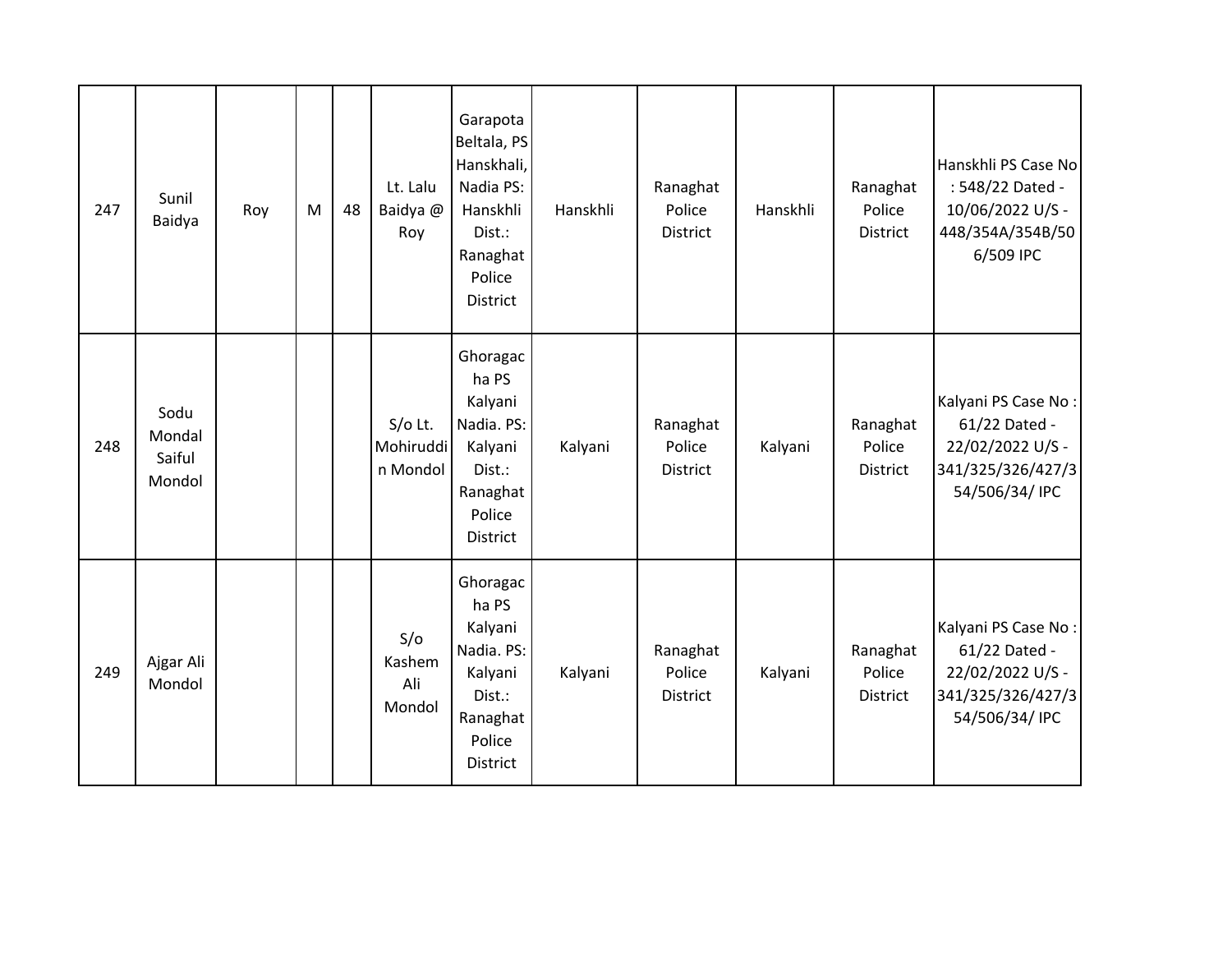| 250 | Rajib Roy                | @Pacha<br>Roy |  | S/O<br>Gourango<br>Roy | Subshpally<br>ward No.<br>18, PS<br>Kalyani<br>Nadia PS:<br>Kalyani<br>Dist.:<br>Ranaghat<br>Police<br>District | Kalyani | Ranaghat<br>Police<br>District        | Kalyani | Ranaghat<br>Police<br><b>District</b> | Kalyani PS Case No:<br>314/22 Dated -<br>17/06/2022 U/S -<br>46(b) B.E Bengal<br>Excise Act, 1909 |
|-----|--------------------------|---------------|--|------------------------|-----------------------------------------------------------------------------------------------------------------|---------|---------------------------------------|---------|---------------------------------------|---------------------------------------------------------------------------------------------------|
| 251 | Dibakar<br><b>Biswas</b> |               |  | Debesh<br>Ch. Biswas   | Kalyani B-<br>4/108, PS<br>Kalyani<br>Nadia PS:<br>Kalyani<br>Dist.:<br>Ranaghat<br>Police<br>District          | Kalyani | Ranaghat<br>Police<br><b>District</b> | Kalyani | Ranaghat<br>Police<br><b>District</b> | Kalyani PS Case No:<br>267/22 Dated -<br>03/06/2022 U/S -<br>399/402 IPC                          |
| 252 | Amit<br>Debnath          | @Tower        |  | S/o Abhijit<br>Debnath | Kalyani, B-<br>4/103, PS<br>Kalyani,<br>Nadia PS:<br>Kalyani<br>Dist.:<br>Ranaghat<br>Police<br>District        | Kalyani | Ranaghat<br>Police<br>District        | Kalyani | Ranaghat<br>Police<br>District        | Kalyani PS Case No:<br>267/22 Dated -<br>03/06/2022 U/S -<br>399/402 IPC                          |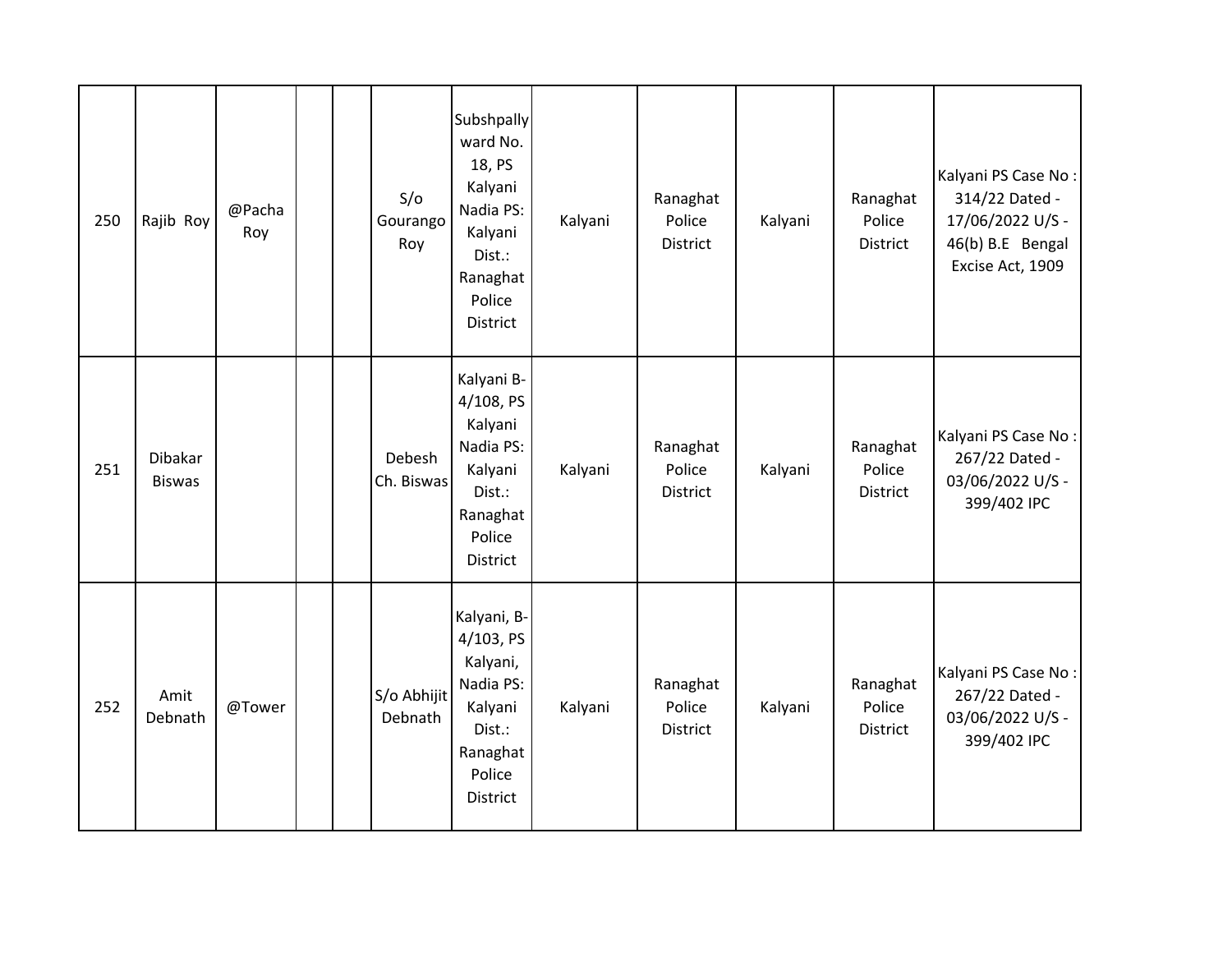| 253 | Raju<br><b>Biswas</b> |   | S/O<br>Chaitanny<br>a Biswas | Fulia<br>Belgharia,<br>Sibtala<br>Para, PS<br>Santipur,<br>Nadia PS:<br>Shantipur<br>Dist.:<br>Ranaghat<br>Police<br><b>District</b> | Shantipur | Ranaghat<br>Police<br><b>District</b> | Kalyani  | Ranaghat<br>Police<br>District | Kalyani PS Case No:<br>267/22 Dated -<br>03/06/2022 U/S -<br>399/402 IPC                                 |
|-----|-----------------------|---|------------------------------|--------------------------------------------------------------------------------------------------------------------------------------|-----------|---------------------------------------|----------|--------------------------------|----------------------------------------------------------------------------------------------------------|
| 254 | Subhajit<br>Ghosh     | M | Narayan<br>Durlav            | PS:<br>Taherpur<br>Dist.:<br>Ranaghat<br>Police<br>District                                                                          | Taherpur  | Ranaghat<br>Police<br>District        | Taherpur | Ranaghat<br>Police<br>District | <b>Taherpur PS Case</b><br>No: 297/22 Dated -<br>17/06/2022 U/S -<br>341/323/325/506/3<br>4 IPC          |
| 255 | Chandi<br>Kathali     |   | Puran<br>Kathali             | PS:<br>Taherpur<br>Dist.:<br>Ranaghat<br>Police<br><b>District</b>                                                                   | Taherpur  | Ranaghat<br>Police<br>District        | Taherpur | Ranaghat<br>Police<br>District | <b>Taherpur PS Case</b><br>No: 298/22 Dated -<br>17/06/2022 U/S -<br>448/323/325/354B<br>/379/506/34 IPC |
| 256 | Dipankar<br>Mondal    |   | Lt. Tentul<br>Mondal         | PS:<br>Taherpur<br>Dist.:<br>Ranaghat<br>Police<br>District                                                                          | Taherpur  | Ranaghat<br>Police<br><b>District</b> | Taherpur | Ranaghat<br>Police<br>District | <b>Taherpur PS Case</b><br>No: 298/22 Dated -<br>17/06/2022 U/S -<br>448/323/325/354B<br>/379/506/34 IPC |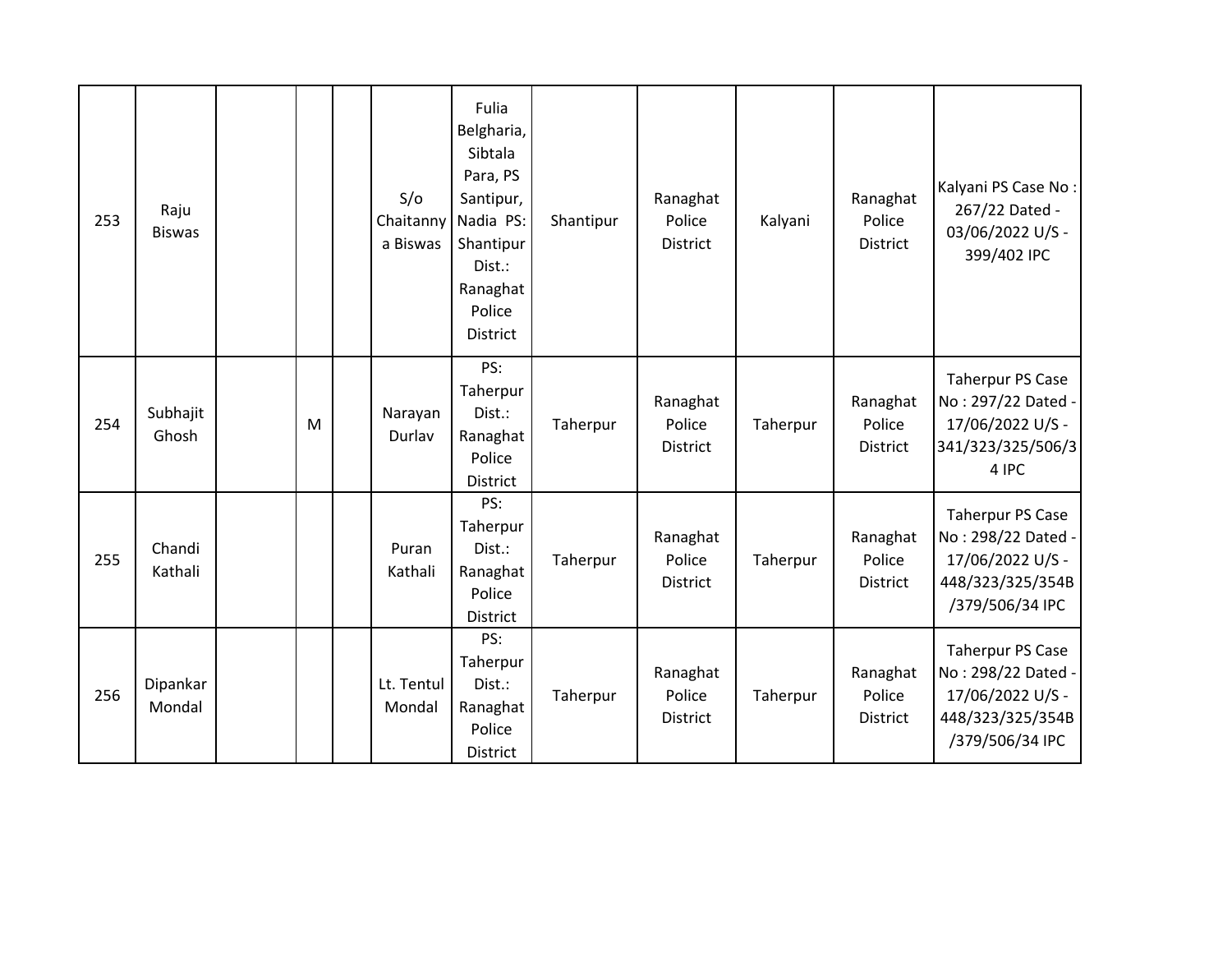| 257 | Nirmal<br>Bapary | M |    | Lt.<br>Sashikanta<br>Bapary | PS:<br>Taherpur<br>Dist.:<br>Ranaghat<br>Police<br>District                                                                                                                                                                                           | Taherpur | Ranaghat<br>Police<br>District            | Taherpur                 | Ranaghat<br>Police<br>District | <b>Taherpur PS Case</b><br>No: 295/22 Dated -<br>15/06/2022 U/S -<br>376 IPC & 6 The<br>Protection of<br>children from<br>sexual offences<br>Act, 2012 (POCSO)                                                                                               |
|-----|------------------|---|----|-----------------------------|-------------------------------------------------------------------------------------------------------------------------------------------------------------------------------------------------------------------------------------------------------|----------|-------------------------------------------|--------------------------|--------------------------------|--------------------------------------------------------------------------------------------------------------------------------------------------------------------------------------------------------------------------------------------------------------|
| 258 | Mithu<br>Dafadar | M | 32 | Madan<br>Dafadar            | C/O<br>Giasuddin<br>Sk of<br>Nagadi, Po-<br>Dhubi<br>Nagadi, PS-<br>Nakashipa<br>ra, Dist.<br>Nadia P/A-<br>Anjishipar<br>a, PO-<br>Debagram<br>, PS-<br>Kaliganj,<br>Dist.<br>Nadia PS:<br>Kaligunj<br>Dist.:<br>Krishnana<br>gar Police<br>District | Kaligunj | Krishnanagar<br>Police<br><b>District</b> | Krishnanagar<br>g.r.p.s. | Sealdah<br>G.R.P.              | Krishnanagar<br>g.r.p.s. PS Case No:<br>07/22 Dated -<br>12/06/2022 U/S -<br>147/148/149/186/3<br>07/332/325/353<br>IPC & 3 Prevention<br>of Damage to Public<br>Property Act, 1984<br>& 9 The West<br>Bengal<br>Maintenance of<br>Public Order Act,<br>1972 |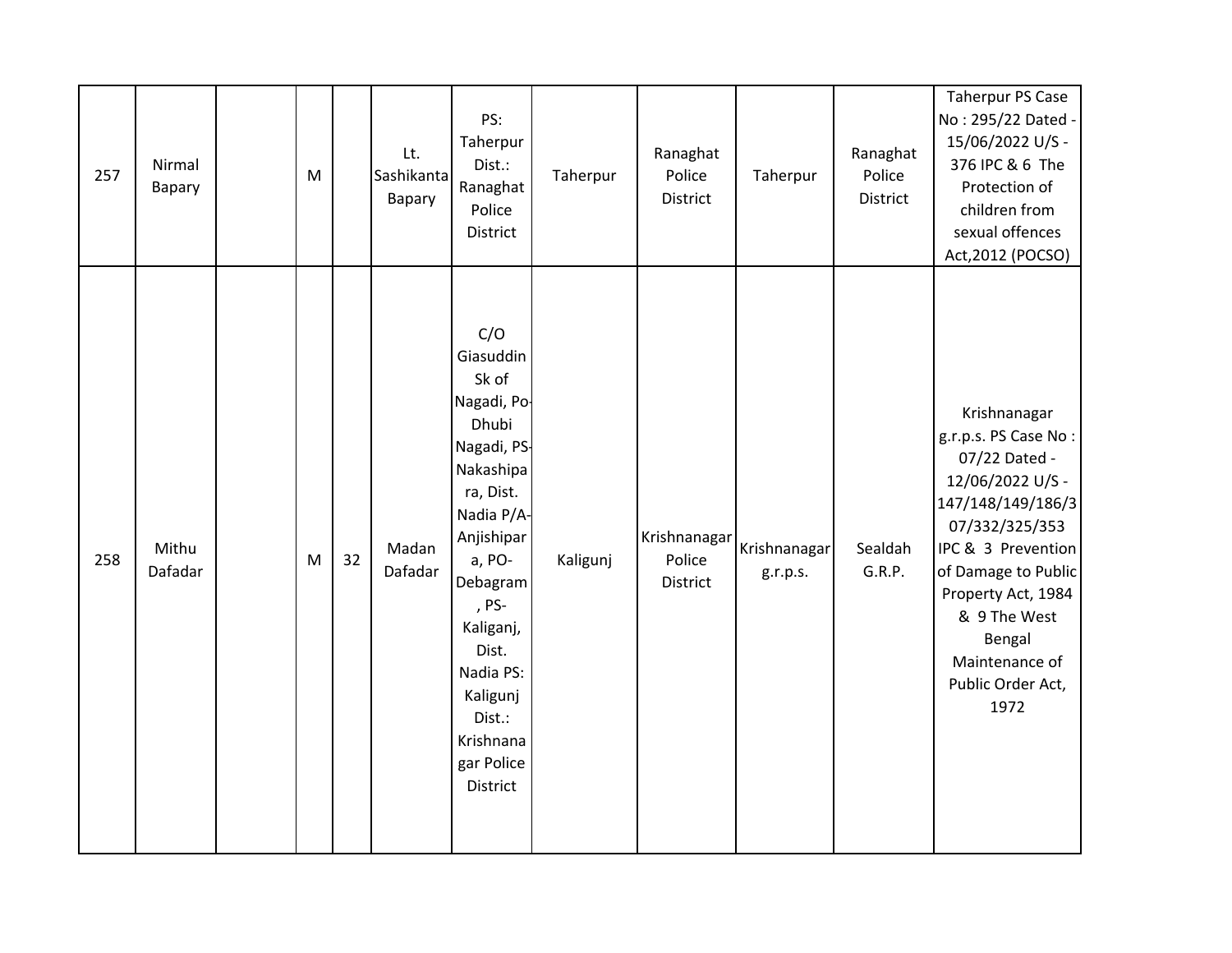| 259 | Amit Das      | M | 29 | Son Of<br>Baidyanat<br>h Das | Of<br>Halisahar<br>Itkhola, PS<br>Bizpur,<br>District<br>North 24<br>Parganas<br>PS: Bizpur<br>Dist.:<br>Barrackpo<br>re Police<br>Commissi<br>onerate | Bizpur   | Barrackpore<br>Police<br>Commission<br>erate | Naihati<br>g.r.p.s. | Sealdah<br>G.R.P.                      | Naihati g.r.p.s. PS<br>Case No: 29/22<br>Dated - 17/06/2022<br>U/S-326 IPC |
|-----|---------------|---|----|------------------------------|--------------------------------------------------------------------------------------------------------------------------------------------------------|----------|----------------------------------------------|---------------------|----------------------------------------|----------------------------------------------------------------------------|
| 260 | Somaru<br>Roy | M | 59 | Lt.<br>Sashodhar<br>Roy      | Rupsingh<br>jote PS<br>Bagdogra<br>Dist.Darje<br>eling PS:<br>Bagdogra<br>Dist.:<br>Siliguri<br>Police<br>Commissi<br>onerate                          | Bagdogra | Siliguri Police<br>Commission<br>erate       | Bagdogra            | Siliguri Police<br>Commissione<br>rate | Bagdogra PS Case<br>No: 291/22 Dated -<br>17/06/2022 U/S -<br>46A(C) IPC   |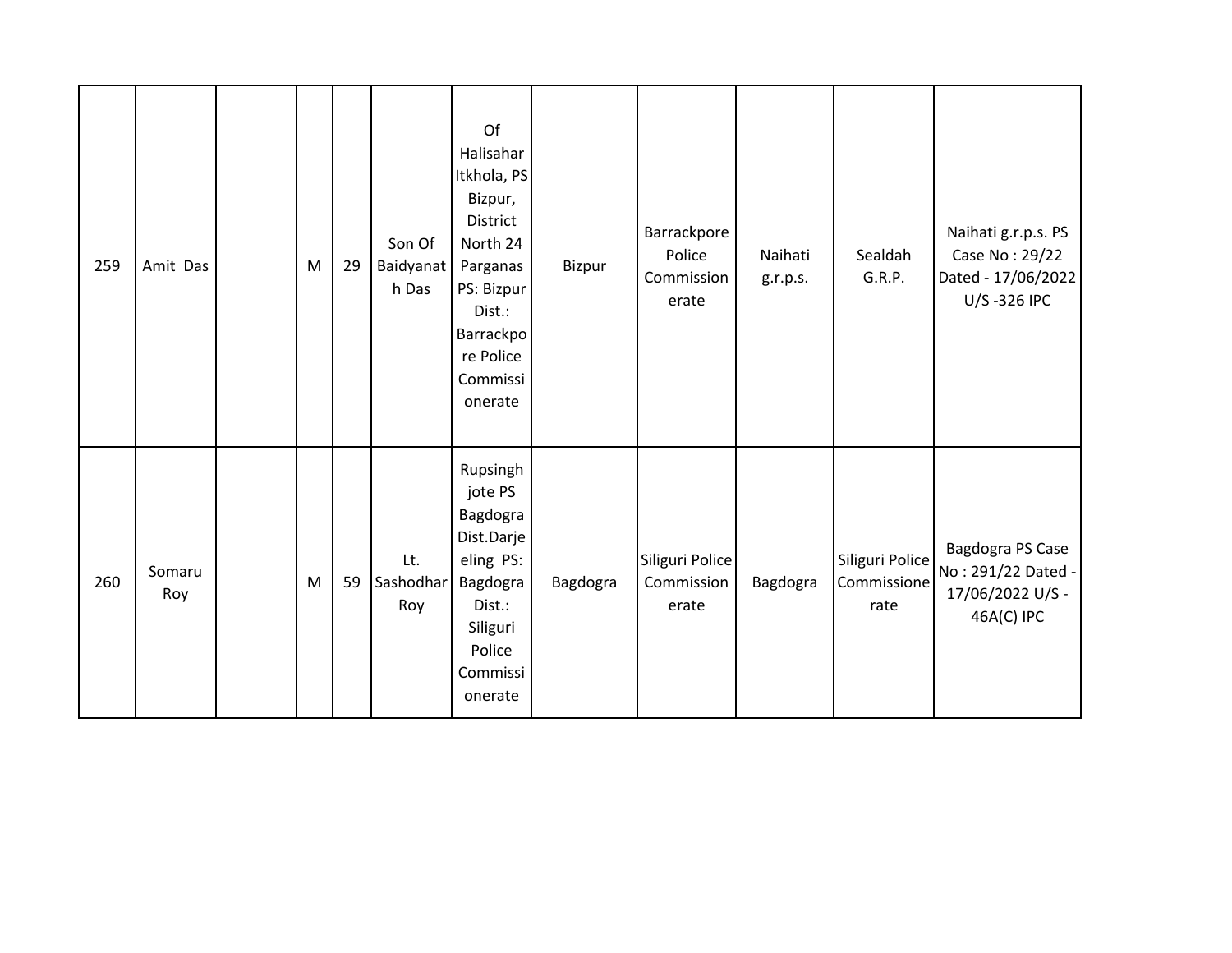| 261 | Samit Das        | M | 40 | Late<br>Bholanath<br>Das | PS:<br>Bhaktinag<br>ar Dist.:<br>Siliguri<br>Police<br>Commissi<br>onerate | Bhaktinagar | Siliguri Police<br>Commission<br>erate | Bhaktinagar | Commissione<br>rate                    | <b>Bhaktinagar PS Case</b><br>Siliguri Police No: 622/22 Dated -<br>17/06/2022 U/S -<br>46(A)(c) Bengal<br>Excise Act, 1909                          |
|-----|------------------|---|----|--------------------------|----------------------------------------------------------------------------|-------------|----------------------------------------|-------------|----------------------------------------|------------------------------------------------------------------------------------------------------------------------------------------------------|
| 262 | Sushma<br>Tamang | F | 44 | Ratan<br>Tamang          | PS:<br>Bhaktinag<br>ar Dist.:<br>Siliguri<br>Police<br>Commissi<br>onerate | Bhaktinagar | Siliguri Police<br>Commission<br>erate | Bhaktinagar | Siliguri Police<br>Commissione<br>rate | <b>Bhaktinagar PS Case</b><br>No: 623/22 Dated -<br>17/06/2022 U/S -<br>21(c)/22(c)<br>Narcotic Drugs and<br>Psychotropic<br>Substances Act,<br>1985 |
| 263 | Harish<br>Singh  | M | 23 | Sri Sanjay<br>Singh      | PS:<br>Bhaktinag<br>ar Dist.:<br>Siliguri<br>Police<br>Commissi<br>onerate | Bhaktinagar | Siliguri Police<br>Commission<br>erate | Bhaktinagar | Siliguri Police<br>Commissione<br>rate | <b>Bhaktinagar PS Case</b><br>No: 615/22 Dated -<br>15/06/2022 U/S -<br>408 IPC                                                                      |
| 264 | Arjun Das        | M | 25 | Prabhat<br>Das           | PS:<br>Bhaktinag<br>ar Dist.:<br>Siliguri<br>Police<br>Commissi<br>onerate | Bhaktinagar | Siliguri Police<br>Commission<br>erate | Bhaktinagar | Siliguri Police<br>Commissione<br>rate | <b>Bhaktinagar PS Case</b><br>No: 605/22 Dated -<br>12/06/2022 U/S -<br>399/402 IPC                                                                  |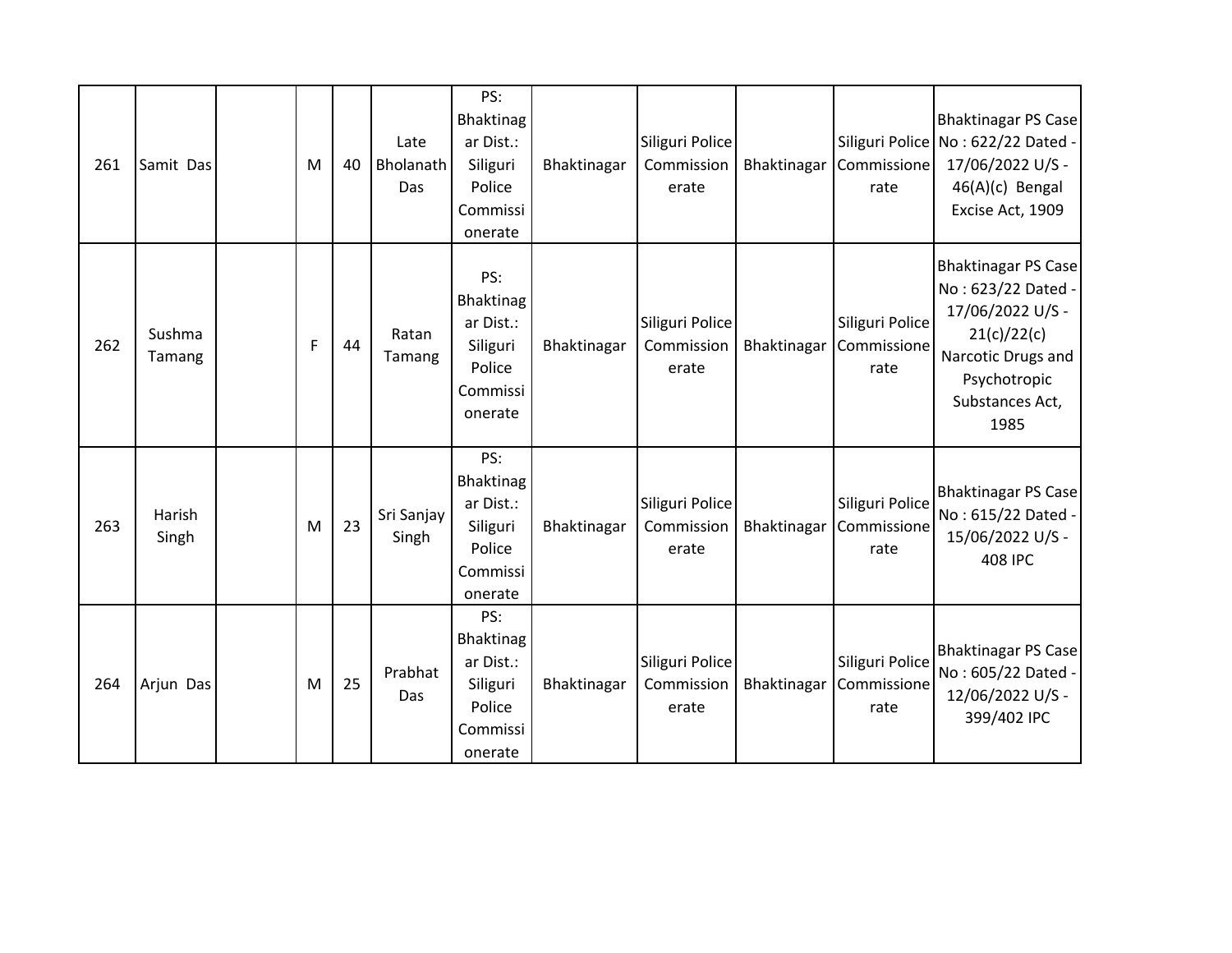| 265 | Ajay<br>Mahanta         | M | 24 | Lt. Dulal<br>Mahanta | PS:<br>Bhaktinag<br>ar Dist.:<br>Siliguri<br>Police<br>Commissi<br>onerate                                                      | Bhaktinagar              | Siliguri Police<br>Commission<br>erate | Bhaktinagar              | Siliguri Police<br>Commissione<br>rate | <b>Bhaktinagar PS Case</b><br>No: 605/22 Dated -<br>12/06/2022 U/S -<br>399/402 IPC                                 |
|-----|-------------------------|---|----|----------------------|---------------------------------------------------------------------------------------------------------------------------------|--------------------------|----------------------------------------|--------------------------|----------------------------------------|---------------------------------------------------------------------------------------------------------------------|
| 266 | Krishna<br>Mohan<br>Roy | M | 54 | Lt Rashik<br>Roy     | Madani<br>Bazar, PS<br>NJP, Dist.<br>Jalpaiguri<br>PS: New<br>jalpaiguri<br>Dist.:<br>Siliguri<br>Police<br>Commissi<br>onerate | <b>New</b><br>jalpaiguri | Siliguri Police<br>Commission<br>erate | <b>New</b><br>jalpaiguri | Siliguri Police<br>rate                | New jalpaiguri PS<br>Case No: 636/22<br>Commissione Dated - 17/06/2022<br>$U/S - 46A(c)$ Bengal<br>Excise Act, 1909 |
| 267 | Parimal<br>Dutta        | M | 51 | Narayan<br>Dutta     | PS: New<br>jalpaiguri<br>Dist.:<br>Siliguri<br>Police<br>Commissi<br>onerate                                                    | <b>New</b><br>jalpaiguri | Siliguri Police<br>Commission<br>erate | <b>New</b><br>jalpaiguri | Siliguri Police<br>rate                | New jalpaiguri PS<br>Case No: 637/22<br>Commissione Dated - 17/06/2022<br>$U/S - 46A(c)$ Bengal<br>Excise Act, 1909 |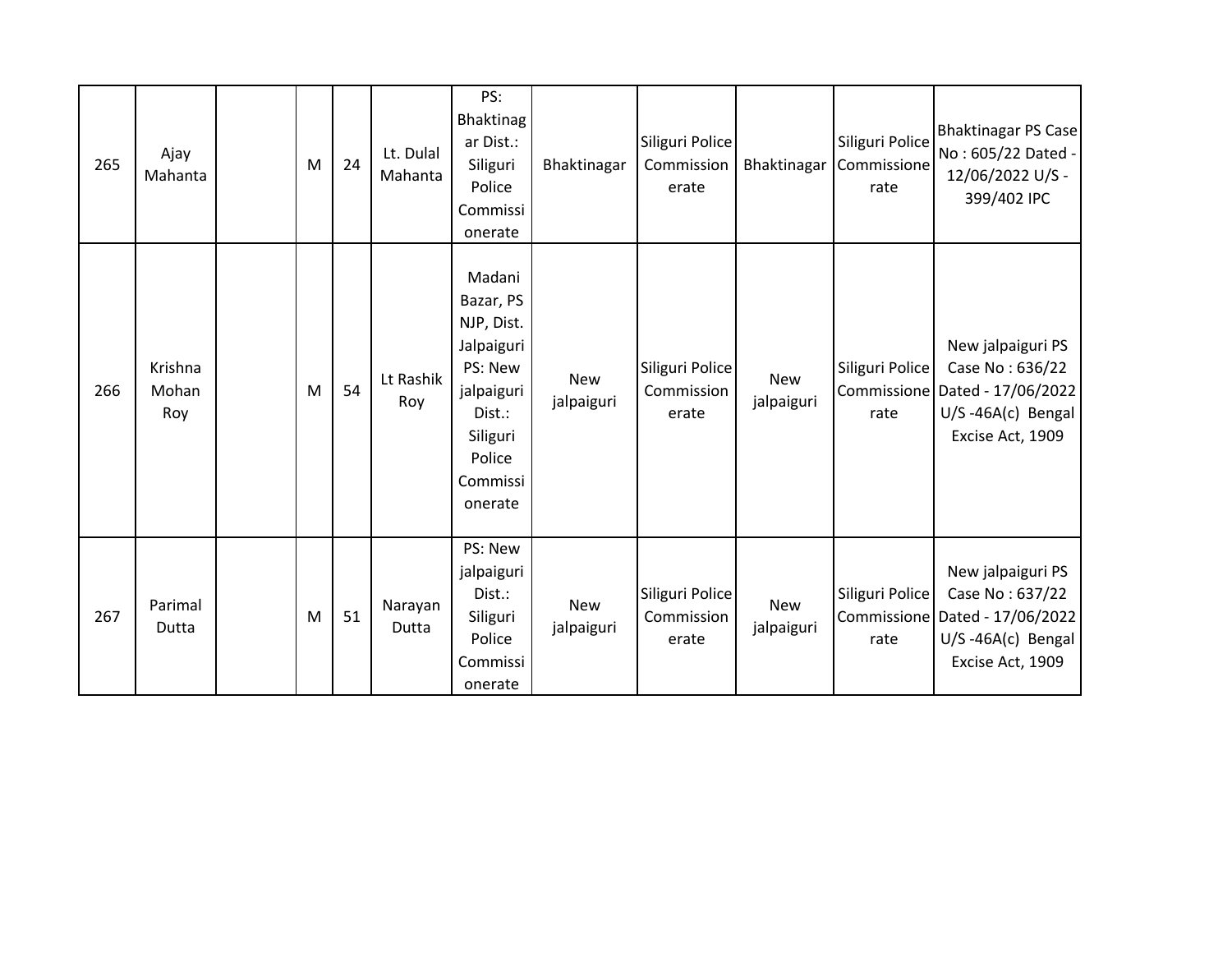| 268 | Haradhan<br>Sarkar | M | 59 | Lt<br>Narendra<br>Nathssark<br>ar | Chew<br>Para,<br><b>Bhata</b><br>khana, PS<br>Kotwali,<br>Dist.<br>Jalpaiguri<br>PS:<br>Malbazar<br>Dist.:<br>Jalpaiguri | Malbazar                 | Jalpaiguri                             | <b>New</b><br>jalpaiguri | Siliguri Police<br>rate                | New jalpaiguri PS<br>Case No: 637/22<br>Commissione Dated - 17/06/2022<br>$U/S - 46A(c)$ Bengal<br>Excise Act, 1909 |
|-----|--------------------|---|----|-----------------------------------|--------------------------------------------------------------------------------------------------------------------------|--------------------------|----------------------------------------|--------------------------|----------------------------------------|---------------------------------------------------------------------------------------------------------------------|
| 269 | Rabinoy<br>Sahani  | M | 22 | Ram<br>Bahadur<br>Sahani          | Velkipara<br>PS: New<br>jalpaiguri<br>Dist.:<br>Siliguri<br>Police<br>Commissi<br>onerate                                | <b>New</b><br>jalpaiguri | Siliguri Police<br>Commission<br>erate | <b>New</b><br>jalpaiguri | Siliguri Police<br>Commissione<br>rate | New jalpaiguri PS<br>Case No: 633/22<br>Dated - 16/06/2022<br>U/S-399/402 IPC                                       |
| 270 | Mahabir<br>Roy     | M | 21 | Parmeswa<br>r Roy                 | Farabari<br>Velkipara<br>PS: New<br>jalpaiguri<br>Dist.:<br>Siliguri<br>Police<br>Commissi<br>onerate                    | <b>New</b><br>jalpaiguri | Siliguri Police<br>Commission<br>erate | <b>New</b><br>jalpaiguri | Siliguri Police<br>Commissione<br>rate | New jalpaiguri PS<br>Case No: 633/22<br>Dated - 16/06/2022<br>U/S-399/402 IPC                                       |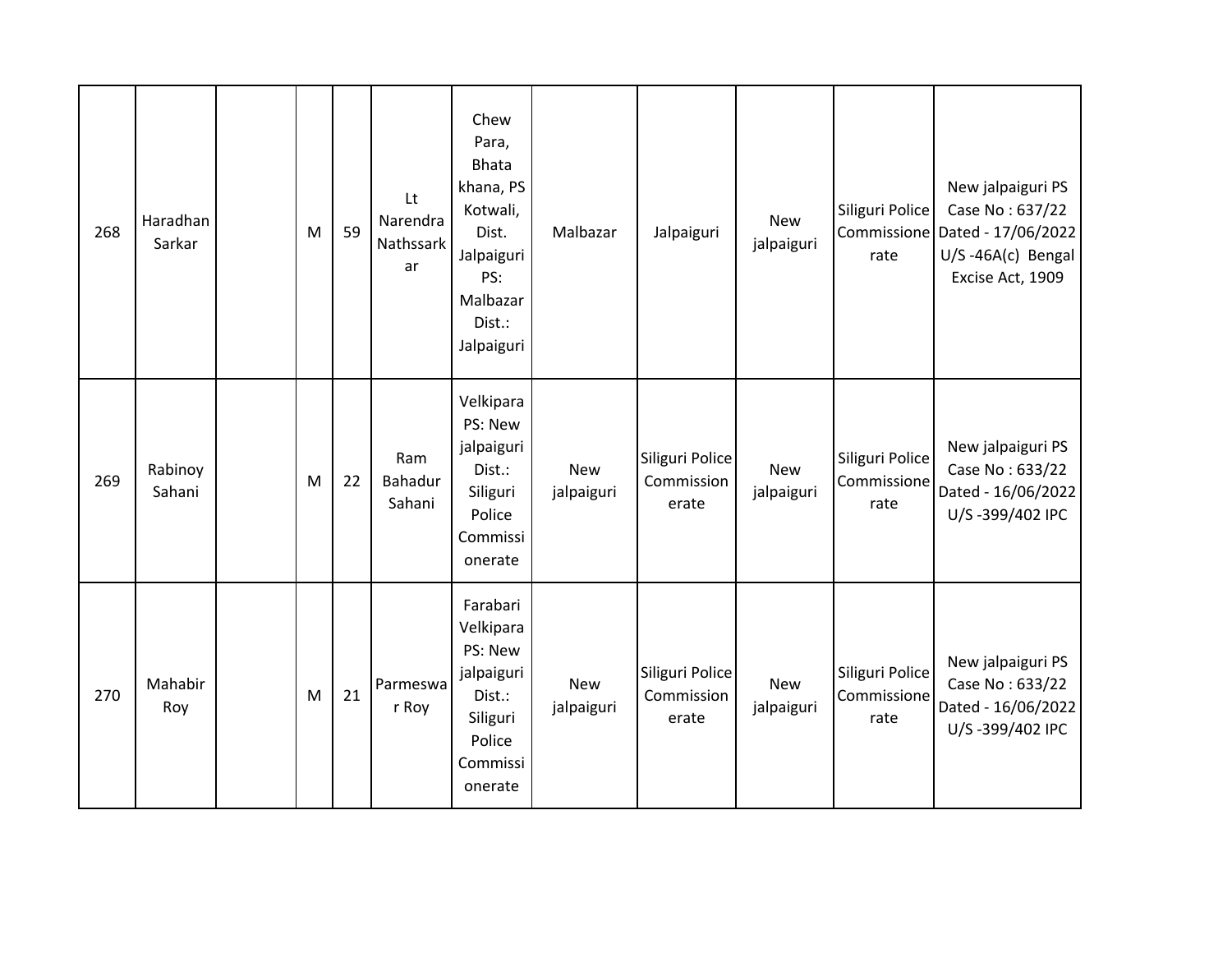| 271 | Prokash<br>Das | M |    | Lt. Surya<br>Das | PS:<br>Alipurduar<br>Dist.:<br>Alipurduar                                                                                                         | Alipurduar                | Alipurduar                             | Pradhannaga | Siliguri Police<br>rate                | Pradhannagar PS<br>Case No: 438/22<br>Commissione   Dated - 17/06/2022  <br>$U/S - 46A(c)$ Bengal<br>Excise Act, 1909 |
|-----|----------------|---|----|------------------|---------------------------------------------------------------------------------------------------------------------------------------------------|---------------------------|----------------------------------------|-------------|----------------------------------------|-----------------------------------------------------------------------------------------------------------------------|
| 272 | Chand<br>Khan  | M | 24 | Lt. Ali<br>Khan  | of<br>Nayabusty<br>, Salbari<br><b>PS</b><br>Pradhann<br>agar Dist<br>PS:<br>Pradhann<br>agar Dist.:<br>Siliguri<br>Police<br>Commissi<br>onerate | Darjeeling   pradhannagar | Siliguri Police<br>Commission<br>erate | Pradhannaga | Siliguri Police<br>Commissione<br>rate | Pradhannagar PS<br>Case No: 197/22<br>Dated - 16/03/2022<br>U/S-363/365 IPC                                           |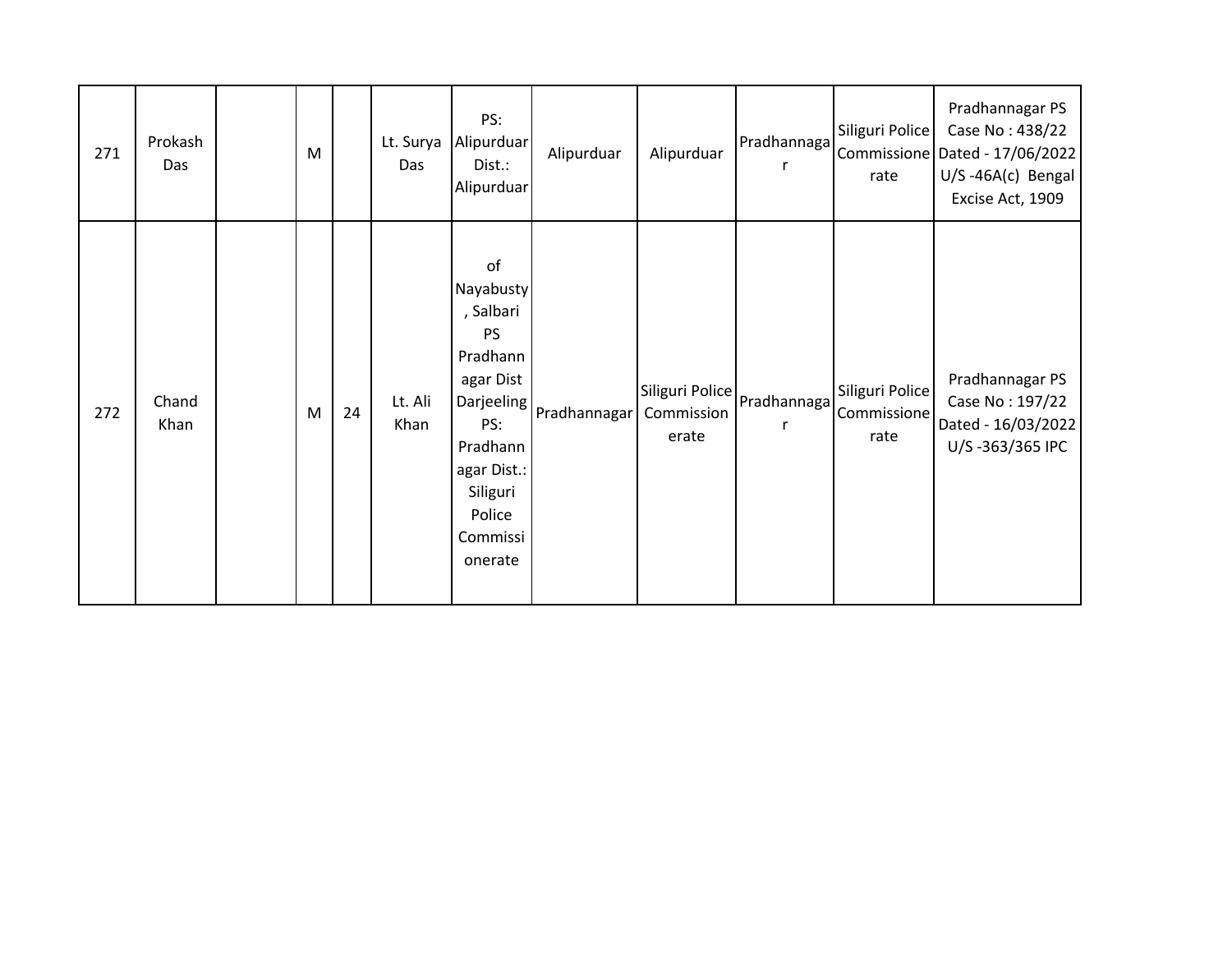| 273 | Binod<br>Singh |  | M | 26 | Rameswar<br>Singh | of Gurung<br>Busty,<br>Durga<br>nagar<br>Colony<br>Ward No<br>3, PS<br>Pradhann<br>agar Dist<br>Darjeeling<br>PS:<br>Pradhann<br>agar Dist.:<br>Siliguri<br>Police<br>Commissi<br>onerate | Pradhannagar | Siliguri Police<br>Commission<br>erate | Pradhannaga<br>r | Commissione<br>rate | Pradhannagar PS<br>Case No: 424/22<br>Siliguri Police   Dated - 09/06/2022<br>$U/S -$<br>341/323/324/354A<br>/354B/379/506/50<br>9/34 IPC |
|-----|----------------|--|---|----|-------------------|-------------------------------------------------------------------------------------------------------------------------------------------------------------------------------------------|--------------|----------------------------------------|------------------|---------------------|-------------------------------------------------------------------------------------------------------------------------------------------|
|-----|----------------|--|---|----|-------------------|-------------------------------------------------------------------------------------------------------------------------------------------------------------------------------------------|--------------|----------------------------------------|------------------|---------------------|-------------------------------------------------------------------------------------------------------------------------------------------|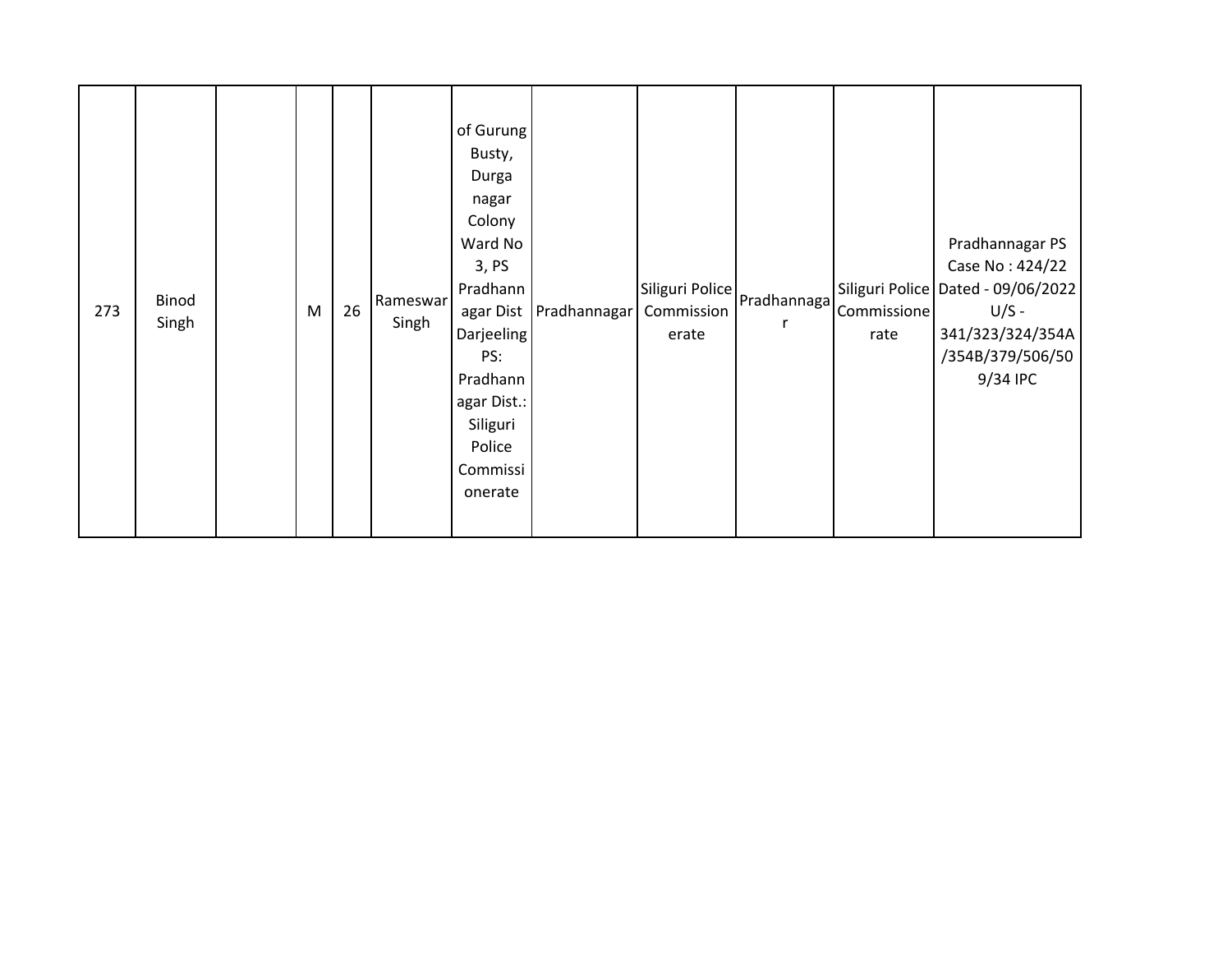| 274 | Subash<br>Soni |  | M | 21 | Jaynaraya<br>n Soni | of Gurung<br>Busty,<br>Durga<br>nagar<br>Colony<br>Ward No<br>3, PS<br>Pradhann<br>agar Dist<br>Darjeeling<br>PS:<br>Pradhann<br>agar Dist.:<br>Siliguri<br>Police<br>Commissi<br>onerate | Pradhannagar | Siliguri Police<br>Commission<br>erate | Pradhannaga<br>r | Commissione<br>rate | Pradhannagar PS<br>Case No: 424/22<br>Siliguri Police Dated - 09/06/2022<br>$U/S -$<br>341/323/324/354A<br>/354B/379/506/50<br>9/34 IPC |
|-----|----------------|--|---|----|---------------------|-------------------------------------------------------------------------------------------------------------------------------------------------------------------------------------------|--------------|----------------------------------------|------------------|---------------------|-----------------------------------------------------------------------------------------------------------------------------------------|
|-----|----------------|--|---|----|---------------------|-------------------------------------------------------------------------------------------------------------------------------------------------------------------------------------------|--------------|----------------------------------------|------------------|---------------------|-----------------------------------------------------------------------------------------------------------------------------------------|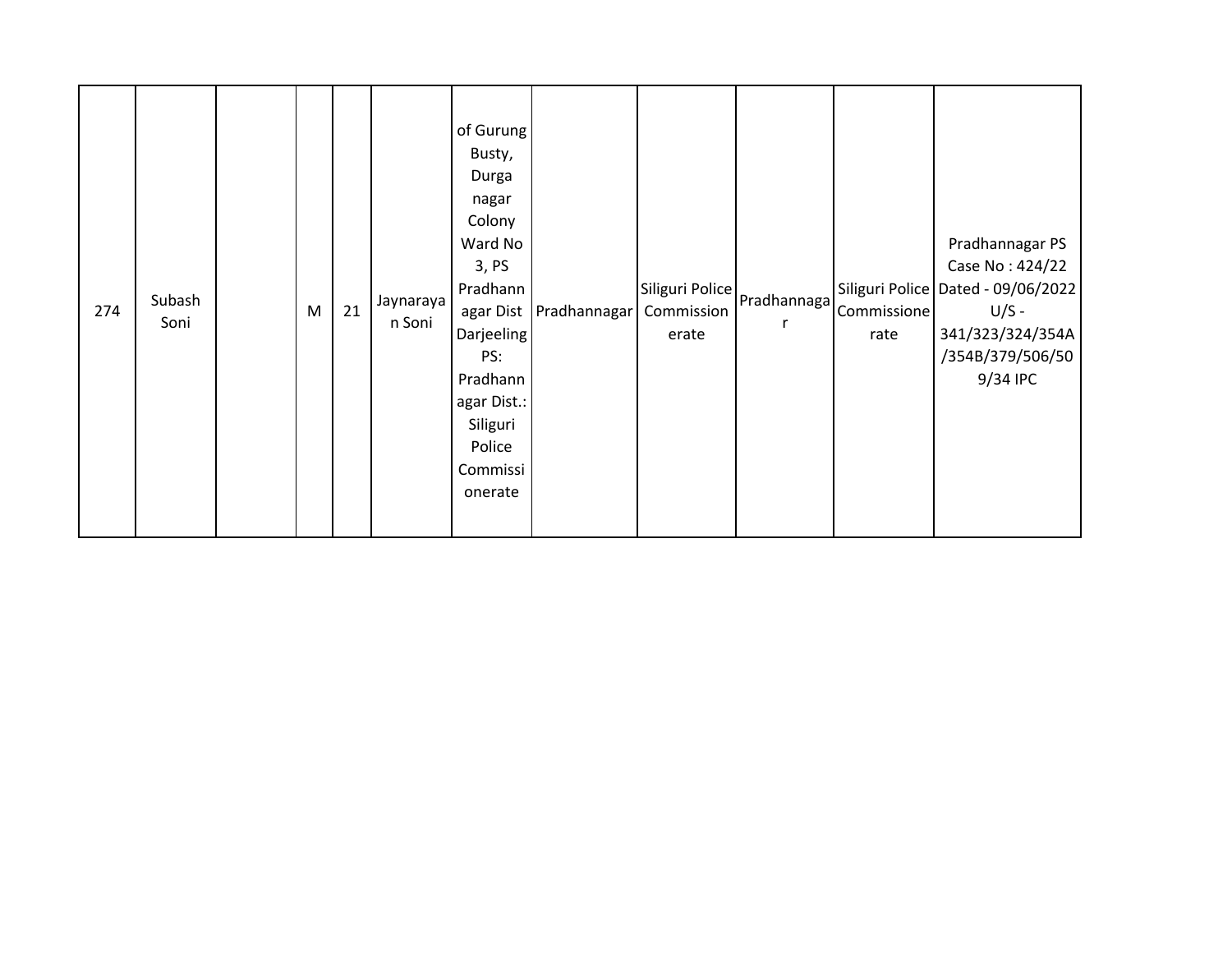| 275 | Romesh<br>Rai | Thapa | M | 26 | Late Man<br>Bahadur<br>Rai | of 11th<br><b>Miles</b><br>,Rajdara<br>P.S<br>&<br>Dist-<br>PS:<br>Pradhann<br>agar Dist.:<br>Siliguri<br>Police<br>Commissi<br>onerate                                      | $\left \text{Kalimpong}\right $ Pradhannagar Commission | Siliguri Police<br>erate               | Pradhannaga<br>r            | Siliguri Police<br>Commissione<br>rate | Pradhannagar PS<br>Case No: 439/22<br>Dated - 17/06/2022<br>U/S-399/402 IPC |
|-----|---------------|-------|---|----|----------------------------|------------------------------------------------------------------------------------------------------------------------------------------------------------------------------|---------------------------------------------------------|----------------------------------------|-----------------------------|----------------------------------------|-----------------------------------------------------------------------------|
| 276 | Md Niyaj      |       | M | 28 | Late Md.<br>Kalam          | of<br>Rajendran<br>agar,<br>Kiranchan<br>dra<br>Sansan<br>Ghat P.S-<br>Pradhann<br>Darjeeling<br>PS:<br>Pradhann<br>agar Dist.:<br>Siliguri<br>Police<br>Commissi<br>onerate | agar Dist- Pradhannagar                                 | Siliguri Police<br>Commission<br>erate | Pradhannaga<br>$\mathsf{r}$ | Siliguri Police<br>Commissione<br>rate | Pradhannagar PS<br>Case No: 439/22<br>Dated - 17/06/2022<br>U/S-399/402 IPC |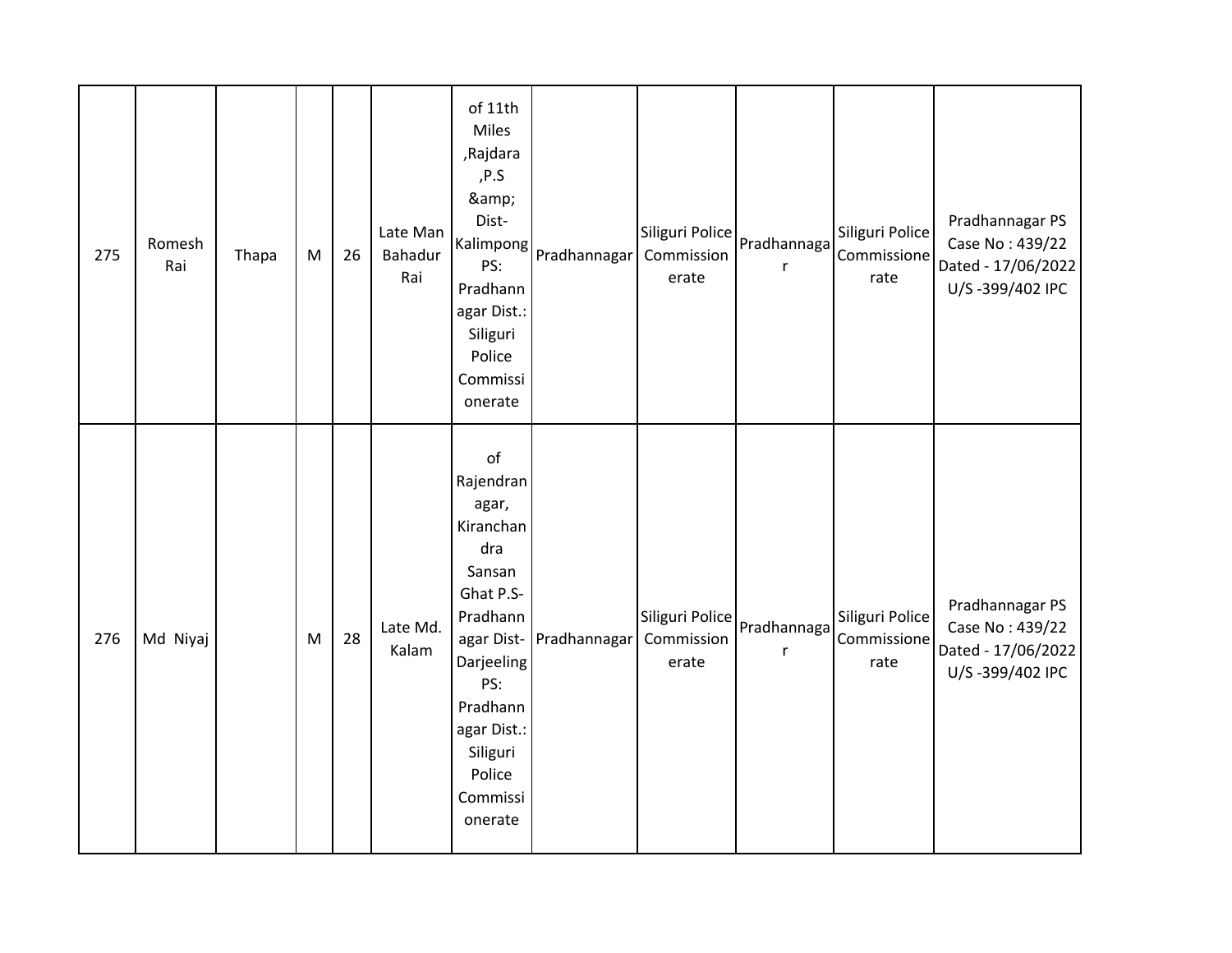| 277 | Kanahia<br>Poddar | M | 30 | Late Raju<br>Poddar | of<br>Cooliepar<br>a near<br>Shiv<br>Mandir,<br>Ward No-<br>1, P.S-<br>Pardahan<br>Darjeeling<br>PS:<br>Pradhann<br>agar Dist.:<br>Siliguri<br>Police<br>Commissi<br>onerate | nagar, Dist- Pradhannagar | Siliguri Police<br>Commission<br>erate | Pradhannaga<br>r | Siliguri Police<br>Commissione<br>rate | Pradhannagar PS<br>Case No: 439/22<br>Dated - 17/06/2022<br>U/S-399/402 IPC |
|-----|-------------------|---|----|---------------------|------------------------------------------------------------------------------------------------------------------------------------------------------------------------------|---------------------------|----------------------------------------|------------------|----------------------------------------|-----------------------------------------------------------------------------|
| 278 | Gopal<br>Mandal   | M |    | Ganendra<br>Mandal  | Subhashp<br>ally,<br>Lichubaga<br>n, PS-<br>Siliguri,<br>Dist-<br>Darjeeling<br>PS: Siliguri<br>Dist.:<br>Siliguri<br>Police<br>Commissi<br>onerate                          | Siliguri                  | Siliguri Police<br>Commission<br>erate | Siliguri         | Siliguri Police<br>Commissione<br>rate | Siliguri PS Case No:<br>572/22 Dated -<br>17/06/2022 U/S -<br>399/402 IPC   |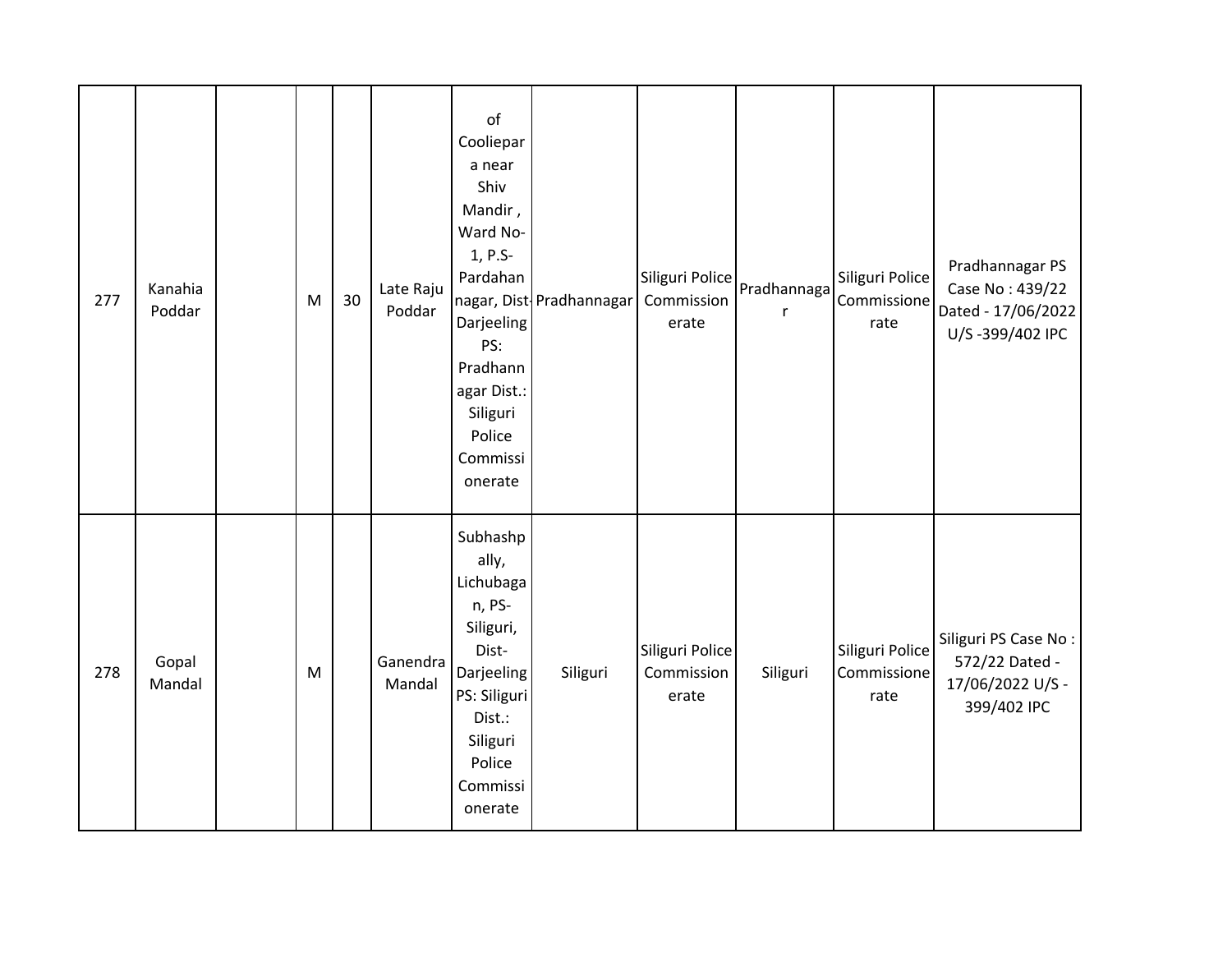| 279 | Biswanath<br><b>Biswas</b> |   | Lt.<br>Dhirendra<br>nath<br><b>Biswas</b> | Vidyachak<br>ra Colony,<br>Ward No-<br>44, PS-<br>Bhaktinag<br>ar, Dist-<br>Jalpaiguri.<br>PS: Siliguri<br>Dist.:<br>Siliguri<br>Police<br>Commissi<br>onerate     | Siliguri | Siliguri Police<br>Commission<br>erate | Siliguri | Siliguri Police<br>Commissione<br>rate | Siliguri PS Case No:<br>576/22 Dated -<br>17/06/2022 U/S --<br>46 A (c) Bengal<br>Excise Act, 1909 |
|-----|----------------------------|---|-------------------------------------------|--------------------------------------------------------------------------------------------------------------------------------------------------------------------|----------|----------------------------------------|----------|----------------------------------------|----------------------------------------------------------------------------------------------------|
| 280 | Arjun<br>Sahani            | M | Sahani                                    | Mahabirst<br>han,<br>Kalahati,<br>PS-<br>Siliguri,<br>Dist-<br>Late Ramji Darjeeling<br>and PS:<br>Siliguri<br>Dist.:<br>Siliguri<br>Police<br>Commissi<br>onerate | Siliguri | Siliguri Police<br>Commission<br>erate | Siliguri | Siliguri Police<br>Commissione<br>rate | Siliguri PS Case No:<br>572/22 Dated -<br>17/06/2022 U/S -<br>399/402 IPC                          |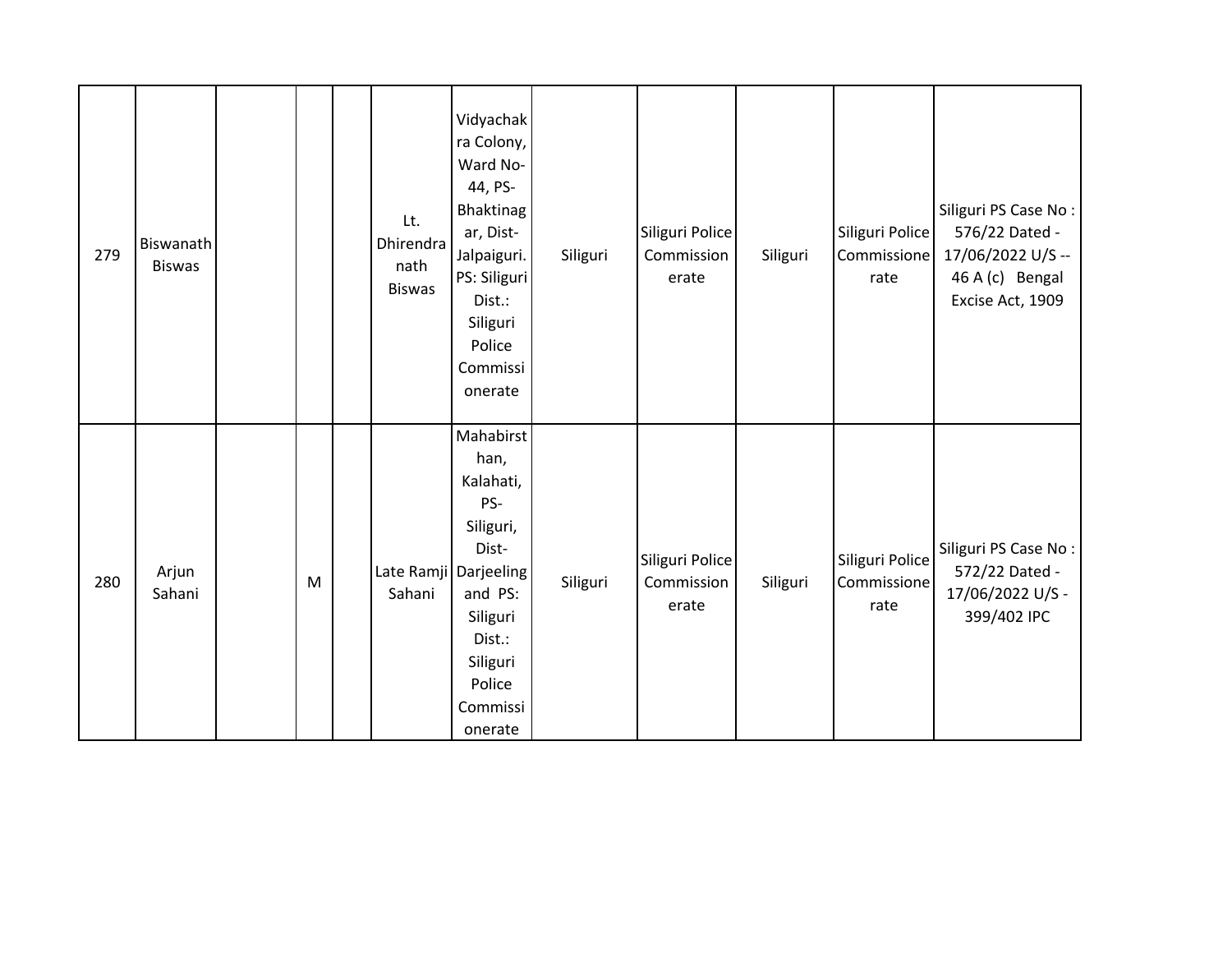| 281 | Swapan<br>Das | M         | Bishtu Das jalpaiguri | Baribhasa,<br>Hatath<br>Coloney,<br>PS-<br>Bhaktinag<br>ar, Dist-<br>PS: Siliguri<br>Dist.:<br>Siliguri<br>Police<br>Commissi<br>onerate                                             | Siliguri | Siliguri Police<br>Commission<br>erate | Siliguri | Siliguri Police<br>Commissione<br>rate | Siliguri PS Case No:<br>572/22 Dated -<br>17/06/2022 U/S -<br>399/402 IPC                                       |
|-----|---------------|-----------|-----------------------|--------------------------------------------------------------------------------------------------------------------------------------------------------------------------------------|----------|----------------------------------------|----------|----------------------------------------|-----------------------------------------------------------------------------------------------------------------|
| 282 | Mona<br>Ghosh | ${\sf M}$ | #NAME?                | Tumalpara<br>near<br>Natun<br>Sangha<br>Club,<br>Ward No-<br>04, PS-<br>Siliguri,<br>Dist-<br>Darjeeling<br>. PS:<br>Siliguri<br>Dist.:<br>Siliguri<br>Police<br>Commissi<br>onerate | Siliguri | Siliguri Police<br>Commission<br>erate | Siliguri | Siliguri Police<br>Commissione<br>rate | Siliguri PS Case No:<br>573/22 Dated -<br>17/06/2022 U/S -<br>46 A (c) The<br>Bengal<br>Embankment Act,<br>1882 |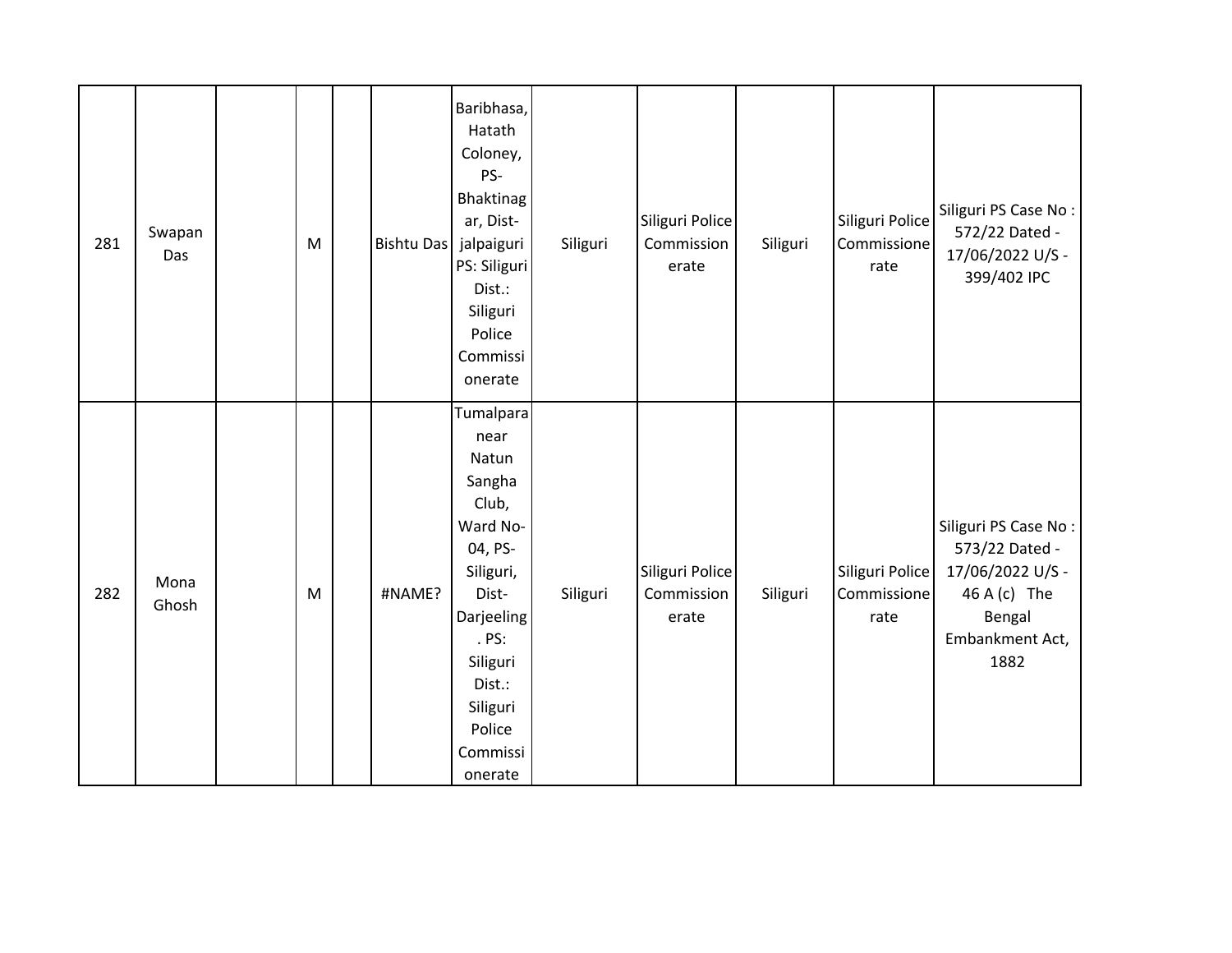| 283 | Deep<br>Sarkar | M | #NAME?              | Tikiapara<br>near<br>Power<br>house,<br>Ward No-<br>28, PS-<br>Siliguri,<br>Dist-<br>Darjeeling<br>PS: Siliguri<br>Dist.:<br>Siliguri<br>Police<br>Commissi<br>onerate | Siliguri | Siliguri Police<br>Commission<br>erate | Siliguri | Siliguri Police<br>Commissione<br>rate | Siliguri PS Case No:<br>577/22 Dated -<br>17/06/2022 U/S --<br>46 A (c) Bengal<br>Excise Act, 1909 |
|-----|----------------|---|---------------------|------------------------------------------------------------------------------------------------------------------------------------------------------------------------|----------|----------------------------------------|----------|----------------------------------------|----------------------------------------------------------------------------------------------------|
| 284 | Rabi<br>Sahani | M | Lt. Dayal<br>Sahani | <b>HALKAT</b><br>COLONY,<br><b>TIKIAPARA</b><br>, W/NO-<br>28 PS:<br>Siliguri<br>Dist.:<br>Siliguri<br>Police<br>Commissi<br>onerate                                   | Siliguri | Siliguri Police<br>Commission<br>erate | Siliguri | Siliguri Police<br>Commissione<br>rate | Siliguri PS Case No:<br>574/22 Dated -<br>17/06/2022 U/S -<br>380 IPC                              |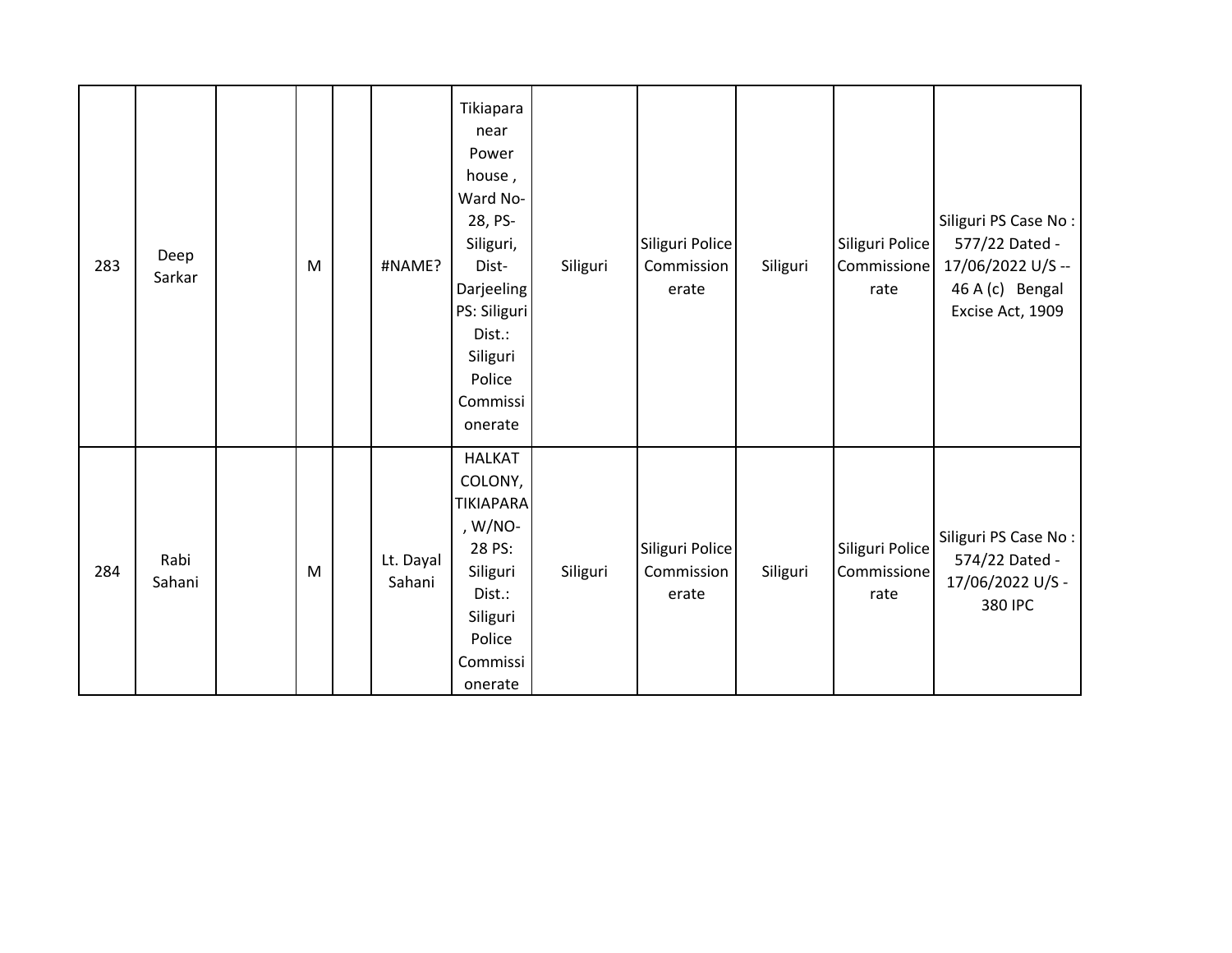| 285 | Promad<br>Sahani | M |    | Akhil<br>Sahani             | <b>HALKAT</b><br>COLONY,<br><b>TIKIAPARA</b><br>, W/NO-<br>28 PS:<br>Siliguri<br>Dist.:<br>Siliguri<br>Police<br>Commissi<br>onerate | Siliguri              | Siliguri Police<br>Commission<br>erate | Siliguri              | Siliguri Police<br>Commissione<br>rate | Siliguri PS Case No:<br>574/22 Dated -<br>17/06/2022 U/S -<br>380 IPC                                      |
|-----|------------------|---|----|-----------------------------|--------------------------------------------------------------------------------------------------------------------------------------|-----------------------|----------------------------------------|-----------------------|----------------------------------------|------------------------------------------------------------------------------------------------------------|
| 286 | Maimur<br>Kha    |   | 32 | $S/O$ Lt.<br>Ahammad<br>Kha | Vill. -<br>Hesemaba<br>d PS:<br>Dholahat<br>Dist.:<br>Sundarba<br>n Police<br>District                                               | Dholahat              | Sundarban<br>Police<br>District        | Dholahat              | Sundarban<br>Police<br>District        | Dholahat PS Case<br>No: 289/22 Dated -<br>17/06/2022 U/S -<br>447/324/308/509<br><b>IPC</b>                |
| 287 | Tapas Das        | M |    | Lt.<br>Mahadeb<br>Das       | PS:<br>Frazerganj<br>coastal<br>Dist.:<br>Sundarba<br>n Police<br>District                                                           | Frazerganj<br>coastal | Sundarban<br>Police<br><b>District</b> | Frazerganj<br>coastal | Sundarban<br>Police<br><b>District</b> | Frazerganj coastal<br>PS Case No: 68/22<br>Dated - 17/06/2022<br>$U/S -$<br>341/323/325/308/5<br>06/34 IPC |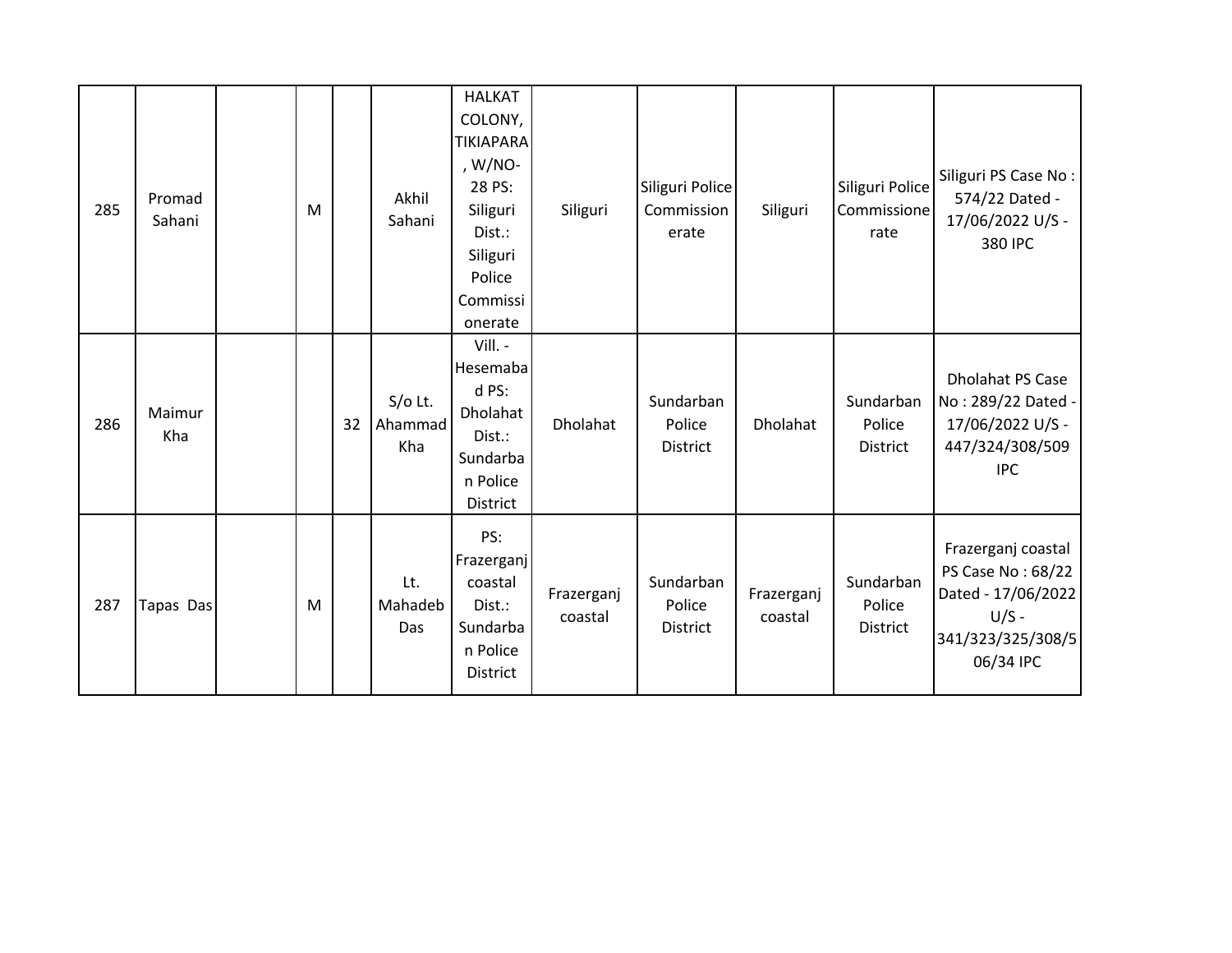| 288 | Moyjuddi<br>n Sardar   | M | 47 | Lt. Alam<br>Sardar       | Kriparamp<br>ur, PO-<br>Gazipur,<br>PS Kulpi,<br>South 24<br>Pgs PS:<br>Kulpi Dist.:<br>Sundarba<br>n Police<br><b>District</b> | Kulpi    | Sundarban<br>Police<br><b>District</b> | Kulpi      | Sundarban<br>Police<br><b>District</b> | Kulpi PS Case No:<br>187/22 Dated -<br>27/05/2022 U/S -<br>341/323/325/506<br><b>IPC</b> |
|-----|------------------------|---|----|--------------------------|---------------------------------------------------------------------------------------------------------------------------------|----------|----------------------------------------|------------|----------------------------------------|------------------------------------------------------------------------------------------|
| 289 | Nantu<br><b>Bhunia</b> |   | 28 | $S/O$ Tapan              | PS:<br>Namkhan<br>a Dist.:<br>Sundarba<br>n Police<br>District                                                                  | Namkhana | Sundarban<br>Police<br>District        | Namkhana   | Sundarban<br>Police<br>District        | Namkhana PS Case<br>No: 168/22 Dated -<br>17/06/2022 U/S -<br><b>498A IPC</b>            |
| 290 | Sujan<br>Pandit        |   | 20 | S/O<br>Gobinda<br>Pandit | PS:<br>Namkhan<br>a Dist.:<br>Sundarba<br>n Police<br>District                                                                  | Namkhana | Sundarban<br>Police<br><b>District</b> | Namkhana   | Sundarban<br>Police<br><b>District</b> | Namkhana PS Case<br>No: 170/22 Dated -<br>17/06/2022 U/S -<br>381 IPC                    |
| 291 | Sankar<br>Das          |   |    | Krishna<br>Das           | <b>UTTAR</b><br><b>BHATIBAR</b>                                                                                                 |          | <b>Basirhat</b>                        | Alipurduar | Alipurduar                             | Alipurduar PS GDE<br>No. 752                                                             |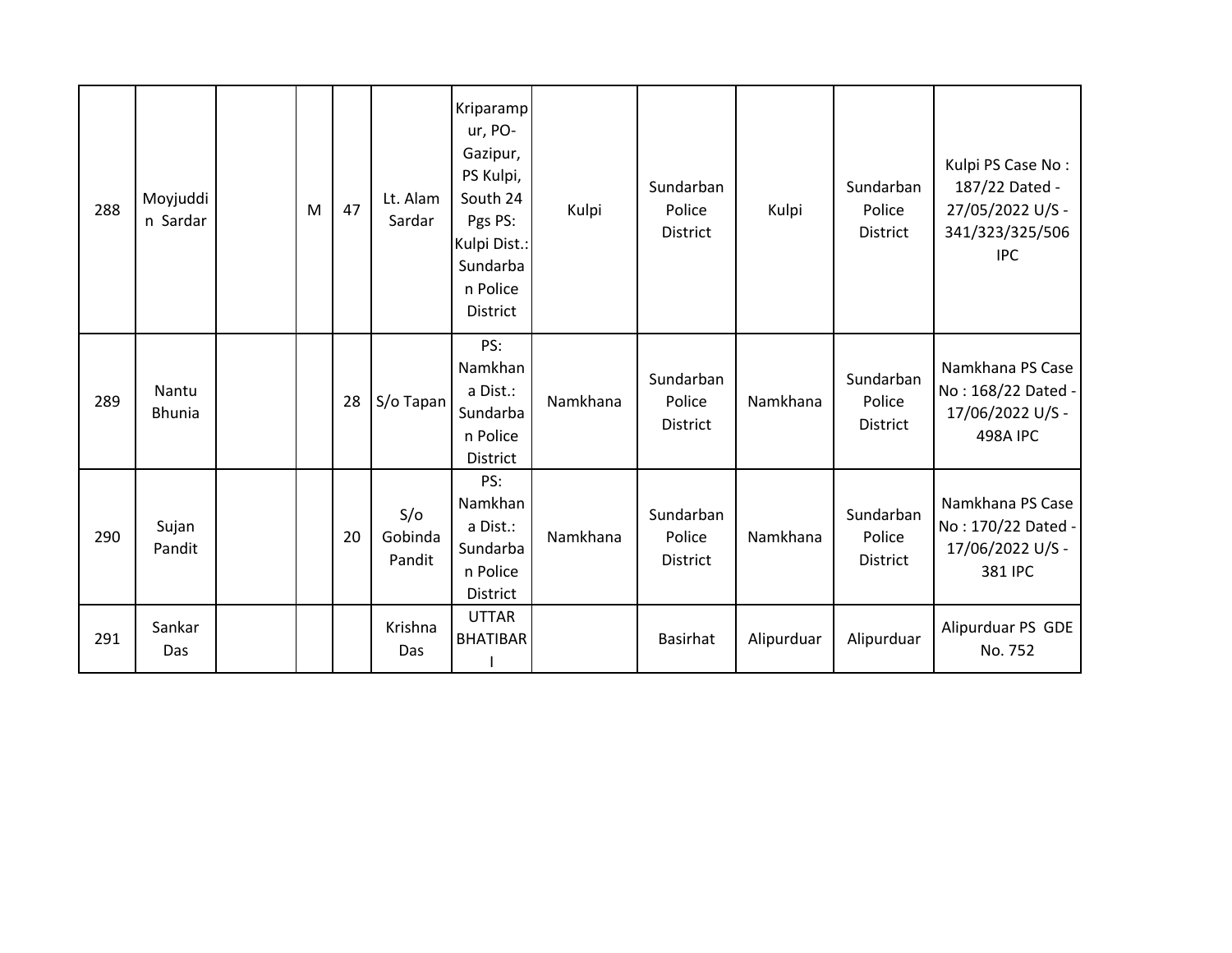| 292 | Baleshwar<br>Sha |                   |   |    | S/o-Kanai<br>Sha               | Birpara,<br>Birbitty<br>Lower<br>Dist.:<br>Asansol<br>Durgapur<br>Police<br>Commissi<br>onerate |          | Asansol<br>Durgapur<br>Police<br>Commission<br>erate | Birpara        | Alipurduar | Birpara PS GDE No.<br>674  |
|-----|------------------|-------------------|---|----|--------------------------------|-------------------------------------------------------------------------------------------------|----------|------------------------------------------------------|----------------|------------|----------------------------|
| 293 | Rohit Rai        |                   |   |    | S/o-Raju<br>Rai                | Tulsipara<br>Dist.:<br>Asansol<br>Durgapur<br>Police<br>Commissi<br>onerate                     |          | Asansol<br>Durgapur<br>Police<br>Commission<br>erate | Birpara        | Alipurduar | Birpara PS GDE No.<br>674  |
| 294 | Babru<br>Bahan   | Shyamal<br>Sarkar |   |    | $S/O-$ Lt.<br>Parlad<br>Sarkar | Collegepar<br>a, Moti<br>Mill Dist.:<br>Asansol<br>Durgapur<br>Police<br>Commissi<br>onerate    |          | Asansol<br>Durgapur<br>Police<br>Commission<br>erate | <b>Birpara</b> | Alipurduar | Birpara PS GDE No.<br>674  |
| 295 | Washim<br>Ansari |                   | M | 34 | Israil Miya                    | Jogijhora<br><b>Barobak</b><br>PS:<br>Falakata<br>Dist.:<br>Alipurduar                          | Falakata | Alipurduar                                           | Falakata       | Alipurduar | Falakata PS GDE<br>No. 703 |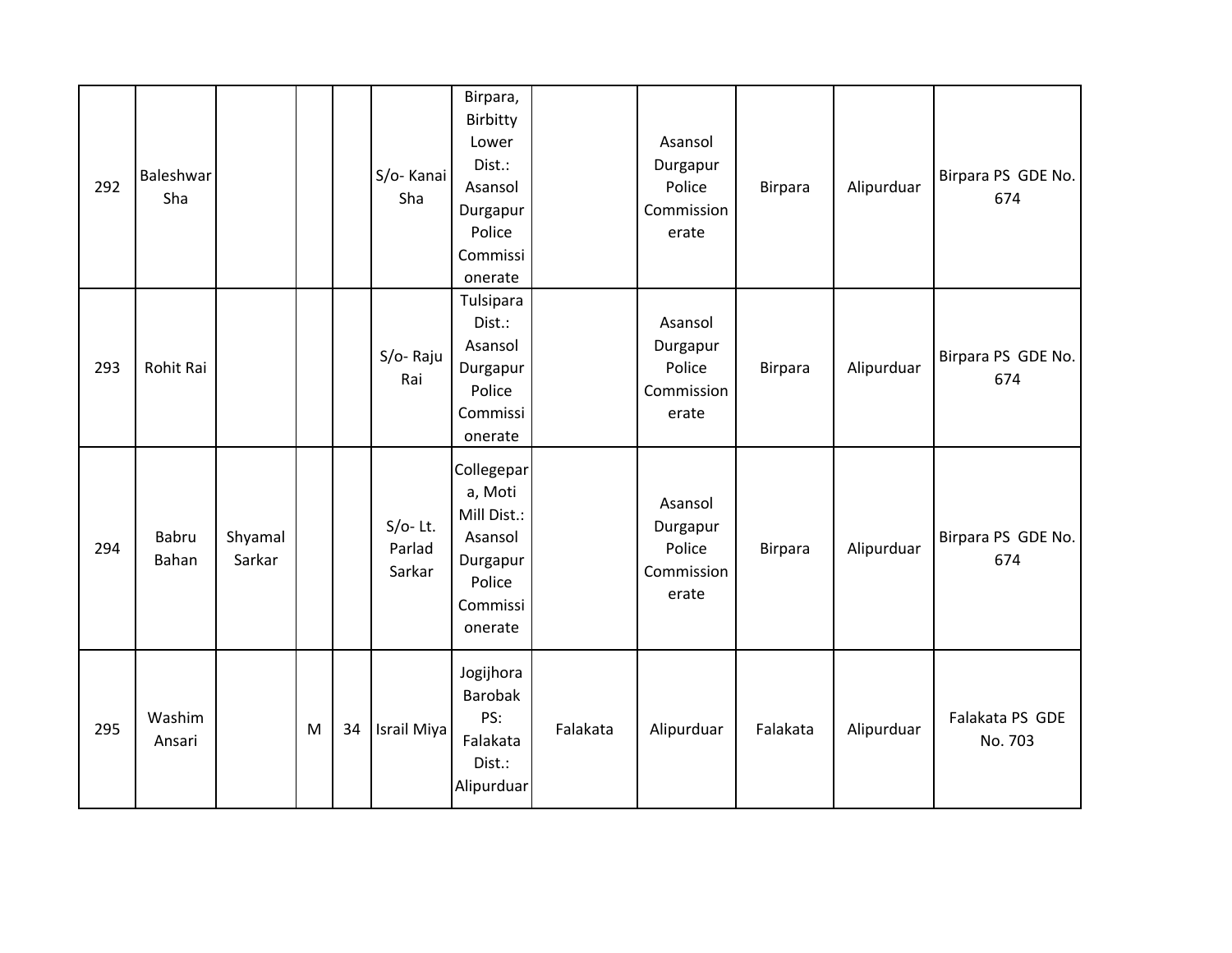| 296 | Tanjina<br>Khatun      | $\mathsf F$ | 35 | Jasrul<br>Islam           | Jogijhora<br>Barobak<br>PS:<br>Falakata<br>Dist.:<br>Alipurduar       | Falakata | Alipurduar | Falakata | Alipurduar | Falakata PS GDE<br>No. 703                        |
|-----|------------------------|-------------|----|---------------------------|-----------------------------------------------------------------------|----------|------------|----------|------------|---------------------------------------------------|
| 297 | Abhisheik<br>h Pradhan | M           | 19 | Maila<br>Pradhan          | Manlangi<br>Hatkhola<br>PS:<br>Jaigaon<br>Dist.:<br>Alipurduar        | Jaigaon  | Alipurduar | Jaigaon  | Alipurduar | Jaigaon PS Outpost<br>Hashimara OP GDE<br>No. 513 |
| 298 | Alok<br>Tamang<br>Lama | M           | 27 | Lal Bdr<br>Tamang<br>Lama | Dalsingpar<br>a PS:<br>Jaigaon<br>Dist.:<br>Alipurduar                | Jaigaon  | Alipurduar | Jaigaon  | Alipurduar | Jaigaon PS Outpost<br>Hashimara OP GDE<br>No. 513 |
| 299 | Bishnu<br>Chhetri      | M           | 25 | Bal<br>Krishna<br>Chhetri | Dalsingpar<br>a Digbir<br>Line PS:<br>Jaigaon<br>Dist.:<br>Alipurduar | Jaigaon  | Alipurduar | Jaigaon  | Alipurduar | Jaigaon PS Outpost<br>Hashimara OP GDE<br>No. 518 |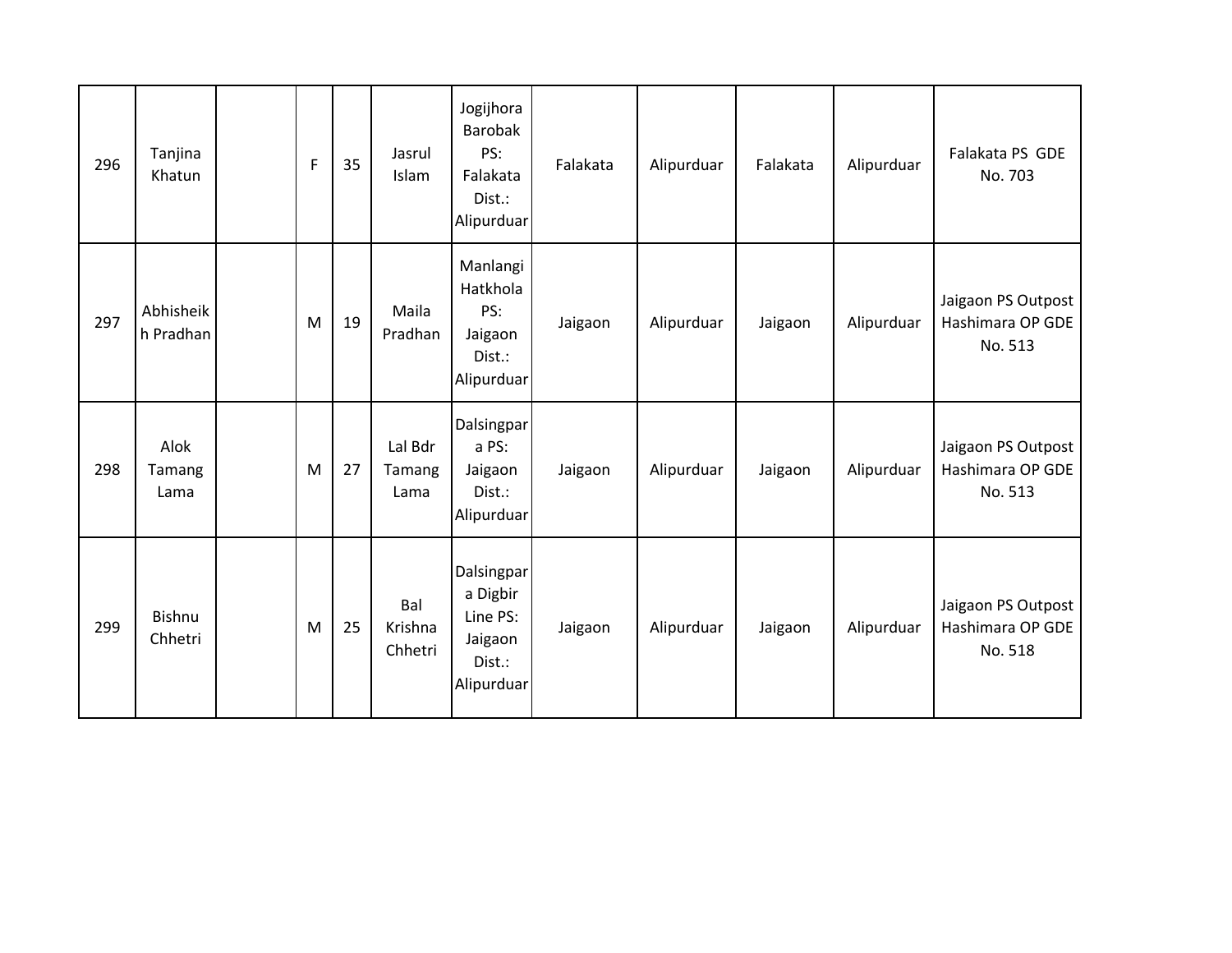| 300 | Firoj<br>Darjee        | M | 27 | Prakash<br>Darjee        | <b>Dalsingpar</b><br>a Digbir<br>Line PS:<br>Jaigaon<br>Dist.:<br>Alipurduar | Jaigaon  | Alipurduar | Jaigaon  | Alipurduar | Jaigaon PS Outpost<br>Hashimara OP GDE<br>No. 518 |
|-----|------------------------|---|----|--------------------------|------------------------------------------------------------------------------|----------|------------|----------|------------|---------------------------------------------------|
| 301 | Anu<br>Oraon           | M | 30 | Lt.<br>Shayamal<br>Oraon | Kalchini<br>Bukinbari<br>PS:<br>Kalchini<br>Dist.:<br>Alipurduar             | Kalchini | Alipurduar | Kalchini | Alipurduar | Kalchini PS GDE No.<br>563                        |
| 302 | Pintu<br>Oraon         | M | 40 | Manoj<br>Oraon           | Satali<br>Nakadala<br>PS:<br>Kalchini<br>Dist.:<br>Alipurduar                | Kalchini | Alipurduar | Kalchini | Alipurduar | Kalchini PS GDE No.<br>563                        |
| 303 | <b>Bishnu</b><br>Majhi | M | 52 | Lt.<br>Bishram<br>Majhi  | Kalchini<br><b>Basha Line</b><br>PS:<br>Kalchini<br>Dist.:<br>Alipurduar     | Kalchini | Alipurduar | Kalchini | Alipurduar | Kalchini PS GDE No.<br>563                        |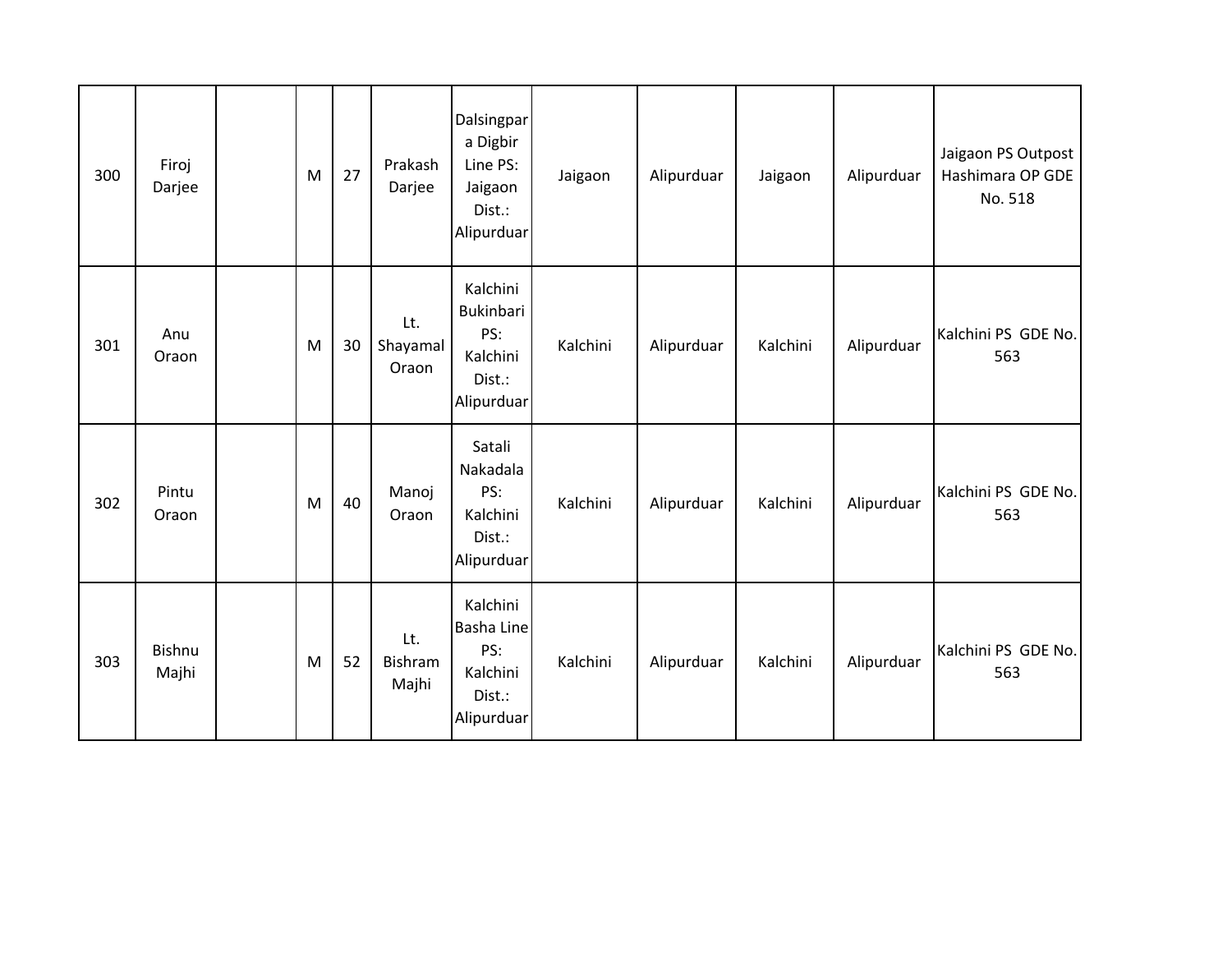| 304 | Dhemant<br>Turi         | M | 37 | Jogiram<br>Turi          | Kalchini<br><b>Basha Line</b><br>PS:<br>Kalchini<br>Dist.:<br>Alipurduar     | Kalchini  | Alipurduar | Kalchini  | Alipurduar | Kalchini PS GDE No.<br>563  |
|-----|-------------------------|---|----|--------------------------|------------------------------------------------------------------------------|-----------|------------|-----------|------------|-----------------------------|
| 305 | Kundan<br><b>Baraik</b> | M | 47 | Matilal<br><b>Baraik</b> | Sankosh<br>T.G,<br>Gudan<br>Line PS:<br>Kumargra<br>$m$ Dist.:<br>Alipurduar | Kumargram | Alipurduar | Kumargram | Alipurduar | Kumargram PS GDE<br>No. 546 |
| 306 | Mintu<br>Das            | M | 34 | Eta Das                  | Uttar<br>Haldibari<br>PS:<br>Kumargra<br>m Dist.:<br>Alipurduar              | Kumargram | Alipurduar | Kumargram | Alipurduar | Kumargram PS GDE<br>No. 546 |
| 307 | Rahim<br>Hossain<br>Mia | M | 31 | Kaimuddin<br>Mia         | Bashraja,<br>PS:<br>Baxsirhat<br>Dist.:<br>Coochbeh<br>ar                    | Baxsirhat | Coochbehar | Kumargram | Alipurduar | Kumargram PS GDE<br>No. 521 |
| 308 | Gokmur<br>Mia           | M | 22 | Aminur<br>Mia            | Bashraja,<br>PS:<br>Baxsirhat<br>Dist.:<br>Coochbeh<br>ar                    | Baxsirhat | Coochbehar | Kumargram | Alipurduar | Kumargram PS GDE<br>No. 521 |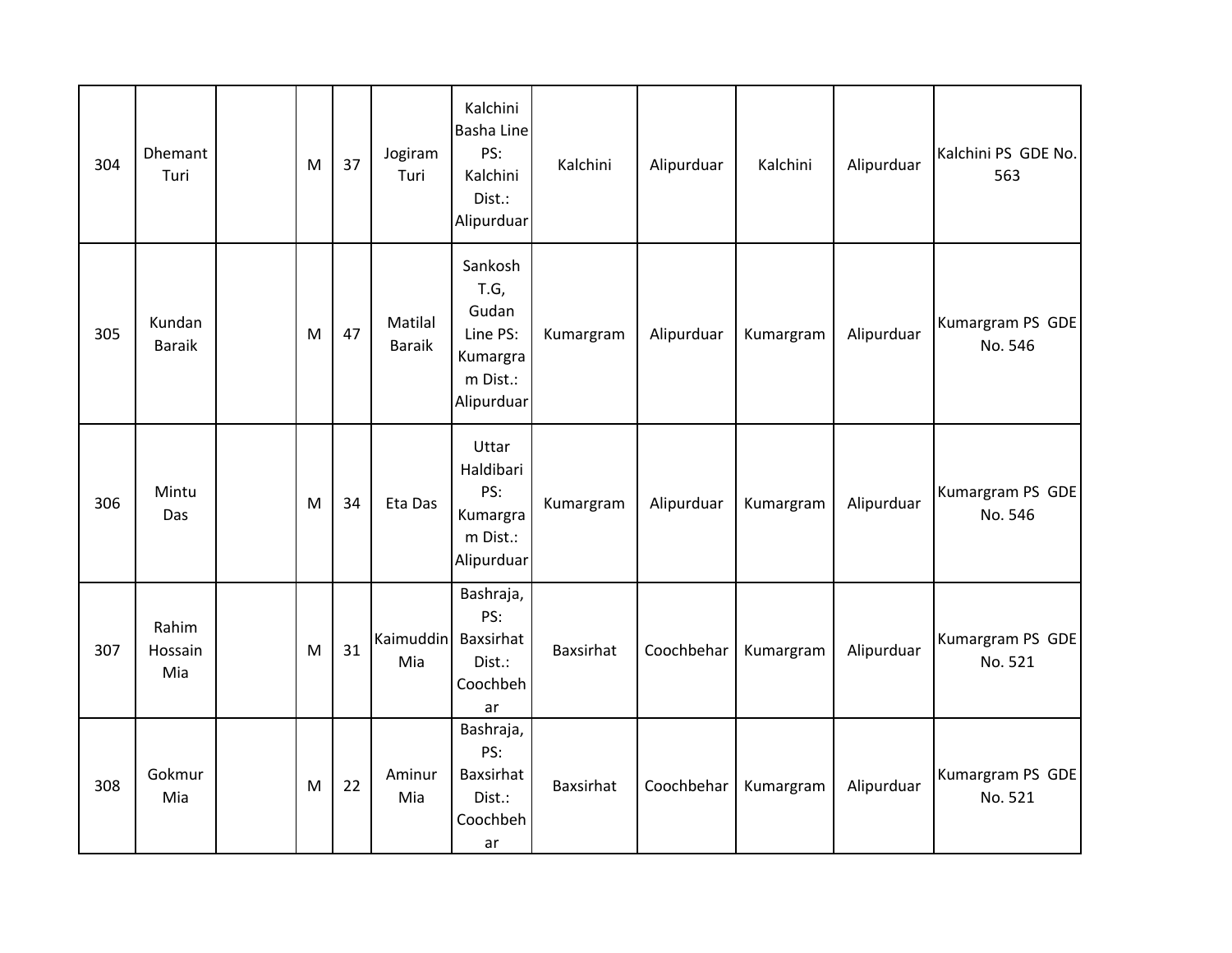| 309 | Nitai<br>Barman             | M | 32 | Suren<br>Barman        | Chandirjh<br>ar PS:<br>Alipurduar<br>Dist.:<br>Alipurduar           | Alipurduar | Alipurduar | Kumargram | Alipurduar | Kumargram PS GDE<br>No. 521 |
|-----|-----------------------------|---|----|------------------------|---------------------------------------------------------------------|------------|------------|-----------|------------|-----------------------------|
| 310 | Abhijit<br>Barman           | M | 33 | Bablu<br>Barman        | Promed<br>Nagar<br>Colony PS:<br>Alipurduar<br>Dist.:<br>Alipurduar | Alipurduar | Alipurduar | Kumargram | Alipurduar | Kumargram PS GDE<br>No. 521 |
| 311 | Shantiswa<br>r<br>Narjinary | M | 35 | Lt. Dhale<br>Narjinary | Paschim<br>Changmar<br>i PS:<br>Kumargra<br>m Dist.:<br>Alipurduar  | Kumargram  | Alipurduar | Kumargram | Alipurduar | Kumargram PS GDE<br>No. 521 |
| 312 | Prodip<br>Narjinary         | M | 28 | Subal<br>Narjinary     | Nararthali<br>PS:<br>Kumargra<br>m Dist.:<br>Alipurduar             | Kumargram  | Alipurduar | Kumargram | Alipurduar | Kumargram PS GDE<br>No. 521 |
| 313 | Seru<br>Baragaon            | M | 28 | Matiar<br>Baragaon     | Uttar<br>Nararthali<br>PS:<br>Kumargra<br>m Dist.:<br>Alipurduar    | Kumargram  | Alipurduar | Kumargram | Alipurduar | Kumargram PS GDE<br>No. 521 |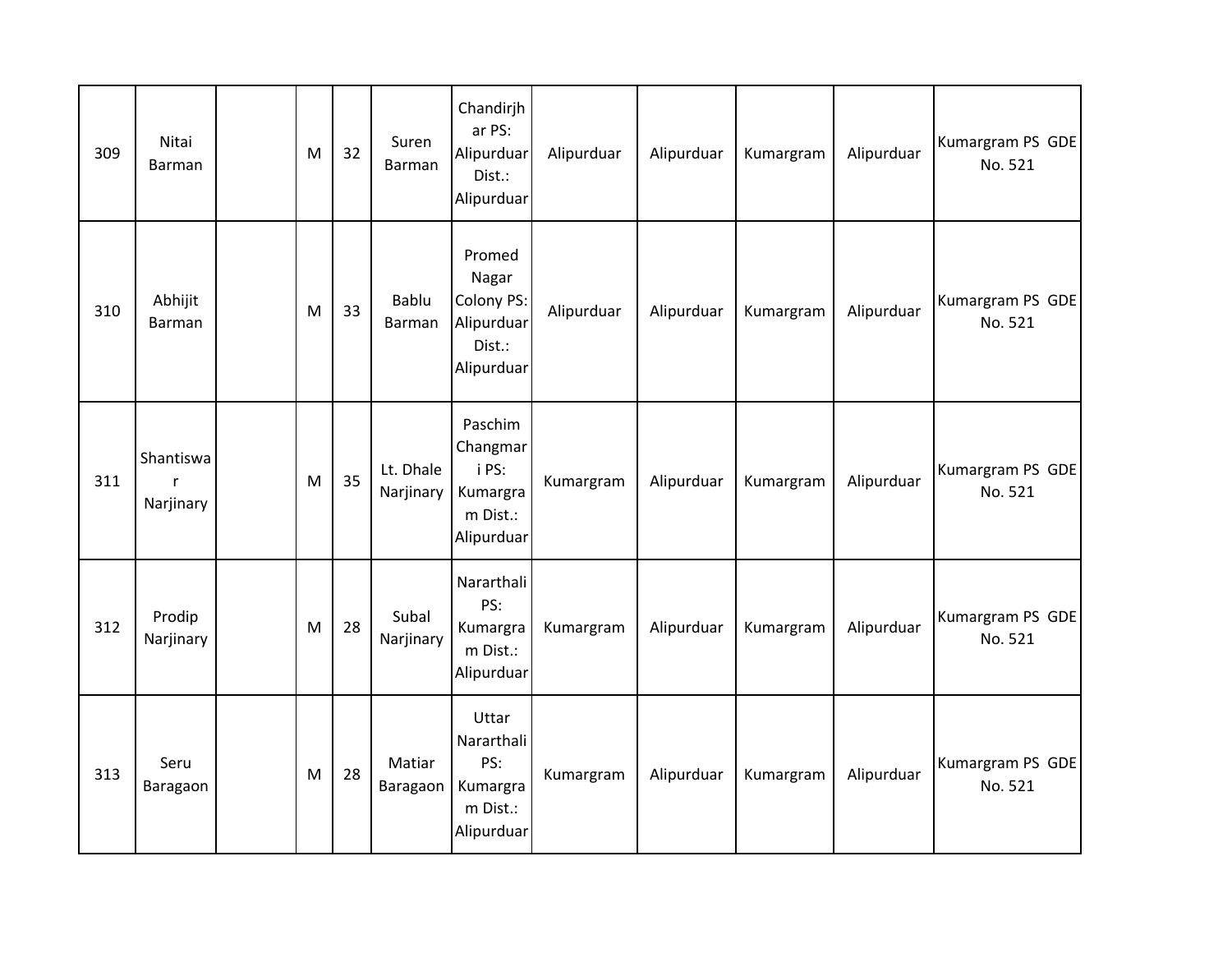| 314 | Rajani<br>Kanta<br>Barman | M | 69 | Lt. Tilok<br>Barman     | Marakhat<br>a PS:<br>Kumargra<br>m Dist.:<br>Alipurduar                    | Kumargram | Alipurduar | Kumargram | Alipurduar | Kumargram PS GDE<br>No. 521 |
|-----|---------------------------|---|----|-------------------------|----------------------------------------------------------------------------|-----------|------------|-----------|------------|-----------------------------|
| 315 | Ujjal Saha                | M | 25 | Uttam<br>Saha           | Millanpall<br>у,<br>Barobisha<br>PS:<br>Kumargra<br>m Dist.:<br>Alipurduar | Kumargram | Alipurduar | Kumargram | Alipurduar | Kumargram PS GDE<br>No. 634 |
| 316 | Kalikanta<br>Barman       | M | 36 | Roma<br>Kanta<br>Barman | Hemaguri,<br>PS:<br>Kumargra<br>m Dist.:<br>Alipurduar                     | Kumargram | Alipurduar | Kumargram | Alipurduar | Kumargram PS GDE<br>No. 634 |
| 317 | Manab<br>Sarkar           | M | 35 | Swapan<br>Sarkar        | Naziran<br><b>Dewtikhat</b><br>a PS:<br>Kumargra<br>m Dist.:<br>Alipurduar | Kumargram | Alipurduar | Kumargram | Alipurduar | Kumargram PS GDE<br>No. 634 |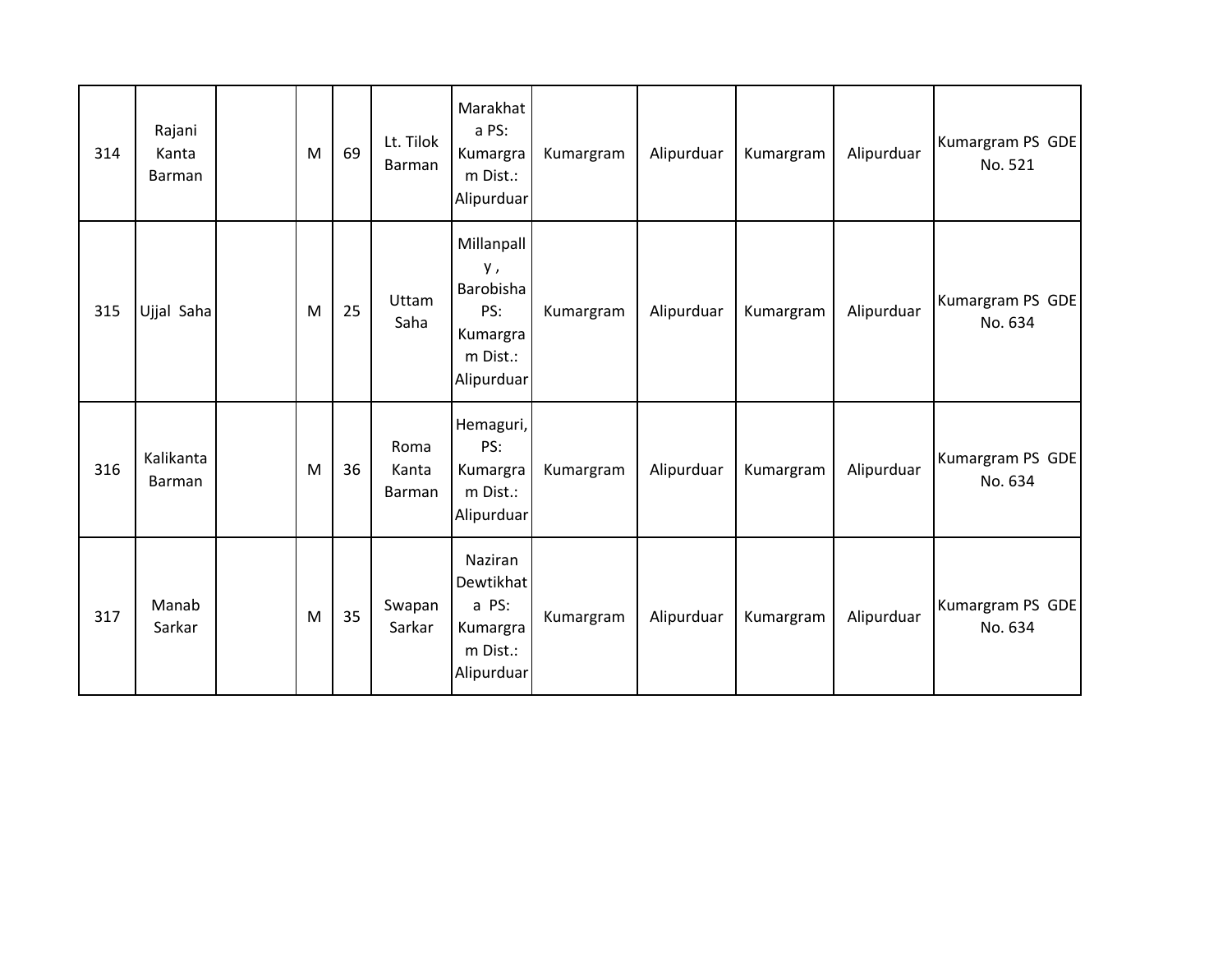| 318 | Pran<br>Kumar<br>Mahanta | M | 40 | Jiten<br>Mahanta               | Jorai,<br>Uttar<br>Rampur<br>PS:<br>Baxsirhat<br>Dist.:<br>Coochbeh<br>ar                              | Baxsirhat | Coochbehar | Kumargram | Alipurduar | Kumargram PS GDE<br>No. 643 |
|-----|--------------------------|---|----|--------------------------------|--------------------------------------------------------------------------------------------------------|-----------|------------|-----------|------------|-----------------------------|
| 319 | Haradhan<br>Das          | M | 45 | Lt-<br><b>Dhirendra</b><br>Das | Jorai,<br>Uttar<br>Rampur<br>PS:<br>Baxsirhat<br>Dist.:<br>Coochbeh<br>ar                              | Baxsirhat | Coochbehar | Kumargram | Alipurduar | Kumargram PS GDE<br>No. 643 |
| 320 | <b>Budru</b><br>Murmu    | M | 39 | $Lt-$<br>dukhiram<br>Murmu     | Hatma PS-<br>Gossaigao<br>n Dist-<br>Kokrajhar<br>(Assam)<br>PS:<br>Kumargra<br>m Dist.:<br>Alipurduar | Kumargram | Alipurduar | Kumargram | Alipurduar | Kumargram PS GDE<br>No. 612 |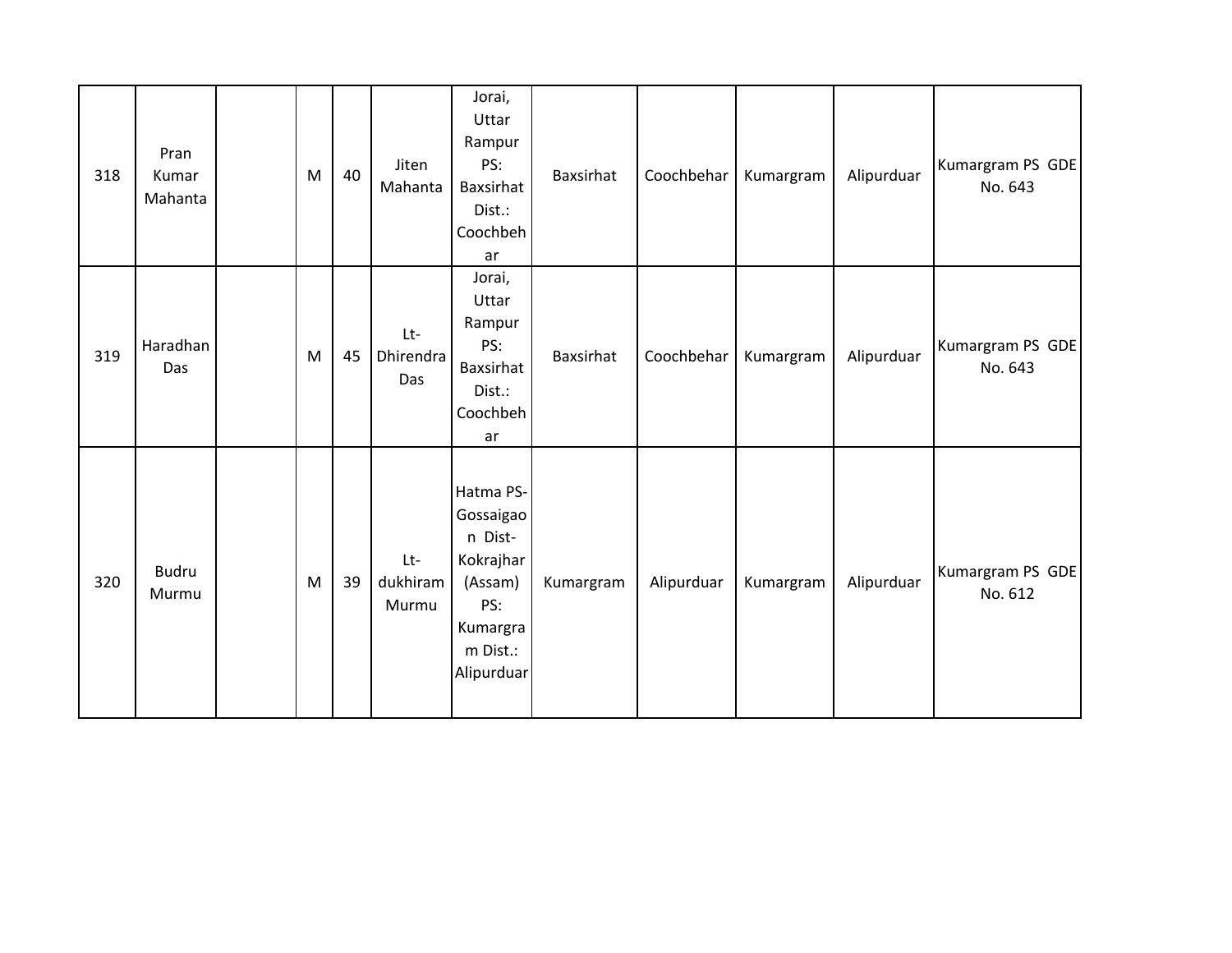| 321 | Sambhu<br>Das     | M | 54 | Lt-<br>Debendas  | Jinkata<br>$P.O-$<br>Halakura<br>PS-<br>Golokganj<br>Dist-<br>Dhubri<br>(Ass PS:<br>Kumargra<br>m Dist.:<br>Alipurduar | Kumargram | Alipurduar                                           | Kumargram | Alipurduar                                           | Kumargram PS GDE<br>No. 612 |
|-----|-------------------|---|----|------------------|------------------------------------------------------------------------------------------------------------------------|-----------|------------------------------------------------------|-----------|------------------------------------------------------|-----------------------------|
| 322 | Banamali<br>Kundu |   |    | Dayamoy<br>Kundu | Dignala<br>Gram PS:<br>Andal<br>Dist.:<br>Asansol<br>Durgapur<br>Police<br>Commissi<br>onerate                         | Andal     | Asansol<br>Durgapur<br>Police<br>Commission<br>erate | Andal     | Asansol<br>Durgapur<br>Police<br>Commissione<br>rate | Andal PS GDE No.<br>1006    |
| 323 | Somir<br>Mondal   |   |    | Sunil<br>Mondal  | Dignala<br>Gram PS:<br>Andal<br>Dist.:<br>Asansol<br>Durgapur<br>Police<br>Commissi<br>onerate                         | Andal     | Asansol<br>Durgapur<br>Police<br>Commission<br>erate | Andal     | Asansol<br>Durgapur<br>Police<br>Commissione<br>rate | Andal PS GDE No.<br>1006    |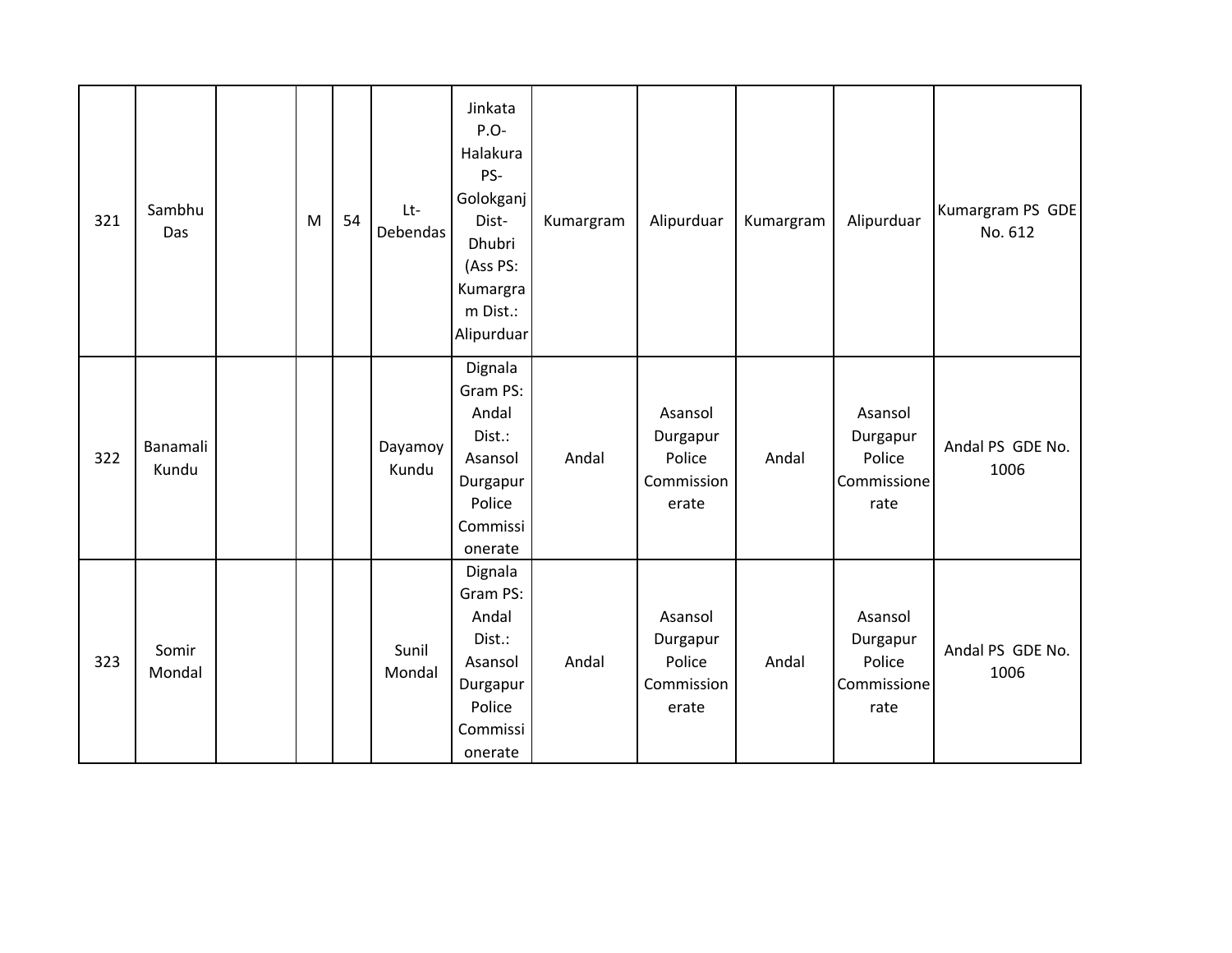| 324 | Karu<br>Shaw    |  | Amar<br>Yadav          | Andal<br>More PS:<br>Andal<br>Dist.:<br>Asansol<br>Durgapur<br>Police<br>Commissi<br>onerate  | Andal | Asansol<br>Durgapur<br>Police<br>Commission<br>erate | Andal | Asansol<br>Durgapur<br>Police<br>Commissione<br>rate | Andal PS GDE No.<br>1016 |
|-----|-----------------|--|------------------------|-----------------------------------------------------------------------------------------------|-------|------------------------------------------------------|-------|------------------------------------------------------|--------------------------|
| 325 | Biru<br>Yadav   |  | <b>Binesh</b><br>Yadav | Andal<br>More PS:<br>Andal<br>Dist.:<br>Asansol<br>Durgapur<br>Police<br>Commissi<br>onerate  | Andal | Asansol<br>Durgapur<br>Police<br>Commission<br>erate | Andal | Asansol<br>Durgapur<br>Police<br>Commissione<br>rate | Andal PS GDE No.<br>1016 |
| 326 | Lingraj<br>Shaw |  | Lt. Churia<br>Shaw     | Kajora<br>More PS:<br>Andal<br>Dist.:<br>Asansol<br>Durgapur<br>Police<br>Commissi<br>onerate | Andal | Asansol<br>Durgapur<br>Police<br>Commission<br>erate | Andal | Asansol<br>Durgapur<br>Police<br>Commissione<br>rate | Andal PS GDE No.<br>1014 |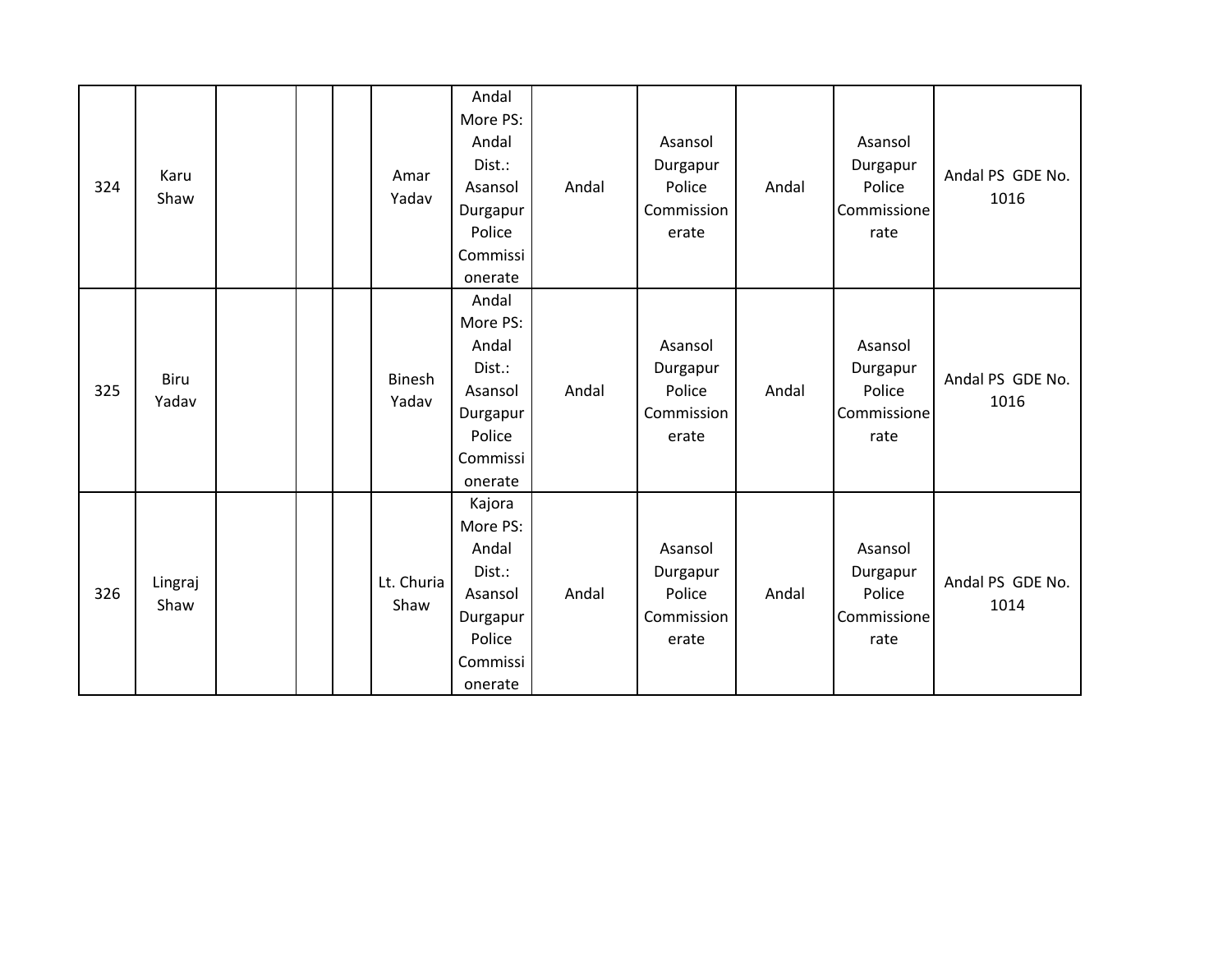| 327 | Kajal Kanti<br>Dey |  | Lt.<br>Damodar<br>Dey  | Bhadur<br>PS: Andal<br>Dist.:<br>Asansol<br>Durgapur<br>Police<br>Commissi<br>onerate                | Andal | Asansol<br>Durgapur<br>Police<br>Commission<br>erate | Andal | Asansol<br>Durgapur<br>Police<br>Commissione<br>rate | Andal PS GDE No.<br>1014 |
|-----|--------------------|--|------------------------|------------------------------------------------------------------------------------------------------|-------|------------------------------------------------------|-------|------------------------------------------------------|--------------------------|
| 328 | <b>Bimal Das</b>   |  | Sunil Das              | <b>Bhadur</b><br>More PS:<br>Andal<br>Dist.:<br>Asansol<br>Durgapur<br>Police<br>Commissi<br>onerate | Andal | Asansol<br>Durgapur<br>Police<br>Commission<br>erate | Andal | Asansol<br>Durgapur<br>Police<br>Commissione<br>rate | Andal PS GDE No.<br>1016 |
| 329 | Jiten<br>Bauri     |  | Bhoglu<br><b>Bauri</b> | Bhadur<br>More PS:<br>Andal<br>Dist.:<br>Asansol<br>Durgapur<br>Police<br>Commissi<br>onerate        | Andal | Asansol<br>Durgapur<br>Police<br>Commission<br>erate | Andal | Asansol<br>Durgapur<br>Police<br>Commissione<br>rate | Andal PS GDE No.<br>1016 |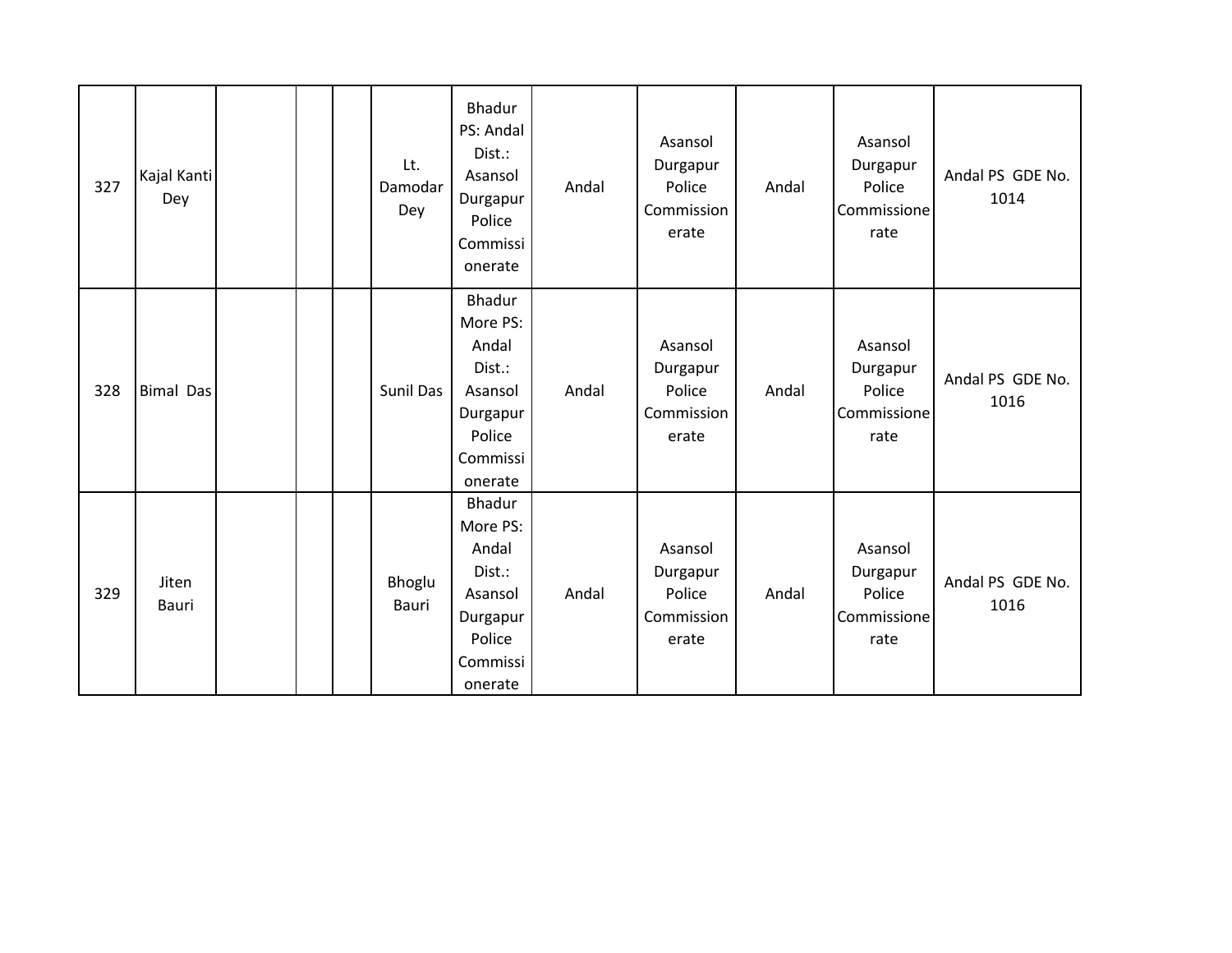| 330 | Sagar<br>Bauri               |  | Lt. Dilip<br>Bauri  | <b>Bhadur</b><br>PS: Andal<br>Dist.:<br>Asansol<br>Durgapur<br>Police<br>Commissi<br>onerate              | Andal | Asansol<br>Durgapur<br>Police<br>Commission<br>erate | Andal | Asansol<br>Durgapur<br>Police<br>Commissione<br>rate | Andal PS GDE No.<br>1017                       |
|-----|------------------------------|--|---------------------|-----------------------------------------------------------------------------------------------------------|-------|------------------------------------------------------|-------|------------------------------------------------------|------------------------------------------------|
| 331 | Ram<br>Nagina<br>Harijan     |  | Gouranga<br>Harijan | Pure<br>Jambad<br>Colliery<br>PS: Andal<br>Dist.:<br>Asansol<br>Durgapur<br>Police<br>Commissi<br>onerate | Andal | Asansol<br>Durgapur<br>Police<br>Commission<br>erate | Andal | Asansol<br>Durgapur<br>Police<br>Commissione<br>rate | Andal PS Outpost<br>Monbahal OP GDE<br>No. 575 |
| 332 | <b>Badal</b><br><b>Bauri</b> |  | Lt. Surjo<br>Bauri  | Pure<br>Jambad<br>Colliery<br>PS: Andal<br>Dist.:<br>Asansol<br>Durgapur<br>Police<br>Commissi<br>onerate | Andal | Asansol<br>Durgapur<br>Police<br>Commission<br>erate | Andal | Asansol<br>Durgapur<br>Police<br>Commissione<br>rate | Andal PS Outpost<br>Monbahal OP GDE<br>No. 575 |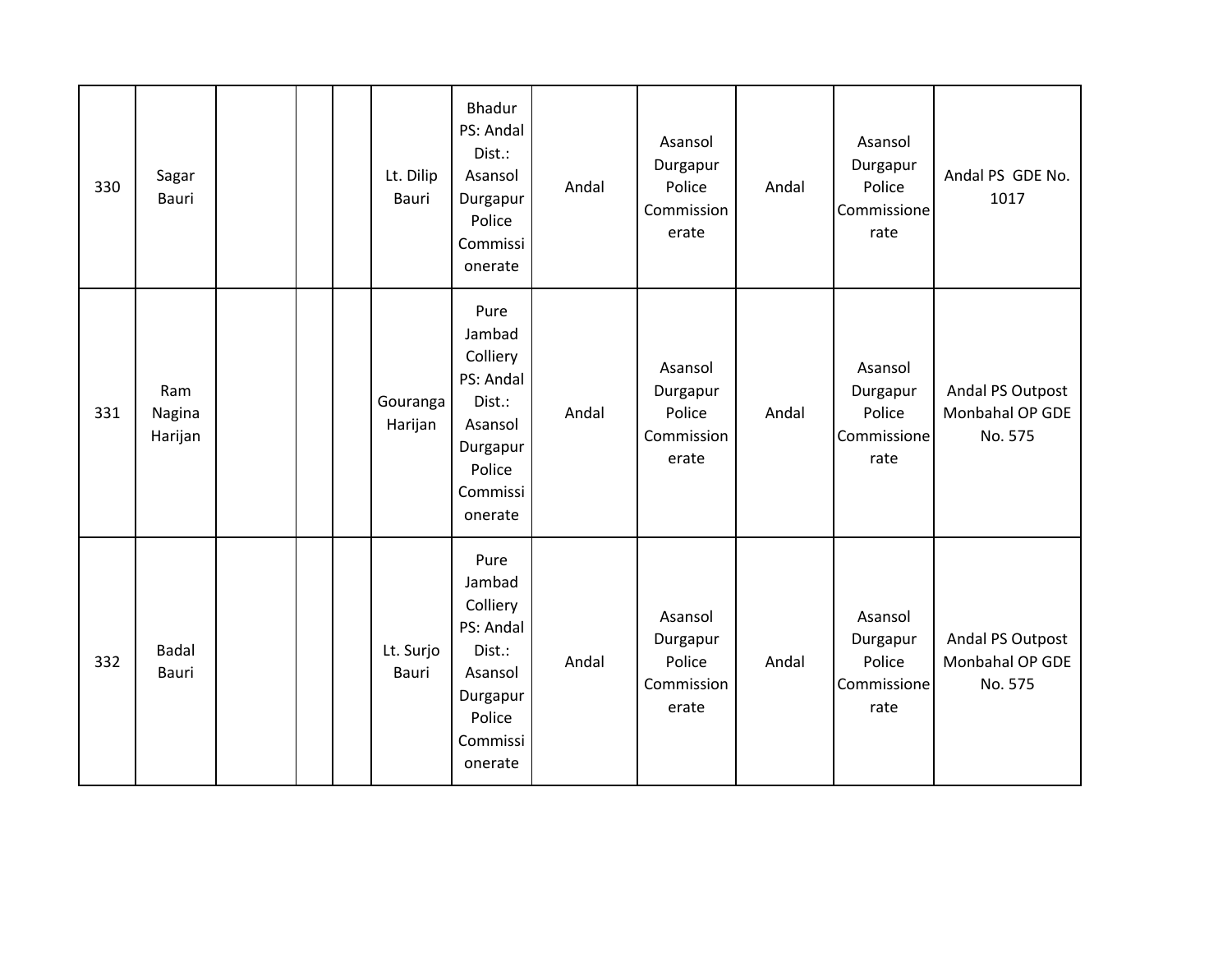| 333 | Deep<br>Bauri  |   |    | Sukumar<br><b>Bauri</b> | Ukhra<br><b>Buro Para</b><br>PS: Andal<br>Dist.:<br>Asansol<br>Durgapur<br>Police<br>Commissi<br>onerate                     | Andal             | Asansol<br>Durgapur<br>Police<br>Commission<br>erate | Andal             | Asansol<br>Durgapur<br>Police<br>Commissione<br>rate | Andal PS Outpost<br>Ukra OP GDE No.<br>451 |
|-----|----------------|---|----|-------------------------|------------------------------------------------------------------------------------------------------------------------------|-------------------|------------------------------------------------------|-------------------|------------------------------------------------------|--------------------------------------------|
| 334 | Sk Sattar      |   |    | Sk Hanif                | Ukhra<br>Safique<br>Nagar PS:<br>Andal<br>Dist.:<br>Asansol<br>Durgapur<br>Police<br>Commissi<br>onerate                     | Andal             | Asansol<br>Durgapur<br>Police<br>Commission<br>erate | Andal             | Asansol<br>Durgapur<br>Police<br>Commissione<br>rate | Andal PS Outpost<br>Ukra OP GDE No.<br>451 |
| 335 | Ganesh<br>Shaw | M | 69 | Mati Shaw               | <b>Budha</b><br>Ramkanai<br>Sthan PS:<br>Asansole<br>south<br>Dist.:<br>Asansol<br>Durgapur<br>Police<br>Commissi<br>onerate | Asansole<br>south | Asansol<br>Durgapur<br>Police<br>Commission<br>erate | Asansole<br>south | Asansol<br>Durgapur<br>Police<br>Commissione<br>rate | Asansole south PS<br>GDE No. 1121          |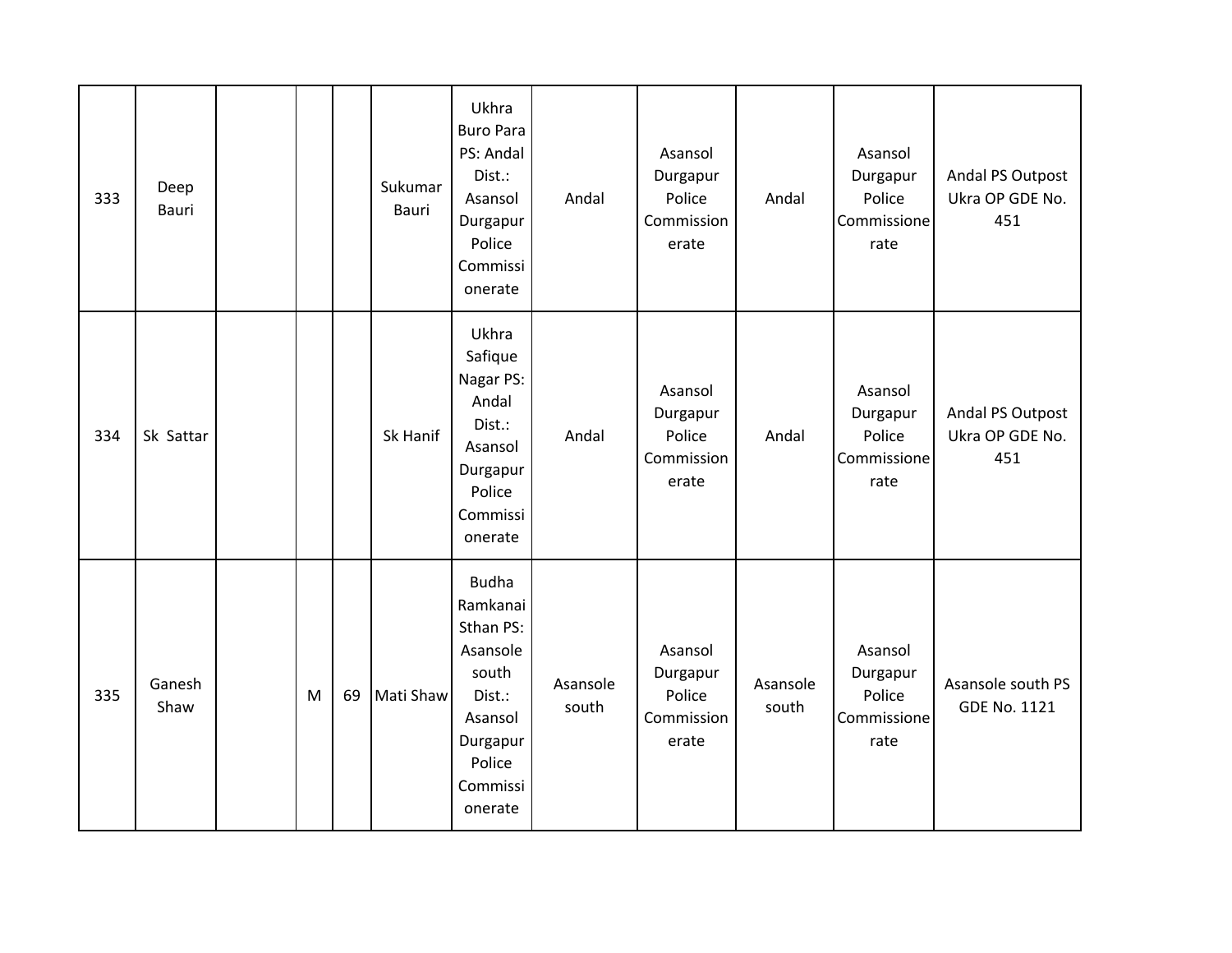| 336 | <b>Bimal Turi</b> | M | 55 | Late<br><b>Babulal</b><br>Turi | Kalikapur<br>Turi Para<br>PS:<br>Asansole<br>south<br>Dist.:<br>Asansol<br>Durgapur<br>Police<br>Commissi<br>onerate | Asansole<br>south | Asansol<br>Durgapur<br>Police<br>Commission<br>erate | Asansole<br>south | Asansol<br>Durgapur<br>Police<br>Commissione<br>rate | Asansole south PS<br>GDE No. 1138                           |
|-----|-------------------|---|----|--------------------------------|----------------------------------------------------------------------------------------------------------------------|-------------------|------------------------------------------------------|-------------------|------------------------------------------------------|-------------------------------------------------------------|
| 337 | Goutam<br>Kumar   | M | 19 | Narendra<br>Mahato             | Biharsarif<br>Biharsarif<br>Nalanda<br>(BR) PS:<br>Asansole<br>south                                                 | Asansole<br>south | Basirhat                                             | Asansole<br>south | Asansol<br>Durgapur<br>Police<br>Commissione<br>rate | Asansole south PS<br><b>GDE No. 619</b>                     |
| 338 | Bikash<br>Kumar   | M | 23 | Amlesh<br>Prasad               | <b>Biharsarif</b><br>Biharsarif<br>Nalanda<br>(BR) PS:<br>Asansole<br>south                                          | Asansole<br>south | <b>Basirhat</b>                                      | Asansole<br>south | Asansol<br>Durgapur<br>Police<br>Commissione<br>rate | Asansole south PS<br>Outpost South PP<br><b>GDE No. 619</b> |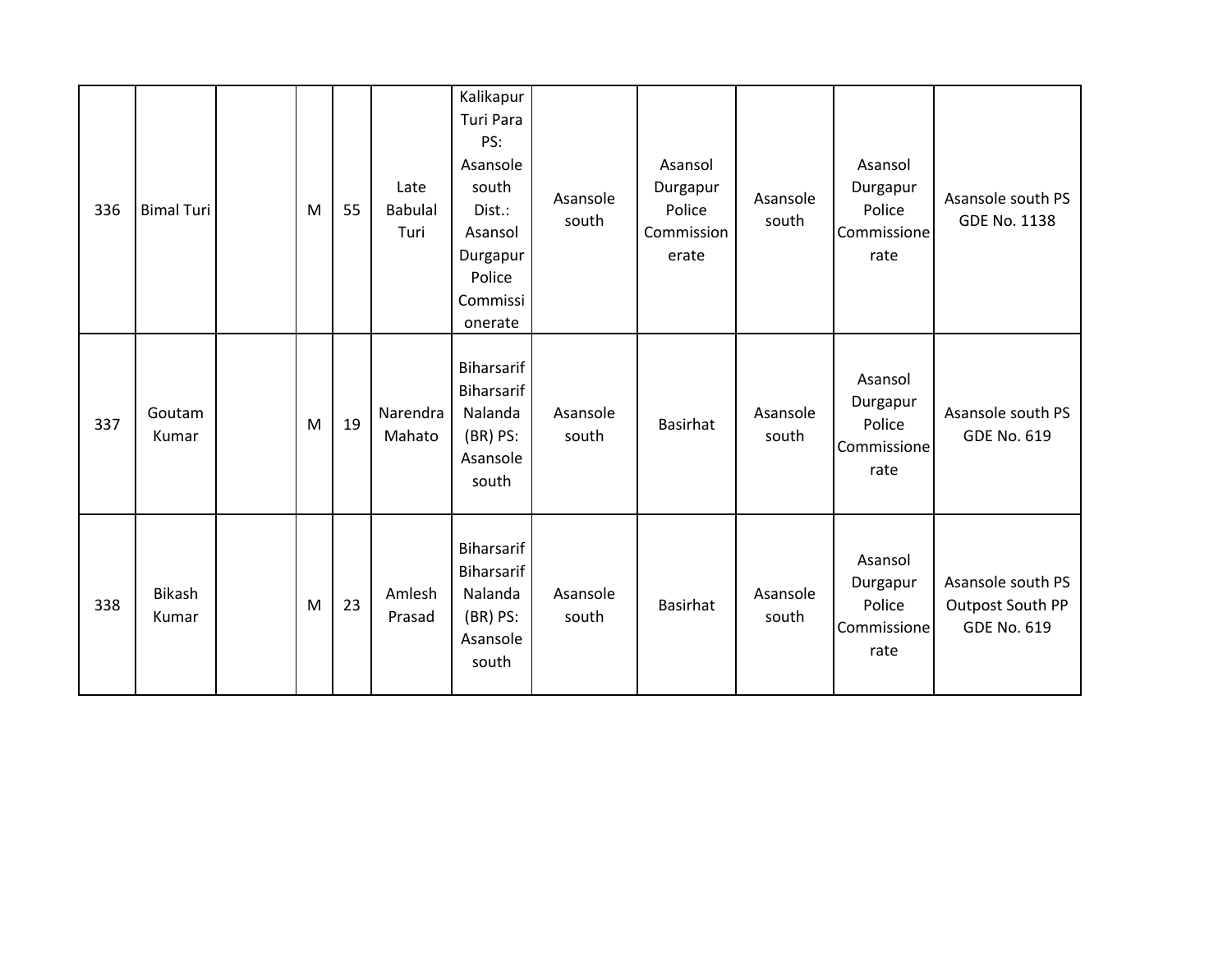| 339 | Upendra<br>Singh         | M | 27 | Bachan<br>Singh   | Biharsarif<br>Biharsarif<br>Nalanda<br>(BR) PS:<br>Asansole<br>south               | Asansole<br>south | Basirhat        | Asansole<br>south | Asansol<br>Durgapur<br>Police<br>Commissione<br>rate | Asansole south PS<br>Outpost South PP<br><b>GDE No. 619</b> |
|-----|--------------------------|---|----|-------------------|------------------------------------------------------------------------------------|-------------------|-----------------|-------------------|------------------------------------------------------|-------------------------------------------------------------|
| 340 | Sishu<br>Ranjan<br>Kumar | M |    | Nil Prasad        | <b>Biharsarif</b><br><b>Biharsarif</b><br>Nalanda<br>(BR) PS:<br>Asansole<br>south | Asansole<br>south | <b>Basirhat</b> | Asansole<br>south | Asansol<br>Durgapur<br>Police<br>Commissione<br>rate | Asansole south PS<br>Outpost South PP<br><b>GDE No. 619</b> |
| 341 | Satyan<br>Kumar          | M | 24 | Bahadur<br>Prasad | Biharsarif<br>Biharsarif<br>Nalanda<br>(BR) PS:<br>Asansole<br>south               | Asansole<br>south | <b>Basirhat</b> | Asansole<br>south | Asansol<br>Durgapur<br>Police<br>Commissione<br>rate | Asansole south PS<br>Outpost South PP<br><b>GDE No. 619</b> |
| 342 | Jayram<br>Kumar          | M | 26 | Abdesh<br>Prasad  | <b>Biharsarif</b><br>Biharsarif<br>Nalanda<br>(BR) PS:<br>Asansole<br>south        | Asansole<br>south | <b>Basirhat</b> | Asansole<br>south | Asansol<br>Durgapur<br>Police<br>Commissione<br>rate | Asansole south PS<br>Outpost South PP<br><b>GDE No. 619</b> |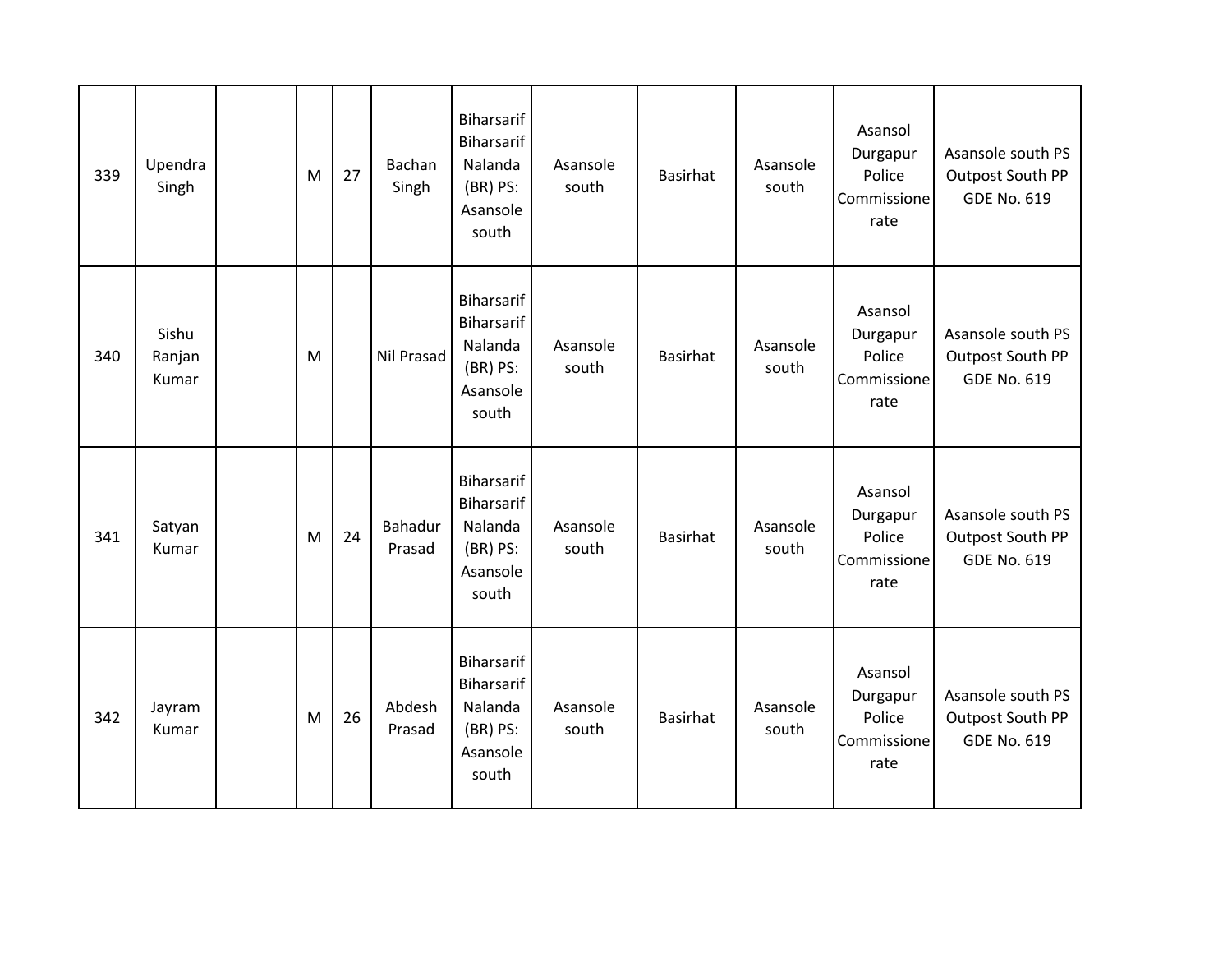| 343 | Sajal Bauri             | M |    | Ranjit<br>Bauri         | PS:<br>Barabani<br>Dist.:<br>Asansol<br>Durgapur<br>Police<br>Commissi<br>onerate      | Barabani     | Asansol<br>Durgapur<br>Police<br>Commission<br>erate | Barabani      | Asansol<br>Durgapur<br>Police<br>Commissione<br>rate | Barabani PS GDE<br>No. 1004           |
|-----|-------------------------|---|----|-------------------------|----------------------------------------------------------------------------------------|--------------|------------------------------------------------------|---------------|------------------------------------------------------|---------------------------------------|
| 344 | <b>Bikash</b><br>Sharma | M | 38 | Dey<br>Sankar<br>Sharma |                                                                                        |              | Basirhat                                             | <b>Budbud</b> | Asansol<br>Durgapur<br>Police<br>Commissione<br>rate | Budbud PS GDE No.<br>850              |
| 345 | Konai<br>Bharati        | M | 45 | Bomdeb<br>Bharati       | PS:<br>Salanpur<br>Dist.:<br>Asansol<br>Durgapur<br>Police<br>Commissi<br>onerate      | Salanpur     | Asansol<br>Durgapur<br>Police<br>Commission<br>erate | Chittaranjan  | Asansol<br>Durgapur<br>Police<br>Commissione<br>rate | Chittaranjan PS<br><b>GDE No. 701</b> |
| 346 | Mritunjoy<br>Mondal     | M | 22 | Monoj<br>Kr.mondal      | PS:<br>Chittaranj<br>an Dist.:<br>Asansol<br>Durgapur<br>Police<br>Commissi<br>onerate | Chittaranjan | Asansol<br>Durgapur<br>Police<br>Commission<br>erate | Chittaranjan  | Asansol<br>Durgapur<br>Police<br>Commissione<br>rate | Chittaranjan PS<br><b>GDE No. 701</b> |
| 347 | Soumen<br>Ghosh         | M | 22 | Bijay<br>Ghosh          |                                                                                        |              | Basirhat                                             | Chittaranjan  | Asansol<br>Durgapur<br>Police<br>Commissione<br>rate | Chittaranjan PS<br><b>GDE No. 701</b> |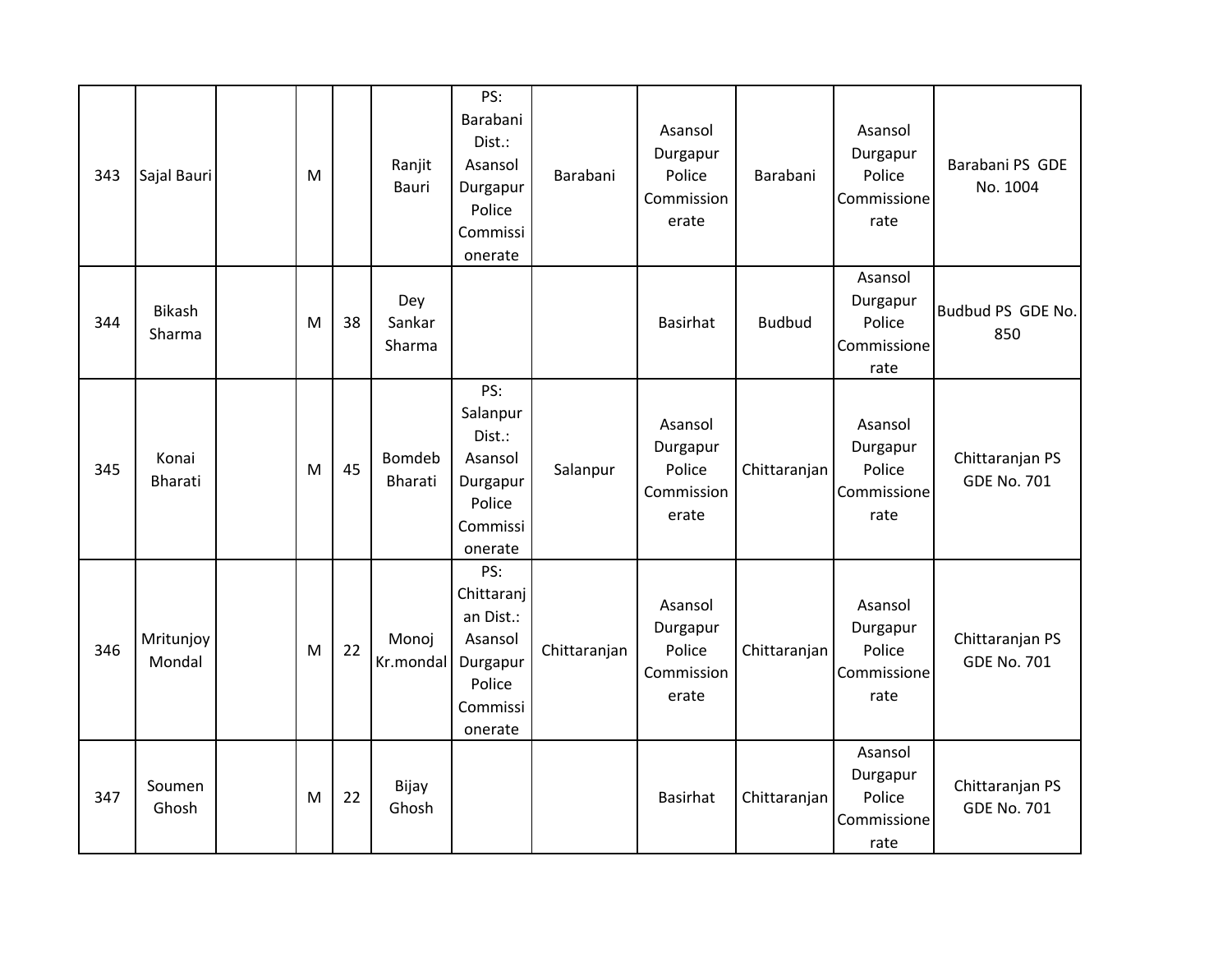| 348 | Sanjoy<br>Kumar<br>Gupta | M | 32 | Shankar<br>Shon                  | PS:<br>Salanpur<br>Dist.:<br>Asansol<br>Durgapur<br>Police<br>Commissi<br>onerate              | Salanpur | Asansol<br>Durgapur<br>Police<br>Commission<br>erate | Chittaranjan | Asansol<br>Durgapur<br>Police<br>Commissione<br>rate | Chittaranjan PS<br><b>GDE No. 701</b> |
|-----|--------------------------|---|----|----------------------------------|------------------------------------------------------------------------------------------------|----------|------------------------------------------------------|--------------|------------------------------------------------------|---------------------------------------|
| 349 | <b>Bhim</b><br>Marandi   | M | 29 | Mohonda<br>s Marandi             |                                                                                                |          | <b>Basirhat</b>                                      | Chittaranjan | Asansol<br>Durgapur<br>Police<br>Commissione<br>rate | Chittaranjan PS<br><b>GDE No. 701</b> |
| 350 | Pradip<br>Kumar<br>Singh | M | 45 | <b>Bikram</b><br>Prasad<br>Singh |                                                                                                |          | <b>Basirhat</b>                                      | Chittaranjan | Asansol<br>Durgapur<br>Police<br>Commissione<br>rate | Chittaranjan PS<br><b>GDE No. 45</b>  |
| 351 | Proneb<br><b>Biswas</b>  | M | 38 | Jotimoy<br><b>Biswas</b>         |                                                                                                |          | Basirhat                                             | Chittaranjan | Asansol<br>Durgapur<br>Police<br>Commissione<br>rate | Chittaranjan PS<br><b>GDE No. 690</b> |
| 352 | Rabindran<br>ath Laha    | M | 35 | Lt. Bharat<br>Ch Laha            | Pratappur<br>PS:<br>Faridpur<br>Dist.:<br>Asansol<br>Durgapur<br>Police<br>Commissi<br>onerate | Faridpur | Asansol<br>Durgapur<br>Police<br>Commission<br>erate | Faridpur     | Asansol<br>Durgapur<br>Police<br>Commissione<br>rate | Faridpur PS GDE<br>No. 721            |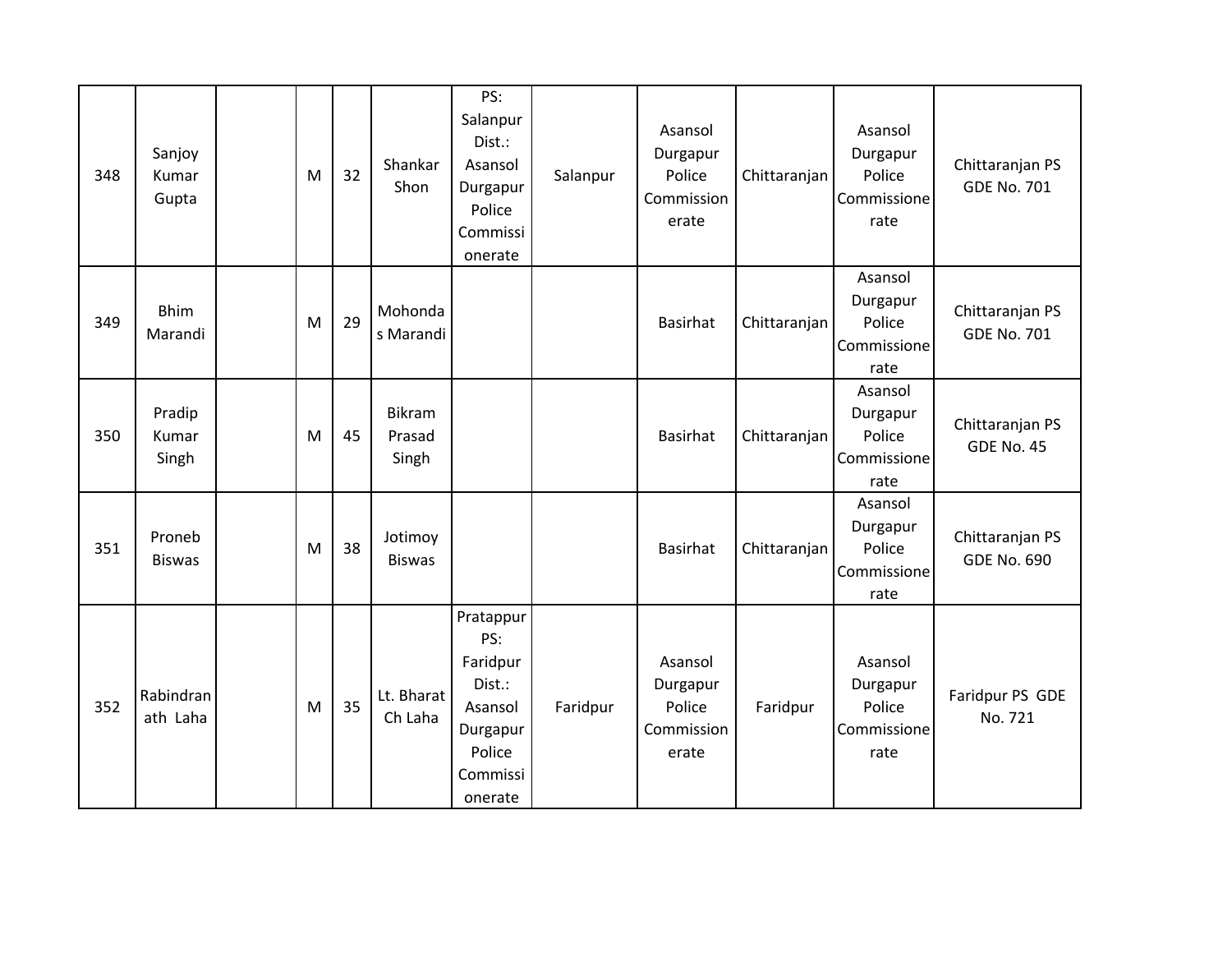| 353 | Sk. Miraj       | M | 30 | Sk.<br>Anarun    | Jatgoria<br>PS: Kanksa<br>Dist.:<br>Asansol<br>Durgapur<br>Police<br>Commissi<br>onerate     | Kanksa   | Asansol<br>Durgapur<br>Police<br>Commission<br>erate | Faridpur | Asansol<br>Durgapur<br>Police<br>Commissione<br>rate | Faridpur PS GDE<br>No. 721 |
|-----|-----------------|---|----|------------------|----------------------------------------------------------------------------------------------|----------|------------------------------------------------------|----------|------------------------------------------------------|----------------------------|
| 354 | Sk<br>Nuruddin  | M | 27 | Sk Rijaul        | Jatgoria<br>PS: Kanksa<br>Dist.:<br>Asansol<br>Durgapur<br>Police<br>Commissi<br>onerate     | Kanksa   | Asansol<br>Durgapur<br>Police<br>Commission<br>erate | Faridpur | Asansol<br>Durgapur<br>Police<br>Commissione<br>rate | Faridpur PS GDE<br>No. 721 |
| 355 | Sonaram<br>Tudu | M | 25 | Lakhiram<br>Tudu | Bansiya<br>PS:<br>Faridpur<br>Dist.:<br>Asansol<br>Durgapur<br>Police<br>Commissi<br>onerate | Faridpur | Asansol<br>Durgapur<br>Police<br>Commission<br>erate | Faridpur | Asansol<br>Durgapur<br>Police<br>Commissione<br>rate | Faridpur PS GDE<br>No. 721 |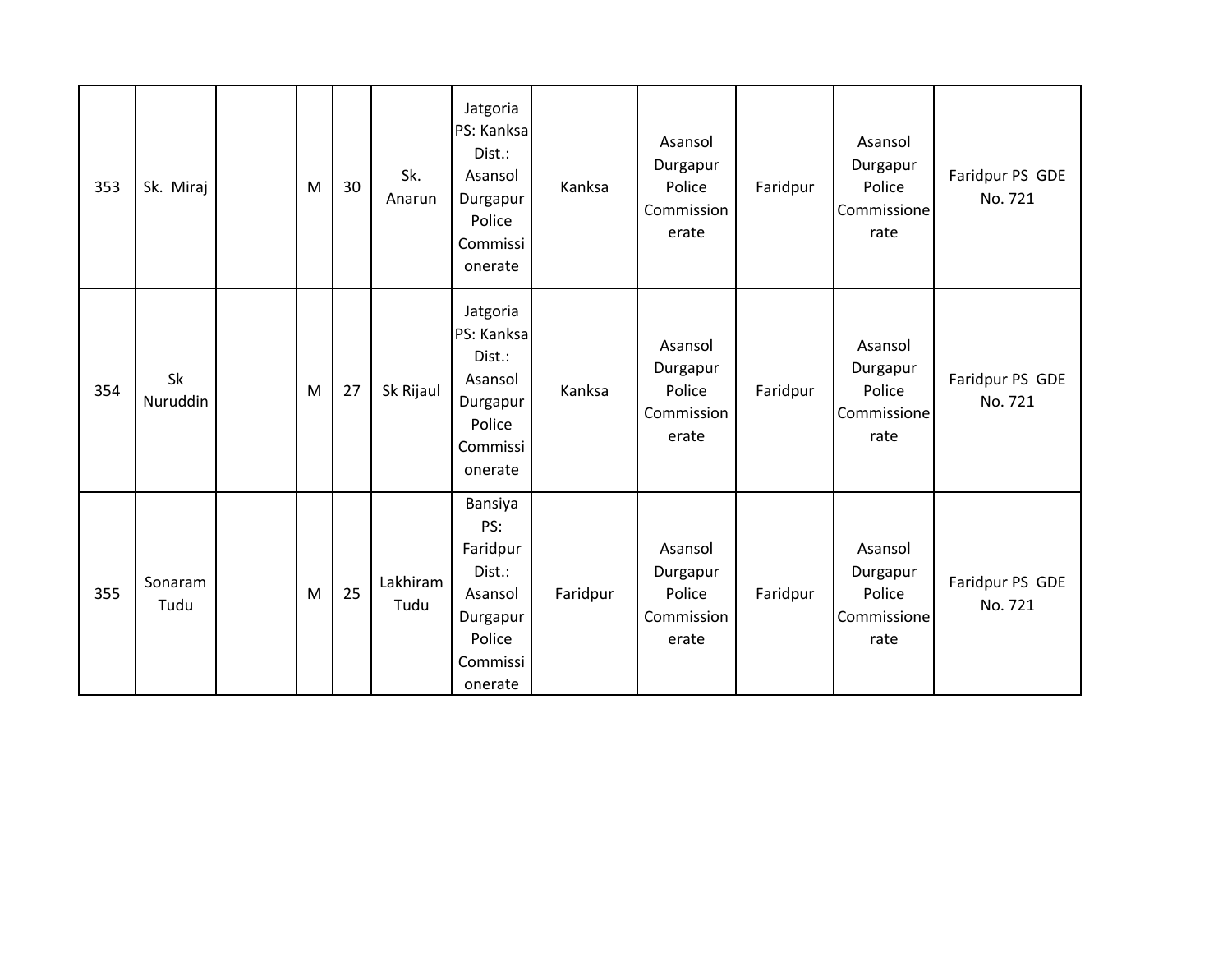| 356 | Sohab<br>Alam       | M | 18 | Rustam<br>Alam             | Parashcol<br>PS: Andal<br>Dist.:<br>Asansol<br>Durgapur<br>Police<br>Commissi<br>onerate                  | Andal   | Asansol<br>Durgapur<br>Police<br>Commission<br>erate | Faridpur | Asansol<br>Durgapur<br>Police<br>Commissione<br>rate | Faridpur PS GDE<br>No. 721 |
|-----|---------------------|---|----|----------------------------|-----------------------------------------------------------------------------------------------------------|---------|------------------------------------------------------|----------|------------------------------------------------------|----------------------------|
| 357 | Satrudhan<br>Noniya | M | 26 | Jugal<br>Noniya            | Parashcol<br>PS: Andal<br>Dist.:<br>Asansol<br>Durgapur<br>Police<br>Commissi<br>onerate                  | Andal   | Asansol<br>Durgapur<br>Police<br>Commission<br>erate | Faridpur | Asansol<br>Durgapur<br>Police<br>Commissione<br>rate | Faridpur PS GDE<br>No. 721 |
| 358 | Purnendu<br>Roy     |   | 51 | Late<br>Nityanand<br>a Roy | <b>Hill View</b><br>Main PS:<br>Hirapur<br>Dist.:<br>Asansol<br>Durgapur<br>Police<br>Commissi<br>onerate | Hirapur | Asansol<br>Durgapur<br>Police<br>Commission<br>erate | Hirapur  | Asansol<br>Durgapur<br>Police<br>Commissione<br>rate | Hirapur PS GDE No.<br>980  |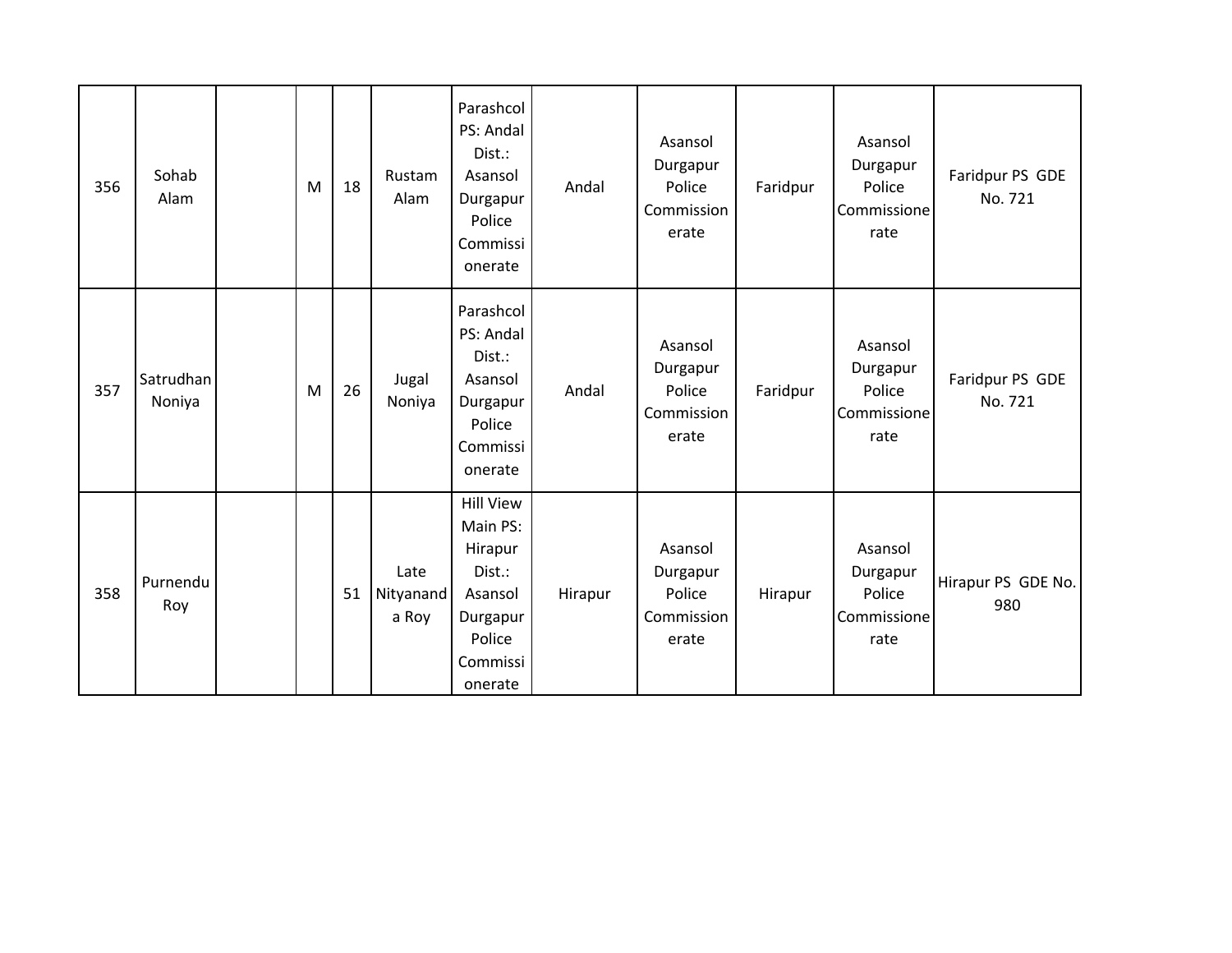| 359 | Raju<br>Shaw      |  | 20 | Hare Ram<br>Shaw      | New Town<br><b>BPL Qtr</b><br>PS:<br>Hirapur<br>Dist.:<br>Asansol<br>Durgapur<br>Police<br>Commissi<br>onerate | Hirapur | Asansol<br>Durgapur<br>Police<br>Commission<br>erate | Hirapur | Asansol<br>Durgapur<br>Police<br>Commissione<br>rate | Hirapur PS GDE No.<br>980 |
|-----|-------------------|--|----|-----------------------|----------------------------------------------------------------------------------------------------------------|---------|------------------------------------------------------|---------|------------------------------------------------------|---------------------------|
| 360 | Sohail<br>Khan    |  | 30 | Late<br>Hasim<br>Khan | Rahamatn<br>agar PS:<br>Hirapur<br>Dist.:<br>Asansol<br>Durgapur<br>Police<br>Commissi<br>onerate              | Hirapur | Asansol<br>Durgapur<br>Police<br>Commission<br>erate | Hirapur | Asansol<br>Durgapur<br>Police<br>Commissione<br>rate | Hirapur PS GDE No.<br>980 |
| 361 | Kailash<br>Sharma |  | 23 | Sanjay<br>Sharma      | Mithai<br>Gali PS:<br>Hirapur<br>Dist.:<br>Asansol<br>Durgapur<br>Police<br>Commissi<br>onerate                | Hirapur | Asansol<br>Durgapur<br>Police<br>Commission<br>erate | Hirapur | Asansol<br>Durgapur<br>Police<br>Commissione<br>rate | Hirapur PS GDE No.<br>980 |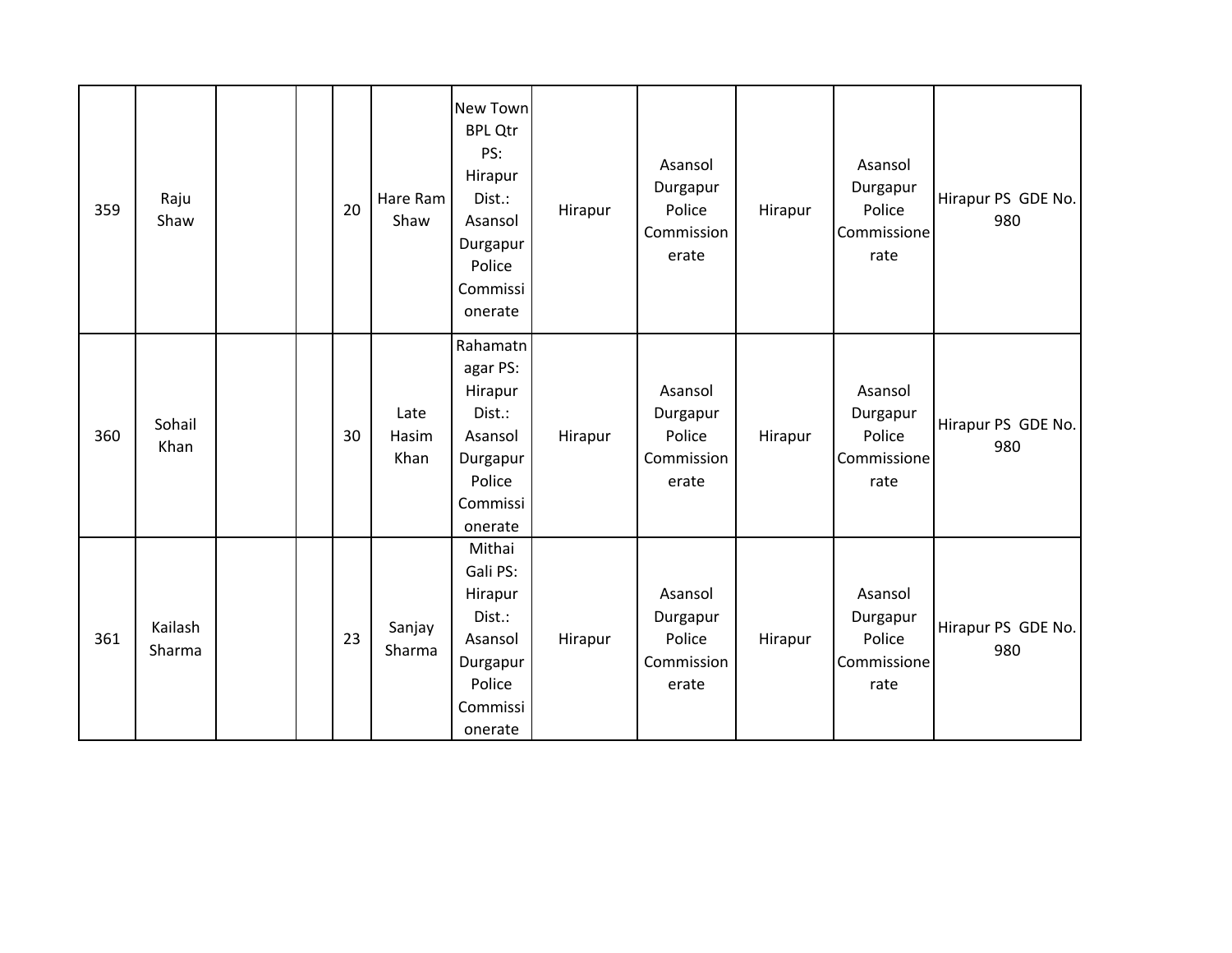| 362 | Rambabu<br>Sharma |  | 30 | Suresh<br>Sharma   | Narsinghb<br>andh<br>Hindi<br>School PS:<br>Hirapur<br>Dist.:<br>Asansol<br>Durgapur<br>Police<br>Commissi<br>onerate | Hirapur | Asansol<br>Durgapur<br>Police<br>Commission<br>erate | Hirapur | Asansol<br>Durgapur<br>Police<br>Commissione<br>rate | Hirapur PS GDE No.<br>980 |
|-----|-------------------|--|----|--------------------|-----------------------------------------------------------------------------------------------------------------------|---------|------------------------------------------------------|---------|------------------------------------------------------|---------------------------|
| 363 | Sohan Lal         |  | 25 | Madan<br>Mohan Lal | Narsinghb<br>andh<br>Hindi<br>School PS:<br>Hirapur<br>Dist.:<br>Asansol<br>Durgapur<br>Police<br>Commissi<br>onerate | Hirapur | Asansol<br>Durgapur<br>Police<br>Commission<br>erate | Hirapur | Asansol<br>Durgapur<br>Police<br>Commissione<br>rate | Hirapur PS GDE No.<br>980 |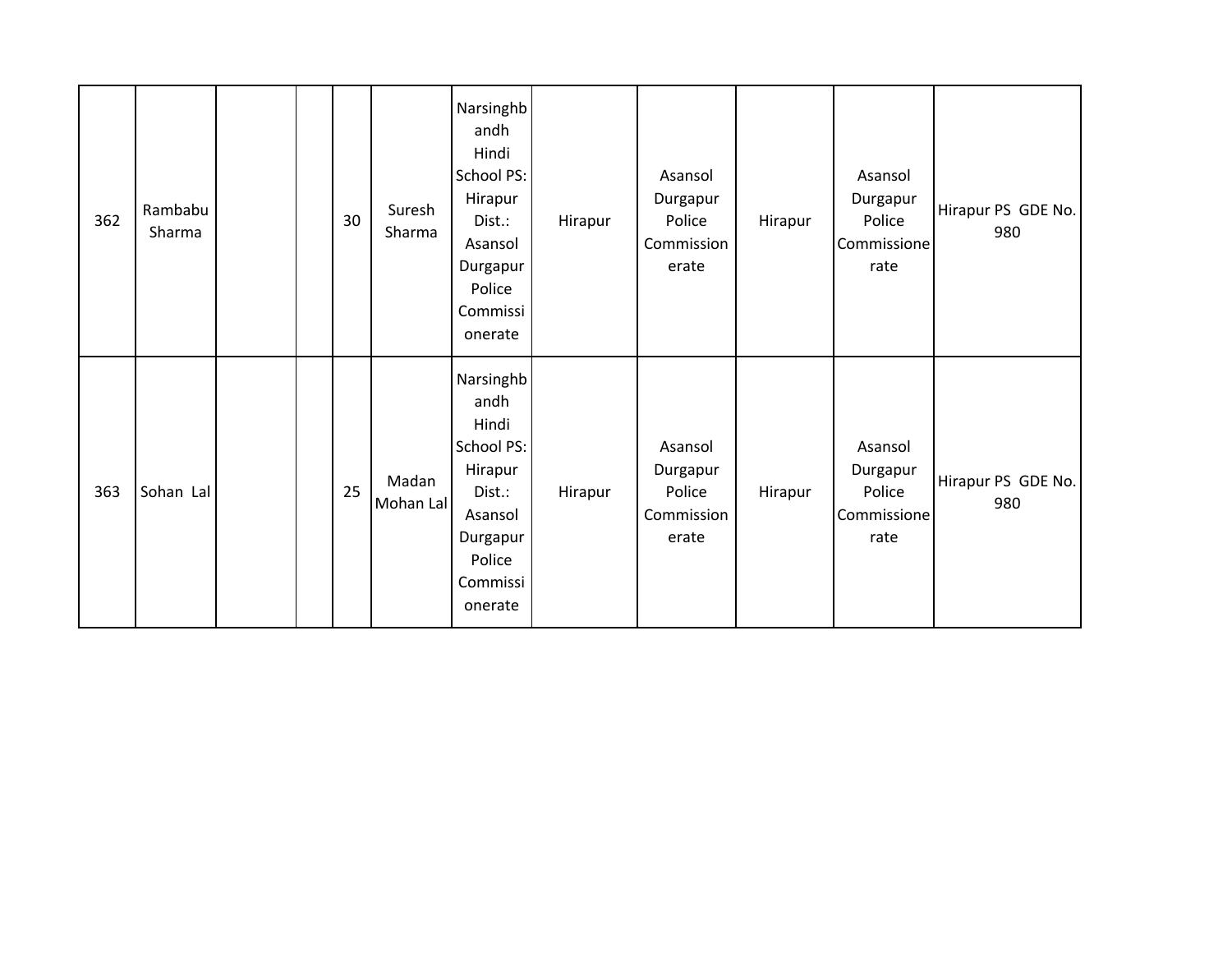| 364 | Jagadish<br>Balmiki |   | 25 | Late Lalu<br><b>Balmiki</b> | Narsinghb<br>andh<br>Hindi<br>School PS:<br>Hirapur<br>Dist.:<br>Asansol<br>Durgapur<br>Police<br>Commissi<br>onerate | Hirapur | Asansol<br>Durgapur<br>Police<br>Commission<br>erate | Hirapur | Asansol<br>Durgapur<br>Police<br>Commissione<br>rate | Hirapur PS GDE No.<br>980                        |
|-----|---------------------|---|----|-----------------------------|-----------------------------------------------------------------------------------------------------------------------|---------|------------------------------------------------------|---------|------------------------------------------------------|--------------------------------------------------|
| 365 | Dayamoy<br>Ghosh    | M | 38 | Sukdev<br>Ghosh             | <b>BASOHARI</b><br>, PS-<br><b>DUBRAJP</b><br><b>UR</b>                                                               |         | Basirhat                                             | Jamuria | Asansol<br>Durgapur<br>Police<br>Commissione<br>rate | Jamuria PS Outpost<br>Kenda PP GDE No.<br>627    |
| 366 | Sakil<br>Ansari     | M | 20 | Samim<br>Ansari             | PARIHARP<br>UR, PS-<br><b>JAMURIA</b>                                                                                 |         | <b>Basirhat</b>                                      | Jamuria | Asansol<br>Durgapur<br>Police<br>Commissione<br>rate | Jamuria PS GDE<br>No. 1004                       |
| 367 | Samim<br>Ansari     | M | 48 | Hanif<br>Ansari             | PARIHARP<br>UR,<br><b>JAMURIA</b>                                                                                     |         | <b>Basirhat</b>                                      | Jamuria | Asansol<br>Durgapur<br>Police<br>Commissione<br>rate | Jamuria PS GDE<br>No. 1004                       |
| 368 | Chinoy<br>De        | M | 35 | Lt Nanda<br>Dulal De        | ATHORA,S<br><b>ALANPUR</b>                                                                                            |         | <b>Basirhat</b>                                      | Jamuria | Asansol<br>Durgapur<br>Police<br>Commissione<br>rate | Jamuria PS Outpost<br>Churulia OP GDE<br>No. 341 |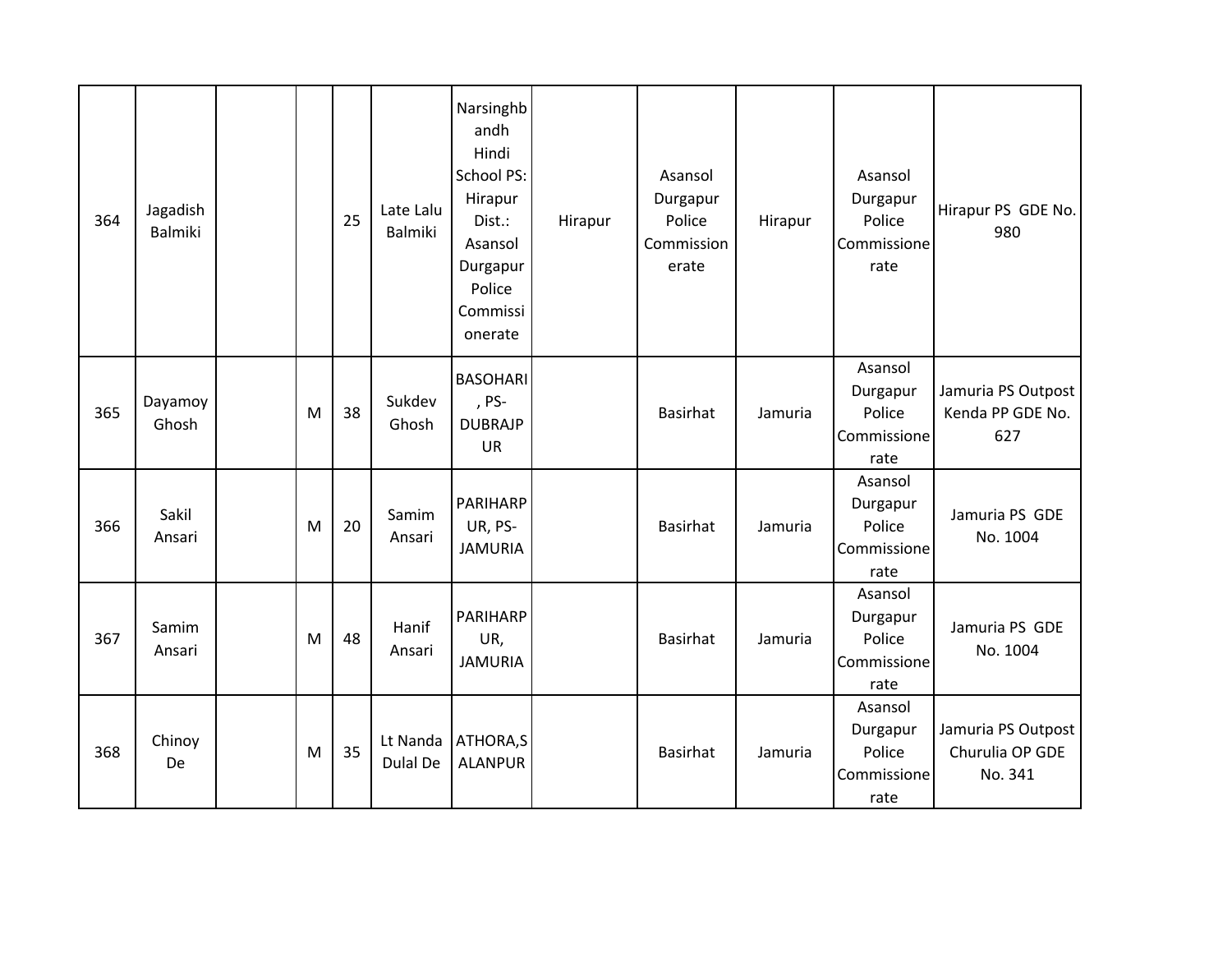| 369 | Ganesh<br>Folia  | M | 40 | <b>Atul Folia</b>        | Gopalpur,<br>Uttar para<br>PS: Kanksa<br>Dist.:<br>Asansol<br>Durgapur<br>Police<br>Commissi<br>onerate | Kanksa | Asansol<br>Durgapur<br>Police<br>Commission<br>erate | Kanksa | Asansol<br>Durgapur<br>Police<br>Commissione<br>rate | Kanksa PS GDE No.<br>939 |
|-----|------------------|---|----|--------------------------|---------------------------------------------------------------------------------------------------------|--------|------------------------------------------------------|--------|------------------------------------------------------|--------------------------|
| 370 | Kartick<br>Bauri | M | 26 | Dhiren<br>Bauri          | Gopalpur,<br>Uttar para<br>PS: Kanksa<br>Dist.:<br>Asansol<br>Durgapur<br>Police<br>Commissi<br>onerate | Kanksa | Asansol<br>Durgapur<br>Police<br>Commission<br>erate | Kanksa | Asansol<br>Durgapur<br>Police<br>Commissione<br>rate | Kanksa PS GDE No.<br>939 |
| 371 | Ashok<br>Mondal  | M | 51 | Lt.<br>Karunoy<br>Mondal | Gopalpur<br>PS: Kanksa<br>Dist.:<br>Asansol<br>Durgapur<br>Police<br>Commissi<br>onerate                | Kanksa | Asansol<br>Durgapur<br>Police<br>Commission<br>erate | Kanksa | Asansol<br>Durgapur<br>Police<br>Commissione<br>rate | Kanksa PS GDE No.<br>963 |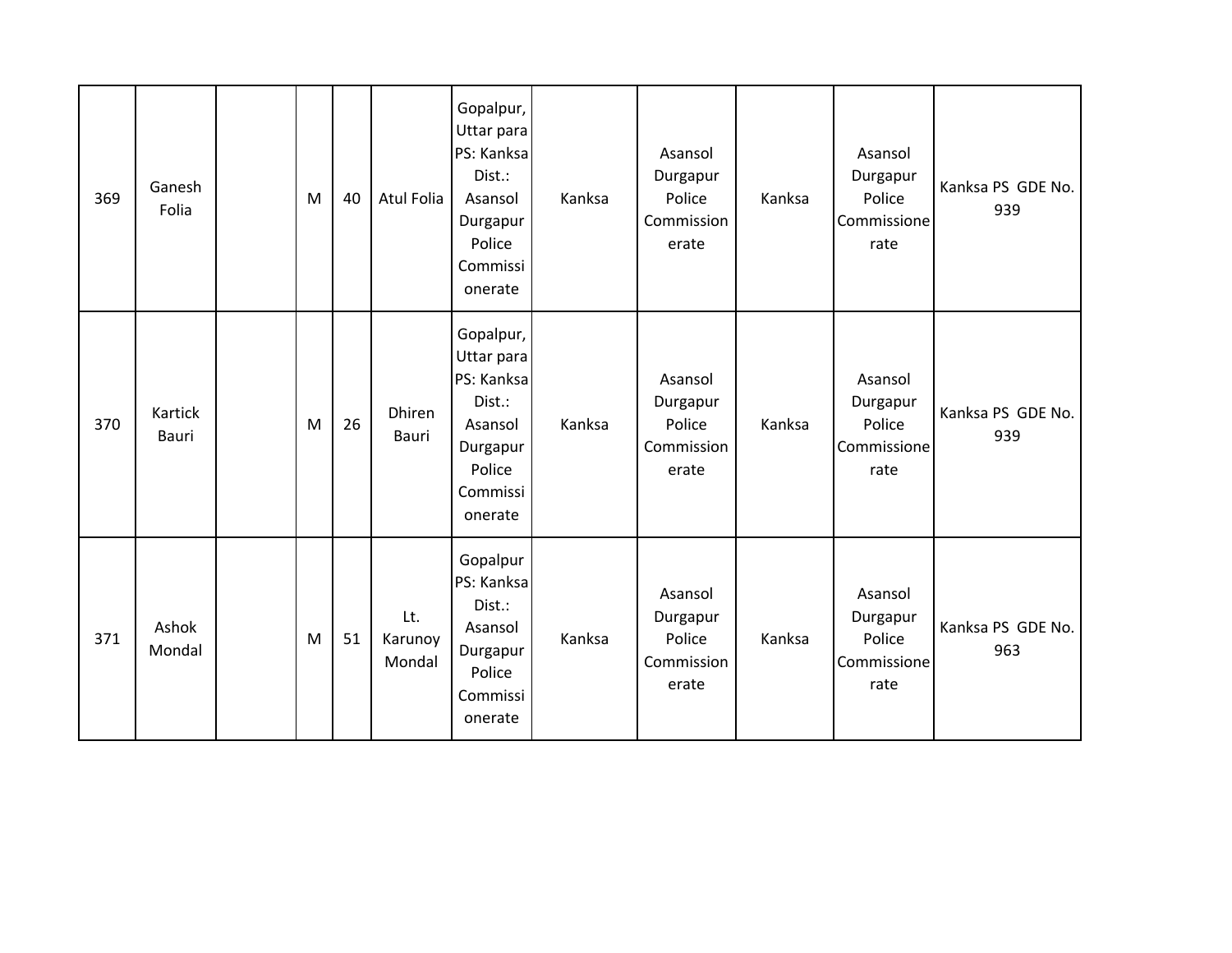| 372 | <b>Dipak</b><br>Mondal | M | 47 | Lt.<br>Tarapada<br>Mondal          | Bandra<br>PS: Kanksa<br>Dist.:<br>Asansol<br>Durgapur<br>Police<br>Commissi<br>onerate   | Kanksa | Asansol<br>Durgapur<br>Police<br>Commission<br>erate | Kanksa | Asansol<br>Durgapur<br>Police<br>Commissione<br>rate | Kanksa PS GDE No.<br>963 |
|-----|------------------------|---|----|------------------------------------|------------------------------------------------------------------------------------------|--------|------------------------------------------------------|--------|------------------------------------------------------|--------------------------|
| 373 | Ashis<br>Somaddar      | M | 41 | Lt.<br>Santiranja<br>n<br>Somaddar | Gopalpur<br>PS: Kanksa<br>Dist.:<br>Asansol<br>Durgapur<br>Police<br>Commissi<br>onerate | Kanksa | Asansol<br>Durgapur<br>Police<br>Commission<br>erate | Kanksa | Asansol<br>Durgapur<br>Police<br>Commissione<br>rate | Kanksa PS GDE No.<br>963 |
| 374 | Pradip<br>Samanta      | M | 52 | Lt.<br>Debidar<br>Samanta          | Bandra<br>PS: Kanksa<br>Dist.:<br>Asansol<br>Durgapur<br>Police<br>Commissi<br>onerate   | Kanksa | Asansol<br>Durgapur<br>Police<br>Commission<br>erate | Kanksa | Asansol<br>Durgapur<br>Police<br>Commissione<br>rate | Kanksa PS GDE No.<br>963 |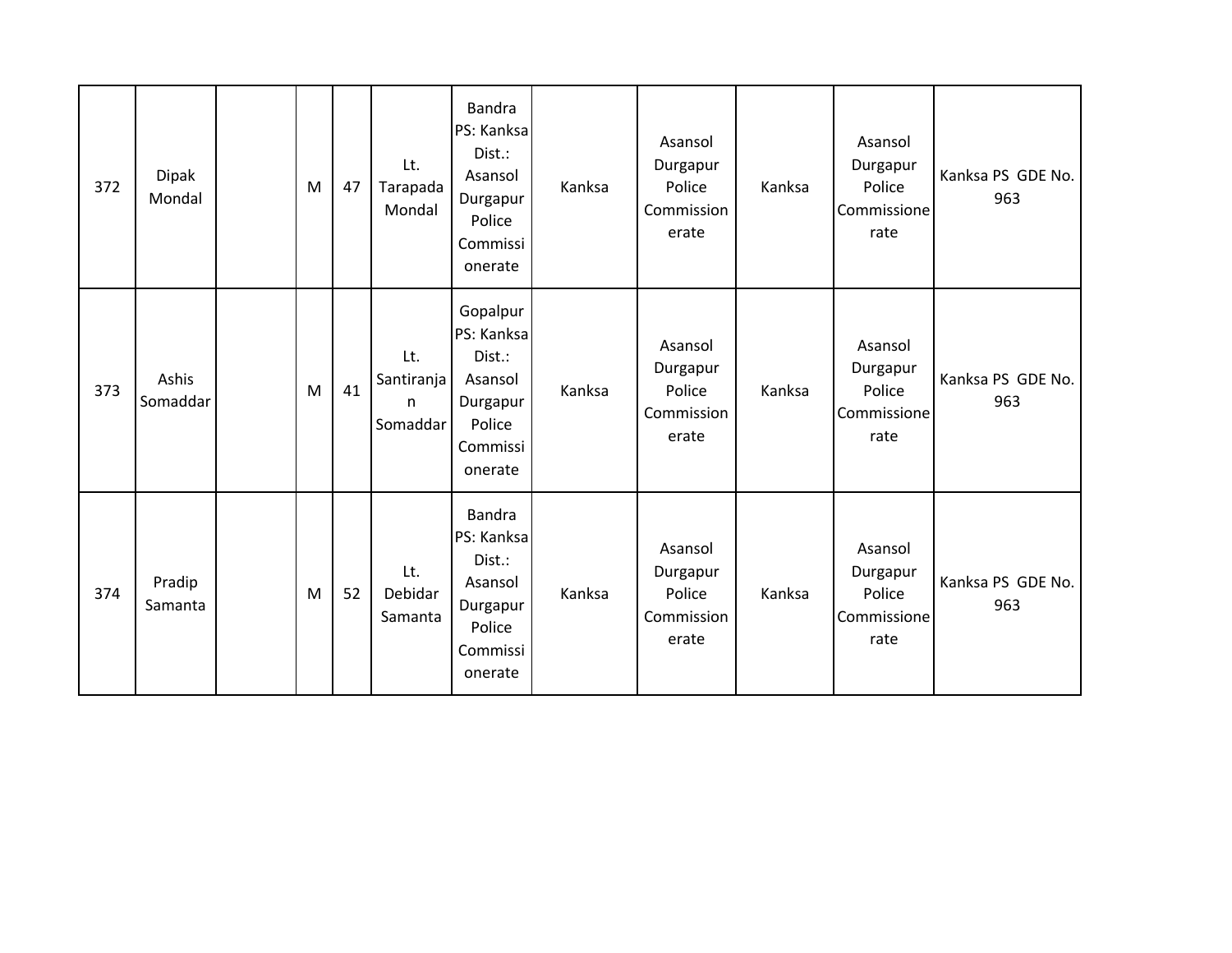| 375 | Hira<br>Majumder           | M | 52 | Harendran<br>ath<br>Majumder            | Gopalpur<br>PS: Kanksa<br>Dist.:<br>Asansol<br>Durgapur<br>Police<br>Commissi<br>onerate | Kanksa | Asansol<br>Durgapur<br>Police<br>Commission<br>erate | Kanksa | Asansol<br>Durgapur<br>Police<br>Commissione<br>rate | Kanksa PS GDE No.<br>963 |
|-----|----------------------------|---|----|-----------------------------------------|------------------------------------------------------------------------------------------|--------|------------------------------------------------------|--------|------------------------------------------------------|--------------------------|
| 376 | Dipak Das                  | M | 23 | Lt. Ajit Das                            | Gopalpur<br>PS: Kanksa<br>Dist.:<br>Asansol<br>Durgapur<br>Police<br>Commissi<br>onerate | Kanksa | Asansol<br>Durgapur<br>Police<br>Commission<br>erate | Kanksa | Asansol<br>Durgapur<br>Police<br>Commissione<br>rate | Kanksa PS GDE No.<br>963 |
| 377 | Suranjan<br><b>Bhoumik</b> | M | 48 | Lt.<br>Fanibhusa<br>n<br><b>Bhoumik</b> | Gopalpur<br>PS: Kanksa<br>Dist.:<br>Asansol<br>Durgapur<br>Police<br>Commissi<br>onerate | Kanksa | Asansol<br>Durgapur<br>Police<br>Commission<br>erate | Kanksa | Asansol<br>Durgapur<br>Police<br>Commissione<br>rate | Kanksa PS GDE No.<br>963 |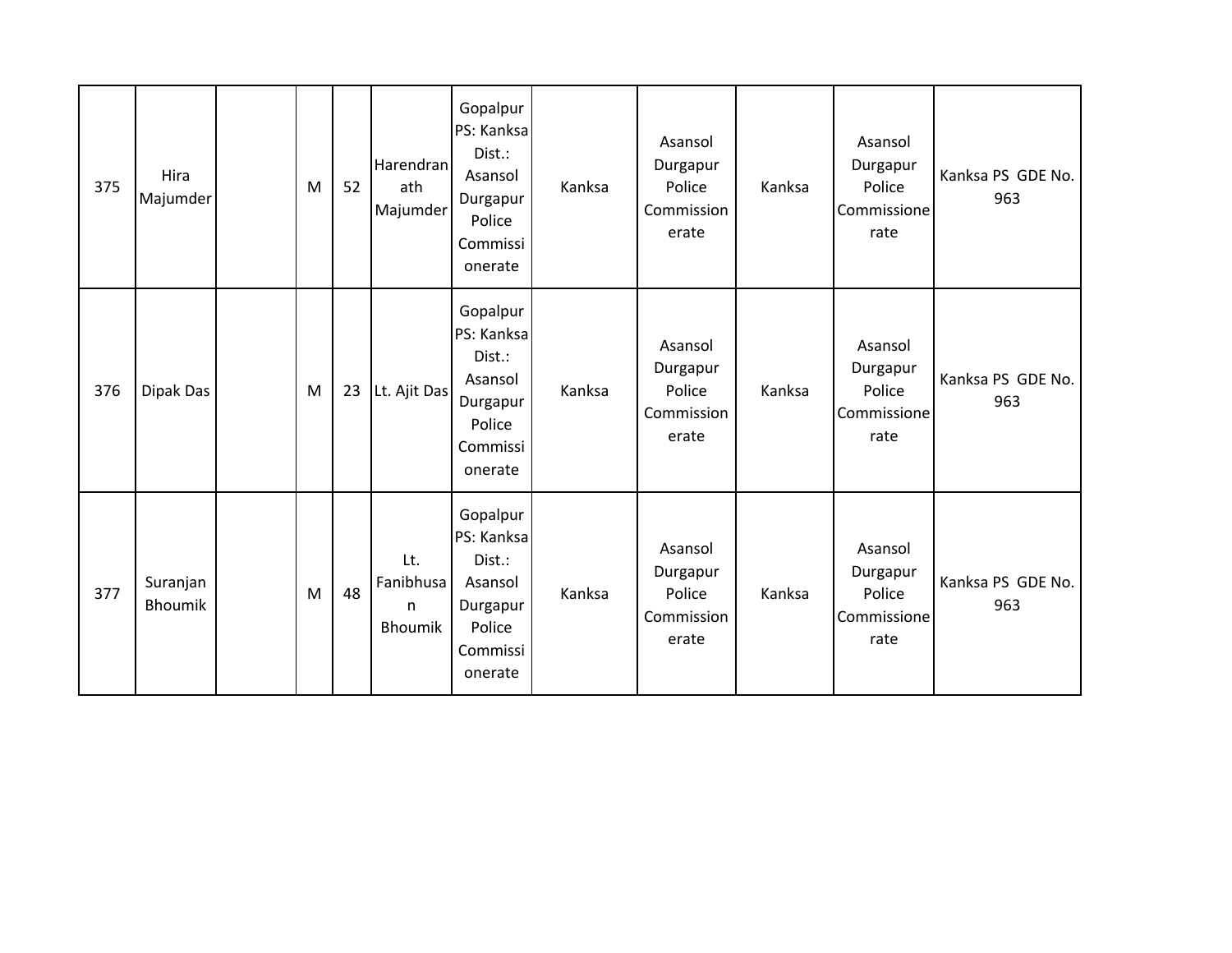| 378 | <b>Bulan</b><br>Bauri | M | 28 | Lt. Paresh<br>Bauri     | Bamunara<br>PS: Kanksa<br>Dist.:<br>Asansol<br>Durgapur<br>Police<br>Commissi<br>onerate              | Kanksa | Asansol<br>Durgapur<br>Police<br>Commission<br>erate | Kanksa | Asansol<br>Durgapur<br>Police<br>Commissione<br>rate | Kanksa PS GDE No.<br>418 |
|-----|-----------------------|---|----|-------------------------|-------------------------------------------------------------------------------------------------------|--------|------------------------------------------------------|--------|------------------------------------------------------|--------------------------|
| 379 | <b>Dilip Dutta</b>    | M | 68 | Madan<br>Mohan<br>Dutta | <b>Bamunara</b><br>PS: Kanksa<br>Dist.:<br>Asansol<br>Durgapur<br>Police<br>Commissi<br>onerate       | Kanksa | Asansol<br>Durgapur<br>Police<br>Commission<br>erate | Kanksa | Asansol<br>Durgapur<br>Police<br>Commissione<br>rate | Kanksa PS GDE No.<br>418 |
| 380 | Aniket<br>Mondal      | M | 22 | Apurba<br>Mondal        | Bamunara<br>Purbachal<br>PS: Kanksa<br>Dist.:<br>Asansol<br>Durgapur<br>Police<br>Commissi<br>onerate | Kanksa | Asansol<br>Durgapur<br>Police<br>Commission<br>erate | Kanksa | Asansol<br>Durgapur<br>Police<br>Commissione<br>rate | Kanksa PS GDE No.<br>418 |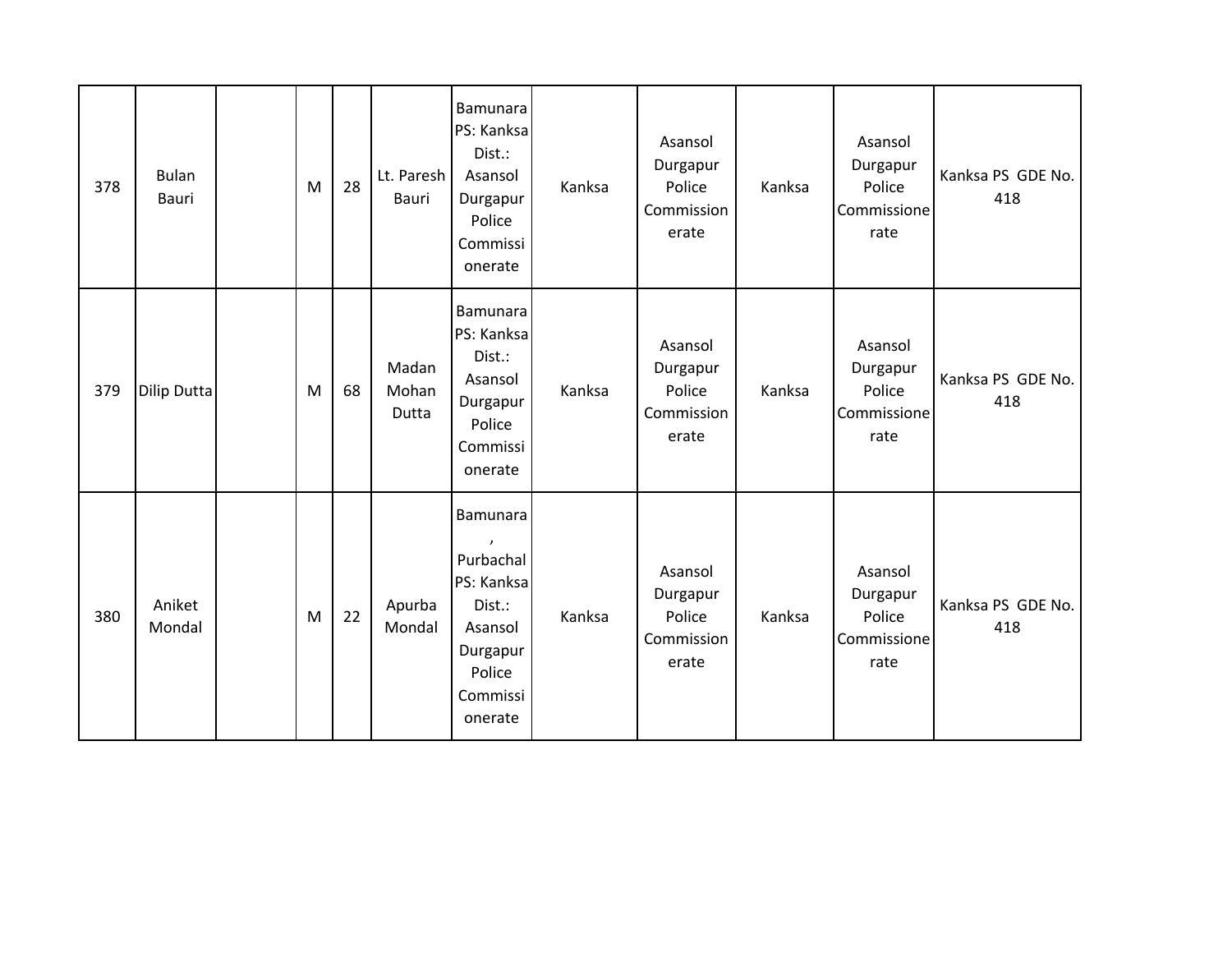| 381 | Jadav Das       | M | 40 | Lt. Sisir<br>Kumar<br>Das | Arrah<br>Kalinagar<br>PS: Kanksa<br>Dist.:<br>Asansol<br>Durgapur<br>Police<br>Commissi<br>onerate | Kanksa | Asansol<br>Durgapur<br>Police<br>Commission<br>erate | Kanksa | Asansol<br>Durgapur<br>Police<br>Commissione<br>rate | Kanksa PS GDE No.<br>418 |
|-----|-----------------|---|----|---------------------------|----------------------------------------------------------------------------------------------------|--------|------------------------------------------------------|--------|------------------------------------------------------|--------------------------|
| 382 | Chandi<br>Bauri | M | 48 | Lt. Lambu<br>Bauri        | Bamunara<br>PS: Kanksa<br>Dist.:<br>Asansol<br>Durgapur<br>Police<br>Commissi<br>onerate           | Kanksa | Asansol<br>Durgapur<br>Police<br>Commission<br>erate | Kanksa | Asansol<br>Durgapur<br>Police<br>Commissione<br>rate | Kanksa PS GDE No.<br>418 |
| 383 | Jhantu<br>Bauri | M | 28 | Raghu<br>Bauri            | Bamunara<br>PS: Kanksa<br>Dist.:<br>Asansol<br>Durgapur<br>Police<br>Commissi<br>onerate           | Kanksa | Asansol<br>Durgapur<br>Police<br>Commission<br>erate | Kanksa | Asansol<br>Durgapur<br>Police<br>Commissione<br>rate | Kanksa PS GDE No.<br>418 |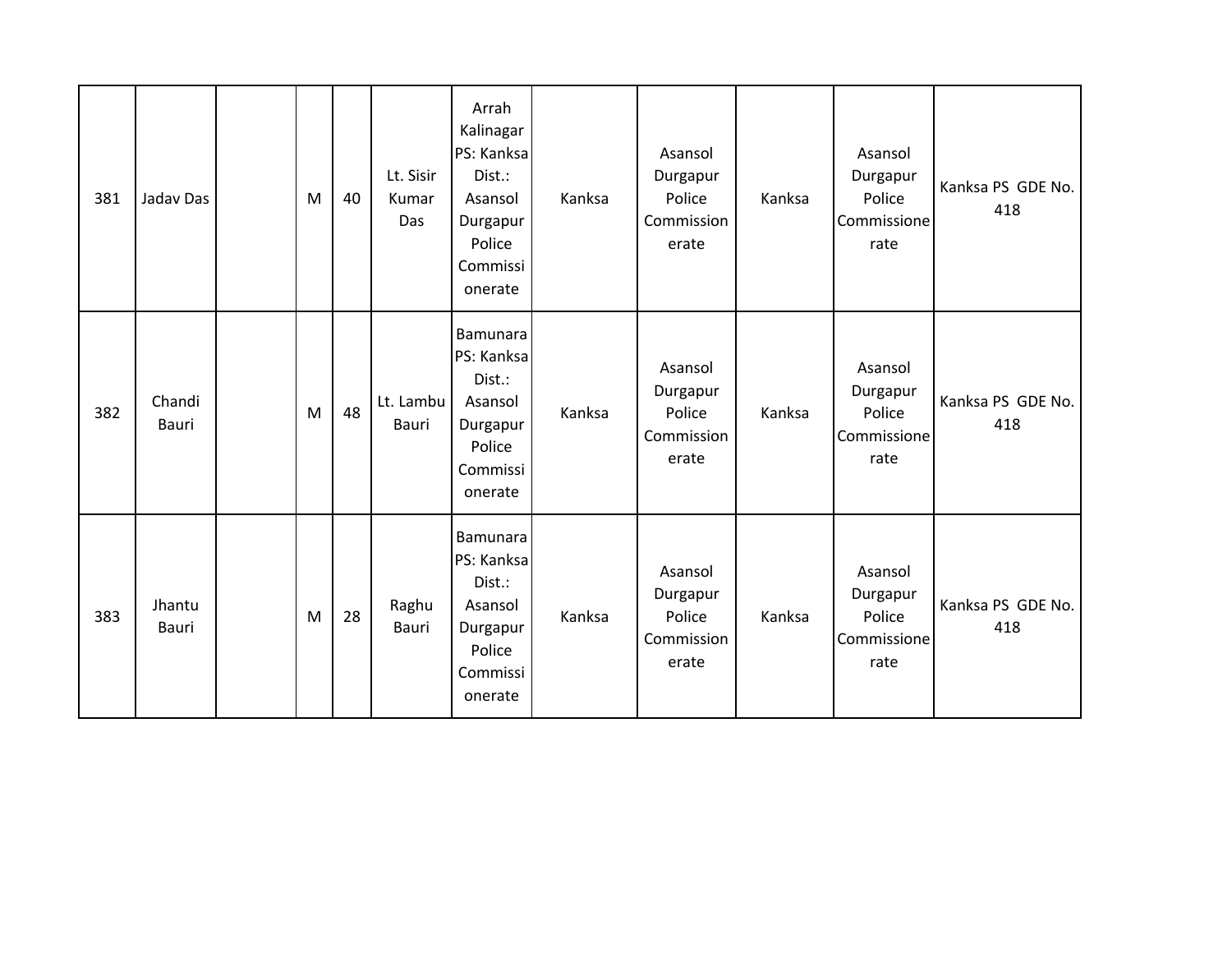| 384 | Kamlesh<br>Rawani | M | 32 | Tarun<br>Rawani        | Rupnaraya<br>npur PS:<br>Salanpur<br>Dist.:<br>Asansol<br>Durgapur<br>Police<br>Commissi<br>onerate | Salanpur | Asansol<br>Durgapur<br>Police<br>Commission<br>erate | Kulti | Asansol<br>Durgapur<br>Police<br>Commissione<br>rate | Kulti PS Outpost<br>Neiamotpur OP<br><b>GDE No. 862</b> |
|-----|-------------------|---|----|------------------------|-----------------------------------------------------------------------------------------------------|----------|------------------------------------------------------|-------|------------------------------------------------------|---------------------------------------------------------|
| 385 | Shyam<br>Kumar    | M | 32 | Kallu<br>Kumar         | Rupnaraya<br>npur PS:<br>Salanpur<br>Dist.:<br>Asansol<br>Durgapur<br>Police<br>Commissi<br>onerate | Salanpur | Asansol<br>Durgapur<br>Police<br>Commission<br>erate | Kulti | Asansol<br>Durgapur<br>Police<br>Commissione<br>rate | Kulti PS Outpost<br>Neiamotpur OP<br><b>GDE No. 862</b> |
| 386 | Karan<br>Bauri    | M | 30 | Raklal<br><b>Bauri</b> | Rupnaraya<br>npur PS:<br>Salanpur<br>Dist.:<br>Asansol<br>Durgapur<br>Police<br>Commissi<br>onerate | Salanpur | Asansol<br>Durgapur<br>Police<br>Commission<br>erate | Kulti | Asansol<br>Durgapur<br>Police<br>Commissione<br>rate | Kulti PS Outpost<br>Neiamotpur OP<br><b>GDE No. 862</b> |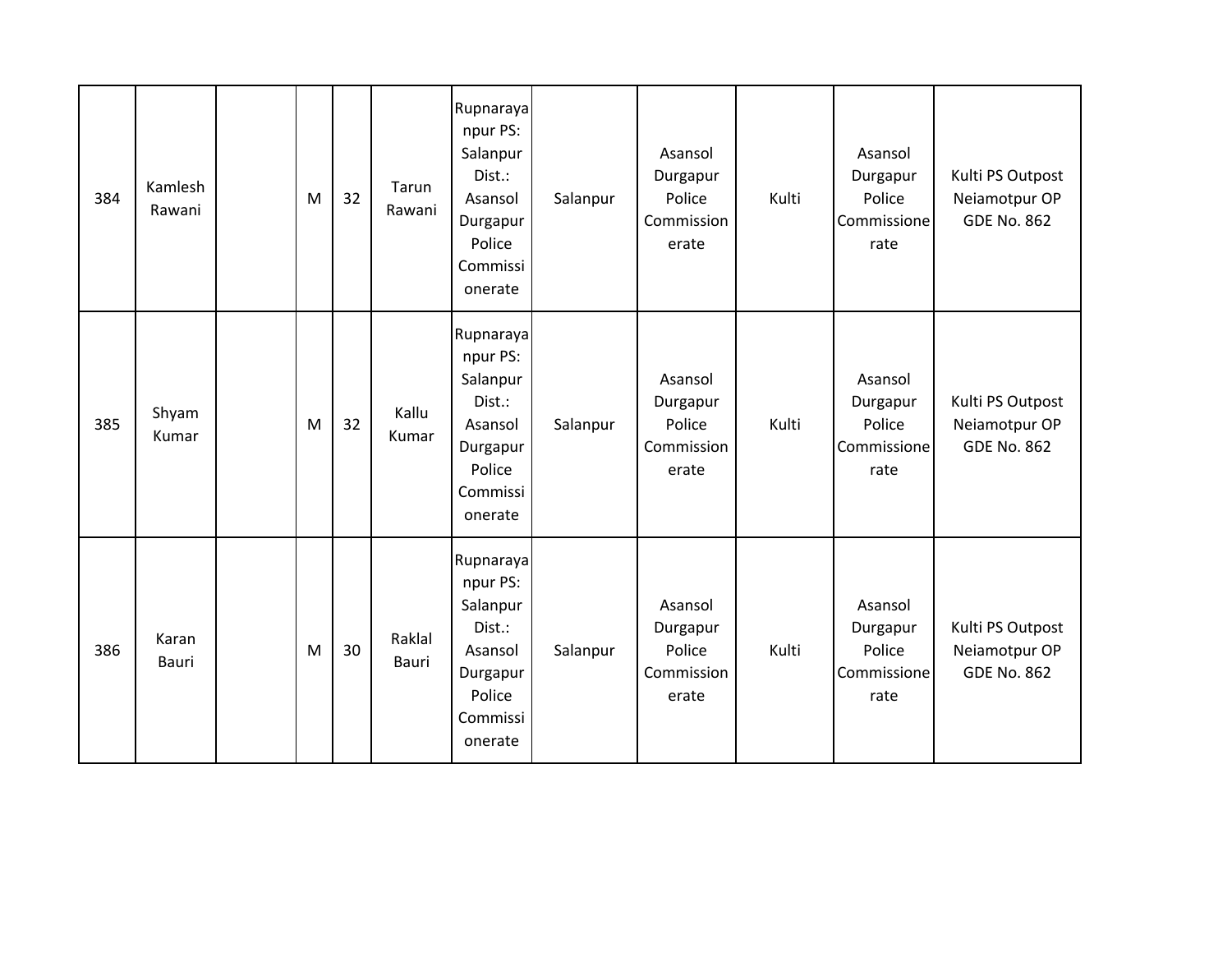| 387 | Shanta<br>Rabidas        | M | 25 | Nimai<br>Rabidas        | Ethora PS:<br>Salanpur<br>Dist.:<br>Asansol<br>Durgapur<br>Police<br>Commissi<br>onerate       | Salanpur | Asansol<br>Durgapur<br>Police<br>Commission<br>erate | Kulti | Asansol<br>Durgapur<br>Police<br>Commissione<br>rate | Kulti PS Outpost<br>Neiamotpur OP<br><b>GDE No. 862</b> |
|-----|--------------------------|---|----|-------------------------|------------------------------------------------------------------------------------------------|----------|------------------------------------------------------|-------|------------------------------------------------------|---------------------------------------------------------|
| 388 | Suraj<br>Paswan          | M | 20 | Sanju<br>Paswan         | Mithani<br>PS: Kulti<br>Dist.:<br>Asansol<br>Durgapur<br>Police<br>Commissi<br>onerate         | Kulti    | Asansol<br>Durgapur<br>Police<br>Commission<br>erate | Kulti | Asansol<br>Durgapur<br>Police<br>Commissione<br>rate | Kulti PS Outpost<br>Neiamotpur OP<br><b>GDE No. 862</b> |
| 389 | Prasanta<br><b>Nunia</b> | M | 32 | Lakkhan<br><b>Nunia</b> | Chinakuri<br>Bazar PS:<br>Kulti Dist.:<br>Asansol<br>Durgapur<br>Police<br>Commissi<br>onerate | Kulti    | Asansol<br>Durgapur<br>Police<br>Commission<br>erate | Kulti | Asansol<br>Durgapur<br>Police<br>Commissione<br>rate | Kulti PS Outpost<br>Neiamotpur OP<br><b>GDE No. 862</b> |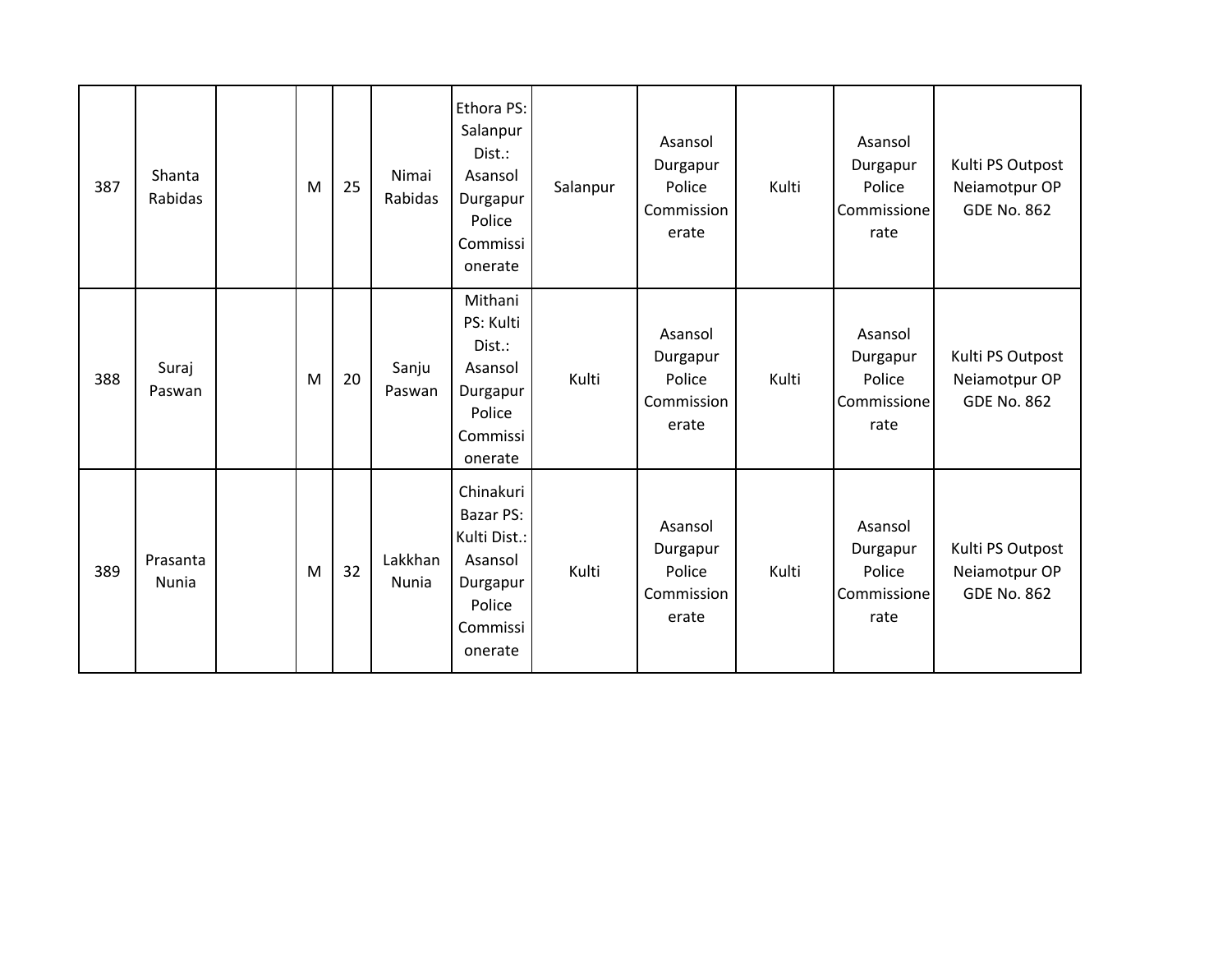| 390 | Jayanta<br>Das               | M | 29 | Nil Ratan<br>Das        | Hanuman<br>Charai<br><b>Barakar</b><br>PS: Kulti<br>Dist.:<br>Asansol<br>Durgapur<br>Police<br>Commissi<br>onerate | Kulti | Asansol<br>Durgapur<br>Police<br>Commission<br>erate | Kulti                  | Asansol<br>Durgapur<br>Police<br>Commissione<br>rate | Kulti PS Outpost<br>Barakar OP GDE No.<br>682 |
|-----|------------------------------|---|----|-------------------------|--------------------------------------------------------------------------------------------------------------------|-------|------------------------------------------------------|------------------------|------------------------------------------------------|-----------------------------------------------|
| 391 | <b>Bittu</b><br>Singh        | M | 22 | Balram<br>Singh         | Hanuman<br>Charai<br><b>Barakar</b><br>PS: Kulti<br>Dist.:<br>Asansol<br>Durgapur<br>Police<br>Commissi<br>onerate | Kulti | Asansol<br>Durgapur<br>Police<br>Commission<br>erate | Kulti                  | Asansol<br>Durgapur<br>Police<br>Commissione<br>rate | Kulti PS Outpost<br>Barakar OP GDE No.<br>682 |
| 392 | Harsh<br><b>Bhagat</b>       | M | 19 | Sanjay<br><b>Bhagat</b> | Barakar<br>PS: Kulti<br>Dist.:<br>Asansol<br>Durgapur<br>Police<br>Commissi<br>onerate                             | Kulti | Asansol<br>Durgapur<br>Police<br>Commission<br>erate | Kulti                  | Asansol<br>Durgapur<br>Police<br>Commissione<br>rate | Kulti PS Outpost<br>Barakar OP GDE No.<br>682 |
| 393 | Manishan<br>akr<br>Chaterjee | M |    | Laxman<br>Chaterjee     |                                                                                                                    |       | <b>Basirhat</b>                                      | <b>New</b><br>township | Asansol<br>Durgapur<br>Police<br>Commissione<br>rate | New township PS<br><b>GDE No. 631</b>         |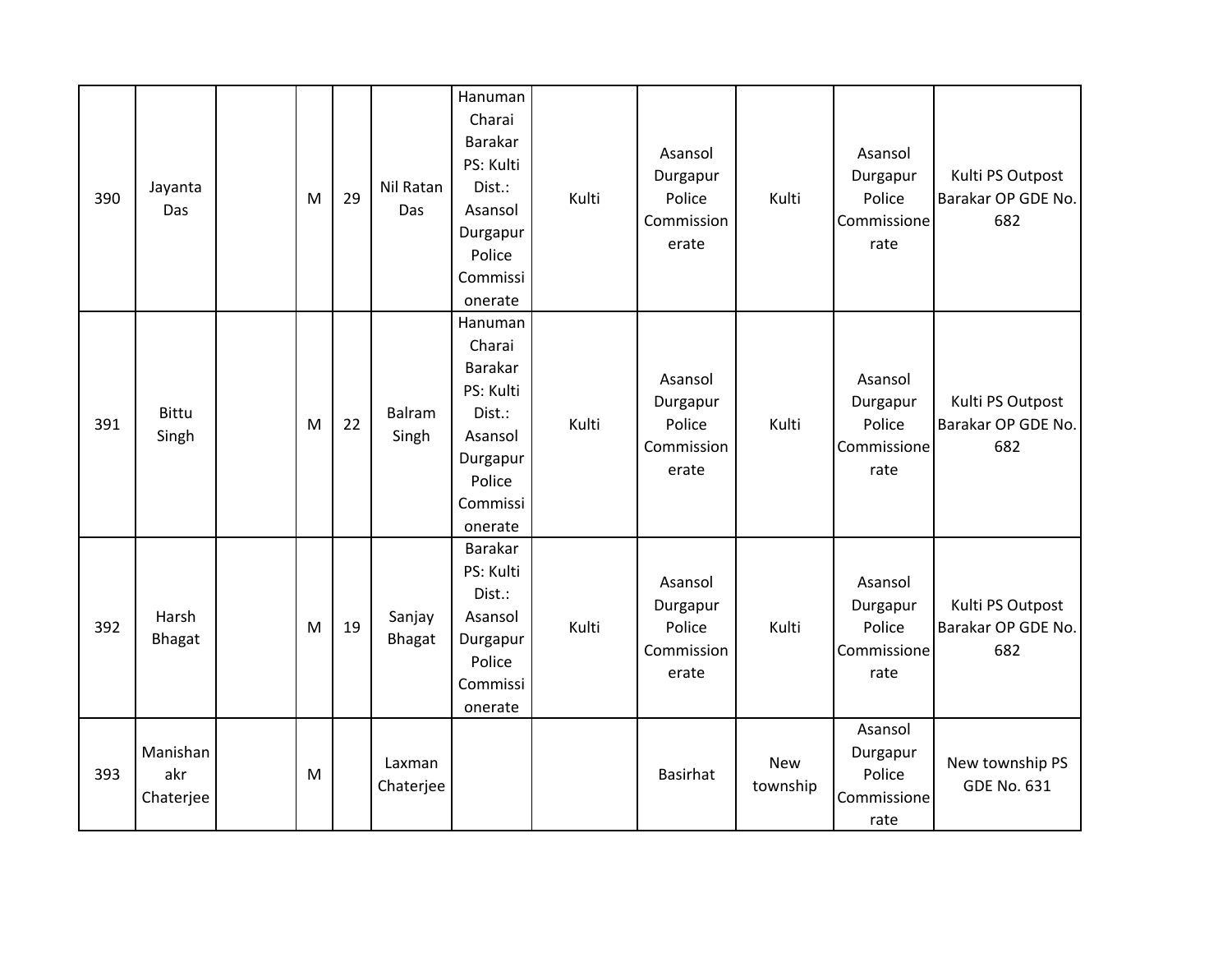| 394 | Pradip<br>Kumar        | M | 22 | Lt.<br>Haradhan<br>Roy | Kumardih<br>ui PS:<br>Pandabes<br>hwar<br>Dist.:<br>Asansol<br>Durgapur<br>Police<br>Commissi<br>onerate     | Pandabeshwa<br>r            | Asansol<br>Durgapur<br>Police<br>Commission<br>erate | Pandabeshw<br>ar | Asansol<br>Durgapur<br>Police<br>Commissione<br>rate | Pandabeshwar PS<br><b>GDE No. 860</b> |
|-----|------------------------|---|----|------------------------|--------------------------------------------------------------------------------------------------------------|-----------------------------|------------------------------------------------------|------------------|------------------------------------------------------|---------------------------------------|
| 395 | <b>Binod</b><br>Pandey | M | 32 | Anil<br>Pandey         | Kumardih<br>ui PS:<br>Pandabes<br>hwar<br>Dist.:<br>Asansol<br>Durgapur<br>Police<br>Commissi<br>onerate     | Pandabeshwa                 | Asansol<br>Durgapur<br>Police<br>Commission<br>erate | Pandabeshw<br>ar | Asansol<br>Durgapur<br>Police<br>Commissione<br>rate | Pandabeshwar PS<br><b>GDE No. 860</b> |
| 396 | Sudama<br>Singh        | M | 33 | <b>Bikash</b><br>Singh | <b>DVC Para</b><br>PS:<br>Pandabes<br>hwar<br>Dist.:<br>Asansol<br>Durgapur<br>Police<br>Commissi<br>onerate | Pandabeshwa<br>$\mathsf{r}$ | Asansol<br>Durgapur<br>Police<br>Commission<br>erate | Pandabeshw<br>ar | Asansol<br>Durgapur<br>Police<br>Commissione<br>rate | Pandabeshwar PS<br><b>GDE No. 869</b> |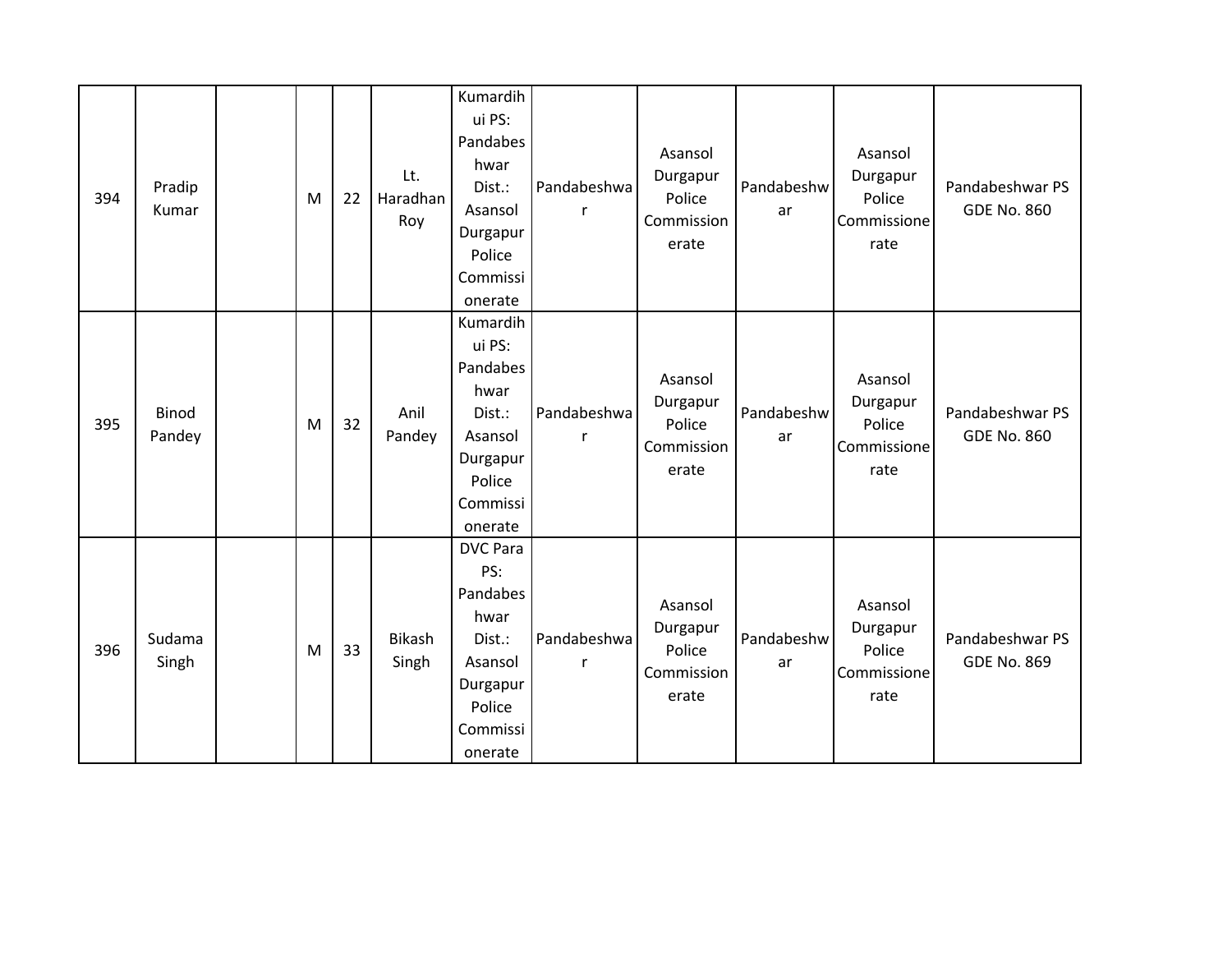| 397 | <b>Tarakeswa</b><br>r Show | M | 31 | <b>Balsugrim</b><br>Show           | 50/1/S<br>Ramkruish<br>na Pally,<br>Mane<br>Gate,<br>Durgapur-<br>03 PS:<br>Durgapur<br>Dist.:<br>Asansol<br>Durgapur<br>Police<br>Commissi<br>onerate | Durgapur | Asansol<br>Durgapur<br>Police<br>Commission<br>erate | Pandabeshw<br>ar | Asansol<br>Durgapur<br>Police<br>Commissione<br>rate | Pandabeshwar PS<br><b>GDE No. 872</b>                        |
|-----|----------------------------|---|----|------------------------------------|--------------------------------------------------------------------------------------------------------------------------------------------------------|----------|------------------------------------------------------|------------------|------------------------------------------------------|--------------------------------------------------------------|
| 398 | Prabhat<br>Yadav           |   |    | Lt Sitaram<br>Yadav                |                                                                                                                                                        |          | Basirhat                                             | Raniganj         | Asansol<br>Durgapur<br>Police<br>Commissione<br>rate | Raniganj PS Outpost<br>Panjabi More OP<br><b>GDE No. 585</b> |
| 399 | Kedar<br>Prasad<br>Yadav   |   |    | Lt<br>Khayendra<br>Prasad<br>Yadav |                                                                                                                                                        |          | Basirhat                                             | Raniganj         | Asansol<br>Durgapur<br>Police<br>Commissione<br>rate | Raniganj PS Outpost<br>Panjabi More OP<br><b>GDE No. 585</b> |
| 400 | Bablu<br>Gorai             |   |    | Lt Shankar<br>Gorai                |                                                                                                                                                        |          | Basirhat                                             | Raniganj         | Asansol<br>Durgapur<br>Police<br>Commissione<br>rate | Raniganj PS Outpost<br>Panjabi More OP<br><b>GDE No. 585</b> |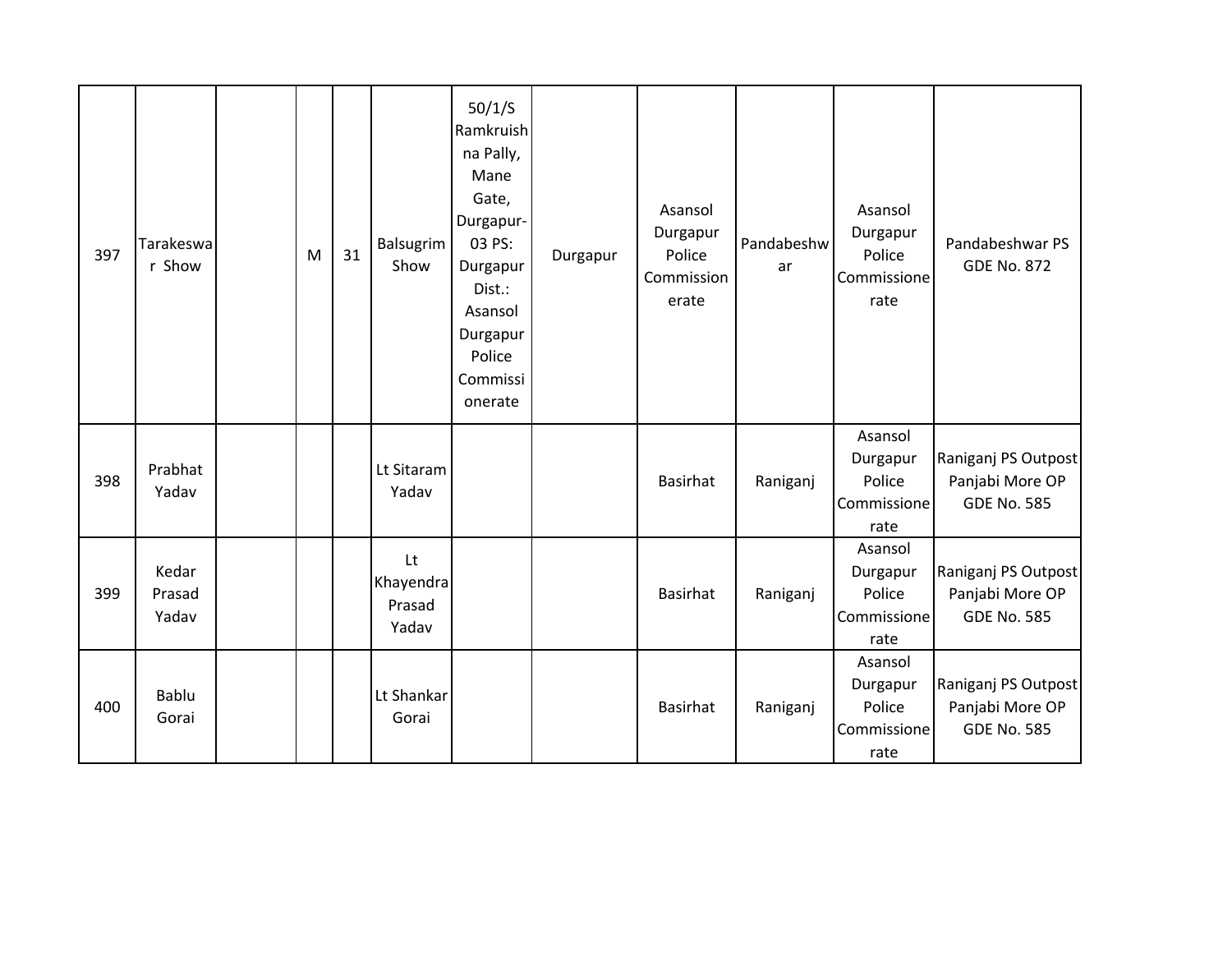| 401 | Shiv<br>Shankar<br>Rawani |   |    | Late<br>Krishna<br>Rawani |                                                                    |                | <b>Basirhat</b> | Raniganj       | Asansol<br>Durgapur<br>Police<br>Commissione<br>rate | Raniganj PS Outpost<br>Panjabi More OP<br><b>GDE No. 585</b> |
|-----|---------------------------|---|----|---------------------------|--------------------------------------------------------------------|----------------|-----------------|----------------|------------------------------------------------------|--------------------------------------------------------------|
| 402 | Somu<br><b>Balmiki</b>    |   |    | Lt. Santu<br>Balmiki      |                                                                    |                | <b>Basirhat</b> | Raniganj       | Asansol<br>Durgapur<br>Police<br>Commissione<br>rate | Raniganj PS Outpost<br>Panjabi More OP<br><b>GDE No. 585</b> |
| 403 | Bappa<br>Kundu            | M | 36 | Shibprasa<br>d Kundu      | Salboni<br>PS:<br><b>Bankura</b><br>Dist.:<br>Bankura              | Bankura        | <b>Bankura</b>  | Bankura        | <b>Bankura</b>                                       | Bankura PS GDE<br>No. 1036                                   |
| 404 | Swapan<br>Murmu           | M | 38 | Lakhindar<br>Murmu        | Chakadob<br>a(Bordang<br>a) PS:<br>Belpahari<br>Dist.:<br>Jhargram | Belpahari      | Jhargram        | <b>Barikul</b> | <b>Bankura</b>                                       | <b>Barikul PS Outpost</b><br>Jilmili OP GDE No.<br>391       |
| 405 | Dayal<br>Duley            | M | 35 | Lt-<br>banamali<br>Duley  | Fulkushm<br>a PS:<br><b>Barikul</b><br>Dist.:<br><b>Bankura</b>    | <b>Barikul</b> | <b>Bankura</b>  | <b>Barikul</b> | <b>Bankura</b>                                       | <b>Barikul PS Outpost</b><br>Jilmili OP GDE No.<br>452       |
| 406 | Samir<br>Sekh             | M | 26 | Mustafa<br>Sekh           | Anandpur                                                           |                | <b>Basirhat</b> | Barjora        | <b>Bankura</b>                                       | Barjora PS GDE No.<br>845                                    |
| 407 | Rajit<br>Yadav            | M | 50 | Lt. Mohan<br>Yadav        |                                                                    |                | <b>Basirhat</b> | Barjora        | <b>Bankura</b>                                       | Barjora PS GDE No.<br>845                                    |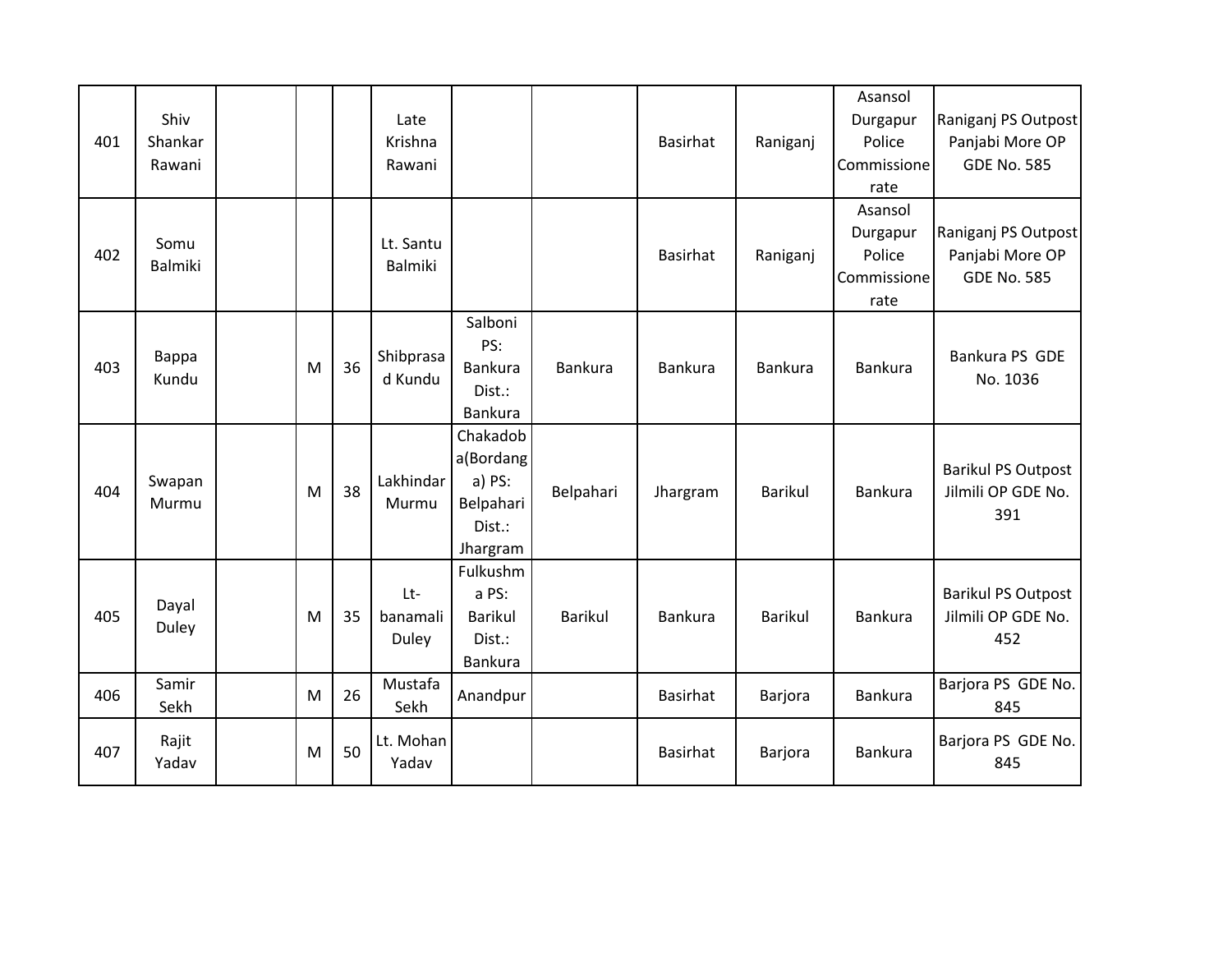| 408 | Nepal<br>Lohar      | M | 38 | Kalipada<br>Lohar  | Kadasole<br>PS:<br>Barjora<br>Dist.:<br>Bankura                                                           | Barjora   | Bankura | Barjora          | Bankura        | Barjora PS GDE No.<br>845   |
|-----|---------------------|---|----|--------------------|-----------------------------------------------------------------------------------------------------------|-----------|---------|------------------|----------------|-----------------------------|
| 409 | Hemanta<br>Ghosh    | M | 24 | Sudan<br>Ghosh     | Saharjora<br>PS:<br>Barjora<br>Dist.:<br>Bankura                                                          | Barjora   | Bankura | Barjora          | <b>Bankura</b> | Barjora PS GDE No.<br>845   |
| 410 | Abhimuny<br>a Ghley | M | 56 | Yeruba<br>Ghuley   | <b>BDG</b><br>Factory, PS-<br>Barjora, Di<br>st-<br>Bankura<br>PS:<br>Barjora<br>Dist.:<br><b>Bankura</b> | Barjora   | Bankura | Barjora          | Bankura        | Barjora PS GDE No.<br>845   |
| 411 | Sadhan<br>Mondal    | M |    | Madan<br>Mondal    | Kanchhala<br>PS:<br>Beliatore<br>Dist.:<br>Bankura                                                        | Beliatore | Bankura | <b>Beliatore</b> | Bankura        | Beliatore PS GDE<br>No. 666 |
| 412 | Tara Pada<br>Mondal | M |    | Kalipada<br>Mondal | Kanchhala<br>PS:<br>Beliatore<br>Dist.:<br>Bankura                                                        | Beliatore | Bankura | <b>Beliatore</b> | Bankura        | Beliatore PS GDE<br>No. 666 |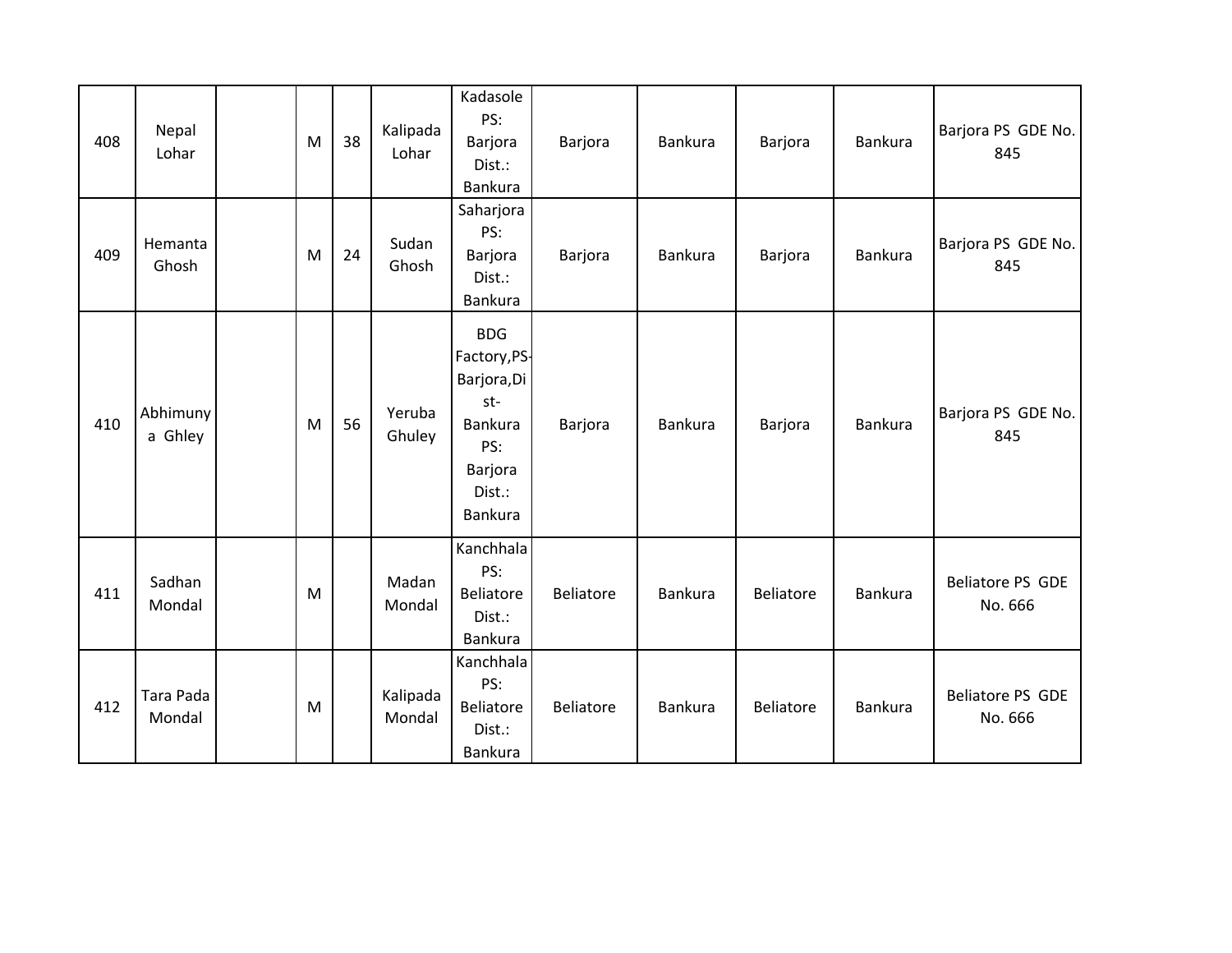| 413 | Prabhat<br>Bangal   | M |    | <b>Dilip</b><br>Bangal | Kanchhala<br>PS:<br><b>Beliatore</b><br>Dist.:<br><b>Bankura</b> | <b>Beliatore</b> | <b>Bankura</b> | Beliatore | Bankura | Beliatore PS GDE<br>No. 666        |
|-----|---------------------|---|----|------------------------|------------------------------------------------------------------|------------------|----------------|-----------|---------|------------------------------------|
| 414 | Dayamay<br>Patra    | M | 27 | Kripasindu<br>Patra    | Majuria<br>PS:<br>Bishnupur<br>Dist.:<br><b>Bankura</b>          | Bishnupur        | <b>Bankura</b> | Bishnupur | Bankura | <b>Bishnupur PS GDE</b><br>No. 911 |
| 415 | Avijit<br>Ghughu    | M | 27 | Ashok<br>Ghughu        | Majuria<br>PS:<br>Bishnupur<br>Dist.:<br><b>Bankura</b>          | Bishnupur        | <b>Bankura</b> | Bishnupur | Bankura | <b>Bishnupur PS GDE</b><br>No. 911 |
| 416 | Bholanath<br>Mishra | M | 32 | Santinath<br>Mishra    | Majuria<br>PS:<br>Bishnupur<br>Dist.:<br>Bankura                 | Bishnupur        | <b>Bankura</b> | Bishnupur | Bankura | <b>Bishnupur PS GDE</b><br>No. 911 |
| 417 | Sekh Sahil          | M | 22 | Sekh<br>Magur          | Agnapur<br>PS:<br>Bishnupur<br>Dist.:<br>Bankura                 | Bishnupur        | <b>Bankura</b> | Bishnupur | Bankura | <b>Bishnupur PS GDE</b><br>No. 911 |
| 418 | Piyar Ali<br>Khan   | M | 22 | Laltu<br>ad Khan       | Agnapur<br>PS:<br>Mahamm Bishnupur<br>Dist.:<br><b>Bankura</b>   | Bishnupur        | <b>Bankura</b> | Bishnupur | Bankura | <b>Bishnupur PS GDE</b><br>No. 911 |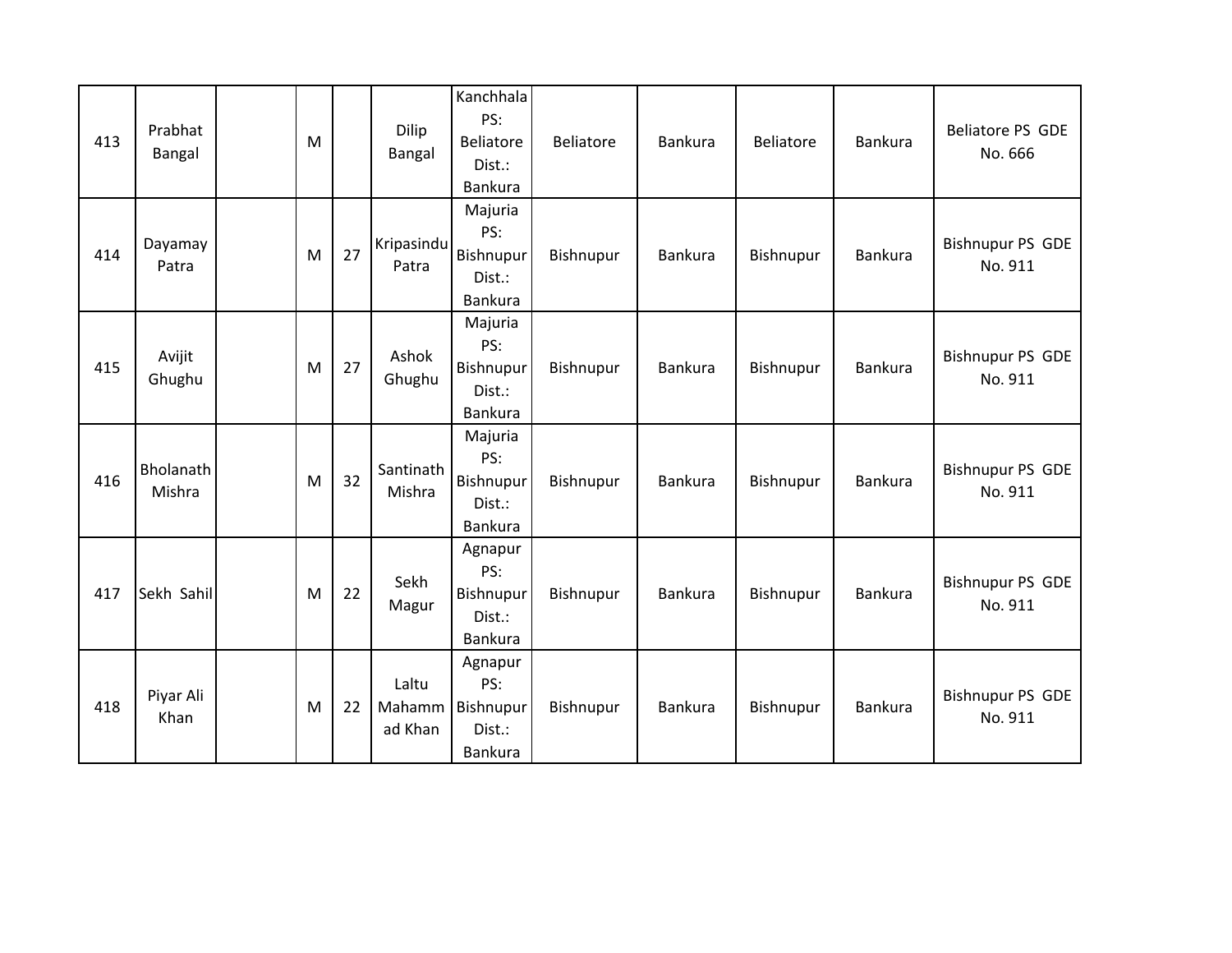| 419 | Rahul Das               | M | 23 | Monti Das Bishnupur     | <b>Bailapara</b><br>PS:<br>Dist.:<br>Bankura                           | Bishnupur | Bankura                                  | Bishnupur | Bankura                                  | <b>Bishnupur PS GDE</b><br>No. 911  |
|-----|-------------------------|---|----|-------------------------|------------------------------------------------------------------------|-----------|------------------------------------------|-----------|------------------------------------------|-------------------------------------|
| 420 | Laltu Das               | M | 18 | Sukumar<br>Das          | Bailapara<br>PS:<br>Bishnupur<br>Dist.:<br><b>Bankura</b>              | Bishnupur | <b>Bankura</b>                           | Bishnupur | Bankura                                  | <b>Bishnupur PS GDE</b><br>No. 911  |
| 421 | <b>Badal</b><br>Santra  | M | 30 | Sukumar<br>Santra       | Gosainbar<br>i PS:<br>Bishnupur<br>Dist.:<br>Bankura                   | Bishnupur | <b>Bankura</b>                           | Bishnupur | Bankura                                  | <b>Bishnupur PS GDE</b><br>No. 911  |
| 422 | Bikash<br>Das           | M | 28 | an Das                  | Deuli PS:<br>Chittaranj Bishnupur<br>Dist.:<br>Bankura                 | Bishnupur | <b>Bankura</b>                           | Bishnupur | Bankura                                  | <b>Bishnupur PS GDE</b><br>No. 911  |
| 423 | Haridas<br><b>Bodak</b> | M | 35 | Krishna<br><b>Bodak</b> | PS:<br>Bishnupur<br>Dist.:<br>Diamond<br>Harbour<br>Police<br>District | Bishnupur | Diamond<br>Harbour<br>Police<br>District | Bishnupur | Diamond<br>Harbour<br>Police<br>District | <b>Bishnupur PS GDE</b><br>No. 1412 |
| 424 | Ananda<br>Malik         | M | 48 | Samiran<br>Malik        | PS:<br>Bishnupur<br>Dist.:<br>Diamond<br>Harbour<br>Police<br>District | Bishnupur | Diamond<br>Harbour<br>Police<br>District | Bishnupur | Diamond<br>Harbour<br>Police<br>District | <b>Bishnupur PS GDE</b><br>No. 1412 |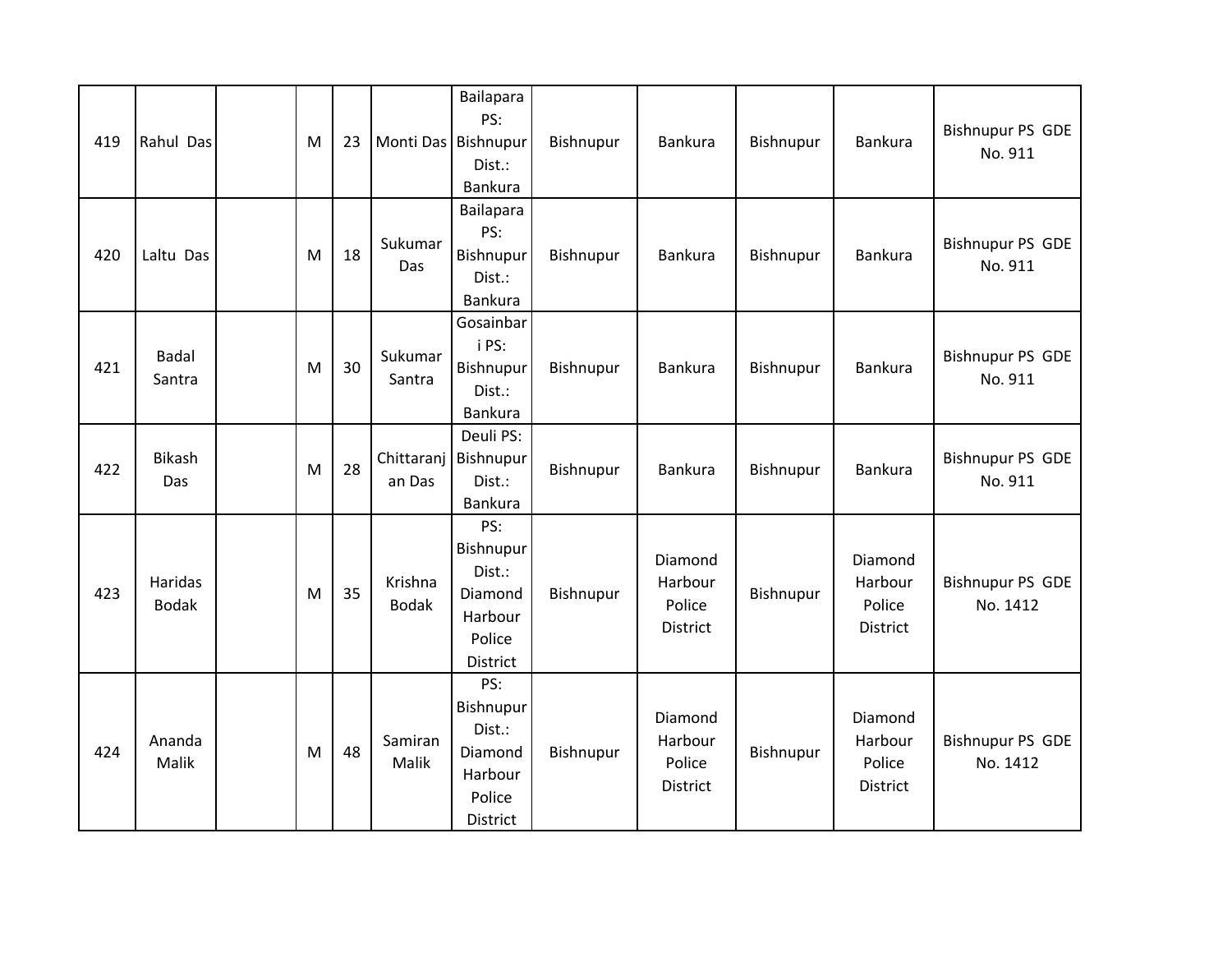| 425 | Gobinda<br>Bauri      | M | 23 | Pabitra<br>Bauri        | Andharth<br>ol PS:<br>Bankura<br>Dist.:<br><b>Bankura</b> | <b>Bankura</b> | <b>Bankura</b> | Chhatna      | Bankura        | Chhatna PS Outpost<br>Chatipahari OP GDE<br>No. 184 |
|-----|-----------------------|---|----|-------------------------|-----------------------------------------------------------|----------------|----------------|--------------|----------------|-----------------------------------------------------|
| 426 | Sunil<br>Ghosh        | M |    | Dhiran<br>Ghosh         | PS:<br>Gangajalg<br>hati Dist.:<br>Bankura                | Gangajalghati  | <b>Bankura</b> | Gangajalghat | <b>Bankura</b> | Gangajalghati PS<br><b>GDE No. 802</b>              |
| 427 | Anup Lai              | M |    | Rasik Lai               | PS:<br>Gangajalg<br>hati Dist.:<br><b>Bankura</b>         | Gangajalghati  | <b>Bankura</b> | Gangajalghat | <b>Bankura</b> | Gangajalghati PS<br><b>GDE No. 802</b>              |
| 428 | Sajal<br>Lohar        | M |    | Madan<br>Mohan<br>Lohar | PS:<br>Gangajalg<br>hati Dist.:<br>Bankura                | Gangajalghati  | <b>Bankura</b> | Gangajalghat | <b>Bankura</b> | Gangajalghati PS<br><b>GDE No. 802</b>              |
| 429 | Magaram<br>Lohar      | M |    | Tapan<br>Lohar          | PS:<br>Gangajalg<br>hati Dist.:<br><b>Bankura</b>         | Gangajalghati  | <b>Bankura</b> | Gangajalghat | <b>Bankura</b> | Gangajalghati PS<br><b>GDE No. 802</b>              |
| 430 | Radhapad<br>a Bhuinya | M | 45 | Khepu<br>Bhuinya        | Tilabani<br>PS:<br>Hirbandh<br>Dist.:<br>Bankura          | Hirbandh       | <b>Bankura</b> | Hirbandh     | Bankura        | Hirbandh PS GDE<br>No. 648                          |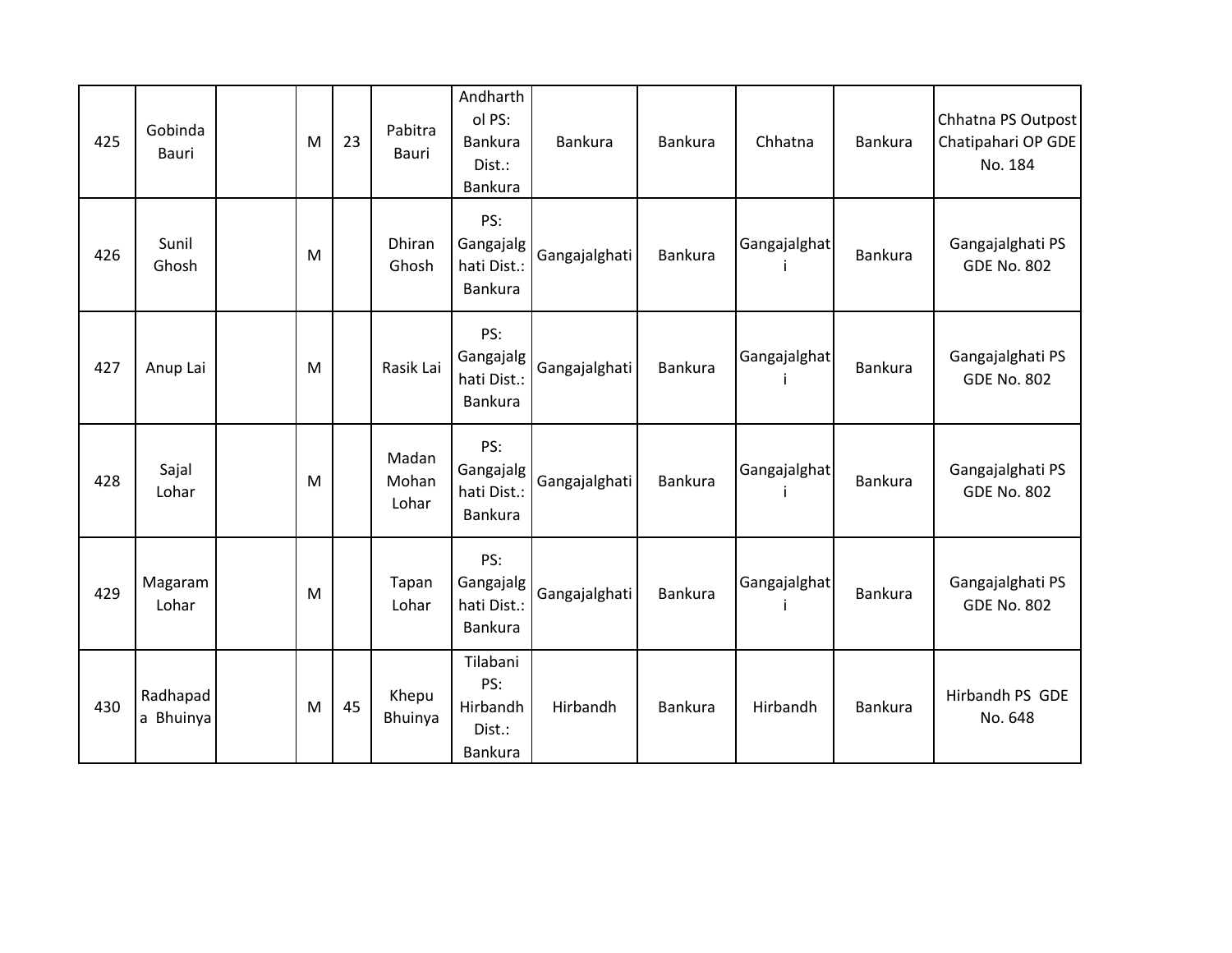| 431 | Abani<br>Murmu       | M | 35 | Lt<br>Gorapada<br>Murmu | Basudebp<br>ur PS:<br>Hirbandh<br>Dist.:<br>Bankura | Hirbandh | <b>Bankura</b> | Hirbandh | Bankura        | Hirbandh PS GDE<br>No. 648 |
|-----|----------------------|---|----|-------------------------|-----------------------------------------------------|----------|----------------|----------|----------------|----------------------------|
| 432 | <b>Bhim</b><br>Bauri | M | 32 | Lt Fatik<br>Bauri       | Hirbandh<br>PS:<br>Hirbandh<br>Dist.:<br>Bankura    | Hirbandh | <b>Bankura</b> | Hirbandh | <b>Bankura</b> | Hirbandh PS GDE<br>No. 658 |
| 433 | Biswajit<br>Sardar   | M | 29 | Debu<br>Sardar          | Lalbazar<br>PS:<br>Hirbandh<br>Dist.:<br>Bankura    | Hirbandh | <b>Bankura</b> | Hirbandh | <b>Bankura</b> | Hirbandh PS GDE<br>No. 661 |
| 434 | Sudeb<br>Mahadani    | M | 29 | Sadhan<br>Mahadani      | Kalpathar<br>PS: Indpur<br>Dist.:<br>Bankura        | Indpur   | Bankura        | Indpur   | Bankura        | Indpur PS GDE No.<br>678   |
| 435 | Sanjay<br>Hansda     | M | 25 | Lt. Sunil<br>Hansda     | Maitiband<br>h PS:<br>Hirbandh<br>Dist.:<br>Bankura | Hirbandh | <b>Bankura</b> | Indpur   | Bankura        | Indpur PS GDE No.<br>678   |
| 436 | Sabyasach<br>i Nath  | M | 35 | Brindaban<br>Nath       | Natherdan<br>ga PS:<br>Indpur<br>Dist.:<br>Bankura  | Indpur   | <b>Bankura</b> | Indpur   | <b>Bankura</b> | Indpur PS GDE No.<br>679   |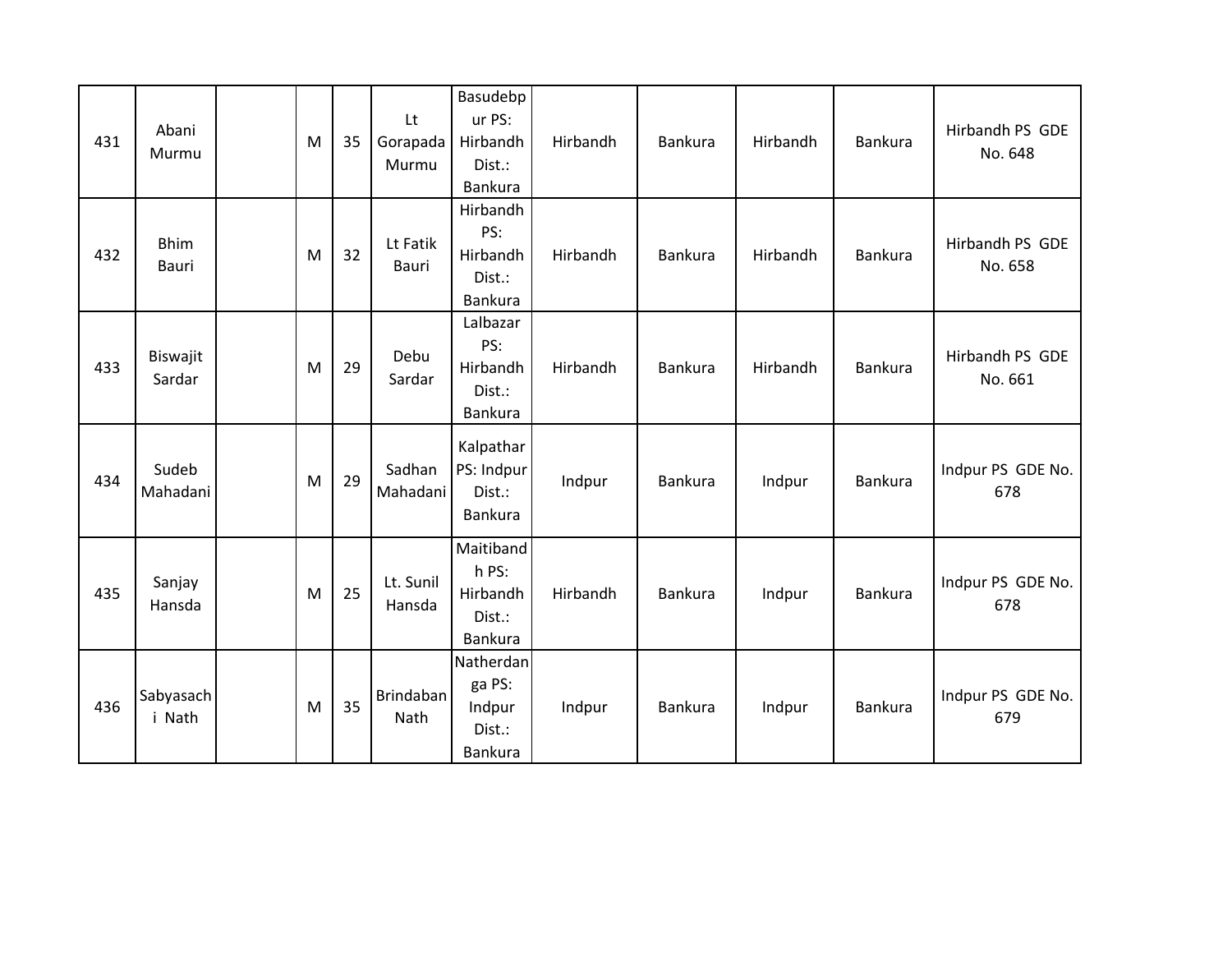| 437 | Bidyadhar<br>Satbhaya | M | 52 | Lt. Guiram<br>Satbhaya      | Indpur PS:<br>Indpur<br>Dist.:<br>Bankura                                   | Indpur  | Bankura        | Indpur | Bankura | Indpur PS GDE No.<br>679 |
|-----|-----------------------|---|----|-----------------------------|-----------------------------------------------------------------------------|---------|----------------|--------|---------|--------------------------|
| 438 | Ananda<br>Pramanik    | M | 38 | Lt.<br>Gurupada<br>Pramanik | Indpur PS:<br>Indpur<br>Dist.:<br><b>Bankura</b>                            | Indpur  | <b>Bankura</b> | Indpur | Bankura | Indpur PS GDE No.<br>679 |
| 439 | Aloke<br>Lohar        | M | 32 | Lt.<br>Sanatan<br>Lohar     | Beldanga<br>PS: Indpur<br>Dist.:<br><b>Bankura</b>                          | Indpur  | Bankura        | Indpur | Bankura | Indpur PS GDE No.<br>679 |
| 440 | Biswanath<br>Lohar    | M | 45 | Kiriti<br>Lohar             | Beldanga<br>PS: Indpur<br>Dist.:<br>Bankura                                 | Indpur  | Bankura        | Indpur | Bankura | Indpur PS GDE No.<br>681 |
| 441 | Pradyut<br>Pal        | M | 55 | Lt. Rahul<br>Pal            | Bankura<br>Paddarpar<br>a PS:<br><b>Bankura</b><br>Dist.:<br><b>Bankura</b> | Bankura | <b>Bankura</b> | Indpur | Bankura | Indpur PS GDE No.<br>681 |
| 442 | Prasanta<br>Majhi     | M | 21 | Tapan<br>Majhi              | PAHARPU<br>R PS:<br>Indus<br>Dist.:<br>Bankura                              | Indus   | Bankura        | Indus  | Bankura | Indus PS GDE No.<br>816  |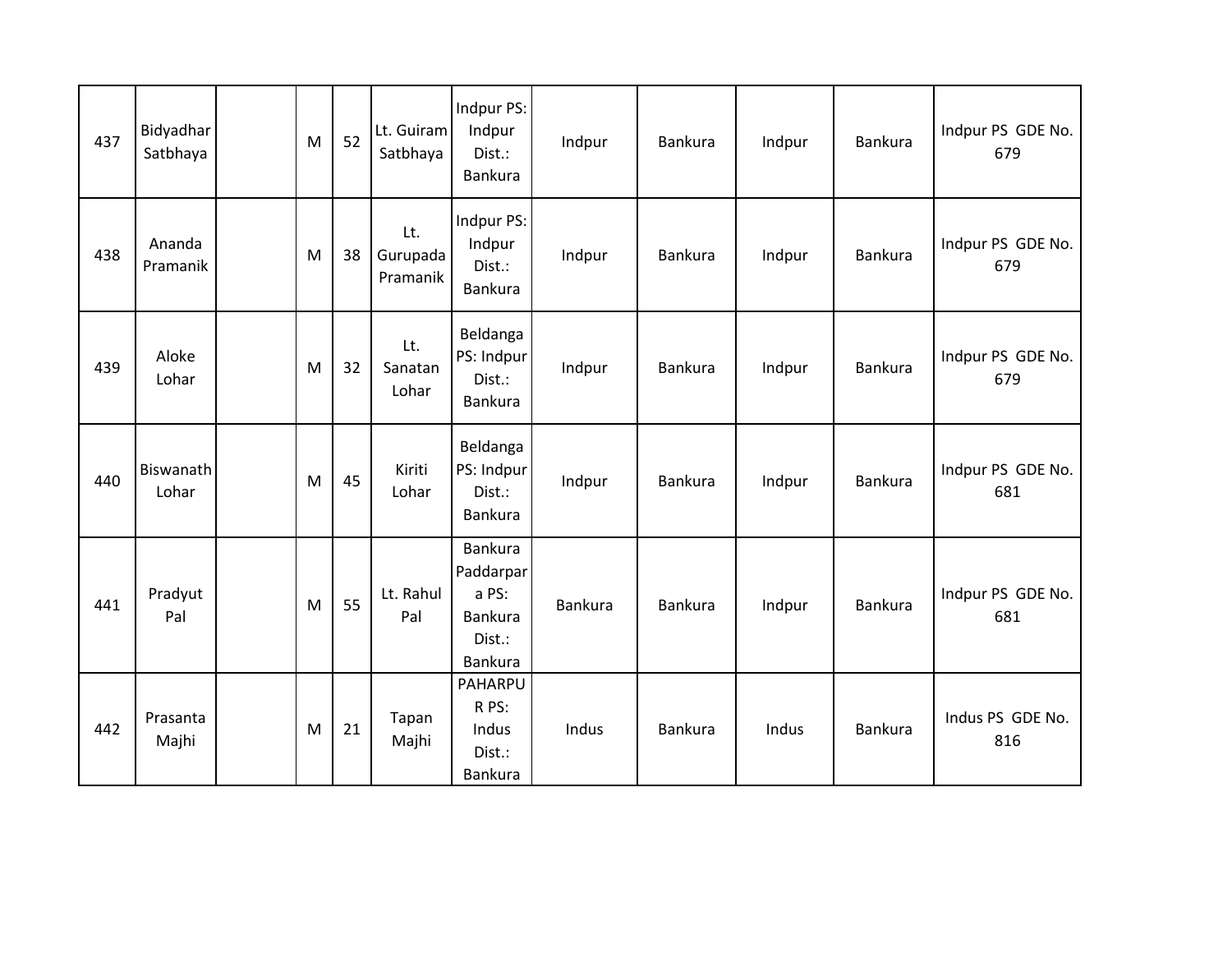| 443 | Kamal<br>Majhi    | M | 27 | Dhiren<br>Majhi        | KARISUND<br>A PS:<br>Indus<br>Dist.:<br>Bankura                        | Indus | Bankura        | Indus | Bankura | Indus PS GDE No.<br>816 |
|-----|-------------------|---|----|------------------------|------------------------------------------------------------------------|-------|----------------|-------|---------|-------------------------|
| 444 | Ganga<br>Majhi    | M | 55 | Lt Kanai<br>Majhi      | PAHARPU<br>R PS:<br>Indus<br>Dist.:<br>Bankura                         | Indus | Bankura        | Indus | Bankura | Indus PS GDE No.<br>816 |
| 445 | Anirban<br>Sarkar | M | 35 | Shyamsun<br>dar Sarkar | <b>DHAMUR</b><br>PS: Indus<br>Dist.:<br>Bankura                        | Indus | Bankura        | Indus | Bankura | Indus PS GDE No.<br>817 |
| 446 | Sujit<br>Dutta    | M | 37 | Debkumar<br>Dutta      | <b>SASPUR</b><br>PS: Indus<br>Dist.:<br>Bankura                        | Indus | Bankura        | Indus | Bankura | Indus PS GDE No.<br>817 |
| 447 | Rahul<br>Singha   | M | 23 | Biswanath<br>Singha    | <b>INDAS</b><br><b>NANDIPA</b><br>RA PS:<br>Indus<br>Dist.:<br>Bankura | Indus | Bankura        | Indus | Bankura | Indus PS GDE No.<br>818 |
| 448 | Bapi<br>Singha    | M | 33 | Kamal<br>Singha        | <b>INDAS</b><br><b>NANDIPA</b><br>RA PS:<br>Indus<br>Dist.:<br>Bankura | Indus | <b>Bankura</b> | Indus | Bankura | Indus PS GDE No.<br>818 |
| 449 | Saheb<br>Hazra    | M | 35 | Kanchan<br>Hazra       | <b>DHAMUR</b><br>PS: Indus<br>Dist.:<br>Bankura                        | Indus | Bankura        | Indus | Bankura | Indus PS GDE No.<br>818 |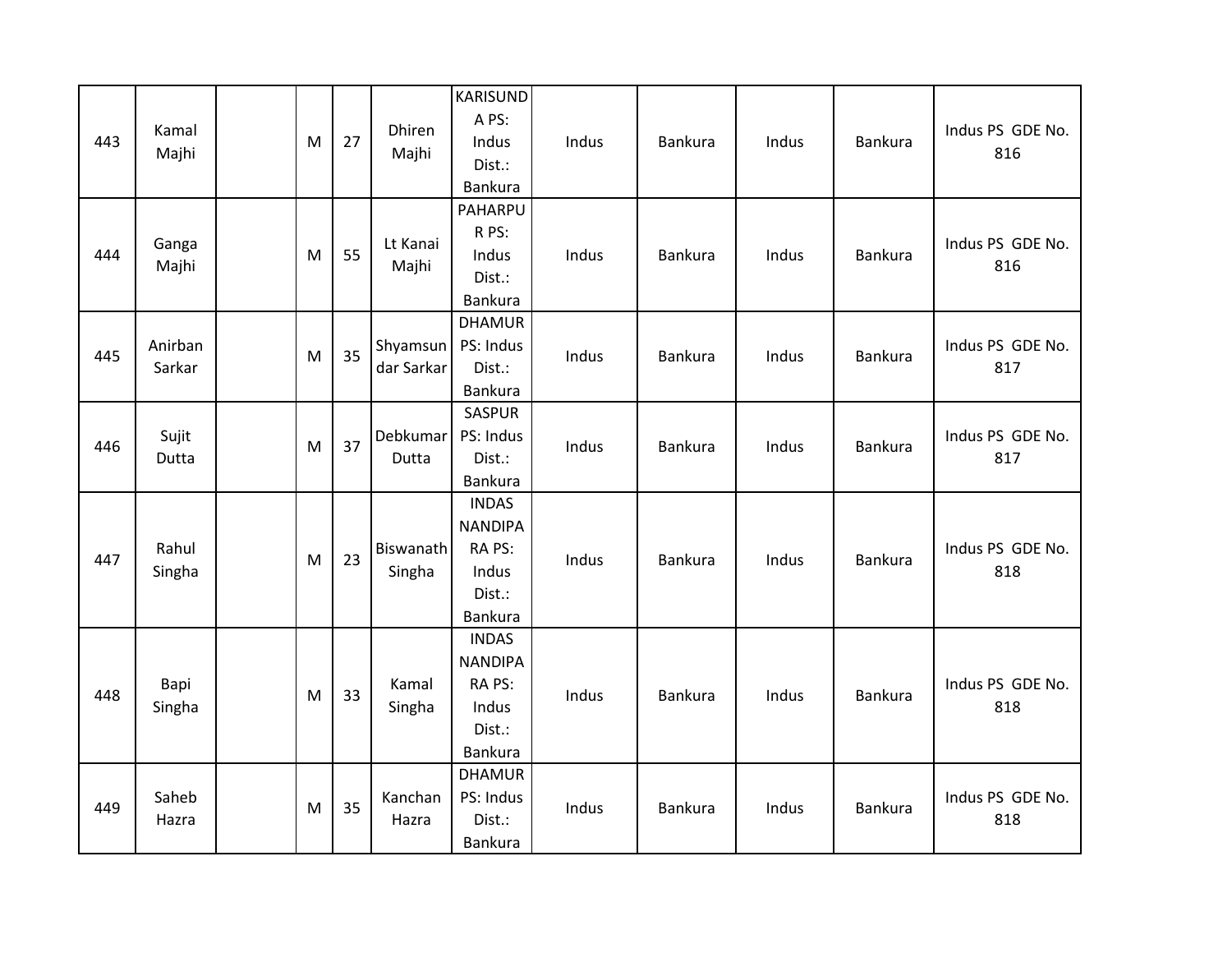| 450 | Bapan Sil                 |                              | M | 29 | Lt<br>Goyapada<br>Sil        | <b>DHAMUR</b><br>PS: Indus<br>Dist.:<br>Bankura                       | Indus  | Bankura        | Indus  | Bankura | Indus PS GDE No.<br>832  |
|-----|---------------------------|------------------------------|---|----|------------------------------|-----------------------------------------------------------------------|--------|----------------|--------|---------|--------------------------|
| 451 | Saheb<br>Kazi             | KAZI<br>SIRAJUL              | M | 34 | Lt Kazi<br>Soukat Ali        | <b>ROL</b><br><b>BAGANEP</b><br>ARA PS:<br>Indus<br>Dist.:<br>Bankura | Indus  | Bankura        | Indus  | Bankura | Indus PS GDE No.<br>832  |
| 452 | Sourav<br>Hazra           | <b>ASTAM</b><br><b>HAZRA</b> | M | 26 | Sajit Hazra                  | <b>KISHORKO</b><br>NA PS:<br>Indus<br>Dist.:<br>Bankura               | Indus  | <b>Bankura</b> | Indus  | Bankura | Indus PS GDE No.<br>839  |
| 453 | Jeeban<br>Majhi           |                              | M | 25 | Tarapada<br>Majhi            | <b>MERAL</b><br>PS: Indus<br>Dist.:<br>Bankura                        | Indus  | <b>Bankura</b> | Indus  | Bankura | Indus PS GDE No.<br>839  |
| 454 | Goutam<br>Mahato          |                              | M | 41 | Lt.<br>Bhergaraj<br>Mahato   | Joypur<br><b>Bazar PS:</b><br>Joypur<br>Dist.:<br>Purulia             | Joypur | Purulia        | Joypur | Purulia | Joypur PS GDE No.<br>705 |
| 455 | Sk<br>Murasid             |                              | M | 51 | Sk<br>Muchiram               | Kathaltard<br>PS: Joypur<br>Dist.:<br>Purulia                         | Joypur | Purulia        | Joypur | Purulia | Joypur PS GDE No.<br>728 |
| 456 | Uttam<br>Bhattarch<br>aya |                              | M | 44 | Lt. Amal<br>Bhattarch<br>aya | Kathaltard<br>PS: Joypur<br>Dist.:<br>Purulia                         | Joypur | Purulia        | Joypur | Purulia | Joypur PS GDE No.<br>728 |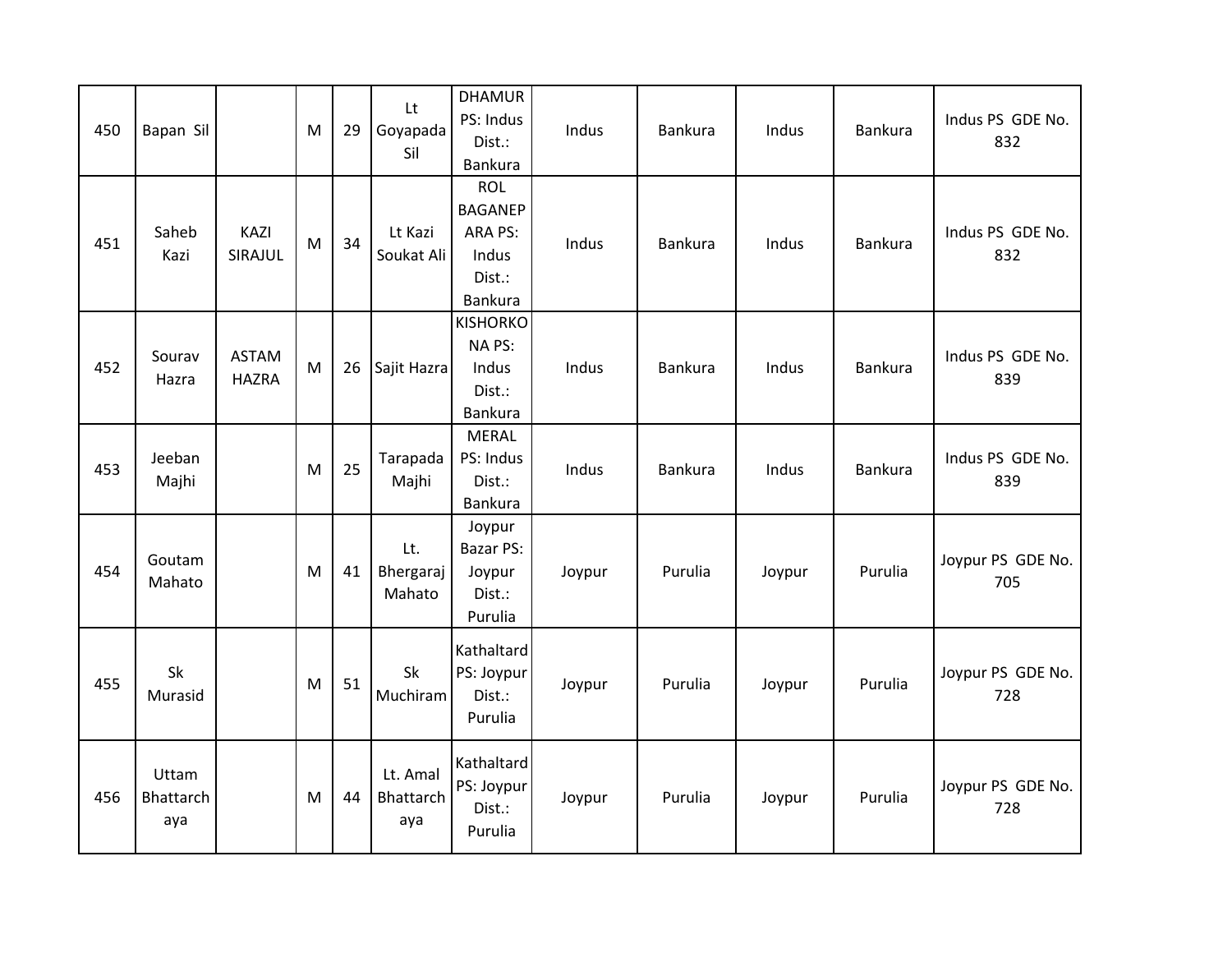| 457 | Mansara<br>m<br>Mahato | M | 30 | Santosh<br>Mahato    | Baragram<br>More PS:<br>Joypur<br>Dist.:<br>Purulia        | Joypur   | Purulia          | Joypur | Purulia         | Joypur PS GDE No.<br>715 |
|-----|------------------------|---|----|----------------------|------------------------------------------------------------|----------|------------------|--------|-----------------|--------------------------|
| 458 | Uttam<br>Gope          | M | 23 | Sudhir<br>Gope       | Baragram<br>More PS:<br>Joypur<br>Dist.:<br>Purulia        | Joypur   | Purulia          | Joypur | Purulia         | Joypur PS GDE No.<br>715 |
| 459 | Tarapada<br>Mahato     | M | 55 | Lt. Ranjit<br>Mahato | Pundag<br><b>Bazar PS:</b><br>Joypur<br>Dist.:<br>Purulia  | Joypur   | Purulia          | Joypur | Purulia         | Joypur PS GDE No.<br>522 |
| 460 | Ashok<br>Kalindi       | M | 36 | Subhas<br>Kalindi    | Forest<br>More PS:<br>Joypur<br>Dist.:<br>Purulia          | Joypur   | Purulia          | Joypur | Purulia         | Joypur PS GDE No.<br>723 |
| 461 | Shambhu<br>Gorain      | M | 29 | Sahadeb<br>Gorain    | Forest<br>More PS:<br>Joypur<br>Dist.:<br>Purulia          | Joypur   | Purulia          | Joypur | Purulia         | Joypur PS GDE No.<br>723 |
| 462 | Rabin<br>Hazra         | M | 45 | Niranjan<br>Hazra    | Nabinchak<br>PS:<br>Khanakul<br>Dist.:<br>Hooghly<br>Rural | Khanakul | Hooghly<br>Rural | Joypur | Howrah<br>Rural | Joypur PS GDE No.<br>770 |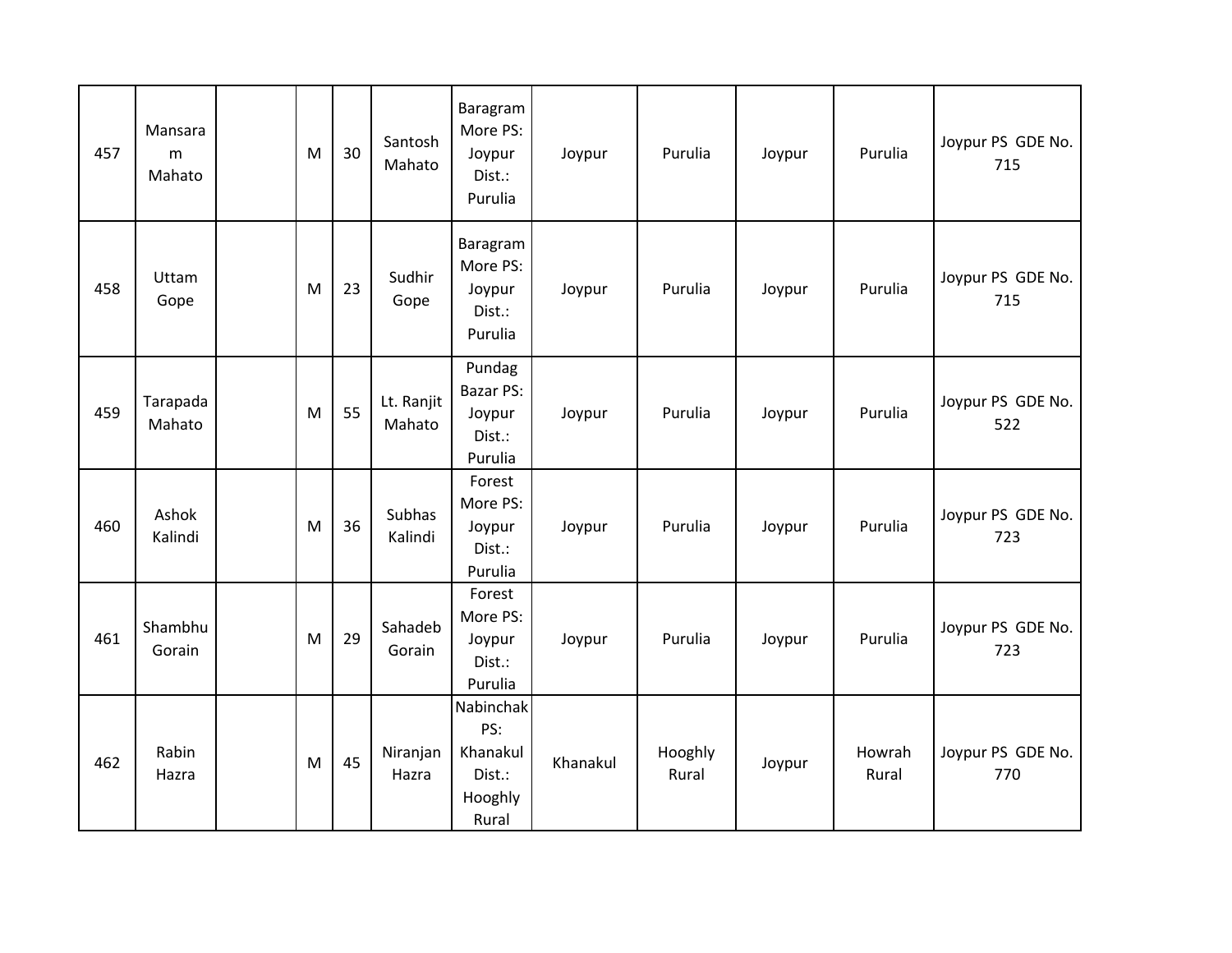| 463 | Subhas<br>Paramanik            | M | 47 | Lt.<br>Veluram<br>Paramanik | Magri PS:<br>Khanakul<br>Dist.:<br>Hooghly<br>Rural                                             | Khanakul | Hooghly<br>Rural | Joypur | Howrah<br>Rural | Joypur PS GDE No.<br>770 |
|-----|--------------------------------|---|----|-----------------------------|-------------------------------------------------------------------------------------------------|----------|------------------|--------|-----------------|--------------------------|
| 464 | Paban<br>Sahu                  | M |    | Chunilal<br>Sahu            | Dist.:<br>Purba<br>Burdwan                                                                      |          | Purba<br>Burdwan | Khatra | Bankura         | Khatra PS GDE No.<br>690 |
| 465 | Baidyanat<br>h Prasad<br>Gupta | M |    | Arjun<br>Gupta              | Dist.:<br>Purba<br>Burdwan                                                                      |          | Purba<br>Burdwan | Khatra | Bankura         | Khatra PS GDE No.<br>690 |
| 466 | Santo<br>Mandal                | M | 24 | Pabitra<br>Mandal           | SARAKDIH<br>I PS:<br>Mejhia<br>Dist.:<br>Bankura                                                | Mejhia   | Bankura          | Mejhia | Bankura         | Mejhia PS GDE No.<br>788 |
| 467 | Suman<br>Karmakar              | M | 32 | Digambar<br>Karmakar        | <b>MEJIA</b><br><b>GIRLS</b><br>SCHOOL<br>COLONY<br>PS: Mejhia<br>Dist.:<br>Bankura             | Mejhia   | <b>Bankura</b>   | Mejhia | Bankura         | Mejhia PS GDE No.<br>788 |
| 468 | Naresh<br>Karmakar             | M | 33 | Balaram<br>Karmakar         | <b>MEJIA</b><br><b>GIRLS</b><br><b>SCHOOL</b><br><b>PARA PS:</b><br>Mejhia<br>Dist.:<br>Bankura | Mejhia   | Bankura          | Mejhia | Bankura         | Mejhia PS GDE No.<br>789 |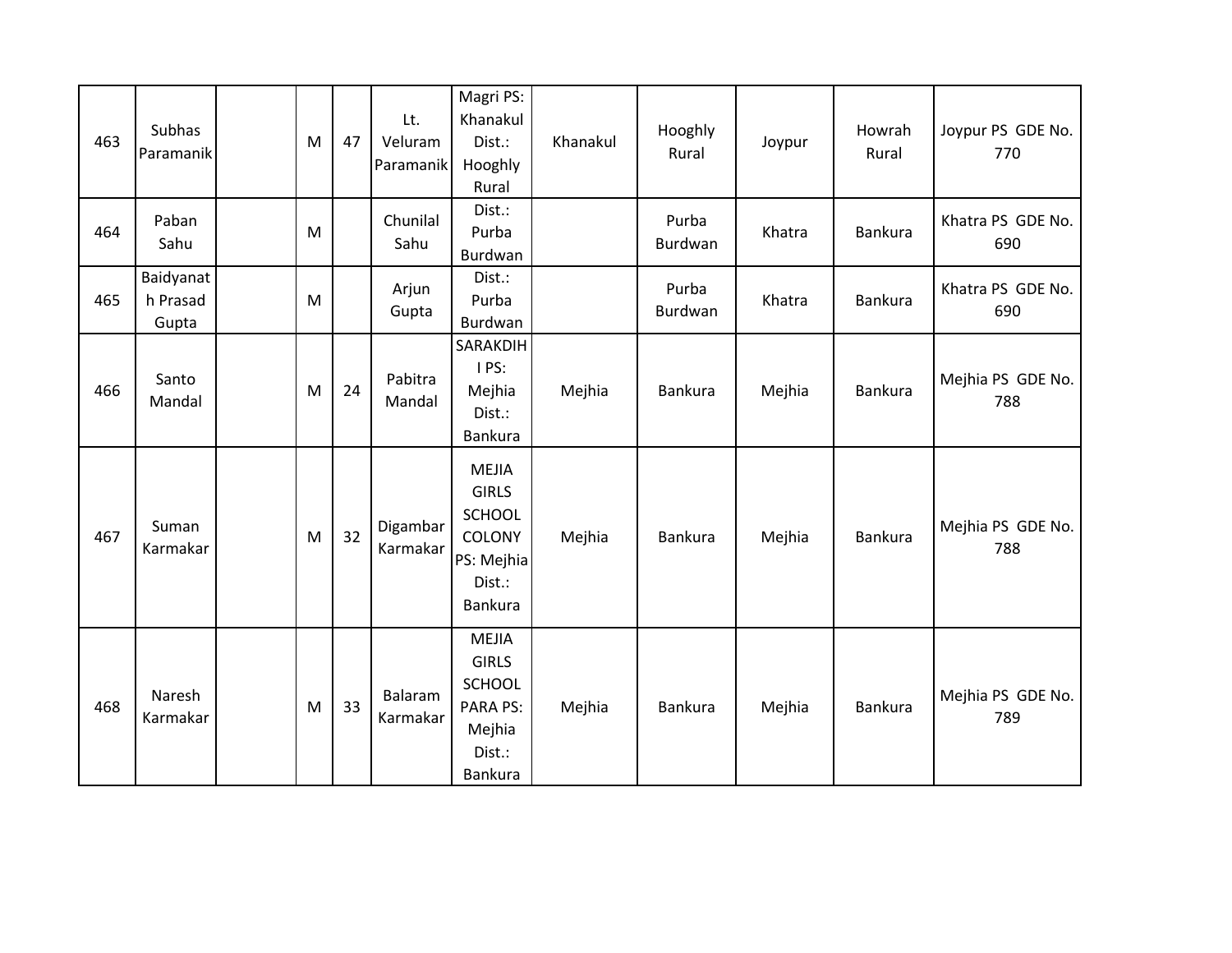| 469 | Sanju<br>Karmakar          | M | 22 | Meghnath<br>Karmakar      | <b>MEJIA</b><br><b>GIRLS</b><br>SCHOOL<br>COLONY<br>PS: Mejhia<br>Dist.:<br>Bankura | Mejhia | <b>Bankura</b> | Mejhia | Bankura | Mejhia PS GDE No.<br>789                      |
|-----|----------------------------|---|----|---------------------------|-------------------------------------------------------------------------------------|--------|----------------|--------|---------|-----------------------------------------------|
| 470 | Raju<br>Ghosh              | M | 38 | Chandi<br>Ghosh           | <b>ARAL PS:</b><br>Mejhia<br>Dist.:<br>Bankura                                      | Mejhia | <b>Bankura</b> | Mejhia | Bankura | Mejhia PS GDE No.<br>789                      |
| 471 | Rakesh<br>Ghosh            | M | 39 | Lt<br>Madhab<br>Ghosh     | <b>MATABEL</b><br>PS: Mejhia<br>Dist.:<br>Bankura                                   | Mejhia | Bankura        | Mejhia | Bankura | Mejhia PS GDE No.<br>790                      |
| 472 | Panab<br>Gorai             | M | 20 | Rajib<br>Gorai            | PS: Onda<br>Dist.:<br>Bankura                                                       | Onda   | <b>Bankura</b> | Onda   | Bankura | Onda PS GDE No.<br>863                        |
| 473 | Joydeb<br>Mal              | M | 27 | Lt. Kalo<br>Mal           | Hirapur<br>PS: Onda<br>Dist.:<br>Bankura                                            | Onda   | <b>Bankura</b> | Onda   | Bankura | Onda PS Outpost<br>Punisole OP GDE<br>No. 636 |
| 474 | Raju<br>Bauri              | M | 27 | Susanta<br>Bauri          | PS: Onda<br>Dist.:<br>Bankura                                                       | Onda   | <b>Bankura</b> | Onda   | Bankura | Onda PS GDE No.<br>880                        |
| 475 | Shambhu<br>Chakrabor<br>ty | M | 28 | Sadhun<br>Chakrabor<br>ty | Bikrampur<br>PS: Onda<br>Dist.:<br>Bankura                                          | Onda   | Bankura        | Onda   | Bankura | Onda PS GDE No.<br>882                        |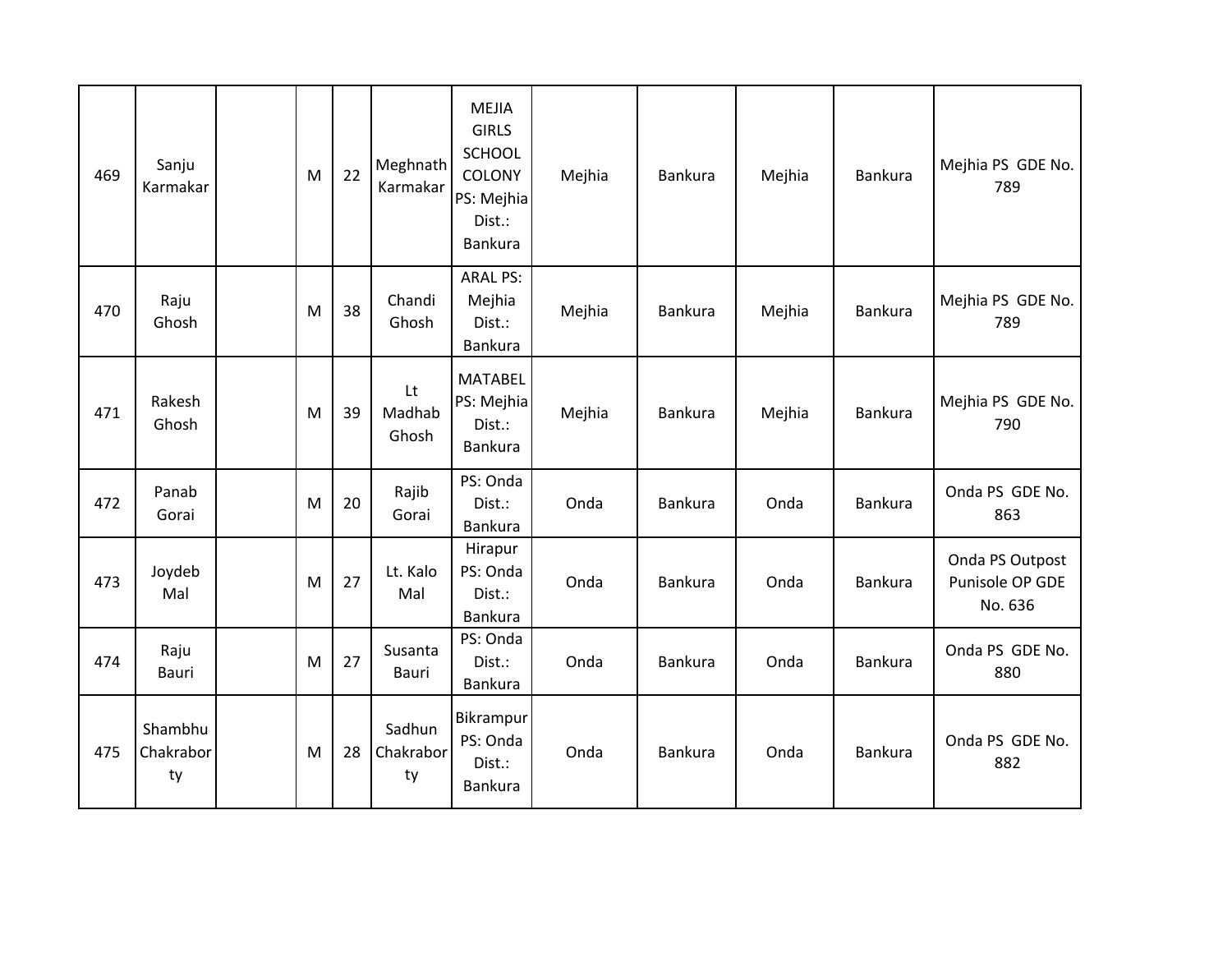| 476 | Kajal<br>Paramanik      | M | 32 | Fatik<br>Paramanik      | <b>Bikrampur</b><br>PS: Onda<br>Dist.:<br>Bankura   | Onda       | <b>Bankura</b> | Onda       | <b>Bankura</b> | Onda PS GDE No.<br>882       |
|-----|-------------------------|---|----|-------------------------|-----------------------------------------------------|------------|----------------|------------|----------------|------------------------------|
| 477 | Debasish<br>Ghosh       | M | 27 | Lt Fakir<br>Ghosh       | Gheai PS:<br>Patrasayar<br>Dist.:<br>Bankura        | Patrasayar | <b>Bankura</b> | Patrasayar | <b>Bankura</b> | Patrasayar PS GDE<br>No. 786 |
| 478 | Swarup<br>Chatterjee    | M | 34 | Ganesh<br>Chatterjee    | Gheai PS:<br>Patrasayar<br>Dist.:<br>Bankura        | Patrasayar | <b>Bankura</b> | Patrasayar | <b>Bankura</b> | Patrasayar PS GDE<br>No. 786 |
| 479 | Sunil<br>Ghosh          | M | 23 | Nandalal<br>Ghosh       | Keshabpur<br>PS:<br>Patrasayar<br>Dist.:<br>Bankura | Patrasayar | Bankura        | Patrasayar | <b>Bankura</b> | Patrasayar PS GDE<br>No. 802 |
| 480 | Tamal<br>Mishra         | M | 34 | <b>Bishal</b><br>Mishra | Keshabpur<br>PS:<br>Patrasayar<br>Dist.:<br>Bankura | Patrasayar | Bankura        | Patrasayar | <b>Bankura</b> | Patrasayar PS GDE<br>No. 802 |
| 481 | <b>Kartick</b><br>Ghosh | M | 45 | Lt Sadhan<br>Ghosh      | Keshabpur<br>PS:<br>Patrasayar<br>Dist.:<br>Bankura | Patrasayar | <b>Bankura</b> | Patrasayar | <b>Bankura</b> | Patrasayar PS GDE<br>No. 802 |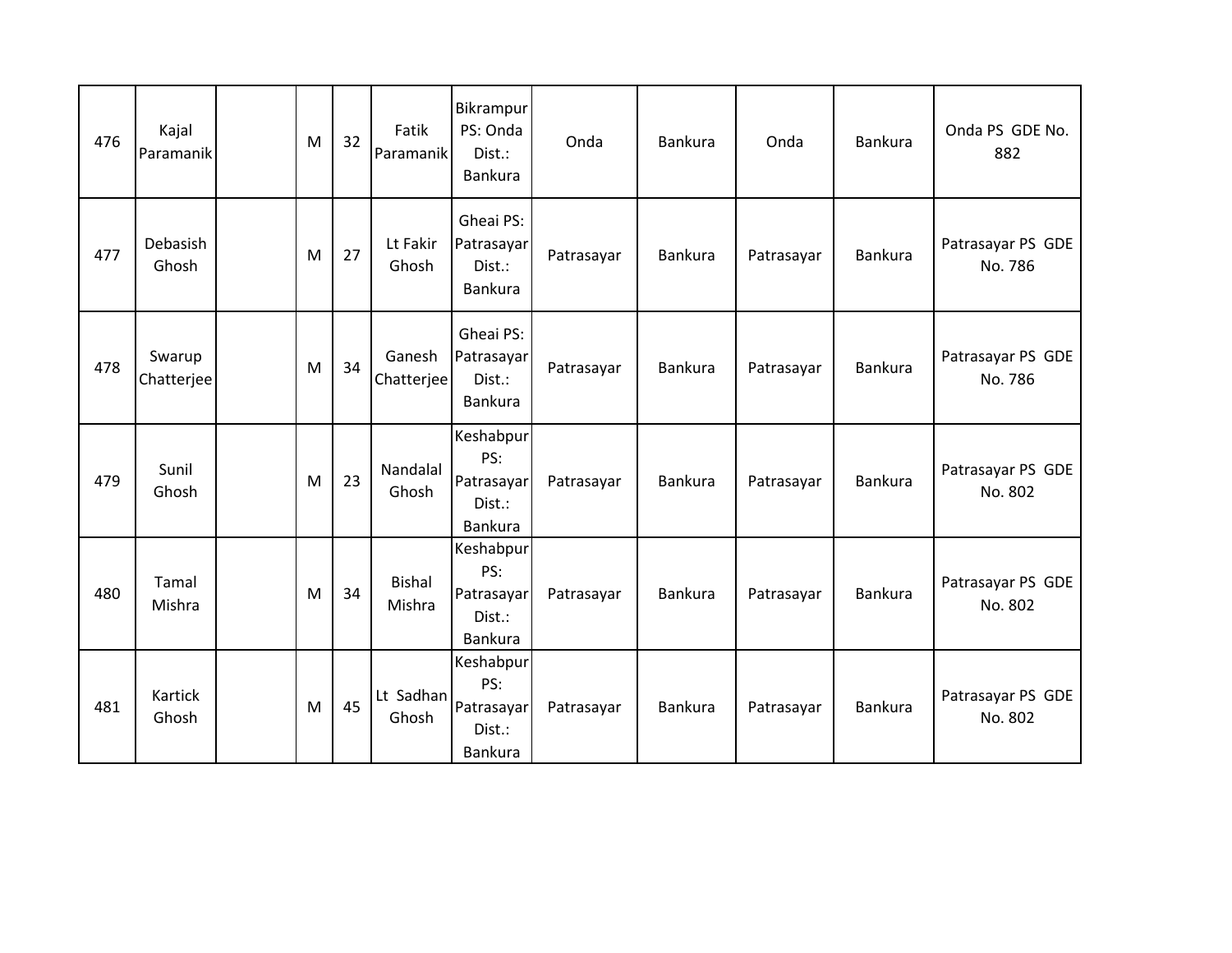| 482 | Mukta<br>Ruidas   | M | 37 | <b>Lt</b><br>Dasarath<br>Ruidas | Keshbpur<br>PS:<br>Patrasayar<br>Dist.:<br><b>Bankura</b>       | Patrasayar | Bankura        | Patrasayar | Bankura | Patrasayar PS GDE<br>No. 802 |
|-----|-------------------|---|----|---------------------------------|-----------------------------------------------------------------|------------|----------------|------------|---------|------------------------------|
| 483 | Sukdeb<br>Baskey  | M | 40 | Rabilal<br>Baskey               | Siromonip<br>ur PS:<br>Raipur<br>Dist.:<br>Bankura              | Raipur     | Bankura        | Raipur     | Bankura | Raipur PS GDE No.<br>670     |
| 484 | Akash<br>Majhi    | M | 30 | Basudev<br>Majhi                | Chirugora<br>PS: Raipur<br>Dist.:<br>Bankura                    | Raipur     | <b>Bankura</b> | Raipur     | Bankura | Raipur PS GDE No.<br>670     |
| 485 | Chandan<br>Duley  | M | 25 | Lt. Tamal<br>Duley              | Nimdanga<br>PS: Raipur<br>Dist.:<br>Bankura                     | Raipur     | Bankura        | Raipur     | Bankura | Raipur PS GDE No.<br>670     |
| 486 | Dipak Sen         | M | 30 | <b>Bijoy Sen</b>                | Ranibandh<br>Tantipara<br>PS:<br>Ranibandh<br>Dist.:<br>Bankura | Ranibandh  | Bankura        | Ranibandh  | Bankura | Ranibandh PS GDE<br>No. 729  |
| 487 | Biswajit<br>Saren | M | 25 | Malidra<br>Saren                | Talgora<br>PS:<br>Ranibandh<br>Dist.:<br>Bankura                | Ranibandh  | Bankura        | Ranibandh  | Bankura | Ranibandh PS GDE<br>No. 729  |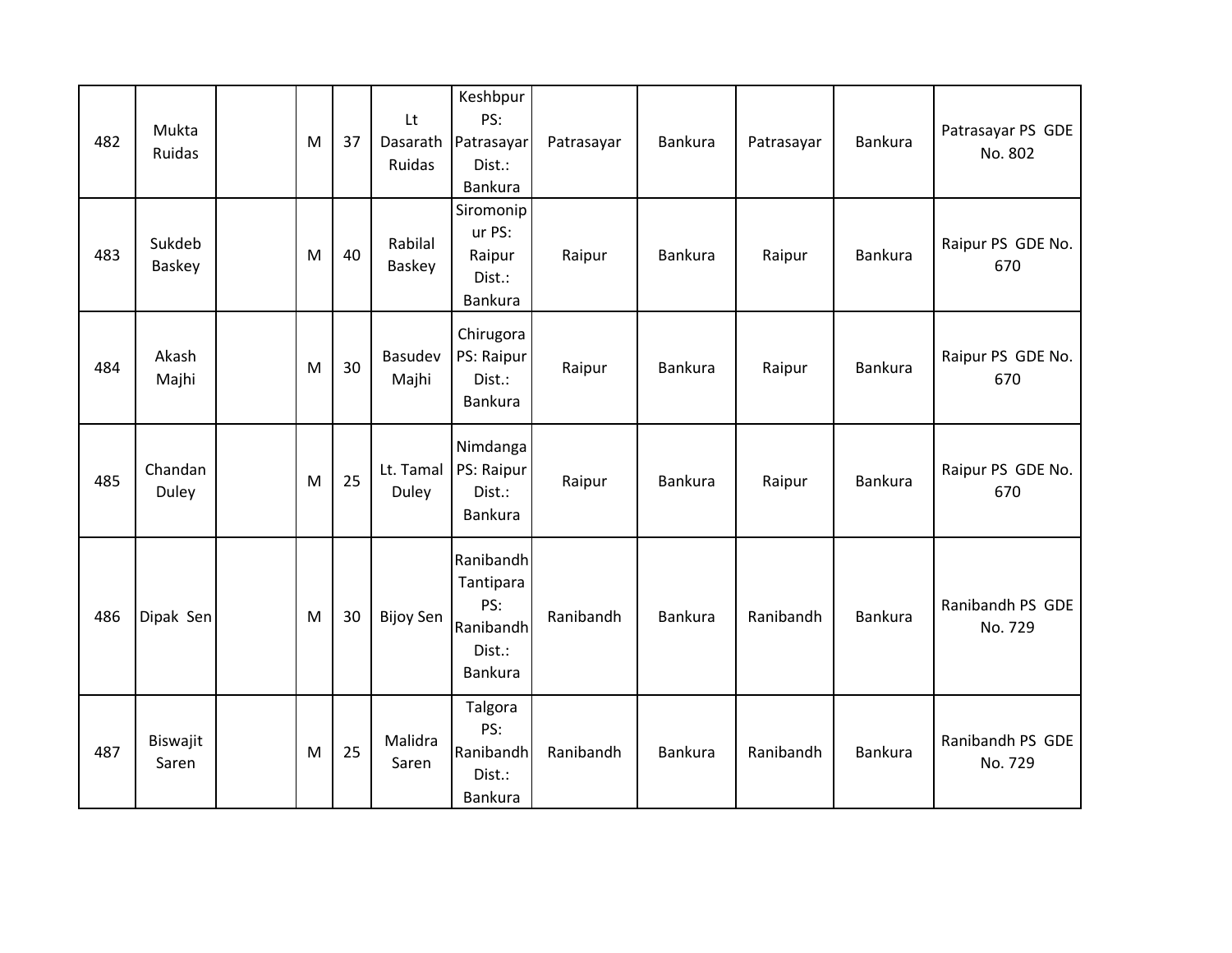| 488 | Dilip<br>Sahani            | M | 22 | Lt.<br>Ramdulal<br>Sahani | Ranibandh<br>Tantipara<br>PS:<br>Ranibandh<br>Dist.:<br>Bankura | Ranibandh | Bankura | Ranibandh | Bankura | Ranibandh PS GDE<br>No. 729 |
|-----|----------------------------|---|----|---------------------------|-----------------------------------------------------------------|-----------|---------|-----------|---------|-----------------------------|
| 489 | Sukdeb<br>Sing<br>Sardar   | M | 32 | Chandra<br>Sing<br>Sardar | Ranibandh<br>Nimdanga<br>PS:<br>Ranibandh<br>Dist.:<br>Bankura  | Ranibandh | Bankura | Ranibandh | Bankura | Ranibandh PS GDE<br>No. 729 |
| 490 | <b>Dipak</b><br>Paramanik  | M | 29 | Sunil<br>Paramanik        | Hetyakole<br>PS:<br>Bandowan<br>Dist.:<br>Purulia               | Bandowan  | Purulia | Ranibandh | Bankura | Ranibandh PS GDE<br>No. 732 |
| 491 | Rahul<br>Mardanya          | M | 19 | Jayanta<br>Mardanya       | Narkoli<br>PS:<br>Ranibandh<br>Dist.:<br>Bankura                | Ranibandh | Bankura | Ranibandh | Bankura | Ranibandh PS GDE<br>No. 732 |
| 492 | Subhankar<br>Mahato        | M | 41 | Gopal<br>Mahato           | Murlu PS:<br>Saltora<br>Dist.:<br>Bankura                       | Saltora   | Bankura | Saltora   | Bankura | Saltora PS GDE No.<br>724   |
| 493 | Debesh<br>Mondal<br>(gope) | M | 33 | Bapi Gope                 | Kultuka<br>PS: Saltora<br>Dist.:<br>Bankura                     | Saltora   | Bankura | Saltora   | Bankura | Saltora PS GDE No.<br>729   |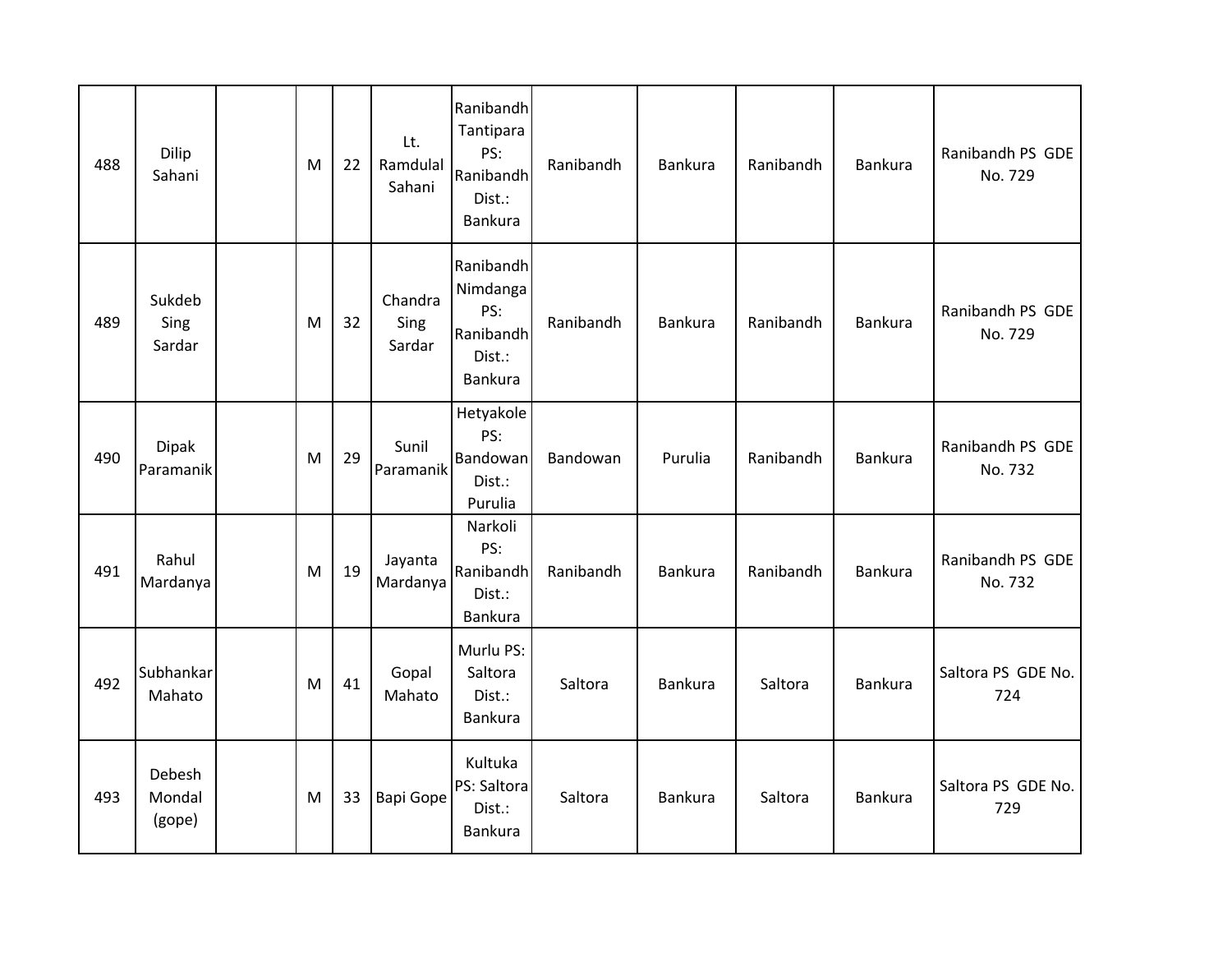| 494 | Ranjan<br>Kora  | M | 36 | Pijush<br>Kora  | Netkamla<br>PS: Saltora<br>Dist.:<br><b>Bankura</b>                                           | Saltora   | <b>Bankura</b>                                       | Saltora | Bankura | Saltora PS GDE No.<br>729 |
|-----|-----------------|---|----|-----------------|-----------------------------------------------------------------------------------------------|-----------|------------------------------------------------------|---------|---------|---------------------------|
| 495 | Akshoy<br>Bauri | M | 27 | Ashoke<br>Bauri | Gote PS:<br>Saltora<br>Dist.:<br><b>Bankura</b>                                               | Saltora   | <b>Bankura</b>                                       | Saltora | Bankura | Saltora PS GDE No.<br>730 |
| 496 | Rabi Roy        | M | 35 | Sundar<br>Roy   | Belekuri<br>PS: Saltora<br>Dist.:<br>Bankura                                                  | Saltora   | <b>Bankura</b>                                       | Saltora | Bankura | Saltora PS GDE No.<br>735 |
| 497 | Sajan<br>Bauri  | M | 37 | Kuran<br>Bauri  | Belekuri<br>PS: Saltora<br>Dist.:<br>Bankura                                                  | Saltora   | Bankura                                              | Saltora | Bankura | Saltora PS GDE No.<br>735 |
| 498 | Kebal Roy       | M | 25 | Sidam Roy       | Belekuri<br>PS: Saltora<br>Dist.:<br>Bankura                                                  | Saltora   | <b>Bankura</b>                                       | Saltora | Bankura | Saltora PS GDE No.<br>735 |
| 499 | Sekh<br>Chotu   | M | 30 | Sekh<br>Jabbar  | Muchipar<br>a PS: Coke<br>oven Dist.:<br>Asansol<br>Durgapur<br>Police<br>Commissi<br>onerate | Coke oven | Asansol<br>Durgapur<br>Police<br>Commission<br>erate | Saltora | Bankura | Saltora PS GDE No.<br>735 |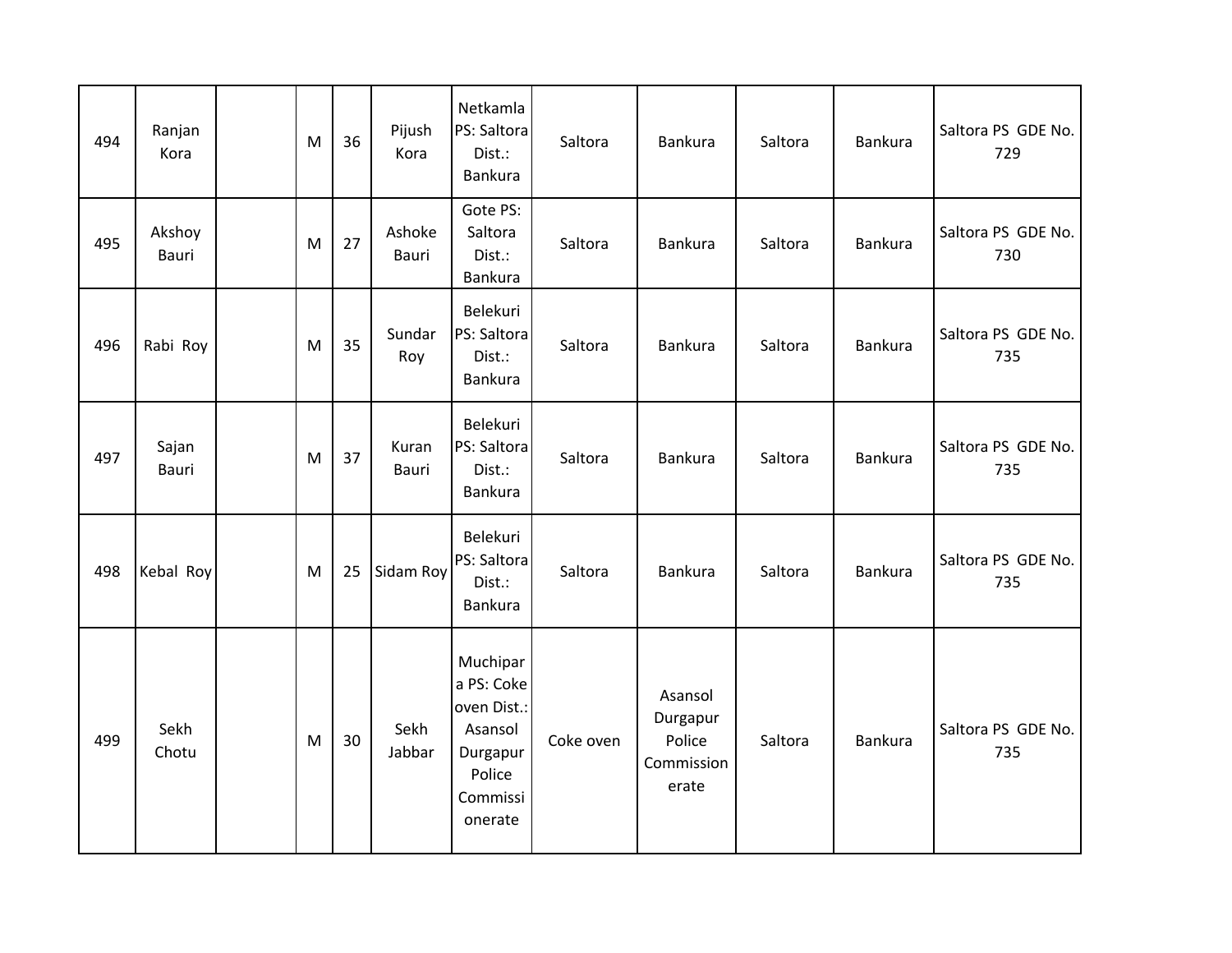| 500 | Pintu<br>Nandi    | M | 25 | Gobinda<br>Nandi           | Auliya PS:<br>Lalgarh<br>Dist.:<br>Jhargram         | Lalgarh | Jhargram       | Sarenga | <b>Bankura</b> | Sarenga PS GDE<br>No. 801 |
|-----|-------------------|---|----|----------------------------|-----------------------------------------------------|---------|----------------|---------|----------------|---------------------------|
| 501 | Chandu<br>Garai   | M | 26 | Madhusud<br>an Garai       | Auliya PS:<br>Lalgarh<br>Dist.:<br>Jhargram         | Lalgarh | Jhargram       | Sarenga | <b>Bankura</b> | Sarenga PS GDE<br>No. 801 |
| 502 | Ranjit<br>Garai   | M | 33 | Kanu<br>Grarai             | Kanu<br>Grarai PS:<br>Lalgarh<br>Dist.:<br>Jhargram | Lalgarh | Jhargram       | Sarenga | <b>Bankura</b> | Sarenga PS GDE<br>No. 801 |
| 503 | Santosh<br>Duley  | M | 26 | Puspo<br>Duely<br>(mother) | Auliya PS:<br>Lalgarh<br>Dist.:<br>Jhargram         | Lalgarh | Jhargram       | Sarenga | Bankura        | Sarenga PS GDE<br>No. 801 |
| 504 | Santu<br>Banerjee | M | 28 | Tarun<br>Banerjee          | Sarenga<br>PS:<br>Sarenga<br>Dist.:<br>Bankura      | Sarenga | Bankura        | Sarenga | <b>Bankura</b> | Sarenga PS GDE<br>No. 802 |
| 505 | Bapan<br>Giri     | M | 24 | Gour Giri                  | Sarenga<br>PS:<br>Sarenga<br>Dist.:<br>Bankura      | Sarenga | <b>Bankura</b> | Sarenga | Bankura        | Sarenga PS GDE<br>No. 802 |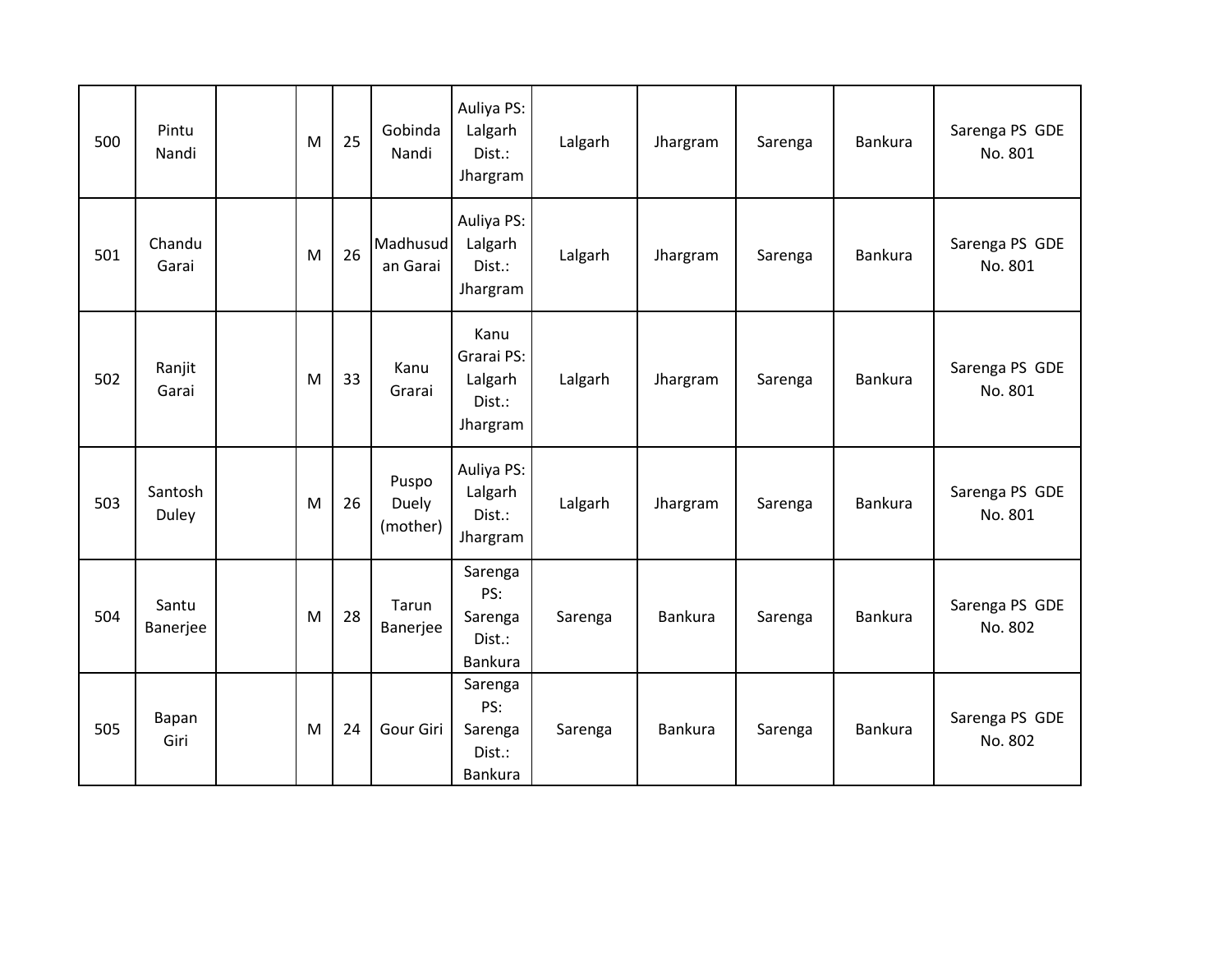| 506 | Kartik<br>Satpati         | ${\sf M}$ | 27 | Baridbara<br>n Satpati       | Vill.-<br>Bhutsahar<br>, PS-<br>Simlapal,<br>Dist.-<br>Bankura<br>PS:<br>Simlapal<br>Dist.:<br>Bankura | Simlapal | <b>Bankura</b> | Simlapal | Bankura | Simlapal PS GDE<br>No. 854 |
|-----|---------------------------|-----------|----|------------------------------|--------------------------------------------------------------------------------------------------------|----------|----------------|----------|---------|----------------------------|
| 507 | Najir<br>Hossen<br>Mallik | ${\sf M}$ | 55 | Lt Rasan<br>Hossen<br>Mallik | Vill.-<br>Tentulia,<br>PS-<br>Simlapal,<br>Dist.-<br>Bankura<br>PS:<br>Simlapal<br>Dist.:<br>Bankura   | Simlapal | <b>Bankura</b> | Simlapal | Bankura | Simlapal PS GDE<br>No. 857 |
| 508 | Gamu<br>Sekh              | ${\sf M}$ | 48 | Islam Sekh                   | Vill.-<br>Tentulia,<br>PS-<br>Simlapal,<br>Dist.-<br>Bankura<br>PS:<br>Simlapal<br>Dist.:<br>Bankura   | Simlapal | <b>Bankura</b> | Simlapal | Bankura | Simlapal PS GDE<br>No. 857 |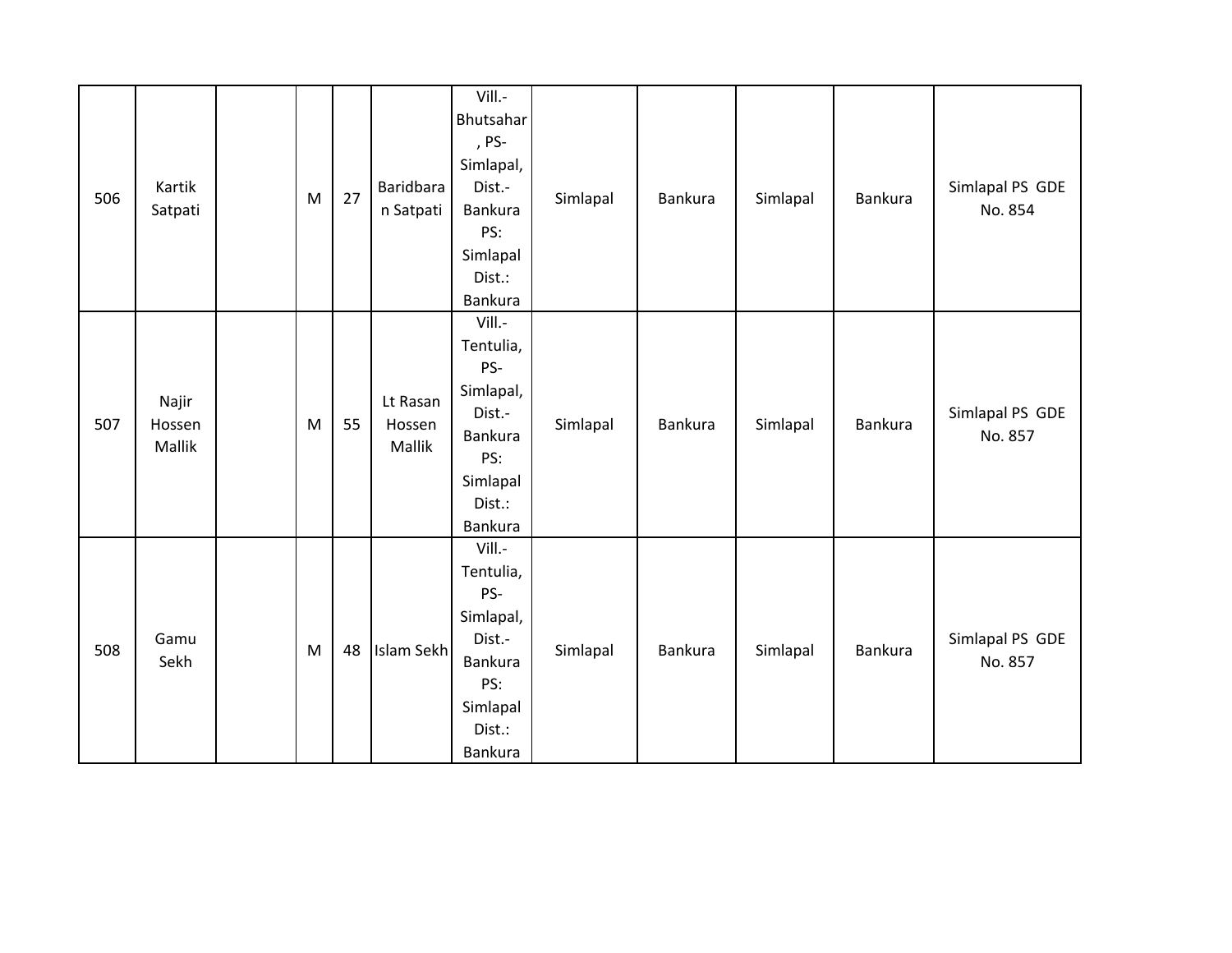| 509 | Chiranjit<br><b>Dhalla</b> | M |    | Harisadha<br>n Dhalla | Purshatab<br>ati PS:<br>Sonamukh<br>i Dist.:<br>Bankura           | Sonamukhi | Bankura        | Sonamukhi | Bankura        | Sonamukhi PS GDE<br>No. 684 |
|-----|----------------------------|---|----|-----------------------|-------------------------------------------------------------------|-----------|----------------|-----------|----------------|-----------------------------|
| 510 | Akash<br>Bauri             | M | 28 | Santosh<br>Bauri      | Paschim<br>Patarhati<br>PS:<br>Sonamukh<br>i Dist.:<br>Bankura    | Sonamukhi | Bankura        | Sonamukhi | <b>Bankura</b> | Sonamukhi PS GDE<br>No. 684 |
| 511 | Subal<br>Bauri             | M | 28 | Kanai<br>Bauri        | Pitrabonid<br>anga PS:<br>Sonamukh<br>i Dist.:<br>Bankura         | Sonamukhi | <b>Bankura</b> | Sonamukhi | Bankura        | Sonamukhi PS GDE<br>No. 684 |
| 512 | Khandu<br>Bauri            | M | 28 | Milan<br>Bauri        | Gangonid<br>anga PS:<br>Sonamukh<br>i Dist.:<br><b>Bankura</b>    | Sonamukhi | <b>Bankura</b> | Sonamukhi | Bankura        | Sonamukhi PS GDE<br>No. 684 |
| 513 | Sital Roy                  | M | 32 |                       | Gangonid<br>anga PS:<br>Gopal Roy Sonamukh<br>i Dist.:<br>Bankura | Sonamukhi | <b>Bankura</b> | Sonamukhi | Bankura        | Sonamukhi PS GDE<br>No. 684 |
| 514 | Hemanta<br>Panda           | M |    | Dinaband<br>hu Panda  | Motgoda<br>PS: Raipur<br>Dist.:<br>Bankura                        | Raipur    | <b>Bankura</b> | Taldangra | Bankura        | Taldangra PS GDE<br>No. 678 |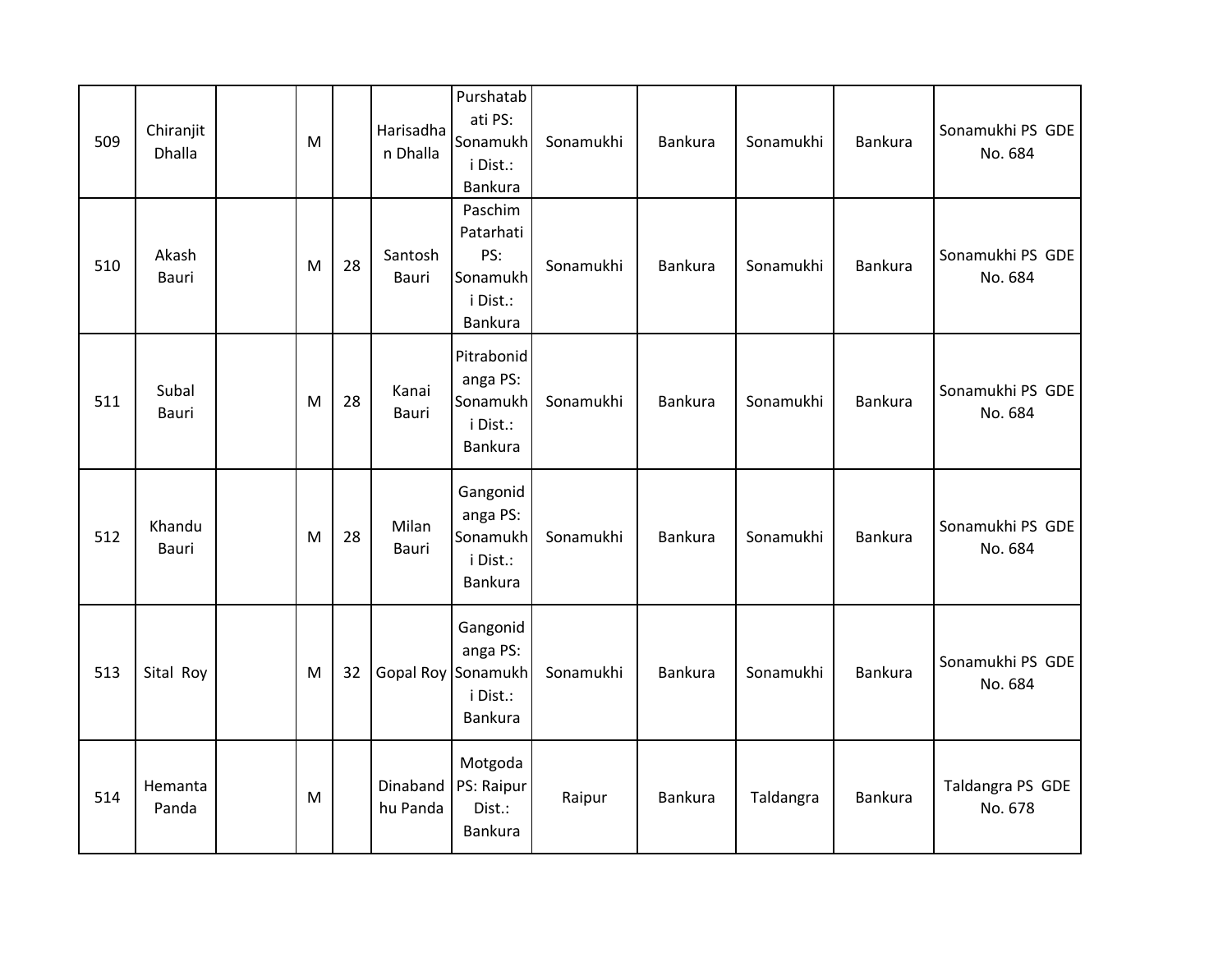| 515 | Kajal Khan           | M |    | Anirul<br>Khan           | Rangtyakh<br>ulya PS:<br>Taldangra<br>Dist.:<br>Bankura              | Taldangra | Bankura        | Taldangra  | Bankura        | Taldangra PS GDE<br>No. 678                         |
|-----|----------------------|---|----|--------------------------|----------------------------------------------------------------------|-----------|----------------|------------|----------------|-----------------------------------------------------|
| 516 | Sunil<br>Malla       | M |    | Lt. Kanai<br>Malla       | Agaya PS:<br>Taldangra<br>Dist.:<br>Bankura                          | Taldangra | Bankura        | Taldangra  | Bankura        | Taldangra PS GDE<br>No. 678                         |
| 517 | Yasin<br>Khan        | M |    | Hossion<br>Khan          | Rajpur PS:<br>Taldangra<br>Dist.:<br>Bankura                         | Taldangra | Bankura        | Taldangra  | Bankura        | Taldangra PS<br>Outpost Amadangra<br>OP GDE No. 558 |
| 518 | Najibul<br>Hossain   | M | 24 | Abdul<br>Noiem<br>Mondal | Kuchamor<br>a PS:<br>Deganga<br>Dist.:<br>Barasat                    | Deganga   | <b>Barasat</b> | Deganga    | Barasat        | Deganga PS GDE<br>No. 995                           |
| 519 | Habibulla<br>Rahaman | M | 30 | Jiyar Ali<br>Mondal      | Beracham<br>pa<br>Sardarpar<br>a PS:<br>Deganga<br>Dist.:<br>Barasat | Deganga   | Barasat        | Deganga    | <b>Barasat</b> | Deganga PS GDE<br>No. 995                           |
| 520 | Tapash<br>Paul       | M |    | Lt.<br>Kalipada<br>Paul  | <b>Bira</b><br>Narayanp<br>ur PS:<br>Habra<br>Dist.:<br>Barasat      | Habra     | Barasat        | Duttapukur | <b>Barasat</b> | Duttapukur PS GDE<br>No. 1159                       |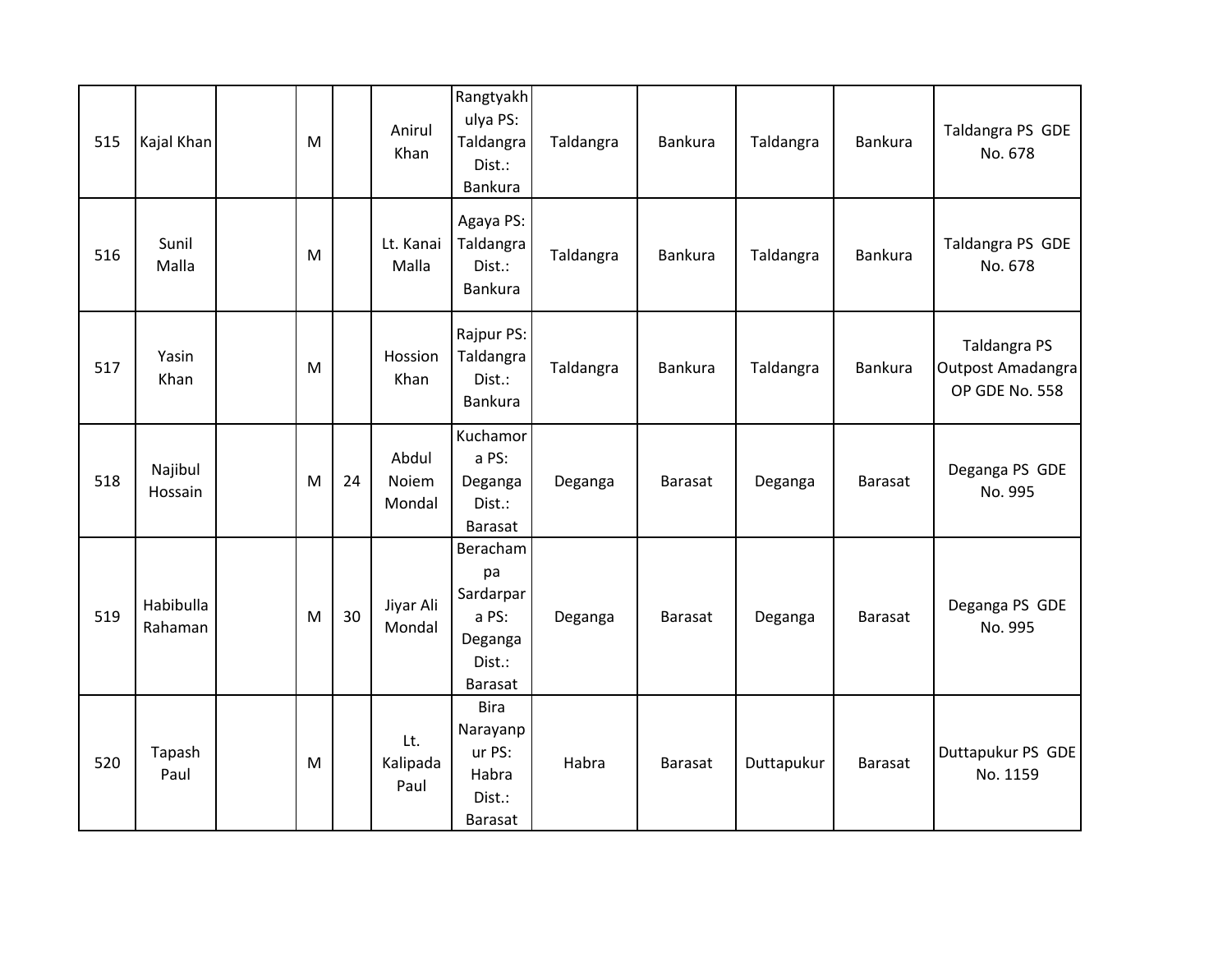| 521 | Raju Roy                 | M | Nirmal<br>Roy          | Kazipara<br>PS:<br><b>Barasat</b><br>Dist.:<br><b>Barasat</b>                 | <b>Barasat</b> | Barasat         | Duttapukur      | <b>Barasat</b> | Duttapukur PS GDE<br>No. 1159         |
|-----|--------------------------|---|------------------------|-------------------------------------------------------------------------------|----------------|-----------------|-----------------|----------------|---------------------------------------|
| 522 | Somnath<br>Halder        | M | Nripen<br>Halder       | Joypul<br>Najrul<br>Colony<br>PS:<br>Duttapuku<br>r Dist.:<br>Barasat         | Duttapukur     | Barasat         | Duttapukur      | <b>Barasat</b> | Duttapukur PS GDE<br>No. 1159         |
| 523 | Soumode<br>ep Bose       | M | Sandeep<br><b>Bose</b> | PS:<br>Baduria<br>Dist.:<br>Alipurduar                                        | <b>Baduria</b> | Alipurduar      | Gobardanga      | <b>Barasat</b> | Gobardanga PS<br><b>GDE No. 563</b>   |
| 524 | Somnath<br>Roy           | M | Lt. Sishir<br>Roy      |                                                                               |                | Basirhat        | Gobardanga      | <b>Barasat</b> | Gobardanga PS<br><b>GDE No. 563</b>   |
| 525 | Pradipta<br>Kumar<br>Das |   | Provat<br>Kumar<br>Das | <b>BIDHANPA</b><br>LLY,<br>WARD NO<br>24, PS<br><b>MADHYA</b><br><b>MGRAM</b> |                | <b>Basirhat</b> | Madhyamgr<br>am | <b>Barasat</b> | Madhyamgram PS<br><b>GDE No. 1229</b> |
| 526 | Jahanara<br>Bibi         |   | Joynal<br>Abedin       | <b>GOBRA</b><br><b>UTTARPA</b><br>RA, PS<br><b>MADHYA</b><br><b>MGRAM</b>     |                | <b>Basirhat</b> | Madhyamgr<br>am | <b>Barasat</b> | Madhyamgram PS<br><b>GDE No. 1229</b> |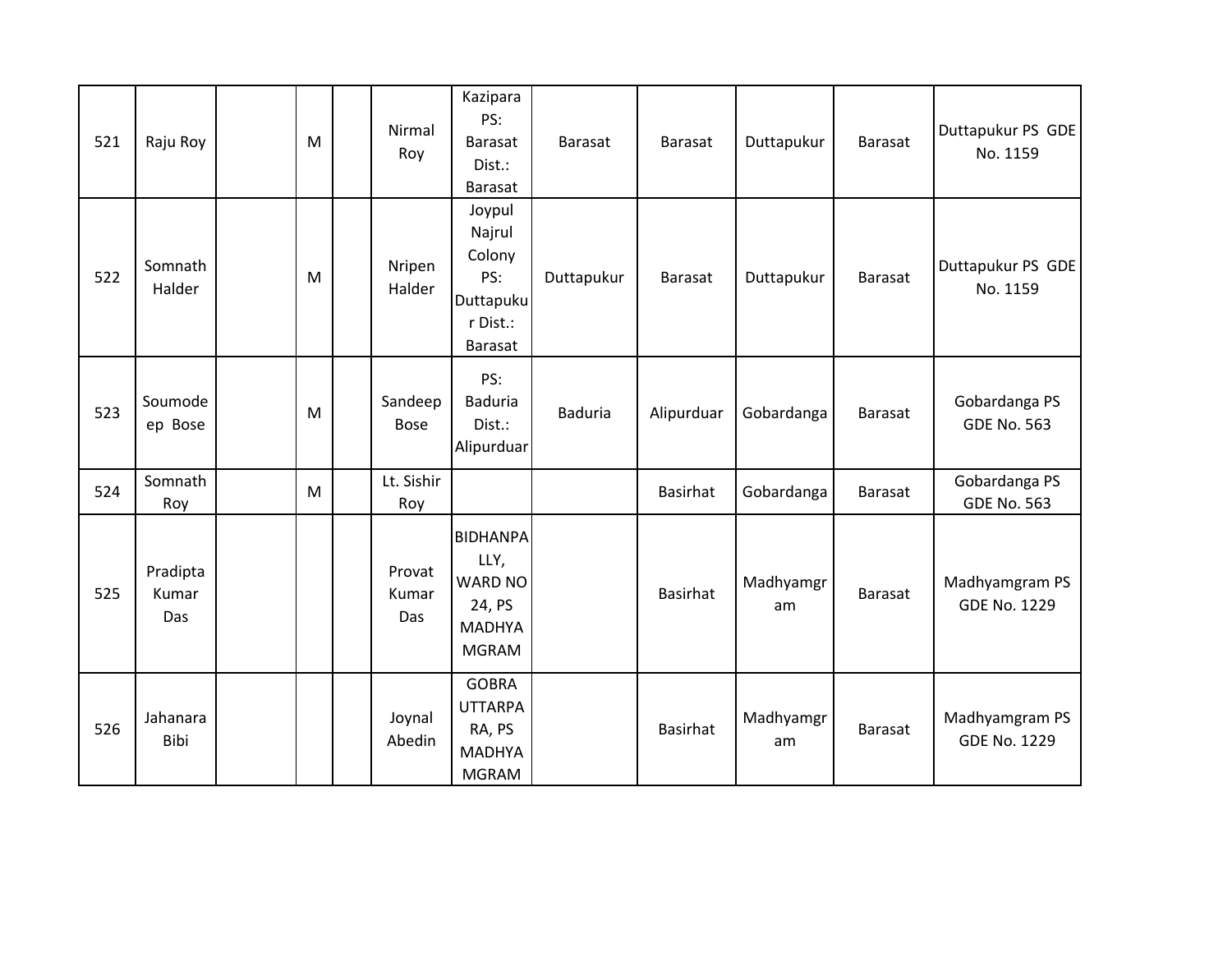| 527 | Amit<br>Chakrabor<br>ty |  | Gopal<br>Chakrabor<br>ty | <b>DESH</b><br><b>BANDHU</b><br>ROAD, PS<br><b>MADHYA</b><br><b>MGRAM</b>            | <b>Basirhat</b> | Madhyamgr<br>am           | <b>Barasat</b>                               | Madhyamgram PS<br><b>GDE No. 1274</b> |
|-----|-------------------------|--|--------------------------|--------------------------------------------------------------------------------------|-----------------|---------------------------|----------------------------------------------|---------------------------------------|
| 528 | Sujay Saha              |  | Ratan<br>Saha            | <b>BARASAT</b><br><b>RAMKRIS</b><br><b>HNAPALLY</b><br>, PS<br><b>BARASAT</b>        | Basirhat        | Madhyamgr<br>am           | <b>Barasat</b>                               | Madhyamgram PS<br><b>GDE No. 1274</b> |
| 529 | Sadiqul<br>Shek         |  | Sahajan<br>Sekh          | SWARUPP<br>UR, PS<br><b>HARI HAR</b><br>PARA A/P<br>RANIPARK<br>, PS<br><b>MADHY</b> | Basirhat        | Madhyamgr<br>am           | <b>Barasat</b>                               | Madhyamgram PS<br><b>GDE No. 1274</b> |
| 530 | Sanju<br>Sekh           |  | Jahangir<br>Sekh         | <b>HARIHAR</b><br>PARA, PS<br><b>HARIHARP</b><br>ARA,                                | <b>Basirhat</b> | Madhyamgr<br>am           | <b>Barasat</b>                               | Madhyamgram PS<br><b>GDE No. 1274</b> |
| 531 | Rabi<br>Majumder        |  | Lt Rajen<br>Majumder     |                                                                                      | Basirhat        | <b>New</b><br>barrackpore | Barrackpore<br>Police<br>Commissione<br>rate | New barrackpore<br>PS GDE No. 925     |
| 532 | Utpal<br>Mahanto        |  | Santi<br>Mahanto         |                                                                                      | Basirhat        | <b>New</b><br>barrackpore | Barrackpore<br>Police<br>Commissione<br>rate | New barrackpore<br>PS GDE No. 1007    |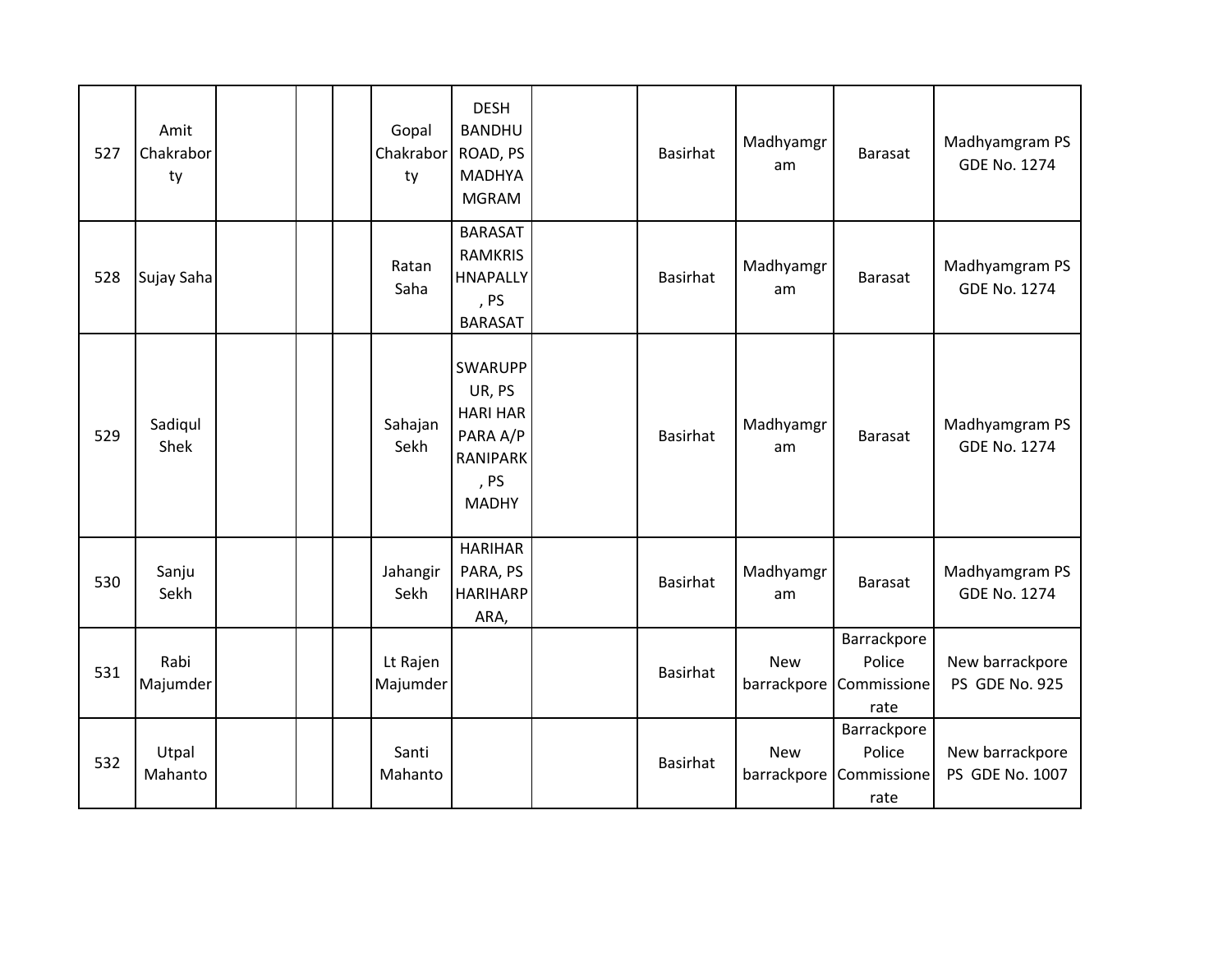| 533 | Dip Das             |   | Chandan<br>Das         |                                                                                      |         | Basirhat                              | <b>New</b><br>barrackpore | Barrackpore<br>Police<br>Commissione<br>rate | New barrackpore<br>PS GDE No. 1007 |
|-----|---------------------|---|------------------------|--------------------------------------------------------------------------------------|---------|---------------------------------------|---------------------------|----------------------------------------------|------------------------------------|
| 534 | Karna<br>Naskar     |   | S/o Abdul<br>Naskar    |                                                                                      |         | <b>Basirhat</b>                       | Baruipur                  | Baruipur<br>Police<br><b>District</b>        | Baruipur PS GDE<br>No. 1796        |
| 535 | Ananda<br>Pramanick |   | S/o Surya<br>Pramanick |                                                                                      |         | <b>Basirhat</b>                       | Baruipur                  | Baruipur<br>Police<br><b>District</b>        | <b>Baruipur PS GDE</b><br>No. 1097 |
| 536 | Bhaku<br>Mondal     |   | S/o Rituka<br>Mondal   |                                                                                      |         | <b>Basirhat</b>                       | <b>Baruipur</b>           | Baruipur<br>Police<br>District               | <b>Baruipur PS GDE</b><br>No. 1796 |
| 537 | Manju<br>Molla      | M | Majit                  | Radhaball<br>avpur PS:<br>Basanti<br>Dist.:<br>Baruipur<br>Police<br><b>District</b> | Basanti | Baruipur<br>Police<br>District        | Basanti                   | <b>Baruipur</b><br>Police<br><b>District</b> | Basanti PS GDE No.<br>953          |
| 538 | Samal<br>Paul       | M | Dilip                  | Radhaball<br>avpur PS:<br>Basanti<br>Dist.:<br>Baruipur<br>Police<br><b>District</b> | Basanti | Baruipur<br>Police<br><b>District</b> | Basanti                   | Baruipur<br>Police<br><b>District</b>        | Basanti PS GDE No.<br>953          |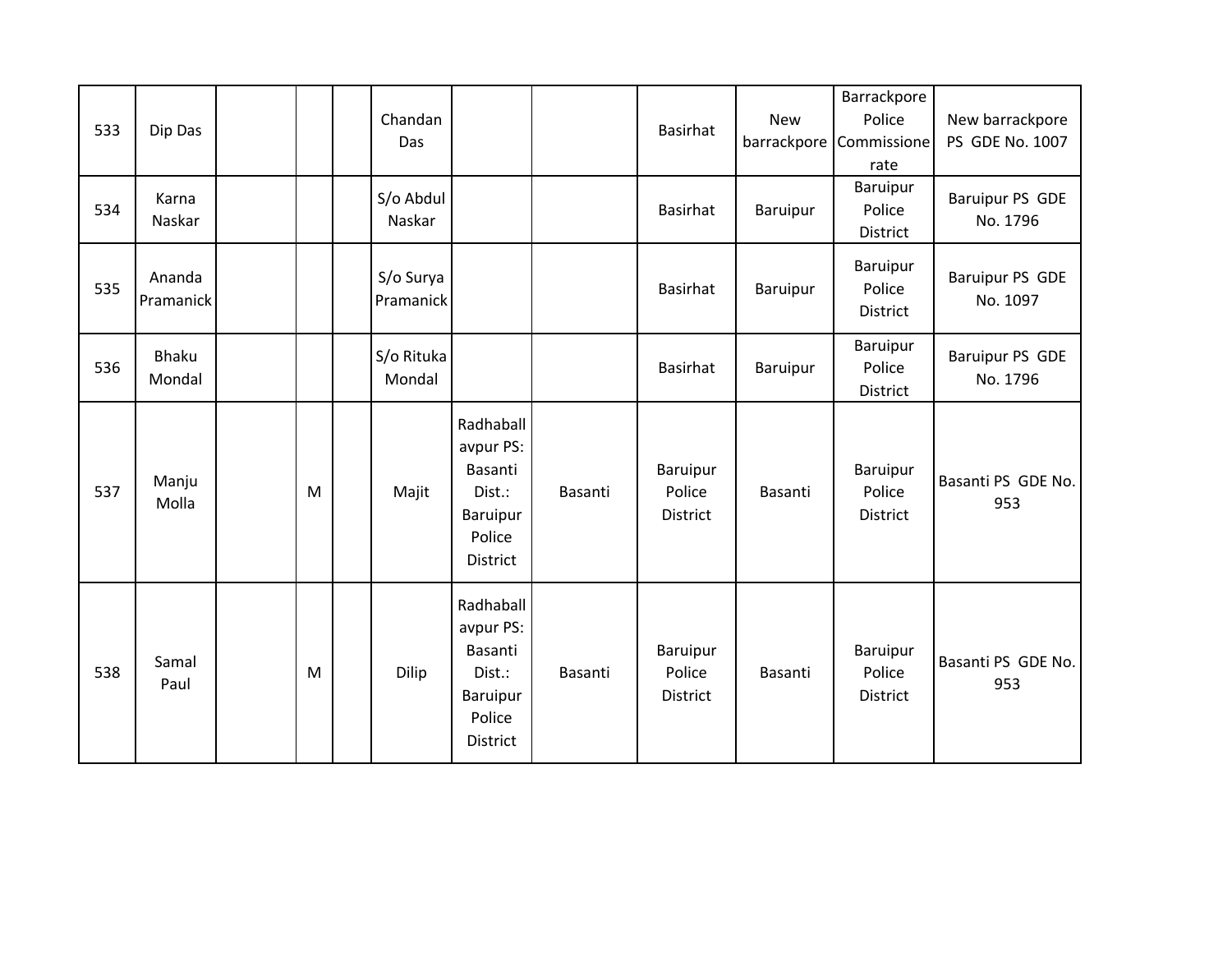| 539 | Sirajul<br>Mondal      | M |    | Aktar              | Sajnetala<br>PS:<br>Basanti<br>Dist.:<br>Baruipur<br>Police<br>District                                      | Basanti   | Baruipur<br>Police<br>District        | Basanti | Baruipur<br>Police<br>District        | Basanti PS GDE No.<br>953         |
|-----|------------------------|---|----|--------------------|--------------------------------------------------------------------------------------------------------------|-----------|---------------------------------------|---------|---------------------------------------|-----------------------------------|
| 540 | Kouchar<br>Molla       |   | 37 | Sujit Ali<br>Molla | Paschim<br>Kanthalia<br>PS:<br>Kashipore<br>Dist.:<br>Baruipur<br>Police<br>District                         | Kashipore | Baruipur<br>Police<br><b>District</b> | Bhangar | Baruipur<br>Police<br><b>District</b> | <b>Bhangar PS GDE</b><br>No. 1083 |
| 541 | Omar<br>Faruk<br>Molla | M | 36 | Lalbabu<br>Molla   | Paschim<br>Kanthalia<br>PS:<br>Kashipore<br>Dist.:<br>Baruipur<br>Police<br>District                         | Kashipore | Baruipur<br>Police<br>District        | Bhangar | Baruipur<br>Police<br>District        | <b>Bhangar PS GDE</b><br>No. 1083 |
| 542 | Tanmoy<br>Mal          | M | 28 | Anil Mal           | KC<br>Garden,<br>PS<br>Canning<br>South 24<br>Pgs PS:<br>Canning<br>Dist.:<br>Baruipur<br>Police<br>District | Canning   | Baruipur<br>Police<br>District        | Canning | Baruipur<br>Police<br>District        | Canning PS GDE<br>No. 952         |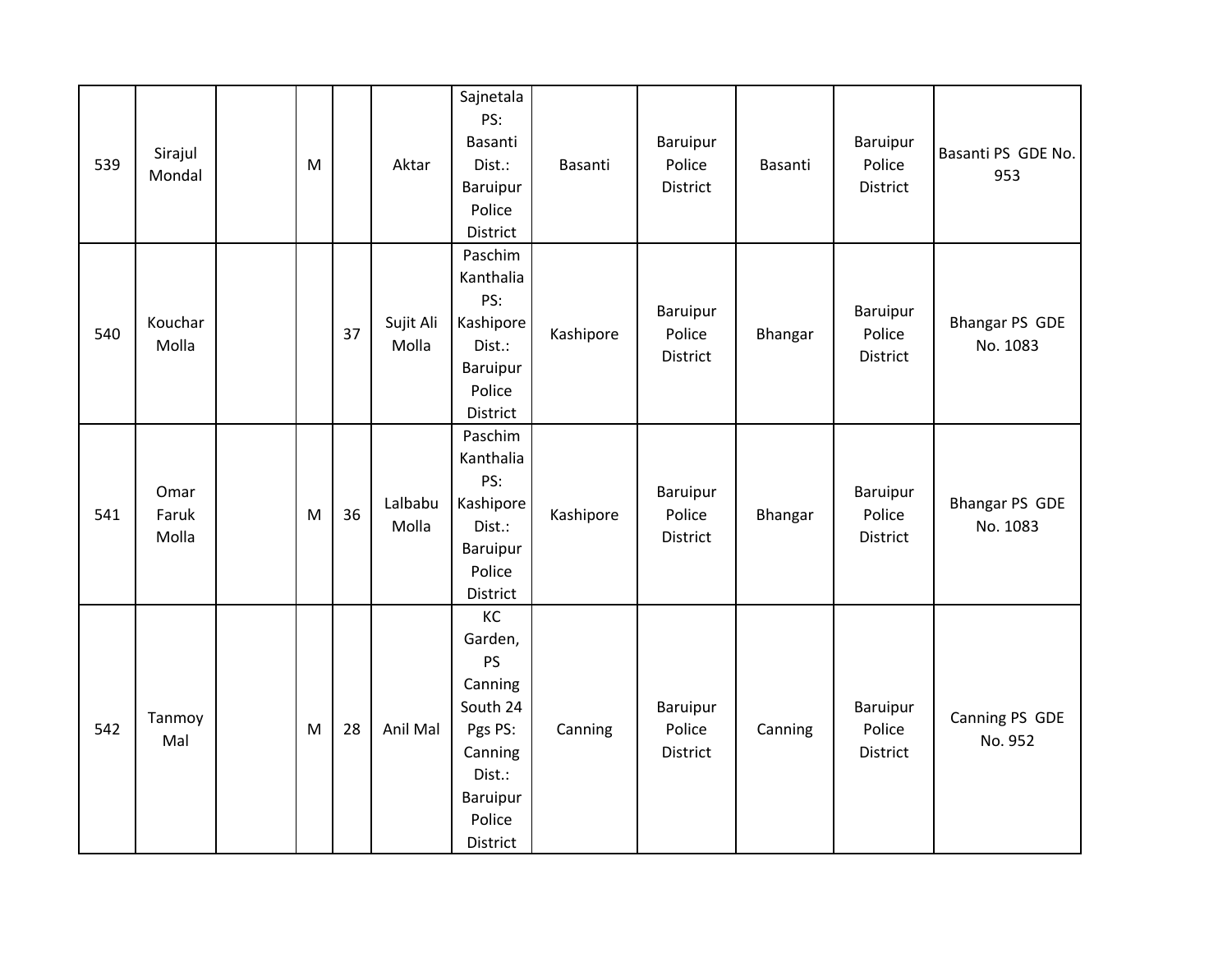| 543 | Sukumar<br>Mridha | ${\sf M}$ |    | Sambhu<br>Mridha              | Nonagher<br>y 1 No<br>Dighirpar<br><b>PS</b><br>Canning<br>PS:<br>Canning<br>Dist.:<br>Baruipur<br>Police<br>District | Canning   | Baruipur<br>Police<br>District | Canning   | Baruipur<br>Police<br><b>District</b> | Canning PS GDE<br>No. 966   |
|-----|-------------------|-----------|----|-------------------------------|-----------------------------------------------------------------------------------------------------------------------|-----------|--------------------------------|-----------|---------------------------------------|-----------------------------|
| 544 | Kamal<br>Pandit   | M         |    | Lt<br>Purnachan<br>dra Pandit | Nonagher<br>y 1 No<br>Dighirpar<br><b>PS</b><br>Canning<br>PS:<br>Canning<br>Dist.:<br>Baruipur<br>Police<br>District | Canning   | Baruipur<br>Police<br>District | Canning   | Baruipur<br>Police<br>District        | Canning PS GDE<br>No. 966   |
| 545 | Mahafuzu<br>r Kha | M         | 26 | Mujibar<br>Kha                | Uttar<br>Nerkelberi<br>a PS:<br>Kashipore<br>Dist.:<br>Baruipur<br>Police<br>District                                 | Kashipore | Baruipur<br>Police<br>District | Kashipore | Baruipur<br>Police<br>District        | Kashipore PS GDE<br>No. 914 |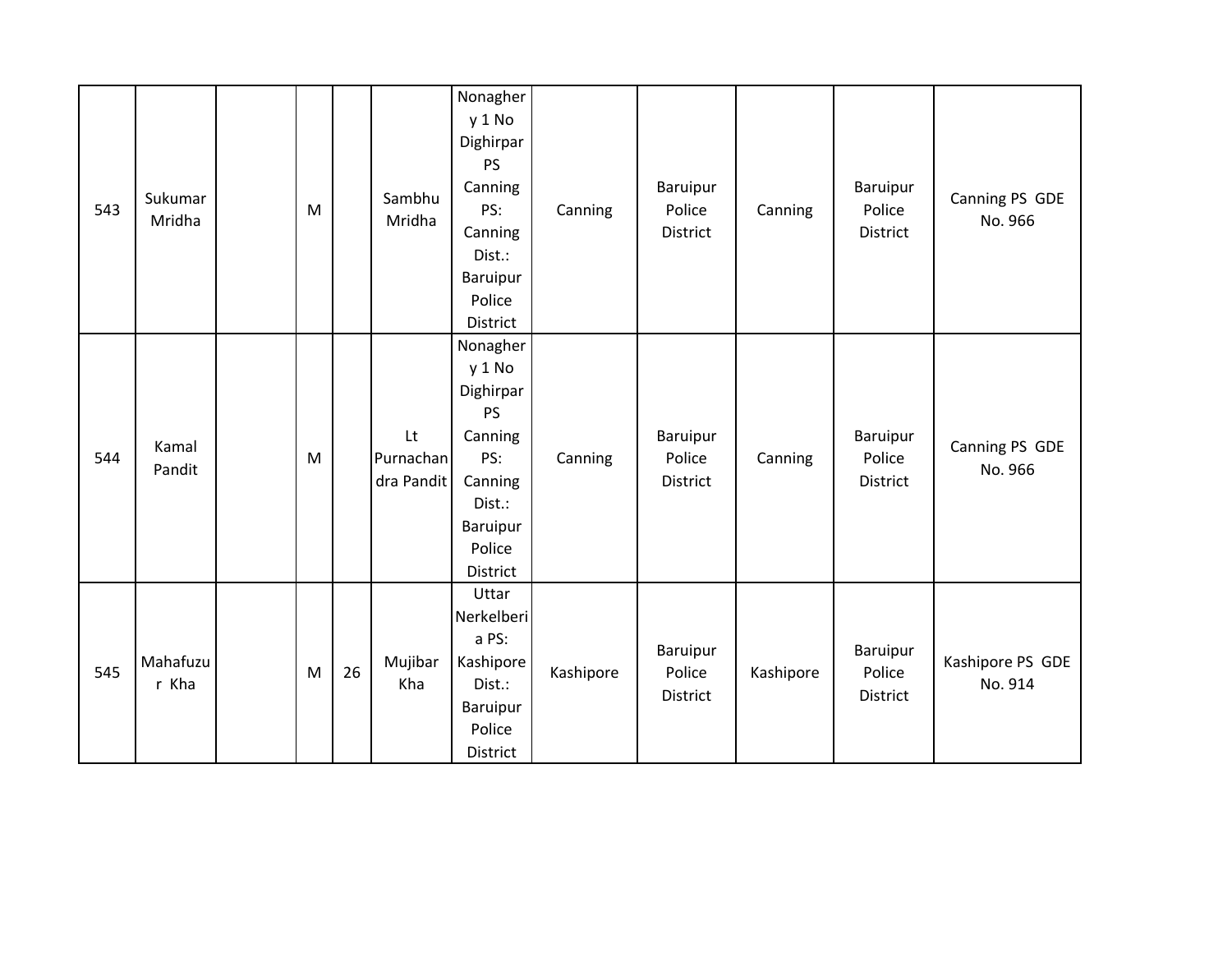| 546 | Bapi<br>Sardar               | M | 36 | Lt Anil<br>Sardar            | Uriyapara<br>PS:<br>Kashipore<br>Dist.:<br>Baruipur<br>Police<br>District                                                    | Kashipore   | Baruipur<br>Police<br>District | Kashipore   | Baruipur<br>Police<br>District | Kashipore PS GDE<br>No. 914           |
|-----|------------------------------|---|----|------------------------------|------------------------------------------------------------------------------------------------------------------------------|-------------|--------------------------------|-------------|--------------------------------|---------------------------------------|
| 547 | Abdul<br>Khayer<br>Molla     | M | 27 | Abdul<br>Khayer<br>Molla     | Jirangacha<br>PS:<br>Kashipore<br>Dist.:<br>Baruipur<br>Police<br>District                                                   | Kashipore   | Baruipur<br>Police<br>District | Kashipore   | Baruipur<br>Police<br>District | Kashipore PS GDE<br>No. 914           |
| 548 | Sahalom<br>Hossion<br>Mondal | M |    | Jamal<br>Mondal              | PS: Kultali<br>Dist.:<br>Baruipur<br>Police<br>District                                                                      | Kultali     | Baruipur<br>Police<br>District | Kultali     | Baruipur<br>Police<br>District | Kultali PS GDE No.<br>911             |
| 549 | Avijit<br>Mondal             | M | 25 | $S/O$ .<br>Narayan<br>Mondal | Uttar<br>Panchpota<br>,PO-<br>Dhalua, PS-<br>Narendra<br>pur PS:<br>Narendra<br>pur Dist.:<br>Baruipur<br>Police<br>District | Narendrapur | Baruipur<br>Police<br>District | Narendrapur | Baruipur<br>Police<br>District | Narendrapur PS<br><b>GDE No. 1768</b> |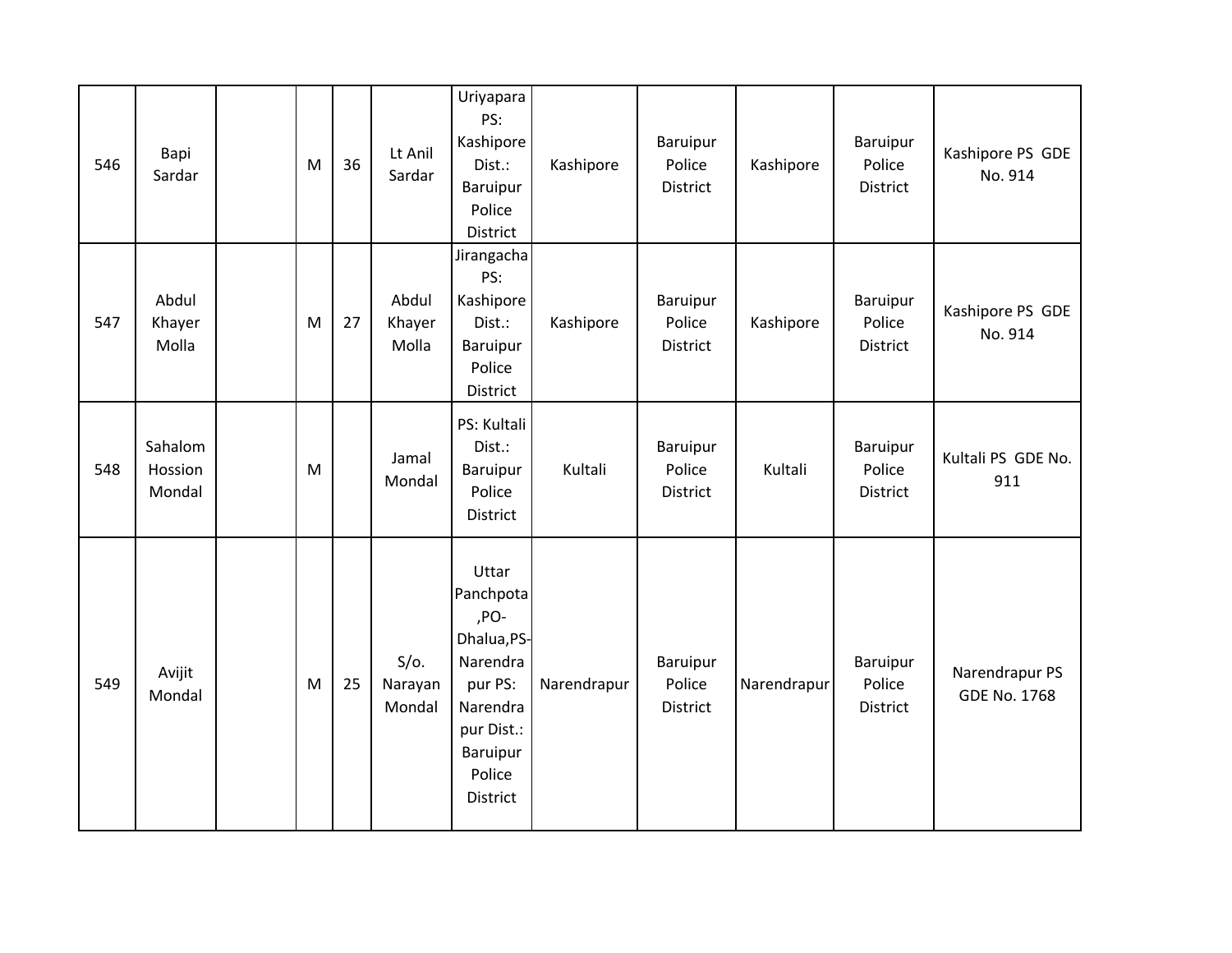| 550 | Sanjib<br>Mondal     | M | 23 | S/o. Prabir<br>Mondal           | Uttar<br>Panchpota<br>,PO-<br>Dhalua, PS-<br>Narendra<br>pur PS:<br>Narendra<br>pur Dist.:<br><b>Baruipur</b><br>Police<br>District | Narendrapur | Baruipur<br>Police<br>District | Narendrapur | Baruipur<br>Police<br>District | Narendrapur PS<br><b>GDE No. 1768</b> |
|-----|----------------------|---|----|---------------------------------|-------------------------------------------------------------------------------------------------------------------------------------|-------------|--------------------------------|-------------|--------------------------------|---------------------------------------|
| 551 | Basu<br>Mondal       | M | 28 | $S/O$ . Lt.<br>Swapan<br>Mondal | 165<br>Swinho<br>Lane, PS-<br>Kasba PS:<br>Kasba<br>Dist.:<br>Kolkata                                                               | Kasba       | Kolkata                        | Narendrapur | Baruipur<br>Police<br>District | Narendrapur PS<br><b>GDE No. 1768</b> |
| 552 | Arnab<br><b>Bose</b> | M | 26 | $S/O$ .<br>Kamal<br>Bose        | 22<br>Kolupara<br>Lane, PS-<br>Kasba PS:<br>Kasba<br>Dist.:<br>Kolkata                                                              | Kasba       | Kolkata                        | Narendrapur | Baruipur<br>Police<br>District | Narendrapur PS<br>GDE No. 1766        |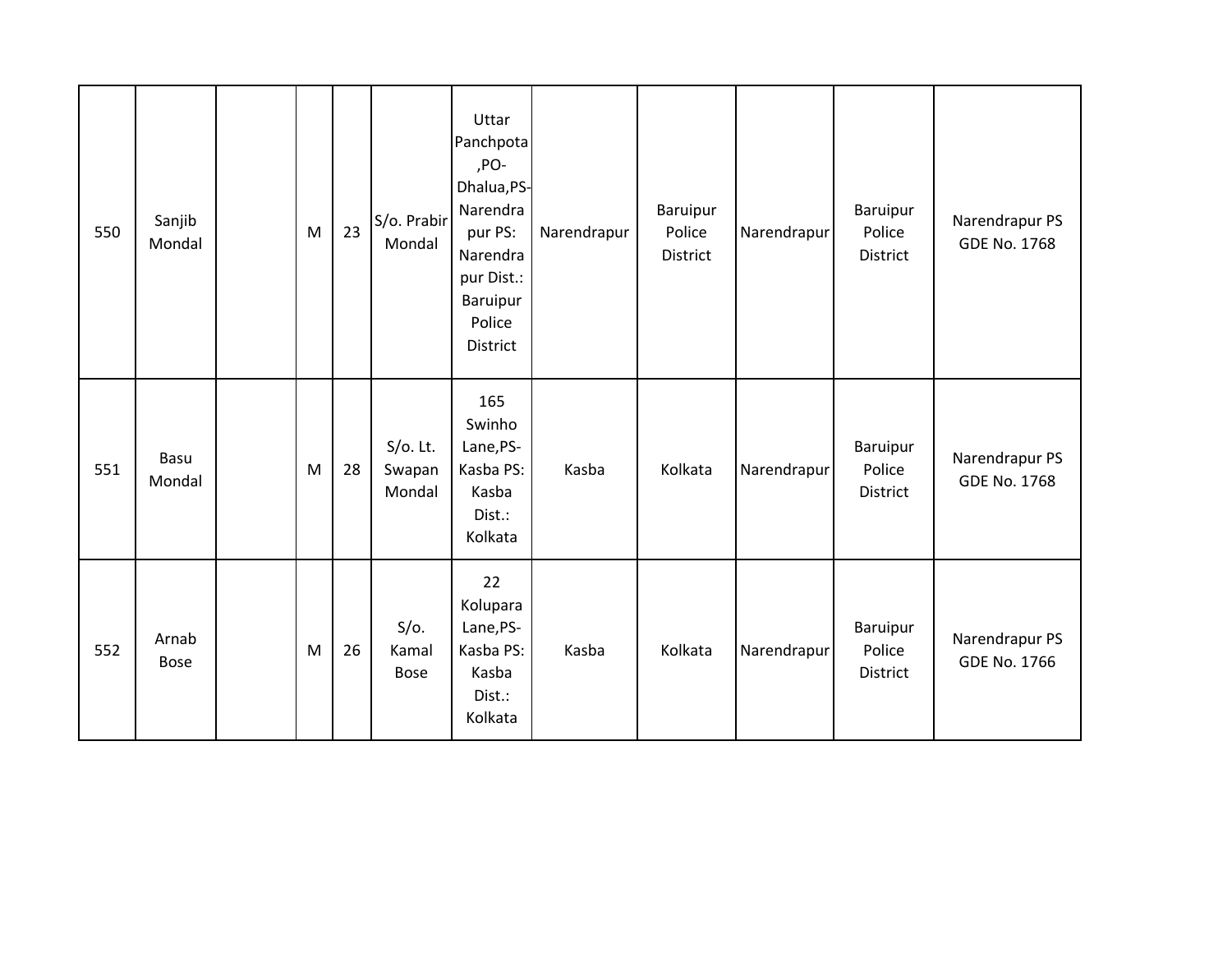| 553 | Sagar<br>Mistry         | M | 20 | S/o. Gopal<br>Mistry | 147 E<br>Swinho<br>Lane, PS-<br>Kasba PS:<br>Kasba<br>Dist.:<br>Kolkata | Kasba | Kolkata         | Narendrapur | Baruipur<br>Police<br>District | Narendrapur PS<br><b>GDE No. 1768</b> |
|-----|-------------------------|---|----|----------------------|-------------------------------------------------------------------------|-------|-----------------|-------------|--------------------------------|---------------------------------------|
| 554 | Biswajit<br>Mondal      | M | 30 | Balai<br>Mondal      | Chawhata<br>PS: Haroa<br>Dist.:<br><b>Basirhat</b>                      | Haroa | Basirhat        | Haroa       | Basirhat                       | Haroa PS GDE No.<br>912               |
| 555 | Nizam<br>Uddin<br>Molla | M | 38 | Mamudali<br>Molla    | Arjuntala<br>PS: Haroa<br>Dist.:<br>Basirhat                            | Haroa | Basirhat        | Haroa       | Basirhat                       | Haroa PS GDE No.<br>916               |
| 556 | Sariful<br>Islam        | M | 34 | Abubakka<br>r Siddik | Goalpota<br>PS: Haroa<br>Dist.:<br>Basirhat                             | Haroa | <b>Basirhat</b> | Haroa       | Basirhat                       | Haroa PS GDE No.<br>916               |
| 557 | Amirul<br>Molla         | M | 30 | Hasan<br>Molla       | Arjuntala<br>PS: Haroa<br>Dist.:<br>Basirhat                            | Haroa | Basirhat        | Haroa       | Basirhat                       | Haroa PS GDE No.<br>916               |
| 558 | Sirajul<br>Molla        | M | 49 | Mojaffar<br>Molla    | Pilkhana<br>PS: Haroa<br>Dist.:<br>Basirhat                             | Haroa | Basirhat        | Haroa       | Basirhat                       | Haroa PS GDE No.<br>916               |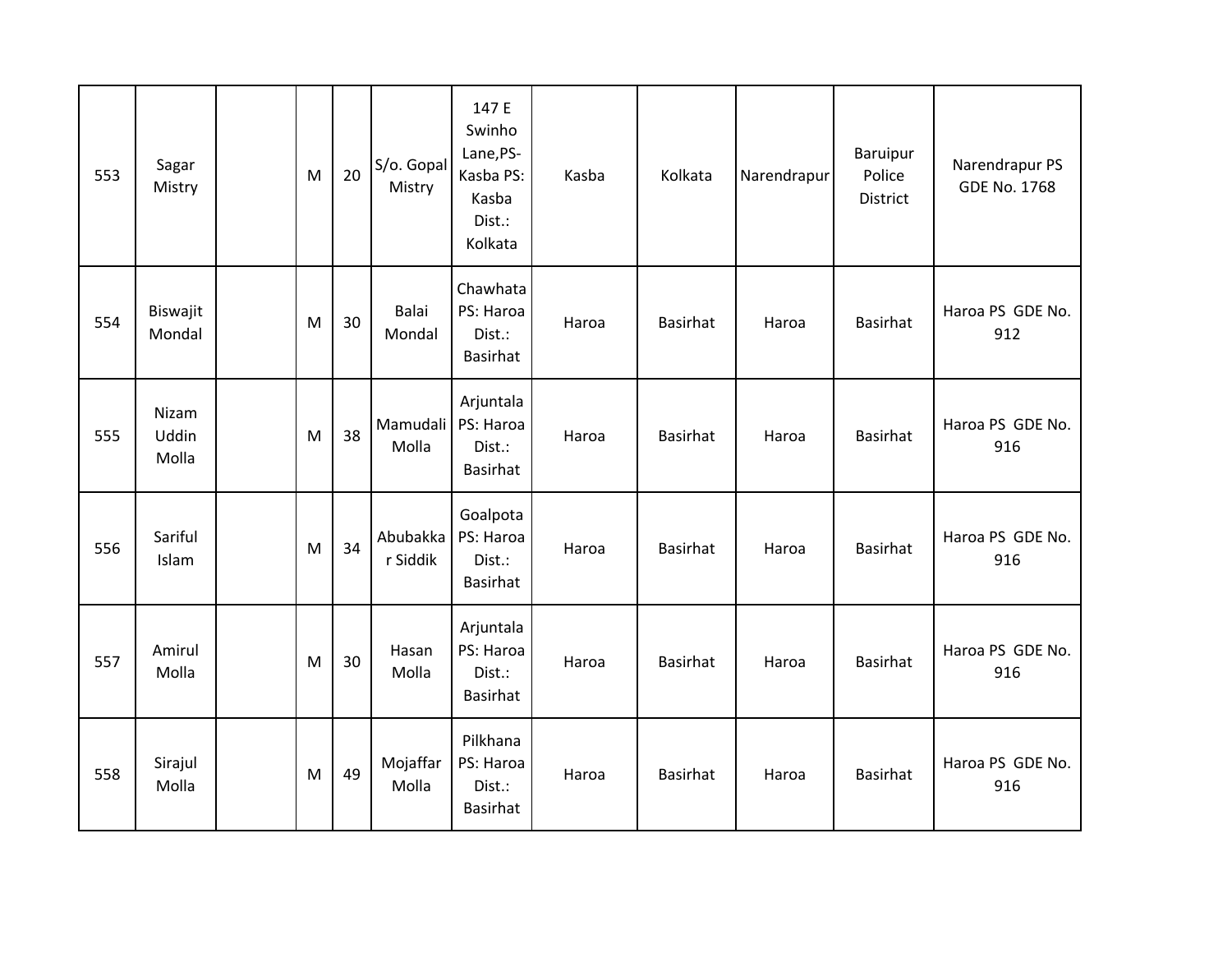| 559 | Tajaffar<br>Molla | M | 32 | Sajjat<br>Molla        | Najarnaga<br>r PS:<br>Haroa<br>Dist.:<br><b>Basirhat</b>                          | Haroa    | Basirhat        | Haroa        | <b>Basirhat</b> | Haroa PS GDE No.<br>916    |
|-----|-------------------|---|----|------------------------|-----------------------------------------------------------------------------------|----------|-----------------|--------------|-----------------|----------------------------|
| 560 | Amit Das          | M | 28 | Late<br>Sukumar<br>Das | Hasnabad<br>Das Para,<br>PS-<br>Hasnabad<br>PS:<br>Hasnabad<br>Dist.:<br>Basirhat | Hasnabad | Basirhat        | Hasnabad     | <b>Basirhat</b> | Hasnabad PS GDE<br>No. 924 |
| 561 | Faruk<br>Mondal   | M | 32 | Asman<br>Mondal        | Dakshin<br>Barunhat,<br>PS-<br>Hasnabad<br>PS:<br>Hasnabad<br>Dist.:<br>Basirhat  | Hasnabad | Basirhat        | Hasnabad     | <b>Basirhat</b> | Hasnabad PS GDE<br>No. 924 |
| 562 | Ashikul<br>Islam  | M | 19 | Amchhddi<br>n Mondal   | Vill-<br>Bishnupur<br>, PS-<br>Matia,<br>Dist-<br>North 24<br>Pgs                 |          | <b>Basirhat</b> | <b>MATIA</b> | <b>Basirhat</b> | MATIA PS GDE No.<br>890    |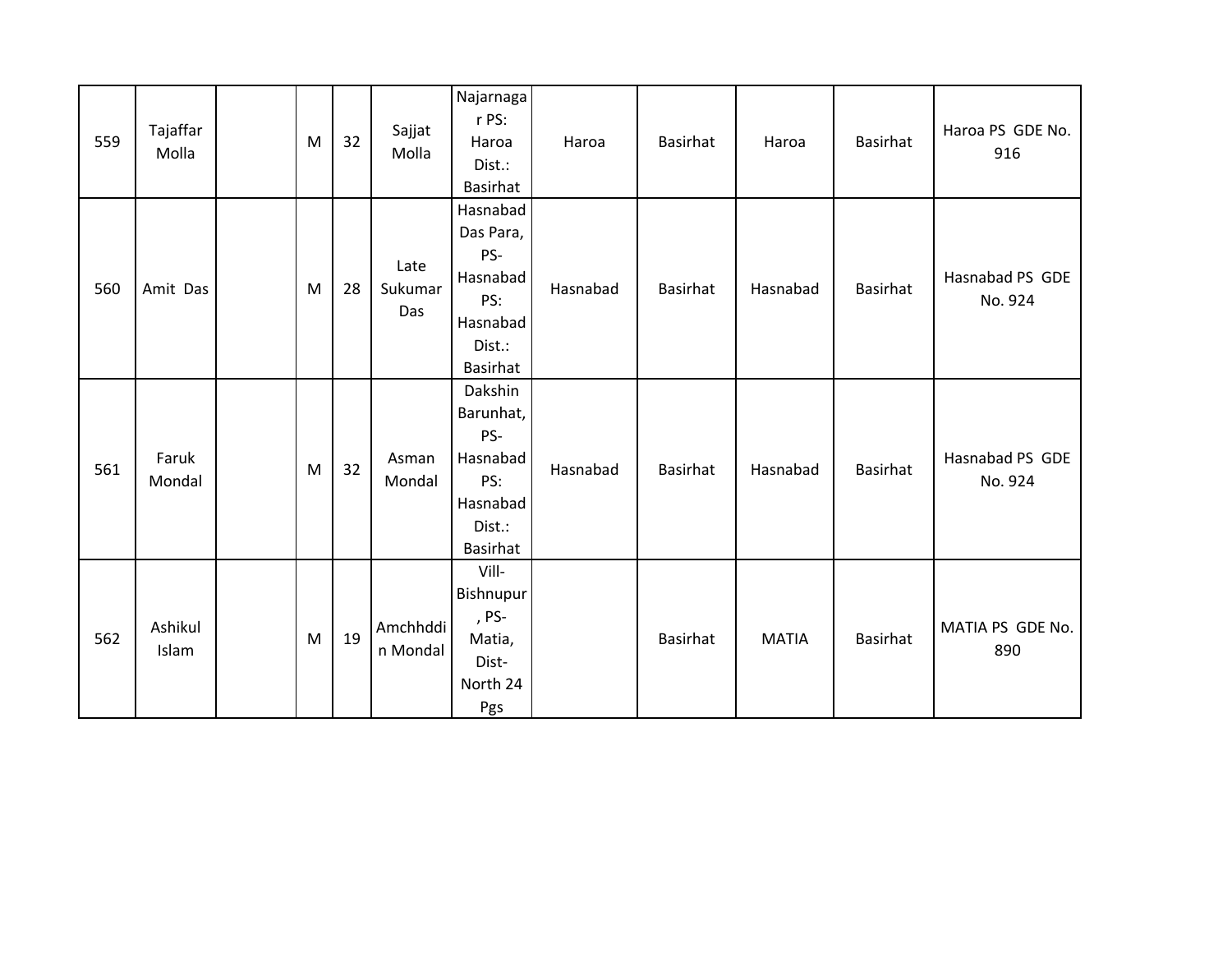| 563 | Kutubuddi<br>n Mondal | M | 24 | Late<br>Salauddin<br>Mondal | Vill-<br>Raghunat<br>hpur, PS-<br>Baduria,<br>Dist-<br>North 24<br>Pgs                                                          |              | Basirhat | <b>MATIA</b> | Basirhat | MATIA PS GDE No.<br>879               |
|-----|-----------------------|---|----|-----------------------------|---------------------------------------------------------------------------------------------------------------------------------|--------------|----------|--------------|----------|---------------------------------------|
| 564 | Rahul<br>Kumar        | M | 25 | Kali<br>Charan              | Vill-<br>Barogaw,<br>PS-<br>Gopiganga<br>$\cdot$<br>Uttarprad<br>esh                                                            |              | Basirhat | <b>MATIA</b> | Basirhat | MATIA PS GDE No.<br>879               |
| 565 | Subrata<br>Das        | M | 24 | <b>Badal Das</b>            | Vill-<br>Daudpur<br>Das Para,<br><b>PS</b><br>Sandeshk<br>hali, North<br>24 P PS:<br>Sandeshk<br>hali Dist.:<br><b>Basirhat</b> | Sandeshkhali | Basirhat | Sandeshkhali | Basirhat | Sandeshkhali PS<br><b>GDE No. 736</b> |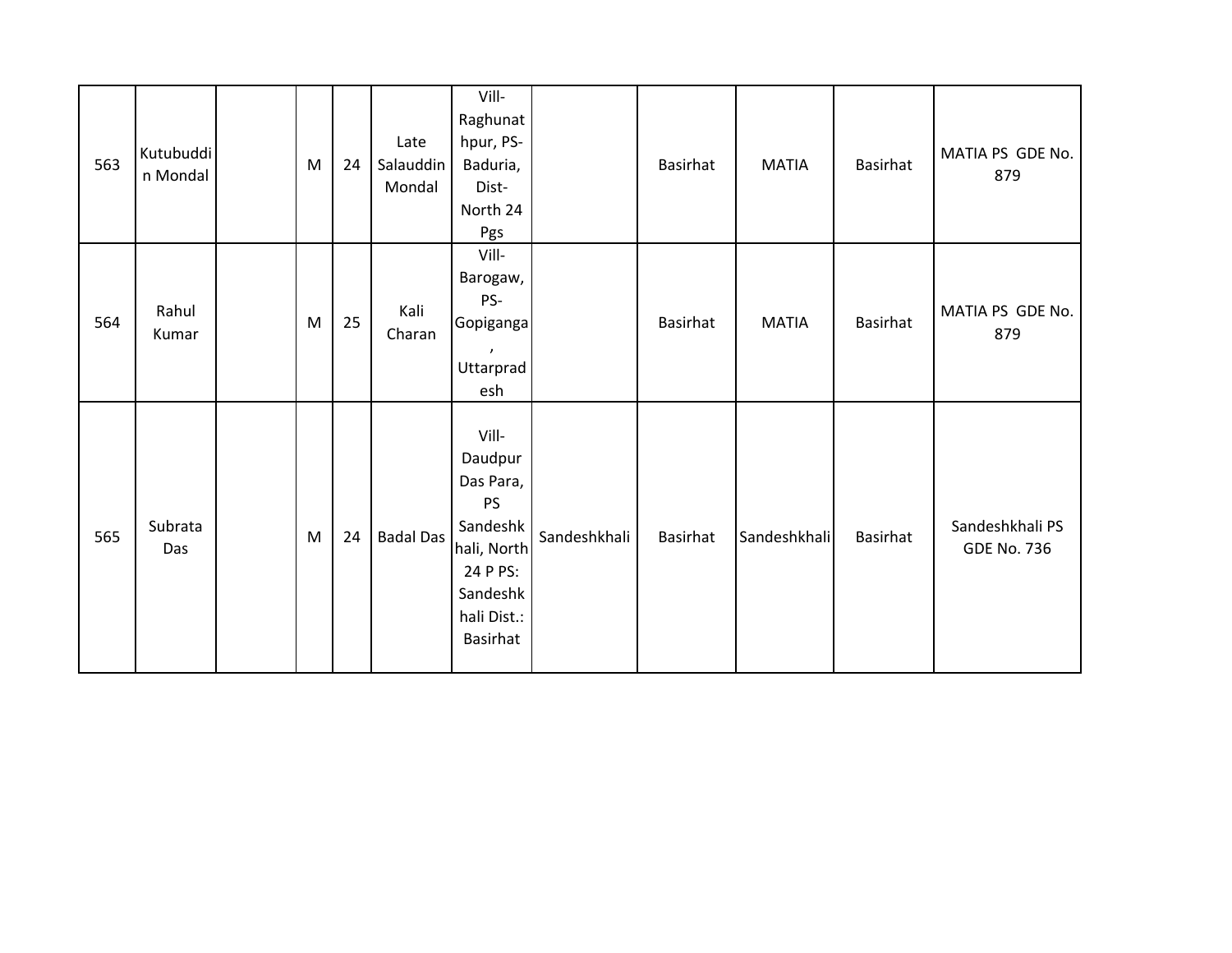| 566 | Mithun<br>Das      | M | 39 | Late<br>Ananda<br>Das | Vill-<br>Daudpur<br>Das Para,<br>PS<br>Sandeshk<br>hali, North<br>24 P PS:<br>Sandeshk<br>hali Dist.:<br><b>Basirhat</b> | Sandeshkhali | <b>Basirhat</b> | Sandeshkhali  | <b>Basirhat</b>                              | Sandeshkhali PS<br><b>GDE No. 736</b>  |
|-----|--------------------|---|----|-----------------------|--------------------------------------------------------------------------------------------------------------------------|--------------|-----------------|---------------|----------------------------------------------|----------------------------------------|
| 567 | Md. Akbar          | M | 34 | Md. Yunus Narayanp    | Narayanp<br>ur, PS<br>ur, Kol-<br>136                                                                                    |              | Basirhat        | Nscbi airport | Bidhannagar<br>Police<br>Commissione<br>rate | Nscbi airport PS<br><b>GDE No. 522</b> |
| 568 | Biplab<br>Adhikary | M |    | Sukdeb<br>Adhikary    | 8/13<br>Kalidham<br>Colony, PS<br>Du Dum,<br>Kol-28                                                                      |              | <b>Basirhat</b> | Nscbi airport | Bidhannagar<br>Police<br>Commissione<br>rate | Nscbi airport PS<br><b>GDE No. 522</b> |
| 569 | <b>Biki Shaw</b>   | M | 24 | <b>Binod</b><br>Shaw  | Birati, PS<br>Nimta, Kol-<br>51                                                                                          |              | <b>Basirhat</b> | Nscbi airport | Bidhannagar<br>Police<br>Commissione<br>rate | Nscbi airport PS<br><b>GDE No. 522</b> |
| 570 | Tapan<br>Baidya    | M |    | Kalipada<br>Baidya    | $1/2/35$ K.<br>G. Bose<br>Sarani, PS<br>Beleghata,<br>Kol-85                                                             |              | <b>Basirhat</b> | Nscbi airport | Bidhannagar<br>Police<br>Commissione<br>rate | Nscbi airport PS<br><b>GDE No. 522</b> |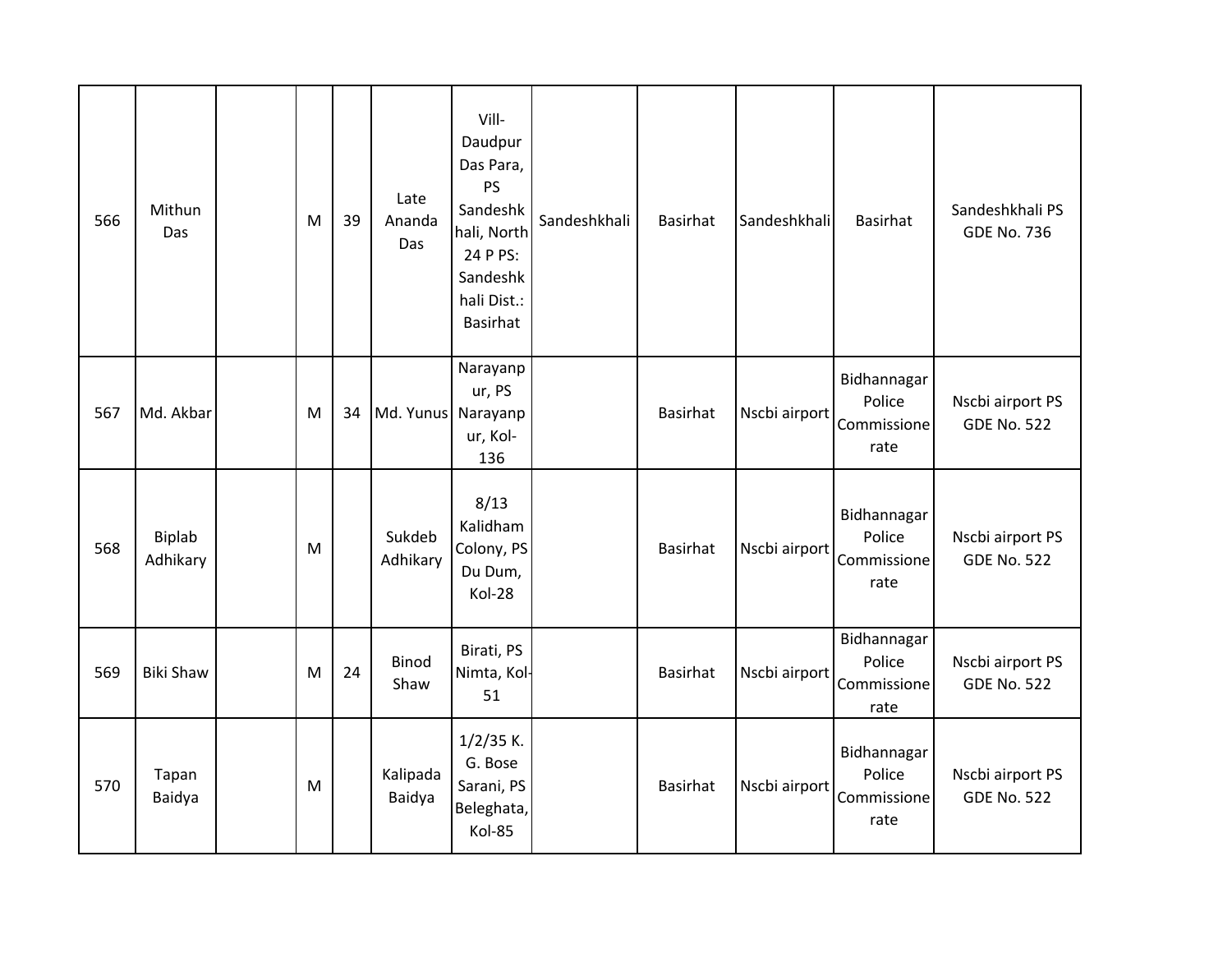| 571 | Gourav<br>Sarkar   |        | M |    | Khokon<br>Sarkar         | 362 B.K<br>Guha<br>Road, PS<br>Dum<br>Dum, Kol-<br>28             |            | Basirhat         | Nscbi airport | Bidhannagar<br>Police<br>Commissione<br>rate | Nscbi airport PS<br><b>GDE No. 522</b> |
|-----|--------------------|--------|---|----|--------------------------|-------------------------------------------------------------------|------------|------------------|---------------|----------------------------------------------|----------------------------------------|
| 572 | Sujay<br>Sarkar    |        | M |    | Swapan<br>Sarkar         | 49, R. B. C.<br>Road, PS-<br>Dum<br>Dum, Kol-<br>28               |            | Basirhat         | Nscbi airport | Bidhannagar<br>Police<br>Commissione<br>rate | Nscbi airport PS<br><b>GDE No. 522</b> |
| 573 | Rintu Kr.<br>Sinha |        | M |    | Lt.<br>Ramsaran<br>Sinha | 4 No.<br>Kholisakot<br>a Pally,<br>Rajbari,<br>PS-Dum<br>Dum, K   |            | Basirhat         | Nscbi airport | Bidhannagar<br>Police<br>Commissione<br>rate | Nscbi airport PS<br><b>GDE No. 522</b> |
| 574 | Sabir<br>Mondal    |        | M |    | Rahan<br>Mondal          | Purba<br>Aushgram<br>PS:<br>Ausgram<br>Dist.:<br>Purba<br>Burdwan | Ausgram    | Purba<br>Burdwan | Bolpur        | Birbhum                                      | Bolpur PS GDE No.<br>1000              |
| 575 | Paban<br>Ghosh     | Sourav | M | 42 | Lt Joydeb<br>Ghosh       | Bhabaniga<br>nj PS:<br>Kankartala<br>Dist.:<br>Birbhum            | Kankartala | Birbhum          | Kankartala    | Birbhum                                      | Kankartala PS GDE<br>No. 696           |
| 576 | Sk<br>Mokbul       |        | M | 39 | Lt. Sk<br>Sajen          | Kadamdan<br>ga PS:<br>Kankartala<br>Dist.:<br>Birbhum             | Kankartala | Birbhum          | Khoyrasole    | Birbhum                                      | Khoyrasole PS GDE<br>No. 784           |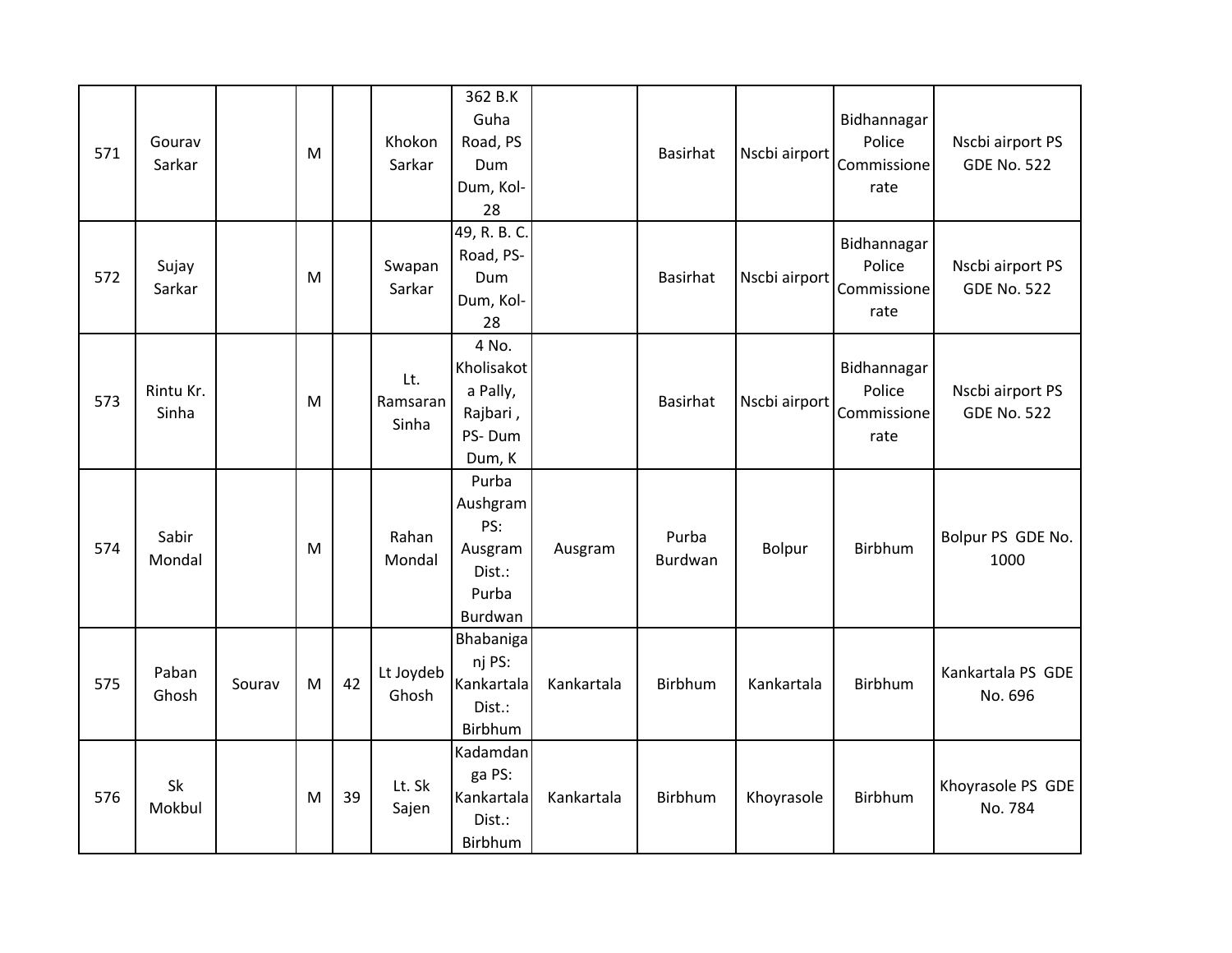| 577 | Sk Bablu             | M | 45 | Lt. Sk<br>Sajen          | Kadamdan<br>ga PS:<br>Kankartala<br>Dist.:<br>Birbhum | Kankartala | Birbhum        | Khoyrasole | Birbhum        | Khoyrasole PS GDE<br>No. 784 |
|-----|----------------------|---|----|--------------------------|-------------------------------------------------------|------------|----------------|------------|----------------|------------------------------|
| 578 | <b>Bidhan</b><br>Mal | M |    | Kanchan<br>Mal           |                                                       |            | Basirhat       | Mergram    | Birbhum        | Mergram PS GDE<br>No. 795    |
| 579 | Srikanta<br>Mal      | M | 43 | Lt<br>Dinoband<br>hu Mal |                                                       |            | Basirhat       | Mergram    | Birbhum        | Mergram PS GDE<br>No. 795    |
| 580 | Md<br>Nijamuddi<br>n | M |    | Lt Moktar<br>Ali         |                                                       |            | Basirhat       | Mergram    | Birbhum        | Mergram PS GDE<br>No. 795    |
| 581 | Saddam<br>Hossain    | M |    | Merajul<br>Hoque         |                                                       |            | Basirhat       | Mergram    | Birbhum        | Mergram PS GDE<br>No. 795    |
| 582 | Sahidul Sk           | M | 31 | Mokid Sk                 | Mohulla<br>Danga PS:<br>Murarai<br>Dist.:<br>Birbhum  | Murarai    | Birbhum        | Murarai    | Birbhum        | Murarai PS GDE<br>No. 787    |
| 583 | Hasibul<br>Sk        | M | 40 | Hanip Sk                 | Paniyara<br>PS:<br>Murarai<br>Dist.:<br>Birbhum       | Murarai    | <b>Birbhum</b> | Murarai    | <b>Birbhum</b> | Murarai PS GDE<br>No. 787    |
| 584 | Bhajo Let            | M | 28 | Sukumar<br>Let           | Erangi PS:<br>Nalhati<br>Dist.:<br>Birbhum            | Nalhati    | Birbhum        | Nalhati    | Birbhum        | Nalhati PS GDE No.<br>956    |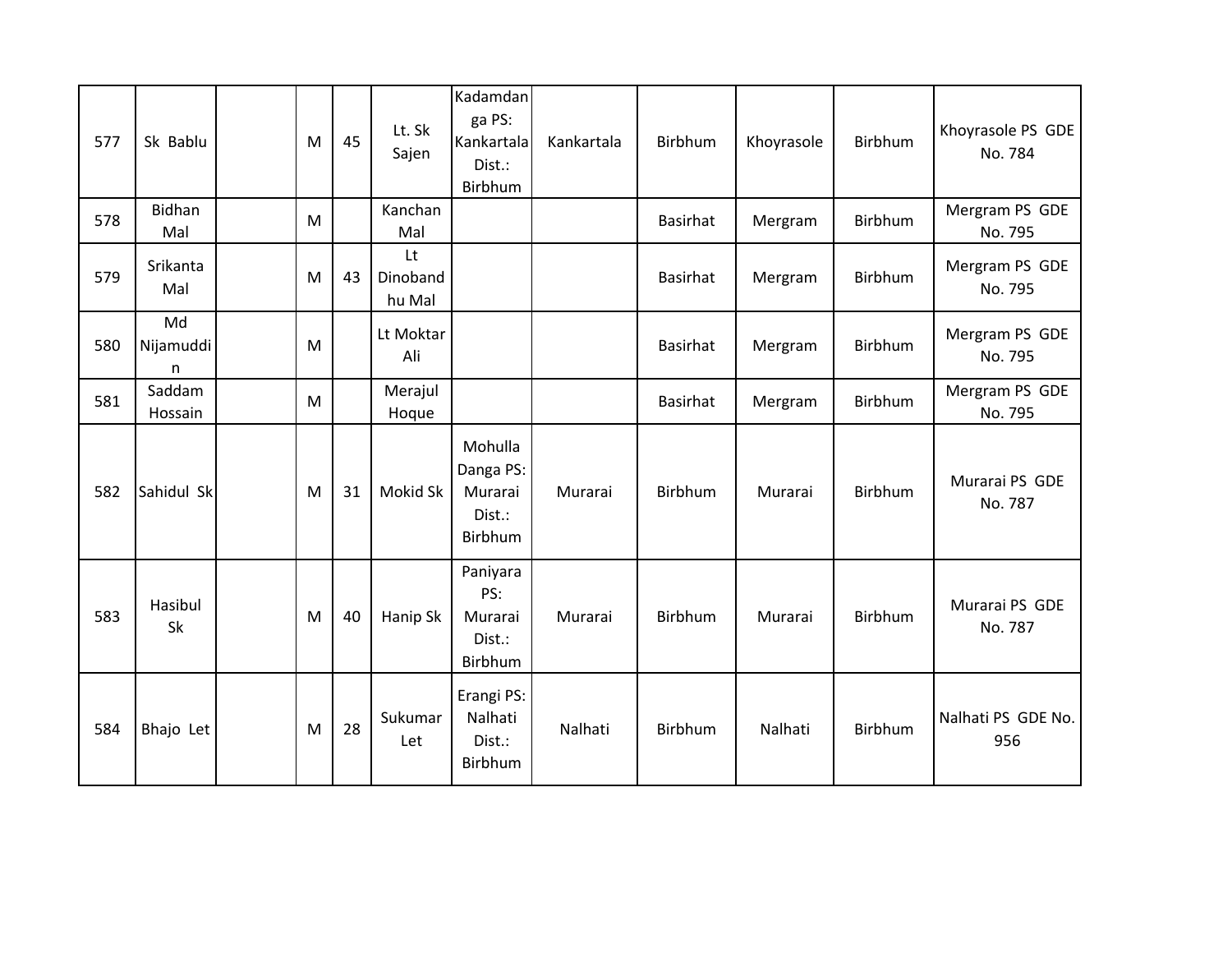| 585 | Gourab<br>Sinha                     | M | 23 | Ashok<br>Kumar<br>Sinha     | Dhamri<br>PS:<br>Nalhati<br>Dist.:<br>Birbhum          | Nalhati   | Birbhum | Nalhati   | Birbhum | Nalhati PS GDE No.<br>956    |
|-----|-------------------------------------|---|----|-----------------------------|--------------------------------------------------------|-----------|---------|-----------|---------|------------------------------|
| 586 | Jamerul<br>Sk                       | M | 32 | <b>Atibul Sk</b>            | Panchahar<br>PS: Paikar<br>Dist.:<br>Birbhum           | Paikar    | Birbhum | Paikar    | Birbhum | Paikar PS GDE No.<br>735     |
| 587 | Chandan<br>Halder                   | M | 30 | Swapan<br>Halder            | Paikar PS:<br>Paikar<br>Dist.:<br>Birbhum              | Paikar    | Birbhum | Paikar    | Birbhum | Paikar PS GDE No.<br>735     |
| 588 | Saddam<br>Hossain<br><b>Mollick</b> | M | 30 | Aktar<br>Hossain<br>Mollick | Sattore<br>PS: Panrui<br>Dist.:<br>Birbhum             | Panrui    | Birbhum | Panrui    | Birbhum | Panrui PS GDE No.<br>641     |
| 589 | Sk Kismat                           | M | 24 | Sk<br>Mulchand              | Bheramari<br>PS: Panrui<br>Dist.:<br>Birbhum           | Panrui    | Birbhum | Panrui    | Birbhum | Panrui PS GDE No.<br>641     |
| 590 | Jony Sk                             | M | 23 | Md.<br>Newazudd<br>in       | PS:<br>Rampurha<br>t Dist.:<br>Birbhum                 | Rampurhat | Birbhum | Rampurhat | Birbhum | Rampurhat PS GDE<br>No. 1082 |
| 591 | Tohidur<br>Islam                    | M | 26 | Nazrul<br>Islam             | Boropkhur<br>ia PS:<br>Rampurha<br>t Dist.:<br>Birbhum | Rampurhat | Birbhum | Rampurhat | Birbhum | Rampurhat PS GDE<br>No. 1082 |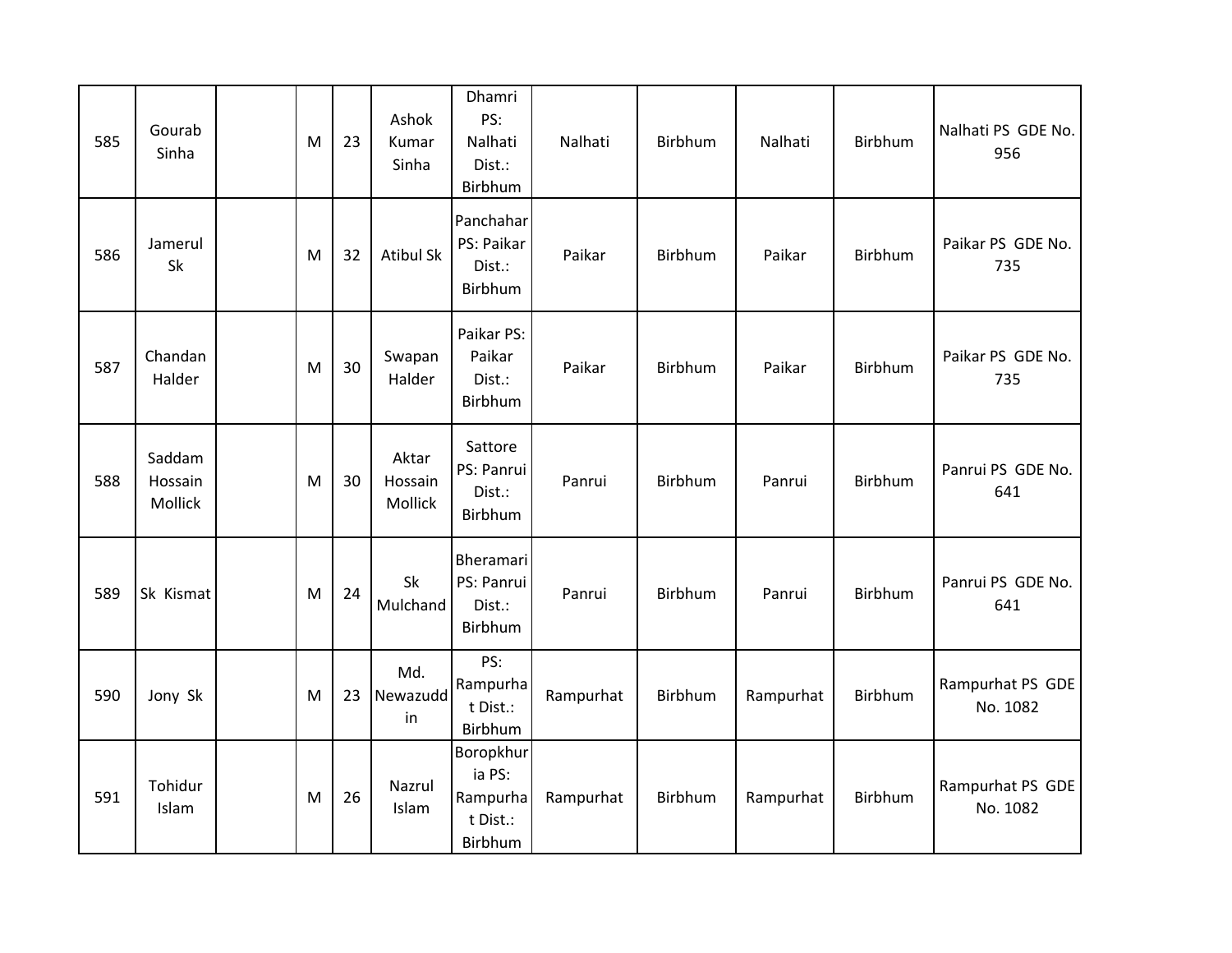| 592 | Ashis Mal         | M |    | <b>Biksh Mal</b> | Pakhura<br>PS:<br>Nalhati<br>Dist.:<br>Birbhum               | Nalhati       | Birbhum         | Rampurhat         | Birbhum        | Rampurhat PS GDE<br>No. 1082           |
|-----|-------------------|---|----|------------------|--------------------------------------------------------------|---------------|-----------------|-------------------|----------------|----------------------------------------|
| 593 | Madhab<br>Mahato  | M | 28 | Kamal<br>Mahato  | Kharidang<br>a PS:<br>Nalhati<br>Dist.:<br>Birbhum           | Nalhati       | Birbhum         | Rampurhat         | Birbhum        | Rampurhat PS GDE<br>No. 1082           |
| 594 | Gaddu<br>Mal      | M |    | Dila Mal         | <b>Dokhalbat</b><br>i PS:<br>Rampurha<br>t Dist.:<br>Birbhum | Rampurhat     | Birbhum         | Rampurhat         | Birbhum        | Rampurhat PS GDE<br>No. 1082           |
| 595 | Shiblal<br>Soren  | M | 18 | Soren            | Nandulia<br>Lt. Chotur   Mayuresw<br>ar<br>Birbhum           |               | <b>Basirhat</b> | Sainthia          | <b>Birbhum</b> | Sainthia PS GDE<br>No. 966             |
| 596 | Biswajit<br>Bagdi | M | 18 | Partha<br>Bagdi  | Ward no<br>09 PS:<br>Sainthia<br>Dist.:<br>Birbhum           | Sainthia      | <b>Birbhum</b>  | Sainthia          | Birbhum        | Sainthia PS GDE<br>No. 966             |
| 597 | Meher Sk          | M | 30 | Sk<br>Mahasir    | Sattor PS:<br>Shantinike<br>tan Dist.:<br>Birbhum            | Shantiniketan | <b>Birbhum</b>  | Shantiniketa<br>n | Birbhum        | Shantiniketan PS<br><b>GDE No. 906</b> |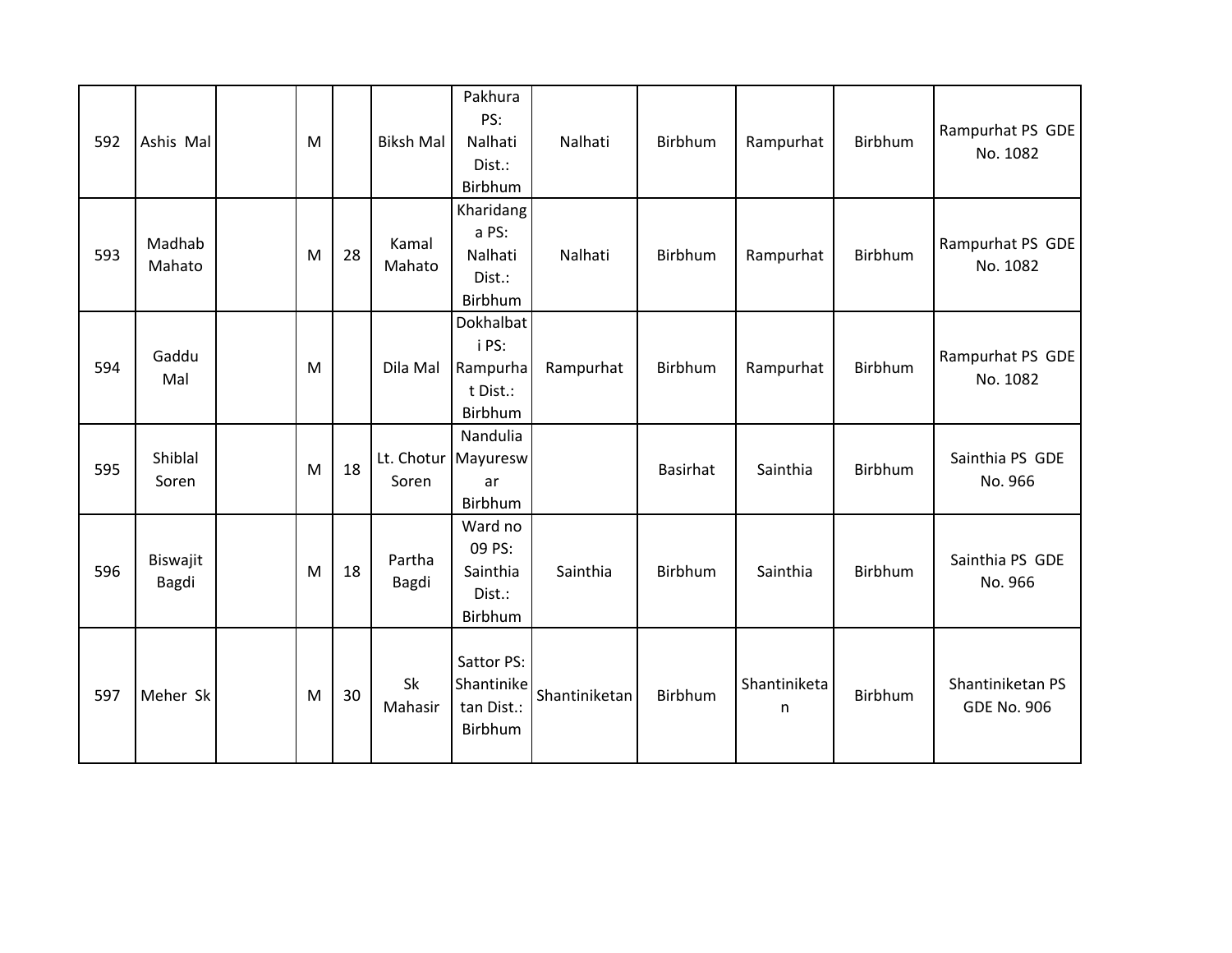| 598 | Tapan<br>Badyakar             | M | 28 | Swapan<br>Badyakar       | Purandarp<br>ur PS: Suri<br>Dist.:<br>Birbhum          | Suri     | Birbhum         | Suri       | Birbhum                                        | Suri PS GDE No.<br>1579                    |
|-----|-------------------------------|---|----|--------------------------|--------------------------------------------------------|----------|-----------------|------------|------------------------------------------------|--------------------------------------------|
| 599 | Shyamal<br>Dome               | M | 35 | Sunil<br>Dome            | karidhya<br>Dome<br>para PS:<br>Suri Dist.:<br>Birbhum | Suri     | Birbhum         | Suri       | <b>Birbhum</b>                                 | Suri PS GDE No.<br>1579                    |
| 600 | Samrat<br><b>Bauri</b>        | M | 27 | Nemai<br>Bauri           | Banahari<br>PS:<br>Tarapith<br>Dist.:<br>Birbhum       | Tarapith | <b>Birbhum</b>  | Tarapith   | <b>Birbhum</b>                                 | Tarapith PS GDE<br>No. 602                 |
| 601 | Sandip<br>Patra               | M | 30 | Achinta<br>Patra         |                                                        |          | <b>Basirhat</b> | Bhadreswar | Chandannag<br>ar Police<br>Commissione<br>rate | <b>Bhadreswar PS</b><br><b>GDE No. 421</b> |
| 602 | Jamaluddi<br>n                | M | 56 | Lt Md<br>Muslim          |                                                        |          | <b>Basirhat</b> | Bhadreswar | Chandannag<br>ar Police<br>Commissione<br>rate | <b>Bhadreswar PS</b><br><b>GDE No. 421</b> |
| 603 | Debkumar<br>Sarkar            | M | 45 | Saito<br>Sarkar          |                                                        |          | <b>Basirhat</b> | Bhadreswar | Chandannag<br>ar Police<br>Commissione<br>rate | <b>Bhadreswar PS</b><br><b>GDE No. 421</b> |
| 604 | <b>Binod</b><br>Chowdhur<br>у | M | 28 | Triloki<br>Chowdhur<br>у |                                                        |          | <b>Basirhat</b> | Bhadreswar | Chandannag<br>ar Police<br>Commissione<br>rate | <b>Bhadreswar PS</b><br><b>GDE No. 419</b> |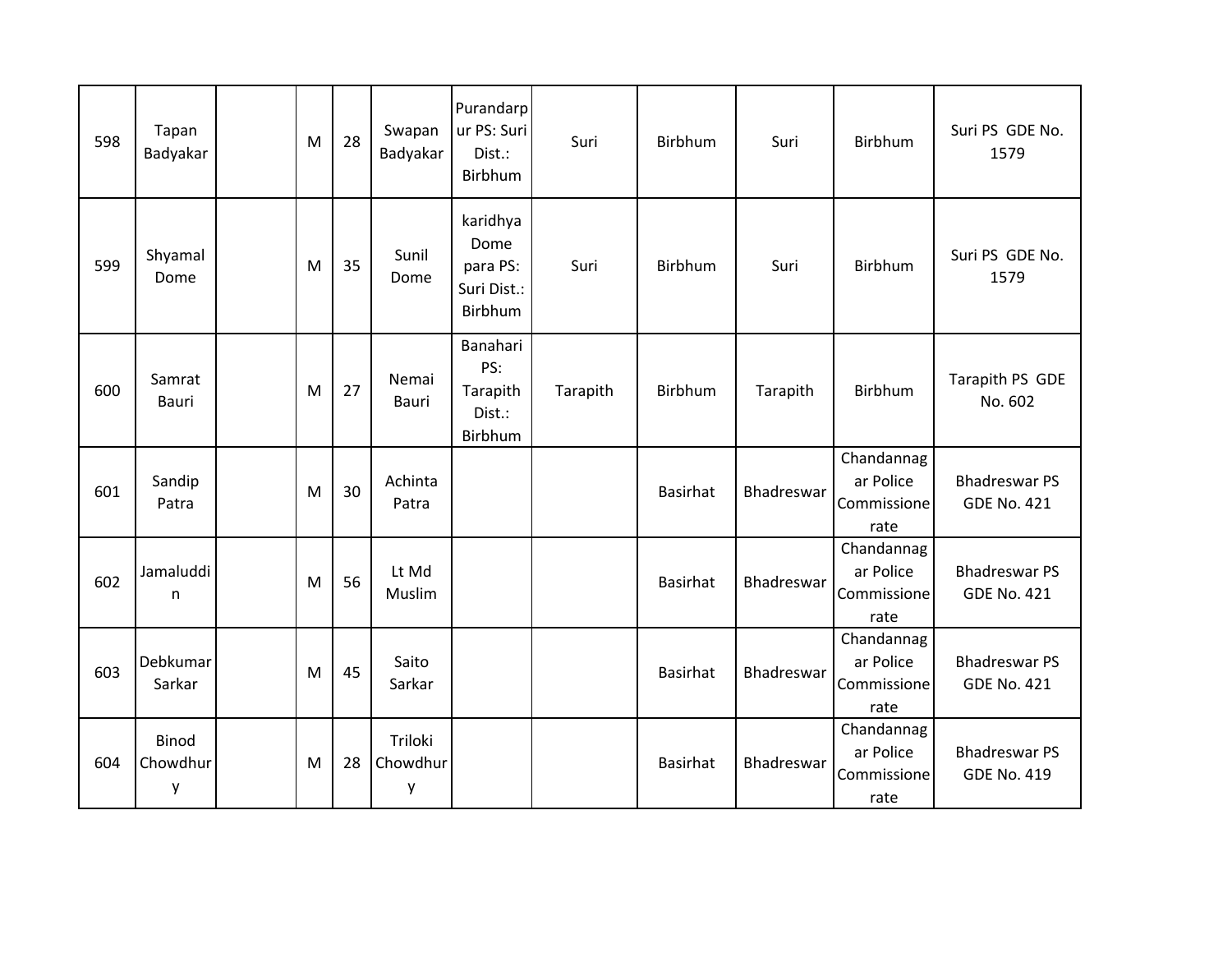| 605 | Guddu<br>Ansari    | M | 32 | Mustakim<br>Ansari  |                                                                                                                                                            |                  | <b>Basirhat</b>                                | Bhadreswar       | Chandannag<br>ar Police<br>Commissione<br>rate | <b>Bhadreswar PS</b><br><b>GDE No. 419</b> |
|-----|--------------------|---|----|---------------------|------------------------------------------------------------------------------------------------------------------------------------------------------------|------------------|------------------------------------------------|------------------|------------------------------------------------|--------------------------------------------|
| 606 | Krishna<br>Mahato  | M | 43 | Mahadev<br>Mahato   | Nichupatt<br>y<br>Dhankalgh<br>at, P.S-<br>Chandann<br>agar,<br>Hooghly<br>Dist.:<br>Chandann<br>agar<br>Police<br>Commissi<br>onerate                     |                  | Chandannag<br>ar Police<br>Commission<br>erate | Chandannag<br>ar | Chandannag<br>ar Police<br>Commissione<br>rate | Chandannagar PS<br><b>GDE No. 893</b>      |
| 607 | Tabarak<br>Hussain | M | 45 | Lt. Abdul<br>Mannan | Urdibazar<br>Khansama<br>para, P.S-<br>Chandann<br>agar,<br>Hooghly<br>PS:<br>Chandann<br>agar Dist.:<br>Chandann<br>agar<br>Police<br>Commissi<br>onerate | Chandannaga<br>r | Chandannag<br>ar Police<br>Commission<br>erate | Chandannag<br>ar | Chandannag<br>ar Police<br>Commissione<br>rate | Chandannagar PS<br><b>GDE No. 893</b>      |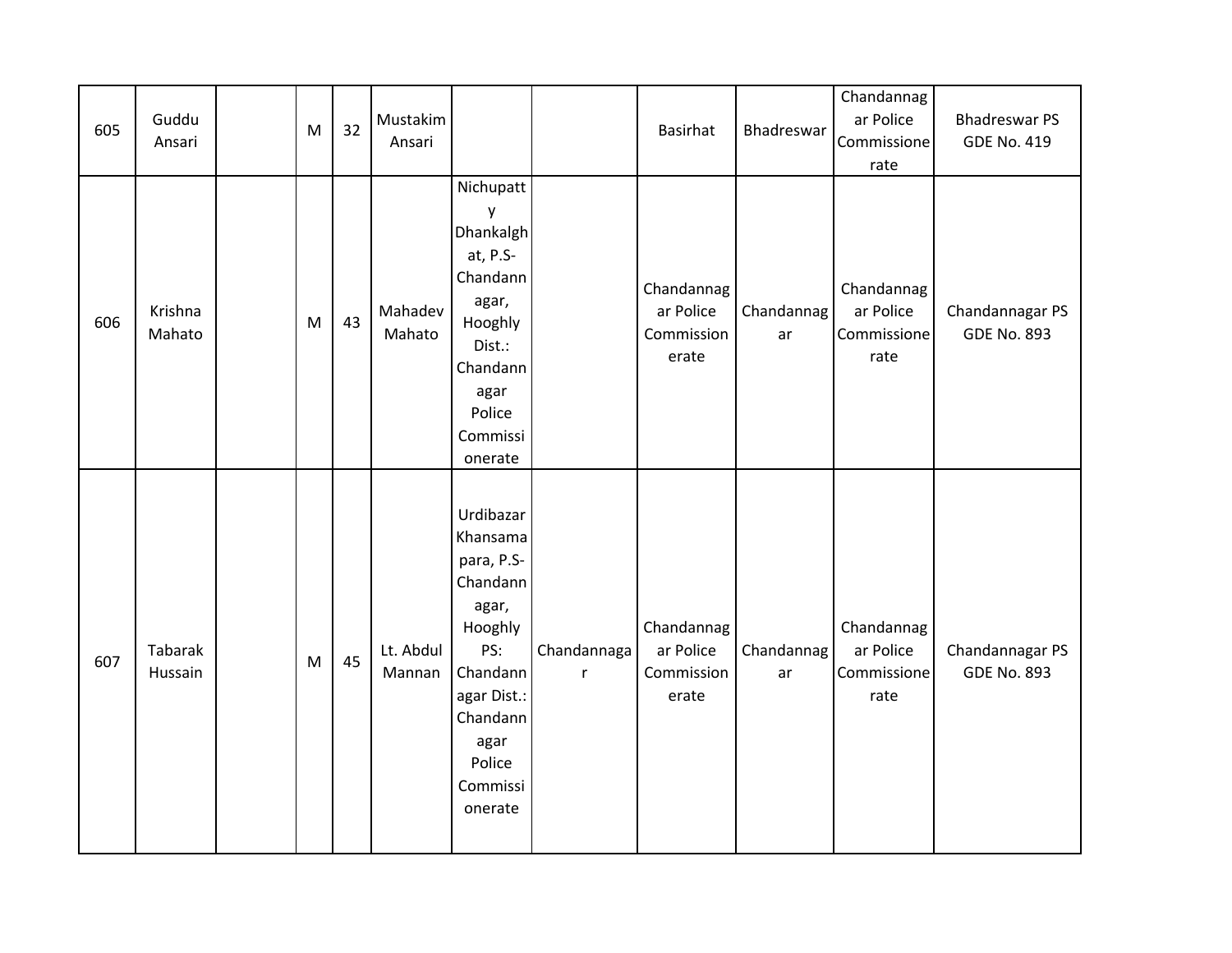| 608 | Sk Raja       | M | 31 | Sk. Selim       | Kolupukur<br>Kabrastha<br>n, P.S-<br>Chandann<br>agar,<br>Hooghly<br>PS:<br>Chandann<br>agar Dist.:<br>Chandann<br>agar<br>Police<br>Commissi<br>onerate | Chandannaga<br>$\mathsf{r}$ | Chandannag<br>ar Police<br>Commission<br>erate | Chandannag<br>ar | Chandannag<br>ar Police<br>Commissione<br>rate | Chandannagar PS<br><b>GDE No. 893</b> |
|-----|---------------|---|----|-----------------|----------------------------------------------------------------------------------------------------------------------------------------------------------|-----------------------------|------------------------------------------------|------------------|------------------------------------------------|---------------------------------------|
| 609 | Riyaz<br>Khan | M | 29 | Anjuman<br>Khan | Kolupukur<br>Kabrastha<br>n, P.S-<br>Chandann<br>agar,<br>Hooghly<br>PS:<br>Chandann<br>agar Dist.:<br>Chandann<br>agar<br>Police<br>Commissi<br>onerate | Chandannaga<br>$\mathsf{r}$ | Chandannag<br>ar Police<br>Commission<br>erate | Chandannag<br>ar | Chandannag<br>ar Police<br>Commissione<br>rate | Chandannagar PS<br><b>GDE No. 893</b> |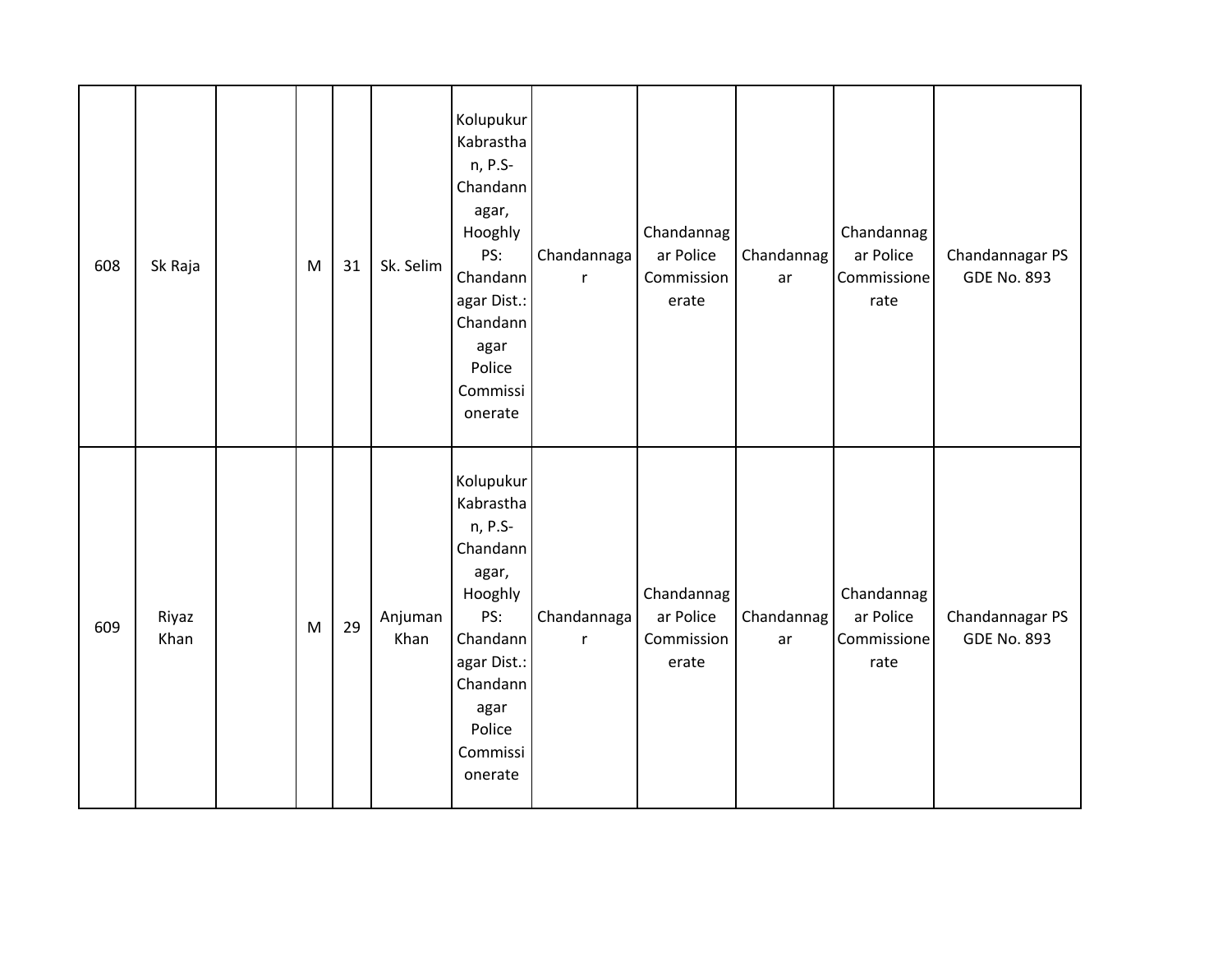| 610 | <b>Dilip Oraw</b>        | M | 52 | Lt<br>Haripada<br>Oraw          | Uttar<br>Simla, PS<br>CHN(H)                       | Basirhat        | Chinsurah | Chandannag<br>ar Police<br>Commissione<br>rate | Chinsurah PS GDE<br>No. 1233 |
|-----|--------------------------|---|----|---------------------------------|----------------------------------------------------|-----------------|-----------|------------------------------------------------|------------------------------|
| 611 | Arati<br>Oraw            | F | 60 | Guha<br>Oraw                    | Uttar<br>Simla, PS<br>CHN(H)                       | <b>Basirhat</b> | Chinsurah | Chandannag<br>ar Police<br>Commissione<br>rate | Chinsurah PS GDE<br>No. 1233 |
| 612 | Matoti<br>Oraw           | F | 35 | <b>Dilip Oraw</b>               | Uttar<br>Simla, PS<br>CHN(H)                       | Basirhat        | Chinsurah | Chandannag<br>ar Police<br>Commissione<br>rate | Chinsurah PS GDE<br>No. 1233 |
| 613 | Arati<br><b>Bhowmick</b> | F | 39 | Swapan<br>Bhowmick              | Uttar<br>Simla, PS<br>CHN(H)                       | Basirhat        | Chinsurah | Chandannag<br>ar Police<br>Commissione<br>rate | Chinsurah PS GDE<br>No. 1233 |
| 614 | Ranajit Pal              | M | 52 | Manik Pal                       | <b>Bandel</b><br>Church PS<br>CHN(H)               | <b>Basirhat</b> | Chinsurah | Chandannag<br>ar Police<br>Commissione<br>rate | Chinsurah PS GDE<br>No. 1233 |
| 615 | Archan<br>Mukherje<br>e  | M | 38 | Lt Ashok<br>Kr<br>Mukherje<br>e | Dharampu<br>r,<br>Mukherje<br>e Lane, PS<br>CHN(H) | Basirhat        | Chinsurah | Chandannag<br>ar Police<br>Commissione<br>rate | Chinsurah PS GDE<br>No. 1237 |
| 616 | Milan<br>Hazra           | M | 28 | Sekhar<br>Hazra                 | Khagrajole<br>, PS CHN<br>(H)                      | <b>Basirhat</b> | Chinsurah | Chandannag<br>ar Police<br>Commissione<br>rate | Chinsurah PS GDE<br>No. 1237 |
| 617 | Md Abed                  | M | 27 | Md Islam                        | Khagrajole<br>, PS CHN<br>(H)                      | <b>Basirhat</b> | Chinsurah | Chandannag<br>ar Police<br>Commissione<br>rate | Chinsurah PS GDE<br>No. 1237 |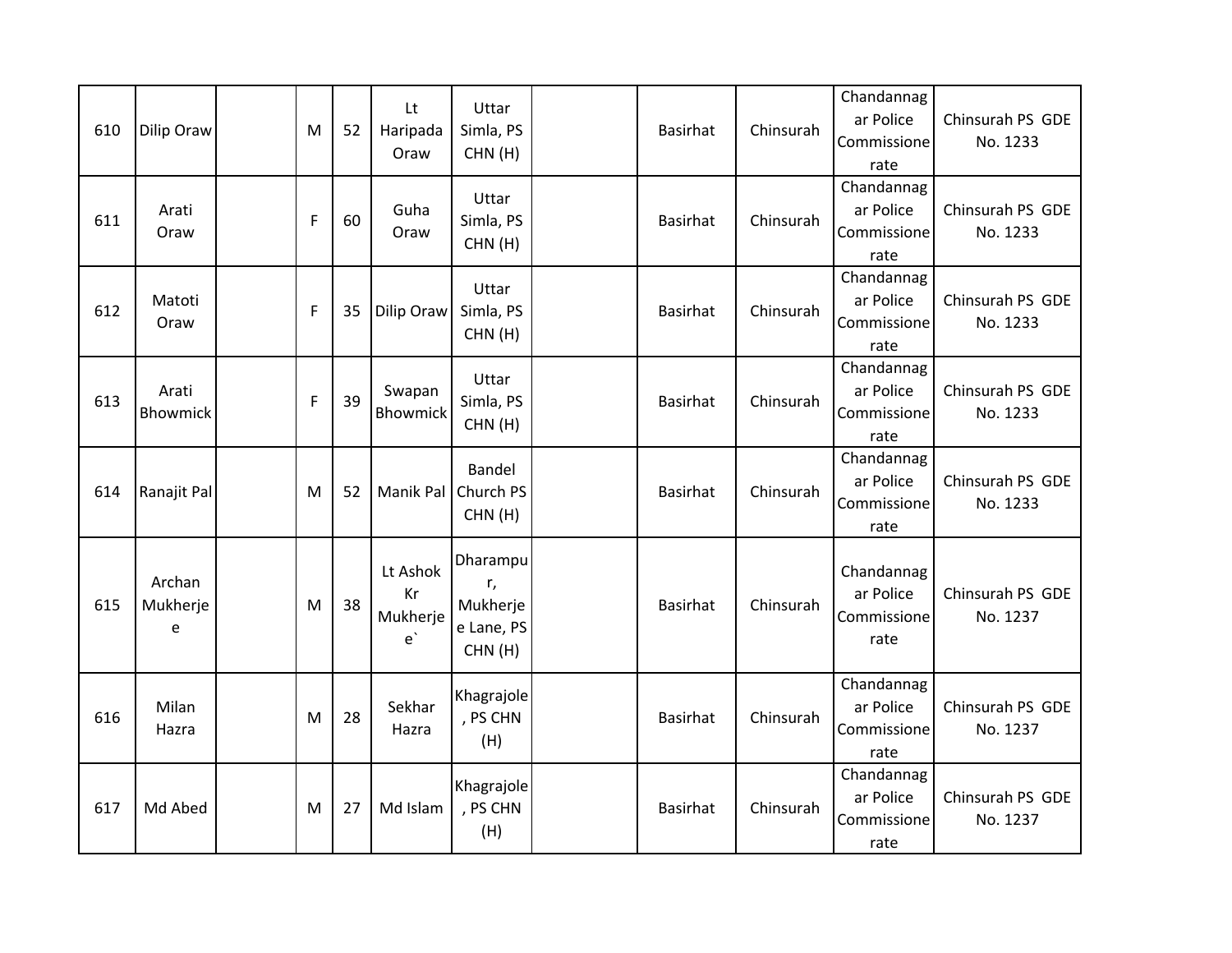| 618 | Babai Kr<br>Sur | M | 28 | Goutam<br>Sur           | Khadina<br>More, PS<br>CHN(H)                      | Basirhat        | Chinsurah | Chandannag<br>ar Police<br>Commissione<br>rate | Chinsurah PS GDE<br>No. 1237 |
|-----|-----------------|---|----|-------------------------|----------------------------------------------------|-----------------|-----------|------------------------------------------------|------------------------------|
| 619 | Raju Das        | M | 40 | Lt Kalu Ch<br>Das       | Bandel,<br>Kodalia,<br>PS CHN<br>(H)               | <b>Basirhat</b> | Chinsurah | Chandannag<br>ar Police<br>Commissione<br>rate | Chinsurah PS GDE<br>No. 1237 |
| 620 | Samu<br>Sarkar  | M | 37 | Sarkar@<br><b>Babla</b> | Lt Swapan Khagrajole<br>, PS CHN<br>(H)            | <b>Basirhat</b> | Chinsurah | Chandannag<br>ar Police<br>Commissione<br>rate | Chinsurah PS GDE<br>No. 1237 |
| 621 | Santosh<br>Ball | M | 42 | Prafullya<br>Ball       | 3 No.<br>Gate, PS<br>CHN(H)                        | <b>Basirhat</b> | Chinsurah | Chandannag<br>ar Police<br>Commissione<br>rate | Chinsurah PS GDE<br>No. 1269 |
| 622 | Sanat Mal       | M | 52 | Sankar<br>Mal           | Dharampu<br>r,<br>Mukherje<br>e Goli, PS<br>CHN(H) | Basirhat        | Chinsurah | Chandannag<br>ar Police<br>Commissione<br>rate | Chinsurah PS GDE<br>No. 1269 |
| 623 | Suraj<br>Nayak  | M | 31 | Sanjoy<br>Nayek         | Kajidanga,<br>PS CHN<br>(H)                        | <b>Basirhat</b> | Chinsurah | Chandannag<br>ar Police<br>Commissione<br>rate | Chinsurah PS GDE<br>No. 1283 |
| 624 | Sk Raj          | M | 31 | Sk Chandu               | Kapidanga<br>, PS CHN<br>(H)                       | <b>Basirhat</b> | Chinsurah | Chandannag<br>ar Police<br>Commissione<br>rate | Chinsurah PS GDE<br>No. 1283 |
| 625 | Monoj<br>Das    | M | 38 | Lt Ranjit<br>Das        | Thakurgoli<br>, PS CHN<br>(H)                      | <b>Basirhat</b> | Chinsurah | Chandannag<br>ar Police<br>Commissione<br>rate | Chinsurah PS GDE<br>No. 1283 |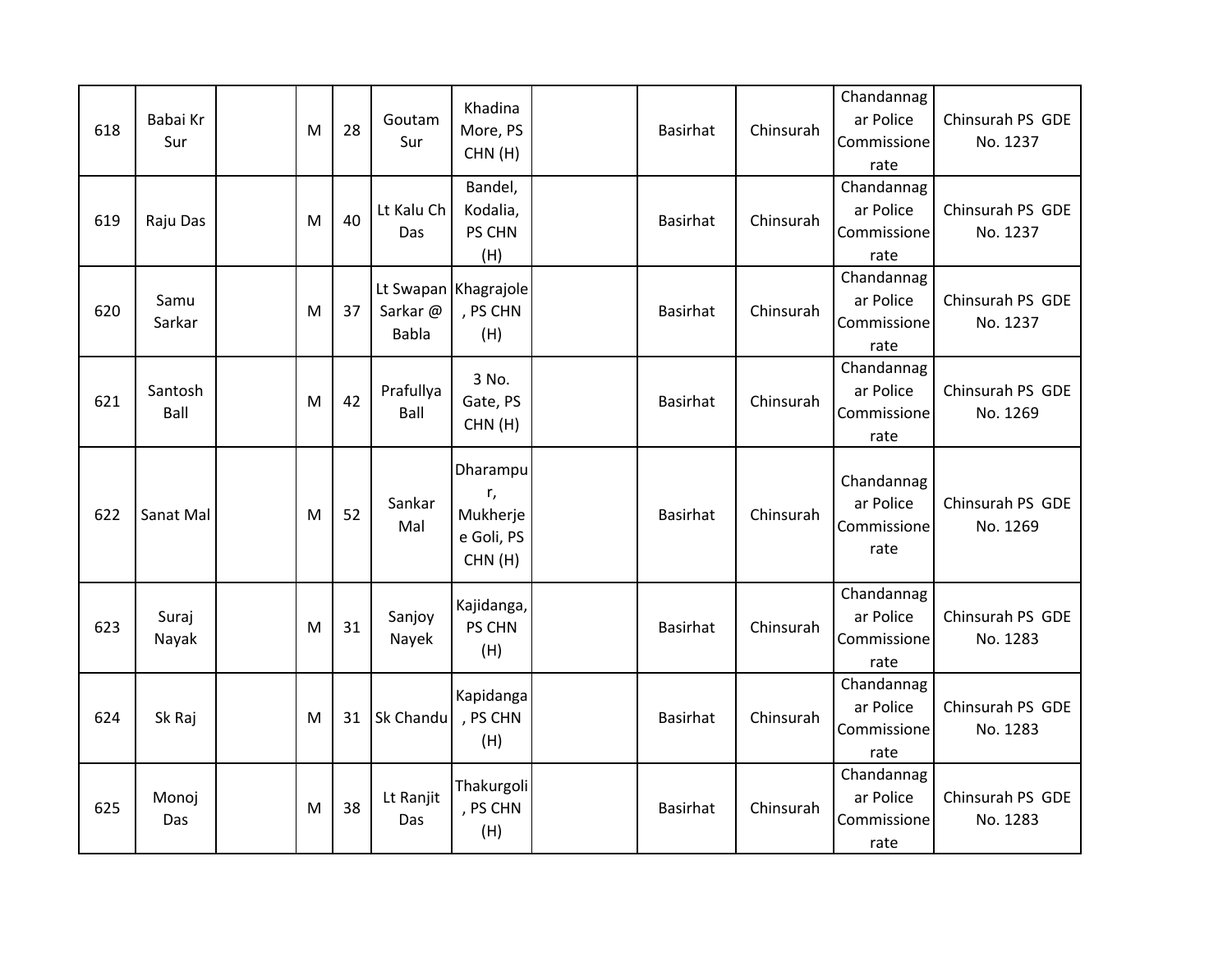| 626 | Goutam<br>Patra       | M | 35 | Ashoka<br>Patra                | Mearber,<br>PS CHN<br>(H)                               | Basirhat        | Chinsurah | Chandannag<br>ar Police<br>Commissione<br>rate | Chinsurah PS GDE<br>No. 1283 |
|-----|-----------------------|---|----|--------------------------------|---------------------------------------------------------|-----------------|-----------|------------------------------------------------|------------------------------|
| 627 | Arnab<br>Mondal       | M | 26 | Bikash<br>Mondal               | Bandel<br>Netaji<br>park, PS<br>CHN(H)                  | <b>Basirhat</b> | Chinsurah | Chandannag<br>ar Police<br>Commissione<br>rate | Chinsurah PS GDE<br>No. 602  |
| 628 | Surojit<br>Saha       | M | 40 | Pavan<br>Saha                  | Bandel<br>Netaji<br>park, PS<br>CHN(H)                  | <b>Basirhat</b> | Chinsurah | Chandannag<br>ar Police<br>Commissione<br>rate | Chinsurah PS GDE<br>No. 602  |
| 629 | Chiranjit<br>Ray      | M | 26 | Subash<br>Ray                  | Keota 2<br>No<br>Colony, PS<br>CHN(H)                   | <b>Basirhat</b> | Chinsurah | Chandannag<br>ar Police<br>Commissione<br>rate | Chinsurah PS GDE<br>No. 602  |
| 630 | Aryan<br>Majhi        | M | 20 | Binod<br>Majhi                 | Laxmipur<br>Khatal,<br>Mollapota<br>, PS CHN<br>(H)     | Basirhat        | Chinsurah | Chandannag<br>ar Police<br>Commissione<br>rate | Chinsurah PS GDE<br>No. 602  |
| 631 | Pabitra Kr.<br>Ghorui | M | 60 | Lt.<br>Jogendran<br>ath Ghorui | Haripur PS<br>Nandigra<br>m Dist.<br>Pachim<br>Mednipur | <b>Basirhat</b> | Dankuni   | Chandannag<br>ar Police<br>Commissione<br>rate | Dankuni PS GDE<br>No. 1005   |
| 632 | <b>Bikash Pal</b>     | M | 20 | Mahadeb<br>Pal                 | Padma<br>Pukur PS<br>Deganga<br>Dist. 24<br>PGS (N)     | <b>Basirhat</b> | Dankuni   | Chandannag<br>ar Police<br>Commissione<br>rate | Dankuni PS GDE<br>No. 1005   |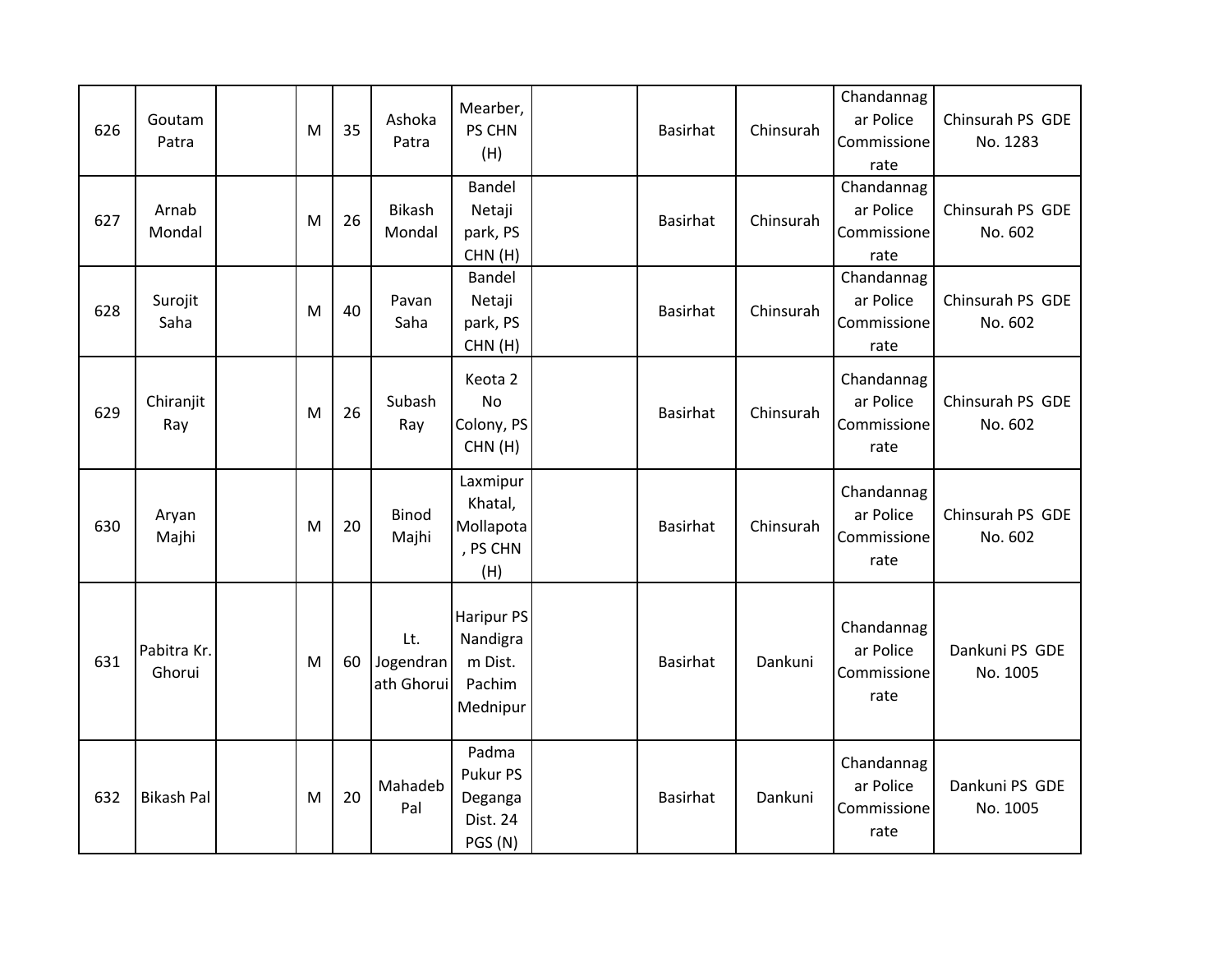| 633 | Moshiyar<br>Ali  | M | 20 | Moslem<br>Mondal   | Padma<br>Pukur PS<br>Deganga<br>Dist. 24<br>PGS (N)                                                                             |        | Basirhat                                       | Dankuni | Chandannag<br>ar Police<br>Commissione<br>rate | Dankuni PS GDE<br>No. 1005 |
|-----|------------------|---|----|--------------------|---------------------------------------------------------------------------------------------------------------------------------|--------|------------------------------------------------|---------|------------------------------------------------|----------------------------|
| 634 | Alamin<br>Osfadi | M | 22 | Mohin<br>Osfadi    | Mohin<br>Osfadi                                                                                                                 |        | Basirhat                                       | Dankuni | Chandannag<br>ar Police<br>Commissione<br>rate | Dankuni PS GDE<br>No. 1005 |
| 635 | Sourav<br>Sarkar | M | 23 | Pintu<br>Sarkar    | 1no<br>Debipara<br>PS Liluah<br>Howrah                                                                                          |        | Basirhat                                       | Dankuni | Chandannag<br>ar Police<br>Commissione<br>rate | Dankuni PS GDE<br>No. 982  |
| 636 | Ganesh<br>Mitra  | M | 22 | Ashike<br>Mitra    | 1no<br>Debipara<br>PS Liluah<br>Howrah                                                                                          |        | Basirhat                                       | Dankuni | Chandannag<br>ar Police<br>Commissione<br>rate | Dankuni PS GDE<br>No. 982  |
| 637 | Karan<br>Shaw    |   | 35 | Lt Krishna<br>Shaw | 2 No Rail<br>Gate, P.S-<br>Rishra Dist-<br>Hooghly<br>PS: Rishra<br>Dist.:<br>Chandann<br>agar<br>Police<br>Commissi<br>onerate | Rishra | Chandannag<br>ar Police<br>Commission<br>erate | Rishra  | Chandannag<br>ar Police<br>Commissione<br>rate | Rishra PS GDE No.<br>929   |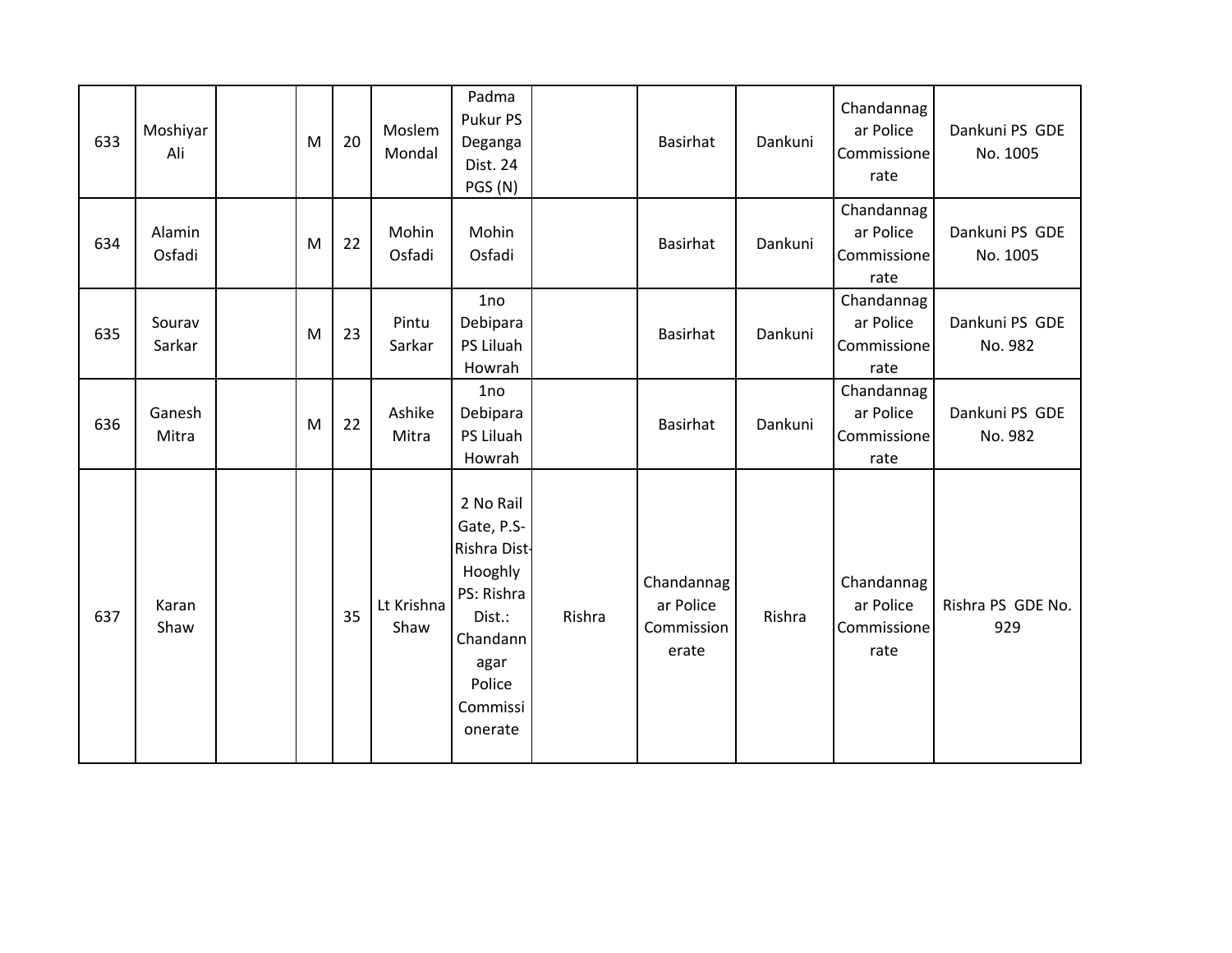| 638 | Manoj<br>Dom       |   | 36 | Lt Harihar<br>Dom           | 2 No Rail<br>Gate, P.S-<br>Rishra Dist-<br>Hooghly<br>PS: Rishra<br>Dist.:<br>Chandann<br>agar<br>Police<br>Commissi<br>onerate | Rishra    | Chandannag<br>ar Police<br>Commission<br>erate | Rishra    | Chandannag<br>ar Police<br>Commissione<br>rate | Rishra PS GDE No.<br>929    |
|-----|--------------------|---|----|-----------------------------|---------------------------------------------------------------------------------------------------------------------------------|-----------|------------------------------------------------|-----------|------------------------------------------------|-----------------------------|
| 639 | Bikash<br>Das      | M | 28 | Das                         | Langaliya-I<br>PS:<br>Manindra Sahebganj<br>Dist.:<br>Coochbeh<br>ar                                                            | Sahebganj | Coochbehar                                     | Sahebganj | Coochbehar                                     | Sahebganj PS GDE<br>No. 599 |
| 640 | Nityanand<br>a Das | M | 20 |                             | Tiadaha<br>(Burirpath<br>) PS:<br>Gopal Das Sahebganj<br>Dist.:<br>Coochbeh<br>ar                                               | Sahebganj | Coochbehar                                     | Sahebganj | Coochbehar                                     | Sahebganj PS GDE<br>No. 599 |
| 641 | Pintu<br>Barman    | M | 31 | Jojonath<br>Kanta<br>Barman | Kalmati<br>PS:<br>Sahebganj<br>Dist.:<br>Coochbeh<br>ar                                                                         | Sahebganj | Coochbehar                                     | Sahebganj | Coochbehar                                     | Sahebganj PS GDE<br>No. 599 |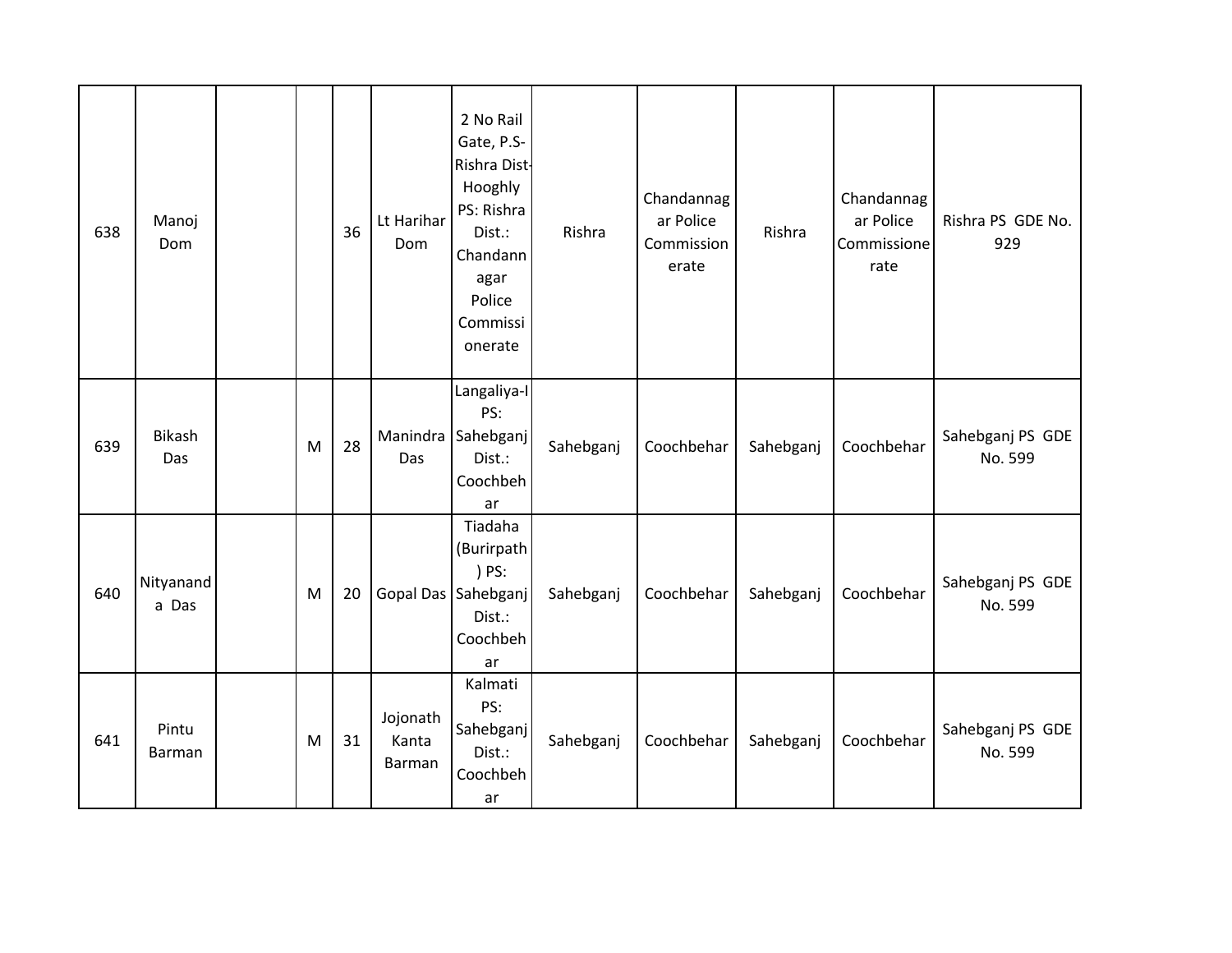| 642 | Kamal<br>Barman   | M | 54 | Lt.abla<br>Barman    | Kalmati<br>PS:<br>Sahebganj<br>Dist.:<br>Coochbeh<br>ar                                                             | Sahebganj            | Coochbehar          | Sahebganj       | Coochbehar          | Sahebganj PS GDE<br>No. 599          |
|-----|-------------------|---|----|----------------------|---------------------------------------------------------------------------------------------------------------------|----------------------|---------------------|-----------------|---------------------|--------------------------------------|
| 643 | Narayan<br>Barman | M | 44 | Bijoy<br>Barman      | Kalmati<br>PS:<br>Sahebganj<br>Dist.:<br>Coochbeh<br>ar                                                             | Sahebganj            | Coochbehar          | Sahebganj       | Coochbehar          | Sahebganj PS GDE<br>No. 599          |
| 644 | Ananda<br>Das     | M | 29 | Dulal Ch.<br>Das     | <b>GANGARA</b><br><b>MPUR</b><br><b>COLLEGE</b><br><b>PARA PS:</b><br>Gangaram<br>pur Dist.:<br>Dakshin<br>Dinajpur | Gangarampur          | Dakshin<br>Dinajpur | Balurghat       | Dakshin<br>Dinajpur | <b>Balurghat PS GDE</b><br>No. 1148  |
| 645 | Palash<br>Mahanto | M |    | Lt. Kanai<br>Mahanto | Padmapuk<br>ur PS:<br>pur Dist.:<br>Dakshin<br>Dinajpur                                                             | Gangaram Gangarampur | Dakshin<br>Dinajpur | Gangarampu<br>r | Dakshin<br>Dinajpur | Gangarampur PS<br><b>GDE No. 971</b> |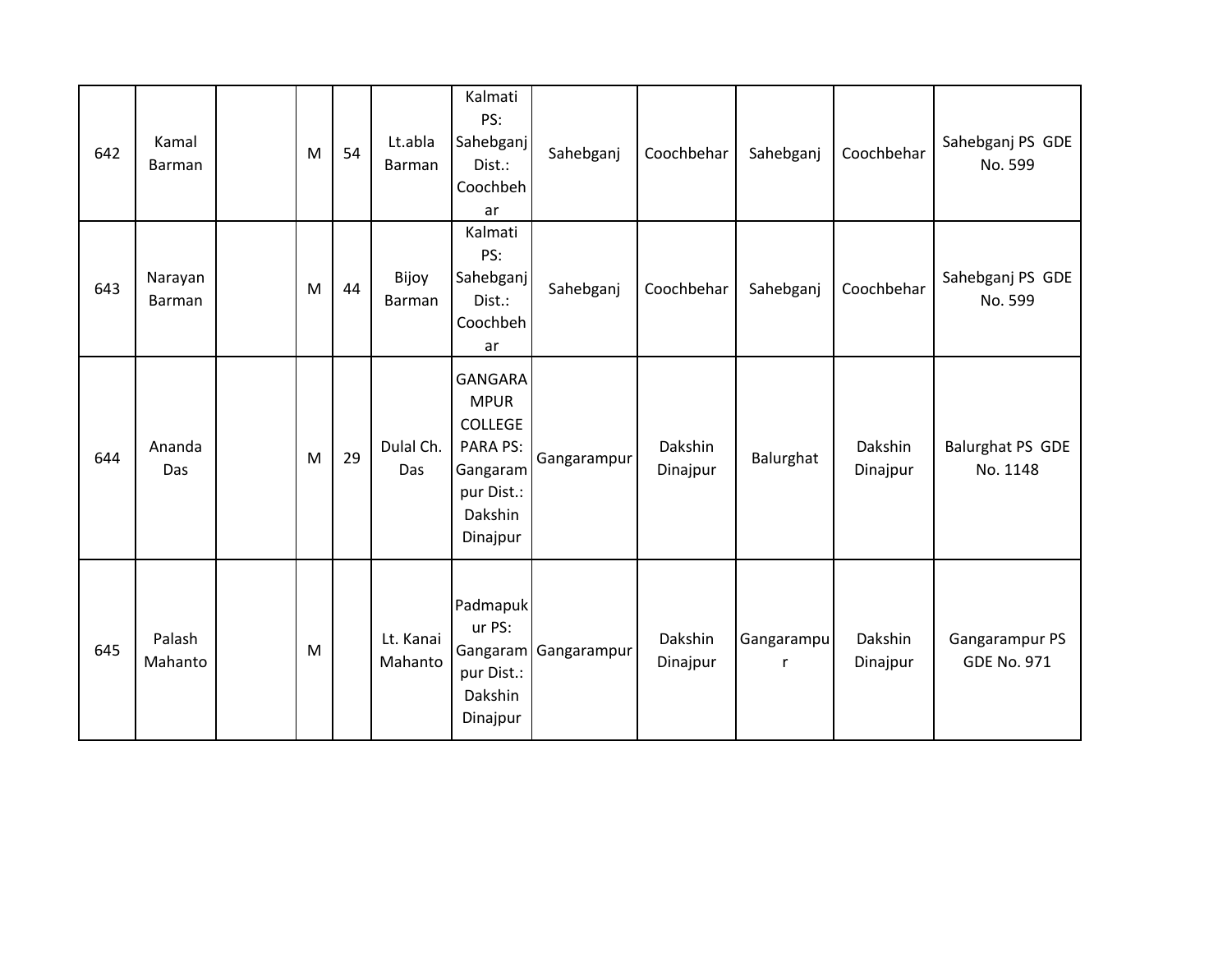| 646 | Niru<br>Rajbanshi     | M |    | Kalu<br>Rajbanshi         | Rainagar<br>PS:<br>Harirampu<br>r Dist.:<br>Dakshin<br>Dinajpur        | Harirampur | Dakshin<br>Dinajpur                  | Harirampur | Dakshin<br>Dinajpur | Harirampur PS GDE<br>No. 718 |
|-----|-----------------------|---|----|---------------------------|------------------------------------------------------------------------|------------|--------------------------------------|------------|---------------------|------------------------------|
| 647 | Ajit<br>Debsharm<br>a | M |    | Kajal<br>Debsharm<br>a    | Muskipur<br>PS:<br>Harirampu<br>r Dist.:<br>Dakshin<br>Dinajpur        | Harirampur | Dakshin<br>Dinajpur                  | Harirampur | Dakshin<br>Dinajpur | Harirampur PS GDE<br>No. 718 |
| 648 | Biplab<br>Goswami     | M | 46 | Lt.<br>Baloram<br>Goswami | Nafar PS:<br>Hilli Dist.:<br>Dakshin<br>Dinajpur                       | Hilli      | Dakshin<br>Dinajpur                  | Hilli      | Dakshin<br>Dinajpur | Hilli PS GDE No.<br>679      |
| 649 | Shubho<br>Sarkar      | M | 25 | Sukumal<br>Sarkar         | Hemtabad<br>PS:<br>Raigunje<br>Dist.:<br>Raiganj<br>Police<br>District | Raigunje   | Raiganj<br>Police<br><b>District</b> | Kushmandi  | Dakshin<br>Dinajpur | Kushmandi PS GDE<br>No. 1015 |
| 650 | Chandan<br>Mardi      | M | 27 | Lt. Mangal<br>Mardi       | Sihiur PS:<br>Tapan<br>Dist.:<br>Dakshin<br>Dinajpur                   | Tapan      | Dakshin<br>Dinajpur                  | Tapan      | Dakshin<br>Dinajpur | Tapan PS GDE No.<br>796      |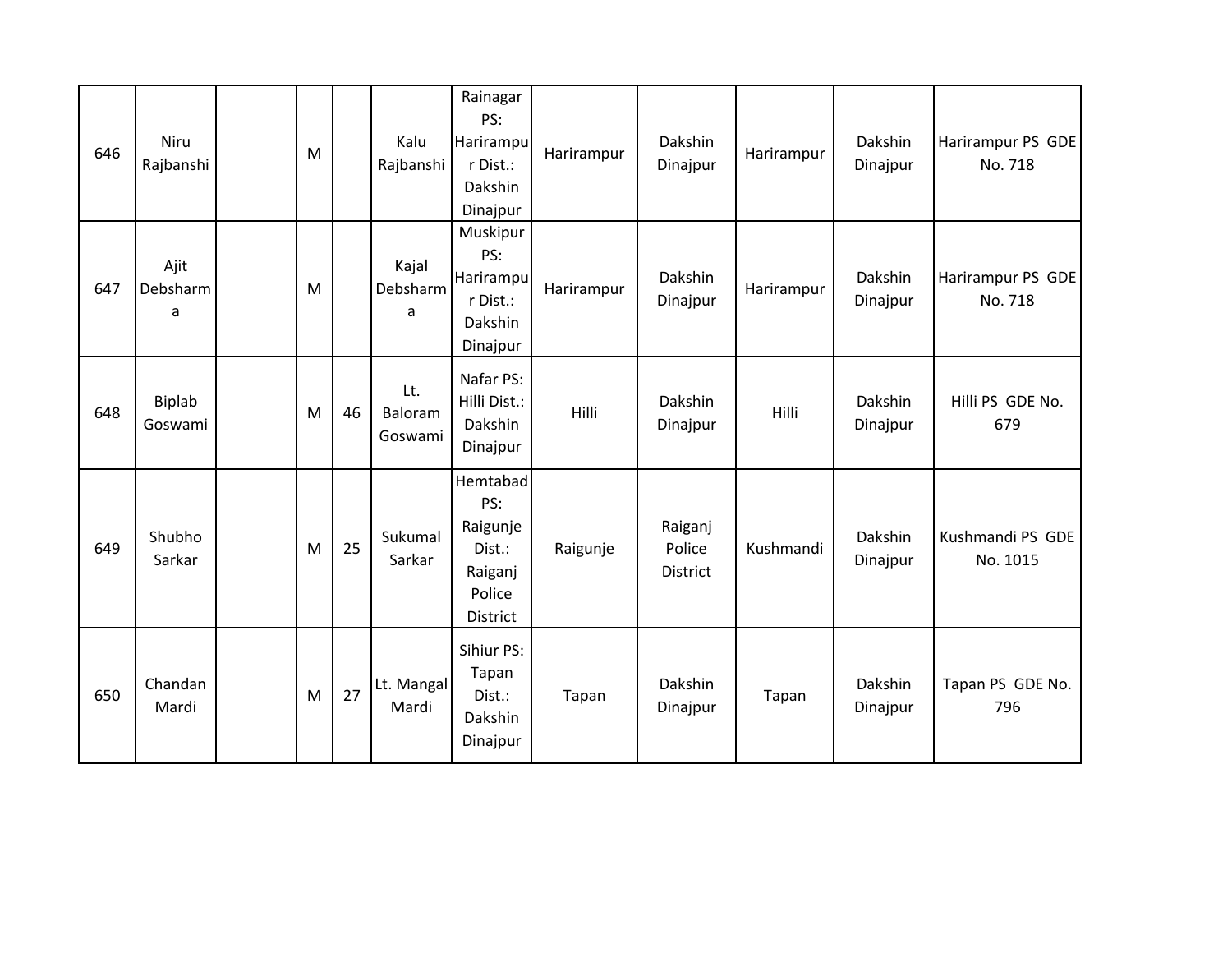| 651 | Santosh<br>Roy      | M | 42 | Lt. Keru<br>Roy            | Jharpukur<br>PS: Tapan<br>Dist.:<br>Dakshin<br>Dinajpur | Tapan     | Dakshin<br>Dinajpur | Tapan     | Dakshin<br>Dinajpur | Tapan PS GDE No.<br>796            |
|-----|---------------------|---|----|----------------------------|---------------------------------------------------------|-----------|---------------------|-----------|---------------------|------------------------------------|
| 652 | Dayamay<br>Patra    | M | 27 | Kripasindu<br>Patra        | Majuria<br>PS:<br>Bishnupur<br>Dist.:<br>Bankura        | Bishnupur | Bankura             | Bishnupur | Bankura             | <b>Bishnupur PS GDE</b><br>No. 911 |
| 653 | Avijit<br>Ghughu    | M | 27 | Ashok<br>Ghughu            | Majuria<br>PS:<br>Bishnupur<br>Dist.:<br>Bankura        | Bishnupur | <b>Bankura</b>      | Bishnupur | Bankura             | <b>Bishnupur PS GDE</b><br>No. 911 |
| 654 | Bholanath<br>Mishra | M | 32 | Santinath<br>Mishra        | Majuria<br>PS:<br>Bishnupur<br>Dist.:<br>Bankura        | Bishnupur | <b>Bankura</b>      | Bishnupur | <b>Bankura</b>      | <b>Bishnupur PS GDE</b><br>No. 911 |
| 655 | Sekh Sahil          | M | 22 | Sekh<br>Magur              | Agnapur<br>PS:<br>Bishnupur<br>Dist.:<br><b>Bankura</b> | Bishnupur | Bankura             | Bishnupur | <b>Bankura</b>      | <b>Bishnupur PS GDE</b><br>No. 911 |
| 656 | Piyar Ali<br>Khan   | M | 22 | Laltu<br>Mahamm<br>ad Khan | Agnapur<br>PS:<br>Bishnupur<br>Dist.:<br>Bankura        | Bishnupur | <b>Bankura</b>      | Bishnupur | Bankura             | <b>Bishnupur PS GDE</b><br>No. 911 |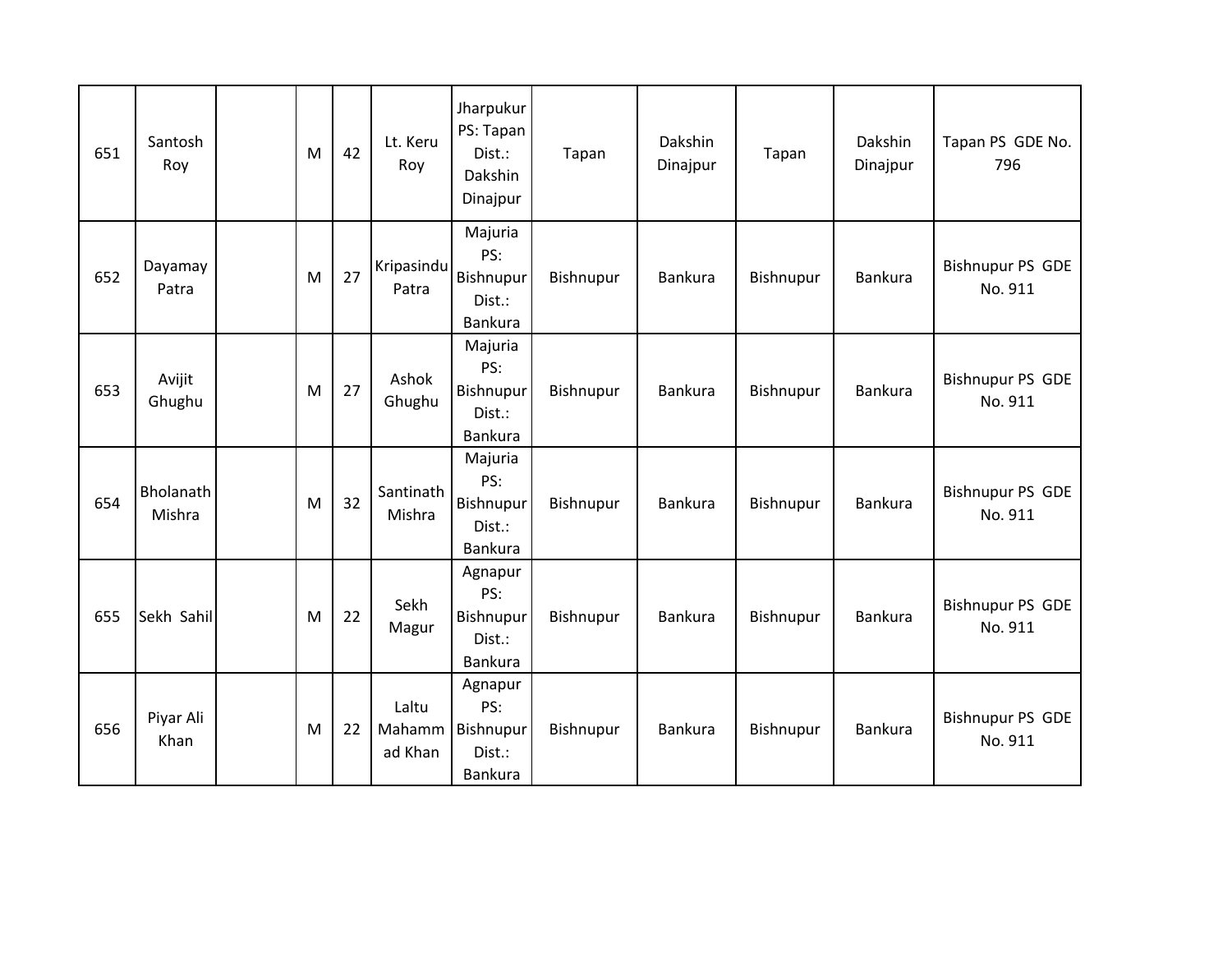| 657 | Rahul Das               | M | 23 |                         | Bailapara<br>PS:<br>Monti Das Bishnupur<br>Dist.:<br>Bankura           | Bishnupur | Bankura                                  | Bishnupur | Bankura                                  | <b>Bishnupur PS GDE</b><br>No. 911  |
|-----|-------------------------|---|----|-------------------------|------------------------------------------------------------------------|-----------|------------------------------------------|-----------|------------------------------------------|-------------------------------------|
| 658 | Laltu Das               | M | 18 | Sukumar<br>Das          | Bailapara<br>PS:<br>Bishnupur<br>Dist.:<br>Bankura                     | Bishnupur | Bankura                                  | Bishnupur | Bankura                                  | <b>Bishnupur PS GDE</b><br>No. 911  |
| 659 | <b>Badal</b><br>Santra  | M | 30 | Sukumar<br>Santra       | Gosainbar<br>i PS:<br>Bishnupur<br>Dist.:<br>Bankura                   | Bishnupur | Bankura                                  | Bishnupur | Bankura                                  | Bishnupur PS GDE<br>No. 911         |
| 660 | <b>Bikash</b><br>Das    | M | 28 | an Das                  | Deuli PS:<br>Chittaranj Bishnupur<br>Dist.:<br>Bankura                 | Bishnupur | Bankura                                  | Bishnupur | Bankura                                  | <b>Bishnupur PS GDE</b><br>No. 911  |
| 661 | Haridas<br><b>Bodak</b> | M | 35 | Krishna<br><b>Bodak</b> | PS:<br>Bishnupur<br>Dist.:<br>Diamond<br>Harbour<br>Police<br>District | Bishnupur | Diamond<br>Harbour<br>Police<br>District | Bishnupur | Diamond<br>Harbour<br>Police<br>District | <b>Bishnupur PS GDE</b><br>No. 1412 |
| 662 | Ananda<br>Malik         | M | 48 | Samiran<br>Malik        | PS:<br>Bishnupur<br>Dist.:<br>Diamond<br>Harbour<br>Police<br>District | Bishnupur | Diamond<br>Harbour<br>Police<br>District | Bishnupur | Diamond<br>Harbour<br>Police<br>District | <b>Bishnupur PS GDE</b><br>No. 1412 |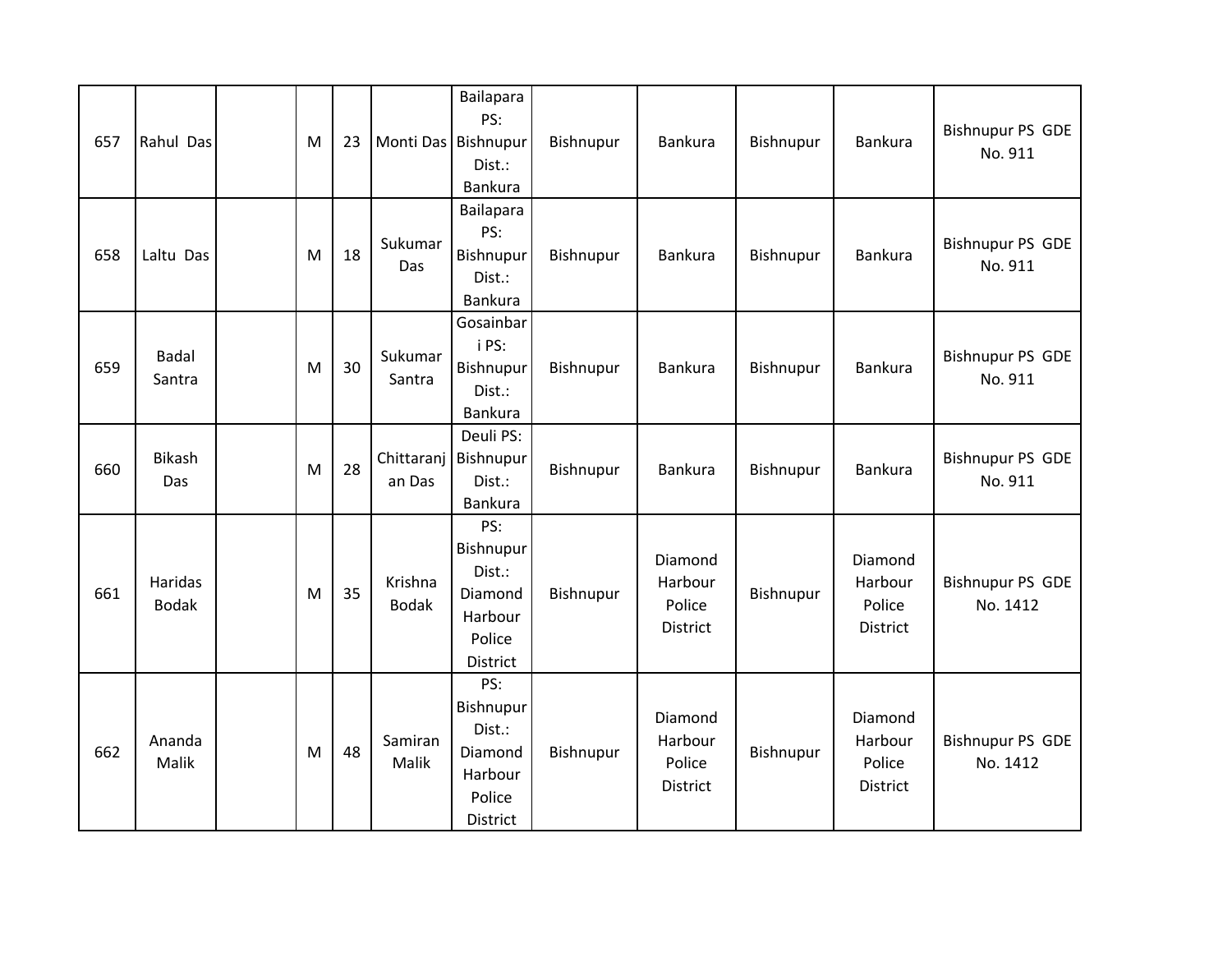| 663 | Ajijul<br>Molla   | M | 28 | Mantu<br>Molla          | PS:<br>Diamond<br>harbour<br>Dist.:<br>Diamond<br>Harbour<br>Police<br>District | Diamond<br>harbour | Diamond<br>Harbour<br>Police<br>District | Diamond<br>harbour | Diamond<br>Harbour<br>Police<br>District | Diamond harbour<br>PS GDE No. 1293 |
|-----|-------------------|---|----|-------------------------|---------------------------------------------------------------------------------|--------------------|------------------------------------------|--------------------|------------------------------------------|------------------------------------|
| 664 | Puspendu<br>Maity | M | 32 | Ram<br>Sankar<br>Maity  | PS:<br>Diamond<br>harbour<br>Dist.:<br>Diamond<br>Harbour<br>Police<br>District | Diamond<br>harbour | Diamond<br>Harbour<br>Police<br>District | Diamond<br>harbour | Diamond<br>Harbour<br>Police<br>District | Diamond harbour<br>PS GDE No. 1293 |
| 665 | Nasir Gazi        | M | 30 | Lt. Korim<br>Gazi       | PS:<br>Diamond<br>harbour<br>Dist.:<br>Diamond<br>Harbour<br>Police<br>District | Diamond<br>harbour | Diamond<br>Harbour<br>Police<br>District | Diamond<br>harbour | Diamond<br>Harbour<br>Police<br>District | Diamond harbour<br>PS GDE No. 1332 |
| 666 | Jinnat<br>Gazi    | M | 35 | Abdul<br>Hannan<br>Gazi | PS:<br>Diamond<br>harbour<br>Dist.:<br>Diamond<br>Harbour<br>Police<br>District | Diamond<br>harbour | Diamond<br>Harbour<br>Police<br>District | Diamond<br>harbour | Diamond<br>Harbour<br>Police<br>District | Diamond harbour<br>PS GDE No. 1332 |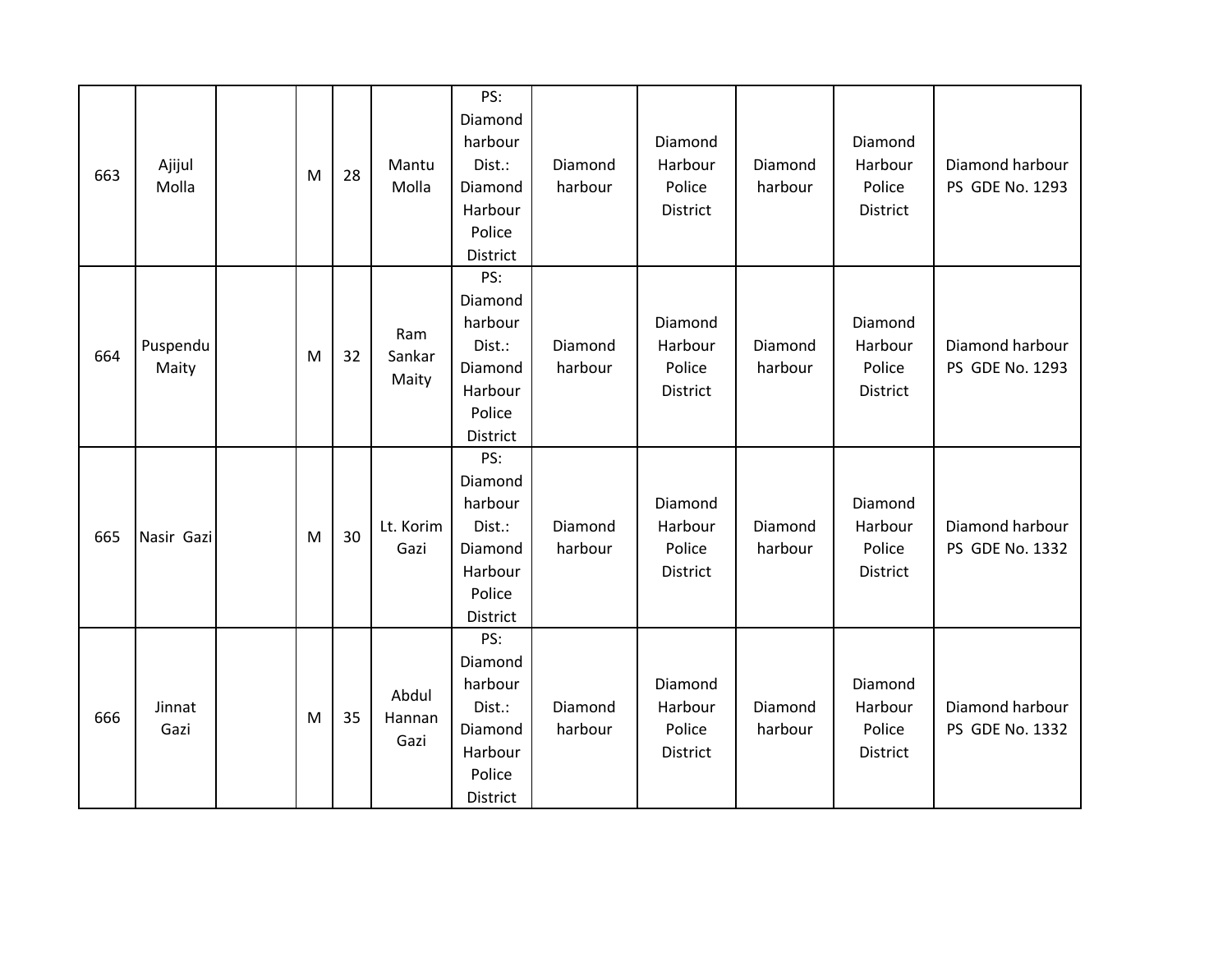| 667 | Tarun<br>Halder  | M | 37 | <b>Babul</b><br>Halder      | PS:<br>Diamond<br>harbour<br>Dist.:<br>Diamond<br>Harbour<br>Police<br>District | Diamond<br>harbour | Diamond<br>Harbour<br>Police<br>District | Diamond<br>harbour | Diamond<br>Harbour<br>Police<br>District | Diamond harbour<br>PS GDE No. 1332 |
|-----|------------------|---|----|-----------------------------|---------------------------------------------------------------------------------|--------------------|------------------------------------------|--------------------|------------------------------------------|------------------------------------|
| 668 | Laxman<br>Halder | M | 49 | Lt.<br>Nishikanta<br>Halder | PS:<br>Diamond<br>harbour<br>Dist.:<br>Diamond<br>Harbour<br>Police<br>District | Diamond<br>harbour | Diamond<br>Harbour<br>Police<br>District | Diamond<br>harbour | Diamond<br>Harbour<br>Police<br>District | Diamond harbour<br>PS GDE No. 1332 |
| 669 | Anik<br>Mondal   | M | 24 | Debgiri<br>Mondal           | PS:<br>Diamond<br>harbour<br>Dist.:<br>Diamond<br>Harbour<br>Police<br>District | Diamond<br>harbour | Diamond<br>Harbour<br>Police<br>District | Diamond<br>harbour | Diamond<br>Harbour<br>Police<br>District | Diamond harbour<br>PS GDE No. 1332 |
| 670 | Abhijit<br>Shaw  | M | 25 | Amar<br>Shaw                | PS:<br>Diamond<br>harbour<br>Dist.:<br>Diamond<br>Harbour<br>Police<br>District | Diamond<br>harbour | Diamond<br>Harbour<br>Police<br>District | Diamond<br>harbour | Diamond<br>Harbour<br>Police<br>District | Diamond harbour<br>PS GDE No. 1332 |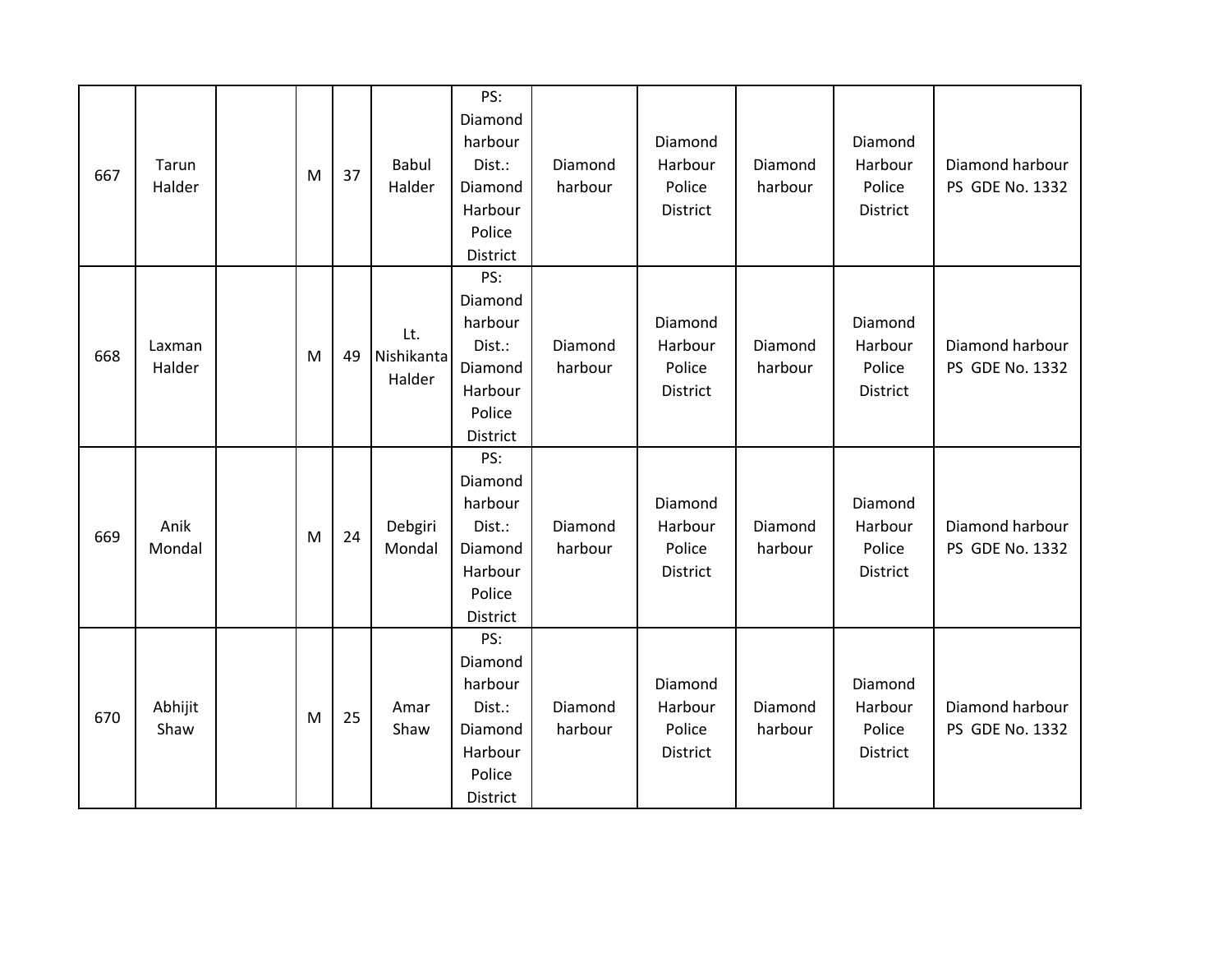| 671 | Rajashree<br>Gol | M | 20 | Tapan Kr<br>Gol  | PS:<br>Diamond<br>harbour<br>Dist.:<br>Diamond<br>Harbour<br>Police<br>District | Diamond<br>harbour | Diamond<br>Harbour<br>Police<br>District | Diamond<br>harbour | Diamond<br>Harbour<br>Police<br>District | Diamond harbour<br>PS GDE No. 1346 |
|-----|------------------|---|----|------------------|---------------------------------------------------------------------------------|--------------------|------------------------------------------|--------------------|------------------------------------------|------------------------------------|
| 672 | Satyaki<br>Gol   | M | 21 | Debabrata<br>Gol | PS:<br>Diamond<br>harbour<br>Dist.:<br>Diamond<br>Harbour<br>Police<br>District | Diamond<br>harbour | Diamond<br>Harbour<br>Police<br>District | Diamond<br>harbour | Diamond<br>Harbour<br>Police<br>District | Diamond harbour<br>PS GDE No. 1346 |
| 673 | Sagnik<br>Dey    | M | 20 | Subrata<br>Dey   | PS:<br>Diamond<br>harbour<br>Dist.:<br>Diamond<br>Harbour<br>Police<br>District | Diamond<br>harbour | Diamond<br>Harbour<br>Police<br>District | Diamond<br>harbour | Diamond<br>Harbour<br>Police<br>District | Diamond harbour<br>PS GDE No. 1346 |
| 674 | Amar<br>Mondal   | M | 46 | Satish<br>Mondal | PS:<br>Diamond<br>harbour<br>Dist.:<br>Diamond<br>Harbour<br>Police<br>District | Diamond<br>harbour | Diamond<br>Harbour<br>Police<br>District | Diamond<br>harbour | Diamond<br>Harbour<br>Police<br>District | Diamond harbour<br>PS GDE No. 1346 |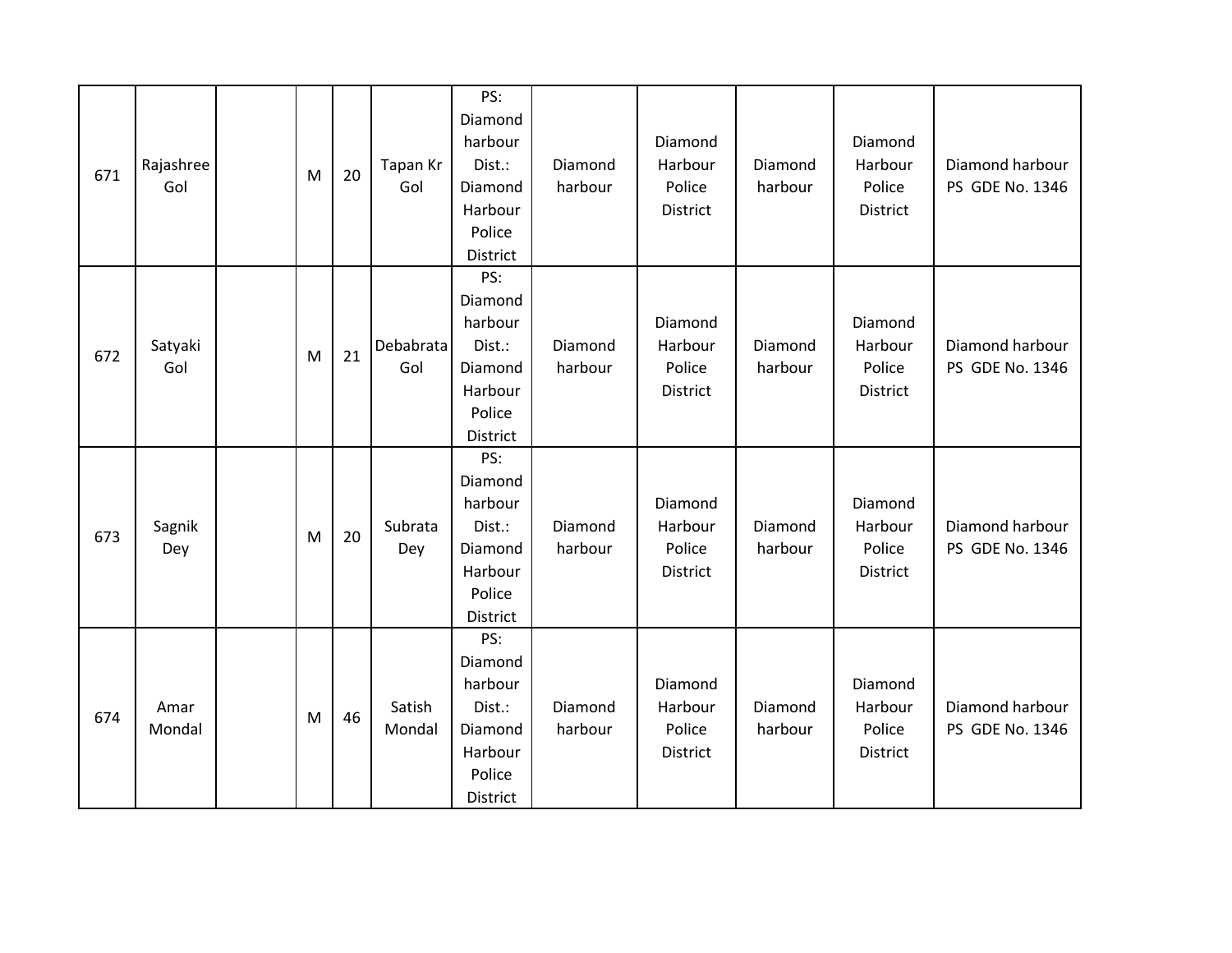| 675 | Sk<br>Ramjan     | M            | 45 | Sk Rasid              | PS:<br>Diamond<br>harbour<br>Dist.:<br>Diamond<br>Harbour<br>Police<br>District          | Diamond<br>harbour          | Diamond<br>Harbour<br>Police<br>District | Diamond<br>harbour          | Diamond<br>Harbour<br>Police<br>District | Diamond harbour<br>PS GDE No. 1346         |
|-----|------------------|--------------|----|-----------------------|------------------------------------------------------------------------------------------|-----------------------------|------------------------------------------|-----------------------------|------------------------------------------|--------------------------------------------|
| 676 | Sima<br>Karmakar | $\mathsf F$  | 45 | W/o-kanai<br>Karmakar | PS:<br>Diamond<br>harbour<br>women<br>Dist.:<br>Diamond<br>Harbour<br>Police<br>District | Diamond<br>harbour<br>women | Diamond<br>Harbour<br>Police<br>District | Diamond<br>harbour<br>women | Diamond<br>Harbour<br>Police<br>District | Diamond harbour<br>women PS GDE No.<br>376 |
| 677 | Bhuti<br>Mondal  | $\mathsf{F}$ | 55 | W/o-bapi<br>Mondal    | PS:<br>Diamond<br>harbour<br>women<br>Dist.:<br>Diamond<br>Harbour<br>Police<br>District | Diamond<br>harbour<br>women | Diamond<br>Harbour<br>Police<br>District | Diamond<br>harbour<br>women | Diamond<br>Harbour<br>Police<br>District | Diamond harbour<br>women PS GDE No.<br>376 |
| 678 | Kousik<br>Mondal | M            | 23 | Sannasi<br>Mondal     | PS: Falta<br>Dist.:<br>Diamond<br>Harbour<br>Police<br>District                          | Falta                       | Diamond<br>Harbour<br>Police<br>District | Falta                       | Diamond<br>Harbour<br>Police<br>District | Falta PS GDE No.<br>800                    |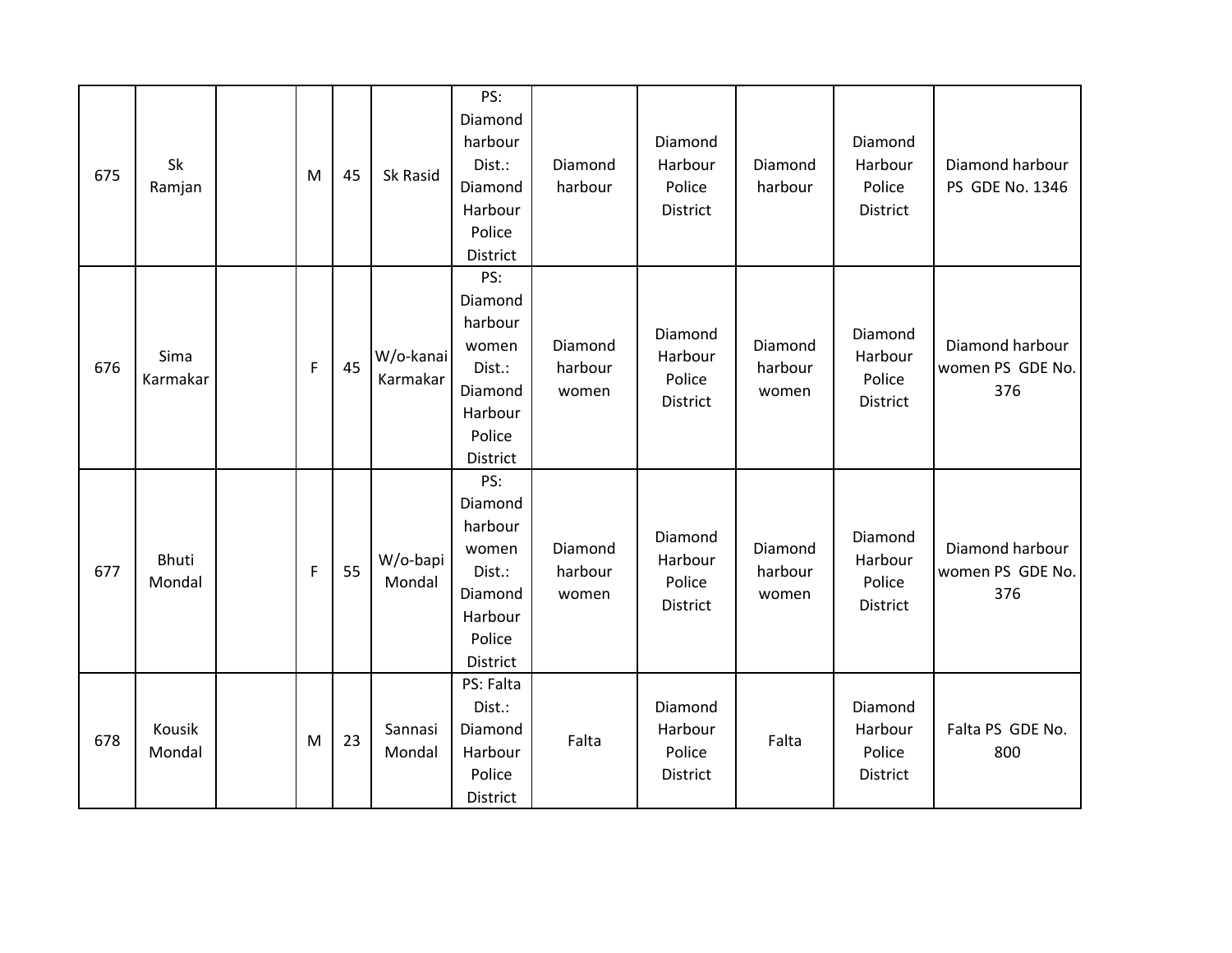| 679 | Kartik<br>Mondal   | M | 20 | Jagannath<br>Mondal           | PS: Falta<br>Dist.:<br>Diamond<br>Harbour<br>Police<br>District | Falta | Diamond<br>Harbour<br>Police<br>District        | Falta | Diamond<br>Harbour<br>Police<br><b>District</b> | Falta PS GDE No.<br>800 |
|-----|--------------------|---|----|-------------------------------|-----------------------------------------------------------------|-------|-------------------------------------------------|-------|-------------------------------------------------|-------------------------|
| 680 | Debkumar<br>Mondal | M | 32 | Lakshmka<br>nta<br>Mondal     | PS: Falta<br>Dist.:<br>Diamond<br>Harbour<br>Police<br>District | Falta | Diamond<br>Harbour<br>Police<br>District        | Falta | Diamond<br>Harbour<br>Police<br>District        | Falta PS GDE No.<br>800 |
| 681 | Karim Sk           | M | 35 | Lt.<br>Rawsan Sk              | PS: Falta<br>Dist.:<br>Diamond<br>Harbour<br>Police<br>District | Falta | Diamond<br>Harbour<br>Police<br><b>District</b> | Falta | Diamond<br>Harbour<br>Police<br><b>District</b> | Falta PS GDE No.<br>800 |
| 682 | Asadul<br>Molla    | M | 25 | Sirajul<br>Molla              | PS: Falta<br>Dist.:<br>Diamond<br>Harbour<br>Police<br>District | Falta | Diamond<br>Harbour<br>Police<br>District        | Falta | Diamond<br>Harbour<br>Police<br><b>District</b> | Falta PS GDE No.<br>800 |
| 683 | Anish<br>Manishi   | M | 45 | Lt. Abdul<br>Hamid<br>Manishi | PS: Falta<br>Dist.:<br>Diamond<br>Harbour<br>Police<br>District | Falta | Diamond<br>Harbour<br>Police<br>District        | Falta | Diamond<br>Harbour<br>Police<br>District        | Falta PS GDE No.<br>800 |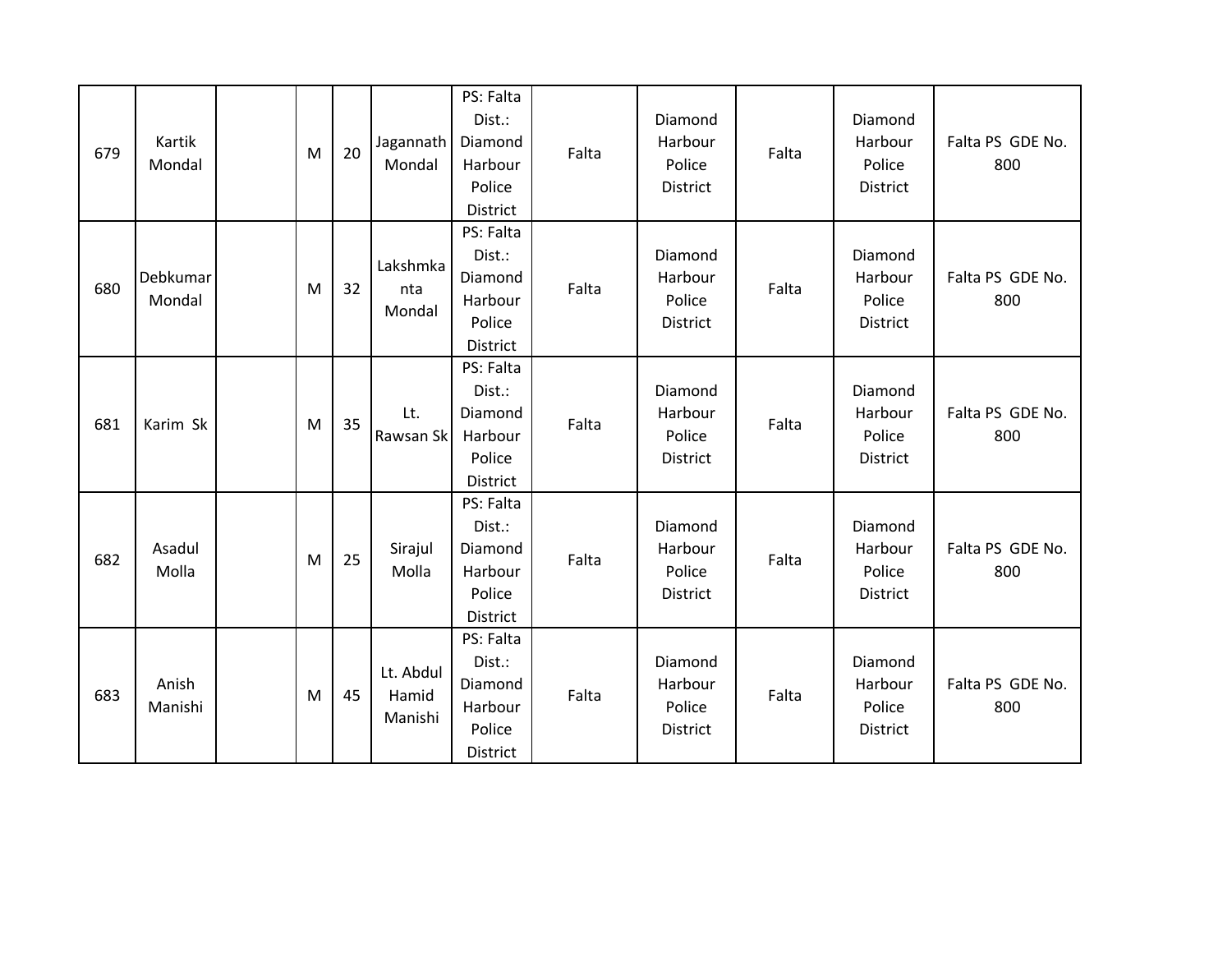| 684 | Sanjay<br>Majhi  | M | 40 | Anil Majhi                | PS:<br>Maheshtal<br>a Dist.:<br>Diamond<br>Harbour<br>Police<br>District | Maheshtala | Diamond<br>Harbour<br>Police<br>District | Maheshtala | Diamond<br>Harbour<br>Police<br>District | Maheshtala PS GDE<br>No. 739  |
|-----|------------------|---|----|---------------------------|--------------------------------------------------------------------------|------------|------------------------------------------|------------|------------------------------------------|-------------------------------|
| 685 | Israil<br>Molla  | M | 27 | Ismail<br>Molla           | PS:<br>Maheshtal<br>a Dist.:<br>Diamond<br>Harbour<br>Police<br>District | Maheshtala | Diamond<br>Harbour<br>Police<br>District | Maheshtala | Diamond<br>Harbour<br>Police<br>District | Maheshtala PS GDE<br>No. 739  |
| 686 | Chandan<br>Kumar | M | 34 | Naru<br>Gopal<br>Kumar    | PS:<br>Maheshtal<br>a Dist.:<br>Diamond<br>Harbour<br>Police<br>District | Maheshtala | Diamond<br>Harbour<br>Police<br>District | Maheshtala | Diamond<br>Harbour<br>Police<br>District | Maheshtala PS GDE<br>No. 761  |
| 687 | Ram<br>Baidya    | M | 55 | Lt Ram<br>Mohon<br>Baidya | PS:<br>Maheshtal<br>a Dist.:<br>Diamond<br>Harbour<br>Police<br>District | Maheshtala | Diamond<br>Harbour<br>Police<br>District | Maheshtala | Diamond<br>Harbour<br>Police<br>District | Maheshtala PS GDE<br>No. 2012 |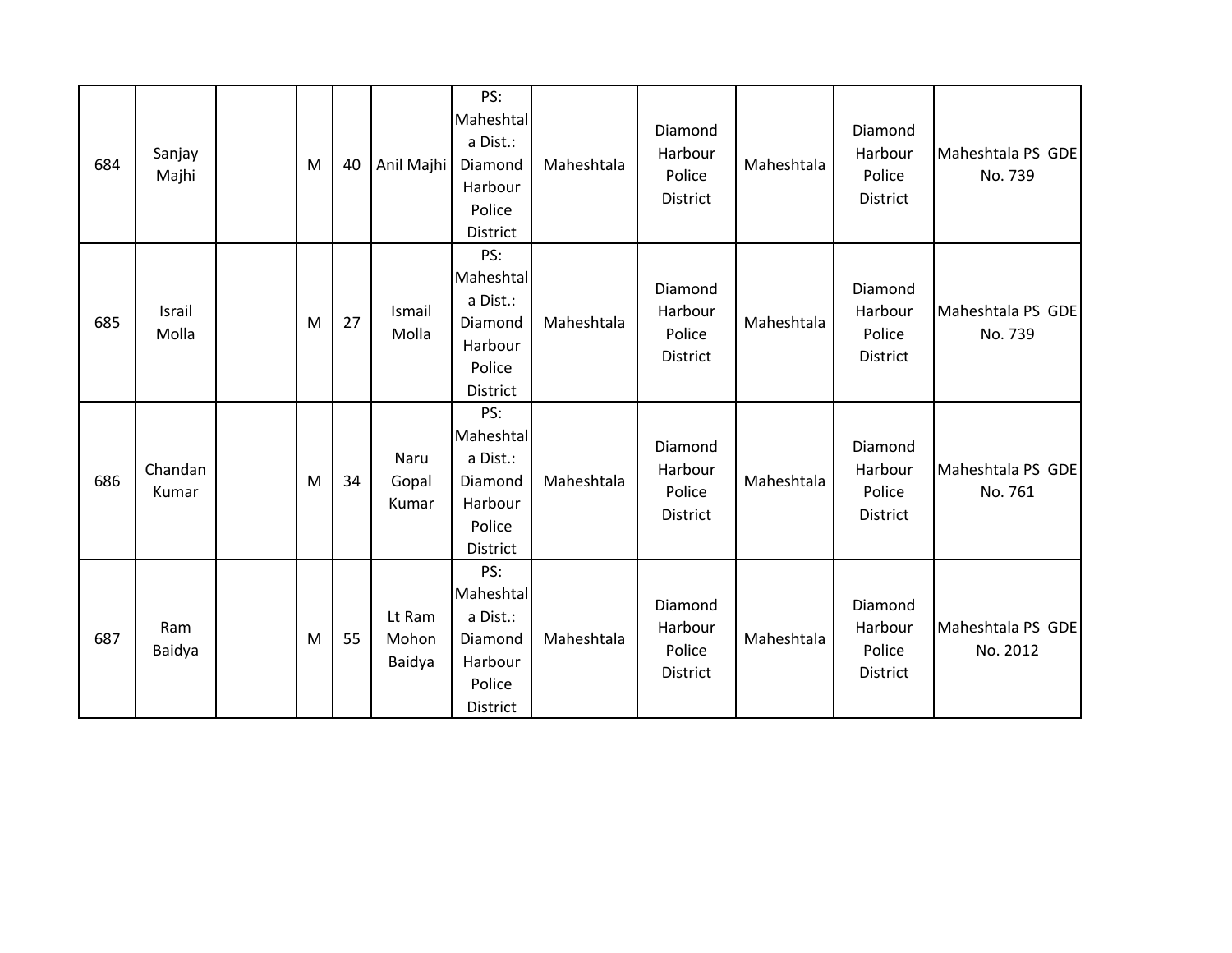| 688 | Panchu<br>Naskar   |  | 26 | Shibu<br>Naskar   | Dakshin<br>Saligoria<br>Dist.:<br>Diamond<br>Harbour<br>Police<br>District                    |          | Diamond<br>Harbour<br>Police<br>District | Mograhat | Diamond<br>Harbour<br>Police<br>District | Mograhat PS GDE<br>No. 1091 |
|-----|--------------------|--|----|-------------------|-----------------------------------------------------------------------------------------------|----------|------------------------------------------|----------|------------------------------------------|-----------------------------|
| 689 | Dipankar<br>Sardar |  | 30 | Sukumar<br>Sardar | Dakshin<br>Saligaria<br>PS:<br>Mograhat<br>Dist.:<br>Diamond<br>Harbour<br>Police<br>District | Mograhat | Diamond<br>Harbour<br>Police<br>District | Mograhat | Diamond<br>Harbour<br>Police<br>District | Mograhat PS GDE<br>No. 1091 |
| 690 | Dibakar<br>Naskar  |  | 18 | Subal<br>Naskar   | Dakshin<br>Saligaria<br>PS:<br>Mograhat<br>Dist.:<br>Diamond<br>Harbour<br>Police<br>District | Mograhat | Diamond<br>Harbour<br>Police<br>District | Mograhat | Diamond<br>Harbour<br>Police<br>District | Mograhat PS GDE<br>No. 1091 |
| 691 | Raju<br>Mondal     |  | 24 | Sudhash<br>Mondal | Do PS:<br>Mograhat<br>Dist.:<br>Diamond<br>Harbour<br>Police<br>District                      | Mograhat | Diamond<br>Harbour<br>Police<br>District | Mograhat | Diamond<br>Harbour<br>Police<br>District | Mograhat PS GDE<br>No. 1091 |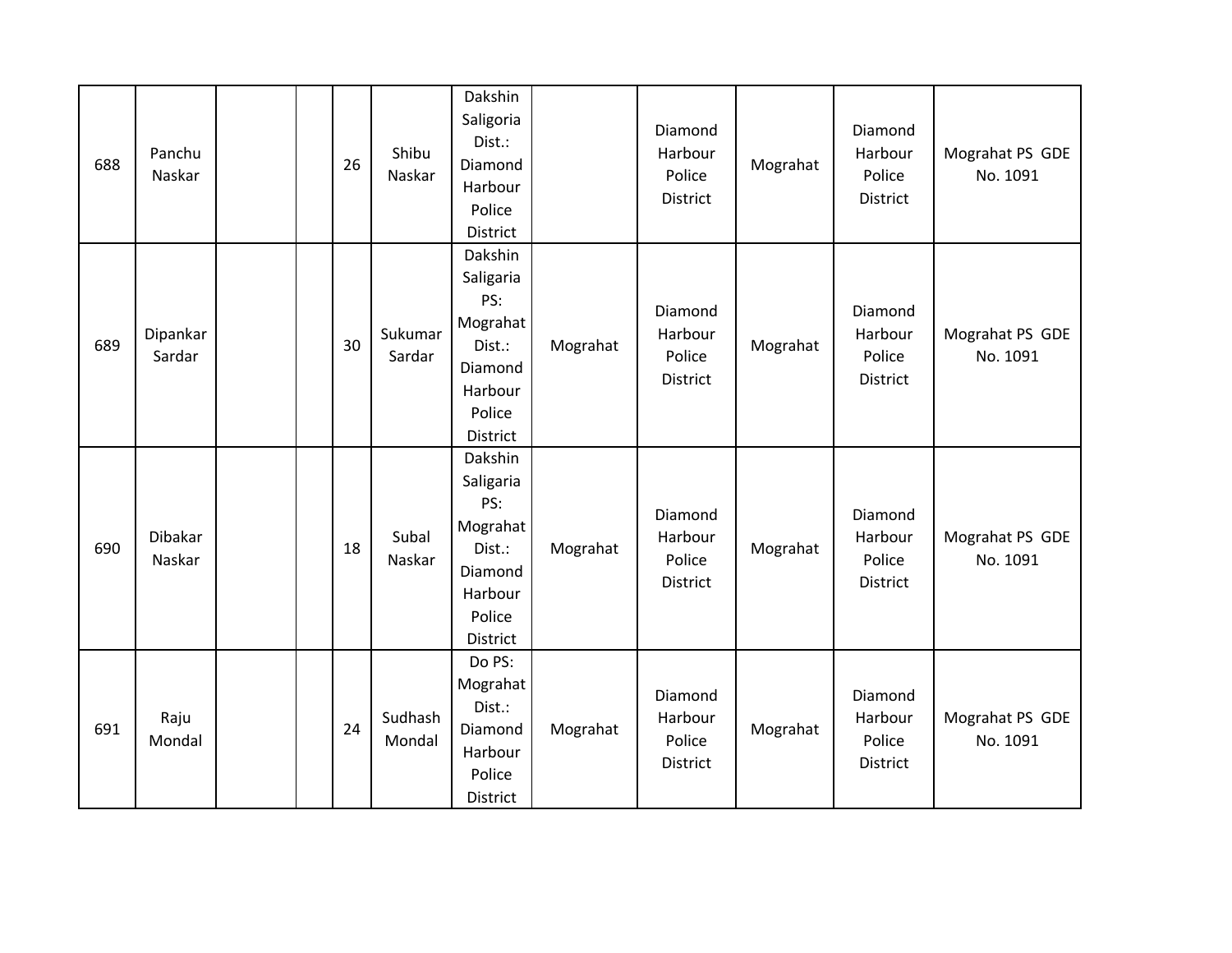| 692 | Sanjay<br>Sardar |  | 26 | Sudhas<br>Sardar         | Atasura<br>PS:<br>Mograhat<br>Dist.:<br>Diamond<br>Harbour<br>Police<br>District   | Mograhat | Diamond<br>Harbour<br>Police<br>District | Mograhat | Diamond<br>Harbour<br>Police<br>District | Mograhat PS GDE<br>No. 1091 |
|-----|------------------|--|----|--------------------------|------------------------------------------------------------------------------------|----------|------------------------------------------|----------|------------------------------------------|-----------------------------|
| 693 | Madan<br>Naskra  |  | 39 | Lt.<br>Damodar<br>Naskar | Atasura<br>PS:<br>Mograhat<br>Dist.:<br>Diamond<br>Harbour<br>Police<br>District   | Mograhat | Diamond<br>Harbour<br>Police<br>District | Mograhat | Diamond<br>Harbour<br>Police<br>District | Mograhat PS GDE<br>No. 1091 |
| 694 | Swapan<br>Palley |  | 44 | Sankar                   | Atasura<br>PS:<br>Mograhat<br>Dist.:<br>Diamond<br>Harbour<br>Police<br>District   | Mograhat | Diamond<br>Harbour<br>Police<br>District | Mograhat | Diamond<br>Harbour<br>Police<br>District | Mograhat PS GDE<br>No. 1091 |
| 695 | Giyes<br>Khan    |  | 45 | Lt. Kaiun<br>Khan        | Mahitalab<br>PS:<br>Mograhat<br>Dist.:<br>Diamond<br>Harbour<br>Police<br>District | Mograhat | Diamond<br>Harbour<br>Police<br>District | Mograhat | Diamond<br>Harbour<br>Police<br>District | Mograhat PS GDE<br>No. 1099 |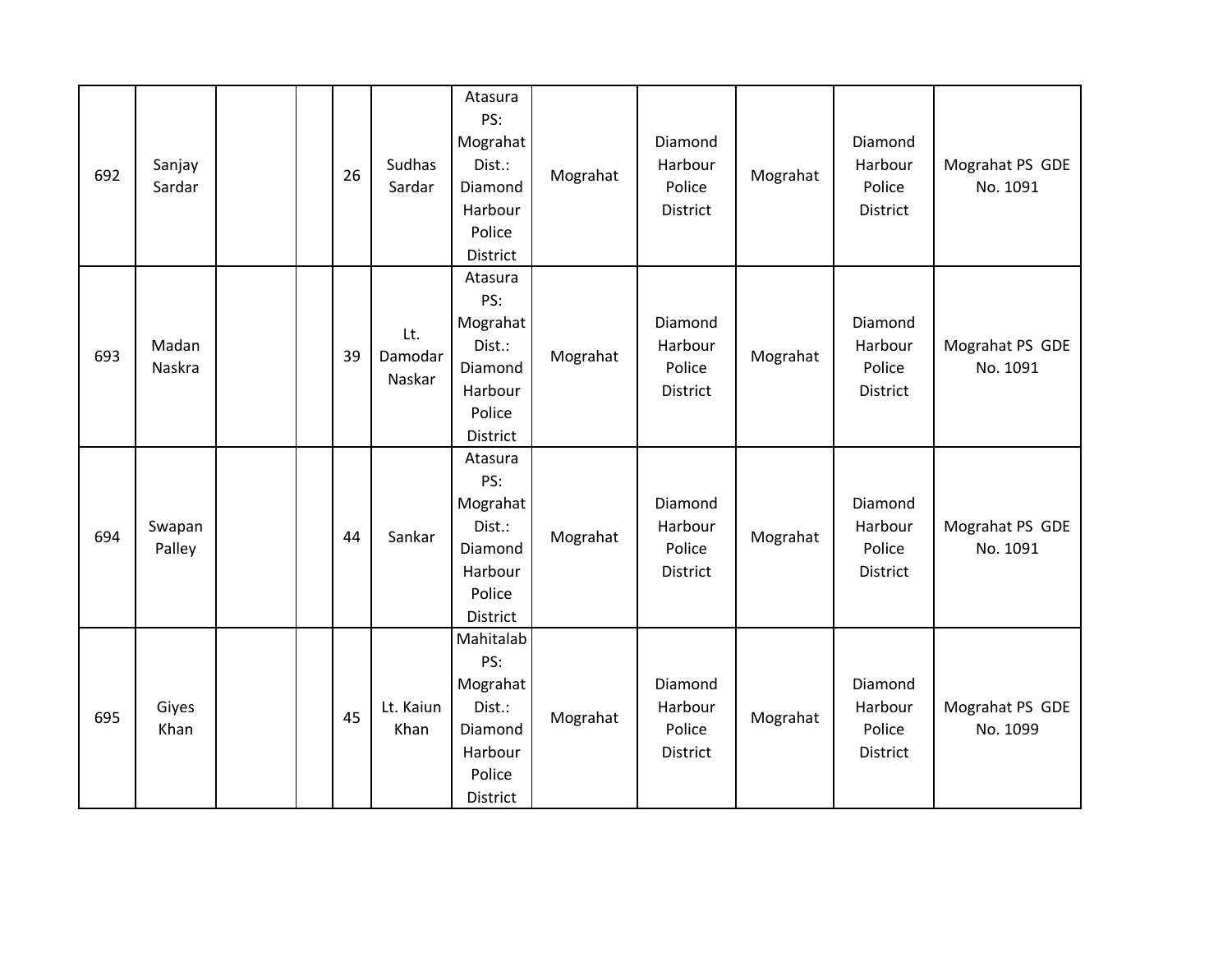| 696 | Yasin<br>Khan  |   | 22 | Giyes             | DO PS:<br>Mograhat<br>Dist.:<br>Diamond<br>Harbour<br>Police<br>District | Mograhat | Diamond<br>Harbour<br>Police<br>District | Mograhat  | Diamond<br>Harbour<br>Police<br>District | Mograhat PS GDE<br>No. 1099 |
|-----|----------------|---|----|-------------------|--------------------------------------------------------------------------|----------|------------------------------------------|-----------|------------------------------------------|-----------------------------|
| 697 | Ansura<br>Bibi | M | 55 | Abdul<br>Karim Sk | PS: Falta<br>Dist.:<br>Diamond<br>Harbour<br>Police<br>District          | Falta    | Diamond<br>Harbour<br>Police<br>District | Nodakhali | Diamond<br>Harbour<br>Police<br>District | Nodakhali PS GDE<br>No. 947 |
| 698 | Asalm Sk       | M | 35 | Abdul<br>Karim Sk | PS: Falta<br>Dist.:<br>Diamond<br>Harbour<br>Police<br>District          | Falta    | Diamond<br>Harbour<br>Police<br>District | Nodakhali | Diamond<br>Harbour<br>Police<br>District | Nodakhali PS GDE<br>No. 947 |
| 699 | Safirul Sk     | M | 38 | Ohed Box<br>Sk    | PS: Falta<br>Dist.:<br>Diamond<br>Harbour<br>Police<br>District          | Falta    | Diamond<br>Harbour<br>Police<br>District | Nodakhali | Diamond<br>Harbour<br>Police<br>District | Nodakhali PS GDE<br>No. 947 |
| 700 | Sarif Sk       | M | 21 | Bapi Sk           | PS: Falta<br>Dist.:<br>Diamond<br>Harbour<br>Police<br>District          | Falta    | Diamond<br>Harbour<br>Police<br>District | Nodakhali | Diamond<br>Harbour<br>Police<br>District | Nodakhali PS GDE<br>No. 947 |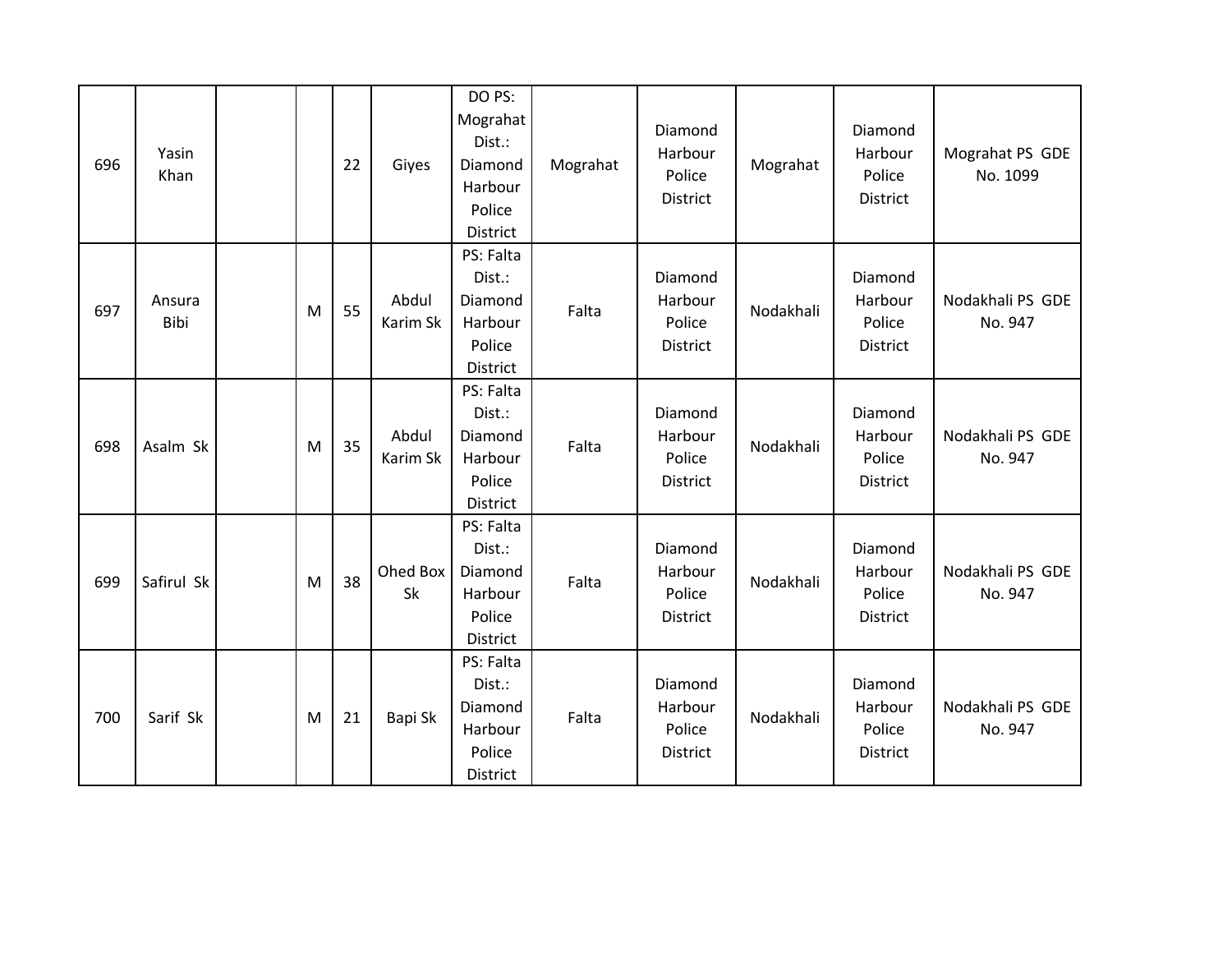| 701 | Dibakar<br>Halder | M |    | Noren<br>Halder  | PS: Parulia<br>coastal<br>Dist.:<br>Diamond<br>Harbour<br>Police<br>District                                 | Parulia<br>coastal | Diamond<br>Harbour<br>Police<br>District | Parulia<br>coastal | Diamond<br>Harbour<br>Police<br>District | Parulia coastal PS<br><b>GDE No. 452</b> |
|-----|-------------------|---|----|------------------|--------------------------------------------------------------------------------------------------------------|--------------------|------------------------------------------|--------------------|------------------------------------------|------------------------------------------|
| 702 | Uttam<br>Mondal   | M | 34 | Goutam<br>Mondal | Rajaramp<br>ur, Ward<br>No.13 PS:<br>Pujali<br>Dist.:<br>Diamond<br>Harbour<br>Police<br>District            | Pujali             | Diamond<br>Harbour<br>Police<br>District | Pujali             | Diamond<br>Harbour<br>Police<br>District | Pujali PS GDE No.<br>637                 |
| 703 | Amit Das          | M | 27 | Sumit Das        | Indira<br>Ghat<br>Road,<br>Ward<br>No.04 PS:<br>Pujali<br>Dist.:<br>Diamond<br>Harbour<br>Police<br>District | Pujali             | Diamond<br>Harbour<br>Police<br>District | Pujali             | Diamond<br>Harbour<br>Police<br>District | Pujali PS GDE No.<br>637                 |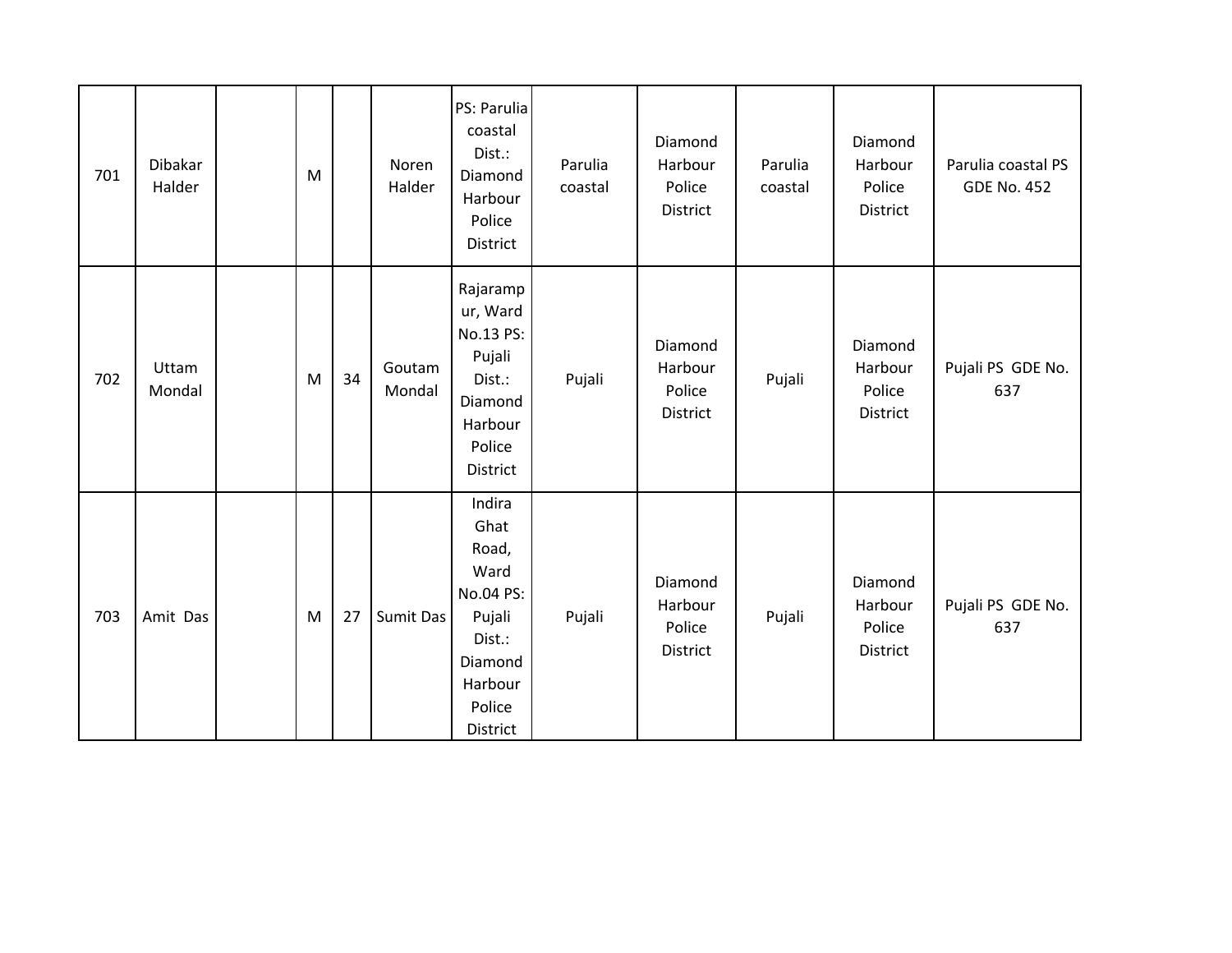| 704 | Akram Ali<br>Khandekar | M | 37 | Abdul<br>Razzak<br>Khandakar | Sontoshpu<br>r<br>Talbagan,<br>PO-<br>Bidhangar<br>h PS:<br>Rabindran<br>agar Dist.:<br>Diamond<br>Harbour<br>Police<br>District | Rabindranaga<br>$\mathsf{r}$             | Diamond<br>Harbour<br>Police<br>District | Rabindranag<br>ar | Diamond<br>Harbour<br>Police<br>District | Rabindranagar PS<br><b>GDE No. 913</b> |
|-----|------------------------|---|----|------------------------------|----------------------------------------------------------------------------------------------------------------------------------|------------------------------------------|------------------------------------------|-------------------|------------------------------------------|----------------------------------------|
| 705 | Abdul<br>Jabbar        | M | 52 | Lt Abdul<br>Karim            | Tiljola<br>Road PS:<br>Rabindran<br>Diamond<br>Harbour<br>Police<br>District                                                     | agar Dist.: Rabindranaga<br>$\mathsf{r}$ | Diamond<br>Harbour<br>Police<br>District | Rabindranag<br>ar | Diamond<br>Harbour<br>Police<br>District | Rabindranagar PS<br><b>GDE No. 913</b> |
| 706 | Khushid<br>Sarder      | M |    | Saidul<br>Sarder             |                                                                                                                                  |                                          | Basirhat                                 | Usthi             | Diamond<br>Harbour<br>Police<br>District | Usthi PS GDE No.<br>994                |
| 707 | Asadulla<br>Halder     | M |    | Jane Alam<br>Halder          |                                                                                                                                  |                                          | Basirhat                                 | Usthi             | Diamond<br>Harbour<br>Police<br>District | Usthi PS GDE No.<br>994                |
| 708 | Uttam<br>Paik          | M |    | Dhrubo<br>Paik               |                                                                                                                                  |                                          | Basirhat                                 | Usthi             | Diamond<br>Harbour<br>Police<br>District | Usthi PS GDE No.<br>994                |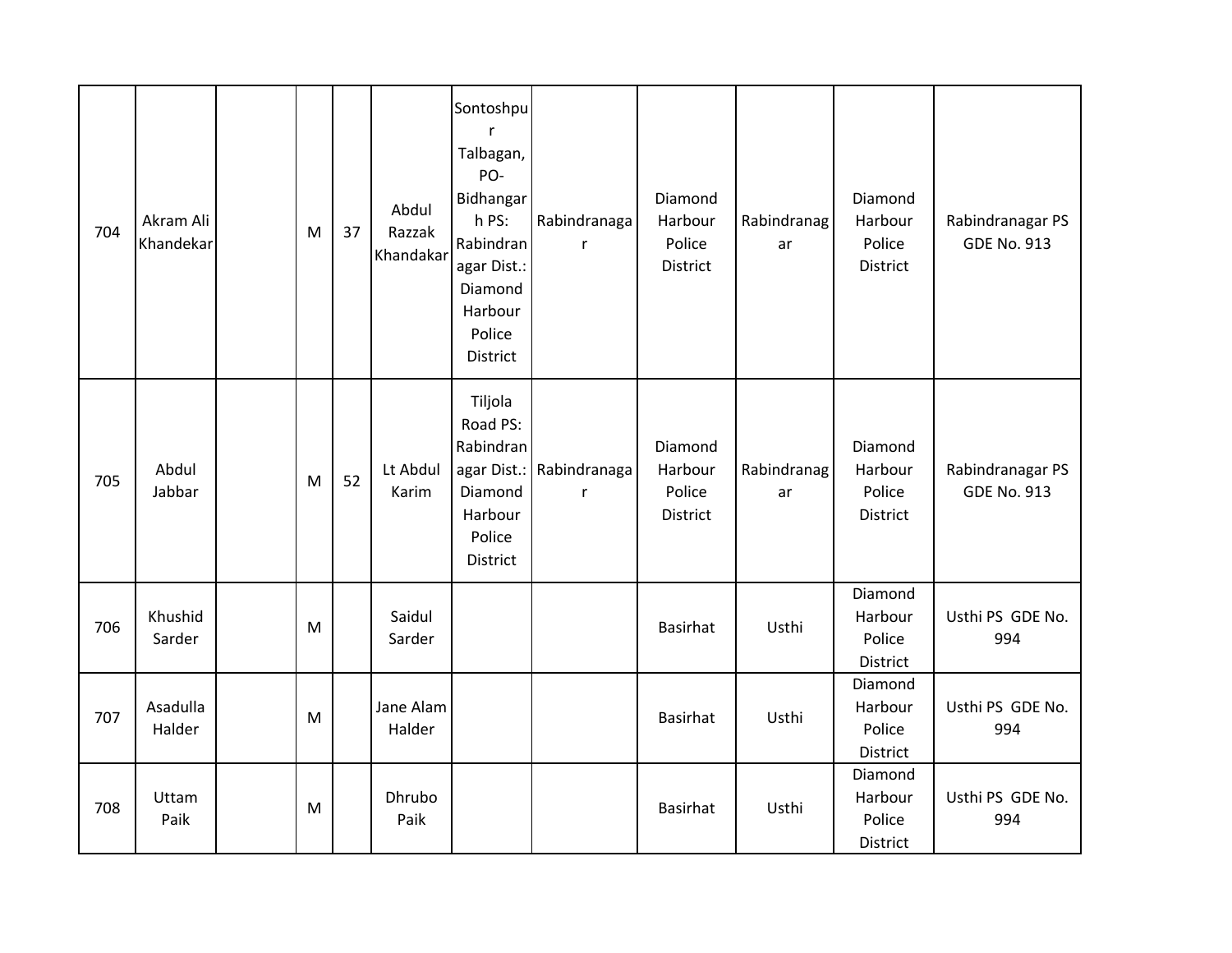| 709 | Sridam<br>Mondal         | M | Uttam<br>Mondal         |                                                                                                                |          | <b>Basirhat</b>  | Usthi    | Diamond<br>Harbour<br>Police<br>District | Usthi PS GDE No.<br>994     |
|-----|--------------------------|---|-------------------------|----------------------------------------------------------------------------------------------------------------|----------|------------------|----------|------------------------------------------|-----------------------------|
| 710 | Samrat<br>Mondal         | M | Rabin<br>Mondal         |                                                                                                                |          | Basirhat         | Usthi    | Diamond<br>Harbour<br>Police<br>District | Usthi PS GDE No.<br>994     |
| 711 | Santu<br>Chakrabor<br>ty | M | Haru<br>Chakrabor<br>ty | Vill-<br>Modina<br>PS-<br>Goghat<br>Dist-<br>Hooghly<br>PS:<br>Arambagh<br>Dist.:<br>Hooghly<br>Rural          | Arambagh | Hooghly<br>Rural | Arambagh | Hooghly<br>Rural                         | Arambagh PS GDE<br>No. 1249 |
| 712 | Sirajul<br>Mollha        | M | Saidul<br>Mollha        | Vill-<br>Ramnagar<br>PS-<br>Baruipur<br>Dist-<br>South 24<br>PGS PS:<br>Arambagh<br>Dist.:<br>Hooghly<br>Rural | Arambagh | Hooghly<br>Rural | Arambagh | Hooghly<br>Rural                         | Arambagh PS GDE<br>No. 1254 |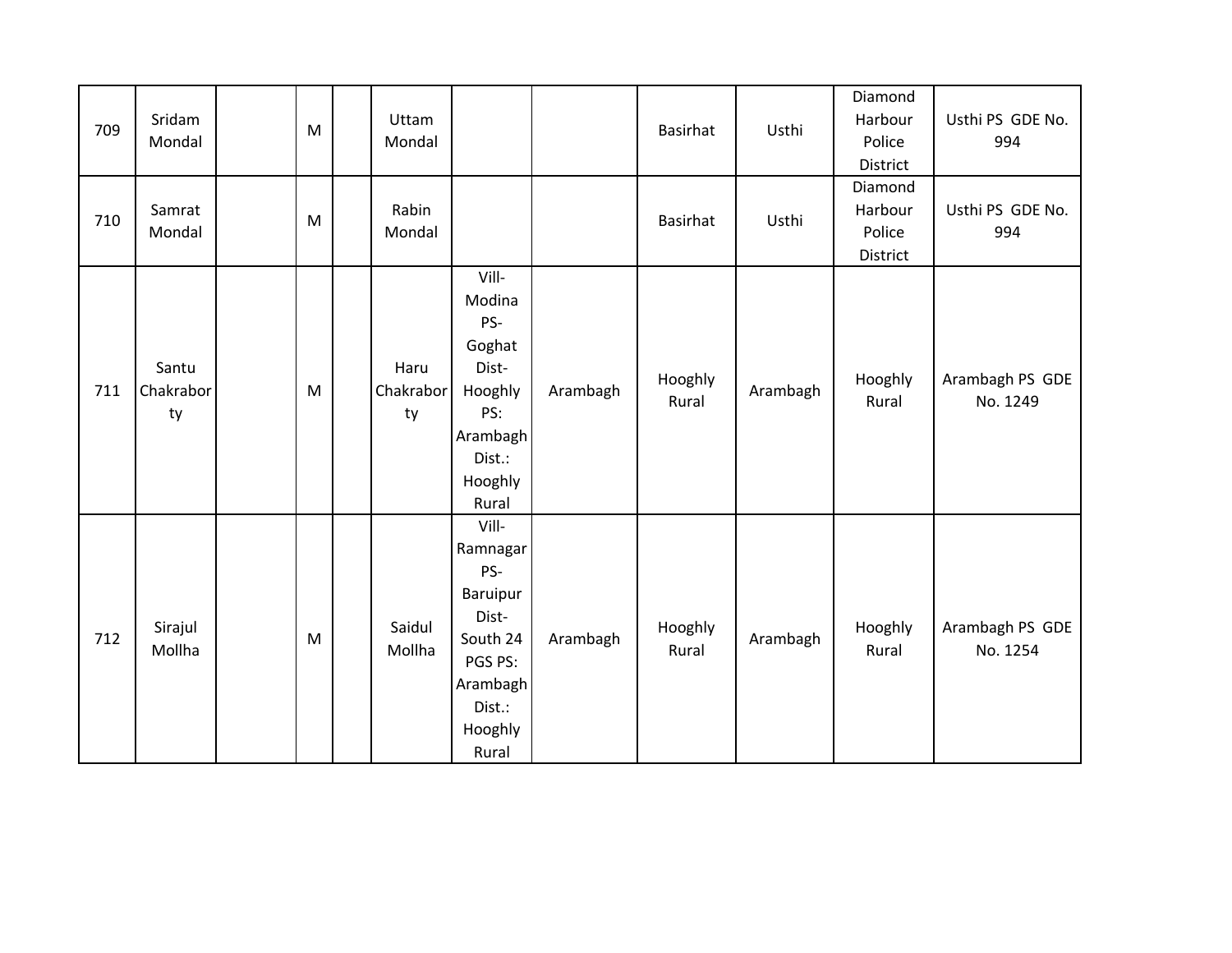| 713 | Abdul<br>Rahit<br>Mollha | M                                                                                     | Abdul<br>Rahaman<br>Mollha | Vill-<br>Ramnagar<br>PS-<br>Baruipur<br>Dist-<br>South 24<br>PGS PS:<br>Arambagh<br>Dist.:<br>Hooghly<br>Rural | Arambagh | Hooghly<br>Rural | Arambagh | Hooghly<br>Rural | Arambagh PS GDE<br>No. 1254 |
|-----|--------------------------|---------------------------------------------------------------------------------------|----------------------------|----------------------------------------------------------------------------------------------------------------|----------|------------------|----------|------------------|-----------------------------|
| 714 | Subhas<br>Santra         | $\mathsf{M}% _{T}=\mathsf{M}_{T}\!\left( a,b\right) ,\ \mathsf{M}_{T}=\mathsf{M}_{T}$ | Murari<br>Santra           | Vill-<br>Balundi<br>PS-<br>Arambagh<br>Dist-<br>Hooghly<br>PS:<br>Arambagh<br>Dist.:<br>Hooghly<br>Rural       | Arambagh | Hooghly<br>Rural | Arambagh | Hooghly<br>Rural | Arambagh PS GDE<br>No. 1212 |
| 715 | Sk Abdul<br>Malak        | ${\sf M}$                                                                             | Sk Abdul<br>Haque          | Vill-<br>Balundi<br>PS-<br>Arambagh<br>Dist-<br>Hooghly<br>PS:<br>Arambagh<br>Dist.:<br>Hooghly<br>Rural       | Arambagh | Hooghly<br>Rural | Arambagh | Hooghly<br>Rural | Arambagh PS GDE<br>No. 1212 |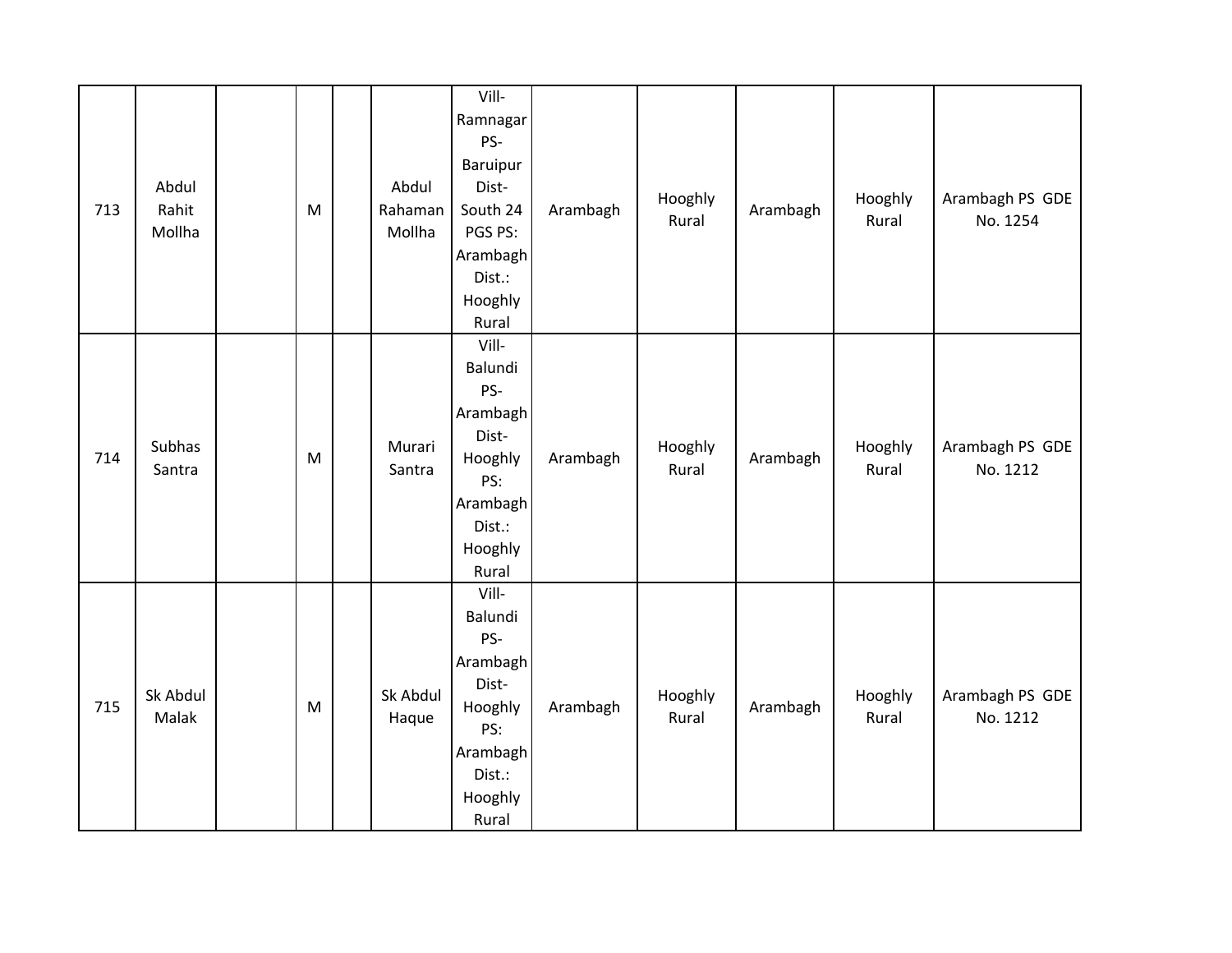| 716 | Ananda<br>Porel       | ${\sf M}$ |    | Sudeb<br>Porel     | Vill-<br>Protap<br>Nagar<br>PS-<br>Arambagh<br>Di PS:<br>Arambagh<br>Dist.:<br>Hooghly<br>Rural              | Arambagh | Hooghly<br>Rural | Arambagh | Hooghly<br>Rural | Arambagh PS GDE<br>No. 1212 |
|-----|-----------------------|-----------|----|--------------------|--------------------------------------------------------------------------------------------------------------|----------|------------------|----------|------------------|-----------------------------|
| 717 | Monoranj<br>an Pandit | M         |    | Lt Manik<br>Pandit | Vill-<br>Balundi<br>PS-<br>Arambagh<br>Dist-<br>Hooghly<br>PS:<br>Arambagh<br>Dist.:<br>Hooghly<br>Rural     | Arambagh | Hooghly<br>Rural | Arambagh | Hooghly<br>Rural | Arambagh PS GDE<br>No. 1212 |
| 718 | Dilip<br>Yadav        | M         | 32 | Mahendra<br>Yadav  | Vill-<br>Maheswar<br>pur, P.S-<br>Dadpur,<br>Dist-<br>Hooghly<br>PS:<br>Dadpur<br>Dist.:<br>Hooghly<br>Rural | Dadpur   | Hooghly<br>Rural | Dadpur   | Hooghly<br>Rural | Dadpur PS GDE No.<br>940    |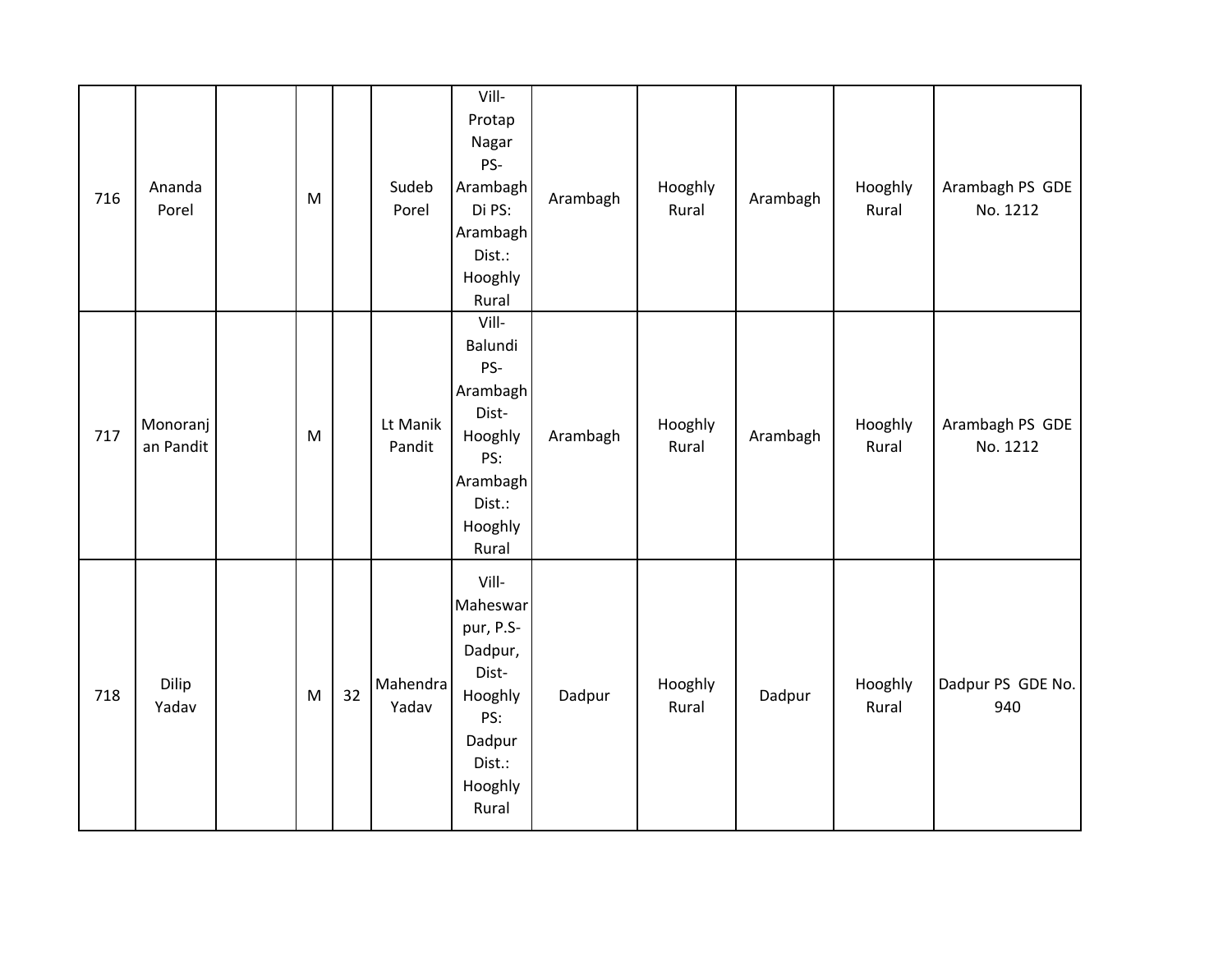| 719 | Mahendra<br>Yadav | M | 52 | Gobinda<br>Yadav   | Vill-<br>Maheswar<br>pur, P.S-<br>Dadpur,<br>Dist-<br>Hooghly<br>PS:<br>Dadpur<br>Dist.:<br>Hooghly<br>Rural       | Dadpur | Hooghly<br>Rural | Dadpur | Hooghly<br>Rural | Dadpur PS GDE No.<br>940  |
|-----|-------------------|---|----|--------------------|--------------------------------------------------------------------------------------------------------------------|--------|------------------|--------|------------------|---------------------------|
| 720 | Tapas<br>Baskey   | M | 19 | Prasanta<br>Baskey | Vill-<br>Changgori<br>a, PS –<br>Madhabdi<br>hi, Dist<br>– Purba<br>Ba PS:<br>Goghat<br>Dist.:<br>Hooghly<br>Rural | Goghat | Hooghly<br>Rural | Goghat | Hooghly<br>Rural | Goghat PS GDE No.<br>1025 |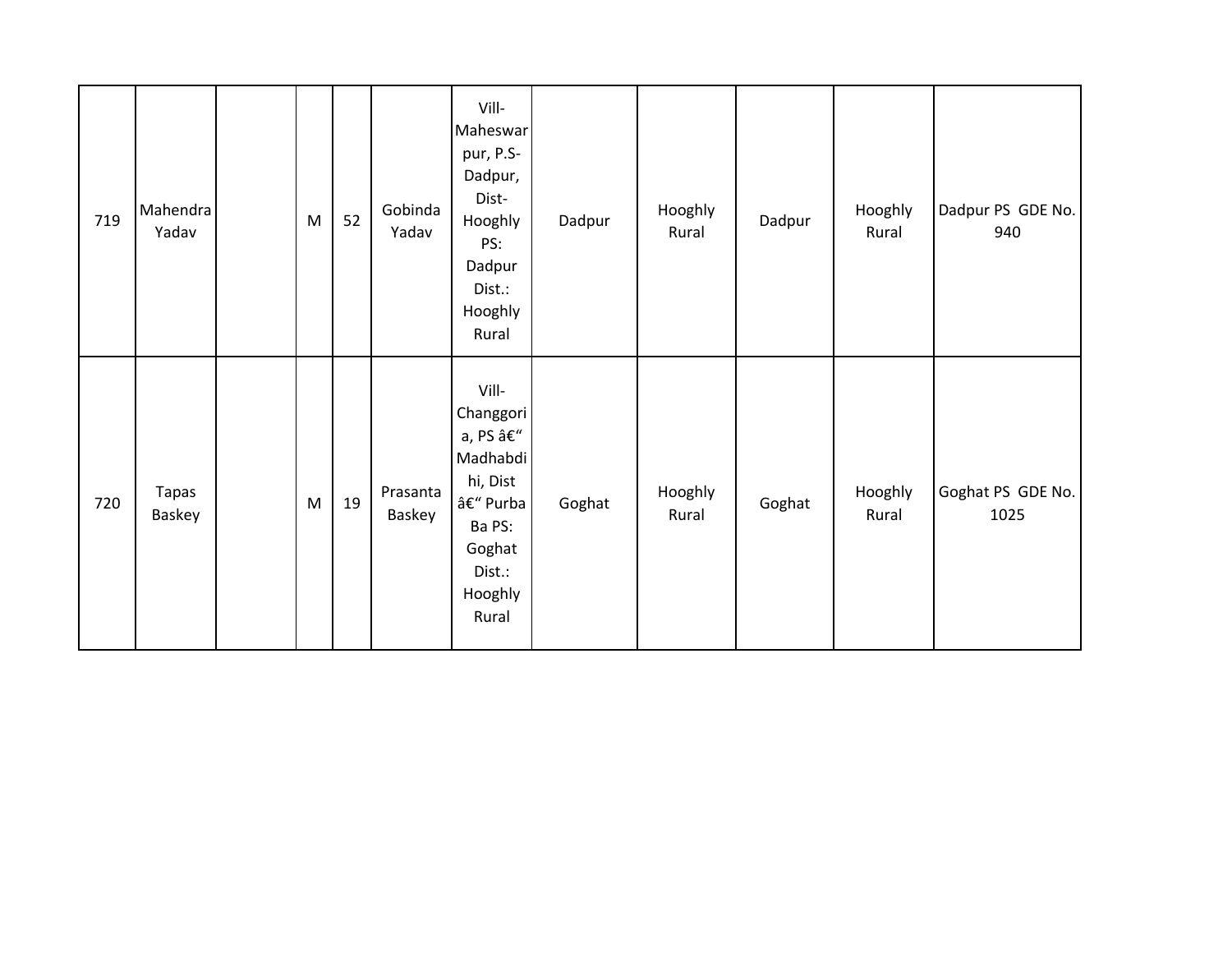| 721 | Shibayan<br>Tudu | M | 20 | Laxminara<br>yan Tudu | Vill-<br>Changgori<br>a, PS –<br>Madhabdi<br>hi, Dist<br>– Purba<br>Ba PS:<br>Goghat<br>Dist.:<br>Hooghly<br>Rural | Goghat | Hooghly<br>Rural | Goghat | Hooghly<br>Rural | Goghat PS GDE No.<br>1025 |
|-----|------------------|---|----|-----------------------|--------------------------------------------------------------------------------------------------------------------|--------|------------------|--------|------------------|---------------------------|
| 722 | Rahul<br>Hansda  | M | 19 | Rabi<br>Hansda        | Vill-<br>Changgori<br>a, PS –<br>Madhabdi<br>hi, Dist<br>– Purba<br>Ba PS:<br>Goghat<br>Dist.:<br>Hooghly<br>Rural | Goghat | Hooghly<br>Rural | Goghat | Hooghly<br>Rural | Goghat PS GDE No.<br>1025 |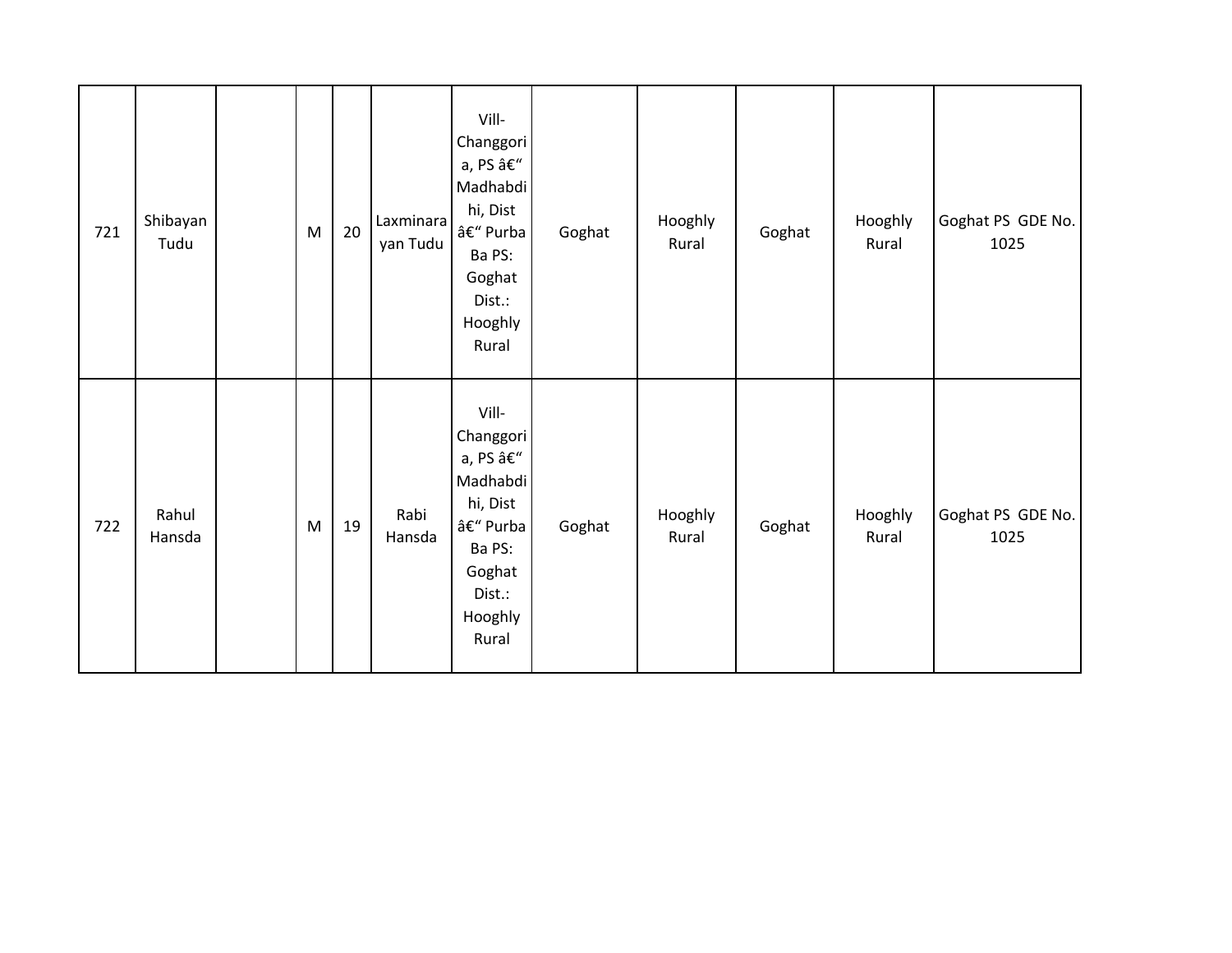| 723 | Susmita<br>Murmu     | M | 19 | Pirumoha<br>n Murmu | Vill-Santa,<br>PS –<br>Goghat,<br>Dist –<br>Hooghly<br>PS:<br>Goghat<br>Dist.:<br>Hooghly<br>Rural        | Goghat     | Hooghly<br>Rural | Goghat | Hooghly<br>Rural | Goghat PS GDE No.<br>1025 |
|-----|----------------------|---|----|---------------------|-----------------------------------------------------------------------------------------------------------|------------|------------------|--------|------------------|---------------------------|
| 724 | Tapas Roy            | M | 33 | <b>Dulal Roy</b>    | Vill-<br>Mandaran<br>, PS-<br>Goghat,<br>Dist –<br>Hooghly<br>PS:<br>Goghat<br>Dist.:<br>Hooghly<br>Rural | Goghat     | Hooghly<br>Rural | Goghat | Hooghly<br>Rural | Goghat PS GDE No.<br>1025 |
| 725 | Krishor<br>Gain      | M | 29 | Keshab<br>Gain      | Ashok<br>Nagar PS:<br>Ashoknag<br>ar Dist.:<br><b>Barasat</b>                                             | Ashoknagar | Barasat          | Gurap  | Hooghly<br>Rural | Gurap PS GDE No.<br>932   |
| 726 | Biplab<br><b>Bag</b> | M | 18 | <b>Bimal Bag</b>    | Nadampur<br>PS: Gurap<br>Dist.:<br>Hooghly<br>Rural                                                       | Gurap      | Hooghly<br>Rural | Gurap  | Hooghly<br>Rural | Gurap PS GDE No.<br>932   |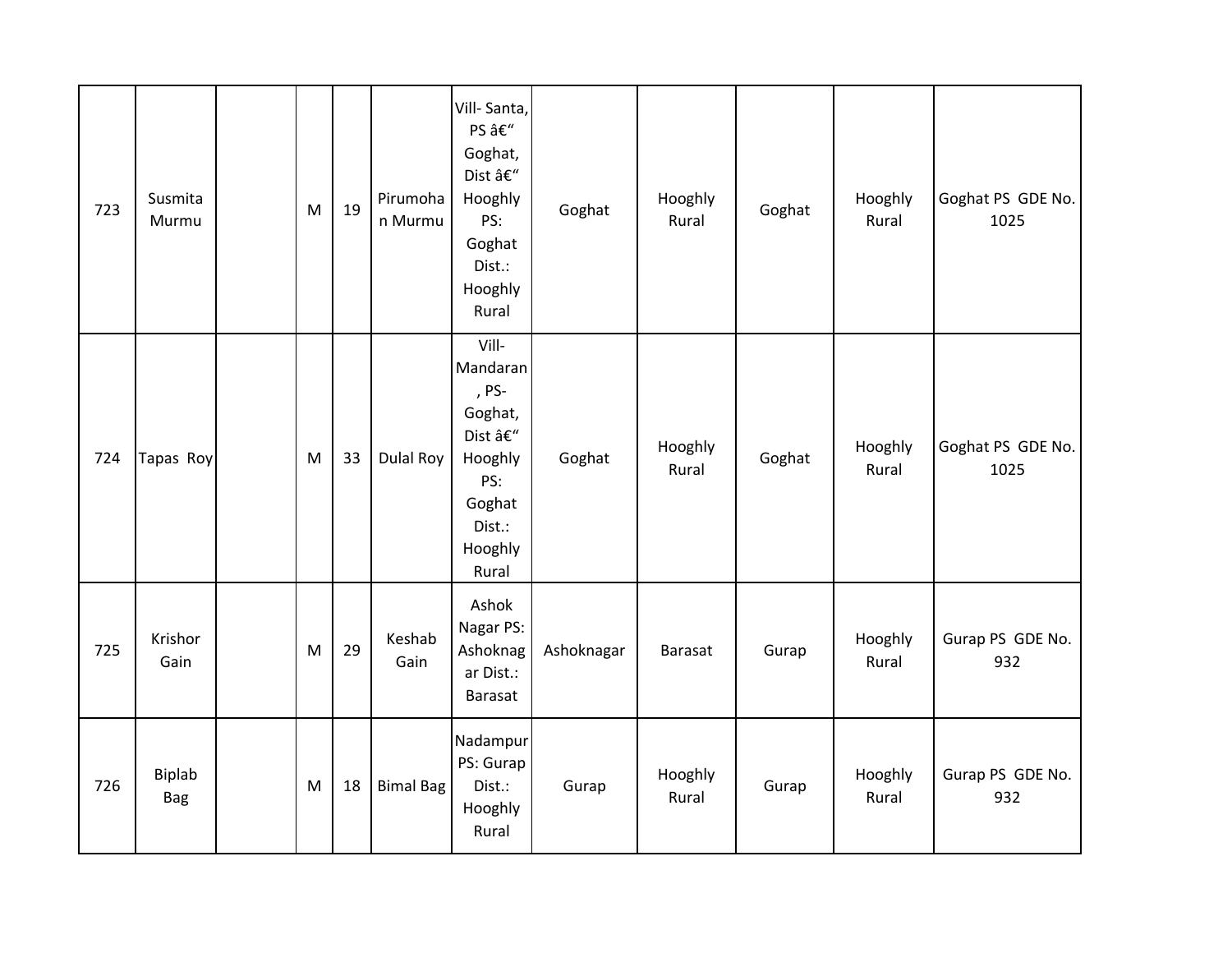| 727 | Subhas<br>Chandar<br>Bala | M | 39 | Lt. Raghu<br>Nandan<br>Bala | Habra PS:<br>Habra<br>Dist.:<br>Barasat                                                                           | Habra      | Barasat          | Gurap   | Hooghly<br>Rural | Gurap PS GDE No.<br>932   |
|-----|---------------------------|---|----|-----------------------------|-------------------------------------------------------------------------------------------------------------------|------------|------------------|---------|------------------|---------------------------|
| 728 | Sk Bahar<br>Uddin         | M | 26 | Amirul<br>Haque             | Birbhum<br>PS:<br>Dubrajpor<br>e Dist.:<br>Birbhum                                                                | Dubrajpore | Birbhum          | Gurap   | Hooghly<br>Rural | Gurap PS GDE No.<br>932   |
| 729 | Sk<br>Obaiduaal           | M | 24 |                             | Birbhum<br>PS:<br>Sk Mofijul   Dubrajpor<br>e Dist.:<br>Birbhum                                                   | Dubrajpore | Birbhum          | Gurap   | Hooghly<br>Rural | Gurap PS GDE No.<br>932   |
| 730 | Azad Das                  | M |    | Harcules<br>Das             | Harinagar,<br>$P.O-$<br>Khargpur,<br>Dist.-<br>Purba<br>Medinipur<br>PS:<br>Haripal<br>Dist.:<br>Hooghly<br>Rural | Haripal    | Hooghly<br>Rural | Haripal | Hooghly<br>Rural | Haripal PS GDE No.<br>894 |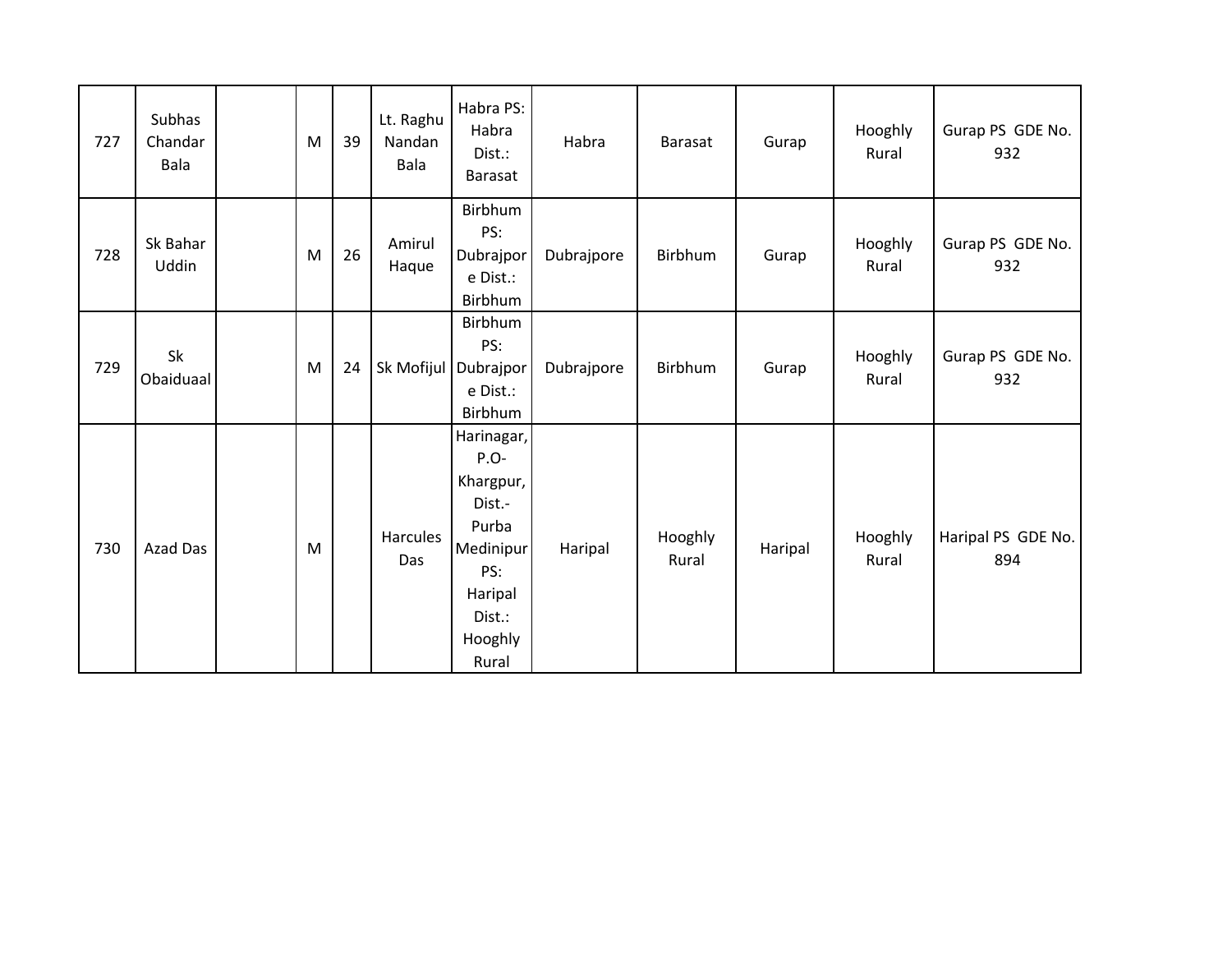| 731 | Kishan<br>Das    | ${\sf M}$                                                                             | Lt. Samal<br>Das | Harinagar,<br>P.O-<br>Khargpur,<br>Dist.-<br>Purba<br>Medinipur<br>PS:<br>Haripal<br>Dist.:<br>Hooghly<br>Rural | Haripal | Hooghly<br>Rural | Haripal | Hooghly<br>Rural | Haripal PS GDE No.<br>894 |
|-----|------------------|---------------------------------------------------------------------------------------|------------------|-----------------------------------------------------------------------------------------------------------------|---------|------------------|---------|------------------|---------------------------|
| 732 | Jitu Das         | $\mathsf{M}% _{T}=\mathsf{M}_{T}\!\left( a,b\right) ,\ \mathsf{M}_{T}=\mathsf{M}_{T}$ | Lt. Dara<br>Das  | Harinagar,<br>P.O-<br>Khargpur,<br>Dist.-<br>Purba<br>Medinipur<br>PS:<br>Haripal<br>Dist.:<br>Hooghly<br>Rural | Haripal | Hooghly<br>Rural | Haripal | Hooghly<br>Rural | Haripal PS GDE No.<br>894 |
| 733 | <b>Kiran Das</b> | ${\sf M}$                                                                             | Hercules<br>Das  | Harinagar,<br>P.O-<br>Khargpur,<br>Dist.-<br>Purba<br>Medinipur<br>PS:<br>Haripal<br>Dist.:<br>Hooghly<br>Rural | Haripal | Hooghly<br>Rural | Haripal | Hooghly<br>Rural | Haripal PS GDE No.<br>894 |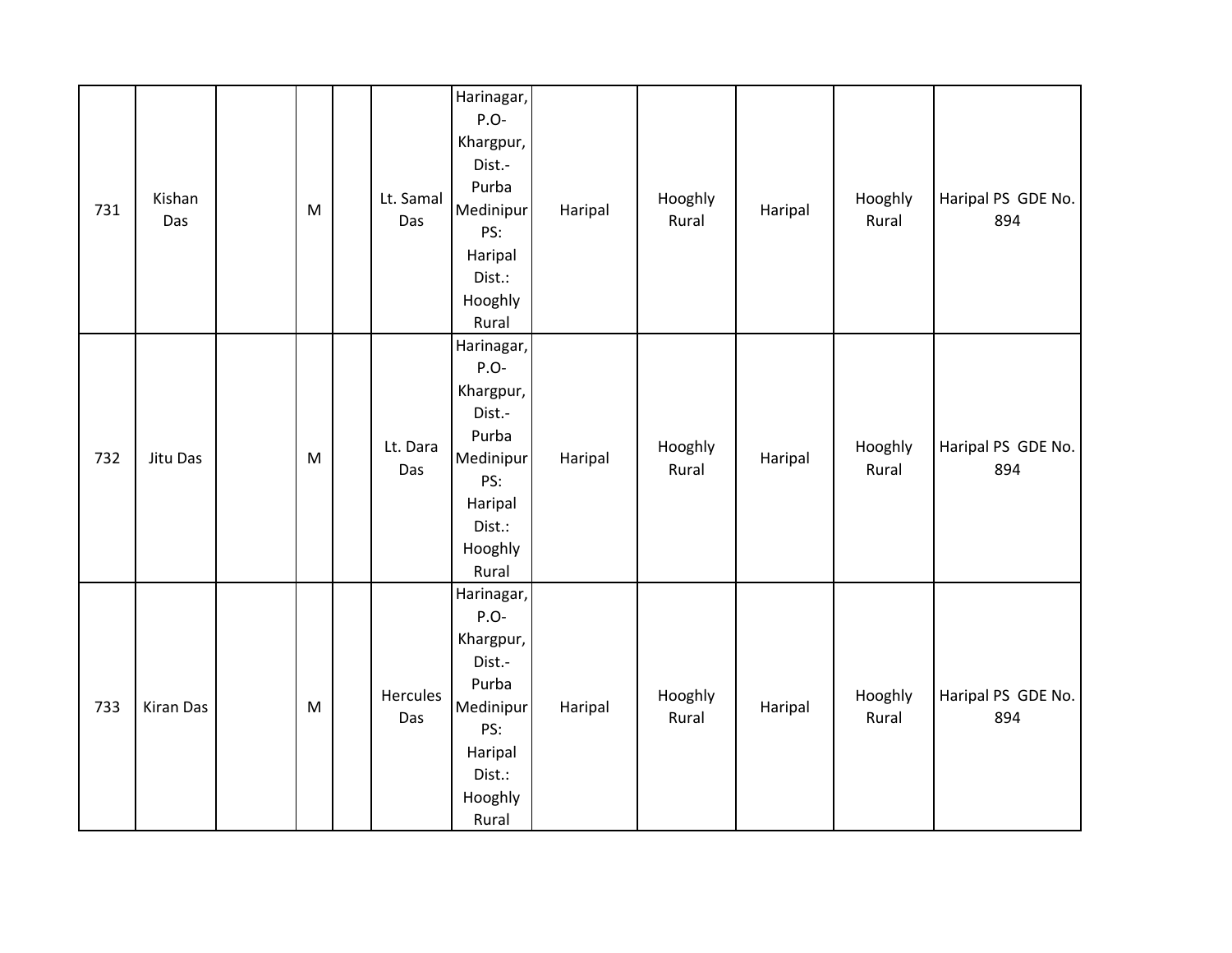| 734 | <b>Birju Das</b>       | M |                  | Harinagar,<br>P.O-<br>Khargpur,<br>Dist.-<br>Purba<br>Uttam Das Medinipur<br>PS:<br>Haripal<br>Dist.:<br>Hooghly<br>Rural | Haripal | Hooghly<br>Rural | Haripal | Hooghly<br>Rural | Haripal PS GDE No.<br>894 |
|-----|------------------------|---|------------------|---------------------------------------------------------------------------------------------------------------------------|---------|------------------|---------|------------------|---------------------------|
| 735 | Rajesh<br>Kumar<br>Roy | M | Haribar<br>Roy   | 23/1<br>Durga<br>Charan<br>Doctor<br>road, PS-<br>Titala,<br>Kolkata<br>PS: Tiljala<br>Dist.:<br>Kolkata                  | Tiljala | Kolkata          | Haripal | Hooghly<br>Rural | Haripal PS GDE No.<br>934 |
| 736 | <b>Bipiu Roy</b>       | M | Lt.<br>Chatturoy | Kogcha,<br>PS-<br>Lalgange<br>Dist-<br>Baishali,<br><b>Bihar PS:</b><br>Tiljala                                           | Tiljala | <b>Basirhat</b>  | Haripal | Hooghly<br>Rural | Haripal PS GDE No.<br>934 |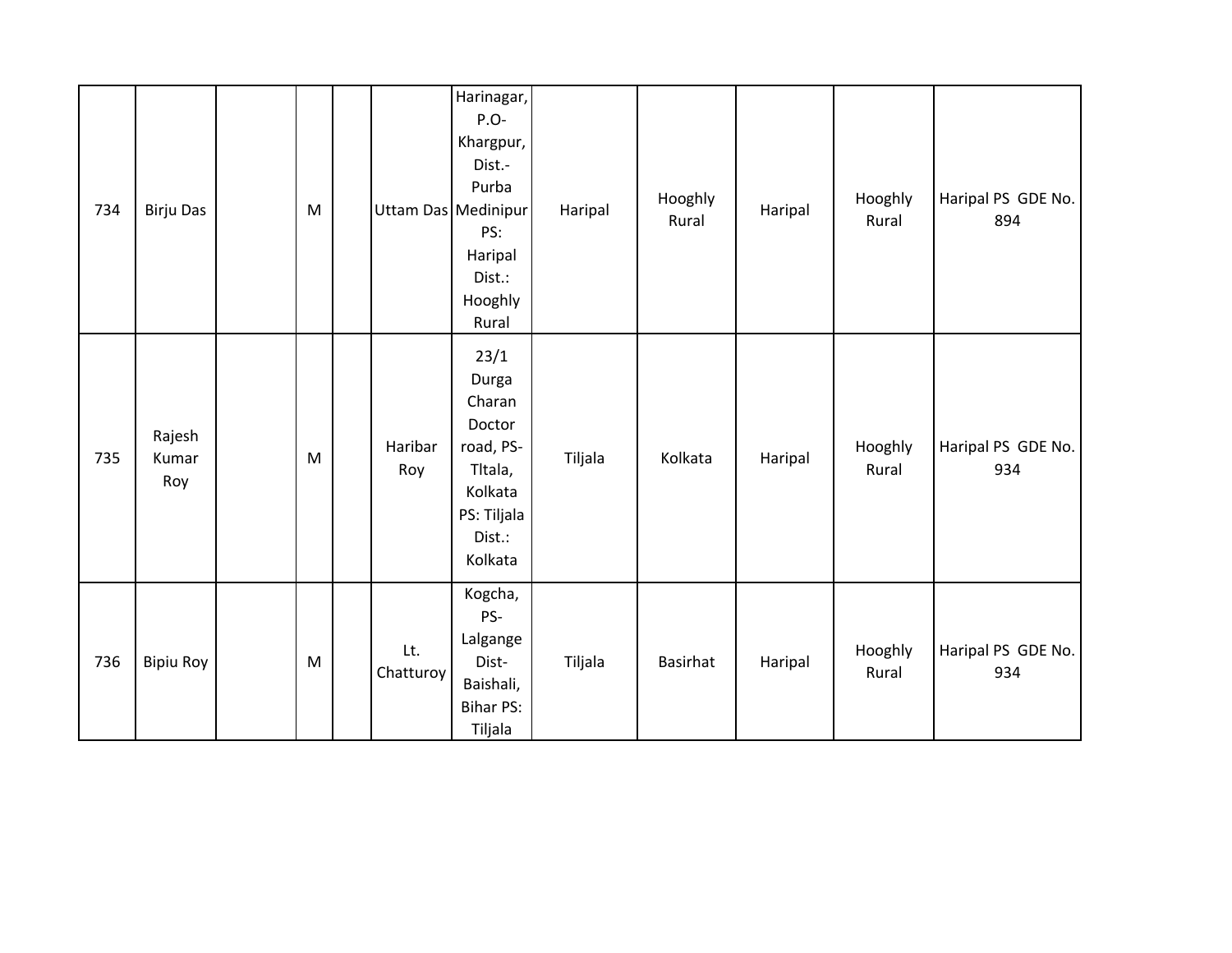| 737 | Sunil Sha              | M | <b>Binod Sha</b> | Hazipur,<br>PS-<br>GangaBrig<br>e, Dist-<br>Baishali,<br>Bihar                                                           |         | Basirhat                                       | Haripal | Hooghly<br>Rural | Haripal PS GDE No.<br>934 |
|-----|------------------------|---|------------------|--------------------------------------------------------------------------------------------------------------------------|---------|------------------------------------------------|---------|------------------|---------------------------|
| 738 | Pritam<br>Dari         | M | Arup Dari        | Baganbati,<br>PS-<br>Haripal,<br>Hooghly<br>PS:<br>Haripal<br>Dist.:<br>Hooghly<br>Rural                                 | Haripal | Hooghly<br>Rural                               | Haripal | Hooghly<br>Rural | Haripal PS GDE No.<br>934 |
| 739 | Ram<br>Debkumar<br>Roy | M | Panchi<br>Roy    | Himnagar,<br>PS-<br>Dankuni,<br>Hooghly<br>PS:<br>Dankuni<br>Dist.:<br>Chandann<br>agar<br>Police<br>Commissi<br>onerate | Dankuni | Chandannag<br>ar Police<br>Commission<br>erate | Haripal | Hooghly<br>Rural | Haripal PS GDE No.<br>934 |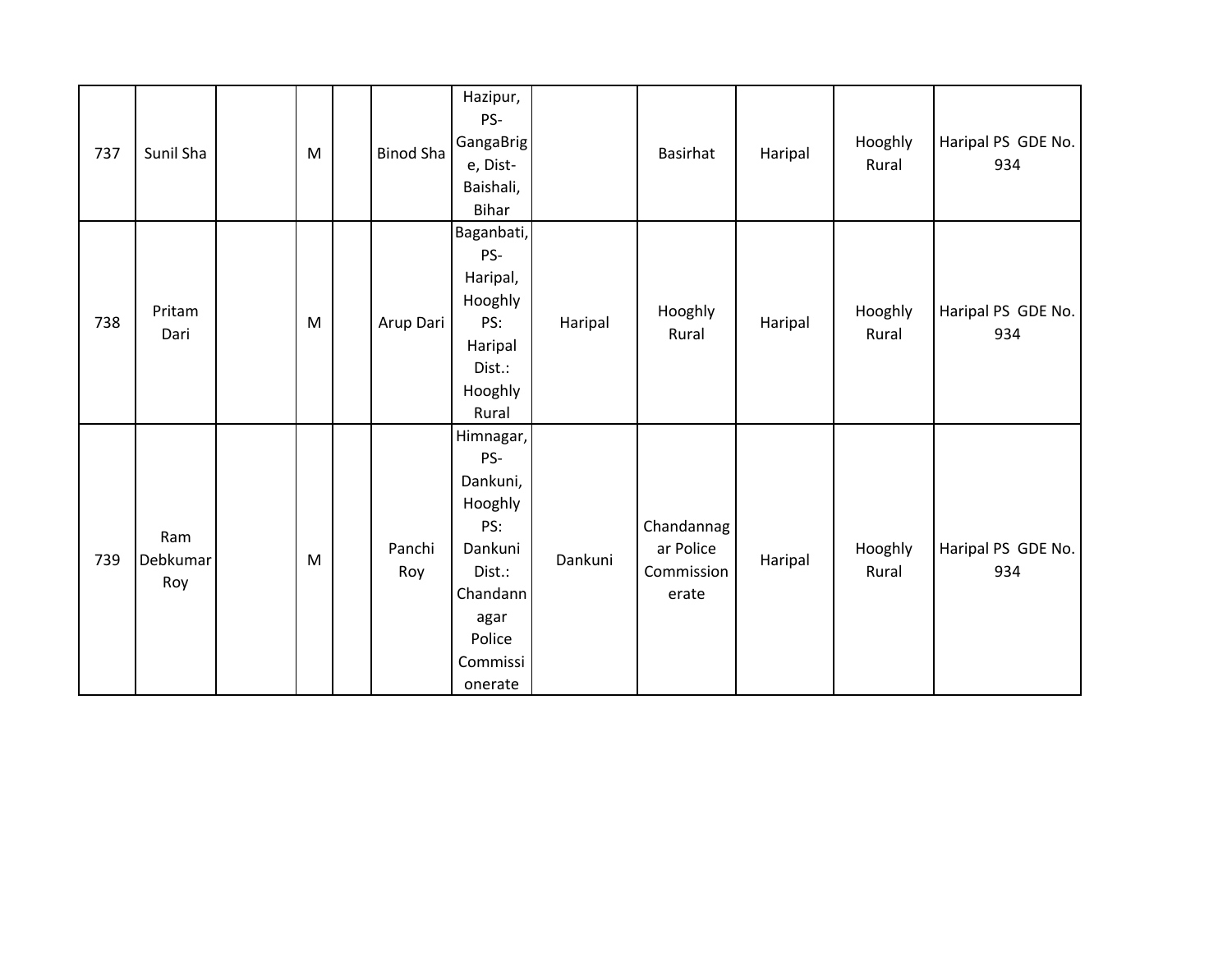| 740 | Dharam<br>Shaw           | M | 47 | Lt. Kedar<br>Shaw      | Verikuthi,<br>$P.S-$<br>Mogra,<br>Dist-<br>Hooghly<br>PS: Mogra<br>Dist.:<br>Hooghly<br>Rural          | Mogra | Hooghly<br>Rural | Mogra | Hooghly<br>Rural | Mogra PS GDE No.<br>628 |
|-----|--------------------------|---|----|------------------------|--------------------------------------------------------------------------------------------------------|-------|------------------|-------|------------------|-------------------------|
| 741 | Susanto<br>Mahato        | M | 24 | Sham Kr.<br>Mahato     | Tribeni<br>Benipur,<br>$P.S-$<br>Mogra,<br>Dist-<br>Hooghly<br>PS: Mogra<br>Dist.:<br>Hooghly<br>Rural | Mogra | Hooghly<br>Rural | Mogra | Hooghly<br>Rural | Mogra PS GDE No.<br>335 |
| 742 | Sudipta<br><b>Biswas</b> | M | 41 | Nanda<br><b>Biswas</b> | Kalyani A-<br>9/100, P.S<br>Kalyani,<br>Dist-<br>Nadia PS:<br>Mogra<br>Dist.:<br>Hooghly<br>Rural      | Mogra | Hooghly<br>Rural | Mogra | Hooghly<br>Rural | Mogra PS GDE No.<br>335 |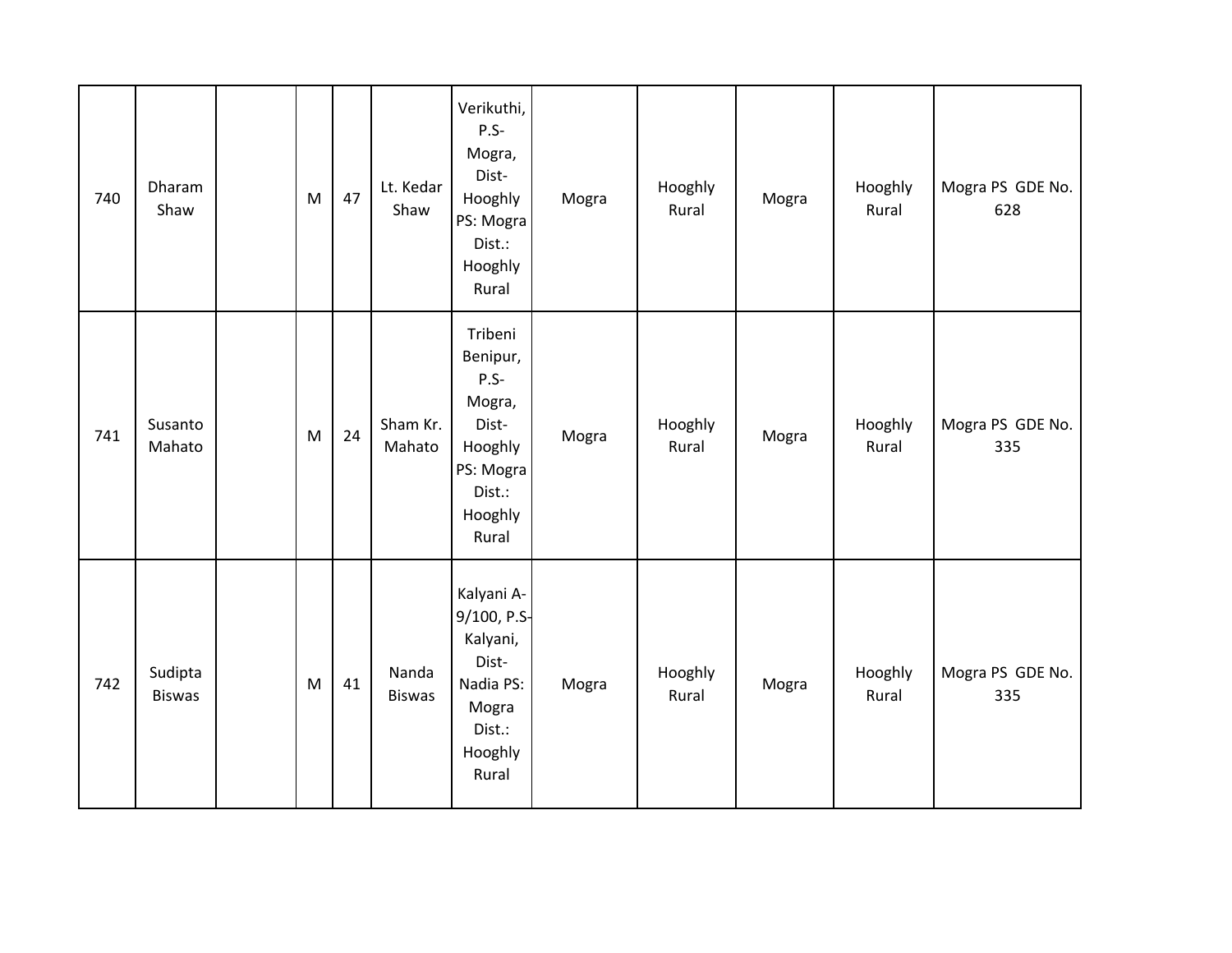| 743 | Mushi<br>Arsad   | M         | Munsi<br>Hasan | Vill<br>Sonargra<br>$\ensuremath{\mathsf{m}}$ , $\ensuremath{\mathsf{PS}}$<br>Pandua,<br>Dist<br>Hooghly<br>PS:<br>Pandua<br>Dist.:<br>Hooghly<br>Rural | Pandua | Hooghly<br>Rural | Pandua | Hooghly<br>Rural | Pandua PS GDE No.<br>1232 |
|-----|------------------|-----------|----------------|---------------------------------------------------------------------------------------------------------------------------------------------------------|--------|------------------|--------|------------------|---------------------------|
| 744 | Sk Samim         | ${\sf M}$ | Sk Jahir       | Vill<br>Kajimahall<br>a, PS<br>Pandua,<br>Dist<br>Hooghly<br>PS:<br>Pandua<br>Dist.:<br>Hooghly<br>Rural                                                | Pandua | Hooghly<br>Rural | Pandua | Hooghly<br>Rural | Pandua PS GDE No.<br>1232 |
| 745 | Shyamal<br>Hazra | M         | Dinu<br>Hazra  | Vill<br>Pirpukur,<br><b>PS</b><br>Pandua,<br>Dist<br>Hooghly<br>PS:<br>Pandua<br>Dist.:<br>Hooghly<br>Rural                                             | Pandua | Hooghly<br>Rural | Pandua | Hooghly<br>Rural | Pandua PS GDE No.<br>1232 |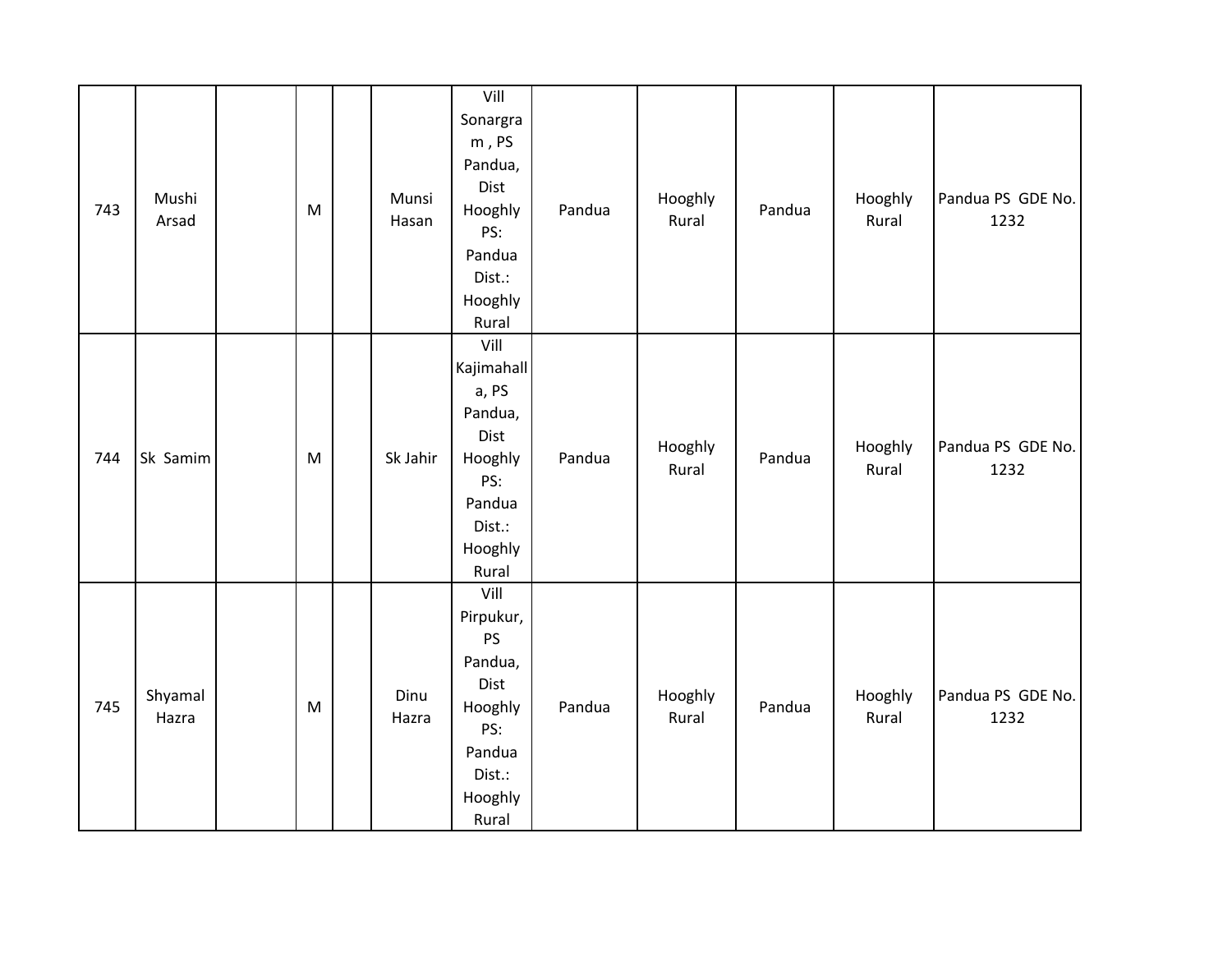| 746 | Kartick<br>Bhagat | M | Kanailal<br>Bhagat | Vill Dighir<br>Purba Par,<br><b>PS</b><br>Pandua,<br>Dist<br>Hooghly<br>PS:<br>Pandua<br>Dist.:<br>Hooghly<br>Rural | Pandua | Hooghly<br>Rural | Pandua | Hooghly<br>Rural | Pandua PS GDE No.<br>1232 |
|-----|-------------------|---|--------------------|---------------------------------------------------------------------------------------------------------------------|--------|------------------|--------|------------------|---------------------------|
| 747 | Souvik<br>Mondal  | M | Nitai<br>Mondal    | Vill<br>Pandua<br>Dighir<br>Purba Par,<br>PS<br>Pandua,<br>Dist Hoog<br>PS:<br>Pandua<br>Dist.:<br>Hooghly<br>Rural | Pandua | Hooghly<br>Rural | Pandua | Hooghly<br>Rural | Pandua PS GDE No.<br>1232 |
| 748 | Md<br>Saimad      | M | Md. Idris          | Kolbazar,<br>PS<br>Pandua,<br>Dist<br>Hooghly<br>PS:<br>Pandua<br>Dist.:<br>Hooghly<br>Rural                        | Pandua | Hooghly<br>Rural | Pandua | Hooghly<br>Rural | Pandua PS GDE No.<br>1232 |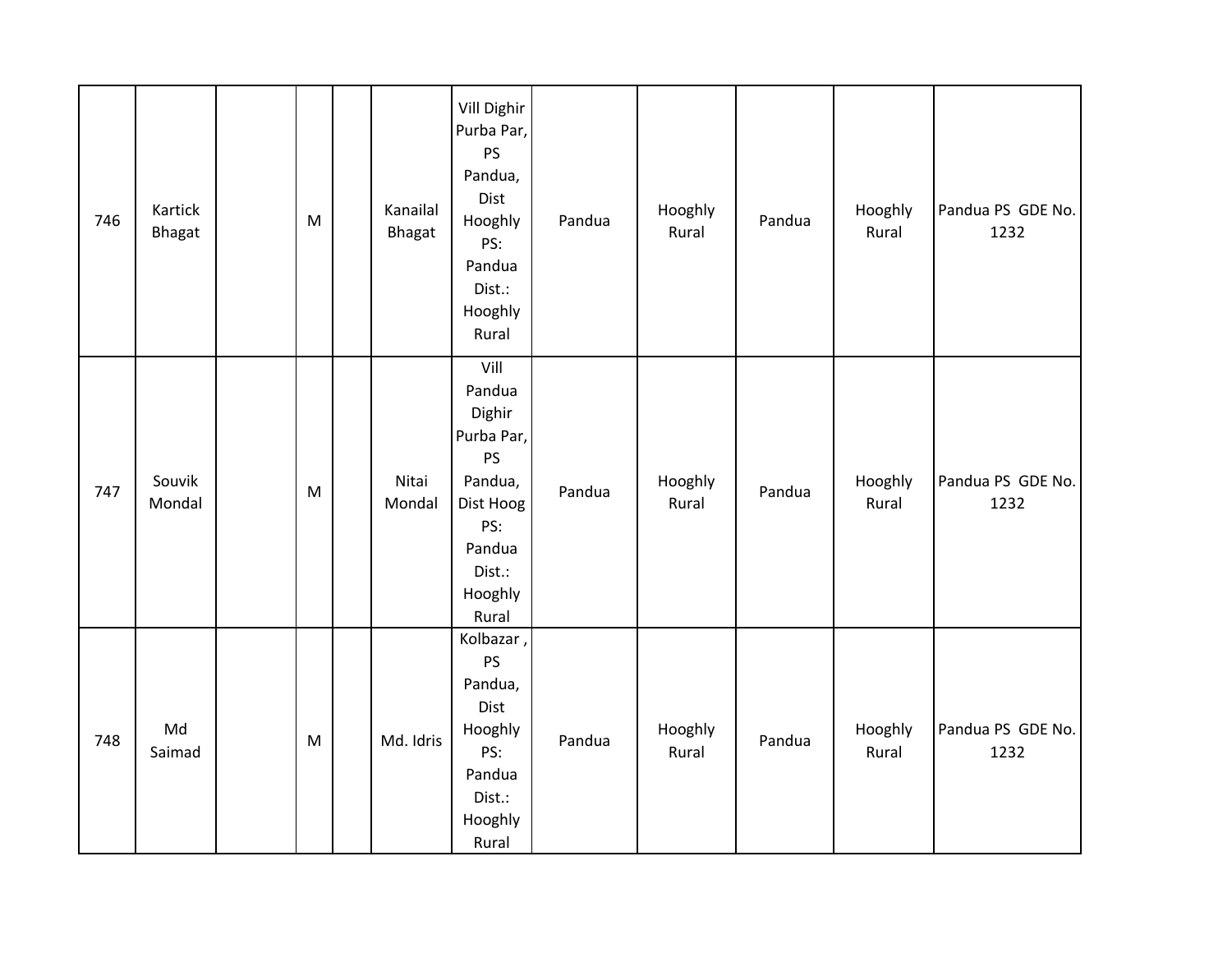| 749 | Debashish<br><b>Dhak</b> | M | 25 | Lt. Gopal<br>Dhak  | Vill –<br>Pawnan,<br>P.S. -<br>Polba, Dist<br>$\hat{\mathsf{a}} \mathsf{E}''$<br>Hooghly<br>PS: Polba<br>Dist.:<br>Hooghly<br>Rural     | Polba  | Hooghly<br>Rural                        | Polba | Hooghly<br>Rural | Polba PS GDE No.<br>821 |
|-----|--------------------------|---|----|--------------------|-----------------------------------------------------------------------------------------------------------------------------------------|--------|-----------------------------------------|-------|------------------|-------------------------|
| 750 | Prakash<br>Manna         | M | 40 | Lt. Nemai<br>Manna | Of 62/14<br>Icchapur<br>Road, P.S<br>–<br>Bantra,<br>Dist -<br>Howra PS:<br>Bantra<br>Dist.:<br>Howrah<br>Police<br>Commissi<br>onerate | Bantra | Howrah<br>Police<br>Commission<br>erate | Polba | Hooghly<br>Rural | Polba PS GDE No.<br>821 |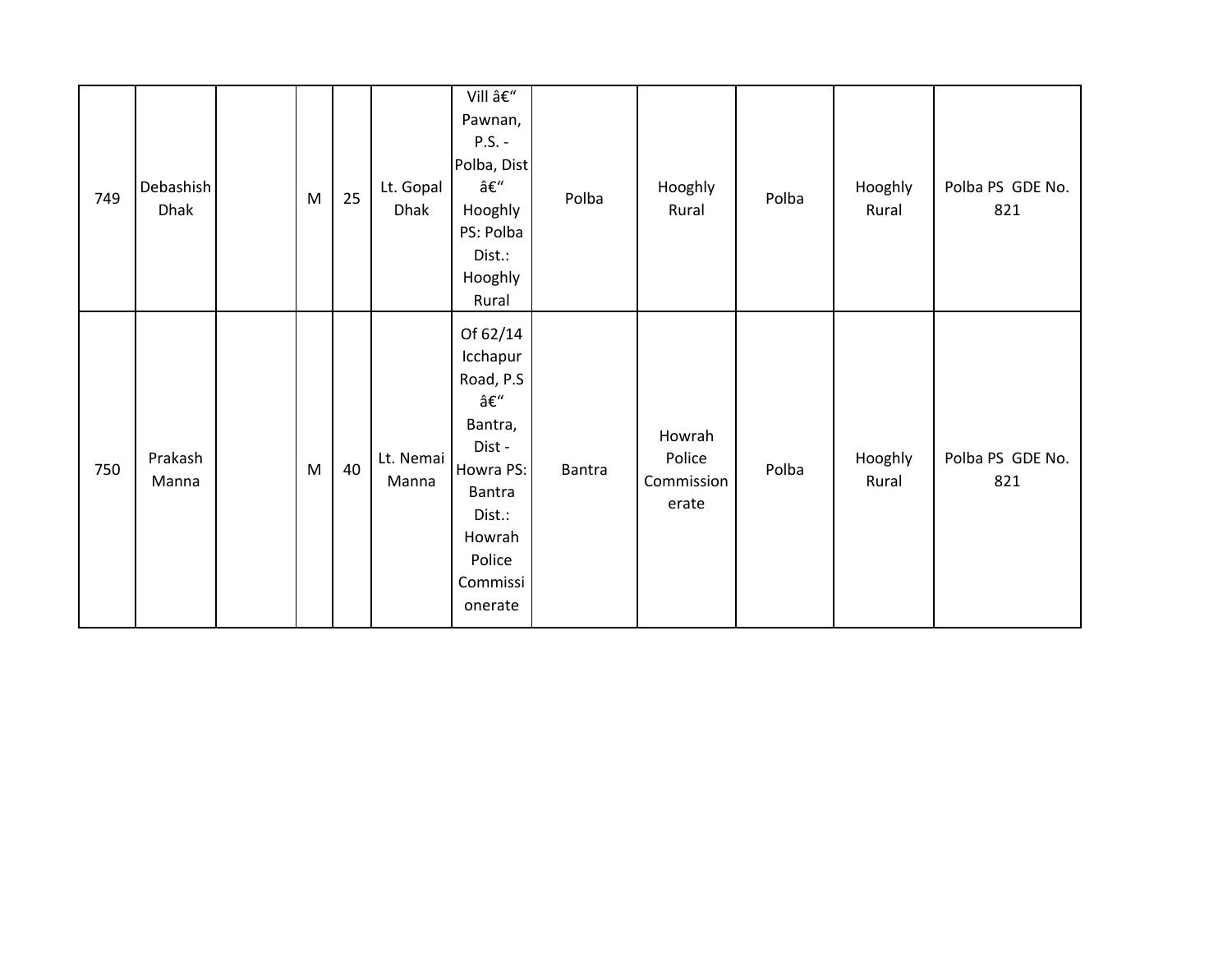| 751 | Samir<br><b>Biswas</b> | M | 42 | Lt. Jiban<br><b>Biswas</b> | Of<br>Rabindran<br>agar, P.S<br>$\hat{\mathsf{a}} \mathsf{E}''$<br>Chinsurah,<br>Dist –<br>Hooghly<br>PS:<br>Chinsurah<br>Dist.:<br>Chandann<br>agar<br>Police<br>Commissi<br>onerate | Chinsurah | Chandannag<br>ar Police<br>Commission<br>erate | Polba    | Hooghly<br>Rural | Polba PS GDE No.<br>824    |
|-----|------------------------|---|----|----------------------------|---------------------------------------------------------------------------------------------------------------------------------------------------------------------------------------|-----------|------------------------------------------------|----------|------------------|----------------------------|
| 752 | Siburam<br>Mina        | M | 28 | Mina                       | Vill-<br>Amaura,<br>PS-<br>Bharat Lal Bamanbas<br>h, Dist-<br>Sabai<br>Madhabp<br>ur                                                                                                  |           | Basirhat                                       | Pursurah | Hooghly<br>Rural | Pursurah PS GDE<br>No. 876 |
| 753 | Somnath<br>Das         | M | 28 | Rabindran<br>ath Das       | Vill-Akandi<br>PS:<br>Burwan<br>Dist.:<br>Murshida<br>bad                                                                                                                             | Burwan    | Murshidabad                                    | Pursurah | Hooghly<br>Rural | Pursurah PS GDE<br>No. 876 |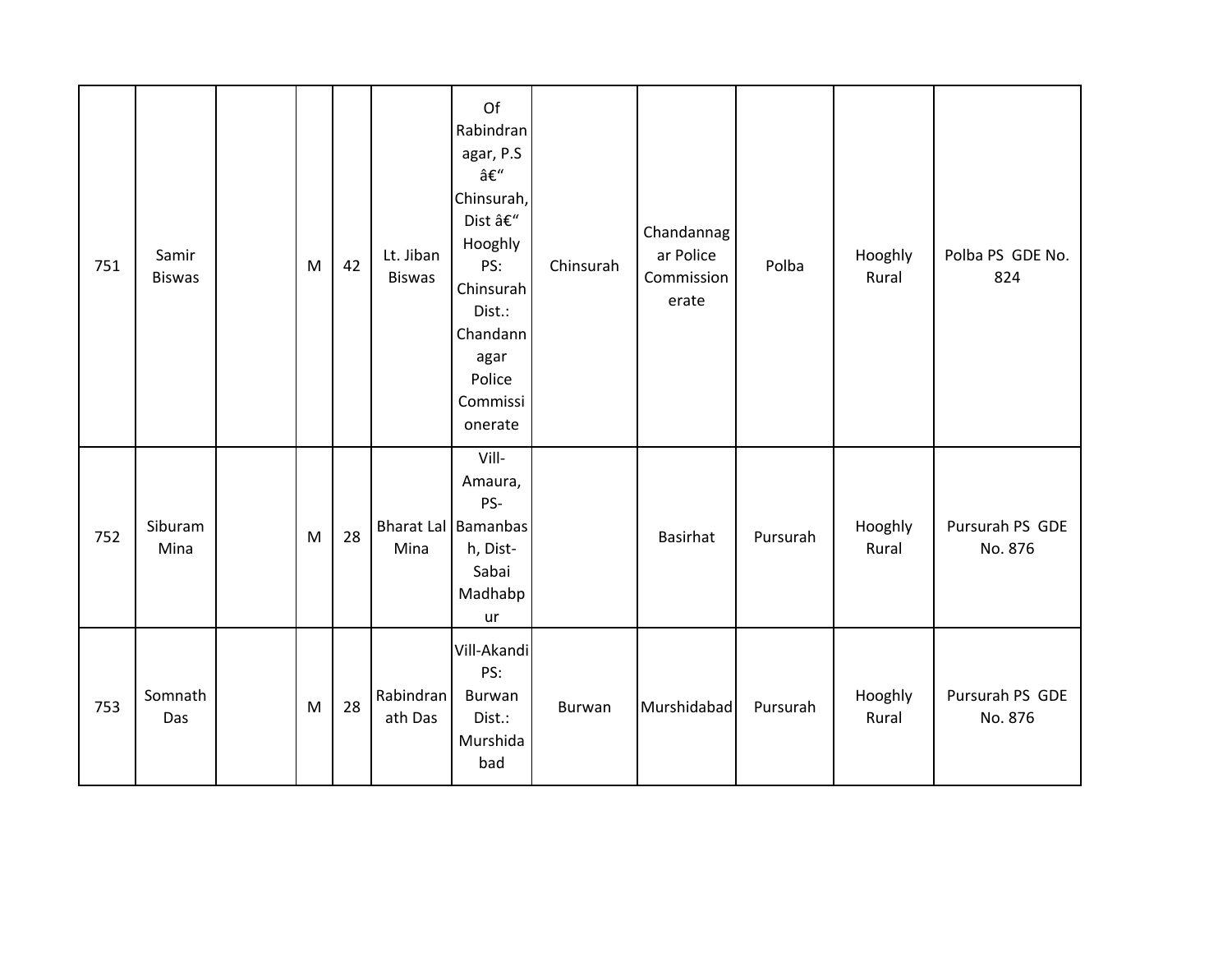| 754 | Saheb<br>Mandal                    | M         | 47 | Lt. Ganesh<br>Mandal  | Vill-<br>Jangalpara<br>PS:<br>Pursurah<br>Dist.:<br>Hooghly<br>Rural   | Pursurah | Hooghly<br>Rural | Pursurah       | Hooghly<br>Rural | Pursurah PS GDE<br>No. 876                                       |
|-----|------------------------------------|-----------|----|-----------------------|------------------------------------------------------------------------|----------|------------------|----------------|------------------|------------------------------------------------------------------|
| 755 | Sanjoy<br>Mandal                   | M         | 35 | Jagannath<br>Mandal   | Vill-<br>Jangalpara<br>PS:<br>Pursurah<br>Dist.:<br>Hooghly<br>Rural   | Pursurah | Hooghly<br>Rural | Pursurah       | Hooghly<br>Rural | Pursurah PS GDE<br>No. 876                                       |
| 756 | Bhasaneli<br>Ballasane<br>d Dnumol | ${\sf M}$ | 47 | Ballasane<br>d Dnumol | Falat No<br>21, Askay<br>Appartme<br>nt<br>Amabed<br>Nasik,<br>Mahar   |          | <b>Basirhat</b>  | Andal g.r.p.s. | Howrah<br>G.R.P. | Andal g.r.p.s. PS<br><b>Outpost Durgapur</b><br>GRPP GDE No. 506 |
| 757 | Rajaram<br>Kali<br>Asnaikwcd       | ${\sf M}$ | 37 | Kalidas<br>Naikwadi   | Shiva<br>Jihagar<br>Phumalwa<br>d Akole<br>Anmadna<br>gar,<br>Maharast |          | <b>Basirhat</b>  | Andal g.r.p.s. | Howrah<br>G.R.P. | Andal g.r.p.s. PS<br>Outpost Durgapur<br>GRPP GDE No. 506        |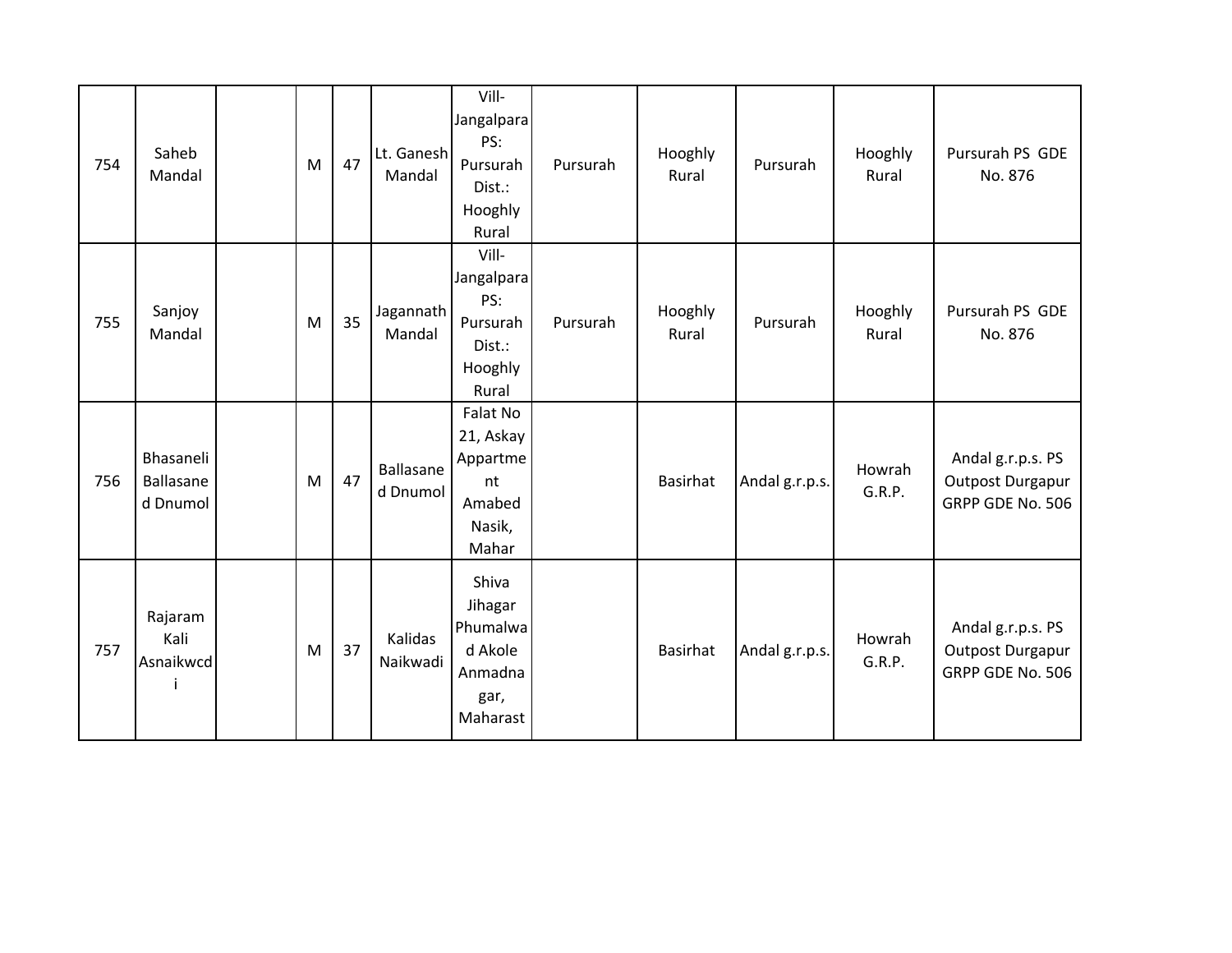| 758 | Sekh<br>Saddam<br>Rahaman | M | 29 | Sekh<br>Mujibar<br>Rahaman | Dak<br>Hinpara<br>Jaugalpara<br>Chanditala<br>Hooghly         | <b>Basirhat</b> | Asansole<br>g.r.p.s. | Howrah<br>G.R.P. | Asansole g.r.p.s. PS<br><b>GDE No. 794</b> |
|-----|---------------------------|---|----|----------------------------|---------------------------------------------------------------|-----------------|----------------------|------------------|--------------------------------------------|
| 759 | Jagdeo<br>Saraj           | M | 29 | Rajnath<br>Saraj           | Sehmapur<br>Jalalpur<br>Jaunpur,<br>U.P                       | <b>Basirhat</b> | Asansole<br>g.r.p.s. | Howrah<br>G.R.P. | Asansole g.r.p.s. PS<br><b>GDE No. 794</b> |
| 760 | Ram Saraj                 | M | 22 | Mahendra<br>Saraj          | Khatara<br>Kerakat<br>Jaunpur,<br>U.P                         | Basirhat        | Asansole<br>g.r.p.s. | Howrah<br>G.R.P. | Asansole g.r.p.s. PS<br><b>GDE No. 794</b> |
| 761 | Pintu<br>Barman           | M | 39 | Sitaram<br>Barman          | Purani<br>Bazar<br>Jhajha<br>Jhajha<br>Jamui,<br><b>Bihar</b> | <b>Basirhat</b> | Asansole<br>g.r.p.s. | Howrah<br>G.R.P. | Asansole g.r.p.s. PS<br><b>GDE No. 794</b> |
| 762 | Subhar<br>Sekh            | M | 23 | Massubba<br>r Sekh         | Faridpur<br>Badnuya<br>Murshida<br>bad, W.B                   | <b>Basirhat</b> | Asansole<br>g.r.p.s. | Howrah<br>G.R.P. | Asansole g.r.p.s. PS<br><b>GDE No. 794</b> |
| 763 | Sibnath<br>Murmu          | M | 18 | Minu<br>Murmu              | Sastirpur<br>Memari<br>Purba<br>Bardhama<br>n, W.B            | Basirhat        | Asansole<br>g.r.p.s. | Howrah<br>G.R.P. | Asansole g.r.p.s. PS<br><b>GDE No. 794</b> |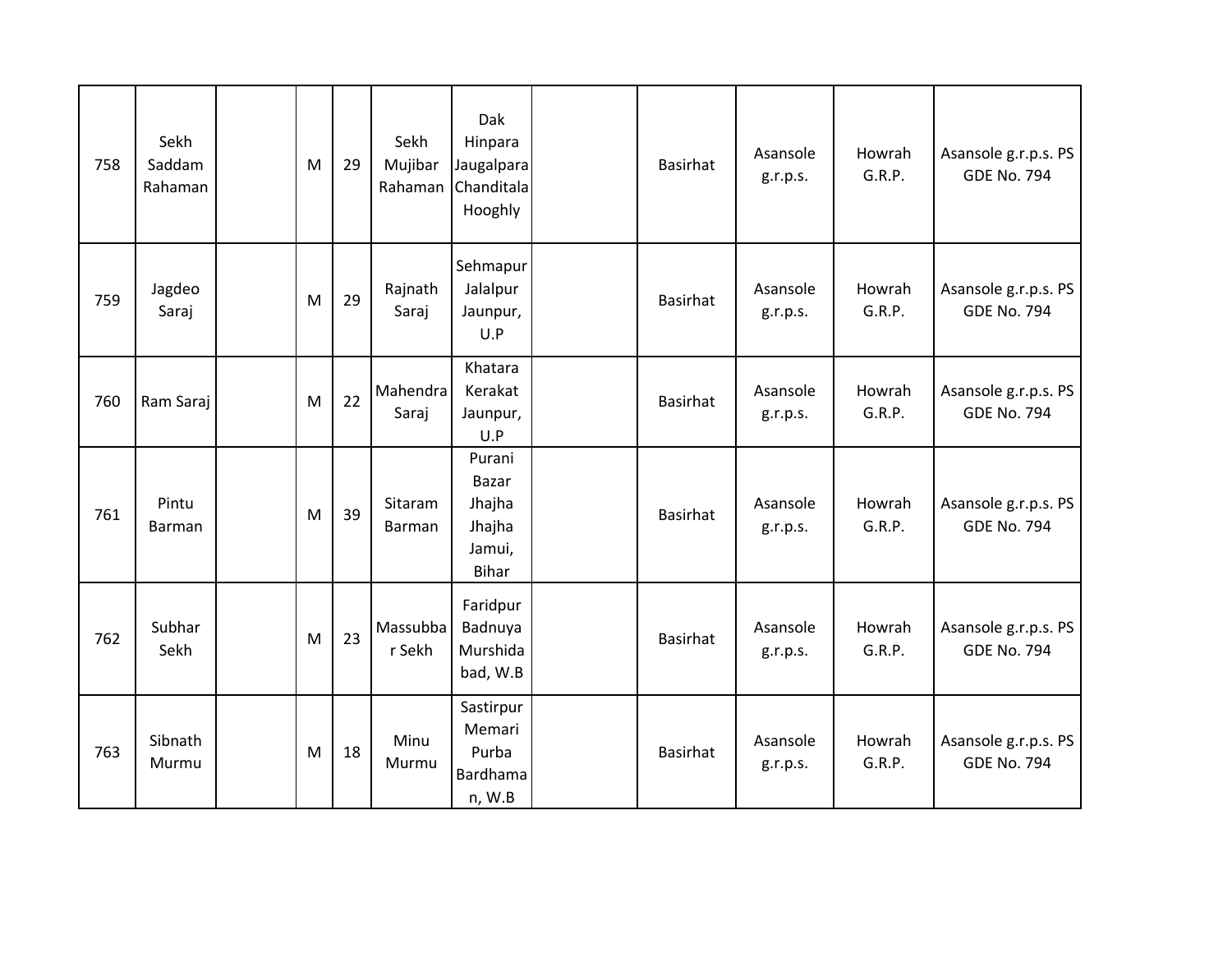| 764 | Mukesh<br>Kr. Yadav      | M | 31 | Jay<br>Prakash<br>Yadav    | Baniyadih<br>Giridih<br>Giridih,<br><b>JHK</b>               |                | Basirhat        | Asansole<br>g.r.p.s. | Howrah<br>G.R.P. | Asansole g.r.p.s. PS<br><b>GDE No. 794</b> |
|-----|--------------------------|---|----|----------------------------|--------------------------------------------------------------|----------------|-----------------|----------------------|------------------|--------------------------------------------|
| 765 | Tenging<br>Kumar<br>Tudu | M | 28 | Sri Nand<br>Tudu           | Mohanbo<br>na<br>Mehijam<br>Jamtara,<br><b>JHK</b>           |                | Basirhat        | Asansole<br>g.r.p.s. | Howrah<br>G.R.P. | Asansole g.r.p.s. PS<br><b>GDE No. 794</b> |
| 766 | Rahul<br>Mahato          | M | 18 | Lt. Tulsi<br>Mahato        | <b>Banitar</b><br>Jambha<br>Giridih,<br><b>JHK</b>           |                | Basirhat        | Asansole<br>g.r.p.s. | Howrah<br>G.R.P. | Asansole g.r.p.s. PS<br><b>GDE No. 794</b> |
| 767 | Manish<br>Kumar          | M | 23 | Birendra<br>Kumar<br>Singh | Gangapur<br>Sarath<br>Deoghar,<br><b>JHK</b>                 |                | Basirhat        | Asansole<br>g.r.p.s. | Howrah<br>G.R.P. | Asansole g.r.p.s. PS<br><b>GDE No. 794</b> |
| 768 | Diwakar<br>Mahato        | M | 23 | Jagdish<br>Mahato          | Kejoria<br>Khaga<br>Deoghar,<br>JHK PS:<br><b>Baduria</b>    | <b>Baduria</b> | <b>Basirhat</b> | Asansole<br>g.r.p.s. | Howrah<br>G.R.P. | Asansole g.r.p.s. PS<br><b>GDE No. 796</b> |
| 769 | Rahul<br>Kumar           | M | 18 | Jayram<br>Kushwaha         | Godhar<br>Kenduadih<br>Dhanbad,<br>JHK PS:<br><b>Baduria</b> | <b>Baduria</b> | <b>Basirhat</b> | Asansole<br>g.r.p.s. | Howrah<br>G.R.P. | Asansole g.r.p.s. PS<br><b>GDE No. 796</b> |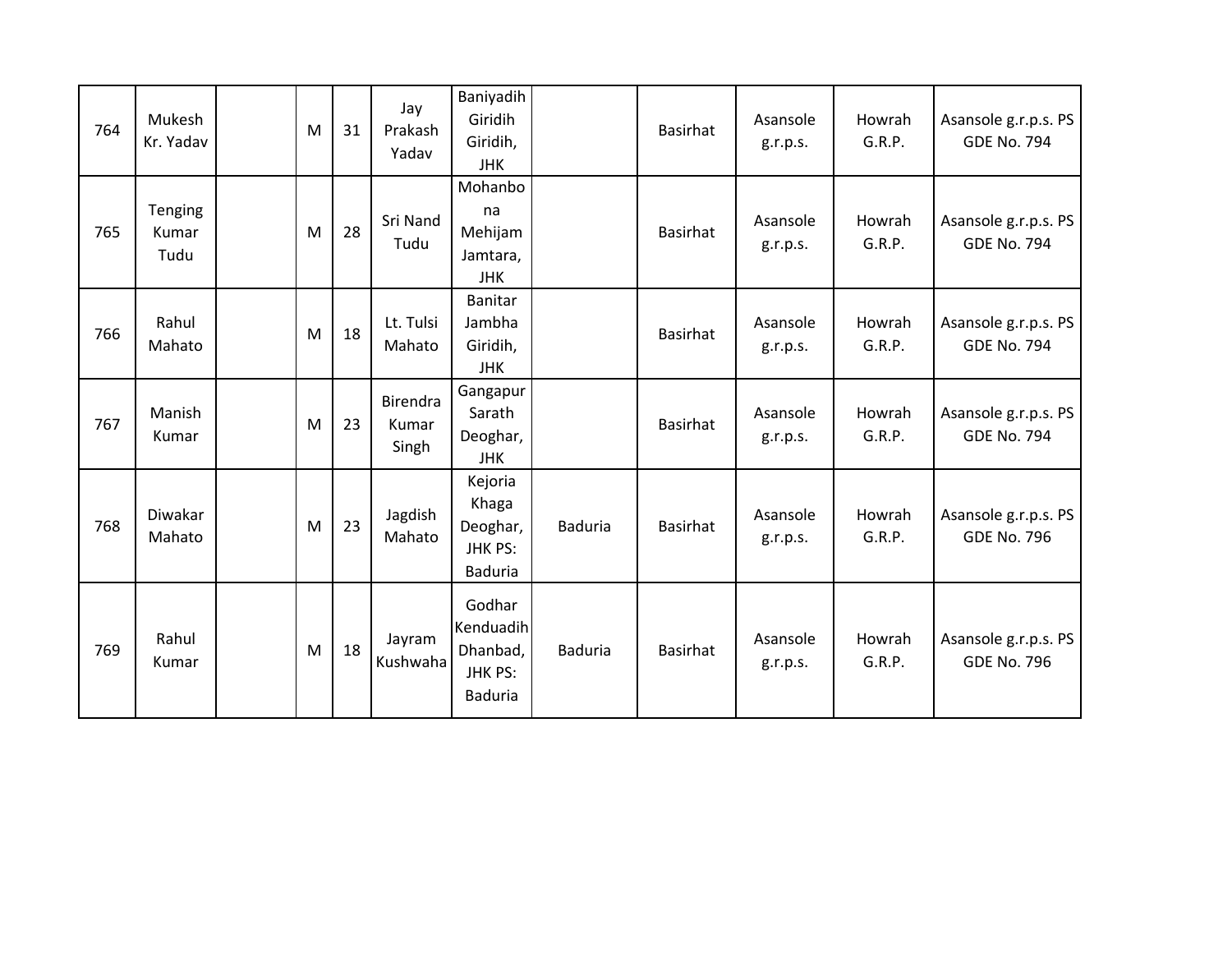| 770 | Md.<br>Kurban         | M | 18 | Md. Kasim             | Rajbandh<br>Raniganj<br>Paschim<br>Bardhama<br>n, W.B PS:<br><b>Baduria</b><br>Dist.:<br>Alipurduar                | <b>Baduria</b> | Alipurduar | Asansole<br>g.r.p.s. | Howrah<br>G.R.P. | Asansole g.r.p.s. PS<br><b>GDE No. 796</b> |
|-----|-----------------------|---|----|-----------------------|--------------------------------------------------------------------------------------------------------------------|----------------|------------|----------------------|------------------|--------------------------------------------|
| 771 | Md.<br>Faizan<br>Alam | M | 32 | Md. Alijan            | Dhanbad<br>Wasepur<br><b>Bank</b><br>More<br>Dhanbad,<br><b>JHK</b>                                                |                | Basirhat   | Asansole<br>g.r.p.s. | Howrah<br>G.R.P. | Asansole g.r.p.s. PS<br><b>GDE No. 794</b> |
| 772 | Md.<br>Sahabaz        | M | 21 | Md Rahim              | Railpar,<br>Musaddi<br>Mohalla<br>Asansol<br>North<br>Paschim<br>Bar PS:<br><b>Baduria</b><br>Dist.:<br>Alipurduar | <b>Baduria</b> | Alipurduar | Asansole<br>g.r.p.s. | Howrah<br>G.R.P. | Asansole g.r.p.s. PS<br><b>GDE No. 815</b> |
| 773 | Rajmesh<br>Kumar      | M | 21 | Tarakeswa<br>r Sharma | Urbebesu<br>npur<br>Alipur<br>Gaya,<br><b>Bihar</b>                                                                |                | Basirhat   | Asansole<br>g.r.p.s. | Howrah<br>G.R.P. | Asansole g.r.p.s. PS<br><b>GDE No. 815</b> |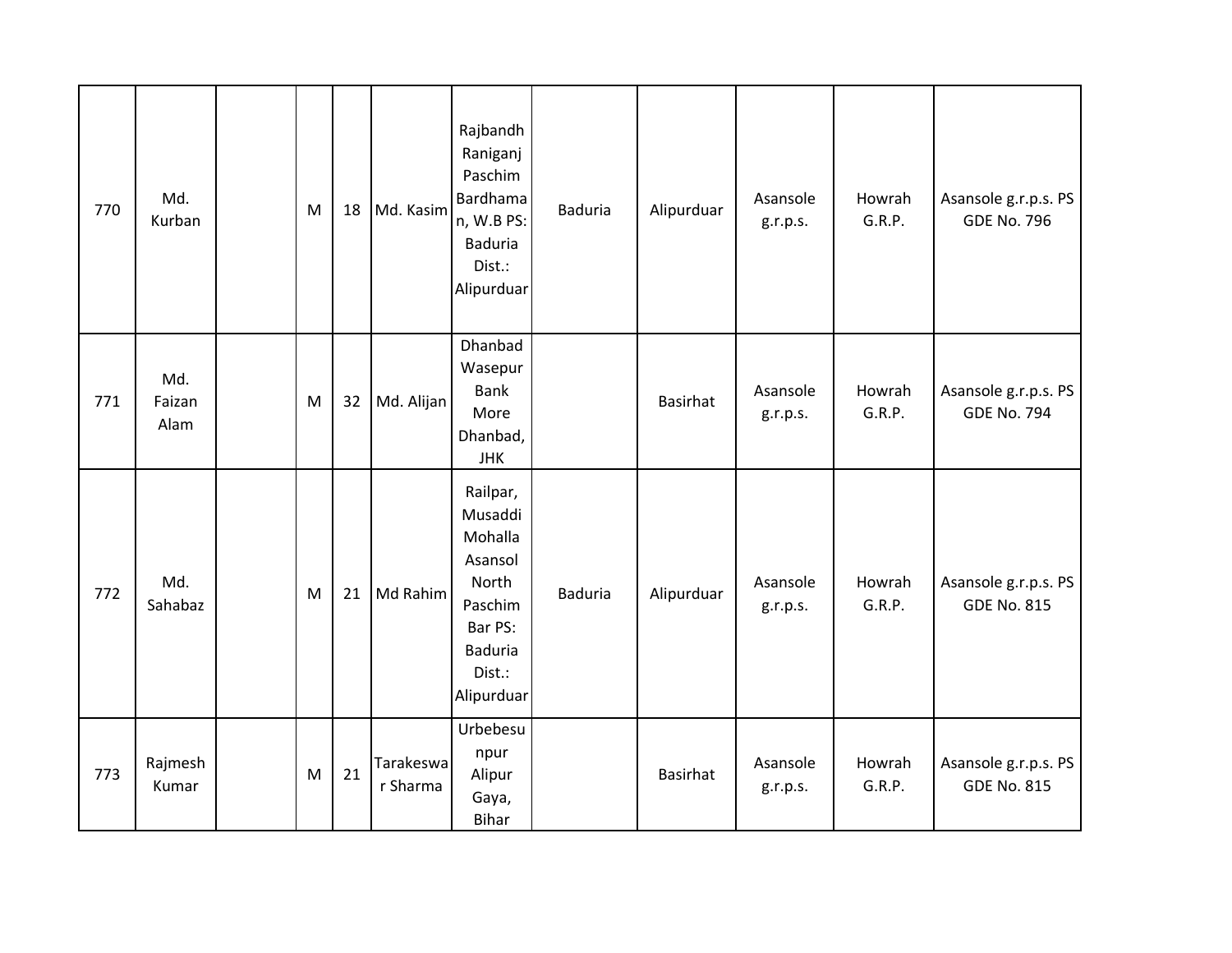| 774 | Mitlesh<br>Majhi | M | 25 | Banowari<br>Majhi | <b>KHAMARG</b><br><b>ACHI PS:</b><br>Mogra<br>Dist.:<br>Hooghly<br>Rural | Mogra | Hooghly<br>Rural | Bandel<br>g.r.p.s. | Howrah<br>G.R.P. | Bandel g.r.p.s. PS<br><b>GDE No. 743</b> |
|-----|------------------|---|----|-------------------|--------------------------------------------------------------------------|-------|------------------|--------------------|------------------|------------------------------------------|
| 775 | Nanda<br>Kumar   | M | 30 | Prosen<br>Majhi   | <b>KHAMARG</b><br><b>ACHI PS:</b><br>Mogra<br>Dist.:<br>Hooghly<br>Rural | Mogra | Hooghly<br>Rural | Bandel<br>g.r.p.s. | Howrah<br>G.R.P. | Bandel g.r.p.s. PS<br><b>GDE No. 743</b> |
| 776 | Rakesh<br>Kumar  | M | 21 | Rajib<br>Kumar    | <b>KHAMARG</b><br><b>ACHI PS:</b><br>Mogra<br>Dist.:<br>Hooghly<br>Rural | Mogra | Hooghly<br>Rural | Bandel<br>g.r.p.s. | Howrah<br>G.R.P. | Bandel g.r.p.s. PS<br><b>GDE No. 743</b> |
| 777 | Akash<br>Singh   | M | 20 | Umesh<br>Singh    | <b>TRIBENI</b><br>PS: Mogra<br>Dist.:<br>Hooghly<br>Rural                | Mogra | Hooghly<br>Rural | Bandel<br>g.r.p.s. | Howrah<br>G.R.P. | Bandel g.r.p.s. PS<br><b>GDE No. 743</b> |
| 778 | Lalit<br>Sarkar  | M | 32 | Laxmon<br>Sarkar  | <b>SUMUDRA</b><br><b>GHAR PS:</b><br>Mogra<br>Dist.:<br>Hooghly<br>Rural | Mogra | Hooghly<br>Rural | Bandel<br>g.r.p.s. | Howrah<br>G.R.P. | Bandel g.r.p.s. PS<br><b>GDE No. 743</b> |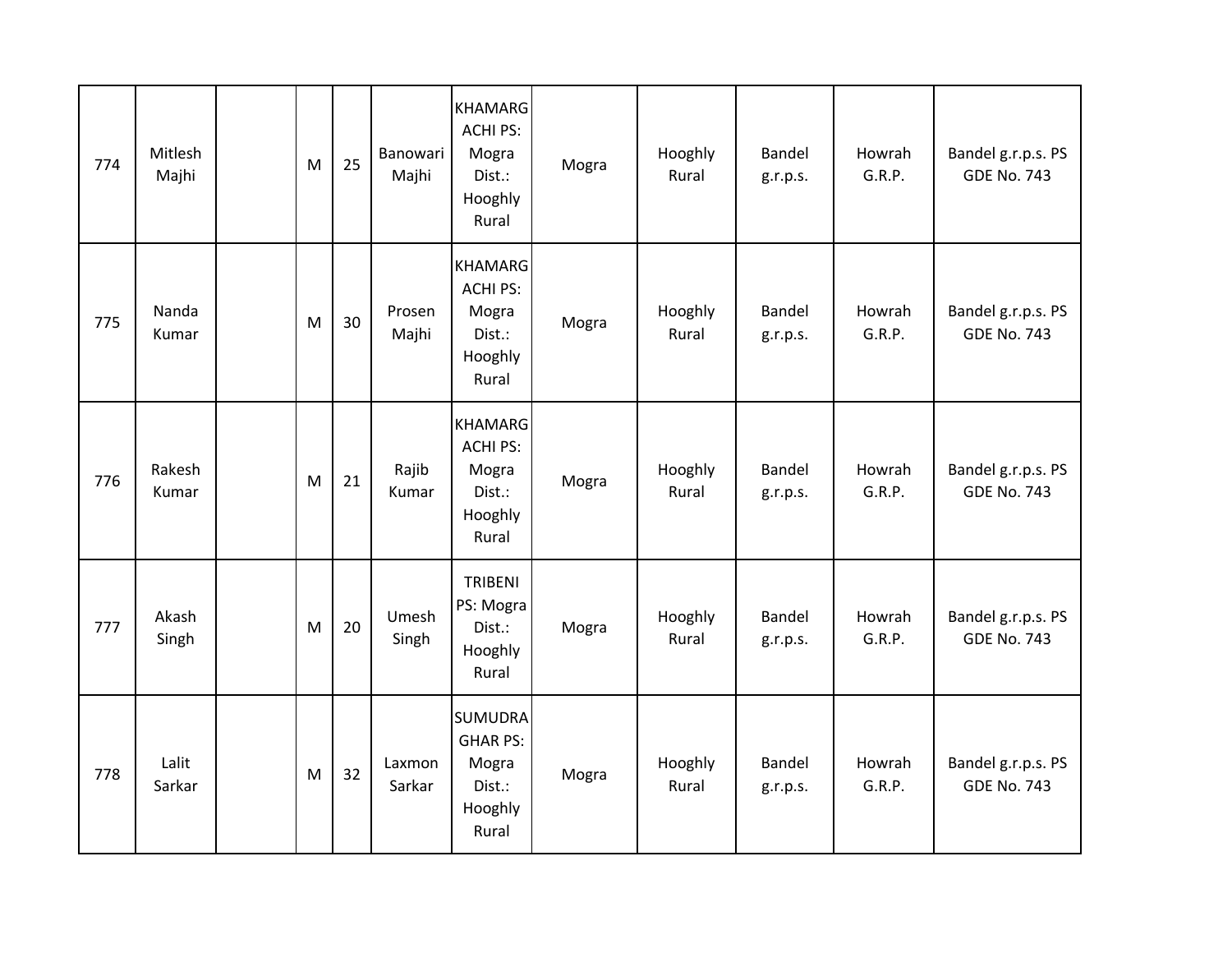| 779 | Palash<br>Ghosh         | M | 40 | Sailen<br>Ghosh          | <b>ARAMBAG</b><br>PS: Mogra<br>Dist.:<br>Hooghly<br>Rural       | Mogra | Hooghly<br>Rural | Bandel<br>g.r.p.s. | Howrah<br>G.R.P. | Bandel g.r.p.s. PS<br><b>GDE No. 743</b> |
|-----|-------------------------|---|----|--------------------------|-----------------------------------------------------------------|-------|------------------|--------------------|------------------|------------------------------------------|
| 780 | Acinta<br>Ghosh         | M | 42 | Trilochan<br>Ghosh       | <b>ARAMBAG</b><br>PS: Mogra<br>Dist.:<br>Hooghly<br>Rural       | Mogra | Hooghly<br>Rural | Bandel<br>g.r.p.s. | Howrah<br>G.R.P. | Bandel g.r.p.s. PS<br><b>GDE No. 743</b> |
| 781 | Pappu<br>Md             | M | 32 | Md Salim                 | <b>BHADESW</b><br>AR PS:<br>Mogra<br>Dist.:<br>Hooghly<br>Rural | Mogra | Hooghly<br>Rural | Bandel<br>g.r.p.s. | Howrah<br>G.R.P. | Bandel g.r.p.s. PS<br><b>GDE No. 743</b> |
| 782 | Parimal<br>Sarkar       | M | 50 | Lt.nanigop<br>al Sarkar  | <b>MOGRA</b><br>PS: Mogra<br>Dist.:<br>Hooghly<br>Rural         | Mogra | Hooghly<br>Rural | Bandel<br>g.r.p.s. | Howrah<br>G.R.P. | Bandel g.r.p.s. PS<br><b>GDE No. 743</b> |
| 783 | Avijit<br>Choudhur<br>у | M | 23 | Surenda<br>Choudhur<br>y | LILUAH<br>PS: Mogra<br>Dist.:<br>Hooghly<br>Rural               | Mogra | Hooghly<br>Rural | Bandel<br>g.r.p.s. | Howrah<br>G.R.P. | Bandel g.r.p.s. PS<br><b>GDE No. 743</b> |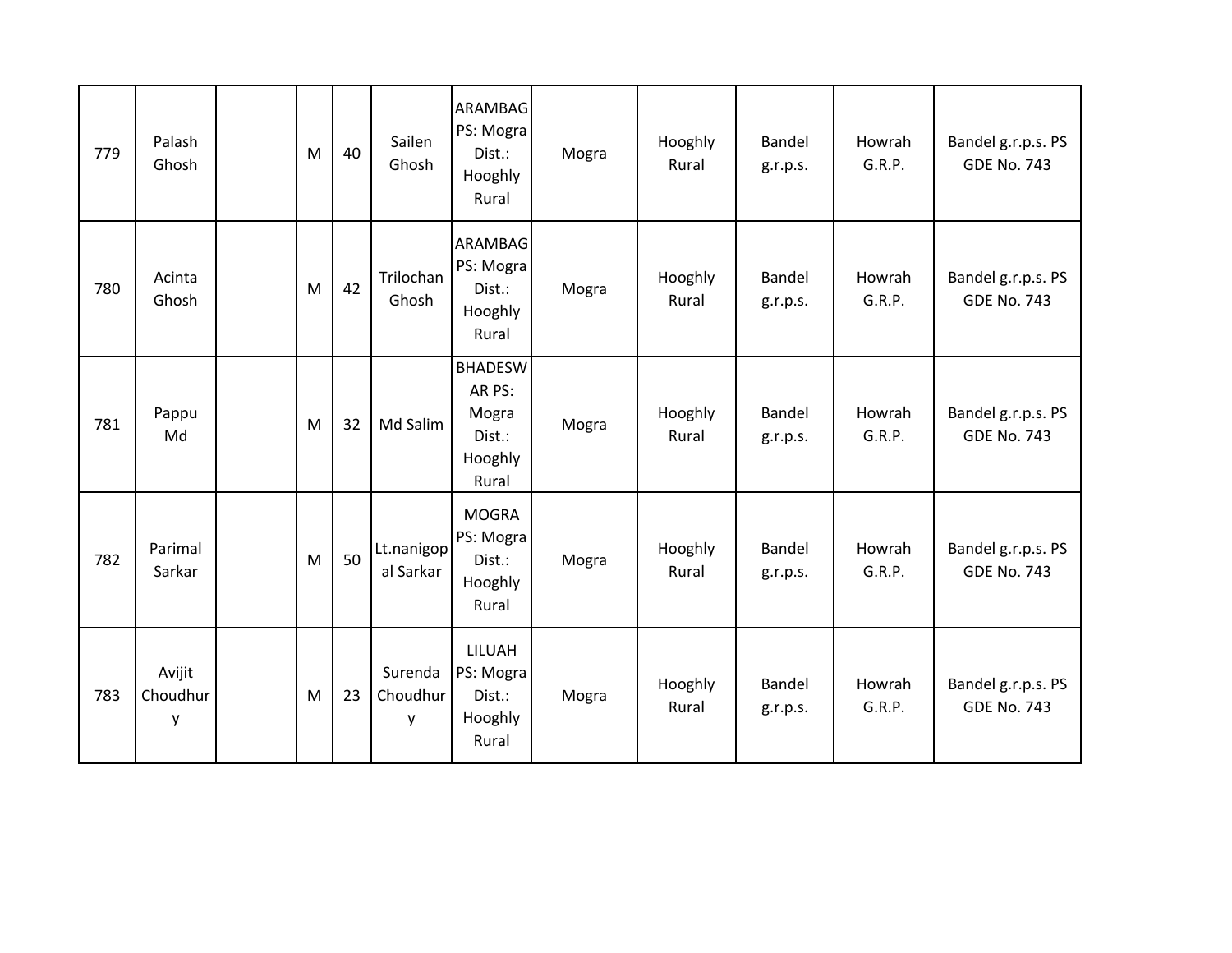| 784 | Ritam<br>Adhikary | M | 18 | Samar<br>Adhikary       | <b>KALNA PS:</b><br>Mogra<br>Dist.:<br>Hooghly<br>Rural                           | Mogra | Hooghly<br>Rural | Bandel<br>g.r.p.s. | Howrah<br>G.R.P. | Bandel g.r.p.s. PS<br><b>GDE No. 743</b> |
|-----|-------------------|---|----|-------------------------|-----------------------------------------------------------------------------------|-------|------------------|--------------------|------------------|------------------------------------------|
| 785 | Sunil<br>Raout    | M | 30 | Lt.rajnara<br>yan Raout | PS: Mogra<br>Dist.:<br>Hooghly<br>Rural                                           | Mogra | Hooghly<br>Rural | Bandel<br>g.r.p.s. | Howrah<br>G.R.P. | Bandel g.r.p.s. PS<br><b>GDE No. 743</b> |
| 786 | Bablu Das         | M | 37 | <b>Bipul Das</b>        | <b>BIRBHUM</b><br><b>KUNDUPA</b><br>RA PS:<br>Mogra<br>Dist.:<br>Hooghly<br>Rural | Mogra | Hooghly<br>Rural | Bandel<br>g.r.p.s. | Howrah<br>G.R.P. | Bandel g.r.p.s. PS<br><b>GDE No. 743</b> |
| 787 | Debasish<br>Adak  | M | 30 | Lt.haradh<br>an Adak    | <b>BAINCHI</b><br>PS: Mogra<br>Dist.:<br>Hooghly<br>Rural                         | Mogra | Hooghly<br>Rural | Bandel<br>g.r.p.s. | Howrah<br>G.R.P. | Bandel g.r.p.s. PS<br><b>GDE No. 743</b> |
| 788 | Dindayal<br>Majhi | M | 37 | Kalyan<br>Majhi         | KHAMARG<br><b>ACHI PS:</b><br>Mogra<br>Dist.:<br>Hooghly<br>Rural                 | Mogra | Hooghly<br>Rural | Bandel<br>g.r.p.s. | Howrah<br>G.R.P. | Bandel g.r.p.s. PS<br><b>GDE No. 743</b> |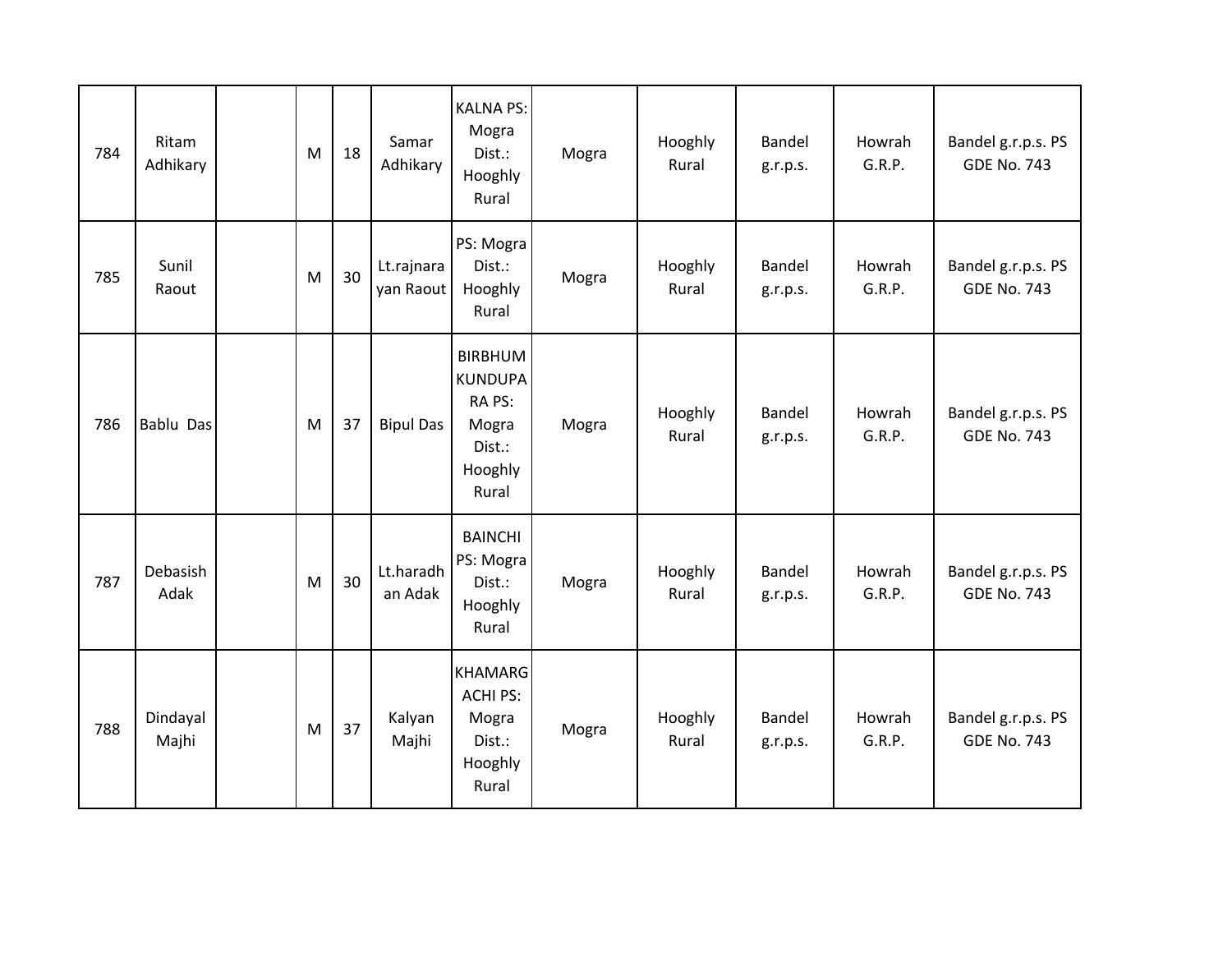| 789 | Altab<br>Qureshi    | M | 19 | Lt. Mukbul<br>Qureshi   | <b>Bandel</b><br>Manashpu<br>r Basti,<br><b>New</b><br>Maszid<br>Chinsurah<br>Hoogh | Basirhat        | Belur g.r.p.s. | Howrah<br>G.R.P. | Belur g.r.p.s. PS<br><b>GDE No. 653</b> |
|-----|---------------------|---|----|-------------------------|-------------------------------------------------------------------------------------|-----------------|----------------|------------------|-----------------------------------------|
| 790 | Taz<br>Mahamm<br>ad | M | 38 | Lt. Pir<br>Mahamm<br>ad | Vote<br>Bagan<br>Ghusuri<br>Golabari<br>Howrah                                      | Basirhat        | Belur g.r.p.s. | Howrah<br>G.R.P. | Belur g.r.p.s. PS<br><b>GDE No. 653</b> |
| 791 | Md. Jahir           | M | 39 | Lt. Md.<br>Hakim        | Vote<br>Bagan<br>Ghusuri<br>Golabari<br>Howrah                                      | Basirhat        | Belur g.r.p.s. | Howrah<br>G.R.P. | Belur g.r.p.s. PS<br><b>GDE No. 653</b> |
| 792 | Sk Maidul           | M | 38 | Lt. Ali<br>Hossain      | Chakda<br>Panskura<br>Purba<br>Midnapur                                             | <b>Basirhat</b> | Belur g.r.p.s. | Howrah<br>G.R.P. | Belur g.r.p.s. PS<br><b>GDE No. 653</b> |
| 793 | Sonu<br>Singh       | M | 19 | Vicky<br>Singh          | 10<br>Rameswar<br>Malia<br>Lane<br>Howrah<br>Howrah                                 | Basirhat        | Belur g.r.p.s. | Howrah<br>G.R.P. | Belur g.r.p.s. PS<br><b>GDE No. 653</b> |
| 794 | Purna Das           | M | 37 | Lt. Pollad<br>Das       | Char Jijira,<br>Santipur<br>Santipur<br>Nadia                                       | Basirhat        | Belur g.r.p.s. | Howrah<br>G.R.P. | Belur g.r.p.s. PS<br><b>GDE No. 653</b> |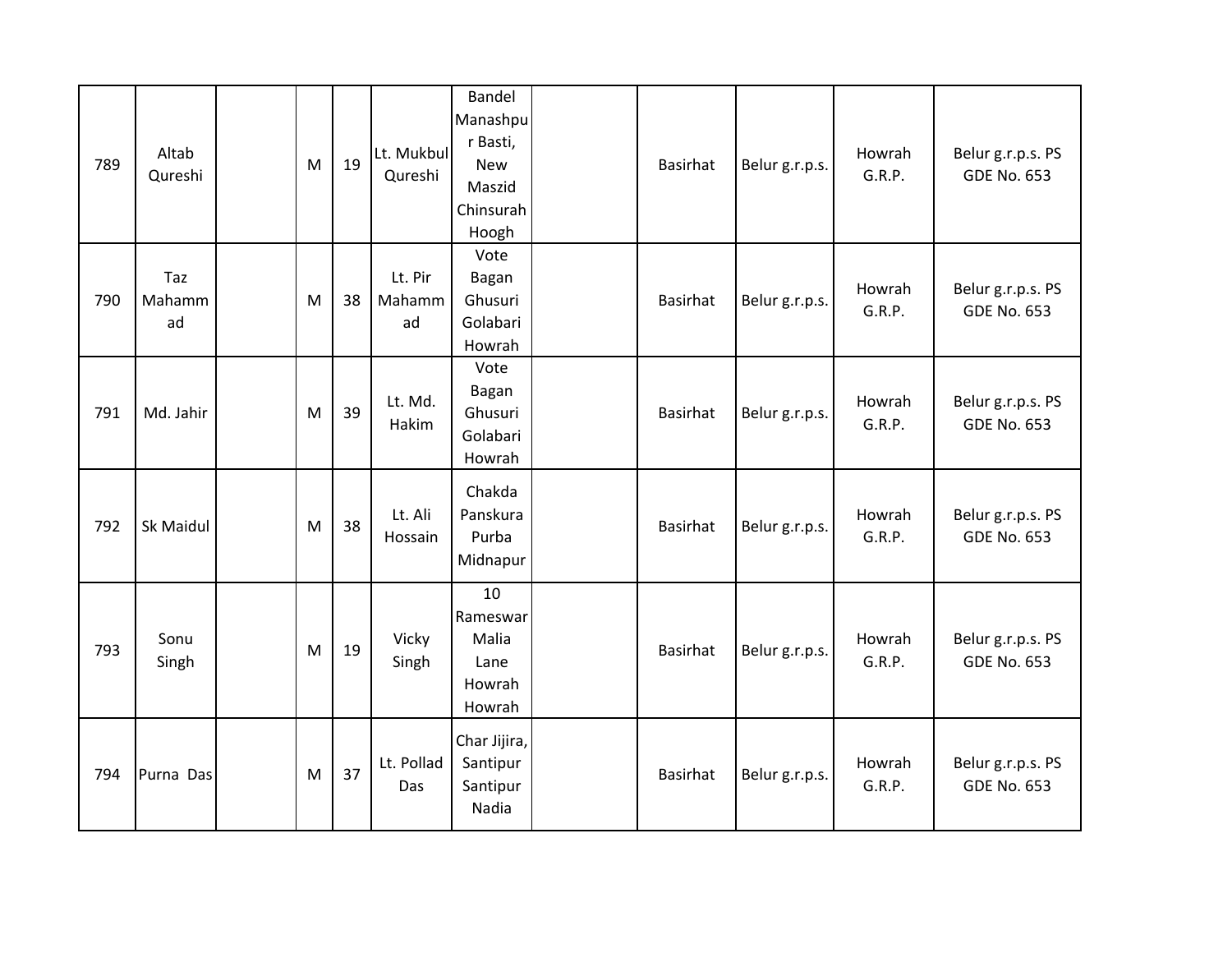| 795 | Pradip<br>Jaiswal    | M | 54 | R S Jaiswal     | Bhattanag<br>ar Liluah<br>Howrah                       | <b>Basirhat</b> | Belur g.r.p.s. | Howrah<br>G.R.P. | Belur g.r.p.s. PS<br><b>GDE No. 659</b> |
|-----|----------------------|---|----|-----------------|--------------------------------------------------------|-----------------|----------------|------------------|-----------------------------------------|
| 796 | <b>Tapas</b><br>Jana | M | 40 | Mantu<br>Jana   | Bhagaban<br>pur<br>Bhagaban<br>pur Purba<br>Midnapur   | <b>Basirhat</b> | Belur g.r.p.s. | Howrah<br>G.R.P. | Belur g.r.p.s. PS<br><b>GDE No. 659</b> |
| 797 | Susil Dey            | M | 29 | Paresh<br>Dey   | Rash Bari<br><b>Bally</b><br>Howrah                    | <b>Basirhat</b> | Belur g.r.p.s. | Howrah<br>G.R.P. | Belur g.r.p.s. PS<br><b>GDE No. 659</b> |
| 798 | Sk Saha<br>Alam      | M | 35 | Sk Salat        | Pingla<br>Pingla<br>Midnapur<br>W                      | <b>Basirhat</b> | Belur g.r.p.s. | Howrah<br>G.R.P. | Belur g.r.p.s. PS<br><b>GDE No. 659</b> |
| 799 | Sanjay<br>Singh      | M | 40 | R B Singh       | Dankuni<br>Dankuni<br>Hooghly                          | <b>Basirhat</b> | Belur g.r.p.s. | Howrah<br>G.R.P. | Belur g.r.p.s. PS<br><b>GDE No. 659</b> |
| 800 | Anil Das             | M | 48 | N N Das         | Baruipara<br>Chanditala<br>Hooghly                     | <b>Basirhat</b> | Belur g.r.p.s. | Howrah<br>G.R.P. | Belur g.r.p.s. PS<br><b>GDE No. 659</b> |
| 801 | Sourav<br>Malik      | M | 26 | Ganesh<br>Malik | <b>Dhaniyakh</b><br>ali<br>Dhaniyakh<br>ali<br>Hooghly | <b>Basirhat</b> | Belur g.r.p.s. | Howrah<br>G.R.P. | Belur g.r.p.s. PS<br><b>GDE No. 659</b> |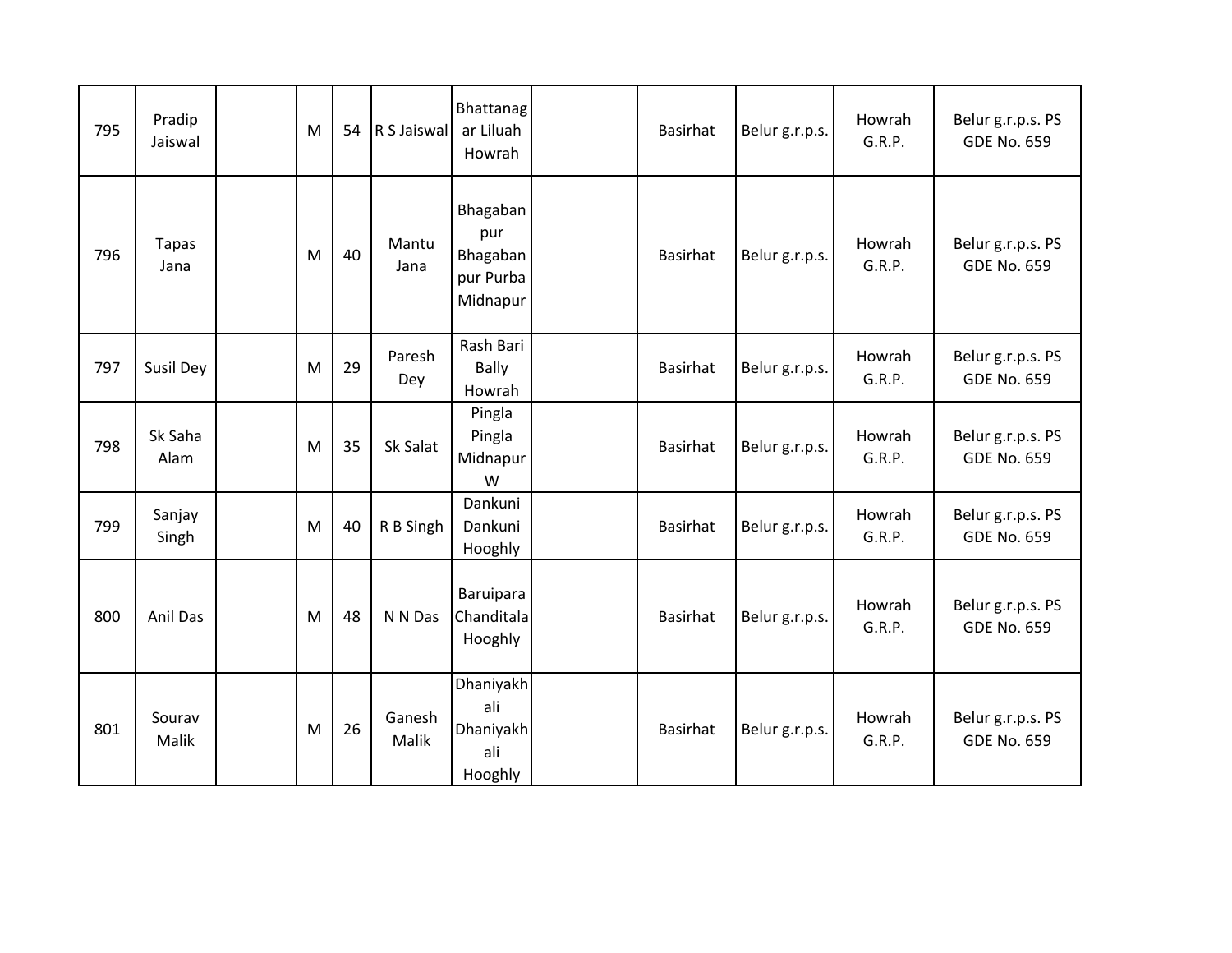| 802 | Meghnath<br>Dalui     | M | 42 | Lt<br><b>Basudeb</b><br>Dalui | Janai<br>Chanditala<br>Hooghly        | <b>Basirhat</b> | Belur g.r.p.s. | Howrah<br>G.R.P. | Belur g.r.p.s. PS<br><b>GDE No. 659</b> |
|-----|-----------------------|---|----|-------------------------------|---------------------------------------|-----------------|----------------|------------------|-----------------------------------------|
| 803 | Arka Kayal            | M | 21 | Arun<br>Kayal                 | Jagadishp<br>ur Liluah<br>Howrah      | <b>Basirhat</b> | Belur g.r.p.s. | Howrah<br>G.R.P. | Belur g.r.p.s. PS<br><b>GDE No. 660</b> |
| 804 | Bhadresw<br>ar Bachar | M | 24 | Jagadish<br>Bachar            | Nalpur<br>Sankrail<br>Howrah          | <b>Basirhat</b> | Belur g.r.p.s. | Howrah<br>G.R.P. | Belur g.r.p.s. PS<br><b>GDE No. 660</b> |
| 805 | Sudip<br>Naskar       | M | 19 | Sunil<br>Naskar               | Uttarpara<br>Uttarpara<br>Hooghly     | <b>Basirhat</b> | Belur g.r.p.s. | Howrah<br>G.R.P. | Belur g.r.p.s. PS<br><b>GDE No. 660</b> |
| 806 | Balagi<br>Ghurka      | M | 29 | <b>Bishnu</b><br>Ghurka       | Liluah<br>Liluah<br>Howrah            | <b>Basirhat</b> | Belur g.r.p.s. | Howrah<br>G.R.P. | Belur g.r.p.s. PS<br><b>GDE No. 660</b> |
| 807 | Md Selim              | M | 29 | Lt Abdul<br>Gaffar            | Gobra<br>Dankuni<br>Hooghly           | <b>Basirhat</b> | Belur g.r.p.s. | Howrah<br>G.R.P. | Belur g.r.p.s. PS<br><b>GDE No. 660</b> |
| 808 | Amar<br>Chowdhur<br>y | M | 20 | Prakash<br>Chowdhur<br>۷      | Liluah<br>Liluah<br>Howrah            | <b>Basirhat</b> | Belur g.r.p.s. | Howrah<br>G.R.P. | Belur g.r.p.s. PS<br><b>GDE No. 660</b> |
| 809 | Sahil Ali             | M | 20 | Abdul<br>Khalal               | Kocherapa<br>ra Naihati<br>24 PGS (N) | <b>Basirhat</b> | Belur g.r.p.s. | Howrah<br>G.R.P. | Belur g.r.p.s. PS<br><b>GDE No. 660</b> |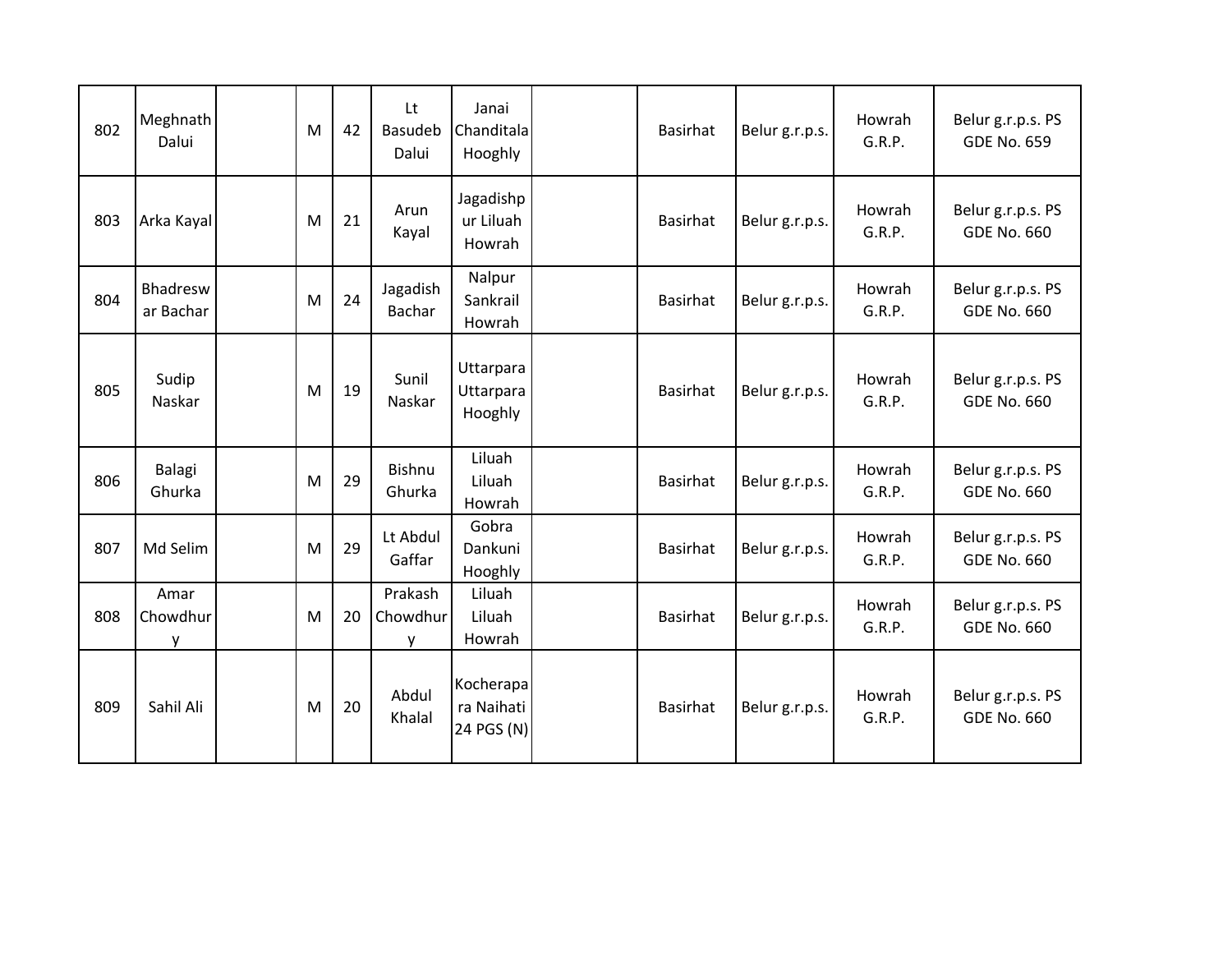| 810 | Avijit Roy          |  | 37 | Subarna<br>Roy   | VANDER<br><b>EAST</b><br><b>MIRA</b><br><b>VENDAR</b><br>MUMBAI(<br>MH)           | <b>Basirhat</b> | Howrah<br>g.r.p.s. | Howrah<br>G.R.P. | Howrah g.r.p.s. PS<br><b>GDE No. 1134</b> |
|-----|---------------------|--|----|------------------|-----------------------------------------------------------------------------------|-----------------|--------------------|------------------|-------------------------------------------|
| 811 | Sanjoy<br>Dhara     |  | 25 | Joydev<br>Dhara  | <b>MEMARI</b><br><b>SHIBPUR</b><br><b>MEMARI</b><br><b>BURDWA</b><br>$\mathsf{N}$ | <b>Basirhat</b> | Howrah<br>g.r.p.s. | Howrah<br>G.R.P. | Howrah g.r.p.s. PS<br><b>GDE No. 1134</b> |
| 812 | Mahiruddi<br>n Khan |  | 50 | Faijali<br>Khan  | <b>BAGNAN</b><br><b>BAGNAN</b><br><b>HOWRAH</b>                                   | <b>Basirhat</b> | Howrah<br>g.r.p.s. | Howrah<br>G.R.P. | Howrah g.r.p.s. PS<br><b>GDE No. 1134</b> |
| 813 | Chandan<br>Das      |  | 20 | Chitya Das       | <b>CHITYA</b><br><b>DAS</b><br><b>BAGNAN</b><br><b>BAGNAN</b><br><b>HOWRAH</b>    | <b>Basirhat</b> | Howrah<br>g.r.p.s. | Howrah<br>G.R.P. | Howrah g.r.p.s. PS<br><b>GDE No. 1134</b> |
| 814 | Krishna<br>Dalui    |  | 40 | Sanatan<br>Dalui | <b>CHANDITA</b><br>LA<br><b>CHANDITA</b><br>LA<br><b>HOOGHLY</b>                  | <b>Basirhat</b> | Howrah<br>g.r.p.s. | Howrah<br>G.R.P. | Howrah g.r.p.s. PS<br><b>GDE No. 1134</b> |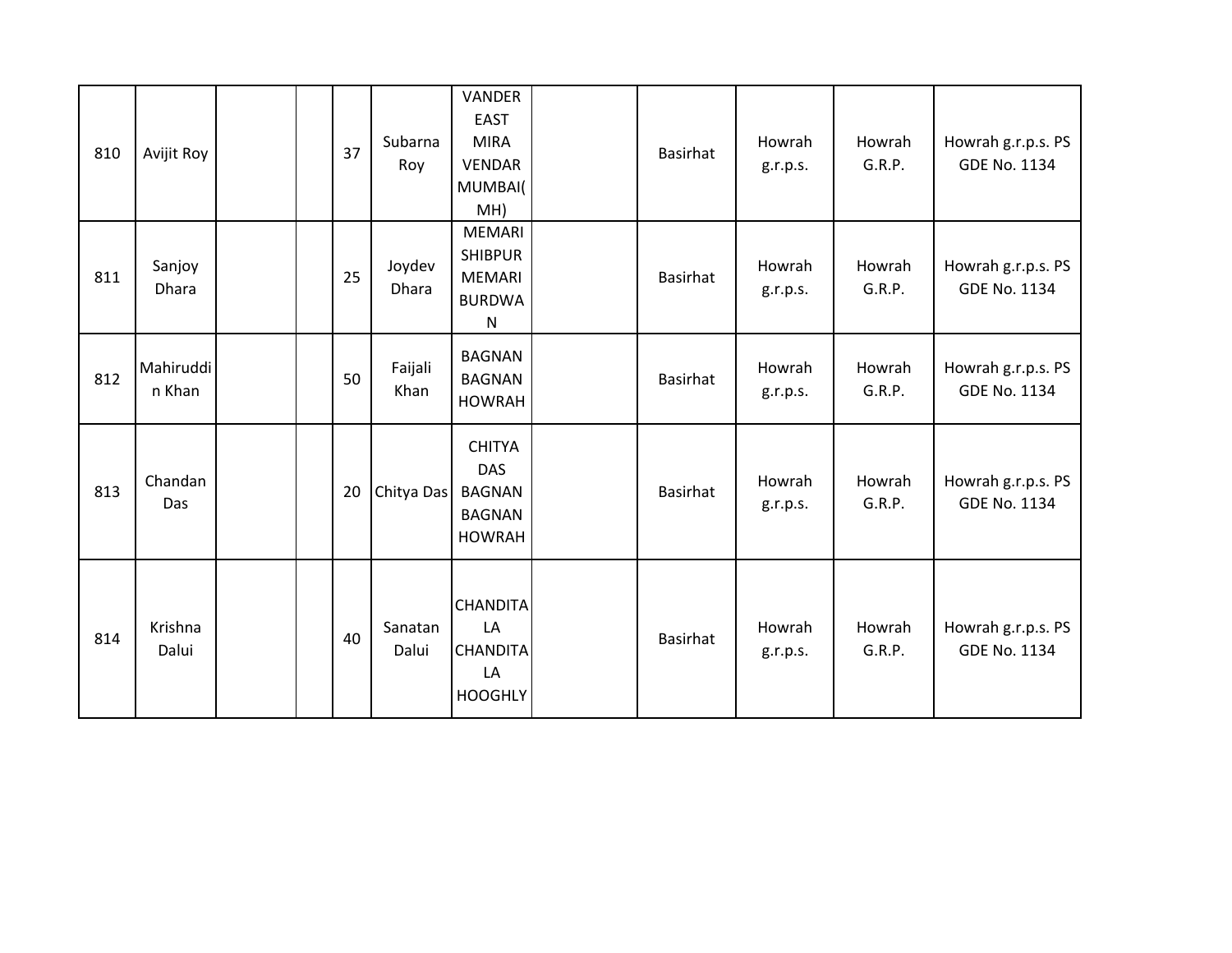| 815 | Sanu<br>Mallik      |  | 32 | Raghunat<br>h Mallik | <b>CHANDITA</b><br>LA<br><b>CHANDITA</b><br>LA<br><b>HOOGHLY</b>                          | Basirhat        | Howrah<br>g.r.p.s. | Howrah<br>G.R.P. | Howrah g.r.p.s. PS<br><b>GDE No. 1134</b> |
|-----|---------------------|--|----|----------------------|-------------------------------------------------------------------------------------------|-----------------|--------------------|------------------|-------------------------------------------|
| 816 | Ankit<br>Dhaman     |  | 29 | Rajendra<br>Kumra    | <b>FATEPUR</b><br><b>KUNDRI</b><br><b>KAITHAN</b><br>(HARIYAN<br>A)                       | Basirhat        | Howrah<br>g.r.p.s. | Howrah<br>G.R.P. | Howrah g.r.p.s. PS<br>GDE No. 1134        |
| 817 | Bivangsu<br>Goswami |  | 50 | Aditya<br>Goswami    | <b>DESHBAN</b><br><b>DHUPARA</b><br><b>BHAKTI</b><br><b>NAGAR</b><br><b>DARJELIN</b><br>G | <b>Basirhat</b> | Howrah<br>g.r.p.s. | Howrah<br>G.R.P. | Howrah g.r.p.s. PS<br><b>GDE No. 1134</b> |
| 818 | Subhendu<br>Hazra   |  | 29 | Srikanta<br>Hazra    | <b>RAM</b><br>NAYANPU<br>${\sf R}$<br><b>TARAKES</b><br><b>WAR</b><br><b>HOOGHLY</b>      | Basirhat        | Howrah<br>g.r.p.s. | Howrah<br>G.R.P. | Howrah g.r.p.s. PS<br><b>GDE No. 1134</b> |
| 819 | Santu<br>Ghosh      |  | 50 | Bivuli<br>Ghosh      | <b>BIR</b><br><b>SHIBPUR</b><br><b>ULUBERIA</b><br><b>HOWRAH</b>                          | Basirhat        | Howrah<br>g.r.p.s. | Howrah<br>G.R.P. | Howrah g.r.p.s. PS<br><b>GDE No. 1134</b> |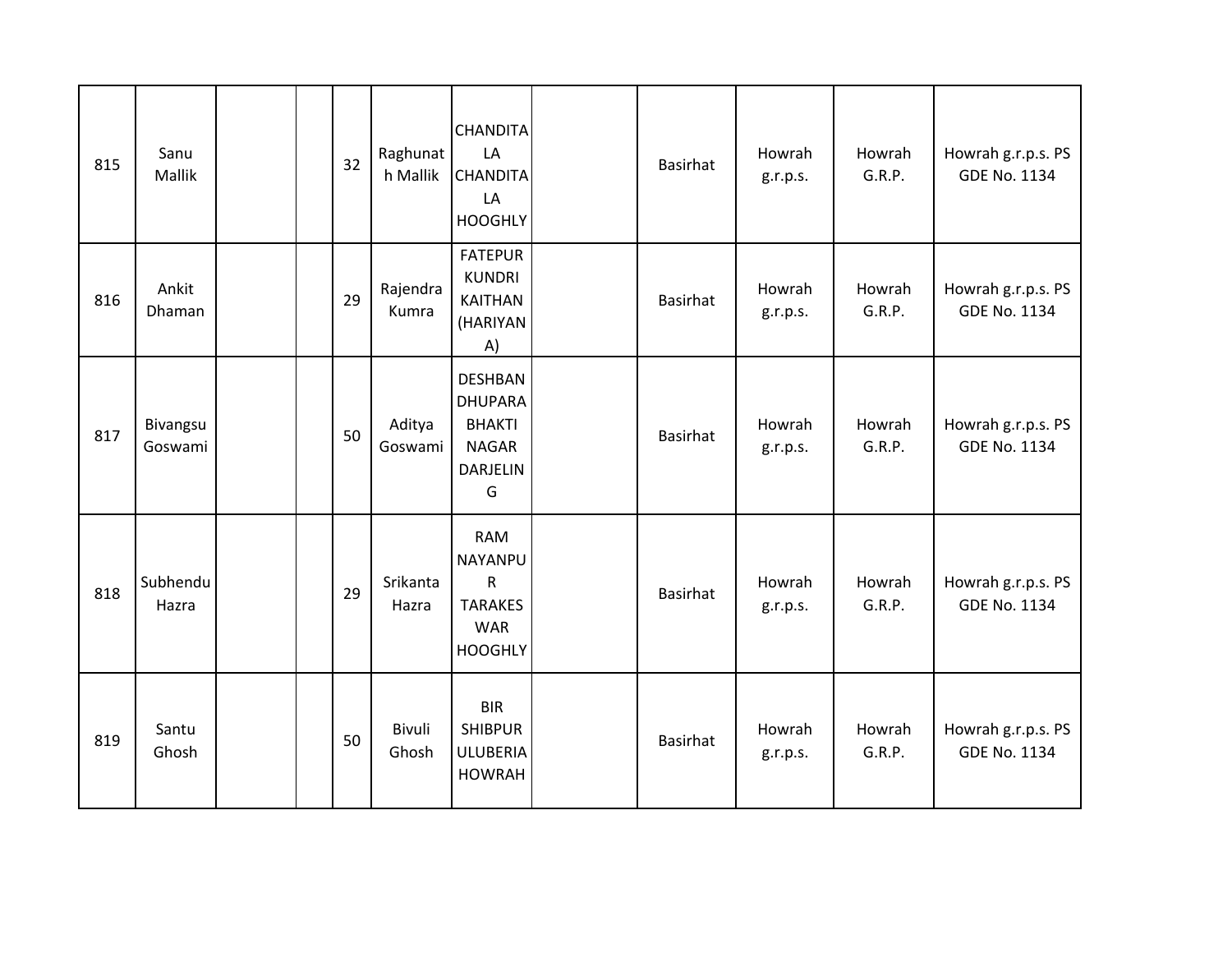| 820 | Juran Ali<br>Sk    |  | 30 | Majid Ali<br>Sk   | <b>BAGDIA</b><br>SANTIPUR<br><b>NADIA</b>                                                  | <b>Basirhat</b> | Howrah<br>g.r.p.s. | Howrah<br>G.R.P. | Howrah g.r.p.s. PS<br>GDE No. 1134        |
|-----|--------------------|--|----|-------------------|--------------------------------------------------------------------------------------------|-----------------|--------------------|------------------|-------------------------------------------|
| 821 | Chandan<br>Rana    |  | 22 | M K Rana          | SALBANI<br>SALBANI<br>PASCHIM<br><b>MEDINIPU</b><br>$\mathsf R$                            | <b>Basirhat</b> | Howrah<br>g.r.p.s. | Howrah<br>G.R.P. | Howrah g.r.p.s. PS<br><b>GDE No. 1134</b> |
| 822 | Goutam<br>Pandey   |  | 40 | Gour<br>Pandey    | <b>BHAWANI</b><br><b>PUR</b><br><b>DATAN</b><br>PASCHIM<br><b>MEDINIPU</b><br>$\mathsf{R}$ | <b>Basirhat</b> | Howrah<br>g.r.p.s. | Howrah<br>G.R.P. | Howrah g.r.p.s. PS<br><b>GDE No. 1134</b> |
| 823 | Afan Sk            |  | 35 | Irfan Sk          | SAHAPUR<br><b>TARAPITH</b><br><b>BIRBHUM</b>                                               | Basirhat        | Howrah<br>g.r.p.s. | Howrah<br>G.R.P. | Howrah g.r.p.s. PS<br><b>GDE No. 1134</b> |
| 824 | Ajarauddi<br>n Sk  |  | 28 | Afsaruddi<br>n Sk | <b>MONDAL</b><br><b>PARA</b><br>PAIKAR<br><b>BIRBHUM</b>                                   | Basirhat        | Howrah<br>g.r.p.s. | Howrah<br>G.R.P. | Howrah g.r.p.s. PS<br><b>GDE No. 1134</b> |
| 825 | Gajendar<br>Sahani |  | 25 | Lal Bau<br>Sahani | <b>MANIARP</b><br><b>UR</b><br><b>RAJAPUR</b><br>KATIHAR(<br>BIHAR)                        | <b>Basirhat</b> | Howrah<br>g.r.p.s. | Howrah<br>G.R.P. | Howrah g.r.p.s. PS<br><b>GDE No. 1134</b> |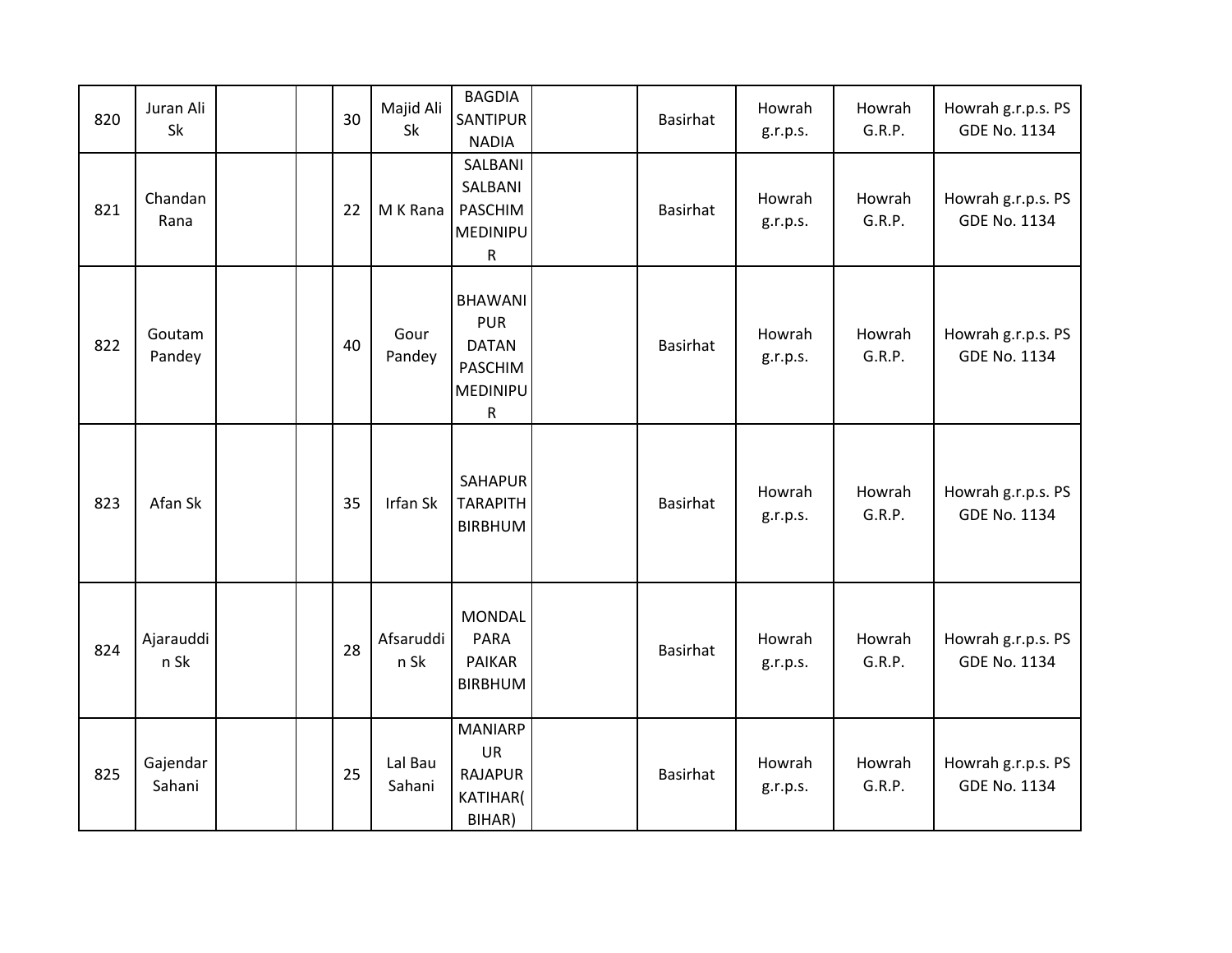| 826 | Sayantan<br>Das               |  | 21 | Suvasish<br>Das                 | SONARPU<br>$\mathsf{R}$<br>SONARPU<br>R SOUTH<br><b>24 PGS</b>                    | <b>Basirhat</b> | Howrah<br>g.r.p.s. | Howrah<br>G.R.P. | Howrah g.r.p.s. PS<br>GDE No. 1134        |
|-----|-------------------------------|--|----|---------------------------------|-----------------------------------------------------------------------------------|-----------------|--------------------|------------------|-------------------------------------------|
| 827 | Subrata<br>Mali               |  | 37 | Ratan<br>Mali                   | <b>MADHABP</b><br><b>UR</b><br><b>DAIMOND</b><br><b>HURBUR</b><br>SOUTH 24<br>PGS | <b>Basirhat</b> | Howrah<br>g.r.p.s. | Howrah<br>G.R.P. | Howrah g.r.p.s. PS<br>GDE No. 1134        |
| 828 | Avisek<br><b>Biswas</b>       |  | 30 | Narendra<br><b>Biswas</b>       | NARENDR<br>A BISWAS<br><b>BARASAT</b><br><b>BARASAT</b><br>KOL-126                | <b>Basirhat</b> | Howrah<br>g.r.p.s. | Howrah<br>G.R.P. | Howrah g.r.p.s. PS<br><b>GDE No. 1134</b> |
| 829 | <b>Bibek</b><br><b>Biswas</b> |  | 28 | Lt<br>Narendra<br><b>Biswas</b> | <b>BARASAT</b><br><b>BARASAT</b><br>KOL-126                                       | <b>Basirhat</b> | Howrah<br>g.r.p.s. | Howrah<br>G.R.P. | Howrah g.r.p.s. PS<br><b>GDE No. 1134</b> |
| 830 | A J Pal                       |  | 47 | A K Pal                         | RAJA<br><b>BAZAR</b><br>KANKURG<br><b>ACHI KOL-</b><br>09                         | <b>Basirhat</b> | Howrah<br>g.r.p.s. | Howrah<br>G.R.P. | Howrah g.r.p.s. PS<br><b>GDE No. 1134</b> |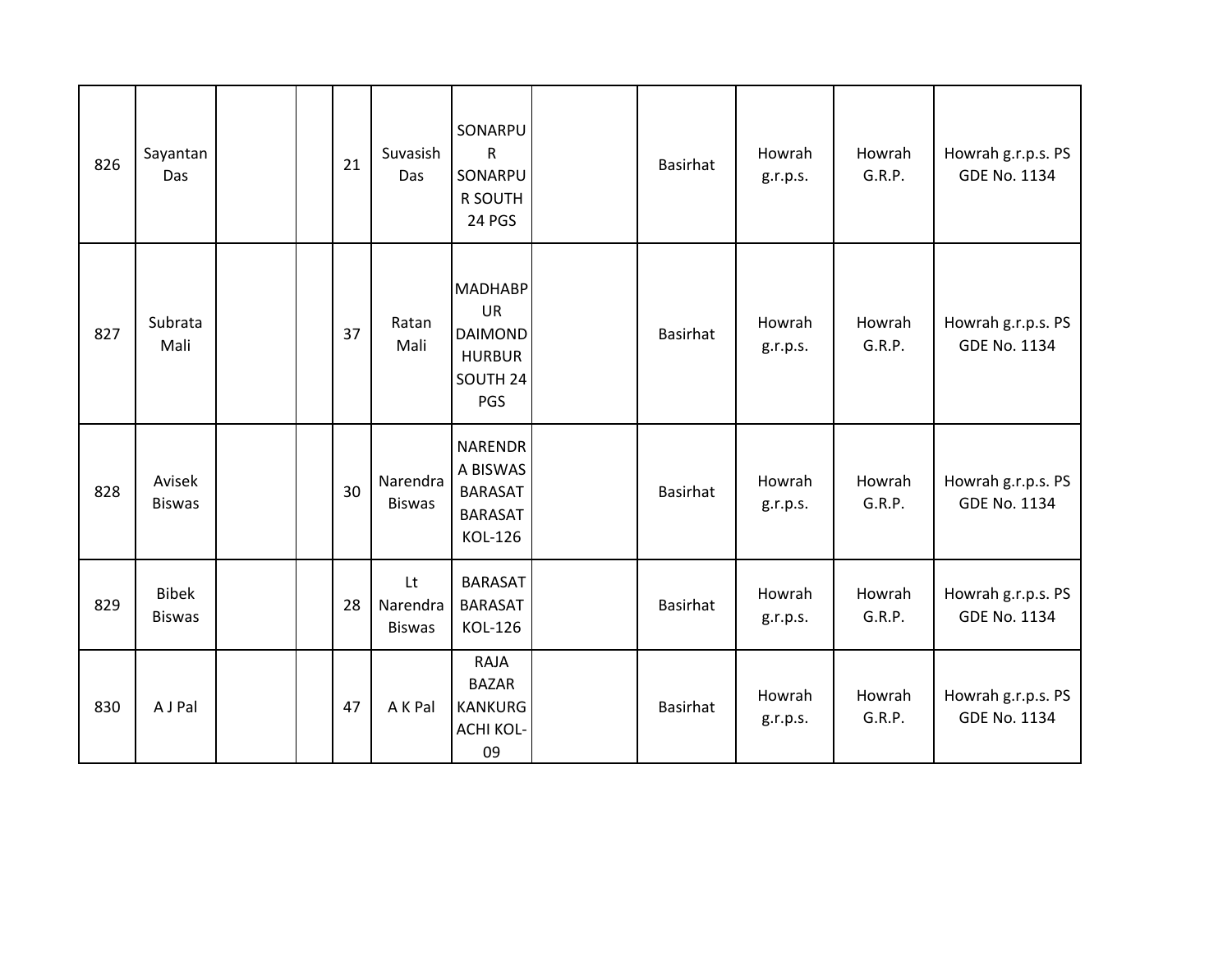| 831 | Sunil<br>Mitra    |  | 26 | Nanda<br>Ram Mitra  | <b>NABAGRA</b><br>M<br><b>NABAGRA</b><br>M<br><b>MURSHID</b><br>ABAD        | Basirhat        | Howrah<br>g.r.p.s. | Howrah<br>G.R.P. | Howrah g.r.p.s. PS<br><b>GDE No. 1134</b> |
|-----|-------------------|--|----|---------------------|-----------------------------------------------------------------------------|-----------------|--------------------|------------------|-------------------------------------------|
| 832 | Dilip<br>Yadav    |  | 37 | Bhagaban<br>Yadav   | <b>RISHRA</b><br><b>RISHRA</b><br><b>HOOGHLY</b>                            | <b>Basirhat</b> | Howrah<br>g.r.p.s. | Howrah<br>G.R.P. | Howrah g.r.p.s. PS<br><b>GDE No. 1134</b> |
| 833 | Animesh<br>Sarkar |  | 30 | A Sarkar            | <b>RISHRA</b><br><b>RISHRA</b><br><b>HOOGHLY</b>                            | Basirhat        | Howrah<br>g.r.p.s. | Howrah<br>G.R.P. | Howrah g.r.p.s. PS<br><b>GDE No. 1151</b> |
| 834 | Niraj<br>Mishra   |  | 32 | Manmoha<br>n Mishra | <b>MUKUL</b><br><b>HAT</b><br><b>UTTARPA</b><br><b>RA</b><br><b>HOOGHLY</b> | Basirhat        | Howrah<br>g.r.p.s. | Howrah<br>G.R.P. | Howrah g.r.p.s. PS<br><b>GDE No. 1151</b> |
| 835 | Avisek Ji         |  | 27 | Gopal R             | <b>MUKUL</b><br><b>HAT</b><br><b>UTTARPA</b><br><b>RA</b><br><b>HOOGHLY</b> | Basirhat        | Howrah<br>g.r.p.s. | Howrah<br>G.R.P. | Howrah g.r.p.s. PS<br><b>GDE No. 1151</b> |
| 836 | Rahul<br>Singh    |  | 35 | Mahindar<br>Singh   | 157 N S<br><b>RAOD</b><br><b>BARABAZ</b><br>AR KOL-07                       | Basirhat        | Howrah<br>g.r.p.s. | Howrah<br>G.R.P. | Howrah g.r.p.s. PS<br><b>GDE No. 1151</b> |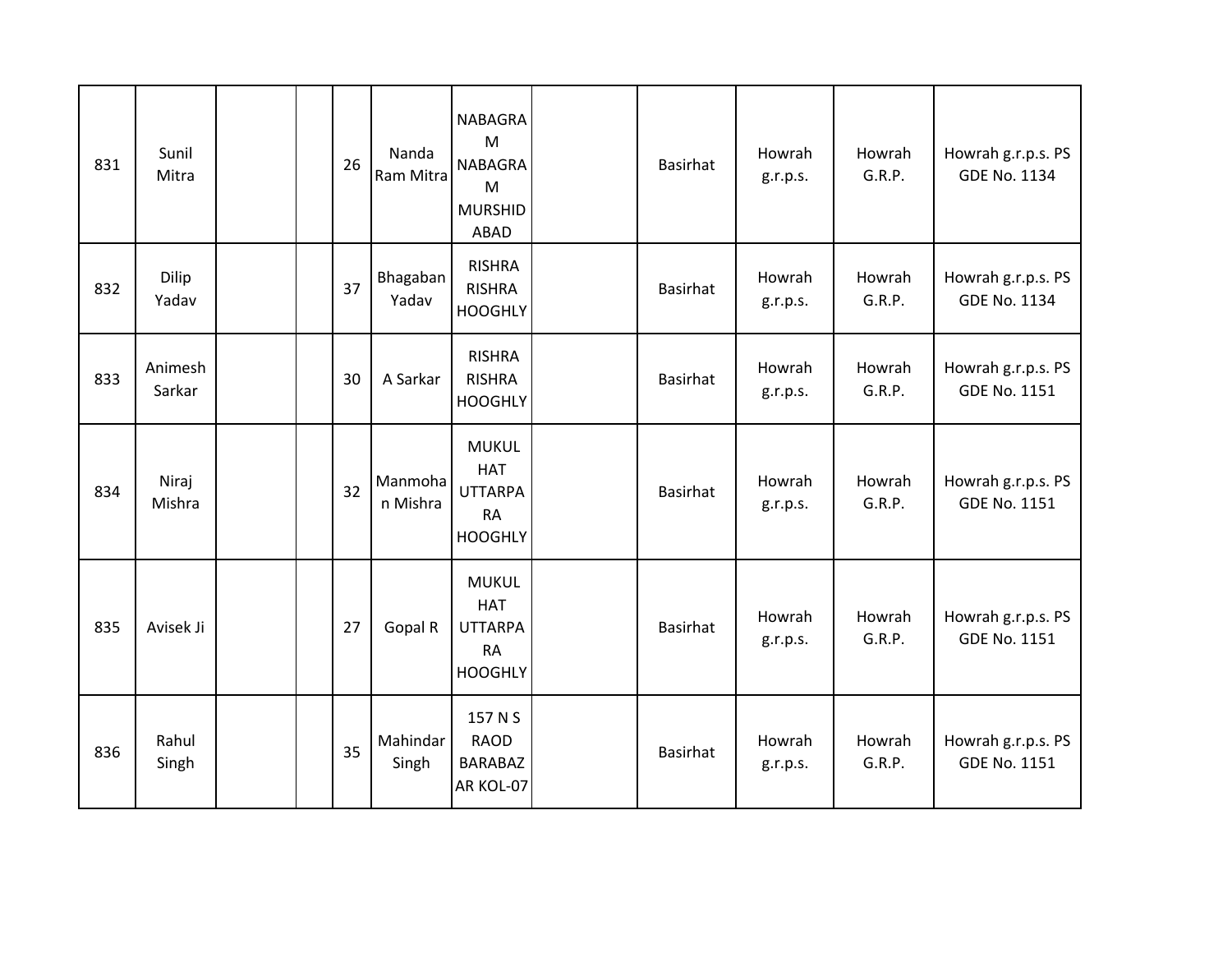| 837 | Partha<br>Debnath    |  | 21 | Guru Pada<br>Debnath         | 157 N S<br><b>RAOD</b><br><b>BARABAZ</b><br>AR KOL-07                         | Basirhat        | Howrah<br>g.r.p.s. | Howrah<br>G.R.P. | Howrah g.r.p.s. PS<br><b>GDE No. 1151</b> |
|-----|----------------------|--|----|------------------------------|-------------------------------------------------------------------------------|-----------------|--------------------|------------------|-------------------------------------------|
| 838 | Chotan<br>Singh      |  | 35 | Laxman<br>Singh              | 157 N S<br><b>RAOD</b><br><b>BARABAZ</b><br>AR KOL-07                         | <b>Basirhat</b> | Howrah<br>g.r.p.s. | Howrah<br>G.R.P. | Howrah g.r.p.s. PS<br><b>GDE No. 1151</b> |
| 839 | Rabi<br>Kumar        |  | 24 | Beju<br>Yadav                | <b>BANIPUR</b><br><b>KATIHAR</b><br>KATIHAR(<br>BIHAR)                        | Basirhat        | Howrah<br>g.r.p.s. | Howrah<br>G.R.P. | Howrah g.r.p.s. PS<br><b>GDE No. 1151</b> |
| 840 | Raju Kr<br>Srebastav |  | 35 | Narayan<br>Kr<br>Srevastav   | <b>BANIPUR</b><br><b>KATIHAR</b><br>KATIHAR(<br>BIHAR)                        | <b>Basirhat</b> | Howrah<br>g.r.p.s. | Howrah<br>G.R.P. | Howrah g.r.p.s. PS<br>GDE No. 1151        |
| 841 | Dilip Kr<br>Pandit   |  | 29 | <b>Dharamdh</b><br>ar Pandit | 8 NO<br><b>BECHNAP</b><br><b>ARA</b><br><b>PATKURA</b><br>KHURDAH<br>A(ODISAH | <b>Basirhat</b> | Howrah<br>g.r.p.s. | Howrah<br>G.R.P. | Howrah g.r.p.s. PS<br><b>GDE No. 1151</b> |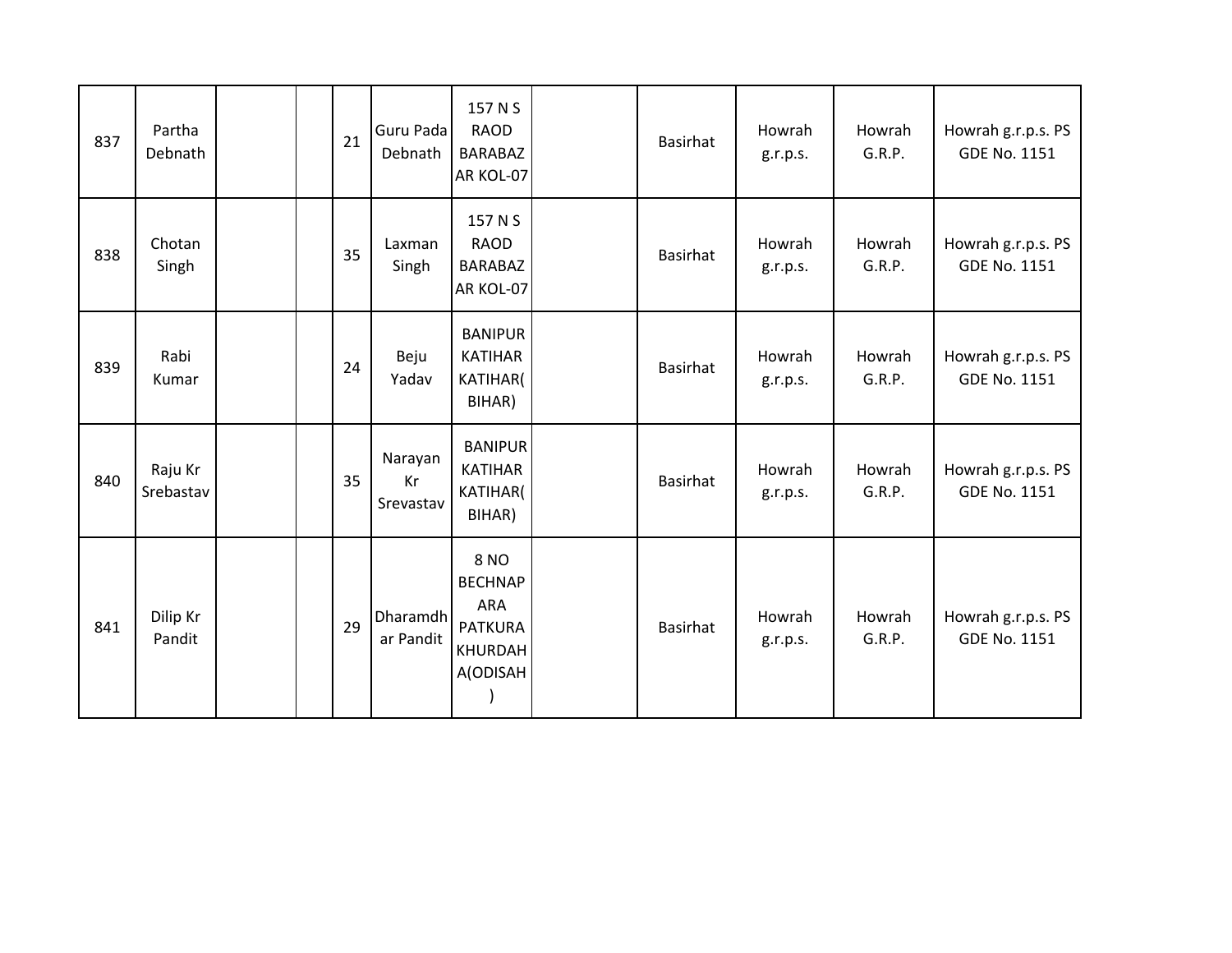| 842 | Raju Dutta       |  | 23 | Ashis<br>Dutta       | <b>8 NO</b><br><b>BECHNAP</b><br><b>ARA</b><br><b>PATKURA</b><br>KHURDAH<br>A(ODISAH   | Basirhat | Howrah<br>g.r.p.s. | Howrah<br>G.R.P. | Howrah g.r.p.s. PS<br><b>GDE No. 1151</b> |
|-----|------------------|--|----|----------------------|----------------------------------------------------------------------------------------|----------|--------------------|------------------|-------------------------------------------|
| 843 | Das<br>Kumar     |  | 28 | Sri Ranjan   PATKURA | <b>8 NO</b><br><b>BECHNAP</b><br><b>ARA</b><br><b>KHURDAH</b><br>A(ODISAH              | Basirhat | Howrah<br>g.r.p.s. | Howrah<br>G.R.P. | Howrah g.r.p.s. PS<br><b>GDE No. 1151</b> |
| 844 | Selim Sk         |  | 27 | Ali<br>Hossain Sk    | <b>8 NO</b><br><b>BECHNAP</b><br><b>ARA</b><br><b>PATKURA</b><br>KHURDAH<br>A(ODISAH   | Basirhat | Howrah<br>g.r.p.s. | Howrah<br>G.R.P. | Howrah g.r.p.s. PS<br><b>GDE No. 1151</b> |
| 845 | Sourav Kr<br>Das |  | 28 | Lt Dipak<br>Kr Das   | <b>CONTAI</b><br><b>ROAD</b><br><b>CONTAI</b><br><b>PURBA</b><br>MEDINIPU<br>${\sf R}$ | Basirhat | Howrah<br>g.r.p.s. | Howrah<br>G.R.P. | Howrah g.r.p.s. PS<br><b>GDE No. 1151</b> |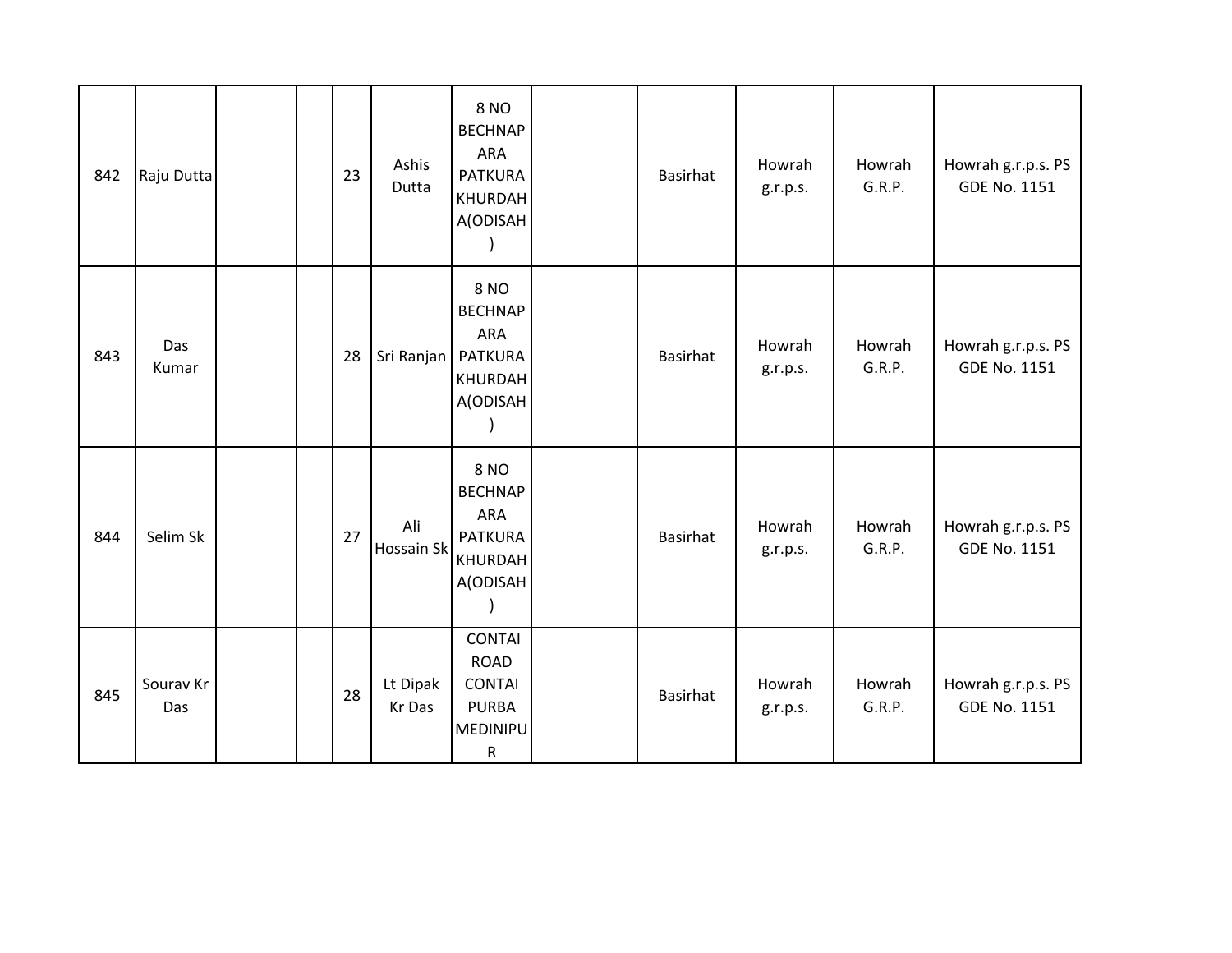| 846 | Subrata<br>Halder          | 48 | M <sub>N</sub><br>Halder    | <b>DUTTA</b><br><b>PUKUR</b><br><b>DUTTA</b><br><b>PUKUR</b><br><b>NORTH 24</b><br>PGS | Basirhat        | Howrah<br>g.r.p.s. | Howrah<br>G.R.P. | Howrah g.r.p.s. PS<br><b>GDE No. 1151</b> |
|-----|----------------------------|----|-----------------------------|----------------------------------------------------------------------------------------|-----------------|--------------------|------------------|-------------------------------------------|
| 847 | Rahul<br>Kumar             | 27 | Ram<br>Kumar                | <b>DUTTA</b><br><b>PUKUR</b><br><b>DUTTA</b><br><b>PUKUR</b><br>NORTH 24<br>PGS        | Basirhat        | Howrah<br>g.r.p.s. | Howrah<br>G.R.P. | Howrah g.r.p.s. PS<br><b>GDE No. 1151</b> |
| 848 | Gobinda<br>Kisor           | 44 | Basudev<br>Kisor            | <b>DUTTA</b><br><b>PUKUR</b><br><b>DUTTA</b><br><b>PUKUR</b><br><b>NORTH 24</b><br>PGS | Basirhat        | Howrah<br>g.r.p.s. | Howrah<br>G.R.P. | Howrah g.r.p.s. PS<br><b>GDE No. 1151</b> |
| 849 | Tufan<br>Debnath           | 26 | P Debnath                   | <b>CHANDRA</b><br><b>KONA</b><br>SANTIPUR<br><b>NADIA</b>                              | Basirhat        | Howrah<br>g.r.p.s. | Howrah<br>G.R.P. | Howrah g.r.p.s. PS<br><b>GDE No. 1151</b> |
| 850 | Sourav<br>Kundu            | 22 | S Kundu                     | <b>CHANDRA</b><br>KONA<br>SANTIPUR<br><b>NADIA</b>                                     | <b>Basirhat</b> | Howrah<br>g.r.p.s. | Howrah<br>G.R.P. | Howrah g.r.p.s. PS<br><b>GDE No. 1151</b> |
| 851 | Tamal<br>Bhattacha<br>riya | 29 | Tanmoy<br>Bhattacha<br>riya | <b>NIMTA</b><br><b>NIMTA</b><br><b>KOLKATA</b>                                         | <b>Basirhat</b> | Howrah<br>g.r.p.s. | Howrah<br>G.R.P. | Howrah g.r.p.s. PS<br><b>GDE No. 1151</b> |
| 852 | Sajal<br>Mandal            | 28 | Rakesh<br>Mondal            | <b>NIMTA</b><br><b>NIMTA</b><br><b>KOLKATA</b>                                         | <b>Basirhat</b> | Howrah<br>g.r.p.s. | Howrah<br>G.R.P. | Howrah g.r.p.s. PS<br><b>GDE No. 1151</b> |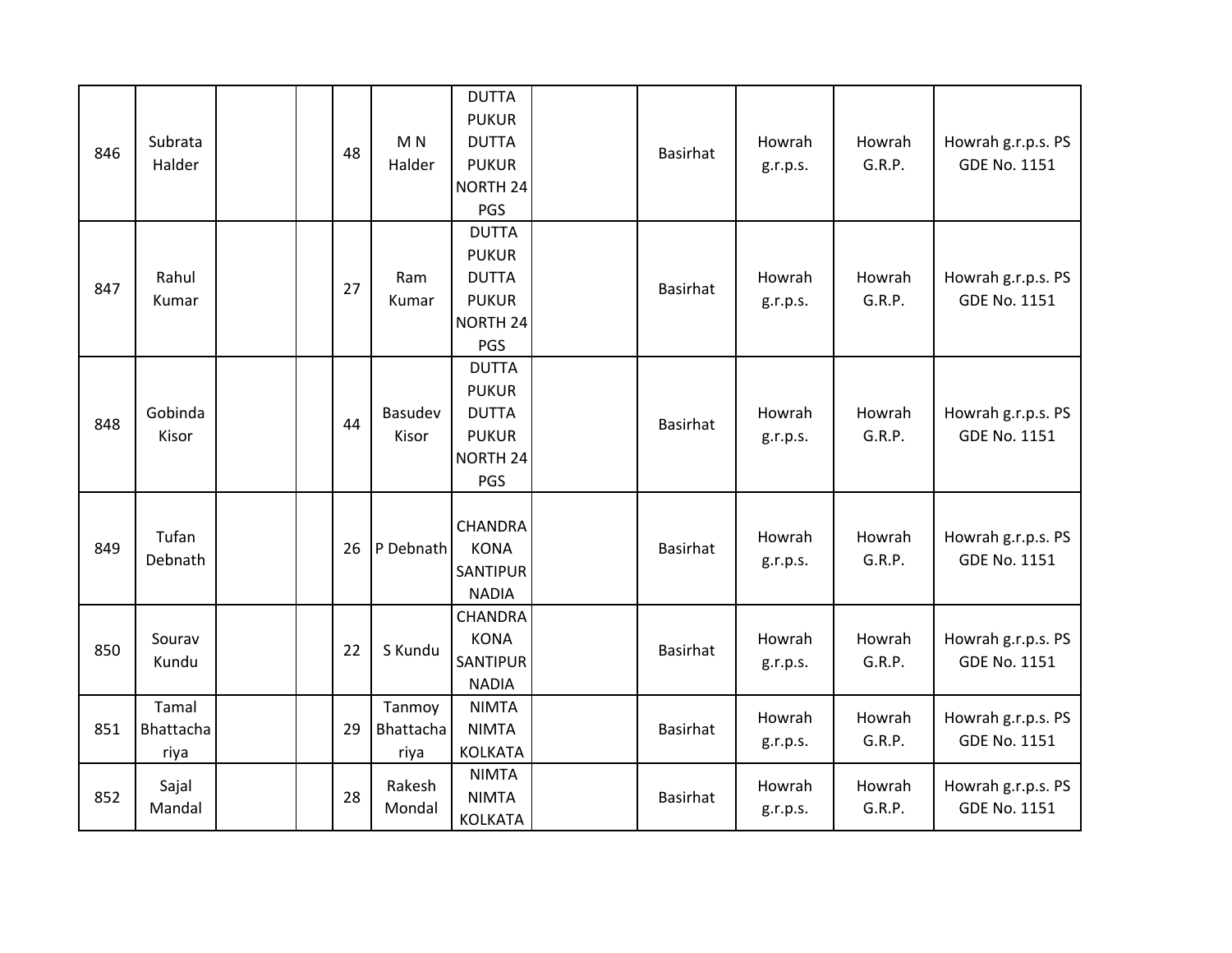| 853 | Sk Iksmat<br>Ali        |   | 25 | Sk Rafik                  | SHYAMSU<br><b>BDAR PUR</b><br><b>RAINA</b><br><b>BURDWA</b><br>$\mathsf{N}$ |                         | <b>Basirhat</b>  | Howrah<br>g.r.p.s. | Howrah<br>G.R.P. | Howrah g.r.p.s. PS<br><b>GDE No. 1151</b> |
|-----|-------------------------|---|----|---------------------------|-----------------------------------------------------------------------------|-------------------------|------------------|--------------------|------------------|-------------------------------------------|
| 854 | Deb<br>Ranjan<br>Halder |   | 34 | Dilip Kr<br>Hazra         | SHYAMSU<br><b>BDAR PUR</b><br><b>RAINA</b><br><b>BURDWA</b><br>$\mathsf{N}$ |                         | <b>Basirhat</b>  | Howrah<br>g.r.p.s. | Howrah<br>G.R.P. | Howrah g.r.p.s. PS<br><b>GDE No. 1151</b> |
| 855 | Anananda<br>Mondal      |   | 30 | Lt M S<br>Mondal          | <b>DAKHINER</b><br>I GARFA<br><b>KOLKATA</b>                                |                         | <b>Basirhat</b>  | Howrah<br>g.r.p.s. | Howrah<br>G.R.P. | Howrah g.r.p.s. PS<br><b>GDE No. 1151</b> |
| 856 | Ashok<br><b>Biswas</b>  | M | 30 | S/o Anil<br><b>Biswas</b> | Madhyam<br>gram PS:<br>gram<br>Dist.:<br><b>Barasat</b>                     | Madhyam Madhyamgra<br>m | <b>Barasat</b>   | Kalna g.r.p.s.     | Howrah<br>G.R.P. | Kalna g.r.p.s. PS<br><b>GDE No. 612</b>   |
| 857 | Shyamal<br>Pan          | M | 45 | S/O<br>Raghunat<br>h Pan  | Debipur<br>PS:<br>Memari<br>Dist.:<br>Purba<br>Burdwan                      | Memari                  | Purba<br>Burdwan | Kalna g.r.p.s.     | Howrah<br>G.R.P. | Kalna g.r.p.s. PS<br><b>GDE No. 612</b>   |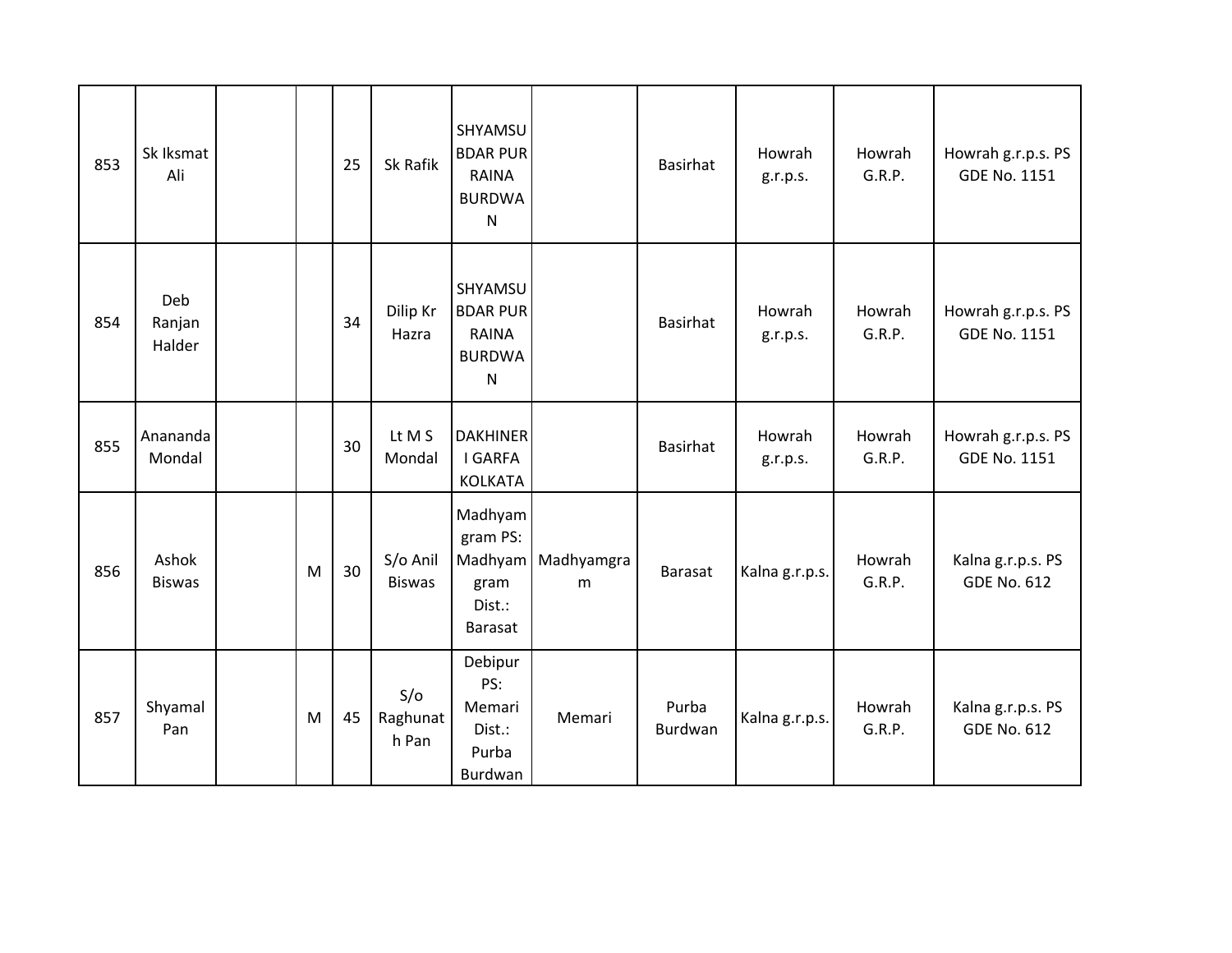| 858 | Samir<br>Patra                | M | 32 | S/O<br>Subhas<br>Patra            | Rukuspur<br>PS: Kalna<br>Dist.:<br>Purba<br>Burdwan                                               | Kalna     | Purba<br><b>Burdwan</b>                      | Kalna g.r.p.s. | Howrah<br>G.R.P. | Kalna g.r.p.s. PS<br><b>GDE No. 612</b> |
|-----|-------------------------------|---|----|-----------------------------------|---------------------------------------------------------------------------------------------------|-----------|----------------------------------------------|----------------|------------------|-----------------------------------------|
| 859 | Hiren<br>Mondal               | M | 45 | $S/O$ Lt.<br>Jiten<br>Mondal      | Nagaw<br>Rupaihat<br>Nagaw                                                                        |           | <b>Basirhat</b>                              | Kalna g.r.p.s. | Howrah<br>G.R.P. | Kalna g.r.p.s. PS<br><b>GDE No. 612</b> |
| 860 | Partha<br>Sarathi<br>Dasgupta | M | 53 | $S/O$ Lt.<br>Partimal<br>Dasgupta | 102 BT<br>Road PS:<br>Baranagar<br>Dist.:<br><b>Barrackpo</b><br>re Police<br>Commissi<br>onerate | Baranagar | Barrackpore<br>Police<br>Commission<br>erate | Kalna g.r.p.s. | Howrah<br>G.R.P. | Kalna g.r.p.s. PS<br><b>GDE No. 615</b> |
| 861 | Raju Das                      | M | 47 | S/O<br>Kuroram<br>Das             | Dainhat<br>PS: Katwa<br>Dist.:<br>Purba<br>Burdwan                                                | Katwa     | Purba<br>Burdwan                             | Kalna g.r.p.s. | Howrah<br>G.R.P. | Kalna g.r.p.s. PS<br><b>GDE No. 615</b> |
| 862 | Haran<br><b>Biswas</b>        | M | 45 | S/o Ratan<br><b>Biswas</b>        | Nirsinghap<br>ur PS:<br>Shantipur<br>Dist.:<br>Ranaghat<br>Police<br>District                     | Shantipur | Ranaghat<br>Police<br>District               | Kalna g.r.p.s. | Howrah<br>G.R.P. | Kalna g.r.p.s. PS<br><b>GDE No. 624</b> |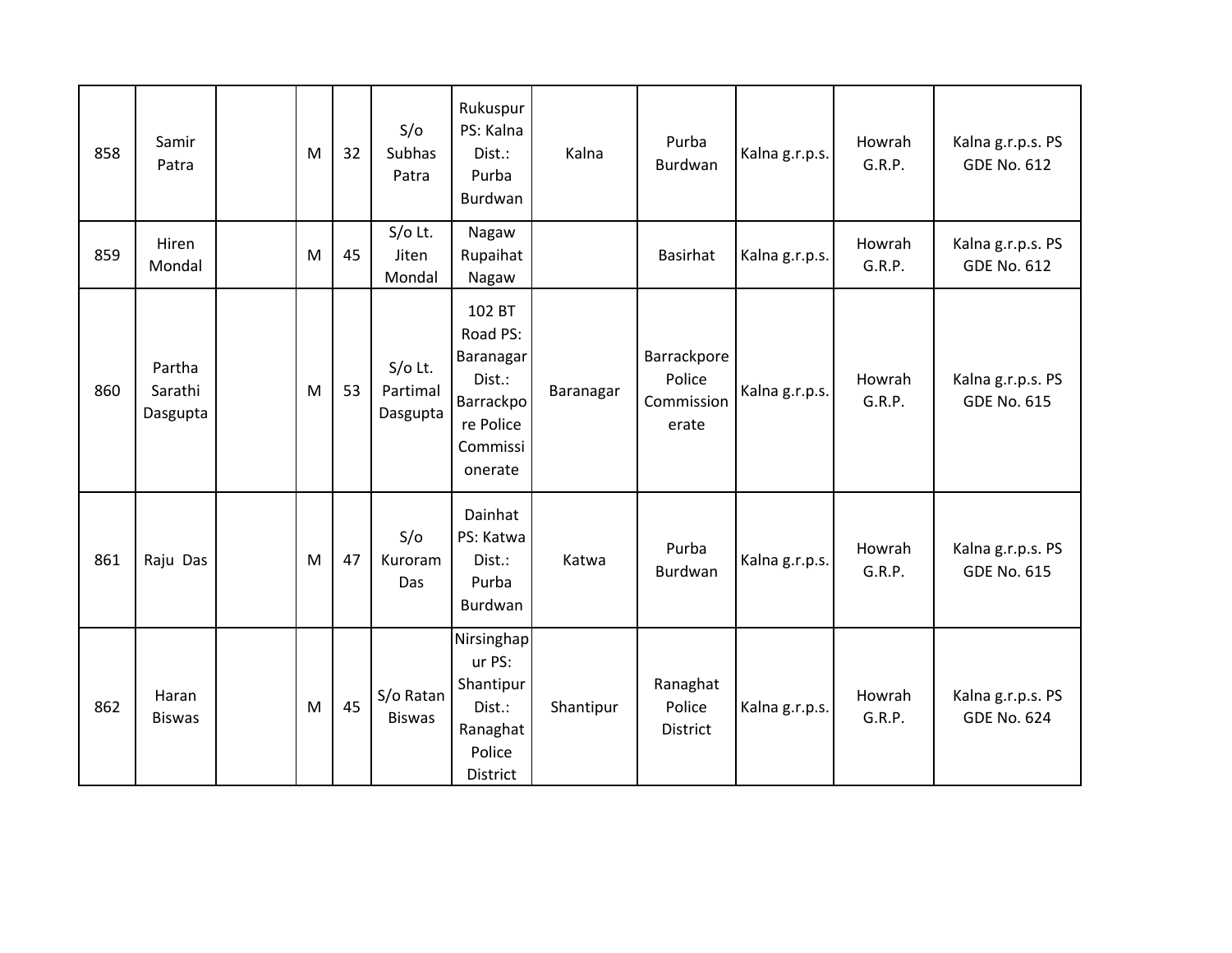| 863 | Sahadat<br>Ali      | M | 26 | S/o Abdul<br>Halim              | Bandarku<br>wa Sargup<br>Barpeta,<br>Assam                                    |             | Basirhat                              | Kalna g.r.p.s. | Howrah<br>G.R.P. | Kalna g.r.p.s. PS<br><b>GDE No. 624</b> |
|-----|---------------------|---|----|---------------------------------|-------------------------------------------------------------------------------|-------------|---------------------------------------|----------------|------------------|-----------------------------------------|
| 864 | Rajibul<br>Hoque    | M | 22 | S/o Ainal<br>Hoque              | Raipur<br>Barpeta<br>Road<br>Barpeta,<br>Assam                                |             | <b>Basirhat</b>                       | Kalna g.r.p.s. | Howrah<br>G.R.P. | Kalna g.r.p.s. PS<br><b>GDE No. 624</b> |
| 865 | Dulal Das           | M | 45 | S/O<br>Debendra<br>Das          | Sardanga<br>PS:<br>Purbasthal<br>i Dist.:<br>Purba<br>Burdwan                 | Purbasthali | Purba<br>Burdwan                      | Kalna g.r.p.s. | Howrah<br>G.R.P. | Kalna g.r.p.s. PS<br><b>GDE No. 624</b> |
| 866 | Sarkat Ali<br>Sk    | M | 45 | S/o Tajbel<br>Ali Sk            | Dafarpur<br>PS: Kalna<br>Dist.:<br>Purba<br>Burdwan                           | Kalna       | Purba<br>Burdwan                      | Kalna g.r.p.s. | Howrah<br>G.R.P. | Kalna g.r.p.s. PS<br><b>GDE No. 627</b> |
| 867 | Sourav<br>Rajbanshi | M | 25 | S/O<br>Bhojan<br>Rajbanshi      | Banshberi<br>a PS:<br>Mogra<br>Dist.:<br>Hooghly<br>Rural                     | Mogra       | Hooghly<br>Rural                      | Kalna g.r.p.s. | Howrah<br>G.R.P. | Kalna g.r.p.s. PS<br><b>GDE No. 627</b> |
| 868 | Manojit<br>Halder   | M | 42 | $S/O$ Lt.<br>Manindra<br>Halder | Nirsinghap<br>ur PS:<br>Shantipur<br>Dist.:<br>Ranaghat<br>Police<br>District | Shantipur   | Ranaghat<br>Police<br><b>District</b> | Kalna g.r.p.s. | Howrah<br>G.R.P. | Kalna g.r.p.s. PS<br><b>GDE No. 627</b> |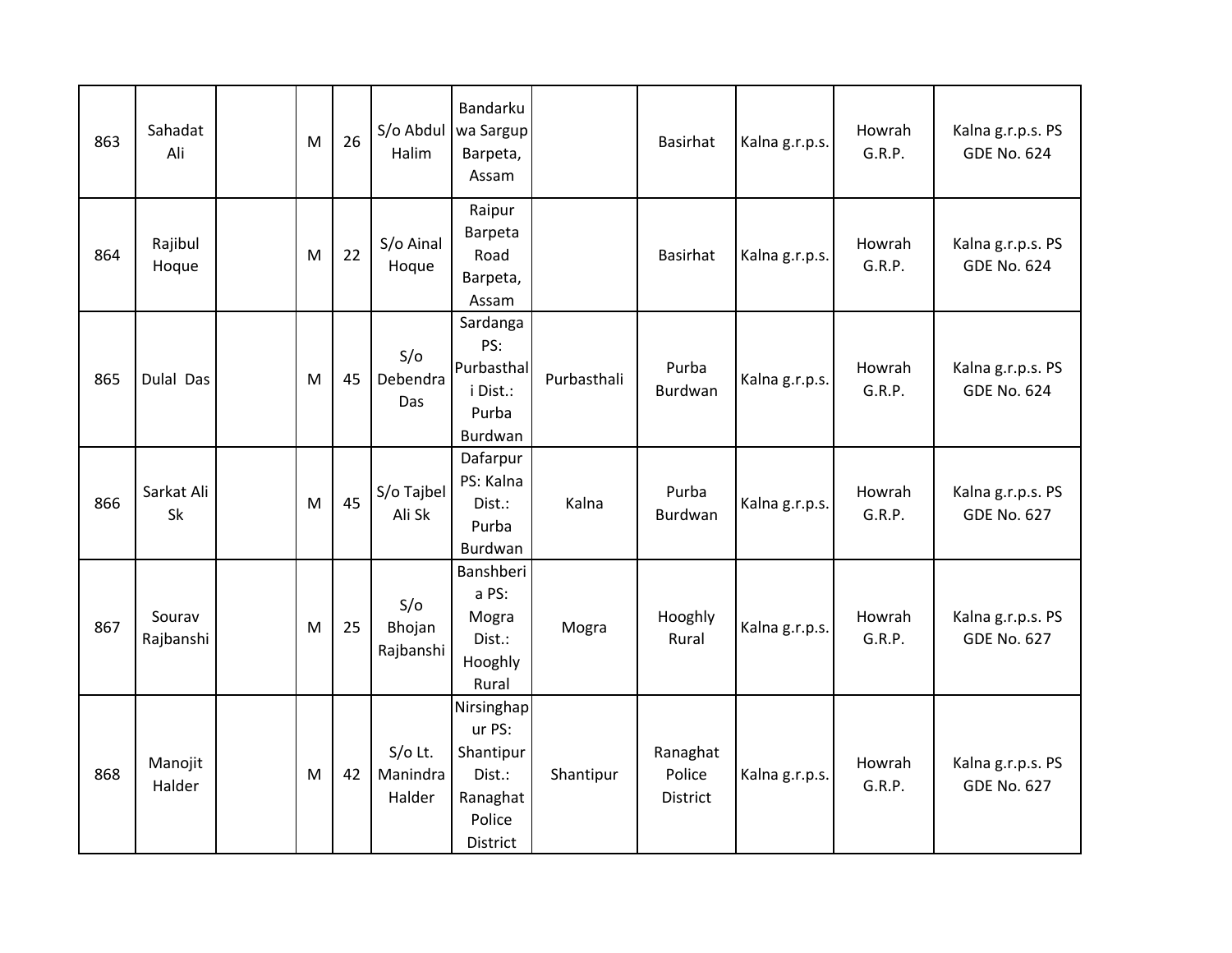| 869 | Sk Amir<br>Ali    | M | 23 | <b>Sk</b><br>Samiruddi<br>n | Kotalpur<br>PS:<br>Jangipara<br>Dist.:<br>Hooghly<br>Rural | Jangipara | Hooghly<br>Rural | Kamar<br>kundu<br>g.r.p.s. | Howrah<br>G.R.P. | Kamar kundu<br>g.r.p.s. PS GDE No.<br>619 |
|-----|-------------------|---|----|-----------------------------|------------------------------------------------------------|-----------|------------------|----------------------------|------------------|-------------------------------------------|
| 870 | Sk Sariful<br>Ali | M | 32 | <b>Sk</b><br>Mannan<br>Ali  | Kotalpur<br>PS:<br>Jangipara<br>Dist.:<br>Hooghly<br>Rural | Jangipara | Hooghly<br>Rural | Kamar<br>kundu<br>g.r.p.s. | Howrah<br>G.R.P. | Kamar kundu<br>g.r.p.s. PS GDE No.<br>619 |
| 871 | Sk Babulal        | M | 27 | <b>Sk</b><br>Samiruddi<br>n | Kotalpur<br>PS:<br>Jangipara<br>Dist.:<br>Hooghly<br>Rural | Jangipara | Hooghly<br>Rural | Kamar<br>kundu<br>g.r.p.s. | Howrah<br>G.R.P. | Kamar kundu<br>g.r.p.s. PS GDE No.<br>619 |
| 872 | Madhab<br>Bagdi   | M | 48 | Chan Kr<br>Bagdi            | Kurkuba<br>PS:<br>Goghat<br>Dist.:<br>Hooghly<br>Rural     | Goghat    | Hooghly<br>Rural | Kamar<br>kundu<br>g.r.p.s. | Howrah<br>G.R.P. | Kamar kundu<br>g.r.p.s. PS GDE No.<br>619 |
| 873 | Banshi<br>Bagdi   | M | 30 | <b>Tilok</b><br>Bagdi       | Kurkuba<br>PS:<br>Goghat<br>Dist.:<br>Hooghly<br>Rural     | Goghat    | Hooghly<br>Rural | Kamar<br>kundu<br>g.r.p.s. | Howrah<br>G.R.P. | Kamar kundu<br>g.r.p.s. PS GDE No.<br>619 |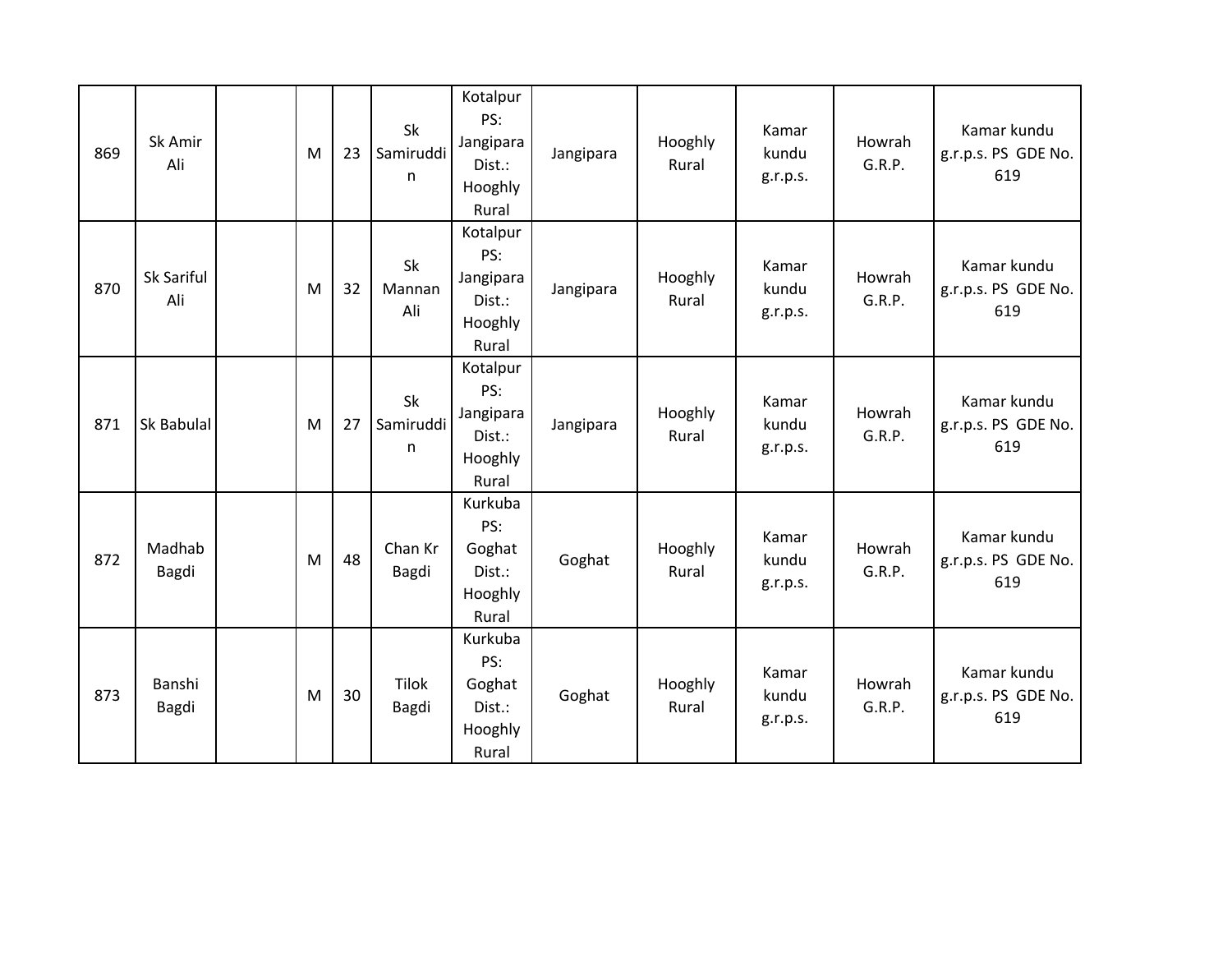| 874 | Kismat Sk                | M | 35 | Karim Sk                    | PS:<br>Bharatpur<br>Dist.:<br>Murshida<br>bad                    | Bharatpur     | Murshidabad                               | Katwa<br>g.r.p.s. | Howrah<br>G.R.P. | Katwa g.r.p.s. PS<br><b>GDE No. 859</b> |
|-----|--------------------------|---|----|-----------------------------|------------------------------------------------------------------|---------------|-------------------------------------------|-------------------|------------------|-----------------------------------------|
| 875 | Sk Aliulla               | M | 38 | Jibriya Sk                  | PS: Bhatar<br>Dist.:<br>Purba<br>Burdwan                         | <b>Bhatar</b> | Purba<br><b>Burdwan</b>                   | Katwa<br>g.r.p.s. | Howrah<br>G.R.P. | Katwa g.r.p.s. PS<br><b>GDE No. 859</b> |
| 876 | Sanawaru<br>ddin Sk      | M | 32 | Alam Sk                     | PS:<br>Bharatpur<br>Dist.:<br>Murshida<br>bad                    | Bharatpur     | Murshidabad                               | Katwa<br>g.r.p.s. | Howrah<br>G.R.P. | Katwa g.r.p.s. PS<br><b>GDE No. 859</b> |
| 877 | Sukumar<br><b>Biswas</b> | M | 50 | Lt.<br>Sudhansh<br>u Biswas | PS:<br>Ausgram<br>Dist.:<br>Purba<br>Burdwan                     | Ausgram       | Purba<br>Burdwan                          | Katwa<br>g.r.p.s. | Howrah<br>G.R.P. | Katwa g.r.p.s. PS<br><b>GDE No. 859</b> |
| 878 | Hiranmoo<br>y Poddar     | M | 26 | Rabindran<br>ath<br>Poddar  | PS:<br>Nabadwip<br>Dist.:<br>Krishnana<br>gar Police<br>District | Nabadwip      | Krishnanagar<br>Police<br><b>District</b> | Katwa<br>g.r.p.s. | Howrah<br>G.R.P. | Katwa g.r.p.s. PS<br><b>GDE No. 859</b> |
| 879 | Anupam<br>Ghosh          | M | 25 | Judhistir<br>Ghosh          | PS:<br>Nadangha<br>t Dist.:<br>Purba<br>Burdwan                  | Nadanghat     | Purba<br>Burdwan                          | Katwa<br>g.r.p.s. | Howrah<br>G.R.P. | Katwa g.r.p.s. PS<br><b>GDE No. 859</b> |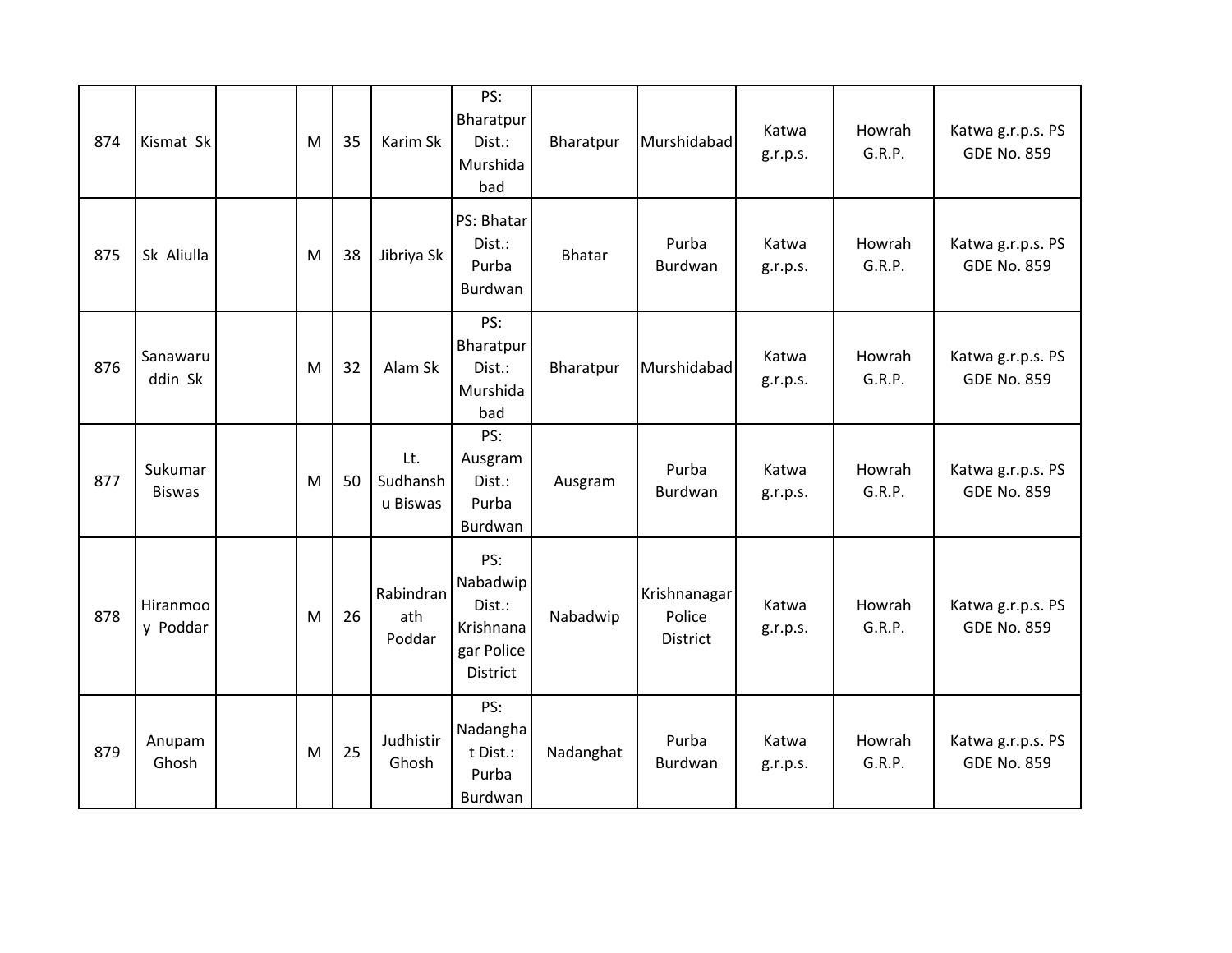| 880 | Tufan<br>Barman           | M | 21 | Ashok<br>Barman       | PS: Katwa<br>Dist.:<br>Purba<br>Burdwan                          | Katwa    | Purba<br>Burdwan                          | Katwa<br>g.r.p.s. | Howrah<br>G.R.P. | Katwa g.r.p.s. PS<br><b>GDE No. 859</b> |
|-----|---------------------------|---|----|-----------------------|------------------------------------------------------------------|----------|-------------------------------------------|-------------------|------------------|-----------------------------------------|
| 881 | Tapon<br>Ghosh            | M | 49 | Sistidhar<br>Ghosh    | PS: Katwa<br>Dist.:<br>Purba<br>Burdwan                          | Katwa    | Purba<br>Burdwan                          | Katwa<br>g.r.p.s. | Howrah<br>G.R.P. | Katwa g.r.p.s. PS<br><b>GDE No. 859</b> |
| 882 | Bapi Das                  | M | 38 | Sukumar<br>Das        | PS: Katwa<br>Dist.:<br>Purba<br>Burdwan                          | Katwa    | Purba<br>Burdwan                          | Katwa<br>g.r.p.s. | Howrah<br>G.R.P. | Katwa g.r.p.s. PS<br><b>GDE No. 859</b> |
| 883 | Saykhul<br>Alam           | M | 34 | Kadar<br>Alam         | PS: Suti<br>Dist.:<br>Jangipur<br>Police<br>District             | Suti     | Jangipur<br>Police<br><b>District</b>     | Katwa<br>g.r.p.s. | Howrah<br>G.R.P. | Katwa g.r.p.s. PS<br><b>GDE No. 859</b> |
| 884 | Dibyendu<br><b>Biswas</b> | M | 28 | Dinaband<br>hu Biswas | PS:<br>Kaligunj<br>Dist.:<br>Krishnana<br>gar Police<br>District | Kaligunj | Krishnanagar<br>Police<br><b>District</b> | Katwa<br>g.r.p.s. | Howrah<br>G.R.P. | Katwa g.r.p.s. PS<br><b>GDE No. 859</b> |
| 885 | Prasanta<br>Sen           | M | 24 | Sadhan<br>Sen         | PS:<br>Memari<br>Dist.:<br>Purba<br>Burdwan                      | Memari   | Purba<br>Burdwan                          | Katwa<br>g.r.p.s. | Howrah<br>G.R.P. | Katwa g.r.p.s. PS<br><b>GDE No. 859</b> |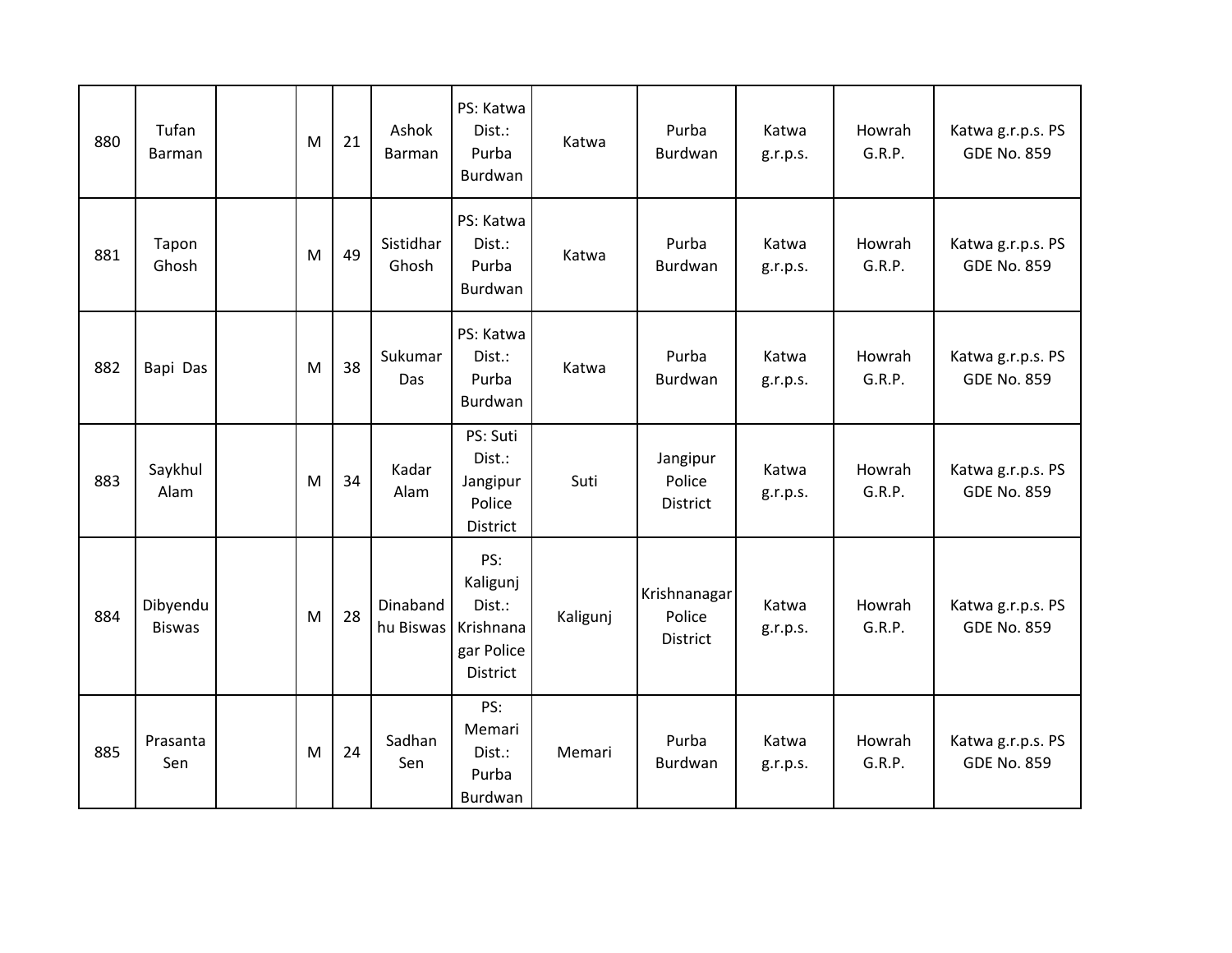| 886 | Harun Sk         | M | 30 | Ansar Sk               | PS: Katwa<br>Dist.:<br>Purba<br>Burdwan           | Katwa       | Purba<br>Burdwan | Katwa<br>g.r.p.s. | Howrah<br>G.R.P. | Katwa g.r.p.s. PS<br><b>GDE No. 859</b> |
|-----|------------------|---|----|------------------------|---------------------------------------------------|-------------|------------------|-------------------|------------------|-----------------------------------------|
| 887 | Akihim Sk        | M | 28 | Kalo Sk                | PS:<br>Purbasthal<br>i Dist.:<br>Purba<br>Burdwan | Purbasthali | Purba<br>Burdwan | Katwa<br>g.r.p.s. | Howrah<br>G.R.P. | Katwa g.r.p.s. PS<br><b>GDE No. 859</b> |
| 888 | Sahidul<br>Islam | M | 52 | Md. Ali<br>Hamid       | PS: Salar<br>Dist.:<br>Murshida<br>bad            | Salar       | Murshidabad      | Katwa<br>g.r.p.s. | Howrah<br>G.R.P. | Katwa g.r.p.s. PS<br><b>GDE No. 859</b> |
| 889 | Khalak Sk        | M | 52 | Abu Sk                 | PS: Salar<br>Dist.:<br>Murshida<br>bad            | Salar       | Murshidabad      | Katwa<br>g.r.p.s. | Howrah<br>G.R.P. | Katwa g.r.p.s. PS<br><b>GDE No. 859</b> |
| 890 | Arif Sk          | M | 25 | Siraj Sk               | PS: Salar<br>Dist.:<br>Murshida<br>bad            | Salar       | Murshidabad      | Katwa<br>g.r.p.s. | Howrah<br>G.R.P. | Katwa g.r.p.s. PS<br><b>GDE No. 863</b> |
| 891 | Chandan<br>Das   | M | 36 | Lt.<br>Nibaran<br>Das. | PS: Kandi<br>Dist.:<br>Murshida<br>bad            | Kandi       | Murshidabad      | Katwa<br>g.r.p.s. | Howrah<br>G.R.P. | Katwa g.r.p.s. PS<br><b>GDE No. 863</b> |
| 892 | Robi Sk          | M | 20 | Firaj Sk               | PS: Salar<br>Dist.:<br>Murshida<br>bad            | Salar       | Murshidabad      | Katwa<br>g.r.p.s. | Howrah<br>G.R.P. | Katwa g.r.p.s. PS<br><b>GDE No. 863</b> |
| 893 | Amio<br>Sarkar   | M | 46 | Lt. Ananta<br>Sarkar   | PS: Kalna<br>Dist.:<br>Purba<br>Burdwan           | Kalna       | Purba<br>Burdwan | Katwa<br>g.r.p.s. | Howrah<br>G.R.P. | Katwa g.r.p.s. PS<br><b>GDE No. 863</b> |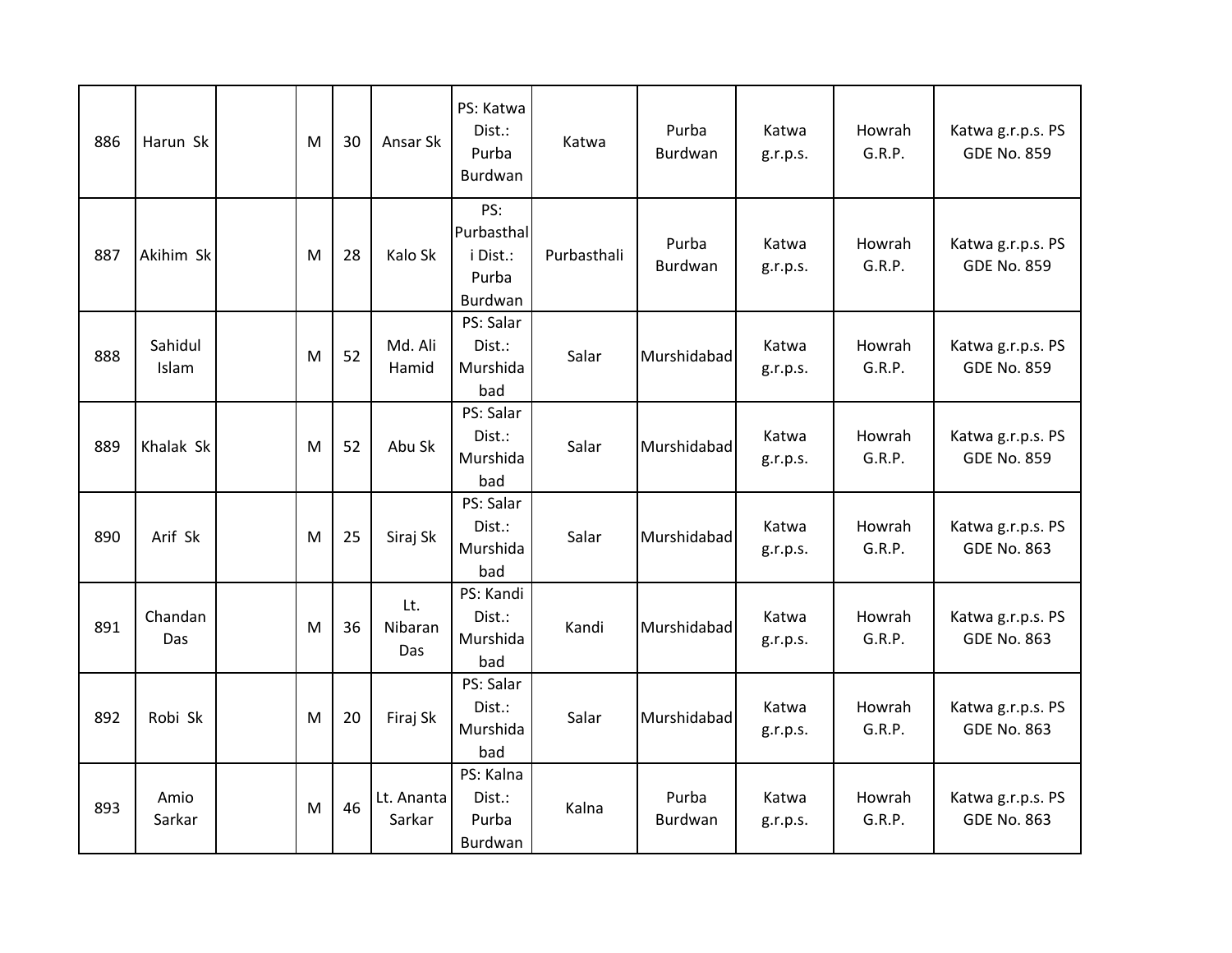| 894 | Mainul<br>Hasan Sk      | M | 29 | Mansur Sk                                | PS:<br>Bharatpur<br>Dist.:<br>Murshida<br>bad     | Bharatpur               | Murshidabad      | Katwa<br>g.r.p.s. | Howrah<br>G.R.P. | Katwa g.r.p.s. PS<br><b>GDE No. 863</b> |
|-----|-------------------------|---|----|------------------------------------------|---------------------------------------------------|-------------------------|------------------|-------------------|------------------|-----------------------------------------|
| 895 | Moksedul<br>Sk          | M | 32 | Munsur Sk                                | PS:<br>Bharatpur<br>Dist.:<br>Murshida<br>bad     | Bharatpur               | Murshidabad      | Katwa<br>g.r.p.s. | Howrah<br>G.R.P. | Katwa g.r.p.s. PS<br><b>GDE No. 863</b> |
| 896 | Sekhar<br><b>Biswas</b> | M | 51 | Lt.<br>Surendra<br>Nath<br><b>Biswas</b> | PS:<br>Purbasthal<br>i Dist.:<br>Purba<br>Burdwan | Purbasthali             | Purba<br>Burdwan | Katwa<br>g.r.p.s. | Howrah<br>G.R.P. | Katwa g.r.p.s. PS<br><b>GDE No. 863</b> |
| 897 | Arnab<br>Halder         | M | 35 | Abanipras<br>ad Halder                   | PS: Jalangi<br>Dist.:<br>Murshida<br>bad          | Jalangi                 | Murshidabad      | Katwa<br>g.r.p.s. | Howrah<br>G.R.P. | Katwa g.r.p.s. PS<br><b>GDE No. 863</b> |
| 898 | Bikash<br>Mondal        | M | 35 | Lt. Moti<br>Mondal                       | PS:<br>Murshida<br>bad Dist.:<br>Murshida<br>bad  | Murshidabad Murshidabad |                  | Katwa<br>g.r.p.s. | Howrah<br>G.R.P. | Katwa g.r.p.s. PS<br><b>GDE No. 863</b> |
| 899 | Sankar<br>Hazra         | M | 35 | Lt.<br>Samapada<br>Hazra                 | PS:<br>Murshida<br>bad Dist.:<br>Murshida<br>bad  | Murshidabad Murshidabad |                  | Katwa<br>g.r.p.s. | Howrah<br>G.R.P. | Katwa g.r.p.s. PS<br><b>GDE No. 863</b> |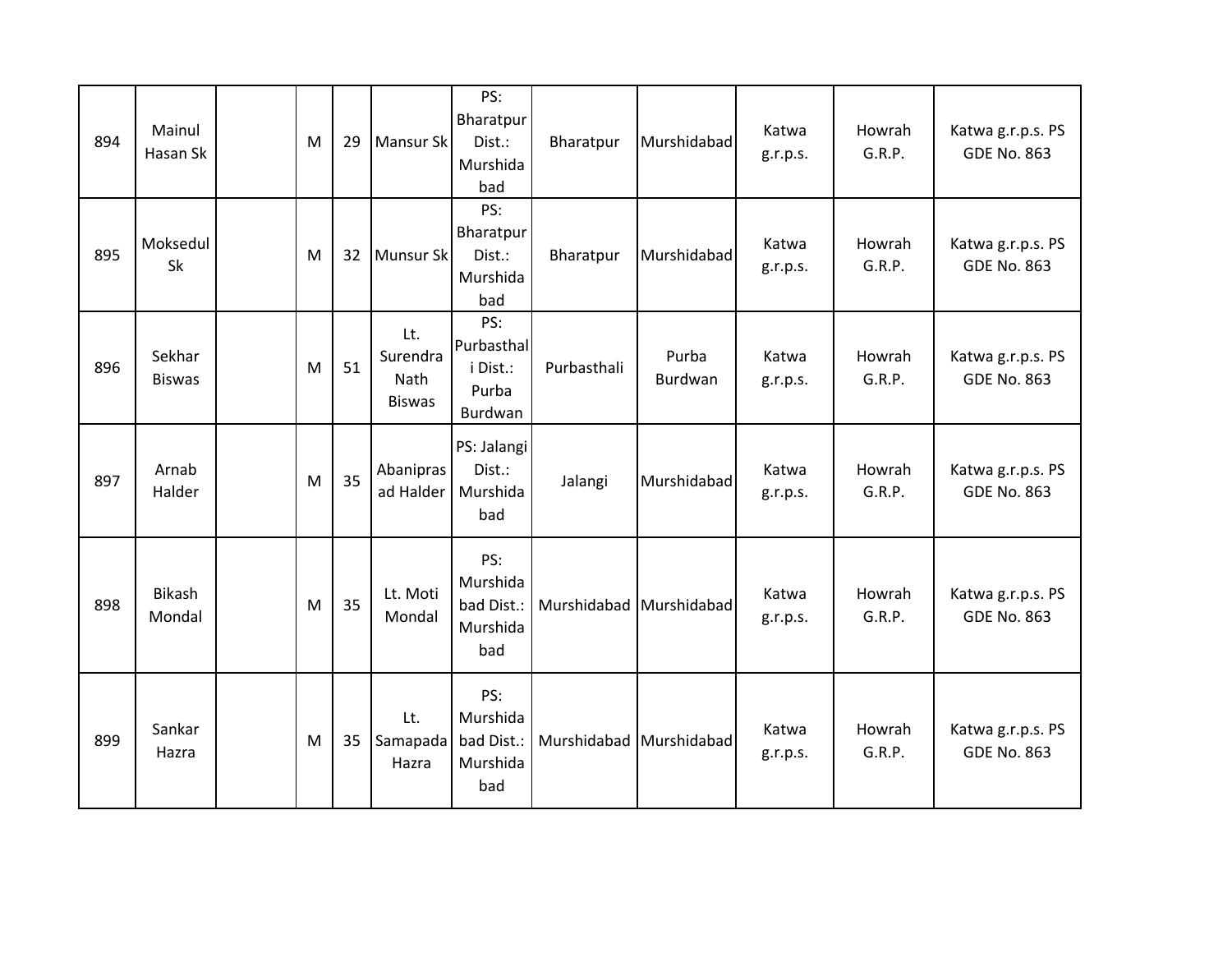| 900 | Monirul<br>Islam         | M | 28 | Arajulla Sk          | PS:<br>Ranitala<br>Dist.:<br>Murshida<br>bad | Ranitala | Murshidabad     | Katwa<br>g.r.p.s.       | Howrah<br>G.R.P. | Katwa g.r.p.s. PS<br><b>GDE No. 863</b>                       |
|-----|--------------------------|---|----|----------------------|----------------------------------------------|----------|-----------------|-------------------------|------------------|---------------------------------------------------------------|
| 901 | Dulal<br>Ch.monda        | M | 51 | Shamapod<br>a Mondal |                                              |          | <b>Basirhat</b> | Sainthia<br>g.r.p.s.    | Howrah<br>G.R.P. | Sainthia g.r.p.s. PS<br><b>GDE No. 517</b>                    |
| 902 | Joy Ghosh                | M | 53 | Sandip<br>Ghosh      |                                              |          | <b>Basirhat</b> | Sainthia<br>g.r.p.s.    | Howrah<br>G.R.P. | Sainthia g.r.p.s. PS<br><b>GDE No. 517</b>                    |
| 903 | Sanjib Roy               | M | 38 | Debendra<br>nath Roy |                                              |          | <b>Basirhat</b> | Sainthia<br>g.r.p.s.    | Howrah<br>G.R.P. | Sainthia g.r.p.s. PS<br><b>GDE No. 517</b>                    |
| 904 | Sushabha<br>n Mondal     | M | 21 | Mrtunjoy<br>Mondal   |                                              |          | <b>Basirhat</b> | Sainthia<br>g.r.p.s.    | Howrah<br>G.R.P. | Sainthia g.r.p.s. PS<br><b>GDE No. 517</b>                    |
| 905 | Suresh<br>Nayek          | M | 49 | Kabira<br>Nayek      |                                              |          | <b>Basirhat</b> | Sainthia<br>g.r.p.s.    | Howrah<br>G.R.P. | Sainthia g.r.p.s. PS<br>Outpost Rampurhat<br>GRPP GDE No. 385 |
| 906 | Nidhiram<br><b>Dhara</b> | M | 45 | Ganesh<br>Dhara      | Kuntighat<br>Mogra<br>Hooghly                |          | <b>Basirhat</b> | Sheoraphuli<br>g.r.p.s. | Howrah<br>G.R.P. | Sheoraphuli g.r.p.s.<br>PS GDE No. 651                        |
| 907 | Babai<br>Patra           | M | 22 | Amar<br>Patra        | Rajabagan<br>Serampor<br>e Hooghly           |          | <b>Basirhat</b> | Sheoraphuli<br>g.r.p.s. | Howrah<br>G.R.P. | Sheoraphuli g.r.p.s.<br>PS GDE No. 651                        |
| 908 | Soumik<br>Sarkar         | M | 19 | Goutam<br>Sarkar     | Tribeni<br>Mogra<br>Hooghly                  |          | <b>Basirhat</b> | Sheoraphuli<br>g.r.p.s. | Howrah<br>G.R.P. | Sheoraphuli g.r.p.s.<br>PS GDE No. 651                        |
| 909 | Nilanjan<br>Das          | M | 22 | Nilanjan<br>Das      | Kaikala<br>Haripal<br>Hooghly                |          | <b>Basirhat</b> | Sheoraphuli<br>g.r.p.s. | Howrah<br>G.R.P. | Sheoraphuli g.r.p.s.<br>PS GDE No. 651                        |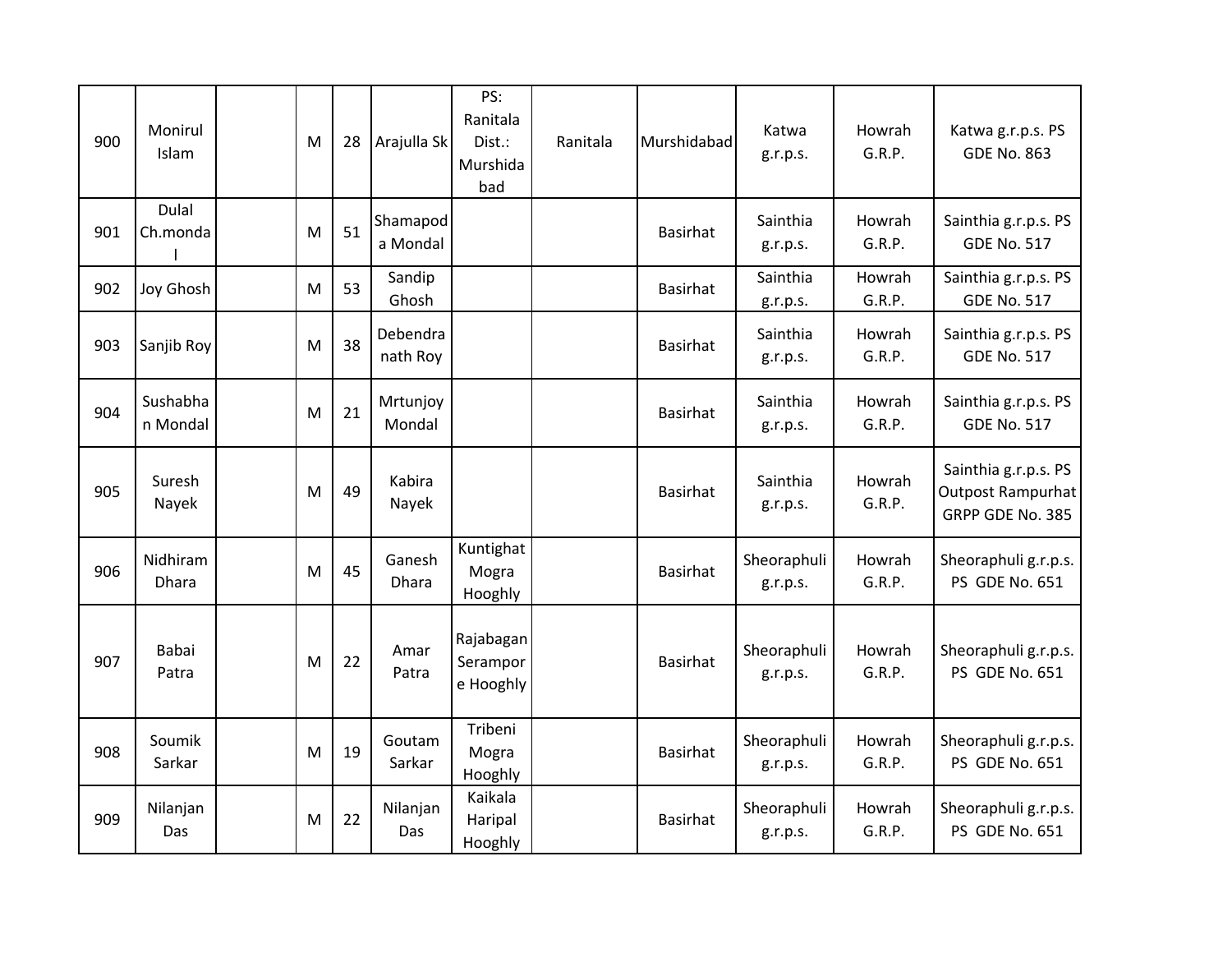| 910 | Somnath<br>Sadhukha<br>n | M | 21 | Swapan<br>Sadhukha<br>n | Pandua<br>Pandua<br>Hooghly                 | <b>Basirhat</b> | Sheoraphuli<br>g.r.p.s. | Howrah<br>G.R.P. | Sheoraphuli g.r.p.s.<br>PS GDE No. 651 |
|-----|--------------------------|---|----|-------------------------|---------------------------------------------|-----------------|-------------------------|------------------|----------------------------------------|
| 911 | Asis Sk                  | M | 23 | Insan Sk                | Guptipara<br>Balagarh<br>Hooghly            | <b>Basirhat</b> | Sheoraphuli<br>g.r.p.s. | Howrah<br>G.R.P. | Sheoraphuli g.r.p.s.<br>PS GDE No. 651 |
| 912 | Supriya<br>Banerjee      | M | 38 | Achinta<br>Banerjee     | Pandua<br>Pandua<br>Hooghly                 | <b>Basirhat</b> | Sheoraphuli<br>g.r.p.s. | Howrah<br>G.R.P. | Sheoraphuli g.r.p.s.<br>PS GDE No. 651 |
| 913 | <b>Bipin Ram</b>         | M | 30 | Lalji Ram               | Haripal<br>Haripal<br>Hooghly               | <b>Basirhat</b> | Sheoraphuli<br>g.r.p.s. | Howrah<br>G.R.P. | Sheoraphuli g.r.p.s.<br>PS GDE No. 651 |
| 914 | Srikanta<br>Mondal       | M | 35 | Kanai<br>Mondal         | Halalpur<br>Krishnapu<br>r Nadia            | <b>Basirhat</b> | Sheoraphuli<br>g.r.p.s. | Howrah<br>G.R.P. | Sheoraphuli g.r.p.s.<br>PS GDE No. 651 |
| 915 | Prakash<br>Kr. Roy       | M | 32 | Subhar<br>Ch. Roy       | Bhadresw<br>ar<br>Bhadresw<br>ar<br>Hooghly | Basirhat        | Sheoraphuli<br>g.r.p.s. | Howrah<br>G.R.P. | Sheoraphuli g.r.p.s.<br>PS GDE No. 651 |
| 916 | Surojit<br>Das           | M | 32 | Amar Das                | Nalikul<br>Haripal<br>Hooghly               | <b>Basirhat</b> | Sheoraphuli<br>g.r.p.s. | Howrah<br>G.R.P. | Sheoraphuli g.r.p.s.<br>PS GDE No. 651 |
| 917 | Surajit<br>Hansda        | M | 30 | <b>Suklal</b><br>Hansda | Krishnana<br>gar<br>Jangipara<br>Hooghly    | <b>Basirhat</b> | Sheoraphuli<br>g.r.p.s. | Howrah<br>G.R.P. | Sheoraphuli g.r.p.s.<br>PS GDE No. 651 |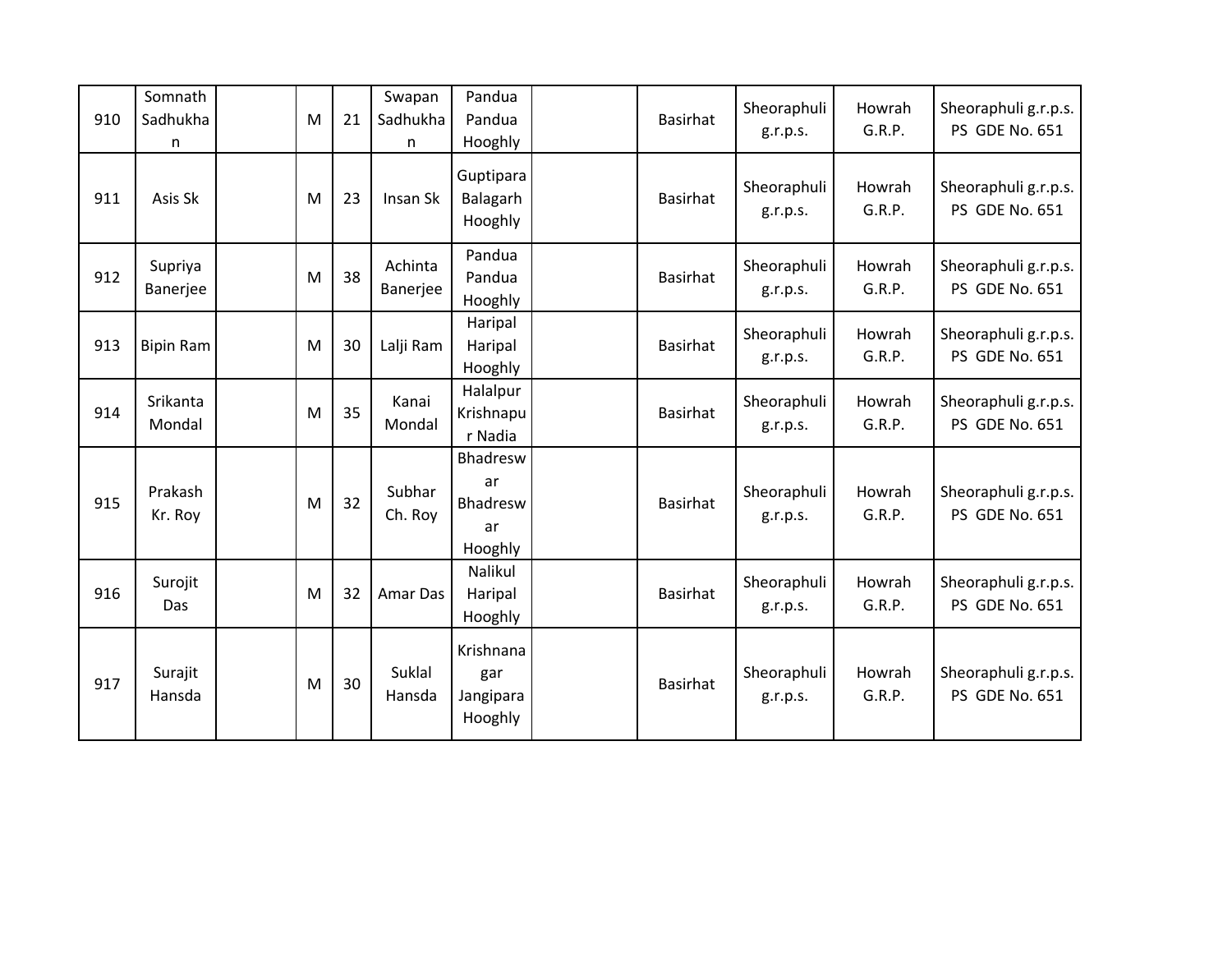| 918 | Somnath<br>Ghosh     | M | 28 | Prasanta<br>Ghosh           | Chatra<br>Ghosh<br>Para<br>Serampor<br>e Hooghly | <b>Basirhat</b> | Sheoraphuli<br>g.r.p.s. | Howrah<br>G.R.P. | Sheoraphuli g.r.p.s.<br>PS GDE No. 651 |
|-----|----------------------|---|----|-----------------------------|--------------------------------------------------|-----------------|-------------------------|------------------|----------------------------------------|
| 919 | Indrajit<br>Ganguly  | M | 21 | Biswajit<br>Ganguly         | Amdanga<br>Katwa<br>Purba<br>Burdwan             | <b>Basirhat</b> | Sheoraphuli<br>g.r.p.s. | Howrah<br>G.R.P. | Sheoraphuli g.r.p.s.<br>PS GDE No. 651 |
| 920 | Mahadeb<br>Ghosh     | M | 21 | Dilip<br>Ghosh              | Satgachia<br>Memari<br>Purba<br>Burdwan          | <b>Basirhat</b> | Sheoraphuli<br>g.r.p.s. | Howrah<br>G.R.P. | Sheoraphuli g.r.p.s.<br>PS GDE No. 651 |
| 921 | Soumyadi<br>p Biswas | M | 19 | Pradip Kr.<br><b>Biswas</b> | Itachuna<br>Pandua<br>Hooghly                    | Basirhat        | Sheoraphuli<br>g.r.p.s. | Howrah<br>G.R.P. | Sheoraphuli g.r.p.s.<br>PS GDE No. 651 |
| 922 | Dilip<br>Santra      | M | 40 | Netai Ch.<br>Santra         | Jamdanga<br>Dhaniakha<br>li Hooghly              | <b>Basirhat</b> | Sheoraphuli<br>g.r.p.s. | Howrah<br>G.R.P. | Sheoraphuli g.r.p.s.<br>PS GDE No. 651 |
| 923 | Sajal Das            | M | 21 | <b>Dulal Das</b>            | Merual<br>Gobati<br>Burdwan                      | <b>Basirhat</b> | Sheoraphuli<br>g.r.p.s. | Howrah<br>G.R.P. | Sheoraphuli g.r.p.s.<br>PS GDE No. 651 |
| 924 | Anirban<br>Ruidas    | M | 22 | Somnath<br>Ruidas           | Merual<br>Gobati<br>Burdwan                      | <b>Basirhat</b> | Sheoraphuli<br>g.r.p.s. | Howrah<br>G.R.P. | Sheoraphuli g.r.p.s.<br>PS GDE No. 651 |
| 925 | Pradip<br>Ruidas     | M | 23 | Laxmi<br>Narayan<br>Ruidas  | Merual<br>Gobati<br>Burdwan                      | <b>Basirhat</b> | Sheoraphuli<br>g.r.p.s. | Howrah<br>G.R.P. | Sheoraphuli g.r.p.s.<br>PS GDE No. 651 |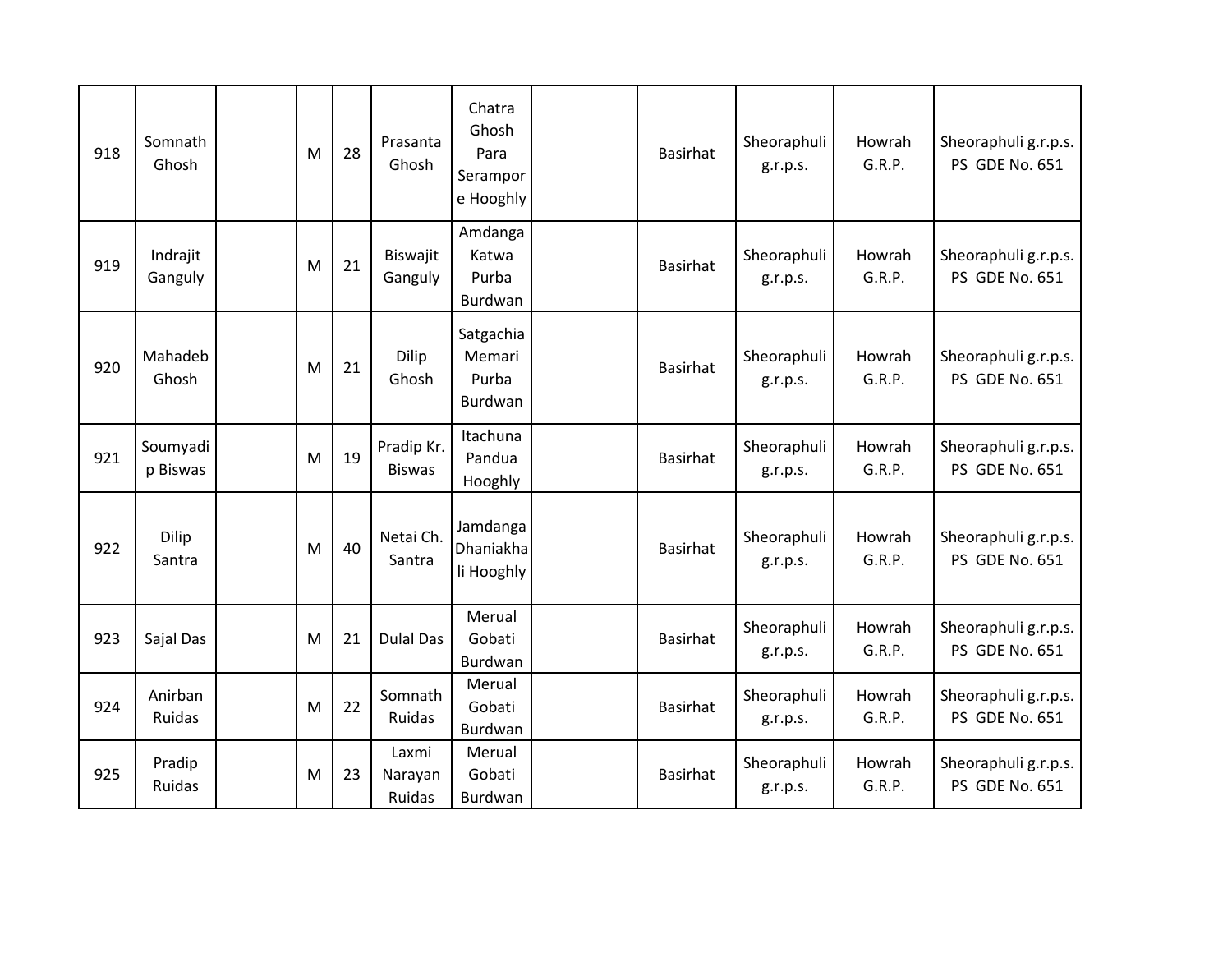| 926 | Sandip<br>Pramanik      | M | 46 | Mahendra Baidyabati<br>nath<br>Pramanik | Serampor<br>e Hooghly                | <b>Basirhat</b> | Sheoraphuli<br>g.r.p.s. | Howrah<br>G.R.P. | Sheoraphuli g.r.p.s.<br>PS GDE No. 651                                 |
|-----|-------------------------|---|----|-----------------------------------------|--------------------------------------|-----------------|-------------------------|------------------|------------------------------------------------------------------------|
| 927 | <b>Bhaskar</b><br>Patra | M | 25 | <b>Bankim</b><br>Patra                  | Borodigrui<br>Pursurah<br>Hooghly    | <b>Basirhat</b> | Sheoraphuli<br>g.r.p.s. | Howrah<br>G.R.P. | Sheoraphuli g.r.p.s.<br>PS GDE No. 651                                 |
| 928 | Kurban<br>Momin         | M | 35 | Mostafa<br>Momin                        | Sultanpur<br>Suti<br>Murshida<br>bad | <b>Basirhat</b> | Sheoraphuli<br>g.r.p.s. | Howrah<br>G.R.P. | Sheoraphuli g.r.p.s.<br>PS GDE No. 651                                 |
| 929 | Ranajit<br>Ray          | M | 18 | Uday Ray                                | Saiya<br>Polba<br>Hooghly            | Basirhat        | Sheoraphuli<br>g.r.p.s. | Howrah<br>G.R.P. | Sheoraphuli g.r.p.s.<br>PS Outpost<br>Chandannagar<br>GRPP GDE No. 320 |
| 930 | Tonmoy<br><b>Biswas</b> | M | 23 | Tapan<br><b>Biswas</b>                  | Tribeni<br>Mogra<br>Hooghly          | Basirhat        | Sheoraphuli<br>g.r.p.s. | Howrah<br>G.R.P. | Sheoraphuli g.r.p.s.<br>PS Outpost<br>Chandannagar<br>GRPP GDE No. 320 |
| 931 | Md. Firoz               | M | 48 | Md. Selim                               | Chai Road<br>Rishra<br>Hooghly       | <b>Basirhat</b> | Sheoraphuli<br>g.r.p.s. | Howrah<br>G.R.P. | Sheoraphuli g.r.p.s.<br>PS Outpost<br>Chandannagar<br>GRPP GDE No. 320 |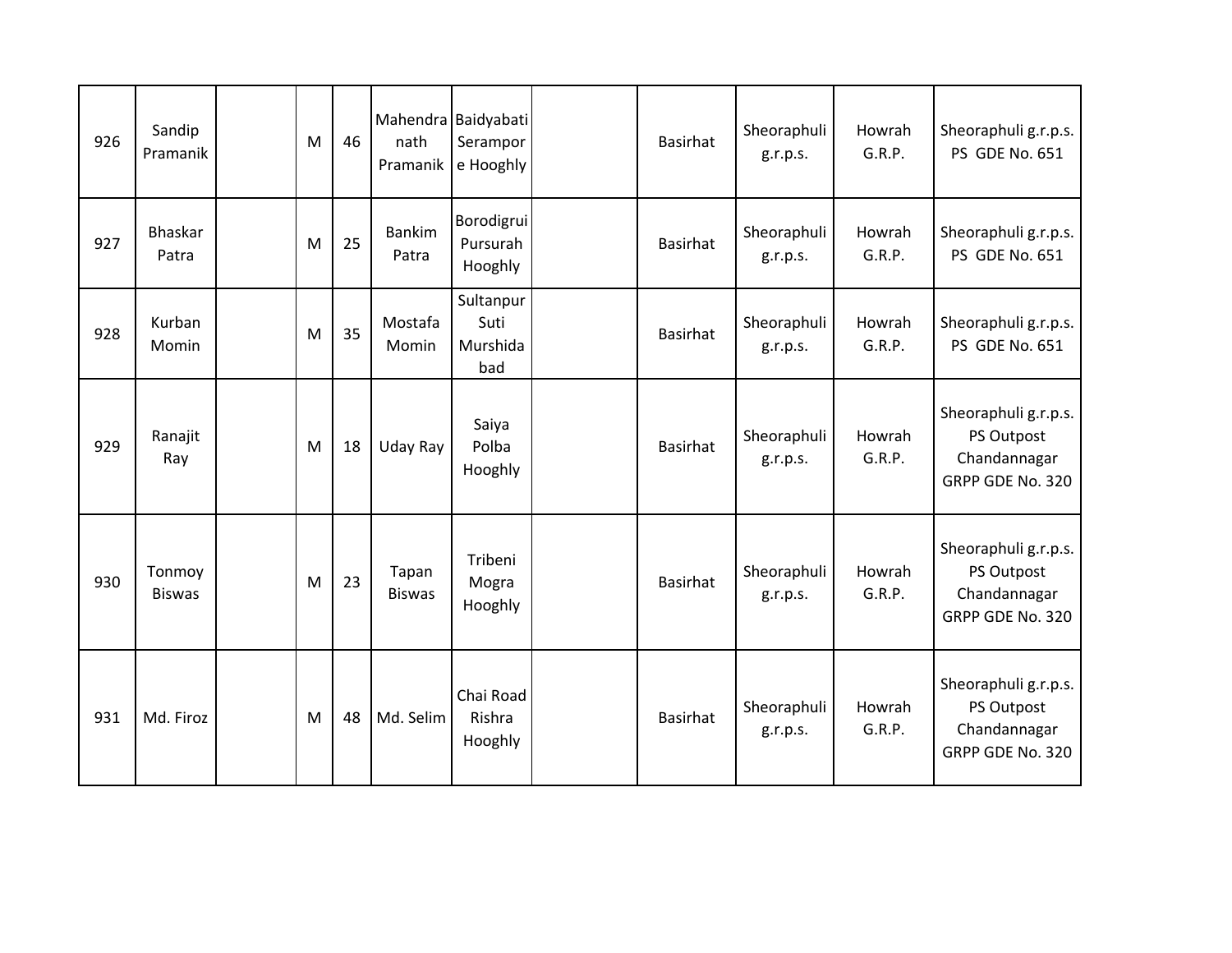| 932 | Santiram<br>Mondal      | M | 55 | Lt.<br>Ekadashi<br>Mondal      | Shyampur<br>Shyampur<br>Howrah                     | Basirhat        | Sheoraphuli<br>g.r.p.s. | Howrah<br>G.R.P. | Sheoraphuli g.r.p.s.<br>PS Outpost<br>Chandannagar<br>GRPP GDE No. 320 |
|-----|-------------------------|---|----|--------------------------------|----------------------------------------------------|-----------------|-------------------------|------------------|------------------------------------------------------------------------|
| 933 | Partha<br>Paul          | M | 29 | Nani<br>Gopal<br>Paul          | Fultala<br>Habra<br>Habra 24<br>Pgs (N)            | <b>Basirhat</b> | Sheoraphuli<br>g.r.p.s. | Howrah<br>G.R.P. | Sheoraphuli g.r.p.s.<br>PS Outpost<br>Chandannagar<br>GRPP GDE No. 320 |
| 934 | Pushpend<br>u Singh     | M | 38 | Srikanta<br>Singh              | Kushgaya<br>Gopalganj<br>Gopalganj<br><b>Bihar</b> | <b>Basirhat</b> | Sheoraphuli<br>g.r.p.s. | Howrah<br>G.R.P. | Sheoraphuli g.r.p.s.<br>PS Outpost<br>Chandannagar<br>GRPP GDE No. 320 |
| 935 | Laxmi<br>Singh          | M | 42 | Indrashan<br>Singh             | Giridhar<br>Pur<br>Barabani<br>Srina<br>(Bihar)    | <b>Basirhat</b> | Sheoraphuli<br>g.r.p.s. | Howrah<br>G.R.P. | Sheoraphuli g.r.p.s.<br>PS Outpost<br>Chandannagar<br>GRPP GDE No. 320 |
| 936 | Arun<br>Kumar<br>Sharma | M | 51 | Lt. Dulal<br>Krishna<br>Sharma | Hindmoto<br>r<br>Uttarpara<br>Hooghly              | <b>Basirhat</b> | Sheoraphuli<br>g.r.p.s. | Howrah<br>G.R.P. | Sheoraphuli g.r.p.s.<br>PS Outpost<br>Chandannagar<br>GRPP GDE No. 320 |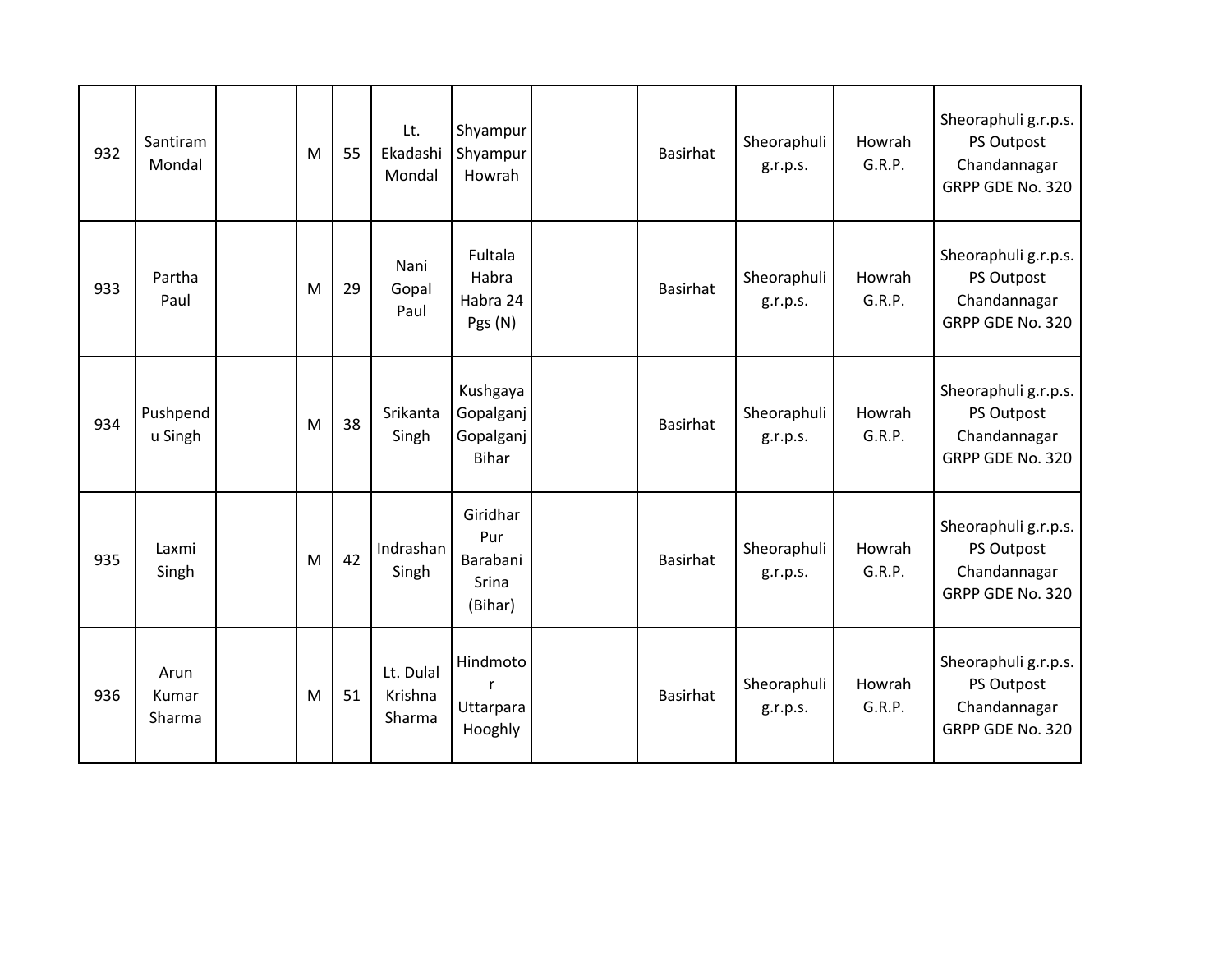| 937 | Selim<br>Mondal   | M | 53 | Isha<br>Mondal        | Jinpur<br>Haripal<br>Hooghly                             | <b>Basirhat</b> | Sheoraphuli<br>g.r.p.s. | Howrah<br>G.R.P. | Sheoraphuli g.r.p.s.<br>PS Outpost<br>Chandannagar<br>GRPP GDE No. 320 |
|-----|-------------------|---|----|-----------------------|----------------------------------------------------------|-----------------|-------------------------|------------------|------------------------------------------------------------------------|
| 938 | Nasbur<br>Mondal  | M | 26 | Selim<br>Mondal       | Jinpur<br>Haripal<br>Hooghly                             | Basirhat        | Sheoraphuli<br>g.r.p.s. | Howrah<br>G.R.P. | Sheoraphuli g.r.p.s.<br>PS Outpost<br>Chandannagar<br>GRPP GDE No. 320 |
| 939 | <b>Tapan Pal</b>  | M | 42 | <b>Dulal Pal</b>      | Ghusuri<br>Liluah<br>Howrah                              | <b>Basirhat</b> | Sheoraphuli<br>g.r.p.s. | Howrah<br>G.R.P. | Sheoraphuli g.r.p.s.<br>PS Outpost<br>Chandannagar<br>GRPP GDE No. 320 |
| 940 | Rathin<br>Bhuinya | M | 48 | Lt. Gopal<br>Bhuinya  | R.B.S Road<br>Champda<br>ni<br>Bhadresw<br>ar<br>Hooghly | <b>Basirhat</b> | Sheoraphuli<br>g.r.p.s. | Howrah<br>G.R.P. | Sheoraphuli g.r.p.s.<br>PS Outpost<br>Chandannagar<br>GRPP GDE No. 320 |
| 941 | Soumen<br>Jana    | M | 31 | Lt. Jadu<br>Pati Jana | Arambag<br>Arambag<br>Hooghly                            | <b>Basirhat</b> | Sheoraphuli<br>g.r.p.s. | Howrah<br>G.R.P. | Sheoraphuli g.r.p.s.<br>PS Outpost<br>Chandannagar<br>GRPP GDE No. 320 |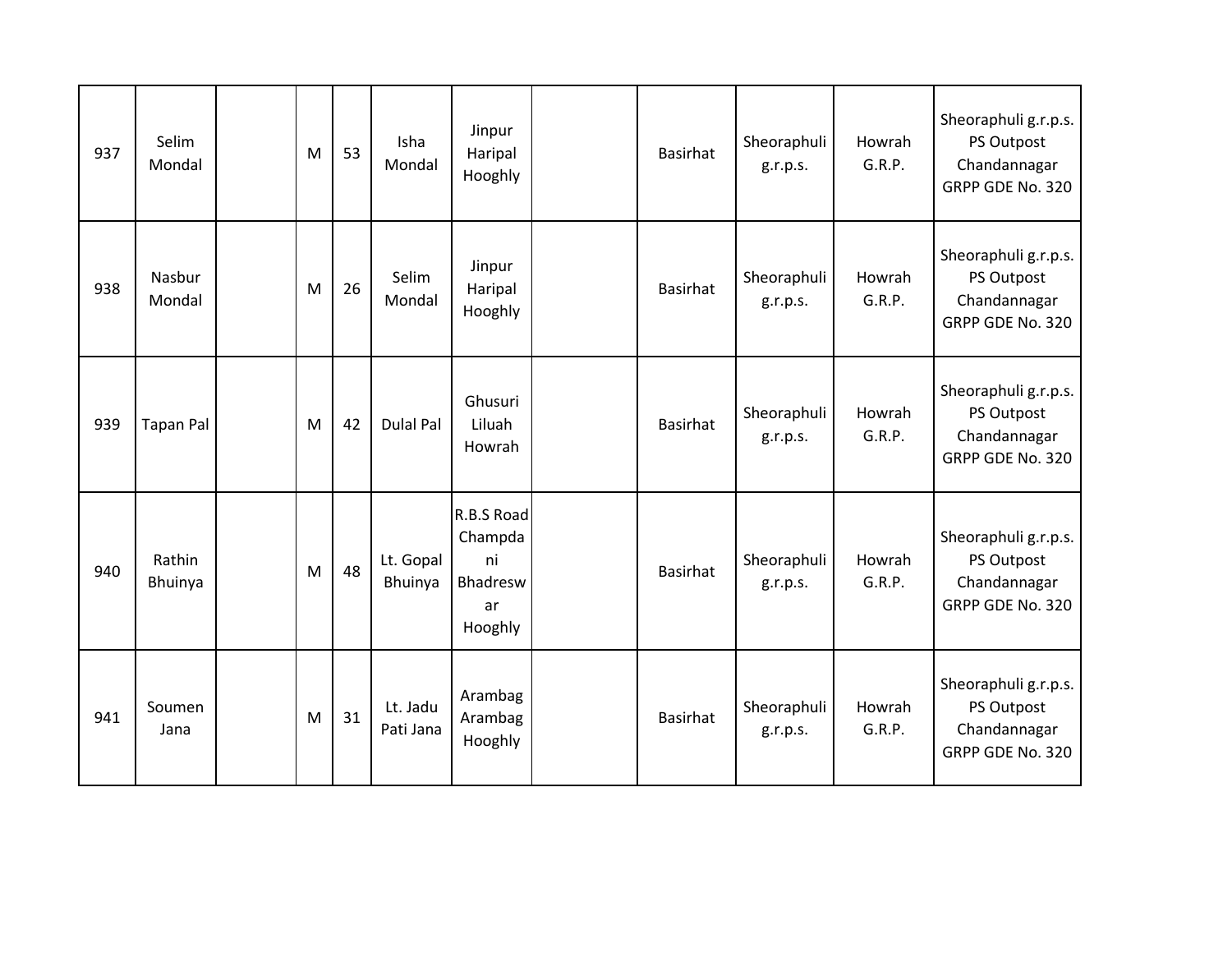| 942 | Krishnend<br>u Nag    | M | 28 | <b>Susil Nag</b>        | Kharagpur<br>Kharagpur<br>Medinipor<br>e Paschim | Basirhat        | Sheoraphuli<br>g.r.p.s. | Howrah<br>G.R.P. | Sheoraphuli g.r.p.s.<br>PS Outpost<br>Chandannagar<br>GRPP GDE No. 320 |
|-----|-----------------------|---|----|-------------------------|--------------------------------------------------|-----------------|-------------------------|------------------|------------------------------------------------------------------------|
| 943 | Jit<br>Mukherje<br>e  | M | 28 | Pranab<br>Mukherje<br>e | Sheoraph<br>uli<br>Serampor<br>e Hooghly         | <b>Basirhat</b> | Sheoraphuli<br>g.r.p.s. | Howrah<br>G.R.P. | Sheoraphuli g.r.p.s.<br>PS Outpost<br>Chandannagar<br>GRPP GDE No. 323 |
| 944 | Ram<br>Prasad<br>Das  | M | 55 | Krishna<br>Pada Das     | Goriya<br>Narendra<br>pur Kol-<br>152            | <b>Basirhat</b> | Sheoraphuli<br>g.r.p.s. | Howrah<br>G.R.P. | Sheoraphuli g.r.p.s.<br>PS Outpost<br>Chandannagar<br>GRPP GDE No. 323 |
| 945 | Rabindran<br>ath Saha | M | 48 | Sujit Saha              | Lichu Pally<br>Chandann<br>agar<br>Hooghly       | Basirhat        | Sheoraphuli<br>g.r.p.s. | Howrah<br>G.R.P. | Sheoraphuli g.r.p.s.<br>PS Outpost<br>Chandannagar<br>GRPP GDE No. 323 |
| 946 | Dhiraj<br>Kumar       | M | 24 | Amal<br>Kumar           | Rishra<br>Rishra<br>Hooghly                      | Basirhat        | Sheoraphuli<br>g.r.p.s. | Howrah<br>G.R.P. | Sheoraphuli g.r.p.s.<br>PS Outpost<br>Chandannagar<br>GRPP GDE No. 323 |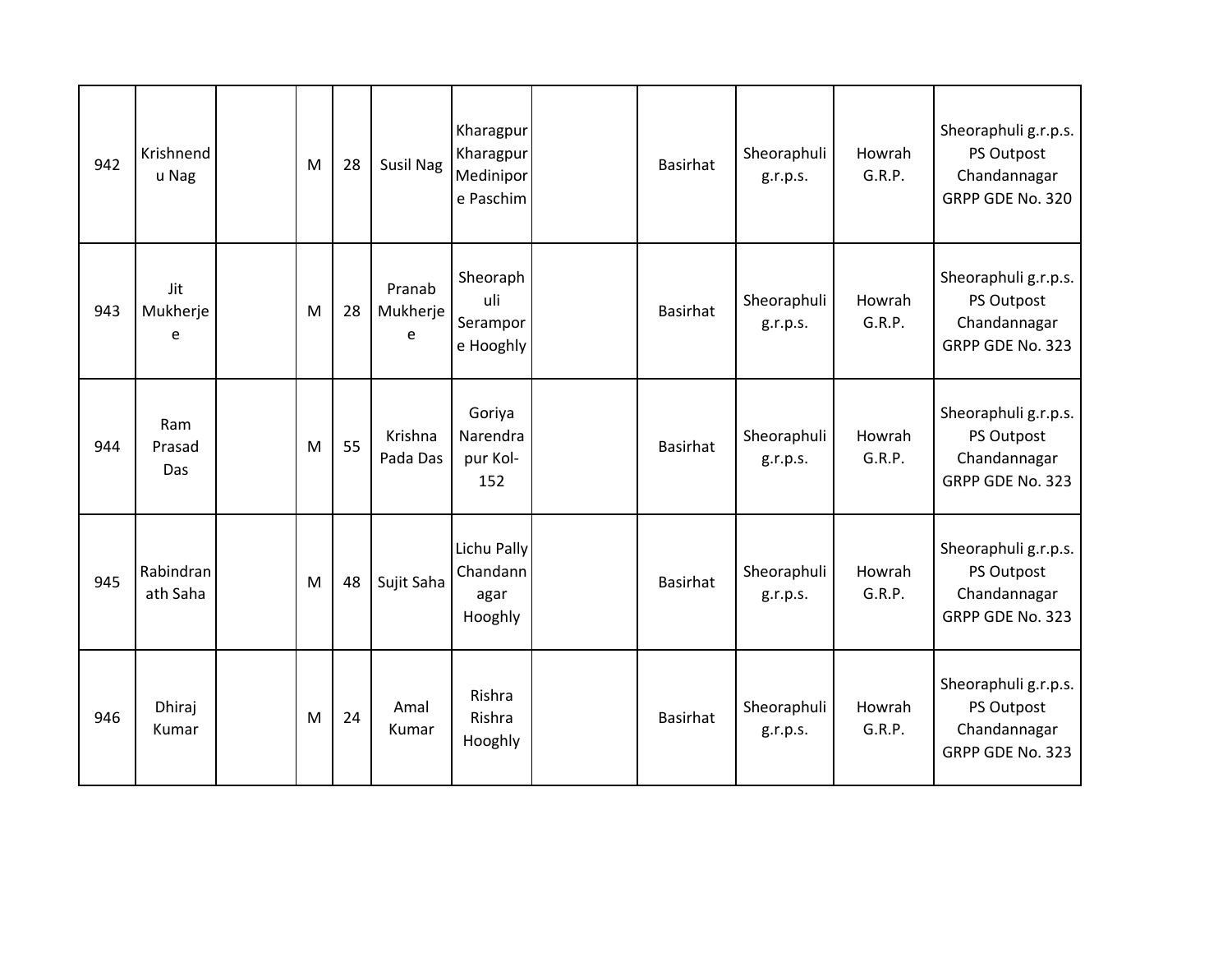| 947 | <b>Bimal</b><br>Baidya    | M | 52 | Atul<br>Baidya         | Daimond<br>Harbour<br>Mondir<br>Bazar 24<br>Pgs (N) | Basirhat        | Sheoraphuli<br>g.r.p.s. | Howrah<br>G.R.P. | Sheoraphuli g.r.p.s.<br>PS Outpost<br>Chandannagar<br>GRPP GDE No. 323 |
|-----|---------------------------|---|----|------------------------|-----------------------------------------------------|-----------------|-------------------------|------------------|------------------------------------------------------------------------|
| 948 | Susanta<br>Das            | M | 56 | Prasanta<br>Das        | Singur<br>Singur<br>Hooghly                         | <b>Basirhat</b> | Sheoraphuli<br>g.r.p.s. | Howrah<br>G.R.P. | Sheoraphuli g.r.p.s.<br>PS Outpost<br>Chandannagar<br>GRPP GDE No. 323 |
| 949 | Biswajit<br>Chatterjee    | M | 50 | Haradhan<br>Chatterjee | Jangipara<br>Jangipara<br>Hooghly                   | <b>Basirhat</b> | Sheoraphuli<br>g.r.p.s. | Howrah<br>G.R.P. | Sheoraphuli g.r.p.s.<br>PS Outpost<br>Chandannagar<br>GRPP GDE No. 323 |
| 950 | Kartick<br>Das            | M | 48 | Gabinda<br>Das         | Subashpall<br>y<br>Chandann<br>agar<br>Hooghly      | <b>Basirhat</b> | Sheoraphuli<br>g.r.p.s. | Howrah<br>G.R.P. | Sheoraphuli g.r.p.s.<br>PS Outpost<br>Chandannagar<br>GRPP GDE No. 323 |
| 951 | Chandra<br>Sekhar<br>Shaw | M | 24 | Bhagaban<br>Shaw       | <b>Beliliyas</b><br>Road<br>Liluah<br>Howrah        | <b>Basirhat</b> | Sheoraphuli<br>g.r.p.s. | Howrah<br>G.R.P. | Sheoraphuli g.r.p.s.<br>PS Outpost<br>Chandannagar<br>GRPP GDE No. 323 |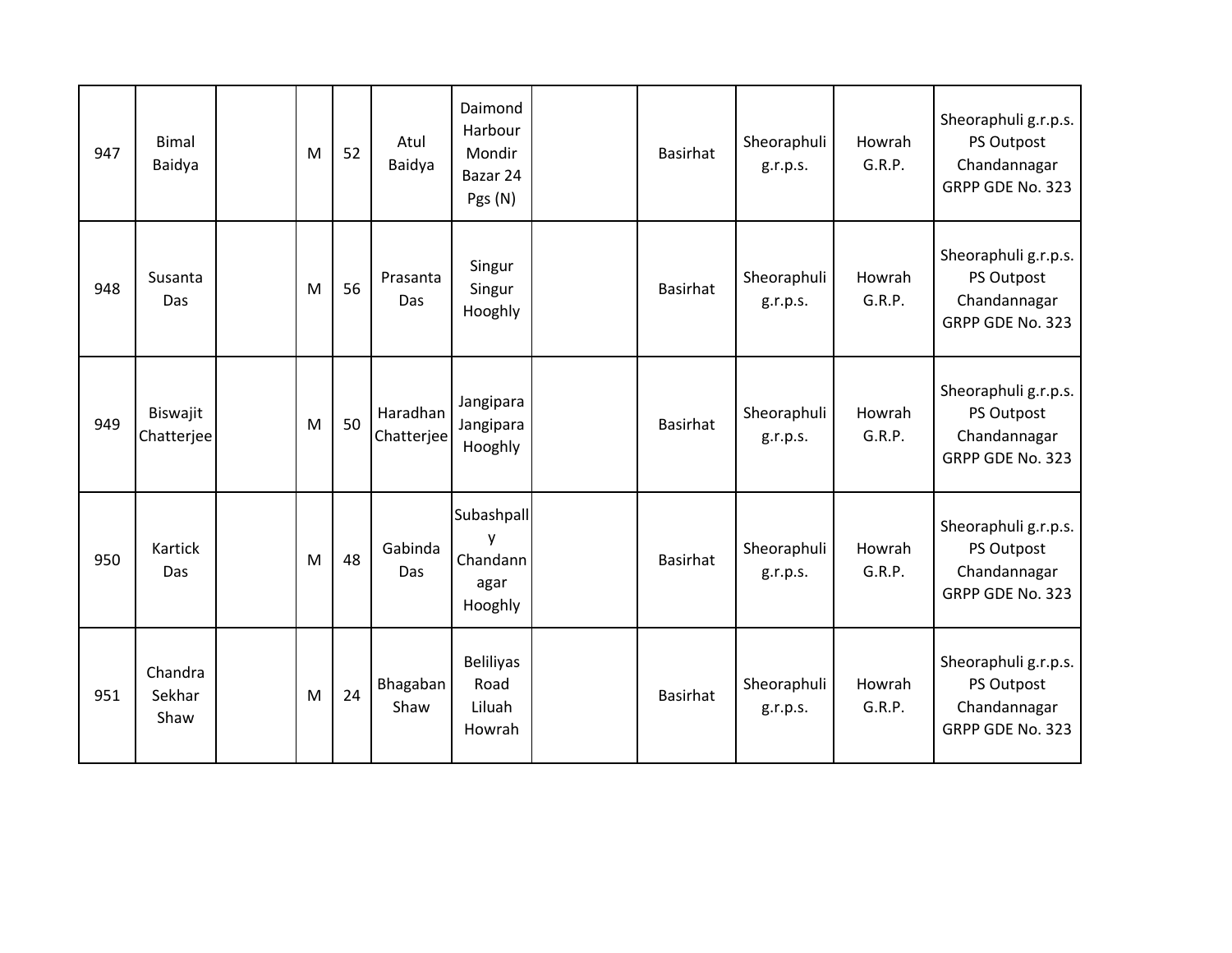| 952 | <b>Babulal</b><br>Mandi | M | 32 | Lakhan<br>Mandi           | Kamdebp<br>ur Haripal<br>Hooghly          | Basirhat        | Sheoraphuli<br>g.r.p.s. | Howrah<br>G.R.P. | Sheoraphuli g.r.p.s.<br>PS Outpost<br>Chandannagar<br>GRPP GDE No. 323 |
|-----|-------------------------|---|----|---------------------------|-------------------------------------------|-----------------|-------------------------|------------------|------------------------------------------------------------------------|
| 953 | Prosanta<br>Porel       | M | 35 | Bifal Porel Tarakeswa     | Beremul<br>r Hooghly                      | <b>Basirhat</b> | Sheoraphuli<br>g.r.p.s. | Howrah<br>G.R.P. | Sheoraphuli g.r.p.s.<br>PS Outpost<br>Chandannagar<br>GRPP GDE No. 323 |
| 954 | Raju Singh              | M | 40 | Lal Mohan<br>Singh        | Liluah<br>Liluah<br>Howrah                | <b>Basirhat</b> | Sheoraphuli<br>g.r.p.s. | Howrah<br>G.R.P. | Sheoraphuli g.r.p.s.<br>PS Outpost<br>Chandannagar<br>GRPP GDE No. 323 |
| 955 | Abhijit<br>Ghosh        | M | 48 | Kartick Ch.<br>Ghosh      | Malda<br>English<br><b>Bazar</b><br>Malda | <b>Basirhat</b> | Sheoraphuli<br>g.r.p.s. | Howrah<br>G.R.P. | Sheoraphuli g.r.p.s.<br>PS Outpost<br>Chandannagar<br>GRPP GDE No. 323 |
| 956 | <b>Dipak</b><br>Sharma  | M | 25 | Lt.<br>Surendra<br>Sharma | Belghoria<br>Belghoria<br>24 Pgs (N)      | <b>Basirhat</b> | Sheoraphuli<br>g.r.p.s. | Howrah<br>G.R.P. | Sheoraphuli g.r.p.s.<br>PS Outpost<br>Chandannagar<br>GRPP GDE No. 323 |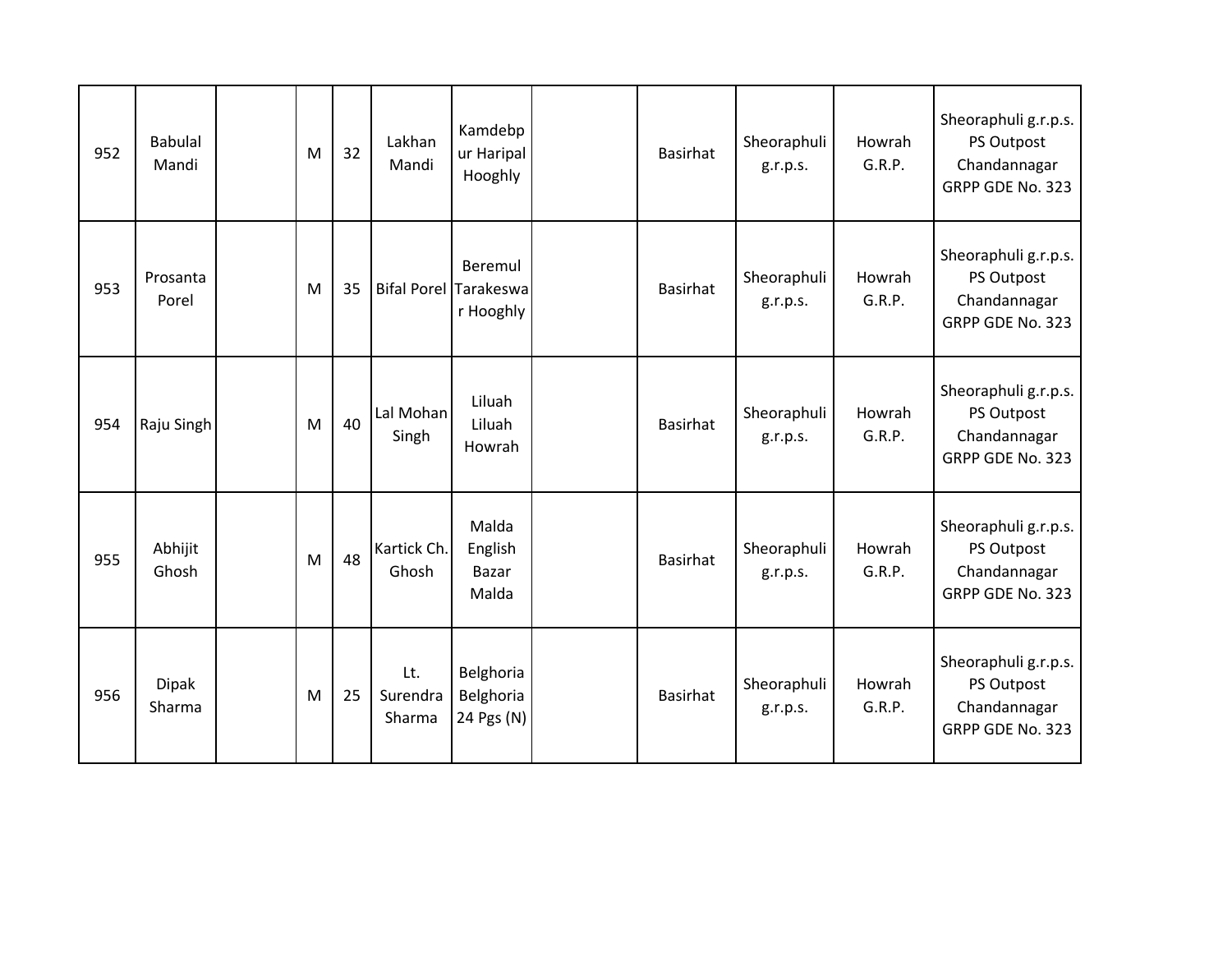| 957 | Abhinand<br>an Pandey | M | 45 | Lt. Balmiki<br>Pandey | Liluah<br>Liluah<br>Howrah                     |         | Basirhat | Sheoraphuli<br>g.r.p.s. | Howrah<br>G.R.P. | Sheoraphuli g.r.p.s.<br>PS Outpost<br>Chandannagar<br>GRPP GDE No. 323 |
|-----|-----------------------|---|----|-----------------------|------------------------------------------------|---------|----------|-------------------------|------------------|------------------------------------------------------------------------|
| 958 | Ayan<br>Sanyal        | M | 26 | Ashim<br>Sanyal       | Rishra<br>Rishra<br>Hooghly                    |         | Basirhat | Sheoraphuli<br>g.r.p.s. | Howrah<br>G.R.P. | Sheoraphuli g.r.p.s.<br>PS Outpost<br>Chandannagar<br>GRPP GDE No. 323 |
| 959 | Sarman Sk             | M | 21 | Nasir Sk              | PS:<br>Mergram<br>Dist.:<br>Birbhum            | Mergram | Birbhum  | Suri g.r.p.s.           | Howrah<br>G.R.P. | Suri g.r.p.s. PS GDE<br>No. 568                                        |
| 960 | <b>Hirak Sk</b>       | M | 21 | Jamrul Sk             | Mergram<br>PS:<br>Mergram<br>Dist.:<br>Birbhum | Mergram | Birbhum  | Suri g.r.p.s.           | Howrah<br>G.R.P. | Suri g.r.p.s. PS GDE<br>No. 568                                        |
| 961 | Akash<br>Rahaman      | M | 20 | Mojibar<br>Rahaman    | Mergram<br>PS:<br>Mergram<br>Dist.:<br>Birbhum | Mergram | Birbhum  | Suri g.r.p.s.           | Howrah<br>G.R.P. | Suri g.r.p.s. PS GDE<br>No. 568                                        |
| 962 | Subhendu<br>Maji      | M | 25 | Uttam<br>Maji         | Mergram<br>PS:<br>Mergram<br>Dist.:<br>Birbhum | Mergram | Birbhum  | Suri g.r.p.s.           | Howrah<br>G.R.P. | Suri g.r.p.s. PS GDE<br>No. 568                                        |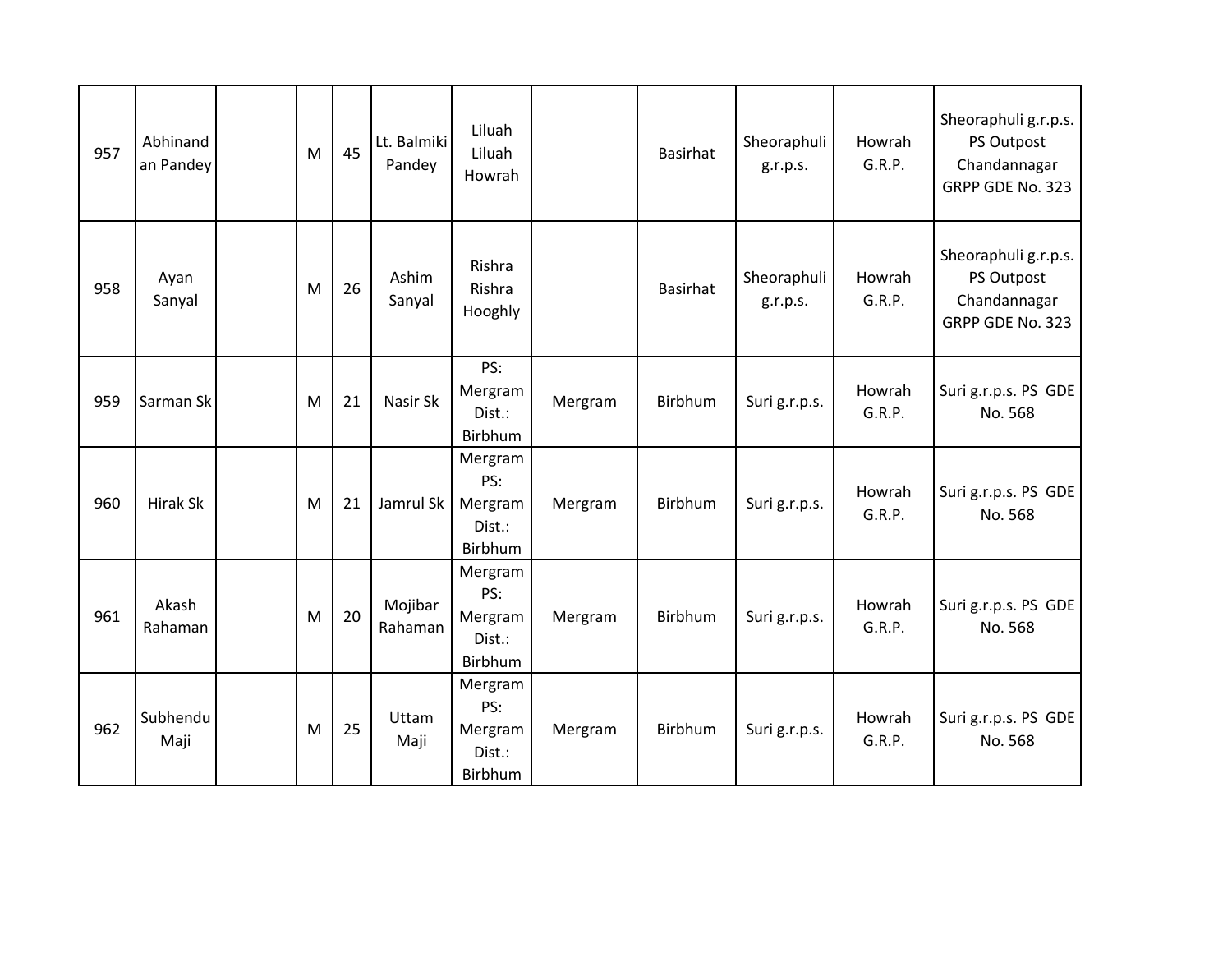| 963 | Paritosh<br>Kora           | M | 18 | Ashok<br>Kora       | Dubrajpur<br>PS:<br>Dubrajpor<br>e Dist.:<br>Birbhum | Dubrajpore | Birbhum         | Suri g.r.p.s. | Howrah<br>G.R.P.                        | Suri g.r.p.s. PS GDE<br>No. 577 |
|-----|----------------------------|---|----|---------------------|------------------------------------------------------|------------|-----------------|---------------|-----------------------------------------|---------------------------------|
| 964 | Mourak<br>Hossain<br>Molla | M | 21 | Fajrul<br>Molla     | Dubrajpur<br>PS:<br>Dubrajpor<br>e Dist.:<br>Birbhum | Dubrajpore | Birbhum         | Suri g.r.p.s. | Howrah<br>G.R.P.                        | Suri g.r.p.s. PS GDE<br>No. 577 |
| 965 | Santo<br>Mallick           | M | 18 | Niyamat<br>Mallick  | Dubrajpur<br>PS:<br>Dubrajpor<br>e Dist.:<br>Birbhum | Dubrajpore | Birbhum         | Suri g.r.p.s. | Howrah<br>G.R.P.                        | Suri g.r.p.s. PS GDE<br>No. 577 |
| 966 | Suman Sk                   | M | 19 | Ansar Sk            | Gourbazar<br>PS:<br>Mallarpur<br>Dist.:<br>Birbhum   | Mallarpur  | Birbhum         | Suri g.r.p.s. | Howrah<br>G.R.P.                        | Suri g.r.p.s. PS GDE<br>No. 577 |
| 967 | Kabirul Sk                 | M | 18 | Tulu Sk             | Gourbazar<br>PS:<br>Mallarpur<br>Dist.:<br>Birbhum   | Mallarpur  | Birbhum         | Suri g.r.p.s. | Howrah<br>G.R.P.                        | Suri g.r.p.s. PS GDE<br>No. 577 |
| 968 | Pankaj<br>Mondal           | M | 33 | Lt. Ratan<br>Mondal | <b>Bara</b><br>Durgapur<br>Nischinda<br>Howrah       |            | <b>Basirhat</b> | Bally         | Howrah<br>Police<br>Commissione<br>rate | Bally PS GDE No.<br>979         |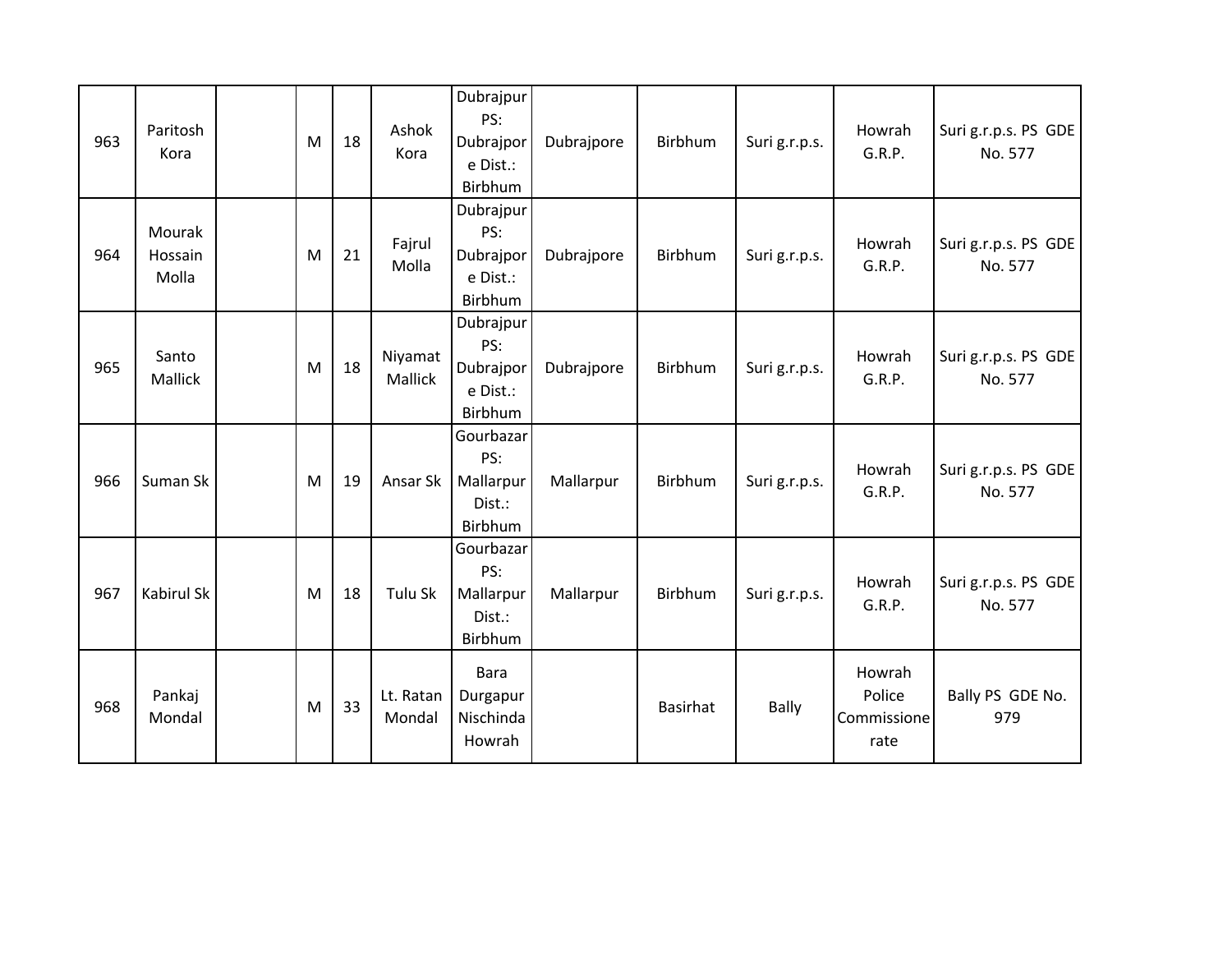| 969 | Amrand<br>Kumar<br>Ojha | M | 32 | Lt.<br>Satananda<br>Ojha | 38/2, S.K<br>Nagar,<br>Rishra<br>Srirampor<br>e Hooghly         |               | Basirhat                                | <b>Bally</b>  | Howrah<br>Police<br>Commissione<br>rate | Bally PS GDE No.<br>979   |
|-----|-------------------------|---|----|--------------------------|-----------------------------------------------------------------|---------------|-----------------------------------------|---------------|-----------------------------------------|---------------------------|
| 970 | Santosh<br>Shah         | M | 28 | Dadan<br>Shah            | PS: Bantra<br>Dist.:<br>Howrah<br>Police<br>Commissi<br>onerate | <b>Bantra</b> | Howrah<br>Police<br>Commission<br>erate | <b>Bantra</b> | Howrah<br>Police<br>Commissione<br>rate | Bantra PS GDE No.<br>1134 |
| 971 | Mrinmoy<br>Senapati     | M | 33 | Sukumar<br>Senapti       | PS: Bantra<br>Dist.:<br>Howrah<br>Police<br>Commissi<br>onerate | <b>Bantra</b> | Howrah<br>Police<br>Commission<br>erate | <b>Bantra</b> | Howrah<br>Police<br>Commissione<br>rate | Bantra PS GDE No.<br>1134 |
| 972 | Narayan<br>Prasad       | M | 21 | Ramesh<br>Prasad         | PS: Bantra<br>Dist.:<br>Howrah<br>Police<br>Commissi<br>onerate | <b>Bantra</b> | Howrah<br>Police<br>Commission<br>erate | <b>Bantra</b> | Howrah<br>Police<br>Commissione<br>rate | Bantra PS GDE No.<br>1135 |
| 973 | Md.<br>Jamsed           | M | 33 | Md. Alam                 | PS: Bantra<br>Dist.:<br>Howrah<br>Police<br>Commissi<br>onerate | <b>Bantra</b> | Howrah<br>Police<br>Commission<br>erate | Bantra        | Howrah<br>Police<br>Commissione<br>rate | Bantra PS GDE No.<br>1135 |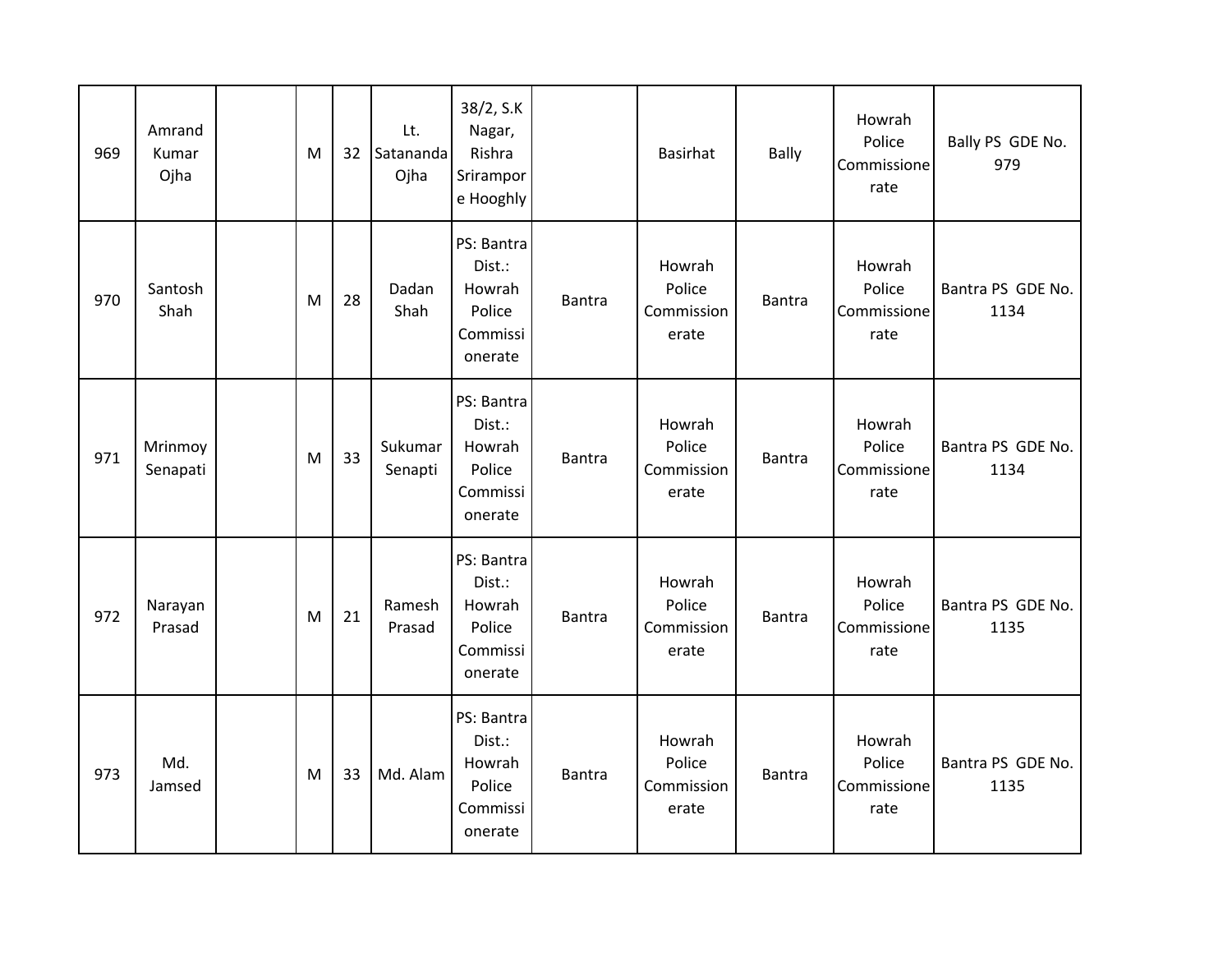| 974 | Ranjan<br>Kumar<br>Das | M | 30 | Kalicharan<br>Das           | PS: Belur<br>Dist.:<br>Howrah<br>Police<br>Commissi<br>onerate | Belur | Howrah<br>Police<br>Commission<br>erate | Belur | Howrah<br>Police<br>Commissione<br>rate | Belur PS GDE No.<br>837 |
|-----|------------------------|---|----|-----------------------------|----------------------------------------------------------------|-------|-----------------------------------------|-------|-----------------------------------------|-------------------------|
| 975 | <b>Binod</b><br>Dubey  | M | 50 | Praduman<br>Dubey           | PS: Belur<br>Dist.:<br>Howrah<br>Police<br>Commissi<br>onerate | Belur | Howrah<br>Police<br>Commission<br>erate | Belur | Howrah<br>Police<br>Commissione<br>rate | Belur PS GDE No.<br>837 |
| 976 | Uttam<br>Singh         | M | 39 | Lt Shayam<br>Singh          | PS: Belur<br>Dist.:<br>Howrah<br>Police<br>Commissi<br>onerate | Belur | Howrah<br>Police<br>Commission<br>erate | Belur | Howrah<br>Police<br>Commissione<br>rate | Belur PS GDE No.<br>845 |
| 977 | Amit<br>Haldar         | M | 38 | Ujjal<br>Haldar             | PS: Belur<br>Dist.:<br>Howrah<br>Police<br>Commissi<br>onerate | Belur | Howrah<br>Police<br>Commission<br>erate | Belur | Howrah<br>Police<br>Commissione<br>rate | Belur PS GDE No.<br>845 |
| 978 | Ragubir<br>Prasad      | M | 52 | Lt Gulab<br>Chand<br>Prasad | PS: Belur<br>Dist.:<br>Howrah<br>Police<br>Commissi<br>onerate | Belur | Howrah<br>Police<br>Commission<br>erate | Belur | Howrah<br>Police<br>Commissione<br>rate | Belur PS GDE No.<br>845 |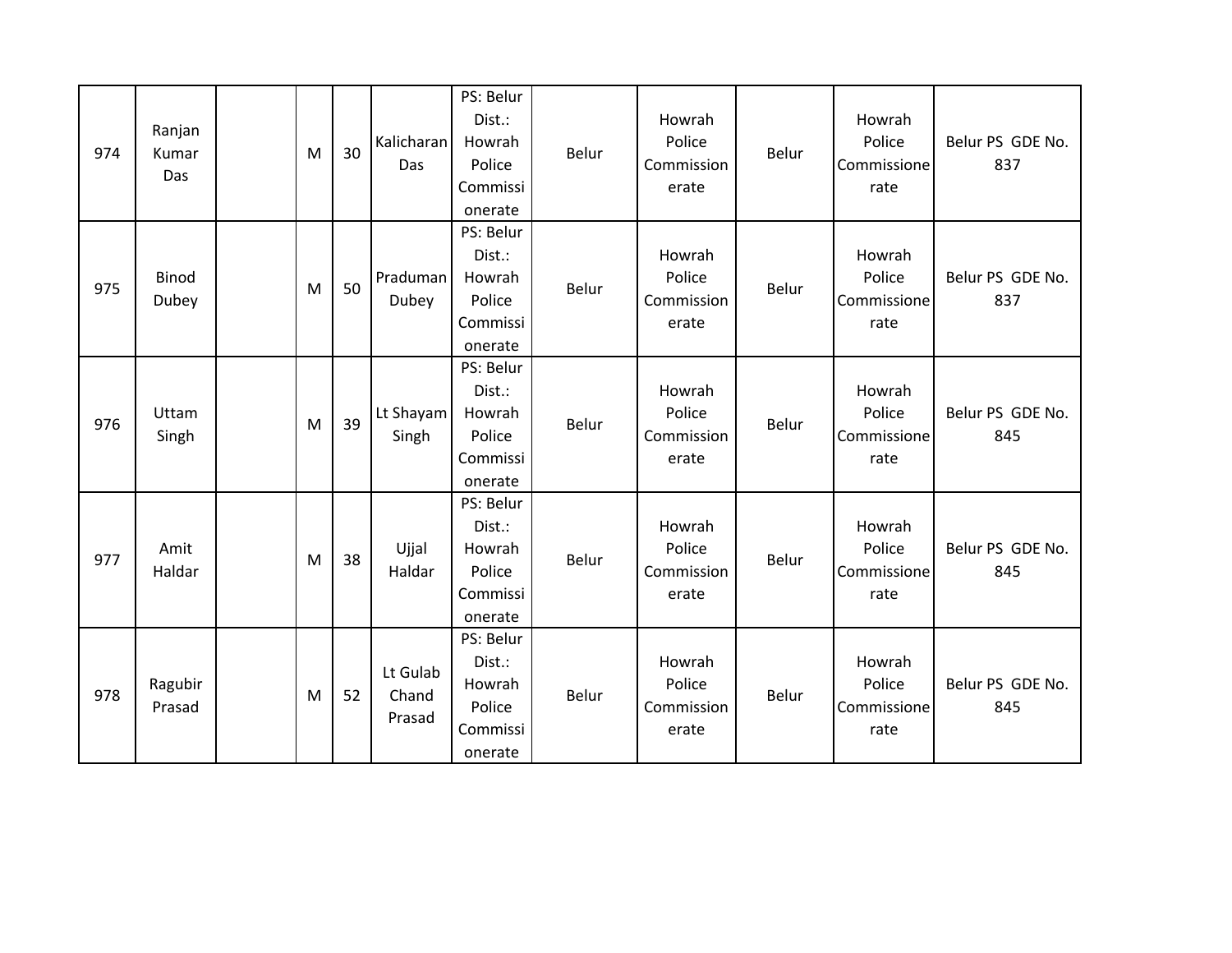| 979 | Bapi<br>Samanto  | M | 21 | Lt<br>Shyamal<br>Samanto         | Liluah,<br>Bhattanag<br>ar,<br>Jugupara,<br>Howrah<br>PS:<br><b>Baduria</b><br>Dist.:<br>Alipurduar | <b>Baduria</b> | Alipurduar                              | Chatterjeeha<br>t           | Howrah<br>Police<br>Commissione<br>rate | Chatterjeehat PS<br><b>GDE No. 802</b> |
|-----|------------------|---|----|----------------------------------|-----------------------------------------------------------------------------------------------------|----------------|-----------------------------------------|-----------------------------|-----------------------------------------|----------------------------------------|
| 980 | Rahul<br>Sinha   | M | 26 | <b>Binod</b><br>Sinha            | Liluah,<br>Bhattanag<br>ar,<br>Amtagan,<br>PS Liluah,<br>Howrah                                     |                | <b>Basirhat</b>                         | Chatterjeeha<br>$\mathbf t$ | Howrah<br>Police<br>Commissione<br>rate | Chatterjeehat PS<br><b>GDE No. 802</b> |
| 981 | Promod<br>Sohani | M | 29 | Lt<br><b>Biswaswar</b><br>Sohani | PS:<br>Domjur<br>Dist.:<br>Howrah<br>Police<br>Commissi<br>onerate                                  | Domjur         | Howrah<br>Police<br>Commission<br>erate | Domjur                      | Howrah<br>Police<br>Commissione<br>rate | Domjur PS GDE No.<br>880               |
| 982 | Ram<br>Neresh    | M | 56 | Lt.<br>Benarashi<br>Yadav        | G.R Road<br>PS:<br>Golabari<br>Dist.:<br>Howrah<br>Police<br>Commissi<br>onerate                    | Golabari       | Howrah<br>Police<br>Commission<br>erate | Golabari                    | Howrah<br>Police<br>Commissione<br>rate | Golabari PS GDE<br>No. 1361            |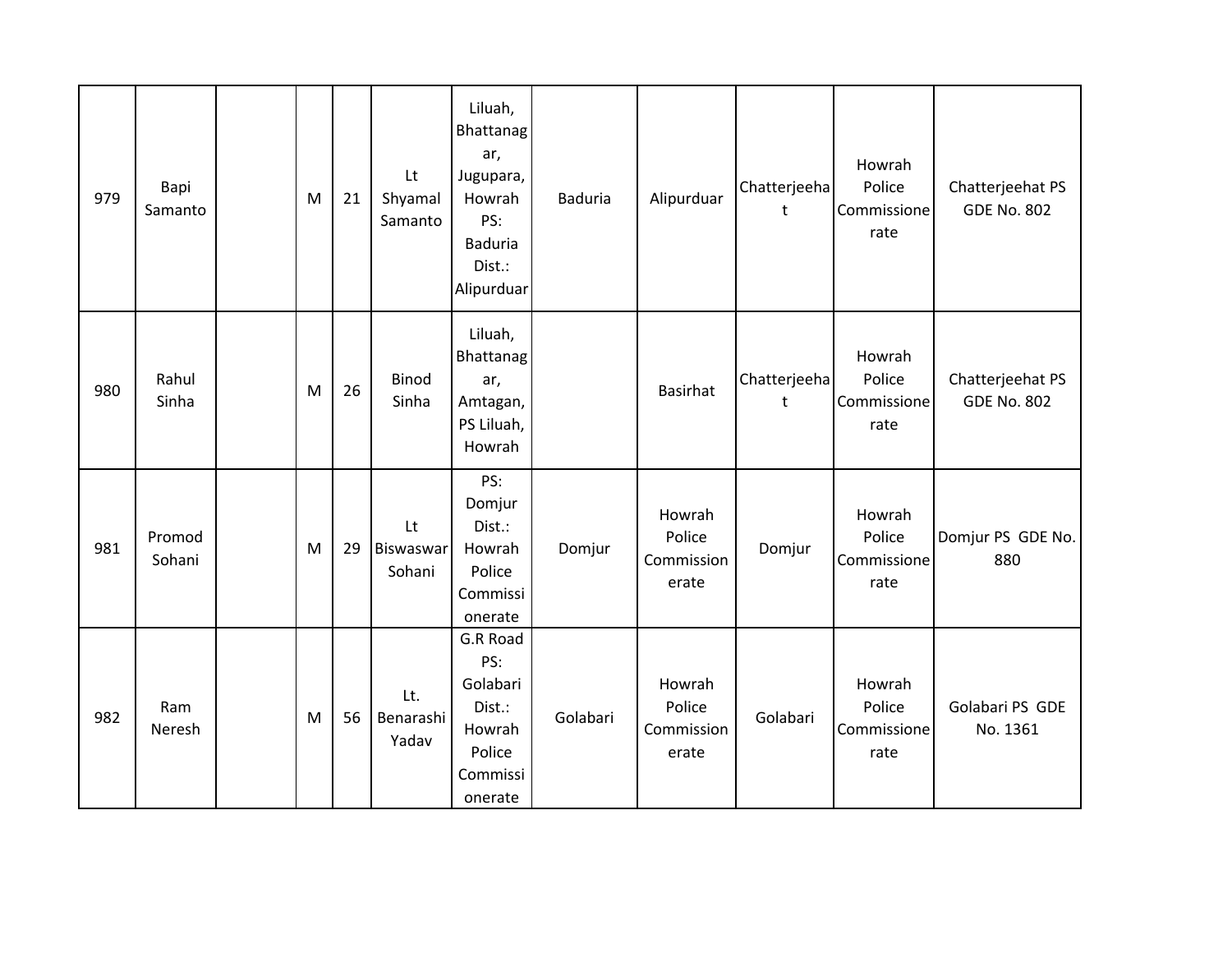| 983 | Raju<br>Kumar<br>Chowdhur<br>у | M | 37 | Lt. Chinni<br>Lal<br>Chowdhur<br>y | G.R Road<br>PS:<br>Golabari<br>Dist.:<br>Howrah<br>Police<br>Commissi<br>onerate | Golabari | Howrah<br>Police<br>Commission<br>erate | Golabari | Howrah<br>Police<br>Commissione<br>rate | Golabari PS GDE<br>No. 1361 |
|-----|--------------------------------|---|----|------------------------------------|----------------------------------------------------------------------------------|----------|-----------------------------------------|----------|-----------------------------------------|-----------------------------|
| 984 | Arjun<br>Nath                  | M | 31 | Shankar<br>Nath                    | G.R Road<br>PS:<br>Golabari<br>Dist.:<br>Howrah<br>Police<br>Commissi<br>onerate | Golabari | Howrah<br>Police<br>Commission<br>erate | Golabari | Howrah<br>Police<br>Commissione<br>rate | Golabari PS GDE<br>No. 1361 |
| 985 | <b>Binod</b><br>Yadav          | M | 38 | Kesho<br>Yadav                     | G.R Road<br>PS:<br>Golabari<br>Dist.:<br>Howrah<br>Police<br>Commissi<br>onerate | Golabari | Howrah<br>Police<br>Commission<br>erate | Golabari | Howrah<br>Police<br>Commissione<br>rate | Golabari PS GDE<br>No. 1361 |
| 986 | Unnu<br>Yadav                  | M | 32 | Kishore<br>Yadav                   | G.R Road<br>PS:<br>Golabari<br>Dist.:<br>Howrah<br>Police<br>Commissi<br>onerate | Golabari | Howrah<br>Police<br>Commission<br>erate | Golabari | Howrah<br>Police<br>Commissione<br>rate | Golabari PS GDE<br>No. 1361 |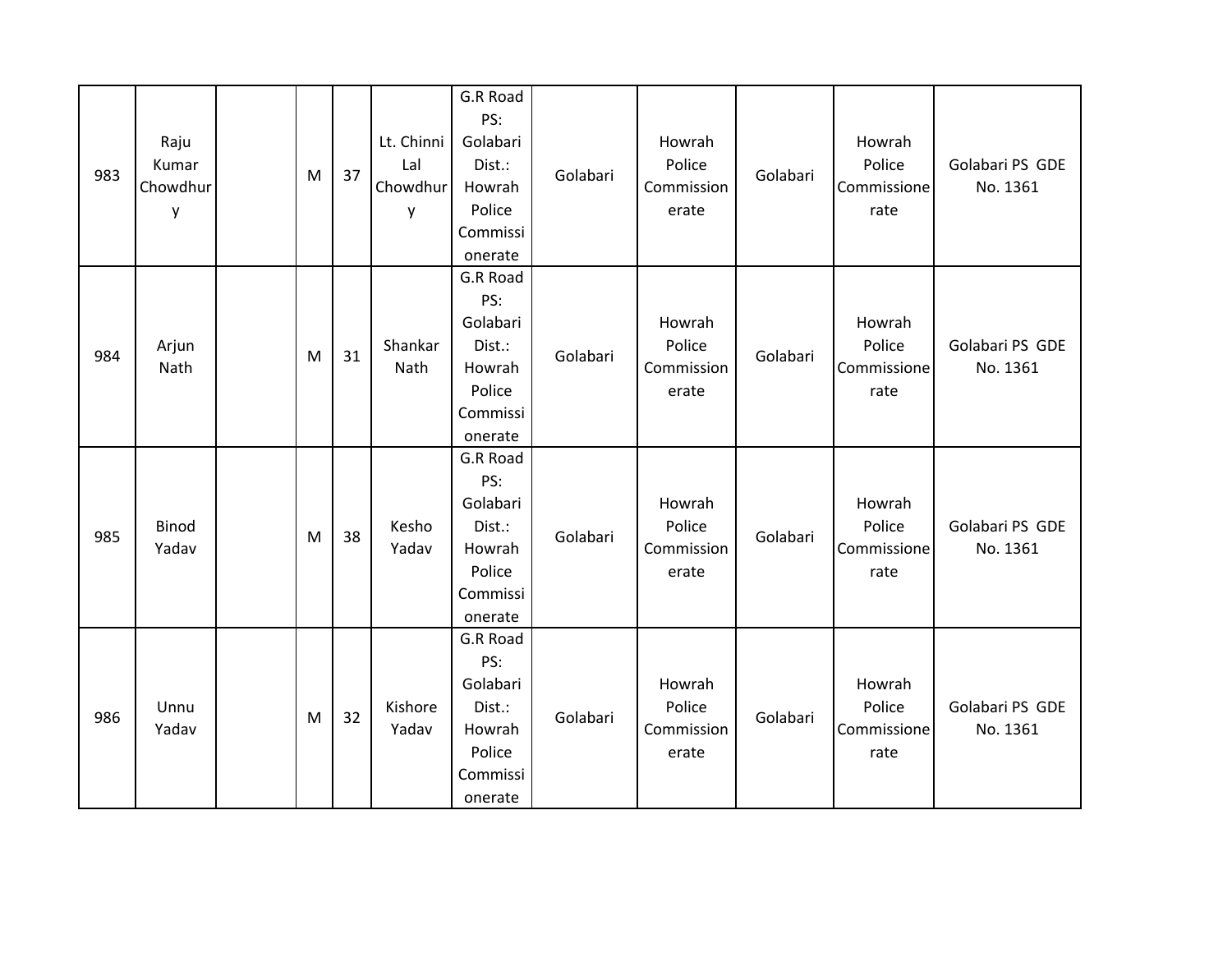| 987 | Hari<br>Narayan<br>Yadav | M | 50 | Dadan<br>Yadav          | G.R Road<br>PS:<br>Golabari<br>Dist.:<br>Howrah<br>Police<br>Commissi<br>onerate | Golabari | Howrah<br>Police<br>Commission<br>erate | Golabari | Howrah<br>Police<br>Commissione<br>rate | Golabari PS GDE<br>No. 1361 |
|-----|--------------------------|---|----|-------------------------|----------------------------------------------------------------------------------|----------|-----------------------------------------|----------|-----------------------------------------|-----------------------------|
| 988 | Sikhu<br>Yadav           | M | 35 | Lt.<br>Narayan<br>Yadav | G.R Road<br>PS:<br>Golabari<br>Dist.:<br>Howrah<br>Police<br>Commissi<br>onerate | Golabari | Howrah<br>Police<br>Commission<br>erate | Golabari | Howrah<br>Police<br>Commissione<br>rate | Golabari PS GDE<br>No. 1361 |
| 989 | Rajib<br>Lohar           | M | 20 | Mangal<br>Lohar         | G.R Road<br>PS:<br>Golabari<br>Dist.:<br>Howrah<br>Police<br>Commissi<br>onerate | Golabari | Howrah<br>Police<br>Commission<br>erate | Golabari | Howrah<br>Police<br>Commissione<br>rate | Golabari PS GDE<br>No. 1361 |
| 990 | Siva Khria               | M | 21 | Shankar<br>Khria        | G.R Road<br>PS:<br>Golabari<br>Dist.:<br>Howrah<br>Police<br>Commissi<br>onerate | Golabari | Howrah<br>Police<br>Commission<br>erate | Golabari | Howrah<br>Police<br>Commissione<br>rate | Golabari PS GDE<br>No. 1361 |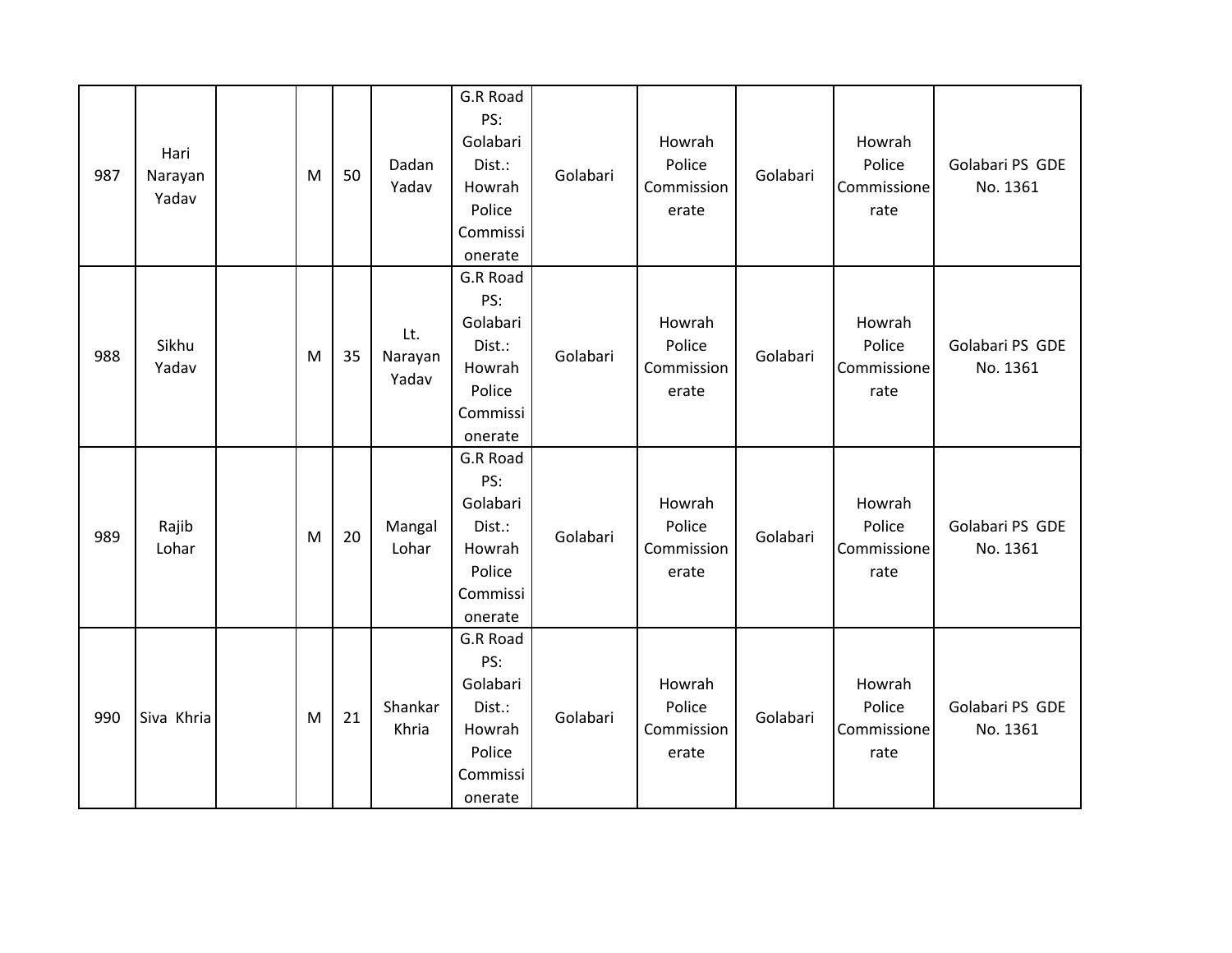| 991 | Ram<br>Chandra<br>Horia | M | 42 | Lt. Mohan<br>Horia        | G.R Road<br>PS:<br>Golabari<br>Dist.:<br>Howrah<br>Police<br>Commissi<br>onerate    | Golabari | Howrah<br>Police<br>Commission<br>erate | Golabari | Howrah<br>Police<br>Commissione<br>rate | Golabari PS GDE<br>No. 1361 |
|-----|-------------------------|---|----|---------------------------|-------------------------------------------------------------------------------------|----------|-----------------------------------------|----------|-----------------------------------------|-----------------------------|
| 992 | Mukut<br>Orao           | M | 23 | Nrson<br>Orao             | Panjab<br>Line PS:<br>Golabari<br>Dist.:<br>Howrah<br>Police<br>Commissi<br>onerate | Golabari | Howrah<br>Police<br>Commission<br>erate | Golabari | Howrah<br>Police<br>Commissione<br>rate | Golabari PS GDE<br>No. 1361 |
| 993 | Sunil<br>Patra          | M | 25 | U Nayan<br>Patra          | Panjab<br>Line PS:<br>Golabari<br>Dist.:<br>Howrah<br>Police<br>Commissi<br>onerate | Golabari | Howrah<br>Police<br>Commission<br>erate | Golabari | Howrah<br>Police<br>Commissione<br>rate | Golabari PS GDE<br>No. 1361 |
| 994 | Omprakes<br>h Banjari   | M | 32 | Lt. Roshan<br>Lal Banjari | Panjab<br>Line PS:<br>Golabari<br>Dist.:<br>Howrah<br>Police<br>Commissi<br>onerate | Golabari | Howrah<br>Police<br>Commission<br>erate | Golabari | Howrah<br>Police<br>Commissione<br>rate | Golabari PS GDE<br>No. 1361 |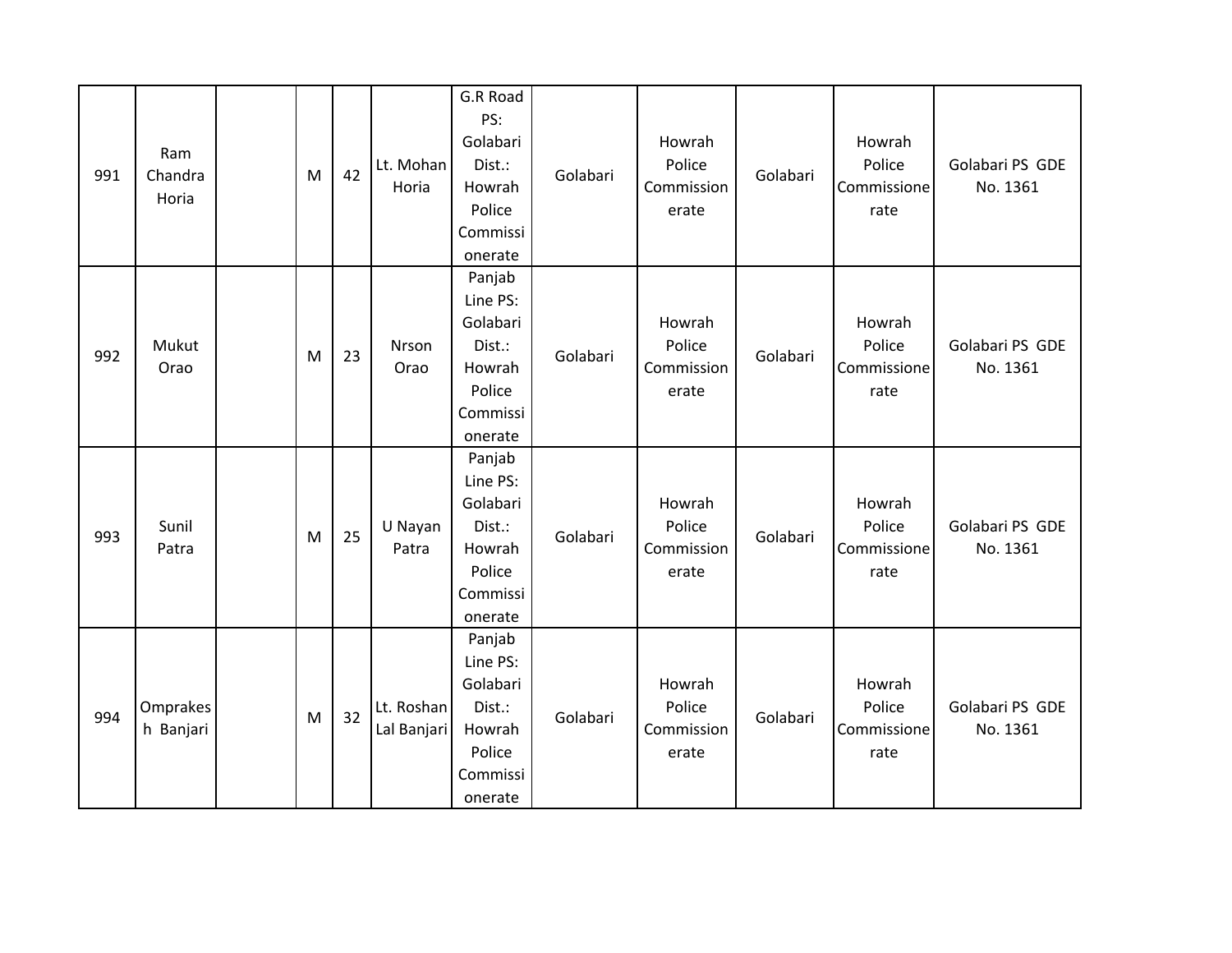| 995 | Lokram<br>Jaiswar           | M | 33 | Lt. Bharat<br>Lal Jaiswar   | Panjab<br>Line PS:<br>Golabari<br>Dist.:<br>Howrah<br>Police<br>Commissi<br>onerate | Golabari | Howrah<br>Police<br>Commission<br>erate | Golabari | Howrah<br>Police<br>Commissione<br>rate | Golabari PS GDE<br>No. 1361 |
|-----|-----------------------------|---|----|-----------------------------|-------------------------------------------------------------------------------------|----------|-----------------------------------------|----------|-----------------------------------------|-----------------------------|
| 996 | Pritam<br>Kumar<br>Debangar | M | 20 | Abhiram<br>Debangar         | Panjab<br>Line PS:<br>Golabari<br>Dist.:<br>Howrah<br>Police<br>Commissi<br>onerate | Golabari | Howrah<br>Police<br>Commission<br>erate | Golabari | Howrah<br>Police<br>Commissione<br>rate | Golabari PS GDE<br>No. 1361 |
| 997 | Sonu<br>Chowrasia           | M | 25 | Anand<br>Kumar<br>Chowrasia | Panjab<br>Line PS:<br>Golabari<br>Dist.:<br>Howrah<br>Police<br>Commissi<br>onerate | Golabari | Howrah<br>Police<br>Commission<br>erate | Golabari | Howrah<br>Police<br>Commissione<br>rate | Golabari PS GDE<br>No. 1361 |
| 998 | Md. Arief                   | M | 28 | Lt.<br>Sabirullah           | V, PS<br>Shibpur,<br>Dist.<br>Howrah                                                |          | <b>Basirhat</b>                         | Howrah   | Howrah<br>Police<br>Commissione<br>rate | Howrah PS GDE<br>No. 1328   |
| 999 | Belal<br>Ahmed              | M | 30 | Said<br>Anwar               | 58 Cous<br>Ghat, PS<br>Shibpur,<br>Dist.<br>Howrah                                  |          | <b>Basirhat</b>                         | Howrah   | Howrah<br>Police<br>Commissione<br>rate | Howrah PS GDE<br>No. 1328   |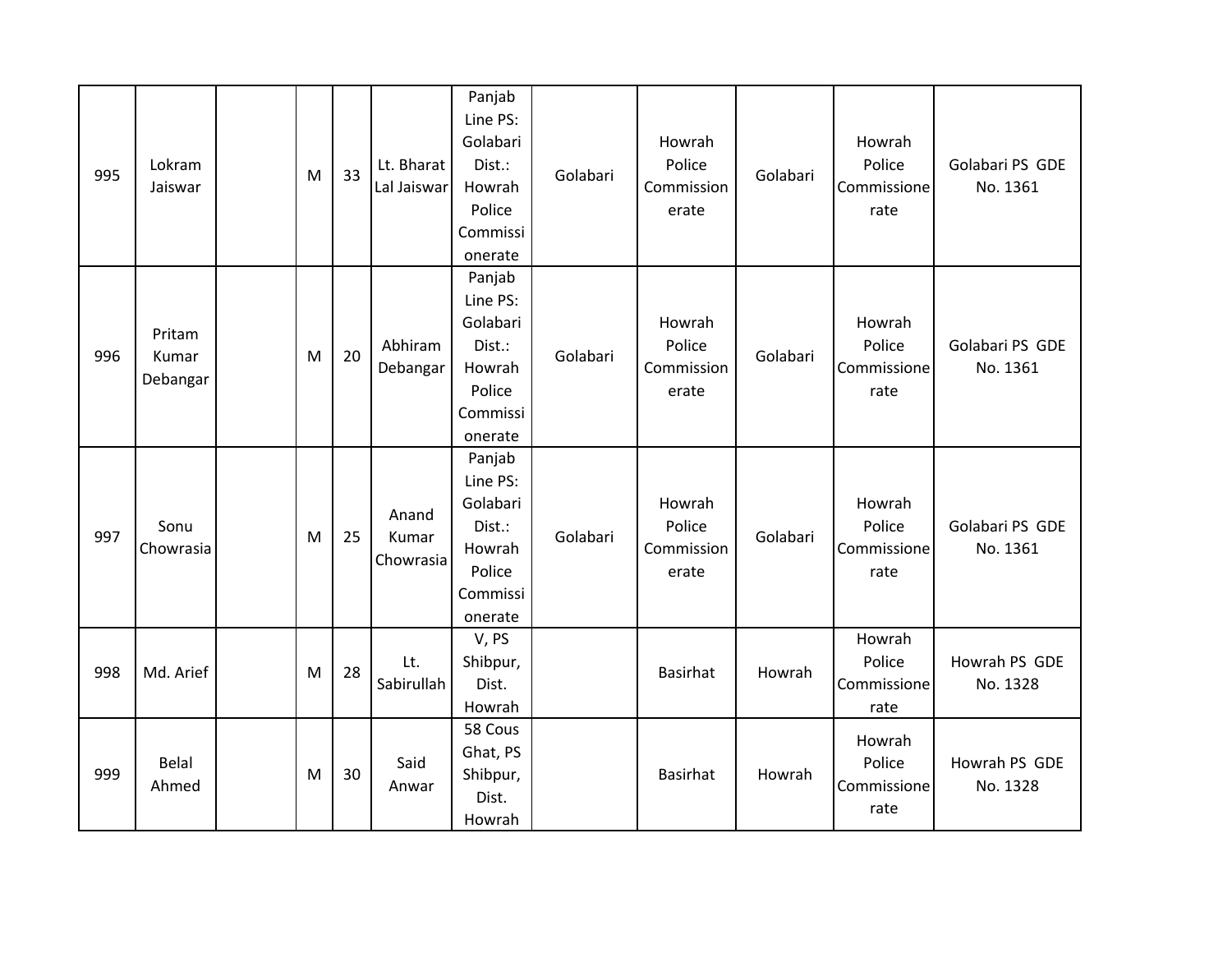| 1000 | Makhan<br>Shaw  | M | 20 | <b>Bydyanath</b><br>Shaw | 92<br>Pilkhana<br>2nd Bye<br>Lane., PS<br>Golabari,<br>Dist. How<br>PS:<br>Golabari<br>Dist.:<br>Howrah<br>Police<br>Commissi<br>onerate | Golabari | Howrah<br>Police<br>Commission<br>erate | Howrah | Howrah<br>Police<br>Commissione<br>rate | Howrah PS GDE<br>No. 1366 |
|------|-----------------|---|----|--------------------------|------------------------------------------------------------------------------------------------------------------------------------------|----------|-----------------------------------------|--------|-----------------------------------------|---------------------------|
| 1001 | Sunil<br>Sankar | M | 28 | Lalan<br>Sankar          | 104<br><b>Belilious</b><br>Road., PS<br>& Dist.<br>Howrah<br>PS:<br>Howrah<br>Dist.:<br>Howrah<br>Police<br>Commissi<br>onerate          | Howrah   | Howrah<br>Police<br>Commission<br>erate | Howrah | Howrah<br>Police<br>Commissione<br>rate | Howrah PS GDE<br>No. 1366 |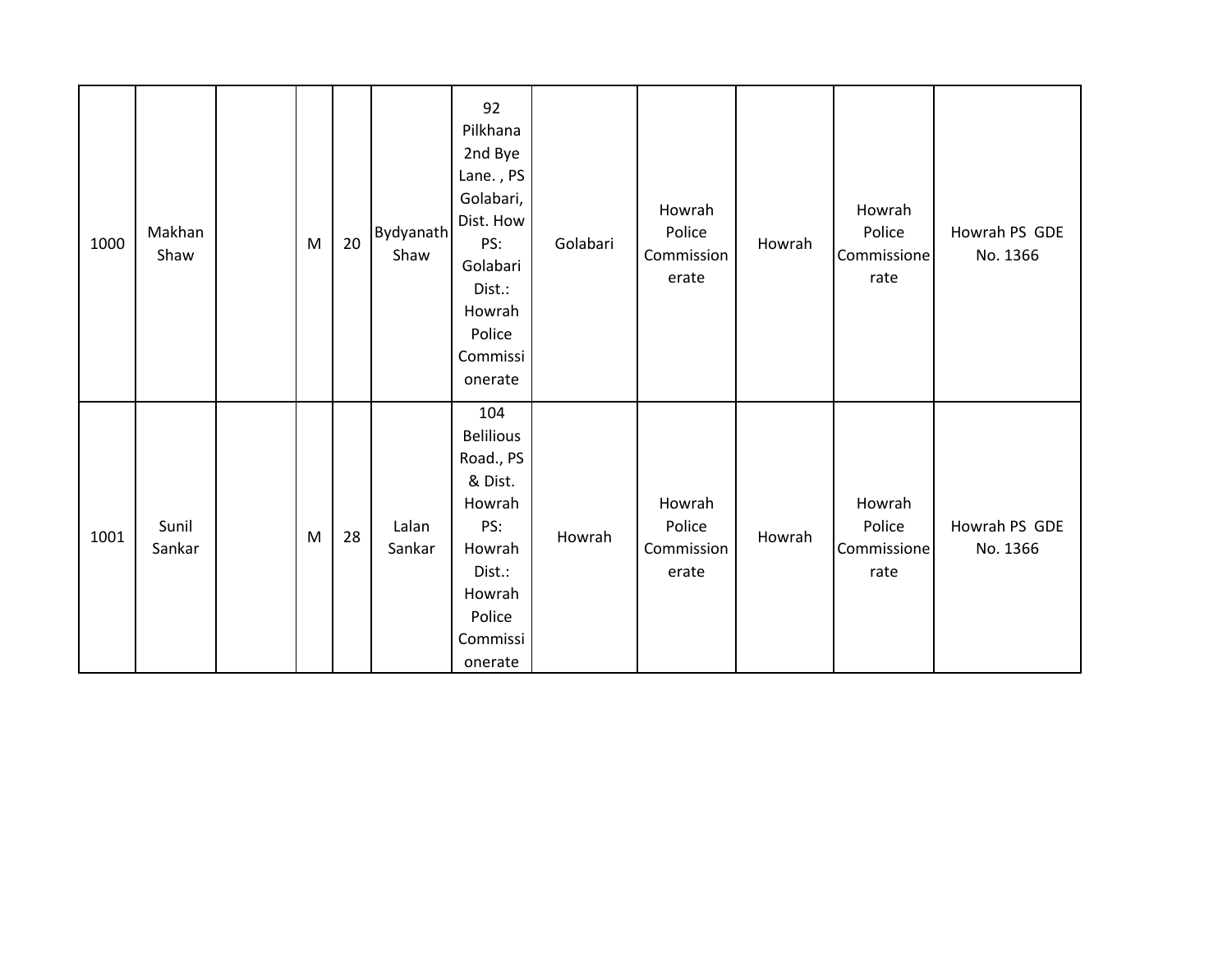| 1002 | Arip Khan                   | M | 33 | Ahmed<br>Hossain           | Alwar Zilla<br>Rajesthan,<br><b>PS</b><br>Rajesthan,<br>Dist.<br>Alwar PS:<br>Howrah<br>Dist.:<br>Howrah<br>Police<br>Commissi<br>onerate | Howrah | Howrah<br>Police<br>Commission<br>erate | Howrah | Howrah<br>Police<br>Commissione<br>rate | Howrah PS GDE<br>No. 1366 |
|------|-----------------------------|---|----|----------------------------|-------------------------------------------------------------------------------------------------------------------------------------------|--------|-----------------------------------------|--------|-----------------------------------------|---------------------------|
| 1003 | <b>Gopal Das</b>            | M | 30 | Lt. Bacchu<br>Ram Das      | 8 Kailash<br><b>Bose</b><br>Road., PS<br>& Dist.<br>Hwrah PS:<br>Howrah<br>Dist.:<br>Howrah<br>Police<br>Commissi<br>onerate              | Howrah | Howrah<br>Police<br>Commission<br>erate | Howrah | Howrah<br>Police<br>Commissione<br>rate | Howrah PS GDE<br>No. 1366 |
| 1004 | Biswajit<br>Chakrabor<br>ty | M | 34 | Sukdeep<br>Chakrabor<br>ty | 36/12 Kali<br><b>Babur</b><br>Bazar, PS<br>& Dist.<br>Howrah                                                                              |        | Basirhat                                | Howrah | Howrah<br>Police<br>Commissione<br>rate | Howrah PS GDE<br>No. 1366 |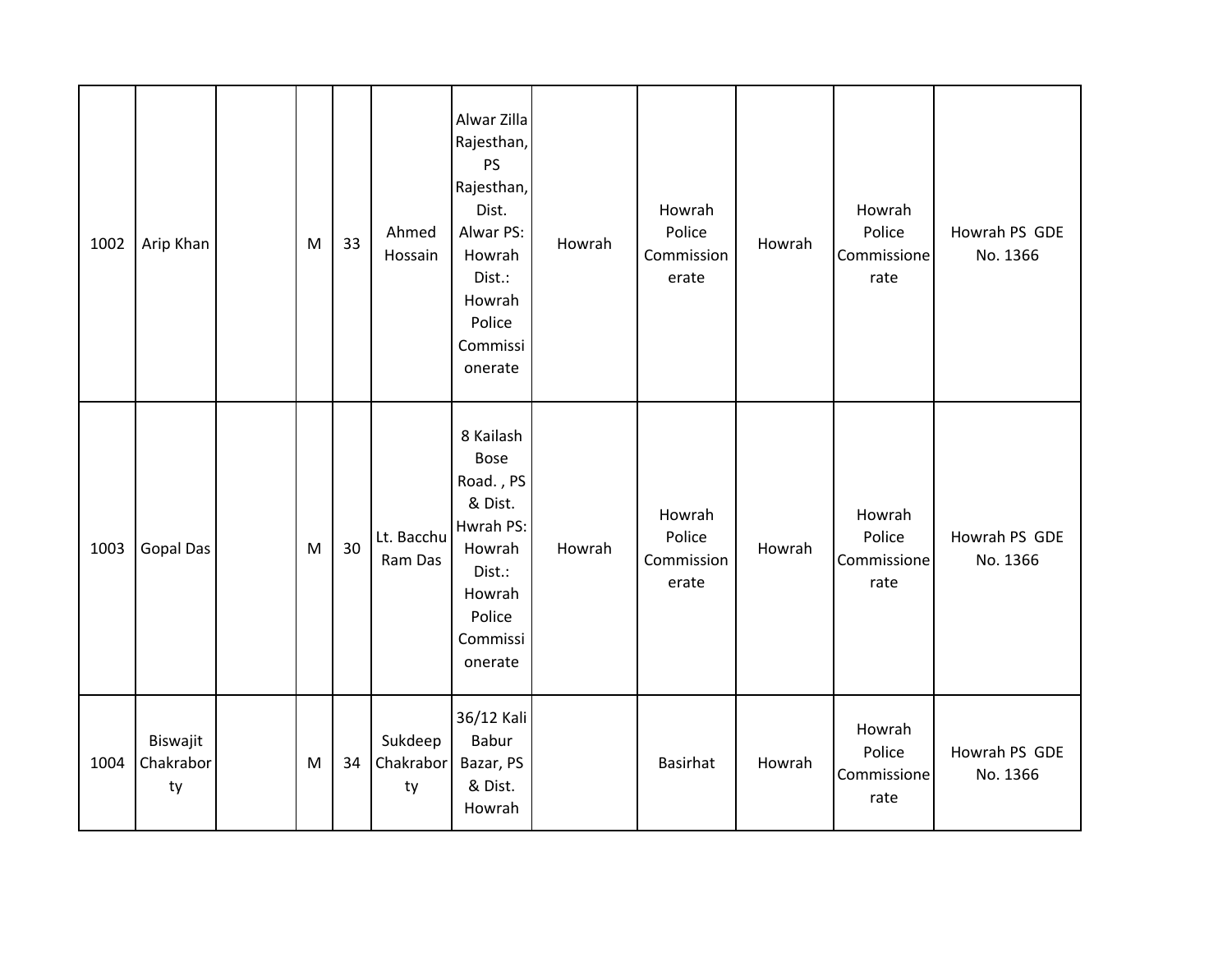| 1005 | Ram Dey                  | M | 20 | Raj Dey           | Chakpara,<br>Khalpar,<br>PS Liluah<br>Howrah                                   |                    | Basirhat                                | Liluah             | Howrah<br>Police<br>Commissione<br>rate | Liluah PS GDE No.<br>1252               |
|------|--------------------------|---|----|-------------------|--------------------------------------------------------------------------------|--------------------|-----------------------------------------|--------------------|-----------------------------------------|-----------------------------------------|
| 1006 | Sahil Sah                | M | 17 | Satya<br>Saha     | Belgachia<br>Bhagar, PS<br>Liluah<br>Howrah                                    |                    | Basirhat                                | Liluah             | Howrah<br>Police<br>Commissione<br>rate | Liluah PS GDE No.<br>1252               |
| 1007 | <b>Gopal Das</b>         | M | 47 | Lt Santosh<br>Das | PS:<br>Malipanch<br>ghara<br>Dist.:<br>Howrah<br>Police<br>Commissi<br>onerate | Malipanchgha<br>ra | Howrah<br>Police<br>Commission<br>erate | Malipanchgh<br>ara | Howrah<br>Police<br>Commissione<br>rate | Malipanchghara PS<br><b>GDE No. 869</b> |
| 1008 | Raju<br>Gharui           | M | 25 | Swapan<br>Gharui  |                                                                                |                    | Basirhat                                | Sankrail           | Howrah<br>Police<br>Commissione<br>rate | Sankrail PS GDE<br>No. 533              |
| 1009 | Javed<br>Ansari          | M | 20 | Harun<br>Rasid    |                                                                                |                    | Basirhat                                | Sankrail           | Howrah<br>Police<br>Commissione<br>rate | Sankrail PS GDE<br>No. 533              |
| 1010 | Suresh<br><b>Mallick</b> | M | 44 | Ganga<br>Mallick  | PS:<br>Chatterjee<br>hat Dist.:<br>Howrah<br>Police<br>Commissi<br>onerate     | Chatterjeehat      | Howrah<br>Police<br>Commission<br>erate | Shibpur            | Howrah<br>Police<br>Commissione<br>rate | Shibpur PS GDE No.<br>1155              |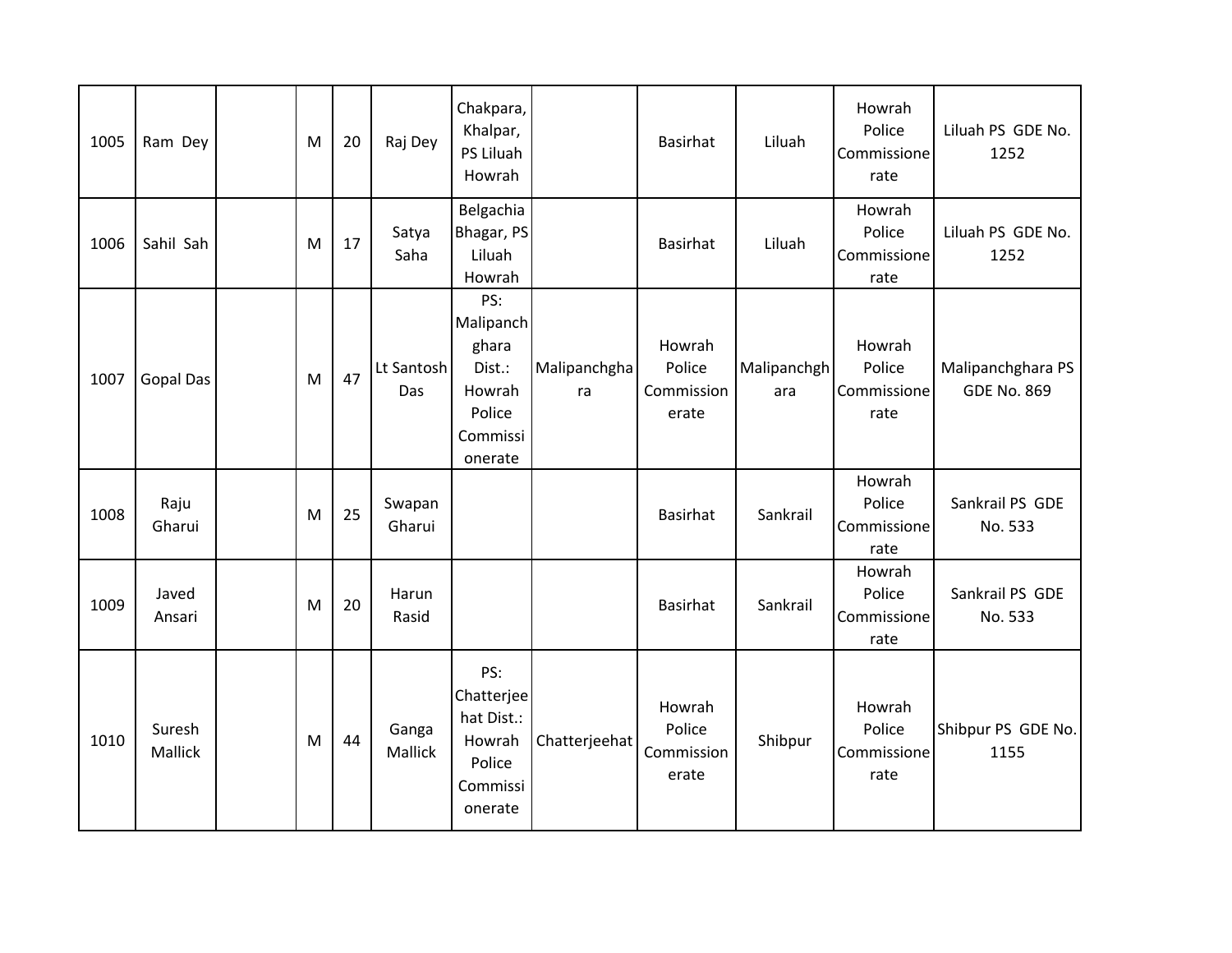| 1011 | Haider Ali           | M | 30 | Atabul Ali        | PS:<br>Shibpur<br>Dist.:<br>Howrah<br>Police<br>Commissi<br>onerate                                | Shibpur | Howrah<br>Police<br>Commission<br>erate | Shibpur | Howrah<br>Police<br>Commissione<br>rate | Shibpur PS GDE No.<br>1189 |
|------|----------------------|---|----|-------------------|----------------------------------------------------------------------------------------------------|---------|-----------------------------------------|---------|-----------------------------------------|----------------------------|
| 1012 | Nasim<br>Akhtar      | M | 40 | Amin<br>Akhtar    | PS:<br>Shibpur<br>Dist.:<br>Howrah<br>Police<br>Commissi<br>onerate                                | Shibpur | Howrah<br>Police<br>Commission<br>erate | Shibpur | Howrah<br>Police<br>Commissione<br>rate | Shibpur PS GDE No.<br>1189 |
| 1013 | Manu Das             | M | 30 | Kingkor<br>Das    | PS:<br>Shibpur<br>Dist.:<br>Howrah<br>Police<br>Commissi<br>onerate                                | Shibpur | Howrah<br>Police<br>Commission<br>erate | Shibpur | Howrah<br>Police<br>Commissione<br>rate | Shibpur PS GDE No.<br>1189 |
| 1014 | Prasenjit<br>Samanta | M | 32 | Swapan<br>Samanta | Baidyanat<br>hpur, PS-<br>Bagnan,<br>Dist-<br>Howrah<br>PS:<br>Bagnan<br>Dist.:<br>Howrah<br>Rural | Bagnan  | Howrah<br>Rural                         | Bagnan  | Howrah<br>Rural                         | Bagnan PS GDE No.<br>1051  |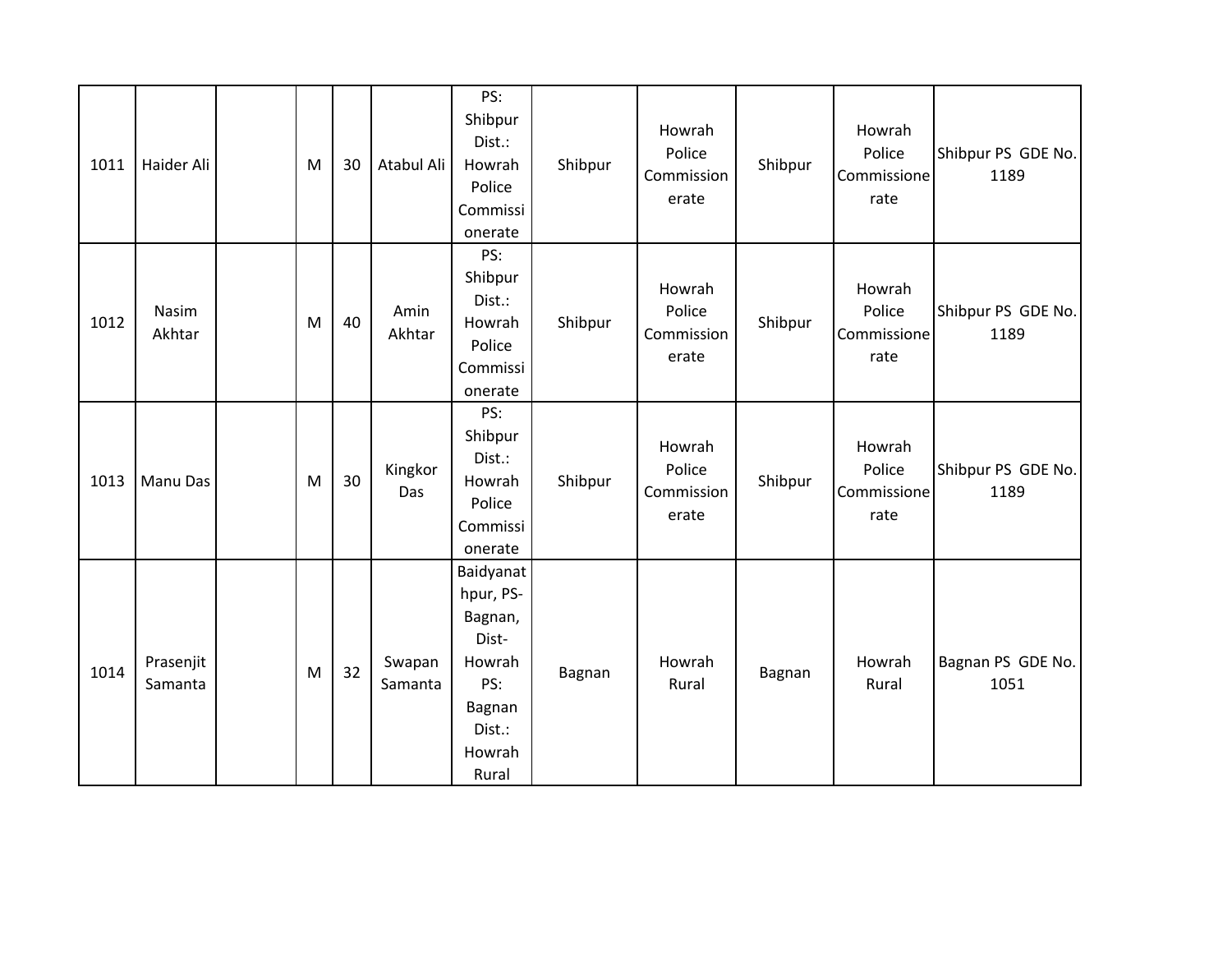| 1015 | Panab<br>Dolui   | M | 33 | Jahar<br>Dolui             | Haturia,<br>Bagnan,<br>Dist-<br>Howrah<br>PS:<br>Bagnan<br>Dist.:<br>Howrah<br>Rural                                    | Bagnan              | Howrah<br>Rural | Bagnan              | Howrah<br>Rural | Bagnan PS GDE No.<br>1060                |
|------|------------------|---|----|----------------------------|-------------------------------------------------------------------------------------------------------------------------|---------------------|-----------------|---------------------|-----------------|------------------------------------------|
| 1016 | Sumit<br>Rajbhor | M | 28 | <b>Bhora</b><br>Rajbhor    | Fort<br>Gloster,<br>"Bâ€<br>Block, Line<br>No. 16,<br>Room No.<br>409 PS:<br><b>Bauria</b><br>Dist.:<br>Howrah<br>Rural | <b>Bauria</b>       | Howrah<br>Rural | <b>Bauria</b>       | Howrah<br>Rural | Bauria PS GDE No.<br>673                 |
| 1017 | Sk. Barkat       | M |    | Sk. Golam                  | Santoshpu<br>r PS:<br>Jagatballa<br>vpore<br>Dist.:<br>Howrah<br>Rural                                                  | Jagatballavpo<br>re | Howrah<br>Rural | Jagatballavp<br>ore | Howrah<br>Rural | Jagatballavpore PS<br><b>GDE No. 893</b> |
| 1018 | Goutam<br>Mahato | M | 41 | Lt.<br>Bhergaraj<br>Mahato | Joypur<br>Bazar PS:<br>Joypur<br>Dist.:<br>Purulia                                                                      | Joypur              | Purulia         | Joypur              | Purulia         | Joypur PS GDE No.<br>705                 |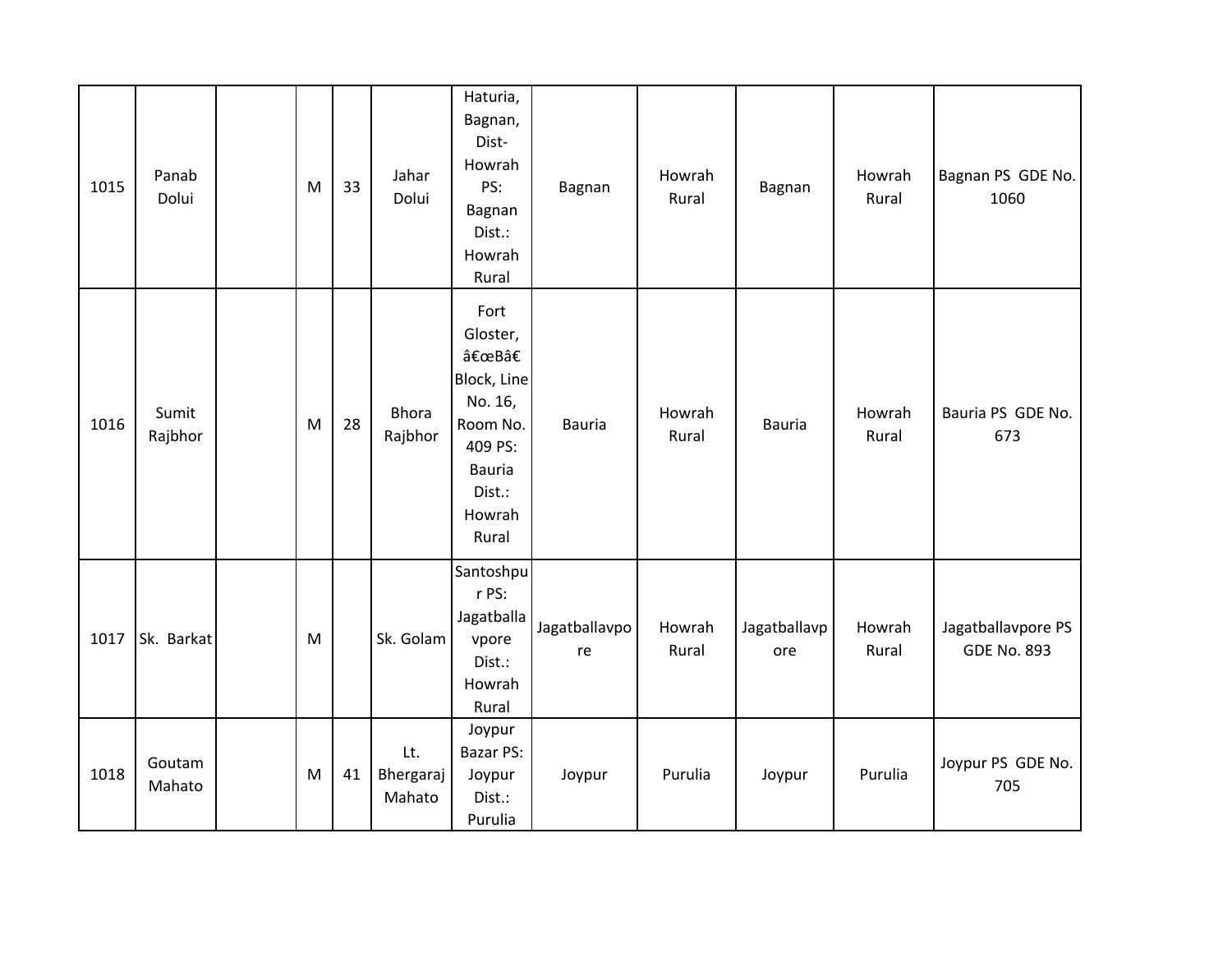| 1019 | Sk<br>Murasid             | M | 51 | Sk<br>Muchiram               | Kathaltard<br>PS: Joypur<br>Dist.:<br>Purulia       | Joypur | Purulia | Joypur | Purulia | Joypur PS GDE No.<br>728 |
|------|---------------------------|---|----|------------------------------|-----------------------------------------------------|--------|---------|--------|---------|--------------------------|
| 1020 | Uttam<br>Bhattarch<br>aya | M | 44 | Lt. Amal<br>Bhattarch<br>aya | Kathaltard<br>PS: Joypur<br>Dist.:<br>Purulia       | Joypur | Purulia | Joypur | Purulia | Joypur PS GDE No.<br>728 |
| 1021 | Mansara<br>m<br>Mahato    | M | 30 | Santosh<br>Mahato            | Baragram<br>More PS:<br>Joypur<br>Dist.:<br>Purulia | Joypur | Purulia | Joypur | Purulia | Joypur PS GDE No.<br>715 |
| 1022 | Uttam<br>Gope             | M | 23 | Sudhir<br>Gope               | Baragram<br>More PS:<br>Joypur<br>Dist.:<br>Purulia | Joypur | Purulia | Joypur | Purulia | Joypur PS GDE No.<br>715 |
| 1023 | Tarapada<br>Mahato        | M | 55 | Lt. Ranjit<br>Mahato         | Pundag<br>Bazar PS:<br>Joypur<br>Dist.:<br>Purulia  | Joypur | Purulia | Joypur | Purulia | Joypur PS GDE No.<br>522 |
| 1024 | Ashok<br>Kalindi          | M | 36 | <b>Subhas</b><br>Kalindi     | Forest<br>More PS:<br>Joypur<br>Dist.:<br>Purulia   | Joypur | Purulia | Joypur | Purulia | Joypur PS GDE No.<br>723 |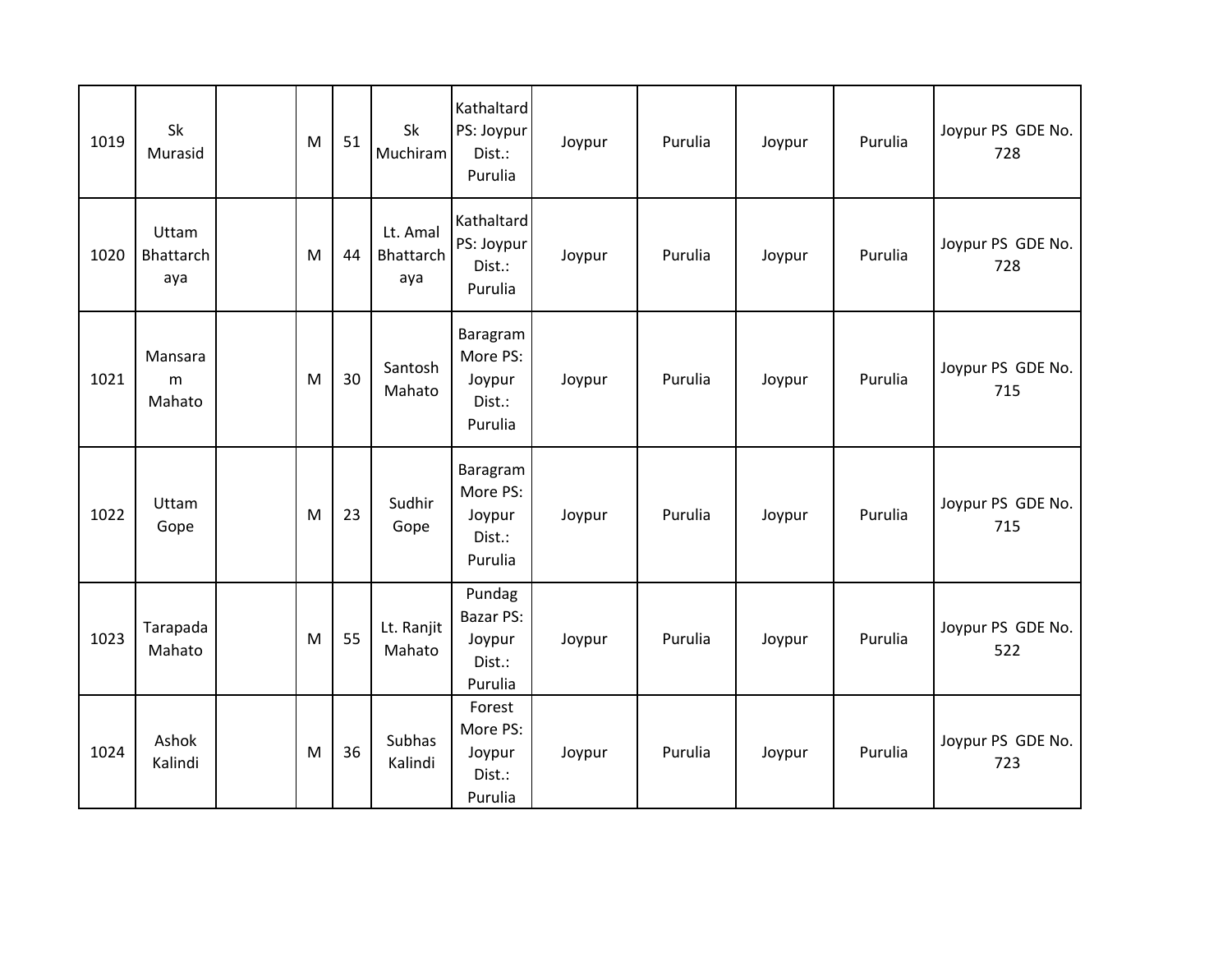| 1025 | Shambhu<br>Gorain   | M | 29 | Sahadeb<br>Gorain            | Forest<br>More PS:<br>Joypur<br>Dist.:<br>Purulia                                                                    | Joypur    | Purulia          | Joypur | Purulia         | Joypur PS GDE No.<br>723 |
|------|---------------------|---|----|------------------------------|----------------------------------------------------------------------------------------------------------------------|-----------|------------------|--------|-----------------|--------------------------|
| 1026 | Rabin<br>Hazra      | M | 45 | Niranjan<br>Hazra            | Nabinchak<br>PS:<br>Khanakul<br>Dist.:<br>Hooghly<br>Rural                                                           | Khanakul  | Hooghly<br>Rural | Joypur | Howrah<br>Rural | Joypur PS GDE No.<br>770 |
| 1027 | Subhas<br>Paramanik | M | 47 | Lt.<br>Veluram<br>Paramanik  | Magri PS:<br>Khanakul<br>Dist.:<br>Hooghly<br>Rural                                                                  | Khanakul  | Hooghly<br>Rural | Joypur | Howrah<br>Rural | Joypur PS GDE No.<br>770 |
| 1028 | Haradhan<br>Mali    | M | 43 | Lt.<br>Krishanap<br>ada Mali | Vill.<br>Chaimanc<br>hak, PS .-<br>Jangipara,<br>Dist.<br>Hooghly.<br>PS:<br>Jangipara<br>Dist.:<br>Hooghly<br>Rural | Jangipara | Hooghly<br>Rural | Penro  | Howrah<br>Rural | Penro PS GDE No.<br>710  |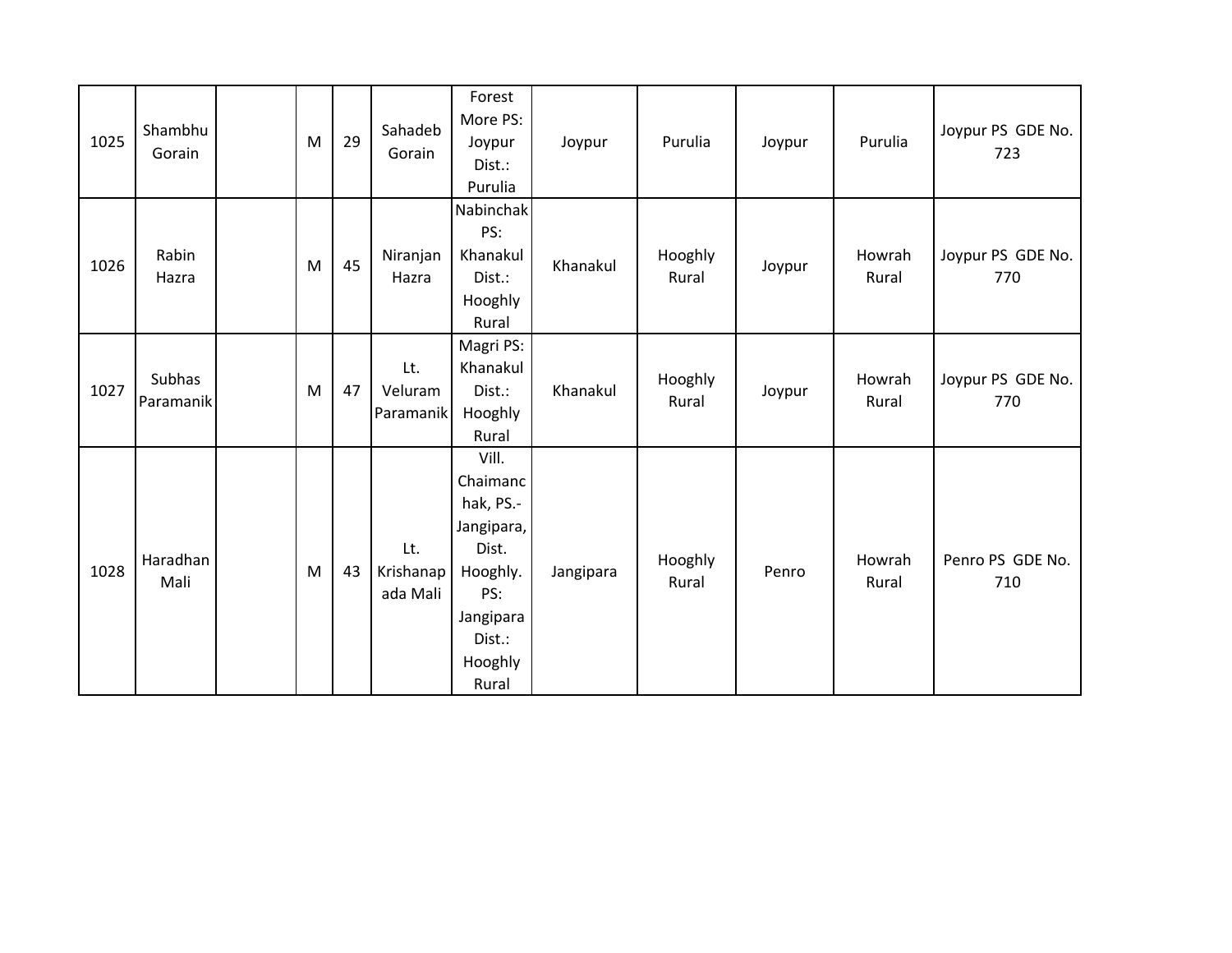| 1029 | Protima<br>Hait     | F         | 50 | Samir Hait         | $Vill.+P.O.-$<br>Mato, PS.<br>Penro,<br>Dist.<br>Howrah.<br>PS: Penro<br>Dist.:<br>Howrah<br>Rural     | Penro              | Howrah<br>Rural | Penro              | Howrah<br>Rural | Penro PS GDE No.<br>710                 |
|------|---------------------|-----------|----|--------------------|--------------------------------------------------------------------------------------------------------|--------------------|-----------------|--------------------|-----------------|-----------------------------------------|
| 1030 | Rahul<br>Hazra      | ${\sf M}$ | 23 | Raju Hazra         | Vill.-<br>Basantapu<br>r, PS.-<br>Penro,<br>Dist.<br>Howrah.<br>PS: Penro<br>Dist.:<br>Howrah<br>Rural | Penro              | Howrah<br>Rural | Penro              | Howrah<br>Rural | Penro PS GDE No.<br>740                 |
| 1031 | Sukdeb<br>Chittakar | ${\sf M}$ | 27 | Nitai<br>Chittakar | Kurchi PS:<br>Udaynara<br>yanpur<br>Dist.:<br>Howrah<br>Rural                                          | Udaynarayan<br>pur | Howrah<br>Rural | Udaynaraya<br>npur | Howrah<br>Rural | Udaynarayanpur PS<br><b>GDE No. 663</b> |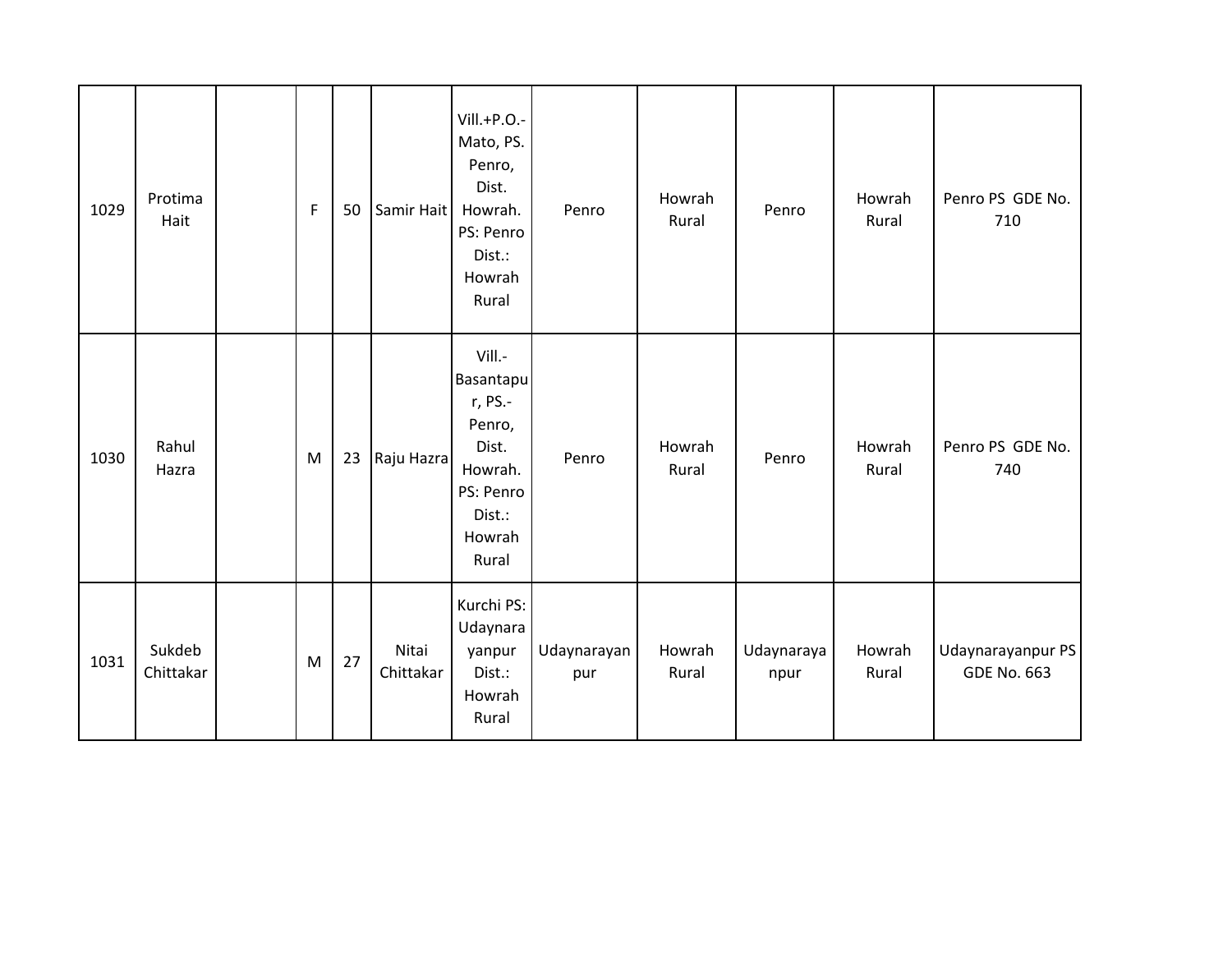| 1032 | Amit Pan                      | M | Asto Kr,<br>Pan | Vill<br>Chengail,<br>Narkeldan<br>ga, PO-<br>Chengail<br>PS:<br>Uluberia<br>Dist.:<br>Howrah<br>Rural | Uluberia | Howrah<br>Rural | Uluberia | Howrah<br>Rural                | Uluberia PS GDE<br>No. 1038 |
|------|-------------------------------|---|-----------------|-------------------------------------------------------------------------------------------------------|----------|-----------------|----------|--------------------------------|-----------------------------|
| 1033 | Dharmend<br>ar Kumar<br>Jadav | M | Sanjoy<br>Jadav | Vill-<br>Kalimohad<br>h<br>Surjapur,<br>PS-Routa<br>Dist-<br>Barsoi (B                                |          | Basirhat        | Chakulia | Islampur<br>Police<br>District | Chakulia PS GDE<br>No. 443  |
| 1034 | Asit Raha                     | M | Bablu<br>Raha   | Vill-Kosba<br>PS-Kasba<br>Dist-<br>Purnia(Bih<br>ar)                                                  |          | Basirhat        | Chakulia | Islampur<br>Police<br>District | Chakulia PS GDE<br>No. 443  |
| 1035 | Ashish<br>Sen                 | M | Alok Sen        | Vill-Kosba<br>PS-Kasba<br>Dist-<br>Purnia(Bih)<br>ar)                                                 |          | <b>Basirhat</b> | Chakulia | Islampur<br>Police<br>District | Chakulia PS GDE<br>No. 443  |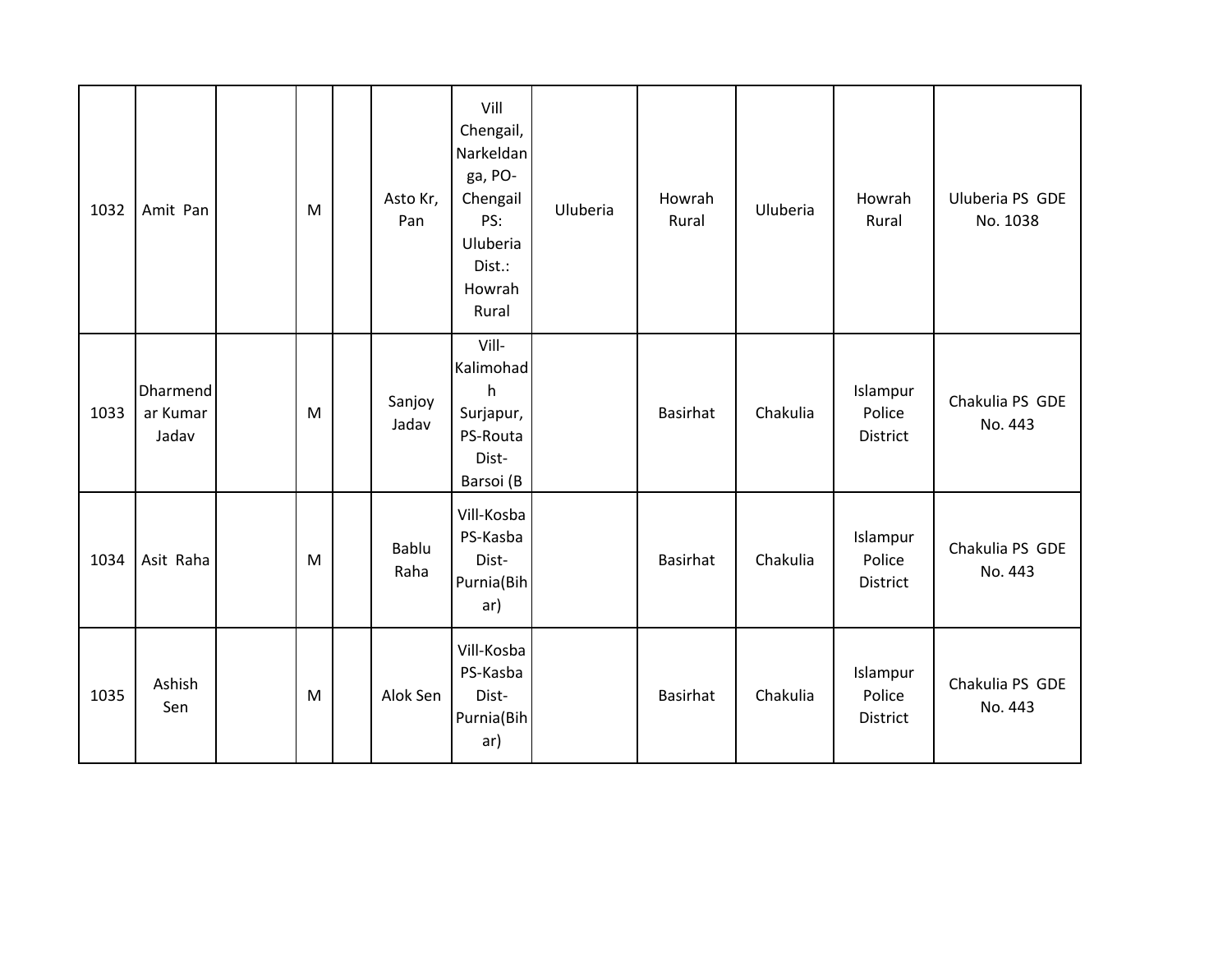| 1036 | Fulbalu<br>Kureshi       | M |    | Iliyas<br>Kureshi                     | Farsara<br>Dalkhola<br>Dalkhola<br>Uttar<br>Dinajpur<br>PS:<br>Dalkhola<br>Dist.:<br>Islampur<br>Police<br>District | Dalkhola   | Islampur<br>Police<br><b>District</b> | Dalkhola  | Islampur<br>Police<br><b>District</b> | Dalkhola PS GDE<br>No. 526  |
|------|--------------------------|---|----|---------------------------------------|---------------------------------------------------------------------------------------------------------------------|------------|---------------------------------------|-----------|---------------------------------------|-----------------------------|
| 1037 | Tapan<br><b>Biswas</b>   |   |    | S/o Nitya<br>Ranjan<br><b>Biswas</b>  | Dubkul,<br>Sahapur<br>Goalpokh<br>er                                                                                |            | Basirhat                              | Goalpukur | Islampur<br>Police<br>District        | Goalpukur PS GDE<br>No. 580 |
| 1038 | Ashim<br><b>Biswas</b>   |   |    | $S/O$ Lt<br>Amal<br><b>Biswas</b>     | Santipur,<br>Goti<br>Goalpokh<br>er                                                                                 |            | <b>Basirhat</b>                       | Goalpukur | Islampur<br>Police<br>District        | Goalpukur PS GDE<br>No. 580 |
| 1039 | Prakash<br><b>Biswas</b> |   |    | $S/O-$ Lt<br>Prahlad<br><b>Biswas</b> | Sahapur<br>Goalpokh<br>er                                                                                           |            | <b>Basirhat</b>                       | Goalpukur | Islampur<br>Police<br>District        | Goalpukur PS GDE<br>No. 580 |
| 1040 | Asik Iqbal               | M | 21 | Golam<br>Hossain                      | Chandpur<br>PS:<br>Daulataba<br>d Dist.:<br>Murshida<br>bad                                                         | Daulatabad | Murshidabad                           | Islampore | Murshidabad                           | Islampore PS GDE<br>No. 761 |
| 1041 | Saheb Sk                 | M | 18 | Aftab Sk                              | Kewatala<br>PS:<br>Daulataba<br>d Dist.:<br>Murshida<br>bad                                                         | Daulatabad | Murshidabad                           | Islampore | Murshidabad                           | Islampore PS GDE<br>No. 761 |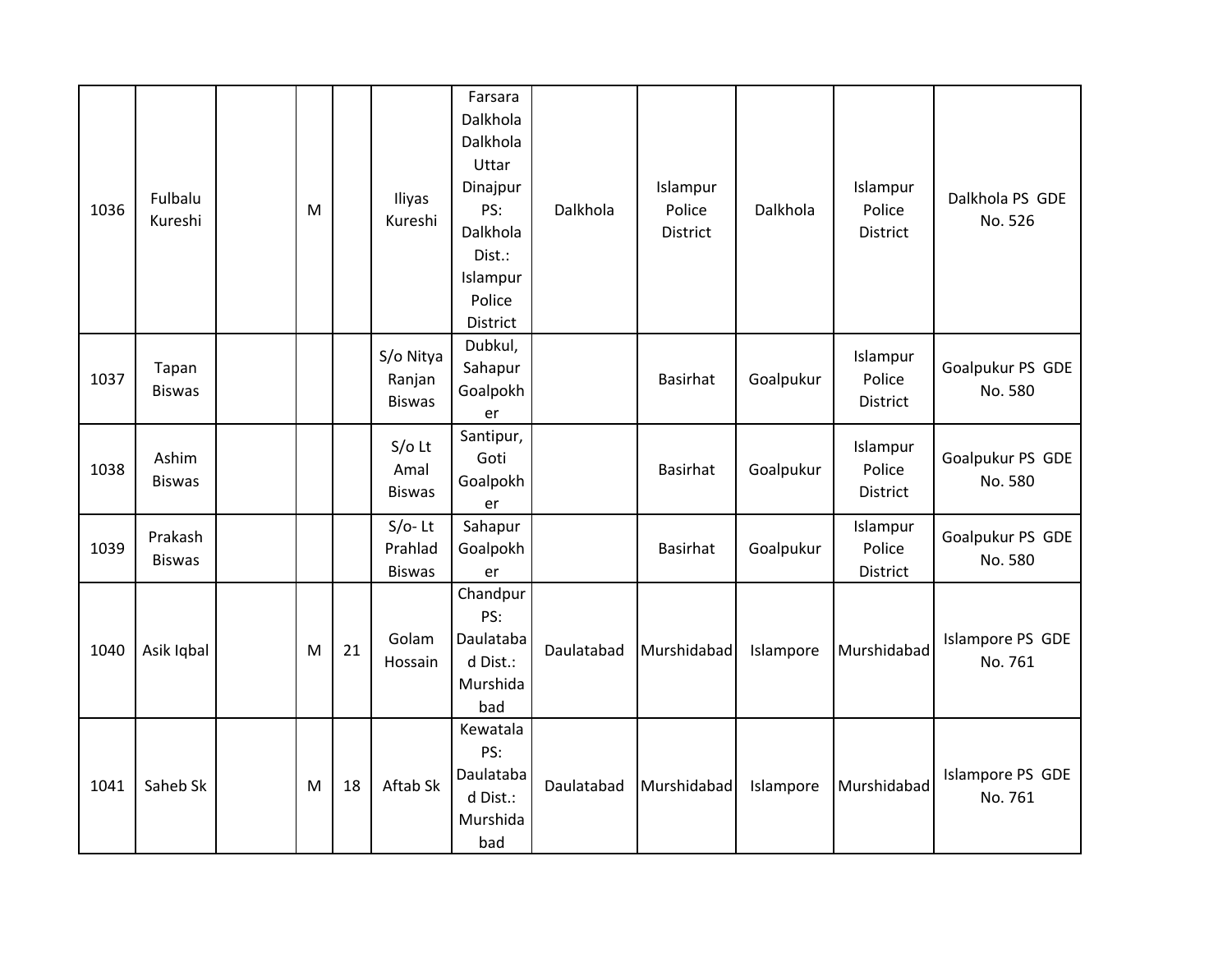| 1042 | <b>Tuhin Sk</b>   | M | 18 | Reyajul Sk            | Kewatala<br>PS:<br>Daulataba<br>d Dist.:<br>Murshida<br>bad   | Daulatabad | Murshidabad | Islampore | Murshidabad | Islampore PS GDE<br>No. 761 |
|------|-------------------|---|----|-----------------------|---------------------------------------------------------------|------------|-------------|-----------|-------------|-----------------------------|
| 1043 | Kowsar Sk         | M | 30 | Monu Sk               | Gopinathp<br>ur PS:<br>Islampore<br>Dist.:<br>Murshida<br>bad | Islampore  | Murshidabad | Islampore | Murshidabad | Islampore PS GDE<br>No. 783 |
| 1044 | Ajay<br>Subba     |   | 34 | <b>Dines</b><br>Subba | Manabari<br>TG, PS:<br>Malbazar<br>Dist.:<br>Jalpaiguri       | Malbazar   | Jalpaiguri  | Malbazar  | Jalpaiguri  | Malbazar PS GDE<br>No. 783  |
| 1045 | Ranjit<br>Tirkey  |   | 28 | Krishna<br>Tirkey     | Manabari<br>TG, PS:<br>Malbazar<br>Dist.:<br>Jalpaiguri       | Malbazar   | Jalpaiguri  | Malbazar  | Jalpaiguri  | Malbazar PS GDE<br>No. 783  |
| 1046 | Sukumar<br>Sarkar |   | 45 | Lt. Dilip<br>Sarkar   | Kranti<br>Bazar PS:<br>Malbazar<br>Dist.:<br>Jalpaiguri       | Malbazar   | Jalpaiguri  | Malbazar  | Jalpaiguri  | Malbazar PS GDE<br>No. 783  |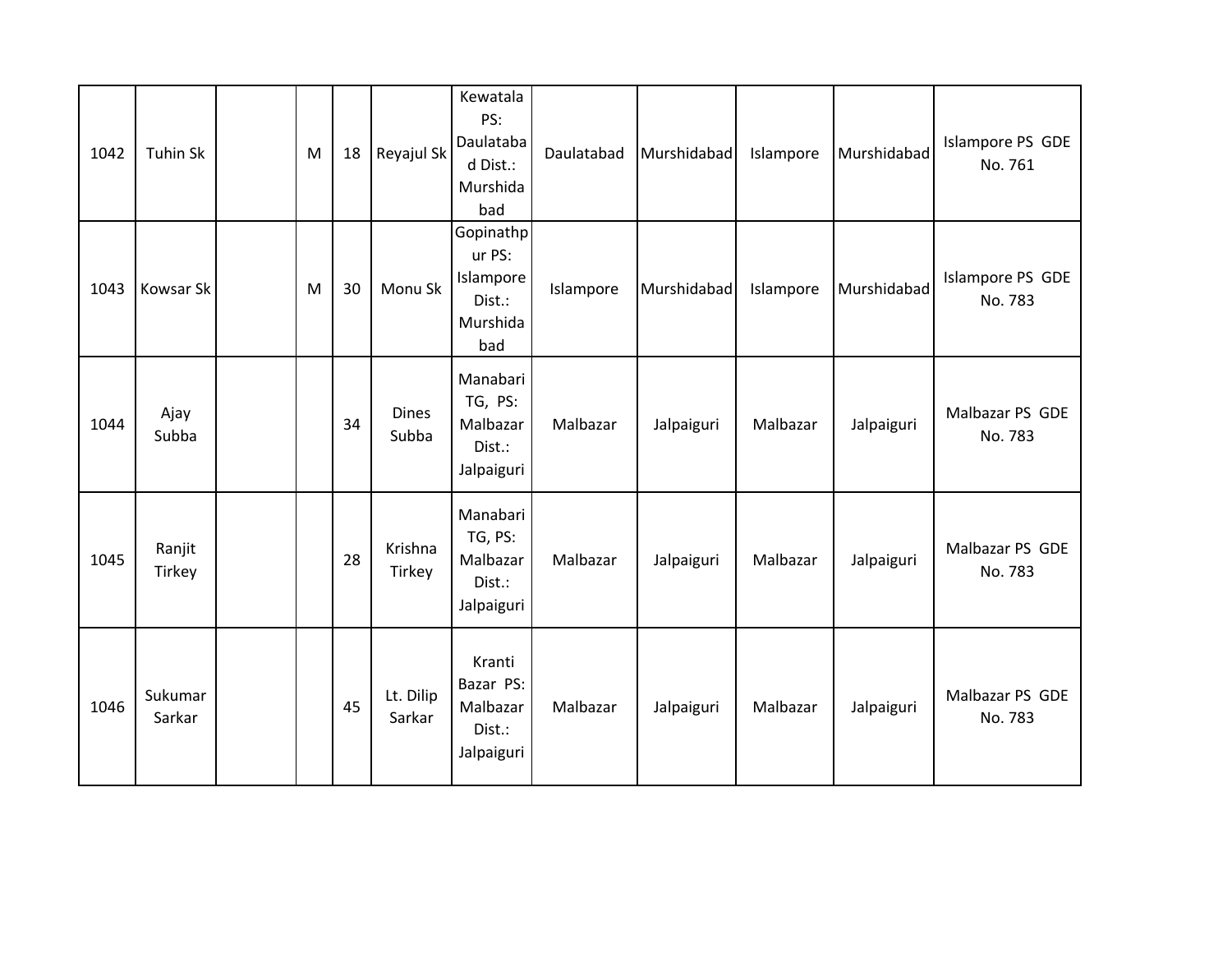| 1047 | Bablu Md         |  | 27 | Md. Ali          | Kranti<br>More PS:<br>Malbazar<br>Dist.:<br>Jalpaiguri   | Malbazar | Jalpaiguri | Malbazar | Jalpaiguri | Malbazar PS GDE<br>No. 783 |
|------|------------------|--|----|------------------|----------------------------------------------------------|----------|------------|----------|------------|----------------------------|
| 1048 | Rafikul<br>Islam |  | 35 | Manirul<br>Islam | Kranti<br>More PS:<br>Malbazar<br>Dist.:<br>Jalpaiguri   | Malbazar | Jalpaiguri | Malbazar | Jalpaiguri | Malbazar PS GDE<br>No. 783 |
| 1049 | Bipan Das        |  | 31 | Gokul Ch.<br>Das | Dhantala<br>More PS:<br>Malbazar<br>Dist.:<br>Jalpaiguri | Malbazar | Jalpaiguri | Malbazar | Jalpaiguri | Malbazar PS GDE<br>No. 783 |
| 1050 | Sanjay<br>Roy    |  | 25 | Gopal Roy        | Dhantala<br>More PS:<br>Malbazar<br>Dist.:<br>Jalpaiguri | Malbazar | Jalpaiguri | Malbazar | Jalpaiguri | Malbazar PS GDE<br>No. 783 |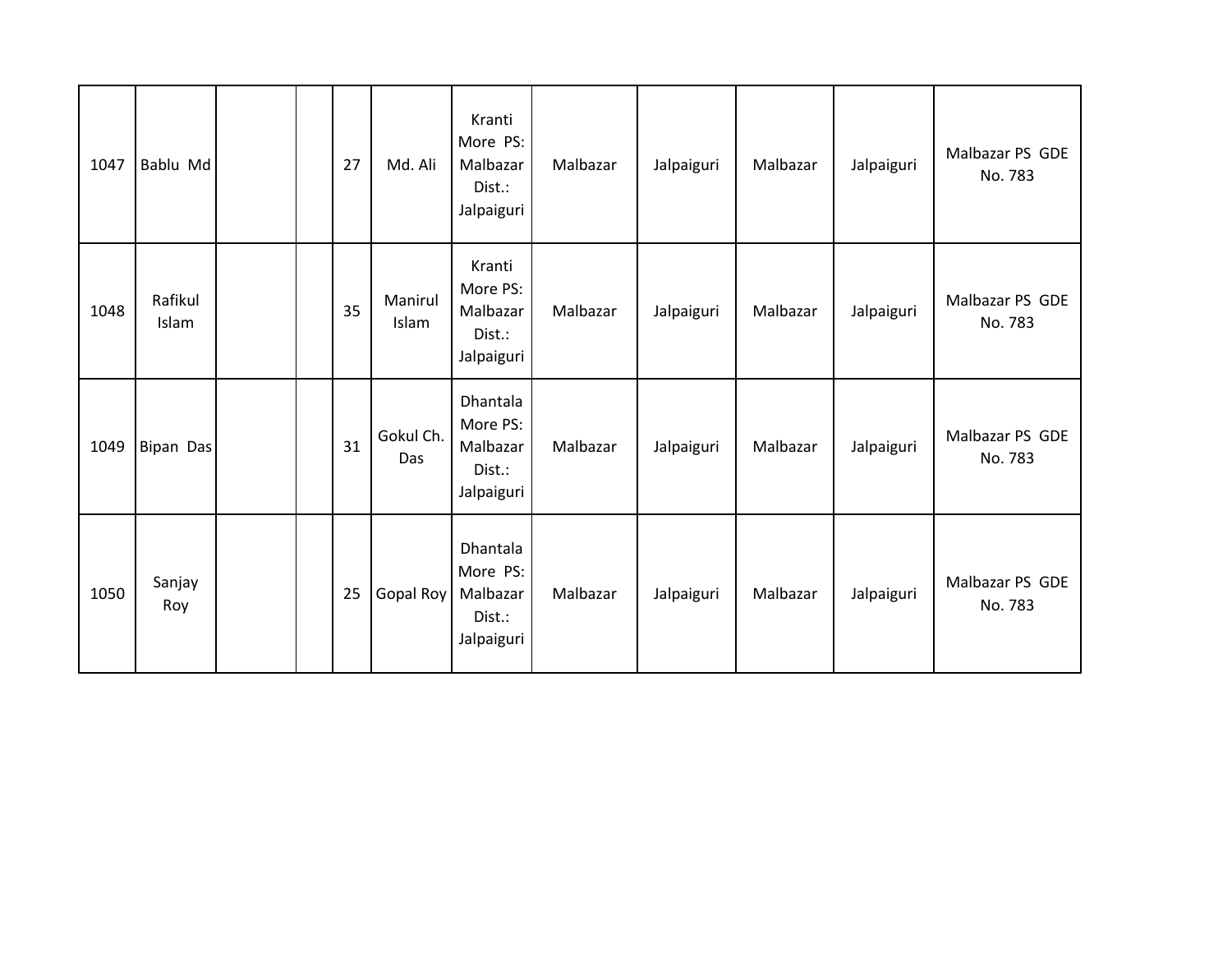| 1051 | Bappa<br>Roy         | M | 22 | Parimal<br>Roy   | Nirendra<br>Pur PS<br>Maynagur<br>i Dist<br>Jalpaiguri<br>PS:<br>Moynagur<br>i Dist.:<br>Jalpaiguri      | Moynaguri | Jalpaiguri | Moynaguri | Jalpaiguri | Moynaguri PS GDE<br>No. 875 |
|------|----------------------|---|----|------------------|----------------------------------------------------------------------------------------------------------|-----------|------------|-----------|------------|-----------------------------|
| 1052 | Bittu<br>Sarkar      | M | 23 | Swapan<br>Sarkar | Tekatuli,<br><b>PS</b><br>Maynagur<br>i, Dist<br>Jalpaiguri<br>PS:<br>Moynagur<br>i Dist.:<br>Jalpaiguri | Moynaguri | Jalpaiguri | Moynaguri | Jalpaiguri | Moynaguri PS GDE<br>No. 875 |
| 1053 | Nirendra<br>Nath Roy | M | 28 | Nirenjan<br>Roy  | Nirendrap<br>ur, PS<br>Maynagur<br>i, Dist.<br>Jalpaiguri<br>PS:<br>Moynagur<br>i Dist.:<br>Jalpaiguri   | Moynaguri | Jalpaiguri | Moynaguri | Jalpaiguri | Moynaguri PS GDE<br>No. 875 |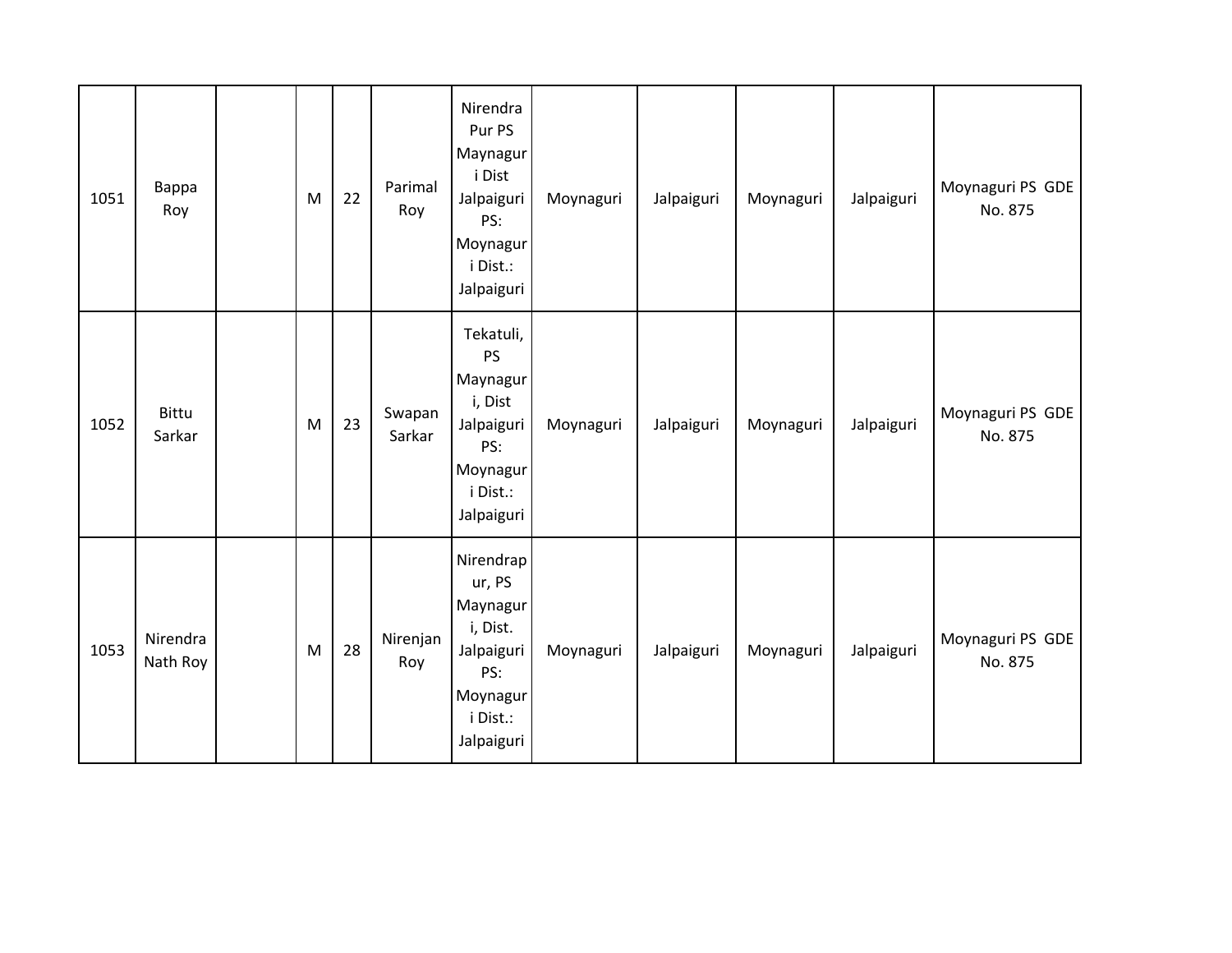| 1054 | Md Bablu          | M | 34 | Abdul<br>Kader     | Gomoosta<br>para, P.O-<br>Fulbari, PS-<br>NJP Dist-<br>Jalpaigu<br>PS:<br>Rajganj<br>Dist.:<br>Jalpaiguri | Rajganj | Jalpaiguri | Rajganj | Jalpaiguri | Rajganj PS GDE No.<br>816 |
|------|-------------------|---|----|--------------------|-----------------------------------------------------------------------------------------------------------|---------|------------|---------|------------|---------------------------|
| 1055 | Ajhar Ali         | M | 28 | Ajimul<br>Hoque    | Dodhagac<br>hh, P.O-<br>Fulbari, PS-<br>NJP Dist-<br>Jalpaiguri<br>PS:<br>Rajganj<br>Dist.:<br>Jalpaiguri | Rajganj | Jalpaiguri | Rajganj | Jalpaiguri | Rajganj PS GDE No.<br>816 |
| 1056 | Jumaruddi<br>n Md | M | 40 | Ishanuddi<br>n Md. | Dodhagac<br>hh P.O-<br>Fulbari, PS-<br>NJP Dist-<br>Jalpaiguri.<br>PS:<br>Rajganj<br>Dist.:<br>Jalpaiguri | Rajganj | Jalpaiguri | Rajganj | Jalpaiguri | Rajganj PS GDE No.<br>816 |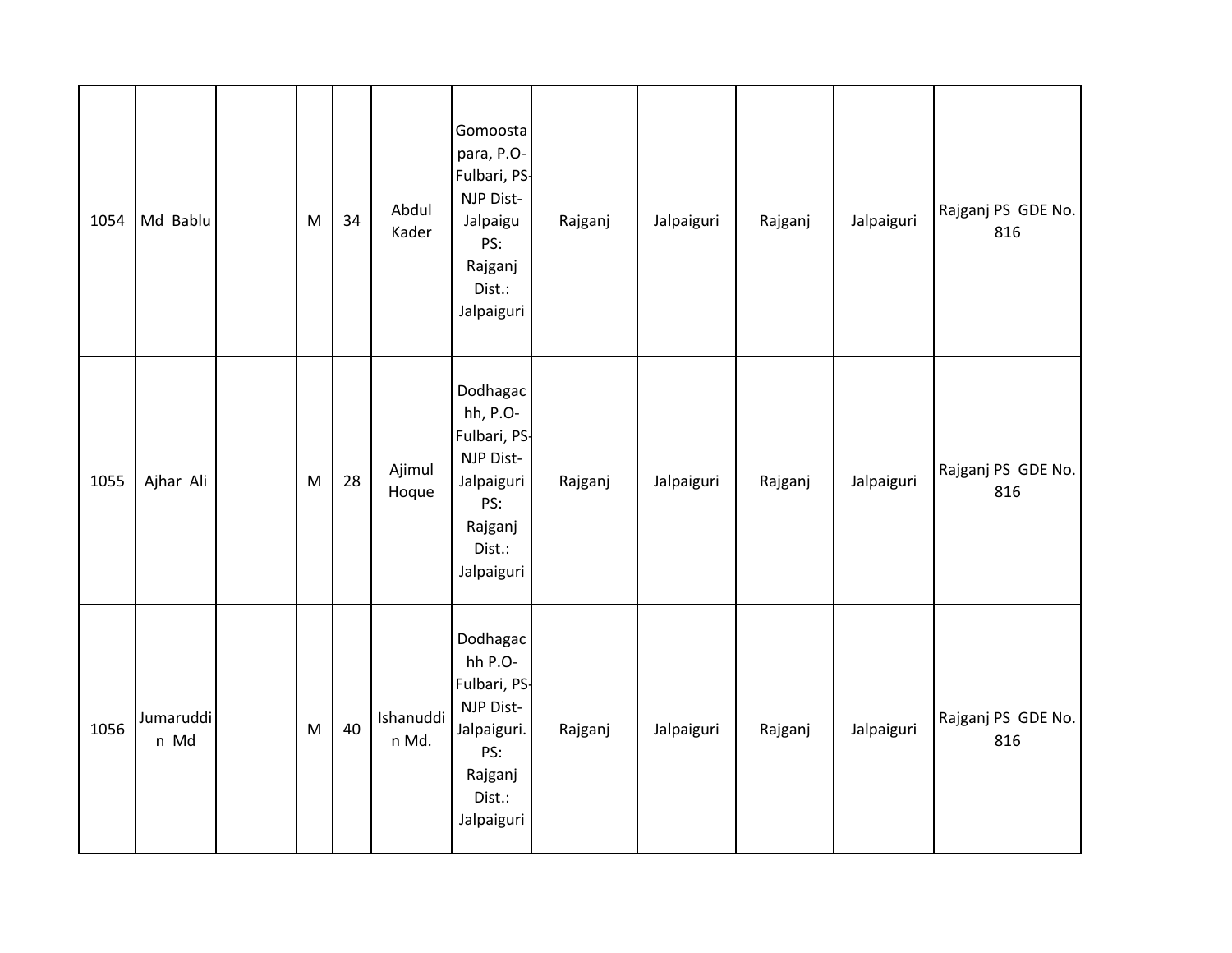| 1057 | Firoj Khan    |  | 29 | Sattar<br>Khan  | Tildanga<br>PS:<br>Farakka<br>Dist.:<br>Jangipur<br>Police<br>District | Farakka | Jangipur<br>Police<br>District | Farakka | Jangipur<br>Police<br>District | Farakka PS GDE No.<br>259 |
|------|---------------|--|----|-----------------|------------------------------------------------------------------------|---------|--------------------------------|---------|--------------------------------|---------------------------|
| 1058 | Arbaz<br>Khan |  |    | Yeasin<br>Khan  | Tildanga<br>PS:<br>Farakka<br>Dist.:<br>Jangipur<br>Police<br>District | Farakka | Jangipur<br>Police<br>District | Farakka | Jangipur<br>Police<br>District | Farakka PS GDE No.<br>259 |
| 1059 | Ataur Sk      |  |    | Lt Ramesj<br>Sk | Samaspur<br>PS:<br>Farakka<br>Dist.:<br>Jangipur<br>Police<br>District | Farakka | Jangipur<br>Police<br>District | Farakka | Jangipur<br>Police<br>District | Farakka PS GDE No.<br>985 |
| 1060 | Mosa Sk       |  |    | Ataur Sk        | Samaspur<br>PS:<br>Farakka<br>Dist.:<br>Jangipur<br>Police<br>District | Farakka | Jangipur<br>Police<br>District | Farakka | Jangipur<br>Police<br>District | Farakka PS GDE No.<br>985 |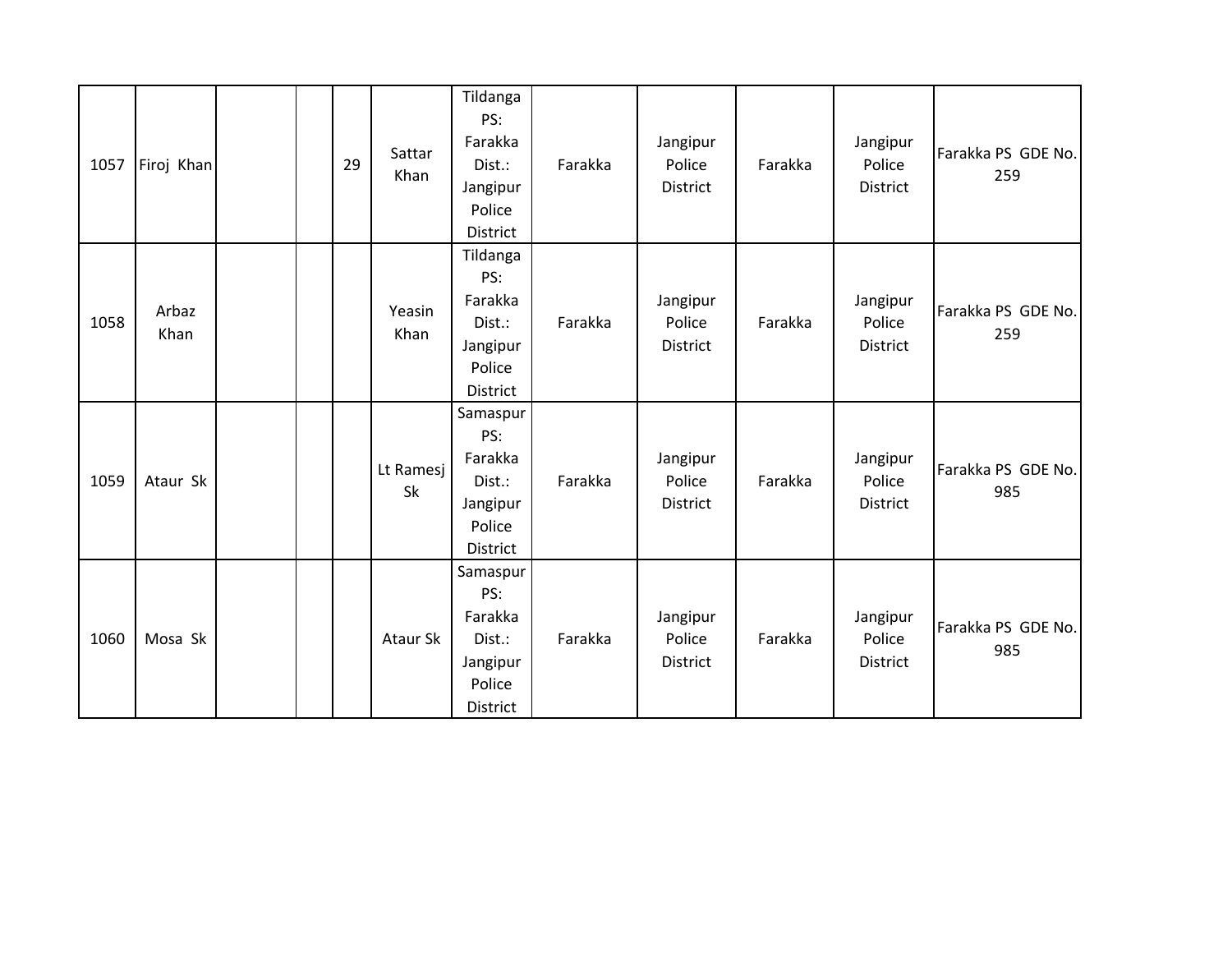| 1061 | Abdul<br>Ahad             | M | 22 | Lt. Abdul<br>Rajjak | PS:<br>Raghunat<br>hganj<br>Dist.:<br>Jangipur<br>Police<br>District        | Raghunathga<br>nj | Jangipur<br>Police<br><b>District</b> | Raghunathga<br>nj | Jangipur<br>Police<br>District        | Raghunathganj PS<br><b>GDE No. 822</b> |
|------|---------------------------|---|----|---------------------|-----------------------------------------------------------------------------|-------------------|---------------------------------------|-------------------|---------------------------------------|----------------------------------------|
| 1062 | Jakir<br>Hossain          | M | 26 | Rejabul<br>Hoque    | PS:<br>Raghunat<br>hganj<br>Dist.:<br>Jangipur<br>Police<br><b>District</b> | Raghunathga<br>nj | Jangipur<br>Police<br><b>District</b> | Raghunathga<br>nj | Jangipur<br>Police<br>District        | Raghunathganj PS<br><b>GDE No. 822</b> |
| 1063 | Madhab<br>Ghosh           | M | 27 | Laxmi<br>Ghosh      | PS:<br>Raghunat<br>hganj<br>Dist.:<br>Jangipur<br>Police<br><b>District</b> | Raghunathga<br>nj | Jangipur<br>Police<br><b>District</b> | Raghunathga<br>nj | Jangipur<br>Police<br>District        | Raghunathganj PS<br><b>GDE No. 822</b> |
| 1064 | Mukul<br>Chandra<br>Ghosh | M | 42 | Lt. Ram<br>Ghosh    | PS:<br>Raghunat<br>hganj<br>Dist.:<br>Jangipur<br>Police<br><b>District</b> | Raghunathga<br>nj | Jangipur<br>Police<br><b>District</b> | Raghunathga<br>nj | Jangipur<br>Police<br><b>District</b> | Raghunathganj PS<br><b>GDE No. 822</b> |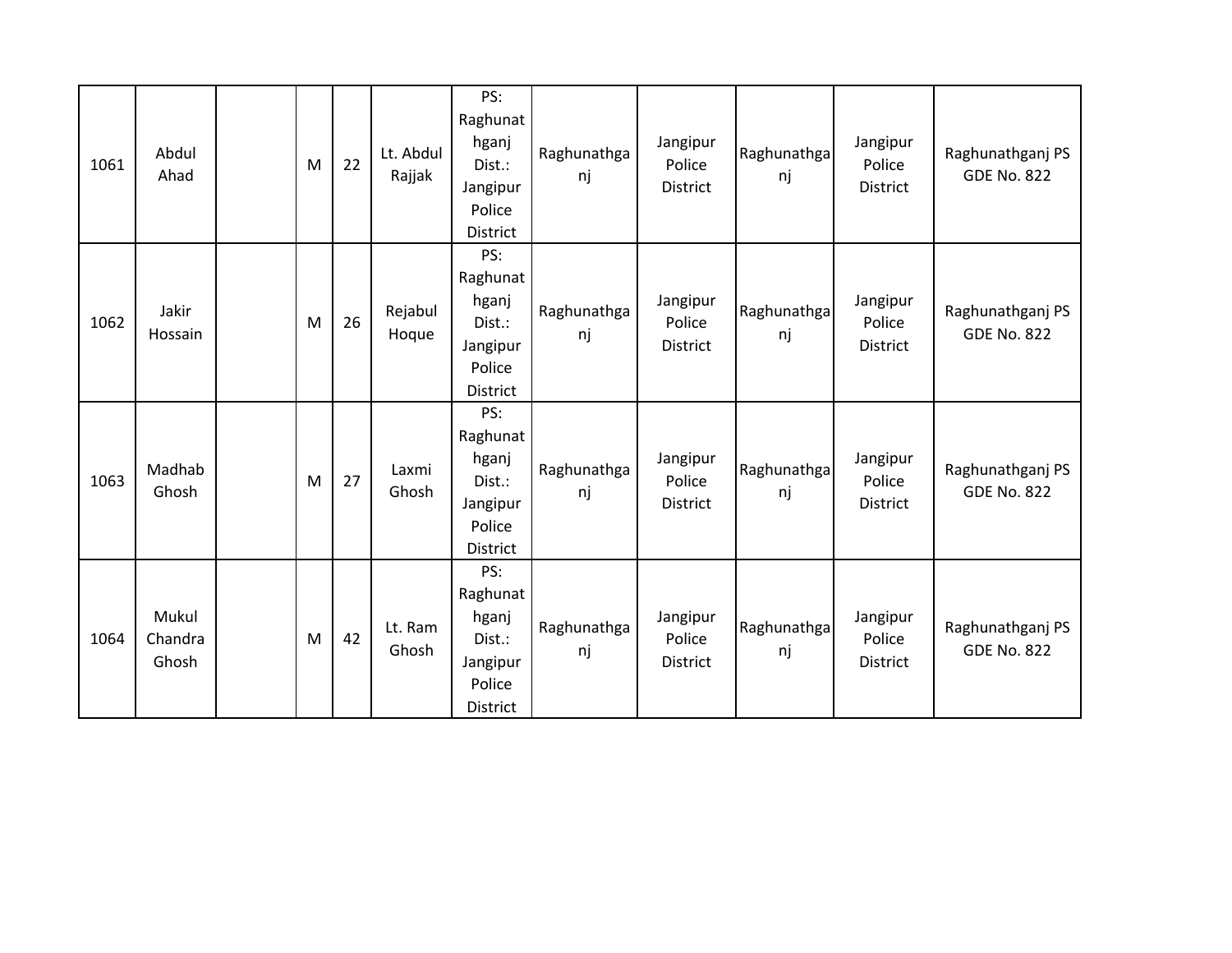| 1065 | Chandan<br>Ghosh | M | 30 | Lt. Raghu<br>Ghosh | PS:<br>Raghunat<br>hganj<br>Dist.:<br>Jangipur<br>Police<br>District        | Raghunathga<br>nj | Jangipur<br>Police<br><b>District</b> | Raghunathga<br>nj | Jangipur<br>Police<br><b>District</b> | Raghunathganj PS<br><b>GDE No. 822</b> |
|------|------------------|---|----|--------------------|-----------------------------------------------------------------------------|-------------------|---------------------------------------|-------------------|---------------------------------------|----------------------------------------|
| 1066 | Barjahan<br>Sk   | M | 41 | <b>Kuddus Sk</b>   | PS:<br>Raghunat<br>hganj<br>Dist.:<br>Jangipur<br>Police<br><b>District</b> | Raghunathga<br>nj | Jangipur<br>Police<br>District        | Raghunathga<br>nj | Jangipur<br>Police<br><b>District</b> | Raghunathganj PS<br><b>GDE No. 816</b> |
| 1067 | Akhirul Sk       | M | 25 | Neku Sk            | PS:<br>Raghunat<br>hganj<br>Dist.:<br>Jangipur<br>Police<br><b>District</b> | Raghunathga<br>nj | Jangipur<br>Police<br><b>District</b> | Raghunathga<br>nj | Jangipur<br>Police<br><b>District</b> | Raghunathganj PS<br><b>GDE No. 816</b> |
| 1068 | Sadhin<br>Mondal | M | 53 | Nathu<br>Mondal    | PS:<br>Raghunat<br>hganj<br>Dist.:<br>Jangipur<br>Police<br><b>District</b> | Raghunathga<br>nj | Jangipur<br>Police<br><b>District</b> | Raghunathga<br>nj | Jangipur<br>Police<br><b>District</b> | Raghunathganj PS<br><b>GDE No. 824</b> |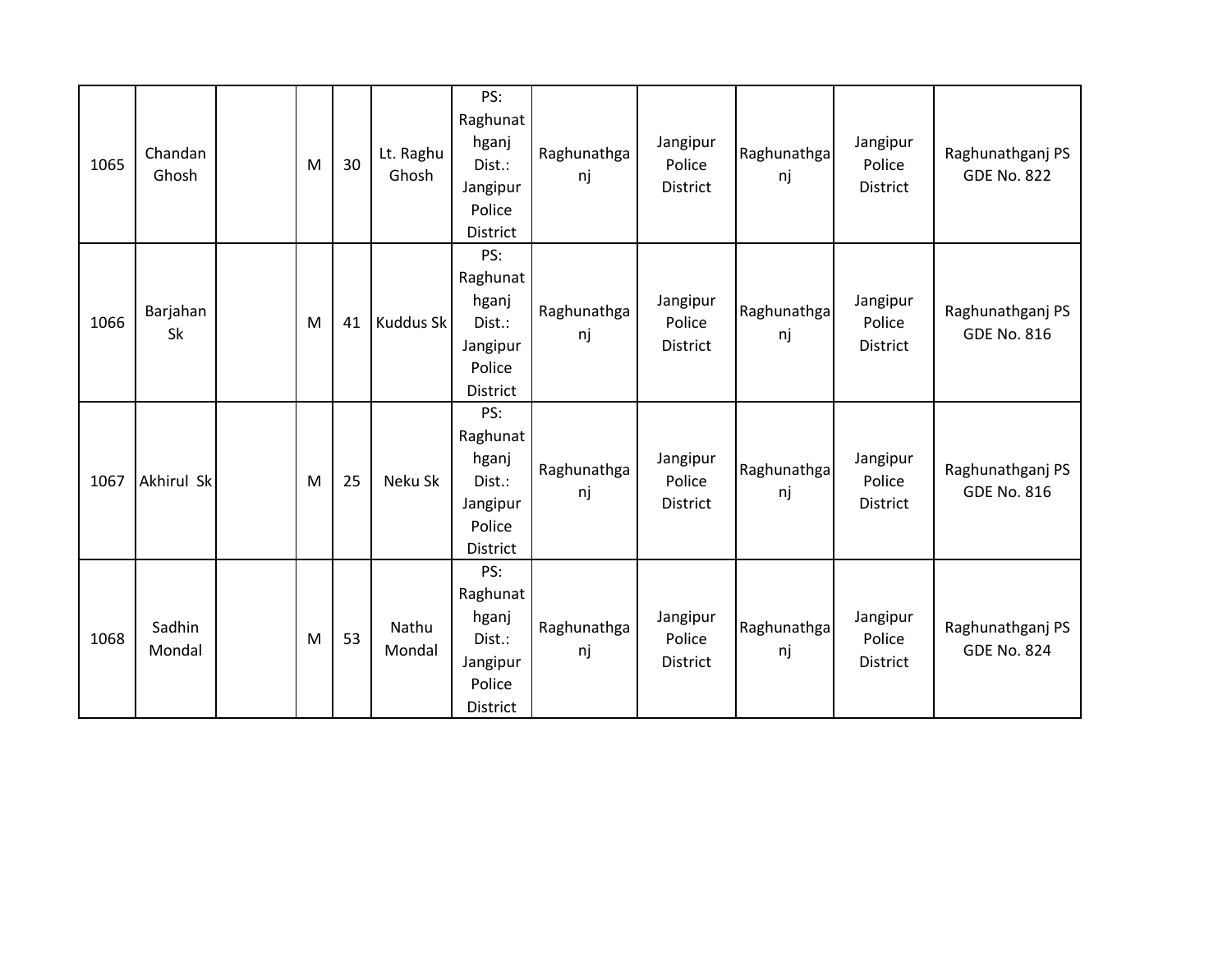| 1069 | Madhu<br>Mondal  | M | 50 | Lt.<br>Gorachan<br>d Mondal | PS:<br>Raghunat<br>hganj<br>Dist.:<br>Jangipur<br>Police<br>District      | Raghunathga<br>nj | Jangipur<br>Police<br>District | Raghunathga<br>nj | Jangipur<br>Police<br><b>District</b> | Raghunathganj PS<br><b>GDE No. 824</b> |
|------|------------------|---|----|-----------------------------|---------------------------------------------------------------------------|-------------------|--------------------------------|-------------------|---------------------------------------|----------------------------------------|
| 1070 | Asadulla<br>Kazi | M | 24 | Jafor Kazi                  | Hahrhari<br>PS:<br>Sagardighi<br>Dist.:<br>Jangipur<br>Police<br>District | Sagardighi        | Jangipur<br>Police<br>District | Sagardighi        | Jangipur<br>Police<br><b>District</b> | Sagardighi PS GDE<br>No. 1049          |
| 1071 | Sarikul Sk       | M | 35 | Motalim<br>Sk               | <b>Bhabanipu</b><br>r, PS-<br>Pakur(M),<br>Dist-<br>Pakur(JH).            |                   | <b>Basirhat</b>                | Samsherganj       | Jangipur<br>Police<br>District        | Samsherganj PS<br><b>GDE No. 869</b>   |
| 1072 | Abdul<br>Malek   | M | 36 | Faijul Sk                   | Bhabanipu<br>r,PS-<br>Pakur(M),<br>Dist-<br>Pakur(JH).                    |                   | <b>Basirhat</b>                | Samsherganj       | Jangipur<br>Police<br>District        | Samsherganj PS<br><b>GDE No. 869</b>   |
| 1073 | Ejajul Sk        | M | 50 | Lt Edrish<br>Sk             | Bhabanipu<br>r,PS-<br>Pakur(M),<br>Dist-<br>Pakur(JH).                    |                   | <b>Basirhat</b>                | Samsherganj       | Jangipur<br>Police<br>District        | Samsherganj PS<br><b>GDE No. 869</b>   |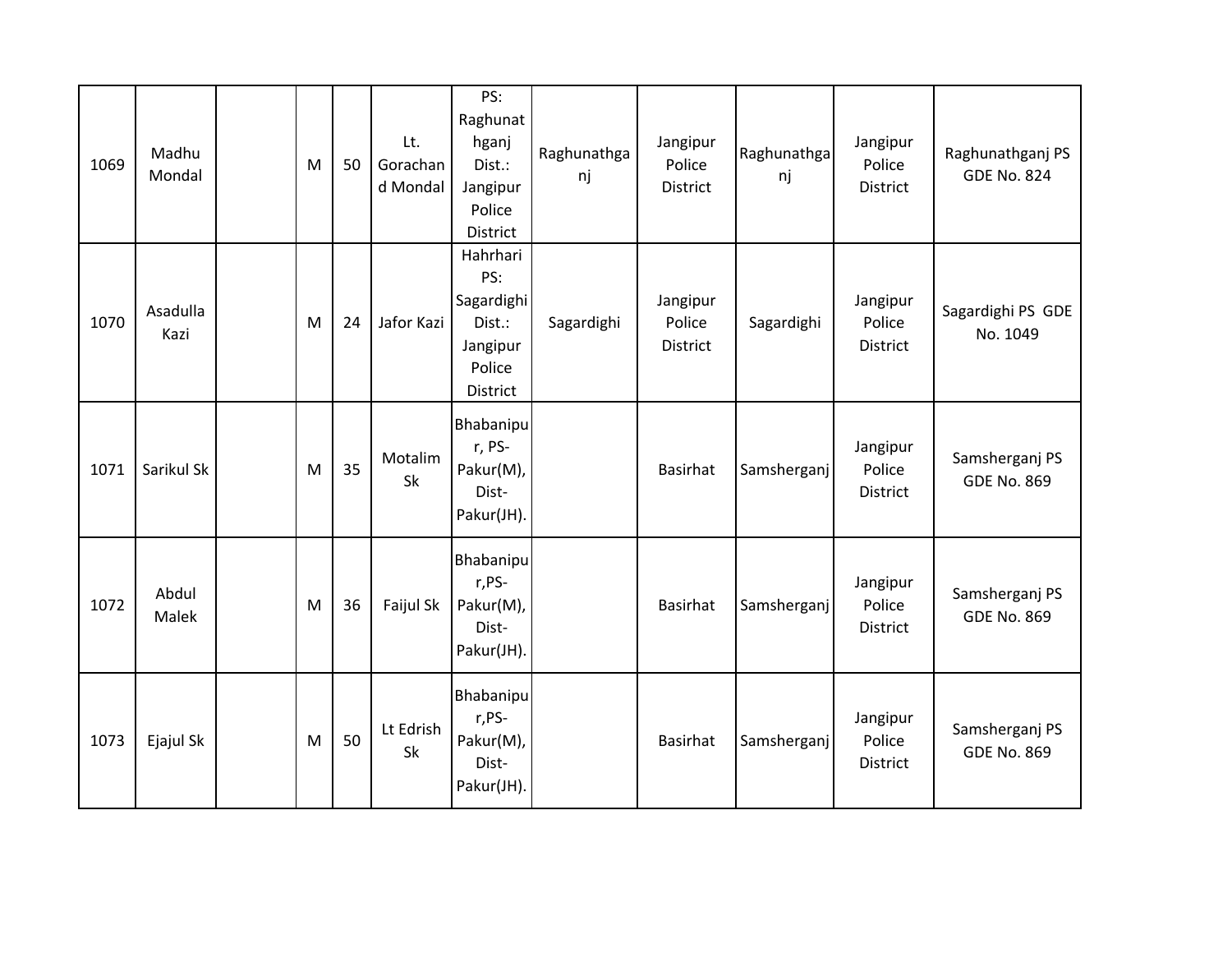| 1074 | Arban Sk                  | M | 50 | Lt<br>Ajimuddin   Pakur(M),<br>Sk | Islampur,P<br>$S-$<br>Dist-<br>Pakur(JH).                                                |             | Basirhat                              | Samsherganj | Jangipur<br>Police<br>District | Samsherganj PS<br><b>GDE No. 869</b> |
|------|---------------------------|---|----|-----------------------------------|------------------------------------------------------------------------------------------|-------------|---------------------------------------|-------------|--------------------------------|--------------------------------------|
| 1075 | Mesbahul<br>Sk            | M | 50 | Lt<br>Raisuddin                   | Adwaityan<br>agar PS:<br>Samsherg<br>anj Dist.:<br>Jangipur<br>Police<br><b>District</b> | Samsherganj | Jangipur<br>Police<br><b>District</b> | Samsherganj | Jangipur<br>Police<br>District | Samsherganj PS<br><b>GDE No. 869</b> |
| 1076 | Ayub Sk                   | M | 26 | Lt Jahir<br>Hossain               | Serpur PS:<br>Samsherg<br>anj Dist.:<br>Jangipur<br>Police<br>District                   | Samsherganj | Jangipur<br>Police<br>District        | Samsherganj | Jangipur<br>Police<br>District | Samsherganj PS<br><b>GDE No. 922</b> |
| 1077 | Md.<br>Mosaraf<br>Hossain | M | 36 | Lt Maslem<br>Sk                   | Sekhpura<br>PS:<br>Samsherg<br>anj Dist.:<br>Jangipur<br>Police<br>District              | Samsherganj | Jangipur<br>Police<br>District        | Samsherganj | Jangipur<br>Police<br>District | Samsherganj PS<br><b>GDE No. 922</b> |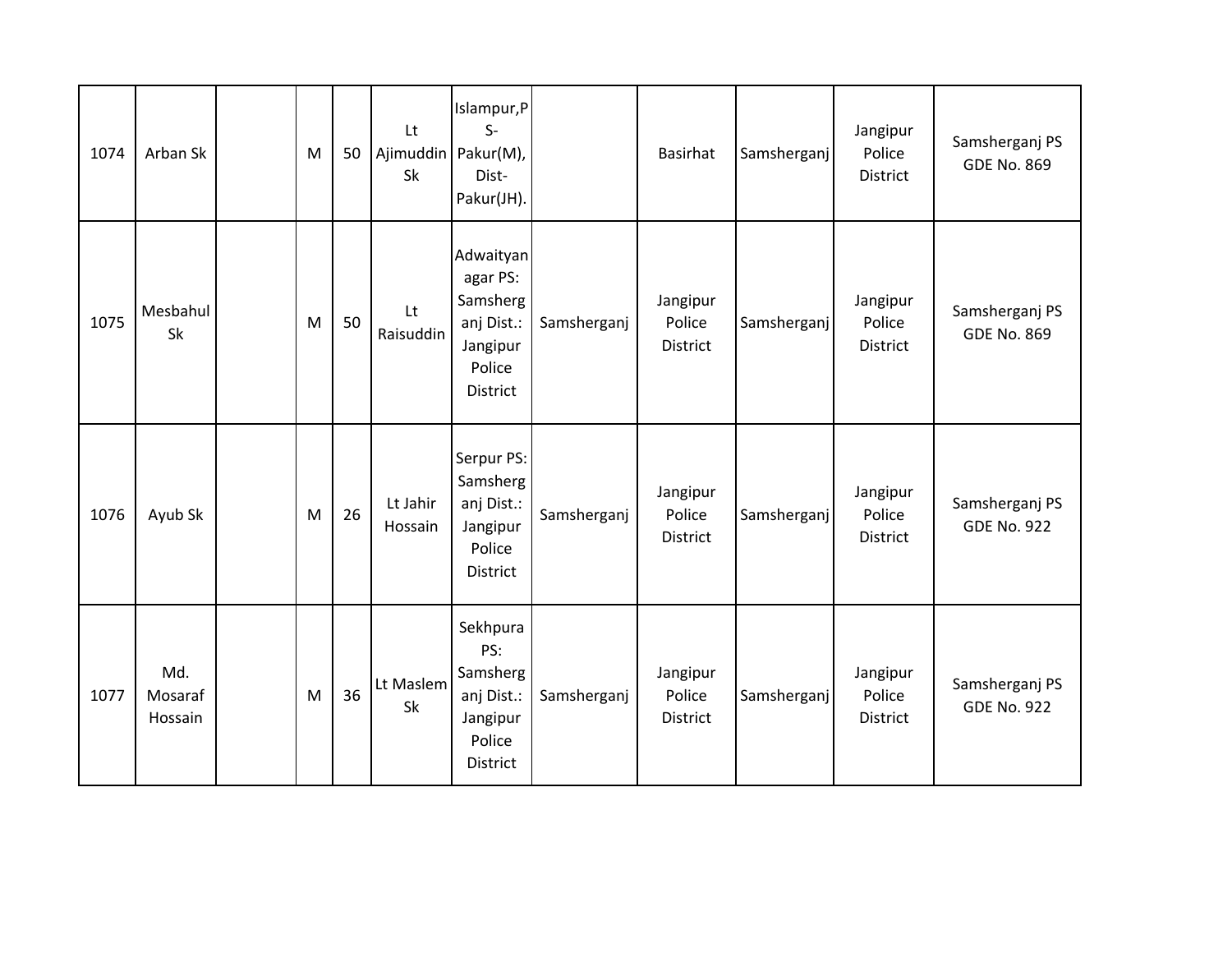| 1078 | Md. Esha<br>Sk    | M | 27 | Lt<br>Rehesan<br>Ali  | Sekhpura<br>PS:<br>Samsherg<br>anj Dist.:<br>Jangipur<br>Police<br>District | Samsherganj | Jangipur<br>Police<br><b>District</b> | Samsherganj | Jangipur<br>Police<br><b>District</b> | Samsherganj PS<br><b>GDE No. 922</b> |
|------|-------------------|---|----|-----------------------|-----------------------------------------------------------------------------|-------------|---------------------------------------|-------------|---------------------------------------|--------------------------------------|
| 1079 | Mithun Sk         | M | 42 | Sahul Sk              | Ratanpur<br>PS:<br>Samsherg<br>anj Dist.:<br>Jangipur<br>Police<br>District | Samsherganj | Jangipur<br>Police<br><b>District</b> | Samsherganj | Jangipur<br>Police<br>District        | Samsherganj PS<br><b>GDE No. 922</b> |
| 1080 | <b>Tarikul Sk</b> | M | 32 | Alauddin<br><b>Sk</b> | Mahendra<br>pur PS:<br>Suti Dist.:<br>Jangipur<br>Police<br>District        | Suti        | Jangipur<br>Police<br><b>District</b> | Samsherganj | Jangipur<br>Police<br><b>District</b> | Samsherganj PS<br><b>GDE No. 922</b> |
| 1081 | Manik<br>Sing     |   |    | Daman<br>Sing         | Vill-Tapsia<br>PS:<br>Beliabera<br>Dist.:<br>Jhargram                       | Beliabera   | Jhargram                              | Beliabera   | Jhargram                              | Beliabera PS GDE<br>No. 818          |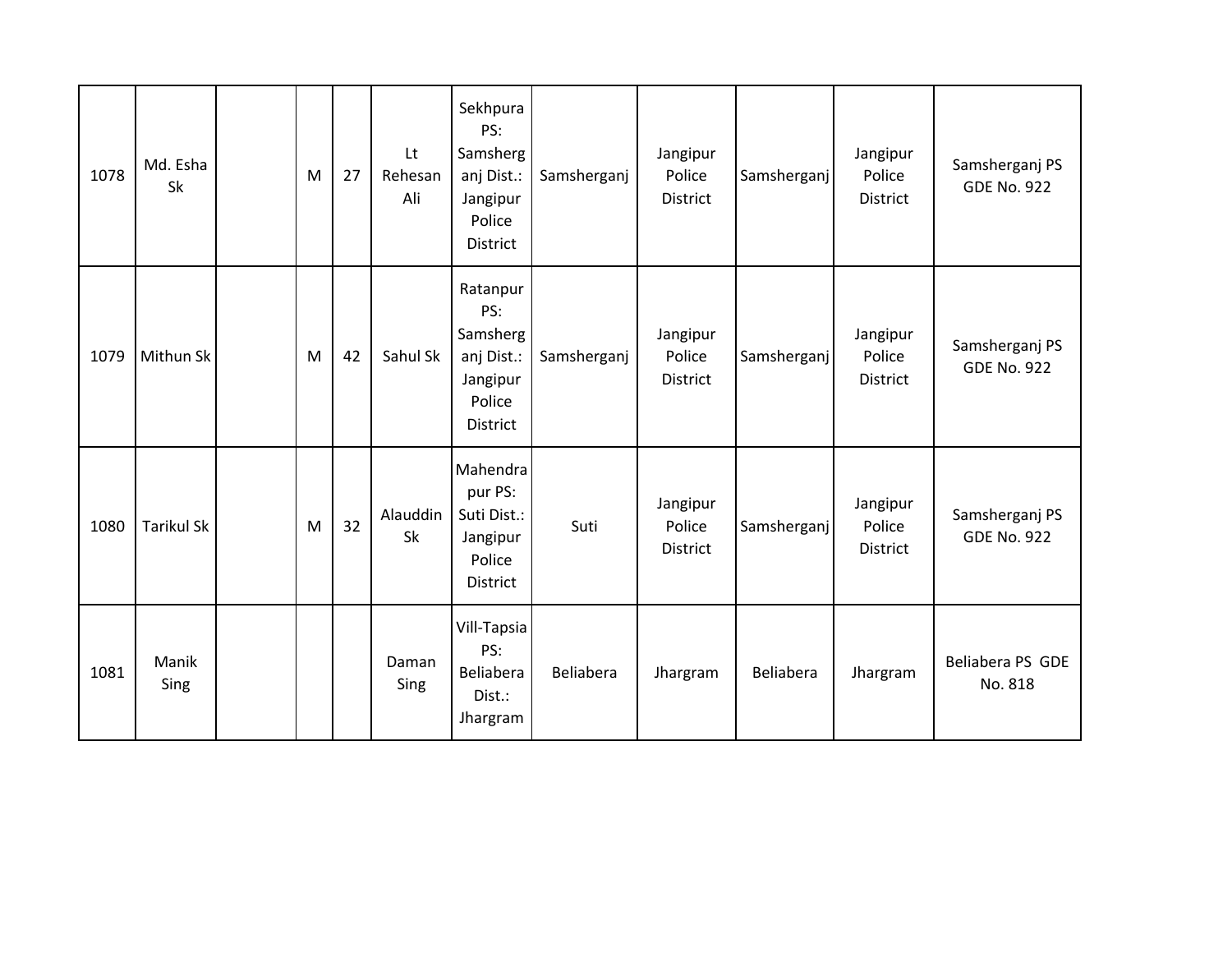| 1082 | Prasanta             |   |    | Nirmal          | Vill-<br>Nakipara<br>PS:                                    | Beliabera | Jhargram        | Beliabera | Jhargram | Beliabera PS GDE                                |
|------|----------------------|---|----|-----------------|-------------------------------------------------------------|-----------|-----------------|-----------|----------|-------------------------------------------------|
|      | Nayek                |   |    | Nayek           | Beliabera<br>Dist.:<br>Jhargram                             |           |                 |           |          | No. 834                                         |
| 1083 | Ashim<br>Kotual      |   |    | Ambika<br>Kotua | Vill-<br>Taradiha<br>PS:<br>Beliabera<br>Dist.:<br>Jhargram | Beliabera | Jhargram        | Beliabera | Jhargram | Beliabera PS GDE<br>No. 834                     |
| 1084 | Sagun<br>Murmu       | M | 24 | Puden<br>Murmu  | Kansidang<br>a PS:<br>Belpahari<br>Dist.:<br>Jhargram       | Belpahari | Jhargram        | Binpur    | Jhargram | Binpur PS GDE No.<br>897                        |
| 1085 | Mangal<br>Deep Dey   |   | 28 | Sankar<br>Dey   | Vill-<br>Ramgarh,<br>PS-<br>Lalgarh<br>Dist-<br>Jhargram    |           | <b>Basirhat</b> | Lalgarh   | Jhargram | Lalgarh PS Outpost<br>Ramgarh OP GDE<br>No. 453 |
| 1086 | Laxmikant<br>a Gorai |   | 26 | Ananta          | PS:<br>Lalgarh<br>Dist.:<br>Jhargram                        | Lalgarh   | Jhargram        | Lalgarh   | Jhargram | Lalgarh PS Outpost<br>Ramgarh OP GDE<br>No. 453 |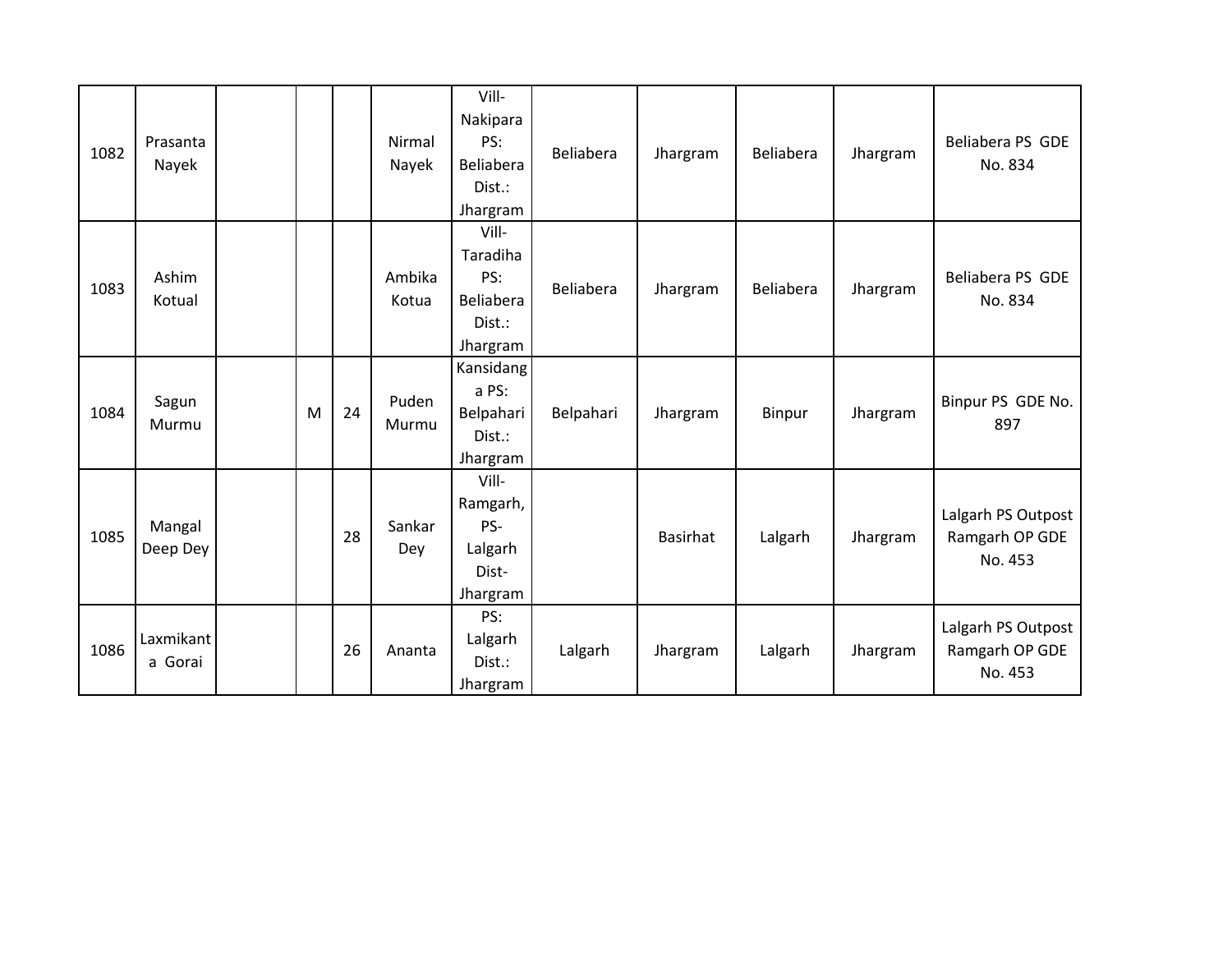| 1087 | Sibram<br>Mudi   | M | 45 | Gour<br>Mudi     | Vill-<br>Ramgarh,<br>PS-<br>Lalgarh<br>Dist-<br>Jhargram<br>PS:<br>Lalgarh<br>Dist.:<br>Jhargram | Lalgarh         | Jhargram                                  | Lalgarh               | Jhargram                                | Lalgarh PS Outpost<br>Ramgarh OP GDE<br>No. 453 |
|------|------------------|---|----|------------------|--------------------------------------------------------------------------------------------------|-----------------|-------------------------------------------|-----------------------|-----------------------------------------|-------------------------------------------------|
| 1088 | Raju<br>Gharui   | M | 25 | Swapan<br>Gharui |                                                                                                  |                 | Basirhat                                  | Sankrail              | Howrah<br>Police<br>Commissione<br>rate | Sankrail PS GDE<br>No. 533                      |
| 1089 | Javed<br>Ansari  | M | 20 | Harun<br>Rasid   |                                                                                                  |                 | <b>Basirhat</b>                           | Sankrail              | Howrah<br>Police<br>Commissione<br>rate | Sankrail PS GDE<br>No. 533                      |
| 1090 | Kenaram<br>Paul  | M | 27 | Nitya Paul       | Daula PS:<br>Dhubulia<br>Dist.:<br>Krishnana<br>gar Police<br>District                           | <b>Dhubulia</b> | Krishnanagar<br>Police<br><b>District</b> | Kharagpur<br>g.r.p.s. | Kharagpur<br>G.R.P.                     | Kharagpur g.r.p.s.<br>PS GDE No. 764            |
| 1091 | Santosh<br>Kumar | M | 28 | Matilal<br>Sah   | Chapra<br>PS:<br>Chapra<br>Dist.:<br>Krishnana<br>gar Police<br>District                         | Chapra          | Krishnanagar<br>Police<br>District        | Kharagpur<br>g.r.p.s. | Kharagpur<br>G.R.P.                     | Kharagpur g.r.p.s.<br>PS GDE No. 764            |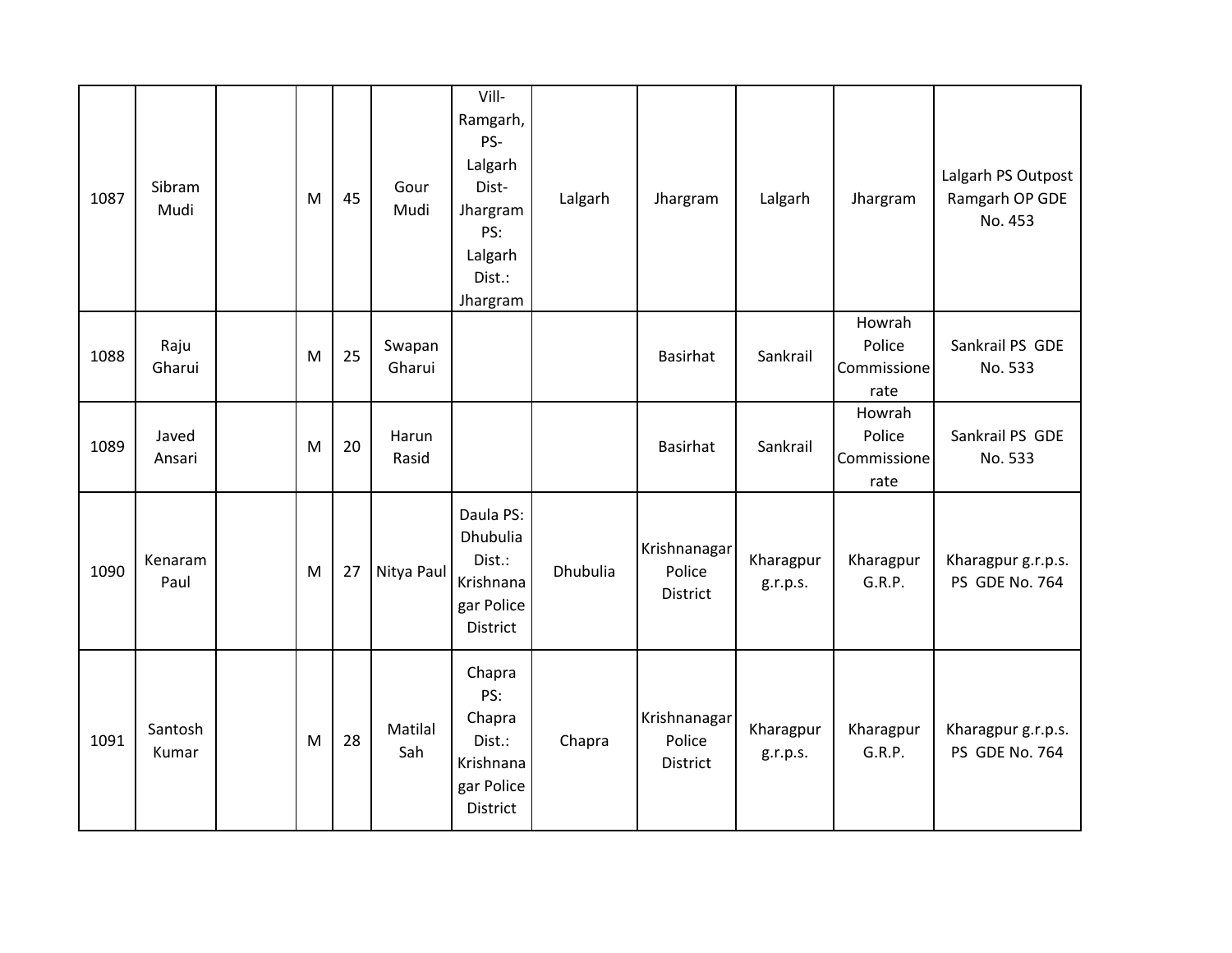| 1092 | Vikash<br>Prasad | M | 24 | Mahesh<br>Prasad   | Narayanp<br>ur PS:<br>Chapra<br>Dist.:<br>Krishnana<br>gar Police<br>District | Chapra   | Krishnanagar<br>Police<br><b>District</b> | Kharagpur<br>g.r.p.s. | Kharagpur<br>G.R.P. | Kharagpur g.r.p.s.<br>PS GDE No. 764 |
|------|------------------|---|----|--------------------|-------------------------------------------------------------------------------|----------|-------------------------------------------|-----------------------|---------------------|--------------------------------------|
| 1093 | Satish<br>Ranjan | M | 23 | Yagendra<br>Kumar  | Simaru PS:<br>Kaligunj<br>Dist.:<br>Krishnana<br>gar Police<br>District       | Kaligunj | Krishnanagar<br>Police<br>District        | Kharagpur<br>g.r.p.s. | Kharagpur<br>G.R.P. | Kharagpur g.r.p.s.<br>PS GDE No. 764 |
| 1094 | Chndan<br>Sah    | M | 26 | Mahendra<br>Sah    | Meherma<br>PS:<br>Nabadwip<br>Dist.:<br>Krishnana<br>gar Police<br>District   | Nabadwip | Krishnanagar<br>Police<br><b>District</b> | Kharagpur<br>g.r.p.s. | Kharagpur<br>G.R.P. | Kharagpur g.r.p.s.<br>PS GDE No. 764 |
| 1095 | Partha<br>Dey    | M | 43 | Prasanta<br>Kr Dey | Santra PS:<br>Ramnagar<br>Dist.:<br>Purba<br>Mednipor<br>e                    | Ramnagar | Purba<br>Mednipore                        | Kharagpur<br>g.r.p.s. | Kharagpur<br>G.R.P. | Kharagpur g.r.p.s.<br>PS GDE No. 764 |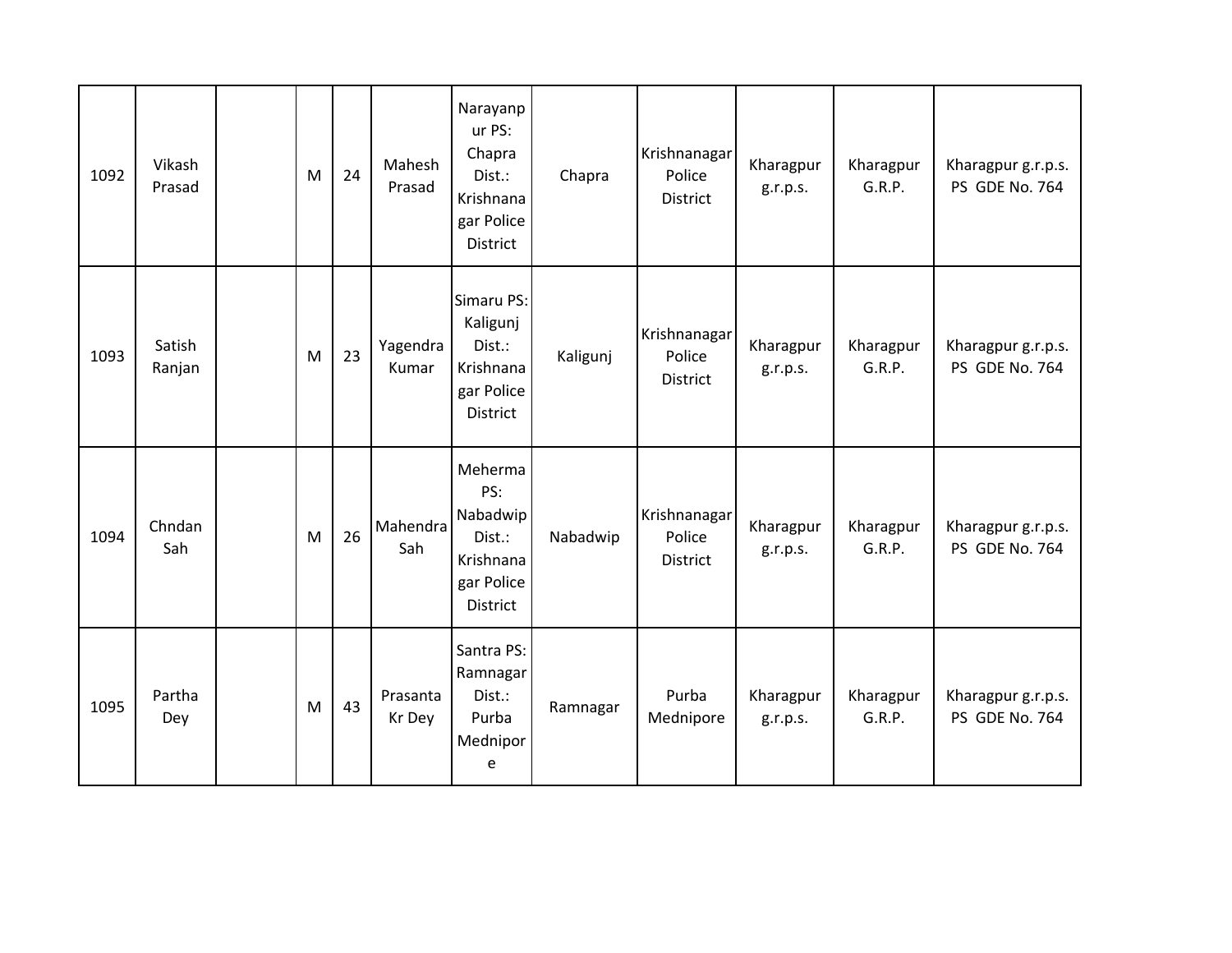| 1096 | Bijan<br><b>Biswas</b> | M | 32 | Lt. Farang<br><b>Biswas</b> | Maniknag<br>ar PS:<br>Hogalberi<br>a Dist.:<br>Krishnana<br>gar Police<br>District | Hogalberia  | Krishnanagar<br>Police<br><b>District</b> | Hogalberia  | Krishnanagar<br>Police<br><b>District</b> | Hogalberia PS GDE<br>No. 631                                 |
|------|------------------------|---|----|-----------------------------|------------------------------------------------------------------------------------|-------------|-------------------------------------------|-------------|-------------------------------------------|--------------------------------------------------------------|
| 1097 | Khokan<br>Ghosh        | M | 26 | Asit<br>Ghosh               | Sujapur<br>PS:<br>Ketugram<br>Dist.:<br>Purba<br>Burdwan                           | Ketugram    | Purba<br>Burdwan                          | Kaligunj    | Police<br>District                        | Krishnanagar   Kaligunj PS Outpost<br>Mira OP GDE No.<br>572 |
| 1098 | Subnendu<br>Ghosh      | M | 25 | Prasad<br>Ghosh             | Sujapur<br>PS:<br>Ketugram<br>Dist.:<br>Purba<br>Burdwan                           | Ketugram    | Purba<br>Burdwan                          | Kaligunj    | Police<br><b>District</b>                 | Krishnanagar   Kaligunj PS Outpost<br>Mira OP GDE No.<br>572 |
| 1099 | Dulal Ch<br>Das        | M | 45 | Lt. Nemai<br>Das            | PS:<br>Nakashipa<br>ra Dist.:<br>Krishnana<br>gar Police<br>District               | Nakashipara | Krishnanagar<br>Police<br>District        | Nakashipara | Krishnanagar<br>Police<br>District        | Nakashipara PS<br><b>GDE No. 1148</b>                        |
| 1100 | Tarikul<br>Malithya    | M |    | Siraj<br>Malithya           | PS:<br>Thanapara<br>Dist.:<br>Krishnana<br>gar Police<br><b>District</b>           | Thanapara   | Krishnanagar<br>Police<br>District        | Thanapara   | Krishnanagar<br>Police<br>District        | Thanapara PS GDE<br>No. 701                                  |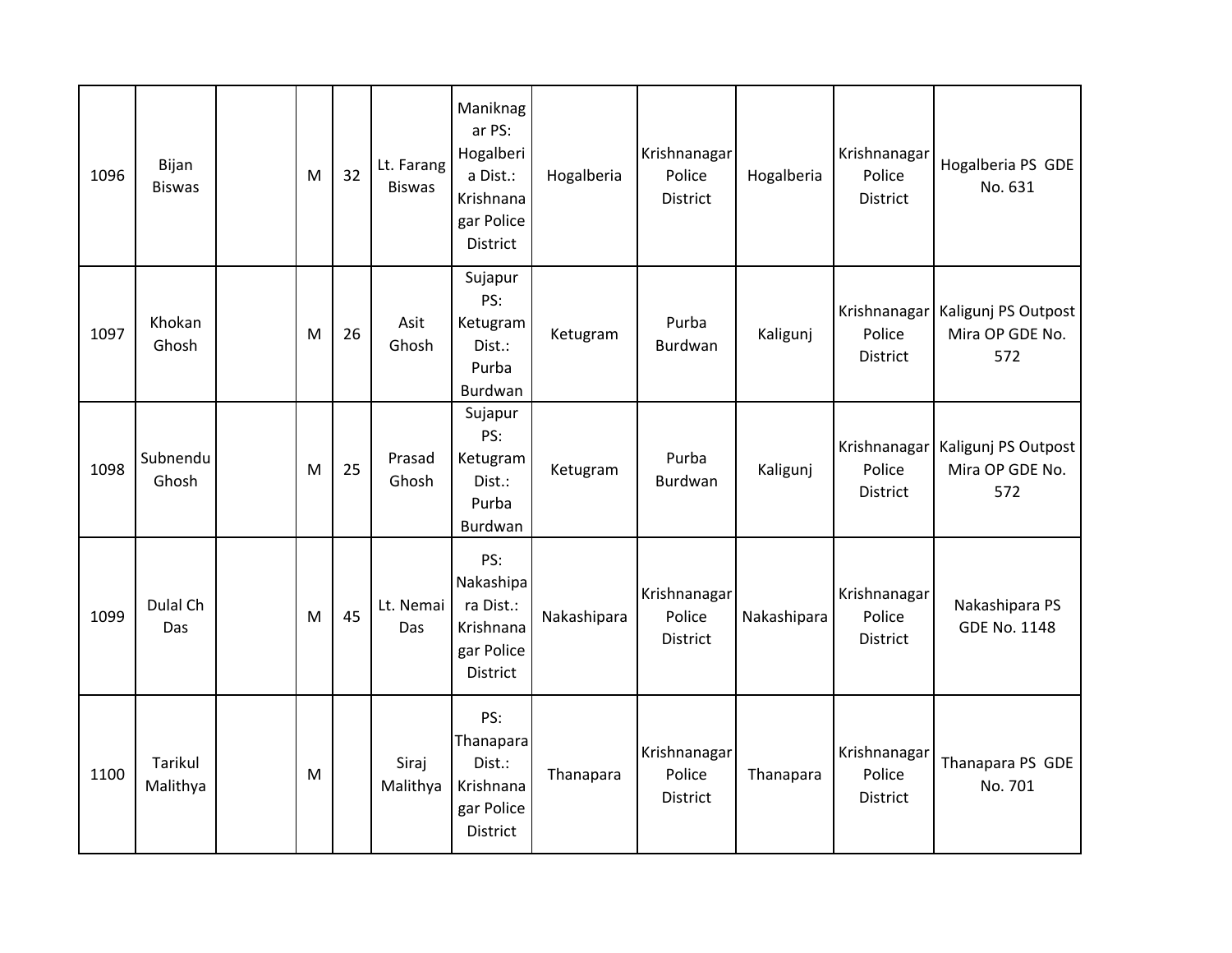| 1101 | Achinta<br>Mandal | M | Dukhhu<br>Mandal         | Tewaritola<br>PS:<br>Baishnabn<br>agar Dist.:<br>Malda         | Baishnabnaga      | Malda | Baishnabnag<br>ar | Malda | Baishnabnagar PS<br><b>GDE No. 809</b> |
|------|-------------------|---|--------------------------|----------------------------------------------------------------|-------------------|-------|-------------------|-------|----------------------------------------|
| 1102 | Pronab<br>Mandal  | M | Lt.<br>Mahadeb<br>Mandal | 17th Mile<br>PS:<br>Baishnabn<br>agar Dist.:<br>Malda          | Baishnabnaga<br>r | Malda | Baishnabnag<br>ar | Malda | Baishnabnagar PS<br><b>GDE No. 809</b> |
| 1103 | Ramtenu<br>Mandal | M | Lt.<br>Mandal            | Deonapur<br>PS:<br>Bholanath Baishnabn<br>agar Dist.:<br>Malda | Baishnabnaga      | Malda | Baishnabnag<br>ar | Malda | Baishnabnagar PS<br><b>GDE No. 809</b> |
| 1104 | Abdul<br>Hakim    | M | Habibur<br>Rahaman       | Mulbitola<br>PS:<br>Baishnabn<br>agar Dist.:<br>Malda          | Baishnabnaga<br>r | Malda | Baishnabnag<br>ar | Malda | Baishnabnagar PS<br><b>GDE No. 809</b> |
| 1105 | Nursed Sk         | M | Pinaruddi<br>n Sk        | Lalutola<br>PS:<br>Baishnabn<br>agar Dist.:<br>Malda           | Baishnabnaga<br>r | Malda | Baishnabnag<br>ar | Malda | Baishnabnagar PS<br><b>GDE No. 809</b> |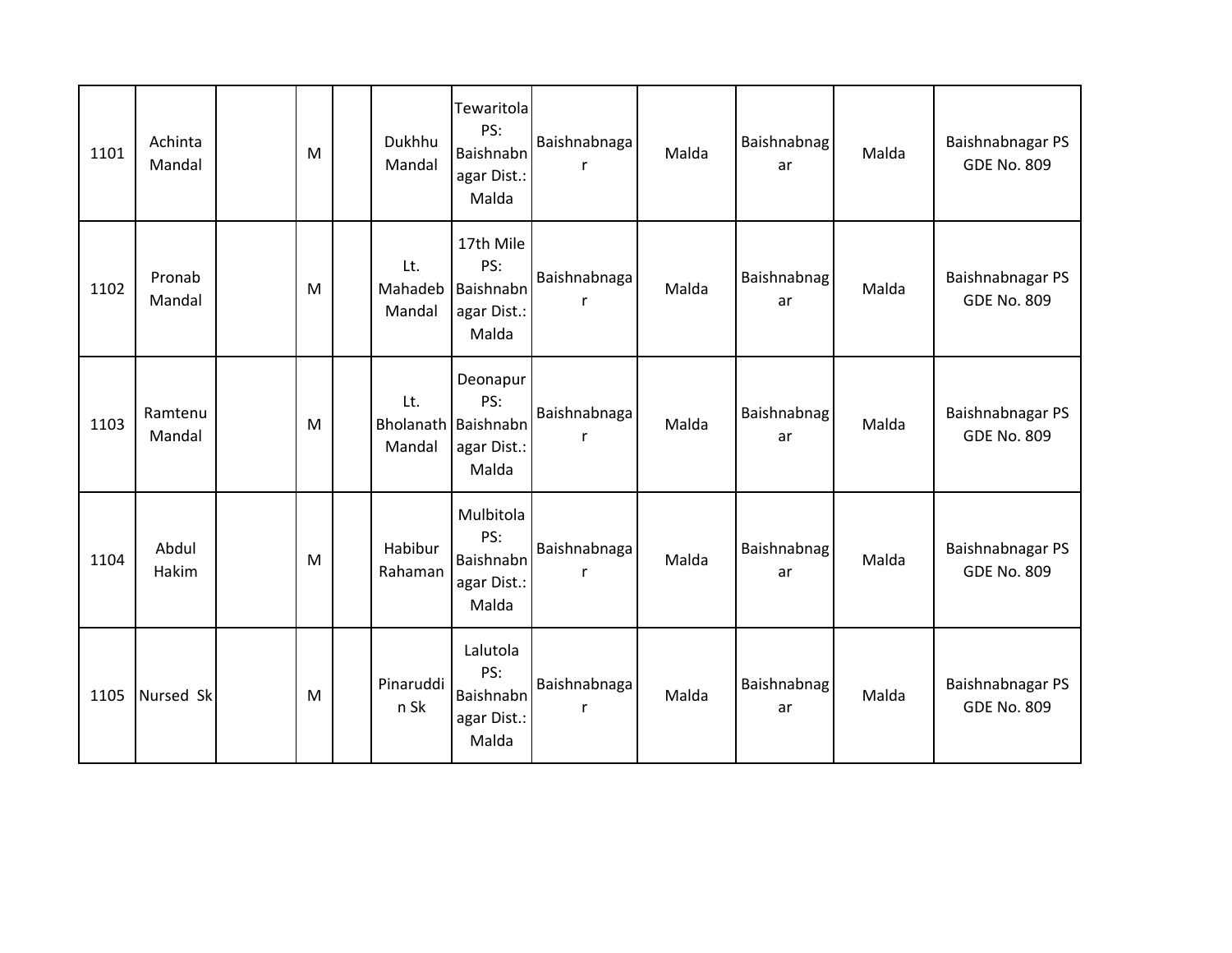| 1106 | Tapan<br>Mandal   | M |    | Lt. Robi<br>Mandal       | Futani<br>danga PS:<br><b>Baishnabn</b><br>agar Dist.:<br>Malda | Baishnabnaga<br>r | Malda | Baishnabnag<br>ar | Malda | Baishnabnagar PS<br><b>GDE No. 809</b> |
|------|-------------------|---|----|--------------------------|-----------------------------------------------------------------|-------------------|-------|-------------------|-------|----------------------------------------|
| 1107 | Gobinda<br>Mandal | M |    | Dukhhu<br>Mandal         | Tewaritola<br>PS:<br><b>Baishnabn</b><br>agar Dist.:<br>Malda   | Baishnabnaga      | Malda | Baishnabnag<br>ar | Malda | Baishnabnagar PS<br><b>GDE No. 809</b> |
| 1108 | Sankar<br>Mandal  | M |    | <b>Bibhuti</b><br>Mandal | Futanidan<br>ga PS:<br><b>Baishnabn</b><br>agar Dist.:<br>Malda | Baishnabnaga      | Malda | Baishnabnag<br>ar | Malda | Baishnabnagar PS<br><b>GDE No. 809</b> |
| 1109 | Rocky Sk          | M |    | <b>Badal Sk</b>          | Chakseher<br>di PS:<br>Baishnabn<br>agar Dist.:<br>Malda        | Baishnabnaga<br>r | Malda | Baishnabnag<br>ar | Malda | Baishnabnagar PS<br><b>GDE No. 809</b> |
| 1110 | Raja<br>Hembram   | M | 46 | Lt. Karam<br>Hembram     | Dogachi<br>PS:<br>Bamangol<br>a Dist.:<br>Malda                 | Bamangola         | Malda | Bamangola         | Malda | Bamangola PS GDE<br>No. 542            |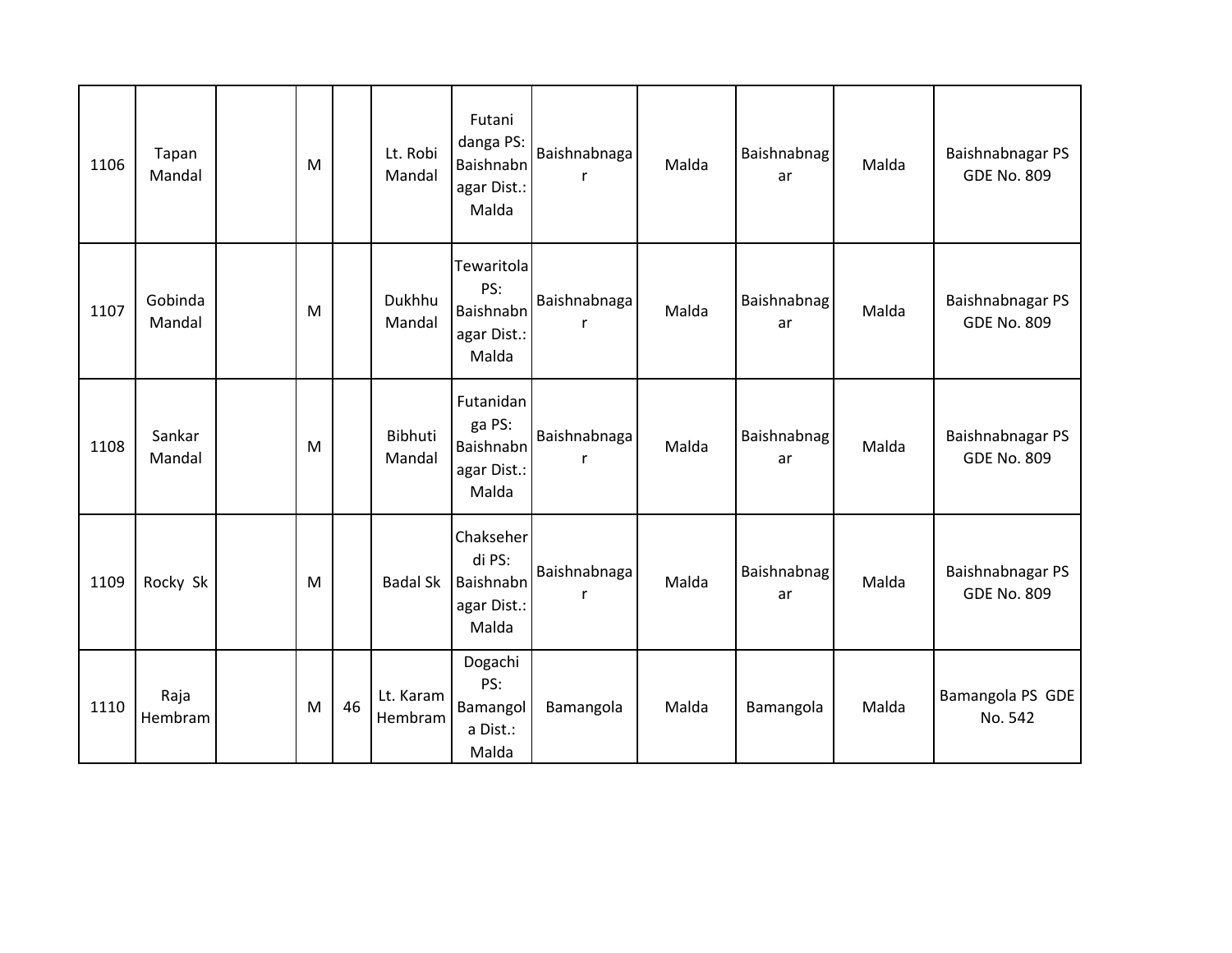| 1111 | Sanjoy<br>Mandal               | M | 21 | Harish<br>Mandal                 | Mahadeb<br>pur PS:<br>Bamangol<br>a Dist.:<br>Malda         | Bamangola      | Malda           | Bamangola     | Malda | Bamangola PS GDE<br>No. 542             |
|------|--------------------------------|---|----|----------------------------------|-------------------------------------------------------------|----------------|-----------------|---------------|-------|-----------------------------------------|
| 1112 | Rabi<br>Harijan                | M | 37 | Late<br>Radha<br>Harijon         | Arabinda<br>Park PS:<br>English<br>bazar<br>Dist.:<br>Malda | English bazar  | Malda           | English bazar | Malda | English bazar PS<br><b>GDE No. 1272</b> |
| 1113 | Muslim<br>Sk                   | M | 45 | Late<br>Bahadur<br>Sk            | Parihargra<br>m PS:<br>Kaliachak<br>Dist.:<br>Malda         | Kaliachak      | Malda           | English bazar | Malda | English bazar PS<br><b>GDE No. 1255</b> |
| 1114 | Santosh<br>Pashi               | M | 18 | Ariyan<br>Pashi                  | Mehejan,<br><b>Bihar PS:</b><br><b>Baduria</b>              | <b>Baduria</b> | <b>Basirhat</b> | English bazar | Malda | English bazar PS<br><b>GDE No. 1255</b> |
| 1115 | Jeet<br>Ghosh                  | M | 18 | Manik<br>Ghosh                   | Maheshpu<br>r PS:<br>English<br>bazar<br>Dist.:<br>Malda    | English bazar  | Malda           | English bazar | Malda | English bazar PS<br><b>GDE No. 1272</b> |
| 1116 | <b>Bikram</b><br><b>Biswas</b> | M | 24 | Late<br>Basanta<br><b>Biswas</b> | Bhoktipar<br>a PS:<br>Bamangol<br>a Dist.:<br>Malda         | Bamangola      | Malda           | English bazar | Malda | English bazar PS<br><b>GDE No. 1272</b> |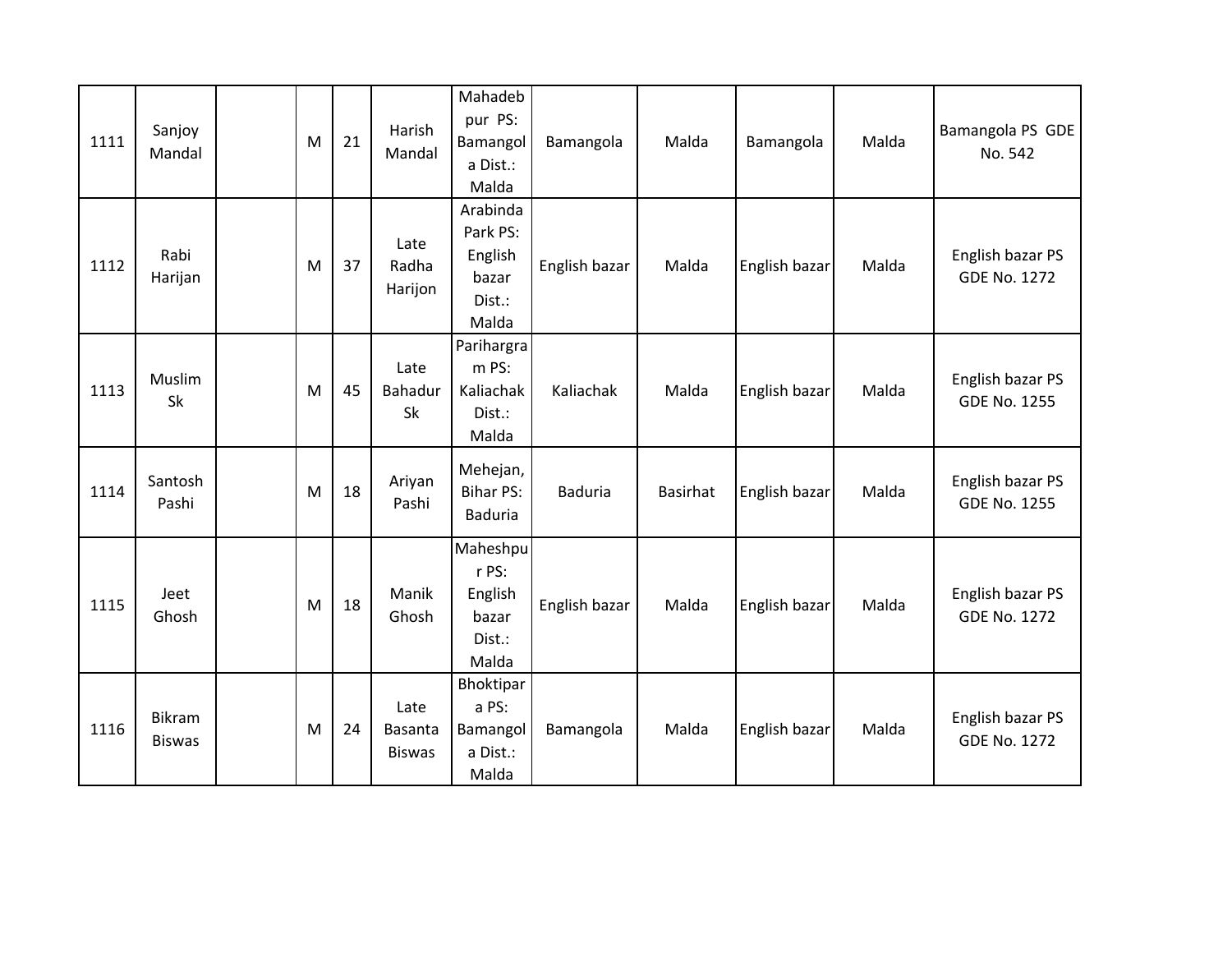| 1117 | Samjan Sk         | M | 28 | Late<br>Ahamed<br>Sk | Maheshm<br>ati PS:<br>English<br>bazar<br>Dist.:<br>Malda                                      | English bazar | Malda                                | English bazar | Malda | English bazar PS<br><b>GDE No. 177</b> |
|------|-------------------|---|----|----------------------|------------------------------------------------------------------------------------------------|---------------|--------------------------------------|---------------|-------|----------------------------------------|
| 1118 | Safikul Sk        | M | 26 | Fojlu Sk             | Chalsapar<br>a PS:<br>Oldmalda<br>Dist.:<br>Malda                                              | Oldmalda      | Malda                                | English bazar | Malda | English bazar PS<br><b>GDE No. 177</b> |
| 1119 | Subrata<br>Sarkar | M | 18 | Subhash<br>Sarkar    | Debinagar<br>, Uttar<br>Dinajpur<br>PS:<br>Raigunje<br>Dist.:<br>Raiganj<br>Police<br>District | Raigunje      | Raiganj<br>Police<br><b>District</b> | English bazar | Malda | English bazar PS<br><b>GDE No. 177</b> |
| 1120 | Sajidur<br>Hoque  | M | 40 | Abbas Ali            | Goragoda<br>PS Gazole<br>District<br>Malda                                                     |               | <b>Basirhat</b>                      | Gajole        | Malda | Gajole PS GDE No.<br>1154              |
| 1121 | Nalini<br>Barman  | M | 72 | Ashadhu<br>Barman    | Habibpur<br>PS:<br>Habibpur<br>Dist.:<br>Malda                                                 | Habibpur      | Malda                                | Habibpur      | Malda | Habibpur PS GDE<br>No. 602             |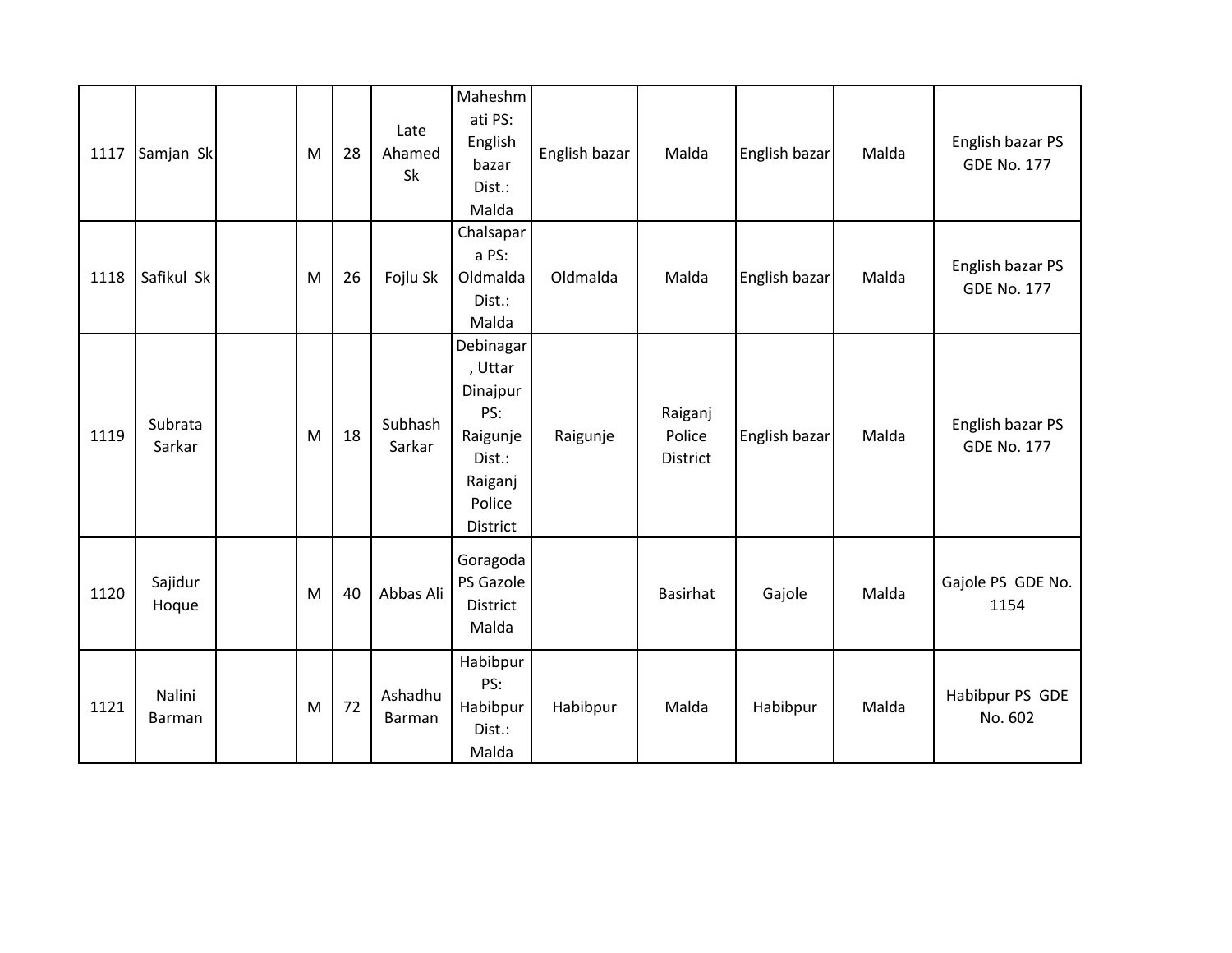| 1122 | Bibhuti<br>Sarkar | M | <b>Biren</b><br>Sarkar | Mayna<br>Sukandigh<br>a PS:<br>Gajole<br>Dist.:<br>Malda         | Gajole               | Malda | Habibpur             | Malda | Habibpur PS GDE<br>No. 602         |
|------|-------------------|---|------------------------|------------------------------------------------------------------|----------------------|-------|----------------------|-------|------------------------------------|
| 1123 | Kuran Ali         | M | Majlim                 | Mishrapar<br>a PS:<br>Harishcha<br>ndrapur<br>Dist.:<br>Malda    | Harishchandr<br>apur | Malda | Harishchand<br>rapur | Malda | Harishchandrapur<br>PS GDE No. 999 |
| 1124 | Jahiruddin        | M | Aftab<br>Hossain       | Mishrapar<br>a PS:<br>Harishcha<br>ndrapur<br>Dist.:<br>Malda    | Harishchandr<br>apur | Malda | Harishchand<br>rapur | Malda | Harishchandrapur<br>PS GDE No. 999 |
| 1125 | Balkasar          | M | Kirparam               | Bidyanand<br>apur PS:<br>Harishcha<br>ndrapur<br>Dist.:<br>Malda | Harishchandr<br>apur | Malda | Harishchand<br>rapur | Malda | Harishchandrapur<br>PS GDE No. 999 |
| 1126 | Sapan<br>Pramanik | M | Nagendra<br>Pramanik   | Kushida<br>PS:<br>Harishcha<br>ndrapur<br>Dist.:<br>Malda        | Harishchandr<br>apur | Malda | Harishchand<br>rapur | Malda | Harishchandrapur<br>PS GDE No. 999 |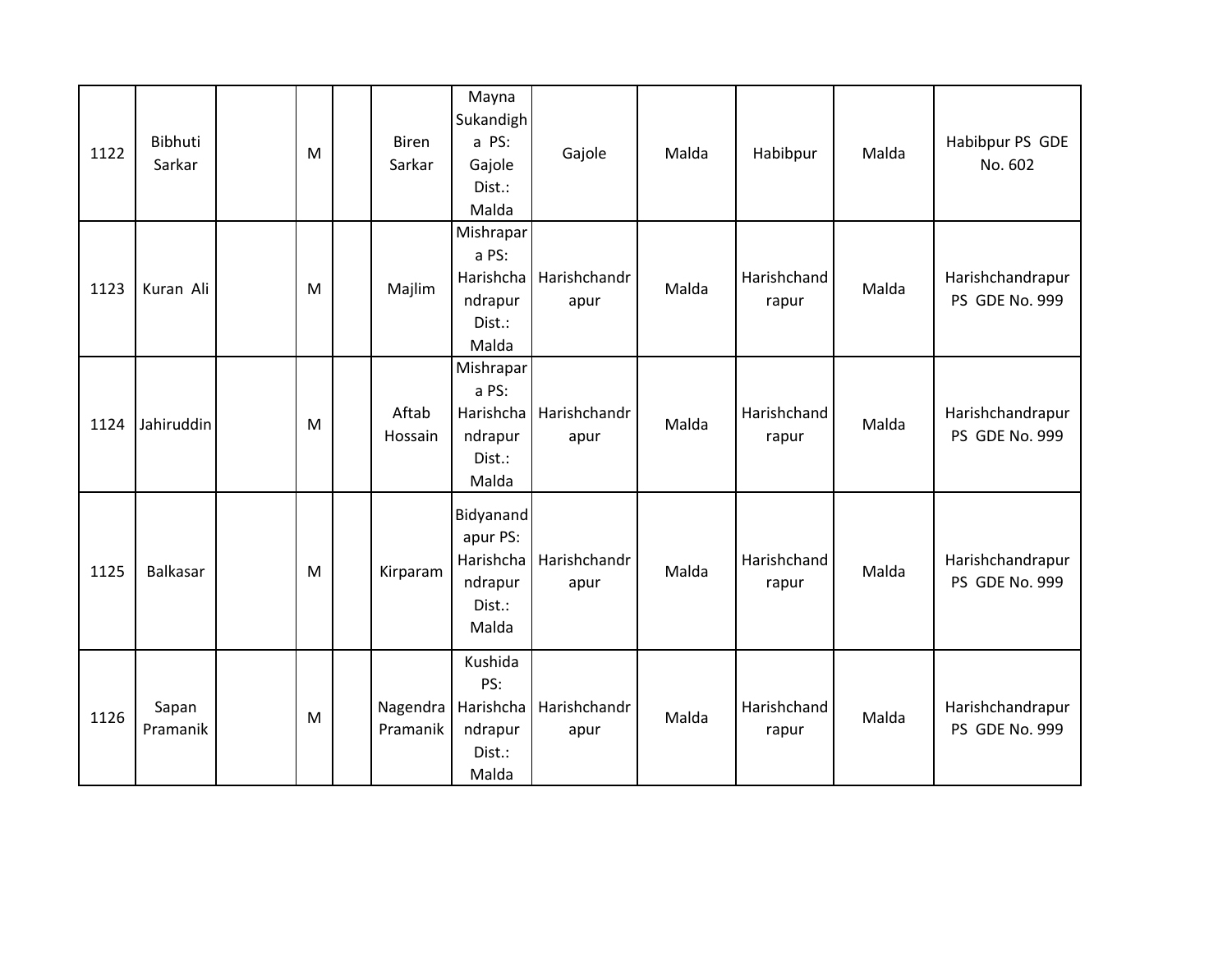| 1127 | Asit<br>Kumar          | M |    | Baidyanat<br>h Mandal | Sambalpu<br>r, p.o &<br>p.s-ratua<br>PS:<br>Harishcha<br>ndrapur<br>Dist.:<br>Malda | Harishchandr<br>apur | Malda | Harishchand<br>rapur | Malda | Harishchandrapur<br>PS GDE No. 999  |
|------|------------------------|---|----|-----------------------|-------------------------------------------------------------------------------------|----------------------|-------|----------------------|-------|-------------------------------------|
| 1128 | Nakul<br>Pramanik      | M |    | Subal<br>Pramanik     | Miahat<br>PS:<br>Harishcha<br>ndrapur<br>Dist.:<br>Malda                            | Harishchandr<br>apur | Malda | Harishchand<br>rapur | Malda | Harishchandrapur<br>PS GDE No. 999  |
| 1129 | Dipankar<br>Mandal     | M |    | Santosh<br>Mandal     | Daulatnag<br>ar PS:<br>Harishcha<br>ndrapur<br>Dist.:<br>Malda                      | Harishchandr<br>apur | Malda | Harishchand<br>rapur | Malda | Harishchandrapur<br>PS GDE No. 999  |
| 1130 | <b>Bibek</b><br>Mandal | M | 30 | Nikhil<br>Mandal      | Sonapur<br>PS:<br>Manickch<br>ak Dist.:<br>Malda                                    | Manickchak           | Malda | Manickchak           | Malda | Manickchak PS<br><b>GDE No. 709</b> |
| 1131 | Sagar Ali              | M | 22 | Abdul<br>Rahaman      | Kumargan<br>j PS:<br>Pukhuria<br>Dist.:<br>Malda                                    | Pukhuria             | Malda | Pukhuria             | Malda | Pukhuria PS GDE<br>No. 809          |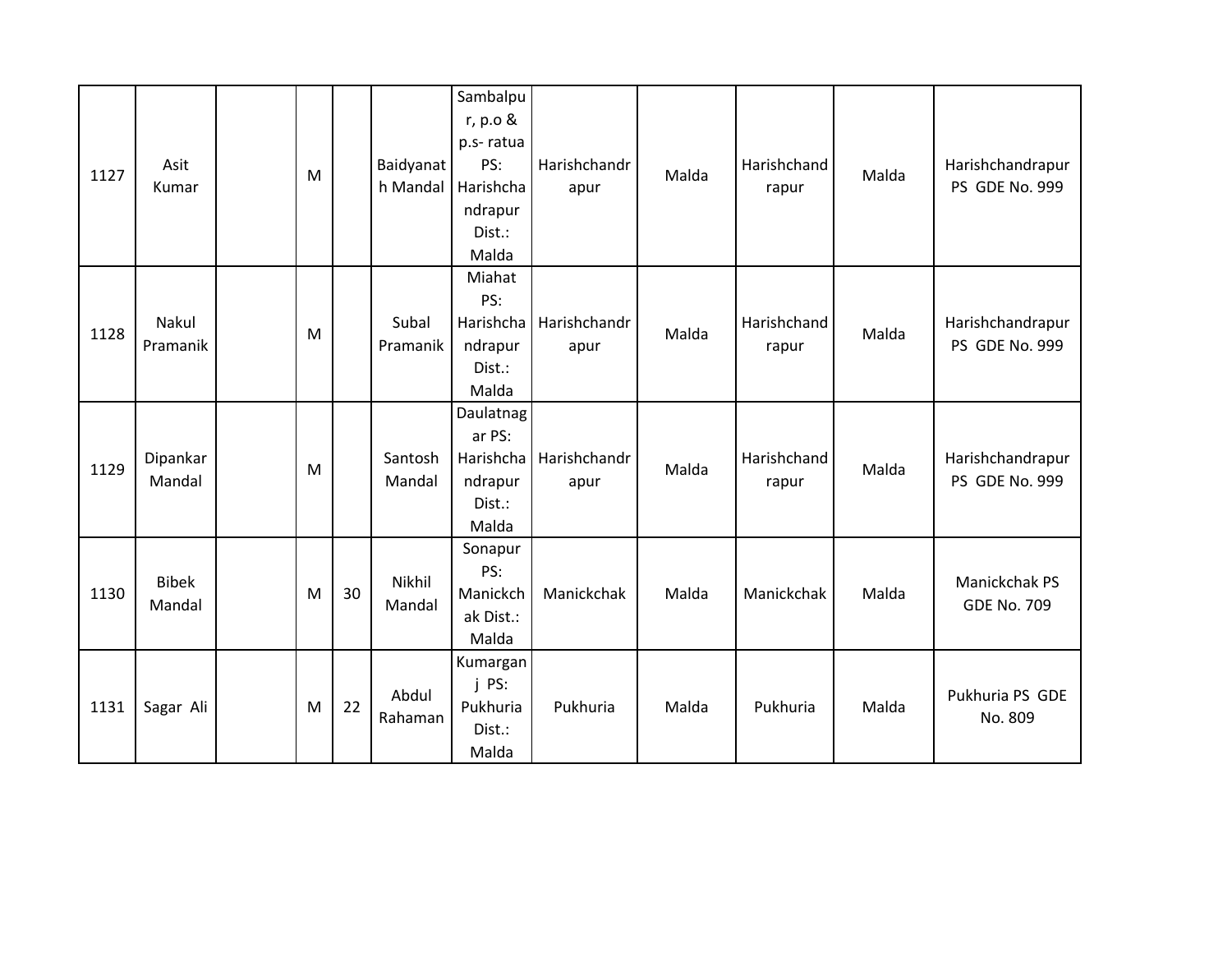| 1132 | Somal<br>Hossen | M | 36 | Abdul<br><b>Kuddus</b> | Bhagbanp<br>ur PS:<br>Ratua<br>Dist.:<br>Malda                  | Ratua    | Malda       | Ratua    | Malda                                         | Ratua PS GDE No.<br>512                     |
|------|-----------------|---|----|------------------------|-----------------------------------------------------------------|----------|-------------|----------|-----------------------------------------------|---------------------------------------------|
| 1133 | Ali<br>Hossain  | M |    | Safikul                | <b>New</b><br>kandaran<br>PS: Ratua<br>Dist.:<br>Malda          | Ratua    | Malda       | Ratua    | Malda                                         | Ratua PS GDE No.<br>512                     |
| 1134 | Bapi<br>Hazra   |   | 42 | Lt. Sarat<br>Hazra     | Natun<br>Mahula<br>PS:<br>Beldanga<br>Dist.:<br>Murshida<br>bad | Beldanga | Murshidabad | Beldanga | Murshidabad                                   | Beldanga PS GDE<br>No. 1014                 |
| 1135 | Khusu<br>Kundu  | M |    | Prodip<br>Kundu        | PS:<br>Berhampo<br>re Dist.:<br>Murshida<br>bad                 |          |             |          | Berhampore Murshidabad Berhampore Murshidabad | Berhampore PS<br><b>GDE No. 1430</b>        |
| 1136 | Ajit<br>Sardar  | M |    | Lt. Kartick<br>Sardar  | PS:<br>Berhampo<br>re Dist.:<br>Murshida<br>bad                 |          |             |          | Berhampore Murshidabad Berhampore Murshidabad | <b>Berhampore PS</b><br><b>GDE No. 1430</b> |
| 1137 | Sentu Das       | M |    | Mongal<br>Das          | PS:<br>Berhampo<br>re Dist.:<br>Murshida<br>bad                 |          |             |          | Berhampore Murshidabad Berhampore Murshidabad | Berhampore PS<br><b>GDE No. 1430</b>        |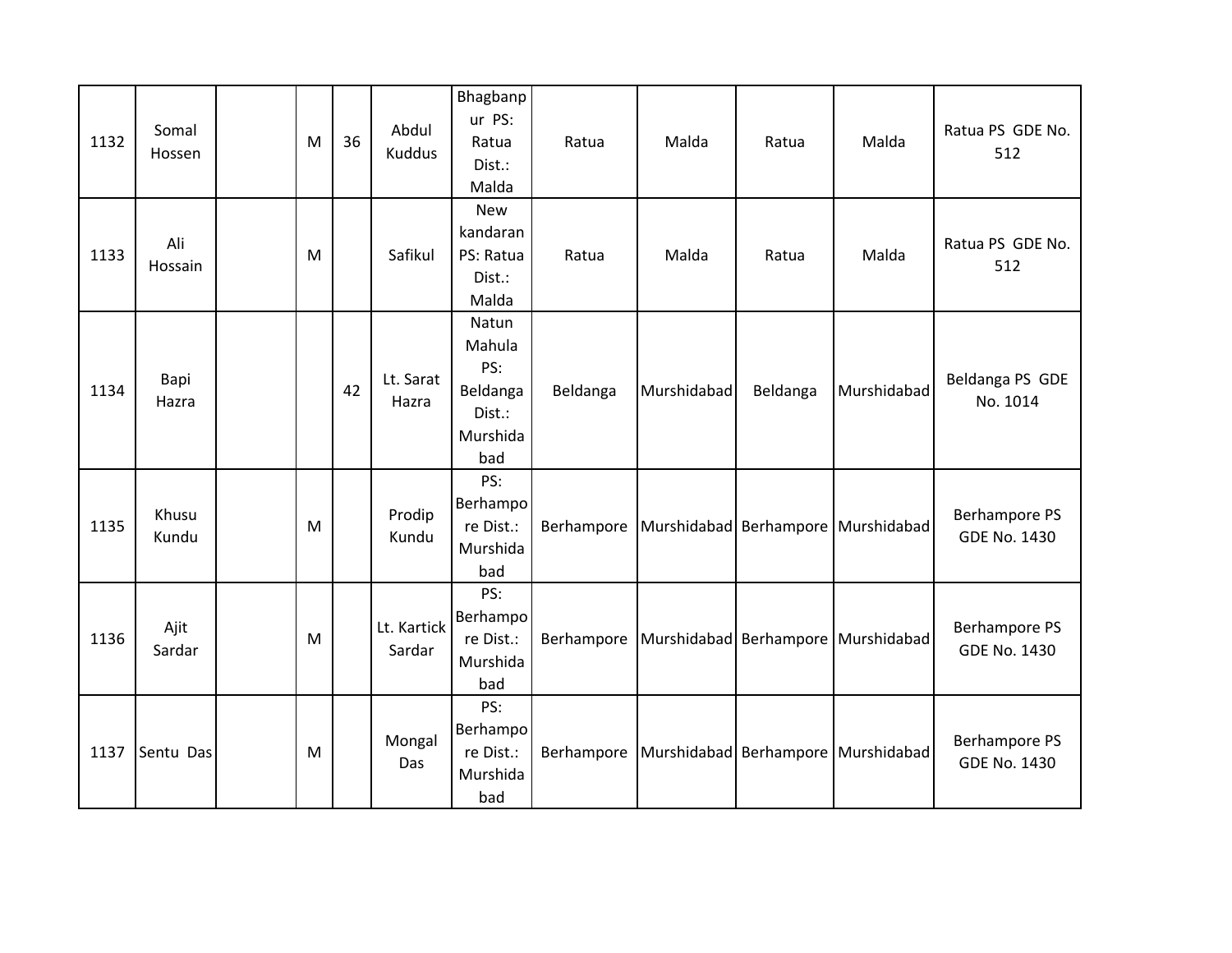| 1138 | <b>Bhim</b><br>Sardar | M | Krishno<br>Sardar  | PS:<br>Berhampo<br>re Dist.:<br>Murshida<br>bad |            |                                               | Berhampore Murshidabad Berhampore Murshidabad | Berhampore PS<br><b>GDE No. 1430</b> |
|------|-----------------------|---|--------------------|-------------------------------------------------|------------|-----------------------------------------------|-----------------------------------------------|--------------------------------------|
| 1139 | Apu<br>Mushar         | M | Swapan<br>Mushahar | PS:<br>Berhampo<br>re Dist.:<br>Murshida<br>bad |            |                                               | Berhampore Murshidabad Berhampore Murshidabad | Berhampore PS<br><b>GDE No. 1430</b> |
| 1140 | Montu<br>Musahar      | M | Sankar<br>Musahar  | PS:<br>Berhampo<br>re Dist.:<br>Murshida<br>bad |            |                                               | Berhampore Murshidabad Berhampore Murshidabad | Berhampore PS<br><b>GDE No. 1430</b> |
| 1141 | Rahul Roy             | M | Dhanu<br>Ray       | PS:<br>Berhampo<br>re Dist.:<br>Murshida<br>bad |            | Berhampore Murshidabad Berhampore Murshidabad |                                               | Berhampore PS<br><b>GDE No. 1430</b> |
| 1142 | Arnob<br>Saha         | M | Bapi Saha          | PS:<br>Berhampo<br>re Dist.:<br>Murshida<br>bad | Berhampore |                                               | Murshidabad Berhampore Murshidabad            | Berhampore PS<br><b>GDE No. 1430</b> |
| 1143 | Subhankar<br>Ray      | M | Ajit Ray           | PS:<br>Berhampo<br>re Dist.:<br>Murshida<br>bad |            | Berhampore Murshidabad Berhampore Murshidabad |                                               | Berhampore PS<br><b>GDE No. 1430</b> |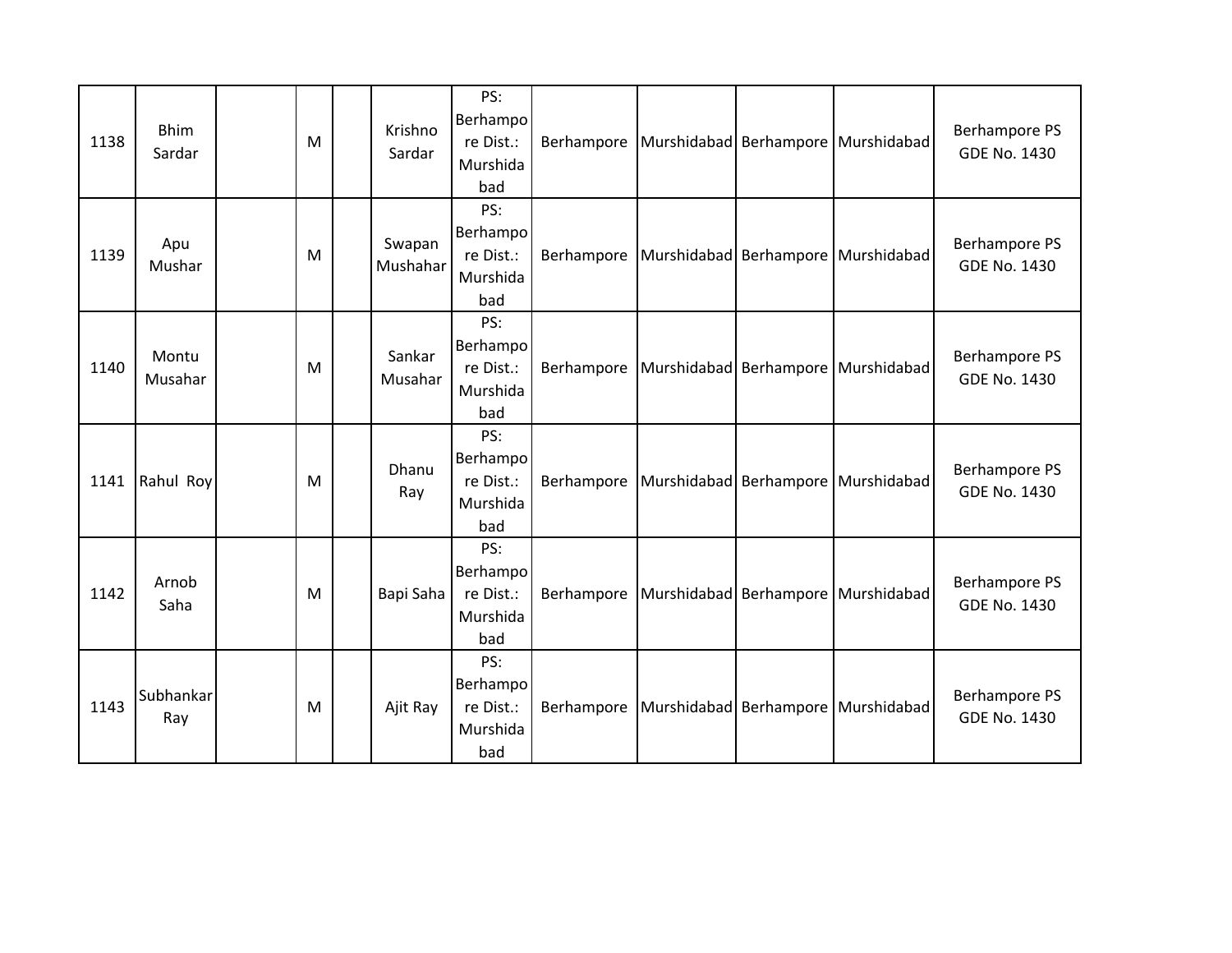| 1144 | Sontu<br>Karmokar |                | M | Mongal<br>Karmakar     | PS:<br>Berhampo<br>re Dist.:<br>Murshida<br>bad |            |                                               | Berhampore Murshidabad Berhampore Murshidabad | Berhampore PS<br><b>GDE No. 1430</b> |
|------|-------------------|----------------|---|------------------------|-------------------------------------------------|------------|-----------------------------------------------|-----------------------------------------------|--------------------------------------|
| 1145 | Kowsik<br>Das     | Somnath<br>Das | M | Kesori Das             | PS:<br>Berhampo<br>re Dist.:<br>Murshida<br>bad |            |                                               | Berhampore Murshidabad Berhampore Murshidabad | Berhampore PS<br><b>GDE No. 1430</b> |
| 1146 | Allahrakha<br>Sk  |                | M | Manik Sk               | PS:<br>Berhampo<br>re Dist.:<br>Murshida<br>bad |            |                                               | Berhampore Murshidabad Berhampore Murshidabad | Berhampore PS<br><b>GDE No. 1430</b> |
| 1147 | Rakibu Sk         |                | M | Lt. Mantu<br><b>Sk</b> | PS:<br>Berhampo<br>re Dist.:<br>Murshida<br>bad |            | Berhampore Murshidabad Berhampore Murshidabad |                                               | Berhampore PS<br><b>GDE No. 1430</b> |
| 1148 | Rajesh<br>Mondal  |                | M | Khokan<br>Mondal       | PS:<br>Berhampo<br>re Dist.:<br>Murshida<br>bad | Berhampore |                                               | Murshidabad Berhampore Murshidabad            | Berhampore PS<br><b>GDE No. 1430</b> |
| 1149 | Biswajti<br>Ghosh |                | M | Sumbhu<br>Ghosh        | PS:<br>Berhampo<br>re Dist.:<br>Murshida<br>bad |            | Berhampore Murshidabad Berhampore Murshidabad |                                               | Berhampore PS<br><b>GDE No. 1430</b> |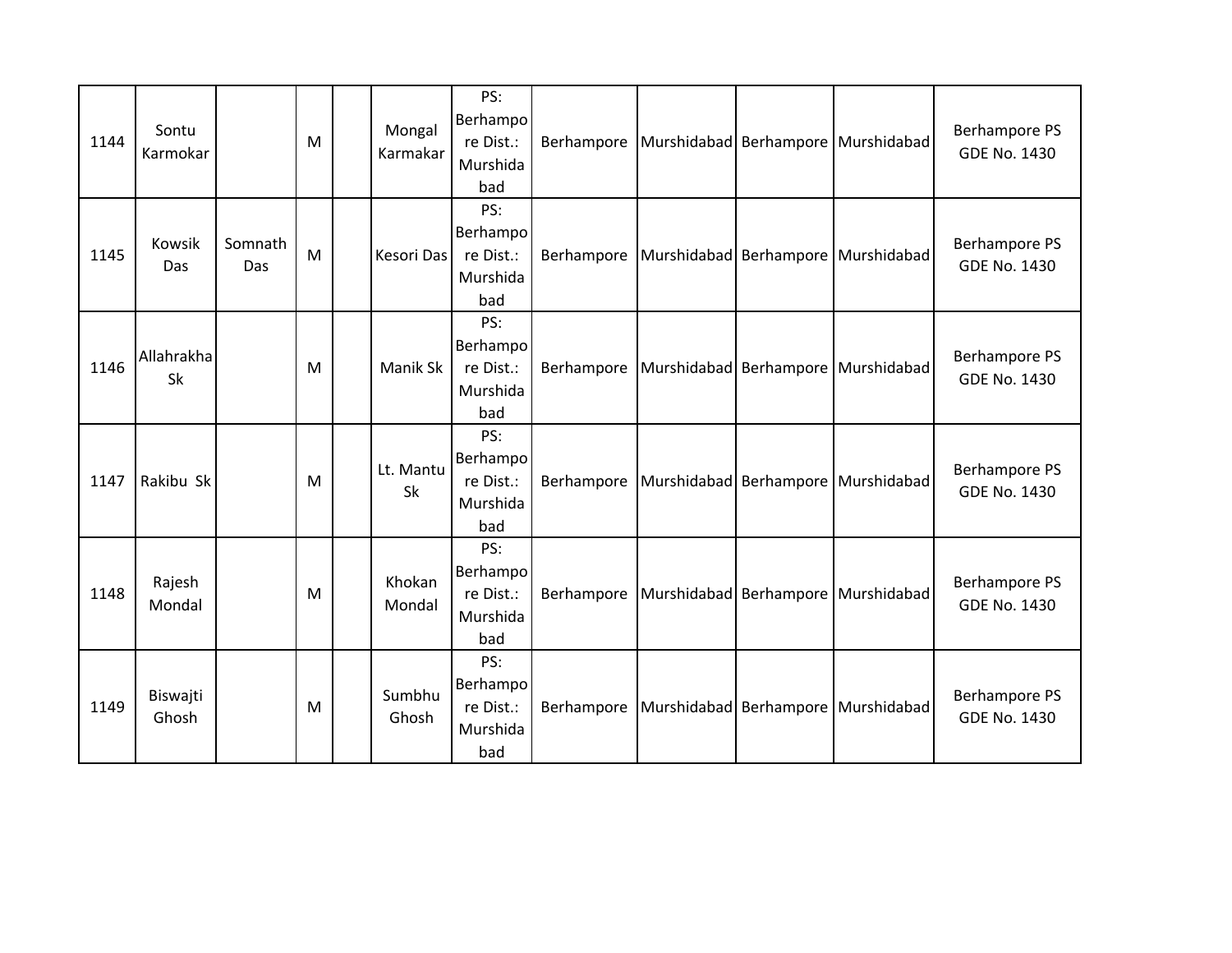| 1150 | Kiron Ray      | M | Tarni Ray        | PS:<br>Berhampo<br>re Dist.:<br>Murshida<br>bad                 |           |             |           | Berhampore Murshidabad Berhampore Murshidabad | Berhampore PS<br><b>GDE No. 1430</b>        |
|------|----------------|---|------------------|-----------------------------------------------------------------|-----------|-------------|-----------|-----------------------------------------------|---------------------------------------------|
| 1151 | Topon<br>Bagdi | M | Ananda<br>Bagdi  | PS:<br>Berhampo<br>re Dist.:<br>Murshida<br>bad                 |           |             |           | Berhampore Murshidabad Berhampore Murshidabad | <b>Berhampore PS</b><br><b>GDE No. 1430</b> |
| 1152 | Sarman<br>Sk   | M | Nabi Sk          | Kolla PS:<br>Bharatpur<br>Dist.:<br>Murshida<br>bad             | Bharatpur | Murshidabad | Bharatpur | Murshidabad                                   | <b>Bharatpur PS GDE</b><br>No. 841          |
| 1153 | Ujjal Sk       | M | Kasem Sk         | Bharatpur<br>PS:<br>Bharatpur<br>Dist.:<br>Murshida<br>bad      | Bharatpur | Murshidabad | Bharatpur | Murshidabad                                   | <b>Bharatpur PS GDE</b><br>No. 841          |
| 1154 | Saidul Sk      | M | Ahed Ali         | <b>Binodia</b><br>PS:<br>Bharatpur<br>Dist.:<br>Murshida<br>bad | Bharatpur | Murshidabad | Bharatpur | Murshidabad                                   | <b>Bharatpur PS GDE</b><br>No. 841          |
| 1155 | Kajal Das      | M | Biswanath<br>Das | Jajan PS:<br>Bharatpur<br>Dist.:<br>Murshida<br>bad             | Bharatpur | Murshidabad | Bharatpur | Murshidabad                                   | <b>Bharatpur PS GDE</b><br>No. 841          |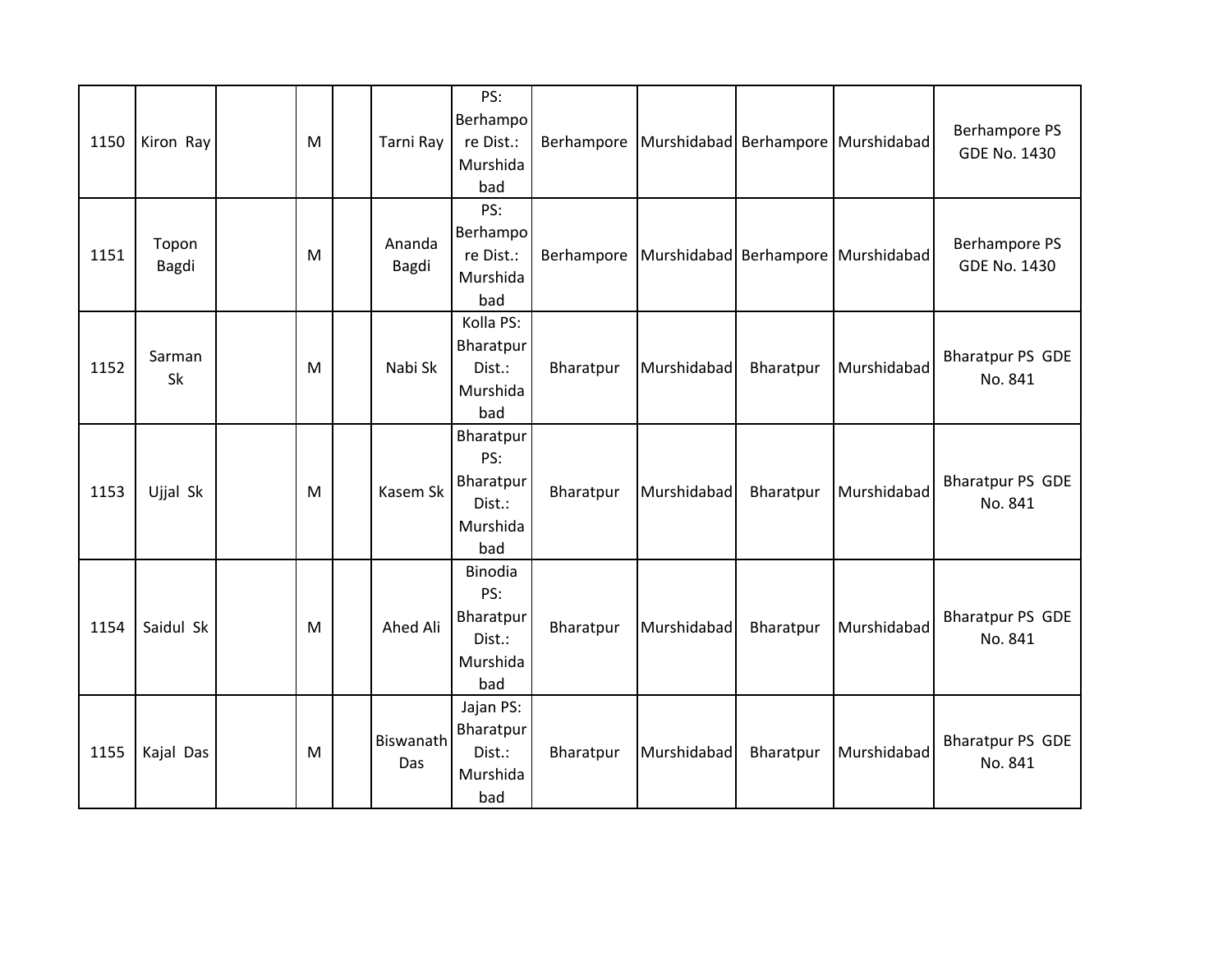| 1156 | Gour<br>Rajak          | M |    | <b>Biswanath</b><br>Rajak | Jajan PS:<br>Bharatpur<br>Dist.:<br>Murshida<br>bad                       | Bharatpur  | Murshidabad             | Bharatpur  | Murshidabad | Bharatpur PS GDE<br>No. 841  |
|------|------------------------|---|----|---------------------------|---------------------------------------------------------------------------|------------|-------------------------|------------|-------------|------------------------------|
| 1157 | Raju<br>Majhi          | M |    | Lt Mohon<br>Majhi         | Jajan PS:<br>Bharatpur<br>Dist.:<br>Murshida<br>bad                       | Bharatpur  | Murshidabad             | Bharatpur  | Murshidabad | Bharatpur PS GDE<br>No. 841  |
| 1158 | Kalachand<br>Noshipuri | M | 30 | Abhiram<br>Noshipuri      | Sabaldaha<br>PS:<br>Khargram<br>Dist.:<br>Murshida<br>bad                 | Khargram   | Murshidabad             | Daulatabad | Murshidabad | Daulatabad PS GDE<br>No. 729 |
| 1159 | Akbar Sk               | M | 34 | Sk                        | Mirjapur<br>PS:<br>Ferestulla   Daulataba<br>d Dist.:<br>Murshida<br>bad  | Daulatabad | Murshidabad             | Daulatabad | Murshidabad | Daulatabad PS GDE<br>No. 729 |
| 1160 | <b>Masbul Sk</b>       | M | 21 | <b>Ektar Sk</b>           | Uttarpara<br>Hasanpur<br>PS:<br>Murshida<br>bad Dist.:<br>Murshida<br>bad |            | Murshidabad Murshidabad | Daulatabad | Murshidabad | Daulatabad PS GDE<br>No. 729 |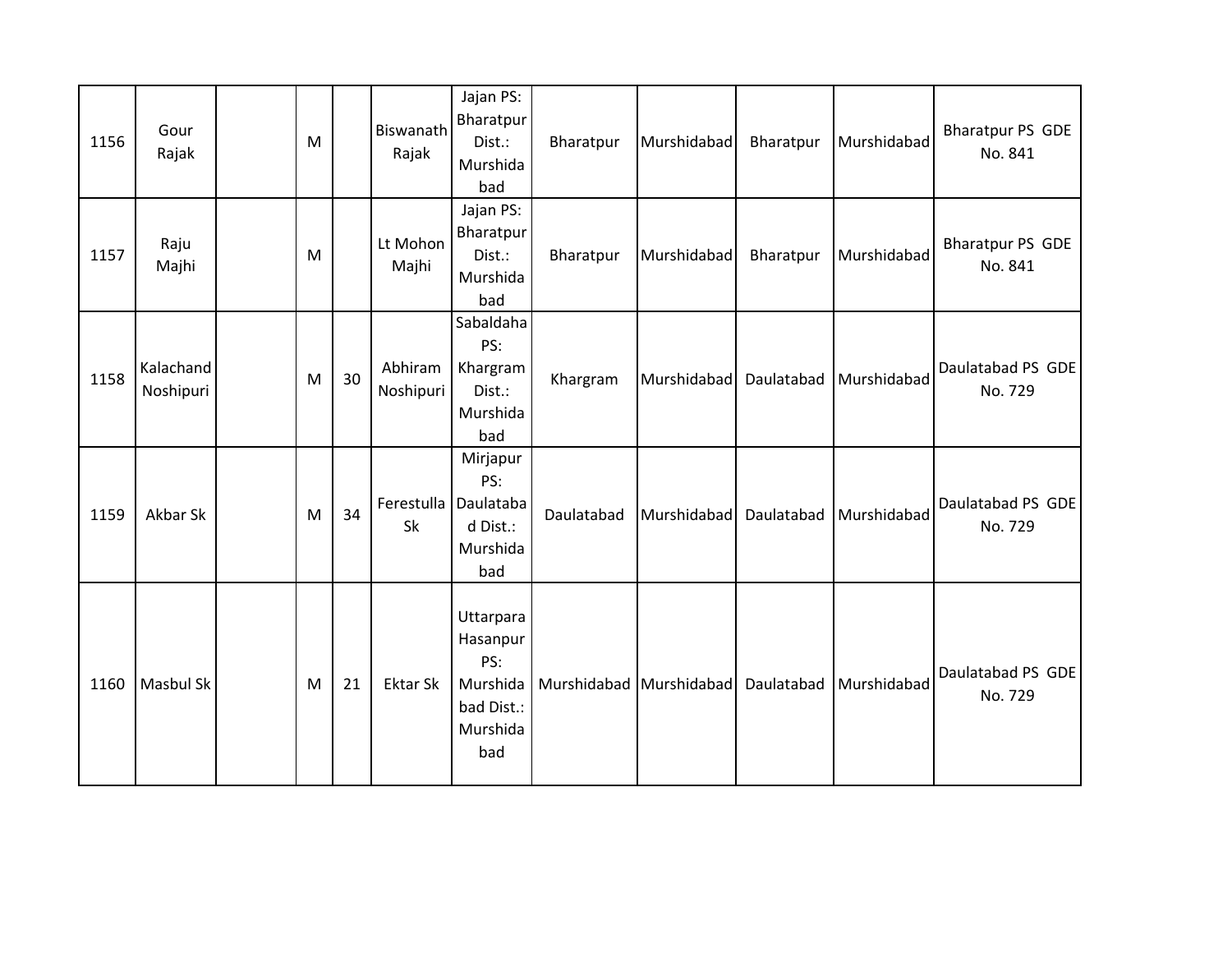| 1161 | Sihel<br>Mondal        | M | 18 | Hanif<br>Mondal  | Domkal<br><b>Bazar PS:</b><br>Domkal<br>Dist.:<br>Murshida<br>bad | Domkal      | Murshidabad             | Domkal      | Murshidabad | Domkal PS GDE No.<br>1040            |
|------|------------------------|---|----|------------------|-------------------------------------------------------------------|-------------|-------------------------|-------------|-------------|--------------------------------------|
| 1162 | Ali Akbar              | M | 18 | Musahak<br>Sk    | Domkal<br><b>Bazar PS:</b><br>Domkal<br>Dist.:<br>Murshida<br>bad | Domkal      | Murshidabad             | Domkal      | Murshidabad | Domkal PS GDE No.<br>1040            |
| 1163 | <b>Babin</b><br>Mondal | M |    | Kuddus<br>Mondal | Benekola<br>PS:<br>Hariharpa<br>ra Dist.:<br>Murshida<br>bad      | Hariharpara | Murshidabad             | Hariharpara | Murshidabad | Hariharpara PS<br><b>GDE No. 807</b> |
| 1164 | Alimuddin<br>Sk        | M |    | Lt. Siraj Sk     | Kanchann<br>agar PS:<br>Hariharpa<br>ra Dist.:<br>Murshida<br>bad | Hariharpara | Murshidabad Hariharpara |             | Murshidabad | Hariharpara PS<br><b>GDE No. 834</b> |
| 1165 | Jelemuddi<br>n Sk      | M |    | Lt. Siraj Sk     | Kanchann<br>agar PS:<br>Hariharpa<br>ra Dist.:<br>Murshida<br>bad | Hariharpara | Murshidabad             | Hariharpara | Murshidabad | Hariharpara PS<br><b>GDE No. 834</b> |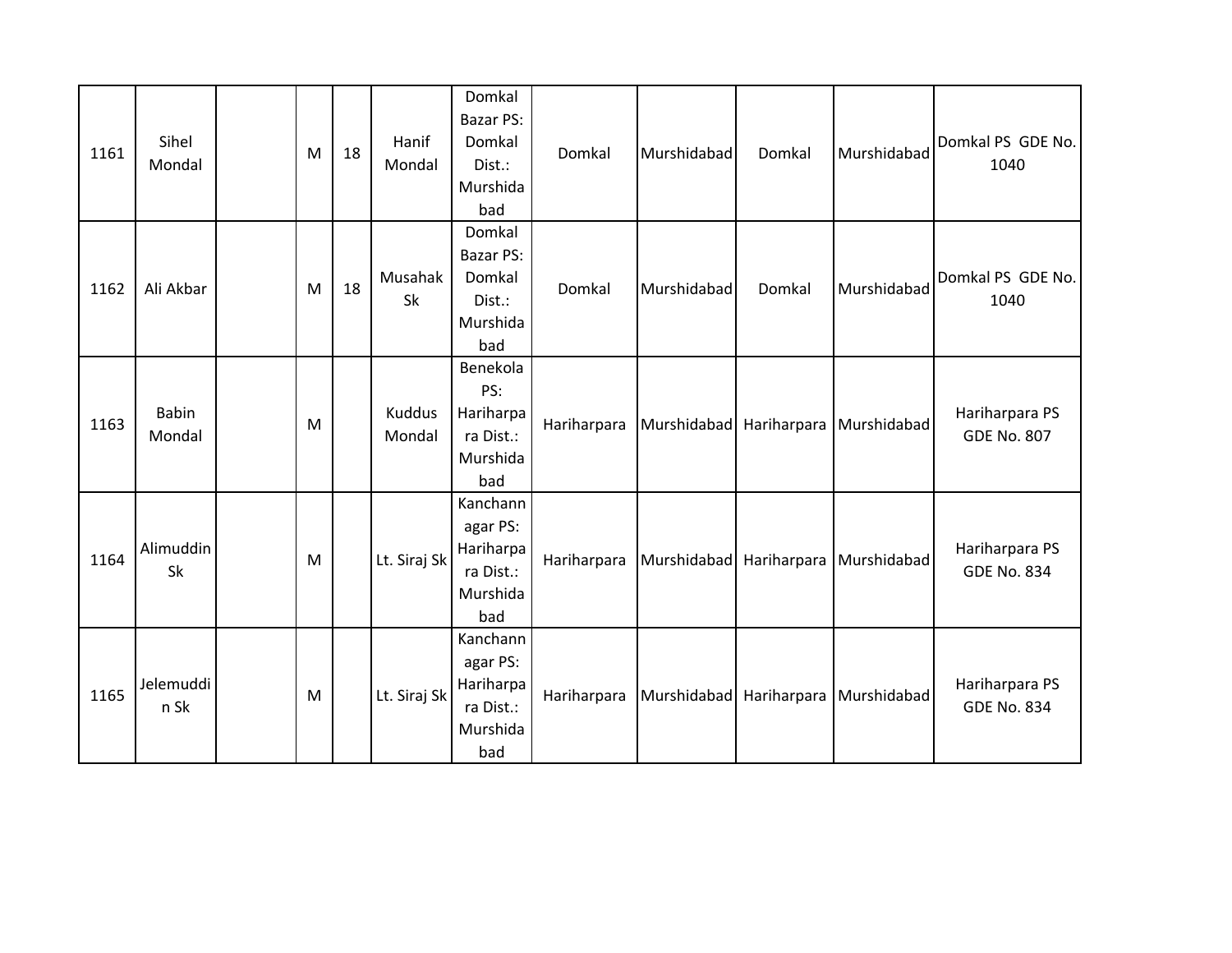| 1166 | <b>Kuddus</b><br>Mondal | M |    | Ali<br>Hossain Sk | <b>Bhabanipu</b><br>r PS:<br>Hariharpa<br>ra Dist.:<br>Murshida<br>bad | Hariharpara | Murshidabad Hariharpara |           | Murshidabad | Hariharpara PS<br><b>GDE No. 834</b> |
|------|-------------------------|---|----|-------------------|------------------------------------------------------------------------|-------------|-------------------------|-----------|-------------|--------------------------------------|
| 1167 | Asik Iqbal              | M | 21 | Golam<br>Hossain  | Chandpur<br>PS:<br>Daulataba<br>d Dist.:<br>Murshida<br>bad            | Daulatabad  | Murshidabad             | Islampore | Murshidabad | Islampore PS GDE<br>No. 761          |
| 1168 | Saheb Sk                | M | 18 | Aftab Sk          | Kewatala<br>PS:<br>Daulataba<br>d Dist.:<br>Murshida<br>bad            | Daulatabad  | Murshidabad             | Islampore | Murshidabad | Islampore PS GDE<br>No. 761          |
| 1169 | <b>Tuhin Sk</b>         | M | 18 | Reyajul Sk        | Kewatala<br>PS:<br>Daulataba<br>d Dist.:<br>Murshida<br>bad            | Daulatabad  | Murshidabad             | Islampore | Murshidabad | Islampore PS GDE<br>No. 761          |
| 1170 | <b>Kowsar Sk</b>        | M | 30 | Monu Sk           | Gopinathp<br>ur PS:<br>Islampore<br>Dist.:<br>Murshida<br>bad          | Islampore   | Murshidabad             | Islampore | Murshidabad | Islampore PS GDE<br>No. 783          |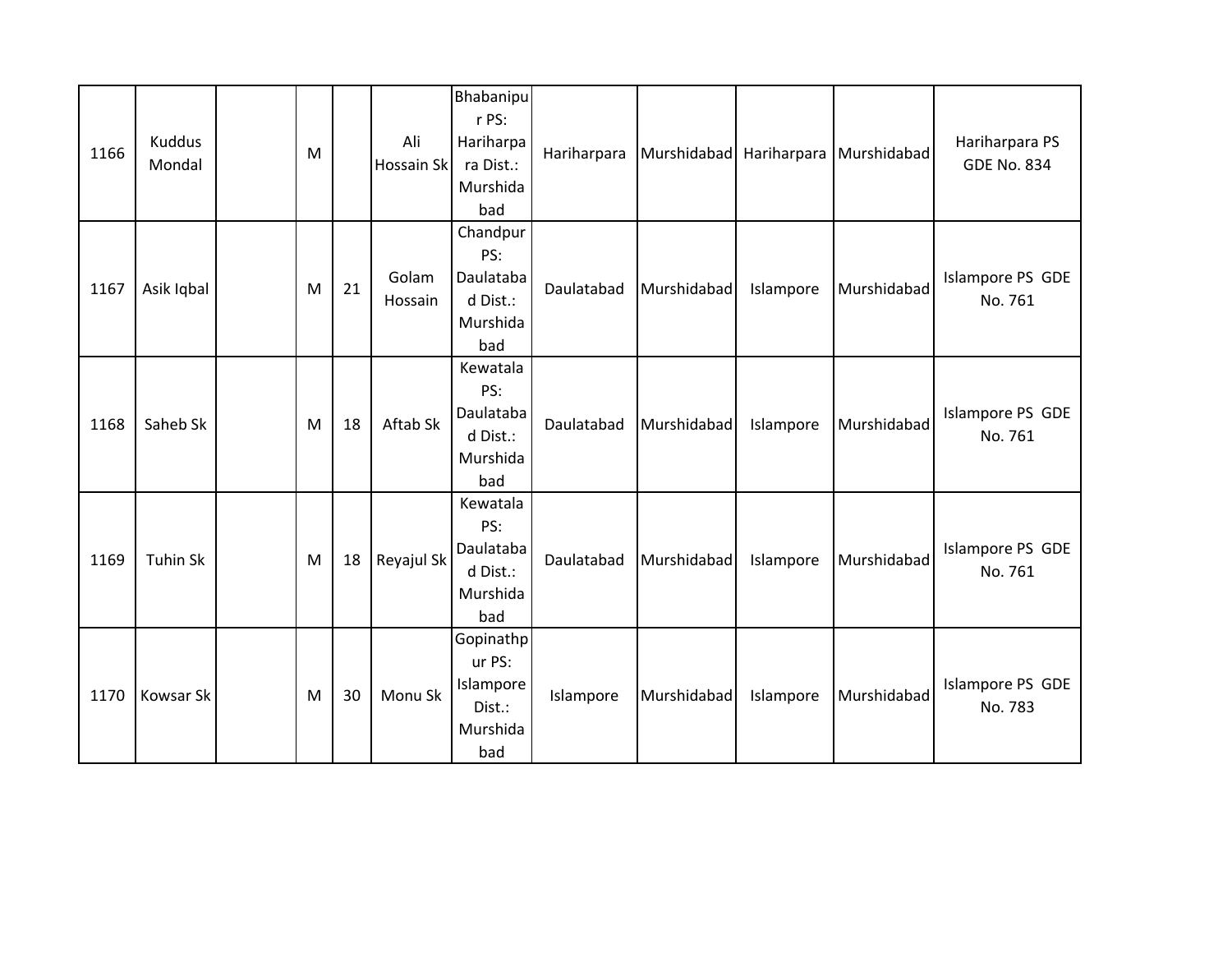| 1171 | Erajul Sk         | M | 35 | Amiruddin<br>Sk      | Jalangi PS:<br>Jalangi<br>Dist.:<br>Murshida<br>bad                 | Jalangi | Murshidabad | Jalangi | Murshidabad | Jalangi PS GDE No.<br>701 |
|------|-------------------|---|----|----------------------|---------------------------------------------------------------------|---------|-------------|---------|-------------|---------------------------|
| 1172 | Ramjan<br>Sk      | M | 34 | Moslem<br>Sk         | <b>Bhaduriap</b><br>ara PS:<br>Jalangi<br>Dist.:<br>Murshida<br>bad | Jalangi | Murshidabad | Jalangi | Murshidabad | Jalangi PS GDE No.<br>701 |
| 1173 | Anarul<br>Sha     | M | 40 | Olil Sha             | Polladang<br>a PS:<br>Jalangi<br>Dist.:<br>Murshida<br>bad          | Jalangi | Murshidabad | Jalangi | Murshidabad | Jalangi PS GDE No.<br>756 |
| 1174 | Ghisu<br>Mandal   | M |    | Lt. Sachin<br>Mandal | Kanchann<br>agar PS:<br>Jiaganj<br>Dist.:<br>Murshida<br>bad        | Jiaganj | Murshidabad | Jiaganj | Murshidabad | Jiaganj PS GDE No.<br>642 |
| 1175 | Susanto<br>Mandal | M | 50 | Lt. Binod<br>Mandal  | Kanchann<br>agar PS:<br>Jiaganj<br>Dist.:<br>Murshida<br>bad        | Jiaganj | Murshidabad | Jiaganj | Murshidabad | Jiaganj PS GDE No.<br>642 |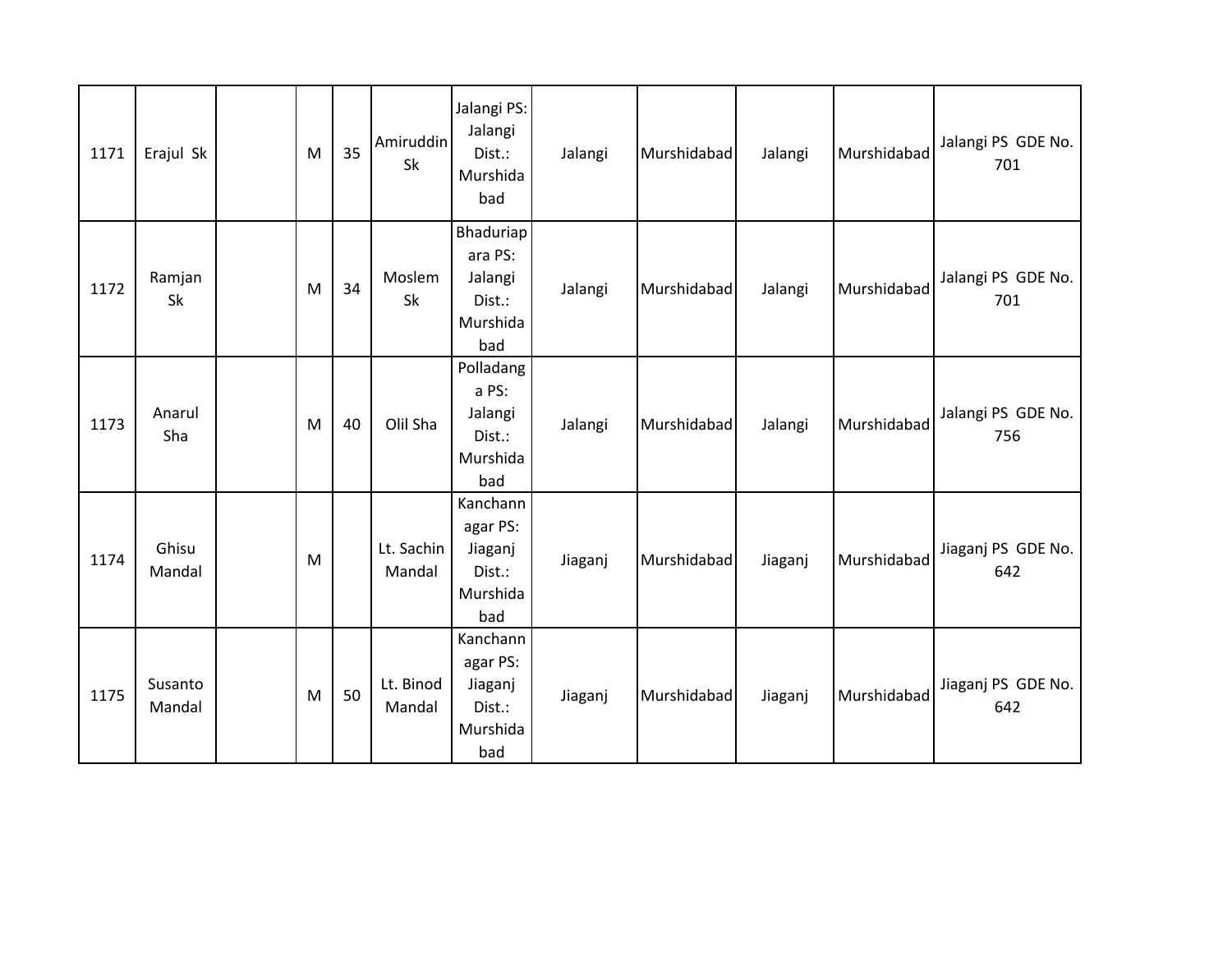| 1176 | Barkat Sk       | M | 35 | Saheb Sk          | Jemo<br>Ghashipar<br>a PS:<br>Kandi<br>Dist.:<br>Murshida<br>bad    | Kandi    | Murshidabad | Kandi    | Murshidabad | Kandi PS GDE No.<br>1136   |
|------|-----------------|---|----|-------------------|---------------------------------------------------------------------|----------|-------------|----------|-------------|----------------------------|
| 1177 | Safikul Sk      | M | 30 | Rafik Sk          | Puradanga<br>PS:<br>Khargram<br>Dist.:<br>Murshida<br>bad           | Khargram | Murshidabad | Khargram | Murshidabad | Khargram PS GDE<br>No. 836 |
| 1178 | Moula<br>Box    | M | 36 | Box               | Sahpara<br>PS:<br>Lt. Khoda   Khargram<br>Dist.:<br>Murshida<br>bad | Khargram | Murshidabad | Khargram | Murshidabad | Khargram PS GDE<br>No. 836 |
| 1179 | Kalu Sk         | M | 39 | Lt.hakim<br>Sk    | Sahpara<br>PS:<br>Khargram<br>Dist.:<br>Murshida<br>bad             | Khargram | Murshidabad | Khargram | Murshidabad | Khargram PS GDE<br>No. 836 |
| 1180 | Nayan<br>Haldar | M | 45 | Lt.avoy<br>Haldar | Sahpara<br>PS:<br>Khargram<br>Dist.:<br>Murshida<br>bad             | Khargram | Murshidabad | Khargram | Murshidabad | Khargram PS GDE<br>No. 836 |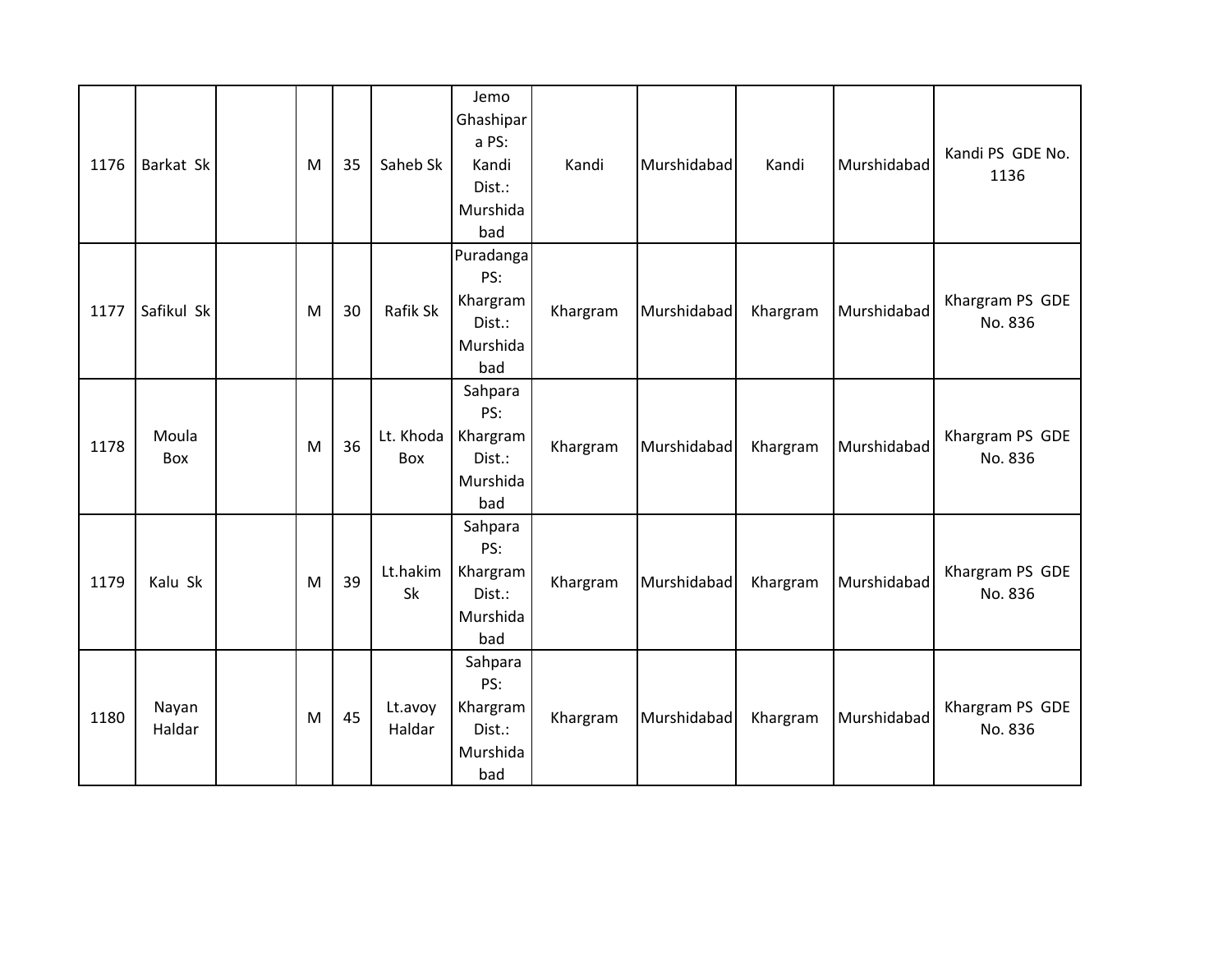| 1181 | Kabi<br>Mahara       | M | 37 | Arjun<br>Mahara     | Sahapara<br>PS:<br>Khargram<br>Dist.:<br>Murshida<br>bad                                   | Khargram          | Murshidabad                           | Khargram | Murshidabad | Khargram PS GDE<br>No. 818 |
|------|----------------------|---|----|---------------------|--------------------------------------------------------------------------------------------|-------------------|---------------------------------------|----------|-------------|----------------------------|
| 1182 | Debkar<br>Mahara     | M | 30 | Ganesh<br>Mahara    | Sahapara<br>PS:<br>Khargram<br>Dist.:<br>Murshida<br>bad                                   | Khargram          | Murshidabad                           | Khargram | Murshidabad | Khargram PS GDE<br>No. 818 |
| 1183 | <b>Bittu</b><br>Khan | M | 19 | Kamaruzz<br>aman Sk | Mirdhapar<br>a PS:<br>Raghunat<br>hganj<br>Dist.:<br>Jangipur<br>Police<br>District        | Raghunathga<br>nj | Jangipur<br>Police<br>District        | Lalgola  | Murshidabad | Lalgola PS GDE No.<br>914  |
| 1184 | Mohit Sk             | M | 18 | Raju Sk             | Mirdhapar<br>a PS:<br>Raghunat<br>hganj<br>Dist.:<br>Jangipur<br>Police<br><b>District</b> | Raghunathga<br>nj | Jangipur<br>Police<br><b>District</b> | Lalgola  | Murshidabad | Lalgola PS GDE No.<br>914  |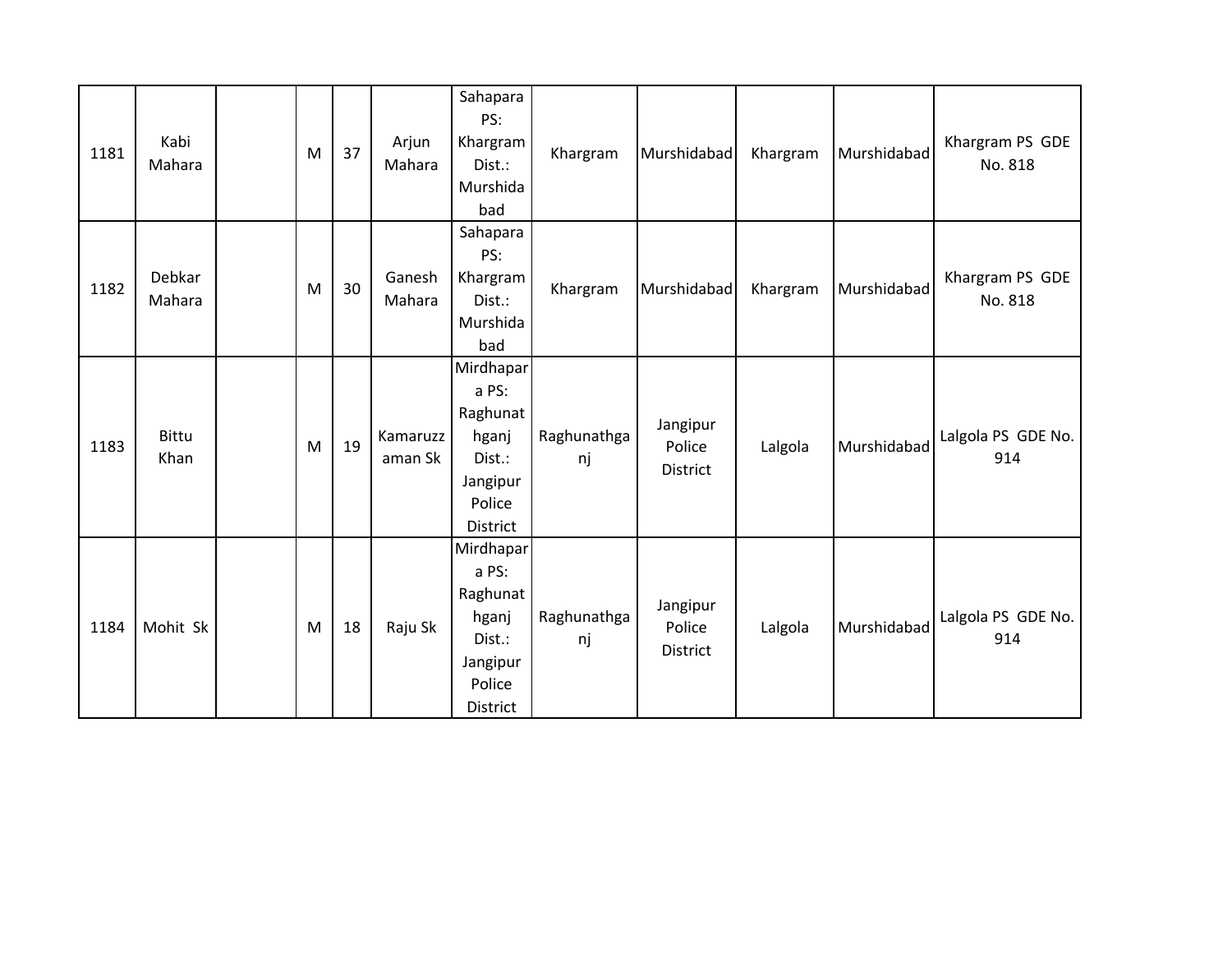| 1185 | Somir<br>Khan     | M | 18 | Ansar<br>Khan      | Mirdhapar<br>a PS:<br>Raghunat<br>hganj<br>Dist.:<br>Jangipur<br>Police<br>District | Raghunathga<br>nj         | Jangipur<br>Police<br>District | Lalgola         | Murshidabad | Lalgola PS GDE No.<br>914             |
|------|-------------------|---|----|--------------------|-------------------------------------------------------------------------------------|---------------------------|--------------------------------|-----------------|-------------|---------------------------------------|
| 1186 | Majrul Sk         | M | 40 | Mojibur<br>Sk      | Mahatpur<br>PS:<br>gola Dist.:<br>Murshida<br>bad                                   | Bhagawan Bhagawangol<br>a | Murshidabad                    | Lalgola         | Murshidabad | Lalgola PS GDE No.<br>915             |
| 1187 | Jasimuddi<br>n Sk | M | 60 | Sukchand<br>Sk     | Dangarma<br>th PS:<br>Lalgola<br>Dist.:<br>Murshida<br>bad                          | Lalgola                   | Murshidabad                    | Lalgola         | Murshidabad | Lalgola PS GDE No.<br>915             |
| 1188 | Sijan Sk          | M | 32 | Nirul Sk           | Maniknag<br>ar PS:<br>Murshida<br>bad Dist.:<br>Murshida<br>bad                     |                           | Murshidabad Murshidabad        | Murshidaba<br>d | Murshidabad | Murshidabad PS<br><b>GDE No. 1088</b> |
| 1189 | Sujal<br>Mondal   | M |    | Lt. Belu<br>Mondal | Horipur<br>PS:<br>Nabagram<br>Dist.:<br>Murshida<br>bad                             | Nabagram                  | Murshidabad                    | Nabagram        | Murshidabad | Nabagram PS GDE<br>No. 878            |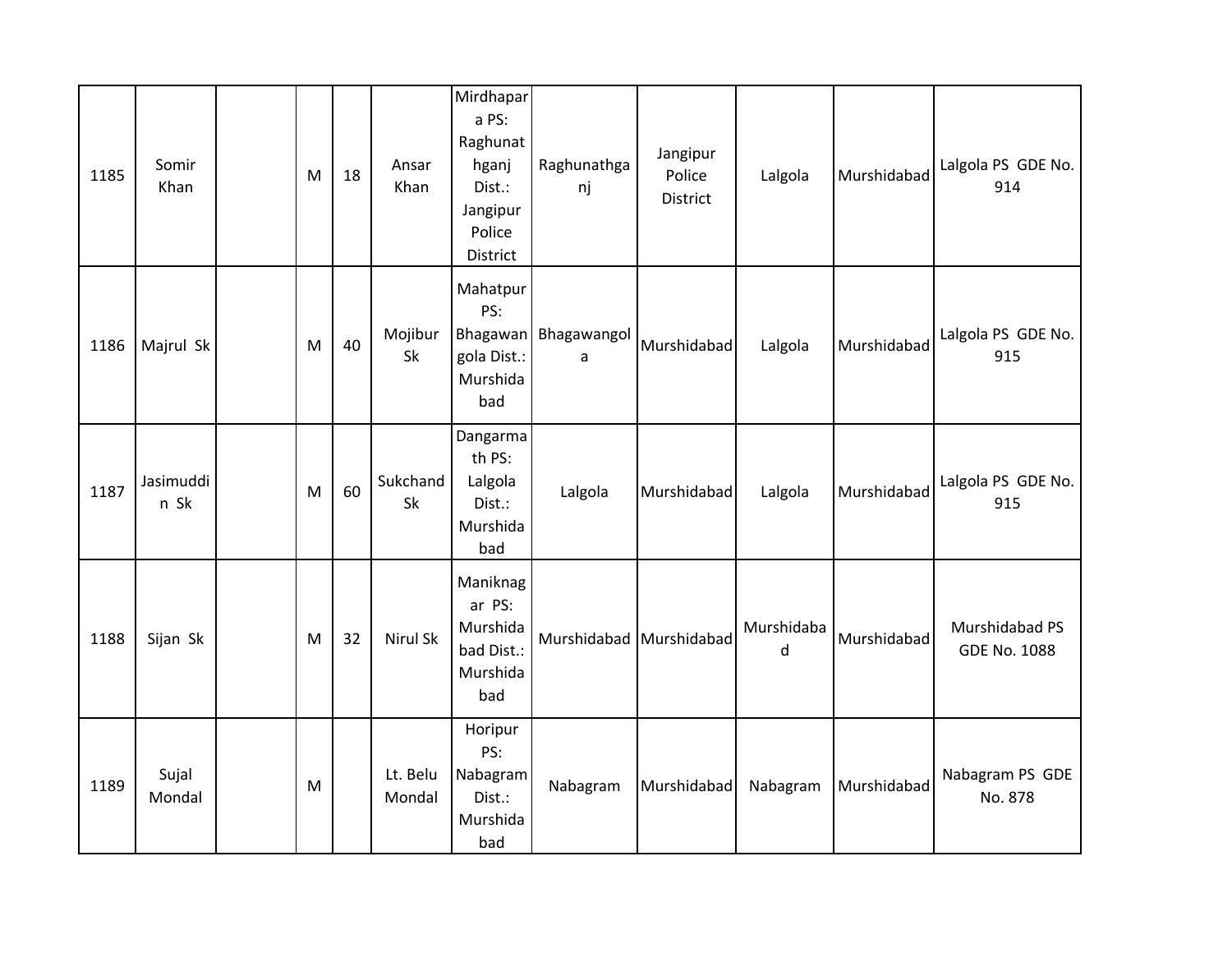| 1190 | Moti Sk            | M |    | Mokid Sk          | Koitha PS:<br>Nalhati<br>Dist.:<br>Birbhum                         | Nalhati           | Birbhum     | Nabagram | Murshidabad | Nabagram PS GDE<br>No. 892 |
|------|--------------------|---|----|-------------------|--------------------------------------------------------------------|-------------------|-------------|----------|-------------|----------------------------|
| 1191 | Musaraf<br>Mollick | M | 44 | Julkas<br>Mollick | Koitha PS:<br>Nalhati<br>Dist.:<br>Birbhum                         | Nalhati           | Birbhum     | Nabagram | Murshidabad | Nabagram PS GDE<br>No. 892 |
| 1192 | Jamirul<br>Mia     | M | 34 | Nokumud<br>din Sk | Karbala<br>Krishnapu<br>r PS:<br>Baishnabn<br>agar Dist.:<br>Malda | Baishnabnaga<br>r | Malda       | Nabagram | Murshidabad | Nabagram PS GDE<br>No. 892 |
| 1193 | Amol Sk            | M | 40 | Lt. Kalu Sk       | Sankoa<br>PS: Nawda<br>Dist.:<br>Murshida<br>bad                   | Nawda             | Murshidabad | Nawda    | Murshidabad | Nawda PS GDE No.<br>694    |
| 1194 | Hasibul<br>Sk      | M | 37 | Lifaj Sk          | Dubtala<br>PS: Nawda<br>Dist.:<br>Murshida<br>bad                  | Nawda             | Murshidabad | Nawda    | Murshidabad | Nawda PS GDE No.<br>694    |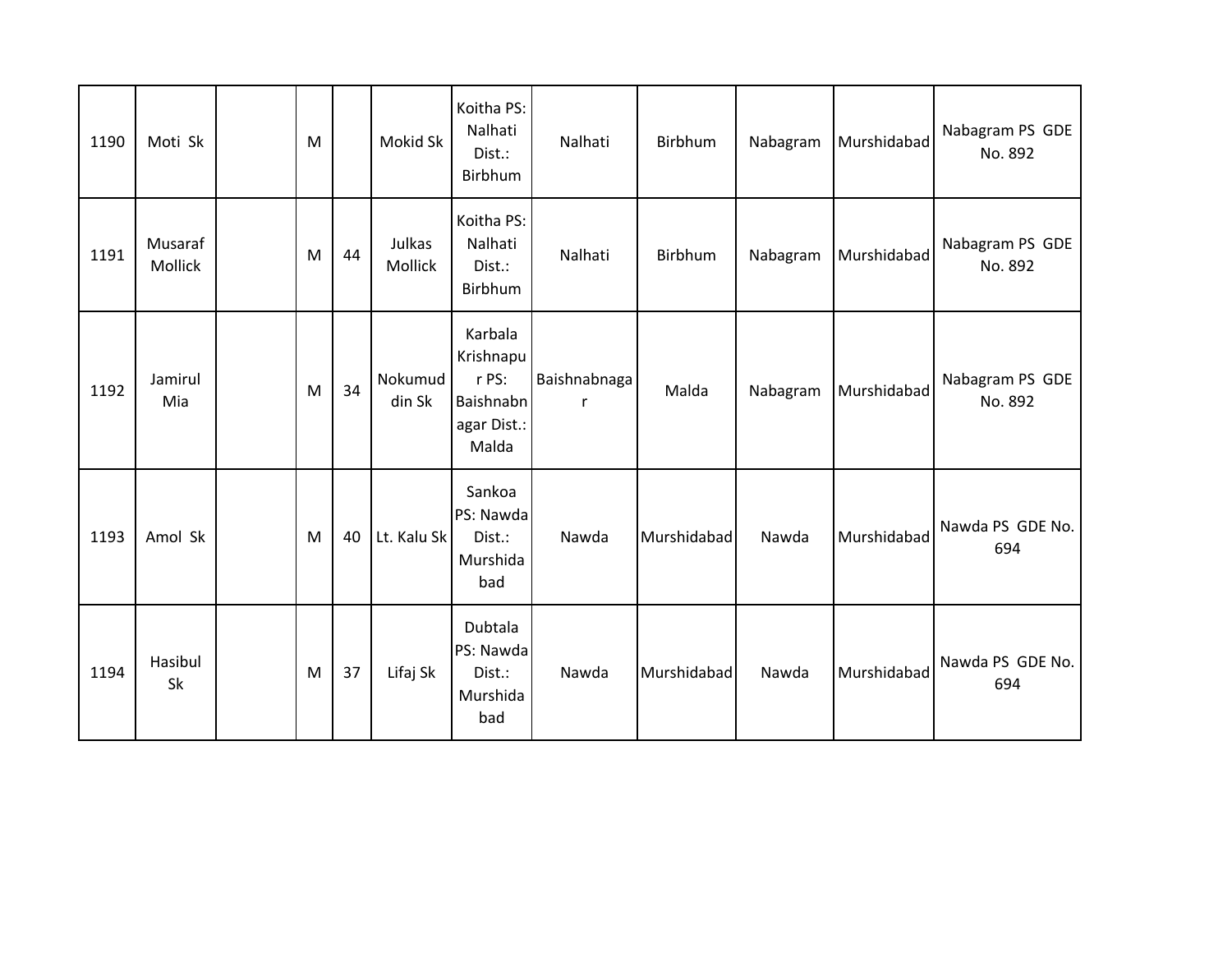| 1195 | Jafaruddin<br>Sk | M | 45 | Ajmat Sk                  | Chandipur<br>PS: Nawda<br>Dist.:<br>Murshida<br>bad                | Nawda     | Murshidabad | Nawda     | Murshidabad | Nawda PS GDE No.<br>694     |
|------|------------------|---|----|---------------------------|--------------------------------------------------------------------|-----------|-------------|-----------|-------------|-----------------------------|
| 1196 | Sarifuddin<br>Sk | M | 21 | Usmango<br>ni Sk          | Chatumar<br>a PS:<br>Nawda<br>Dist.:<br>Murshida<br>bad            | Nawda     | Murshidabad | Nawda     | Murshidabad | Nawda PS GDE No.<br>694     |
| 1197 | Saheb Sk         | M | 23 | Gajhlu Sk                 | Bali<br>Harikanap<br>ara PS:<br>Nawda<br>Dist.:<br>Murshida<br>bad | Nawda     | Murshidabad | Nawda     | Murshidabad | Nawda PS GDE No.<br>694     |
| 1198 | Choton Sk        | M | 19 | Mandal<br>Asadul<br>Islam | Khastaluk<br>PS:<br>Raninagar<br>Dist.:<br>Murshida<br>bad         | Raninagar | Murshidabad | Raninagar | Murshidabad | Raninagar PS GDE<br>No. 794 |
| 1199 | Prosanta<br>Das  | M | 50 | <b>Bipad Das</b>          | Kaliyanpur<br>PS:<br>Raninagar<br>Dist.:<br>Murshida<br>bad        | Raninagar | Murshidabad | Raninagar | Murshidabad | Raninagar PS GDE<br>No. 793 |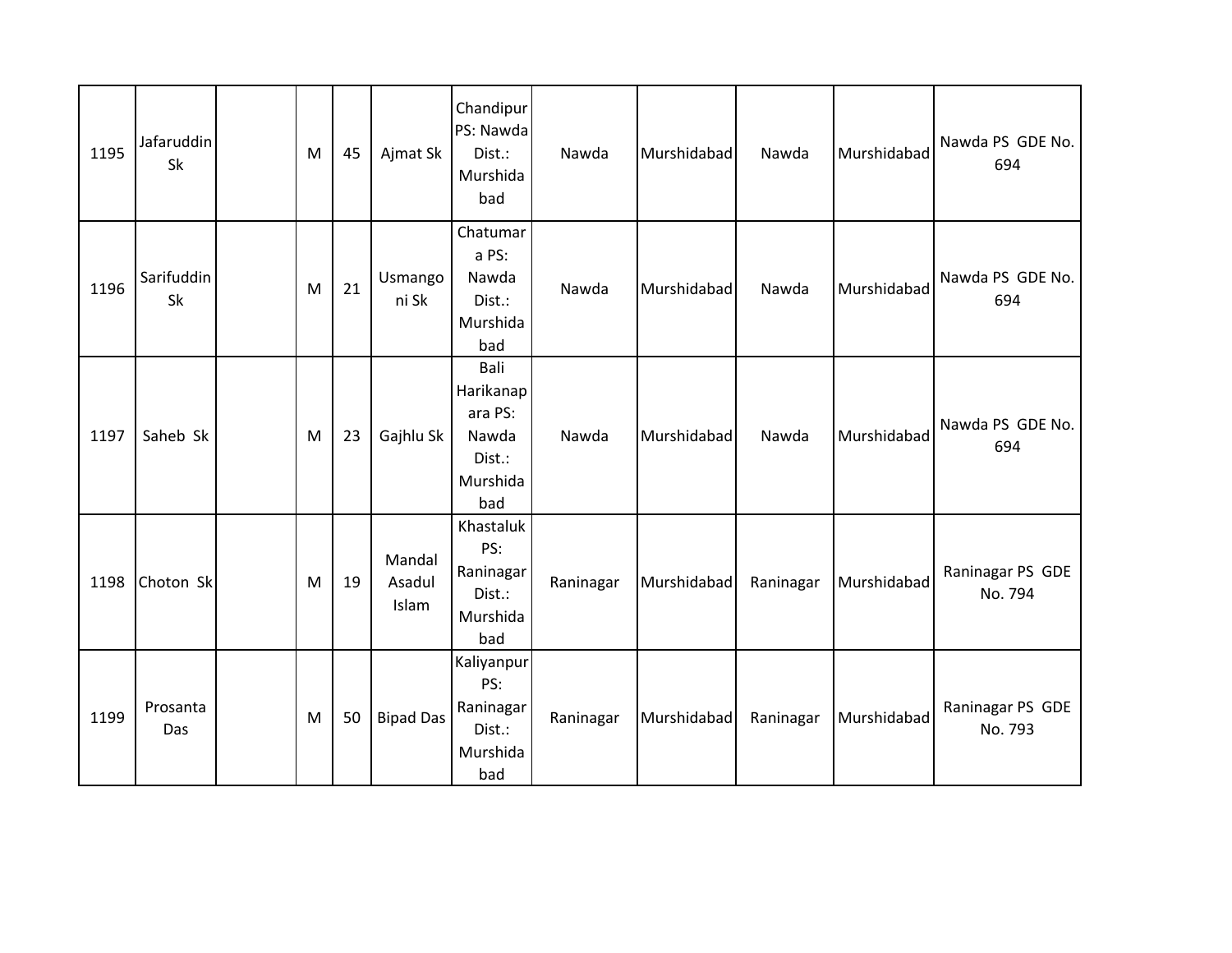| 1200 | Dipu Das       | M | 18 | <b>Dilip Das</b> | Kaliyanpur<br>PS:<br>Raninagar<br>Dist.:<br>Murshida<br>bad | Raninagar | Murshidabad | Raninagar | Murshidabad | Raninagar PS GDE<br>No. 793 |
|------|----------------|---|----|------------------|-------------------------------------------------------------|-----------|-------------|-----------|-------------|-----------------------------|
| 1201 | Dilip Das      | M | 40 | <b>Bipad Das</b> | Kaliyanpur<br>PS:<br>Raninagar<br>Dist.:<br>Murshida<br>bad | Raninagar | Murshidabad | Raninagar | Murshidabad | Raninagar PS GDE<br>No. 793 |
| 1202 | Susanta<br>Das | M | 35 | Prosanta<br>Das  | Kaliyanpur<br>PS:<br>Raninagar<br>Dist.:<br>Murshida<br>bad | Raninagar | Murshidabad | Raninagar | Murshidabad | Raninagar PS GDE<br>No. 793 |
| 1203 | Salam Sk       | M | 19 | Sainul Sk        | Khastaluk<br>PS:<br>Raninagar<br>Dist.:<br>Murshida<br>bad  | Raninagar | Murshidabad | Raninagar | Murshidabad | Raninagar PS GDE<br>No. 794 |
| 1204 | Rekha<br>Bibi  | F | 28 | Tajem Ali        | Alaipur<br>PS:<br>Ranitala<br>Dist.:<br>Murshida<br>bad     | Ranitala  | Murshidabad | Ranitala  | Murshidabad | Ranitala PS GDE<br>No. 782  |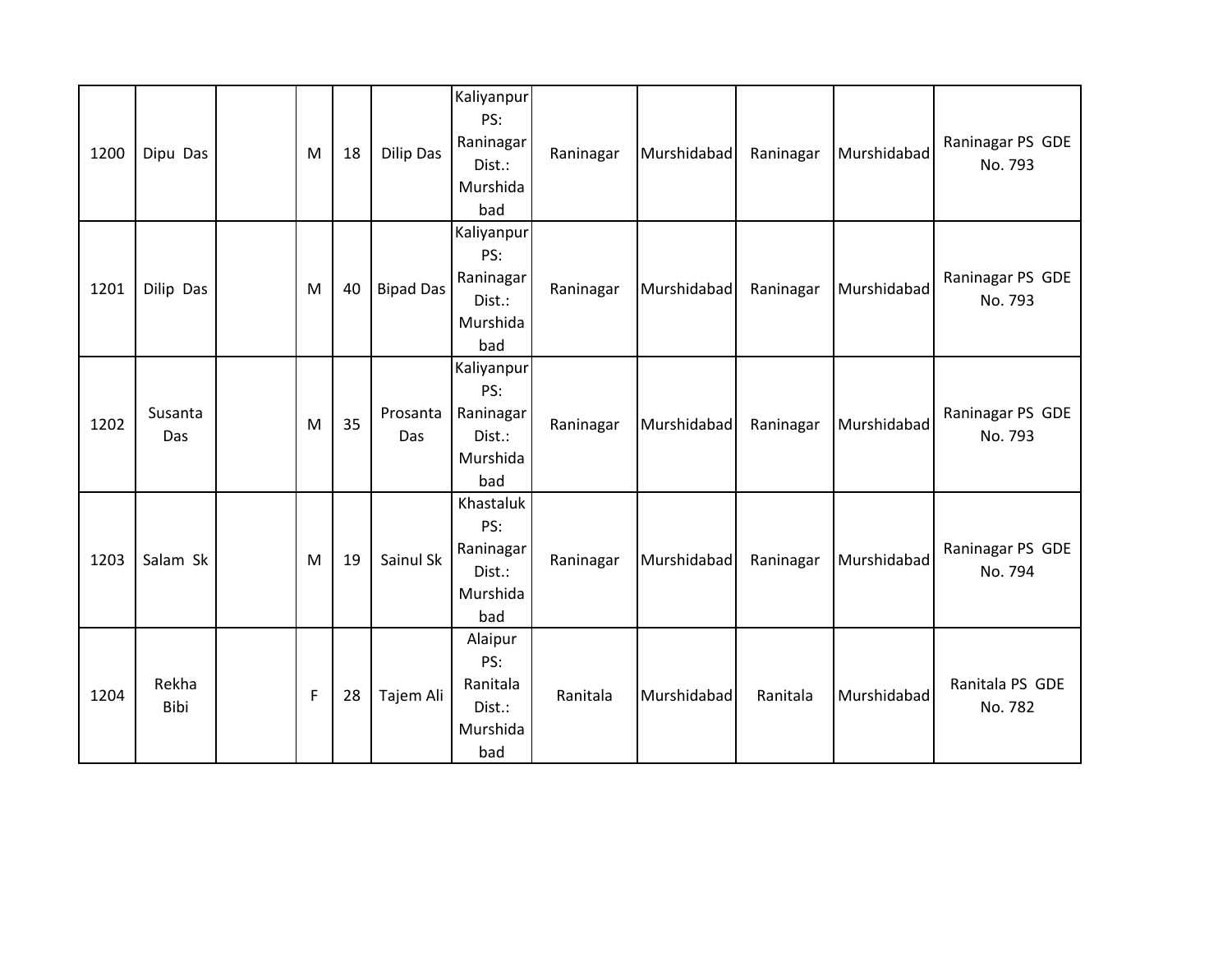| 1205 | Faruk Sk          | M | 22 | Mojior<br>Rahaman      | Benipur<br>Jamalpara<br>PS:<br>Ranitala<br>Dist.:<br>Murshida<br>bad | Ranitala  | Murshidabad | Ranitala  | Murshidabad | Ranitala PS GDE<br>No. 770  |
|------|-------------------|---|----|------------------------|----------------------------------------------------------------------|-----------|-------------|-----------|-------------|-----------------------------|
| 1206 | Ajay<br>Sarkar    | M | 35 | Sridam<br>Sarkar       | Bikalnagar<br>PS:<br>Rejinagar<br>Dist.:<br>Murshida<br>bad          | Rejinagar | Murshidabad | Rejinagar | Murshidabad | Rejinagar PS GDE<br>No. 772 |
| 1207 | <b>Israfil Sk</b> | M | 34 | Nur Islam<br><b>Sk</b> | Takipur<br>PS:<br>Rejinagar<br>Dist.:<br>Murshida<br>bad             | Rejinagar | Murshidabad | Rejinagar | Murshidabad | Rejinagar PS GDE<br>No. 772 |
| 1208 | Faruk Sk          | M | 35 | Haidar Sk              | Takipur<br>PS:<br>Rejinagar<br>Dist.:<br>Murshida<br>bad             | Rejinagar | Murshidabad | Rejinagar | Murshidabad | Rejinagar PS GDE<br>No. 806 |
| 1209 | Jahangir<br>Sk    | M | 50 | Abutaleb<br>Sk         | Nazirpur<br>PS:<br>Rejinagar<br>Dist.:<br>Murshida<br>bad            | Rejinagar | Murshidabad | Rejinagar | Murshidabad | Rejinagar PS GDE<br>No. 806 |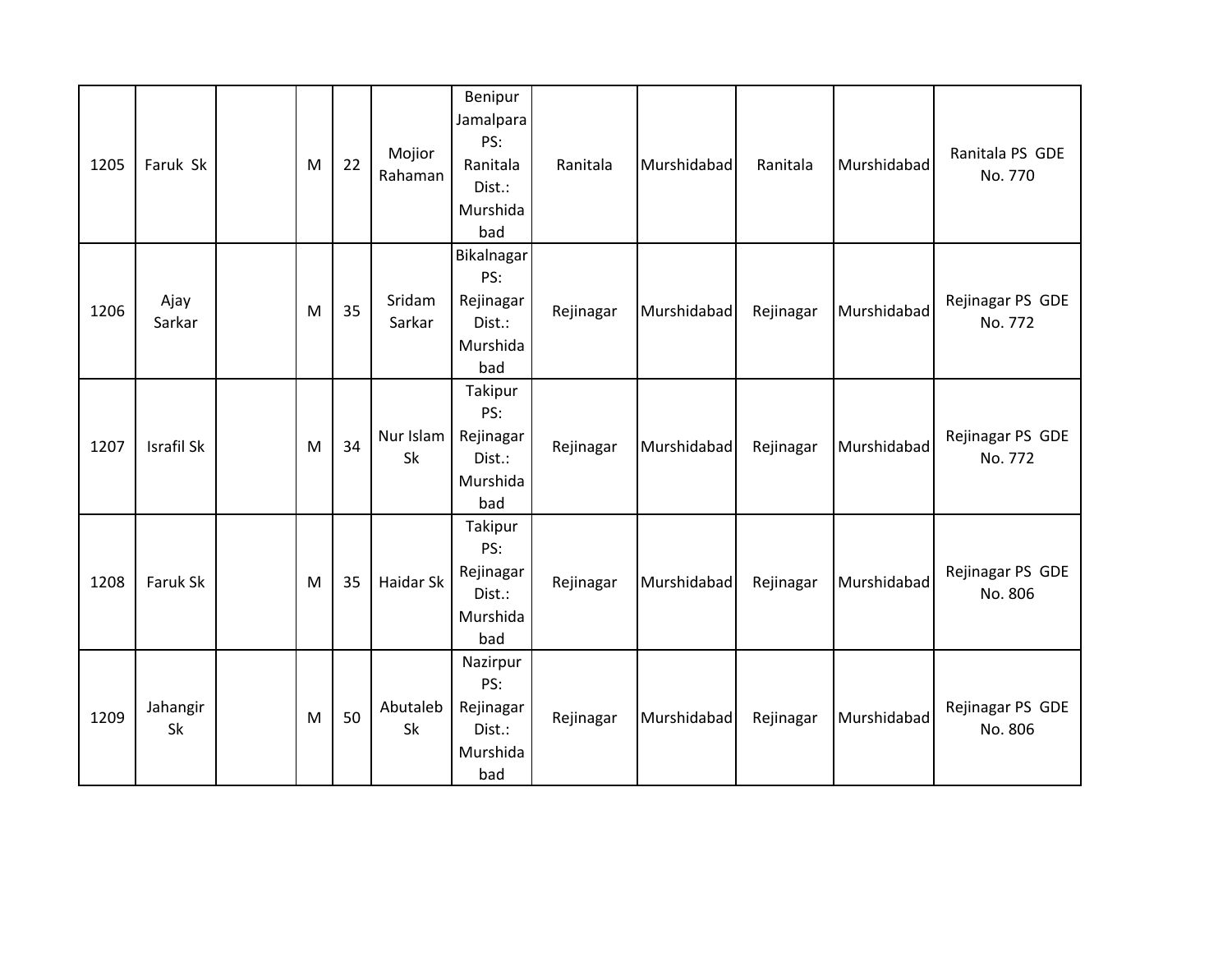| 1210 | Mofijul Sk     | M | 45 | Kamu Sk                | Kandra PS:<br>Salar Dist.:<br>Murshida<br>bad                   | Salar | Murshidabad | Salar | Murshidabad | Salar PS GDE No.<br>776 |
|------|----------------|---|----|------------------------|-----------------------------------------------------------------|-------|-------------|-------|-------------|-------------------------|
| 1211 | Mukta<br>Majhi | M | 45 | Lt<br>Mahadeb<br>Majhi | Kandra PS:<br>Salar Dist.:<br>Murshida<br>bad                   | Salar | Murshidabad | Salar | Murshidabad | Salar PS GDE No.<br>776 |
| 1212 | Saiful Sk      | M | 21 | Lt Alam Sk             | Salar<br>Hazampar<br>a PS: Salar<br>Dist.:<br>Murshida<br>bad   | Salar | Murshidabad | Salar | Murshidabad | Salar PS GDE No.<br>779 |
| 1213 | Yonus Sk       | M | 26 |                        | Salar<br>Skpara PS:<br>Golam Sk Salar Dist.:<br>Murshida<br>bad | Salar | Murshidabad | Salar | Murshidabad | Salar PS GDE No.<br>779 |
| 1214 | Asik Khan      | M | 28 | Lt Apel<br>Khan        | Salar<br>Dofadarpa<br>ra PS:<br>Salar Dist.:<br>Murshida<br>bad | Salar | Murshidabad | Salar | Murshidabad | Salar PS GDE No.<br>779 |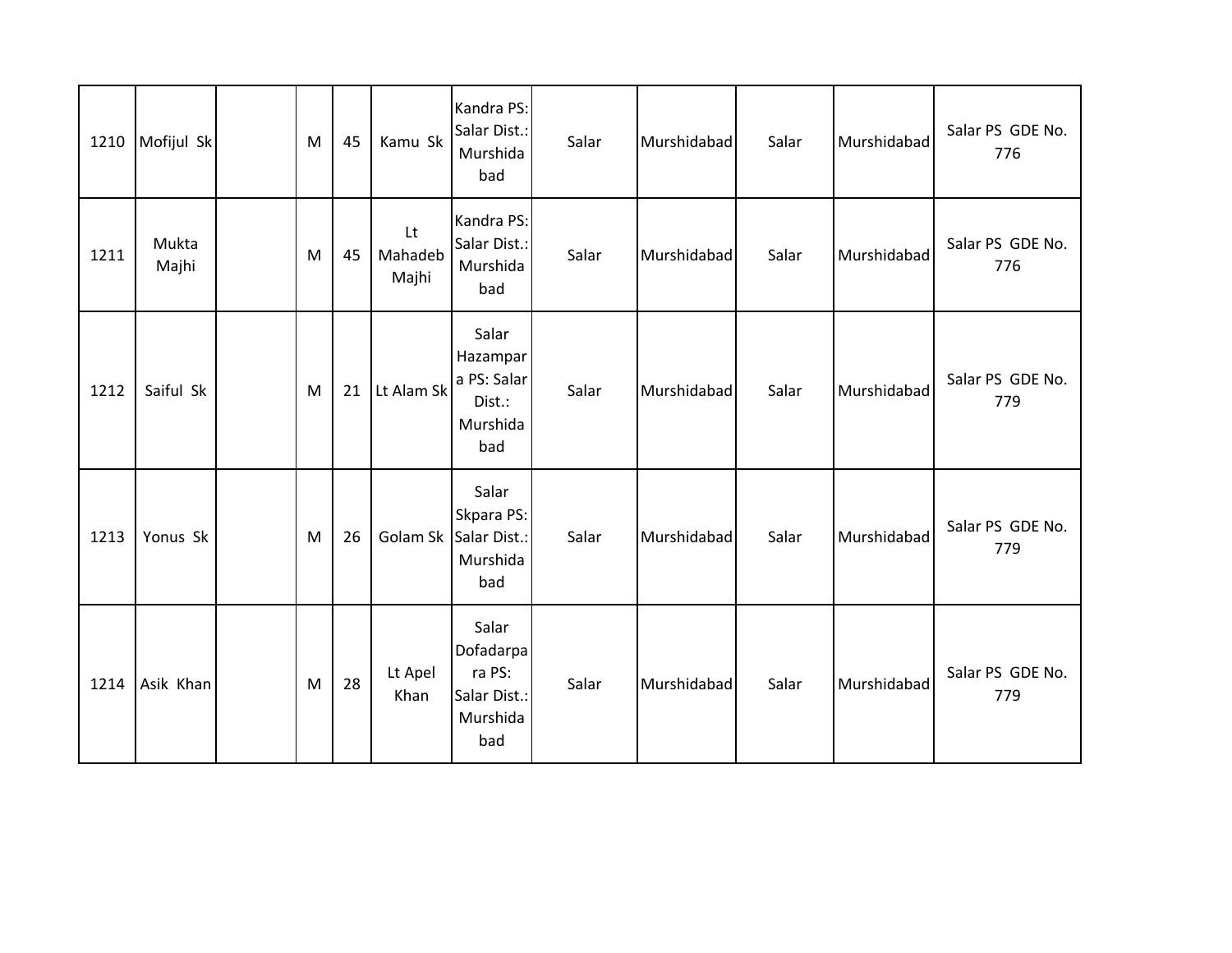| 1215 | Rehan<br>Khan   | M | 21 | Khan                      | Salar<br>Mollickpar<br>Humayun a PS: Salar<br>Dist.:<br>Murshida<br>bad           | Salar | Murshidabad          | Salar | Murshidabad          | Salar PS GDE No.<br>782  |
|------|-----------------|---|----|---------------------------|-----------------------------------------------------------------------------------|-------|----------------------|-------|----------------------|--------------------------|
| 1216 | Nayan<br>Modok  | M | 30 | Nilmani<br>Modok          | Salar<br>Hindupara<br>PS: Salar<br>Dist.:<br>Murshida<br>bad                      | Salar | Murshidabad          | Salar | Murshidabad          | Salar PS GDE No.<br>782  |
| 1217 | Biswajit<br>Das | M | 34 | Sadhan<br>Das             | Salar<br>Hindupara<br>PS: Salar<br>Dist.:<br>Murshida<br>bad                      | Salar | Murshidabad          | Salar | Murshidabad          | Salar PS GDE No.<br>782  |
| 1218 | Nazrul<br>Islam | M | 45 |                           | Salar<br>Skpara PS:<br>Abdul Rob Salar Dist.:<br>Murshida<br>bad                  | Salar | Murshidabad          | Salar | Murshidabad          | Salar PS GDE No.<br>782  |
| 1219 | Goutam<br>Dutta | M | 45 | Lt<br>Panchana<br>n Dutta | <b>BARAMAH</b><br><b>ANPUR</b><br>PS: Belda<br>Dist.:<br>Paschim<br>Mednipor<br>e | Belda | Paschim<br>Mednipore | Belda | Paschim<br>Mednipore | Belda PS GDE No.<br>1210 |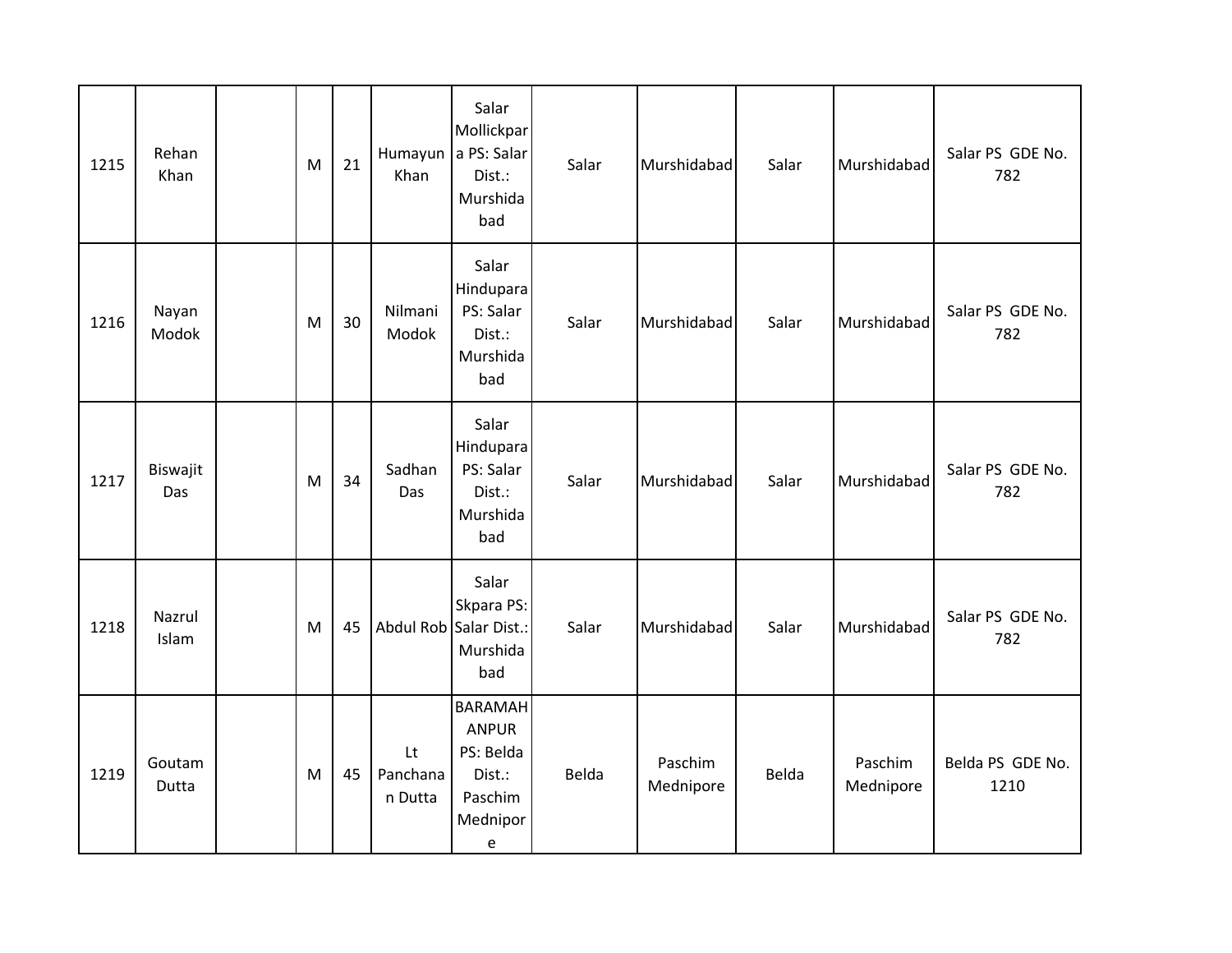| 1220 | Sanjoy<br>Singh           | M | 31 | Nitai Singh ona Dist.: | Tatarpur<br>PS:<br>Chandrak<br>Paschim<br>Mednipor<br>e                                          | Chandrakona | Paschim<br>Mednipore | Chandrakon<br>a | Paschim<br>Mednipore | Chandrakona PS<br>Outpost<br>Ramjibanpur TOP<br><b>GDE No. 694</b> |
|------|---------------------------|---|----|------------------------|--------------------------------------------------------------------------------------------------|-------------|----------------------|-----------------|----------------------|--------------------------------------------------------------------|
| 1221 | <b>Bhairab</b><br>Ray     | M | 27 | Dinoband<br>hu Ray     | Tatarpur<br>PS:<br>Chandrak<br>ona Dist.:<br>Paschim<br>Mednipor<br>e                            | Chandrakona | Paschim<br>Mednipore | Chandrakon<br>a | Paschim<br>Mednipore | Chandrakona PS<br>Outpost<br>Ramjibanpur TOP<br><b>GDE No. 694</b> |
| 1222 | Ajit Dolai<br>(36)        |   |    | S/o Asit<br>Dolai      | <b>OF</b><br>SHYAMSU<br>NDARPUR,<br>$P.S -$<br>DASPUR,<br>DIST-<br><b>PASCHIM</b><br><b>MEDI</b> |             | Basirhat             | Daspur          | Paschim<br>Mednipore | Daspur PS GDE No.<br>1012                                          |
| 1223 | Dinesh<br>Samanta<br>(36) |   |    | S/o Ajoy<br>Samanta    | OF<br>SHYAMSU<br>NDARPUR,<br>$P.S -$<br>DASPUR,<br>DIST-<br>PASCHIM<br><b>MEDI</b>               |             | Basirhat             | Daspur          | Paschim<br>Mednipore | Daspur PS GDE No.<br>1012                                          |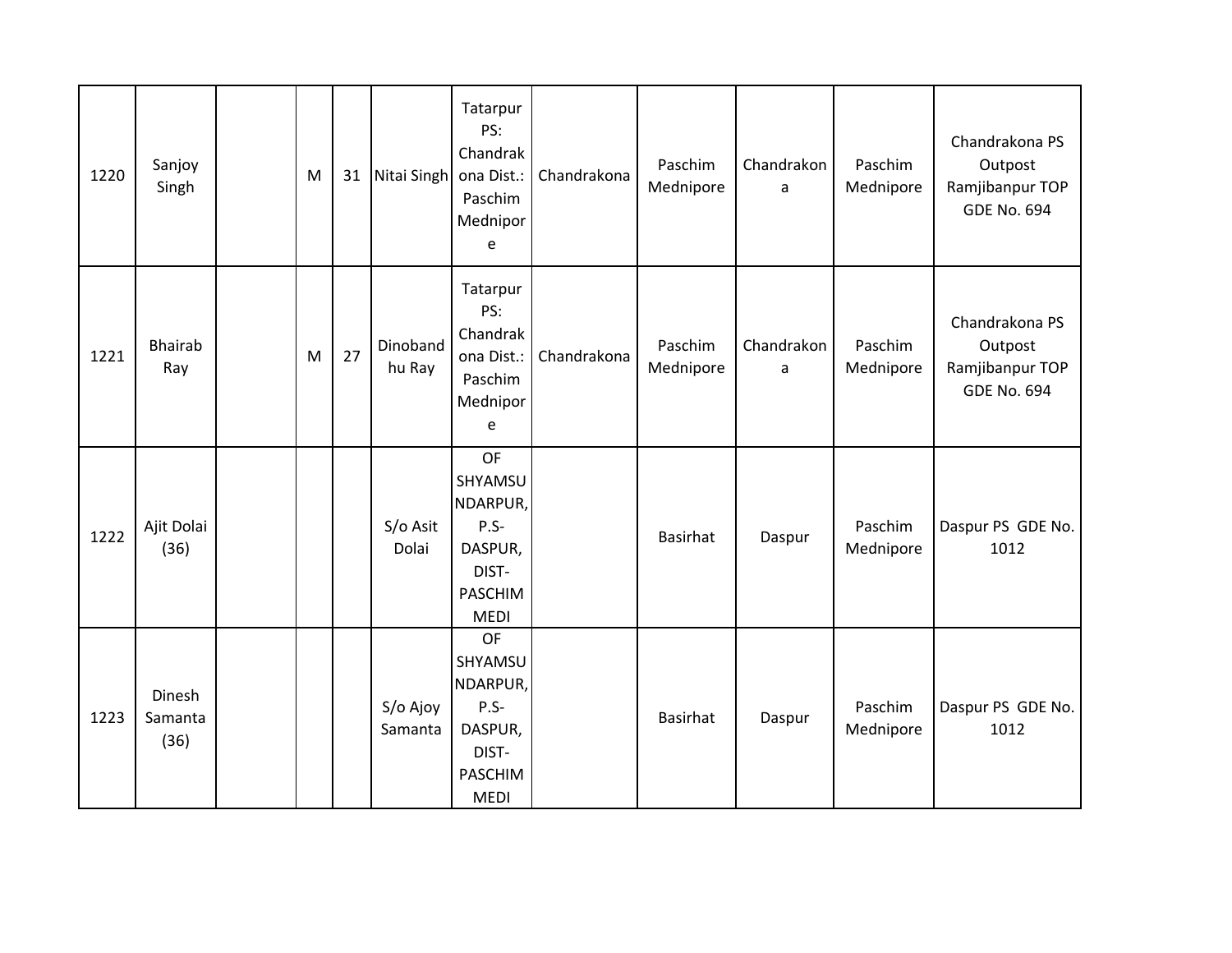| 1224 | Laltu<br>Samanta<br>(28) |  | S/O<br>Tanmoy<br>Samanta | OF<br>SHYAMSU<br>NDARPUR,<br>$P.S-$<br>DASPUR,<br>DIST-<br>PASCHIM<br><b>MED</b>         | Basirhat        | Daspur | Paschim<br>Mednipore | Daspur PS GDE No.<br>1012 |
|------|--------------------------|--|--------------------------|------------------------------------------------------------------------------------------|-----------------|--------|----------------------|---------------------------|
| 1225 | Prasanta<br>Hazra (32)   |  | $S/O$ Badal<br>Hazra     | OF<br>SHYAMSU<br>NDARPUR,<br>$P.S-$<br>DASPUR,<br>DIST-<br><b>PASCHIM</b><br><b>MEDI</b> | Basirhat        | Daspur | Paschim<br>Mednipore | Daspur PS GDE No.<br>1012 |
| 1226 | Bapi Das<br>(30)         |  | S/o Asit<br>Das          | <b>OF</b><br>SHYAMSU<br>NDARPUR,<br>$P.S-$<br>DASPUR,<br>DIST-<br>PASCHIM<br><b>MEDI</b> | <b>Basirhat</b> | Daspur | Paschim<br>Mednipore | Daspur PS GDE No.<br>1012 |
| 1227 | Sanjoy<br>Hazra (38)     |  | S/O<br>Banamali<br>Hazra | OF<br>SHYAMSU<br>NDARPUR,<br>$P.S-$<br>DASPUR,<br>DIST-<br>PASCHIM<br><b>MEDI</b>        | Basirhat        | Daspur | Paschim<br>Mednipore | Daspur PS GDE No.<br>1012 |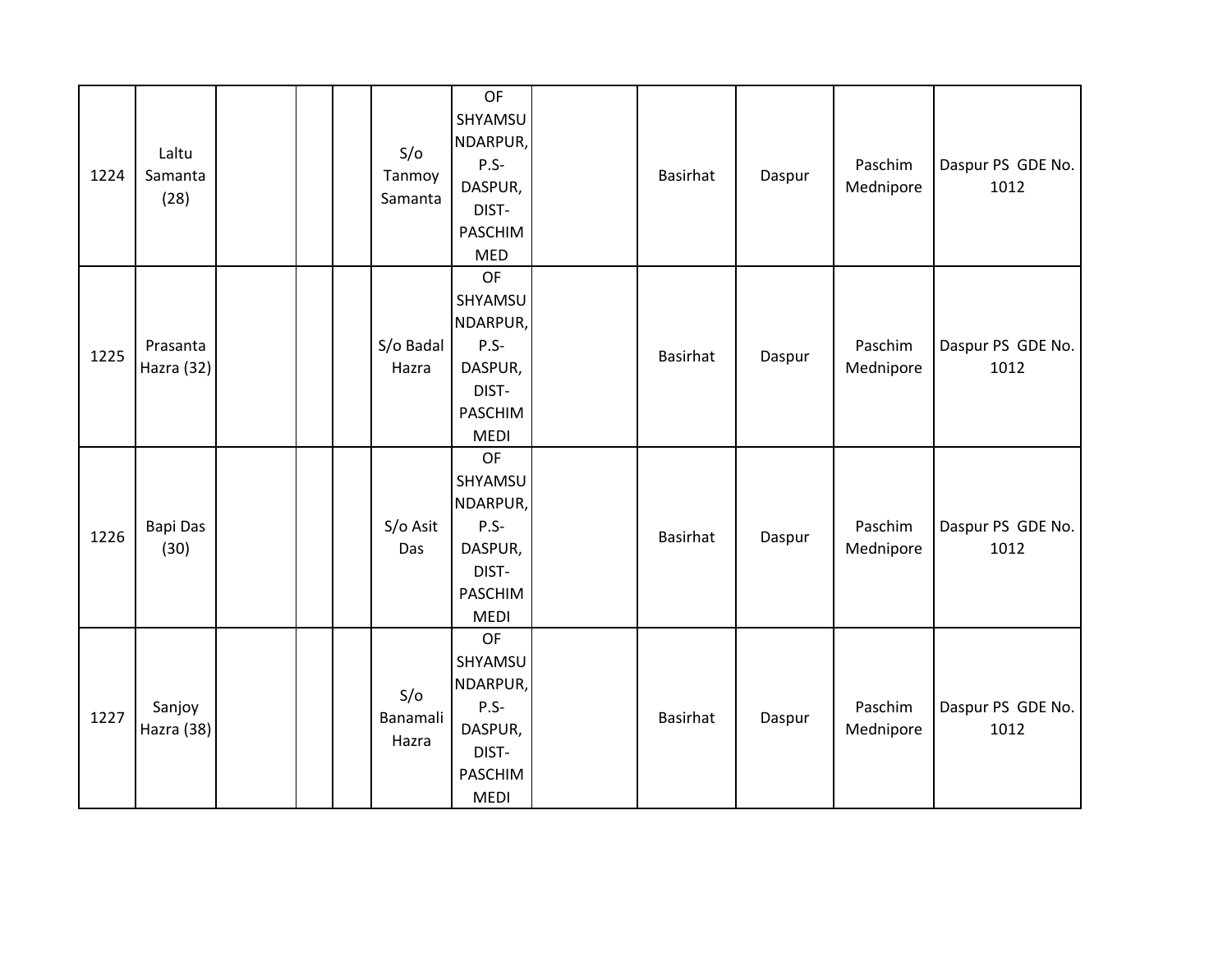| 1228 | Jagannath<br>Mannna | M |    | Lt.subal<br>Ch.manna | Raghunat<br>hpur PS:<br>Panskura<br>Dist.:<br>Purba<br>Mednipor<br>e                      | Panskura | Purba<br>Mednipore   | Debra      | Paschim<br>Mednipore | Debra PS GDE No.<br>1085            |
|------|---------------------|---|----|----------------------|-------------------------------------------------------------------------------------------|----------|----------------------|------------|----------------------|-------------------------------------|
| 1229 | Jaydip<br>Mahata    | M | 28 | Kalipada<br>Mahata   | Vill-Singla,<br>PO-<br>Bulanpur<br>PS:<br>Goaltore<br>Dist.:<br>Paschim<br>Mednipor<br>e  | Goaltore | Paschim<br>Mednipore | Goaltore   | Paschim<br>Mednipore | Goaltore PS GDE<br>No. 976          |
| 1230 | Santos<br>Mahata    | M | 41 | Dinanath<br>Mahata   | Vill-Singla,<br>PO-<br>Bulanpur,<br>PS:<br>Goaltore<br>Dist.:<br>Paschim<br>Mednipor<br>e | Goaltore | Paschim<br>Mednipore | Goaltore   | Paschim<br>Mednipore | Goaltore PS GDE<br>No. 976          |
| 1231 | Bapi Ahir           | M | 40 | Naran<br>Ahir        | Dharampu<br>r PS:<br>Binpur<br>Dist.:<br>Jhargram                                         | Binpur   | Jhargram             | Gurguripal | Paschim<br>Mednipore | <b>Gurguripal PS GDE</b><br>No. 692 |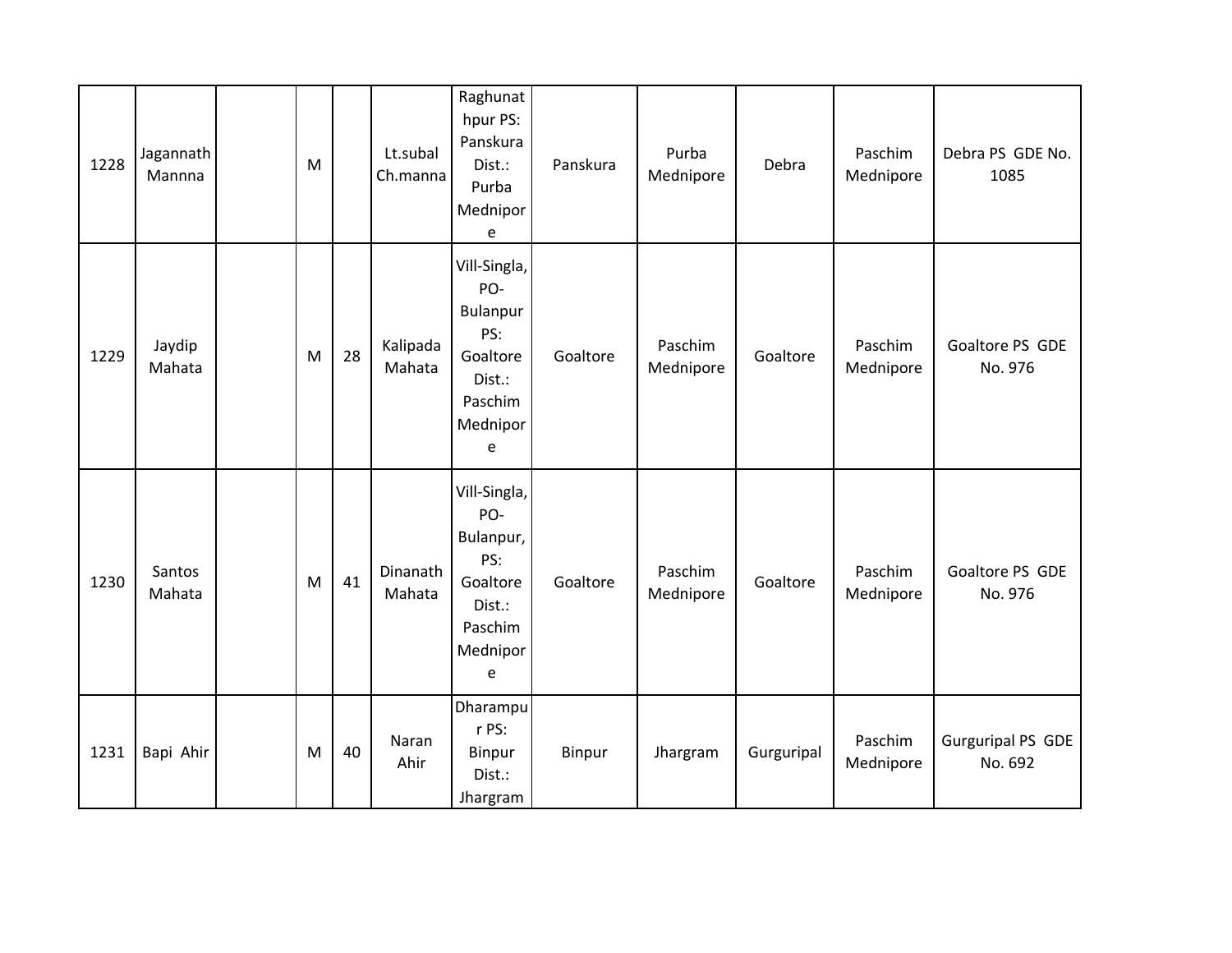| 1232 | Sumit<br>Dutta      | M | 45 | Lt.netai<br>Dutta            | Gopegarh<br>PS:<br>Gurguripal<br>Dist.:<br>Paschim<br>Mednipor<br>e   | Gurguripal | Paschim<br>Mednipore | Gurguripal         | Paschim<br>Mednipore | <b>Gurguripal PS GDE</b><br>No. 671                                   |
|------|---------------------|---|----|------------------------------|-----------------------------------------------------------------------|------------|----------------------|--------------------|----------------------|-----------------------------------------------------------------------|
| 1233 | Tarak<br>Nath Khan  | M | 49 | anath<br>Khan                | PS:<br>  Lt.surendr Gurguripal<br>Dist.:<br>Paschim<br>Mednipor<br>e  | Gurguripal | Paschim<br>Mednipore | Gurguripal         | Paschim<br>Mednipore | <b>Gurguripal PS GDE</b><br>No. 671                                   |
| 1234 | Aditya Kr<br>Pathak | M | 18 | Lt.pitamb<br>ar Kr<br>Pathak | PS:<br>Gurguripal<br>Dist.:<br>Paschim<br>Mednipor<br>e               | Gurguripal | Paschim<br>Mednipore | Gurguripal         | Paschim<br>Mednipore | <b>Gurguripal PS GDE</b><br>No. 671                                   |
| 1235 | Sk Sabirul          | M | 35 | Sk Saidul                    | Uchahar<br>PS:<br>Keshpur<br>Dist.:<br>Paschim<br>Mednipor<br>e       | Keshpur    | Paschim<br>Mednipore | Keshpur            | Paschim<br>Mednipore | Keshpur PS GDE<br>No. 961                                             |
| 1236 | Sk Kabil            | M |    | Sk Nur<br>Mahamad            | Dhuliapat<br>a, PO-<br>Rakhajung<br>al, PS-<br>$KGP(L)$ ,<br>Dist-MDP |            | <b>Basirhat</b>      | Kharagpur<br>local | Paschim<br>Mednipore | Kharagpur local PS<br>Outpost Kalaikunda<br>bith House GDE No.<br>722 |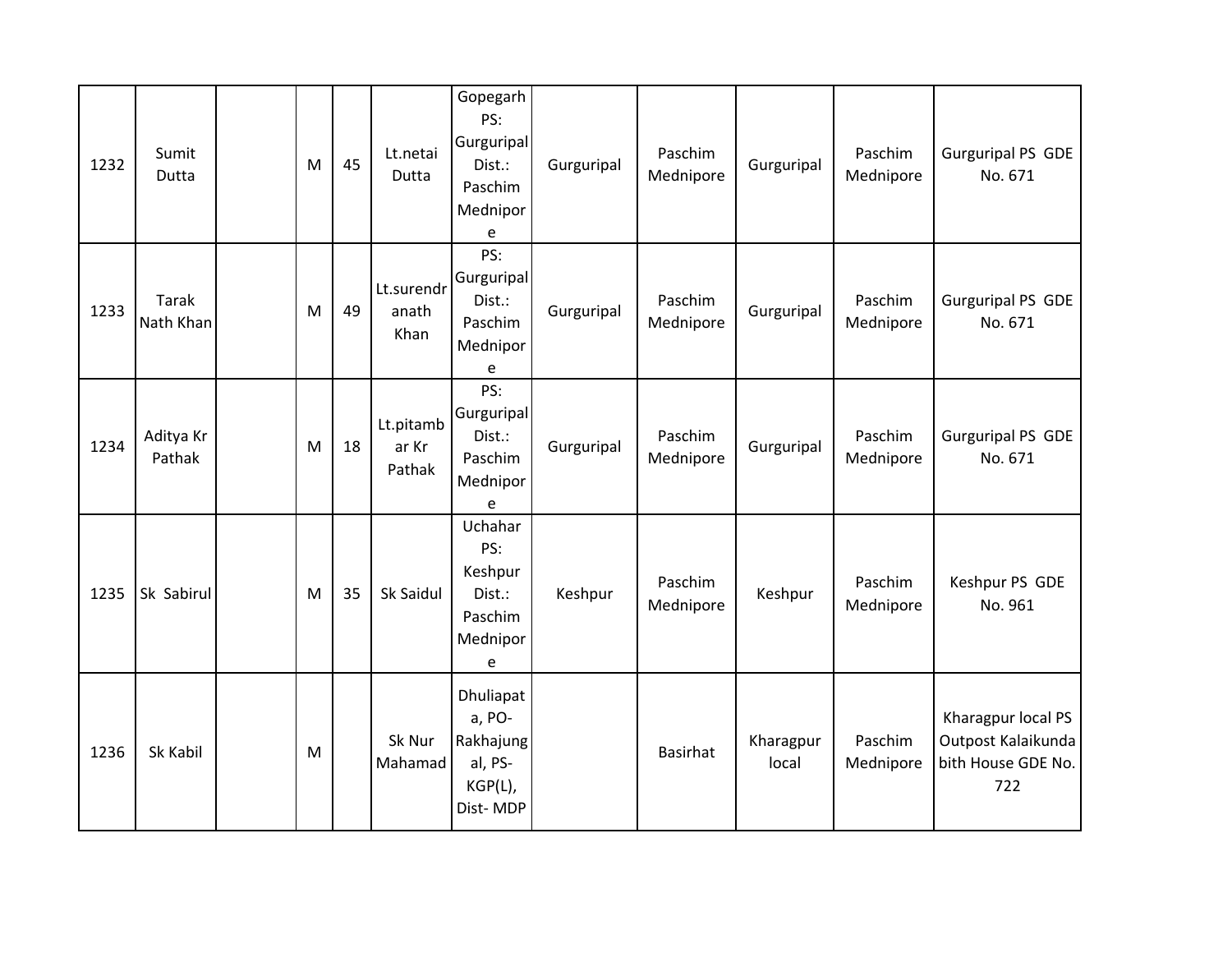| 1237 | Sk Asgar<br>Ali | M | Lt. Sk<br>Shekabat | Dhuliapat<br>a, PO-<br>Rakhajung<br>al, PS-<br>$KGP(L)$ ,<br>Dist-MDP     | <b>Basirhat</b> | Kharagpur<br>local | Paschim<br>Mednipore | Kharagpur local PS<br>Outpost Kalaikunda<br>bith House GDE No.<br>722 |
|------|-----------------|---|--------------------|---------------------------------------------------------------------------|-----------------|--------------------|----------------------|-----------------------------------------------------------------------|
| 1238 | Sk Najirul      | M | Sk<br>Shekabat     | <b>Dhuliapat</b><br>a, PO-<br>Rakhajung<br>al, PS-<br>KGP(L),<br>Dist-MDP | <b>Basirhat</b> | Kharagpur<br>local | Paschim<br>Mednipore | Kharagpur local PS<br>Outpost Kalaikunda<br>bith House GDE No.<br>722 |
| 1239 | Sk Siraj        | M | Sk Raju            | Dhuliapat<br>a, PO-<br>Rakhajung<br>al, PS-<br>$KGP(L)$ ,<br>Dist-MDP     | <b>Basirhat</b> | Kharagpur<br>local | Paschim<br>Mednipore | Kharagpur local PS<br>Outpost Kalaikunda<br>bith House GDE No.<br>722 |
| 1240 | Sk Habil        | M | Sk Nur<br>Mahamad  | Dhuliapat<br>a, PO-<br>Rakhajung<br>al, PS-<br>$KGP(L)$ ,<br>Dist-MDP     | <b>Basirhat</b> | Kharagpur<br>local | Paschim<br>Mednipore | Kharagpur local PS<br>Outpost Kalaikunda<br>bith House GDE No.<br>722 |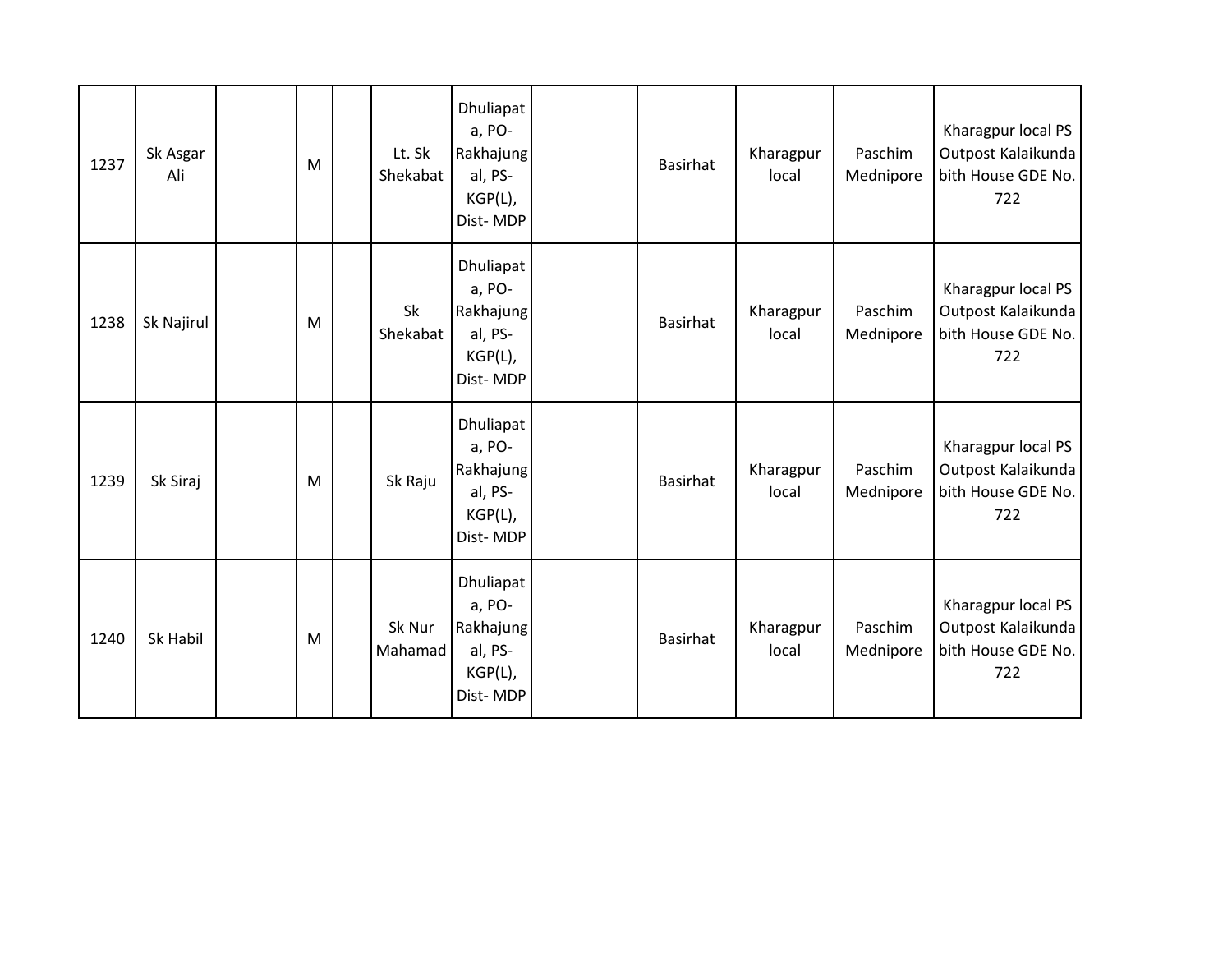| 1241 | Saffar<br><b>Mallick</b>  | M |    | Mannan<br>Mallik                    | Dhuliapat<br>a, PO-<br>Rakhajung<br>al, PS-<br>$KGP(L)$ ,<br>Dist-MDP                                 |           | <b>Basirhat</b>      | Kharagpur<br>local | Paschim<br>Mednipore | Kharagpur local PS<br>Outpost Kalaikunda<br>bith House GDE No.<br>722 |
|------|---------------------------|---|----|-------------------------------------|-------------------------------------------------------------------------------------------------------|-----------|----------------------|--------------------|----------------------|-----------------------------------------------------------------------|
| 1242 | Gabondha<br>Mallick       | M |    | Joga<br>Mallick                     | Kunardubi<br>PO-<br>Salpara PS-<br>KGP(L)                                                             |           | <b>Basirhat</b>      | Kharagpur<br>local | Paschim<br>Mednipore | Kharagpur local PS<br>Outpost Kalaikunda<br>bith House GDE No.<br>722 |
| 1243 | Prasip Kr<br>Bera         | M |    | <b>Bamapada</b><br>Bera             | Demana<br>PO-<br>Haritara,<br>PS-KGP(L)                                                               |           | Basirhat             | Kharagpur<br>local | Paschim<br>Mednipore | Kharagpur local PS<br>Outpost Kalaikunda<br>bith House GDE No.<br>722 |
| 1244 | Ajay<br>Pandit            | M |    | Lt. Manik                           | Gariasuli,<br>PO-<br>Ch Pandit   hariataraP<br>$S_KGP(L)$                                             |           | <b>Basirhat</b>      | Kharagpur<br>local | Paschim<br>Mednipore | Kharagpur local PS<br>Outpost Kalaikunda<br>bith House GDE No.<br>722 |
| 1245 | Sk Eisan<br>Ali@<br>Aisan | M | 32 | Sk Lt.<br>Mahasin<br>Ali@<br>Ehasan | Miyabazar<br>, Talpukur,<br>PS-<br>Kotwali<br>PS:<br>Midnapor<br>e Dist.:<br>Paschim<br>Mednipor<br>e | Midnapore | Paschim<br>Mednipore | Midnapore          | Paschim<br>Mednipore | Midnapore PS GDE<br>No. 1068                                          |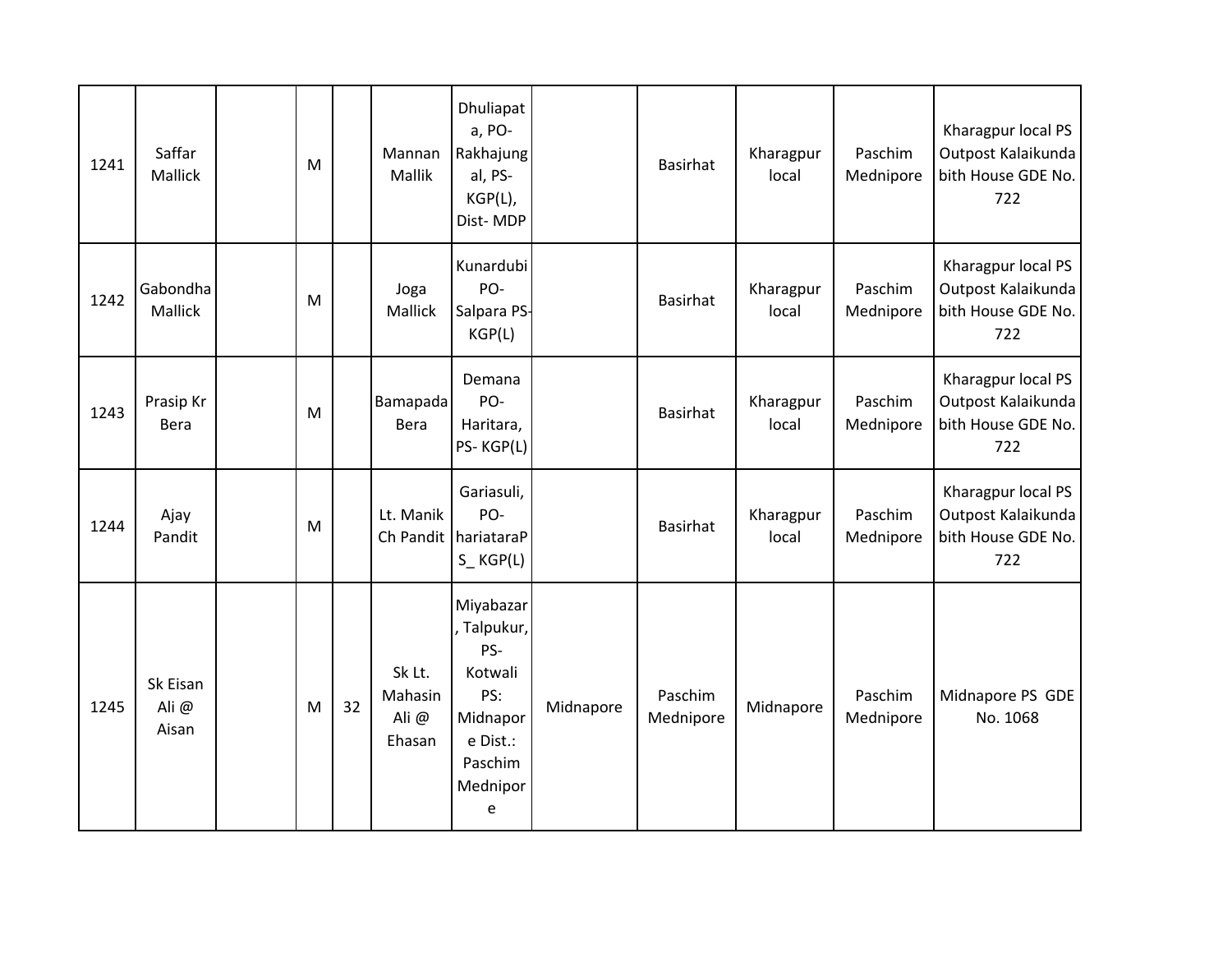| 1246 | Rajesh<br>Das               | M | 26 | Khokon<br>Das                     | <b>Barishal</b><br>Colony, PS-<br>Kotwali<br>PS:<br>Midnapor<br>e Dist.:<br>Paschim<br>Mednipor<br>$\mathsf{e}% _{t}\left( t\right)$ | Midnapore | Paschim<br>Mednipore | Midnapore   | Paschim<br>Mednipore | Midnapore PS GDE<br>No. 1068         |
|------|-----------------------------|---|----|-----------------------------------|--------------------------------------------------------------------------------------------------------------------------------------|-----------|----------------------|-------------|----------------------|--------------------------------------|
| 1247 | Sukumar<br>Singh @<br>Laltu | M | 28 | Methan<br>Singh                   | Talbamal,<br>PS-<br>Lalgarh,<br>JRM, a/p<br>Palbari, PS-<br>Kotwa PS:<br>Midnapor<br>e Dist.:<br>Paschim<br>Mednipor<br>e            | Midnapore | Paschim<br>Mednipore | Midnapore   | Paschim<br>Mednipore | Midnapore PS GDE<br>No. 1068         |
| 1248 | Dhananjo<br>y Manna         | M | 43 | Lt.<br>Lakhikant<br>a Manna       | Siyara                                                                                                                               |           | Basirhat             | Narayangarh | Paschim<br>Mednipore | Narayangarh PS<br><b>GDE No. 928</b> |
| 1249 | Sk Munna                    | M | 25 | Sk Gura @<br>Year<br>Mahamm<br>ad | Pingla, PS<br>Pingla PS:<br>Pingla<br>Dist.:<br>Paschim<br>Mednipor<br>e                                                             | Pingla    | Paschim<br>Mednipore | Pingla      | Paschim<br>Mednipore | Pingla PS GDE No.<br>701             |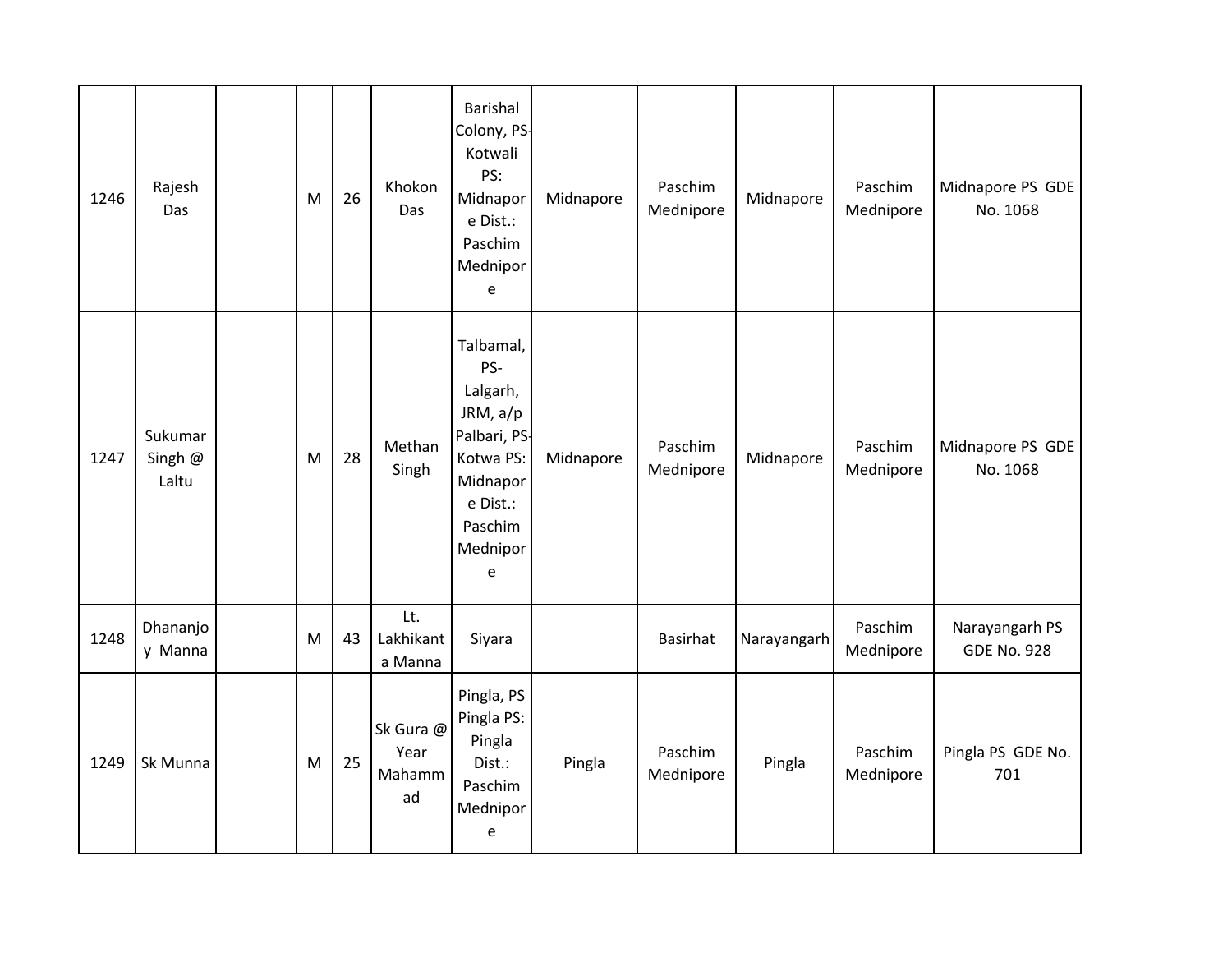| 1250 | Joy Nayek                  | M | 27 | Gopal<br>Nayek    | Gopalpur,<br>PS Debra<br>PS: Debra<br>Dist.:<br>Paschim<br>Mednipor<br>e        | Debra     | Paschim<br>Mednipore | Pingla  | Paschim<br>Mednipore | Pingla PS GDE No.<br>701  |
|------|----------------------------|---|----|-------------------|---------------------------------------------------------------------------------|-----------|----------------------|---------|----------------------|---------------------------|
| 1251 | Sujit<br>Mana              |   | 42 | Jhareswar<br>Mana | Kashijora<br>PS:<br>Salbani<br>Dist.:<br>Paschim<br>Mednipor<br>e               | Salbani   | Paschim<br>Mednipore | Salbani | Paschim<br>Mednipore | Salbani PS GDE No.<br>739 |
| 1252 | Guruchara<br>n Dolai       | M | 21 | Sunil Dolai       | Metal PS:<br>Jhargram<br>Dist.:<br>Jhargram                                     | Jhargram  | Jhargram             | Salbani | Paschim<br>Mednipore | Salbani PS GDE No.<br>750 |
| 1253 | Jitendrana<br>th<br>Mahata | M | 24 | anath<br>Mahata   | Bakahati,<br>PS:<br>Khagendr   Anandapu<br>r Dist.:<br>Paschim<br>Mednipor<br>e | Anandapur | Paschim<br>Mednipore | Salbani | Paschim<br>Mednipore | Salbani PS GDE No.<br>750 |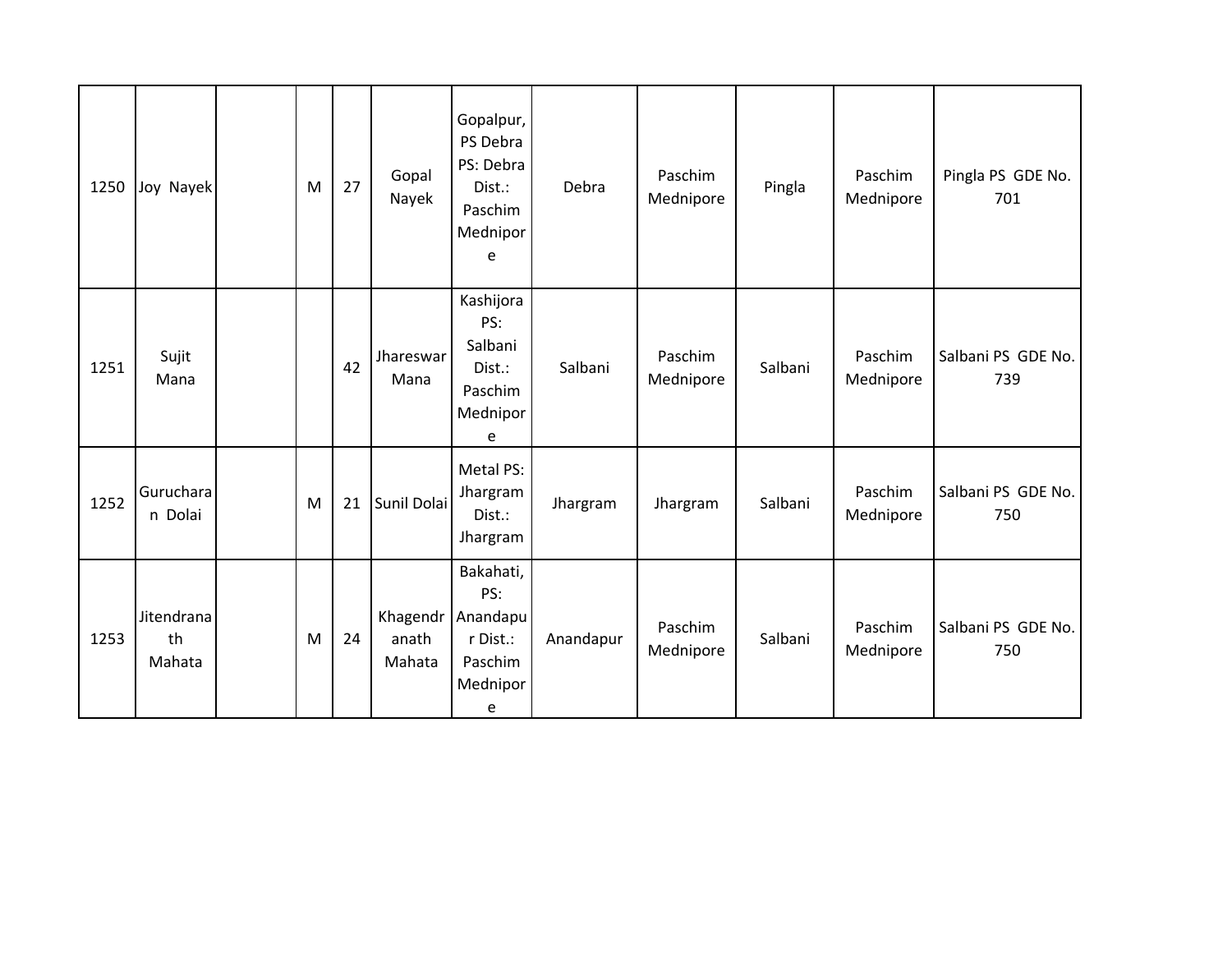| 1254 | Biseswar<br>Mahata | M | 33 | Prakash<br>Mahata    | Chaktarini<br>, PS:<br>Anandapu<br>r Dist.:<br>Paschim<br>Mednipor<br>e | Anandapur | Paschim<br>Mednipore | Salbani | Paschim<br>Mednipore | Salbani PS GDE No.<br>750                               |
|------|--------------------|---|----|----------------------|-------------------------------------------------------------------------|-----------|----------------------|---------|----------------------|---------------------------------------------------------|
| 1255 | Bikash<br>Maj      | M | 41 | Ajit Mal             | <b>Bhula PS:</b><br>Salbani<br>Dist.:<br>Paschim<br>Mednipor<br>e       | Salbani   | Paschim<br>Mednipore | Salbani | Paschim<br>Mednipore | Salbani PS Outpost<br><b>Birakata PP GDE</b><br>No. 506 |
| 1256 | Tikaram<br>Hansda  | M | 27 | Lt. Keshab<br>Hansda | Sirsi PS:<br>Salbani<br>Dist.:<br>Paschim<br>Mednipor<br>е              | Salbani   | Paschim<br>Mednipore | Salbani | Paschim<br>Mednipore | Salbani PS Outpost<br>Birakata PP GDE<br>No. 506        |
| 1257 | Sinku<br>Manna     | M | 42 | Sunil<br>Manna       | Nijmura,<br>PS-<br>Bhupatian<br>gar, Dist.-<br>Purba<br>Medinipur       |           | Basirhat             | Contai  | Purba<br>Mednipore   | Contai PS GDE No.<br>1185                               |
| 1258 | Rasid Ali<br>Saha  | M | 38 | Manjil Ali<br>Saha   | Purba<br>Gobindap<br>ur, PS-<br>Contai,<br>Dist.-<br>Purba<br>Medini    |           | Basirhat             | Contai  | Purba<br>Mednipore   | Contai PS GDE No.<br>1185                               |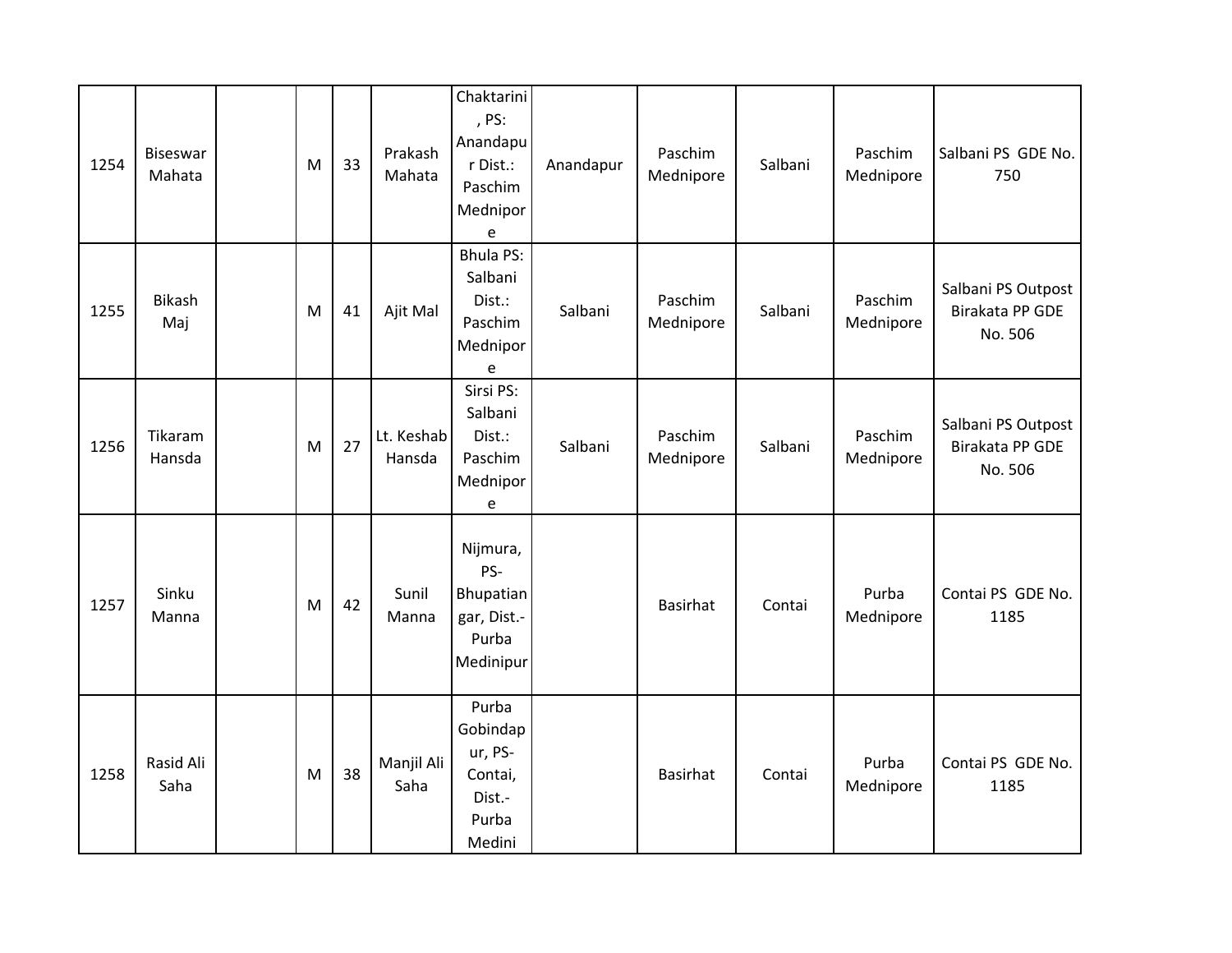| 1259 | Saktipada<br>Sahoo<br>Sahoo | M | 30 | Sankar<br>Sahoo      | Vill-<br>Khadalgob<br>ra, PS-<br>DMC, Dist-<br>Purba<br>Medinipur                       |           | <b>Basirhat</b>    | Digha<br>mohana<br>coastal | Purba<br>Mednipore | Digha mohana<br>coastal PS GDE No.<br>682 |
|------|-----------------------------|---|----|----------------------|-----------------------------------------------------------------------------------------|-----------|--------------------|----------------------------|--------------------|-------------------------------------------|
| 1260 | Sahil<br>Hossain            | M | 19 | Aktar<br>Hossain     | 61, Dr.<br>Jiban<br>Ratan<br>Dhar<br>Road, PS-<br>Dumdum,<br>Kol-700                    |           | <b>Basirhat</b>    | Digha<br>mohana<br>coastal | Purba<br>Mednipore | Digha mohana<br>coastal PS GDE No.<br>682 |
| 1261 | Suman<br><b>Biswas</b>      | M | 28 | Ramsanka<br>r Biswas | Vill-<br>Talgachha<br>ri, PS-<br>Ramnagar<br>, Dist-<br>Purba<br>Medini                 |           | <b>Basirhat</b>    | Digha<br>mohana<br>coastal | Purba<br>Mednipore | Digha mohana<br>coastal PS GDE No.<br>682 |
| 1262 | Ranjan<br>Pramanik          | M |    | Pabitra<br>Pramanik  | Durgachak<br>â€~D'<br><b>Block PS:</b><br>Durgachak<br>Dist.:<br>Purba<br>Mednipor<br>e | Durgachak | Purba<br>Mednipore | Durgachak                  | Purba<br>Mednipore | Durgachak PS GDE<br>No. 747               |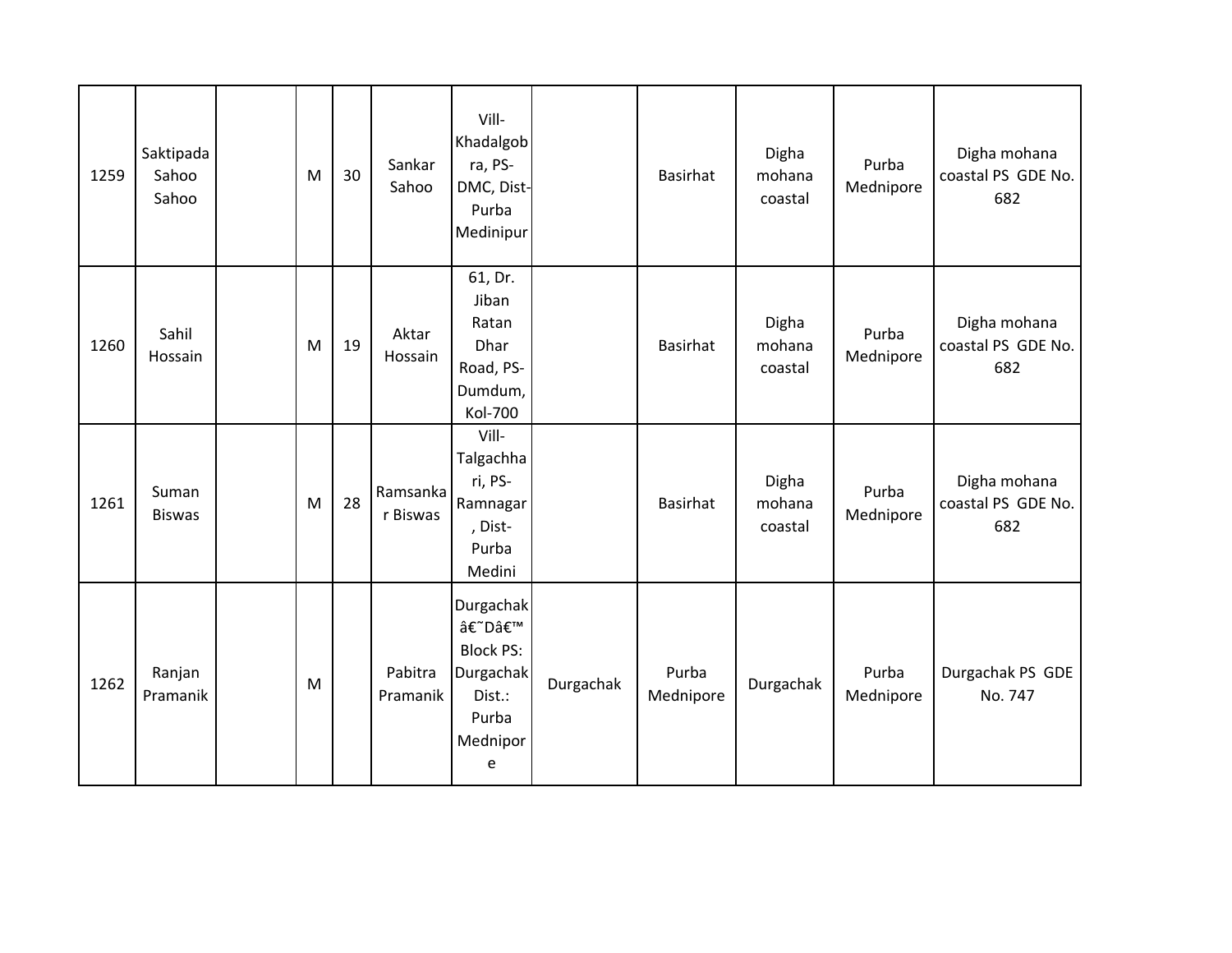| 1263 | Chiranjit<br>Das          | M | 21 | Suvhankar<br>Das | PS:<br>Durgachak<br>Dist.:<br>Purba<br>Mednipor<br>e        | Durgachak | Purba<br>Mednipore | Durgachak | Purba<br>Mednipore | Durgachak PS GDE<br>No. 747 |
|------|---------------------------|---|----|------------------|-------------------------------------------------------------|-----------|--------------------|-----------|--------------------|-----------------------------|
| 1264 | Debendra<br><b>Bhunia</b> | M |    | Bhawansa<br>n    | Solpatia<br>PS: Egra<br>Dist.:<br>Purba<br>Mednipor<br>e    | Egra      | Purba<br>Mednipore | Egra      | Purba<br>Mednipore | Egra PS GDE No.<br>931      |
| 1265 | Gobinda<br>Mallick        | M |    | <b>Bhairab</b>   | Solpatia<br>PS: Egra<br>Dist.:<br>Purba<br>Mednipor<br>e    | Egra      | Purba<br>Mednipore | Egra      | Purba<br>Mednipore | Egra PS GDE No.<br>931      |
| 1266 | Haren<br>Bera             | M |    | Krishna<br>Kanta | Panchrol<br>PS: Egra<br>Dist.:<br>Purba<br>Mednipor<br>e    | Egra      | Purba<br>Mednipore | Egra      | Purba<br>Mednipore | Egra PS GDE No.<br>931      |
| 1267 | Jhantu<br>Jana            | M |    | Kedar            | <b>Bilbara PS:</b><br>Egra Dist.:<br>Purba<br>Mednipor<br>e | Egra      | Purba<br>Mednipore | Egra      | Purba<br>Mednipore | Egra PS GDE No.<br>931      |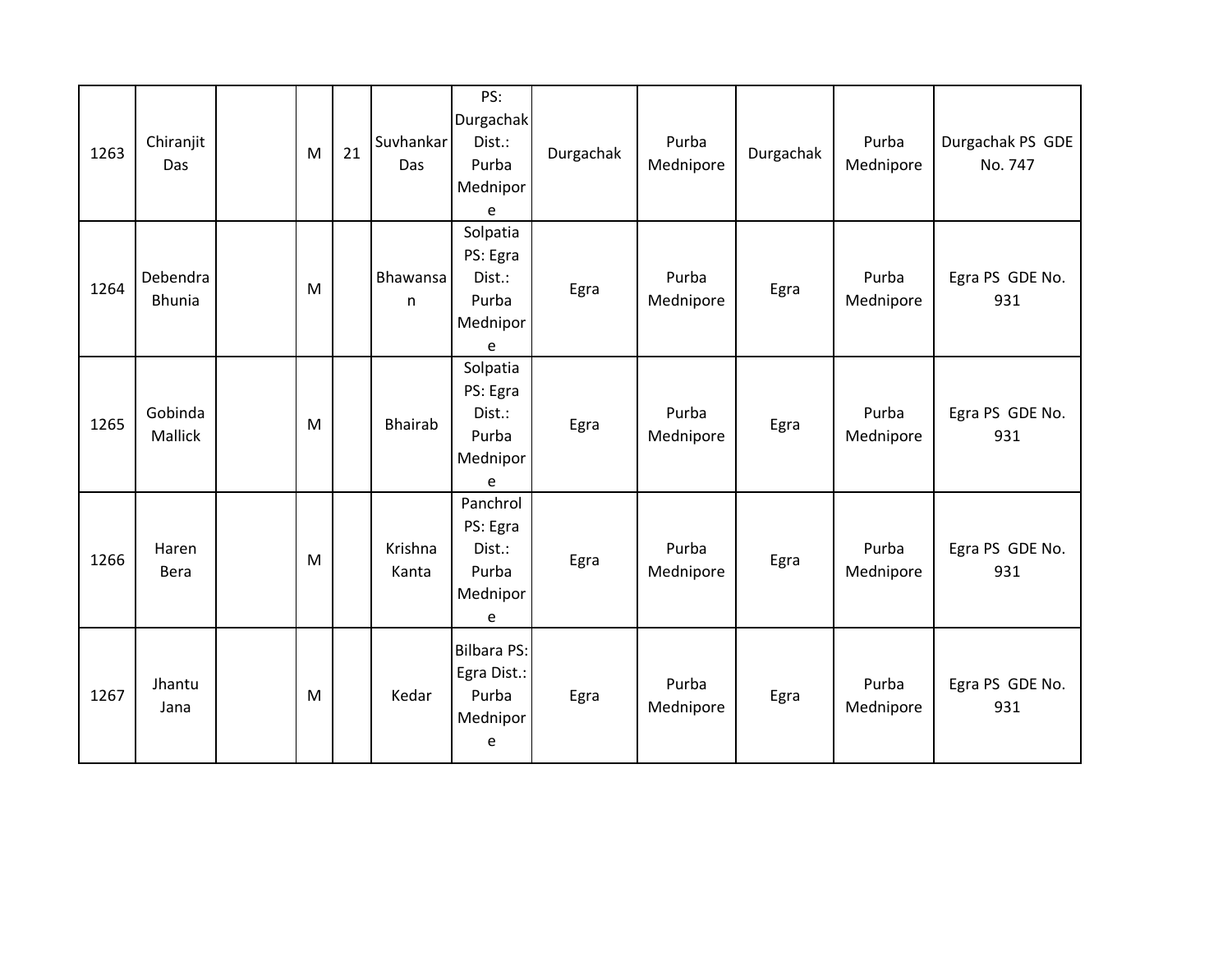| 1268 | Raju<br>Ghorai   | M |    | Benu                            | <b>Bilbara PS:</b><br>Egra Dist.:<br>Purba<br>Mednipor<br>e         | Egra     | Purba<br>Mednipore | Egra     | Purba<br>Mednipore | Egra PS GDE No.<br>931      |
|------|------------------|---|----|---------------------------------|---------------------------------------------------------------------|----------|--------------------|----------|--------------------|-----------------------------|
| 1269 | Sanjay<br>Jana   |   | 44 | Tatai Jana                      | Bathanber<br>ia PS:<br>Kolaghat<br>Dist.:<br>Purba<br>Mednipor<br>e | Kolaghat | Purba<br>Mednipore | Kolaghat | Purba<br>Mednipore | Kolaghat PS GDE<br>No. 659  |
| 1270 | Sk<br>Samidul    |   | 23 | Lt. Sk<br>Mukter                | Pansila PS:<br>Kolaghat<br>Dist.:<br>Purba<br>Mednipor<br>e         | Kolaghat | Purba<br>Mednipore | Kolaghat | Purba<br>Mednipore | Kolaghat PS GDE<br>No. 659  |
| 1271 | Gurupada<br>Rana | M | 40 | Lt.<br><b>Brindaban</b><br>Rana | Daisai PS:<br>Marishda<br>Dist.:<br>Purba<br>Mednipor<br>e          | Marishda | Purba<br>Mednipore | Kolaghat | Purba<br>Mednipore | Kolaghat PS GDE<br>No. 1069 |
| 1272 | Amarjit<br>Roy   | M | 35 | Lt. Kamal<br>Roy                | Turki, PS-<br>Dwariapur<br>, Dist-<br>Chhapra,<br><b>Bihar</b>      |          | <b>Basirhat</b>    | Kolaghat | Purba<br>Mednipore | Kolaghat PS GDE<br>No. 1069 |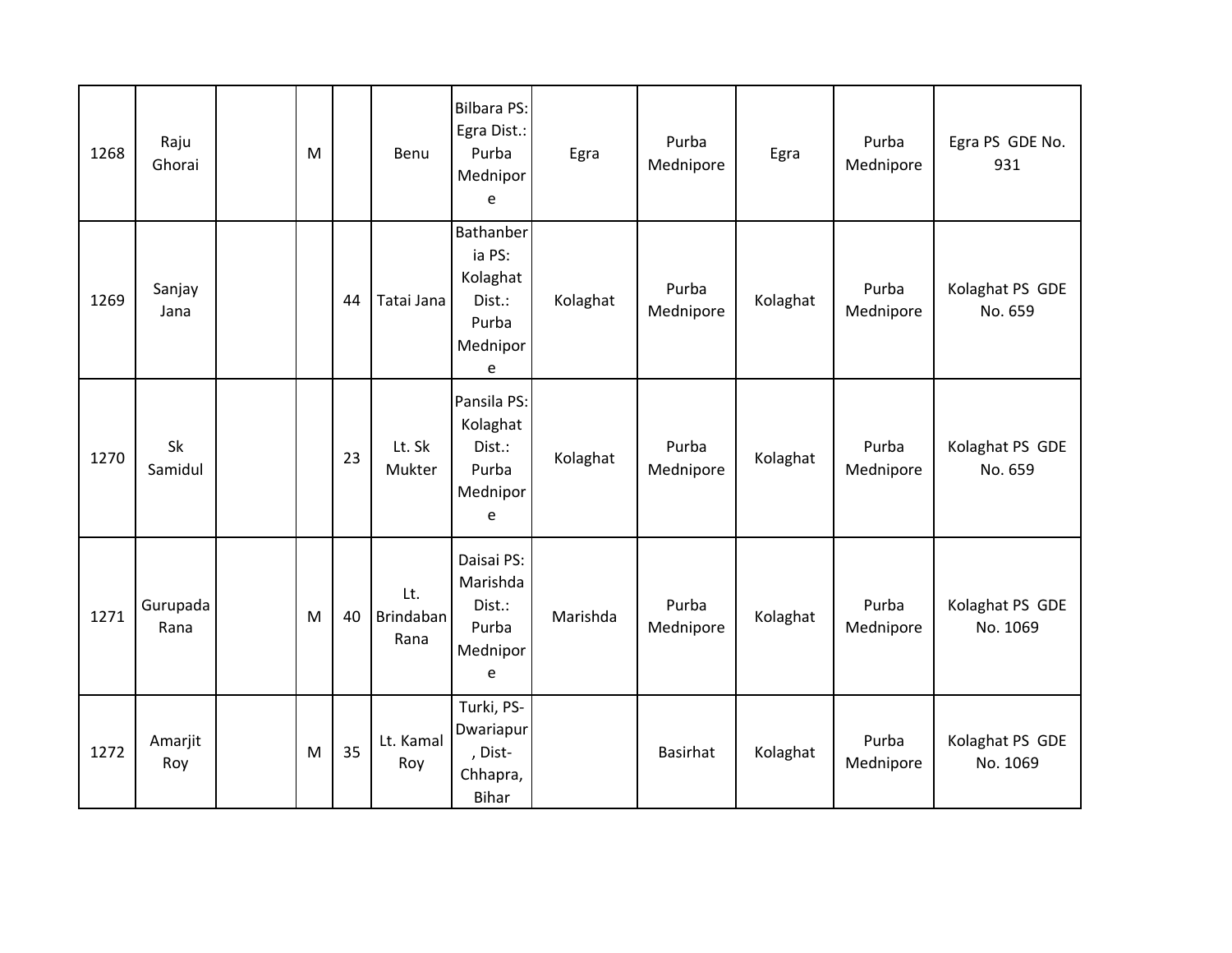| 1273 | Jayanta<br>Samanta<br>(26) | M |    | S/o Dilip<br>Samanta       | Dihi<br>Gumai PS:<br>Nandaku<br>mar Dist.:<br>Purba<br>Mednipor<br>e                             | Nandakumar | Purba<br>Mednipore   | Mahishadal | Purba<br>Mednipore | Mahishadal PS GDE<br>No. 787 |
|------|----------------------------|---|----|----------------------------|--------------------------------------------------------------------------------------------------|------------|----------------------|------------|--------------------|------------------------------|
| 1274 | Shibu<br>Maity (27)        | M |    | S/O<br>Gurupada  <br>Maity | Ramchand<br>rapur PS:<br>Nandaku<br>mar Dist.:<br>Purba<br>Mednipor<br>e                         | Nandakumar | Purba<br>Mednipore   | Mahishadal | Purba<br>Mednipore | Mahishadal PS GDE<br>No. 787 |
| 1275 | Nimai<br>Khatua            | M | 28 | Raju<br>Khatua             | Sarpai PS:<br>Marishda<br>Dist.:<br>Purba<br>Mednipor<br>e                                       | Marishda   | Purba<br>Mednipore   | Marishda   | Purba<br>Mednipore | Marishda PS GDE<br>No. 826   |
| 1276 | Rabin Shit                 | M | 27 | Ananda<br>Shit             | Jambaria<br>PS:<br>Salbani<br>Dist.:<br>Paschim<br>Mednipor<br>$\mathsf{e}% _{t}\left( t\right)$ | Salbani    | Paschim<br>Mednipore | Moyna      | Purba<br>Mednipore | Moyna PS GDE No.<br>741      |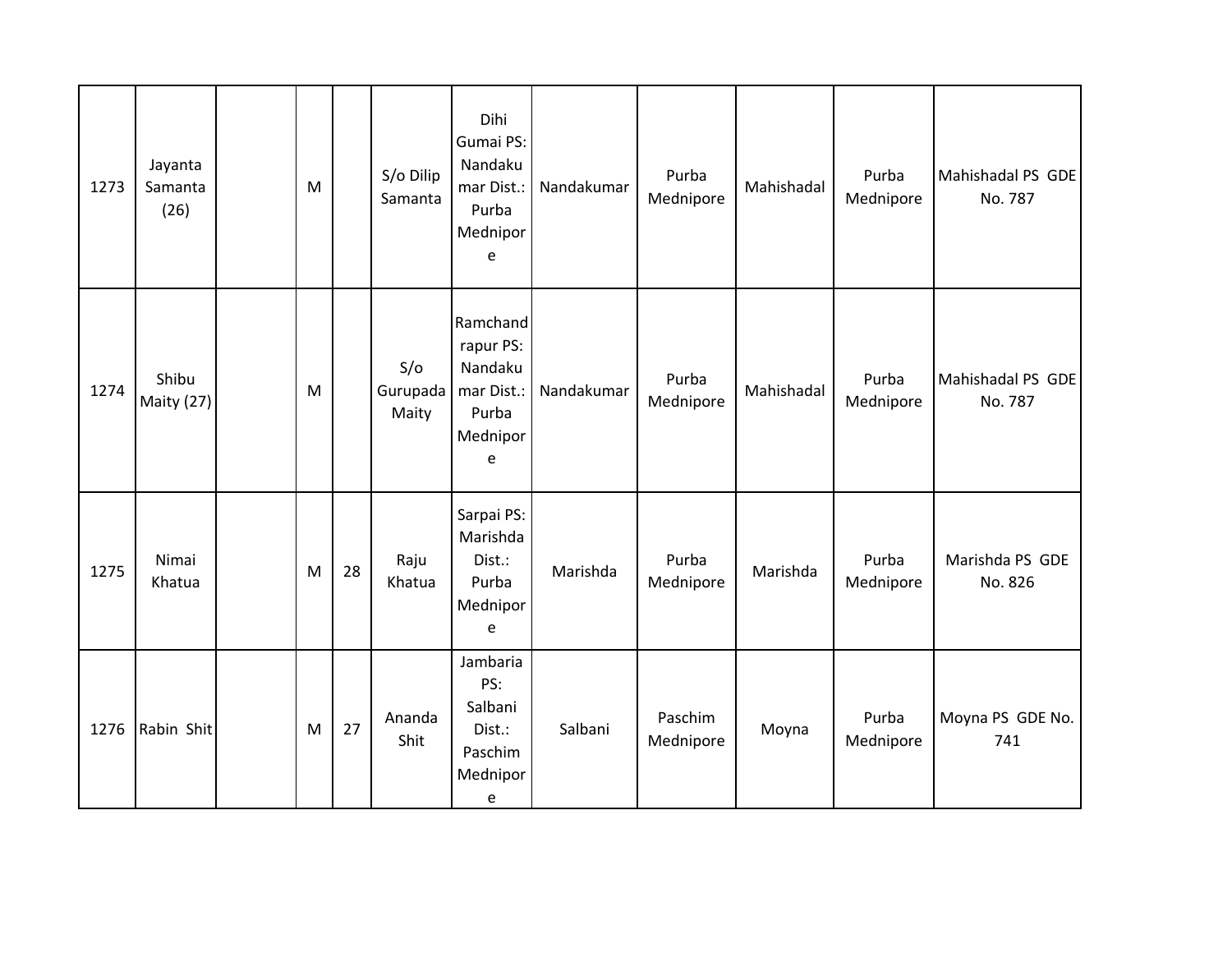| 1277 | Bijoy Shit           | M | 27 | Ranjit Shit                       | Jambaria<br>PS:<br>Salbani<br>Dist.:<br>Paschim<br>Mednipor<br>e | Salbani | Paschim<br>Mednipore | Moyna      | Purba<br>Mednipore | Moyna PS GDE No.<br>741             |
|------|----------------------|---|----|-----------------------------------|------------------------------------------------------------------|---------|----------------------|------------|--------------------|-------------------------------------|
| 1278 | Soumen<br>Adak       | M | 26 | Gopal<br>Adak                     | Tilkhoja<br>PS: Moyna<br>Dist.:<br>Purba<br>Mednipor<br>e        | Moyna   | Purba<br>Mednipore   | Moyna      | Purba<br>Mednipore | Moyna PS GDE No.<br>741             |
| 1279 | Manas<br>Maity       | M | 42 | <b>Bankim</b><br>Chandra<br>Maity | Pairachak<br>PS: Moyna<br>Dist.:<br>Purba<br>Mednipor<br>e       | Moyna   | Purba<br>Mednipore   | Moyna      | Purba<br>Mednipore | Moyna PS GDE No.<br>741             |
| 1280 | Rahamatt<br>ulla Ali | M | 24 | Mobarak<br>Ali                    | Erkha<br>Nandaku<br>mar                                          |         | <b>Basirhat</b>      | Nandakumar | Purba<br>Mednipore | Nandakumar PS<br><b>GDE No. 908</b> |
| 1281 | Sahil Din            | M | 22 | Ajijul                            | Khanchi<br>Nandaku<br>mar                                        |         | <b>Basirhat</b>      | Nandakumar | Purba<br>Mednipore | Nandakumar PS<br><b>GDE No. 908</b> |
| 1282 | Sk. Rajes<br>Ali     | M | 22 | Riyajul                           | Erkha<br>Nandaku<br>mar                                          |         | <b>Basirhat</b>      | Nandakumar | Purba<br>Mednipore | Nandakumar PS<br><b>GDE No. 908</b> |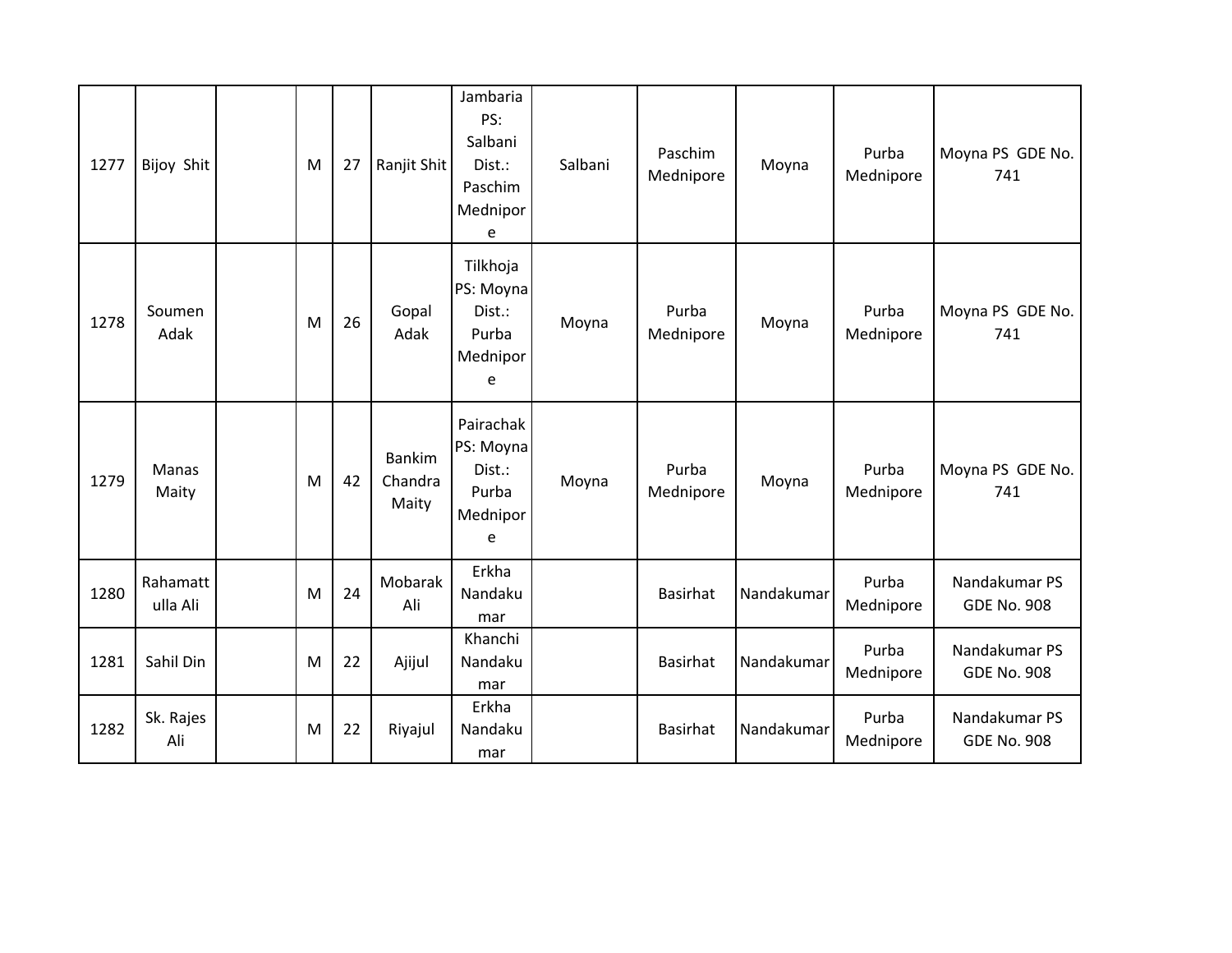| 1283 | <b>Maidul Sk</b> | M | 27 | Sahadat<br>Nabi Sk    | Chaklokna<br>th<br>Rabindran<br>agar<br>Diamond<br>Harbour                          |                          | Basirhat           | Nandakumar               | Purba<br>Mednipore | Nandakumar PS<br><b>GDE No. 908</b>        |
|------|------------------|---|----|-----------------------|-------------------------------------------------------------------------------------|--------------------------|--------------------|--------------------------|--------------------|--------------------------------------------|
| 1284 | Sk.<br>Faharad   | M | 22 | Sk. Ali<br>Hosan      | Kamalpur<br>Sadaipur<br>Birbhum                                                     |                          | Basirhat           | Nandakumar               | Purba<br>Mednipore | Nandakumar PS<br><b>GDE No. 908</b>        |
| 1285 | Sukumar<br>Paik  | M |    | Gour Paik,            | Jhatihari<br>PS:<br>Talpatti<br>ghat<br>coastal<br>Dist.:<br>Purba<br>Mednipor<br>e | Talpatti ghat<br>coastal | Purba<br>Mednipore | Talpatti ghat<br>coastal | Purba<br>Mednipore | Talpatti ghat<br>coastal PS GDE No.<br>406 |
| 1286 | Partha<br>Paik   | M |    | Prabir<br>Paik        | Jhatihari<br>PS:<br>Talpatti<br>ghat<br>coastal<br>Dist.:<br>Purba<br>Mednipor<br>e | Talpatti ghat<br>coastal | Purba<br>Mednipore | Talpatti ghat<br>coastal | Purba<br>Mednipore | Talpatti ghat<br>coastal PS GDE No.<br>406 |
| 1287 | Hablu<br>Bouri   | M |    | Lt.kalipad<br>a Bouri | Ranguni<br>PS: Adra<br>Dist.:<br>Purulia                                            | Adra                     | Purulia            | Adra                     | Purulia            | Adra PS GDE No.<br>691                     |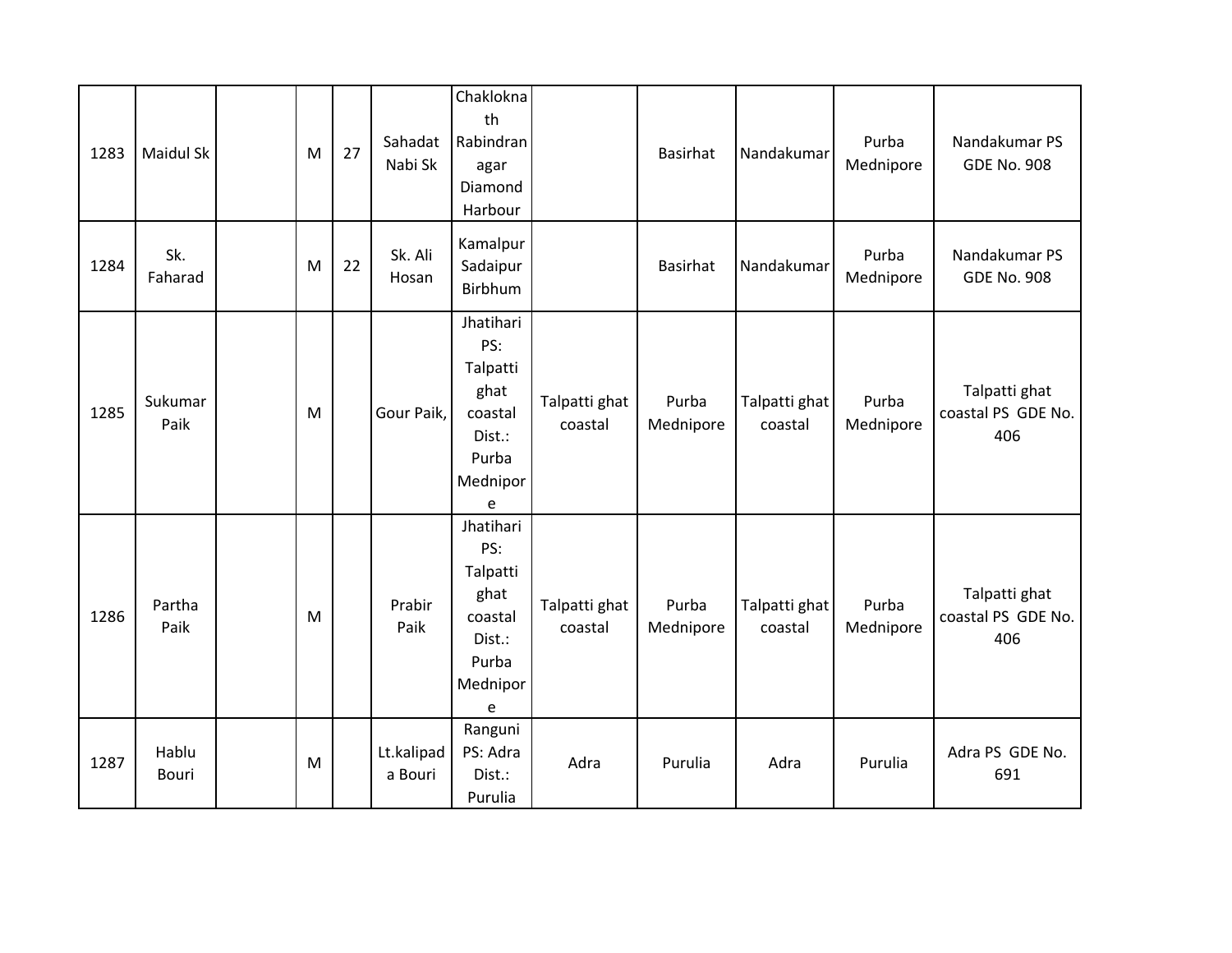| 1288 | <b>Binoi</b><br>Mahato | M |    | Lt.fakir<br>Mahato        | Ranguni<br>PS: Adra<br>Dist.:<br>Purulia         | Adra     | Purulia | Adra     | Purulia | Adra PS GDE No.<br>691     |
|------|------------------------|---|----|---------------------------|--------------------------------------------------|----------|---------|----------|---------|----------------------------|
| 1289 | Uttam<br>Bouri         | M |    | Madan<br>Bouri            | Ranguni<br>PS: Adra<br>Dist.:<br>Purulia         | Adra     | Purulia | Adra     | Purulia | Adra PS GDE No.<br>691     |
| 1290 | Utpal<br>Bouri         | M |    | Lt.rahul<br>Bouri         | Ranguni<br>PS: Adra<br>Dist.:<br>Purulia         | Adra     | Purulia | Adra     | Purulia | Adra PS GDE No.<br>691     |
| 1291 | Paresh<br>Mahato       | M | 55 | Lt. Khaku<br>Mahato       | Dhanara<br>PS: Arsha<br>Dist.:<br>Purulia        | Arsha    | Purulia | Arsha    | Purulia | Arsha PS GDE No.<br>701    |
| 1292 | <b>Bharat</b><br>Bauri | M | 45 | Lt. Raghu<br><b>Bauri</b> | <b>Dhanara</b><br>PS: Arsha<br>Dist.:<br>Purulia | Arsha    | Purulia | Arsha    | Purulia | Arsha PS GDE No.<br>701    |
| 1293 | Paramesw<br>ar Mudi    | M | 45 | Lt. Rathu<br>Mudi         | Siridih PS:<br>Arsha<br>Dist.:<br>Purulia        | Arsha    | Purulia | Arsha    | Purulia | Arsha PS GDE No.<br>701    |
| 1294 | Bhuban<br>Mura         | M | 30 | Ashutosh<br>Mura          | <b>Bhuda PS:</b><br>Arsha<br>Dist.:<br>Purulia   | Arsha    | Purulia | Arsha    | Purulia | Arsha PS GDE No.<br>701    |
| 1295 | Rakhal<br>Kumar        | M | 37 | Nibaran<br>Kumar          | Ekra PS:<br>Bagmundi<br>Dist.:<br>Purulia        | Bagmundi | Purulia | Bagmundi | Purulia | Bagmundi PS GDE<br>No. 766 |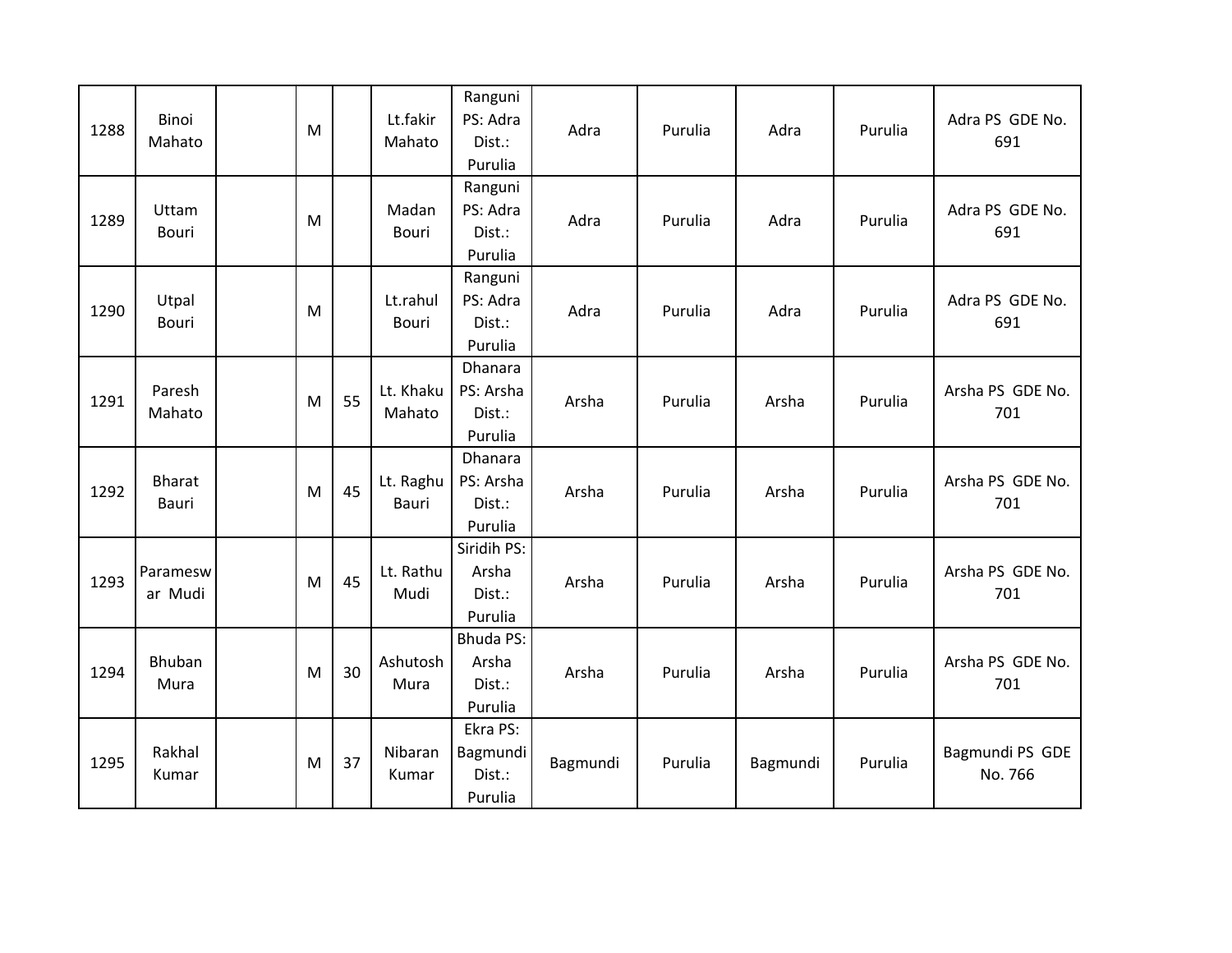| 1296 | Bishnu<br>Kalindi      | M | 42 | Lt Sukhen<br>Kalindi     | Charida<br>PS:<br>Bagmundi<br>Dist.:<br>Purulia   | Bagmundi    | Purulia | Bagmundi    | Purulia | Bagmundi PS GDE<br>No. 766                            |
|------|------------------------|---|----|--------------------------|---------------------------------------------------|-------------|---------|-------------|---------|-------------------------------------------------------|
| 1297 | <b>Tapas</b><br>Mahato | M | 24 | Dinaband<br>hu<br>Mahato | Birgram<br>PS:<br>Bagmundi<br>Dist.:<br>Purulia   | Bagmundi    | Purulia | Bagmundi    | Purulia | Bagmundi PS<br>Outpost Suisa OP<br><b>GDE No. 412</b> |
| 1298 | Sanjay<br>Mahato       | M | 20 | Lt<br>Niranjan<br>Mahato | Pardih PS:<br>Jhalda<br>Dist.:<br>Purulia         | Jhalda      | Purulia | Bagmundi    | Purulia | Bagmundi PS<br>Outpost Suisa OP<br><b>GDE No. 412</b> |
| 1299 | Joydeb<br>Hansda       | M | 23 | Sukanta<br>Hansda        | Gobindap<br>ur PS:<br>Puncha<br>Dist.:<br>Purulia | Puncha      | Purulia | Bandowan    | Purulia | Bandowan PS GDE<br>No. 691                            |
| 1300 | Mariram<br>Garai       | M | 38 | Bijoy<br>Gorai           | Beko PS:<br>Bandowan<br>Dist.:<br>Purulia         | Bandowan    | Purulia | Bandowan    | Purulia | Bandowan PS GDE<br>No. 700                            |
| 1301 | Chittaranj<br>an Rajak | M | 35 | Hariram<br>Rajak         | Nekra PS:<br>Bora Dist.:<br>Purulia               | <b>Bora</b> | Purulia | Bandowan    | Purulia | Bandowan PS GDE<br>No. 700                            |
| 1302 | <b>Kiran</b><br>Baskey | M |    | Nabin<br>Baskey          | PS: Bora<br>Dist.:<br>Purulia                     | <b>Bora</b> | Purulia | <b>Bora</b> | Purulia | Bora PS GDE No.<br>699                                |
| 1303 | Batash<br>Mahato       | M |    | Hikim<br>Mahato          | PS: Bora<br>Dist.:<br>Purulia                     | <b>Bora</b> | Purulia | <b>Bora</b> | Purulia | Bora PS GDE No.<br>699                                |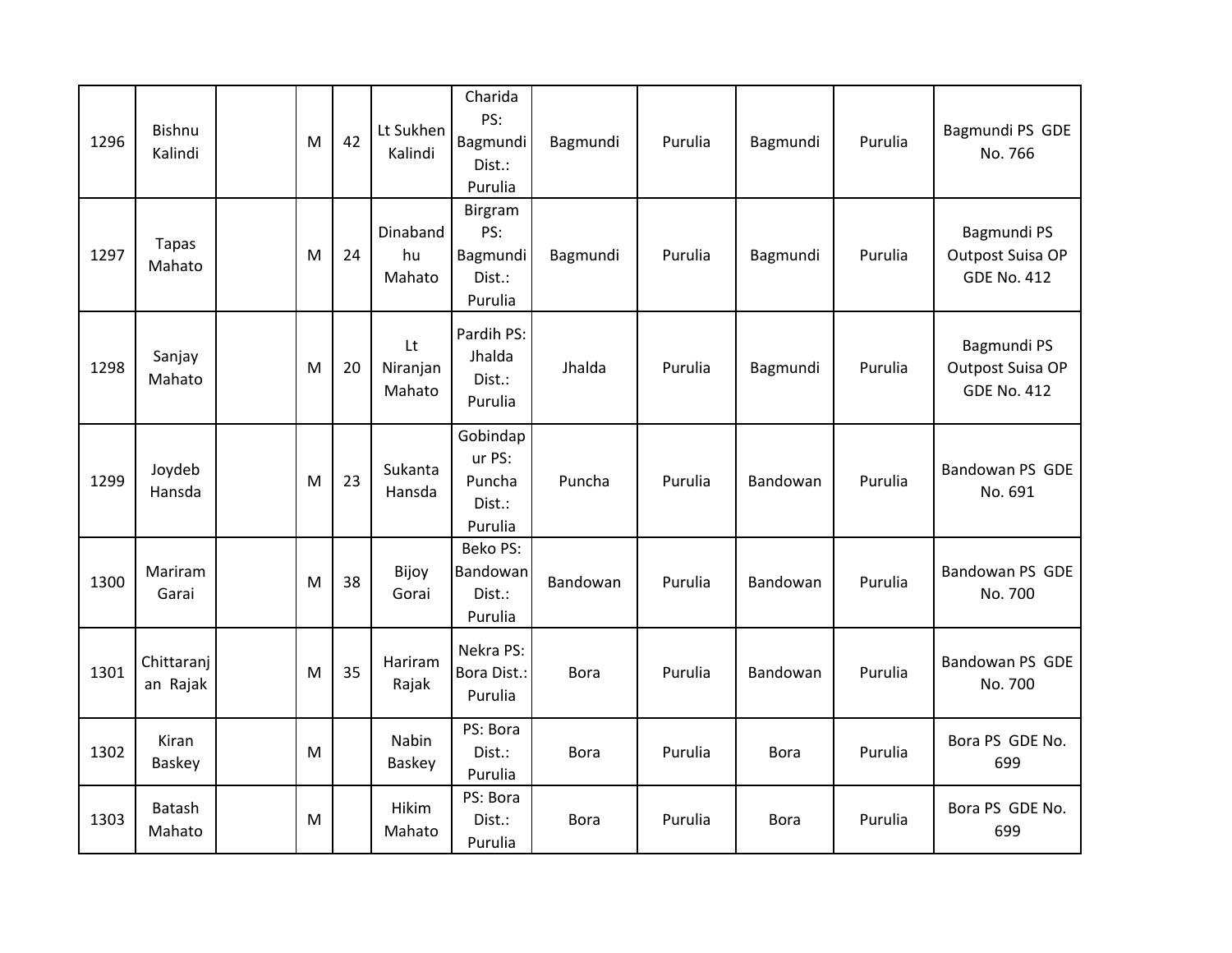| 1304 | Paresh<br>Mandal    | M |    | Nitai<br>Mandal    | PS: Bora<br>Dist.:<br>Purulia              | <b>Bora</b> | Purulia | <b>Bora</b> | Purulia | Bora PS GDE No.<br>699 |
|------|---------------------|---|----|--------------------|--------------------------------------------|-------------|---------|-------------|---------|------------------------|
| 1305 | Lalit Tudu          | M |    | Bhagen<br>Tudu     | PS: Bora<br>Dist.:<br>Purulia              | <b>Bora</b> | Purulia | <b>Bora</b> | Purulia | Bora PS GDE No.<br>702 |
| 1306 | Prasenjit<br>Mahato | M |    | Sankar<br>Mahato   | PS: Bora<br>Dist.:<br>Purulia              | <b>Bora</b> | Purulia | <b>Bora</b> | Purulia | Bora PS GDE No.<br>702 |
| 1307 | Niranjan<br>Mahato  | M |    | Bhuban<br>Mahato   | PS: Bora<br>Dist.:<br>Purulia              | <b>Bora</b> | Purulia | <b>Bora</b> | Purulia | Bora PS GDE No.<br>702 |
| 1308 | Arnab<br>Mahato     | M | 34 | Haradhan<br>Mahato | Bishpuria<br>PS: Hura<br>Dist.:<br>Purulia | Hura        | Purulia | Hura        | Purulia | Hura PS GDE No.<br>742 |
| 1309 | Rakesh<br>Pati      | M | 36 | Jakir Pati         | Bishpuria<br>PS: Hura<br>Dist.:<br>Purulia | Hura        | Purulia | Hura        | Purulia | Hura PS GDE No.<br>742 |
| 1310 | Arjun<br>Sarkar     | M | 38 | Ramesh<br>Sarkar   | Bishpuria<br>PS: Hura<br>Dist.:<br>Purulia | Hura        | Purulia | Hura        | Purulia | Hura PS GDE No.<br>742 |
| 1311 | Manik<br>Mahato     | M | 31 | Habulal<br>Mahato  | Manpur<br>PS: Hura<br>Dist.:<br>Purulia    | Hura        | Purulia | Hura        | Purulia | Hura PS GDE No.<br>744 |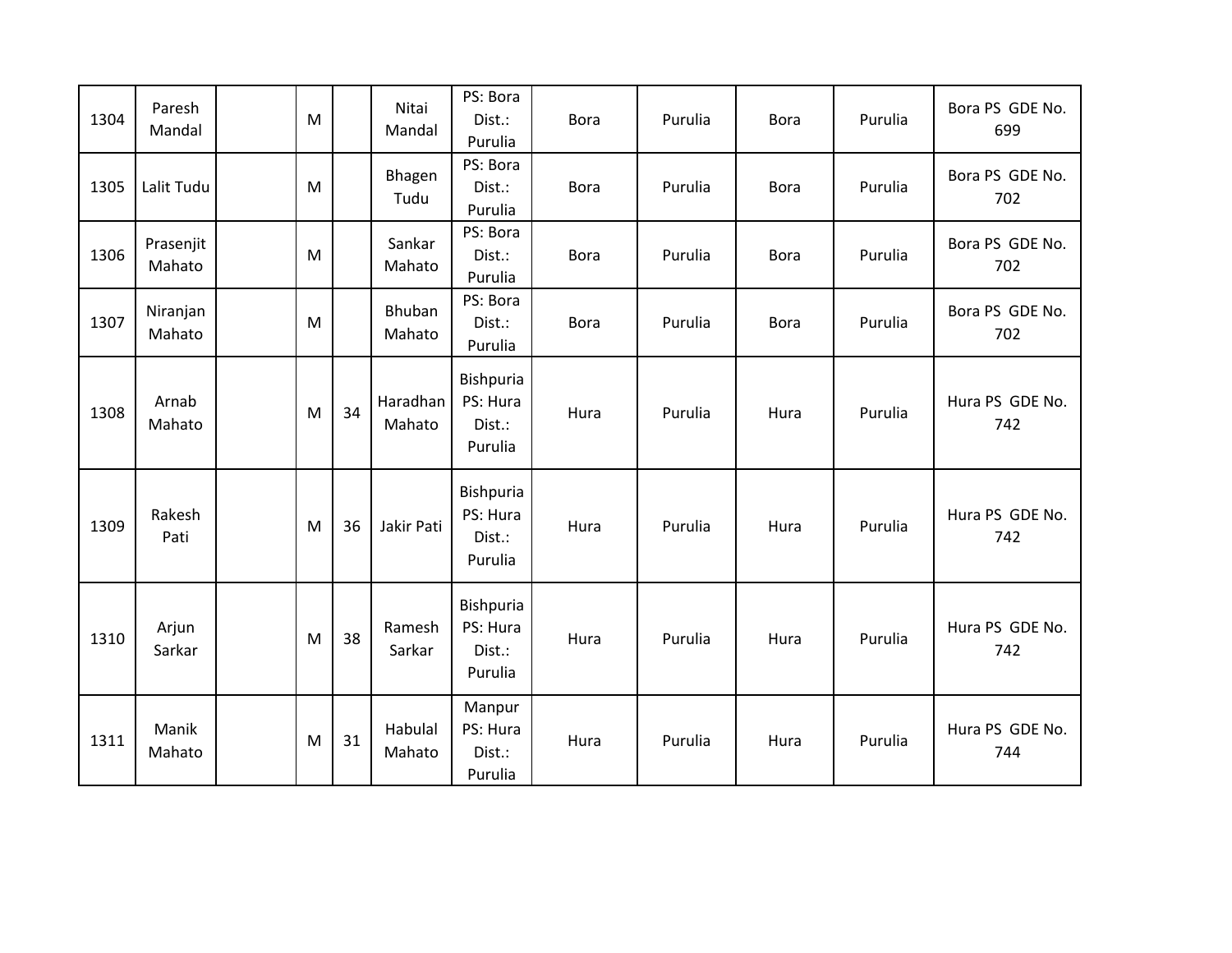| 1312 | Naresh<br>Senapati  | M | 34 | Haru<br>Senapati    | Manpur<br>PS: Hura<br>Dist.:<br>Purulia            | Hura   | Purulia | Hura   | Purulia | Hura PS GDE No.<br>744   |
|------|---------------------|---|----|---------------------|----------------------------------------------------|--------|---------|--------|---------|--------------------------|
| 1313 | Kiran<br>Hazra      | M | 41 | Sourav<br>Hazra     | Chakalta<br>PS: Hura<br>Dist.:<br>Purulia          | Hura   | Purulia | Hura   | Purulia | Hura PS GDE No.<br>744   |
| 1314 | Dinesh<br>Mahato    | M |    | Lt. Subal<br>Mahato | Mahatom<br>ara PS:<br>Jhalda<br>Dist.:<br>Purulia  | Jhalda | Purulia | Jhalda | Purulia | Jhalda PS GDE No.<br>790 |
| 1315 | Trilochan<br>Mahato | M |    | Kisto<br>Mahato     | Mahatom<br>ara PS:<br>Jhalda<br>Dist.:<br>Purulia  | Jhalda | Purulia | Jhalda | Purulia | Jhalda PS GDE No.<br>790 |
| 1316 | Sudhir<br>Mandal    | M |    | Sisir<br>Mandal     | Pusti PS:<br>Jhalda<br>Dist.:<br>Purulia           | Jhalda | Purulia | Jhalda | Purulia | Jhalda PS GDE No.<br>790 |
| 1317 | Kanchan<br>Mahato   | M |    | Dinu<br>Mahato      | Torang<br>PS: Jhalda<br>Dist.:<br>Purulia          | Jhalda | Purulia | Jhalda | Purulia | Jhalda PS GDE No.<br>790 |
| 1318 | Jogesh<br>Mahato    | M |    | Khedan<br>Mahato    | Chakkerua<br>ry PS:<br>Jhalda<br>Dist.:<br>Purulia | Jhalda | Purulia | Jhalda | Purulia | Jhalda PS GDE No.<br>790 |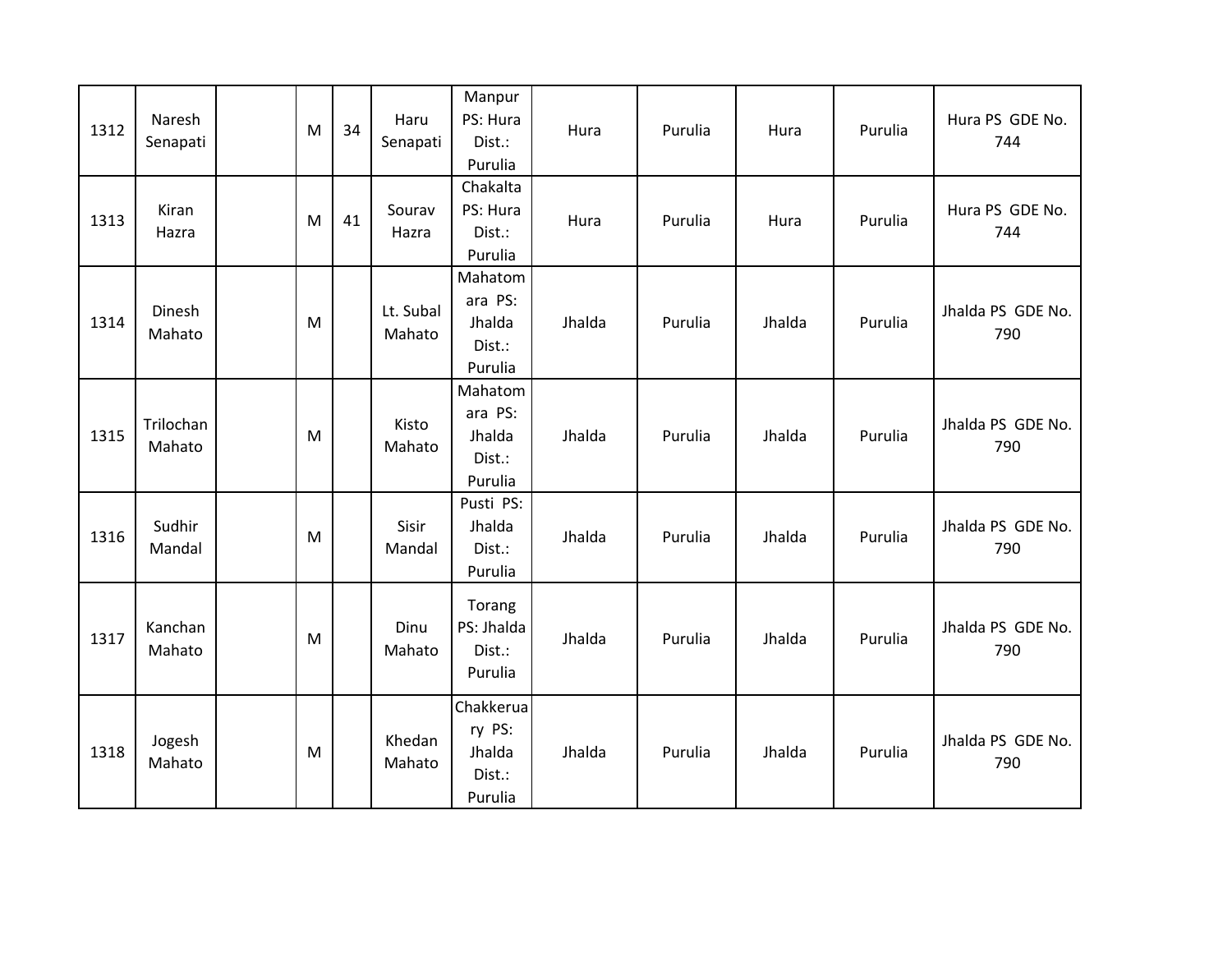| 1319 | Sukumar<br>Mahato                  | M | Dayamoy<br>Mahato                  | Haratan<br>PS:<br>Kotshila<br>Dist.:<br>Purulia           | Kotshila | Purulia | Jhalda | Purulia | Jhalda PS GDE No.<br>801                     |
|------|------------------------------------|---|------------------------------------|-----------------------------------------------------------|----------|---------|--------|---------|----------------------------------------------|
| 1320 | Kartik<br>Kumar                    | M | Lt.<br>Kalachand Bagmundi<br>Kumar | Kalimati<br>PS:<br>Dist.:<br>Purulia                      | Bagmundi | Purulia | Jhalda | Purulia | Jhalda PS GDE No.<br>801                     |
| 1321 | <b>Dharmend</b><br>ra Sing<br>Mura | M | <b>Bijoy Sing</b><br>Mura          | Relakurra<br>PS:<br>Bagmundi<br>Dist.:<br>Purulia         | Bagmundi | Purulia | Jhalda | Purulia | Jhalda PS GDE No.<br>801                     |
| 1322 | Baidyanat<br>h Murmu               | M | Ramchand<br>Murmu                  | Jhiling<br>Sereng<br>PS:<br>Bagmundi<br>Dist.:<br>Purulia | Bagmundi | Purulia | Jhalda | Purulia | Jhalda PS GDE No.<br>801                     |
| 1323 | Swapan<br>Mahato                   | M | Rajaram<br>Mahato                  | Hatyara<br>PS: Arsha<br>Dist.:<br>Purulia                 | Arsha    | Purulia | Jhalda | Purulia | Jhalda PS GDE No.<br>801                     |
| 1324 | Jyotilal<br>Mahato                 | M | Lt.<br>Sonaram<br>Mahato           | Choupad<br>PS: Jhalda<br>Dist.:<br>Purulia                | Jhalda   | Purulia | Jhalda | Purulia | Jhalda PS Outpost<br>Tulin OP GDE No.<br>527 |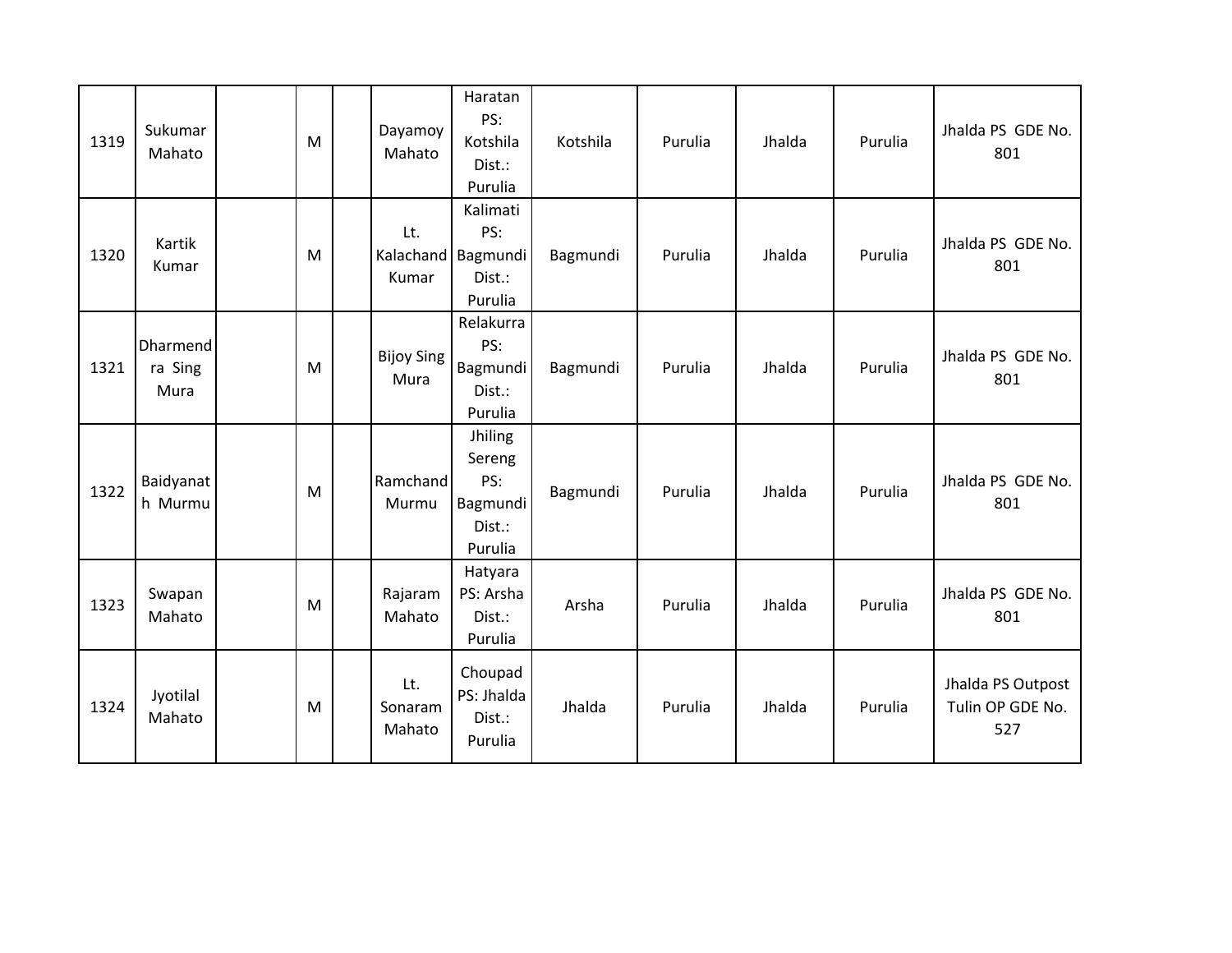| 1325 | Saroj<br>Mahato           | M |    | Ambuj<br>Mahato              | Bengo PS:<br>Jhalda<br>Dist.:<br>Purulia            | Jhalda | Purulia | Jhalda | Purulia | Jhalda PS Outpost<br>Tulin OP GDE No.<br>527 |
|------|---------------------------|---|----|------------------------------|-----------------------------------------------------|--------|---------|--------|---------|----------------------------------------------|
| 1326 | Goutam<br>Mahato          | M | 41 | Lt.<br>Bhergaraj<br>Mahato   | Joypur<br>Bazar PS:<br>Joypur<br>Dist.:<br>Purulia  | Joypur | Purulia | Joypur | Purulia | Joypur PS GDE No.<br>705                     |
| 1327 | Sk<br>Murasid             | M | 51 | Sk<br>Muchiram               | Kathaltard<br>PS: Joypur<br>Dist.:<br>Purulia       | Joypur | Purulia | Joypur | Purulia | Joypur PS GDE No.<br>728                     |
| 1328 | Uttam<br>Bhattarch<br>aya | M | 44 | Lt. Amal<br>Bhattarch<br>aya | Kathaltard<br>PS: Joypur<br>Dist.:<br>Purulia       | Joypur | Purulia | Joypur | Purulia | Joypur PS GDE No.<br>728                     |
| 1329 | Mansara<br>m<br>Mahato    | M | 30 | Santosh<br>Mahato            | Baragram<br>More PS:<br>Joypur<br>Dist.:<br>Purulia | Joypur | Purulia | Joypur | Purulia | Joypur PS GDE No.<br>715                     |
| 1330 | Uttam<br>Gope             | M | 23 | Sudhir<br>Gope               | Baragram<br>More PS:<br>Joypur<br>Dist.:<br>Purulia | Joypur | Purulia | Joypur | Purulia | Joypur PS GDE No.<br>715                     |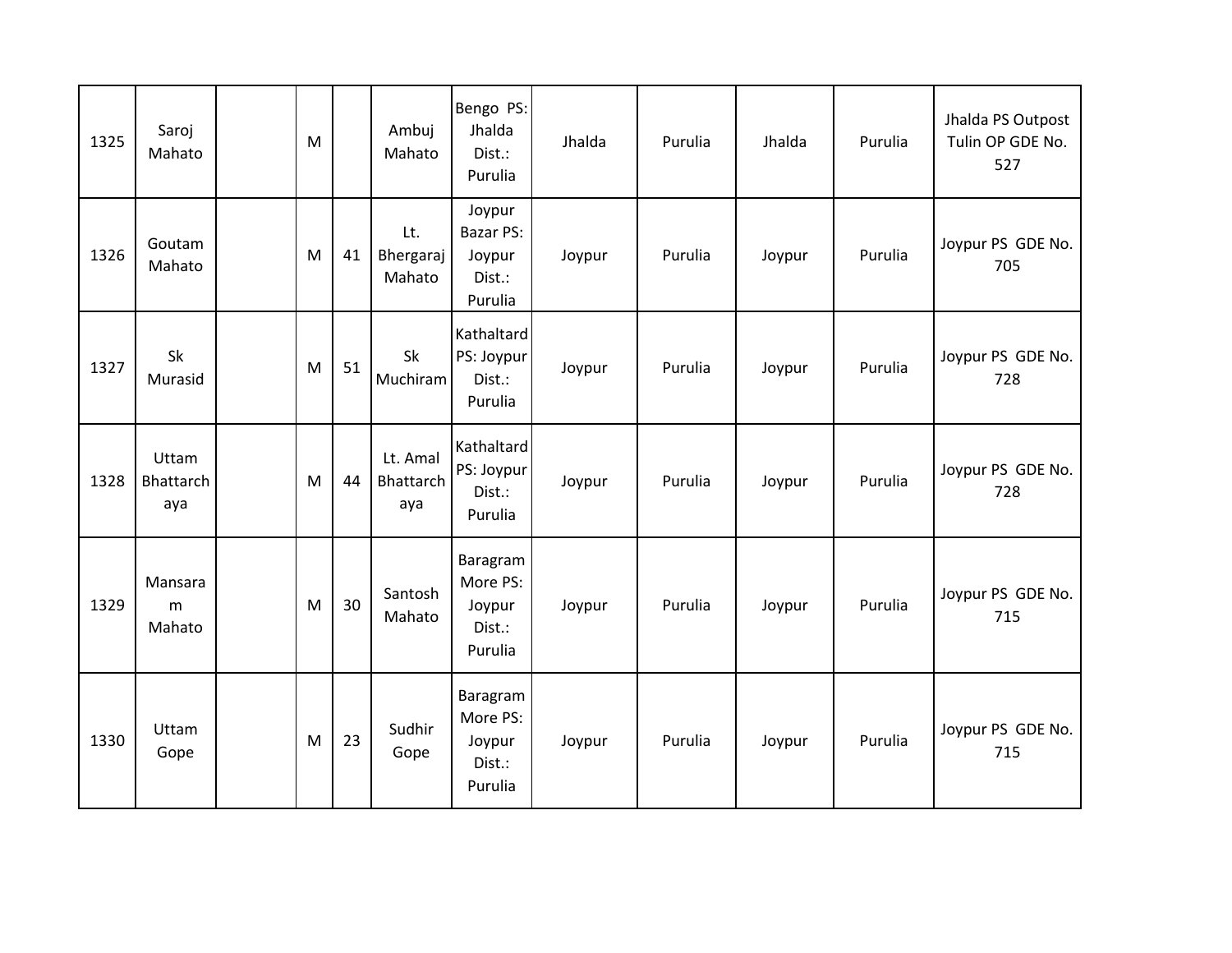| 1331 | Tarapada<br>Mahato  | M | 55 | Lt. Ranjit<br>Mahato        | Pundag<br><b>Bazar PS:</b><br>Joypur<br>Dist.:<br>Purulia  | Joypur   | Purulia          | Joypur   | Purulia         | Joypur PS GDE No.<br>522   |
|------|---------------------|---|----|-----------------------------|------------------------------------------------------------|----------|------------------|----------|-----------------|----------------------------|
| 1332 | Ashok<br>Kalindi    | M | 36 | Subhas<br>Kalindi           | Forest<br>More PS:<br>Joypur<br>Dist.:<br>Purulia          | Joypur   | Purulia          | Joypur   | Purulia         | Joypur PS GDE No.<br>723   |
| 1333 | Shambhu<br>Gorain   | M | 29 | Sahadeb<br>Gorain           | Forest<br>More PS:<br>Joypur<br>Dist.:<br>Purulia          | Joypur   | Purulia          | Joypur   | Purulia         | Joypur PS GDE No.<br>723   |
| 1334 | Rabin<br>Hazra      | M | 45 | Niranjan<br>Hazra           | Nabinchak<br>PS:<br>Khanakul<br>Dist.:<br>Hooghly<br>Rural | Khanakul | Hooghly<br>Rural | Joypur   | Howrah<br>Rural | Joypur PS GDE No.<br>770   |
| 1335 | Subhas<br>Paramanik | M | 47 | Lt.<br>Veluram<br>Paramanik | Magri PS:<br>Khanakul<br>Dist.:<br>Hooghly<br>Rural        | Khanakul | Hooghly<br>Rural | Joypur   | Howrah<br>Rural | Joypur PS GDE No.<br>770   |
| 1336 | Jiban<br>Mahato     | M |    | Lt Prafulya<br>Mahato       | Rambani<br>PS:<br>Kashipur<br>Dist.:<br>Purulia            | Kashipur | Purulia          | Kashipur | Purulia         | Kashipur PS GDE<br>No. 755 |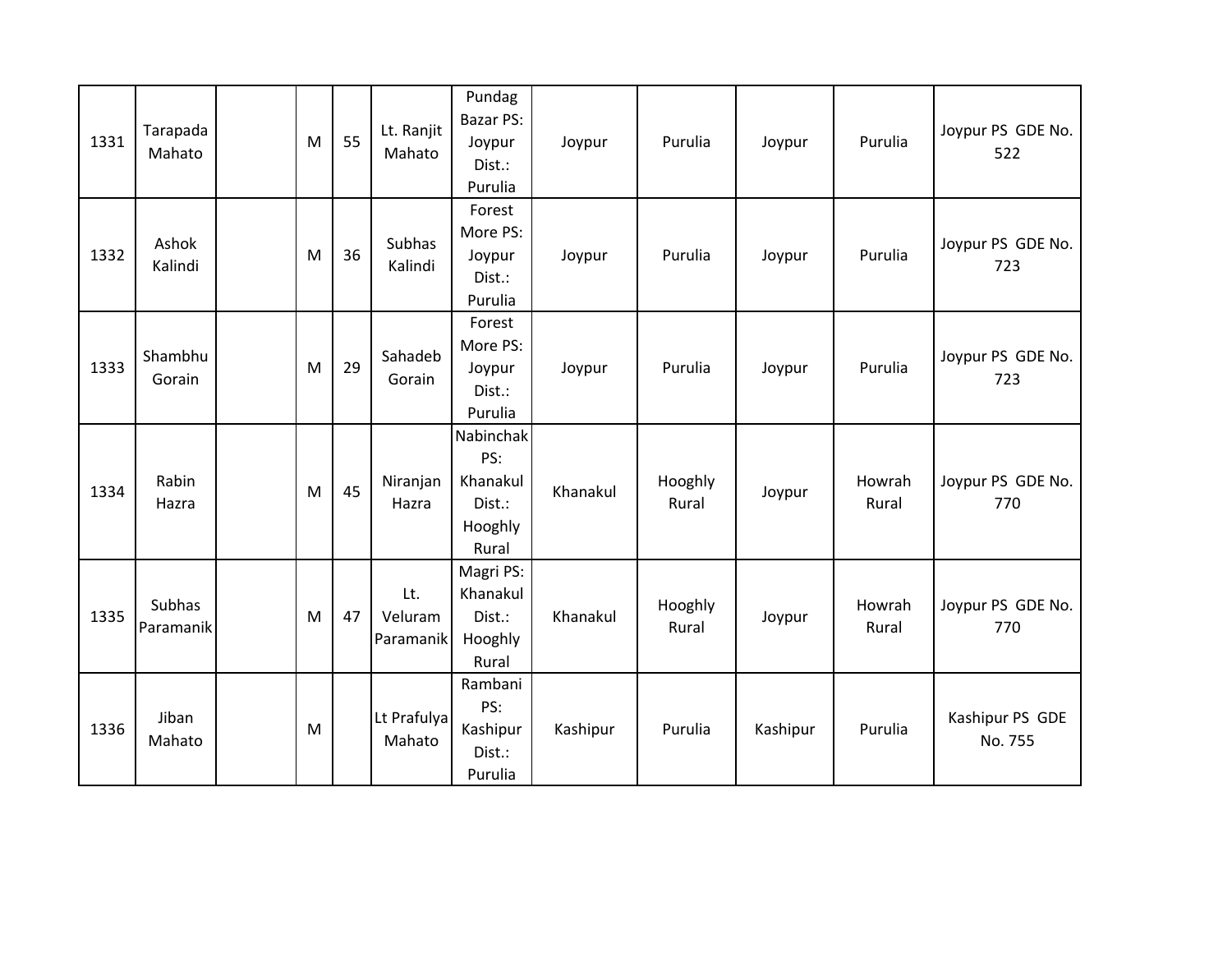| 1337 | Sagar<br>Sardar       | M |    | Niranjan<br>Sardar    | Rambani<br>PS:<br>Kashipur<br>Dist.:<br>Purulia             | Kashipur | Purulia | Kashipur | Purulia | Kashipur PS GDE<br>No. 755 |
|------|-----------------------|---|----|-----------------------|-------------------------------------------------------------|----------|---------|----------|---------|----------------------------|
| 1338 | Sajal<br>Mahato       | M | 21 | Subidh<br>Mahato      | Murlu PS:<br>Kashipur<br>Dist.:<br>Purulia                  | Kashipur | Purulia | Kashipur | Purulia | Kashipur PS GDE<br>No. 761 |
| 1339 | Abhijit<br>Banerjee   | M | 26 | Biswanath<br>Banerjee | Chhatna<br><b>Bazar PS:</b><br>Chhatna<br>Dist.:<br>Bankura | Chhatna  | Bankura | Kashipur | Purulia | Kashipur PS GDE<br>No. 761 |
| 1340 | Utpal Ch<br>Mahato    | M |    | Sudhir<br>Mahato      | Ranguni<br>PS: Adra<br>Dist.:<br>Purulia                    | Adra     | Purulia | Kashipur | Purulia | Kashipur PS GDE<br>No. 761 |
| 1341 | Rajkishore<br>Kalindi | M |    | Aghanu<br>Kalindi     | Mahultard<br>PS:<br>Kotshila<br>Dist.:<br>Purulia           | Kotshila | Purulia | Kotshila | Purulia | Kotshila PS GDE<br>No. 708 |
| 1342 | Dakto<br>Kaindi       | M |    | Rakhi<br>Kalindi      | Murulhar<br>PS:<br>Kotshila<br>Dist.:<br>Purulia            | Kotshila | Purulia | Kotshila | Purulia | Kotshila PS GDE<br>No. 708 |
| 1343 | Basudeb<br>Gorain     | M |    | Gour<br>Goran         | Chitmu<br>PS:<br>Kotshila<br>Dist.:<br>Purulia              | Kotshila | Purulia | Kotshila | Purulia | Kotshila PS GDE<br>No. 708 |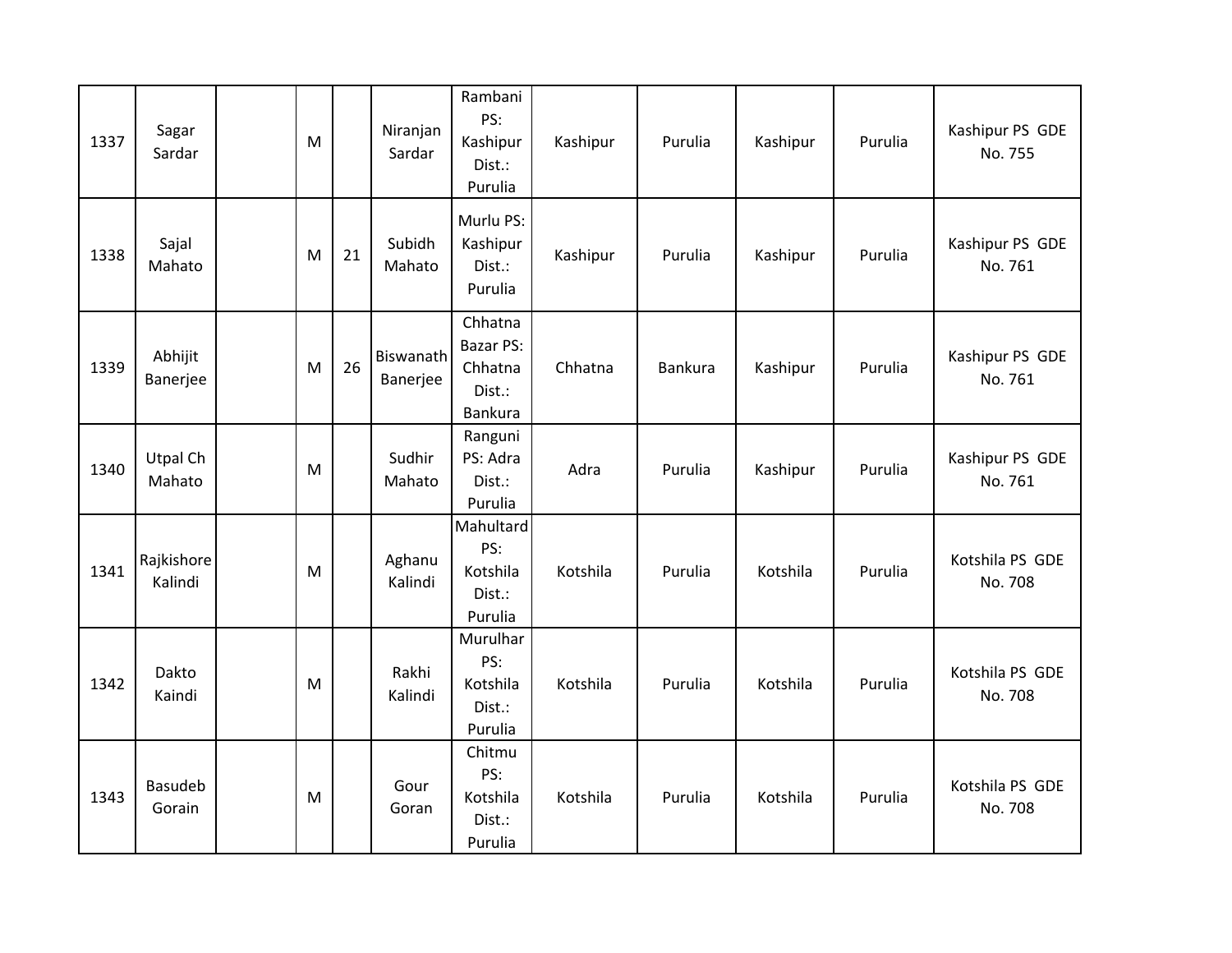| 1344 | Kanchan<br>Sahis         | M |    | Doyal<br>Sahis         | <b>Bandih PS:</b><br>Jhalda<br>Dist.:<br>Purulia | Jhalda   | Purulia | Kotshila | Purulia | Kotshila PS GDE<br>No. 708 |
|------|--------------------------|---|----|------------------------|--------------------------------------------------|----------|---------|----------|---------|----------------------------|
| 1345 | Santosh<br>Mahato        | M |    | Lt Prahlad<br>Mahato   | Jiudaru<br>PS:<br>Kotshila<br>Dist.:<br>Purulia  | Kotshila | Purulia | Kotshila | Purulia | Kotshila PS GDE<br>No. 719 |
| 1346 | Pdmaloch<br>an<br>Mahato | M |    | Lprahlad<br>Mahatot.   | Jiudaru<br>PS:<br>Kotshila<br>Dist.:<br>Purulia  | Kotshila | Purulia | Kotshila | Purulia | Kotshila PS GDE<br>No. 719 |
| 1347 | Kapil<br>Singh           | M | 32 | Narayan<br>Singh       | Amdanga<br>PS:<br>Neturia<br>Dist.:<br>Purulia   | Neturia  | Purulia | Neturia  | Purulia | Neturia PS GDE No.<br>824  |
| 1348 | Santosh<br>Shaw          | M | 34 | Madan<br>Shaw          | Amdanga<br>PS:<br>Neturia<br>Dist.:<br>Purulia   | Neturia  | Purulia | Neturia  | Purulia | Neturia PS GDE No.<br>824  |
| 1349 | Kashinath<br>Bouri       | M | 29 | Joyram<br><b>Bouri</b> | Manpura<br>PS:<br>Neturia<br>Dist.:<br>Purulia   | Neturia  | Purulia | Neturia  | Purulia | Neturia PS GDE No.<br>836  |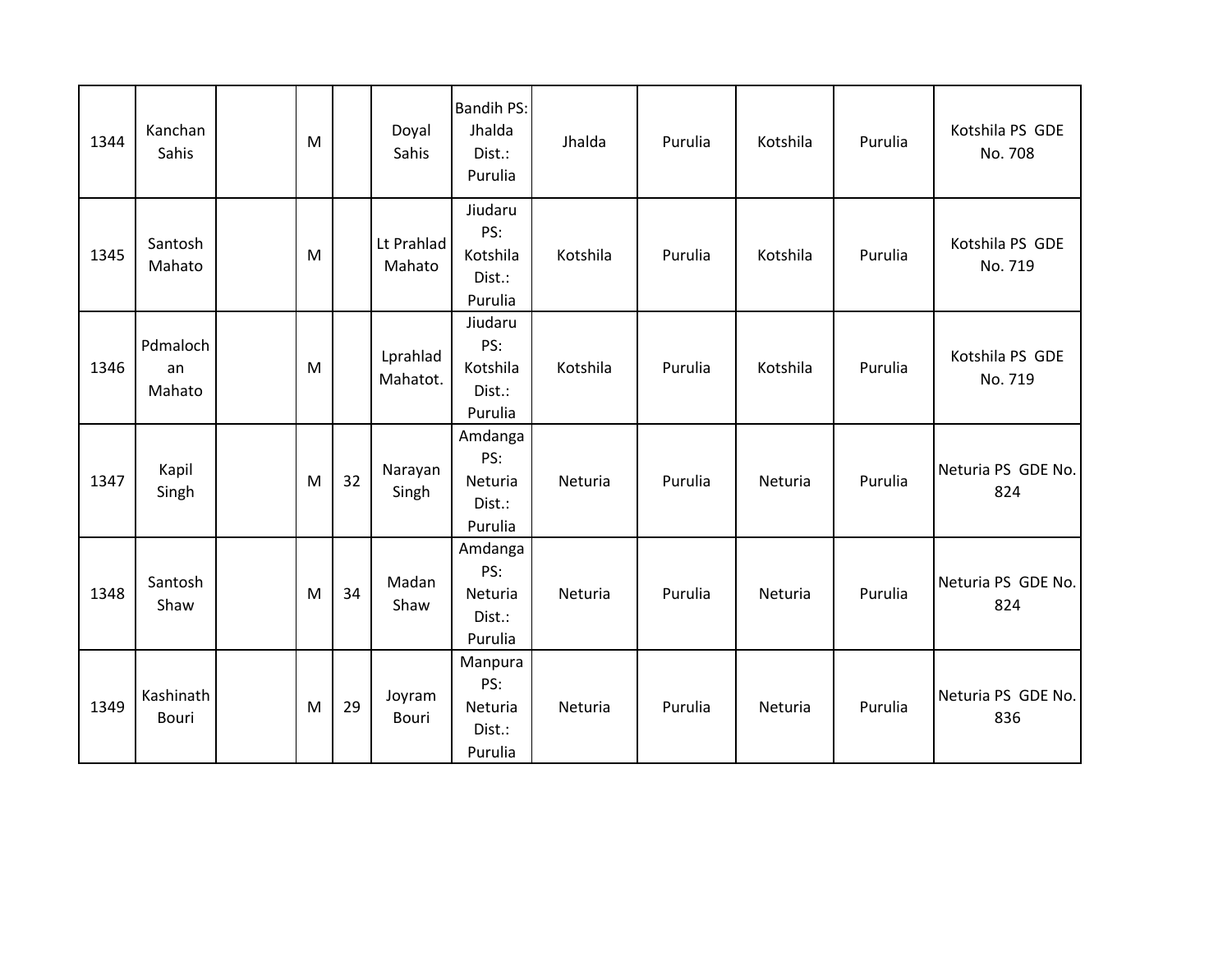| 1350 | Ujjwal<br>Bouri              | M | 32 | Samir<br><b>Bouri</b>        | Manpura<br>PS:<br>Neturia<br>Dist.:<br>Purulia | Neturia | Purulia | Neturia | Purulia | Neturia PS GDE No.<br>836 |
|------|------------------------------|---|----|------------------------------|------------------------------------------------|---------|---------|---------|---------|---------------------------|
| 1351 | Manoj<br>Nath                | M | 36 | Jaydeb<br>Nath               | Manpura<br>PS:<br>Neturia<br>Dist.:<br>Purulia | Neturia | Purulia | Neturia | Purulia | Neturia PS GDE No.<br>836 |
| 1352 | Gopinath<br>Das              | M | 35 | Kartick<br>Das               | Manpura<br>PS:<br>Neturia<br>Dist.:<br>Purulia | Neturia | Purulia | Neturia | Purulia | Neturia PS GDE No.<br>836 |
| 1353 | Prabodh<br>Bouri             | M | 30 | <b>Badal</b><br><b>Bouri</b> | Manpura<br>PS:<br>Neturia<br>Dist.:<br>Purulia | Neturia | Purulia | Neturia | Purulia | Neturia PS GDE No.<br>836 |
| 1354 | Raja<br>Rajwar               | M | 25 | Uttar<br>Rajwar              | Dubra PS:<br>Para Dist.:<br>Purulia            | Para    | Purulia | Para    | Purulia | Para PS GDE No.<br>678    |
| 1355 | <b>Bumba</b><br><b>Bauri</b> | M | 29 | Tarapada<br>Bauri            | Dubra PS:<br>Para Dist.:<br>Purulia            | Para    | Purulia | Para    | Purulia | Para PS GDE No.<br>678    |
| 1356 | Suraj<br>Majhi               | M | 38 | Rahul<br>Majhi               | Shyampur<br>PS: Para<br>Dist.:<br>Purulia      | Para    | Purulia | Para    | Purulia | Para PS GDE No.<br>225    |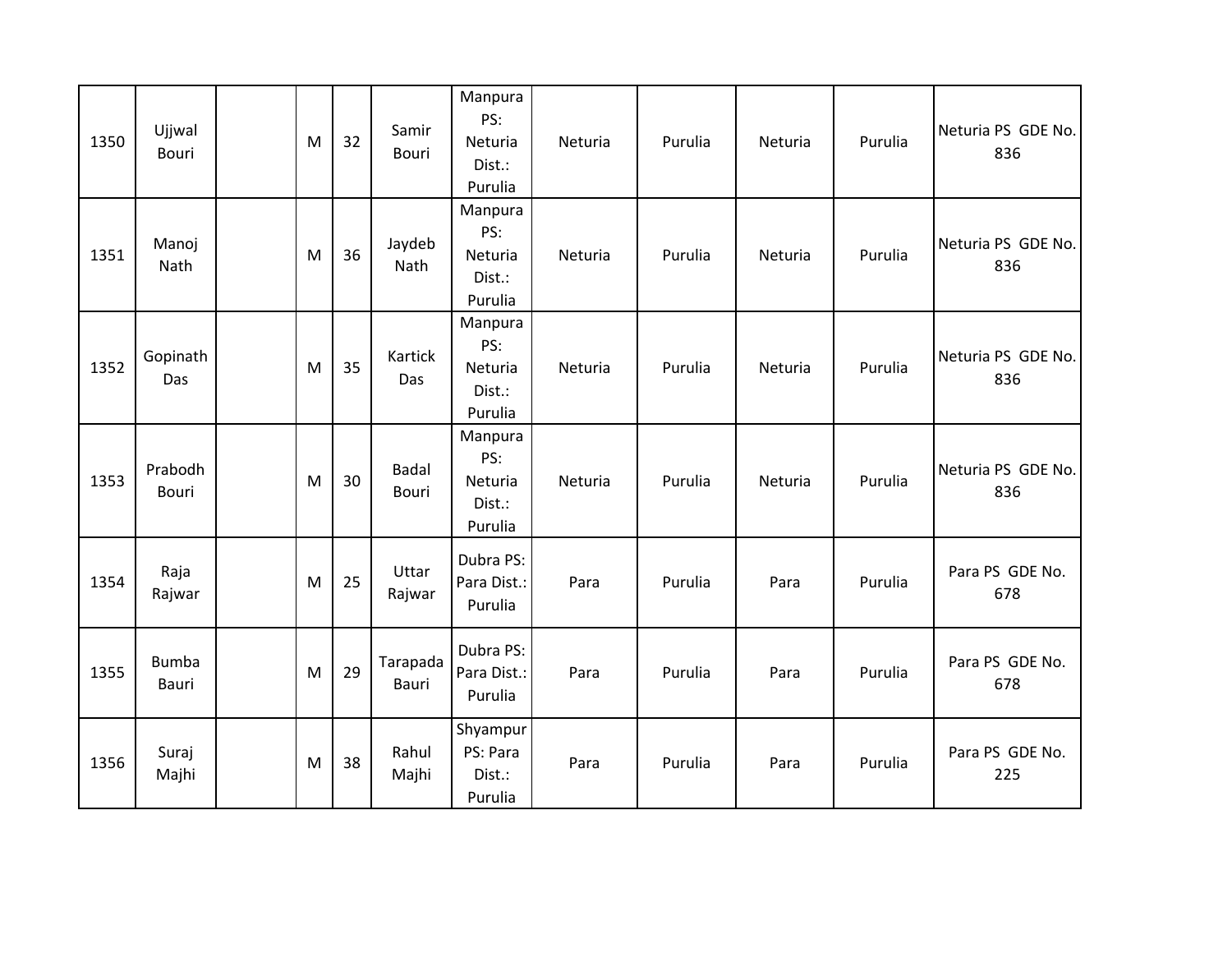| 1357 | Paran<br>Mondal             | M | 42 | Lt.<br>Sanatan<br>Mondal | Shyampu<br>PS: Para<br>Dist.:<br>Purulia                                  | Para         | Purulia         | Para         | Purulia | Para PS GDE No.<br>225          |
|------|-----------------------------|---|----|--------------------------|---------------------------------------------------------------------------|--------------|-----------------|--------------|---------|---------------------------------|
| 1358 | Jhulan<br>Singh             | M |    | Kamalaka<br>nta Singh    |                                                                           |              | Basirhat        | Puncha       | Purulia | Puncha PS GDE No.<br>605        |
| 1359 | Gomasta<br>Prasad<br>Soren  | M |    | Lt.tikaram<br>Soren      |                                                                           |              | <b>Basirhat</b> | Puncha       | Purulia | Puncha PS GDE No.<br>605        |
| 1360 | Arup Kr.<br>Mahato          | M |    | Mihir Kr.<br>Mahato      |                                                                           |              | Basirhat        | Puncha       | Purulia | Puncha PS GDE No.<br>605        |
| 1361 | Amal<br>Tudu                | M |    | Debchara<br>n Tudu       |                                                                           |              | <b>Basirhat</b> | Puncha       | Purulia | Puncha PS GDE No.<br>605        |
| 1362 | Anil<br>Kumar               | M | 48 | Lt. Bhola<br>Kumar       | Chunavati<br>Rajaband<br>W-22 PS:<br>Purulia<br>town<br>Dist.:<br>Purulia | Purulia town | Purulia         | Purulia town | Purulia | Purulia town PS<br>GDE No. 1183 |
| 1363 | <b>Bhim</b><br><b>Bauri</b> | M | 36 | Sagar<br>Bauri           | Ketika<br>Bauripara<br>W-09 PS:<br>Purulia<br>town<br>Dist.:<br>Purulia   | Purulia town | Purulia         | Purulia town | Purulia | Purulia town PS<br>GDE No. 1183 |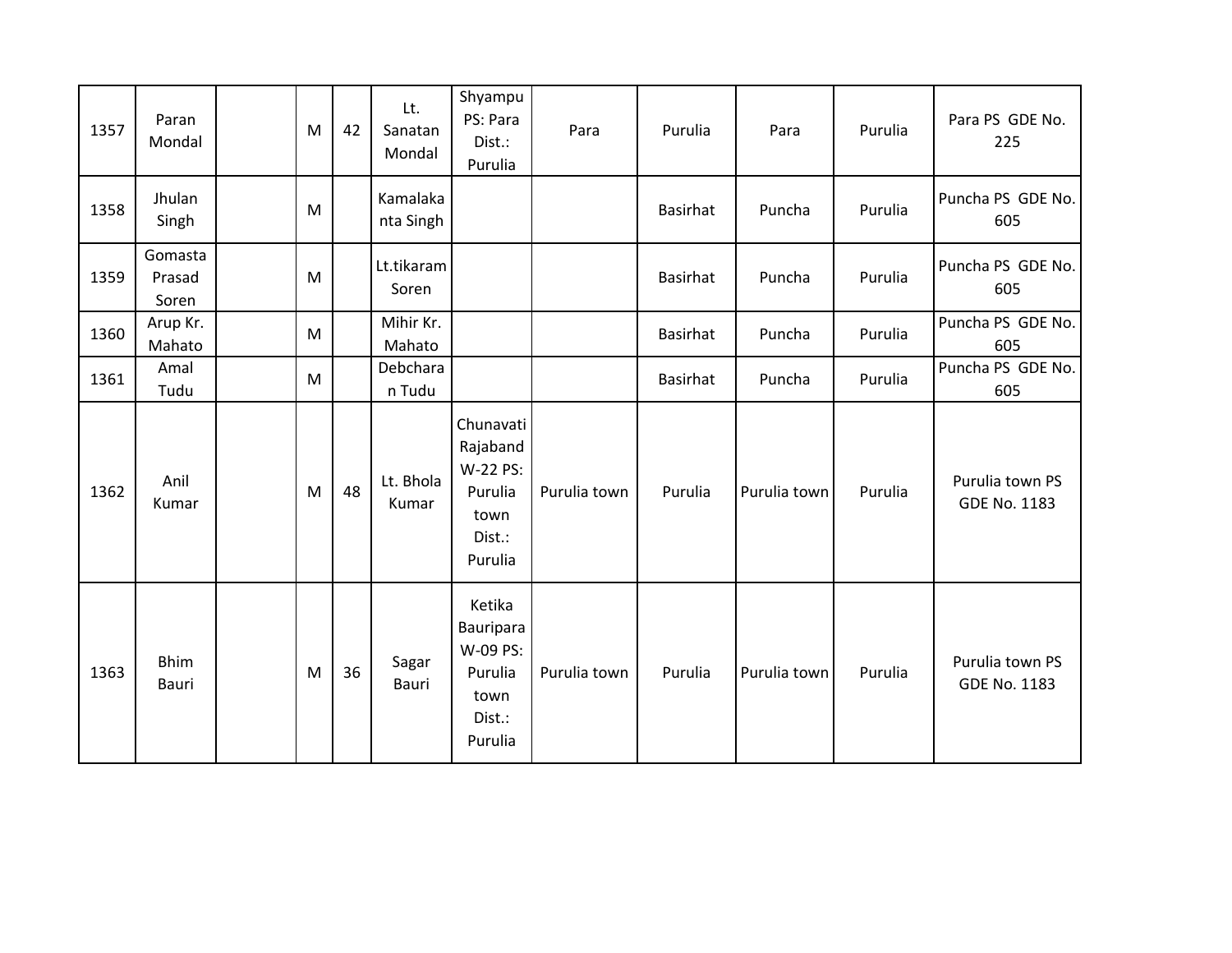| 1364 | Laxmi<br>Kanta<br>Tewari |     | M | 31 | Lt. Amar<br>Tewari | Vill-<br>Parashri,<br>Po-Bakara<br>PS: Para<br>Dist.:<br>Purulia                                    | Para         | Purulia | Purulia town | Purulia | Purulia town PS<br>GDE No. 1183        |
|------|--------------------------|-----|---|----|--------------------|-----------------------------------------------------------------------------------------------------|--------------|---------|--------------|---------|----------------------------------------|
| 1365 | Sagar<br>Bauri           |     | M | 60 | Lt. Joba<br>Bauri  | Ketika<br>Bauripara<br>W-09 PS:<br>Purulia<br>town<br>Dist.:<br>Purulia                             | Purulia town | Purulia | Purulia town | Purulia | Purulia town PS<br><b>GDE No. 1185</b> |
| 1366 | Sourav<br>Sutradhar      |     | M | 23 | Akul<br>Sutradhar  | Namipara<br><b>Bakultala</b><br>Lane, W-<br>17 PS:<br>Purulia<br>town<br>Dist.:<br>Purulia          | Purulia town | Purulia | Purulia town | Purulia | Purulia town PS<br>GDE No. 1185        |
| 1367 | Amit<br>Bauri            | Deb | M | 18 | Sankar<br>Bauri    | Namipara<br>Near<br>Santyamo<br>yee<br>School, W-<br>12 PS:<br>Purulia<br>town<br>Dist.:<br>Purulia | Purulia town | Purulia | Purulia town | Purulia | Purulia town PS<br><b>GDE No. 1185</b> |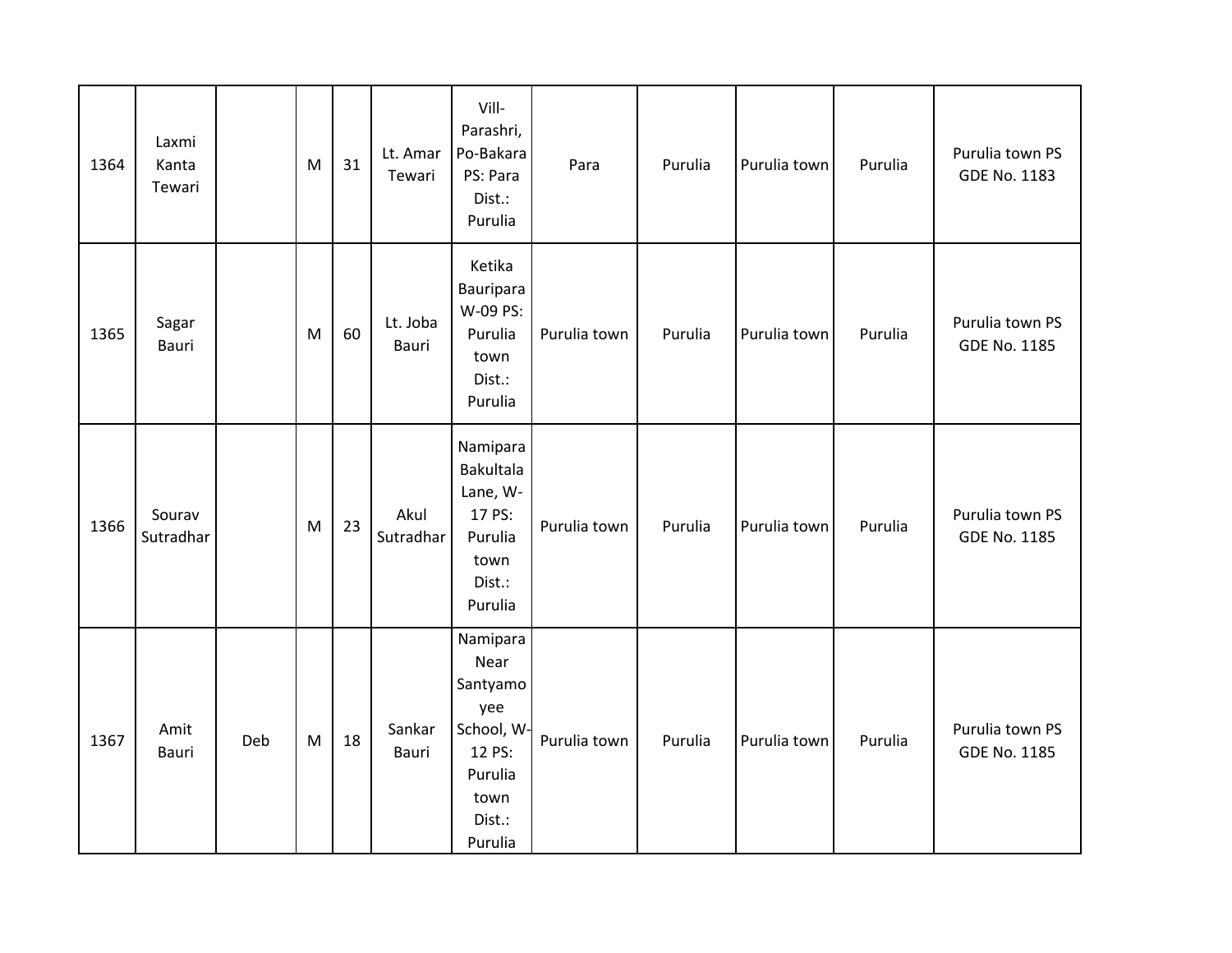| 1368 | Dharmend<br>ra Bhuiya | M | 43 | Lt. Guraya<br>Bhuiya | Old Police<br>line,<br><b>Bhuiya</b><br>Para, W-<br>10 PS:<br>Purulia<br>town<br>Dist.:<br>Purulia | Purulia town          | Purulia | Purulia town            | Purulia | Purulia town PS<br>GDE No. 1185       |
|------|-----------------------|---|----|----------------------|----------------------------------------------------------------------------------------------------|-----------------------|---------|-------------------------|---------|---------------------------------------|
| 1369 | Sujit<br><b>Bouri</b> | M | 22 | Balaram<br>Bouri     | Natandih<br>PS:<br>hpur Dist.:<br>Purulia                                                          | Raghunat Raghunathpur | Purulia | Raghunathp<br><b>ur</b> | Purulia | Raghunathpur PS<br><b>GDE No. 913</b> |
| 1370 | Abani<br>Bouri        | M | 26 | Gour<br>Bouri        | Natundih<br>PS:<br>hpur Dist.:<br>Purulia                                                          | Raghunat Raghunathpur | Purulia | Raghunathp<br><b>ur</b> | Purulia | Raghunathpur PS<br><b>GDE No. 913</b> |
| 1371 | Kajal<br>Bouri        | M | 36 | Ganesh<br>Bouri      | Natundih<br>PS:<br>hpur Dist.:<br>Purulia                                                          | Raghunat Raghunathpur | Purulia | Raghunathp<br><b>ur</b> | Purulia | Raghunathpur PS<br><b>GDE No. 913</b> |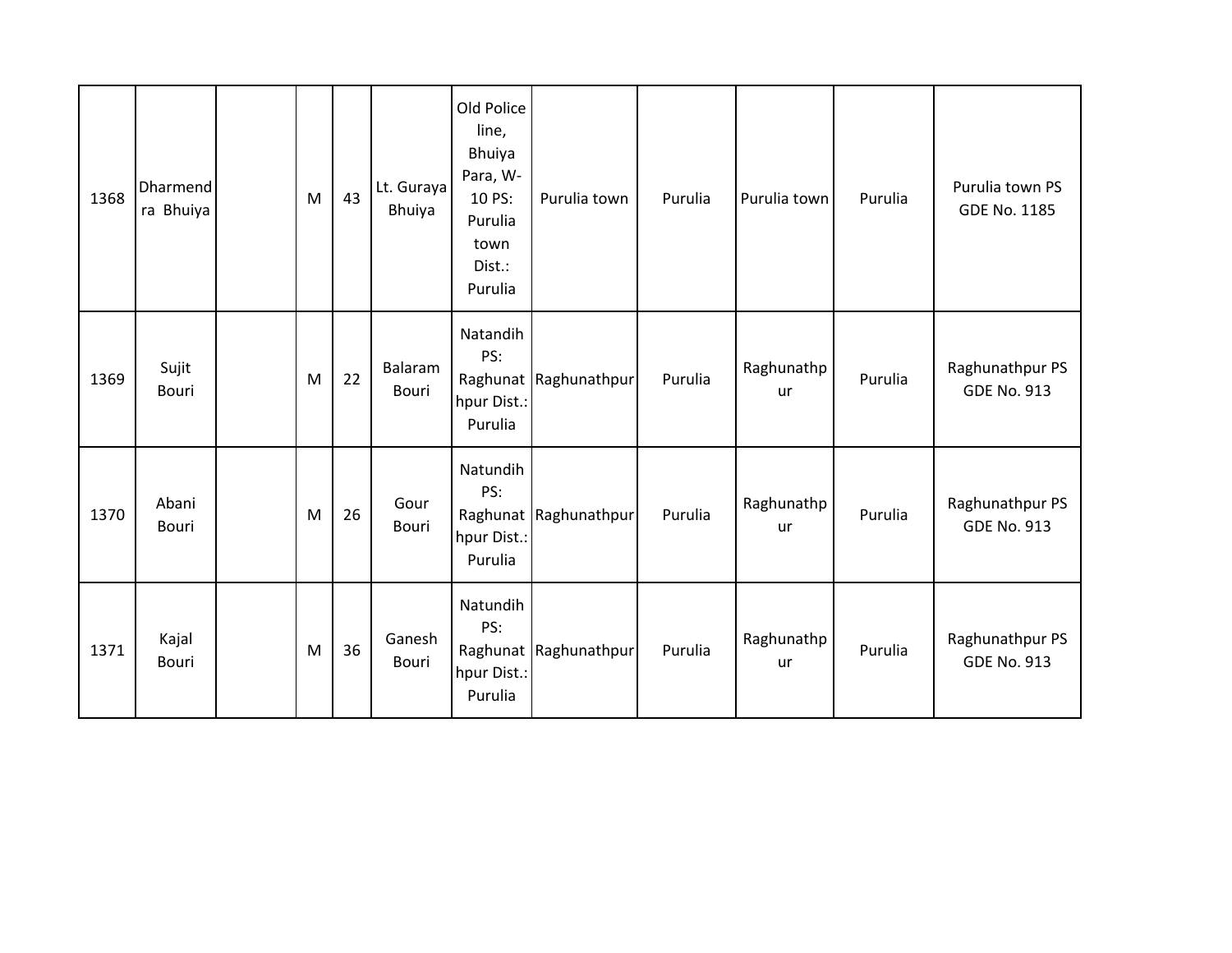| 1372 | Bhajan<br>Bouri        | M | 32 | <b>Bhalanath</b><br><b>Bouri</b> | Nanduara,<br>Ward No.<br>08 PS:<br>Raghunat<br>hpur Dist.:<br>Purulia | Raghunathpur | Purulia | Raghunathp<br>ur | Purulia | Raghunathpur PS<br><b>GDE No. 913</b> |
|------|------------------------|---|----|----------------------------------|-----------------------------------------------------------------------|--------------|---------|------------------|---------|---------------------------------------|
| 1373 | <b>Binod</b><br>Bouri  | M | 26 | Baneswar<br>Bouri                | Nanduara,<br>Ward No.<br>08 PS:<br>Raghunat<br>hpur Dist.:<br>Purulia | Raghunathpur | Purulia | Raghunathp<br>ur | Purulia | Raghunathpur PS<br><b>GDE No. 913</b> |
| 1374 | Astik<br>Bauri         | M | 27 | Amrit<br>Bauri                   | <b>Bundla PS:</b><br>Raghunat<br>hpur Dist.:<br>Purulia               | Raghunathpur | Purulia | Raghunathp<br>ur | Purulia | Raghunathpur PS<br><b>GDE No. 921</b> |
| 1375 | Ajay Kr<br>Tudu        | M | 35 | Hariram<br>Tudu                  | <b>Bundla PS:</b><br>Raghunat<br>hpur Dist.:<br>Purulia               | Raghunathpur | Purulia | Raghunathp<br>ur | Purulia | Raghunathpur PS<br><b>GDE No. 921</b> |
| 1376 | Dinesh<br><b>Bauri</b> | M | 26 | Dinaband<br>hu Bauri             | <b>Bundla PS:</b><br>Raghunat<br>hpur Dist.:<br>Purulia               | Raghunathpur | Purulia | Raghunathp<br>ur | Purulia | Raghunathpur PS<br><b>GDE No. 921</b> |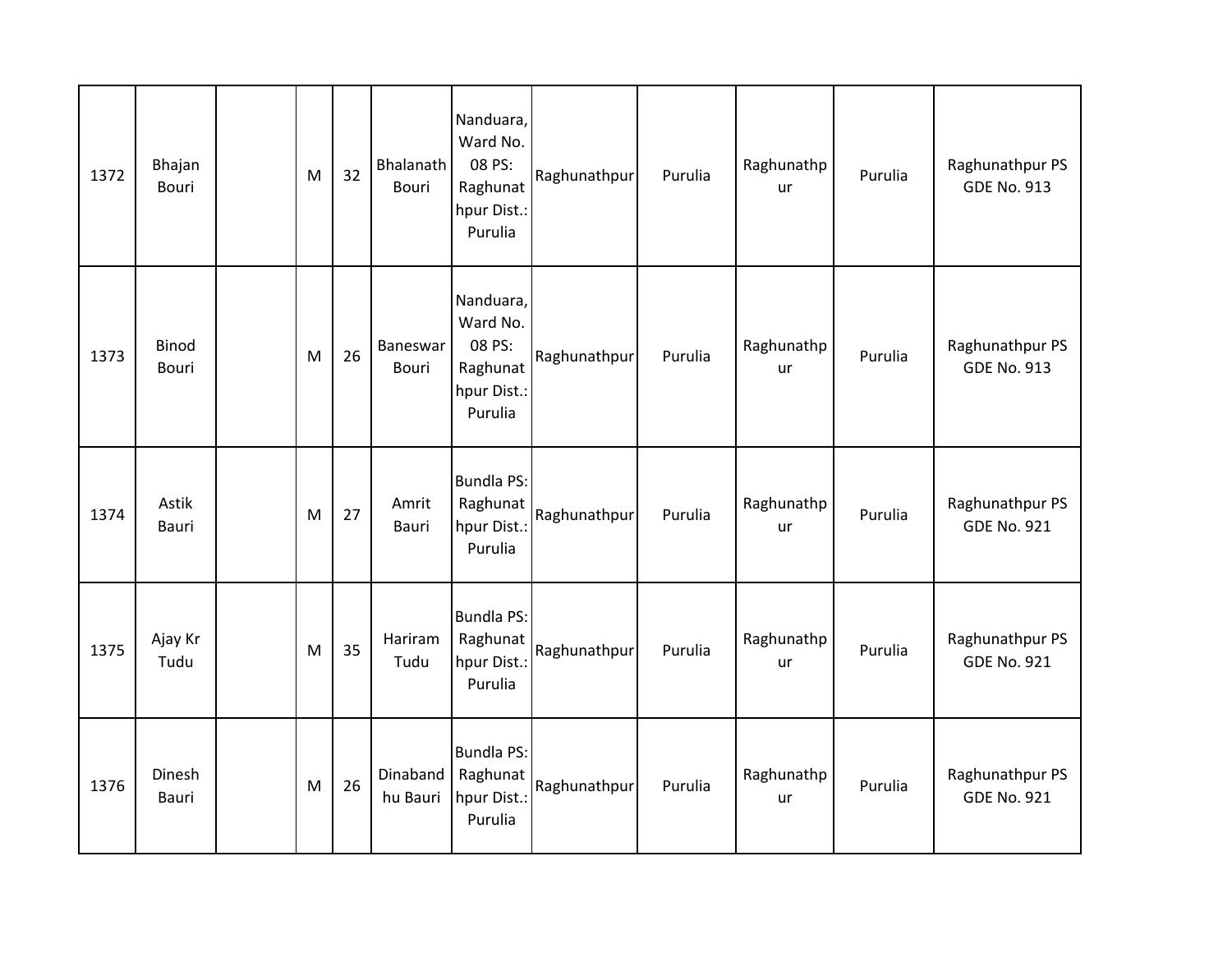| 1377 | Rajesh<br>Gorai   | M | 38 | Sridam<br>Gorai             | Charanba<br>ndh PS:<br>hpur Dist.:<br>Purulia | Raghunat Raghunathpur | Purulia         | Raghunathp<br>ur | Purulia | Raghunathpur PS<br><b>GDE No. 921</b> |
|------|-------------------|---|----|-----------------------------|-----------------------------------------------|-----------------------|-----------------|------------------|---------|---------------------------------------|
| 1378 | Sk Majid          | M | 32 | Sk Akbar                    | Murulia<br>PS: Santari<br>Dist.:<br>Purulia   | Santari               | Purulia         | Raghunathp<br>ur | Purulia | Raghunathpur PS<br><b>GDE No. 921</b> |
| 1379 | Narad<br>Rajwar   |   | 40 | Ramlal<br>Rajwar            | Velatard                                      |                       | <b>Basirhat</b> | Santaldih        | Purulia | Santaldih PS GDE<br>No. 709           |
| 1380 | Tarapada<br>Bouri |   | 62 | Shripati<br>Bouri           | Deoli                                         |                       | Basirhat        | Santaldih        | Purulia | Santaldih PS GDE<br>No. 709           |
| 1381 | Prabodh<br>Singh  |   | 27 | Sankar<br>Singh             | Singhbasti                                    |                       | <b>Basirhat</b> | Santaldih        | Purulia | Santaldih PS GDE<br>No. 277           |
| 1382 | Ramesh<br>Rajwar  |   | 32 | Gopal<br>Rajwar             | Ushir                                         |                       | Basirhat        | Santaldih        | Purulia | Santaldih PS GDE<br>No. 277           |
| 1383 | Bablu<br>Mandi    | M | 28 | Gaur<br>Mandi               | Beljupa<br>PS: Santari<br>Dist.:<br>Purulia   | Santari               | Purulia         | Santari          | Purulia | Santari PS GDE No.<br>632             |
| 1384 | Prasanta<br>Mandi | M | 27 | Haripada<br>Mandi           | Beljupa<br>PS: Santari<br>Dist.:<br>Purulia   | Santari               | Purulia         | Santari          | Purulia | Santari PS GDE No.<br>632             |
| 1385 | Amal<br>Besra     | M | 25 | <b>Bura</b><br><b>Besra</b> | Beljupa<br>PS: Santari<br>Dist.:<br>Purulia   | Santari               | Purulia         | Santari          | Purulia | Santari PS GDE No.<br>632             |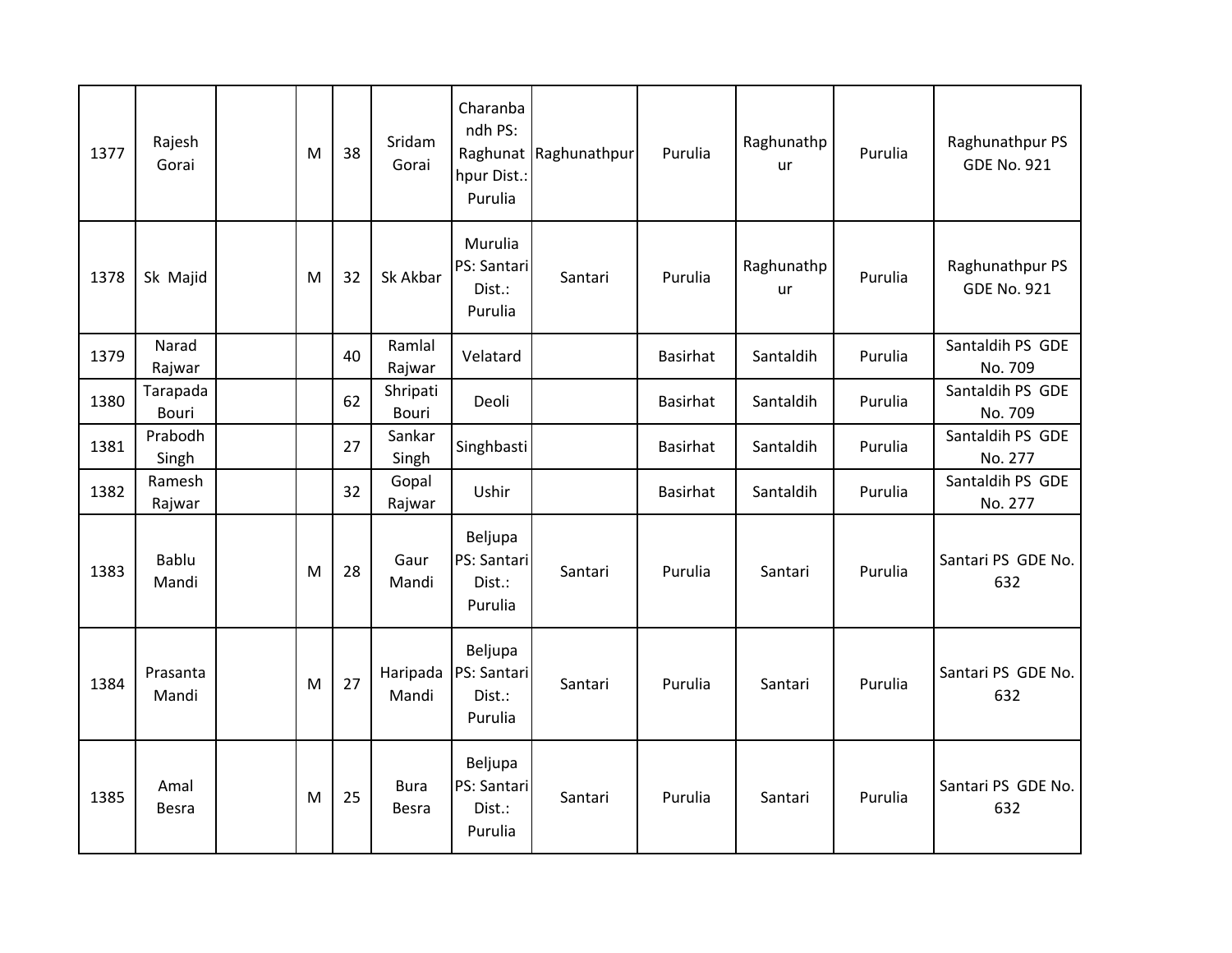| 1386 | Hulsai<br><b>Besra</b> | M | 29 | <b>Besra</b>        | Beljupa<br>Chunaram PS: Santari<br>Dist.:<br>Purulia | Santari | Purulia | Santari | Purulia | Santari PS GDE No.<br>632 |
|------|------------------------|---|----|---------------------|------------------------------------------------------|---------|---------|---------|---------|---------------------------|
| 1387 | Sk.<br>Hafizuddin      | M | 38 | Md. Siraz           | Murulia<br>PS: Santari<br>Dist.:<br>Purulia          | Santari | Purulia | Santari | Purulia | Santari PS GDE No.<br>632 |
| 1388 | Samir<br>Mahato        | M | 33 | Ganesh<br>Mahato    | Koradih<br>PS: Tamna<br>Dist.:<br>Purulia            | Tamna   | Purulia | Tamna   | Purulia | Tamna PS GDE No.<br>767   |
| 1389 | Uttam<br>Mahato        | M | 30 | Mathur<br>Mahato    | Koradih<br>PS: Tamna<br>Dist.:<br>Purulia            | Tamna   | Purulia | Tamna   | Purulia | Tamna PS GDE No.<br>767   |
| 1390 | Bikash<br>Mahato       | M | 27 | Pasupati<br>Mahato  | Koradih<br>PS: Tamna<br>Dist.:<br>Purulia            | Tamna   | Purulia | Tamna   | Purulia | Tamna PS GDE No.<br>767   |
| 1391 | Sarat<br>Mahato        | M | 31 | Trilochan<br>Mahato | Koradih<br>PS: Tamna<br>Dist.:<br>Purulia            | Tamna   | Purulia | Tamna   | Purulia | Tamna PS GDE No.<br>767   |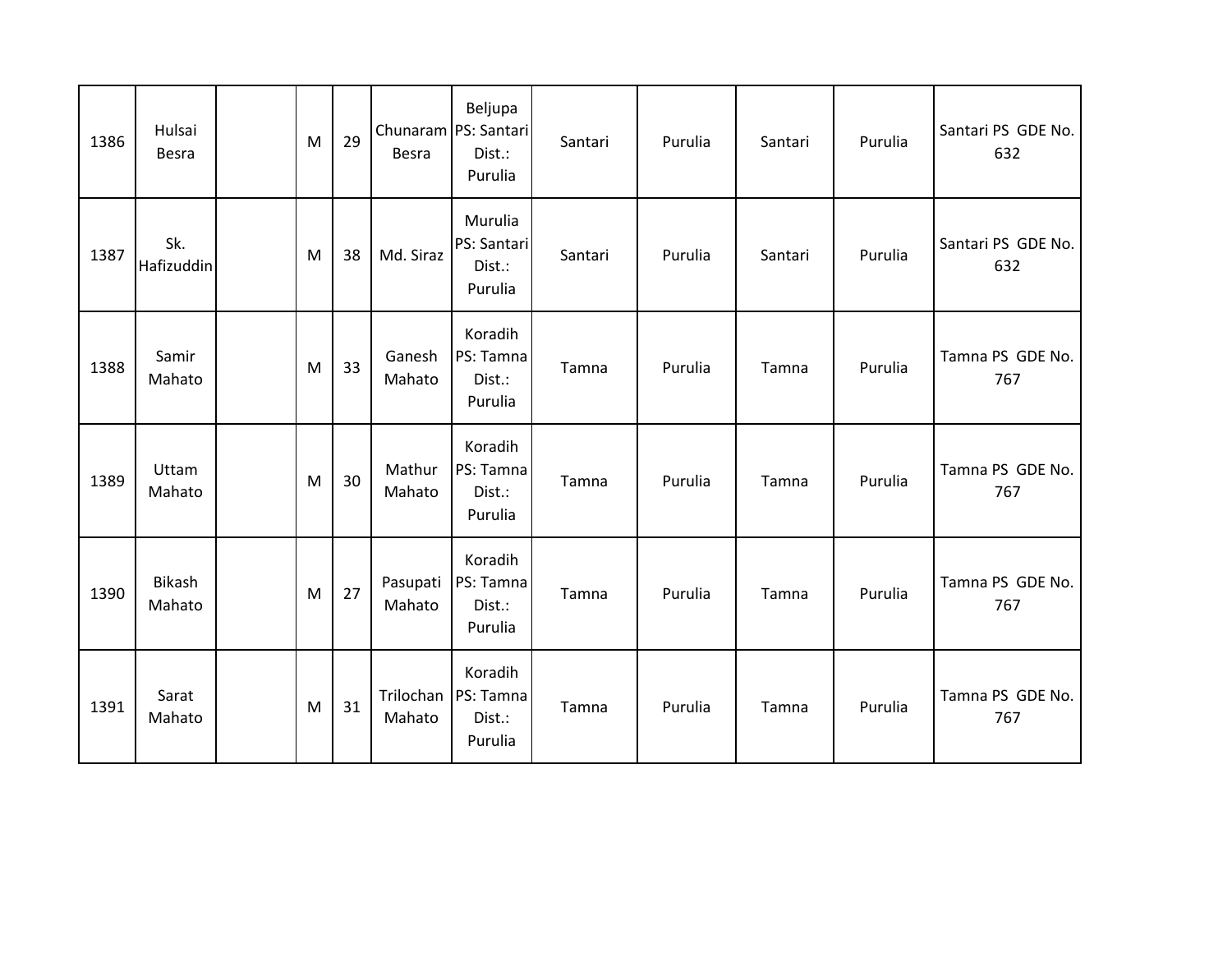| 1392 | Nagen<br>Bauri         | M | 27 | Chitta<br>Bauri                | Manguria<br>PS: Tamna<br>Dist.:<br>Purulia                  | Tamna     | Purulia                       | Tamna     | Purulia                       | Tamna PS GDE No.<br>767     |
|------|------------------------|---|----|--------------------------------|-------------------------------------------------------------|-----------|-------------------------------|-----------|-------------------------------|-----------------------------|
| 1393 | Mantu<br>Bauri         | M | 37 | Bauri                          | Manguria<br>Haradhan PS: Tamna<br>Dist.:<br>Purulia         | Tamna     | Purulia                       | Tamna     | Purulia                       | Tamna PS GDE No.<br>767     |
| 1394 | Anil<br>Kalindi        | M | 30 | Badyanath PS: Tamna<br>Kalindi | Manguria<br>Dist.:<br>Purulia                               | Tamna     | Purulia                       | Tamna     | Purulia                       | Tamna PS GDE No.<br>767     |
| 1395 | Palash<br>Kalindi      | M | 25 | Nirmal<br>Kalindi              | Manguria<br>PS: Tamna<br>Dist.:<br>Purulia                  | Tamna     | Purulia                       | Tamna     | Purulia                       | Tamna PS GDE No.<br>767     |
| 1396 | Krishna<br>Mahaldar    |   |    | <b>Bishu</b><br>Mahaldar       |                                                             |           | <b>Basirhat</b>               | Hemtabad  | Raiganj<br>Police<br>District | Hemtabad PS GDE<br>No. 708  |
| 1397 | Paban<br>Barman        |   |    | Gupal<br>Barman                |                                                             |           | <b>Basirhat</b>               | Hemtabad  | Raiganj<br>Police<br>District | Hemtabad PS GDE<br>No. 731  |
| 1398 | Samir<br><b>Barman</b> | M | 32 | Lt. Tarani<br>Barman           | PS:<br>Kaliaganj<br>Dist.:<br>Raiganj<br>Police<br>District | Kaliaganj | Raiganj<br>Police<br>District | Kaliaganj | Raiganj<br>Police<br>District | Kaliaganj PS GDE<br>No. 777 |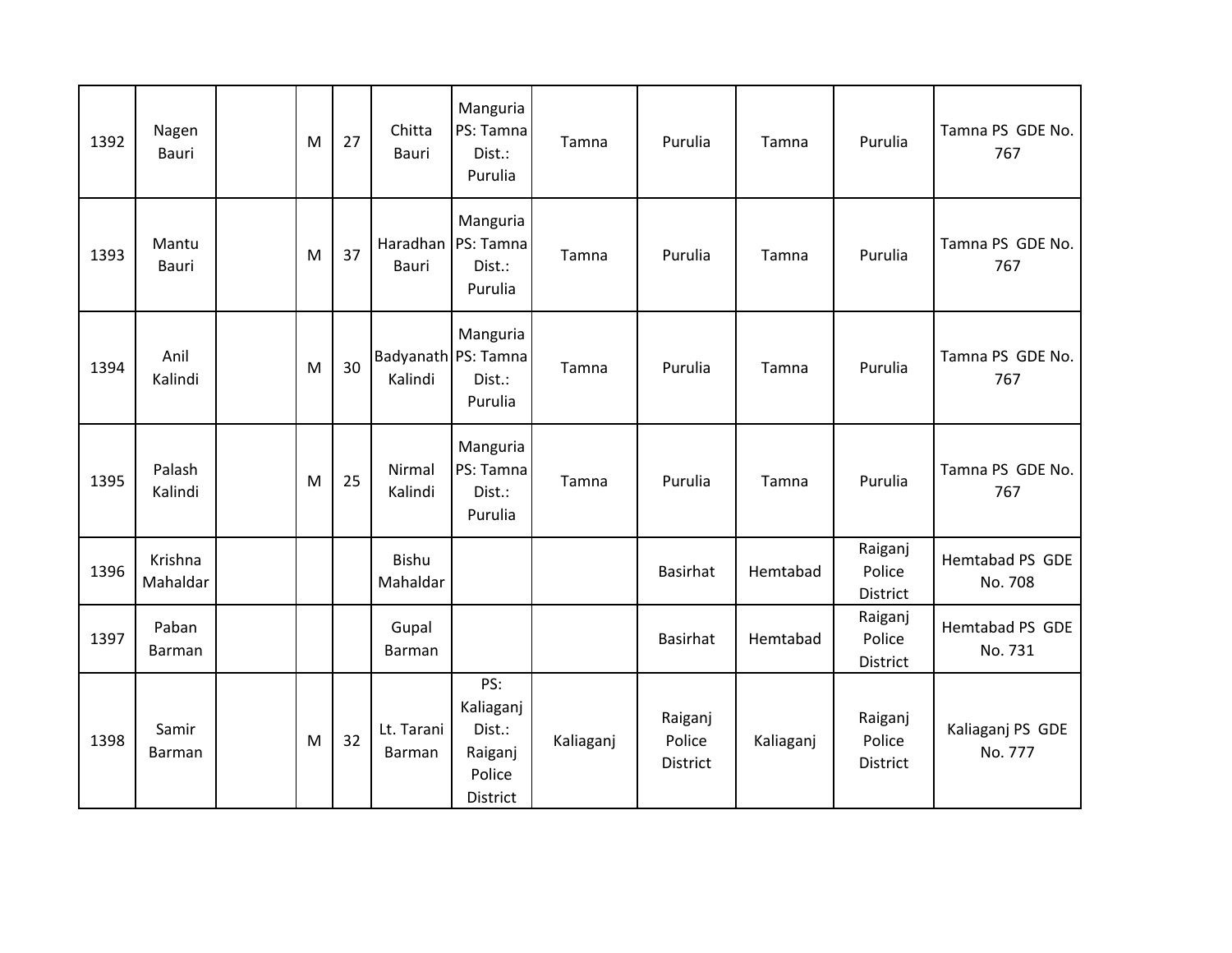| 1399 | Swapan<br>Barman    | M | 36 | Adhir<br>Barman  | PS:<br>Kaliaganj<br>Dist.:<br>Raiganj<br>Police<br>District                         | Kaliaganj  | Raiganj<br>Police<br><b>District</b> | Kaliaganj  | Raiganj<br>Police<br>District | Kaliaganj PS GDE<br>No. 777  |
|------|---------------------|---|----|------------------|-------------------------------------------------------------------------------------|------------|--------------------------------------|------------|-------------------------------|------------------------------|
| 1400 | Joypratap<br>Singha | M | 44 | Bhuben<br>Singha | Uttar<br>Kochra PS:<br><b>Karandighi</b><br>Dist.:<br>Raiganj<br>Police<br>District | Karandighi | Raiganj<br>Police<br>District        | Karandighi | Raiganj<br>Police<br>District | Karandighi PS GDE<br>No. 750 |
| 1401 | Gour Das            | M | 20 | Gopal Das        | Debinagar<br>PS:<br>Raigunje<br>Dist.:<br>Raiganj<br>Police<br>District             | Raigunje   | Raiganj<br>Police<br><b>District</b> | Raigunje   | Raiganj<br>Police<br>District | Raigunje PS GDE<br>No. 1147  |
| 1402 | Paltu<br>Barman     | M | 27 | Litan<br>Barman  | Udaypur<br>PS:<br>Raigunje<br>Dist.:<br>Raiganj<br>Police<br><b>District</b>        | Raigunje   | Raiganj<br>Police<br>District        | Raigunje   | Raiganj<br>Police<br>District | Raigunje PS GDE<br>No. 1147  |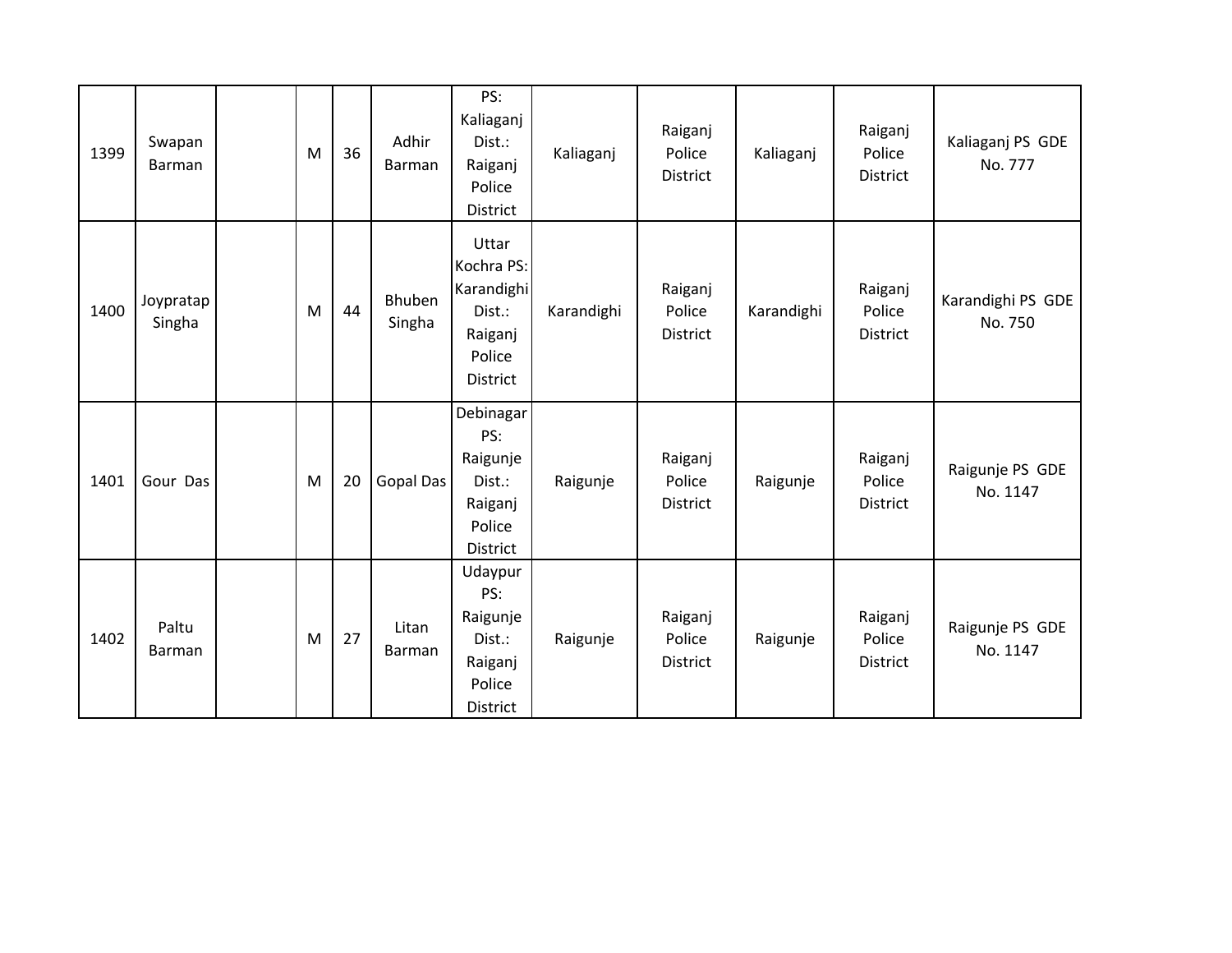| 1403 | Simanta<br>Sarkar      | M | 32 | Niren<br>Sarkar         | Bhanga<br>Rasta PS:<br>Raigunje<br>Dist.:<br>Raiganj<br>Police<br>District | Raigunje   | Raiganj<br>Police<br><b>District</b>  | Raigunje  | Raiganj<br>Police<br><b>District</b>  | Raigunje PS GDE<br>No. 1147 |
|------|------------------------|---|----|-------------------------|----------------------------------------------------------------------------|------------|---------------------------------------|-----------|---------------------------------------|-----------------------------|
| 1404 | Emani<br>Hossain       | M | 42 | Satabuddi<br>n Hossain  | Bilashpur<br>PS:<br>Karandighi<br>Dist.:<br>Raiganj<br>Police<br>District  | Karandighi | Raiganj<br>Police<br><b>District</b>  | Raigunje  | Raiganj<br>Police<br><b>District</b>  | Raigunje PS GDE<br>No. 1147 |
| 1405 | Paran<br><b>Biswas</b> |   | 51 | Satish<br><b>Biswas</b> | PS:<br>Gangnapu<br>r Dist.:<br>Ranaghat<br>Police<br>District              | Gangnapur  | Ranaghat<br>Police<br>District        | Gangnapur | Ranaghat<br>Police<br><b>District</b> | Gangnapur PS GDE<br>No. 714 |
| 1406 | Sunil Roy              |   | 32 | Lt. Anil<br>Roy         | PS:<br>Gangnapu<br>r Dist.:<br>Ranaghat<br>Police<br>District              | Gangnapur  | Ranaghat<br>Police<br><b>District</b> | Gangnapur | Ranaghat<br>Police<br><b>District</b> | Gangnapur PS GDE<br>No. 714 |
| 1407 | Subash<br>Sarkar       | M |    | Upendran<br>ah Sarkar   | PS:<br>Gangnapu<br>r Dist.:<br>Ranaghat<br>Police<br>District              | Gangnapur  | Ranaghat<br>Police<br>District        | Gangnapur | Ranaghat<br>Police<br>District        | Gangnapur PS GDE<br>No. 711 |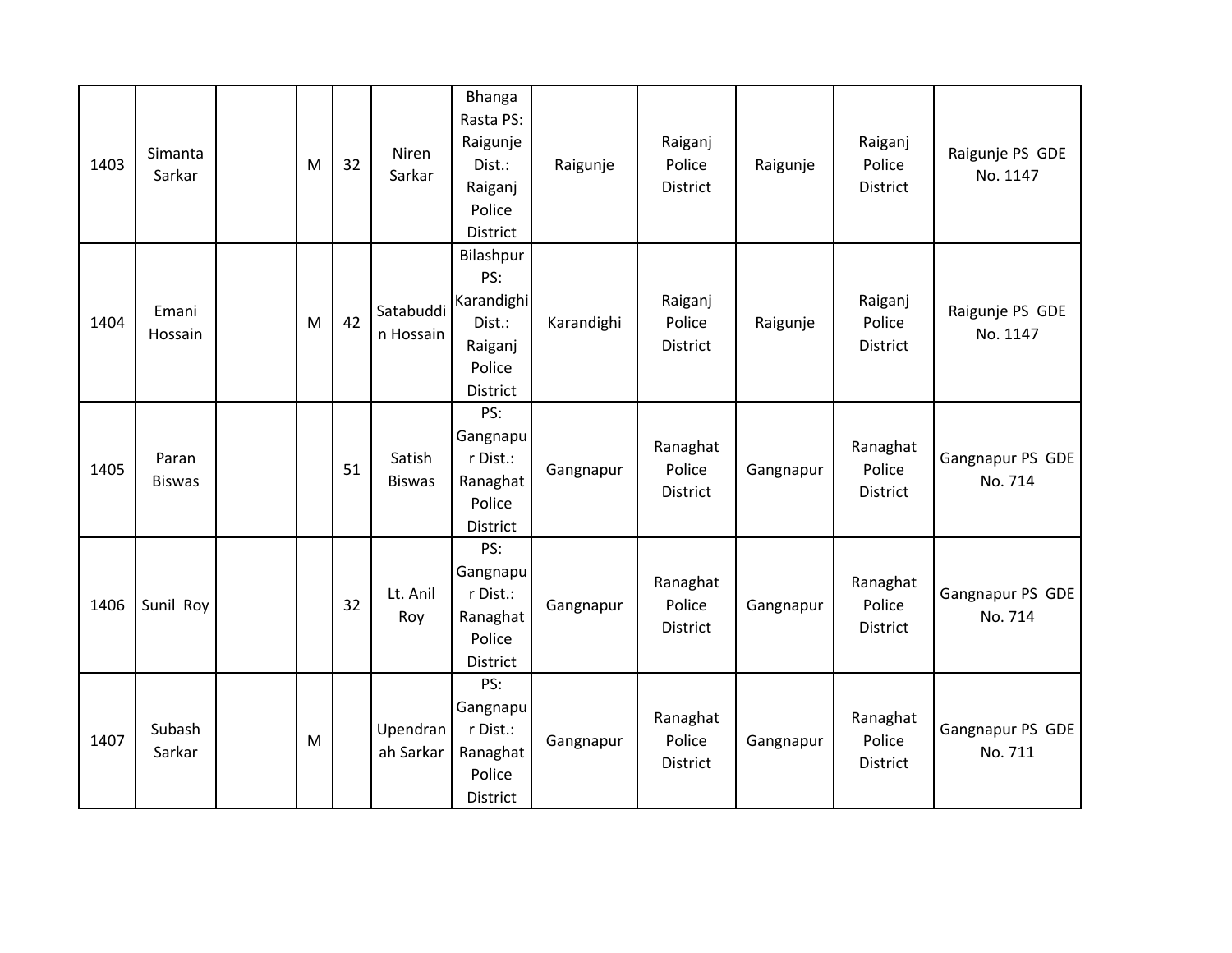| 1408 | Suman<br>Roy           | M | 27 | Sukuranja<br>n Roy       | PS:<br>Gangnapu<br>r Dist.:<br>Ranaghat<br>Police<br>District | Gangnapur | Ranaghat<br>Police<br>District        | Gangnapur | Ranaghat<br>Police<br>District | Gangnapur PS GDE<br>No. 711 |
|------|------------------------|---|----|--------------------------|---------------------------------------------------------------|-----------|---------------------------------------|-----------|--------------------------------|-----------------------------|
| 1409 | Asish<br><b>Biswas</b> | M |    | Monimoh<br>an Biswas     | PS:<br>Gangnapu<br>r Dist.:<br>Ranaghat<br>Police<br>District | Gangnapur | Ranaghat<br>Police<br><b>District</b> | Gangnapur | Ranaghat<br>Police<br>District | Gangnapur PS GDE<br>No. 711 |
| 1410 | Sajib<br><b>Biswas</b> | M | 18 | Animesh<br><b>Biswas</b> | PS:<br>Gangnapu<br>r Dist.:<br>Ranaghat<br>Police<br>District | Gangnapur | Ranaghat<br>Police<br>District        | Gangnapur | Ranaghat<br>Police<br>District | Gangnapur PS GDE<br>No. 757 |
| 1411 | Sagar Roy              | M | 19 | Prodip<br>Roy            | PS:<br>Gangnapu<br>r Dist.:<br>Ranaghat<br>Police<br>District | Gangnapur | Ranaghat<br>Police<br>District        | Gangnapur | Ranaghat<br>Police<br>District | Gangnapur PS GDE<br>No. 757 |
| 1412 | Avijit<br>Pandey       | M | 20 | Ashim<br>Pandey          | PS:<br>Gangnapu<br>r Dist.:<br>Ranaghat<br>Police<br>District | Gangnapur | Ranaghat<br>Police<br>District        | Gangnapur | Ranaghat<br>Police<br>District | Gangnapur PS GDE<br>No. 757 |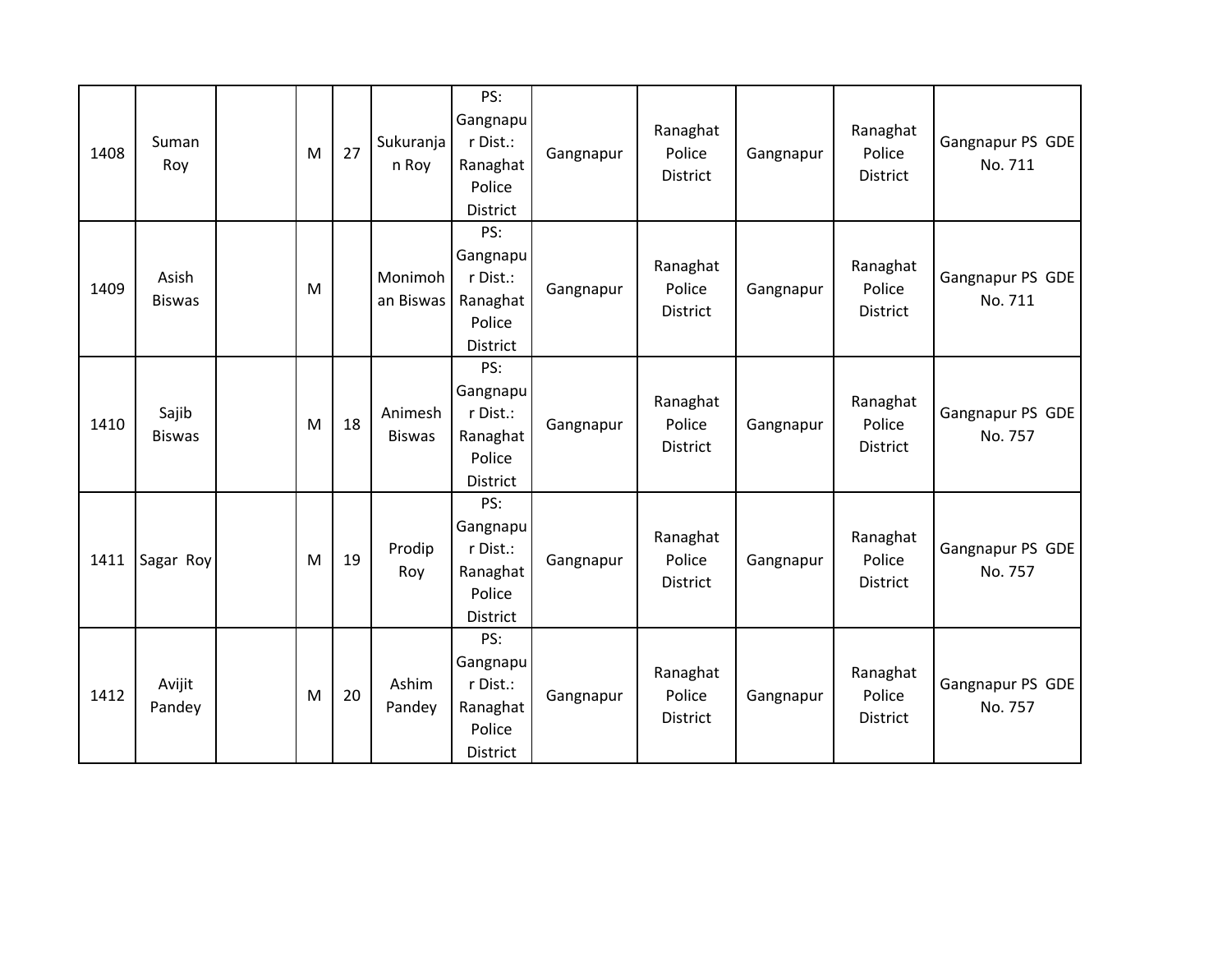| 1413 | Atanu<br>Raha         | M | 32 | Lt. Ashim<br>Raha           | PS:<br>Gangnapu<br>r Dist.:<br>Ranaghat<br>Police<br>District        | Gangnapur | Ranaghat<br>Police<br>District | Gangnapur | Ranaghat<br>Police<br><b>District</b> | Gangnapur PS GDE<br>No. 764 |
|------|-----------------------|---|----|-----------------------------|----------------------------------------------------------------------|-----------|--------------------------------|-----------|---------------------------------------|-----------------------------|
| 1414 | Raju<br><b>Biswas</b> | M | 42 | Lt. Sanjib<br><b>Biswas</b> | PS:<br>Bongaon<br>Dist.:<br>Bongaon<br>Police<br><b>District</b>     | Bongaon   | Bongaon<br>Police<br>District  | Gangnapur | Ranaghat<br>Police<br><b>District</b> | Gangnapur PS GDE<br>No. 764 |
| 1415 | Nemai<br>Debnath      | M | 25 | Siboranjan<br>Debnath       | PS:<br>Gangnapu<br>r Dist.:<br>Ranaghat<br>Police<br><b>District</b> | Gangnapur | Ranaghat<br>Police<br>District | Gangnapur | Ranaghat<br>Police<br>District        | Gangnapur PS GDE<br>No. 764 |
| 1416 | Utpal<br>Karmakar     | M | 32 | Sachin<br>Karmakar          | PS:<br>Gangnapu<br>r Dist.:<br>Ranaghat<br>Police<br>District        | Gangnapur | Ranaghat<br>Police<br>District | Gangnapur | Ranaghat<br>Police<br>District        | Gangnapur PS GDE<br>No. 757 |
| 1417 | Nemai<br>Bairagi      | M | 38 | Umesh<br>Bairagi            | PS:<br>Gangnapu<br>r Dist.:<br>Ranaghat<br>Police<br>District        | Gangnapur | Ranaghat<br>Police<br>District | Gangnapur | Ranaghat<br>Police<br>District        | Gangnapur PS GDE<br>No. 757 |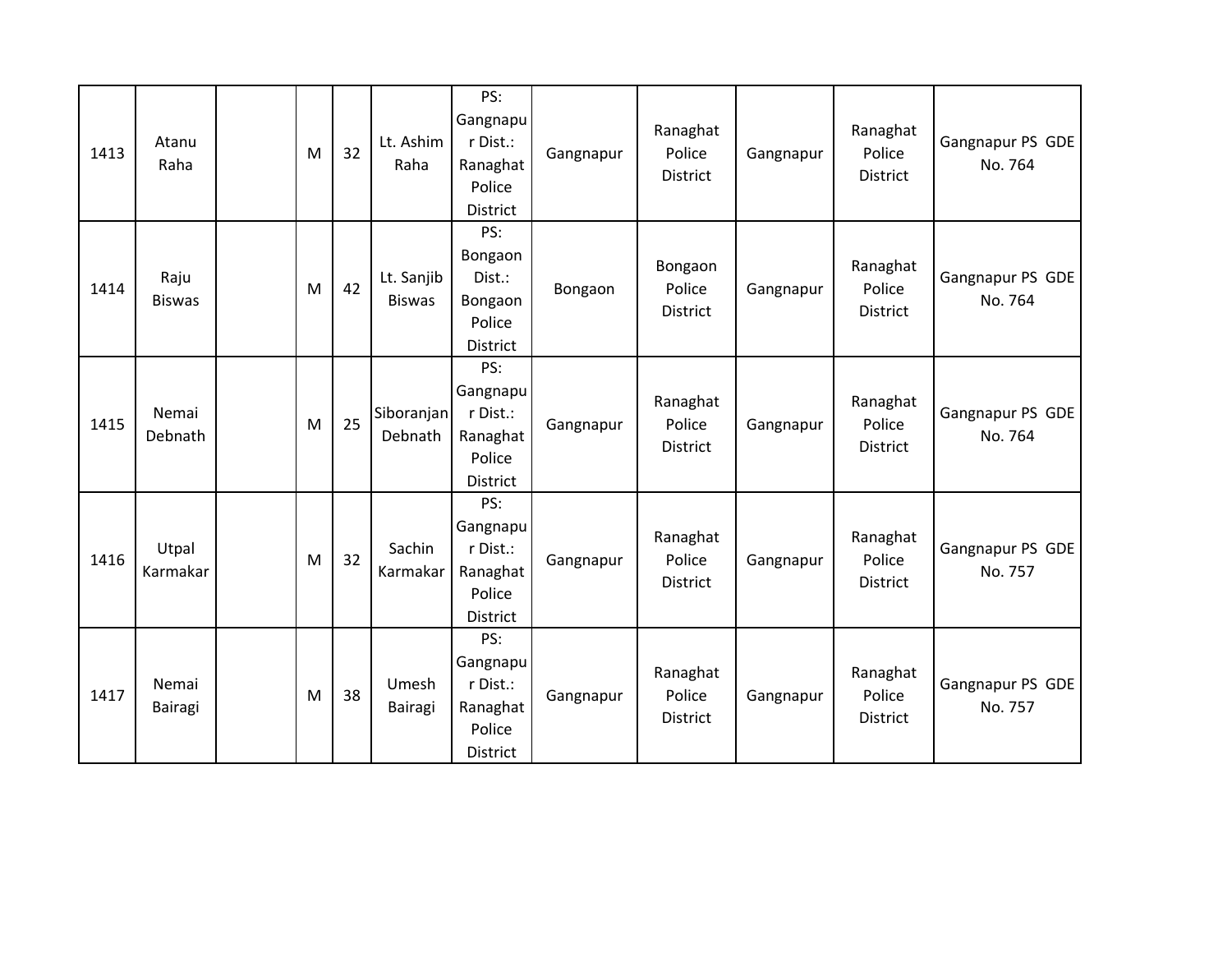| 1418 | Mofijul<br><b>Dhabak</b> | M | 30 | Umbat Ali<br><b>Dhabak</b> | PS:<br>Gangnapu<br>r Dist.:<br>Ranaghat<br>Police<br>District                                             | Gangnapur | Ranaghat<br>Police<br>District        | Gangnapur | Ranaghat<br>Police<br>District | Gangnapur PS GDE<br>No. 754 |
|------|--------------------------|---|----|----------------------------|-----------------------------------------------------------------------------------------------------------|-----------|---------------------------------------|-----------|--------------------------------|-----------------------------|
| 1419 | Rafikul<br>Mondal        | M | 28 | Idrish<br>Mondal           | PS:<br>Gangnapu<br>r Dist.:<br>Ranaghat<br>Police<br>District                                             | Gangnapur | Ranaghat<br>Police<br><b>District</b> | Gangnapur | Ranaghat<br>Police<br>District | Gangnapur PS GDE<br>No. 754 |
| 1420 | Milan<br>Majumder        | M | 32 | Manoranj<br>an<br>Majumder | Benali,<br>PS.<br>Hanskhali,<br>Nadia PS:<br>Hanskhli<br>Dist.:<br>Ranaghat<br>Police<br>District         | Hanskhli  | Ranaghat<br>Police<br>District        | Hanskhli  | Ranaghat<br>Police<br>District | Hanskhli PS GDE<br>No. 1109 |
| 1421 | Sital<br>Ghosh           | M | 60 | Lt.<br>Ganapati<br>Ghosh   | Bhagaboti<br>tala, PS.<br>Hanskhali,<br>Nadia PS:<br>Hanskhli<br>Dist.:<br>Ranaghat<br>Police<br>District | Hanskhli  | Ranaghat<br>Police<br>District        | Hanskhli  | Ranaghat<br>Police<br>District | Hanskhli PS GDE<br>No. 1109 |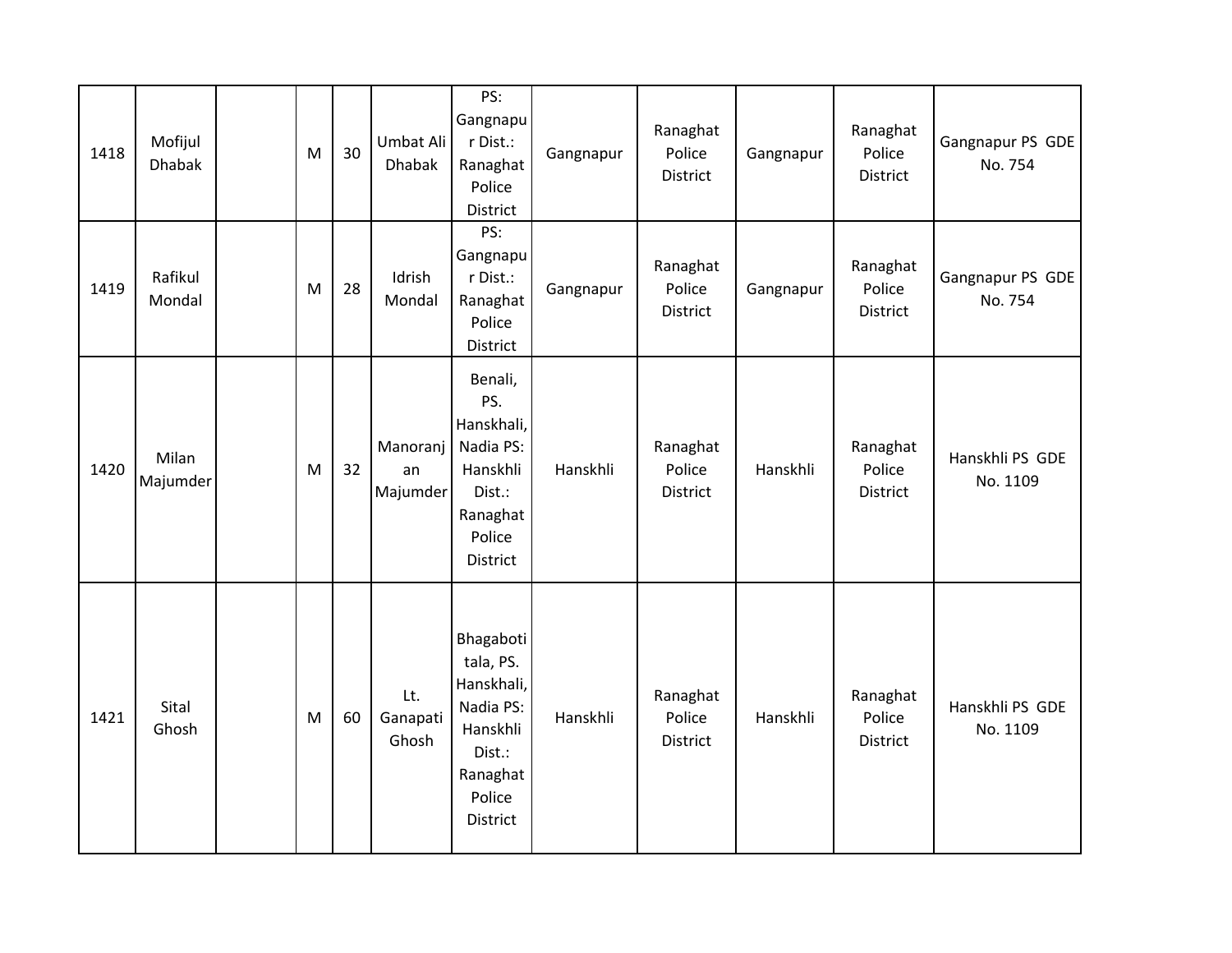| 1422 | <b>Bharat</b><br>Ghosh | M | 47 | Lt. Dulla<br>Ch. Ghosh | Dakshinpa<br>ra, PS.<br>Hanskhali,<br>Nadia PS:<br>Hanskhli<br>Dist.:<br>Ranaghat<br>Police<br><b>District</b> | Hanskhli | Ranaghat<br>Police<br>District | Hanskhli | Ranaghat<br>Police<br>District        | Hanskhli PS GDE<br>No. 1109 |
|------|------------------------|---|----|------------------------|----------------------------------------------------------------------------------------------------------------|----------|--------------------------------|----------|---------------------------------------|-----------------------------|
| 1423 | Kamal Ali<br>Mondal    | M | 22 | Rizam Ali<br>Mondal    | Natungra<br>m, PS.<br>Hanskhali,<br>Nadia PS:<br>Hanskhli<br>Dist.:<br>Ranaghat<br>Police<br>District          | Hanskhli | Ranaghat<br>Police<br>District | Hanskhli | Ranaghat<br>Police<br><b>District</b> | Hanskhli PS GDE<br>No. 1109 |
| 1424 | Sufal<br>Mondal        | M | 40 | Shambhu<br>Mondal      | Natungra<br>m, PS.<br>Hanskhali,<br>Nadia PS:<br>Hanskhli<br>Dist.:<br>Ranaghat<br>Police<br>District          | Hanskhli | Ranaghat<br>Police<br>District | Hanskhli | Ranaghat<br>Police<br>District        | Hanskhli PS GDE<br>No. 1123 |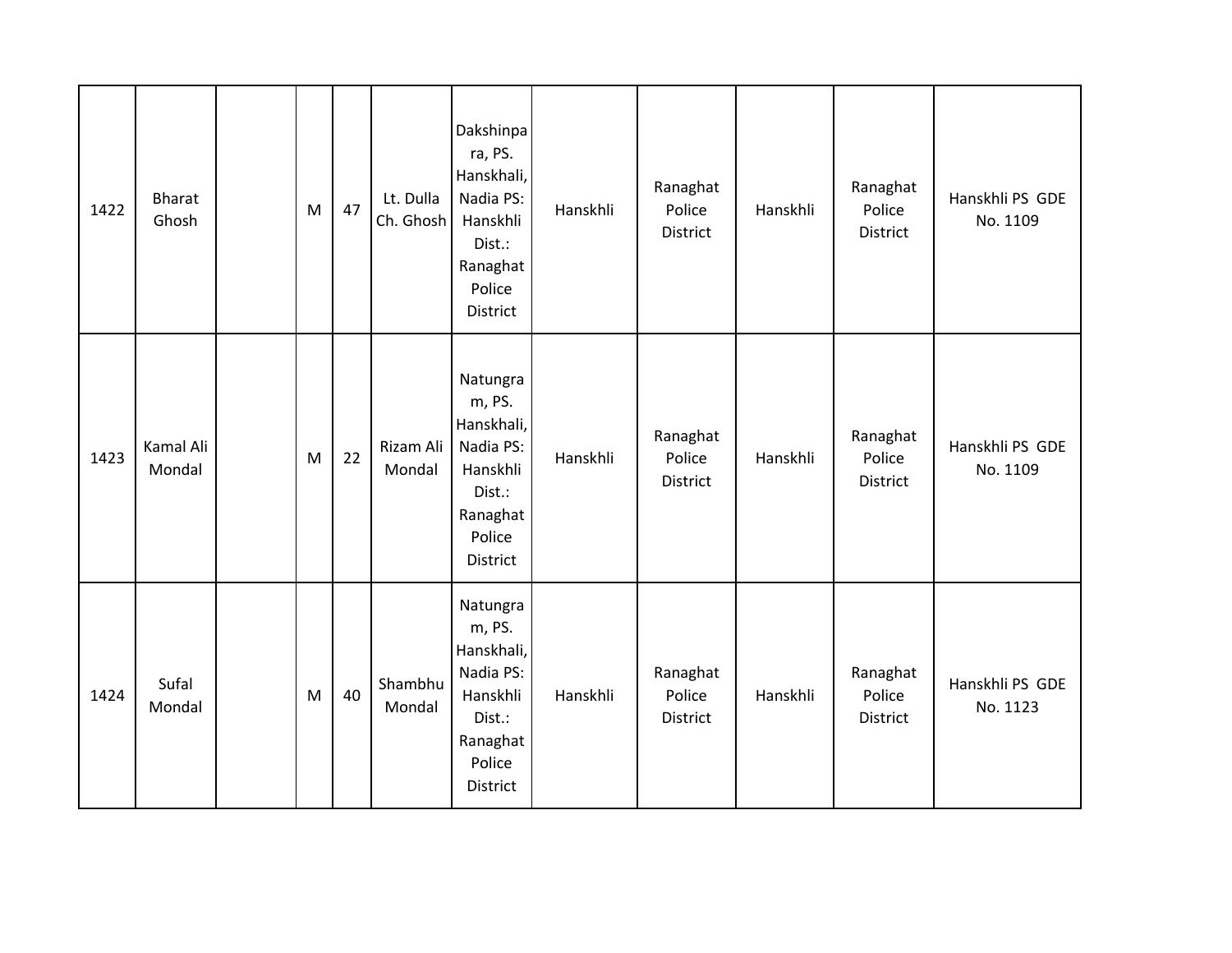| 1425 | Amit<br>Majumder         | M | 27 | Bidhan<br>Majumder                   | Benali,<br>PS.<br>Hanskhali,<br>Nadia PS:<br>Hanskhli<br>Dist.:<br>Ranaghat<br>Police<br>District              | Hanskhli | Ranaghat<br>Police<br>District        | Hanskhli | Ranaghat<br>Police<br>District        | Hanskhli PS GDE<br>No. 1123 |
|------|--------------------------|---|----|--------------------------------------|----------------------------------------------------------------------------------------------------------------|----------|---------------------------------------|----------|---------------------------------------|-----------------------------|
| 1426 | Bikash<br>Ghosh          | M | 41 | Sushanta<br>Ghosh                    | Choto<br>Muragach<br>a, PS.<br>Hanskhali,<br>Nadia PS:<br>Hanskhli<br>Dist.:<br>Ranaghat<br>Police<br>District | Hanskhli | Ranaghat<br>Police<br><b>District</b> | Hanskhli | Ranaghat<br>Police<br><b>District</b> | Hanskhli PS GDE<br>No. 1119 |
| 1427 | Sukanta<br><b>Biswas</b> | M | 37 | Lt. Saroj<br>Ranjan<br><b>Biswas</b> | Satpota,<br>PS.<br>Hanskhali,<br>Nadia PS:<br>Hanskhli<br>Dist.:<br>Ranaghat<br>Police<br>District             | Hanskhli | Ranaghat<br>Police<br><b>District</b> | Hanskhli | Ranaghat<br>Police<br><b>District</b> | Hanskhli PS GDE<br>No. 1119 |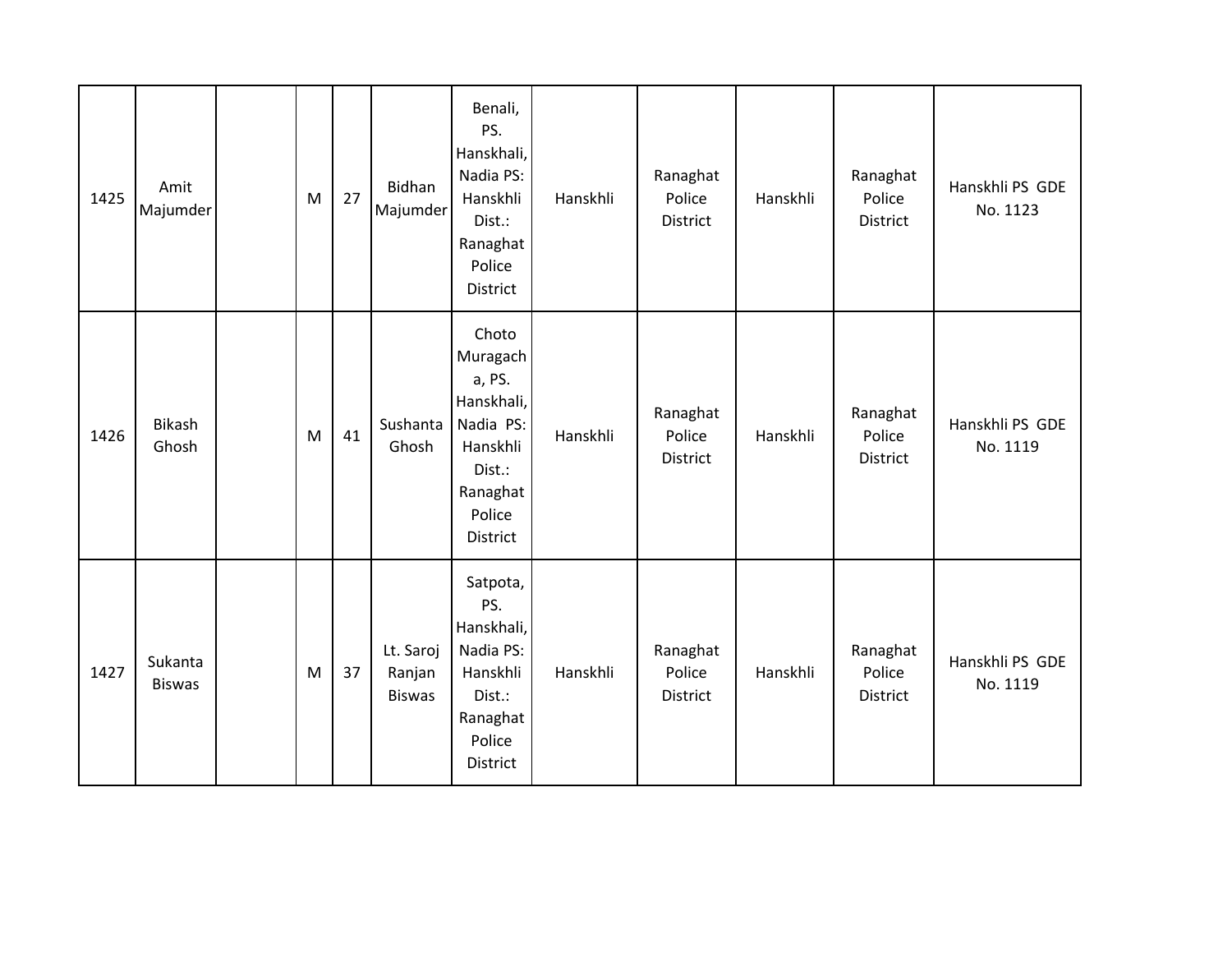| 1428 | Rana<br>Mondal  | M | 21 | Arabinda<br>Mondal      | Goyesh,<br>PS.<br>Hanskhali,<br>Nadia PS:<br>Hanskhli<br>Dist.:<br>Ranaghat<br>Police<br>District          | Hanskhli    | Ranaghat<br>Police<br>District | Hanskhli            | Ranaghat<br>Police<br>District | Hanskhli PS GDE<br>No. 1119                                   |
|------|-----------------|---|----|-------------------------|------------------------------------------------------------------------------------------------------------|-------------|--------------------------------|---------------------|--------------------------------|---------------------------------------------------------------|
| 1429 | Saheb<br>Mondal | M | 29 | Lt-<br>Anower<br>Mondal | Vill-<br>Purbapara<br>, PO-<br>Bongaon<br>PS:<br>Bongaon<br>Dist.:<br>Bongaon<br>Police<br>District        | Bongaon     | Bongaon<br>Police<br>District  | Bongaon<br>g.r.p.s. | Sealdah<br>G.R.P.              | Bongaon g.r.p.s. PS<br><b>GDE No. 681</b>                     |
| 1430 | Rakesh<br>Jana  | M | 28 | Jana                    | Vill-<br>Ajoynagar<br>109 No.<br>Lt- Suresh   Ward, PO-<br>Gariya PS:<br>Panchasay<br>ar Dist.:<br>Kolkata | Panchasayar | Kolkata                        | Bongaon<br>g.r.p.s. | Sealdah<br>G.R.P.              | Bongaon g.r.p.s. PS<br>Outpost Habra OP<br><b>GDE No. 241</b> |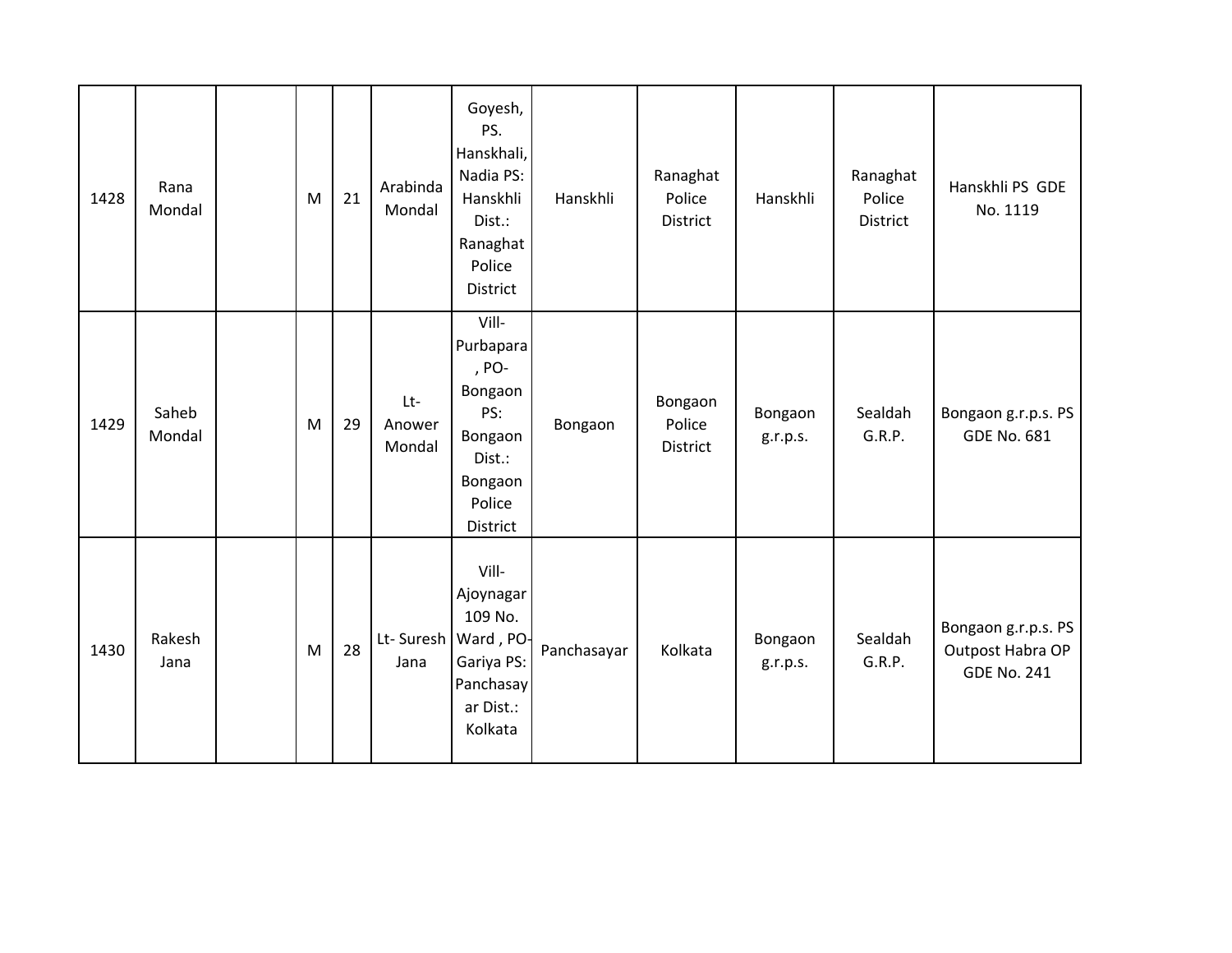| 1431 | <b>Bikram</b><br>Jana | Rahul | M | 37 | Jana                    | Vill-<br>Ajoynagar<br>109 No.<br>Lt- Suresh   Ward, PO-<br>Gariya PS:<br>Panchasay<br>ar Dist.:<br>Kolkata | Panchasayar | Kolkata                        | Bongaon<br>g.r.p.s.   | Sealdah<br>G.R.P. | Bongaon g.r.p.s. PS<br>Outpost Habra OP<br><b>GDE No. 241</b> |
|------|-----------------------|-------|---|----|-------------------------|------------------------------------------------------------------------------------------------------------|-------------|--------------------------------|-----------------------|-------------------|---------------------------------------------------------------|
| 1432 | Anal<br>Pratim<br>Das |       | M | 26 | Satya<br>Narayan<br>Das | Patua PS:<br>Khanakul<br>Dist.:<br>Hooghly<br>Rural                                                        | Khanakul    | Hooghly<br>Rural               | Dumdum<br>g.r.p.s.    | Sealdah<br>G.R.P. | Dumdum g.r.p.s. PS<br><b>GDE No. 717</b>                      |
| 1433 | Nirmal<br>Naskar      |       | M | 49 | Lt-nandi<br>Naskar      | Susumba<br>Sahapara<br>PS:<br>Narendra<br>pur Dist.:<br><b>Baruipur</b><br>Police<br>District              | Narendrapur | Baruipur<br>Police<br>District | Jadavpore<br>g.r.p.s. | Sealdah<br>G.R.P. | Jadavpore g.r.p.s.<br>PS GDE No. 574                          |
| 1434 | Prafullya<br>Naskar   |       | M | 23 | Boloram<br>Naskar       | Kadarhat<br>PS:<br>Narendra<br>pur Dist.:<br>Baruipur<br>Police<br>District                                | Narendrapur | Baruipur<br>Police<br>District | Jadavpore<br>g.r.p.s. | Sealdah<br>G.R.P. | Jadavpore g.r.p.s.<br>PS GDE No. 574                          |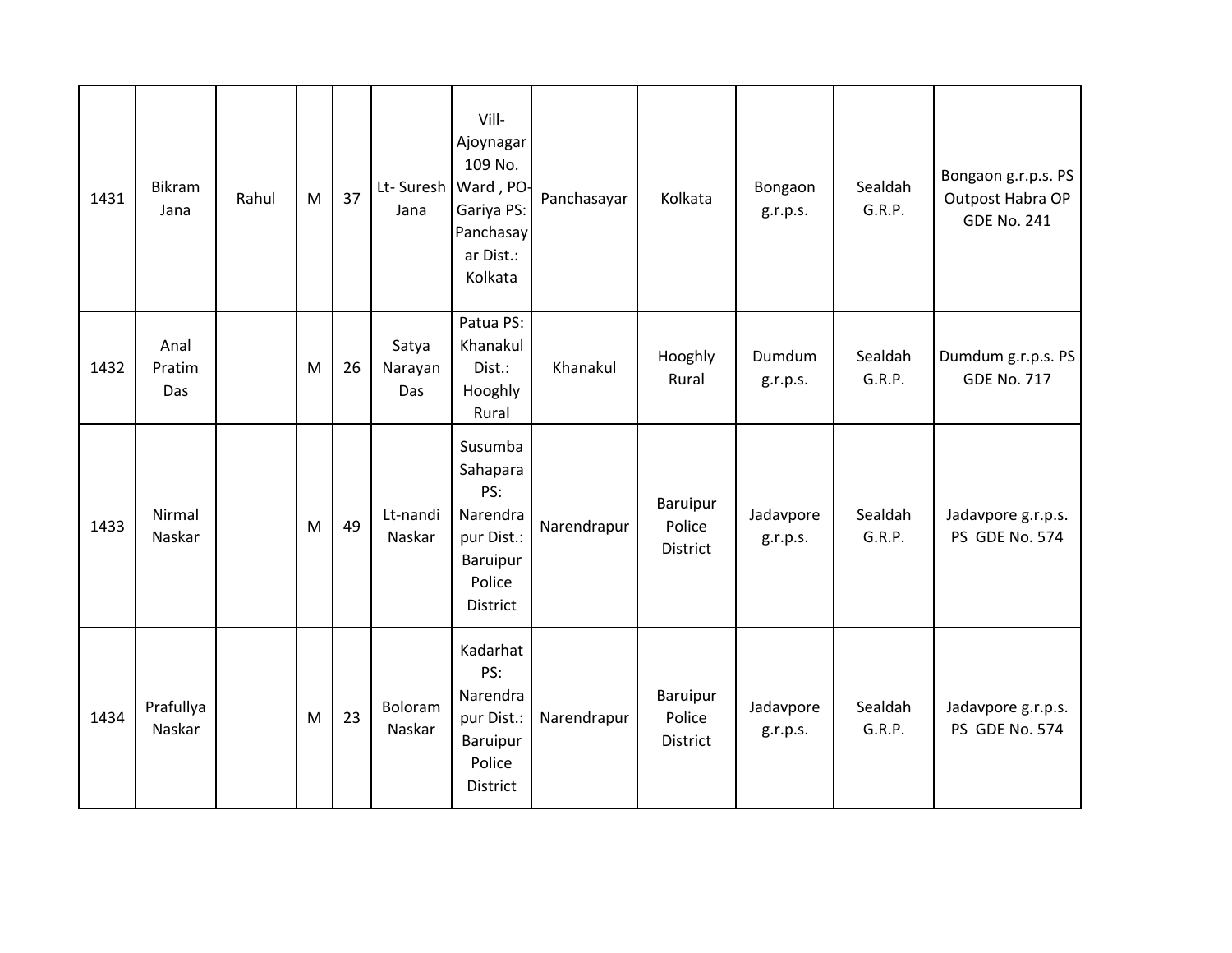| 1435 | Reju<br>Mondal     | M | 24 | Sabir Ali<br>Mondal | Ghutiari<br>sarif<br>makal tala<br>PS:<br>Jibantala<br>Dist.:<br>Baruipur<br>Police<br>District                                                  | Jibantala | Baruipur<br>Police<br>District               | Jadavpore<br>g.r.p.s. | Sealdah<br>G.R.P. | Jadavpore g.r.p.s.<br>PS GDE No. 574      |
|------|--------------------|---|----|---------------------|--------------------------------------------------------------------------------------------------------------------------------------------------|-----------|----------------------------------------------|-----------------------|-------------------|-------------------------------------------|
| 1436 | Laltu<br>Sardar    | M | 30 | Habibul<br>Sardar   | Bedberia<br>PS:<br>Baruipur<br>Dist.:<br>Baruipur<br>Police<br>District                                                                          | Baruipur  | Baruipur<br>Police<br>District               | Jadavpore<br>g.r.p.s. | Sealdah<br>G.R.P. | Jadavpore g.r.p.s.<br>PS GDE No. 574      |
| 1437 | Somnath<br>Malakar | M | 19 | Kanai<br>Malakar    | Barrackpo<br>re<br>Chakdalia<br>Shiuli<br>Telinipara<br>P.S Titaga<br>PS:<br>Titagarh<br>Dist.:<br>Barrackpo<br>re Police<br>Commissi<br>onerate | Titagarh  | Barrackpore<br>Police<br>Commission<br>erate | Naihati<br>g.r.p.s.   | Sealdah<br>G.R.P. | Naihati g.r.p.s. PS<br><b>GDE No. 745</b> |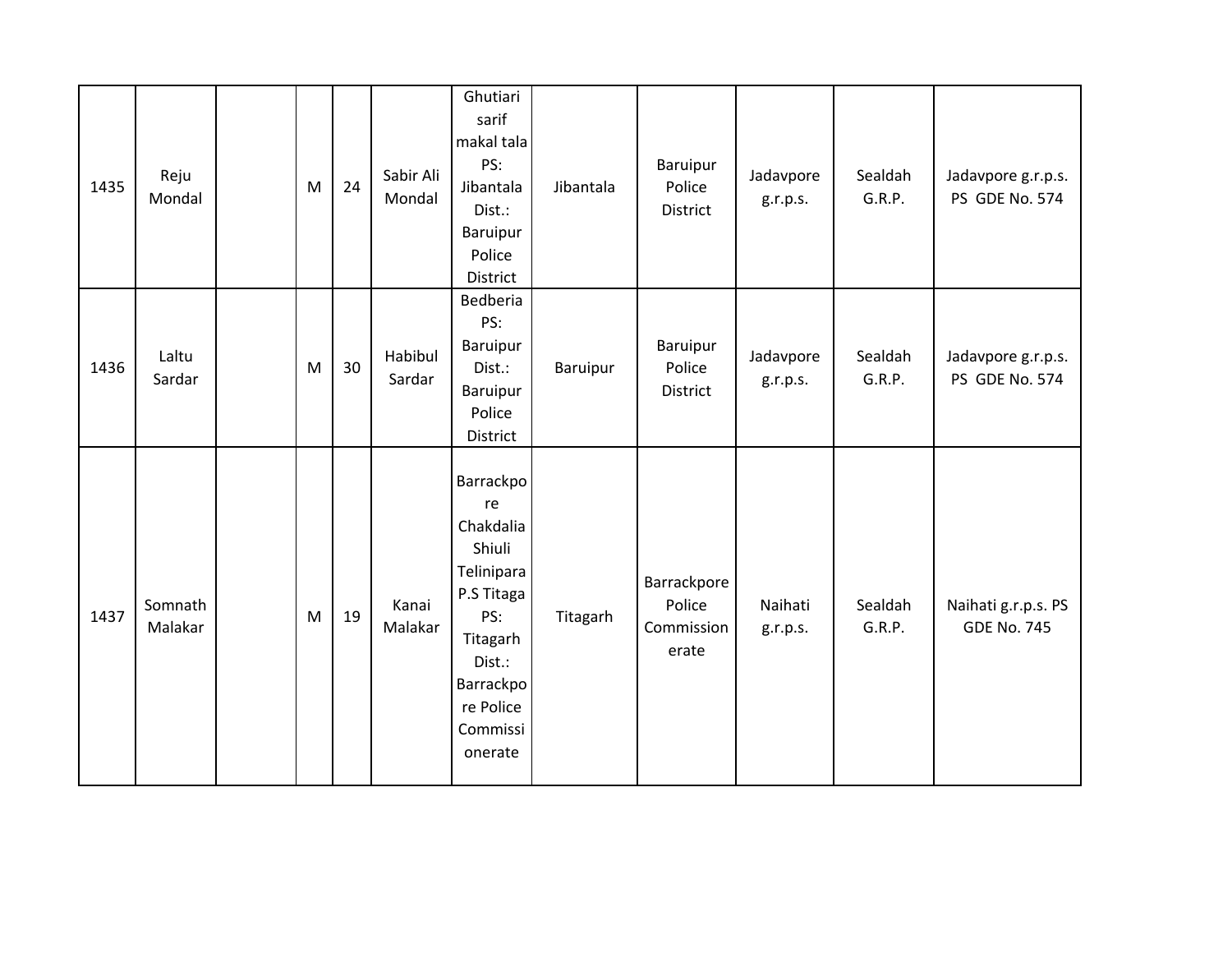| 1438 | Mithun<br>Murari        | M | 25 | Lt<br>Monnoth<br>o Mahuri | Jil Khalpar<br>P.S<br>Kakyani<br>PS:<br>Kalyani<br>Dist.:<br>Ranaghat<br>Police<br>District | Kalyani  | Ranaghat<br>Police<br><b>District</b> | Naihati<br>g.r.p.s.  | Sealdah<br>G.R.P. | Naihati g.r.p.s. PS<br><b>GDE No. 745</b>                              |
|------|-------------------------|---|----|---------------------------|---------------------------------------------------------------------------------------------|----------|---------------------------------------|----------------------|-------------------|------------------------------------------------------------------------|
| 1439 | Shib Kr<br>Paul         | M | 37 | Laxman<br>Paul            | Ramkrishn<br>apally<br>Titagarh<br>24 pgs (N)                                               |          | Basirhat                              | Sealdah<br>g.r.p.s.  | Sealdah<br>G.R.P. | Sealdah g.r.p.s. PS<br>Outpost<br>Bidhannagar OP<br><b>GDE No. 320</b> |
| 1440 | Prabir<br>Sardar        | M | 27 | Rampada<br>Sardar         | Joynagar<br>PS:<br>Joynagar<br>Dist.:<br>Baruipur<br>Police<br>District                     | Joynagar | Baruipur<br>Police<br><b>District</b> | Sonarpur<br>g.r.p.s. | Sealdah<br>G.R.P. | Sonarpur g.r.p.s. PS<br><b>GDE No. 762</b>                             |
| 1441 | Siddharth<br>ya Kr. Das | M | 56 | Lt. Naba<br>Kr. Das       | Sonarpur<br>Gourkhara<br>PS:<br>Sonarpur<br>Dist.:<br>Baruipur<br>Police<br>District        | Sonarpur | Baruipur<br>Police<br><b>District</b> | Sonarpur<br>g.r.p.s. | Sealdah<br>G.R.P. | Sonarpur g.r.p.s. PS<br><b>GDE No. 762</b>                             |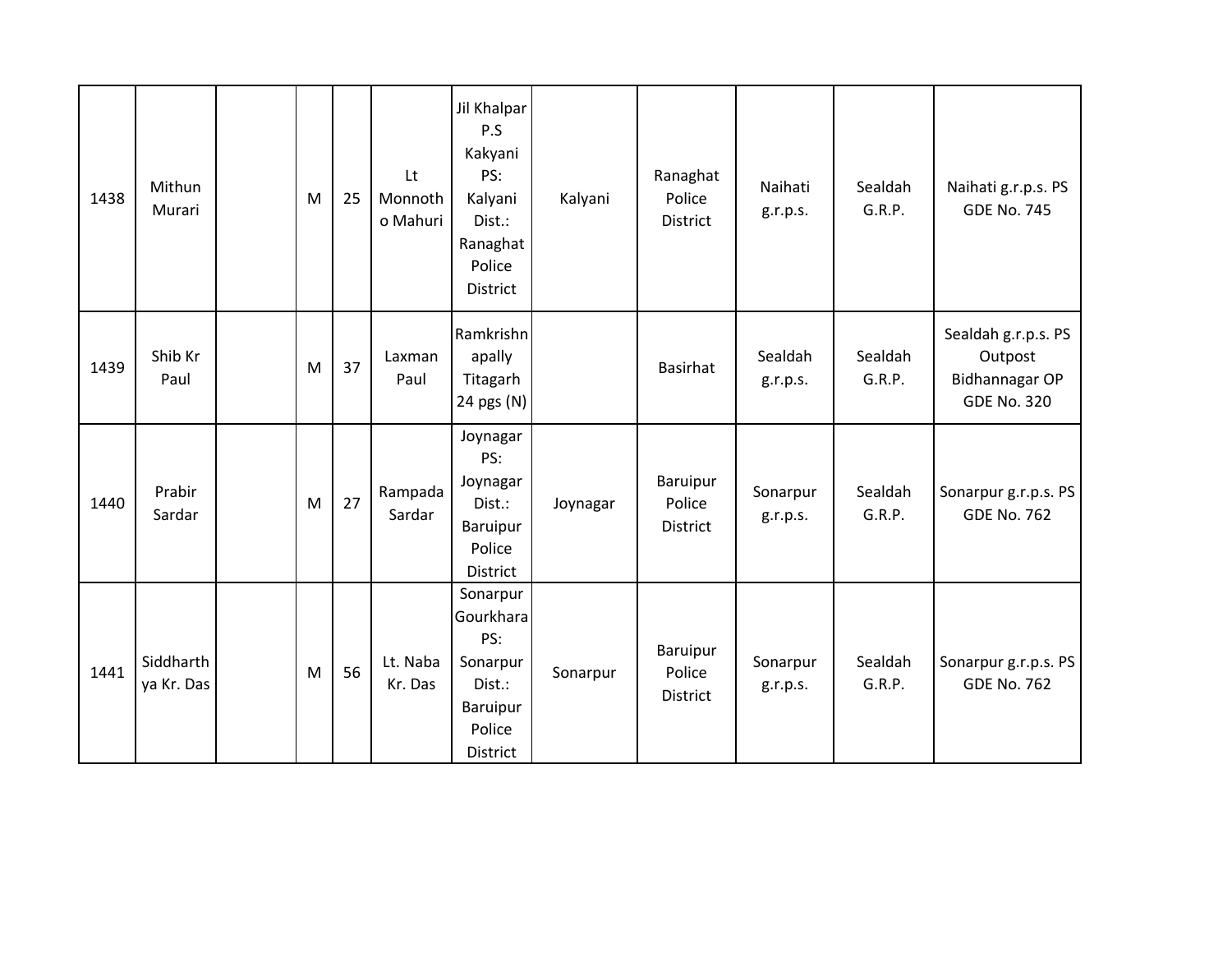| 1442 | Surajit<br>Mondal  | M | 30 | Manick<br>Mondal  | Khirishtala<br>PS:<br>Sonarpur<br>Dist.:<br>Baruipur<br>Police<br>District               | Sonarpur  | Baruipur<br>Police<br>District           | Sonarpur<br>g.r.p.s.   | Sealdah<br>G.R.P.         | Sonarpur g.r.p.s. PS<br><b>GDE No. 762</b> |
|------|--------------------|---|----|-------------------|------------------------------------------------------------------------------------------|-----------|------------------------------------------|------------------------|---------------------------|--------------------------------------------|
| 1443 | Gouranga<br>Sanfui | M | 40 | Basudeb<br>Sanfui | PS:<br>Sonarpur<br>Dist.:<br>Baruipur<br>Police<br>District                              | Sonarpur  | Baruipur<br>Police<br>District           | Sonarpur<br>g.r.p.s.   | Sealdah<br>G.R.P.         | Sonarpur g.r.p.s. PS<br><b>GDE No. 762</b> |
| 1444 | Shyamal<br>Sardar  | M | 25 | Nemai<br>Sardar   | Harishank<br>arpur PS:<br>Mograhat<br>Dist.:<br>Diamond<br>Harbour<br>Police<br>District | Mograhat  | Diamond<br>Harbour<br>Police<br>District | Sonarpur<br>g.r.p.s.   | Sealdah<br>G.R.P.         | Sonarpur g.r.p.s. PS<br><b>GDE No. 762</b> |
| 1445 | Ganesh<br>Mandal   | M | 30 | Narayan<br>Mandal | <b>PURBA</b><br>MAJHERD<br><b>ABRI PS:</b><br>Samuktala<br>Dist.:<br>Alipurduar          | Samuktala | Alipurduar                               | Alipurduar<br>g.r.p.s. | <b>SILIGURI</b><br>G.R.P. | Alipurduar g.r.p.s.<br>PS GDE No. 440      |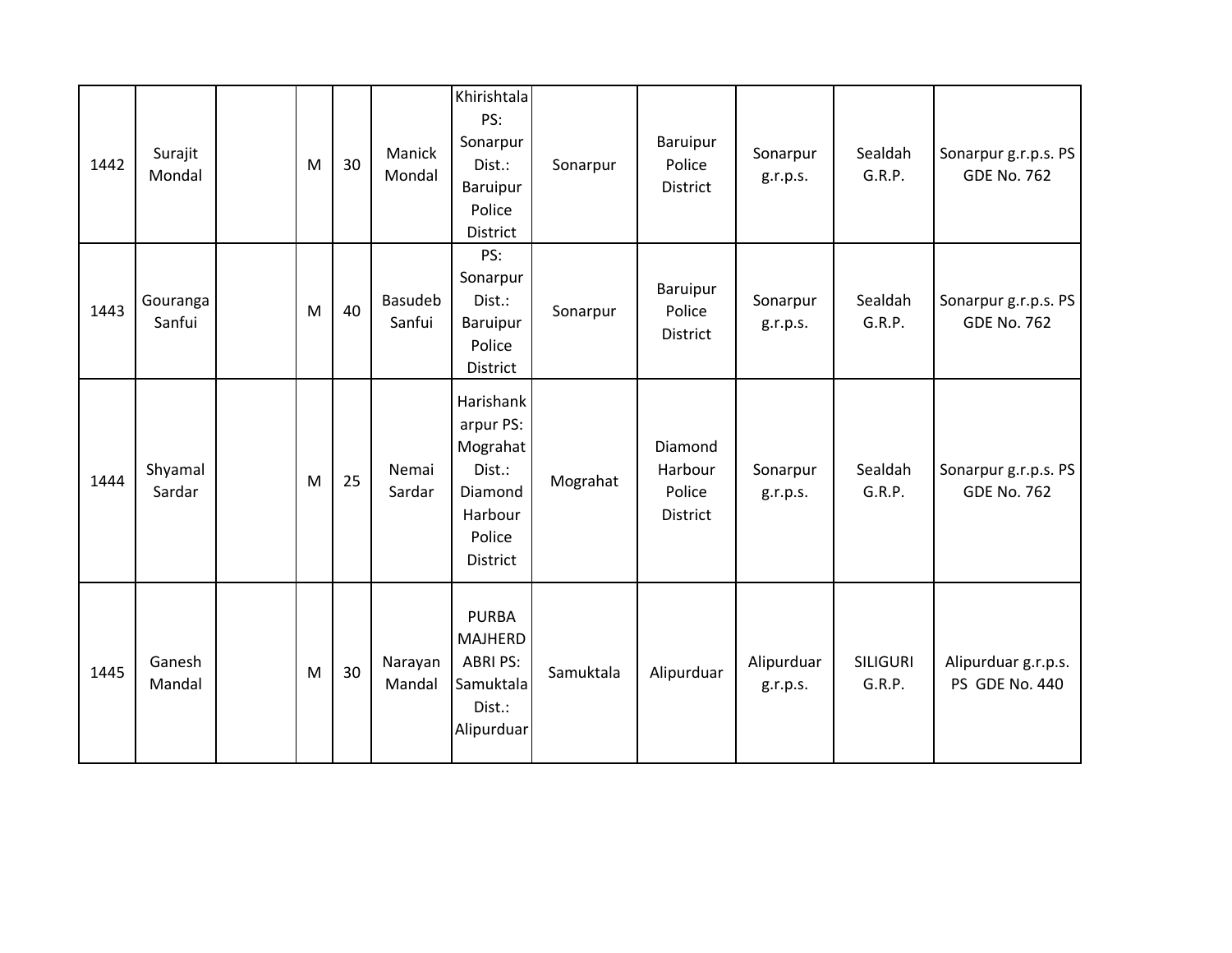| 1446 | Manoj<br>Singha       | M | 24 | Rajkumar<br>Singha        | Adampur<br>PS:<br>Habibpur<br>Dist.:<br>Malda                                        | Habibpur  | Malda           | Malda<br>g.r.p.s.                    | <b>SILIGURI</b><br>G.R.P. | Malda g.r.p.s. PS<br><b>GDE No. 960</b>      |
|------|-----------------------|---|----|---------------------------|--------------------------------------------------------------------------------------|-----------|-----------------|--------------------------------------|---------------------------|----------------------------------------------|
| 1447 | Wasim<br>Akram        | M | 33 | Khidir Sk                 | Hayamalli,<br>rajmahal,<br>sahebganj                                                 |           | <b>Basirhat</b> | Malda<br>g.r.p.s.                    | <b>SILIGURI</b><br>G.R.P. | Malda g.r.p.s. PS<br><b>GDE No. 372</b>      |
| 1448 | Amal<br>Chowdhur<br>у | M | 35 | Haripada<br>Chowdhur<br>у | Rajnagar<br>PS:<br>Kaliachak<br>Dist.:<br>Malda                                      | Kaliachak | Malda           | Malda<br>g.r.p.s.                    | <b>SILIGURI</b><br>G.R.P. | Malda g.r.p.s. PS<br><b>GDE No. 372</b>      |
| 1449 | Sahajahan<br>Akond    | M | 43 | Abdul<br>Mazid            | VILL-<br><b>JHAMDAN</b><br>GA, PS-<br><b>MANKERC</b><br>HAR, DIST.<br>SOUTH<br>SHALM |           | Basirhat        | <b>New</b><br>coochbehar<br>g.r.p.s. | <b>SILIGURI</b><br>G.R.P. | New coochbehar<br>g.r.p.s. PS GDE No.<br>801 |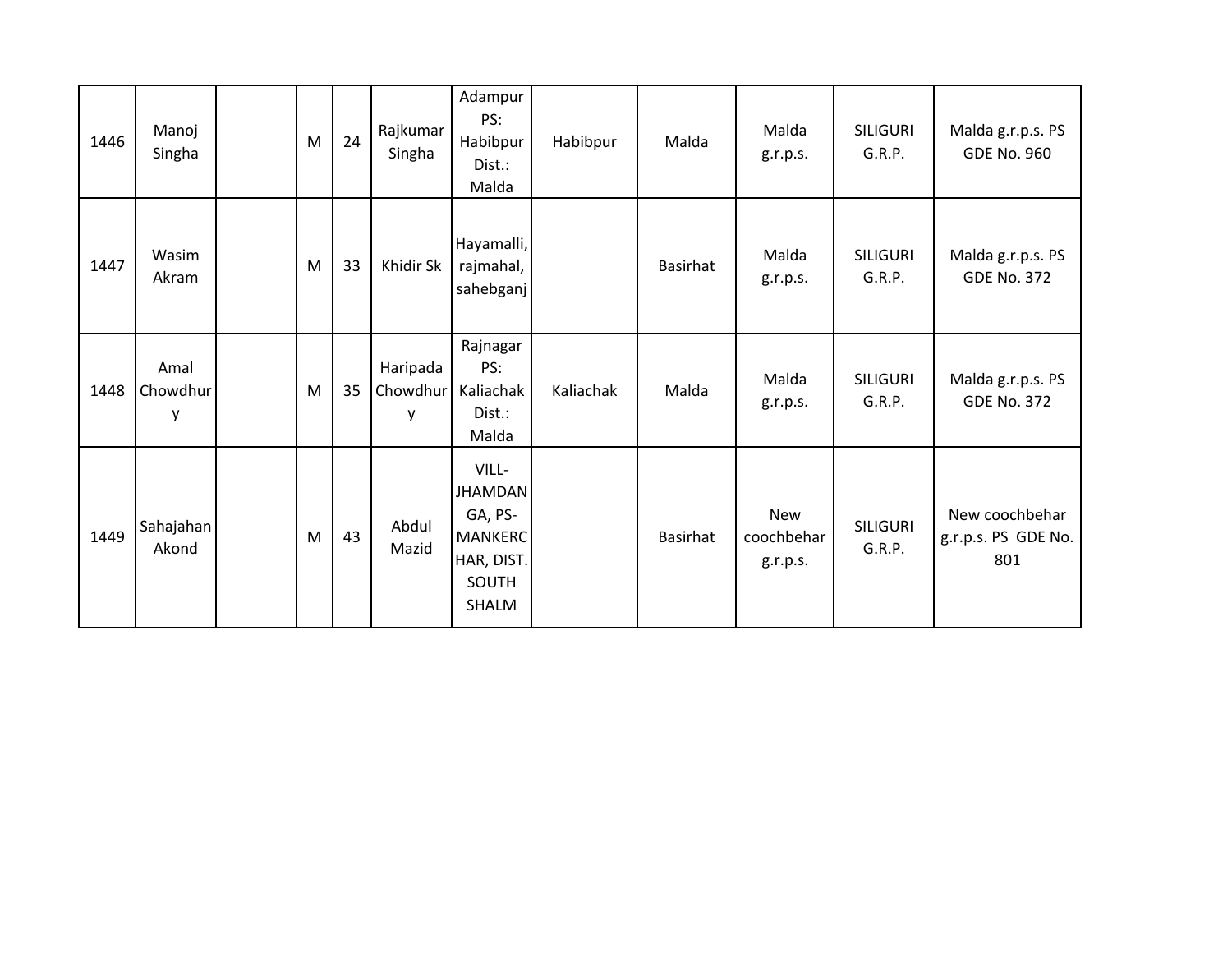| 1450 | Bapan<br><b>Biswas</b>   | M | 28 | Dilip<br><b>Biswas</b> | Deshband<br>hupara, W<br>/No-30<br>PS: New<br>jalpaiguri<br>Dist.:<br>Siliguri<br>Police<br>Commissi<br>onerate | <b>New</b><br>jalpaiguri | Siliguri Police<br>Commission<br>erate | <b>New</b><br>jalpaiguri | Siliguri Police<br>Commissione<br>rate | New jalpaiguri PS<br><b>GDE No. 867</b> |
|------|--------------------------|---|----|------------------------|-----------------------------------------------------------------------------------------------------------------|--------------------------|----------------------------------------|--------------------------|----------------------------------------|-----------------------------------------|
| 1451 | Some<br>Yadav            | M | 19 | Nor<br>Kumar<br>Yadav  | Kumrol<br>Goighat<br>PS: New<br>jalpaiguri<br>Dist.:<br>Siliguri<br>Police<br>Commissi<br>onerate               | <b>New</b><br>jalpaiguri | Siliguri Police<br>Commission<br>erate | <b>New</b><br>jalpaiguri | Siliguri Police<br>Commissione<br>rate | New jalpaiguri PS<br><b>GDE No. 867</b> |
| 1452 | Arjun<br>Kumar<br>Paswan | M | 21 | Manoj<br>Paswan        | Ramnagar<br>Colony PS:<br><b>New</b><br>jalpaiguri<br>Dist.:<br>Siliguri<br>Police<br>Commissi<br>onerate       | <b>New</b><br>jalpaiguri | Siliguri Police<br>Commission<br>erate | <b>New</b><br>jalpaiguri | Siliguri Police<br>Commissione<br>rate | New jalpaiguri PS<br><b>GDE No. 867</b> |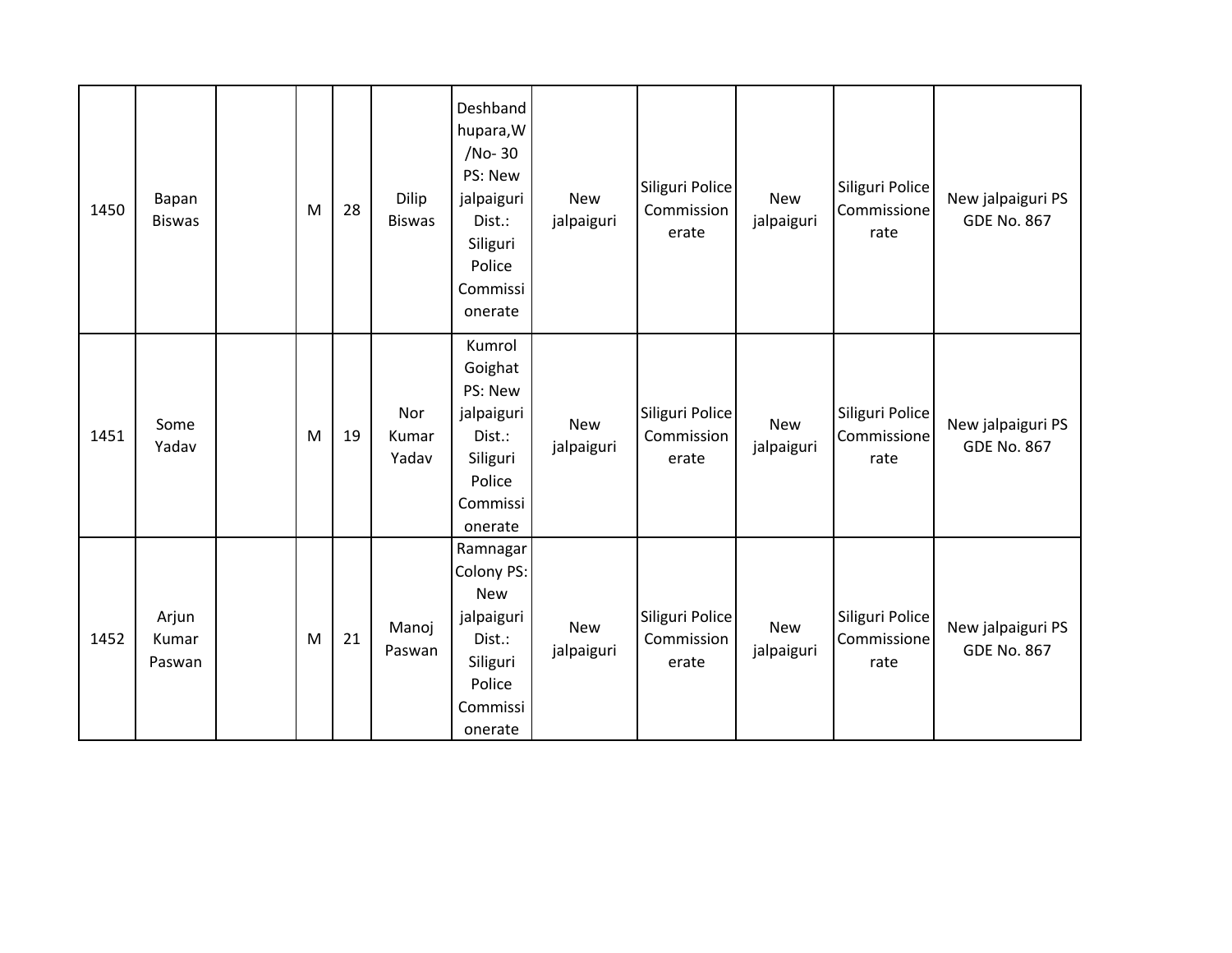| 1453 | <b>Babul Kr</b><br><b>Barua</b> | M | 56 | Lt Sudhir<br>Kr Barua | <b>Bhaktinag</b><br>ar PS:<br><b>New</b><br>jalpaiguri<br>Dist.:<br>Siliguri<br>Police<br>Commissi<br>onerate | <b>New</b><br>jalpaiguri | Siliguri Police<br>Commission<br>erate | <b>New</b><br>jalpaiguri | Siliguri Police<br>Commissione<br>rate | New jalpaiguri PS<br><b>GDE No. 867</b> |
|------|---------------------------------|---|----|-----------------------|---------------------------------------------------------------------------------------------------------------|--------------------------|----------------------------------------|--------------------------|----------------------------------------|-----------------------------------------|
| 1454 | Rabik<br>Islam                  | M | 45 | Samad<br>Islam        | <b>Bhaktinag</b><br>ar PS:<br><b>New</b><br>jalpaiguri<br>Dist.:<br>Siliguri<br>Police<br>Commissi<br>onerate | <b>New</b><br>jalpaiguri | Siliguri Police<br>Commission<br>erate | <b>New</b><br>jalpaiguri | Siliguri Police<br>Commissione<br>rate | New jalpaiguri PS<br><b>GDE No. 867</b> |
| 1455 | <b>Basanta</b><br>Das           | M | 62 | Lt Kiju<br>Ram Das    | <b>Bhaktinag</b><br>ar PS:<br><b>New</b><br>jalpaiguri<br>Dist.:<br>Siliguri<br>Police<br>Commissi<br>onerate | <b>New</b><br>jalpaiguri | Siliguri Police<br>Commission<br>erate | <b>New</b><br>jalpaiguri | Siliguri Police<br>Commissione<br>rate | New jalpaiguri PS<br><b>GDE No. 867</b> |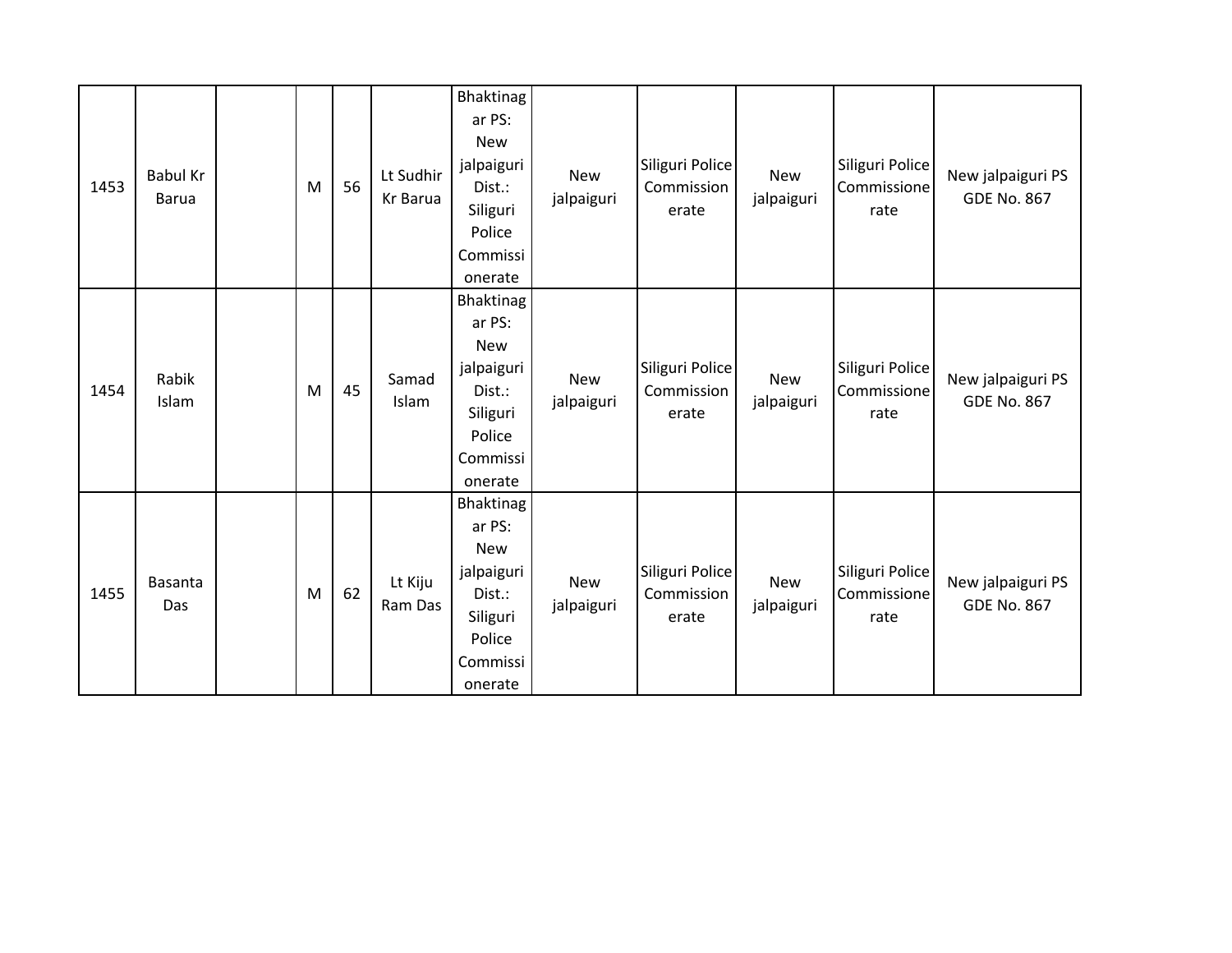| 1456 | Raja Saha      | M | 21 | Tapash<br>Saha   | <b>Bhaktinag</b><br>ar PS:<br><b>New</b><br>jalpaiguri<br>Dist.:<br>Siliguri<br>Police<br>Commissi<br>onerate | <b>New</b><br>jalpaiguri | Siliguri Police<br>Commission<br>erate | <b>New</b><br>jalpaiguri | Siliguri Police<br>Commissione<br>rate | New jalpaiguri PS<br><b>GDE No. 867</b> |
|------|----------------|---|----|------------------|---------------------------------------------------------------------------------------------------------------|--------------------------|----------------------------------------|--------------------------|----------------------------------------|-----------------------------------------|
| 1457 | Tapan<br>Dey   | M | 21 | <b>Tapsh Dey</b> | <b>Bhaktinag</b><br>ar PS:<br><b>New</b><br>jalpaiguri<br>Dist.:<br>Siliguri<br>Police<br>Commissi<br>onerate | <b>New</b><br>jalpaiguri | Siliguri Police<br>Commission<br>erate | <b>New</b><br>jalpaiguri | Siliguri Police<br>Commissione<br>rate | New jalpaiguri PS<br><b>GDE No. 867</b> |
| 1458 | Pintu<br>Nandi | M | 30 | Paresh<br>Nandi  | S S colony<br>PS: New<br>jalpaiguri<br>Dist.:<br>Siliguri<br>Police<br>Commissi<br>onerate                    | <b>New</b><br>jalpaiguri | Siliguri Police<br>Commission<br>erate | <b>New</b><br>jalpaiguri | Siliguri Police<br>Commissione<br>rate | New jalpaiguri PS<br><b>GDE No. 867</b> |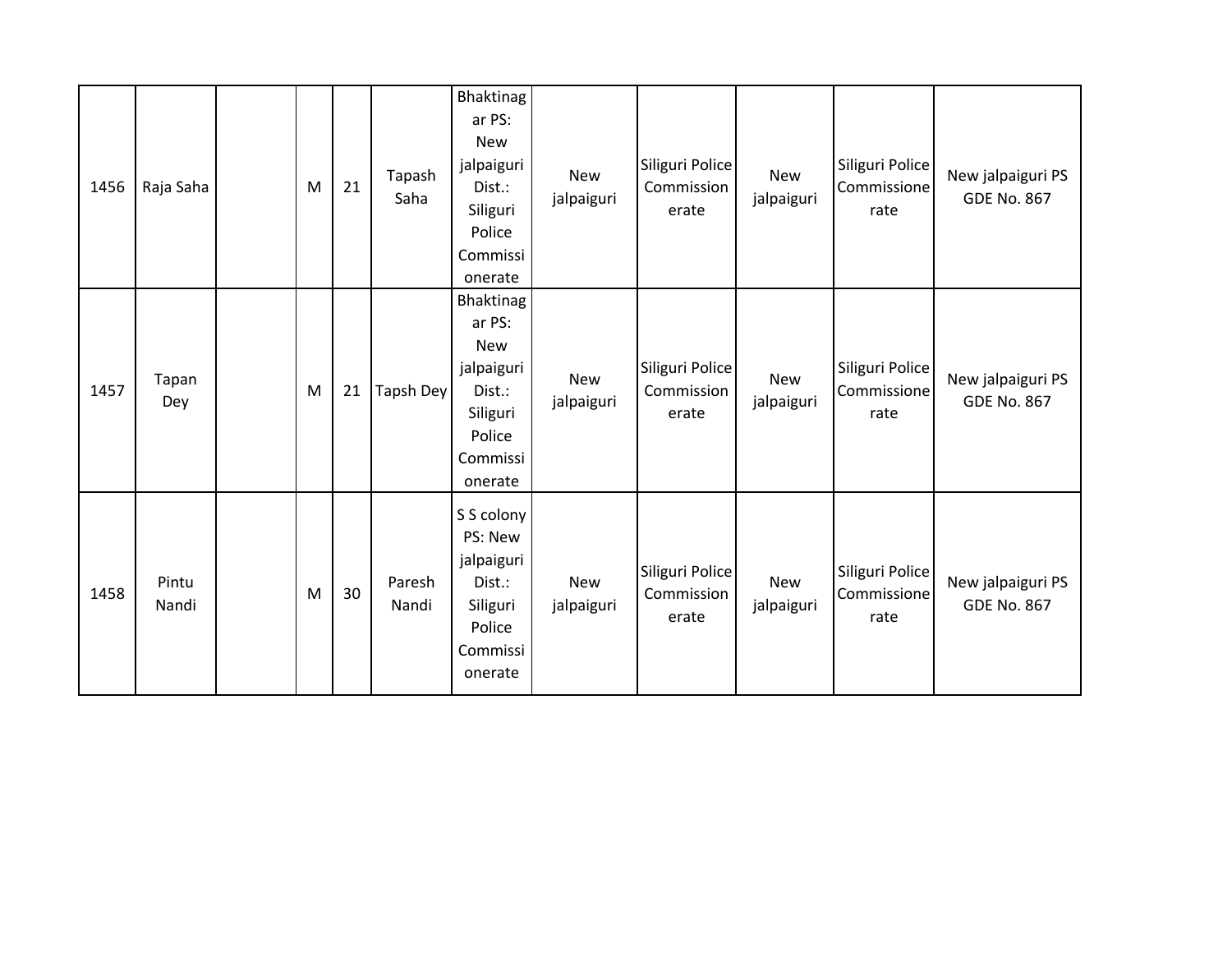| 1459 | Titu<br>Sarkar           | M | 46 | <b>Badal</b><br>Sarkar           | S S colony<br>PS: New<br>jalpaiguri<br>Dist.:<br>Siliguri<br>Police<br>Commissi<br>onerate             | <b>New</b><br>jalpaiguri | Siliguri Police<br>Commission<br>erate | <b>New</b><br>jalpaiguri | Siliguri Police<br>Commissione<br>rate | New jalpaiguri PS<br><b>GDE No. 867</b> |
|------|--------------------------|---|----|----------------------------------|--------------------------------------------------------------------------------------------------------|--------------------------|----------------------------------------|--------------------------|----------------------------------------|-----------------------------------------|
| 1460 | Ananda<br>Sarkar         | M | 39 | Lt Nitai<br>Sarkar               | S S Colony<br>PS: New<br>jalpaiguri<br>Dist.:<br>Siliguri<br>Police<br>Commissi<br>onerate             | <b>New</b><br>jalpaiguri | Siliguri Police<br>Commission<br>erate | <b>New</b><br>jalpaiguri | Siliguri Police<br>Commissione<br>rate | New jalpaiguri PS<br><b>GDE No. 867</b> |
| 1461 | Ranjit<br><b>Bhoumik</b> | M | 55 | Lt<br>Prannath<br><b>Bhoumik</b> | Ambikana<br>gar PS:<br><b>New</b><br>jalpaiguri<br>Dist.:<br>Siliguri<br>Police<br>Commissi<br>onerate | <b>New</b><br>jalpaiguri | Siliguri Police<br>Commission<br>erate | <b>New</b><br>jalpaiguri | Siliguri Police<br>Commissione<br>rate | New jalpaiguri PS<br><b>GDE No. 867</b> |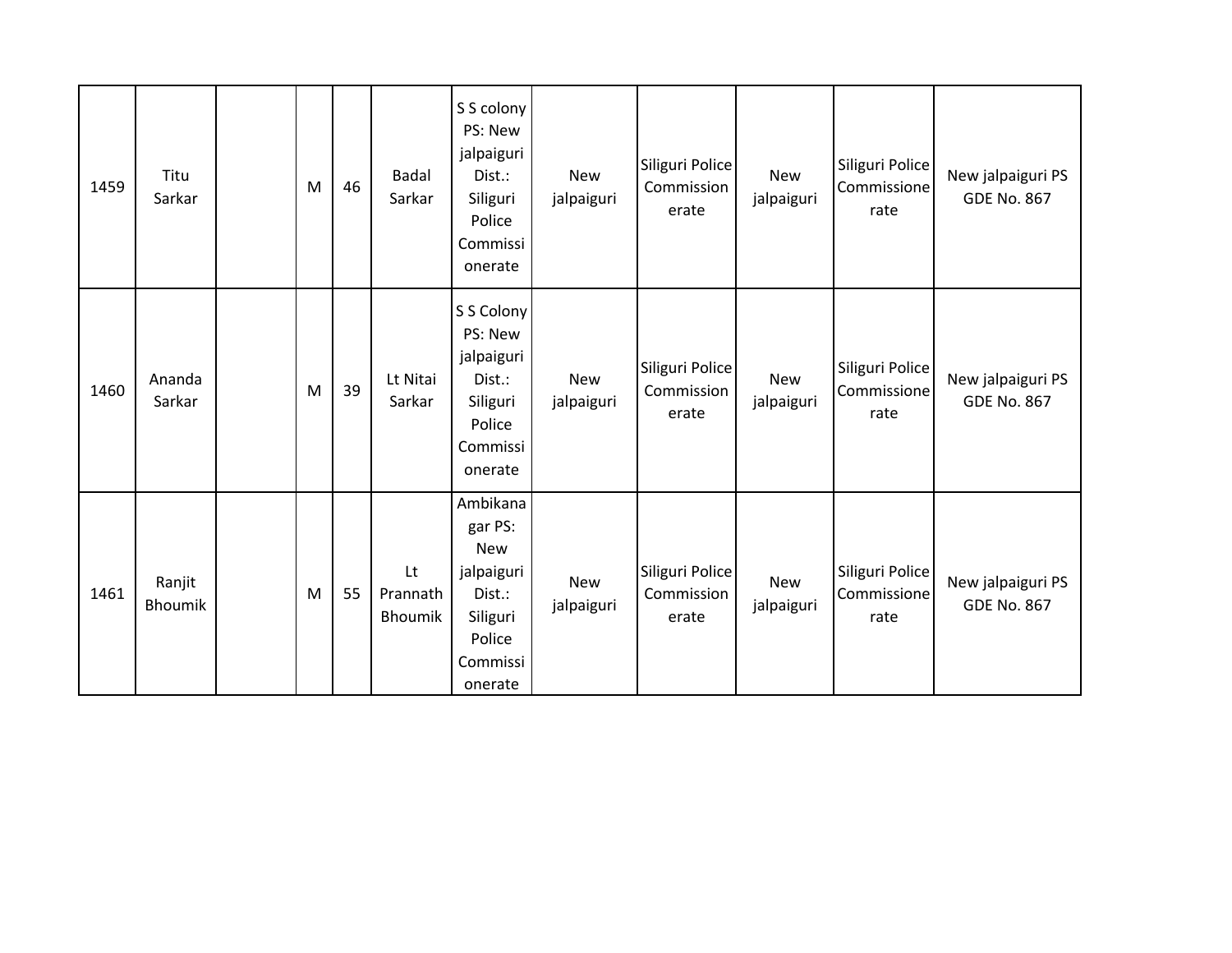| 1462 | Asit Saha                      | M | 67 | Lt Suresh<br>Ch Saha              | Ambikana<br>gar PS:<br><b>New</b><br>jalpaiguri<br>Dist.:<br>Siliguri<br>Police<br>Commissi<br>onerate | <b>New</b><br>jalpaiguri | Siliguri Police<br>Commission<br>erate | <b>New</b><br>jalpaiguri | Siliguri Police<br>Commissione<br>rate | New jalpaiguri PS<br><b>GDE No. 867</b> |
|------|--------------------------------|---|----|-----------------------------------|--------------------------------------------------------------------------------------------------------|--------------------------|----------------------------------------|--------------------------|----------------------------------------|-----------------------------------------|
| 1463 | Gopal<br>Dutta                 | M | 48 | Lt<br>Sudhansh<br>u Dutta         | Ambikana<br>gar PS:<br><b>New</b><br>jalpaiguri<br>Dist.:<br>Siliguri<br>Police<br>Commissi<br>onerate | <b>New</b><br>jalpaiguri | Siliguri Police<br>Commission<br>erate | <b>New</b><br>jalpaiguri | Siliguri Police<br>Commissione<br>rate | New jalpaiguri PS<br><b>GDE No. 867</b> |
| 1464 | Bikash<br>Roy<br>Choudhar<br>y | M | 40 | Lt Pradip<br>Roy<br>Choudhar<br>v | Santipara<br>PS: New<br>jalpaiguri<br>Dist.:<br>Siliguri<br>Police<br>Commissi<br>onerate              | <b>New</b><br>jalpaiguri | Siliguri Police<br>Commission<br>erate | <b>New</b><br>jalpaiguri | Siliguri Police<br>Commissione<br>rate | New jalpaiguri PS<br><b>GDE No. 867</b> |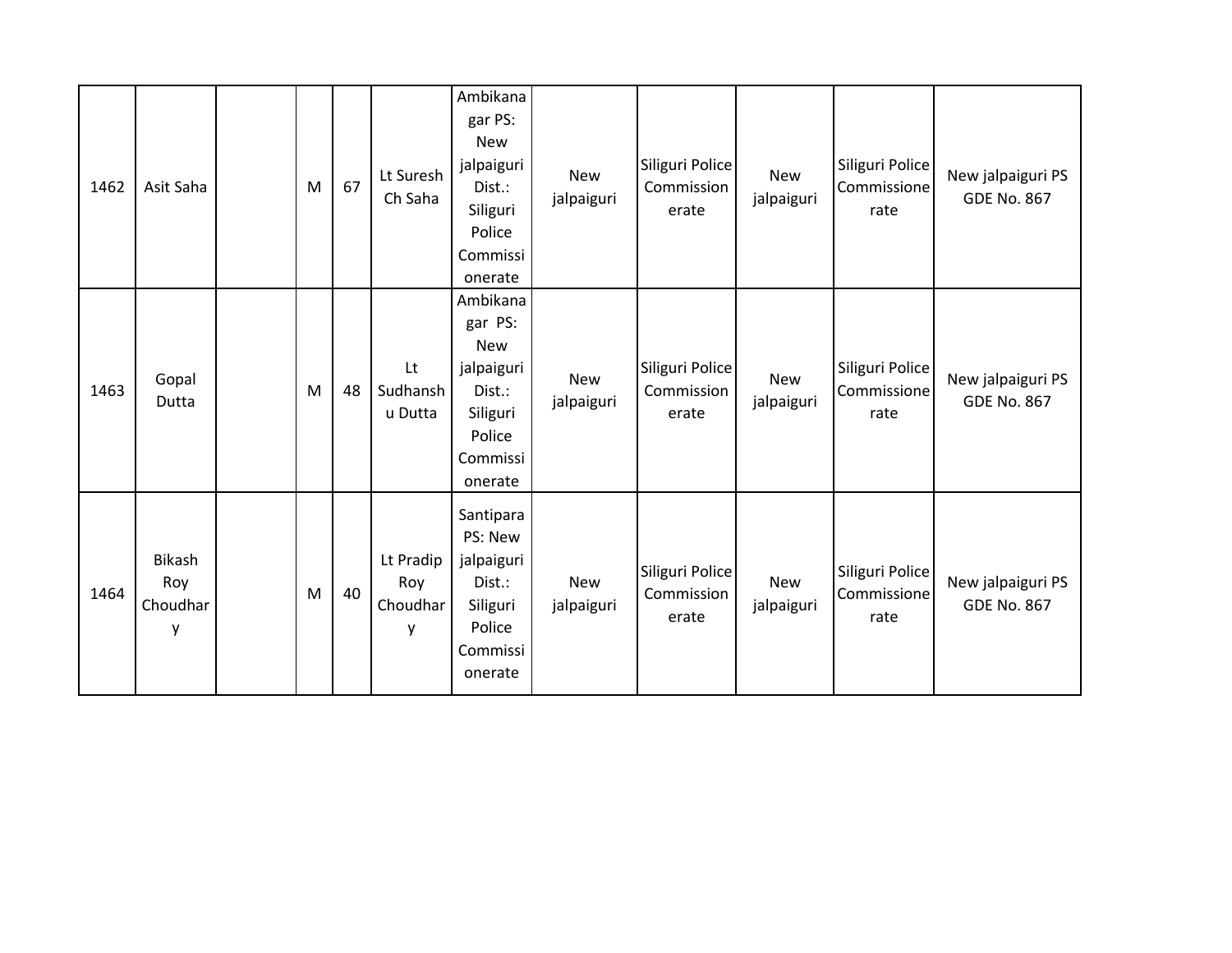| 1465 | Nitish Kr<br>Kamti       | M |    | Nirama<br>Kamti           | Central<br>Colony PS:<br><b>New</b><br>jalpaiguri<br>Dist.:<br>Siliguri<br>Police<br>Commissi<br>onerate        | <b>New</b><br>jalpaiguri | Siliguri Police<br>Commission<br>erate | <b>New</b><br>jalpaiguri | Siliguri Police<br>Commissione<br>rate | New jalpaiguri PS<br><b>GDE No. 867</b> |
|------|--------------------------|---|----|---------------------------|-----------------------------------------------------------------------------------------------------------------|--------------------------|----------------------------------------|--------------------------|----------------------------------------|-----------------------------------------|
| 1466 | Bappa<br>Chakrabor<br>ty | M | 42 | Swapan<br>Chakrabor<br>ty | South<br>Shantinag<br>ar PS:<br><b>New</b><br>jalpaiguri<br>Dist.:<br>Siliguri<br>Police<br>Commissi<br>onerate | <b>New</b><br>jalpaiguri | Siliguri Police<br>Commission<br>erate | <b>New</b><br>jalpaiguri | Siliguri Police<br>Commissione<br>rate | New jalpaiguri PS<br><b>GDE No. 867</b> |
| 1467 | Md Rajesh                | M | 45 | Lt Md<br>Saddan           | Mamtapar<br>a PS: New<br>jalpaiguri<br>Dist.:<br>Siliguri<br>Police<br>Commissi<br>onerate                      | <b>New</b><br>jalpaiguri | Siliguri Police<br>Commission<br>erate | <b>New</b><br>jalpaiguri | Siliguri Police<br>Commissione<br>rate | New jalpaiguri PS<br><b>GDE No. 867</b> |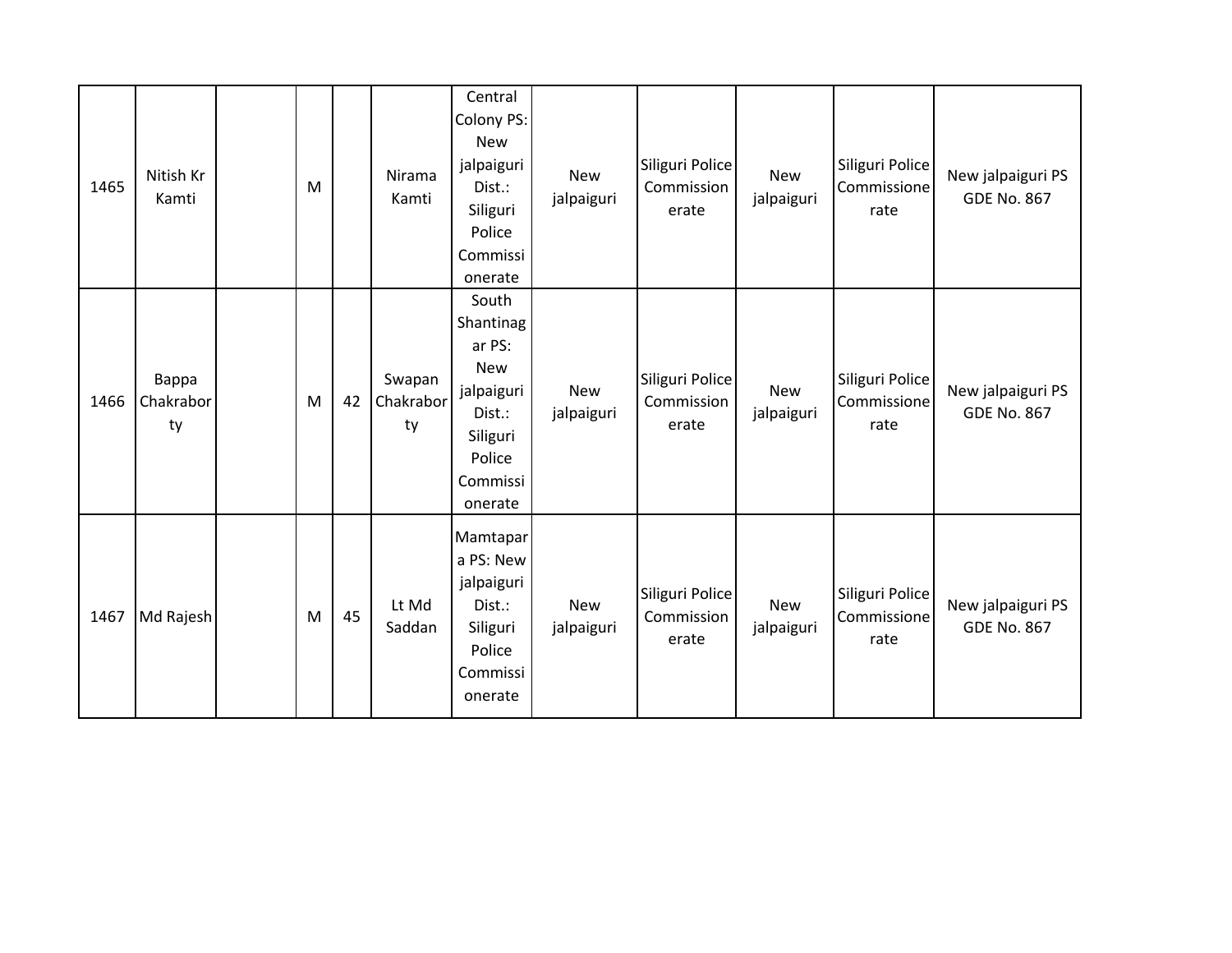| 1468 | Daba Jyoti<br>Paul | M | 40 | Uday<br>Sankay<br>Paul | Laketwon<br>PS: New<br>jalpaiguri<br>Dist.:<br>Siliguri<br>Police<br>Commissi<br>onerate             | <b>New</b><br>jalpaiguri | Siliguri Police<br>Commission<br>erate | <b>New</b><br>jalpaiguri | Siliguri Police<br>Commissione<br>rate | New jalpaiguri PS<br><b>GDE No. 867</b> |
|------|--------------------|---|----|------------------------|------------------------------------------------------------------------------------------------------|--------------------------|----------------------------------------|--------------------------|----------------------------------------|-----------------------------------------|
| 1469 | Bishnu<br>Mondal   | M | 29 | Narayan<br>Mondal      | More<br>bazar PS:<br><b>New</b><br>jalpaiguri<br>Dist.:<br>Siliguri<br>Police<br>Commissi<br>onerate | <b>New</b><br>jalpaiguri | Siliguri Police<br>Commission<br>erate | <b>New</b><br>jalpaiguri | Siliguri Police<br>Commissione<br>rate | New jalpaiguri PS<br><b>GDE No. 867</b> |
| 1470 | Amit<br>Bagchi     | M | 37 | Kashi Nath<br>Bagchi   | Laketown<br>PS: New<br>jalpaiguri<br>Dist.:<br>Siliguri<br>Police<br>Commissi<br>onerate             | <b>New</b><br>jalpaiguri | Siliguri Police<br>Commission<br>erate | <b>New</b><br>jalpaiguri | Siliguri Police<br>Commissione<br>rate | New jalpaiguri PS<br><b>GDE No. 867</b> |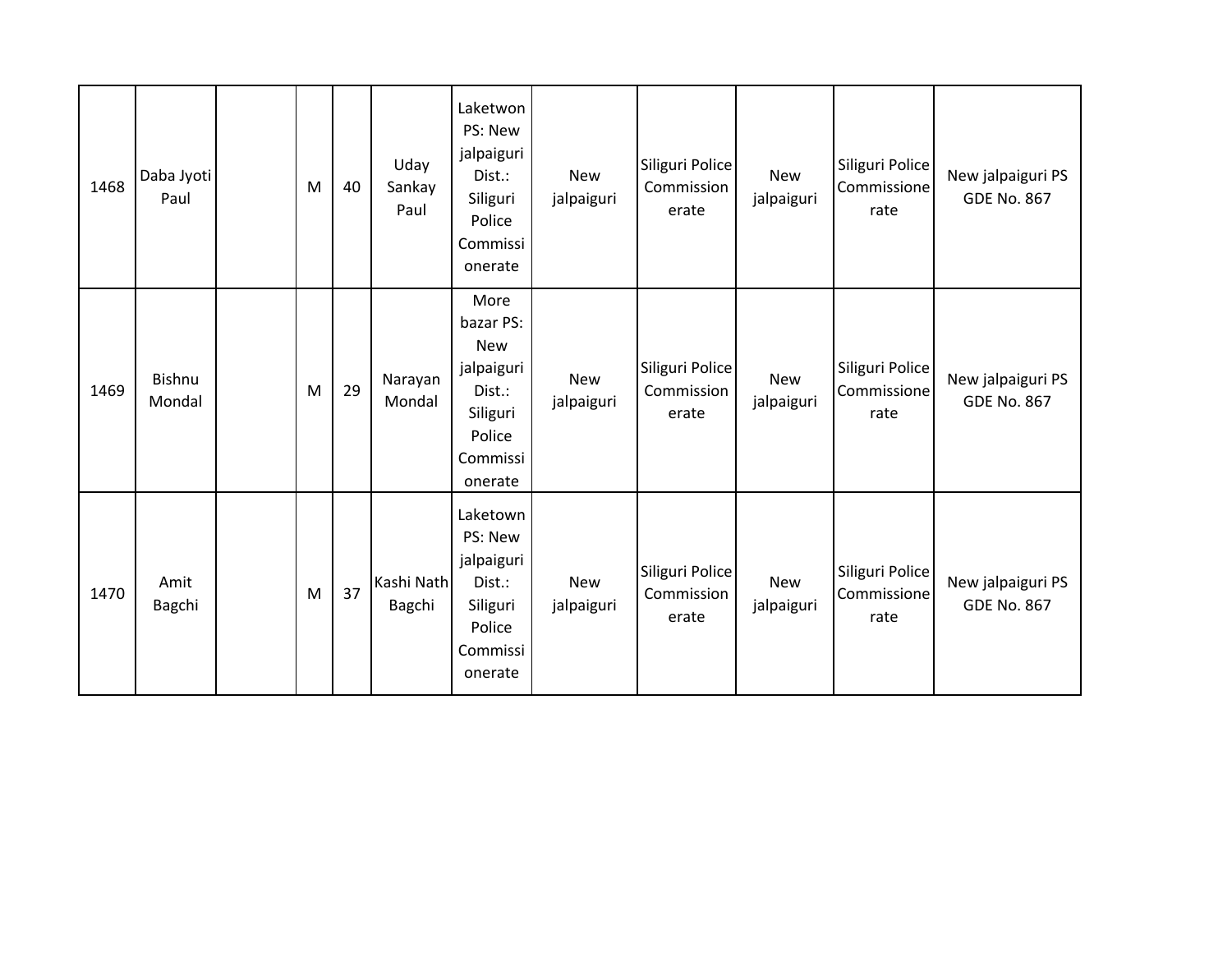| 1471 | Paresh<br>Sarkar | M | 72 | Lt Joydeb<br>Sarkar | S S Colony<br>PS: New<br>jalpaiguri<br>Dist.:<br>Siliguri<br>Police<br>Commissi<br>onerate | <b>New</b><br>jalpaiguri | Siliguri Police<br>Commission<br>erate | <b>New</b><br>jalpaiguri | Siliguri Police<br>Commissione<br>rate | New jalpaiguri PS<br><b>GDE No. 867</b> |
|------|------------------|---|----|---------------------|--------------------------------------------------------------------------------------------|--------------------------|----------------------------------------|--------------------------|----------------------------------------|-----------------------------------------|
| 1472 | Vivek<br>Tamang  | M |    | Lt Vim<br>Tamang    | PS:<br>Darjeeling<br>Dist.:<br>Darjeeling                                                  | Darjeeling               | Darjeeling                             | Pradhannaga<br>r         | Siliguri Police<br>Commissione<br>rate | Pradhannagar PS<br><b>GDE No. 1072</b>  |
| 1473 | Rewang<br>Tamang | M |    | Anil<br>Tamang      | PS:<br>Darjeeling<br>Dist.:<br>Darjeeling                                                  | Darjeeling               | Darjeeling                             | Pradhannaga<br>r         | Siliguri Police<br>Commissione<br>rate | Pradhannagar PS<br><b>GDE No. 1072</b>  |
| 1474 | Abhishek<br>Rai  | M | 30 | Lt Tetesh<br>Rai    | PS:<br>Darjeeling<br>Dist.:<br>Darjeeling                                                  | Darjeeling               | Darjeeling                             | Pradhannaga<br>r         | Siliguri Police<br>Commissione<br>rate | Pradhannagar PS<br><b>GDE No. 1072</b>  |
| 1475 | Thapden<br>Rai   | M | 29 | Prakash<br>Rai      | PS:<br>Darjeeling<br>Dist.:<br>Darjeeling                                                  | Darjeeling               | Darjeeling                             | Pradhannaga<br>r         | Siliguri Police<br>Commissione<br>rate | Pradhannagar PS<br><b>GDE No. 1072</b>  |
| 1476 | Ringden<br>Rai   | M | 30 | Lt Fuken<br>Rai     | PS:<br>Kalimpong<br>Dist.:<br>Kalimpong                                                    | Kalimpong                | Kalimpong                              | Pradhannaga<br>r         | Siliguri Police<br>Commissione<br>rate | Pradhannagar PS<br><b>GDE No. 1098</b>  |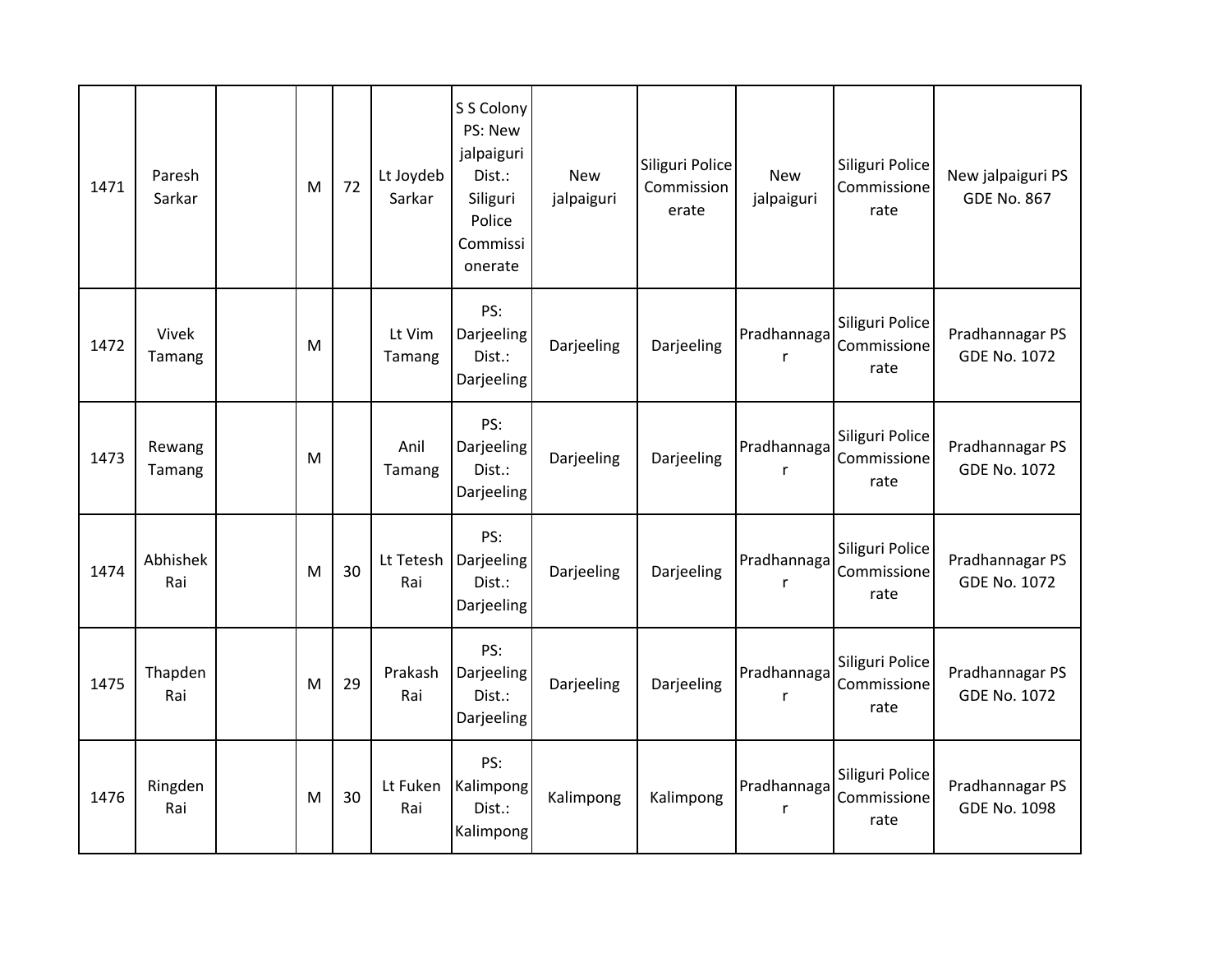| 1477 | Animesh<br>Kindo | M | 32 | Kindo           | PS:<br>Mahindra Alipurduar<br>Dist.:<br>Alipurduar                                 | Alipurduar | Alipurduar | Pradhannaga | Siliguri Police<br>Commissione<br>rate | Pradhannagar PS<br>GDE No. 1098 |
|------|------------------|---|----|-----------------|------------------------------------------------------------------------------------|------------|------------|-------------|----------------------------------------|---------------------------------|
| 1478 | Sanjit<br>Singha | M |    | Jatin<br>Singha | Salbari, PS<br>PDN,<br>darjeeling<br>PS:<br>Alipurduar<br>Dist.:<br>Alipurduar     | Alipurduar | Alipurduar | Pradhannaga | Siliguri Police<br>Commissione<br>rate | Pradhannagar PS<br>GDE No. 1098 |
| 1479 | Anil<br>Oraon    | M | 28 | Usha<br>Oraon   | Champasa<br>ri, PS PDN,<br>Darjeeling<br>PS:<br>Alipurduar<br>Dist.:<br>Alipurduar | Alipurduar | Alipurduar | Pradhannaga | Siliguri Police<br>Commissione<br>rate | Pradhannagar PS<br>GDE No. 1098 |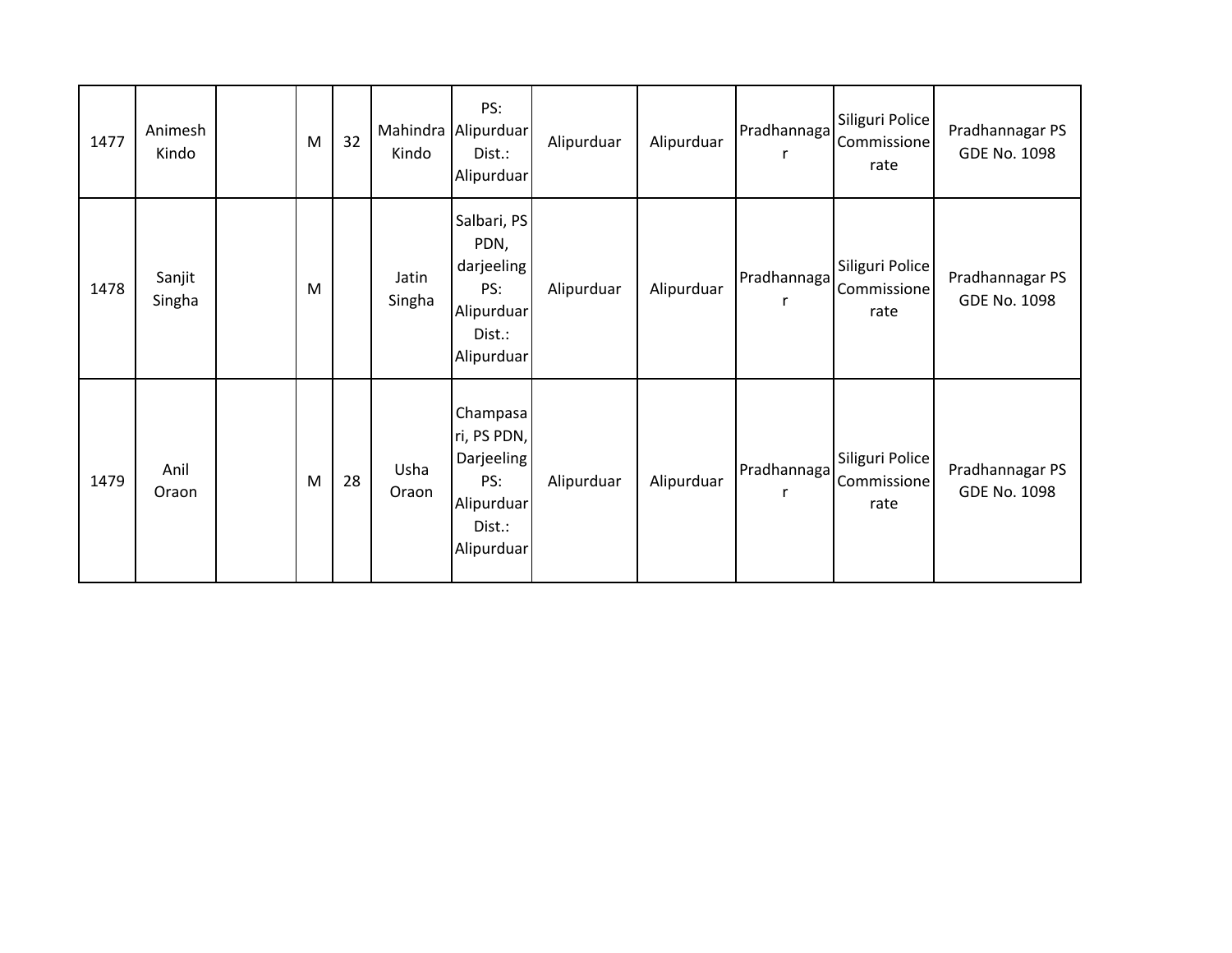| 1480 | Saibal Dey<br>Sarkar | M | Nitai Dey<br>Sarkar        | <b>DAKHIN</b><br><b>SHANTI</b><br><b>NAGAR</b><br><b>NEAR</b><br><b>RADHA</b><br><b>GABINDA</b><br><b>MANDIR</b><br>PS:<br><b>Bhaktinag</b><br>ar Dist.:<br>Siliguri<br>Police<br>Commissi<br>onerate | Bhaktinagar | Siliguri Police<br>Commission<br>erate | Siliguri | Siliguri Police<br>Commissione<br>rate | Siliguri PS GDE No.<br>1024 |
|------|----------------------|---|----------------------------|-------------------------------------------------------------------------------------------------------------------------------------------------------------------------------------------------------|-------------|----------------------------------------|----------|----------------------------------------|-----------------------------|
| 1481 | Srikanta<br>Gupta    | M | Chandra<br>Kishor<br>Gupta | <b>DESH</b><br><b>BANDHU</b><br>PARA PS:<br>Siliguri<br>Dist.:<br>Siliguri<br>Police<br>Commissi<br>onerate                                                                                           | Siliguri    | Siliguri Police<br>Commission<br>erate | Siliguri | Siliguri Police<br>Commissione<br>rate | Siliguri PS GDE No.<br>958  |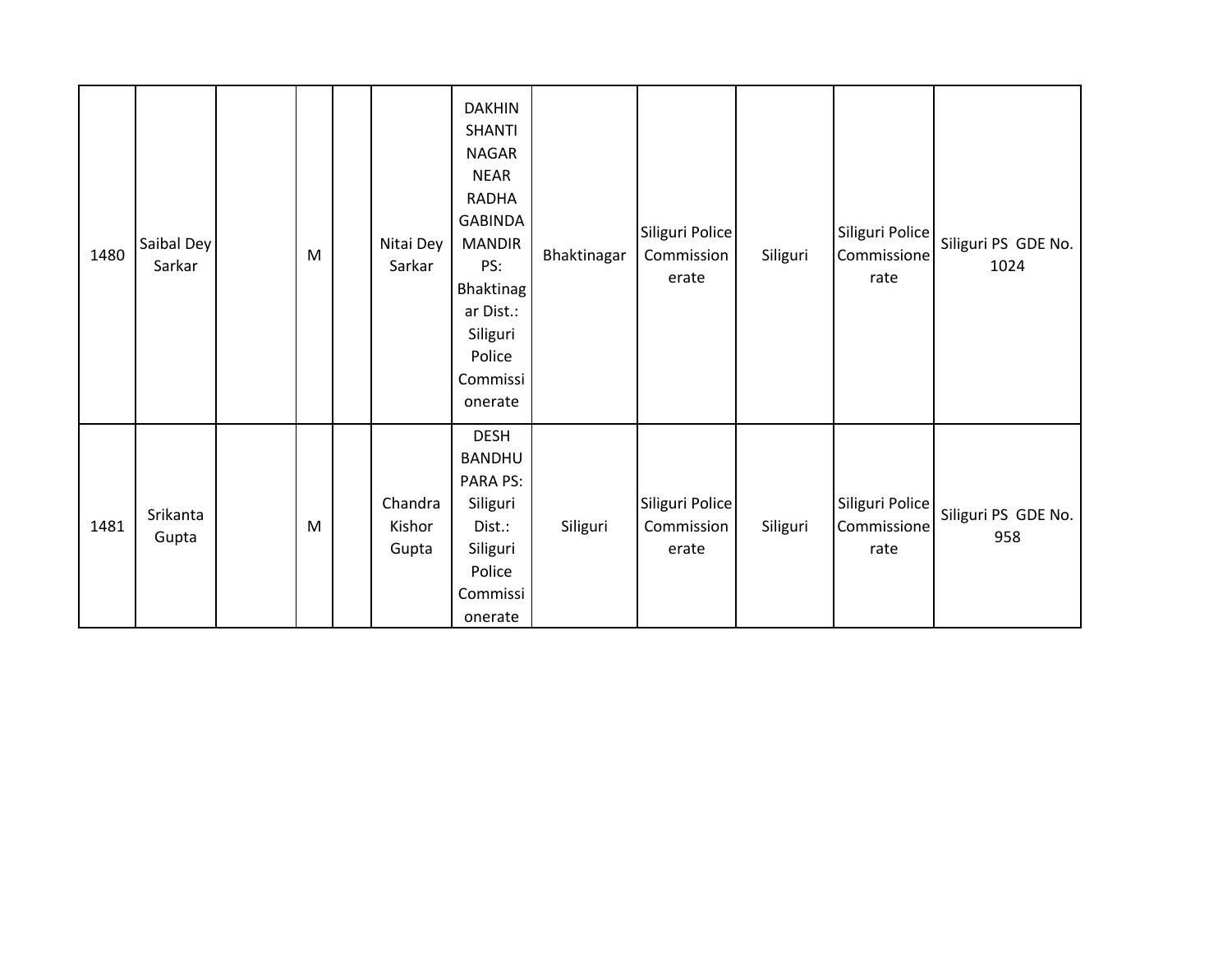| 1482 | Rabi<br>Chowdhur<br>у | M | Ashok<br>Chowdhur<br>y | RAJA RAM<br><b>MOHAN</b><br>SARANI<br>PS: Siliguri<br>Dist.:<br>Siliguri<br>Police<br>Commissi<br>onerate          | Siliguri    | Siliguri Police<br>Commission<br>erate | Siliguri | Siliguri Police<br>Commissione<br>rate | Siliguri PS GDE No.<br>958  |
|------|-----------------------|---|------------------------|--------------------------------------------------------------------------------------------------------------------|-------------|----------------------------------------|----------|----------------------------------------|-----------------------------|
| 1483 | Alok Das              | M | Ambika<br>Das          | <b>GHUGUM</b><br>ALI BOYS<br>SCHOOL<br>PS: Siliguri<br>Dist.:<br>Siliguri<br>Police<br>Commissi<br>onerate         | Siliguri    | Siliguri Police<br>Commission<br>erate | Siliguri | Siliguri Police<br>Commissione<br>rate | Siliguri PS GDE No.<br>1012 |
| 1484 | Nakul<br>Dey          | M | Pradip<br>Dey          | <b>GHUGUM</b><br>ALI W/NO-<br>37 PS:<br><b>Bhaktinag</b><br>ar Dist.:<br>Siliguri<br>Police<br>Commissi<br>onerate | Bhaktinagar | Siliguri Police<br>Commission<br>erate | Siliguri | Siliguri Police<br>Commissione<br>rate | Siliguri PS GDE No.<br>1012 |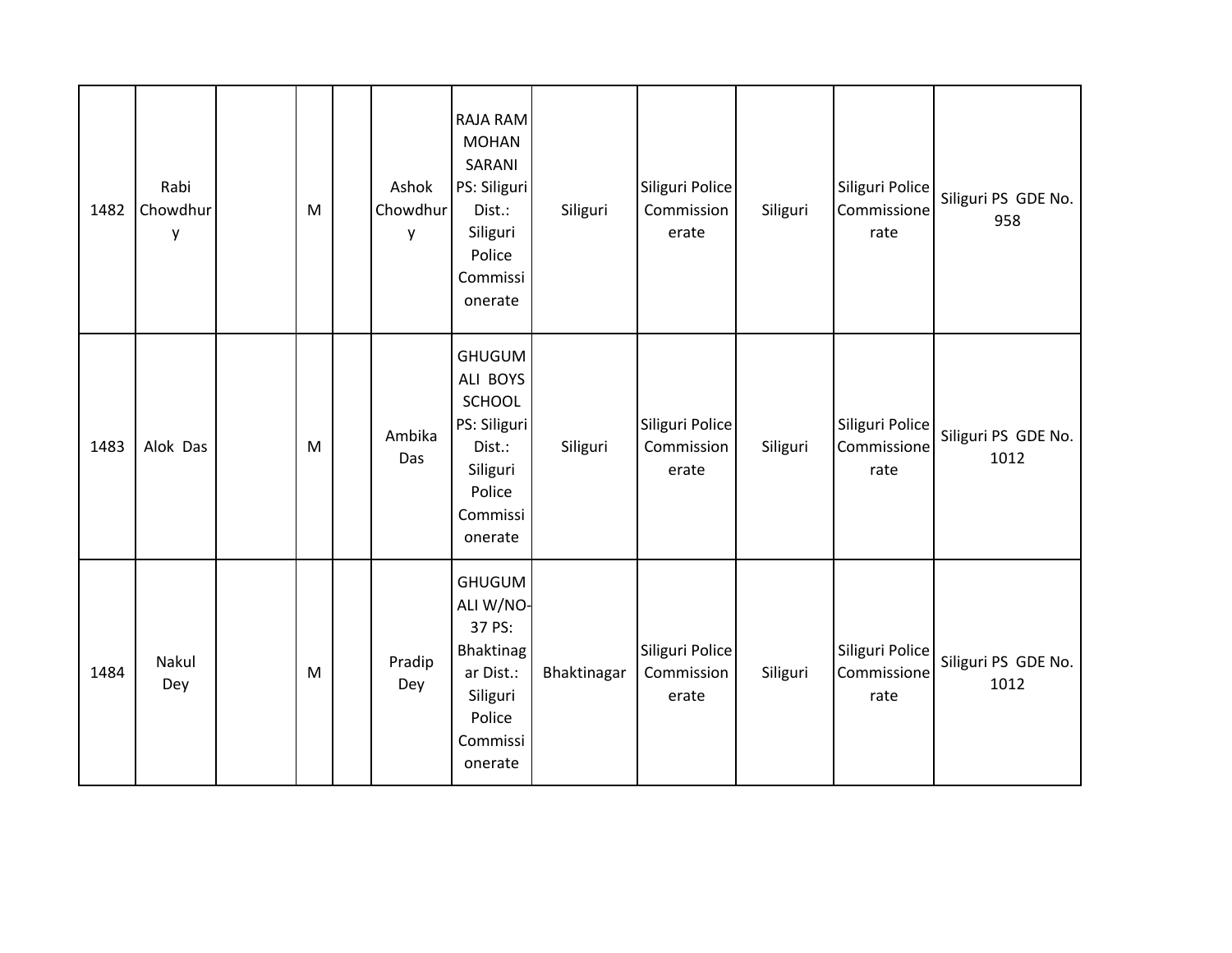| 1485 | Sujan<br>Karmakar | M | Bapi<br>Karmakar              | <b>VIVEKANA</b><br><b>NDA</b><br><b>PALLY</b><br>W/NO-07<br>PS: Siliguri<br>Dist.:<br>Siliguri<br>Police<br>Commissi<br>onerate                  | Siliguri | Siliguri Police<br>Commission<br>erate | Siliguri | Siliguri Police<br>Commissione<br>rate | Siliguri PS GDE No.<br>1012 |
|------|-------------------|---|-------------------------------|--------------------------------------------------------------------------------------------------------------------------------------------------|----------|----------------------------------------|----------|----------------------------------------|-----------------------------|
| 1486 | Raju Roy          | M | Bikash<br>Roy                 | <b>DESHBAN</b><br><b>DHU PARA</b><br>PS: Siliguri<br>Dist.:<br>Siliguri<br>Police<br>Commissi<br>onerate                                         | Siliguri | Siliguri Police<br>Commission<br>erate | Siliguri | Siliguri Police<br>Commissione<br>rate | Siliguri PS GDE No.<br>1012 |
| 1487 | Sanjib<br>Sarkar  | M | Lt. Amnish<br>Kumar<br>Sarkar | <b>DAKSHIN</b><br><b>SHANTINA</b><br>GAR<br><b>DURGA</b><br><b>MANDIR</b><br>PS: Siliguri<br>Dist.:<br>Siliguri<br>Police<br>Commissi<br>onerate | Siliguri | Siliguri Police<br>Commission<br>erate | Siliguri | Siliguri Police<br>Commissione<br>rate | Siliguri PS GDE No.<br>1012 |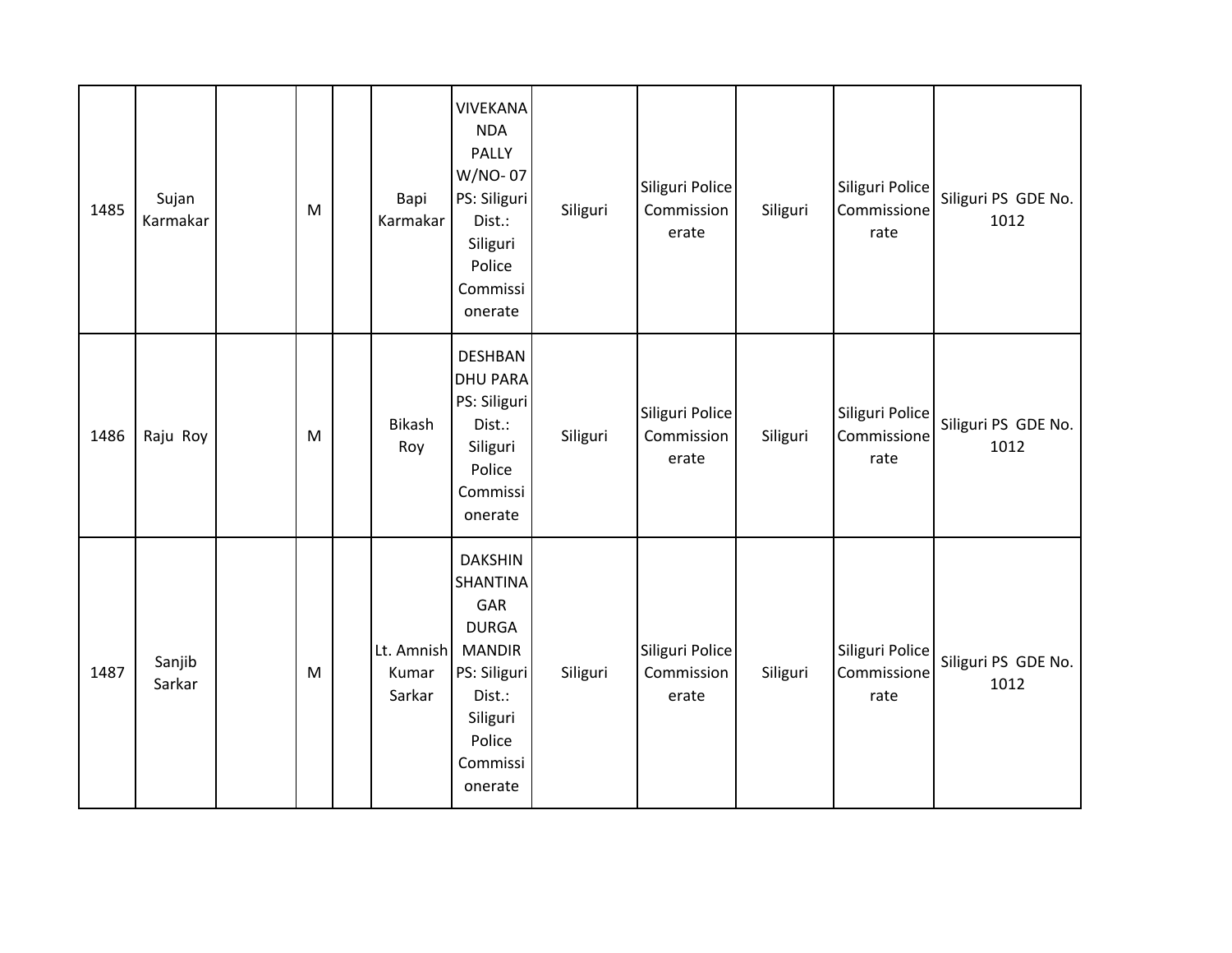| 1488 | Pradip<br>Das           | M | Lt.<br>Brojobasi<br>Das | <b>NEAR</b><br><b>DURGA</b><br><b>MANDIR</b><br>PS:<br>Bhaktinag<br>ar Dist.:<br>Siliguri<br>Police<br>Commissi<br>onerate                 | Bhaktinagar       | Siliguri Police<br>Commission<br>erate | Siliguri | Siliguri Police<br>Commissione<br>rate | Siliguri PS GDE No.<br>1012                        |
|------|-------------------------|---|-------------------------|--------------------------------------------------------------------------------------------------------------------------------------------|-------------------|----------------------------------------|----------|----------------------------------------|----------------------------------------------------|
| 1489 | Somaru<br><b>Barman</b> | M | Kusho<br><b>Barman</b>  | FARABARI<br>ADARSHA<br><b>PALLY</b><br><b>BAZAR PS:</b><br><b>New</b><br>jalpaiguri<br>Dist.:<br>Siliguri<br>Police<br>Commissi<br>onerate | New<br>jalpaiguri | Siliguri Police<br>Commission<br>erate | Siliguri | Siliguri Police<br>Commissione<br>rate | Siliguri PS GDE No.<br>1012                        |
| 1490 | <b>Bibek</b><br>Kundu   | M | Dhiren<br>Kundu         | KHALPAR<br>A PS:<br>Siliguri<br>Dist.:<br>Siliguri<br>Police<br>Commissi<br>onerate                                                        | Siliguri          | Siliguri Police<br>Commission<br>erate | Siliguri | Siliguri Police<br>Commissione<br>rate | Siliguri PS Outpost<br>Khalpara OP GDE<br>No. 1012 |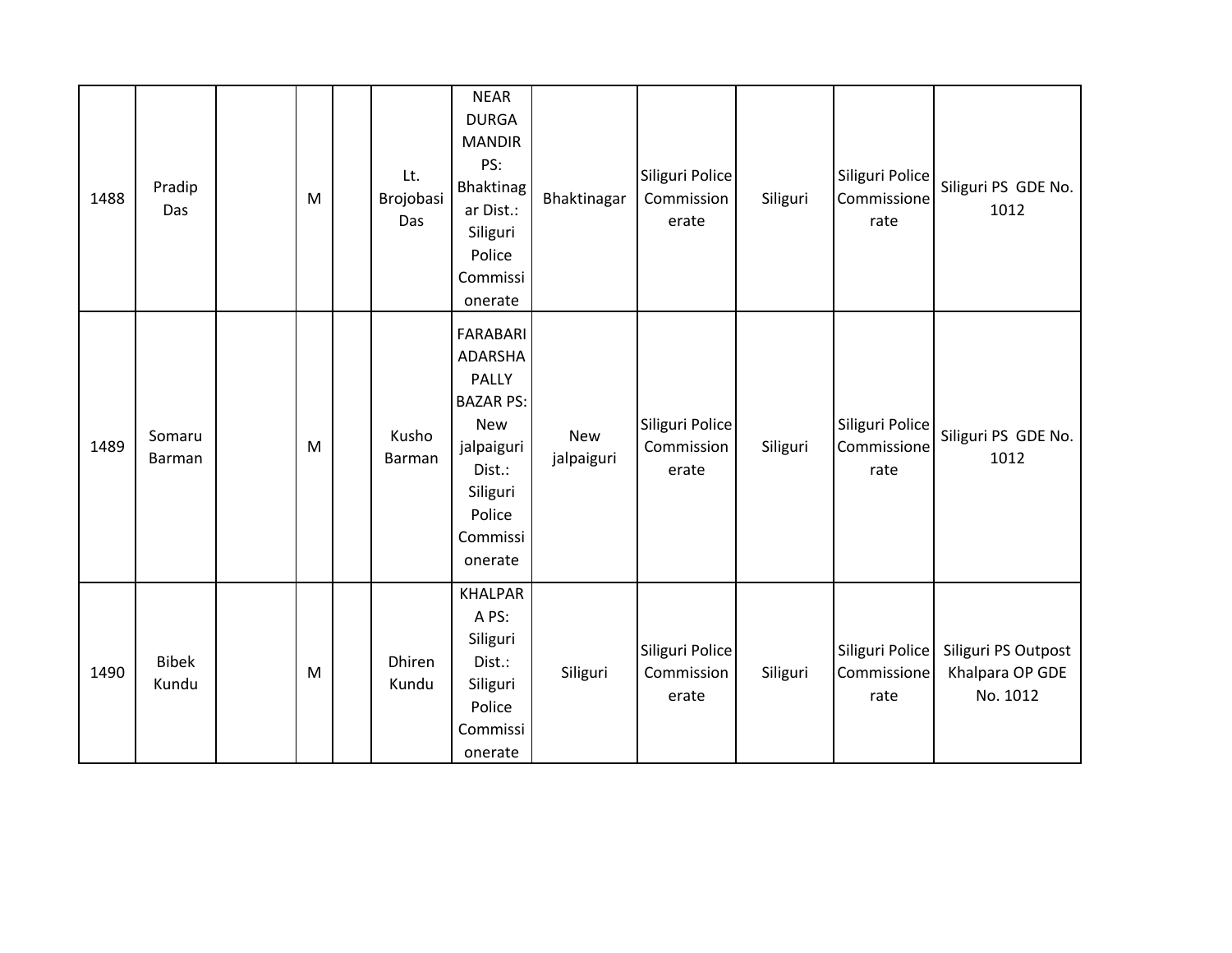| 1491 | Jiban<br>Saha     | M         | Lt. Biju<br>Saha            | <b>JHANKAR</b><br><b>MORE</b><br>W/NO-04<br>PS: Siliguri<br>Dist.:<br>Siliguri<br>Police<br>Commissi<br>onerate                             | Siliguri | Siliguri Police<br>Commission<br>erate | Siliguri | Siliguri Police<br>Commissione<br>rate | Siliguri PS Outpost<br>Khalpara OP GDE<br>No. 1014 |
|------|-------------------|-----------|-----------------------------|---------------------------------------------------------------------------------------------------------------------------------------------|----------|----------------------------------------|----------|----------------------------------------|----------------------------------------------------|
| 1492 | Sunil Roy         | M         | Lt.<br>Surendra<br>Nath Roy | <b>PURBA</b><br>RANGIA<br>JOTE,<br><b>NEW RA</b><br><b>RANGIA</b><br>PS:<br>Matigara<br>Dist.:<br>Siliguri<br>Police<br>Commissi<br>onerate | Matigara | Siliguri Police<br>Commission<br>erate | Siliguri | Siliguri Police<br>Commissione<br>rate | Siliguri PS GDE No.<br>442                         |
| 1493 | Parimal<br>Singha | ${\sf M}$ | Kashen<br>Singha            | <b>PURBA</b><br>RANGIA<br>JOTE,<br><b>NEW RA</b><br>RANGIA<br>PS:<br>Matigara<br>Dist.:<br>Siliguri<br>Police<br>Commissi<br>onerate        | Matigara | Siliguri Police<br>Commission<br>erate | Siliguri | Siliguri Police<br>Commissione<br>rate | Siliguri PS GDE No.<br>442                         |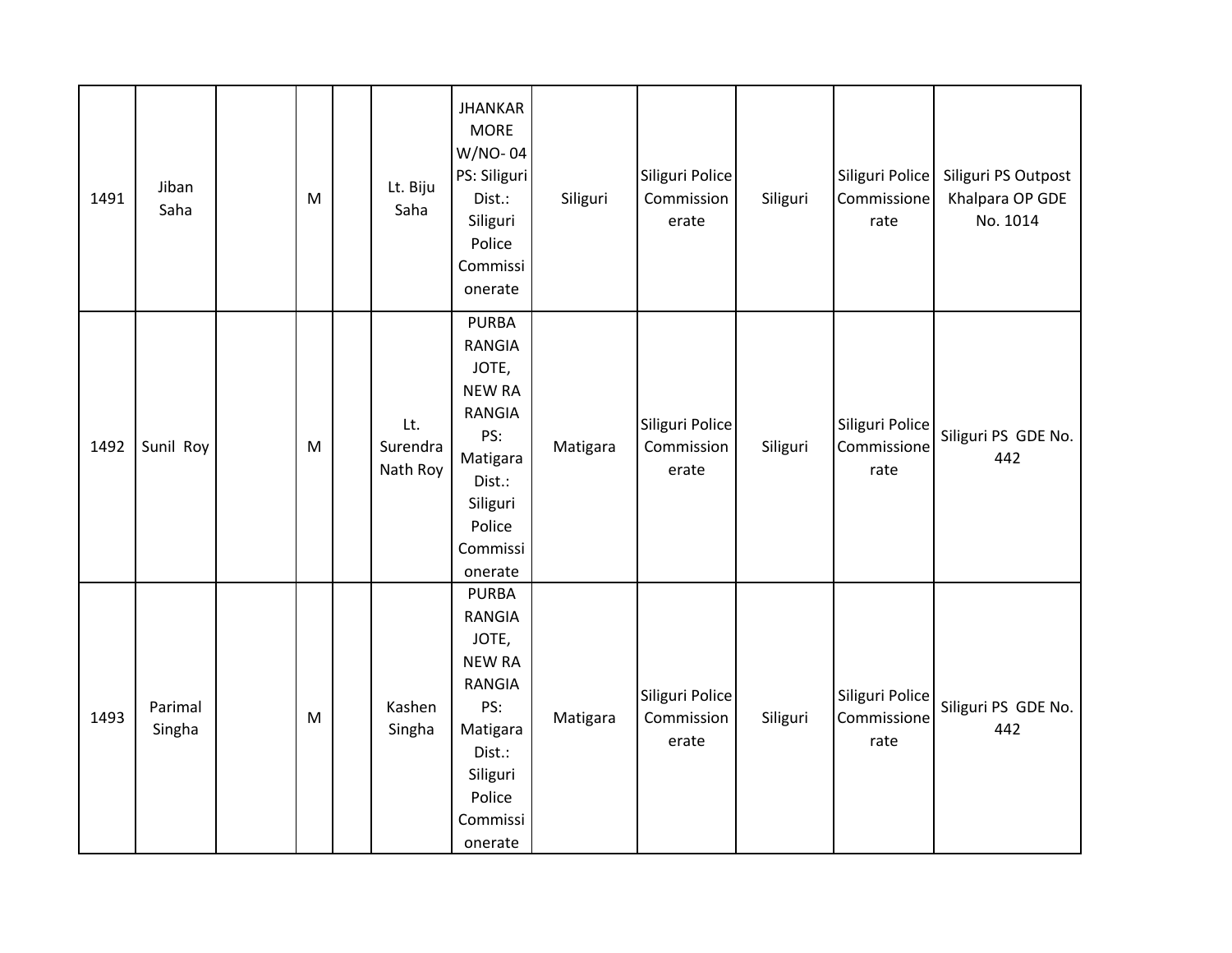| 1494 | Umanto<br>Kanti<br><b>Barua</b> | ${\sf M}$ | S/o-Bindu<br><b>Barua</b>             | <b>NEW</b><br><b>MILAN</b><br>PALLY,<br>WARD<br>NO. 25 PS:<br>Siliguri<br>Dist.:<br>Siliguri<br>Police<br>Commissi<br>onerate             | Siliguri    | Siliguri Police<br>Commission<br>erate | Siliguri | Siliguri Police<br>Commissione<br>rate | Siliguri PS GDE No.<br>45 |
|------|---------------------------------|-----------|---------------------------------------|-------------------------------------------------------------------------------------------------------------------------------------------|-------------|----------------------------------------|----------|----------------------------------------|---------------------------|
| 1495 | Puniya<br><b>Basak</b>          | M         | $S/O-$ Lt.<br>Tetaram<br><b>Basak</b> | <b>BHUPEND</b><br><b>RA</b><br>NAGAR,<br><b>WARD</b><br>NO. 42 PS:<br>Bhaktinag<br>ar Dist.:<br>Siliguri<br>Police<br>Commissi<br>onerate | Bhaktinagar | Siliguri Police<br>Commission<br>erate | Siliguri | Siliguri Police<br>Commissione<br>rate | Siliguri PS GDE No.<br>45 |
| 1496 | Paresh<br>Roy                   | M         | $S/O-$<br>Gobinda<br>Roy              | <b>BOU</b><br>BAZAR,<br><b>SHANTINA</b><br><b>GAR PS:</b><br><b>Bhaktinag</b><br>ar Dist.:<br>Siliguri<br>Police<br>Commissi<br>onerate   | Bhaktinagar | Siliguri Police<br>Commission<br>erate | Siliguri | Siliguri Police<br>Commissione<br>rate | Siliguri PS GDE No.<br>45 |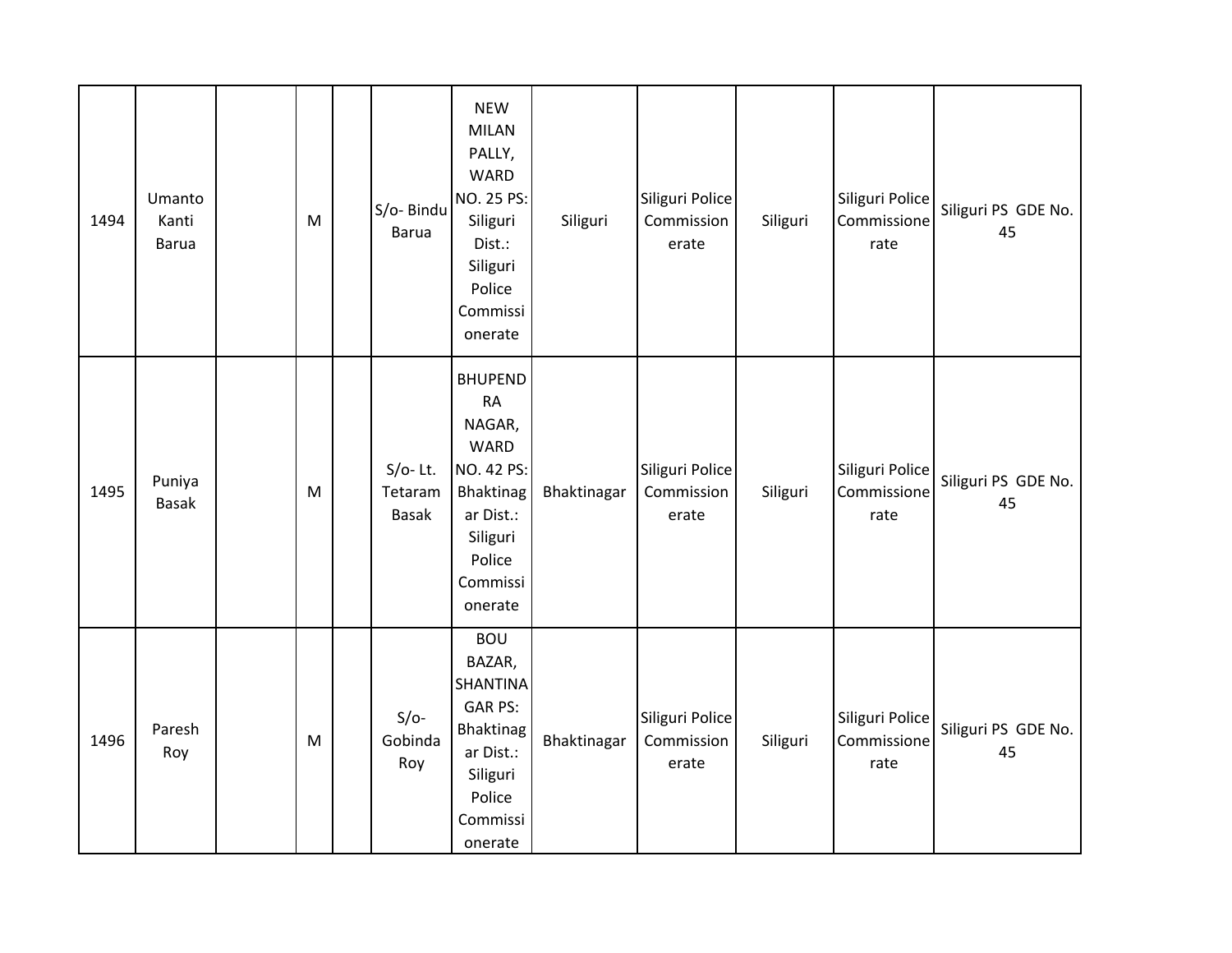| 1497 | Abul<br>Hoque   | M | $S/O-It.$<br>Md.<br>Nijamuddi<br>n | <b>HADLA</b><br>GACH,<br><b>DAS PARA</b><br>PS: Siliguri<br>Dist.:<br>Siliguri<br>Police<br>Commissi<br>onerate                         | Siliguri | Siliguri Police<br>Commission<br>erate | Siliguri | Siliguri Police<br>Commissione<br>rate | Siliguri PS GDE No.<br>45   |
|------|-----------------|---|------------------------------------|-----------------------------------------------------------------------------------------------------------------------------------------|----------|----------------------------------------|----------|----------------------------------------|-----------------------------|
| 1498 | Amir Ali        | M | $S/O-$<br>Madhulal<br>Ali          | LAL<br>BAZAR,<br><b>DAS PARA</b><br>PS: Siliguri<br>Dist.:<br>Siliguri<br>Police<br>Commissi<br>onerate                                 | Siliguri | Siliguri Police<br>Commission<br>erate | Siliguri | Siliguri Police<br>Commissione<br>rate | Siliguri PS GDE No.<br>45   |
| 1499 | Dinesh<br>Routh | M | Rauth                              | <b>SUBHASH</b><br><b>PALLY</b><br>LICHU<br><b>BAGAN</b><br>Mahendra PS: Siliguri<br>Dist.:<br>Siliguri<br>Police<br>Commissi<br>onerate | Siliguri | Siliguri Police<br>Commission<br>erate | Siliguri | Siliguri Police<br>Commissione<br>rate | Siliguri PS GDE No.<br>1017 |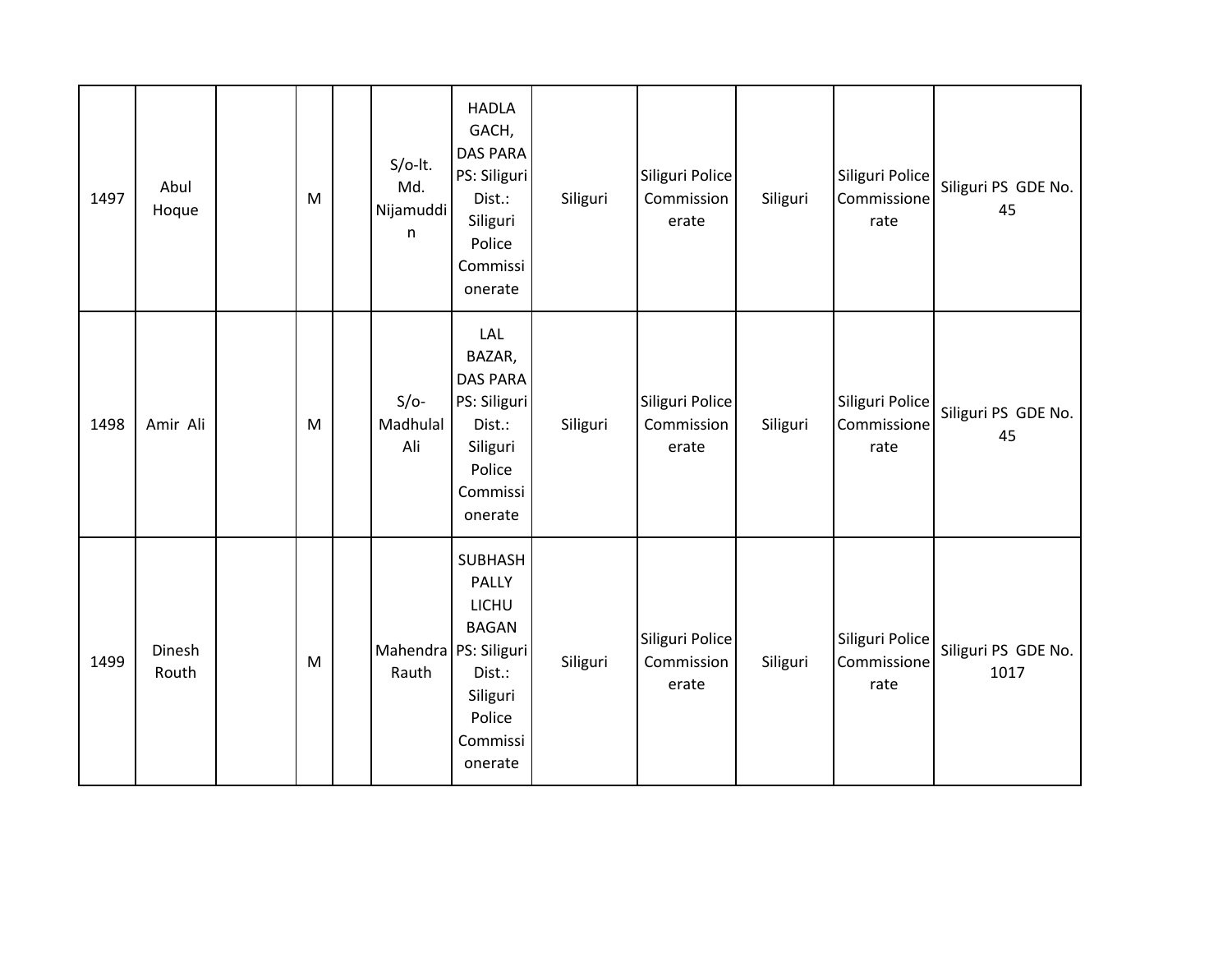| 1500 | Ashok<br>Kumar   | ${\sf M}$ | Ram<br>Swarup<br>Kumar  | <b>SUBHASH</b><br><b>PALLY</b><br>LICHU<br><b>BAGAN</b><br>PS: Siliguri<br>Dist.:<br>Siliguri<br>Police<br>Commissi<br>onerate | Siliguri | Siliguri Police<br>Commission<br>erate | Siliguri | Siliguri Police<br>Commissione<br>rate | Siliguri PS GDE No.<br>1017 |
|------|------------------|-----------|-------------------------|--------------------------------------------------------------------------------------------------------------------------------|----------|----------------------------------------|----------|----------------------------------------|-----------------------------|
| 1501 | Sudan<br>Lepcha  | M         | Rual<br>Lepcha          | <b>SUBHASH</b><br><b>PALLY</b><br>LICHU<br><b>BAGAN</b><br>PS: Siliguri<br>Dist.:<br>Siliguri<br>Police<br>Commissi<br>onerate | Siliguri | Siliguri Police<br>Commission<br>erate | Siliguri | Siliguri Police<br>Commissione<br>rate | Siliguri PS GDE No.<br>1017 |
| 1502 | Rajendra<br>Hela | M         | Lt.<br>Ramavtar<br>Hela | SUBHASH<br><b>PALLY</b><br>LICHU<br><b>BAGAN</b><br>PS: Siliguri<br>Dist.:<br>Siliguri<br>Police<br>Commissi<br>onerate        | Siliguri | Siliguri Police<br>Commission<br>erate | Siliguri | Siliguri Police<br>Commissione<br>rate | Siliguri PS GDE No.<br>1017 |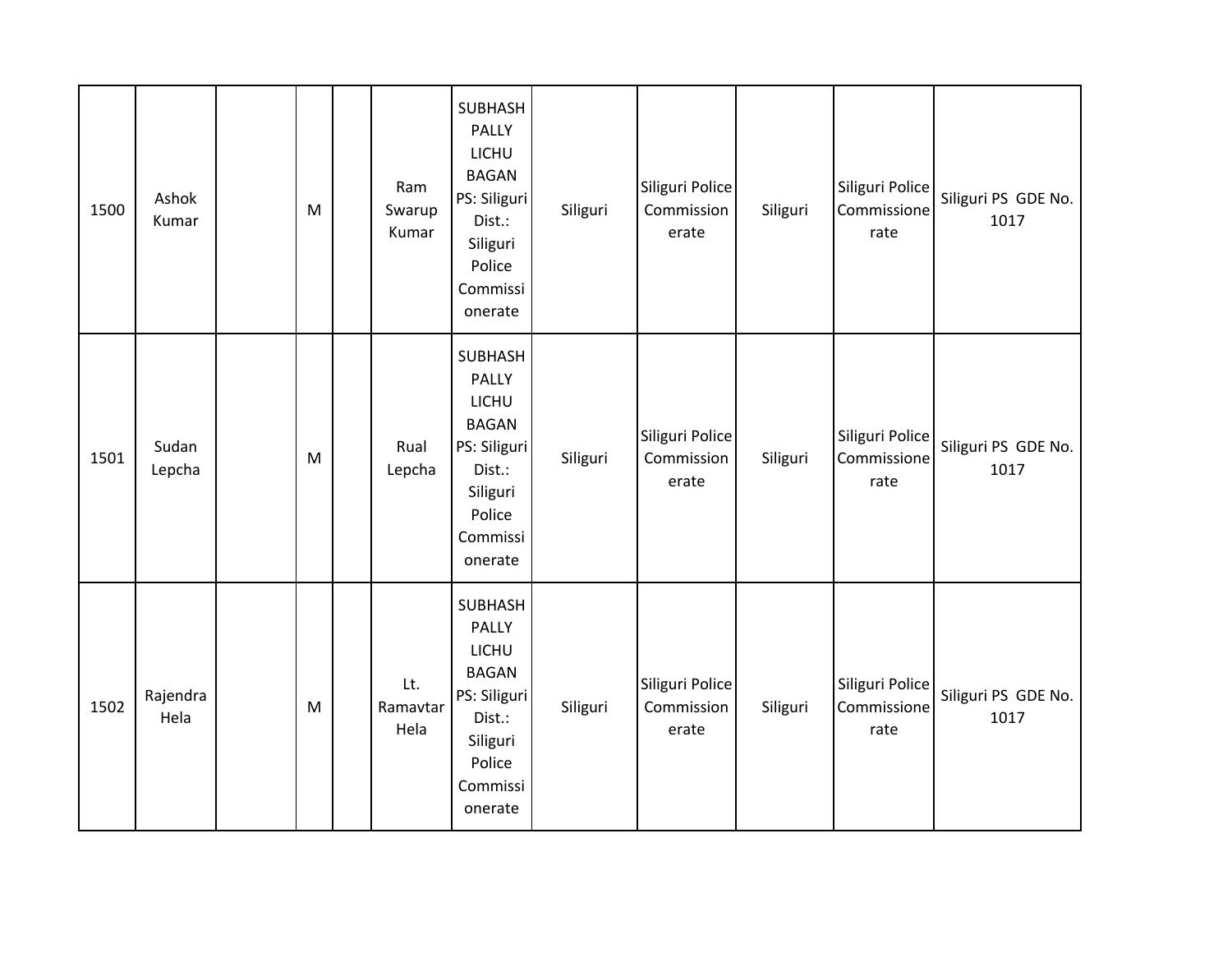| 1503 | Md. Afsar          | M | 25 | Md.<br>Muslim<br>Alam | Purono<br>SDO office<br>Royal<br>Biriyani<br>PS:<br>Kakdwip<br>Dist.:<br>Sundarba<br>n Police<br>District | Kakdwip                  | Sundarban<br>Police<br>District | Harwood<br>point coastal | Sundarban<br>Police<br>District | Harwood point<br>coastal PS GDE No.<br>881 |
|------|--------------------|---|----|-----------------------|-----------------------------------------------------------------------------------------------------------|--------------------------|---------------------------------|--------------------------|---------------------------------|--------------------------------------------|
| 1504 | <b>Bappa Shit</b>  | M | 31 | Lakshon<br>Shit       | Buddhapu<br>r PS:<br>Harwood<br>point<br>coastal<br>Dist.:<br>Sundarba<br>n Police<br>District            | Harwood<br>point coastal | Sundarban<br>Police<br>District | Harwood<br>point coastal | Sundarban<br>Police<br>District | Harwood point<br>coastal PS GDE No.<br>881 |
| 1505 | Roup Ali<br>Sardar | M | 24 | Rulamin<br>Sardar     | Doulataba<br>d PS: Kulpi<br>Dist.:<br>Sundarba<br>n Police<br>District                                    | Kulpi                    | Sundarban<br>Police<br>District | Kulpi                    | Sundarban<br>Police<br>District | Kulpi PS GDE No.<br>854                    |
| 1506 | Humaun<br>Sardar   | M | 20 | Lt. Raju<br>Sardar    | Kriparamp<br>ur PS:<br>Kulpi Dist.:<br>Sundarba<br>n Police<br>District                                   | Kulpi                    | Sundarban<br>Police<br>District | Kulpi                    | Sundarban<br>Police<br>District | Kulpi PS GDE No.<br>854                    |